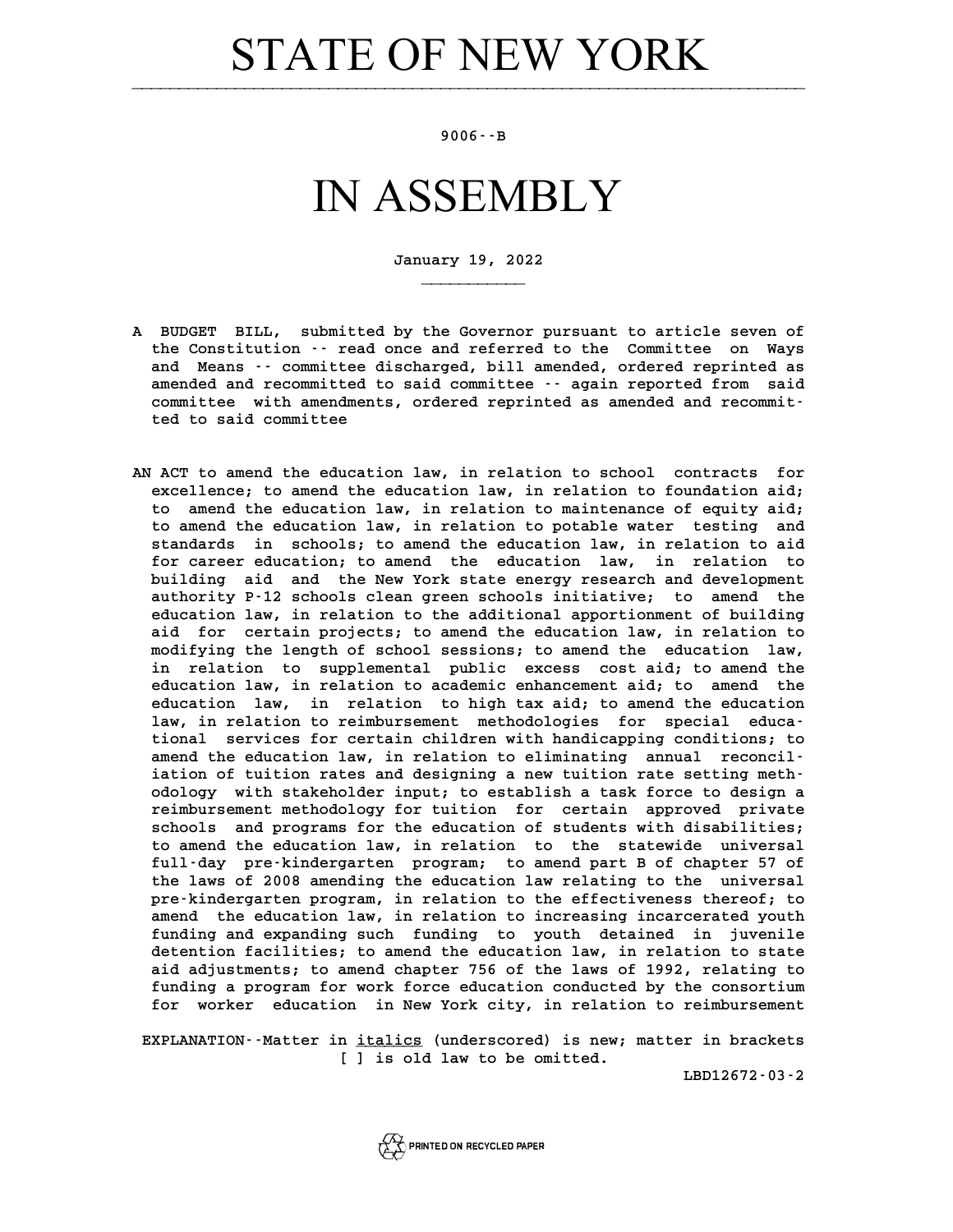**for the 2022-2023 school year, withholding a portion of employment** for the 2022-2023 school year, withholding a portion of employment<br>preparation education aid and in relation to the effectiveness there-<br>of, to amend chapter 169 of the laws of 1994, relating to certain for the 2022-2023 school year, withholding a portion of employment<br>preparation education aid and in relation to the effectiveness there-<br>of; to amend chapter 169 of the laws of 1994, relating to certain<br>provisions related preparation education aid and in relation to the effectiveness there-<br>of; to amend chapter 169 of the laws of 1994, relating to certain<br>provisions related to the 1994-95 state operations, aid to localities, of, to amend chapter 169 of the laws of 1994, relating to certain<br>provisions related to the 1994-95 state operations, aid to localities,<br>capital projects and debt service budgets, in relation to the effec-<br>tiveness thereof provisions related to the 1994-95 state operations, aid to localities, capital projects and debt service budgets, in relation to the effeccapital projects and debt service budgets, in relation to the effec-<br>tiveness thereof; to amend chapter 147 of the laws of 2001, amending<br>the education law relating to conditional appointment of school<br>digital sharter scho tiveness thereof; to amend chapter 147 of the laws of 2001, amending<br>the education law relating to conditional appointment of school<br>district, charter school or BOCES employees, in relation to the effec-<br>tiveness thereof: the education law relating to conditional appointment of school district, charter school or BOCES employees, in relation to the effectiveness thereof; to amend chapter 425 of the laws of 2002, amending **the education law relating to the provision of supplemental educa**tiveness thereof; to amend chapter 425 of the laws of 2002, amending<br>the education law relating to the provision of supplemental educa-<br>tional services, attendance at a safe public school and the suspension<br>of pupils who b the education law relating to the provision of supplemental educational services, attendance at a safe public school and the suspension<br>of pupils who bring a firearm to or possess a firearm at a school, in<br>relation to maki tional services, attendance at a safe public school and the suspension<br>of pupils who bring a firearm to or possess a firearm at a school, in<br>relation to making certain provisions thereof permanent; to amend<br>chapter 101 of of pupils who bring a firearm to or possess a firearm at a school, in<br>relation to making certain provisions thereof permanent; to amend<br>chapter 101 of the laws of 2003, amending the education law relating<br>to implementation relation to making certain provisions thereof permanent; to amend<br>chapter 101 of the laws of 2003, amending the education law relating<br>to implementation of the No Child Left Behind Act of 2001, in relation<br>to making the pr chapter 101 of the laws of 2003, amending the education law relating<br>to implementation of the No Child Left Behind Act of 2001, in relation<br>to making the provisions thereof permanent; to amend chapter 552 of to implementation of the No Child Left Behind Act of 2001, in relation<br>to making the provisions thereof permanent; to amend chapter 552 of<br>the laws of 1995, amending the education law relating to contracts for<br>the transpor to making the provisions thereof permanent; to amend chapter 552 of<br>the laws of 1995, amending the education law relating to contracts for<br>the transportation of school children, in relation to the effective-<br>negative there the laws of 1995, amending the education law relating to contracts for<br>the transportation of school children, in relation to the effective-<br>ness thereof; providing for school bus driver training grants; to<br>amond the educat the transportation of school children, in relation to the effective-<br>ness thereof; providing for school bus driver training grants; to<br>amend the education law, in relation to contracts for the transporta-<br>tion of school ch ness thereof; providing for school bus driver training grants; to amend the education law, in relation to contracts for the transporta-<br>tion of school children; providing for special apportionment for sala-<br>ry expenses; providing for special apportionment for public pension<br>accruals: to tion of school children; providing for special apportionment for sala-<br>ry expenses; providing for special apportionment for public pension<br>accruals; to amend chapter 121 of the laws of 1996 relating to author-<br>iring the Pe ry expenses; providing for special apportionment for public pension<br>accruals; to amend chapter 121 of the laws of 1996 relating to author-<br>izing the Roosevelt union free school district to finance deficits by<br>the issuance accruals; to amend chapter 121 of the laws of 1996 relating to author-<br>izing the Roosevelt union free school district to finance deficits by<br>the issuance of serial bonds, in relation to apportionments for salary<br>cureoses: izing the Roosevelt union free school district to finance deficits by<br>the issuance of serial bonds, in relation to apportionments for salary<br>expenses; to amend the education law, in relation to permitting the<br>city school d the issuance of serial bonds, in relation to apportionments for salary<br>expenses; to amend the education law, in relation to permitting the<br>city school district of the city of Rochester to make certain<br>nurshasse from the be expenses; to amend the education law, in relation to permitting the<br>city school district of the city of Rochester to make certain<br>purchases from the board of cooperative educational services of the<br>superwisery district ser city school district of the city of Rochester to make certain<br>purchases from the board of cooperative educational services of the<br>supervisory district serving its geographic region; to amend chapter<br>527 of the laws of 1976 purchases from the board of cooperative educational services of the<br>supervisory district serving its geographic region; to amend chapter<br>537 of the laws of 1976, relating to paid, free and reduced price<br>breakfast for eligi supervisory district serving its geographic region; to amend chapter<br>537 of the laws of 1976, relating to paid, free and reduced price<br>breakfast for eligible pupils in certain school districts, in relation<br>to moal qubsidio 537 of the laws of 1976, relating to paid, free and reduced price<br>breakfast for eligible pupils in certain school districts, in relation<br>to meal subsidies; to amend chapter 82 of the laws of 1995, amending<br>the education la breakfast for eligible pupils in certain school districts, in relation<br>to meal subsidies; to amend chapter 82 of the laws of 1995, amending<br>the education law and certain other laws relating to state aid to<br>school districts to meal subsidies; to amend chapter 82 of the laws of 1995, amending<br>the education law and certain other laws relating to state aid to<br>school districts and the appropriation of funds for the support of<br>covernment in relati the education law and certain other laws relating to state aid to school districts and the appropriation of funds for the support of government, in relation to the effectiveness thereof; providing for set-asides from the s school districts and the appropriation of funds for the support of government, in relation to the effectiveness thereof; providing for<br>set-asides from the state funds which certain districts are receiving<br>from the total foundation aid; providing for support of public<br>libraries to aread sh set-asides from the state funds which certain districts are receiving<br>from the total foundation aid; providing for support of public<br>libraries; to amend chapter 566 of the laws of 1967, relating to<br>providing for the apport from the total foundation aid; providing for support of public<br>libraries; to amend chapter 566 of the laws of 1967, relating to<br>providing for the apportionment of funds to certain special act school<br>districts in relation t libraries; to amend chapter 566 of the laws of 1967, relating to providing for the apportionment of funds to certain special act school districts, in relation to eliminating reference to union free school **district number eight of the town of Canaan, Columbia county; to** districts, in relation to eliminating reference to union free school<br>district number eight of the town of Canaan, Columbia county; to<br>provide for the payment of the debts and obligations and the handling<br>of records of the district number eight of the town of Canaan, Columbia county; to<br>provide for the payment of the debts and obligations and the handling<br>of records of the union free school district number eight in the town<br>of Canaan, Columb provide for the payment of the debts and obligations and the handling<br>of records of the union free school district number eight in the town<br>of Canaan, Columbia County; to repeal certain provisions of the educa-<br>tion, law r of records of the union free school district number eight in the town<br>of Canaan, Columbia County; to repeal certain provisions of the educa-<br>tion law relating thereto; to repeal chapter 486 of the laws of 1964,<br>relating to of Canaan, Columbia County; to repeal certain provisions of the education law relating thereto; to repeal chapter 486 of the laws of 1964, relating to establishing union free school district number eight of the town of Can tion law relating thereto; to repeal chapter 486 of the laws of 1964,<br>relating to establishing union free school district number eight of<br>the town of Canaan in the county of Columbia; and providing for the<br>repeal of contai relating to establishing union free school district number eight of<br>the town of Canaan in the county of Columbia; and providing for the<br>repeal of certain provisions upon expiration thereof (Part A); to<br>amond the education the town of Canaan in the county of Columbia; and providing for the<br>repeal of certain provisions upon expiration thereof (Part A); to<br>amend the education law and the local finance law, in relation to<br>repeated and the local repeal of certain provisions upon expiration thereof (Part A); to<br>amend the education law and the local finance law, in relation to<br>zero-emission school buses (Part B); intentionally omitted (Part C);<br>to amend the educatio amend the education law and the local finance law, in relation to zero-emission school buses (Part B); intentionally omitted (Part C); to amend the education law, in relation to state appropriations for reimburgement of tu zero-emission school buses (Part B); intentionally omitted (Part C);<br>to amend the education law, in relation to state appropriations for<br>reimbursement of tuition credits (Part D); to amend the education law,<br>in relation to to amend the education law, in relation to state appropriations for<br>reimbursement of tuition credits (Part D); to amend the education law,<br>in relation to the expansion of the part-time tuition assistance<br>program (Part E); reimbursement of tuition credits (Part D); to amend the education law, in relation to the expansion of the part-time tuition assistance program (Part E); to amend the education law, in relation to eligibil-<br>ity requirement in relation to the expansion of the part-time tuition assistance<br>program (Part E); to amend the education law, in relation to eligibil-<br>ity requirements and conditions for tuition assistance program awards;<br>and to repeal e in relation to the expansion of the part-time tuition assistance<br>program (Part E); to amend the education law, in relation to eligibil-<br>ity requirements and conditions for tuition assistance program awards;<br>and to repeal c

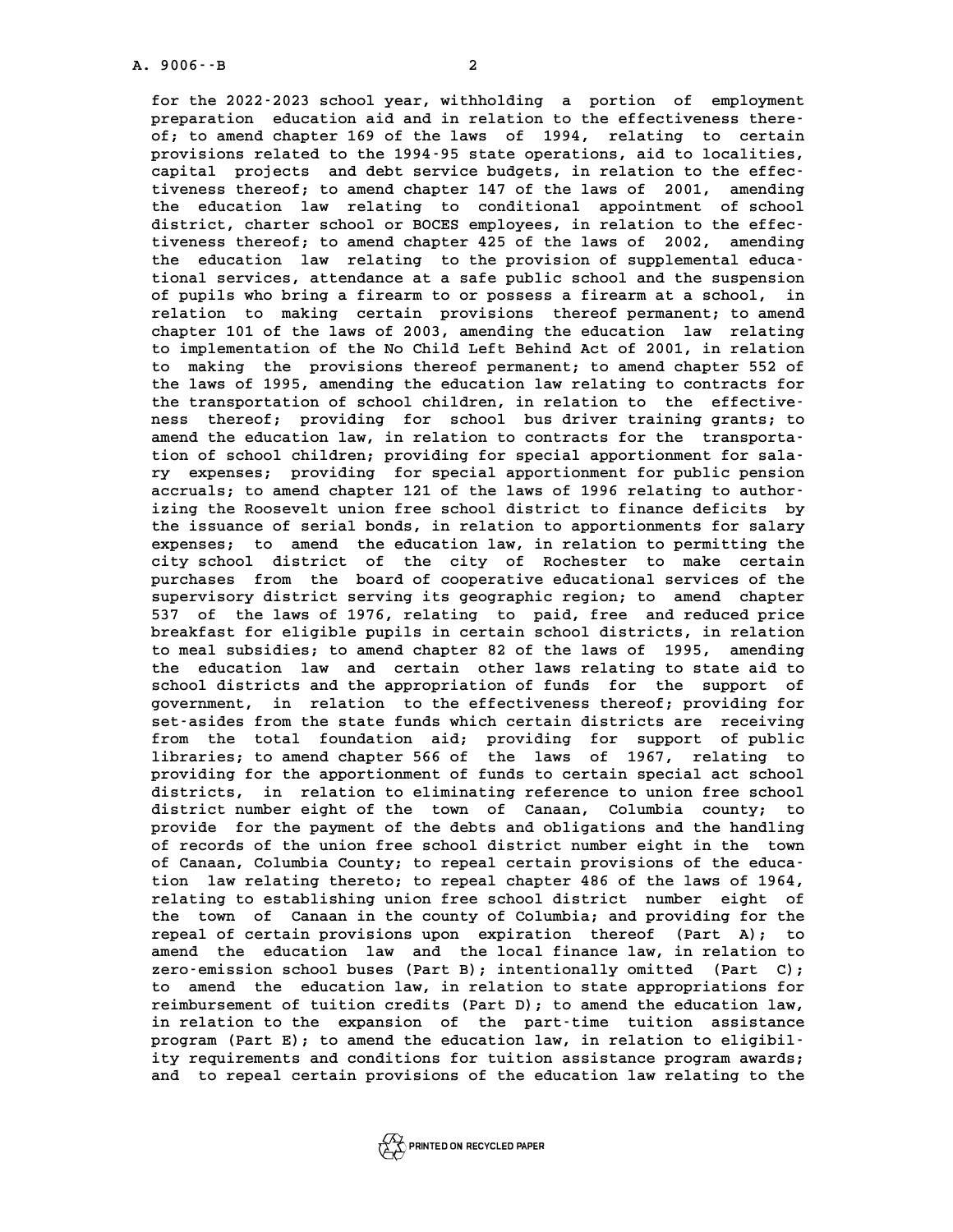**A. 9006--B 3 ban on incarcerated individuals to be eligible to receive state aid** ban on incarcerated individuals to be eligible to receive state aid<br>(Part F); to amend the education law, in relation to establishing the<br>amount awarded for the excelsior scholarship (Part G), to amend the ban on incarcerated individuals to be eligible to receive state aid<br>(Part F); to amend the education law, in relation to establishing the<br>amount awarded for the excelsior scholarship (Part G); to amend the<br>education law in (Part F); to amend the education law, in relation to establishing the amount awarded for the excelsior scholarship (Part G); to amend the education law, in relation to including certain apprenticeships in the amount awarded for the excelsior scholarship (Part G); to amend the<br>education law, in relation to including certain apprenticeships in the<br>definition of "eligible educational institution" for the New York<br>atato sellere she education law, in relation to including certain apprenticeships in the<br>definition of "eligible educational institution" for the New York<br>state college choice tuition savings program (Part H); intentionally<br>omitted (Part I) definition of "eligible educational institution" for the New York<br>state college choice tuition savings program (Part H); intentionally<br>omitted (Part I); intentionally omitted (Part J); intentionally omit-<br>ted (Part K): to state college choice tuition savings program (Part H); intentionally omitted (Part I); intentionally omit-<br>ted (Part K); to amend the social services law, in relation to child<br>care assistance; and providing for the repeal comitted (Part I); intentionally omitted (Part J); intentionally omitted (Part K); to amend the social services law, in relation to child<br>care assistance; and providing for the repeal of certain provisions<br>upon expiration thereof (Part L); intentionally omitted (Part M); to<br>amend part C of care assistance; and providing for the repeal of certain provisions<br>upon expiration thereof (Part L); intentionally omitted (Part M); to<br>amend part C of chapter 83 of the laws of 2002, amending the executive<br>laws and other upon expiration thereof (Part L); intentionally omitted (Part M); to<br>amend part C of chapter 83 of the laws of 2002, amending the executive<br>law and other laws relating to funding for children and family<br>services in relatio amend part C of chapter 83 of the laws of 2002, amending the executive law and other laws relating to funding for children and family services, in relation to extending the effectiveness thereof (Part N); law and other laws relating to funding for children and family services, in relation to extending the effectiveness thereof (Part N); to amend the social services law, in relation to reimbursement for a portion of the cost to amend the social services law, in relation to reimbursement for a **foster children in institutions, group residences, group homes, and** portion of the costs of social services districts for care provided to<br>foster children in institutions, group residences, group homes, and<br>agency operated boarding homes (Part O); intentionally omitted (Part<br>P); intentiona Foster children in institutions, group residences, group homes, and<br>agency operated boarding homes (Part O); intentionally omitted (Part<br>P); intentionally omitted (Part Q); to amend the executive law, in<br>rolation to increa agency operated boarding homes (Part 0); intentionally omitted (Part P); intentionally omitted (Part 2); to amend the executive law, in relation to increasing the amount of reimbursement the division of unchanged and inter P); intentionally omitted (Part Q); to amend the executive law, in relation to increasing the amount of reimbursement the division of veterans' affairs shall provide to local veterans' service agencies for the cost of main relation to increasing the amount of reimbursement the division of veterans' affairs shall provide to local veterans' service agencies<br>for the cost of maintenance of such agencies (Part R); to amend the<br>social services law, in relation to increasing the standards of month-<br>ly need for age for the cost of maintenance of such agencies (Part R); to amend the<br>social services law, in relation to increasing the standards of month-<br>ly need for aged, blind and disabled persons living in the community<br>(Part S), to a social services law, in relation to increasing the standards of month-<br>ly need for aged, blind and disabled persons living in the community<br>(Part S); to amend part W of chapter 54 of the laws of 2016 amending<br>the social se ly need for aged, blind and disabled persons living in the community (Part S); to amend part W of chapter 54 of the laws of 2016 amending<br>the social services law relating to the powers and duties of the<br>commissioner of soc (Part S); to amend part W of chapter 54 of the laws of 2016 amending<br>the social services law relating to the powers and duties of the<br>commissioner of social services relating to the appointment of a<br>termorary energies in the social services law relating to the powers and duties of the commissioner of social services relating to the appointment of a<br>temporary operator, in relation to the effectiveness thereof (Part T);<br>to appeal the social commissioner of social services relating to the appointment of a<br>temporary operator, in relation to the effectiveness thereof (Part T);<br>to amend the social services law, in relation to the public benefits<br>and requirements, temporary operator, in relation to the effectiveness thereof (Part T);<br>to amend the social services law, in relation to the public benefits<br>and requirements; and to repeal certain provisions of such law relat-<br>ing therete to amend the social services law, in relation to the public benefits<br>and requirements; and to repeal certain provisions of such law relat-<br>ing thereto (Part U); intentionally omitted (Part V); intentionally<br>omitted (Part W and requirements; and to repeal certain provisions of such law relat-<br>ing thereto (Part U); intentionally omitted (Part V); intentionally<br>omitted (Part W); intentionally omitted (Part X); intentionally omit-<br>ted (Part V); ing thereto (Part U); intentionally omitted (Part V); intentionally<br>omitted (Part W); intentionally omitted (Part X); intentionally omit-<br>ted (Part Y); to utilize reserves in the mortgage insurance fund for<br>various bousing **varitted (Part W); intentionally omitted (Part X); intentionally omit-<br>ted (Part Y); to utilize reserves in the mortgage insurance fund for<br>various housing purposes (Part Z); intentionally omitted (Part AA);<br>intentionally** ted (Part Y); to utilize reserves in the mortgage insurance fund for various housing purposes (Part Z); intentionally omitted (Part CC); intentionally omitted (Part DD); intentionally omitted (Part EE); intentionally omitted (Part BB); intentionally omitted (Part CC); **intentionally omitted (Part FF); to amend the executive law, in** intentionally omitted (Part DD); intentionally omitted (Part EE);<br>intentionally omitted (Part FF); to amend the executive law, in<br>relation to the state's language access policy (Part GG); inten-<br>tionally omitted (Part WW); intentionally omitted (Part FF); to amend the executive law, in<br>relation to the state's language access policy (Part GG); inten-<br>tionally omitted (Part HH); intentionally omitted (Part II); to amend<br>the social services law relation to the state's language access policy (Part GG); inten-<br>tionally omitted (Part HH); intentionally omitted (Part II); to amend<br>the social services law, in relation to providing that a homeless<br>individual or family tionally omitted (Part HH); intentionally omitted (Part II); to amend<br>the social services law, in relation to providing that a homeless<br>individual or family applying for or receiving temporary housing

**assistance shall not be required to pay room and board or contribute** individual or family applying for or receiving temporary housing<br>assistance shall not be required to pay room and board or contribute<br>any earned or unearned income, available benefits or resources to<br>eliminate their need f assistance shall not be required to pay room and board or contribute<br>any earned or unearned income, available benefits or resources to<br>eliminate their need for temporary housing assistance or as a condi-<br>tion to resoive te any earned or unearned income, available benefits or resources to<br>eliminate their need for temporary housing assistance or as a condi-<br>tion to receive temporary housing assistance from such provider; and<br>to repeal earthin eliminate their need for temporary housing assistance or as a condition to receive temporary housing assistance from such provider; and<br>to repeal certain provisions of such law relating thereto (Part JJ);<br>in relation to co tion to receive temporary housing assistance from such provider; and<br>to repeal certain provisions of such law relating thereto (Part JJ);<br>in relation to constituting chapter 13 of the consolidated law, in<br>relation to estab to repeal certain provisions of such law relating thereto (Part JJ);<br>in relation to constituting chapter 13 of the consolidated law, in<br>relation to establishing the veterans' services law and the department<br>of veterans' se in relation to constituting chapter 13 of the consolidated law, in<br>relation to establishing the veterans' services law and the department<br>of veterans' services; to amend the domestic relations law, the educa-<br>tion law, the relation to establishing the veterans' services law and the department<br>of veterans' services; to amend the domestic relations law, the educa-<br>tion law, the election law, the environmental conservation law, the<br>executive la of veterans' services; to amend the domestic relations law, the education law, the election law, the environmental conservation law, the executive law, the general municipal law, the labor law, the mental<br>hygiene law, the tion law, the election law, the environmental conservation law, the executive law, the general municipal law, the labor law, the mental<br>hygiene law, the not-for-profit corporation law, the public health<br>law, the social ser executive law, the general municipal law, the labor law, the mental<br>hygiene law, the not-for-profit corporation law, the public health<br>law, the social services law, the state finance law, the New York<br>state defense emergen hygiene law, the not-for-profit corporation law, the public health<br>law, the social services law, the state finance law, the New York<br>state defense emergency act, the administrative code of the city of **New York, the New York city charter, the cannabis law, the state tech**state defense emergency act, the administrative code of the city of<br>New York, the New York city charter, the cannabis law, the state tech-<br>nology law, the county law, the economic development law, the<br>convection law the si New York, the New York city charter, the cannabis law, the state tech-<br>nology law, the county law, the economic development law, the<br>correction law, the civil service law, the general business law, the

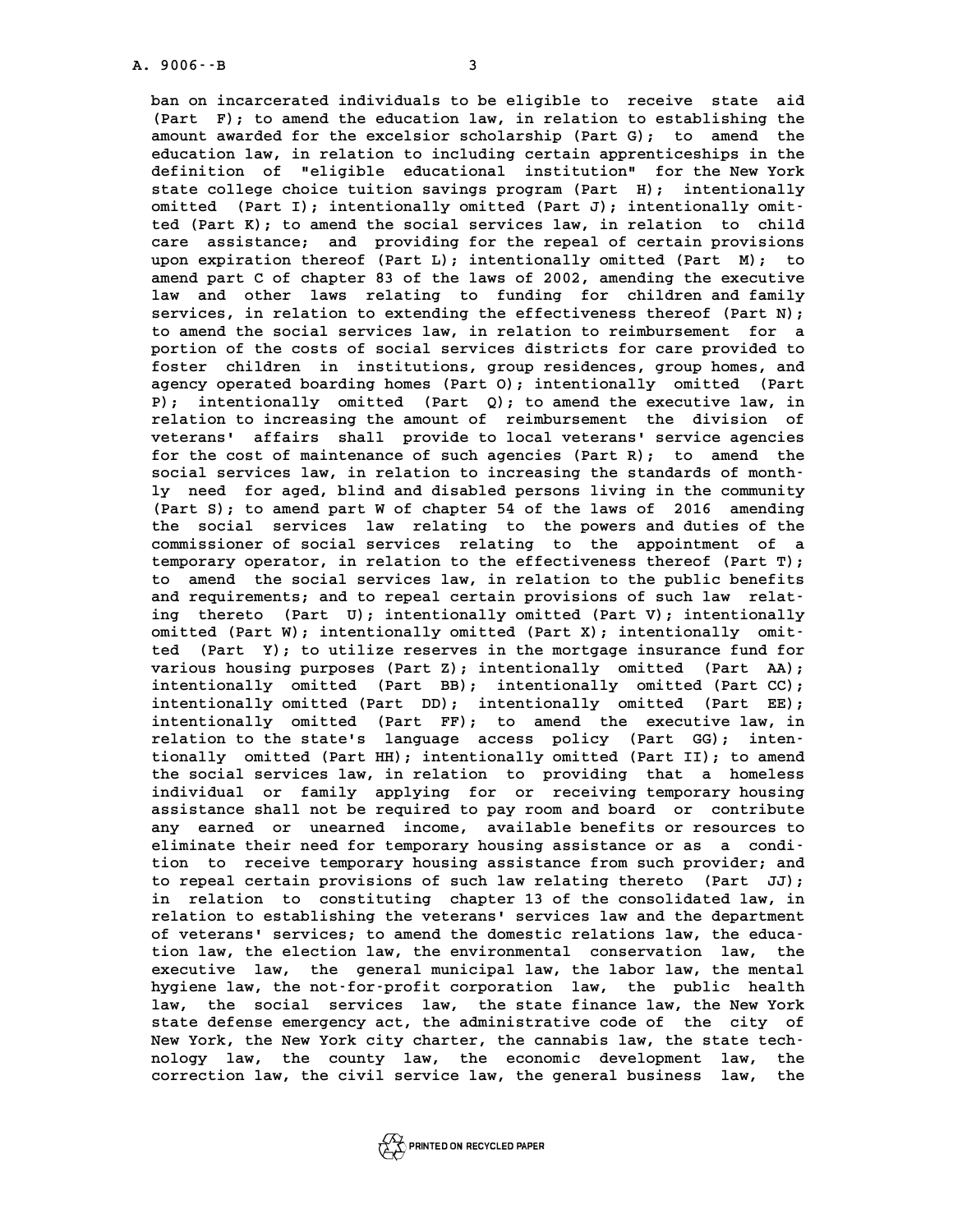**general construction law, the highway law, the insurance law, the** general construction law, the highway law, the insurance law, the<br>judiciary law, the military law, the public housing law, the public<br>officers law, the private bousing finance law, the real property tar general construction law, the highway law, the insurance law, the judiciary law, the military law, the public housing law, the public officers law, the private housing finance law, the real property tax diciary law, the military law, the public housing law, the public officers law, the private housing finance law, the real property tax law, the tax law, the town law, the vehicle and traffic law, and the vertices of the pr officers law, the private housing finance law, the real property tax<br>law, the tax law, the town law, the vehicle and traffic law, and the<br>workers' compensation law, in relation to replacing all instances of<br>the term "divis law, the tax law, the town law, the vehicle and traffic law, and the workers' compensation law, in relation to replacing all instances of the term "division of veterans services" with the term "department of veterans' services" and to making related conforming technical changes; and to repeal certain provisions of the executive law relating to veterans' serv veterans' services" and to making related conforming technical changes; and to repeal certain provisions of the executive law relating to veterans' services and of the military law relating to certain awards and medals (Part KK); requiring the state university of New York and the city univ and medals (Part KK); requiring the state university of New York and and medals (Part KK); requiring the state university of New York and<br>the city university of New York to report on the hiring of faculty<br>pursuant to any state funding appropriated for such purposes (Part<br>II); to amend the p the city university of New York to report on the hiring of faculty<br>pursuant to any state funding appropriated for such purposes (Part<br>LL); to amend the public housing law, in relation to establishing the<br>housing accose wou pursuant to any state funding appropriated for such purposes (Part LL); to amend the public housing law, in relation to establishing the housing access voucher program (Part MM); to amend the state finance<br>housing access v LL); to amend the public housing law, in relation to establishing the housing access voucher program (Part MM); to amend the state finance law, in relation to five-year capital plans for the state university housing access voucher program (Part MM); to amend the state finance<br>law, in relation to five-year capital plans for the state university<br>of New York and the city university of New York (Part NN); to amend<br>the education la law, in relation to five-year capital plans for the state university<br>of New York and the city university of New York (Part NN); to amend<br>the education law, in relation to state appropriations to the state<br>university of New of New York and the city university of New York (Part NN); to amend<br>the education law, in relation to state appropriations to the state<br>university of New York and the city university of New York (Part 00);<br>to amond the pub the education law, in relation to state appropriations to the state<br>university of New York and the city university of New York (Part 00);<br>to amend the public housing law, in relation to an affordable housing<br>five-year capi university of New York and the city university of New York (Part 00);<br>to amend the public housing law, in relation to an affordable housing<br>five-year capital plan (Part PP); to amend the education law, in<br>relation to stude to amend the public housing law, in relation to an affordable housing<br>five-year capital plan (Part PP); to amend the education law, in<br>relation to student loan forgiveness for licensed social workers (Part<br>20): to amend th five-year capital plan (Part PP); to amend the education law, in<br>relation to student loan forgiveness for licensed social workers (Part<br>QQ); to amend the education law, in relation to granting tuition<br>assistance program aw relation to student loan forgiveness for licensed social workers (Part QQ); to amend the education law, in relation to granting tuition<br>assistance program awards (Part RR); and to amend the private housing<br>finance law, in QQ); to amend the education law, in relation to granting tuition<br>assistance program awards (Part RR); and to amend the private housing<br>finance law, in relation to establishing the foundations for futures<br>housing program (B assistance program awards (Part RR); and to amend the private housing<br>finance law, in relation to establishing the foundations for futures<br>housing program (Part SS)

### The People of the State of New York, represented in Senate and Assem-<br>**We ded and the State of New York, represented in Senate and Assem**-<u>The People of the State o</u><br>bly, do enact as follows:

**1 Section 1. This act enacts into law major components of legislation**<br>2 noncepary to implement the state education labor bousing and family **2**<br> **2** section 1. This act enacts into law major components of legislation<br> **2** necessary to implement the state education, labor, housing and family<br> **2** assistance budget for the 2022-2023 state fiscal year. Each compo **3** Section 1. This act enacts into law major components of legislation<br> **2** necessary to implement the state education, labor, housing and family<br> **3** assistance budget for the 2022-2023 state fiscal year. Each component 2 necessary to implement the state education, labor, housing and family<br>3 assistance budget for the 2022-2023 state fiscal year. Each component is<br>4 wholly contained within a Part identified as Parts A through SS. The<br>5 ef 3 assistance budget for the 2022-2023 state fiscal year. Each component is<br>4 wholly contained within a Part identified as Parts A through SS. The<br>5 effective date for each particular provision contained within such Part<br>5 4 wholly contained within a Part identified as Parts A through SS. The<br>5 effective date for each particular provision contained within such Part<br>6 is set forth in the last section of such Part. Any provision in any<br>7 secti 5 effective date for each particular provision contained within such Part<br>6 is set forth in the last section of such Part. Any provision in any<br>7 section contained within a Part, including the effective date of the **8 is set forth in the last section of such Part. Any provision in any section contained within a Part, including the effective date of the Part, which makes a reference to a section "of this act", when used in**<br>connection **9 section contained within a Part, including the effective date of the<br>
8 Part, which makes a reference to a section "of this act", when used in<br>
9 connection with that particular component, shall be deemed to mean and<br>
8** 8 Part, which makes a reference to a section "of this act", when used in<br>9 connection with that particular component, shall be deemed to mean and<br>10 refer to the corresponding section of the Part in which it is found.<br><sup>11</sup> 9 connection with that particular component, shall be deemed to mean and 10 refer to the corresponding section of the Part in which it is found.<br>11 Section three of this act sets forth the general effective date of this<br>12 Section three of this act sets forth the general effective date of this 12 act.<br>13 **PART A** 

**13**<br> **14** Section 1. Paragraph e of subdivision 1 of section 211-d of the educa-<br> **15** tion law, as amended by section 1 of part A of chapter 56 of the laws of 14 Section 1. Paragraph e of subdivision 1 of section 211–d of the educa<br>15 tion law, as amended by section 1 of part A of chapter 56 of the laws of **14** Section 1. Paragraph e of subdivision<br>**15 tion law, as amended by section 1 of pa**<br>**16 2021, is amended to read as follows:**<br><sup>17</sup> 2. Motwithstanding paragraphs a and b **15 tion law, as amended by section 1 of part A of chapter 56 of the laws of 2021, is amended to read as follows:**<br>**17 e. Notwithstanding paragraphs a and b of this subdivision, a school**<br>**18 district that submitted a sont** 

16 2021, is amended to read as follows:<br>17 e. Notwithstanding paragraphs a and b of this subdivision, a school<br>18 district that submitted a contract for excellence for the two thousand<br>19 eight--two thousand nine school ye 17 e. Notwithstanding paragraphs a and b of this subdivision, a school<br>
18 district that submitted a contract for excellence for the two thousand<br>
19 eight--two thousand nine school year shall submit a contract for excel-<br> 18 district that submitted a contract for excellence for the two thousand<br>19 eight--two thousand nine school year shall submit a contract for excel-<br>20 lence for the two thousand nine--two thousand ten school year in<br>21 co **21 eight - two thousand nine school year shall submit a contract for excel-**<br> **20 lence for the two thousand nine - two thousand ten school year in**<br> **21 conformity with the requirements of subparagraph (vi) of paragraph** 20 lence for the two thousand nine--two thousand ten school year in<br>21 conformity with the requirements of subparagraph (vi) of paragraph a of<br>22 subdivision two of this section unless all schools in the district are<br>23 id 21 conformity with the requirements of subparagraph (vi) of paragraph a of<br>22 subdivision two of this section unless all schools in the district are<br>23 identified as in good standing and provided further that, a school<br>24 22 subdivision two of this section unless all schools in the district are<br>23 identified as in good standing and provided further that, a school<br>24 district that submitted a contract for excellence for the two thousand

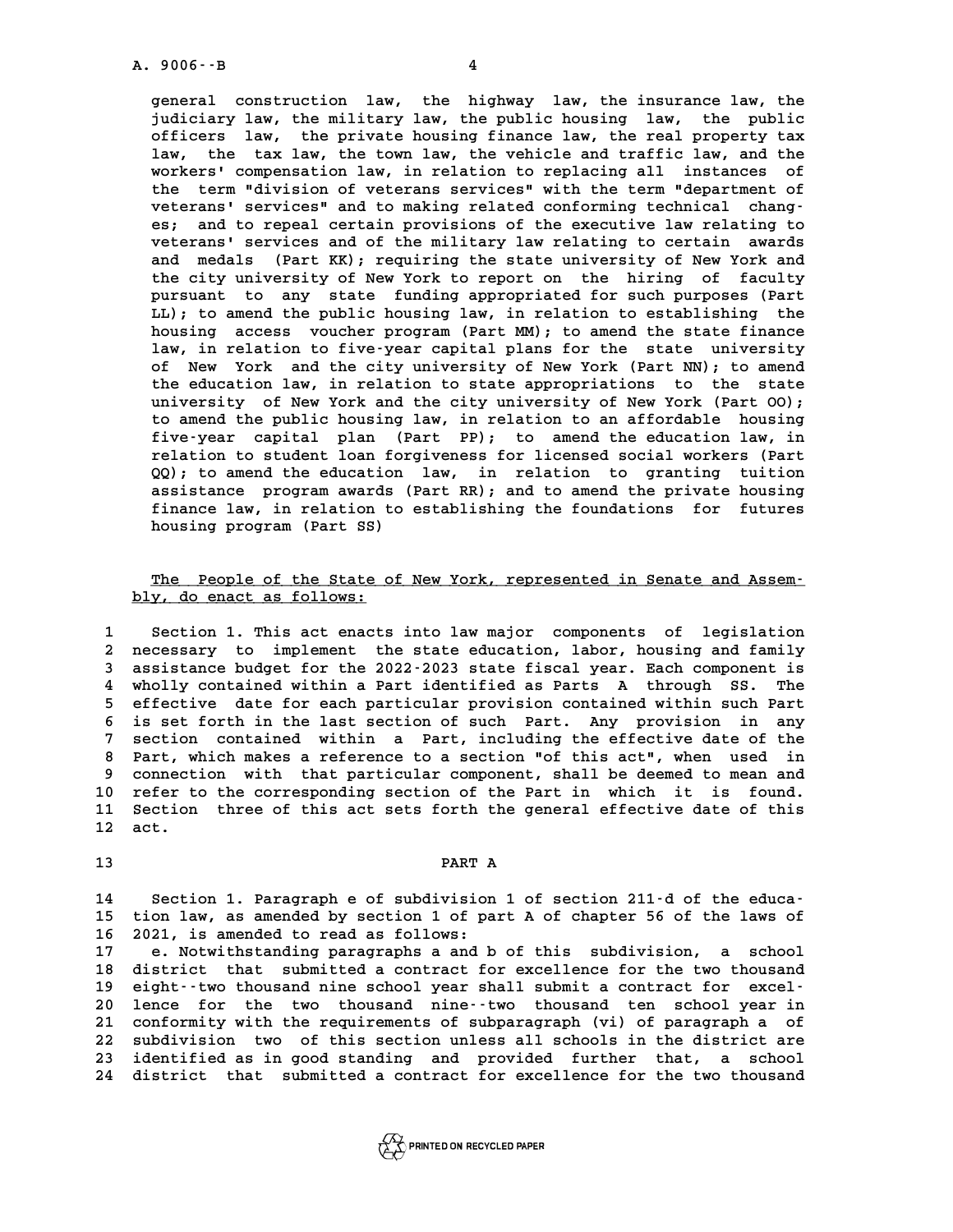**1 nine--two thousand ten school year, unless all schools in the district** 1 nine--two thousand ten school year, unless all schools in the district<br>2 are identified as in good standing, shall submit a contract for excel-<br>3 lenge for the two thousand eleven..two thousand twelve school year which 1 nine--two thousand ten school year, unless all schools in the district<br>2 are identified as in good standing, shall submit a contract for excel-<br>3 lence for the two thousand eleven--two thousand twelve school year which<br><sup></sup> 2 are identified as in good standing, shall submit a contract for excel-<br>
3 lence for the two thousand eleven--two thousand twelve school year which<br>
4 shall, notwithstanding the requirements of subparagraph (vi) of para-<br> 3 lence for the two thousand eleven--two thousand twelve school year which<br>4 shall, notwithstanding the requirements of subparagraph (vi) of para-<br>5 graph a of subdivision two of this section, provide for the expenditure 4 shall, notwithstanding the requirements of subparagraph (vi) of para-<br>5 graph a of subdivision two of this section, provide for the expenditure<br>6 of an amount which shall be not less than the product of the amount<br>7 appr 5 graph a of subdivision two of this section, provide for the expenditure<br>6 of an amount which shall be not less than the product of the amount<br>7 approved by the commissioner in the contract for excellence for the two<br>10 t 6 of an amount which shall be not less than the product of the amount<br>7 approved by the commissioner in the contract for excellence for the two<br>8 thousand nine--two thousand ten school year, multiplied by the<br>9 district's 9 district's gap eliminationer in the contract for excellence for the two<br>8 thousand nine--two thousand ten school year, multiplied by the<br>9 district's gap elimination adjustment percentage and provided further<br>10 that, a 8 thousand nine--two thousand ten school year, multiplied by the<br>9 district's gap elimination adjustment percentage and provided further<br>10 that, a school district that submitted a contract for excellence for the<br>11 two th 9 district's gap elimination adjustment percentage and provided further<br>10 that, a school district that submitted a contract for excellence for the<br>11 two thousand eleven--two thousand twelve school year, unless all school 10 that, a school district that submitted a contract for excellence for the<br>11 two thousand eleven - two thousand twelve school year, unless all schools<br>12 in the district are identified as in good standing, shall submit a 11 two thousand eleven<sup>-</sup>-two thousand twelve school year, unless all schools<br>
12 in the district are identified as in good standing, shall submit a<br>
13 contract for excellence for the two thousand twelve--two thousand thi 12 in the district are identified as in good standing, shall submit a<br>13 contract for excellence for the two thousand twelve--two thousand thir-<br>14 teen school year which shall, notwithstanding the requirements of<br>15 subpa 13 contract for excellence for the two thousand twelve--two thousand thir-<br>14 teen school year which shall, notwithstanding the requirements of<br>15 subparagraph (vi) of paragraph a of subdivision two of this section,<br>16 pro 14 teen school year which shall, notwithstanding the requirements of<br>15 subparagraph (vi) of paragraph a of subdivision two of this section,<br>16 provide for the expenditure of an amount which shall be not less than<br>17 the a 15 subparagraph (vi) of paragraph a of subdivision two of this section,<br>16 provide for the expenditure of an amount which shall be not less than<br>17 the amount approved by the commissioner in the contract for excellence<br>18 16 provide for the expenditure of an amount which shall be not less than<br>17 the amount approved by the commissioner in the contract for excellence<br>18 for the two thousand eleven--two thousand twelve school year and<br>19 prov I7 the amount approved by the commissioner in the contract for excellence<br>18 for the two thousand eleven - two thousand twelve school year and<br>19 provided further that, a school district that submitted a contract for<br>20 ex 18 for the two thousand eleven--two thousand twelve school year and<br>19 provided further that, a school district that submitted a contract for<br>20 excellence for the two thousand twelve--two thousand thirteen school<br>21 year 19 provided further that, a school district that submitted a contract for<br>20 excellence for the two thousand twelve--two thousand thirteen school<br>21 year, unless all schools in the district are identified as in good<br>22 sta excellence for the two thousand twelve - two thousand thirteen school<br>21 year, unless all schools in the district are identified as in good<br>22 standing, shall submit a contract for excellence for the two thousand<br>thirteen. 21 year, unless all schools in the district are identified as in good<br>22 standing, shall submit a contract for excellence for the two thousand<br>23 thirteen--two thousand fourteen school year which shall, notwithstanding<br>24 22 standing, shall submit a contract for excellence for the two thousand<br>23 thirteen - two thousand fourteen school year which shall, notwithstanding<br>24 the requirements of subparagraph (vi) of paragraph a of subdivision t 23 thirteen--two thousand fourteen school year which shall, notwithstanding<br>24 the requirements of subparagraph (vi) of paragraph a of subdivision two<br>25 of this section, provide for the expenditure of an amount which shal 24 the requirements of subparagraph (vi) of paragraph a of subdivision two<br>25 of this section, provide for the expenditure of an amount which shall be<br>26 not less than the amount approved by the commissioner in the contrac 25 of this section, provide for the expenditure of an amount which shall be<br>26 not less than the amount approved by the commissioner in the contract<br>27 for excellence for the two thousand twelve--two thousand thirteen scho 26 not less than the amount approved by the commissioner in the contract<br>27 for excellence for the two thousand twelve--two thousand thirteen school<br>28 year and provided further that, a school district that submitted a<br>29 27 for excellence for the two thousand twelve -- two thousand thirteen school<br>28 year and provided further that, a school district that submitted a<br>29 contract for excellence for the two thousand thirteen--two thousand<br>30 **30 year and provided further that, a school district that submitted a**<br> **30 contract for excellence for the two thousand thirteen**--two thousand<br> **30 fourteen school year, unless all schools in the district are identified** 29 contract for excellence for the two thousand thirteen--two thousand<br>30 fourteen school year, unless all schools in the district are identified<br>31 as in good standing, shall submit a contract for excellence for the two<br>3 **30 fourteen school year, unless all schools in the district are identified**<br>**31 as in good standing, shall submit a contract for excellence for the two<br><b>32 thousand fourteen--two thousand fifteen school year which shall, 31 as in good standing, shall submit a contract for excellence for the two<br>32 thousand fourteen - two thousand fifteen school year which shall,<br>33 notwithstanding the requirements of subparagraph (vi) of paragraph a of<br>34** 32 thousand fourteen--two thousand fifteen school year which shall,<br>33 notwithstanding the requirements of subparagraph (vi) of paragraph a of<br>34 subdivision two of this section, provide for the expenditure of an<br>35 spount 33 notwithstanding the requirements of subparagraph (vi) of paragraph a of<br>34 subdivision two of this section, provide for the expenditure of an<br>35 amount which shall be not less than the amount approved by the commis-<br>36 34 subdivision two of this section, provide for the expenditure of an<br>35 amount which shall be not less than the amount approved by the commis-<br>36 sioner in the contract for excellence for the two thousand thirteen--two<br><sup>3</sup> 35 amount which shall be not less than the amount approved by the commis-<br>36 sioner in the contract for excellence for the two thousand thirteen - two<br>37 thousand fourteen school year; and provided further that, a school<br>3 36 sioner in the contract for excellence for the two thousand thirteen - two<br>37 thousand fourteen school year; and provided further that, a school<br>38 district that submitted a contract for excellence for the two thousand<br>5 **37 thousand fourteen school year, and provided further that, a school**<br>**38 district that submitted a contract for excellence for the two thousand**<br>**39 fourteen--two thousand fifteen school year, unless all schools in the 40 district that submitted a contract for excellence for the two thousand**<br>**40 district are identified as in good standing, shall submit a contract for**<br>**40 district are identified as in good standing, shall submit a cont** 39 fourteen -- two thousand fifteen school year, unless all schools in the district are identified as in good standing, shall submit a contract for excellence for the two thousand fifteen -- two thousand sixteen school yea **42 year which shall, notwithstanding the requirements of subparagraph (vi)** 41 excellence for the two thousand fifteen - two thousand sixteen school<br>42 year which shall, notwithstanding the requirements of subparagraph (vi)<br>43 of paragraph a of subdivision two of this section, provide for the<br>44 e 42 year which shall, notwithstanding the requirements of subparagraph (vi)<br>43 of paragraph a of subdivision two of this section, provide for the<br>44 expenditure of an amount which shall be not less than the amount<br>45 entry 43 of paragraph a of subdivision two of this section, provide for the<br>44 expenditure of an amount which shall be not less than the amount<br>45 approved by the commissioner in the contract for excellence for the two<br>46 theusa 44 expenditure of an amount which shall be not less than the amount<br>45 approved by the commissioner in the contract for excellence for the two<br>46 thousand fourteen--two thousand fifteen school year; and provided<br>47 further 45 approved by the commissioner in the contract for excellence for the two<br>46 thousand fourteen - two thousand fifteen school year; and provided<br>47 further that a school district that submitted a contract for excellence<br>50 46 thousand fourteen--two thousand fifteen school year; and provided<br>47 further that a school district that submitted a contract for excellence<br>48 for the two thousand fifteen--two thousand sixteen school year, unless<br><sup>49</sup> 47 further that a school district that submitted a contract for excellence<br>48 for the two thousand fifteen--two thousand sixteen school year, unless<br>49 all schools in the district are identified as in good standing, shall<br> **50** for the two thousand fifteen--two thousand sixteen school year, unless<br> **49** all schools in the district are identified as in good standing, shall<br>
50 submit a contract for excellence for the two thousand sixteen--two **50 all schools in the district are identified as in good standing, shall**<br>
50 submit a contract for excellence for the two thousand sixteen--two thou-<br>
51 sand seventeen school year which shall, notwithstanding the requir 50 submit a contract for excellence for the two thousand sixteen $\cdot$ -two thou-<br>51 sand seventeen school year which shall, notwithstanding the requirements<br>52 of subparagraph (vi) of paragraph a of subdivision two of this s 51 sand seventeen school year which shall, notwithstanding the requirements<br>52 of subparagraph (vi) of paragraph a of subdivision two of this section,<br>53 provide for the expenditure of an amount which shall be not less tha 52 of subparagraph (vi) of paragraph a of subdivision two of this section,<br>53 provide for the expenditure of an amount which shall be not less than<br>54 the amount approved by the commissioner in the contract for excellence<br> 53 provide for the expenditure of an amount which shall be not less than<br>54 the amount approved by the commissioner in the contract for excellence<br>55 for the two thousand fifteen--two thousand sixteen school year; and<br>56 p 54 the amount approved by the commissioner in the contract for excellence<br>55 for the two thousand fifteen--two thousand sixteen school year; and<br>56 provided further that, a school district that submitted a contract for

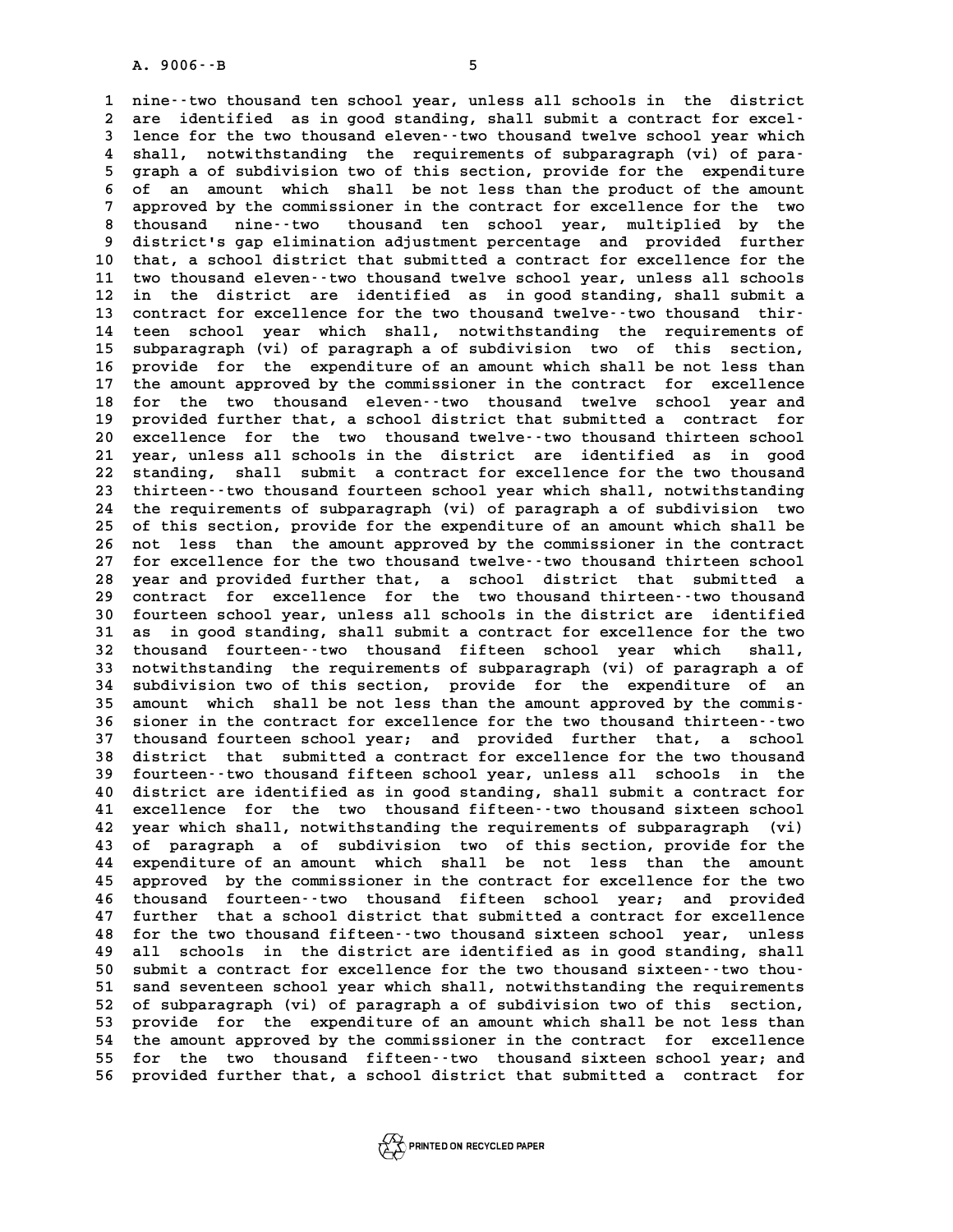A. 9006 --B<br>1 excellence for the two thousand sixteen--two thousand seventeen school<br>2 year unloss all schools in the district are identified as in seed **2** excellence for the two thousand sixteen--two thousand seventeen school<br>2 year, unless all schools in the district are identified as in good **3** excellence for the two thousand sixteen - two thousand seventeen school<br>**2** year, unless all schools in the district are identified as in good<br>**3** standing, shall submit a contract for excellence for the two thousand<br> **4 sear, unless all schools in the district are identified as in good<br>
<b>4 standing, shall submit a contract for excellence for the two thousand**<br> **4 seventeen--two thousand eighteen school year which shall, notwithstand-**<br> 3 standing, shall submit a contract for excellence for the two thousand<br>4 seventeen - two thousand eighteen school year which shall, notwithstand-<br>5 ing the requirements of subparagraph (vi) of paragraph a of subdivision<br>5 **6** seventeen - two thousand eighteen school year which shall, notwithstand-<br> **6** two of this section, provide for the expenditure of an amount which<br> **6** two of this section, provide for the expenditure of an amount which 5 ing the requirements of subparagraph (vi) of paragraph a of subdivision<br>6 two of this section, provide for the expenditure of an amount which<br>7 shall be not less than the amount approved by the commissioner in the<br>8 sont **8 two of this section, provide for the expenditure of an amount which**<br> **8 contract for excellence for the two thousand sixteen--two thousand**<br> **8 contract for excellence for the two thousand sixteen--two thousand**<br> **8 co** 9 shall be not less than the amount approved by the commissioner in the<br>8 contract for excellence for the two thousand sixteen - two thousand<br>9 seventeen school year; and provided further that a school district that<br>10 sub 8 contract for excellence for the two thousand sixteen--two thousand<br>9 seventeen school year; and provided further that a school district that<br>10 submitted a contract for excellence for the two thousand seventeen--two<br>11 t 9 seventeen school year; and provided further that a school district that<br>10 submitted a contract for excellence for the two thousand seventeen - two<br>11 thousand eighteen school year, unless all schools in the district are 10 submitted a contract for excellence for the two thousand seventeen - two<br>11 thousand eighteen school year, unless all schools in the district are<br>12 identified as in good standing, shall submit a contract for excellence 11 thousand eighteen school year, unless all schools in the district are<br>12 identified as in good standing, shall submit a contract for excellence<br>13 for the two thousand eighteen--two thousand nineteen school year which<br>1 12 identified as in good standing, shall submit a contract for excellence<br>
13 for the two thousand eighteen--two thousand nineteen school year which<br>
14 shall, notwithstanding the requirements of subparagraph (vi) of para-13 for the two thousand eighteen--two thousand nineteen school year which<br>14 shall, notwithstanding the requirements of subparagraph (vi) of para-<br>15 graph a of subdivision two of this section, provide for the expenditure<br> 14 shall, notwithstanding the requirements of subparagraph (vi) of para-<br>15 graph a of subdivision two of this section, provide for the expenditure<br>16 of an amount which shall be not less than the amount approved by the<br>17 15 graph a of subdivision two of this section, provide for the expenditure<br>16 of an amount which shall be not less than the amount approved by the<br>17 commissioner in the contract for excellence for the two thousand seven-<br> 16 of an amount which shall be not less than the amount approved by the<br>17 commissioner in the contract for excellence for the two thousand seven-<br>18 teen--two thousand eighteen school year; and provided further that, a<br>19 17 commissioner in the contract for excellence for the two thousand seven-<br>18 teen--two thousand eighteen school year; and provided further that, a<br>19 school district that submitted a contract for excellence for the two<br>20 18 teen--two thousand eighteen school year; and provided further that, a<br>19 school district that submitted a contract for excellence for the two<br>20 thousand eighteen--two thousand nineteen school year, unless all schools<br><sup></sup> 19 school district that submitted a contract for excellence for the two<br>20 thousand eighteen - two thousand nineteen school year, unless all schools<br>21 in the district are identified as in good standing, shall submit a<br>22 20 thousand eighteen--two thousand nineteen school year, unless all schools<br>21 in the district are identified as in good standing, shall submit a<br>22 contract for excellence for the two thousand nineteen--two thousand<br>23 tw 21 in the district are identified as in good standing, shall submit a<br>22 contract for excellence for the two thousand nineteen--two thousand<br>23 twenty school year which shall, notwithstanding the requirements of<br>24 subpara 22 contract for excellence for the two thousand nineteen--two thousand<br>23 twenty school year which shall, notwithstanding the requirements of<br>24 subparagraph (vi) of paragraph a of subdivision two of this section,<br>25 provi 23 twenty school year which shall, notwithstanding the requirements of<br>24 subparagraph (vi) of paragraph a of subdivision two of this section,<br>25 provide for the expenditure of an amount which shall be not less than<br>the am 24 subparagraph (vi) of paragraph a of subdivision two of this section,<br>25 provide for the expenditure of an amount which shall be not less than<br>26 the amount approved by the commissioner in the contract for excellence<br>27 25 provide for the expenditure of an amount which shall be not less than<br>26 the amount approved by the commissioner in the contract for excellence<br>27 for the two thousand eighteen--two thousand nineteen school year; and<br>28 26 the amount approved by the commissioner in the contract for excellence<br>27 for the two thousand eighteen - two thousand nineteen school year; and<br>28 provided further that, a school district that submitted a contract for<br> 27 for the two thousand eighteen--two thousand nineteen school year; and<br>28 provided further that, a school district that submitted a contract for<br>29 excellence for the two thousand nineteen--two thousand twenty school<br>20 provided further that, a school district that submitted a contract for<br>29 excellence for the two thousand nineteen--two thousand twenty school<br>30 year, unless all schools in the district are identified as in good<br>31 standi excellence for the two thousand nineteen - two thousand twenty school<br>30 year, unless all schools in the district are identified as in good<br>31 standing, shall submit a contract for excellence for the two thousand<br>32 typety **30 year, unless all schools in the district are identified as in good standing, shall submit a contract for excellence for the two thousand twenty--two thousand twenty-one school year which shall, notwithstanding**<br>the req 31 standing, shall submit a contract for excellence for the two thousand<br>32 twenty--two thousand twenty-one school year which shall, notwithstanding<br>33 the requirements of subparagraph (vi) of paragraph a of subdivision tw 32 twenty-two thousand twenty-one school year which shall, notwithstanding<br>33 the requirements of subparagraph (vi) of paragraph a of subdivision two<br>34 of this section, provide for the expenditure of an amount which shall 33 the requirements of subparagraph (vi) of paragraph a of subdivision two<br>34 of this section, provide for the expenditure of an amount which shall be<br>35 not less than the amount approved by the commissioner in the contrac **34 of this section, provide for the expenditure of an amount which shall be**<br>**35 not less than the amount approved by the commissioner in the contract**<br>**36 for excellence for the two thousand nineteen**--two thousand twent 35 not less than the amount approved by the commissioner in the contract<br>36 for excellence for the two thousand nineteen--two thousand twenty school<br>37 year; and provided further that, a school district that submitted a<br>38 **36 for excellence for the two thousand nineteen--two thousand twenty school**<br> **37 year; and provided further that, a school district that submitted a**<br> **38 contract for excellence for the two thousand twenty--two thousand 37 year; and provided further that, a school district that submitted a**<br>**38 contract for excellence for the two thousand twenty--two thousand twen-**<br>**39 ty-one school year, unless all schools in the district are identifie 40 in good standing, shall submit a contract for excellence for the two thousand twenty-two thousand twenty-<br>40 in good standing, shall submit a contract for excellence for the two<br>41 thousand twenty-one-two thousand twen** <sup>41</sup> ty-one school year, unless all schools in the district are identified as<br>40 in good standing, shall submit a contract for excellence for the two<br>41 thousand twenty-one--two thousand twenty-two school year which shall, **42 notwithstanding the requirements of subparagraph (vi) of paragraph a of** 41 thousand twenty-one--two thousand twenty-two school year which shall,<br>42 notwithstanding the requirements of subparagraph (vi) of paragraph a of<br>43 subdivision two of this section, provide for the expenditure of an<br>44 a 42 notwithstanding the requirements of subparagraph (vi) of paragraph a of<br>43 subdivision two of this section, provide for the expenditure of an<br>44 amount which shall be not less than the amount approved by the commis-<br>45 43 subdivision two of this section, provide for the expenditure of an<br>44 amount which shall be not less than the amount approved by the commis-<br>45 sioner in the contract for excellence for the two thousand twenty--two<br>46 t 44 amount which shall be not less than the amount approved by the commis-<br>45 sioner in the contract for excellence for the two thousand twenty-two<br>46 thousand twenty-one school year; and provided further that, a school<br>47 45 sioner in the contract for excellence for the two thousand twenty-two<br>46 thousand twenty-one school year, and provided further that, a school<br>47 district that submitted a contract for excellence for the two thousand<br>48 thousand twenty-one school year; and provided further that, a school<br>47 <u>district that submitted a contract for excellence for the two thousand</u><br>48 <u>twenty-one--two thousand twenty-two school year, unless all schools in</u><br>t district that submitted a contract for excellence for the two thousand<br>
48 <u>twenty-one--two thousand twenty-two school year, unless all schools in</u><br>
the district are identified as in good standing, shall submit a contract<br> twenty-one--two-thousand twenty-two-school year, unless all schools in<br>
the district are identified as in good standing, shall submit a contract<br>
for excellence for the two-thousand twenty-two--two-thousand twenty-<br>
three the district are identified as in good standing, shall submit a contract<br>
for excellence for the two thousand twenty-two--two thousand twenty-<br>
three school year which shall, notwithstanding the requirements of<br>
subparatio for excellence for the two thousand twenty-two--two thousand twenty-<br>
three school year which shall, notwithstanding the requirements of<br>
<u>subparagraph</u> (vi) of paragraph a of subdivision two of this section,<br>
provide for 51 <u>three school year which shall, notwithstanding the requirements of</u><br>52 <u>subparagraph</u> (vi) of paragraph a of subdivision two of this section,<br>53 <u>provide for the expenditure of an amount which shall be not less than</u><br>5 52 <u>subparagraph (vi) of paragraph a of subdivision two of this section,</u><br>53 <u>provide for the expenditure of an amount which shall be not less than</u><br>54 <u>the amount approved by the commissioner in the contract for excellenc</u> for the two thousand twenty-one--two thousand twenty-two school year. **56 For purposes of this paragraph, the "gap elimination adjustment percent-**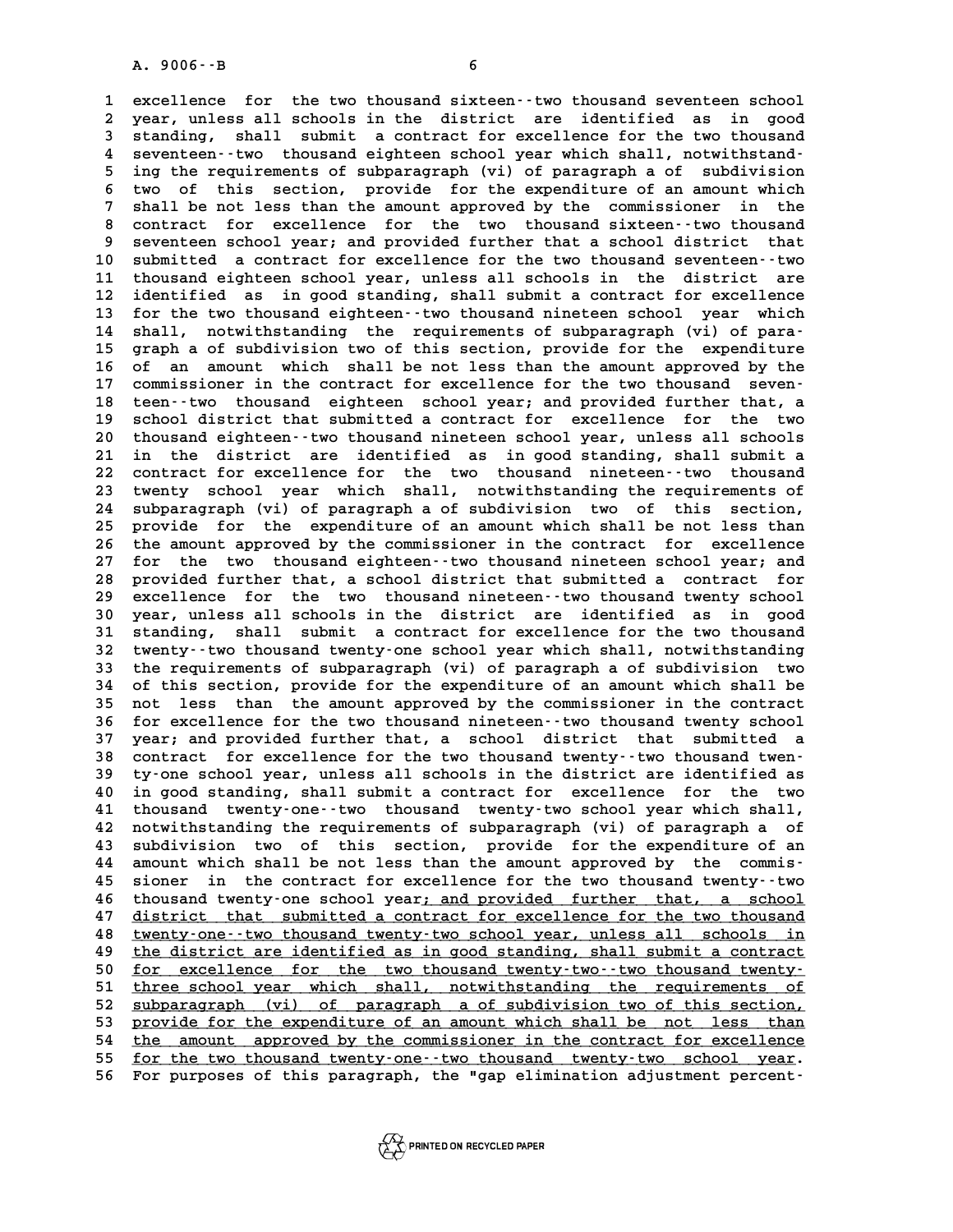**1 age" shall be calculated as the sum of one minus the quotient of the sum 2** age" shall be calculated as the sum of one minus the quotient of the sum<br>2 of the school district's net gap elimination adjustment for two thousand<br>3 ten..two thousand eleven computed pursuant to chanter fifty.three of **3** age" shall be calculated as the sum of one minus the quotient of the sum<br>2 of the school district's net gap elimination adjustment for two thousand<br>3 ten--two thousand eleven computed pursuant to chapter fifty-three of 2 of the school district's net gap elimination adjustment for two thousand<br>3 ten--two thousand eleven computed pursuant to chapter fifty-three of the<br>4 laws of two thousand ten, making appropriations for the support of<br>5 c **5** ten-two thousand eleven computed pursuant to chapter fifty-three of the laws of two thousand ten, making appropriations for the support of government, plus the school district's gap elimination adjustment for 4 laws of two thousand ten, making appropriations for the support of<br>5 government, plus the school district's gap elimination adjustment for<br>6 two thousand eleven--two thousand twelve as computed pursuant to chapter<br>7 fift 5 government, plus the school district's gap elimination adjustment for<br>6 two thousand eleven - two thousand twelve as computed pursuant to chapter<br>7 fifty-three of the laws of two thousand eleven, making appropriations<br>fo **8 two thousand eleven--two thousand twelve as computed pursuant to chapter**<br>**8 for the support of the local assistance budget, including support for**<br>**8 for the support of the local assistance budget, including support fo** 9 fifty-three of the laws of two thousand eleven, making appropriations<br>
8 for the support of the local assistance budget, including support for<br>
9 general support for public schools, divided by the total aid for adjust-<br> 8 for the support of the local assistance budget, including support for<br>
9 general support for public schools, divided by the total aid for adjust-<br>
10 ment computed pursuant to chapter fifty-three of the laws of two thou-9 general support for public schools, divided by the total aid for adjust-<br>10 ment computed pursuant to chapter fifty-three of the laws of two thou-<br>11 sand eleven, making appropriations for the local assistance budget,<br>in 10 ment computed pursuant to chapter fifty-three of the laws of two thou-<br>11 sand eleven, making appropriations for the local assistance budget,<br>12 including support for general support for public schools. Provided,<br><sup>13</sup> f 11 sand eleven, making appropriations for the local assistance budget,<br>12 including support for general support for public schools. Provided,<br>13 further, that such amount shall be expended to support and maintain<br>14 allowa 12 including support for general support for public schools. Provided,<br>13 further, that such amount shall be expended to support and maintain<br>14 allowable programs and activities approved in the two thousand nine--two<br>15 t 13 further, that such amount shall be expended to support and maintain<br>14 allowable programs and activities approved in the two thousand nine--two<br>15 thousand ten school year or to support new or expanded allowable 14 allowable programs and activities approved in the thousand ten school year or to support n<br>16 programs and activities in the current year.<br>17 5.2 Subdivision 4 of sostion 3602 of the odu **15 thousand ten school year or to support new or expanded allowable**<br>**16 programs and activities in the current year.**<br>**17** § 2. Subdivision 4 of section 3602 of the education law is amended by

16 programs and activities in the current year.<br>17 § 2. Subdivision 4 of section 3602 of the edu<br>18 adding a new paragraph j to read as follows:<br>19 is Foundation aid pauphle in the tre thousand **17** s<sup>2</sup>. Subdivision 4 of section 3602 of the education law is amended by<br>18 adding a new paragraph j to read as follows:<br><u>j. Foundation aid payable in the two thousand twenty-two--two thousand</u><br>20 tworty-three spheel we

adding a new paragraph j to read as follows:<br>
19 i. Foundation aid payable in the two thousand twenty-two--two thousand<br>
20 <u>twenty-three school year. Notwithstanding any provision of law to the</u><br>
21 contrary foundation ai *i.* Foundation aid payable in the two thousand twenty-two--two thousand<br>20 <u>twenty-three school year. Notwithstanding any provision of law to the</u><br>21 <u>contrary, foundation aid payable in the two thousand twenty-two--two</u><br> 20 twenty-three school year. Notwithstanding any provision of law to the contrary, foundation aid payable in the two thousand twenty-two--two thousand twenty-three school year shall be equal to the sum of the total foundat 21 <u>contrary, foundation aid payable in the two thousand twenty-two--two</u><br>22 <u>thousand twenty-three school year shall be equal to the sum of the total</u><br>23 <u>foundation aid base computed pursuant to paragraph j of subdivisio</u> 22 <u>thousand twenty-three school year shall be equal to the sum of the total</u><br>23 <u>foundation aid base computed pursuant to paragraph j of subdivision one</u><br>24 <u>of this section plus the greater of (a) the product of the phas</u> foundation aid base computed pursuant to paragraph j of subdivision one<br>
of this section plus the greater of (a) the product of the phase-in<br>
<u>foundation increase factor</u> as computed pursuant to subparagraph (ii) of<br>
parag 24 of this section plus the greater of (a) the product of the phase-in<br>
25 <u>foundation increase factor</u> as computed pursuant to subparagraph (ii) of<br>
26 paragraph b of this subdivision multiplied by the positive difference 25 <u>foundation increase factor as computed pursuant to subparagraph (ii) of</u><br>26 <u>paragraph b of this subdivision multiplied by the positive difference,</u><br>27 <u>if any, of (i) total foundation aid computed pursuant to paragrap</u> **26 paragraph b of this subdivision multiplied by the positive difference,<br>
27 if any, of (i) total foundation aid computed pursuant to paragraph a of<br>
<u>this subdivision less</u> (ii) the total foundation aid base computed pu 16 28 11 223**<br> **29 ant to paragraph j of subdivision one of this section, or (b) the prod-**<br> **29 ant to paragraph j of subdivision one of this section, or (b) the prod-**<br> **20** ant of three hundredths (0.03) multiplied by this subdivision less (ii) the total foundation aid base computed pursu-<br>
29 <u>ant to paragraph j of subdivision one of this section, or (b) the product of three hundredths (0.03) multiplied by the total foundation aid<br>
31 </u> 39 ant to paragraph j of subdivision one of this section, or (b) the prod-<br>30 <u>uct of three hundredths (0.03) multiplied by the total foundation aid</u><br>31 <u>base computed pursuant to paragraph</u> j of subdivision one of this 30 <u>uct of the 31</u><br>31 <u>base comput</u><br>32 <u>section</u>. **31 base computed pursuant to paragraph j of subdivision one of this**<br>**32 <u>section.</u><br><b>53.** Section 3602 of the education law is amended by adding a new<br>**34** subdivision 4-a to read as follows:

**34 subdivision 4-a to read as follows: 33** 5 3. Section 3602 of the education law is amended by adding a new<br>34 subdivision 4-a to read as follows:<br><u>4-a. Foundation aid maintenance of equity aid. 1. For purposes of</u><br>this subdivision the following terms shall b

34 subdivision 4 -a to read as follows:<br>35 <u>4 -a. Foundation aid maintenance of equity aid. 1. For purposes</u><br>36 this subdivision the following terms shall be defined as follows:<br><sup>27</sup> 2. Wigherood Englished in more local ed **4-a. Foundation aid maintenance of equity aid. 1. For purposes of<br>
<u>this subdivision the following terms shall be defined as follows:<br>
<b>a. "High-need LEAs" shall mean local educational agencies with (1) the**<br> **highert per**</u>

**36 this subdivision the following terms shall be defined as follows:**<br> **37 a.** "High-need LEAs" shall mean local educational agencies with (1) the<br> **highest percentage of economically disadvantaged students as calculate 37 a.** "High-need LEAs" shall mean local educational agencies with (1) the highest percentage of economically disadvantaged students as calculated based on the most recent small area income and poverty estimates provide A provides the United States of economically disadvantaged students as calculated<br>
<u>10 based on the most recent small area income and poverty estimates</u><br>
40 <u>provided by the United States census bureau and (2) the cumulati</u> based on the most recent small area income and poverty estimates<br>40 provided by the United States census bureau and (2) the cumulative sum<br>41 of local educational agency enrollment for the base year is greater than<br>22 or e provided by the United States census bureau and (2) the cumulative sum<br>of local educational agency enrollment for the base year is greater than<br>or equal to the product of five-tenths (0.5) and the statewide total of<br>such e 41 <u>of local educationa</u><br>42 <u>or equal to the pro-</u><br>43 <u>such enrollment.</u> **42** <u>or equal to the product of five-tenths (0.5) and the statewide total of such enrollment.<br> **44** <u>b. "Highest-poverty LEAs" shall mean local educational agencies with</u><br> **45** (1) the bighest persontice of esconomically </u>

**43** <u>such enrollment.</u><br>
<u>b. "Highest poverty LEAs" shall mean local educational agencies with</u><br> **45** (1) the highest percentage of economically disadvantaged students as<br>  $\frac{16}{25}$  coloulated based on the meat meant sma **6. "Highest-poverty LEAs" shall mean local educational agencies with<br>
<u>45 (1) the highest percentage of economically disadvantaged students as<br>
calculated based on the most recent small area income and poverty esti-<br>
aris**</u> 45 (1) the highest percentage of economically disadvantaged students as<br>46 calculated based on the most recent small area income and poverty esti-<br>47 mates provided by the United States census bureau and (2) the cumulative calculated based on the most recent small area income and poverty esti-<br>47 <u>mates provided by the United States census bureau and (2) the cumulative<br><u>sum of local educational agency enrollment for the base year is greater</u></u> A a that of the provided by the United States census bureau and (2) the cumulative sum of local educational agency enrollment for the base year is greater than or equal to the product of two-tenths (0.2) and the statewide <u>sum of local educational agency enrollment for the base year is greater<br> **50** <u>of such enrollment.</u><br> **51** c. "Eligible districts" shall mean school districts defined as high-</u> than or equal to the product of two-tenths (0.2) and the statewide total<br>
<u>of such enrollment.</u><br>
<u>C. "Eligible districts" shall mean school districts defined as high-</u><br>
<u>peed</u> LEAs or highest-poverty LEAs in the current ye

51 c. "Eligible districts" shall mean school districts defined as high-<br>52 <u>need LEAs or highest-poverty LEAs in the current year which are subject</u><br>53 to the state level maintenance of equity requirement in the American 53 <u>to the state level maintenance of equity requirement in the American</u><br>54 Rescue Plan Act of 2021, Section 2004, Part 1, Subtitle A, Title II, 52 <u>need LEAs or highest-poverty LEAs in the current year which are subject</u><br>53 <u>to the state level maintenance of equity requirement in the American</u><br><u>Rescue Plan Act of 2021, Section 2004, Part 1, Subtitle A, Title II,</u> 53 to the state level maintenance of equit<br>54 Rescue Plan Act of 2021, Section 2004, Part<br>55 (Public Law 117-2) for the current year.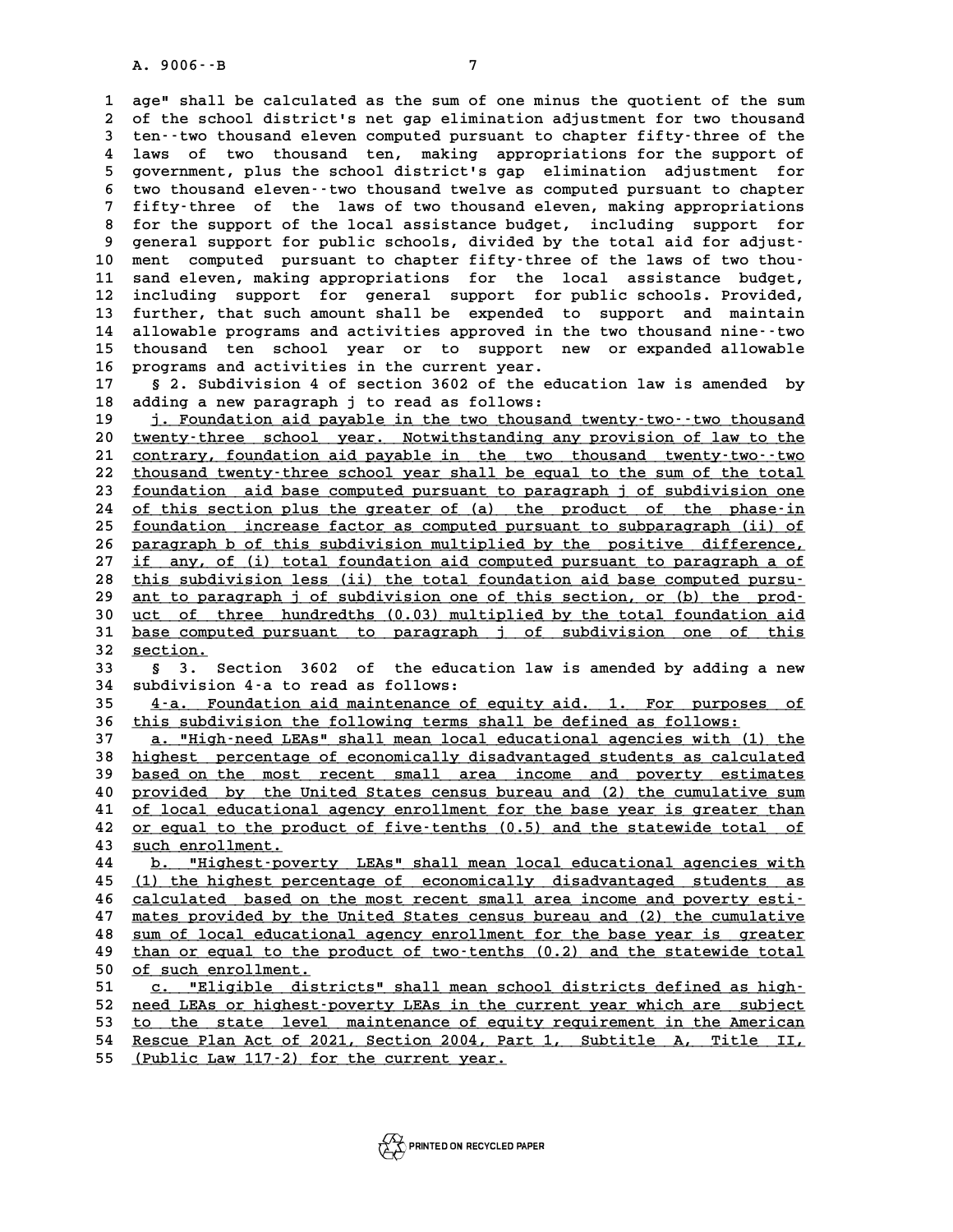|              | $A. 9006 - B$<br>8                                                                                                                             |
|--------------|------------------------------------------------------------------------------------------------------------------------------------------------|
|              |                                                                                                                                                |
| $\mathbf{1}$ | d. "State funding" shall mean any apportionment provided pursuant to<br>sections seven hundred one, seven hundred eleven, seven hundred fifty- |
| 2<br>3       | one, and seven hundred fifty-three of this chapter plus apportionments                                                                         |
| 4            | pursuant to subdivisions four, five-a, ten, twelve, and sixteen of this                                                                        |
| 5            | section.                                                                                                                                       |
| 6            | "Local Educational Agency Enrollment" shall mean the unduplicated<br>e.                                                                        |
| 7            | count of all children registered to receive educational services in                                                                            |
| 8            | grades kindergarten through twelve, including children in ungraded                                                                             |
| 9            | programs, as registered on the date prior to November first that is                                                                            |
| 10           | specified by the commissioner as the enrollment reporting date, regis-                                                                         |
| 11           | tered in a local educational agency as defined pursuant to section 7801                                                                        |
| 12           | of title 20 of the United States Code.                                                                                                         |
| 13           | 2. Eligible districts shall receive an apportionment of foundation aid                                                                         |
| 14           | maintenance of equity aid in the current year if the commissioner, in                                                                          |
| 15           | consultation with the director of the budget, determines the district                                                                          |
| 16           | would otherwise receive a reduction in state funding on a per pupil                                                                            |
| 17           | basis inconsistent with the federal state level maintenance of equity                                                                          |
| 18           | requirement. This apportionment shall be equal to the amount necessary                                                                         |
| 19           | to ensure compliance with the federal state level maintenance of equity                                                                        |
| 20           | requirement. This apportionment shall be paid in the current year                                                                              |
| 21           | pursuant to section thirty-six hundred nine-a of this part.                                                                                    |
| 22           | § 4. Clause (ii) of paragraph j of subdivision 1 of section 3602<br>оf                                                                         |
| 23           | the education law, as amended by section 11 of part B of chapter 57 of                                                                         |
| 24<br>25     | the laws of 2007, is amended to read as follows:<br>(ii) For aid payable in the two thousand eight--two thousand nine                          |
| 26           | school year and thereafter, the total foundation aid base shall equal                                                                          |
| 27           | the total amount a district was eligible to receive in the base year                                                                           |
| 28           | pursuant to subdivision four of this section plus foundation aid mainte-                                                                       |
| 29           | nance of equity aid pursuant to subdivision four-a of this section.                                                                            |
| 30           | Section 3602 b of the education law is amended by adding a new<br>S.<br>5.                                                                     |
| 31           | subdivision 3 to read as follows:                                                                                                              |
| 32           | 3. a. In addition to apportionments calculated pursuant to subdivi-                                                                            |
| 33           | sions one and two of this section, each school district employing fewer                                                                        |
| 34           | than eight teachers defined as eligible pursuant to paragraph one of                                                                           |
| 35           | subdivision four-a of section thirty-six hundred two of this part shall                                                                        |
| 36           | receive an additional apportionment of public money in the current year                                                                        |
| 37           | if the commissioner, in consultation with the director of the budget,                                                                          |
| 38           | <u>determines the district would otherwise receive a reduction in</u><br>state                                                                 |
| 39           | funding, as defined in subparagraph d of paragraph one of subdivision                                                                          |
| 40           | four-a of section thirty-six hundred two of this part, on a per pupil                                                                          |
| 41           | basis inconsistent with the federal state level maintenance of equity                                                                          |
| 42           | requirement.                                                                                                                                   |
| 43<br>44     | b. The maintenance of equity aid shall be equal to the amount neces-<br>sary to ensure compliance with the federal state level maintenance of  |
| 45           | equity requirement in the American Rescue Plan Act of 2021, Section                                                                            |
| 46           | 2004, Part 1, Subtitle A, Title II, (Public Law 117-2) for the current                                                                         |
| 47           | year.                                                                                                                                          |
| 48           | § 5-a. Paragraph b of subdivision 5 of section 1950 of the education                                                                           |
| 49           | law, as amended by chapter 130 of the laws of 2022, is amended to read                                                                         |
| 50           | as follows:                                                                                                                                    |
| 51           | b. The cost of services herein referred to shall be the amount allo-                                                                           |
| 52           | cated to each component school district by the board of cooperative                                                                            |
| 53           | services to defray expenses of such board,<br>educational<br>including                                                                         |
| 54           | approved expenses from the testing of potable water systems of occupied                                                                        |
| 55           | school buildings under the board's jurisdiction as required pursuant to                                                                        |
| 56           | eleven hundred ten of the public health law, provided that such<br>section                                                                     |

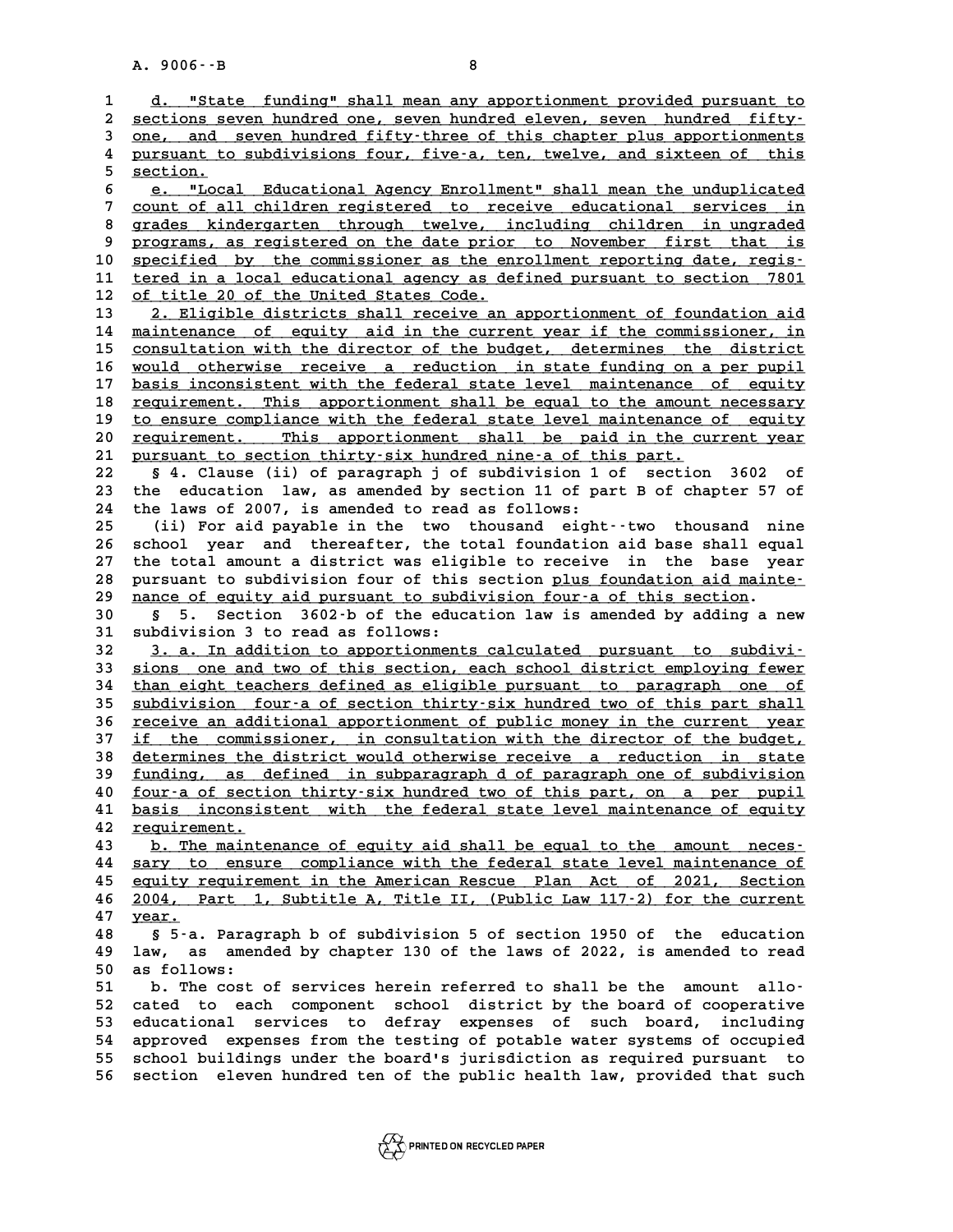**1 expenses for testing of potable water systems are not reimbursable from 2** expenses for testing of potable water systems are not reimbursable from<br>2 another state or federal source except that that part of the salary paid<br>3 any teacher, supervisor, or other employee of the board of cooperativ **3** expenses for testing of potable water systems are not reimbursable from<br>
2 another state or federal source except that that part of the salary paid<br>
3 any teacher, supervisor or other employee of the board of cooperati 2 another state or federal source except that that part of the salary paid<br>3 any teacher, supervisor or other employee of the board of cooperative<br>4 educational services which is, (i) for the two thousand twenty-one--two<br>5 3 any teacher, supervisor or other employee of the board of cooperative<br>4 educational services which is, (i) for the two thousand twenty-one--two<br>5 <u>thousand twenty-two and prior school years</u>, in excess of thirty thousand 4 educational services which is, (i) for the two thousand twenty-one-two<br>5 <u>thousand twenty-two and prior school years</u>, in excess of thirty thousand<br>6 dollars, (ii) for aid payable in the two thousand twenty-two-two thou-5 <u>thousand twenty-two and prior school years,</u> in excess of thirty thousand 6 dollars, (ii) for aid payable in the two thousand twenty-two--two thou-<br>7 sand twenty-three school year in excess of forty thousand dollars, (i 8 dollars, (ii) for aid payable in the two thousand twenty-two--two thou-<br>
8 sand twenty-three school year in excess of forty thousand dollars, (iii)<br>
8 for aid payable in the two thousand twenty-three--two thousand twenty 9 sand twenty-three school year in excess of forty thousand dollars, (iii)<br>
8 for aid payable in the two thousand twenty-three--two thousand twenty-<br>
<u>four school year in excess of fifty thousand dollars, (iv) for aid paya</u> 8 <u>for aid payable in the two thousand twenty-three--two thousand twenty-</u><br>
9 <u>four school year in excess of fifty thousand dollars, (iv) for aid paya-</u><br>
10 <u>ble in the two thousand twenty-four--two thousand twenty-five sc</u> **10** <u>four school year in excess of fifty thousand dollars, (iv) for aid payation ble in the two thousand twenty-four--two thousand twenty-five school year and thereafter, in excess of sixty thousand dollars, shall not be </u> **10** <u>ble in the two thousand twenty-four--two</u> thousand twenty-five school<br>
11 year and thereafter, in excess of sixty thousand dollars, shall not be<br>
12 such an approved expense, and except also that administrative and c 11 year and thereafter, in excess of sixty thousand dollars, shall not be<br>12 such an approved expense, and except also that administrative and cler-<br>13 ical expenses shall not exceed ten percent of the total expenses for<br>1 12 such an approved expense, and except also that administrative and cler-<br>13 ical expenses shall not exceed ten percent of the total expenses for<br>14 purposes of this computation. Any gifts, donations or interest earned by 13 ical expenses shall not exceed ten percent of the total expenses for<br>14 purposes of this computation. Any gifts, donations or interest earned by<br>15 the board of cooperative educational services by the dormitory authorit 14 purposes of this computation. Any gifts, donations or interest earned by 15 the board of cooperative educational services or on behalf of the board 16 of cooperative educational services by the dormitory authority or an 16 of cooperative educational services by the dormitory authority or any<br>17 other source shall not be deducted in determining the cost of services<br>18 allocated to each component school district. Any payments made to a 16 of cooperative educational services by the dormitory authority or any<br>17 other source shall not be deducted in determining the cost of services<br>18 allocated to each component school district. Any payments made to a<br>20 c 17 other source shall not be deducted in determining the cost of services<br>18 allocated to each component school district. Any payments made to a<br>19 component school district by the board of cooperative educational<br>20 servi 18 allocated to each component school district. Any payments made to a<br>19 component school district by the board of cooperative educational<br>20 services pursuant to subdivision eleven of section six-p of the general<br>21 muni 20 component school district by the board of cooperative educational<br>20 services pursuant to subdivision eleven of section six-p of the general<br>21 municipal law attributable to an approved cost of service computed<br>22 nursu 20 services pursuant to subdivision eleven of section six-p of the general<br>21 municipal law attributable to an approved cost of service computed<br>22 pursuant to this subdivision shall be deducted from the cost of services<br>2 21 municipal law attributable to an approved cost of service computed<br>
22 pursuant to this subdivision shall be deducted from the cost of services<br>
23 allocated to such component school district. The expense of transporta-22 pursuant to this subdivision shall be deducted from the cost of services<br>23 allocated to such component school district. The expense of transporta-<br>24 tion provided by the board of cooperative educational services pursu 23 allocated to such component school district. The expense of transporta-<br>24 tion provided by the board of cooperative educational services pursuant<br>25 to paragraph q of subdivision four of this section shall be eligible 24 tion provided by the board of cooperative educational services pursuant<br>25 to paragraph q of subdivision four of this section shall be eligible for<br>26 aid apportioned pursuant to subdivision seven of section thirty-six<br> 25 to paragraph q of subdivision four of this section shall be eligible for<br>26 aid apportioned pursuant to subdivision seven of section thirty-six<br>27 hundred two of this chapter and no board of cooperative educational<br>28 d 27 hundred two of this chapter and no board of cooperative educational<br>28 services transportation expense shall be an approved cost of services<br>29 for the computation of aid under this subdivision. Transportation 27 hundred two of this chapter and no board of cooperative educational<br>28 services transportation expense shall be an approved cost of services<br>29 for the computation of aid under this subdivision. Transportation<br>20 sympho **30 services transportation expense shall be an approved cost of services**<br> **30 expense pursuant to paragraph q of subdivision four of this section**<br> **30 expense pursuant to paragraph q of subdivision four of this section** 29 for the computation of aid under this subdivision. Transportation<br>30 expense pursuant to paragraph q of subdivision four of this section<br>31 shall be included in the computation of the ten percent limitation on<br>32 admini 30 expense pursuant to paragraph q of subd<br>31 shall be included in the computation<br>32 administrative and clerical expenses.<br>33 5.5.b Paragraph b of subdivision 10.0 **31 shall be included in the computation of the ten percent limitation on**<br>**32 administrative and clerical expenses.**<br>**33** § 5-b. Paragraph b of subdivision 10 of section 3602 of the education<br><sup>34</sup> layses are areaded by se

**32 administrative and clerical expenses.**<br>**33 § 5-b. Paragraph b of subdivision 10 of section 3602 of the education**<br>**34 law, as amended by section 16 of part B of chapter 57 of the laws of**<br>**35 2007 is amended to read as** 32 administrative and clerical expenses.<br>
33 § 5-b. Paragraph b of subdivision 10 of section 3602 of the education<br>
34 law, as amended by section 16 of part B of chapter 57 of the laws of<br>
35 2007, is amended to read as fo **14 law, as amended by section 16 of part B of chapter 57 of the laws of 2007, is amended to read as follows:**<br> **36** b. Aid for career education. There shall be apportioned to such city<br> **37** school districts and other sch

**37 school districts and other school districts which were not components of 36 b. Aid for career education. There shall be apportioned to such city**<br>37 school districts and other school districts which were not components of<br>38 a board of cooperative educational services in the base year for pupi 37 school districts and other school districts which were not components of<br>38 a board of cooperative educational services in the base year for pupils<br>39 in grades [ten] <u>nine</u> through twelve in attendance in career educat **40 a board of cooperative educational services in the base year for pupils**<br> **40 programs as such programs are defined by the commissioner, subject for**<br> **40 programs as such programs are defined by the commissioner, subj** 39 in grades [ten] <u>nine</u> through twelve in attendance in career education<br>40 programs as such programs are defined by the commissioner, subject for<br>41 the purposes of this paragraph to the approval of the director of the<br> 40 programs as such programs are defined by the commissioner, subject for<br>41 the purposes of this paragraph to the approval of the director of the<br>42 budget, an amount for each such pupil to be computed by multiplying the<br> 41 the purposes of this paragraph to the approval of the director of the<br>42 budget, an amount for each such pupil to be computed by multiplying the<br>43 career education aid ratio by three thousand nine hundred dollars. Such 42 budget, an amount for each such pupil to be computed by multiplying the<br>43 career education aid ratio by three thousand nine hundred dollars. Such<br>44 aid will be payable for weighted pupils attending career education<br>45 43 career education aid ratio by three thousand nine hundred dollars. Such<br>44 aid will be payable for weighted pupils attending career education<br>45 programs operated by the school district and for weighted pupils for<br>46 ph 44 aid will be payable for weighted pupils attending career education<br>45 programs operated by the school district and for weighted pupils for<br>46 whom such school district contracts with boards of cooperative educa-<br><sup>47</sup> ti 45 programs operated by the school district and for weighted pupils for<br>46 whom such school district contracts with boards of cooperative educa-<br>47 tional services to attend career education programs operated by a board<br>48 whom such school district contracts with boards of cooperative educa-<br>47 tional services to attend career education programs operated by a board<br>48 of cooperative educational services. Weighted pupils for the purposes of<br>t 47 tional services to attend career education programs operated by a board<br>48 of cooperative educational services. Weighted pupils for the purposes of<br>this paragraph shall mean the sum of <u>(i) the product of</u> the attendanc 48 of cooperative educational services. Weighted pupils for the purposes of<br>
49 this paragraph shall mean the sum of <u>(i) the product of</u> the attendance<br>
50 of <u>students in grade nine multiplied by the special services pha</u> 49 this paragraph shall mean the sum of <u>(i) the product of</u> the attendance<br>50 of <u>students in grade nine multiplied by the special services phase-in</u><br>51 <u>factor plus (ii) the attendance of</u> students in grades ten through 50 of <u>students in grade nine multiplied by the special services phase-in<br>
51 <u>factor plus (ii) the attendance of</u> students in grades ten through twelve<br>
52 in career education sequences in trade, industrial, technical, ag</u> 51 <u>factor plus (ii) the attendance of</u> students in grades ten through twelve<br>
52 in career education sequences in trade, industrial, technical, agricul-<br>
53 tural or health programs plus the product of sixteen hundredths 52 in career education sequences in trade, industrial, technical, agricul-<br>53 tural or health programs plus the product of sixteen hundredths multi-<br>54 plied by <u>the sum of (i) the product of</u> the attendance of <u>students i</u> 53 tural or health programs plus the product of sixteen hundredths multi-<br>54 plied by <u>the sum of (i) the product of</u> the attendance of <u>students in<br>55 grade nine multiplied by the special services phase-in factor plus (ii</u> 54 plied by <u>the sum of (i) the product of</u> the attendance of <u>students in</u><br>55 <u>grade nine multiplied by the special services phase in factor plus (ii)</u><br>56 <u>the attendance of</u> students in grades ten through twelve in caree

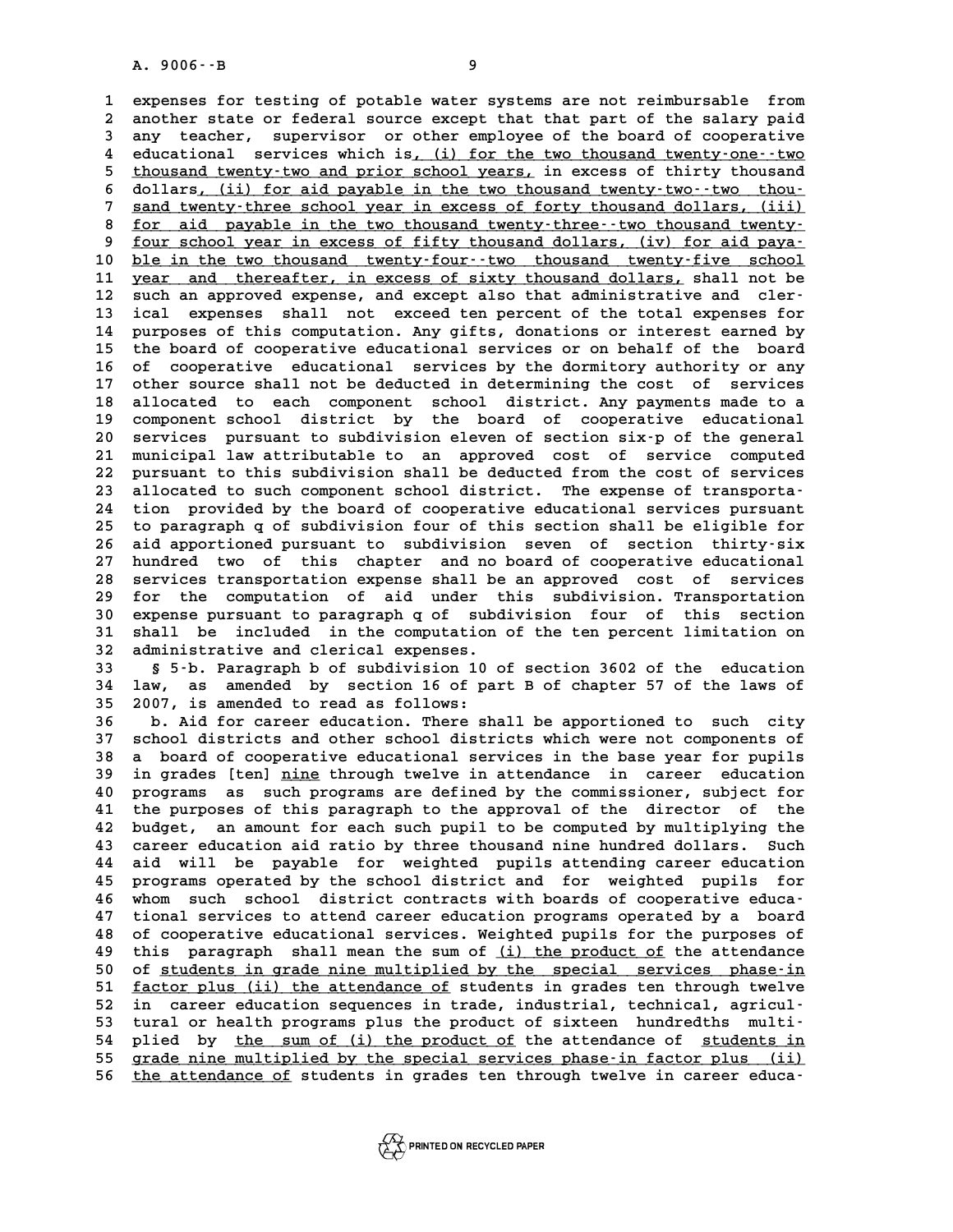**1 tion sequences in business and marketing as defined by the commissioner** 1 tion sequences in business and marketing as defined by the commissioner<br>2 in regulations<u>; provided that the special services phase-in factor shall</u><br>3 be: (i) for the two thousand twenty-two--two thousand twenty-three 1 tion sequences in business and marketing as defined by the commissioner<br>
2 in regulations; provided that the special services phase-in factor shall<br>
3 <u>be: (i)</u> for the two thousand twenty-two--two thousand twenty-three<br> in regulations; provided that the special services phase-in factor shall<br> **4** <u>school year, thirty-three</u> percent (0.33), (ii) for the two thousand<br> **1** two-tu-three two thousand two-tu-four shall wear, sixtusive percent be: (i) for the two thousand twenty-two--two thousand twenty-three<br>
school year, thirty-three percent  $(0.33)$ , (ii) for the two thousand<br>  $\frac{t$ wenty-three--two thousand twenty-four school year, sixty-six percent<br>  $\frac{t}{t$ 4 school year, thirty-three percent  $(0.33)$ , (ii) for the two thousand<br>
5 twenty-three--two thousand twenty-four-school year, sixty-six percent<br>  $\frac{(0.66)}{\text{time}}$ , (iii) for the two thousand twenty-four--two thousand twenty For the school year, sixty-six percent<br>  $\frac{(0.66)}{10.66}$ , (iii) for the two thousand twenty-four--two thousand twenty-<br>
Tive school year and thereafter, one hundred percent (1.0). The career<br>
contained and thereafter, one 8 (0.66), (iii) for the two thousand twenty-four--two thousand twenty-<br> **8 five school year and thereafter**, one hundred percent (1.0). The career<br> **8 education** aid ratio shall be computed by subtracting from one the prod Five school year and thereafter, one hundred percent (1.0). The career<br>education aid ratio shall be computed by subtracting from one the prod-<br>out obtained by multiplying fifty-nine percent by the combined wealth<br>a ratio s 8 education aid ratio shall be computed by subtracting from one the prod-<br>9 uct obtained by multiplying fifty-nine percent by the combined wealth<br>10 ratio. This aid ratio shall be expressed as a decimal carried to three<br>11 9 uct obtained by multiplying fifty-nine percent by the combined<br>10 ratio. This aid ratio shall be expressed as a decimal carried t<br>11 places without rounding, but not less than thirty-six percent.<br>12 Apr school district t 10 ratio. This aid ratio shall be expressed as a decimal carried to three<br>11 places without rounding, but not less than thirty-six percent.<br>12 he required to use such amount to support gareer education programs in

11 places without rounding, but not less than thirty-six percent.<br>12 Any school district that receives aid pursuant to this paragraph shall<br>13 be required to use such amount to support career education programs in<br>14 the g 12 Any school distric<br>13 be required to use s<br>14 the current year.<br>15 A board of educati 13 be required to use such amount to support career education programs in<br>14 the current year.<br>15 A board of education which spends less than its local funds as defined<br>16 hy requisions of the commissioner for sareor educa

14 the current year.<br>15 A board of education which spends less than its local funds as defined<br>16 by regulations of the commissioner for career education in the base year<br>17 during the current wear shall have its apperties 15 A board of education which spends less than its local funds as defined<br>16 by regulations of the commissioner for career education in the base year<br>17 during the current year shall have its apportionment under this subdi **16 by regulations of the commissioner for career education in the base year**<br>17 during the current year shall have its apportionment under this subdivi-<br>18 sion reduced in an amount equal to such deficiency in the current 17 during the current year shall have its apportionment under this subdivi-<br>18 sion reduced in an amount equal to such deficiency in the current or a<br>19 succeeding school year, provided however that the commissioner may wa 18 sion reduced in an amount equal to such deficiency in the current or a<br>19 succeeding school year, provided however that the commissioner may waive<br>20 such reduction upon determination that overall expenditures per pupil 21 succeeding school year, provided however that the commissioner may waive<br>20 such reduction upon determination that overall expenditures per pupil in<br>21 support of career education programs were continued at a level equa 20 such reduction upon determination that overall expenditures per pupil in<br>21 support of career education programs were continued at a level equal to<br>22 or greater than the level of such overall expenditures per pupil in 21 support of career educaties<br>
22 or greater than the leve<br>
23 preceding school year.<br>
24 5 6 Sotion 2602 of the 22 or greater than the level of such overall expenditures per pupil in the<br>23 preceding school year.<br>24 § 6. Section 3602 of the education law is amended by adding a new<br>25 subdivision 6.i to road as follows:

23 preceding school year.<br>
24 § 6. Section 3602 of the education law is amended by adding a new<br>
25 subdivision 6-i to read as follows:<br>
26 § 6-i. Building aid and the New York state energy research and develop-

**26 6-i. Building aid and the New York state energy research and develop- \_\_\_\_\_\_\_\_\_\_\_\_\_\_\_\_\_\_\_\_\_\_\_\_\_\_\_\_\_\_\_\_\_\_\_\_\_\_\_\_\_\_\_\_\_\_\_\_\_\_\_\_\_\_\_\_\_\_\_\_\_\_\_\_\_\_\_\_\_\_** 27 <u>ment authority P-12 schools: clean green schools initiative. 1. For aid</u><br>28 pavable in the school vears two thousand twenty-two--two thousand twen-28 <u>payable in the school years two thousand twenty-two--two thousand twen-</u><br>29 ty-three and thereafter, notwithstanding any provision of law to the 27 <u>ment authority P-12 schools: clean green schools initiative. 1. For aid</u><br>28 <u>payable in the school years two thousand twenty-two--two thousand twen-</u><br>29 ty-three and thereafter, notwithstanding any provision of law to **30 payable in the school years two thousand twenty-two--two thousand twen-**<br> **29 ty-three and thereafter, notwithstanding any provision of law to the**<br> **30 contrary, the apportionment to any district under subdivision six 131 six-a, six-b, six-c, six-e, six-f, or six-h of this section for capital**<br> **31 six-a, six-b, six-c, six-e, six-f, or six-h of this section for capital**<br> **31 six-a, six-b, six-c, six-e, six-f, or six-h of this section f** 30 contrary, the apportionment to any district under subdivision six,<br>31 <u>six-a, six-b, six-c, six-e, six-f, or six-h of this section for capital</u><br>32 <u>outlays for school building projects for energy efficiency shall not</u><br>3 31 <u>six-a, six-b, six-c, six-e, six-f, or six-h of this section for capital</u><br>32 <u>outlays for school building projects for energy efficiency shall not</u><br>33 <u>exclude grants authorized pursuant to the New York state energy res</u> 32 <u>outlays for school building projects for energy efficiency shall not</u><br>33 <u>exclude grants authorized pursuant to the New York state energy research</u><br>34 <u>and development authority P-12 schools: clean green schools initia</u> 33 exclude grants authorized pursuant to the New York state energy research<br>34 and development authority P-12 schools: clean green schools initiative<br>35 <u>from aidable expenditures, provided that the sum of apportionments f</u> 34 and development authority P-12 schools: clean green schools initiative<br>35 <u>from aidable expenditures, provided that the sum of apportionments for</u><br>36 <u>these projects calculated pursuant to subdivision six, six-a, six-b,</u> **35** <u>from aidable expenditures, provided that the sum of apportionments for these projects calculated pursuant to subdivision six, six-a, six-b, six-c, six-e, six-f, or six-h of this section and such grants shall not supp</u> 36 these projects calculated pursuant to sub<br>37 <u>six-c, six-e, six-f, or six-h of this sec</u><br>38 <u>exceed the actual project expenditures.</u><br>29 . The Now York state energy research and 37 <u>six-c, six-e, six-f, or six-h of this section and such grants shall not<br>38 exceed the actual project expenditures.<br><u>2. The New York state energy research and development authority shall</u><br>2. The New York state energy re</u>

ab the exceed the actual project expenditures.<br> **40** 2. The New York state energy research and development authority shall<br> **40** provide a list of energy efficiency grants awarded to each school<br> **41** district to the commi **41** <u>district to the commissioner no later than one month prior to the end of</u><br>42 each calendar year and each school year. This list shall include the **42** each calendar year and each school year. This list shall include the<br>43 capital construction project or projects funded by the grants, the award **41** district to the commissioner no later than one month prior to the end of each calendar year and each school year. This list shall include the capital construction project or projects funded by the grants, the award am **42** each calendar year and each school year. This list shall include the<br>43 capital construction project or projects funded by the grants, the award<br>44 amounts of each individual project grant, the district receiving such capital construction project or projects funded by the grants, the award<br>44 amounts of each individual project grant, the district receiving such<br><u>grants, the schools receiving such grants, the date on which the grant</u><br>16 44 <u>amounts of each individual project grant, the district receiving such</u><br>45 grants, the schools receiving such grants, the date on which the grant<br>46 was received, and any other information necessary for the calculation 45 grants, the schools receiving such grants, the date on which the grant<br>46 was received, and any other information necessary for the calculation of<br>47 aid pursuant to subdivision six, six-a, six-b, six-c, six-e, six-f, o 46 <u>was received, and any oth</u><br>47 <u>aid pursuant to subdivi</u><br>48 <u>six-h of this section.</u><br>49 5 f. 2 Subparagraph 1.2 **47** aid pursuant to subdivision six, six-a, six-b, six-c, six-e, six-f, or<br> **48** six-h of this section.<br> **49** s 6-a. Subparagraph 1 of paragraph b of subdivision 6-f of section<br> **49** a 3602 of the education law as added b

#### **50 3602 of the education law, as added by section 19 of part H of chapter 51 83 of the education law, as added by section 19 of paragraph 33 of the education law, as added by section 19 of paragraph 83 of the laws of 2002, is amended to read as follows:** 50 3602 of the education law, as added by section 19 of part H of chapter<br>51 83 of the laws of 2002, is amended to read as follows:<br>52 (1) has a total project cost of [one hundred] <u>two hundred fifty</u> thou-<br>53 sand dollars

51 83 of the laws of 2002, is amended to read as follows:<br>
52 (1) has a total project cost of [one hundred] <u>two hundred fifty</u> thou-<br>
53 sand dollars or less; provided however, that for any district, no more<br>
54 than ano 52 (1) has a total project cost of [one hundred] <u>two hundred fifty</u> thou-<br>53 sand dollars or less; provided however, that for any district, no more<br>54 than one project shall be eligible pursuant to this subparagraph for a 53 sand dollars or less; provided however, that fo<br>54 than one project shall be eligible pursuant to th<br>55 apportionment within the same school year; and/or

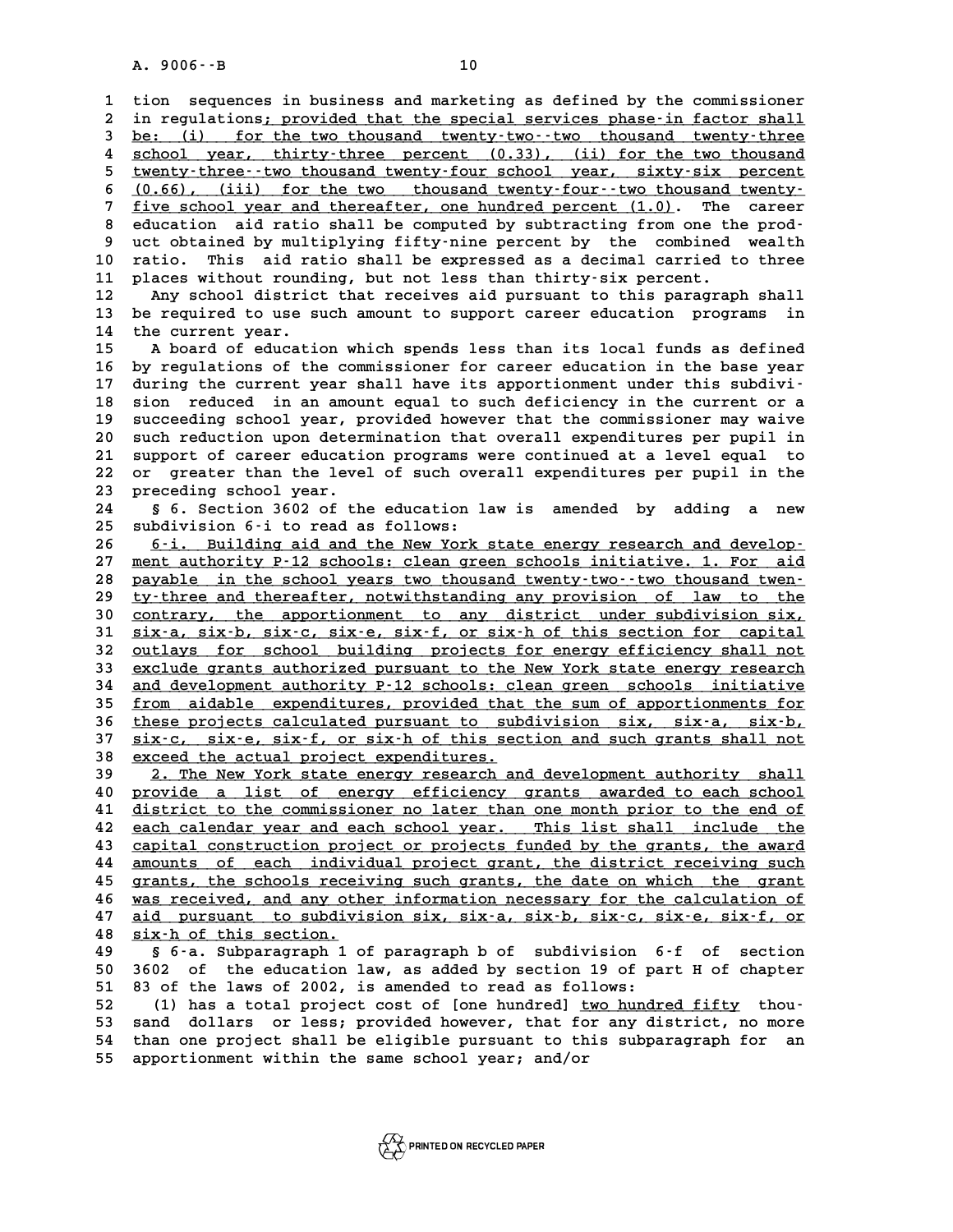**1 § 7. Paragraph a of subdivision 4 of section 3204 of the education law 2 is amended to read as follows: 3 a. Paragraph a of subdivision 4 of section 3204 of the education law**<br> **3 a. A full time day school or class, except as otherwise prescribed,**<br> **3 a. A full time day school or class, except as otherwise prescribed,**<br> **4 4 shall be in section for the interest of the in session for not less than one hundred [ninety] eighty days**<br>4 shall be in session for not less than one hundred [ninety] eighty days<br>5 cash wear, [inclusive] evaluaive of l **5 a.** A full time day school or class, except as otherwise prescribed,<br>4 shall be in session for not less than one hundred [ninety] eighty days<br>5 each year, [inclusive] exclusive of legal holidays that occur during the<br> 4 shall be in session for not less than one hundred<br>5 each year, [inclusive] <u>exclusive</u> of legal holidays<br>6 term of said school and exclusive of Saturdays. **7** each year, [inclusive] exclusive of legal holidays that occur during the<br> **6** term of said school and exclusive of Saturdays.<br> **8** 8. Paragraph s of subdivision 1 of section 3602 of the education<br>
<sup>2</sup> law as appealed b **8 term of said school and exclusive of Saturdays.**<br> **8 8. Paragraph s of subdivision 1 of section 3602 of the education**<br> **8 law, as amended by section 11 of part B of chapter 57 of the laws of**<br> **8 2007 is amended to rea 9 8. Paragraph s of subdivision 1**<br>**9 2007, is amended to read as follows:**<br>**9 2007, is amended to read as follows: 10 8 1aw, as amended by section 11 of part B of chapter 57 of the laws of**<br>**10 s. "Extraordinary needs count" shall mean the sum of the product of**<br>**11 the Ulimited Forlish proficiencyl Forlish language learner count mult** 2007, is amended to read as follows:<br>
10 s. "Extraordinary needs count" shall mean the sum of the product of<br>
11 the [limited English proficiency] English language learner count multi-<br>
<sup>12</sup> plied by fifty persont, plus, t **10** s. "Extraordinary needs count" shall mean the sum of the product of<br> **11** the [limited English proficiency] <u>English language learner</u> count multi-<br> **12** plied by fifty percent, plus, the poverty count and the sparsit 11 the [limited English proficiency] English language learner count multi-<br>12 plied by fifty percent, plus, the poverty count and the sparsity count.<br>13 § 9. Subdivision 6 of section 3602 of the education law is amended by plied by fifty percent, plus, the poverty count and the sparsity count.<br>13 § 9. Subdivision 6 of section 3602 of the education law is amended by<br>14 adding a new paragraph k to read as follows:<br>15 k. Final cost report penal 15 k. Final cost report penalties. (1) All acts done and proceedings<br>16 heretofore had and taken, or caused to be had and taken, by school adding a new paragraph k to read as follows:<br>
15 k. Final cost report penalties. (1) All acts done and proceedings<br>
16 heretofore had and taken, or caused to be had and taken, by school<br>
17 districts and by all its officer **15 k. Final cost report penalties. (1) All acts done and proceedings**<br>16 <u>heretofore had and taken, or caused to be had and taken, by school</u><br>17 <u>districts and by all its officers or agents relating to or in connection</u><br>w 16 <u>heretofore had and taken, or caused to be had and taken, by school</u><br>17 <u>districts and by all its officers or agents relating to or in connection</u><br>18 with final building cost reports required to be filed with the commis 17 districts and by all its officers or agents relating to or in connection<br>18 with final building cost reports required to be filed with the commis-<br>19 sioner for approved building projects for which a certificate of<br>20 s <u>with final building cost reports required to be filed with the commis-</u><br>19 <u>sioner for approved building projects for which a certificate of</u><br>20 <u>substantial completion was issued on or after April first, nineteen</u><br>21 <u>hu</u> 20 <u>sioner for approved building projects for which a certificate of</u><br>20 <u>substantial completion was issued on or after April first, nineteen</u><br>21 <u>hundred ninety-five, and where a final cost report was not submitted by</u><br>22 20 substantial completion was issued on or after April first, nineteen<br>
21 hundred ninety-five, and where a final cost report was not submitted by<br>
22 June thirtieth of the school year in which the certificate of substan-<br> 21 <u>hundred ninety-five, and where a final cost report was not submitted by<br>22 June thirtieth of the school year in which the certificate of substan-<br>23 tial completion of the project was issued by the architect or enginee</u> I June thirtieth of the school year in which the certificate of substance of the project was issued by the architect or engineer,<br>
24 <u>or six months after issuance of such certificate, whichever was later,</u><br>
25 and 211 ast <sup>23</sup> tial completion of the project was issued by the architect or engineer,<br>
<sup>24</sup> or six months after issuance of such certificate, whichever was later,<br>
<sup>25</sup> and all acts incidental thereto are hereby legalized, validate 24 <u>or six months after issuance of such certificate, whichever was later,</u><br>25 <u>and all acts incidental thereto are hereby legalized, validated, rati-</u><br>26 <u>fied and confirmed, notwithstanding any failure to comply with the</u> 25 <u>and all acts incidental thereto are hereby legalized, validated, rati-</u><br>26 <u>fied and confirmed, notwithstanding any failure to comply with the</u><br>27 approval and filing provisions of the education law or any other law or 26 <u>fied and confirmed, notwithstanding any failure to comply with the</u><br>27 approval and filing provisions of the education law or any other law or<br>28 <u>any other statutory authority, rule or regulation, in relation to any</u><br> 27 approval and filing provisions of the education law or any other law or<br>28 any other statutory authority, rule or regulation, in relation to any<br>29 omission, error, defect, irregularity or illegality in such proceedings 28 <u>any other statuto</u><br>29 <u>omission, error,</u><br>30 <u>had and taken.</u><br>31 (2) The commiss 81 <u>bad and taken.</u><br>
31 <u>(2) The commissioner is hereby directed to consider the approved costs</u><br>
32 <u>of the aforementioned projects</u> as valid and proper obligations of such **30** <u>had and taken.</u><br> **31** (2) The commissioner is hereby directed to consider the approved costs<br> **32** <u>of the aforementioned projects as valid and proper obligations of such</u><br> **33** school districts and shall not recover 31 (2) The commissioner is hereby directed to consider the approved costs<br>32 of the aforementioned projects as valid and proper obligations of such<br>33 <u>school districts and shall not recover on or after July first, two tho</u> 32 <u>of the aforementioned projects as valid and proper obligations of such</u><br>33 <u>school districts and shall not recover on or after July first, two thou-</u><br>34 <u>sand thirteen any penalty arising from the late filing of a fina</u> 33 <u>school districts and shall not recover on or after July first, two thou-</u><br>34 <u>sand thirteen any penalty arising from the late filing of a final cost</u><br>35 <u>report, provided that any amounts already so recovered on or aft</u> 34 sand thirteen any penalty arising from the late filing of a final cost<br>35 <u>report, provided that any amounts already so recovered on or after July</u><br>36 <u>first, two thousand thirteen shall be deemed a payment of moneys du</u> **35** <u>report, provided that any amounts already so recovered on or after July</u><br>36 <u>first, two thousand thirteen shall be deemed a payment of moneys due</u><br>37 <u>for prior years pursuant to paragraph c of subdivision five of se</u> 36 <u>first, two thousand thirteen shall be deemed a payment of moneys due</u><br>37 <u>for prior years pursuant to paragraph c of subdivision five of section</u><br>28 thirty-six hundred four of this part and shall be paid to the appropr **37** <u>for prior years pursuant to paragraph c of subdivision fiv</u><br>38 thirty-six hundred four of this part and shall be paid to<br>39 ate district pursuant to such provision, provided that:<br>(a) such school district submitted t 48 thirty-six hundred four of this part and shall be paid to the appropri-<br>
40 <u>(a) such school district submitted the late or missing final building</u><br>
41 cost report to the commissioner. thirty-six hundred four of this part and shall be paid to the appropri-<br> **40** ate district pursuant to such provision, provided that:<br> **40** (a) such school district submitted the late or missing final building<br> **41** cost r 40 (a) such school district submitted the late or missing f<br>
41 cost report to the commissioner;<br>
42 (b) such cost report is approved by the commissioner;<br>
43 (c) all state funds expended by the school district **43** (c) all state funds expended by the school district, as documented in<br>**44** such cost report, were properly expended for such building project in **42** (b) such cost report is approved by the commissioner;<br> **43** (c) all state funds expended by the school district, as documented in<br>
<u>such cost report, were properly expended for such building project in</u><br> **45** accordan 43 (c) all state funds expended by the school district, as documented in<br>44 <u>such cost report, were properly expended for such building project in</u><br>45 <u>accordance with the terms and conditions for such project as approved </u> 44 such cost report, were p<br>45 <u>accordance with the term</u><br>46 <u>the commissioner; and</u><br>47 (d) the failure to sui 45 <u>accordance with the terms and conditions for such project as approved by<br>46 <u>the commissioner; and</u><br>47 (d) the failure to submit such report in a timely manner was an inad-<br>48 vertent administrative or ministerial over</u> **46** <u>the commissioner; and</u><br> **47** (d) the failure to submit such report in a timely manner was an inad-<br>
<u>pertent administrative or ministerial oversight by the school district,</u><br>
and there is no evidence of any fraudulen **47** (d) the failure to submit such report in a timely manner was an inad-<br>48 vertent administrative or ministerial oversight by the school district,<br>49 and there is no evidence of any fraudulent or other improper intent b <u>overtent administrative or ministerial oversight by the school district,<br> **50** <u>such district.</u><br>
51 s 10. Section 3625 of the education law is amended by adding a new</u> **50** <u>such district.</u><br>50 <u>such district.</u><br>51 § 10. Section 3625 of the education law is amended by adding a new<br>52 subdivision 5 to read as follows: 51 § 10. Section 3625 of the education law is amended by adding a new<br>52 subdivision 5 to read as follows:<br>53 5. Transportation contract penalties. a. All acts done and proceedings 53 <u>5. Transportation contract penalties. a. All acts done and proceedings</u><br>54 heretofore had and taken, or caused to be had and taken, by school 52 subdivision 5 to read as follows:<br>
53 5. Transportation contract penalties. a. All acts done and proceedings<br>
<u>heretofore had and taken, or caused to be had and taken, by school</u><br>
55 districts and by all its officers or 53 5. Transportation contract penalties. a. All acts done and proceedings<br>
54 heretofore had and taken, or caused to be had and taken, by school<br>
55 districts and by all its officers or agents relating to or in connection<br> be the same of the same of the same of the same of the department of the districts and by all its officers or agents relating to or in connection with a transportation contract, to be filed with the department, where

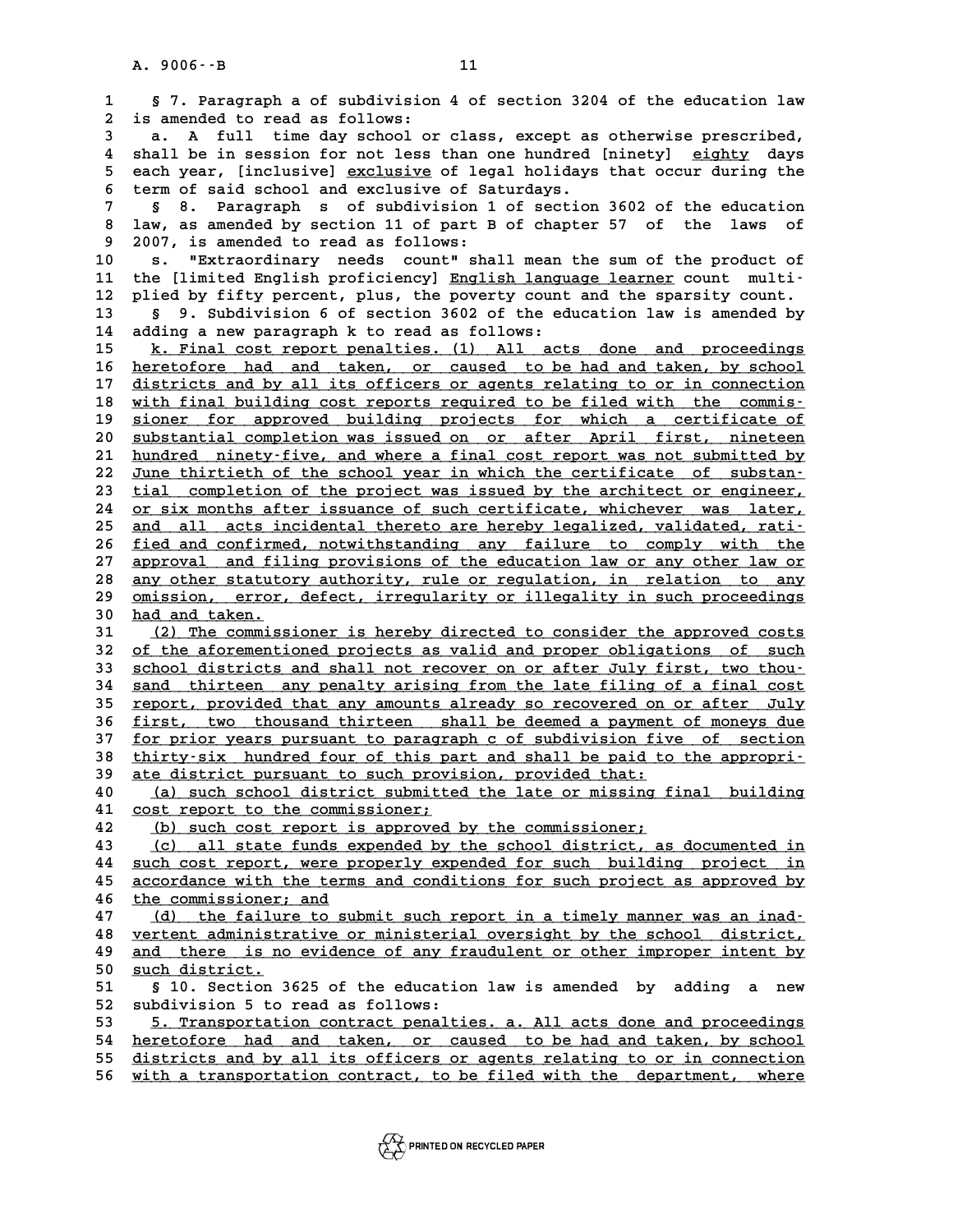A. 9006 · - B<br>12<br>1 <u>such contract was not timely executed and/or filed within one hundred</u><br>2 typesty days of the commensement of service under such contrast pursuant 2 <u>such contract was not timely executed and/or filed within one hundred</u><br>2 <u>twenty days of the commencement of service under such contract pursuant</u><br>3 to subdivision, type of this section and/or where the advertisement fo 3 such contract was not timely executed and/or filed within one hundred<br>2 twenty days of the commencement of service under such contract pursuant<br>3 to subdivision two of this section and/or where the advertisement for<br>bids twenty days of the commencement of service under such contract pursuant<br>
<u>to subdivision two</u> of this section and/or where the advertisement for<br>
bids for such contract did not meet the requirements set forth in para-<br>
ser to subdivision two of this section and/or where the advertisement for<br>
4 bids for such contract did not meet the requirements set forth in para-<br>
5 graph a of subdivision fourteen of section three hundred five of this<br>
cha 4 bids for such contract did not meet the requirements set forth in para-<br>5 graph a of subdivision fourteen of section three hundred five of this<br>6 chapter, and all acts incidental hereto are hereby legalized, validated,<br>7 **9 raph a of subdivision fourteen of section three hundred five of this**<br> **6** chapter, and all acts incidental hereto are hereby legalized, validated,<br> **pairing and confirmed, notwithstanding any failure to comply with suc** 8 chapter, and all acts incidental hereto are hereby legalized, validated, ratified and confirmed, notwithstanding any failure to comply with such filing and/or advertising provision or provisions, provided that the condit **Propertive and confirmed, notwithstanding any failure to comply with such filing and/or advertising provision or provisions, provided that the conditions in subparagraphs one, two, three, and four of paragraph b of** this 8 <u>filing and/or advertising provision or provisions, provided that the</u><br>9 <u>conditions in subparagraphs one, two, three, and four of paragraph b of</u><br>10 <u>this subdivision are met.</u><br>11 b. The department is hereby directed to 9 conditions in subparagraphs one, two, three, and four of paragraph b of<br>
10 <u>this subdivision are met.</u><br>
11 <u>b. The department is hereby directed to consider the aforementioned</u><br>
22 contracts for transportation aid as un this subdivision are met.<br>
11 b. The department is hereby directed to consider the aforementioned<br>
12 contracts for transportation aid as valid and proper obligations and<br>
13 shall not recover from such school districts an **11** b. The department is hereby directed to consider the aforementioned<br> **12** contracts for transportation aid as valid and proper obligations and<br> **Example 11** into failure to execute and/or file a transportation contrac 212 contracts for transportation aid as valid and proper obligations and<br>
13 shall not recover from such school districts any penalty arising from<br>
14 the failure to execute and/or file a transportation contract in a timel **13** shall not recover from such school districts any penalty arising from<br>
14 the failure to execute and/or file a transportation contract in a timely<br>
15 manner and/or meet such advertisement requirements, provided that the failure to execute and/or file a transportation contract in a timely<br>
15 <u>manner and/or meet</u> such advertisement requirements, provided that any<br>
16 <u>amounts already so recovered shall be deemed a payment of moneys due</u> manner and/or meet such advertisement requirements, provided that any<br>
16 <u>amounts already so recovered shall be deemed a payment of moneys due for</u><br>
17 prior years pursuant to paragraph c of subdivision five of section th **16 amounts already so recovered shall be deemed a payment of moneys due for**<br>17 prior years pursuant to paragraph c of subdivision five of section thir-<br>18 ty-six hundred four of this article and shall be paid to the scho 17 <u>prior years pursuant to paragraph c of subdivision five of section thir-</u><br>18 <u>ty-six hundred four of this article and shall be paid to the school</u><br>19 <u>district pursuant to such provision</u>, provided that:<br>20 (1) such sc **20 (1) such school district submitted the contract to the commissioner \_\_\_\_\_\_\_\_\_\_\_\_\_\_\_\_\_\_\_\_\_\_\_\_\_\_\_\_\_\_\_\_\_\_\_\_\_\_\_\_\_\_\_\_\_\_\_\_\_\_\_\_\_\_\_\_\_\_\_\_\_\_\_\_\_\_\_\_\_\_** district pursuant to such provision, provided that:<br>
20 (1) such school district submitted the contract to the commissioner<br>
21 and such contract is for services in the two thousand twelve--two thou-<br>
22 and thirteen schoo 22 <u>sand thirteen school year or thereafter;</u><br>23 (2) such contract is approved by the commissioner; 21 and such contract is for services in the two thousand the sand thirteen school year or thereafter;<br>
23 (2) such contract is approved by the commissioner;<br>
24 (3) all state funds expended by the school distr 22 <u>sand thirteen school year or thereafter;</u><br>
23 (2) such contract is approved by the commissioner;<br>
24 (3) all state funds expended by the school district were properly<br>
25 expended for such transportation as approved by **23** (2) such contract is approved by the commissioner;<br> **24** (3) all state funds expended by the school district were properly<br> **25** expended for such transportation as approved by the commissioner; and<br>
26 (4) the failur 24 (3) all state funds expended by the school district were properly<br>25 <u>expended for such transportation as approved by the commissioner; and<br>26 (4) the failure to execute or file such contract in a timely manner<br>27 and/o</u> 25 <u>expended for such transportation as approved by the commissioner; and  $(4)$  the failure to execute or file such contract in a timely manner and/or meet such advertisement requirements was an inadvertent adminis-<br>28 tra</u> 28 trative or ministerial oversight by the school district or due to exten-<br>29 uating circumstances, and there is no evidence of any fraudulent or 27 <u>and/or meet such advertisement requirements was an inadvertent adminis-</u><br>28 <u>trative or ministerial oversight by the school district or due to exten-</u><br>29 <u>uating circumstances, and there is no evidence of any fraudulen</u> 28 <u>trative or ministerial oversight by the school district or due to exten-</u><br>29 <u>uating circumstances, and there is no evidence of any fraudulent or<br>30 other improper intent by such district, as determined by the commissi</u> 29 <u>uating<br>30 other</u><br>31 <u>er.</u><br>32 5 10 **30 other improper intent by such district, as determined by the commission**<br>**31 er. 5** 10-a. Subdivision 4 of section 3627 of the education law, as amended<br>**33** by section 14-f of part A of chapter 56 of the laws of **33 by section 14-f of part A of chapter 56 of the laws of 2020, is amended** 33 by section 14<sup>.</sup>f of part A of chapter 56 of the laws of 2020, is amended<br>34 to read as follows:<br>35 4. Notwithstanding any other provision of law to the contrary, any **33 by section 14-f of part A of chapter 56 of the laws of 2020, is amended**<br>**34 to read as follows:**<br>**35 4. Notwithstanding any other provision of law to the contrary, any**<br>**26 cuper-ditures for transportation provided pu 34 to read as follows:**<br> **35 4. Notwithstanding any other provision of law to the contrary, any<br>
36 expenditures for transportation provided pursuant to this section in the<br>
27 type thougand thirteen, two thougand fourtee 4. Notwithstanding any other provision of law to the contrary, any<br>36 expenditures for transportation provided pursuant to this section in the<br>37 two thousand thirteen--two thousand fourteen school year and thereafter**<br>28 **36 expenditures for transportation provided pursuant to this section in the two thousand thirteen - two thousand fourteen school year and thereafter and otherwise eligible for transportation aid pursuant to subdivision**<br> 37 two thousand thirteen--two thousand fourteen school year and thereafter<br>38 and otherwise eligible for transportation aid pursuant to subdivision<br>39 seven of section thirty-six hundred two of this article shall be consid and otherwise eligible for transportation aid pursuant to subdivision<br>
40 seven of section thirty-six hundred two of this article shall be considered approved transportation expenses eligible for transportation aid,<br>
41 pr 39 seven of section thirty-six hundred two of this article shall be consid-<br>40 ered approved transportation expenses eligible for transportation aid,<br>41 provided further that for the two thousand thirteen--two thousand fou 40 ered approved transportation expenses eligible for transportation aid,<br>41 provided further that for the two thousand thirteen--two thousand four-<br>42 teen school year such aid shall be limited to eight million one hundre 41 provided further that for the two thousand thirteen--two thousand four-<br>42 teen school year such aid shall be limited to eight million one hundred<br>43 thousand dollars and for the two thousand fourteen--two thousand fift **42** teen school year such aid shall be limited to eight million one hundred<br>43 thousand dollars and for the two thousand fourteen - two thousand fifteen<br>44 school year such aid shall be limited to the sum of twelve millio 43 thousand dollars and for the two thousand fourteen - two thousand fifteen<br>44 school year such aid shall be limited to the sum of twelve million six<br>45 hundred thousand dollars plus the base amount and for the two thousa 44 school year such aid shall be limited to the sum of twelve million six<br>45 hundred thousand dollars plus the base amount and for the two thousand<br>46 fifteen--two thousand sixteen school year through two thousand eigh-<br>47 45 hundred thousand dollars plus the base amount and for the two thousand<br>46 fifteen--two thousand sixteen school year through two thousand eigh-<br>47 teen--two thousand nineteen school year such aid shall be limited to the<br> **46 fifteen--two thousand sixteen school year through two thousand eigh-**<br>47 teen--two thousand nineteen school year such aid shall be limited to the<br>48 sum of eighteen million eight hundred fifty thousand dollars plus the 47 teen--two thousand nineteen school year such aid shall be limited to the<br>48 sum of eighteen million eight hundred fifty thousand dollars plus the<br>49 base amount[,] and for the two thousand nineteen--two thousand twenty<br> **50 sum of eighteen million eight hundred fifty thousand dollars plus the**<br> **49 base amount**[,] and for the two thousand nineteen - two thousand twenty<br> **50 school year such aid shall be limited to the sum of nineteen mill 50** base amount[,] and for the two thousand nineteen $-$ two thousand twenty<br>
50 school year such aid shall be limited to the sum of nineteen million<br>
51 three hundred fifty thousand dollars plus the base amount[,] and for 50 school year such aid shall be limited to the sum of nineteen million<br>
51 three hundred fifty thousand dollars plus the base amount[,] and for the<br>
52 two thousand twenty--two thousand twenty-one school year [and thereaf 51 three hundred fifty thousand dollars plus the base amount[,] and for the<br>52 two thousand twenty-two thousand twenty-one school year [and thereaft-<br>53 er] such aid shall be limited to the sum of nineteen million eight<br>54 52 two thousand twenty-two thousand twenty-one school year [and thereaft-<br>53 er] such aid shall be limited to the sum of nineteen million eight<br>54 hundred fifty thousand dollars plus the base amount <u>and for the two</u><br>55 th 53 er] such aid shall be limited to the sum of nineteen million eight<br>54 hundred fifty thousand dollars plus the base amount <u>and for the two</u><br>55 <u>thousand twenty-two--two thousand twenty-three school year and thereaft-</u><br>5 54 hundred fifty thousand dollars plus the base amount <u>and for the two</u><br>55 <u>thousand twenty-two--two thousand twenty-three school year and thereaft-<br>56 <u>er such aid shall be limited to the sum of twenty-two million three</u></u>

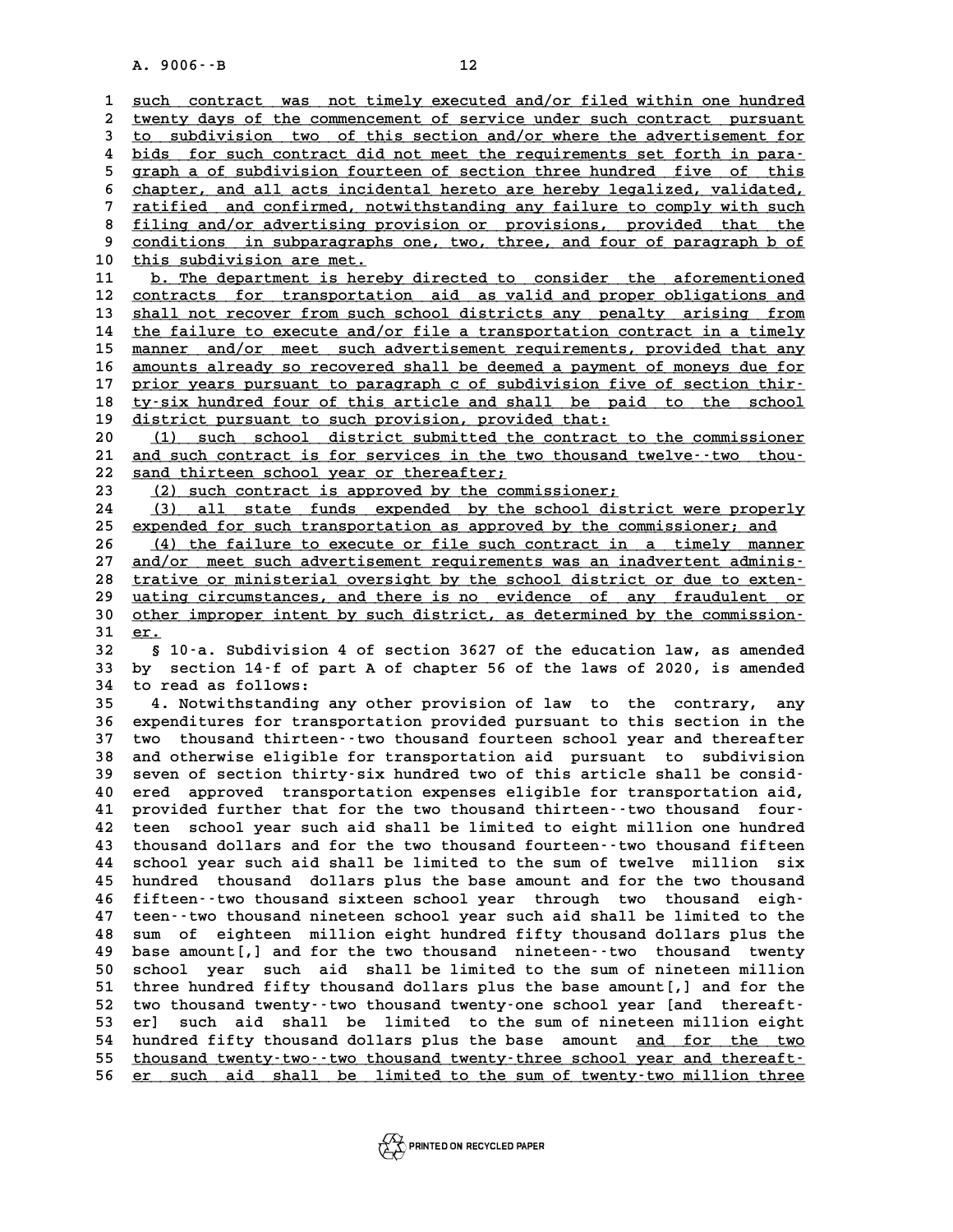A. 9006 · - B<br>1 **hundred fifty thousand dollars plus the base amount**. For purposes of<br><sup>2</sup> this subdivision whose amount means the amount of transportation aid 1 <u>hundred fifty thousand dollars plus the base amount</u>. For purposes of<br>2 this subdivision, "base amount" means the amount of transportation aid<br>3 paid to the school district for expenditures incurred in the two thou. 1 <u>hundred fifty thousand dollars plus the base amount</u>. For purposes of<br>
2 this subdivision, "base amount" means the amount of transportation aid<br>
3 paid to the school district for expenditures incurred in the two thou-<br> this subdivision, "base amount" means the amount of transportation aid<br>
3 paid to the school district for expenditures incurred in the two thou-<br>
4 sand twelve--two thousand thirteen school year for transportation that<br>  $\$ 3 paid to the school district for expenditures incurred in the two thou-<br>4 sand twelve--two thousand thirteen school year for transportation that<br>5 would have been eligible for aid pursuant to this section had this<br>5 secti 6 sand twelve--two thousand thirteen school year for transportation that<br>
6 would have been eligible for aid pursuant to this section had this<br>
6 section been in effect in such school year, except that subdivision six<br>
7 o **7** would have been eligible for aid pursuant to this section had this<br>6 section been in effect in such school year, except that subdivision six<br>7 of this section shall be deemed not to have been in effect. And provided<br>6 8 **section** been in effect in such school year, except that subdivision six<br>7 of this section shall be deemed not to have been in effect. And provided<br>8 further that the school district shall continue to annually expend fo 9 of this section shall be deemed not to have been in effect. And provided<br>8 further that the school district shall continue to annually expend for<br>9 the transportation described in subdivision one of this section at least 8 further that the school district shall continue to annually expend for<br>
9 the transportation described in subdivision one of this section at least<br>
10 the expenditures used for the base amount.<br>
11 § 11. Subdivision 2 of 9 the transportation described in subdivision one of this section at least<br>10 the expenditures used for the base amount.<br>11 § 11. Subdivision 2 of section 3625 of the education law, as amended<br>12 by chapter 474 of the laws

**10 the expenditures used for the base amount.**<br> **11 § 11. Subdivision 2 of section 3625 of the education law, as amended**<br> **12 by chapter 474 of the laws of 1996, is amended to read as follows:**<br> **13** 2 Filips of transpor 11 § 11. Subdivision 2 of section 3625 of the education law, as amended<br>12 by chapter 474 of the laws of 1996, is amended to read as follows:<br>2. Filing of transportation contracts. Every transportation contract<br>14 shall be

12 by chapter 474 of the laws of 1996, is amended to read as follows:<br>13 2. Filing of transportation contracts. Every transportation contract<br>14 shall be filed with the department within one hundred twenty days of the<br>15 c 13 <sup>2</sup> 2. Filing of transportation contracts. Every transportation contract<br>14 shall be filed with the department within one hundred twenty days of the<br>15 commencement of service under such contract. No transportation expe 14 shall be filed with the department within one hundred twenty days of the<br>15 commencement of service under such contract. No transportation expense<br>16 shall be allowed for a period greater than one hundred twenty days pr 15 commencement of service under such contract. No transportation expense<br>16 shall be allowed for a period greater than one hundred twenty days prior<br>17 to the filing of any contract for the transportation of pupils with t **16 shall be allowed for a period greater than one hundred twenty days prior**<br>17 to the filing of any contract for the transportation of pupils with the<br>18 education department. No contract shall be considered filed unless 17 to the filing of any contract for the transportation of pupils with the<br>18 education department. No contract shall be considered filed unless it<br>19 bears an original signature, <u>in the case of a written document, or a</u><br> 20 education department. No contract shall be considered filed unless it<br>
20 <u>certification, in the case of an approved electronic form,</u> of the super-<br>
<sup>21</sup> intendent of a school district or the designee of the superinten **20 bears an original signature, in the case of a written document, or a**<br> **20 certification, in the case of an approved electronic form, of the super-**<br> **21 intendent of a school district or the designee of the superinten 20 certification, in the case of an approved electronic form, of the super-**<br>21 intendent of a school district or the designee of the superintendent and<br>22 the sole trustee or president of the board of education of the sc 21 intendent of a school district or the designee of the superintendent and<br>22 the sole trustee or president of the board of education of the school<br>23 district. The final approval of any such contract by the commissioner<br> 22 the sole trustee or president of the board of education of the school<br>23 district. The final approval of any such contract by the commissioner<br>24 shall not, however, obligate the state to allow transportation expense<br>25 23 district. The final approval of any such contract by the commissioner<br>24 shall not, however, obligate the state to allow transportation expense<br>25 in an amount greater than the amount that would be allowed under the 24 shall not, however, obligate the state to allow transportation expense<br>25 in an amount greater than the amount that would be allowed under the<br>26 provisions of this part. The state, acting through the department of<br>27 a 25 in an amount greater than the amount that would be allowed under the<br>26 provisions of this part. The state, acting through the department of<br>27 audit and control, may examine any and all accounts of the contractor in<br>28 26 provisions of this part. The state, acting through the department of<br>27 audit and control, may examine any and all accounts of the contractor in<br>28 connection with a contract for the transportation of pupils, and every<br> and 27 audit and control, may examine any and all accounts of the contractor in<br>
28 connection with a contract for the transportation of pupils, and every<br>
29 such contract shall contain the following provision: "The contr 28 connection with a contract for the transportation of pupils, and every<br>29 such contract shall contain the following provision: "The contractor<br>30 hereby consents to an audit of any and all financial records relating to<br> 39 such contract shall contain the following provision: "The contractor<br>30 hereby consents to an audit of any and all financial records relating to<br>31 this contract by the department of audit and control."<br>32 § 11-a. Subdi 30 hereby consents to an audit of any and all financial records relating to<br>31 this contract by the department of audit and control."<br>32 § 11-a. Subdivision 1 of section 3625 of the education law, as amended<br>33 by section

**33 by section 47 of part L of chapter 405 of the laws of 1999, is amended** 33 by section 47 of part L of chapter 405 of the laws of 1999, is amended<br>34 to read as follows:<br>35 1. Form of transportation contracts. Every contract for transportation **33 by section 47 of part L of chapter 405 of the laws of 1999, is amended**<br>**34 to read as follows:**<br>**35 1. Form of transportation contracts. Every contract for transportation**<br>**26 of school children shall be in uniting or** 

**34 to read as follows:**<br> **35 1. Form of transportation contracts. Every contract for transportation**<br> **36 of school children shall be in writing <u>or in an electronic form approved</u><br>
<b>27 by the commissioner** when available **35 1. Form of transportation contracts. Every contract for transportation**<br>36 of school children shall be in writing <u>or in an electronic form approved</u><br>37 <u>by the commissioner when available</u>, and before such contract is **36 of school children shall be in writing <u>or in an electronic form approved</u><br>37 <u>by the commissioner when available</u>, and before such contract is filed<br>38 with the department as required by subdivision two of this sectio 37 by the commissioner when available, and before such contract is filed**<br>38 with the department as required by subdivision two of this section, the<br>39 same shall be submitted for approval to the superintendent of schools with the department as required by subdivision two of this section, the same shall be submitted for approval to the superintendent of schools of 40 said district and such contract shall not be approved and filed by such 41 **41 superintendent unless he or she shall first investigate the same with 42 particular reference to the type of conveyance, the character and abili-43 ty of the driver, the routes over which the conveyances shall travel, 42 particular reference to the type of conveyance, the character and abili-**<br>**43 ty of the driver, the routes over which the conveyances shall travel,**<br>**44 the time schedule, and such other matters as in the judgement of** 43 ty of the driver, the routes over which the conveyances shall travel,<br>44 the time schedule, and such other matters as in the judgement of the<br>45 superintendent are necessary for the comfort and protection of the chil-<br>4 44 the time schedule, and such other matters as in the judgement of the<br>45 superintendent are necessary for the comfort and protection of the chil-<br>46 dren while being transported to and from school. Every such contract fo 45 superintendent are necessary for the comfort and protection of the chil-<br>46 dren while being transported to and from school. Every such contract for<br>47 transportation of children shall contain an agreement upon the part 46 dren while being transported to and from school. Every such contract for<br>47 transportation of children shall contain an agreement upon the part of<br>48 the contractor that the vehicle shall come to a full stop before cros 47 transportation of children shall contain an agreement upon the part of<br>48 the contractor that the vehicle shall come to a full stop before cross-<br>49 ing the track or tracks of any railroad and before crossing any state<br> %48 the contractor that the vehicle shall come to a full stop before cross-<br> **49** ing the track or tracks of any railroad and before crossing any state<br>
50 highway.<br>
§ 12. Intentionally omitted. ing the track or tracks of any railroad and before crossing any state<br>50 highway.<br>51 § 12. Intentionally omitted.<br>52 § 12-a. Paragraph c of subdivision 9 of section 3602 of the education

**52 § 12-a. Paragraph c of subdivision 9 of section 3602 of the education 53 law, as added by section 12 of part CCC of chapter 59 of the laws of 54 2018, is amended to read as follows:**

**55 c. Notwithstanding the provisions of paragraph a of this subdivision, 56 school districts receiving an apportionment pursuant to paragraph a of**

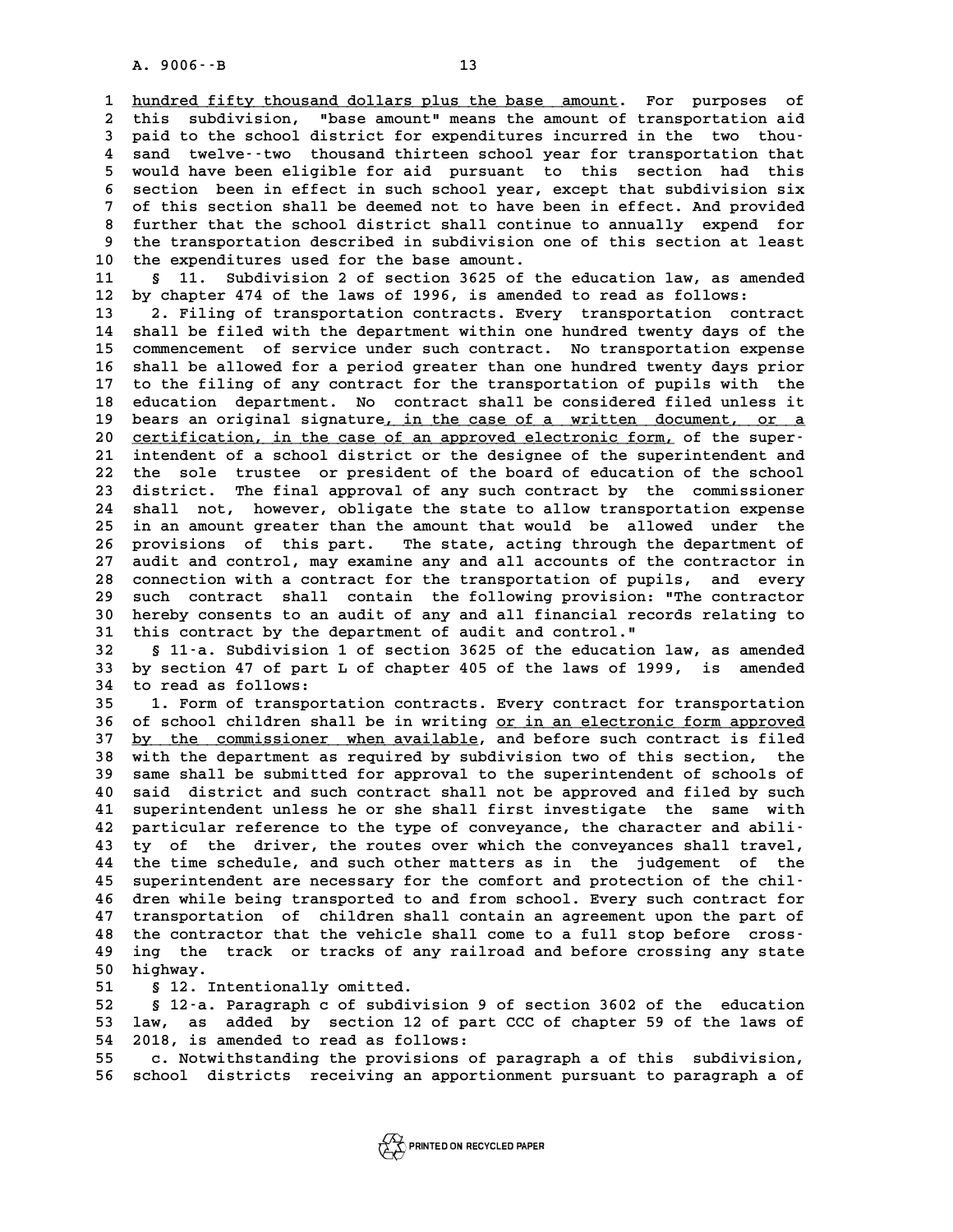**1 this subdivision in the two thousand eighteen--two thousand nineteen [or** this subdivision in the two thousand eighteen--two thousand nineteen [or<br>2 two thousand nineteen--two thousand twenty] <u>through the two thousand</u><br>3 twenty-three--two thousand twenty-four school [wear] years shall be this subdivision in the two thousand eighteen--two thousand nineteen [or<br>2 two thousand nineteen--two thousand twenty] <u>through the two thousand</u><br>3 <u>twenty-three--two thousand twenty-four</u> school [year] <u>years</u> shall be<br><sup>4</sup> 2 two thousand nineteen--two thousand twenty] <u>through the two thousand</u><br>
3 <u>twenty-three--two thousand twenty-four</u> school [year] <u>years</u> shall be<br>
4 eligible for (A) an apportionment in the following school year equal to **5** twenty-three--two thousand twenty-four school [year] years shall be eligible for (A) an apportionment in the following school year equal to the product of sixty-five percent multiplied by the aid received by the distri 4 eligible for (A) an apportionment in the following school year equal to<br>5 the product of sixty-five percent multiplied by the aid received by the<br>6 district pursuant to paragraph a of this subdivision in the prior school 5 the product of sixty-five percent multiplied by the aid received by the<br>6 district pursuant to paragraph a of this subdivision in the prior school<br>7 year, and (B) an apportionment in the school year after the following<br>8 8 district pursuant to paragraph a of this subdivision in the prior school<br>
7 year, and (B) an apportionment in the school year after the following<br>
8 year equal to the product of thirty-five percent multiplied by the aid<br> 9 year, and (B) an apportionment in the school year after the following<br>8 year equal to the product of thirty-five percent multiplied by the aid<br>9 received by the district pursuant to paragraph a of this subdivision in<br>10 8 year equal to the product of thirty-f<br>
9 received by the district pursuant to<br>
10 the year preceding the prior year.<br>
<sup>11</sup> 5<sup>13</sup> Intentionally omitted 9 received by the district pursuan<br>10 the year preceding the prior year<br>11 § 13. Intentionally omitted.

**12 § 14. The closing paragraph of subdivision 5-a of section 3602 of the 11** § 13. Intentionally omitted.<br>
12 § 14. The closing paragraph of subdivision 5-a of section 3602 of the<br>
13 education law, as amended by section 12-b of part A of chapter 56 of the<br>
14 laws of 2021 is amended to read a 12 § 14. The closing paragraph of subdivision 5-13<br>13 education law, as amended by section 12-b of pa<br>14 laws of 2021, is amended to read as follows:<br>15 For the two thousand eight-two thousand pine 13 education law, as amended by section 12 b of part A of chapter 56 of the<br>14 laws of 2021, is amended to read as follows:<br>15 For the two thousand eight--two thousand nine school year, each school<br>16 digital shall be enti

14 laws of 2021, is amended to read as follows:<br>15 For the two thousand eight--two thousand nine school year, each school<br>16 district shall be entitled to an apportionment equal to the product of<br>17 fifteen persont and the For the two thousand eight-two thousand nine school year, each school<br>16 district shall be entitled to an apportionment equal to the product of<br>17 fifteen percent and the additional apportionment computed pursuant to<br>this **16 district shall be entitled to an apportionment equal to the product of fifteen percent and the additional apportionment computed pursuant to this subdivision for the two thousand seven--two thousand eight school**<br>19 ye 17 fifteen percent and the additional apportionment computed pursuant to<br>18 this subdivision for the two thousand seven--two thousand eight school<br>19 year. For the two thousand nine--two thousand ten through two thousand<br>2 this subdivision for the two thousand seven--two thousand eight school<br>19 year. For the two thousand nine--two thousand ten through two thousand<br>20 [twenty-one] <u>twenty-two</u>--two thousand [twenty-two] <u>twenty-three</u> school 19 year. For the two thousand nine--two thousand ten through two thousand<br>20 [twenty-one] <u>twenty-two</u>--two thousand [twenty-two] <u>twenty-three</u> school<br>21 years, each school district shall be entitled to an apportionment e <sup>20</sup> [twenty-one] <u>twenty-two</u>--two thousand [twenty-two] <u>twenty-three</u> school<br>21 years, each school district shall be entitled to an apportionment equal<br>22 to the amount set forth for such school district as "SUPPLEMENTA 21 years, each school district shall be entitled to an apportionment equal<br>22 to the amount set forth for such school district as "SUPPLEMENTAL PUB<br>23 EXCESS COST" under the heading "2008-09 BASE YEAR AIDS" in the school<br>2 <sup>22</sup> to the amount set forth for such school district as "SUPPLEMENTAL PUB<br>23 EXCESS COST" under the heading "2008-09 BASE YEAR AIDS" in the school<br>24 aid computer listing produced by the commissioner in support of the<br>25 EXCESS COST" under the heading "2008-09 BASE YEAR AIDS" in the school<br>
24 aid computer listing produced by the commissioner in support of the<br>
25 budget for the two thousand nine--two thousand ten school year and enti-<br>
<sup>2</sup> 24 aid computer li<br>25 budget for the tw:<br>26 tled "SA0910".<br>27 s.15 Subdivici. 25 budget for the two thousand nine--two thousand ten school year and enti-<br>26 tled "SA0910".<br>27 § 15. Subdivision 12 of section 3602 of the education law, as amended<br>28 by section 13-a of part A of chapter 56 of the laws

**26 tled "SA0910".<br>27 § 15. Subdivision 12 of section 3602 of the education law, as amended<br>28 by section 13-a of part A of chapter 56 of the laws of 2021, is amended<br>29 to read as follows:** 27 § 15. Subdivision 12<br>
28 by section 13 a of pa<br>
29 to read as follows:<br>
20 **12. Agademia ophano** by section 13<sup>-</sup>a of part A of chapter 56 of the laws of 2021, is amended<br>29 to read as follows:<br>30 12. Academic enhancement aid. <u>a.</u> A school district that as of April<br>31 first of the base wear bas been continuously iden

12. Academic enhancement aid. <u>a.</u> A school district that as of April<br>31 first of the base year has been continuously identified as a district in<br>32 need of improvement for at least five years shall, for the two thousand **12. Academic enhancement aid. <u>a.</u> A school district that as of April<br>31 first of the base year has been continuously identified as a district in<br>32 need of improvement for at least five years shall, for the two thousand<br>** 31 first of the base year has been continuously identified as a district in<br>32 need of improvement for at least five years shall, for the two thousand<br>33 eight--two thousand nine school year, be entitled to an additional<br>3 32 need of improvement for at least five years shall, for the two thousand<br>33 eight--two thousand nine school year, be entitled to an additional<br>34 apportionment equal to the positive remainder, if any, of (a) the lesser<br>2 33 eight--two thousand nine school year, be entitled to an additional<br>34 apportionment equal to the positive remainder, if any, of (a) the lesser<br>35 of fifteen million dollars or the product of the total foundation aid **34 apportionment equal to the positive remainder, if any, of (a) the lesser**<br>35 of fifteen million dollars or the product of the total foundation aid<br>36 base, as defined by paragraph j of subdivision one of this section,<br> 35 of fifteen million dollars or the product of the total foundation aid<br>36 base, as defined by paragraph j of subdivision one of this section,<br>37 multiplied by ten percent (0.10), less (b) the positive remainder of (i)<br>th **36 base, as defined by paragraph j of subdivision one of this section,<br>37 multiplied by ten percent (0.10), less (b) the positive remainder of (i)<br>38 the sum of the total foundation aid apportioned pursuant to subdivision** 37 multiplied by ten percent (0.10), less (b) the positive remainder of (i)<br>38 the sum of the total foundation aid apportioned pursuant to subdivision<br>39 four of this section and the supplemental educational improvement gr **40 apportioned pursuant to subdivision**<br>
40 apportioned pursuant to subdivision eight of section thirty-six hundred<br>
40 apportioned pursuant to subdivision eight of section thirty-six hundred<br>
41 forty-one of this artigle **40 four of this section and the supplemental educational improvement grants**<br>**40 apportioned pursuant to subdivision eight of section thirty-six hundred**<br>**41 forty-one of this article, less (ii) the total foundation aid b** 

**42** b. For the two thousand nine--two thousand ten through two thousand<br>43 fourteen--two thousand fifteen school vears, each school district shall **43 fourteen--two thousand fifteen school years, each school district shall 42 b.** For the two thousand nine--two thousand ten through two thousand<br>43 fourteen--two thousand fifteen school years, each school district shall<br>44 be entitled to an apportionment equal to the amount set forth for such<br> **43 fourteen--two thousand fifteen school years, each school district shall**<br>44 be entitled to an apportionment equal to the amount set forth for such<br>45 school district as "EDUCATION GRANTS, ACADEMIC EN" under the heading **44 be entitled to an apportionment equal to the amount set forth for such school district as "EDUCATION GRANTS, ACADEMIC EN" under the heading "2008-09 BASE YEAR AIDS" in the school aid computer listing produced by**<br>A<sup>7</sup> **45 school district as "EDUCATION GRANTS, ACADEMIC EN" under the heading "2008-09 BASE YEAR AIDS" in the school aid computer listing produced by the commissioner in support of the budget for the two thousand nine--two thou 46 "2008-09 BASE YEAR AIDS" in the school aid computer listing produced by<br>47 the commissioner in support of the budget for the two thousand nine--two<br>48 thousand ten school year and entitled "SA0910", and such apportionm** 47 the commissioner in support of the budget for the two thousand nine-two<br>48 thousand ten school year and entitled "SA0910", and such apportionment<br>49 shall be deemed to satisfy the state obligation to provide an apportio 48 thousand ten school year and entitled "SA0910", and such apportionment<br>
49 shall be deemed to satisfy the state obligation to provide an apportion-<br>
50 ment pursuant to subdivision eight of section thirty-six hundred fo 49 shall be deemed to sati<br>50 ment pursuant to subdi-<br>51 one of this article. 50 ment pursuant to subdivision eight of section thirty-six hundred forty-<br>51 one of this article.<br>52 <u>c.</u> For the two thousand fifteen--two thousand sixteen year, each<br>53 school district shall be entitled to an apportionm

51 one of this article.<br>
52 <u>c.</u> For the two thousand fifteen--two thousand sixteen year, each<br>
53 school district shall be entitled to an apportionment equal to the<br>
54 apount sot forth for such school district as **"ACADE** 52 <u>c.</u> For the two thousand fifteen--two thousand sixteen year, each<br>53 school district shall be entitled to an apportionment equal to the<br>54 amount set forth for such school district as "ACADEMIC ENHANCEMENT"<br>55 under th 53 school district shall be entitled to an apportionment equal to the<br>54 amount set forth for such school district as "ACADEMIC ENHANCEMENT"<br>55 under the heading "2014-15 ESTIMATED AIDS" in the school aid computer<br>56 light 54 amount set forth for such school district as "ACADEMIC ENHANCEMENT"<br>55 under the heading "2014-15 ESTIMATED AIDS" in the school aid computer<br>56 listing produced by the commissioner in support of the budget for the

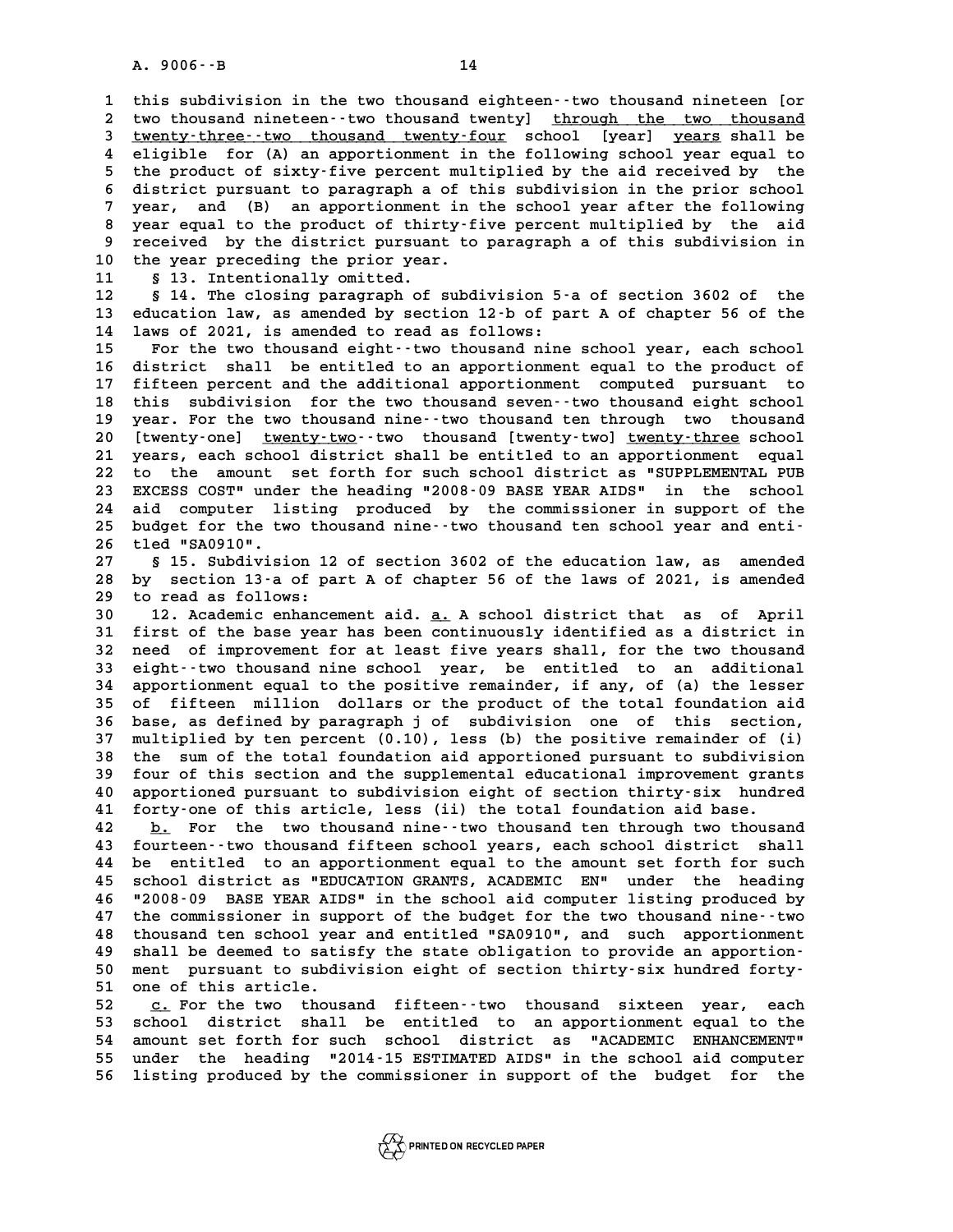A. 9006<sup>--B</sup><br>1 two thousand fourteen--two thousand fifteen school year and entitled<br>2 USA141-5U, and such apportionment shall be deemed to satisfy the state 1 two thousand fourteen--two thousand fifteen school year and entitled<br>2 "SA141-5", and such apportionment shall be deemed to satisfy the state<br>3 obligation to provide an apportionment pursuant to subdivision eight of **3 two thousand fourteen--two thousand fifteen school year and entitled<br>
<b>3** "SA141-5", and such apportionment shall be deemed to satisfy the state<br>
3 obligation to provide an apportionment pursuant to subdivision eight of **4 section thirty-six hundred forty-one of this article. 5** deligation to provide an apportionment pursuant to subdivision eight of<br>**5** d. For the two thousand sixteen--two thousand seventeen school year,<br>**6** each school district shall be entitled to an apportionment equal to t

**6 each school district shall be entitled to an apportionment equal to the** <sup>5</sup> d. For the two thousand sixteen - two thousand seventeen school year,<br>
<sup>6</sup> each school district shall be entitled to an apportionment equal to the<br>
7 amount set forth for such school district as "ACADEMIC ENHANCEMENT"<br> **8 each school district shall be entitled to an apportionment equal to the amount set forth for such school district as "ACADEMIC ENHANCEMENT"**<br>8 under the heading "2015-16 ESTIMATED AIDS" in the school aid computer<br>1istin 8 under the heading "2015-16 ESTIMATED AIDS" in the school aid computer<br>9 listing produced by the commissioner in support of the budget for the<br>10 two thousand fifteen--two thousand sixteen school year and entitled 8 under the heading "2015-16 ESTIMATED AIDS" in the school aid computer<br>9 listing produced by the commissioner in support of the budget for the<br>10 two thousand fifteen--two thousand sixteen school year and entitled<br>11 USA1 9 listing produced by the commissioner in support of the budget for the<br>10 two thousand fifteen--two thousand sixteen school year and entitled<br>11 "SA151-6", and such apportionment shall be deemed to satisfy the state<br>22 ob 10 two thousand fifteen<sup>-</sup>-two thousand sixteen school year and entitled<br>11 "SA151-6", and such apportionment shall be deemed to satisfy the state<br>12 obligation to provide an apportionment pursuant to subdivision eight of<br> **11 "SA151-6", and such apportionment shall be deemed to satisfy the state**<br>**12 obligation to provide an apportionment pursuant to subdivision eight of**<br>**13 section thirty-six hundred forty-one of this article.**<br>**14** e. Fo **12 obligation to provide an apportionment pursuant to subdivision eight of<br>
<b>13 section thirty-six hundred forty-one of this article.**<br> **14 e.** For the two thousand seventeen--two thousand eighteen school year,<br> **15 each** 

13 section thirty-six hundred forty-one of this article.<br>14 e. For the two thousand seventeen - two thousand eighteen school year,<br>15 each school district shall be entitled to an apportionment equal to the<br>16 each school f 15 each school district shall be entitled to an apportionment equal to the<br>16 amount set forth for such school district as "ACADEMIC ENHANCEMENT"<br>17 under the heading "2016-17 ESTIMATED AIDS" in the school aid computer **17 under the heading "2016-17 ESTIMATED AIDS" in the school aid computer** 16 amount set forth for such school district as "ACADEMIC ENHANCEMENT"<br>17 under the heading "2016-17 ESTIMATED AIDS" in the school aid computer<br>18 listing produced by the commissioner in support of the budget for the<br>two t 17 under the heading "2016-17 ESTIMATED AIDS" in the school aid computer<br>18 listing produced by the commissioner in support of the budget for the<br>19 two thousand sixteen--two thousand seventeen school year and entitled<br>20 18 listing produced by the commissioner in support of the budget for the<br>19 two thousand sixteen-two thousand seventeen school year and entitled<br>20 "SA161-7", and such apportionment shall be deemed to satisfy the state<br>21 19 two thousand sixteen - two thousand seventeen school year and entitled<br>20 "SA161-7", and such apportionment shall be deemed to satisfy the state<br>21 obligation to provide an apportionment pursuant to subdivision eight of **22 section thirty-six hundred forty-one of this article.** 21 obligation to provide an apportionment pursuant to subdivision eight of<br>22 section thirty-six hundred forty-one of this article.<br>23 <u>f.</u> For the two thousand eighteen--two thousand nineteen school year,<br>24 secha school

22 section thirty-six hundred forty-one of this article.<br>
23 <u>f.</u> For the two thousand eighteen--two thousand nineteen school year,<br>
24 each school district shall be entitled to an apportionment equal to the<br>
25 apount of 23 <u>f.</u> For the two thousand eighteen - two thousand nineteen school year,<br>24 each school district shall be entitled to an apportionment equal to the<br>25 amount set forth for such school district as "ACADEMIC ENHANCEMENT" 24 each school district shall be entitled to an apportionment equal to the<br>25 amount set forth for such school district as "ACADEMIC ENHANCEMENT"<br>26 under the heading "2017-18 ESTIMATED AIDS" in the school aid computer<br>27 25 amount set forth for such school district as "ACADEMIC ENHANCEMENT"<br>26 under the heading "2017-18 ESTIMATED AIDS" in the school aid computer<br>27 listing produced by the commissioner in support of the budget for the<br>28 tw 26 under the heading "2017-18 ESTIMATED AIDS" in the school aid computer<br>27 listing produced by the commissioner in support of the budget for the<br>28 two thousand seventeen--two thousand eighteen school year and entitled<br>29 27 listing produced by the commissioner in support of the budget for the<br>28 two thousand seventeen - two thousand eighteen school year and entitled<br>29 "SA171-8", and such apportionment shall be deemed to satisfy the state<br> **28 two thousand seventeen--two thousand eighteen school year and entitled**<br>**29 "SA171-8", and such apportionment shall be deemed to satisfy the state**<br>30 obligation to provide an apportionment pursuant to subdivision eigh **31 sample 131 set is and such apportionment shall be deemed to satisfy the state<br>30 obligation to provide an apportionment pursuant to subdivision eight of<br>31 section thirty-six hundred forty-one of this article.<br>32 g. Fo** 

**32 g. For the two thousand nineteen--two thousand twenty school year, \_\_** 31 section thirty-six hundred forty-one of this article.<br>
32 g. For the two thousand nineteen--two thousand twenty school year,<br>
33 each school district shall be entitled to an apportionment equal to the<br>
34 apount of fort **32 g. For the two thousand nineteen - two thousand twenty school year,<br>33 each school district shall be entitled to an apportionment equal to the<br>34 amount set forth for such school district as "ACADEMIC ENHANCEMENT" 35 under the heading "2018-19 ESTIMATED AIDS" in the school aid computer** 34 amount set forth for such school district as "ACADEMIC ENHANCEMENT"<br>35 under the heading "2018-19 ESTIMATED AIDS" in the school aid computer<br>36 listing produced by the commissioner in support of the budget for the<br><sup>37</sup> 35 under the heading "2018-19 ESTIMATED AIDS" in the school aid computer<br>36 listing produced by the commissioner in support of the budget for the<br>37 two thousand eighteen--two thousand nineteen school year and entitled<br>38 **36 listing produced by the commissioner in support of the budget for the two thousand eighteen--two thousand nineteen school year and entitled "SA181-9", and such apportionment shall be deemed to satisfy the state**<br> **38 " 37 two thousand eighteen--two thousand nineteen school year and entitled**<br>**38 "SA181-9", and such apportionment shall be deemed to satisfy the state**<br>**39 obligation to provide an apportionment pursuant to subdivision eigh 40 section 10 section 10 section 10 section 10 section to provide an apportionment pursuant to subdi-**<br>**40 section thirty-six hundred forty-one of this article.**<br><sup>41</sup> h For the two thousand tyenty..two thousand tyenty.

bligation to provide an apportionment pursuant to subdivision eight of<br>40 section thirty-six hundred forty-one of this article.<br>41 <u>h.</u> For the two thousand twenty--two thousand twenty-one school year,<br>42 each school distr 40 section thirty-six hundred forty-one of this article.<br>
41 h. For the two thousand twenty--two thousand twenty-one school year,<br>
42 each school district shall be entitled to an apportionment equal to the<br>
<sup>43</sup> apount set **41 h. For the two thousand twenty-two thousand twenty-one school year,**<br>42 each school district shall be entitled to an apportionment equal to the<br>43 amount set forth for such school district as "ACADEMIC ENHANCEMENT"<br>44 **42 each school district shall be entitled to an apportionment equal to the amount set forth for such school district as "ACADEMIC ENHANCEMENT"**<br>**44 under the heading "2019-20 ESTIMATED AIDS" in the school aid computer**<br>15 43 amount set forth for such school district as "ACADEMIC ENHANCEMENT"<br>44 under the heading "2019-20 ESTIMATED AIDS" in the school aid computer<br>45 listing produced by the commissioner in support of the budget for the<br>46 tw 44 under the heading "2019-20 ESTIMATED AIDS" in the school aid computer<br>45 listing produced by the commissioner in support of the budget for the<br>46 two thousand nineteen--two thousand twenty school year and entitled<br>47 US 45 listing produced by the commissioner in support of the budget for the<br>46 two thousand nineteen<sup>-</sup>-two thousand twenty school year and entitled<br>47 "SA192-0", and such apportionment shall be deemed to satisfy the state<br>48 **46 two thousand nineteen--two thousand twenty school year and entitled<br>47 "SA192-0", and such apportionment shall be deemed to satisfy the state<br>48 obligation to provide an apportionment pursuant to subdivision eight of<br>6 47 "SA192-0", and such apportionment shall be deemed to s**<br>48 obligation to provide an apportionment pursuant to subdi-<br>49 section thirty-six hundred forty-one of this article.<br>50 in the two thousand two-ty-one-two-thousa **50** 48 obligation to provide an apportionment pursuant to subdivision eight of<br> **50** <u>i.</u> For the two thousand twenty-one--two thousand twenty-two school<br> **50** i. For the two thousand twenty-two thousand twenty-two school

**50** section thirty-six hundred forty-one of this article.<br> **50** <u>i.</u> For the two thousand twenty-one--two thousand twenty-two school<br> **pear and the two thousand twenty-two--two thousand twenty-three school**<br> **52** year and 50 <u>i.</u> For the two thousand twenty-one--two thousand twenty-two school<br>51 year <u>and the two thousand twenty-two--two thousand twenty-three school<br>52 year, each school district shall be entitled to an apportionment equal<br>5</u> 51 year <u>and the two thousand twenty-two--two thousand twenty-three school<br>
52 year, each school district shall be entitled to an apportionment equal<br>
53 to the amount set forth for such school district as "ACADEMIC ENHANC</u> **52** <u>year</u>, each school district shall be entitled to an apportionment equal<br>53 to the amount set forth for such school district as "ACADEMIC ENHANCE-<br>54 MENT" under the heading "2020-21 ESTIMATED AIDS" in the school aid<br> <sup>53</sup> to the amount set forth for such school district as "ACADEMIC ENHANCE-<br>54 MENT" under the heading "2020-21 ESTIMATED AIDS" in the school aid<br>55 computer listing produced by the commissioner in support of the budget<br>56 **56 for the two thousand twenty--two thousand twenty-one school year and**

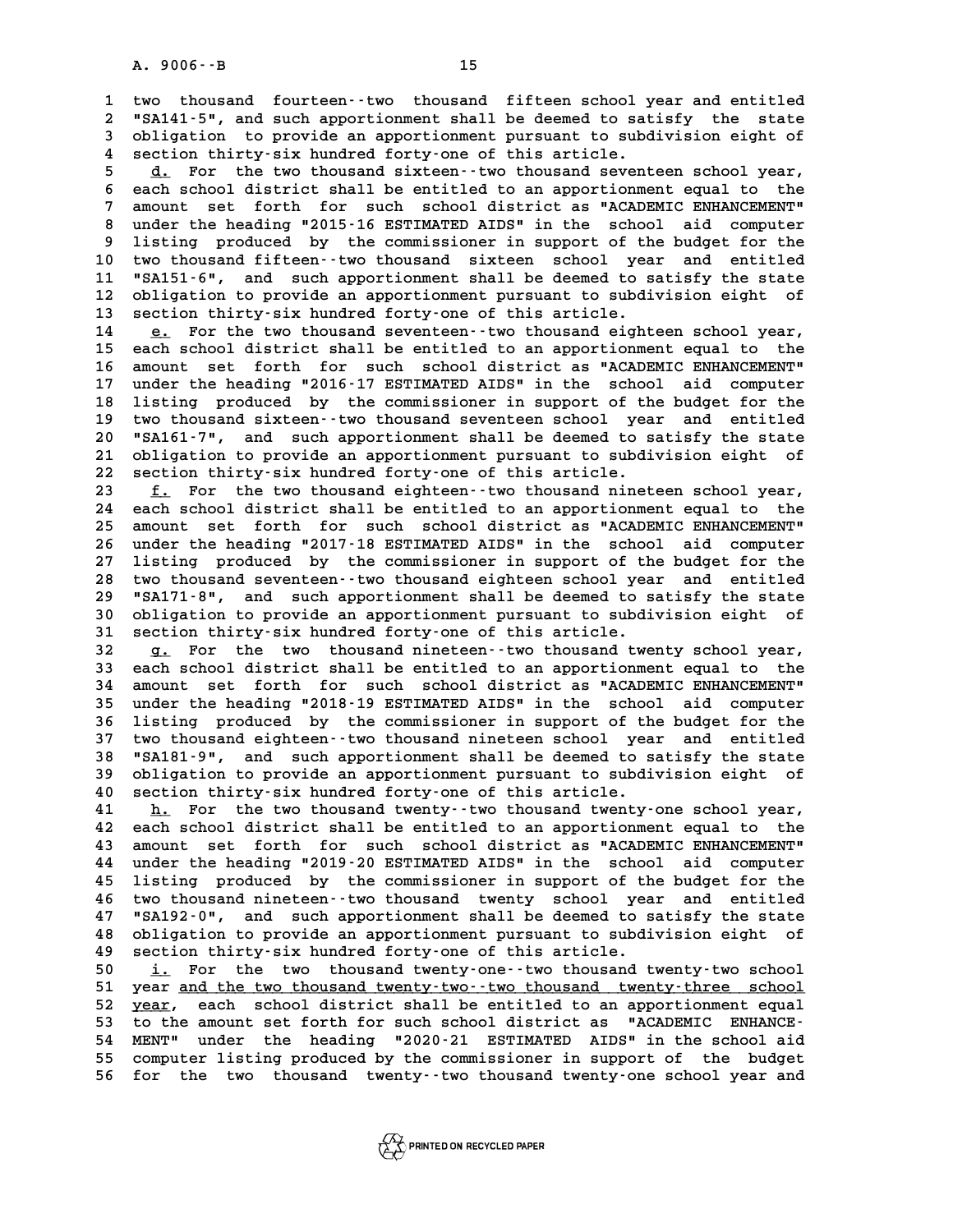**1 entitled "SA202-1", and such apportionment shall be deemed to satisfy 2** entitled "SA202-1", and such apportionment shall be deemed to satisfy<br>2 the state obligation to provide an apportionment pursuant to subdivision 1 entitled "SA202-1", and such apportionment shall be deemed to<br>2 the state obligation to provide an apportionment pursuant to subd<br>3 eight of section thirty-six hundred forty-one of this article.<br>4 5 16 The opening paragr

% the state obligation to provide an apportionment pursuant to subdivision<br>3 eight of section thirty-six hundred forty-one of this article.<br>4 \$ 16. The opening paragraph of subdivision 16 of section 3602 of the<br>5 education **5** eight of section thirty-six hundred forty-one of this article.<br> **5** 16. The opening paragraph of subdivision 16 of section 3602 of the<br> **5** education law, as amended by section 14-a of part A of chapter 56 of the<br> **1 6 16.** The opening paragraph of subdivision<br> **6 ducation law, as amended by section 14-a of pa**<br> **6 laws of 2021, is amended to read as follows:**<br> **6 laws of 2021, is amended to read as follows:** 5 education law, as amended by section 14-a of part A of chapter 56 of the<br>6 laws of 2021, is amended to read as follows:<br>7 Each school district shall be eligible to receive a high tax aid<br>8 constitutions in the two thousa

**8 laws of 2021, is amended to read as follows:**<br>**8 apportionment in the two thousand eight--two thousand nine school year,**<br>**8 which shall ownal the greater of (i) the sum of the tier 1 high tay aid Each school district shall be eligible to receive a high tax aid<br>
8 apportionment in the two thousand eight--two thousand nine school year,<br>
9 which shall equal the greater of (i) the sum of the tier 1 high tax aid<br>
8 app** 10 apportionment in the two thousand eight-two thousand nine school year,<br>
10 apportionment, the tier 2 high tax aid apportionment and the tier 3 high<br>
11 tax aid apportionment or (ii) the product of the apportionment rece 9 which shall equal the greater of (i) the sum of the tier 1 high tax aid<br>10 apportionment, the tier 2 high tax aid apportionment and the tier 3 high<br>11 tax aid apportionment or (ii) the product of the apportionment receiv 10 apportionment, the tier 2 high tax aid apportionment and the tier 3 high<br>11 tax aid apportionment or (ii) the product of the apportionment received<br>12 by the school district pursuant to this subdivision in the two thous 11 tax aid apportionment or (ii) the product of the apportionment received<br>12 by the school district pursuant to this subdivision in the two thousand<br>13 seven--two thousand eight school year, multiplied by the due-minimum<br> 12 by the school district pursuant to this subdivision in the two thousand<br>13 seven--two thousand eight school year, multiplied by the due-minimum<br>14 factor, which shall equal, for districts with an alternate pupil wealth<br> 13 seven--two thousand eight school year, multiplied by the due-minimum<br>14 factor, which shall equal, for districts with an alternate pupil wealth<br>15 ratio computed pursuant to paragraph b of subdivision three of this<br>16 s 14 factor, which shall equal, for districts with an alternate pupil wealth<br>15 ratio computed pursuant to paragraph b of subdivision three of this<br>16 section that is less than two, seventy percent (0.70), and for all other<br> 15 ratio computed pursuant to paragraph b of subdivision three of this<br>16 section that is less than two, seventy percent (0.70), and for all other<br>17 districts, fifty percent (0.50). Each school district shall be eligible<br> **16 section that is less than two, seventy percent (0.70), and for all other**<br>17 districts, fifty percent (0.50). Each school district shall be eligible<br>18 to receive a high tax aid apportionment in the two thousand nine--17 districts, fifty percent (0.50). Each school district shall be eligible<br>18 to receive a high tax aid apportionment in the two thousand nine--two<br>19 thousand ten through two thousand twelve--two thousand thirteen school<br> 18 to receive a high tax aid apportionment in the two thousand nine-two thousand ten through two thousand twelve-two thousand thirteen school 20 years in the amount set forth for such school district as "HIGH TAX AID" unde thousand ten through two thousand twelve - two thousand thirteen school **20 years in the amount set forth for such school district as "HIGH TAX AID"**<br>21 under the heading "2008-09 BASE YEAR AIDS" in the school aid computer<br>22 listing produced by the commissioner in support of the budget for th 21 under the heading "2008-09 BASE YEAR AIDS" in the school aid computer<br>22 listing produced by the commissioner in support of the budget for the<br>23 two thousand nine--two thousand ten school year and entitled "SA0910".<br>24 22 listing produced by the commissioner in support of the budget for the<br>
23 two thousand nine--two thousand ten school year and entitled "SA0910".<br>
24 Each school district shall be eligible to receive a high tax aid appor 23 two thousand nine--two thousand ten school year and entitled "SA0910".<br>24 Each school district shall be eligible to receive a high tax aid appor-<br>25 tionment in the two thousand thirteen--two thousand fourteen through t Each school district shall be eligible to receive a high tax aid appor-<br>25 tionment in the two thousand thirteen--two thousand fourteen through two<br>26 thousand [twenty-one] <u>twenty-two</u>--two thousand [twenty-two] <u>twenty-t</u> 25 tionment in the two thousand thirteen--two thousand fourteen through two<br>26 thousand [twenty-one] <u>twenty-two</u>--two thousand [twenty-two] <u>twenty-three</u><br>27 school years equal to the greater of (1) the amount set forth f 27 school years equal to the greater of (1) the amount set forth for such<br>28 school district as "HIGH TAX AID" under the heading "2008-09 BASE YEAR<br>29 AIDS" in the school aid computer listing produced by the commissioner i 27 school years equal to the greater of (1) the amount set forth for such<br>28 school district as "HIGH TAX AID" under the heading "2008-09 BASE YEAR<br>29 AIDS" in the school aid computer listing produced by the commissioner i **30 school district as "HIGH TAX AID" under the heading "2008-09 BASE YEAR**<br>**29 AIDS" in the school aid computer listing produced by the commissioner in**<br>**30 support of the budget for the two thousand nine--two thousand te 39 AIDS" in the school aid computer listing produced by the commissioner in<br>30 support of the budget for the two thousand nine--two thousand ten school**<br>31 year and entitled "SA0910" or (2) the amount set forth for such s **30 support of the budget for the two thousand nine--two thousand ten school**<br>**31 year and entitled "SA0910" or (2) the amount set forth for such school**<br>**32 district as "HIGH TAX AID" under the heading "2013-14 ESTIMATED 31 year and entitled "SA0910" or (2) the amount set forth for such school<br>32 district as "HIGH TAX AID" under the heading "2013-14 ESTIMATED AIDS" in<br>33 the school aid computer listing produced by the commissioner in supp 32** district as "HIGH TAX AID" under the heading "2013-14 ESTIMATED AIDS" in<br>33 the school aid computer listing produced by the commissioner in support<br>34 of the executive budget for the 2013-14 fiscal year and entitled<br><sup></sup> **33** the school aim<br> **34** of the exect<br> **35** "BT131-4". **34 of the executive budget for the 2013-14 fiscal year and entitled<br>35 "BT131-4".<br>36 § 16-a. Paragraph c of subdivision 4 of section 4405 of the education<br>27 lay as arranded by chanter 82 of the lays of 1995 is arranded t** 

**35 "BT131-4".**<br>36 § 16-a. Paragraph c of subdivision 4 of section 4405 of the education<br>37 law, as amended by chapter 82 of the laws of 1995, is amended to read as<br>38 follows: 37 law, as amended by chapter 82 of the laws of 1995, is amended to read as<br>38 follows:<br>39 c. The director of the budget, in consultation with the commissioner **1995, is amended by chapter 82 of the laws of 1995, is amended to read as<br>
<b>38 follows:**<br> **39 c. The director of the budget, in consultation with the commissioner**<br> **10** [of oducation] the commissioner of social services,

<sup>1</sup> **40 follows:**<br> **40** c. The director of the budget, in consultation with the commissioner<br> **40** [of education], the commissioner of social services, and any other state<br> **41** agency or other source the director may deem 29 c. The director of the budget, in consultation with the commissioner<br>40 [of education], the commissioner of social services, and any other state<br>41 agency or other source the director may deem appropriate, shall approve 40 [of education], the commissioner of social services, and any other state<br>41 agency or other source the director may deem appropriate, shall approve<br>42 reimbursement methodologies for tuition and for maintenance. Any mod 41 agency or other source the director may deem appropriate, shall approve<br>42 reimbursement methodologies for tuition and for maintenance. Any modifi-<br>43 cation in the approved reimbursement methodologies shall be subject **42 reimbursement methodologies for tuition and for maintenance. Any modifi-**<br>**43 cation in the approved reimbursement methodologies shall be subject to**<br>**44 the approval of the director of the budget. [Notwithstanding any** 43 cation in the approved reimbursement methodologies shall be subject to<br>44 the approval of the director of the budget. [Notwithstanding any other<br>45 provision of law, rule or regulation to the contrary, tuition rates<br>26 44 the approval of the director of the budget. [Notwithstanding any other<br>45 provision of law, rule or regulation to the contrary, tuition rates<br>46 established for the nineteen hundred ninety-five--ninety-six school year<br>4 45 provision of law, rule or regulation to the contrary, tuition rates<br>46 established for the nineteen hundred ninety-five--ninety-six school year<br>47 shall exclude the two percent cost of living adjustment authorized in<br>18 **46** established for the nineteen hundred ninety-five--ninety-six school year<br>47 shall exclude the two percent cost of living adjustment authorized in<br>48 rates established for the nineteen hundred ninety-four--ninety-five<br> 47 shall exclude the two percent cost of living adjustment authorized in<br>48 rates established for the nineteen hundred ninety-four--ninety-five<br>50 tuntu-two-two thousand two-tu-three school wear and thereafter for **50 twenty-two--two thousand twenty-three school year and thereafter for \_\_\_\_\_\_\_\_\_\_\_\_\_\_\_\_\_\_\_\_\_\_\_\_\_\_\_\_\_\_\_\_\_\_\_\_\_\_\_\_\_\_\_\_\_\_\_\_\_\_\_\_\_\_\_\_\_\_\_\_\_\_\_\_\_\_\_\_\_\_\_\_** school year.] <u>Tuition and regional rates approved for the two thousand</u><br>50 <u>twenty-two--two thousand twenty-three school year and thereafter for</u><br>51 <u>special services or programs provided to school-age students by approve</u> 50 <u>twenty-two-two thousand twenty-three school year and thereafter for</u><br>51 <u>special services or programs provided to school-age students by approved</u><br>52 <u>private residential or non-residential schools for the education of</u> 51 <u>special services or programs provided to school-age students by approved</u><br>52 <u>private residential or non-residential</u> schools for the education of<br>53 students with disabilities that are located within the state, specia 52 private residential or non-residential schools for the education of<br>53 <u>students with disabilities that are located within the state, special</u><br><u>act school districts, July and August programs for students with disa-</u><br>bil 53 <u>students with disabilities that are located within the state, special<br>54 <u>act school districts</u>, July and August programs for students with disa-<br><u>bilities approved pursuant to section forty-four hundred eight of this</u></u> 54 <u>act school districts, July and August programs for students with disa-</u><br>55 <u>bilities approved pursuant to section forty-four hundred eight of this</u><br>56 <u>article, and special services or programs provided to preschool st</u>

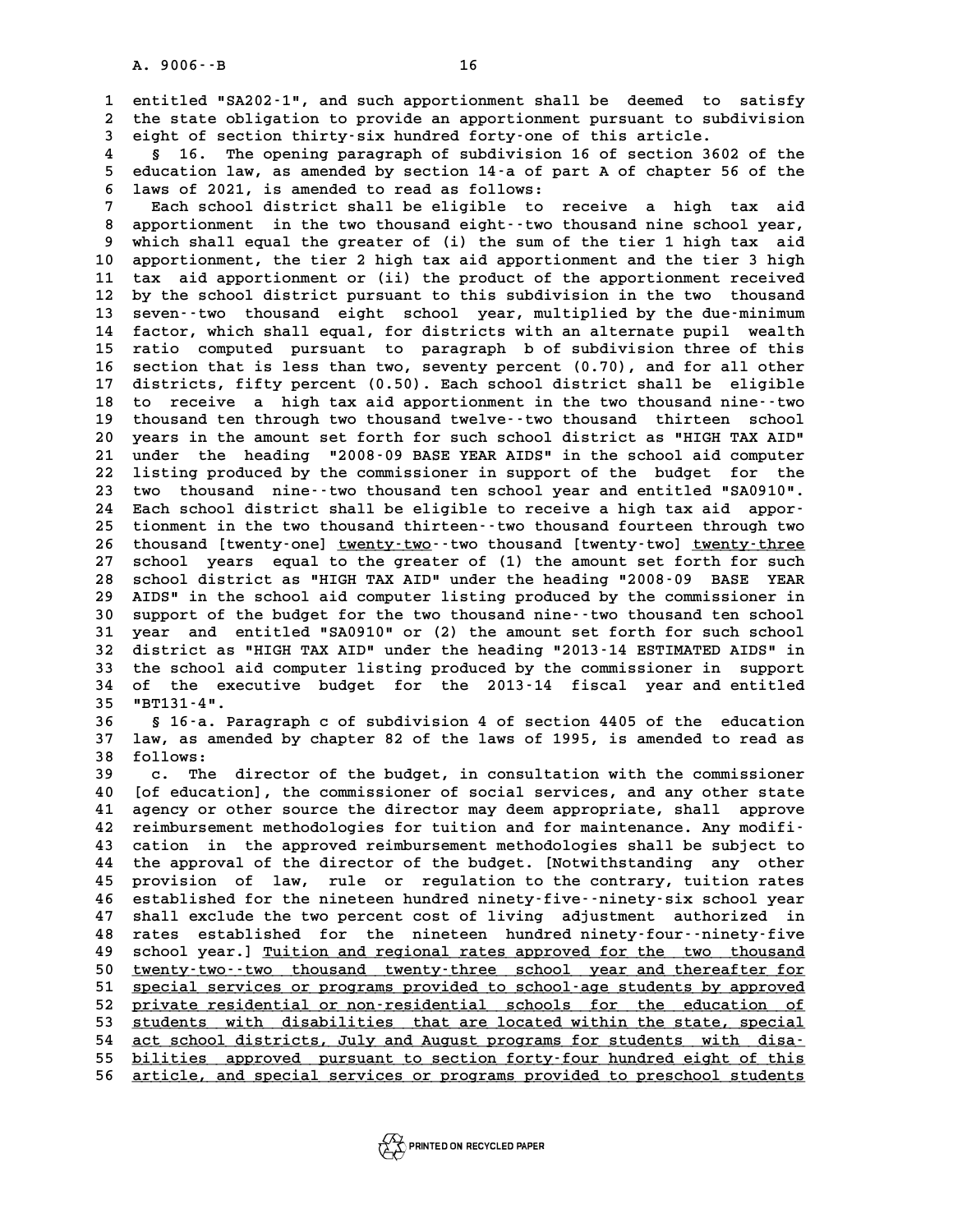A. 9006 · - B<br>17<br>1 <u>by programs serving preschool students with disabilities approved pursu-</u><br>2 ant to section forty-four bundred top of this artigle including, but not **2** by programs serving preschool students with disabilities approved pursu-<br>2 <u>ant to section forty-four hundred ten of this article including, but not</u><br>3 limited to, special class and special class, in an integrated sett **3 by programs serving preschool students with disabilities approved pursu-**<br> **3 ant to section forty-four hundred ten of this article including, but not**<br> **3 limited to, special class and special class in an integrated se** 2 ant to section forty-four hundred ten of this article including, but not<br>
4 <u>limited to, special class and special class in an integrated setting</u><br>
<u>programs, multi-disciplinary evaluation programs, special education</u><br>
i 3 <u>limited to, special class and special class in an integrated setting<br>4 programs, multi-disciplinary evaluation programs, special education<br>5 <u>itinerant services, and preschool transportation services for which</u><br>5 tuitio</u> programs, multi-disciplinary evaluation programs, special education<br>
5 itinerant services, and preschool transportation services for which<br>
6 tuition and/or regional rates are determined, shall grow by a percentage<br>
<sup>7</sup> cq 5 itinerant services, and preschool transportation services for which<br>6 tuition and/or regional rates are determined, shall grow by a percentage<br>7 equal to the greater of: (i) the difference of the quotient arrived at<br>the 8 <u>tuition and/or regional rates are determined, shall grow by a percentage<br>
8 equal to the greater of: (i) the difference of the quotient arrived at<br>
8 when dividing the statewide apportionments for general support for<br>
p</u> **9 public schools, as defined in subdivision one of section thirty-six**<br> **9 public schools, as defined in subdivision one of section thirty-six**<br> **pundiced pipers** of this shaptor for the surront wear by such appertise 8 when dividing the statewide apportionments for general support for<br>
9 public schools, as defined in subdivision one of section thirty-six<br>
10 hundred nine-a of this chapter, for the current year by such apportion-<br>
11 me 9 public schools, as defined in subdivision one of section thirty-six<br>10 <u>hundred nine-a of this chapter</u>, for the current year by such apportion-<br>11 ments for the base year, as such terms are defined in subdivision one of **10** hundred nine-a of this chapter, for the current year by such apportion-<br>11 ments for the base year, as such terms are defined in subdivision one of<br>12 section thirty-six hundred two of this chapter, as computed based 11 ments for the base year, as such terms are defined in subdivision one of<br>12 <u>section thirty-six hundred two of this chapter</u>, as computed based on an<br>13 <u>electronic data file used to produce the school aid computer list</u> 12 <u>section thirty-six hundred two of this chapter, as computed based on an</u><br>13 <u>electronic data file used to produce the school aid computer listing</u><br>14 produced by the commissioner in support of the enacted budget for th 13 electronic data file used to produce the<br>14 <u>produced by the commissioner in suppo</u><br>15 <u>current year, less one; or (ii) zero.</u><br>16 **Provided by the commonsion with the** 14 <u>produced by the commissioner in support of the enacted budget for the current year, less one; or (ii) zero.<br>16 Provided, however, commencing with the two thousand twenty-two--two<br>17 thousand twenty-three school year</u> **17 thousand twenty-three school year, tuition and regional rates approved \_\_\_\_\_\_\_\_\_\_\_\_\_\_\_\_\_\_\_\_\_\_\_\_\_\_\_\_\_\_\_\_\_\_\_\_\_\_\_\_\_\_\_\_\_\_\_\_\_\_\_\_\_\_\_\_\_\_\_\_\_\_\_\_\_\_\_\_\_\_\_\_** Provided, however, commencing with the two thousand twenty-two--two thousand twenty-three school year, tuition and regional rates approved<br> **thousand twenty-three school year, tuition and regional rates approved**<br> **18** for 17 <u>thousand twenty-three school year, tuition and regional rates approved</u><br>18 <u>for special services or programs</u> provided to school-age students by<br>19 approved private residential or non-residential schools for the educa-18 <u>for special services or programs</u> provided to school-age students by<br>
20 approved private residential or non-residential schools for the educa-<br>
20 tion of students with disabilities that are located within the state,<br> 20 <u>tion of students with disabilities that are located within the state,</u><br>21 <u>special act school districts, July and August programs for students with</u><br>22 disabilities approved pursuant to section forty-four hundred eight 22 <u>disabilities approved pursuant to-section-forty-four-hundred-eight-of-</u><br>23 this article, and special services or programs provided by programs 21 <u>special act school districts, July and August programs for students with</u><br>22 <u>disabilities approved pursuant to section forty-four hundred eight of</u><br>23 this article, and special services or programs provided by program 22 <u>disabilities approved pursuant to section forty-four hundred eight of</u><br>23 <u>this article, and special services or programs provided by programs</u><br>24 <u>serving preschool students with disabilities approved pursuant to</u><br>25 23 this article, and special services or programs provided by programs serving preschool students with disabilities approved pursuant to section forty-four hundred ten of this article including, but not limit-<br>25 section f 24 serving preschool students with disabilities approved pursuant to<br>25 <u>section forty-four hundred ten of this article including, but not limit-</u><br>26 <u>ed to, special class and special class in an integrated setting</u><br>27 pro 25 <u>section forty-four hundred ten of this article including, but not limit-<br>26 <u>ed to, special class and special class in an integrated setting</u><br>27 <u>programs, shall not be subject to annual reconciliation. Provided,</u><br>28 f</u> 26 ed to, special class and special class in an integrated setting<br>27 programs, shall not be subject to annual reconciliation. Provided,<br>28 further, for each five-year period commencing with the two thousand<br>twortu-two-two **27 programs, shall not be subject to annual reconciliation.** Provided,<br> **28 further, for each five-year period commencing with the two thousand**<br> **29 twenty-two--two thousand twenty-three school year, the tuition and**<br> **2** further, for each five-year period commencing with the two thousand<br>
29 twenty-two--two thousand twenty-three school year, the tuition and<br>
30 regional rates approved for each subsequent school year shall be estab-<br>
31 lis **30** <u>twenty-two--two thousand twenty-three school year, the tuition and regional rates approved for each subsequent school year shall be estab-<br>31 lished at the previous year's rate plus the approved growth percentage.</u> **10 Provided at the previous year's rate plus the approved growth percentage.**<br> **32** <u>Provided, further, that funded tuition for each five-year period</u><br> **Example:**  $\frac{1}{3}$  **COMPERION**  $\frac{1}{3}$  **COMPERION**  $\frac{1}{3}$  **C** 31 <u>lished at the previous year's rate plus the approved growth percentage.</u><br>32 <u>Provided, further, that funded tuition for each five-year period</u><br>33 <u>commencing with the two thousand twenty-two--two thousand twenty-three</u> Frovided, further, that funded tuition for each five-year period<br>
33 <u>commencing with the two thousand twenty-two--two thousand twenty-three</u><br>
34 <u>school year shall be reconciled against the allowable expenses for the</u><br>
35 33 <u>commencing with the two thousand twenty-two--two thousand twenty-three</u><br>34 <u>school year shall be reconciled against the allowable expenses for the</u><br>35 <u>same five-year period per the approved tuition methodology as prom</u> 34 <u>school year shall be reconciled against the allowable expenses for the same five-year period per the approved tuition methodology as promulgat-<br>
36 <u>ed pursuant to regulations of the commissioner.</u> Provided, further, t</u> 35 <u>same five-year period per the approved tuition methodology as promulgat-<br>36 ed pursuant to regulations of the commissioner. Provided, further, that<br>37 <u>if the reconciled expenses for each five-year period commencing wi</u></u> 36 ed pursuant to regulations of the commissioner. Provided, further, that<br>37 <u>if the reconciled expenses for each five-year period commencing with the</u><br>38 <u>two thousand twenty-two--two thousand twenty-three school year ar</u> **37** if the reconciled expenses for each five-year period commencing with the<br>38 two thousand twenty-two--two thousand twenty-three school year are lower<br>than the provided funding by greater than one percent, reimbursement two thousand twenty two - two thousand twenty three school year are lower<br> **40** <u>shall be adjusted to recover the amount</u> of underspending above one<br> **41** percent than the provided funding by greater than one percent, reimbursement<br>40 <u>shall be adjusted to recover the amount of underspending above one</u><br>42 § 16-b. Subdivision 2 of section 4003 of the education law, as amended **40 shall be adjusted to recover the amount of underspending above one**<br>41 **percent.**<br>42 § 16-b. Subdivision 2 of section 4003 of the education law, as amended<br>43 by chapter 947 of the laws of 1981 is amended to read as **41 <u>percent.</u><br>42 § 16-b. Subdivision 2 of section 4003 of the education law, as amended to read as follows:<br>43 by chapter 947 of the laws of 1981, is amended to read as follows:<br>44 a 2 The director of the budget in concul 42 5** 16-b. Subdivision 2 of section 4003 of the education law, as amended<br>43 by chapter 947 of the laws of 1981, is amended to read as follows:<br>44 2. The director of the budget, in consultation with the commissioner **43 by chapter 947 of the laws of 1981, is amended to read as follows:**<br>44 2. The director of the budget, in consultation with the commissioner<br>45 [of education], the commissioner of social services, the commissioner of<br>16 **44 2.** The director of the budget, in consultation with the commissioner (of education), the commissioner of social services, the commissioner of health, the commissioner of mental health, and any other state agency or 45 [of education], the commissioner of social services, the commissioner of<br>46 health, the commissioner of mental health, and any other state agency or<br>47 other source he may deem appropriate, shall approve reimbursement m A bealth, the commissioner of mental health, and any other state agency or<br>47 other source he may deem appropriate, shall approve reimbursement meth-<br>48 odologies for tuition and maintenance. Any modification in any such<br>1 47 other source he may deem appropriate, shall approve reimbursement meth-<br>48 odologies for tuition and maintenance. Any modification in any such<br>49 methodology which has previously been approved shall be subject to the<br>50 60 approval of tuition and maintenance. Any modification in any such<br>
49 methodology which has previously been approved shall be subject to the<br>
50 approval of the director of the budget. <u>Provided, however, commencing</u><br>
5 49 methodology which has previously been approved shall be subject to the<br>50 approval of the director of the budget. <u>Provided, however, commencing</u><br>51 <u>with the two thousand twenty-two--two thousand twenty-three school ye</u> 50 approval of the director of the budget. <u>Provided, however, commencing</u><br>51 <u>with the two thousand twenty-two--two thousand twenty-three school year,</u><br>52 <u>the tuition and regional rates approved for special services or p</u> 51 with the two thousand twenty-two--two thousand twenty-three school year,<br>52 <u>the tuition and regional rates approved for special services or programs</u><br>53 provided to school-age students by approved private residential s 52 the tuition and regional rates approved for special services or programs<br>53 provided to school-age students by approved private residential schools<br><u>54 for the education of students with disabilities that are located wi</u> 53 provided to school-age students by approved private residential schools<br>54 <u>for the education of students with disabilities that are located within</u><br>55 <u>the state or by special act school districts, shall not be subject</u> 55 <u>the state or by special act school districts, shall not be subject to subject to subject to serving the school districts, shall not be subject to sensual reconciliation. Provided, further, that for each five-year perio</u>

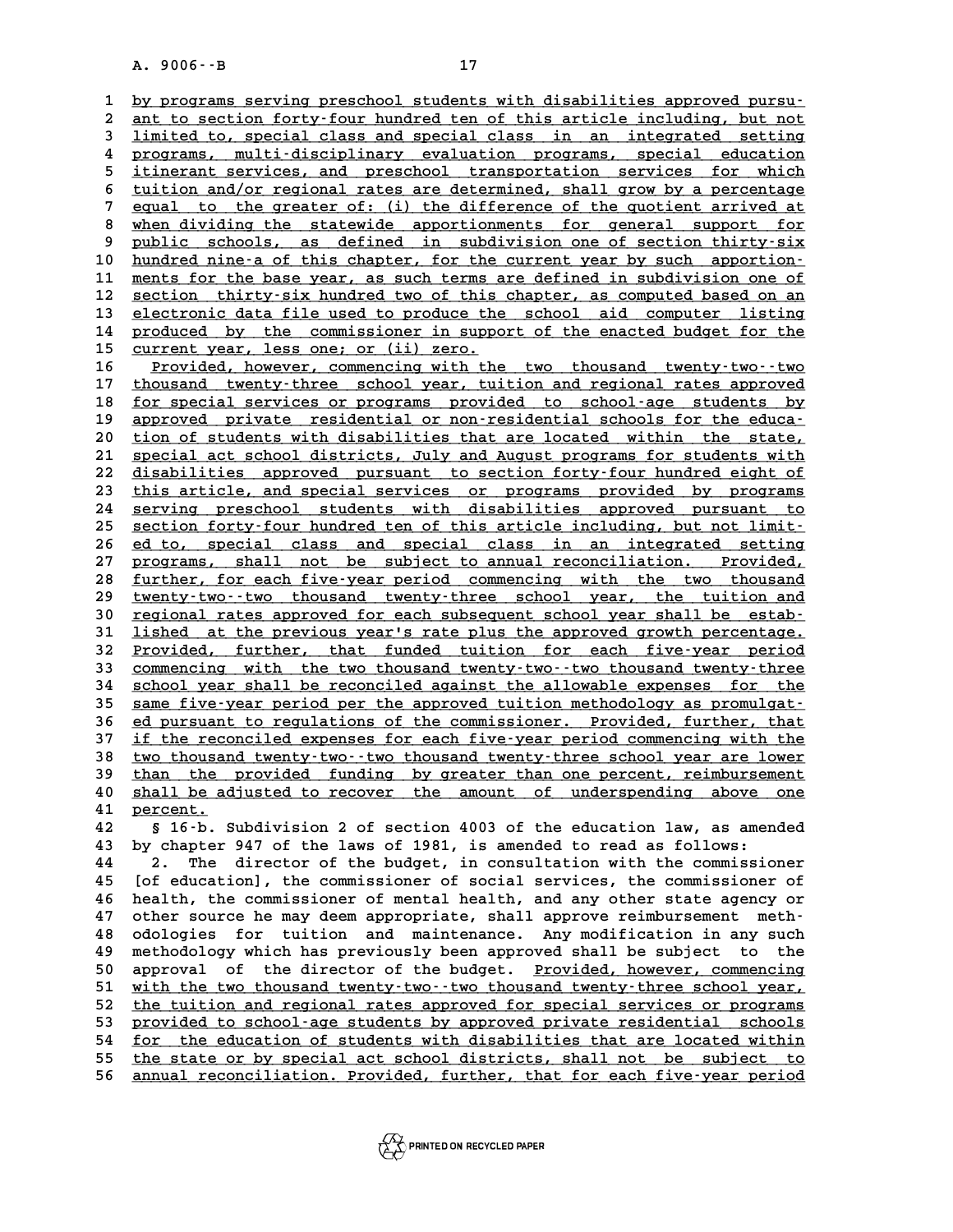A. 9006--B<br>18<br>1 <u>commencing with the two thousand twenty-two--two thousand twenty-three</u><br>2 sabool work the tuition and regional rates approved for each subsequent 2 <u>commencing with the two thousand twenty-two--two thousand twenty-three<br>2 <u>school year, the tuition and regional rates approved for each subsequent</u><br>3 school year shall be established at the previous yearls, rate, plus, </u> 3 <u>school year, the tuition and regional rates approved for each subsequent</u><br>3 <u>school year shall be established at the previous year's rate plus the</u><br>4 approved growth percentage. Provided, further, that funded tuition fo 2 school year, the tuition and regional rates approved for each subsequent<br>3 school year shall be established at the previous year's rate plus the<br>4 approved growth percentage. Provided, further, that funded tuition for<br>22 5 school year shall be established at the previous year's rate plus the<br>4 approved growth percentage. Provided, further, that funded tuition for<br>5 each five-year period commencing with the two thousand twenty-two--two<br>5 th 4 approved growth percentage. Provided, further, that funded tuition for<br>
5 each five-year period commencing with the two thousand twenty-two--two<br>
6 thousand twenty-three school year shall be reconciled against the allow-5 each five-year period commencing with the two thousand twenty-two--two<br>6 thousand twenty-three school year shall be reconciled against the allow-<br>7 able expenses for the same five-year period per the approved tuition<br>8 m 8 able expenses for the same five-year period per the approved tuition<br>8 methodology as promulgated pursuant to regulations of the commissioner.<br>8 Provided, further, that if the reconciled expenses for each five-year Provided, further and the same five-year period per the approved tuition<br> **9 Reconciled, further, that if the reconciled expenses for each five-year**<br> **Provided, further, that if the reconciled expenses for each five-year** 8 <u>methodology as promulgated pursuant to regulations of the commissioner.</u><br>9 <u>Provided, further, that if the reconciled expenses for each five-year</u><br>10 <u>period commencing with the two thousand twenty-two--two thousand twe</u> 9 **Provided, further, that if the reconciled expenses for each five-year**<br>10 <u>period commencing with the two thousand twenty-two--two thousand twen-</u><br>11 ty-three school year are lower than the provided funding by greater t 10 period commencing with the two thousand twenty-two-two thousand twen-<br>
11 ty-three school year are lower than the provided funding by greater than<br>
12 one percent, reimbursement shall be adjusted to recover the amount o 11 ty-three school year are lower than the provided funding by greater than<br>12 <u>one percent, reimbursement shall be adjusted to recover the amount of</u><br>13 <u>underspending above one percent.</u><br>14 § 16.c. 1. The commissioner of **12 <u>one percent, reimbursement</u> shall be adjusted to recover the amount of underspending above one percent.<br>14 § 16-c. 1. The commissioner of education shall convene a task force to<br>15 design a reimbursement methodology f** 

14 S 16 -c. 1. The commissioner of education shall convene a task force to<br>15 design a reimbursement methodology for implementation in the 2027-28<br>16 school vear for tuition for preschool and school-age approved private **16 school year for tuition for preschool and school-age approved private 15 design a reimbursement methodology for implementation in the 2027-28**<br>**16 school year for tuition for preschool and school-age approved private**<br>17 schools and programs for the education of students with disabilities.<br> 16 school year for tuition for preschool and school-age approved private<br>17 schools and programs for the education of students with disabilities.<br>18 The commissioner shall ensure that all regions of the state are repres-<br>2 17 schools and programs for the education of students with disabilities.<br>18 The commissioner shall ensure that all regions of the state are repres-<br>19 ented on the task force and include members from school districts,<br>20 e The commissioner shall ensure that all regions of the state are repres-<br>19 ented on the task force and include members from school districts,<br>20 approved programs serving preschool students with disabilities, approved<br>21 p 19 ented on the task force and include members from school districts,<br>20 approved programs serving preschool students with disabilities, approved<br>21 private residential or non-residential schools for the education of<br>22 st 20 approved programs serving preschool students with disabilities, approved<br>
21 private residential or non-residential schools for the education of<br>
22 students with disabilities, special act school districts, munici-<br>
23 21 private residential or non-residential schools for the education of<br>
22 students with disabilities, special act school districts, munici-<br>
23 palities, and other interested stakeholders. The task force shall exam-<br>
24 i 22 students with disabilities, special act school districts, munici-<br>23 palities, and other interested stakeholders. The task force shall exam-<br>24 ine components essential to ensuring the fiscal stability of such<br>25 school 23 palities, and other interested stakeholders. The task force shall exam-<br>24 ine components essential to ensuring the fiscal stability of such<br>25 schools and programs when designing a methodology including, but not<br>26 lim 24 ine components essential to ensuring the fiscal stability of such<br>25 schools and programs when designing a methodology including, but not<br>26 limited to, cost screens, cost parameters, trend or growth factors, and<br><sup>27</sup> r 25 schools and :<br>26 limited to,<br>27 reserves. 26 limited to, cost screens, cost parameters, trend or growth factors, and<br>
27 reserves.<br>
28 2. The task force shall issue a report of its findings and recommenda-<br>
29 tions to the governor, the temporary president of the

**27 reserves.**<br>28 2. The task force shall issue a report of its findings and recommenda-<br>29 tions to the governor, the temporary president of the senate, and the<br>30 speaker of the assembly on ar before July 1, 2026 28 2. The task force shall issue a report of its findi<sup>29</sup> tions to the governor, the temporary president of the speaker of the assembly on or before July 1, 2026. 29 tions to the governor, the temporary president of the senate, and the<br>30 speaker of the assembly on or before July 1, 2026.<br>31 § 16-d. Notwithstanding any provision of law or regulation to the<br>22 september if approved p

30 speaker of the assembly on or before July 1, 2026.<br>
31 § 16-d. Notwithstanding any provision of law or regulation to the<br>
32 contrary, if approved private schools serving students with disabili-<br>
<sup>33</sup> ties subject to ar **31** S 16-d. Notwithstanding any provision of law or regulation to the<br>32 contrary, if approved private schools serving students with disabili-<br>33 ties subject to articles 81 and 89 of the education law, special act<br>34 sch 32 contrary, if approved private schools serving students with disabili-<br>33 ties subject to articles 81 and 89 of the education law, special act<br>34 school districts, and approved preschool special class and special class<br>i 33 ties subject to articles 81 and 89 of the education law, special act<br>34 school districts, and approved preschool special class and special class<br>35 in an integrated setting programs pursuant to section 4410 of the educa 34 school districts, and approved preschool special class and special class<br>35 in an integrated setting programs pursuant to section 4410 of the educa-<br>36 tion law experience an enrollment decrease as a percentage of opera 35 in an integrated setting programs pursuant to section 4410 of the educa-<br>36 tion law experience an enrollment decrease as a percentage of operating<br>37 capacity of 5 percentage points or more during the 2021-22 school ye **36 tion law experience an enrollment decrease as a percentage of operating<br>37 capacity of 5 percentage points or more during the 2021-22 school year<br>38 as compared to the three-year period from the 2016-17 through the 201** 37 capacity of 5 percentage points or more during the 2021-22 school year<br>38 as compared to the three-year period from the 2016-17 through the 2018-<br>39 19 school years, the commissioner of education shall apply an enrollme as compared to the three-year period from the 2016-17 through the 2018-<br>
19 school years, the commissioner of education shall apply an enrollment<br>
40 adjustment factor as part of the tuition rate reconciliation process to<br> 19 school years, the commissioner of education shall apply an enrollment<br>40 adjustment factor as part of the tuition rate reconciliation process to<br>41 stabilize tuition revenue, provided that the commissioner of education<br> **40 adjustment factor as part of the tuition rate reconciliation process to stabilize tuition revenue, provided that the commissioner of education shall submit a plan for the implementation of such enrollment adjustment** 41 stabilize tuition revenue, provided that the commissi<br>42 shall submit a plan for the implementation of such en<br>43 factor to the director of the budget for approval. **42 shall submit a plan for the implementation of such enrollment adjustment**<br>**43 factor to the director of the budget for approval.**<br>**44 S 17. Subdivision 16 of section 3602–ee of the education law is**<br><sup>45</sup> PEDEALED

factor to the director of the budget for approval.<br> **44** § 17. Subdivision 16 of section 3602 ee of the education law is<br> **45 REPEALED.**<br>
§ 17 -a. Subparagraph (ii) of paragraph (c) of subdivision 8 of section **6 § 17. Subdivision 16 of section 3602-ee of the education law is<br>
<b>45 REPEALED.**<br> **46 § 17-a. Subparagraph (ii) of paragraph (c) of subdivision 8 of section**<br> **47 3602-ee of the education law, as amended by section 23-b** 

**45 REPEALED.<br>46 § 17-a. Subparagraph (ii) of paragraph (c) of subdivision 8 of section<br>47 3602-ee of the education law, as amended by section 23-b of part A of<br>48 sharts 56 of the laws of 2021, is amended to read as follo 46 5 17-a. Subparagraph (ii) of paragraph (c) of subdivision 8 of 47 3602-ee of the education law, as amended by section 23-b of part chapter 56 of the laws of 2021, is amended to read as follows:<br>
<b>48** chapter 56 of th **47 3602-ee of the education law, as amended by section 23-b of part A of chapter 56 of the laws of 2021, is amended to read as follows:**<br>**49** (ii) Provided that, notwithstanding any provisions of this paragraph<br>**50 to the** 

chapter 56 of the laws of 2021, is amended to read as follows:<br>
49 (ii) Provided that, notwithstanding any provisions of this paragraph<br>
50 to the contrary, for the two thousand seventeen-two thousand eighteen<br>
51 through 49 (ii) Provided that, notwithstanding any provisions of this paragraph<br>50 to the contrary, for the two thousand seventeen-two thousand eighteen<br>51 through the two thousand [twenty-one] <u>twenty-two</u>--two thousand [twenty-<br> 50 to the contrary, for the two thousand seventeen-two thousand eighteen<br>51 through the two thousand [twenty-one] <u>twenty-two</u>--two thousand [twenty-<br>52 two] <u>twenty-three</u> school years an exemption to the certification<br>53 51 through the two thousand [twenty-one] <u>twenty-two</u>--two thousand [twenty-<br>52 two] <u>twenty-three</u> school years an exemption to the certification<br>53 requirement of subparagraph (i) of this paragraph may be made for a<br>54 t 52 twol <u>twenty-three</u> school years an exemption to the certification<br>53 requirement of subparagraph (i) of this paragraph may be made for a<br>54 teacher without certification valid for service in the early childhood<br>55 grad **53 requirement of subparagraph (i) of this paragraph may be made for a**<br>54 teacher without certification valid for service in the early childhood<br>55 grades who possesses a written plan to obtain certification and who has<br> 54 teacher without certification valid for service in the early childhood<br>55 grades who possesses a written plan to obtain certification and who has<br>56 registered in the ASPIRE workforce registry as required under regu-

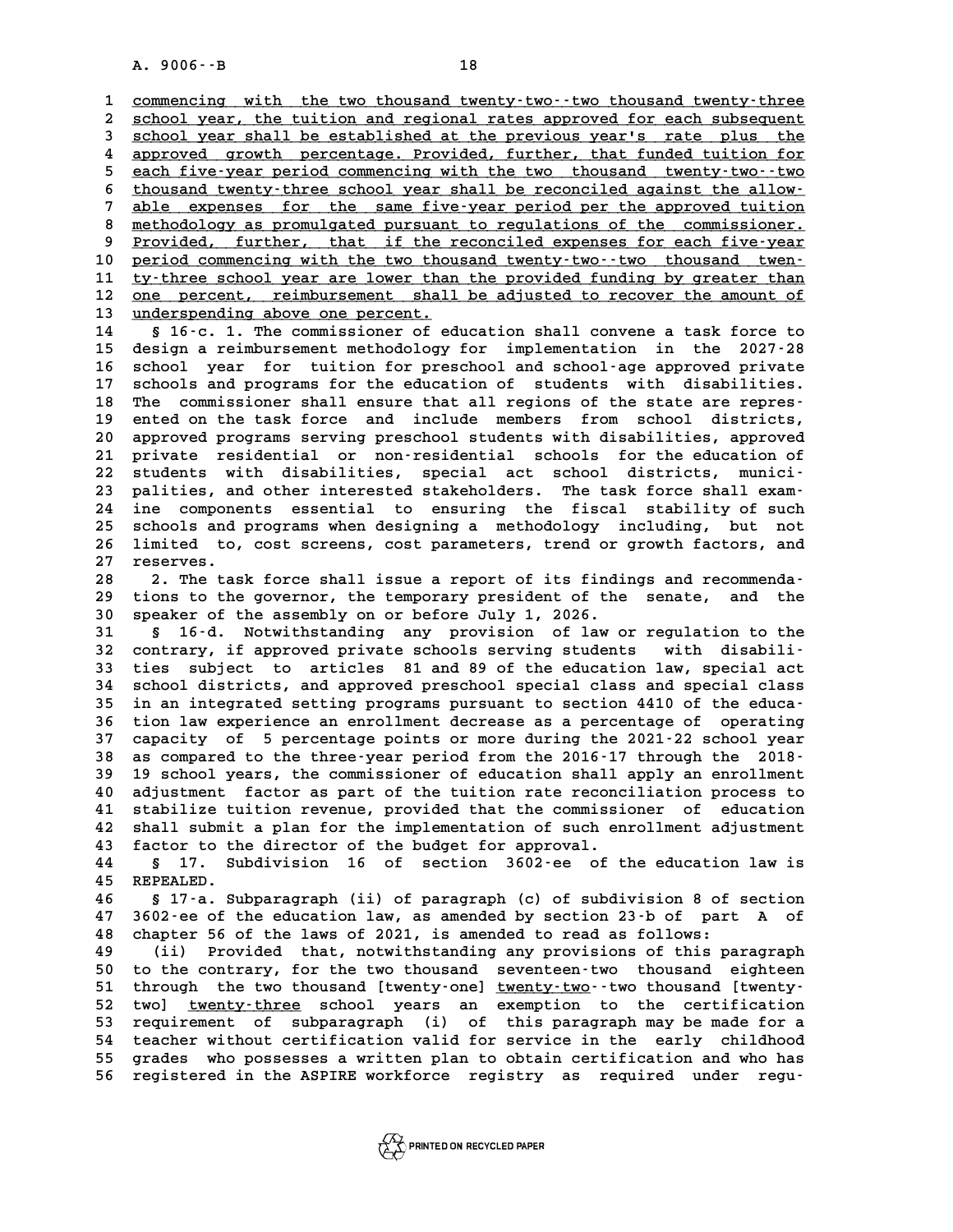**1 lations of the commissioner of the office of children and family** 1 lations of the commissioner of the office of children and family<br>2 services. Notwithstanding any exemption provided by this subparagraph,<br>3 sertification, shall be required for employment no later than June thir. 1 lations of the commissioner of the office of children and family<br>
2 services. Notwithstanding any exemption provided by this subparagraph,<br>
3 certification shall be required for employment no later than June thir-<br>
<sup>1</sup> t 2 services. Notwithstanding any exemption provided by this subparagraph,<br>3 certification shall be required for employment no later than June thir-<br>4 tieth, two thousand [twenty-two] <u>twenty-three</u>; provided that for the tw 3 certification shall be required for employment no later than June thir-<br>4 tieth, two thousand [twenty-two] <u>twenty-three</u>; provided that for the two<br>5 thousand twenty-one--two thousand twenty-two school year, school<br>6 di 4 tieth, two thousand [twenty-two] <u>twenty-three</u>; provided that for the two<br>5 thousand twenty-one--two thousand twenty-two school year, school<br>6 districts with teachers seeking an exemption to the certification<br>7 requirem **7** thousand twenty-one--two thousand twenty-two school year, school<br>6 districts with teachers seeking an exemption to the certification<br>7 requirement of subparagraph (i) of this paragraph shall submit a report<br>8 to the co 8 districts with teachers seeking an exemption to the certification<br>
7 requirement of subparagraph (i) of this paragraph shall submit a report<br>
8 to the commissioner regarding (A) the barriers to certification, if any,<br>
8 9 requirement of subparagraph (i) of this paragraph shall submit a report<br>
8 to the commissioner regarding (A) the barriers to certification, if any,<br>
9 (B) the number of uncertified teachers registered in the ASPIRE work-10 **10 force registers** (A) the barriers to certification, if any,<br>
10 (B) the number of uncertified teachers registered in the ASPIRE work-<br>
10 force registry teaching pre-kindergarten in the district, including<br>
11 those 10 (B) the number of uncertified teachers registered in the ASPIRE work-<br>10 force registry teaching pre-kindergarten in the district, including<br>11 those employed by a community-based organization, (C) the number of<br>12 prov 10 force registry teaching pre-kindergarten in the district, including<br>11 those employed by a community-based organization, (C) the number of<br>12 previously uncertified teachers who have completed certification as<br>required 11 those employed by a community-based organization, (C) the number of<br>12 previously uncertified teachers who have completed certification as<br>13 required by this subdivision, and (D) the expected certification<br>14 completio 12 previously uncertified teachers w.<br>13 required by this subdivision, an<br>14 completion date of such teachers.<br><sup>15</sup> 5.<sup>17-b</sup> Subdivision 4.05 sosti 13 required by this subdivision, and (D) the expected certification<br>14 completion date of such teachers.<br>15 § 17-b. Subdivision 4 of section 51 of part B of chapter 57 of the<br>16 laws of 2008 amending the education law rela

<sup>14</sup> completion date of such teachers.<br>
15 § 17-b. Subdivision 4 of section 51 of part B of chapter 57 of the<br>
16 laws of 2008 amending the education law relating to the universal prek-<br>
17 indexparter program as amended b 15 § 17-b. Subdivision 4 of section 51 of part B of chapter 57 of the<br>16 laws of 2008 amending the education law relating to the universal prek-<br>17 indergarten program, as amended by section 23-a of part A of chapter 56<br>18 16 laws of 2008 amending the education law relating to the indergarten program, as amended by section 23<sup>-</sup>a of pa<br>18 of the laws of 2021, is amended to read as follows:<br><sup>19</sup> description transportant program in the offer 17 indergarten program, as amended by section 23<sup>-</sup>a of part A of chapter 56<br>18 of the laws of 2021, is amended to read as follows:<br>19 4. section twenty-three of this act shall take effect July 1, 2008 and<br>20 shall expire

18 of the laws of 2021, is amended to read as follows:<br>19 4. section twenty-three of this act shall take effect July<br>20 shall expire and be deemed repealed June 30, [2022] 2023;<br><sup>21</sup> 5.17:5. Subparagraph (wiji) of the open **21 \$ 17-c. Subparagraph (viii) of the opening paragraph of subdivision 10**<br> **21 \$ 17-c. Subparagraph (viii) of the opening paragraph of subdivision 10**<br> **22 of section 2602.0 of the oducation 124 as amonded by section 23.** 

**20** shall expire and be deemed repealed June 30, [2022] 2023;<br> **21** § 17-c. Subparagraph (viii) of the opening paragraph of subdivision 10<br>
22 of section 3602-e of the education law, as amended by section 23-c of<br>
23 part 21 § 17 c. Subparagraph (viii) of the opening paragraph of subdivision 10<br>22 of section 3602 e of the education law, as amended by section 23 c of<br>23 part A of chapter 56 of the laws of 2021, is amended and a new subpara-<br> 22 of section 3602-e of the education law, as<br>23 part A of chapter 56 of the laws of 2021,<br>24 graph (ix) is added to read as follows:<br><sup>25</sup> (wiji) for the two thousand twotty.cross 23 part A of chapter 56 of the laws of 2021, is amended and a new subpara-<br>24 graph (ix) is added to read as follows:<br>25 (viii) for the two thousand twenty-one--two thousand twenty-two school<br>26 year [and thereafter], each

**24 graph (ix) is added to read as follows:**<br>25 (viii) for the two thousand twenty-one--two thousand twenty-two school<br>26 year [and thereafter], each school district shall be eligible to receive<br>27 a graph arount equal to <sup>25</sup> (viii) for the two thousand twenty-one--two thousand twenty-two school<br>26 year [and thereafter], each school district shall be eligible to receive<br>27 a grant amount equal to the sum of (A) the amount set forth for suc 26 year [and thereafter], each school district shall be eligible to receive<br>27 a grant amount equal to the sum of (A) the amount set forth for such<br>28 school district as "UNIVERSAL PREKINDERGARTEN ALLOCATION" on the comput 27 a grant amount equal to the sum of (A) the amount set forth for such<br>28 school district as "UNIVERSAL PREKINDERGARTEN ALLOCATION" on the comput-<br>29 er file produced by the commissioner in support of the enacted budget<br>3 **30 school district as "UNIVERSAL PREKINDERGARTEN ALLOCATION" on the comput-**<br>29 er file produced by the commissioner in support of the enacted budget<br>30 for the prior year excluding amounts subject to section thirty-six<br>3 29 er file produced by the commissioner in support of the enacted budget<br>30 for the prior year excluding amounts subject to section thirty-six<br>31 hundred two-ee of this part and further excluding amounts paid pursuant<br>22 t 30 for the prior year excluding amounts subject to section thirty-six<br>31 hundred two-ee of this part and further excluding amounts paid pursuant<br>32 to subdivision nineteen of this section plus (B) the Full-day 4-Year-Old<br>3 31 hundred two-ee of this part and further excluding amounts paid pursuant<br>32 to subdivision nineteen of this section plus (B) the Full-day 4-Year-Old<br>33 Universal Prekindergarten Expansion added pursuant to paragraph e of **32 to subdivision nineteen of this section plus (B) the Full-day 4-Year-Old**<br>**33 Universal Prekindergarten Expansion added pursuant to paragraph e of subdivision nineteen of this section, provided that such school distric** 33 Universal Prekindergarten Expansion added pursuant to paragraph e of<br>34 subdivision nineteen of this section, provided that such school district<br>35 has met all requirements pursuant to this section and such grants shall 34 subdivision nineteen of this section, provided that such school district<br>35 has met all requirements pursuant to this section and such grants shall<br>36 be added into a four-year-old grant amount based on the amount each<br> **35 has met all requirements pursuant to this section and such grants shall**<br>36 be added into a four-year-old grant amount based on the amount each<br>37 district was eligible to receive in the base year to serve four-year-ol **36 be added into a four-year-old grant amount based on the amount each**<br>37 district was eligible to receive in the base year to serve four-year-old<br>38 prekindergarten pupils, [plus (C) the amount awarded to such school<br>39 37 district was eligible to receive in the base year to serve four-year-old<br>38 prekindergarten pupils, [plus (C) the amount awarded to such school<br>39 district, subject to an available appropriation, through the prekinder-<br> **40 40 40 garten pupils, [plus (C) the amount awarded to such school**<br> **40 garten expansion grant for the prior year, provided that such school**<br> **40 garten expansion grant for the prior year, provided that such school**<br> 39 district, subject to an available appropriation, through the prekinder-<br>40 garten expansion grant for the prior year, provided that such school<br>41 district has met all requirements pursuant to this section and for<br>42 pu **42 purposes of calculating the maintenance of effort reduction in subdivi-**41 district has met all requirements pursuant to this section and for<br>42 purposes of calculating the maintenance of effort reduction in subdivi-<br>43 sion eleven of this section that such grant amounts shall be divided<br><sup>44</sup> 42 purposes of calculating the maintenance of effort reduction in subdivi-<br>43 sion eleven of this section that such grant amounts shall be divided<br>44 into a four-year-old grant amount based on the amount each district was<br> 43 sion eleven of this section that such grant amounts shall be divided<br>44 into a four-year-old grant amount based on the amount each district was<br>45 eligible to receive in the base year to serve four-year-old prekinder-<br>4 44 into a four-year-old grant amount based on the amount each district was<br>45 eligible to receive in the base year to serve four-year-old prekinder-<br>46 garten pupils and a three-year-old grant amount based on the amount ea 45 eligible to receive in the base year to serve four-year-old prekinder-<br>46 garten pupils and a three-year-old grant amount based on the amount each<br>47 district was eligible to receive in the base year to serve three-year **48 old pupils,] and provided further that the maximum grant shall not** district was eligible to receive in the base year to serve three-year-<br>48 old pupils,] and provided further that the maximum grant shall not<br>49 exceed the total actual grant expenditures incurred by the school<br>50 district 48 old pupils,] and provided further that the maximum grant shall not<br>49 exceed the total actual grant expenditures incurred by the school<br>50 district in the current school year as approved by the commissioner[.]<br>51 and **49** exceed<br>50 distri<br>51 <u>and</u><br>53 (iv) district in the current school year as approved by the commissioner[.]<sub>*L*</sub><br>51 <u>and</u><br>52 (ix) for the two thousand twenty-two--two thousand twenty-three school<br>53 year and thereafter, each school district shall be eligible

53 <u>year and thereafter, each school district shall be eligible to receive a</u><br>54 grant amount equal to the sum of (A) the amount set forth for such 52 (ix) for the two thousand twenty-two--two thousand twenty-three school<br>53 year and thereafter, each school district shall be eligible to receive a<br>54 grant amount equal to the sum of (A) the amount set forth for such<br>55 year and thereafter, each school district shall be eligible to receive a<br>
grant amount equal to the sum of (A) the amount set forth for such<br>
<u>school district as "UNIVERSAL PREKINDERGARTEN ALLOCATION" on the comput-</u><br>
is a 54 grant amount equal to the sum of (A) the amount set forth for such<br>55 <u>school district as "UNIVERSAL PREKINDERGARTEN ALLOCATION" on the comput-<br>56 er file produced by the commissioner in support of the enacted budget</u>

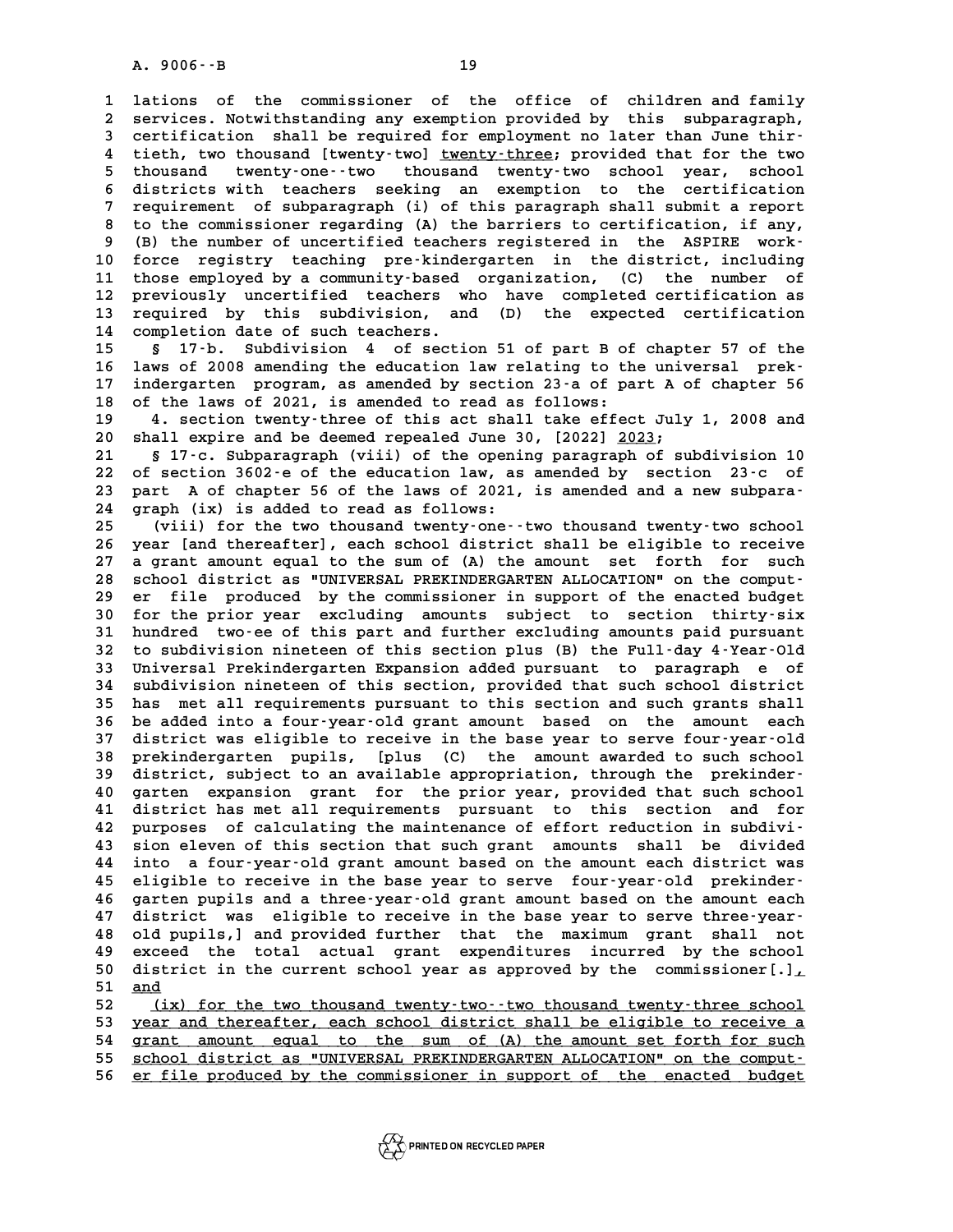A. 9006 · - B<br> **1** <u>for the prior year excluding amounts subject to section thirty-six</u><br>
<sup>2</sup> bundred typese of this part and further excluding amounts paid pursuant 1 <u>for the prior year excluding amounts subject to section thirty-six</u><br>2 <u>hundred two-ee of this part and further excluding amounts paid pursuant</u><br>3 to subdivision nineteen of this section plus (B) the Full-day 4-Vear-Old **5 to the prior year excluding amounts subject to section thirty-six<br>
2 hundred two-ee of this part and further excluding amounts paid pursuant<br>
<u>to subdivision nineteen of this section plus (B) the Full-day 4-Year-Old</u><br>
I** 2 <u>hundred two-ee of this part and further excluding amounts paid pursuant<br>
to subdivision nineteen of this section plus (B) the Full-day 4-Year-Old<br>
<u>Universal Prekindergarten Expansion added pursuant to paragraph e of</u><br>
</u> 5 to subdivision nineteen of this section plus (B) the Full-day 4-Year-Old<br>
4 Universal Prekindergarten Expansion added pursuant to paragraph e of<br>
5 subdivision nineteen of this section, provided that such school district 4 Universal Prekindergarten Expansion added pursuant to paragraph e of<br>5 <u>subdivision nineteen of this section, provided that such school district</u><br>6 has met all requirements pursuant to this section and such grants shall<br> 5 <u>subdivision nineteen of this section, provided that such school district<br>
thas met all requirements pursuant to this section and such grants shall<br>
<sup>7</sup> be added into a four-year-old grant amount based on the amount each</u> **8** has met all requirements pursuant to this section and such grants shall<br> **be added into a four-year-old grant amount based on the amount each**<br> **a** district was eligible to receive in the base year to serve four-year-o **be added into a four-year-old grant amount based on the amount each**<br> **8 district was eligible to receive in the base year to serve four-year-old**<br> **9 prekindergarten pupils, plus (C) the amount set forth for such school** 8 district was eligible to receive in the base year to serve four-year-old<br>9 prekindergarten pupils, plus (C) the amount set forth for such school<br>10 district as "UPK ENHANCEMENT" in the school aid computer listing<br>11 prod 9 prekindergarten pupils, plus (C) the amount set forth for such school<br>10 <u>district as "UPK ENHANCEMENT" in the school aid computer listing</u><br>11 produced by the commissioner in support of the enacted budget for the<br>12 two 10 district as "UPK ENHANCEMENT" in the school aid computer listing<br>11 produced by the commissioner in support of the enacted budget for the<br>12 two thousand twenty-two--two thousand twenty-three school year and enti-<br><sup>13</sup> 11 <u>produced by the commissioner in support of the enacted budget for the</u><br>12 <u>two thousand twenty-two--two thousand twenty-three school year and enti-</u><br>13 <u>tled "SA222-3", provided that such grant amounts shall be divided</u> two thousand twenty-two--two thousand twenty-three school year and enti-<br>
13 <u>tled "SA222-3", provided that such grant amounts shall be divided into a</u><br>
14 <u>four-year-old</u> grant amount based on the amount each district was **13** <u>tled "SA222-3", provided that such grant amounts shall be divided into a</u><br>14 <u>four-year-old grant amount based on the amount each district was eligi-</u><br>15 ble to receive in the base year to serve four-year-old prekind **14** <u>four-year-old grant amount based on the amount each district was eligi-</u><br> **15** <u>ble to receive in the base year to serve four-year-old prekindergarten</u><br> **16** <u>pupils and a three-year-old grant amount based on the amo</u> ble to receive in the base year to serve four-year-old prekindergarten<br>16 <u>pupils and a three-year-old grant amount based on the amount each</u><br>17 <u>district was eligible to receive in the base year to serve three-year-</u><br>18 a **16 pupils and a three-year-old grant amount based on the amount each**<br> **17 district was eligible to receive in the base year to serve three-year-**<br>
<u>old pupils, and provided further that the maximum grant shall not exceed</u> 17 district was eligible to receive in the base year to serve three-year-<br>18 <u>old pupils, and provided further that the maximum grant shall not exceed</u><br>19 the total actual grant expenditures incurred by the school district **20 the current school year as approved by the commissioner. \_\_\_\_\_\_\_\_\_\_\_\_\_\_\_\_\_\_\_\_\_\_\_\_\_\_\_\_\_\_\_\_\_\_\_\_\_\_\_\_\_\_\_\_\_\_\_\_\_\_\_\_\_\_\_\_ 20 he total actual grant expenditures incurred by the school district in**<br>
20 **he current school year as approved by the commissioner.**<br>
21 § 17-d. Section 3602-e of the education law is amended by adding a new 20 the current school year as approved by the commissioner.<br>
21 § 17-d. Section 3602-e of the education law is amended by adding a new<br>
22 subdivision 20 to read as follows:<br>
23 20. Universal prekindergarten expansions. a. 23 20. Universal prekindergarten expansions. a. For the two thousand<br>24 twenty-two--two thousand twenty-three school vear, a school district 22 subdivision 20 to read as follows:<br>
23 20. Universal prekindergarten expansions. a. For the two thousand<br>
24 twenty-two--two thousand twenty-three school year, a school district<br>
25 shall be eligible for ephanoed fundin 23 <u>20. Universal prekindergarten expansions. a. For the two thousand</u><br>24 <u>twenty-two--two thousand twenty-three school year, a school district</u><br>25 shall be eligible for enhanced funding for universal prekindergarten aid<br>2 24 <u>twenty-two-two thousand twenty-three school year, a school district</u><br>25 <u>shall be eligible for enhanced funding for universal prekindergarten aid</u><br>26 equal to the greater of (i) the product of five hundredths (0.05) mu **25** shall be eligible for enhanced funding for universal prekindergarten aid<br>26 equal to the greater of (i) the product of five hundredths (0.05) multi-<br>27 plied by the amount set forth for such school district as "UNIVER 26 equal to the greater of (i) the product of five hundredths (0.05) multi-<br>27 plied by the amount set forth for such school district as "UNIVERSAL<br>28 PREKINDERGARTEN ALLOCATION" on the computer file produced by the commis plied by the amount set forth for such school district as "UNIVERSAL<br>28 <u>PREKINDERGARTEN ALLOCATION" on the computer file produced by the commis-</u><br><u>sioner in support of the executive budget request for the two thousand</u><br>tw **30 PREKINDERGARTEN ALLOCATION"** on the computer file produced by the commis-<br>30 <u>sioner in support of the executive budget request for the two thousand<br>30 <u>twenty-two--two thousand twenty-three school year and entitled "B</u></u> 30 sioner in support of the executive budget request for the two thousand<br>30 <u>twenty-two--two thousand twenty-three school year and entitled "BT222-3"<br>31 excluding amounts subject to section thirty-six hundred two-ee of th</u> **30** <u>twenty-two--two thousand twenty-three school year and entitled "BT222-3"<br>31 excluding amounts subject to section thirty-six hundred two-ee of this<br>32 part, or (ii) the product of one hundred eighty-five thousandths (</u> 31 <u>excluding amounts subject to section thirty-six hundred two-ee of this</u><br>32 <u>part, or (ii) the product of one hundred eighty-five thousandths (0.185)</u><br>33 <u>multiplied by the targeted amount, provided that no district sha</u> 32 part, or (ii) the product of one hundred eighty-five thousandths (0.185)<br>33 <u>multiplied by the targeted amount</u>, provided that no district shall be<br>34 eligible for more than the targeted amount as defined in this paragr 33 <u>multiplied by the targeted amount, provided that no district shall be<br>34 eligible for more than the targeted amount as defined in this paragraph.<br>35 <u>b. (i) "Targeted amount" shall equal the positive difference of (1)</u></u> **34** eligible for more than the targeted amount as defined in this paragraph.<br>
<u>b. (i)</u> "Targeted amount" shall equal the positive difference of (1)<br>
<u>the product of two multiplied by selected aid per prekindergarten pupil</u> **b.** (i) "Targeted amount" shall equal the positive difference of (1)<br> **the product of two multiplied by selected aid per prekindergarten pupil**<br> **as defined pursuant to subdivision ten of this section, further multi-**<br> **a** 36 <u>the product of two multiplied by selected aid per prekindergarten pupil</u><br>37 <u>as defined pursuant to subdivision ten of this section, further multi-</u><br><u>plied by maximum eligible as defined pursuant to this paragraph, les</u> **37** as defined pursuant to subdivision ten of this section, further multi-<br>
<u>plied by maximum eligible</u> as defined pursuant to this paragraph, less<br>
(2) the amount set forth for such school district as "UNIVERSAL PREKIN-<br> **40 Depart of the maximum eligible as defined pursuant to this paragraph, less<br>
<u>(2) the amount set forth for such school district as "UNIVERSAL PREKIN-</u><br>
<u>DERGARTEN ALLOCATION" on the computer file produced by the commiss**</u> 40 <u>DERGARTEN ALLOCATION" on the computer file produced by the commissioner</u><br>40 <u>DERGARTEN ALLOCATION" on the computer file produced by the commissioner</u><br>41 <u>in support of the executive budget request for the two thousand </u> **EXERTEN ALLOCATION"** on the computer file produced by the commissioner<br> **41** in support of the executive budget request for the two thousand twenty-<br>
<u>two--two thousand twenty-three school year and entitled "BT222-3"</u><br>
ex **41** <u>in support of the executive budget request for the two thousand twenty-<br>42 <u>two--two thousand twenty-three school year and entitled "BT222-3"<br><u>excluding amounts subject to section thirty-six hundred two-ee of this</u><br>2</u></u> **42** <u>two--two</u><br>**43** <u>excludin</u><br>**44** part.<br>*15* (ii)</sub> **43** excluding amounts subject to section thirty-six hundred two-ee of this part.<br>44 part. (ii) "Maximum eligible" for purposes of this paragraph shall be<br>46 defined as the sum of the prekinderspies four wear old maintenan **44 <u>part.</u><br>45 (ii) "Maximum eligible" for purposes of this paragraph shall be<br>46 defined as the sum of the prekindergarten four-year-old maintenance of<br>47 offert base and prekindergarten three-wear-old maintenance of offe** 45 (ii) "Maximum eligible" for purposes of this paragraph shall be<br>46 defined as the sum of the prekindergarten four-year-old maintenance of<br><u>effort</u> base and prekindergarten three-year-old maintenance of effort<br>has been d **46** <u>defined as the sum of the prekindergarten four-year-old maintenance of effort</u><br>47 <u>effort base and prekindergarten three-year-old maintenance of effort</u><br>base defined by subparagraph (v) of paragraph b of subdivision **47** effort base and prekindergarten three-year-old maintenance of effort<br>48 base defined by subparagraph (v) of paragraph b of subdivision ten of<br>this section added to the amount set forth for such school district as<br> $\frac{$ base defined by subparagraph (v) of paragraph b of subdivision ten of<br> **this section added to the amount set forth for such school district as**<br> **EXPLOMAL SLOTS"** in the school aid computer listing produced by the<br>
commiss this section added to the amount set forth for such school district as<br>50 <u>"ADDITIONAL SLOTS" in the school aid computer listing produced by the<br>51 commissioner in support of the enacted budget for the two thousand twen-<br>5</u> **F2** TRIMBLITIONAL SLOTS" in the school aid computer listing produced by the commissioner in support of the enacted budget for the two thousand twenty-two school year and entitled "SA212-2". 51 <u>commissioner in support of the enacted budget for the two thousand twen-<br>52 <u>ty-one--two thousand twenty-two school year and entitled "SA212-2".</u><br>53 § 18. Intentionally omitted.<br>54 § 18-a. Subdivision 7 of section 3202</u> **52 <u>ty-one--two thousand twenty-two school year and entitled "SA212-2".**<br>53 § 18. Intentionally omitted.<br>54 § 18-a. Subdivision 7 of section 3202 of the education law, as added<br>55 by chapter 683 of the laws of 1986 the su</u> 53 **5 18. Intentionally omitted.**<br>
54 **5 18-a.** Subdivision 7 of section 3202 of the education law, as added<br>
55 by chapter 683 of the laws of 1986, the subdivision heading and para-<br>
56 graph a 25 appended and paragraph f **56 graph a as amended and paragraph f as added by chapter 564 of the laws**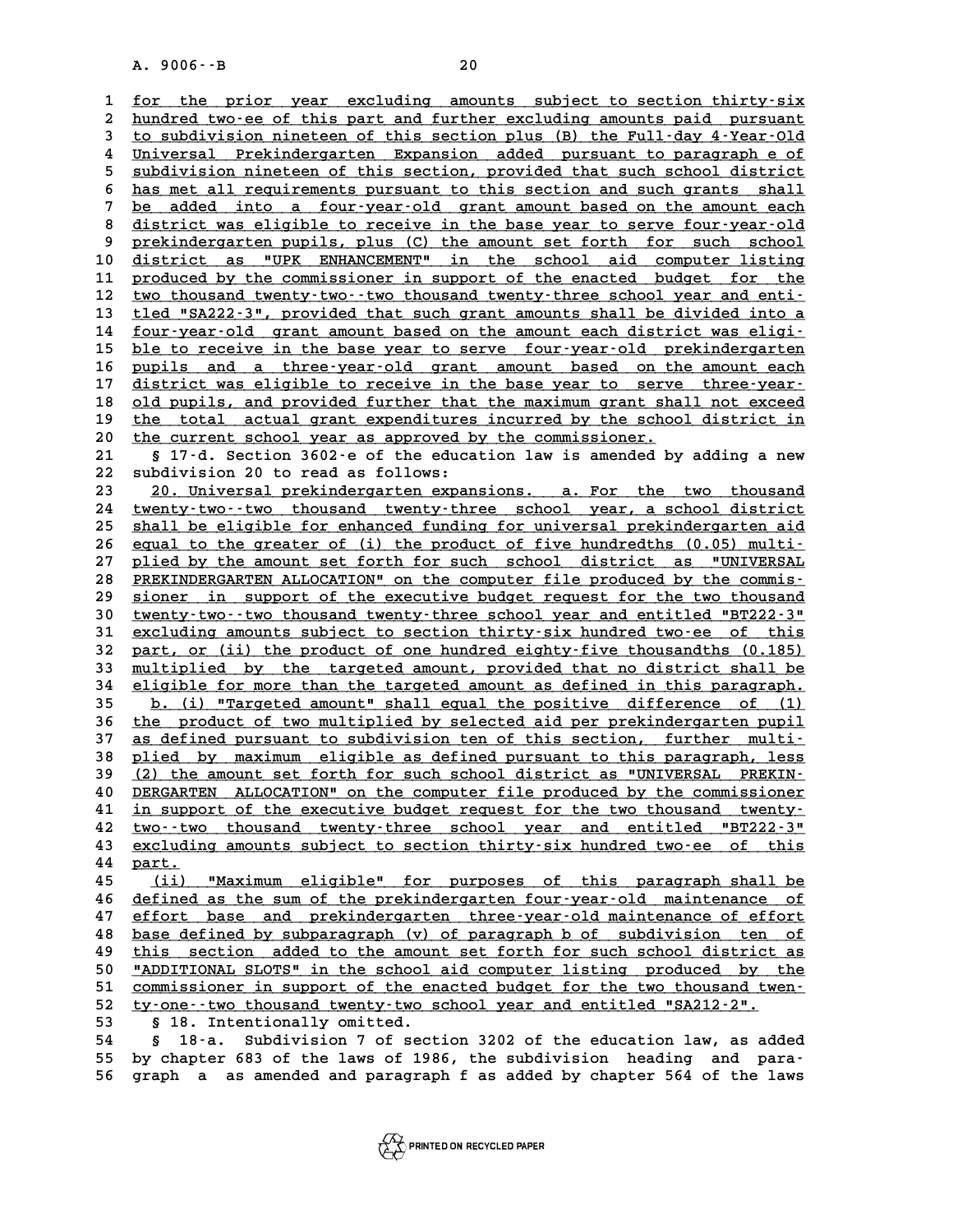**1 of 2001 and paragraph b as amended by section 27 of part B of chapter 57 2** of 2001 and paragraph b as amended by section 27 of pa<br>2 of the laws of 2007, is amended to read as follows:<br>2 1 2 Youth incargerated or detained in county corre **3** 1 of 2001 and paragraph b as amended by section 27 of part B of chapter 57<br> **3** 6 the laws of 2007, is amended to read as follows:<br> **3** 7. Youth incarcerated <u>or detained</u> in county correctional facilities<br> **1** for lay

of the laws of 2007, is amended to read as follows:<br> **4** [or], youth incarcerated <u>or detained</u> in county correctional facilities<br> **4** [or], youth shelters, <u>or juvenile detention facilities</u>. a. A person<br> **5** under twenty **5** 3 1. Youth incarcerated <u>or detained</u> in county correctional facilities<br> **4** [or], youth shelters, or juvenile detention facilities. a. A person<br>
5 under twenty-one years of age who has not received a high school diplo **6 and who is incarcerated or detention facilities.** a. A person<br> **6 and who is incarcerated <u>or detained</u> in a correctional facility main-**<br> **6 and who is incarcerated <u>or detained</u> in a correctional facility main-<br>
<b>Exam** 5 under twenty-one years of age who has not received a high school diploma<br>6 and who is incarcerated <u>or detained</u> in a correctional facility main-<br>7 tained by a county or by the city of New York [or], in a youth shelter,<br> 8 and who is incarcerated <u>or detained</u> in a correctional facility main-<br>7 tained by a county or by the city of New York [or], in a youth shelter,<br>8 <u>or in a juvenile detention facility</u> is eligible for educational service <sup>7</sup> tained by a county or by the city of New York [or], in a youth shelter,<br>
<sup>8</sup> <u>or in a juvenile detention facility</u> is eligible for educational services<br>
9 pursuant to this subdivision and in accordance with the regulat 8 <u>or in a juvenile detention facility</u> is eligible for educational services<br>9 pursuant to this subdivision and in accordance with the regulations of<br>10 the commissioner. Such services shall be provided by the school distr 9 pursuant to this subdivision and in accordance with the regulations of<br>10 the commissioner. Such services shall be provided by the school district<br>11 in which the facility  $[or]_L$  youth shelter, <u>or juvenile detention fa</u> the commissioner. Such services shall be provided by the school district<br>11 in which the facility  $[or]_L$  youth shelter, <u>or juvenile detention facili</u>-<br>12 ty is located, within the limits of the funds allocated by the com 11 in which the facility [or], youth shelter, <u>or juvenile detention facili-</u><br>12 <u>ty</u> is located, within the limits of the funds allocated by the commis-<br>13 sioner for such purposes pursuant to section thirty-six hundred t 12 <u>ty</u> is located, within the limits of the funds allocated by the commis-<br>13 sioner for such purposes pursuant to section thirty-six hundred two of<br>14 this chapter and pursuant to a plan approved by the commissioner.<br>25 **13 sioner for such purposes pursuant to section thirty-six hundred two of**<br>**14 this chapter and pursuant to a plan approved by the commissioner.**<br>**15 School districts shall submit such plan by July fifteenth of each schoo** 14 this chapter and pursuant to a plan approved by the commissioner.<br>15 School districts shall submit such plan by July fifteenth of each school<br>16 year. Boards of education are authorized to contract for the provision<br>17 15 School districts shall submit such plan by July fifteenth of each school<br>16 year. Boards of education are authorized to contract for the provision<br>17 of such educational services by a board of cooperative educational<br>18 16 year. Boards of education are authorized to con<br>17 of such educational services by a board of c<br>18 services or by another public school district.<br>19 by Freet as athorwige provided in this paragram 17 of such educational services by a board of cooperative educational<br>18 services or by another public school district.<br>19 b. Except as otherwise provided in this paragraph, the school district<br>20 in which the shild regide

18 services or by another public school district.<br>
20 in which the child resided at the time of the child's commitment to the<br>
21 quitedy of the shariff or local commissioner of corrections [or], wouth **20** b. Except as otherwise provided in this paragraph, the school district 20 in which the child resided at the time of the child's commitment to the custody of the sheriff or local commissioner of corrections  $\text{[or]}_{\perp$ 20 in which the child resided at the time of the child's commitment to the<br>21 custody of the sheriff or local commissioner of corrections  $[\text{or}]_L$  youth<br>22 shelter, <u>or juvenile detention facility</u> shall reimburse the edu 21 custody of the sheriff or local commissioner of corrections [or], youth<br>22 shelter, <u>or juvenile detention facility</u> shall reimburse the education<br>23 department for its expenditure for the full time equivalent attendanc 22 shelter<u>, or juvenile detention facility</u> shall reimburse the education<br>23 department for its expenditure for the full time equivalent attendance<br>24 of such child pursuant to subdivision thirteen of section thirty-six<br>2 23 department for its expenditure for the full time equivalent attendance<br>24 of such child pursuant to subdivision thirteen of section thirty-six<br>25 hundred two of this chapter on behalf of such child, in an amount equal<br>2 24 of such child pursuant to subdivision thirteen of section thirty-six<br>25 hundred two of this chapter on behalf of such child, in an amount equal<br>26 to the product of such full time equivalent attendance and the school<br>27 **27 district basic contribution, as such term is defined in subdivision 28 eight of section forty-four hundred one of this chapter, provided,** 27 district basic contribution, as such term is defined in subdivision<br>28 eight of section forty-four hundred one of this chapter, provided,<br>29 however, that such basic contribution shall be multiplied by the full<br>20 time 28 eight of section forty-four hundred one of this chapter, provided,<br>29 however, that such basic contribution shall be multiplied by the full<br>30 time equivalent attendance multiplied by one hundred twenty per centum<br>31 fo 29 however, that such basic contribution shall be multiplied by the full<br>30 time equivalent attendance multiplied by one hundred twenty per centum<br>31 for such children attending programs which operate between July first<br>22 30 time equivalent attendance multiplied by one hundred twenty per centum<br>31 for such children attending programs which operate between July first<br>32 and June thirtieth. If at the applicable time specified in this para-<br><sup>3</sup> 31 for such children attending programs which operate between July first<br>32 and June thirtieth. If at the applicable time specified in this para-<br>33 graph a school district other than the school district in which the<br><sup>34</sup> 32 and June thirtieth. If at the applicable time specified in this para-<br>33 graph a school district other than the school district in which the<br>34 child resides is responsible for the cost of instruction of the child or<br>35 33 graph a school district other than the school district in which the<br>34 child resides is responsible for the cost of instruction of the child or<br>35 for reimbursement of the state for its expenditure on behalf of the<br>36 c **34 child resides is responsible for the cost of instruction of the child or**<br>**35 for reimbursement of the state for its expenditure on behalf of the**<br>**36 child pursuant to any provision of this chapter, then such other sc** 35 for reimbursement of the state for its expenditure on behalf of the<br>36 child pursuant to any provision of this chapter, then such other school<br>37 district shall be responsible for reimbursement of the education depart-<br> **36 child pursuant to any provision of this chapter, then such other school**<br>**37 district shall be responsible for reimbursement of the education depart-**<br>**38 ment in accordance with this paragraph.** Upon certification by **37 district shall be responsible for reimbursement of the education depart-**<br>38 ment in accordance with this paragraph. Upon certification by the<br>39 commissioner, the comptroller shall deduct from any state funds which<br>20 **40 absorberies 10 accordance with this paragraph.** Upon certification by the commissioner, the comptroller shall deduct from any state funds which<br>40 become due to a school district an amount equal to the reimbursement<br>41 39 commissioner, the comptroller shall deduct from any state funds which<br>40 become due to a school district an amount equal to the reimbursement<br>41 required to be made by such school district in accordance with this<br>42 par **42 paragraph, and the amount so deducted shall not be included in the oper-43 ating expense of such district for the purpose of computing the approved** 42 paragraph, and the amount so deducted shall not be included in the oper-<br>43 ating expense of such district for the purpose of computing the approved<br>44 operating expense pursuant to paragraph t of subdivision one of sec 43 ating expense of such district for the pur<br>44 operating expense pursuant to paragraph t<br>45 thirty-six hundred two of this chapter.<br>16 a Atiox admission of a shild aligible f 44 operating expense pursuant to paragraph t of subdivision one of section<br>
45 thirty-six hundred two of this chapter.<br>
46 c. After admission of a child eligible for educational services pursu-<br>
47 ant to this subdivision,

45 thirty-six hundred two of this chapter.<br>
46 c. After admission of a child eligible for educational services pursu-<br>
47 ant to this subdivision, but within a time prescribed by the commission-<br>
48 er in regulations, the **46** c. After admission of a child eligible for educational services pursu-<br>47 ant to this subdivision, but within a time prescribed by the commission-<br>48 er in regulations, the correctional facility maintained by the coun 47 ant to this subdivision, but within a time prescribed by the commission-<br>48 er in regulations, the correctional facility maintained by the county or<br>49 the city of New York <u>or juvenile detention facility</u> shall furnish 48 er in regulations, the correctional facility maintained by the county or<br>49 the city of New York <u>or juvenile detention facility</u> shall furnish such<br>50 child with information concerning the availability of such educatio 49 the city of New York <u>or juvenile detention facility</u> shall furnish such<br>50 child with information concerning the availability of such educational<br>51 services and shall submit a request for educational services to the<br>5 50 child with information concerning the availability of such educational<br>51 services and shall submit a request for educational services to the<br>52 school district in which the facility is located. Such request shall<br>53 co 51 services and shall submit a request for educational services to the<br>52 school district in which the facility is located. Such request shall<br>53 conform to requirements prescribed by the commissioner by regulation in<br>54 c 52 school district in which the facility is located. Such request shall<br>53 conform to requirements prescribed by the commissioner by regulation in<br>54 consultation with the state commission of correction and shall include,<br> **55 but shall not be limited to, notice of: the name of the child, the name** and location of the facility in which such child is incarcerated or

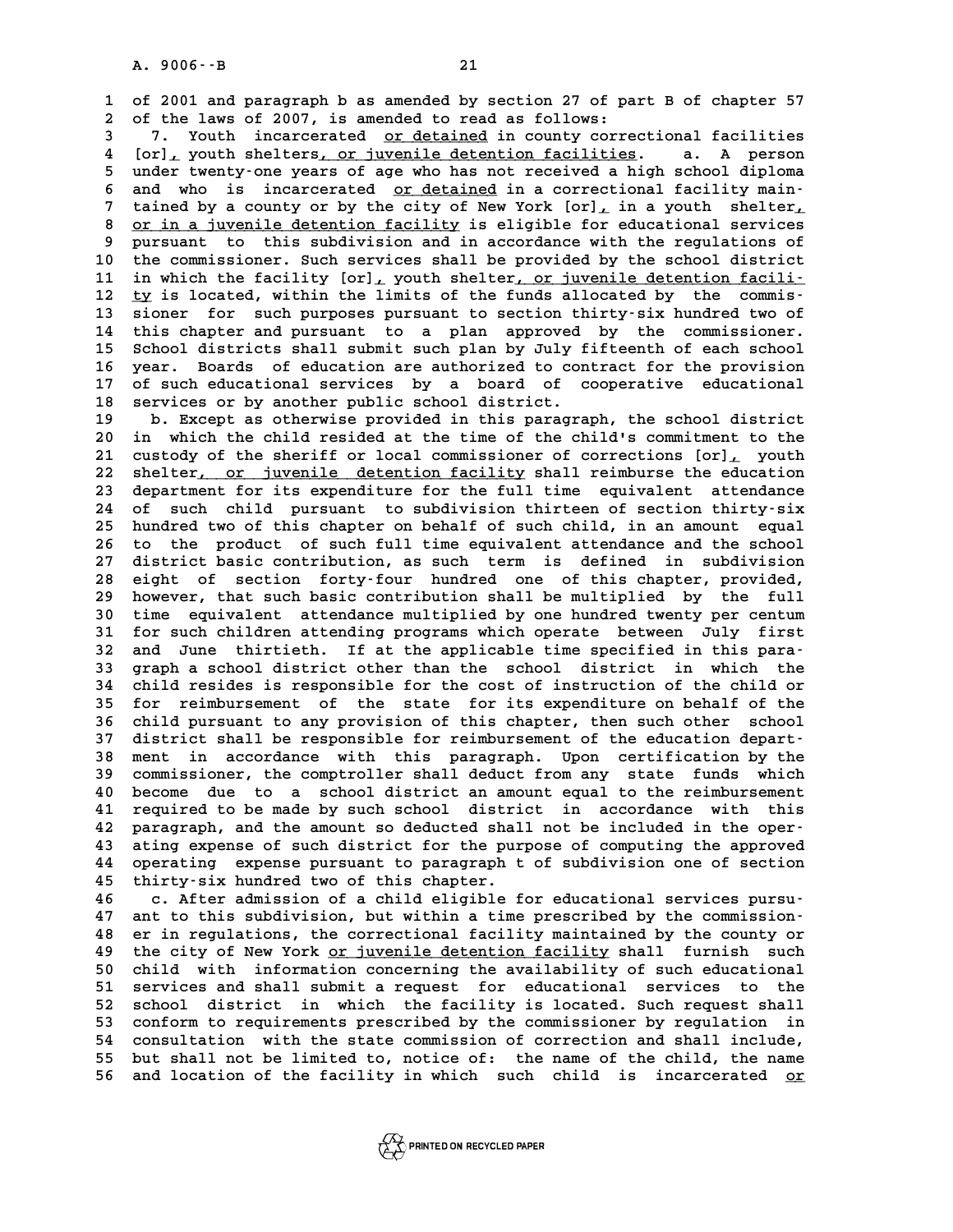A. 9006 --B<br>1 <u>detained</u>, the last grade completed by the child as reported by the<br>2 shild the anticipated duration of the incorporation and the last known 1 <u>detained</u>, the last grade completed by the child as reported by the<br>2 child, the anticipated duration of the incarceration and the last known<br>3 residence of such child at the time of the child's detainment or commit. 1 <u>detained</u>, the last grade completed by the child as reported by the child, the anticipated duration of the incarceration and the last known<br>3 residence of such child at the time of the child's <u>detainment or</u> commit-<br><sup>4</sup> 2 child, the anticipated duration of the incarceration and the last known<br>3 residence of such child at the time of the child's <u>detainment or</u> commit-<br>4 ment to custody. The school district in which the facility is located **5** residence of such child at the time of the child's <u>detainment or</u> commit-<br>4 ment to custody. The school district in which the facility is located<br>5 shall notify other appropriate agencies, including, but not limited t 4 ment to custody. The school district in which the facility is located<br>5 shall notify other appropriate agencies, including, but not limited to,<br>6 the education department and the school district identified as being<br>7 res 5 shall notify other appropriate agencies, including, but not limited to,<br>
6 the education department and the school district identified as being<br>
7 responsible for the educational costs of such child pursuant to para-<br>
<sup>2</sup> 6 the education department and the school district identified as being<br>7 responsible for the educational costs of such child pursuant to para-<br>8 graph b of this subdivision, that such a request for educational<br>8 services h 9 responsible for the educational costs of such child pursuant to para-<br>
9 services has been received. The commissioner shall promulgate regu-<br>
10 lations specifying the time within which such notice shall be provided 8 graph b of this subdivision, that such a request for educational<br>9 services has been received. The commissioner shall promulgate regu-<br>10 lations specifying the time within which such notice shall be provided<br><sup>11</sup> and th 9 services has been received. The commissioner shall promulgate regu-<br>10 lations specifying the time within which such notice shall be provided<br>11 and the contents of such notice, and establishing a procedure by which a<br>22 10 lations specifying the time within which such notice shall be provided<br>
11 and the contents of such notice, and establishing a procedure by which a<br>
12 school district may request the commissioner to review its identifi 11 and the contents of such notice, and establishing a procedure by which a<br>12 school district may request the commissioner to review its identifica-<br>13 tion as the school district responsible for the educational costs of 12 school distric<br>13 tion as the<br>14 such child.<br><sup>15</sup> d Upon role 13 tion as the school district responsible for the educational costs of<br>14 such child.<br>15 d. Upon release or discharge of a child eligible for educational<br>16 services pursuant to this subdivision, the correctional facility

14 such child.<br>15 d. Upon release or discharge of a child eligible for educational<br>16 services pursuant to this subdivision, the correctional facility <u>or</u><br>17 iunerile detention facility shall apprise such shild that furth **15 d. Upon release or discharge of a child eligible for educational<br>16 services pursuant to this subdivision, the correctional facility <u>or</u><br>17 juvenile detention facility shall apprise such child that further educa-<br>tion** 16 services pursuant to this subdivision, the correctional facility or<br>17 <u>juvenile detention facility</u> shall apprise such child that further educa-<br>18 tional services may be available pursuant to this section through the<br> **17 juvenile detention facility shall apprise such child that further educa-**<br>**18 tional services may be available pursuant to this section through the school district in which the child resides or in which the child is**<br> 18 tional services may be available pursuant to this section through the<br>19 school district in which the child resides or in which the child is<br>20 otherwise entitled to attend school, and shall, at the request of the<br>21 st 19 school district in which the child resides or in which the child is<br>20 otherwise entitled to attend school, and shall, at the request of the<br>21 student, notify such district of the child's desire to enroll in such<br>22 di %20 otherwise entitled to attend school, and shall, at the request of the<br>21 student, notify such district of the child's desire to enroll in such<br>22 district.<br>23 e. The state commission of correction shall promulgate rule 21 student, notify such district of the child's desire to enroll in such<br>
22 district.<br>
23 e. The state commission of correction shall promulgate rules and regu-<br>
24 lations in consultation with the commissioner which shal

**24 lations in consultation with the commissioner which shall require each 23** e. The state commission of correction shall promulgate rules and regu-<br>24 lations in consultation with the commissioner which shall require each<br>25 correctional facility operated by a county or the city of New York an 24 lations in consultation with the commissioner which shall require each<br>25 correctional facility operated by a county or the city of New York and<br>26 juvenile detention facility to cooperate with the school district or<br>27 25 correctional facility operated by a county or the city of New York <u>and</u><br>26 <u>juvenile detention facility</u> to cooperate with the school district or<br>27 board of cooperative educational services providing educational servi 26 juvenile detention facility to cooperate with the school district or<br>27 board of cooperative educational services providing educational services<br>28 and to comply with the requirements of this subdivision.<br>29 f. As used

**29 f. As used in this subdivision, "youth shelter" shall mean an alterna-30 and to comply with the requirements of this subdivision.**<br> **30 f. As used in this subdivision, "youth shelter" shall mean an alterna-**<br> **30 tive residential facility for the incarceration of youths between the**<br> **31 ag 51 and the subdivision, "youth shelter" shall mean an alternative residential facility for the incarceration of youths between the ages of sixteen and twenty-one who are remanded by the criminal courts.<br>
<b>32** a 25 used in 30 tive residential facility for the incarceration of youths between the<br>31 ages of sixteen and twenty-one who are remanded by the criminal courts.<br>32 <u>g. As used in this subdivision, "juvenile detention facility" shall</u><br>3

31 ages of sixteen and twenty-one who are remanded by the criminal courts.<br>32 g. As used in this subdivision, "juvenile detention facility" shall<br>33 <u>mean a secure detention facility for youth certified by the office of</u><br>2 **32 g.** As used in this subdivision, "juvenile detention facility" shall<br>33 mean a secure detention facility for youth certified by the office of<br>25 facility for eldor wouth certified by the office of children and family 33 <u>mean a secure detention facility for youth certified by the office of children and family services or specialized secure juvenile detention facility for older youth certified by the office of children and family formis</u> children and family services or specialized secure juvenile detention<br>
35 <u>facility</u> for older youth certified by the office of children and family<br>
36 services in conjunction with the state commissioner of corrections and **<u>facility</u> for older youth certified by the office of children and family**<br>36 <u>services in conjunction with the state commissioner of corrections and</u><br>37 <u>community supervision and "detention" shall have the same meaning </u> 36 <u>services in conjunction with the state commissioner of corrections and</u><br>37 <u>community supervision and "detention" shall have the same meaning as</u><br><u>defined in subdivision three of section five hundred two of the execu-</u> 37 <u>community s</u><br>38 <u>defined in s</u><br>39 <u>tive law.</u><br>40 5 19-b **40 30 defined in subdivision three of section five hundred two of the execu-**<br>**40 § 18-b. Subdivision 13 of section 3602 of the education law, as**<br>**41 amended by section 16 of part B of chapter 57 of the laws of 2007, is** 

**<u>tive law.</u><br>40 § 18-b. Subdivision 13 of section 3602 of the education law, as<br>41 amended by section 16 of part B of chapter 57 of the laws of 2007, is<br>42 amended to read as follows:** 40 **§ 18-b.** Subdivision 13 o<br>41 amended by section 16 of part 3<br>42 amended to read as follows:<br>43 13 Youth incargarated or **41 amended by section 16 of part B of chapter 57 of the laws of 2007, is<br>42 amended to read as follows:<br>43 13. Youth incarcerated <u>or detained</u> in county correctional facilities<br><sup>44</sup> and invenile detention facilities appo** 

**42 amended to read as follows:<br>43 13. Youth incarcerated <u>or detained</u> in county correctional facilities<br>44 <u>and juvenile detention facilities</u> apportionment. a. In addition to any<br>45 other apportionment under this sectio** 13. Youth incarcerated <u>or detained</u> in county correctional facilities<br>44 <u>and juvenile detention facilities</u> apportionment. a. In addition to any<br>45 other apportionment under this section, a school district shall be<br>46 ol 44 <u>and juvenile detention facilities</u> apportionment. a. In addition to any<br>45 other apportionment under this section, a school district shall be<br>46 eligible for an apportionment for current year educational services<br>47 pr 45 other apportionment under this section, a school district shall be<br>46 eligible for an apportionment for current year educational services<br>47 provided between July first and June thirtieth to youth incarcerated in<br>48 cor **46 eligible for an apportionment for current year educational services**<br>47 provided between July first and June thirtieth to youth incarcerated in<br>48 correctional facilities maintained by a county or the city of New York<br> **47 provided between July first and June thirtieth to youth incarcerated in**<br>48 correctional facilities maintained by a county or the city of New York<br>49 [or] <u>pursuant to subdivision seven of section thirty-two hundred tw</u> correctional facilities maintained by a county or the city of New York<br> **49** [or] <u>pursuant to subdivision seven of section thirty-two hundred two of<br>
<u>this chapter</u>, in a youth shelter[,] as defined in paragraph f of subd</u> **50** [or] pursuant to subdivision seven of section thirty-two hundred two of this chapter, in a youth shelter[,] as defined in paragraph f of subdi-<br>
51 vision seven of section thirty-two hundred two of this chapter, [purs **50 this chapter, in a youth shelter**[,] as defined in paragraph f of subdivision seven of section thirty-two hundred two of this chapter, [pursu-<br>
52 ant to subdivision seven of section thirty-two hundred two of this chap 51 vision seven of section thirty-two hundred two of this chapter, [pursu-<br>52 ant to subdivision seven of section thirty-two hundred two of this chap-<br>53 ter] <u>or in a juvenile detention facility, as defined in paragraph g</u> 52 ant to subdivision seven of section thirty-two hundred two of this chap-<br>53 ter] <u>or in a juvenile detention facility, as defined in paragraph g of</u><br>54 <u>subdivision seven of section thirty-two hundred two of this chapte</u> **53 terl <u>or in a juvenile detention facility</u>, as defined in paragraph g of<br>54 <u>subdivision seven of section thirty-two hundred two of this chapter</u>.<br>55 Such apportionment shall not exceed the sum of the following: (i) fo** 53 ter] <u>or in a juvenile detention facility, as defined in paragraph g of</u><br>54 <u>subdivision seven of section thirty-two hundred two of this chapter</u>.<br>55 Such apportionment shall not exceed the sum of the following: (i) for

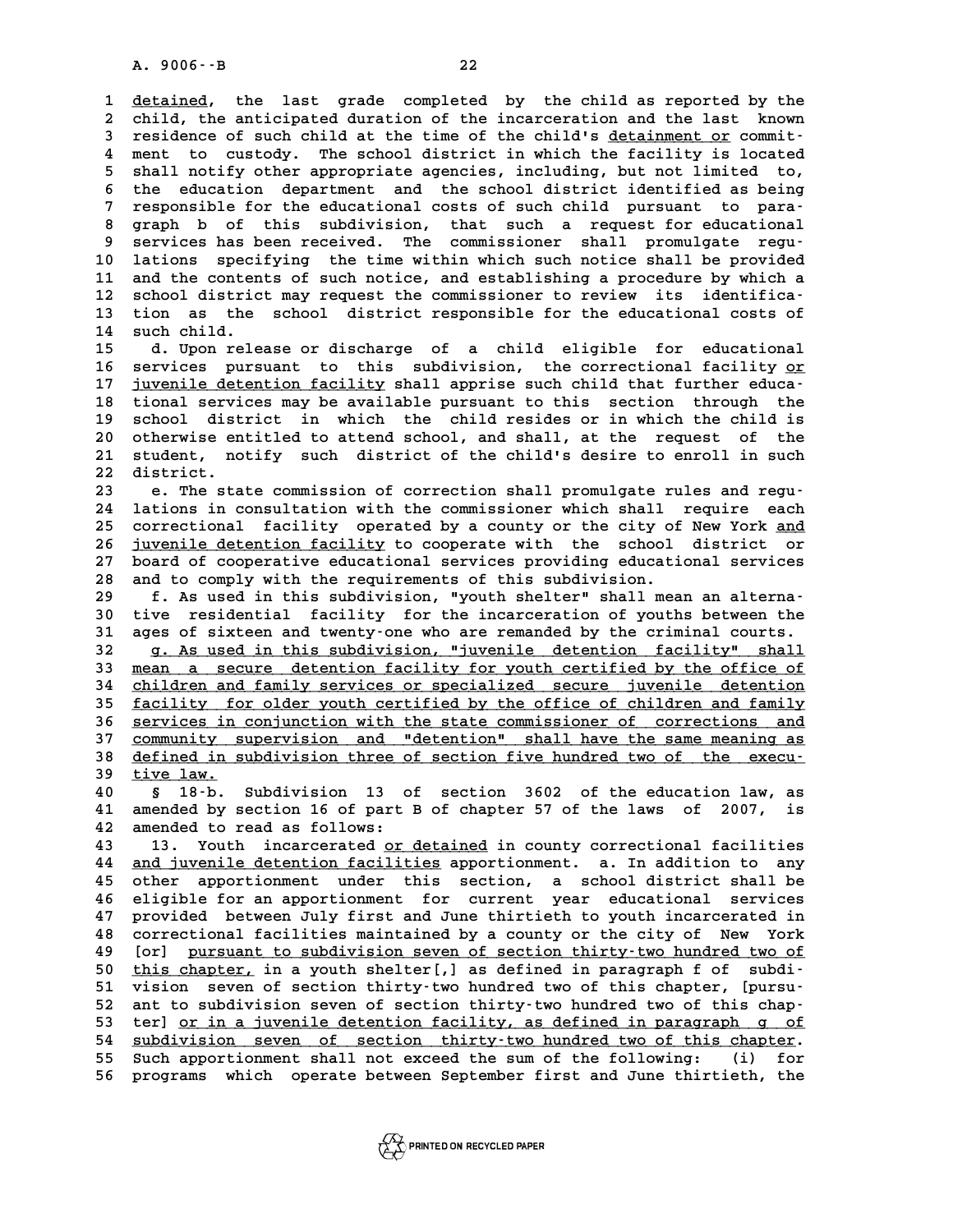A. 9006 --B<br>1 product of the district's [expense per pupil] <u>approved operating expense</u><br>2 purguant to paragraph t of subdivision one of this section and the **2** product of the district's [expense per pupil] <u>approved operating expense</u><br>2 <u>pursuant to paragraph t of subdivision one of this section</u> and the<br>3 number of pupils in full-time equivalent attendance as defined in requ 1 product of the district's [expense per pupil] approved operating expense<br>
2 pursuant to paragraph t of subdivision one of this section and the<br>
3 number of pupils in full-time equivalent attendance as defined in regu-<br>
<sup></sup> **4 Dursuant to paragraph t of subdivision one of this section and the number of pupils in full-time equivalent attendance as defined in regularities**<br>4 lations of the commissioner multiplied by one hundred twenty-five per<br> For the commissioner multiplied by one hundred twenty-five per<br>
thations of the commissioner multiplied by one hundred twenty-five per<br>
that plus (ii) for programs which operate between July first and June<br>
thirtich the pr 4 lations of the commissioner multiplied by one hundred twenty-five per<br>5 centum plus (ii) for programs which operate between July first and June<br>6 thirtieth, the product of the district's [expense per pupil] <u>approved</u><br>7 5 centum plus (ii) for programs which operate between July first and June<br>6 thirtieth, the product of the district's [expense per pupil] <u>approved</u><br>7 <u>operating expense pursuant to paragraph t of subdivision one of this</u><br>2 6 thirtieth, the product of the district's [expense per pupil] <u>approved</u><br>7 <u>operating expense pursuant to paragraph t of subdivision one of this<br>8 <u>section</u> and the number of pupils in full-time equivalent attendance,<br><sup>8</sup></u> 9 **9 operating expense pursuant to paragraph t of subdivision one of this**<br>8 **section** and the number of pupils in full-time equivalent attendance,<br>9 multiplied by one hundred fifty per centum. Such apportionment shall be<br> 8 **<u>section</u></u> and the number of pupils in full-time equivalent attendance,<br>
9 multiplied by one hundred fifty per centum. Such apportionment shall be<br>
10 in accordance with regulations promulgated by the commissioner and<br>** 9 multiplied by one hundred fifty per centum. Such apportionment shall be in accordance with regulations promulgated by the commissioner and approved by the director of the budget and shall be the lesser of the approved by 10 in accordance with regulations promulgated by the commissioner and<br>11 approved by the director of the budget and shall be the lesser of the<br>12 amount computed pursuant to this paragraph or the actual amount expended<br>13 11 approved by the director of the budget and shall be the lesser of the<br>12 amount computed pursuant to this paragraph or the actual amount expended<br>13 by the district for such approved educational services and approved<br>14 12 amount computed pursuant to this paragraph or the actual amount expended<br>13 by the district for such approved educational services and approved<br>14 administrative costs as reported to the commissioner provided, however,<br> 13 by the district for such approved educational services and approved administrative costs as reported to the commissioner provided, however, that the minimum allocation in any school year for a school district<br>16 providi **14 administrative costs as reported to the commissioner provided, however,**<br>15 that the minimum allocation in any school year for a school district<br>16 providing educational services to such children shall be [fifteen] <u>on</u> that the minimum allocation in any school year for a school district<br>16 providing educational services to such children shall be [fifteen] <u>one</u><br>17 <u>hundred ten</u> thousand dollars. The educational costs for these children<br>1 **16 providing educational services to such children shall be [fifteen] <u>one</u><br>17 <u>hundred ten</u> thousand dollars. The educational costs for these children<br>18 shall not be otherwise aidable or reimbursable under any provision 17 <u>hundred ten</u> thousand dollars. The educational costs for these children<br>18 shall not be otherwise aidable or reimbursable under any provision of<br>19 law; provided, however, that a city school district which operates an 20 and 18 shall not be otherwise aidable or reimbursable under any provision of**  $19$  law; provided, however, that a city school district which operates an academy or an alternative high school at such a facility, may ele 19 law; provided, however, that a city school district which operates an<br>20 academy or an alternative high school at such a facility, may elect to<br>21 receive applicable aid pursuant to other provisions of this section in<br>2 20 academy or an alternative high school at s<br>21 receive applicable aid pursuant to other<br>22 lieu of any aid under this subdivision.<br>23 b. Notwithstanding the provisions of seg 21 receive applicable aid pursuant to other provisions of this section in<br>22 lieu of any aid under this subdivision.<br>23 b. Notwithstanding the provisions of section thirty-six hundred nine-a<br>24 of this part, the payment of

**24 of this part, the payment of such apportionment shall be based on 23 b. Notwithstanding the provisions of section thirty-six hundred nine-a**<br>24 of this part, the payment of such apportionment shall be based on<br>25 reports required by the commissioner for the periods ending November<br>26 th 24 of this part, the payment of such apportionment shall be based on<br>25 reports required by the commissioner for the periods ending November<br>26 thirtieth, March thirty-first and June thirtieth of each school year.<br>27 For t **25 reports required by the commissioner for the periods ending November**<br>26 thirtieth, March thirty-first and June thirtieth of each school year.<br>27 For the city school district of the city of New York, computations made<br> 26 thirtieth, March thirty-first and June thirtieth of each school year.<br>27 For the city school district of the city of New York, computations made<br>28 pursuant to this subdivision shall be computed on a city-wide basis.<br>29 For the city school district of the city of New York, computations made<br>28 pursuant to this subdivision shall be computed on a city-wide basis.<br>29 [d.] <u>c.</u> The commissioner shall adopt regulations to implement the<br>20 prov

28 pursuant to this subdivision shall be computed on a city-wide basis.<br> **30** [d.] <u>c.</u> The commissioner shall adopt regulations to implement the<br>
30 provisions of this subdivision.<br>
31 § 19. The opening paragraph of secti **19 • Id. I c. The commissioner shall adopt regulations to implement the provisions of this subdivision.**<br> **31 • S 19. The opening paragraph of section 3609-a of the education law, as**<br> **32 • anondod by section 26 of part** 

**30 provisions of this subdivision.**<br> **31** § 19. The opening paragraph of section 3609 a of the education law, as<br> **32 amended by section 26 of part A of chapter 56 of the laws of 2021, is**<br> **33 amended to read as follows: 31** § 19. The opening paragraph 32 amended by section 26 of pa<br>33 amended to read as follows:<br><sup>34</sup> Exploited payphle in the two ti 32 amended by section 26 of part A of chapter 56 of the laws of 2021, is<br>33 amended to read as follows:<br>34 For aid payable in the two thousand seven--two thousand eight school<br>35 Were through the two thousand [two-two-one]

32 amended by section 26 of part A of chapter 56 of the laws of 2021, is<br>33 amended to read as follows:<br>34 For aid payable in the two-thousand seven--two-thousand eight school<br>35 year through the two-thousand [twenty-one] For aid payable in the two thousand seven--two thousand eight school<br>35 year through the two thousand [twenty-one] <u>twenty-two</u>--two thousand<br>36 [twenty-two] <u>twenty-three</u> school year, "moneys apportioned" shall mean<br><sup>27</sup> 35 year through the two thousand [twenty-one] <u>twenty-two</u>--two thousand<br>36 [twenty-two] <u>twenty-three</u> school year, "moneys apportioned" shall mean<br>37 the lesser of (i) the sum of one hundred percent of the respective<br>28 **36 [twenty-two] <u>twenty-three</u> school year, "moneys apportioned" shall mean**<br>37 the lesser of (i) the sum of one hundred percent of the respective<br>38 amount set forth for each school district as payable pursuant to this<br>3 37 the lesser of (i) the sum of one hundred percent of the respective<br>38 amount set forth for each school district as payable pursuant to this<br>39 section in the school aid computer listing for the current year produced<br><sup>40</sup> 38 amount set forth for each school district as payable pursuant to this<br>39 section in the school aid computer listing for the current year produced<br>40 by the commissioner in support of the budget which includes the appro-39 section in the school aid computer listing for the current year produced<br>40 by the commissioner in support of the budget which includes the appro-<br>41 priation for the general support for public schools for the prescribe **40 by the commissioner in support of the budget which includes the appro-**<br>**41 priation for the general support for public schools for the prescribed**<br>**42 payments and individualized payments due prior to April first for** 41 priation for the general support for public schools for the prescribed<br>42 payments and individualized payments due prior to April first for the<br>43 current year plus the apportionment payable during the current school<br>44 **42 payments and individualized payments due prior to April first for the**<br>43 current year plus the apportionment payable during the current school<br>44 year pursuant to subdivision six-a and subdivision fifteen of section<br>4 **43 current year plus the apportionment payable during the current school**<br>**44 year pursuant to subdivision six-a and subdivision fifteen of section**<br>**45 thirty-six hundred two of this part minus any reductions to current 44 year pursuant to subdivision six-a and subdivision fifteen of section**<br>**45 thirty-six hundred two of this part minus any reductions to current year**<br>**46 aids pursuant to subdivision seven of section thirty-six hundred 45 thirty-six hundred two of this part minus any reductions to current year**<br>46 aids pursuant to subdivision seven of section thirty-six hundred four of<br>47 this part or any deduction from apportionment payable pursuant to 46 aids pursuant to subdivision seven of section thirty-six hundred four of<br>47 this part or any deduction from apportionment payable pursuant to this<br>48 chapter for collection of a school district basic contribution as<br>49 47 this part or any deduction from apportionment payable pursuant to this<br>48 chapter for collection of a school district basic contribution as<br>49 defined in subdivision eight of section forty-four hundred one of this<br>50 ch 48 chapter for collection of a school district basic contribution as<br>49 defined in subdivision eight of section forty-four hundred one of this<br>50 chapter, less any grants provided pursuant to subparagraph two-a of<br>51 parag **49 defined in subdivision eight of section forty-four hundred one of this**<br>50 chapter, less any grants provided pursuant to subparagraph two-a of<br>51 paragraph b of subdivision four of section ninety-two-c of the state<br>52 50 chapter, less any grants provided pursuant to subparagraph two-a of<br>51 paragraph b of subdivision four of section ninety-two-c of the state<br>52 finance law, less any grants provided pursuant to subdivision five of<br>53 sec 51 paragraph b of subdivision four of section ninety-two-c of the state<br>52 finance law, less any grants provided pursuant to subdivision five of<br>53 section ninety-seven-nnnn of the state finance law, less any grants<br>54 pro 52 finance law, less any grants provided pursuant to subdivision five of<br>53 section ninety-seven-nnnn of the state finance law, less any grants<br>54 provided pursuant to subdivision twelve of section thirty-six hundred<br>55 fo 53 section ninety-seven-nnnn of the state finance law, less any grants<br>54 provided pursuant to subdivision twelve of section thirty-six hundred<br>55 forty-one of this article, or (ii) the apportionment calculated by the<br>56 c 54 provided pursuant to subdivision twelve of section thirty-six hundred<br>55 forty-one of this article, or (ii) the apportionment calculated by the<br>56 commissioner based on data on file at the time the payment is processed;

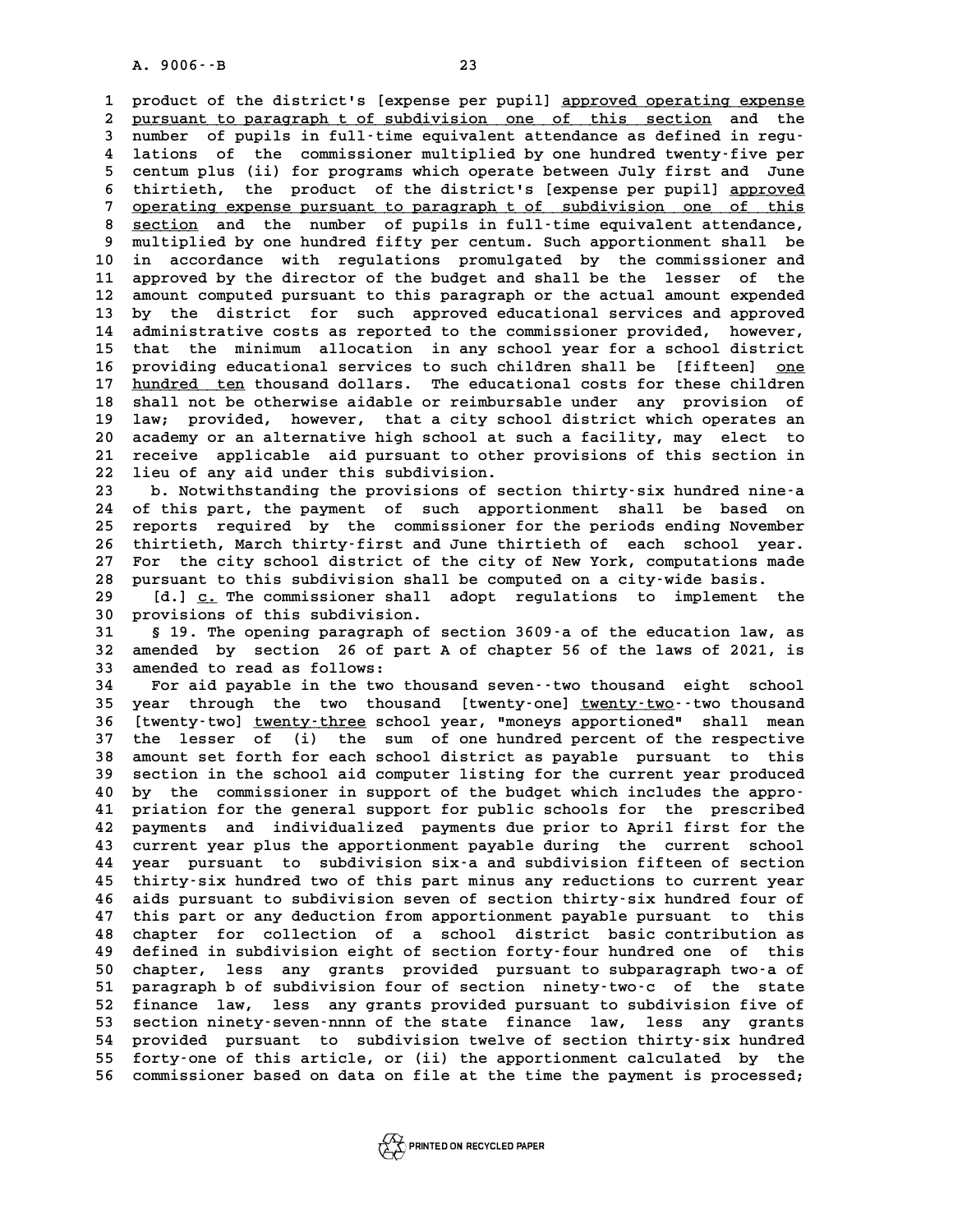**1 provided however, that for the purposes of any payments made pursuant to 2** provided however, that for the purposes of any payments made pursuant to<br>2 this section prior to the first business day of June of the current<br>3 year moneys apportioned shall not include any aids payable pursuant to **3 year, moneys apportioned shall not include any aids payable pursuant to** this section prior to the first business day of June of the current<br>
year, moneys apportioned shall not include any aids payable pursuant to<br>
4 subdivisions six and fourteen, if applicable, of section thirty-six<br>
hundred t **5** year, moneys apportioned shall not include any aids payable pursuant to<br>4 subdivisions six and fourteen, if applicable, of section thirty-six<br>5 hundred two of this part as current year aid for debt service on bond<br>5 ap 4 subdivisions six and fourteen, if applicable, of section thirty-six<br>5 hundred two of this part as current year aid for debt service on bond<br>6 anticipation notes and/or bonds first issued in the current year or any<br>3 aids 5 hundred two of this part as current year aid for debt service on bond<br>6 anticipation notes and/or bonds first issued in the current year or any<br>7 aids payable for full-day kindergarten for the current year pursuant to<br>8 8 anticipation notes and/or bonds first issued in the current year or any<br>
7 aids payable for full-day kindergarten for the current year pursuant to<br>
8 subdivision nine of section thirty-six hundred two of this part. The<br> aids payable for full-day kindergarten for the current year pursuant to 10 subdivision nine of section thirty-six hundred two of this part. The<br>
10 definitions of "base year" and "current year" as set forth in subdivi-<br>
10 sion one of section thirty-six hundred two of this part shall apply to<br> 9 definitions of "base year" and "current year" as set forth in subdivi-<br>10 sion one of section thirty-six hundred two of this part shall apply to<br>11 this section. For aid payable in the two thousand [twenty-one] <u>twenty-</u> 10 sion one of section thirty-six hundred two of this part shall apply to<br>11 this section. For aid payable in the two thousand [twenty-one] <u>twenty-</u><br>12 <u>two</u>--two thousand [twenty-two] <u>twenty-three</u> school year, referenc 11 this section. For aid payable in the two thousand [twenty-one] <u>twenty-</u><br>12 <u>two</u>--two thousand [twenty-two] <u>twenty-three</u> school year, reference to<br>13 such "school aid computer listing for the current year" shall mean 12 <u>two</u>-two thousand [twenty-two] <u>twenty-thr</u><br>13 such "school aid computer listing for the cu<br>14 printouts entitled ["SA212-2"] <u>"SA222-3"</u>.<br>15 \$ 1942 Paragraph a of subdivision 5 of 5 **13** such "school aid computer listing for the current year" shall mean the<br>14 printouts entitled ["SA212-2"] <u>"SA222-3"</u>.<br>15 § 19-a. Paragraph c of subdivision 5 of section 3604 of the education<br>16 lay 25 added by shantor

**14 printouts entitled ["SA212-2"] <u>"SA222-3"</u>.<br>15 § 19-a. Paragraph c of subdivision 5 of section 3604 of the education<br>16 law, as added by chapter 82 of the laws of 1995, is amended to read as<br>17 follows:** 15 § 19–a.<br>16 law, as add<br>17 follows:<br><sup>19</sup> G Porme **16 law, as added by chapter 82 of the laws of 1995, is amended to read as<br>17 follows:<br>18 c. Payment of moneys due for prior years. State aid payments due for<br>19 prior wors in associations with the provisions of this subdi** 

**17 follows:**<br>18 c. Payment of moneys due for prior years. State aid payments due for<br>19 prior years in accordance with the provisions of this subdivision shall<br>20 be paid either. (i) from funds available in the conoral su 20 c. Payment of moneys due for prior years. State aid payments due for<br>19 prior years in accordance with the provisions of this subdivision shall<br>20 be paid <u>either: (i) from funds available in the general support for</u><br>21 prior years in accordance with the provisions of this subdivision shall<br>
20 be paid <u>either: (i) from funds available in the general support for</u><br>
21 <u>public school appropriation as a result of the deduction of excess</u><br>
22 be paid <u>either: (i) from funds available in the general support for</u><br>21 <u>public school appropriation as a result of the deduction of excess</u><br>22 <u>payments of aid pursuant to paragraph a of this subdivision; or (ii)</u><br>23 wit 21 public school appropriation as a result of the deduction of excess<br>22 payments of aid pursuant to paragraph a of this subdivision; or (ii)<br>23 within the limit of the appropriation designated therefor provided,<br>24 boys i **22 payments of aid pursuant to paragraph a of this subdivision; or (ii)**<br> **23 within the limit of the appropriation designated therefor provided,**<br> **24 however, that each eligible claim shall be payable in the order that** within the limit of the appropriation designated therefor provided,<br>24 however, that each eligible claim shall be payable in the order that it<br>25 has been approved for payment by the commissioner, but in no case shall<br>26 a 24 however, that each eligible claim shall be payable in the order that it<br>25 has been approved for payment by the commissioner, but in no case shall<br>26 a single claim draw down more than forty percent of the appropriation 25 has been approved for payment by the commissioner, but in no case shall<br>26 a single claim draw down more than forty percent of the appropriation so<br>27 designated for a single year, and provided further that no claim sha 26 a single claim draw down more than forty percent of the appropriation so<br>27 designated for a single year, and provided further that no claim shall<br>28 be set aside for insufficiency of funds to make a complete payment, b 27 designated for a single year, and provided further that no claim shall<br>28 be set aside for insufficiency of funds to make a complete payment, but<br>29 shall be eligible for a partial payment in one year and shall retain i 28 be set aside for insufficiency of funds to make a complete payment, but<br>29 shall be eligible for a partial payment in one year and shall retain its<br>30 priority date status for appropriations designated for such purposes 29 shall be eligible for a partial payment in one year and shall retain its<br>30 priority date status for appropriations designated for such purposes in<br>31 future years.<br>**8 20. Subdivision b of section 2 of chapter** 756 of t **30 priority date status for appropriations designated for such purposes in**<br>**31 future years.**<br>**32** § 20. Subdivision b of section 2 of chapter 756 of the laws of 1992,<br>**33 relating to funding a program for work force edu** 

**31 future years.**<br> **32** § 20. Subdivision b of section 2 of chapter 756 of the laws of 1992,<br> **33 relating to funding a program for work force education conducted by the**<br> **34 consertium for worker education in Now York g 32 5 20.** Subdivision b of section 2 of chapter 756 of the laws of 1992,<br>33 relating to funding a program for work force education conducted by the<br>34 consortium for worker education in New York city, as amended by sect 33 relating to funding a program for work force education conducted by the<br>34 consortium for worker education in New York city, as amended by section<br>35 39 of part A of chapter 56 of the laws of 2021, is amended to read as 34 consortium<br>35 39 of par<br>36 follows: **35 39 of part A of chapter 56 of the laws of 2021, is amended to read as<br>36 follows:**<br>37 b. Reimbursement for programs approved in accordance with subdivision<br>38 a of this sostion for the reimbursement for the 2018-2019 s

**58 follows:**<br> **37** b. Reimbursement for programs approved in accordance with subdivision<br> **38** a of this section for the reimbursement for the 2018--2019 school year<br> **29 shall pot aveced 58.4 persont of the legger of suc 57 b. Reimbursement for programs approved in accordance with subdivision**<br> **38 a of this section for the reimbursement for the 2018--2019 school year**<br> **39 shall not exceed 59.4 percent of the lesser of such approvable co 40 a of this section for the reimbursement for the 2018--2019 school year**<br>**40 contact hour or fourteen dollars and ninety-five cents per contact hour,**<br>**41 reimbursement for the 2019--2020** school, year, shall, not, exce 39 shall not exceed 59.4 percent of the lesser of such approvable costs per<br>40 contact hour or fourteen dollars and ninety-five cents per contact hour,<br>41 reimbursement for the 2019--2020 school year shall not exceed 57.7<br> 40 contact hour or fourteen dollars and ninety-five cents per contact hour,<br>41 reimbursement for the 2019--2020 school year shall not exceed 57.7<br>42 percent of the lesser of such approvable costs per contact hour or<br>5 fift 41 reimbursement for the 2019--2020 school year shall not exceed 57.7<br>42 percent of the lesser of such approvable costs per contact hour or<br>43 fifteen dollars sixty cents per contact hour, reimbursement for the<br>44 2020--20 **42 percent of the lesser of such approvable costs per contact hour or<br>43 fifteen dollars sixty cents per contact hour, reimbursement for the<br>44 2020–-2021 school year shall not exceed 56.9 percent of the lesser of<br>5 such** 43 fifteen dollars sixty cents per contact hour, reimbursement for the 2020--2021 school year shall not exceed 56.9 percent of the lesser of such approvable costs per contact hour or sixteen dollars and twenty-<br>
46 five ce 44 2020--2021 school year shall not exceed 56.9 percent of the lesser of<br>45 such approvable costs per contact hour or sixteen dollars and twenty-<br>46 five cents per contact hour, [and] reimbursement for the 2021--2022<br>47 sc 45 such approvable costs per contact hour or sixteen dollars and twenty-<br>46 five cents per contact hour, [and] reimbursement for the 2021--2022<br>47 school year shall not exceed 56.0 percent of the lesser of such approva-<br><sup>1</sup> **46 five cents per contact hour, [and] reimbursement for the 2021--2022**<br>**47 school year shall not exceed 56.0 percent of the lesser of such approva-**<br>**48 ble costs per contact hour or sixteen dollars and forty cents per**<br> 47 school year shall not exceed 56.0 percent of the lesser of such approva-<br>48 ble costs per contact hour or sixteen dollars and forty cents per<br>49 contact hour, <u>and reimbursement for the 2022--2023 school year shall not</u> ble costs per contact hour or sixteen dollars and forty cents per contact hour, <u>and reimbursement for the 2022-2023 school year shall not</u><br>50 <u>exceed 55.7 percent of the lesser of such approvable costs per contact</u><br>51 bou 49 contact hour, <u>and reimbursement for the 2022--2023 school year shall not</u><br>50 <u>exceed 55.7 percent of the lesser of such approvable costs per contact</u><br>51 <u>hour or sixteen dollars and sixty cents per contact hour,</u> and w **50** exceed 55.7 percent of the lesser of such approvable costs per contact<br>51 hour or sixteen dollars and sixty cents per contact hour, and where a<br>52 contact hour represents sixty minutes of instruction services provided 51 hour or sixteen dollars and sixty cents per contact hour, and where a<br>52 contact hour represents sixty minutes of instruction services provided<br>53 to an eligible adult. Notwithstanding any other provision of law to the<br> 52 contact hour represents sixty minutes of instruction services provided<br>53 to an eligible adult. Notwithstanding any other provision of law to the<br>54 contrary, for the 2018--2019 school year such contact hours shall not<br> 53 to an eligible adult. Notwithstanding any other provision of law to the<br>54 contrary, for the 2018--2019 school year such contact hours shall not<br>55 exceed one million four hundred sixty-three thousand nine hundred<br>56 si **56 sixty-three (1,463,963); for the 2019--2020 school year such contact**

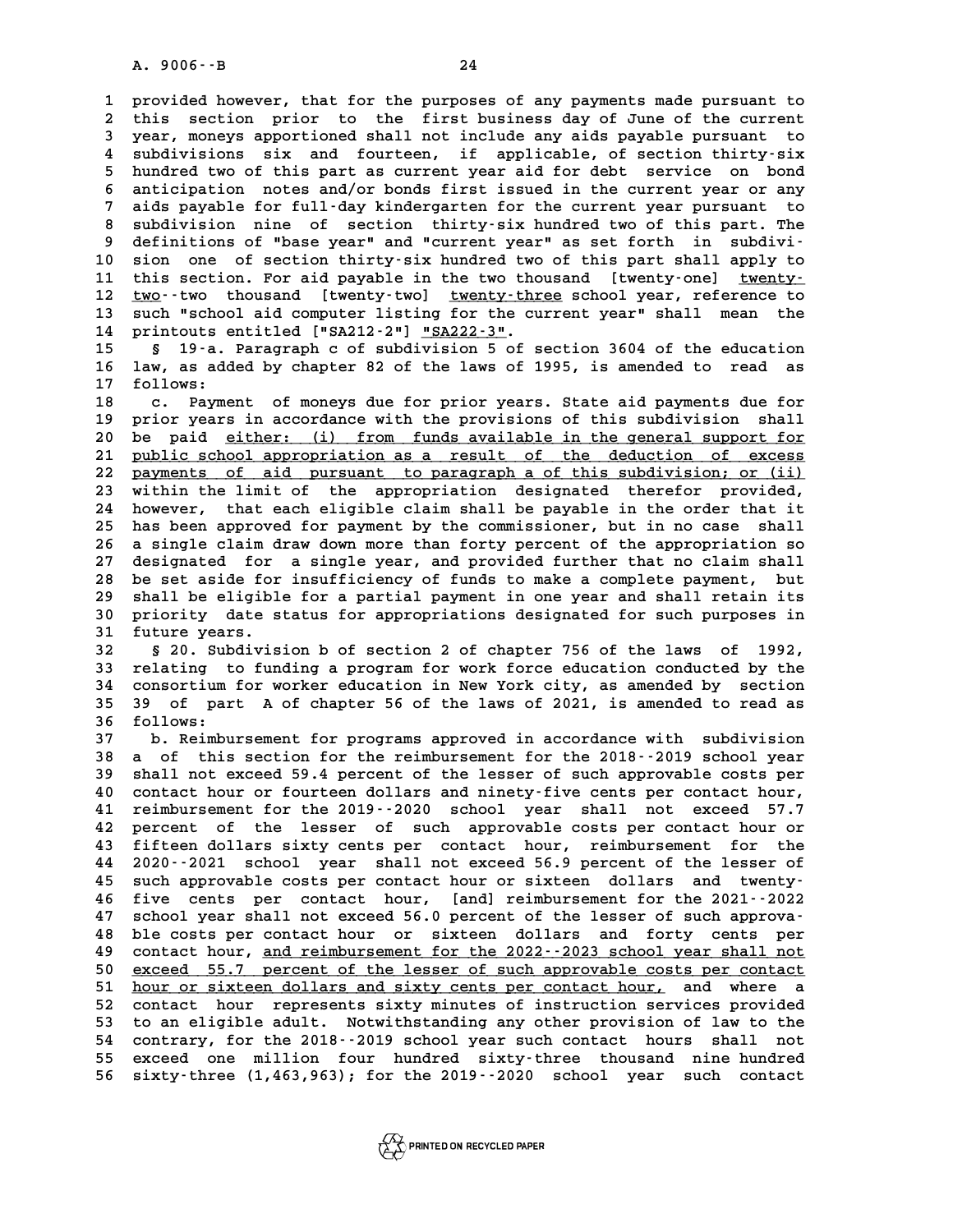**1 hours shall not exceed one million four hundred forty-four thousand four 2** hours shall not exceed one million four hundred forty-four thousand four<br>2 hundred forty-four (1,444,444); for the 2020–-2021 school year such<br>3 contact bours shall not exceed one million, four, hundred six, thousand **1 hours shall not exceed one million four hundred forty-four thousand four<br>
2 hundred forty-four (1,444,444); for the 2020--2021 school year such<br>
3 contact hours shall not exceed one million four hundred six thousand<br>
4** 2 hundred forty-four (1,444,444); for the 2020--2021 school year such<br>3 contact hours shall not exceed one million four hundred six thousand<br>4 nine hundred twenty-six (1,406,926); [and] for the 2021--2022 school<br>5 year qua 3 contact hours shall not exceed one million four hundred six thousand<br>4 nine hundred twenty-six (1,406,926); [and] for the 2021--2022 school<br>5 year such contact hours shall not exceed one million four hundred<br>5 sittiers t 4 nine hundred twenty-six  $(1,406,926)$ ; [and] for the 2021--2022 school<br>5 year such contact hours shall not exceed one million four hundred<br>6 sixteen thousand one hundred twenty-two  $(1,416,122)$ ; and for the 2022-<br>7 -202 5 year such contact hours shall not exceed one million four hundred<br>6 sixteen thousand one hundred twenty-two  $(1,416,122)$  <u>; and for the 2022-</u><br>7 -2023 school year such contact hours shall not exceed one million four<br>8 h 8 sixteen thousand one hundred twenty-two (1,416,122) <u>; and for the 2022-</u><br>
7 -2023 school year such contact hours shall not exceed one million four<br>
8 hundred six thousand nine hundred twenty-six (1,406,926). Notwithstan <sup>9</sup> 1923 school year such contact hours shall not exceed one million four<br>
<sup>9</sup> hundred six thousand nine hundred twenty-six (1,406,926). Notwithstand-<br>
<sup>9</sup> ing any other provision of law to the contrary, the apportionment 8 <u>hundred six thousand nine hundred twenty-six (1,406,926)</u>. Notwithstand-<br>9 ing any other provision of law to the contrary, the apportionment calcu-<br>10 lated for the city school district of the city of New York pursuant <sup>9</sup> ing any other provision of law to the contrary, the apportionment calcu-<br>
10 lated for the city school district of the city of New York pursuant to<br>
11 subdivision 11 of section 3602 of the education law shall be compu 10 lated for the city school district of the city of New York pursuant to<br>11 subdivision 11 of section 3602 of the education law shall be computed as<br>12 if such contact hours provided by the consortium for worker education 11 subdivision 11 of section 3602 of the education law shall be computed as<br>12 if such contact hours provided by the consortium for worker education,<br>13 not to exceed the contact hours set forth herein, were eligible for a 12 if such contact hours provided by the consortium for worker education,<br>13 not to exceed the contact hours set forth herein, were eligible for aid<br>14 in accordance with the provisions of such subdivision 11 of section 36 13 not to exceed the contacter in accordance with the p<br>15 of the education law.<br>16 state in Continual of sh 14 in accordance with the provisions of such subdivision 11 of section 3602<br>15 of the education law.<br>16 § 21. Section 4 of chapter 756 of the laws of 1992, relating to fund-<br><sup>17</sup> ing a program for work force education cond

15 of the education law.<br>16 § 21. Section 4 of chapter 756 of the laws of 1992, relating to fund-<br>17 ing a program for work force education conducted by the consortium for<br>18 increase oducation in Nov York gity, is arrange 16 § 21. Section 4 of chapter 756 of the laws of 1992, relating to fund-<br>17 ing a program for work force education conducted by the consortium for<br>18 worker education in New York city, is amended by adding a new subdivi-17 ing a program for work force e<br>18 worker education in New York<br>19 sion aa to read as follows:<br><sup>20</sup> 22 <sup>mbo</sup> Provisions of this 18 worker education in New York city, is amended by adding a new subdivi-<br>19 sion aa to read as follows:<br>20 <u>aa. The provisions of this subdivision shall not apply after the</u><br>21 complation of payments for the 2022-23 schoo

20 sion aa to read as follows:<br>
20 <u>aa. The provisions of this subdivision shall not apply after the</u><br>
21 <u>completion of payments for the 2022-23 school year. Notwithstanding any</u><br>
22 inconsistent provisions of law, the co and the provisions of this subdivision shall not apply after the<br>
21 <u>completion of payments for the 2022-23</u> school year. Notwithstanding any<br>
22 <u>inconsistent provisions of law, the commissioner of education shall</u><br>
23 w 21 <u>completion of payments for the 2022-23 school year. Notwithstanding any<br>22 inconsistent provisions of law, the commissioner of education shall<br>23 withhold a portion of employment preparation education aid due to the<br>24</u> 22 <u>inconsistent provisions of law, the commissioner of education shall</u><br>23 <u>withhold a portion of employment preparation education aid due to the</u><br>24 <u>city school district of the city of New York to support a portion of t</u> 23 withhold a portion of employment preparation education aid due to the<br>24 city school district of the city of New York to support a portion of the<br>25 costs of the work force education program. Such moneys shall be credit 24 city school district of the city of New York to support a portion of the<br>25 costs of the work force education program. Such moneys shall be credited<br>26 to the elementary and secondary education fund-local assistance acc 25 costs of the work force education program. Such moneys shall be<br>
26 to the elementary and secondary education fund-local assistance<br>
27 and shall not exceed thirteen million dollars (\$13,000,000). 26 <u>to the elementary and secondary education fund-local assistance account</u><br>
27 <u>and shall not exceed thirteen million dollars (\$13,000,000).</u><br>
28 § 22. Section 6 of chapter 756 of the laws of 1992, relating to fund-<br>
29

**27** and shall not exceed thirteen million dollars (\$13,000,000).<br> **28** § 22. Section 6 of chapter 756 of the laws of 1992, relating to fund-<br> **29** ing a program for work force education conducted by the consortium for<br> **2 30 S 22. Section 6 of chapter 756 of the laws of 1992, relating to fund-**<br> **29 ing a program for work force education conducted by the consortium for**<br> **30 worker education in New York city, as amended by section 41 of pa** <sup>29</sup> ing a program for work force education conducted by the consorti<br>30 worker education in New York city, as amended by section 41 of pa<br>31 chapter 56 of the laws of 2021, is amended to read as follows:<br><sup>22</sup> 5 6 mbig 20t

30 worker education in New York city, as amended by section 41 of part A of 31 chapter 56 of the laws of 2021, is amended to read as follows:<br>32 § 6. This act shall take effect July 1, 1992, and shall be deemed<br>33 repealed 31 chapter 56 of the laws of 2021, is a<br>32 § 6. This act shall take effe<br>33 repealed on June 30, [2022] <u>2023</u>.<br><sup>24</sup> § 22:2. Paragraph 2:1 of gubdivici

**34 § 22-a. Paragraph a-1 of subdivision 11 of section 3602 of the educa-33 repealed on June 30, [2022] <u>2023</u>.<br>34 § 22-a. Paragraph a-1 of subdivision 11 of section 3602 of the educa-<br>35 tion law, as amended by section 41-a of part A of chapter 56 of the laws<br>26 of 2021, is amended by read as 34 s** 22-a. Paragraph a-1 of subdivision 11<br>35 tion law, as amended by section 41-a of pa<br>36 of 2021, is amended to read as follows:<br><sup>27</sup> 2-<sup>1</sup> Notwithstanding the provisions 2 35 tion law, as amended by section 41-a of part A of chapter 56 of the laws<br>36 of 2021, is amended to read as follows:<br>37 a-1. Notwithstanding the provisions of paragraph a of this subdivi-<br>38 sion for aid parable in the s

**36 of 2021, is amended to read as follows:**<br> **37 a-1. Notwithstanding the provisions of paragraph a of this subdivi-**<br> **38 sion, for aid payable in the school years two thousand--two thousand one**<br> **1918** through two thou **a-1. Notwithstanding the provisions of paragraph a of this subdivi-**<br>**38 sion, for aid payable in the school years two thousand--two thousand one**<br>**39 through two thousand nine--two thousand ten, and two thousand eleven--**38 sion, for aid payable in the school years two thousand--two thousand one<br>39 through two thousand nine--two thousand ten, and two thousand eleven--<br>40 two thousand twelve [through two thousand twenty-one--two thousand tw 39 through two thousand nine--two thousand ten, and two thousand eleven--<br>40 two thousand twelve [through two thousand twenty-one--two thousand twen-<br>41 ty-two] <u>and thereafter</u>, the commissioner may set aside an amount no **42 exceed two million five hundred thousand dollars from the funds appro-43 priated for purposes of this subdivision for the purpose of serving** 42 exceed two million five hundred thousand dollars from the funds appro-<br>43 priated for purposes of this subdivision for the purpose of serving<br>44 persons twenty-one years of age or older who have not been enrolled in<br>45 43 priated for purposes of this subdivision for the purpose of serving<br>44 persons twenty-one years of age or older who have not been enrolled in<br>45 any school for the preceding school year, including persons who have<br>46 re **44** persons twenty-one years of age or older who have not been enrolled in<br>45 any school for the preceding school year, including persons who have<br>46 received a high school diploma or high school equivalency diploma but<br>4 45 any school for the preceding school year, including persons who have<br>46 received a high school diploma or high school equivalency diploma but<br>47 fail to demonstrate basic educational competencies as defined in regu-<br>48 **46 received a high school diploma or high school equivalency diploma but**<br>**47 fail to demonstrate basic educational competencies as defined in regu-**<br>**48 lation by the commissioner, when measured by accepted standardized** 47 fail to demonstrate basic educational competencies as defined in regu-<br>48 lation by the commissioner, when measured by accepted standardized<br>49 tests, and who shall be eligible to attend employment preparation educa-<br>50 48 lation by the commissioner, when measured by accep<br>49 tests, and who shall be eligible to attend employment p<br>50 tion programs operated pursuant to this subdivision.<br>51 5.23 Subdivision 1.05 section.167 of chapter.169.0 **49 tests, and who shall be eligible to attend employment preparation educa-**<br>50 tion programs operated pursuant to this subdivision.<br>51 § 23. Subdivision 1 of section 167 of chapter 169 of the laws of 1994,<br>52 relating to

50 tion programs operated pursuant to this subdivision.<br>
51 § 23. Subdivision 1 of section 167 of chapter 169 of the laws of 1994,<br>
52 relating to certain provisions related to the 1994-95 state operations,<br>
53 aid to loca 51 § 23. Subdivision 1 of section 167 of chapter 169 of the laws of 1994,<br>52 relating to certain provisions related to the 1994-95 state operations,<br>53 aid to localities, capital projects and debt service budgets, as amend 52 relating to certain provisions related to the 1994-95 state operations,<br>53 aid to localities, capital projects and debt service budgets, as amended<br>54 by section 33 of part A of chapter 56 of the laws of 2020, is amende **55 read as follows:**

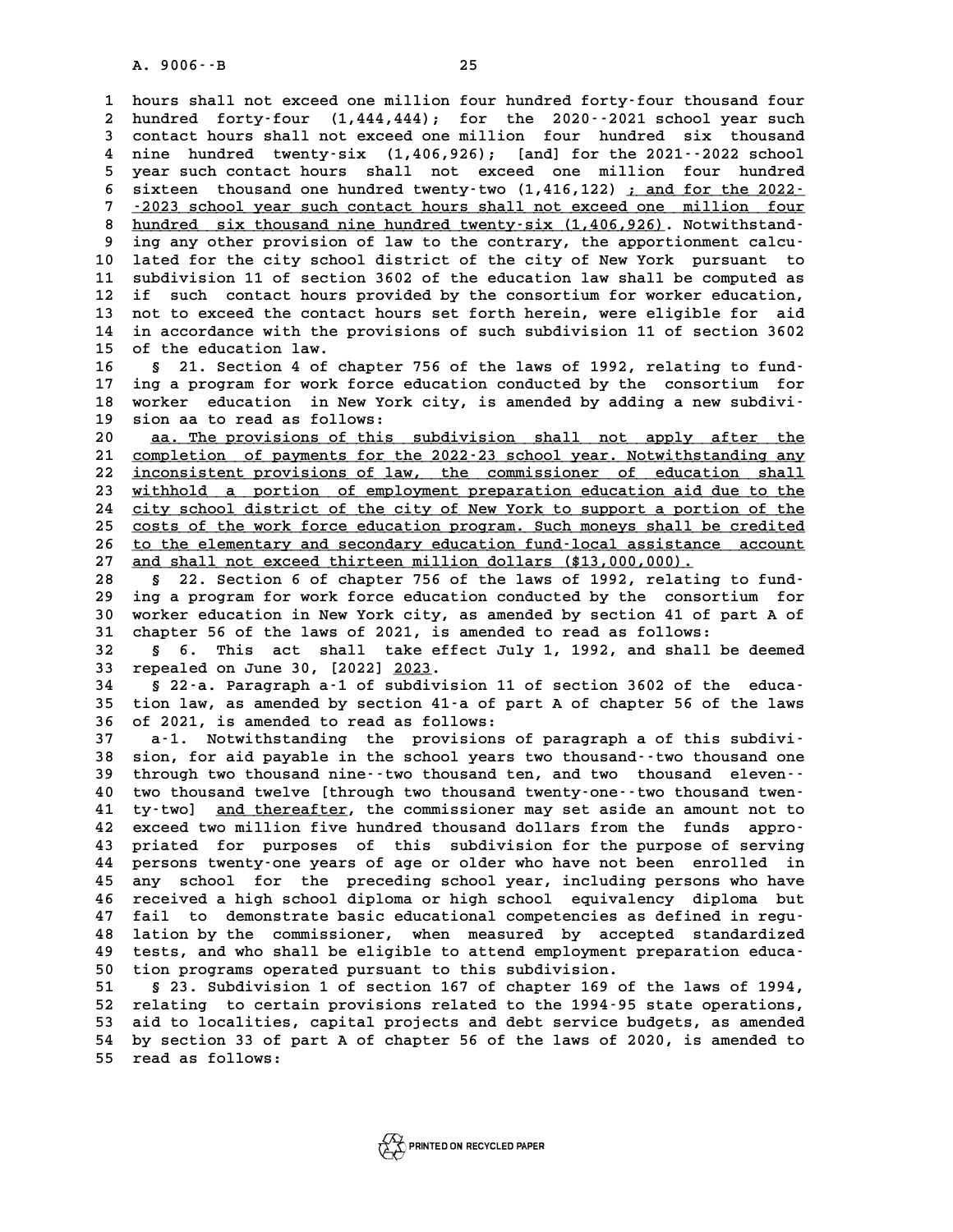A. 9006<sup>--B</sup><br>1 1. Sections one through seventy of this act shall be deemed to have<br>2 been in full force and effect as of April 1, 1994 provided, however, **2 been in full force and effect as of April 1, 1994 provided, however, 3 that sections one, two, twenty-four, twenty-five and twenty-seven 4** the initial force and effect as of April 1, 1994 provided, however,<br> **4** through seventy of this act shall expire and be deemed repealed on March<br> **4** through seventy of this act shall expire and be deemed repealed on that sections one, two, twenty-four, twenty-five and twenty-seven<br>4 through seventy of this act shall expire and be deemed repealed on March<br>5 31, 2000; provided, however, that section twenty of this act shall apply<br>5 calu 4 through seventy of this act shall expire and be deemed repealed on March<br>5 31, 2000; provided, however, that section twenty of this act shall apply<br>6 only to hearings commenced prior to September 1, 1994, and provided<br>7 **7 and 1000;** provided, however, that section twenty of this act shall apply<br>6 only to hearings commenced prior to September 1, 1994, and provided<br>7 further that section twenty-six of this act shall expire and be deemed<br>8 6 only to hearings commenced prior to September 1, 1994, and provided<br>7 further that section twenty-six of this act shall expire and be deemed<br>8 repealed on March 31, 1997; and provided further that sections four<br>through f Further that section twenty-six of this act shall expire and be deemed<br>
8 repealed on March 31, 1997; and provided further that sections four<br>
9 through fourteen, sixteen, and eighteen, nineteen and twenty-one through<br>
1 t 8 repealed on March 31, 1997; and provided further that sections four<br>9 through fourteen, sixteen, and eighteen, nineteen and twenty-one through<br>10 twenty-one-a of this act shall expire and be deemed repealed on March<br>11 3 9 through fourteen, sixteen, and eighteen, nineteen and twenty-one through<br>10 twenty-one-a of this act shall expire and be deemed repealed on March<br>11 31, 1997; and provided further that sections three, fifteen, seventeen, 10 twenty-one-a of this act shall expire and be deemed repealed on March<br>11 31, 1997; and provided further that sections three, fifteen, seventeen,<br>12 twenty, twenty-two and twenty-three of this act shall expire and be<br>13 11 31, 1997; and provided further that sections three, fifteen, seventeen, 12 twenty, twenty-two and twenty-three of this act shall expire and be deemed repealed on March 31, [2022]  $\frac{2024}{14}$ . **6** 24. Section 12 of cha 12 twenty, twenty-two and twenty-three of this act shall expire and be<br>13 deemed repealed on March 31, [2022] <u>2024</u>.<br>14 § 24. Section 12 of chapter 147 of the laws of 2001, amending the<br>15 education law relating to condit

13 deemed repealed on March 31, [2022] <u>2024</u>.<br>14 § 24. Section 12 of chapter 147 of the laws of 2001, amending the<br>15 education law relating to conditional appointment of school district,<br>16 sharter school or BOCES employ 14 § 24. Section 12 of chapter 147 of the laws of 2001, amending the<br>15 education law relating to conditional appointment of school district,<br>16 charter school or BOCES employees, as amended by section 42 of part A of<br>17 c 15 education law relating to conditional appointment of school di<br>16 charter school or BOCES employees, as amended by section 42 of pa<br>17 chapter 56 of the laws of 2021, is amended to read as follows:<br><sup>19</sup> chapter 2<sup>1</sup> mbi **16 charter school or BOCES employees, as amended by section 42 of part A of**<br>17 chapter 56 of the laws of 2021, is amended to read as follows:<br>18 § 12. This act shall take effect on the same date as chapter 180 of<br>the law

chapter 56 of the laws of 2021, is amended to read as follows:<br>18 § 12. This act shall take effect on the same date as chapter 180 of<br>19 the laws of 2000 takes effect, and shall expire July 1, [2022] 2023 when<br>20 upon such 18 § 12. This act shall take effect on the same date as chapter 180<br>19 the laws of 2000 takes effect, and shall expire July 1, [2022] <u>2023</u> wh<br>20 upon such date the provisions of this act shall be deemed repealed.<br>21 § 25 **21 \$ 25. Section 4 of chapter 425 of the laws of 2002 2023** when<br> **20 upon such date the provisions of this act shall be deemed repealed.**<br> **21** \$ 25. Section 4 of chapter 425 of the laws of 2002, amending the<br> **22. Conta** 

20 upon such date the provisions of this act shall be deemed repealed.<br>
21 § 25. Section 4 of chapter 425 of the laws of 2002, amending the<br>
22 education law relating to the provision of supplemental educational<br>
23 servic 21 § 25. Section 4 of chapter 425 of the laws of 2002, amending the<br>22 education law relating to the provision of supplemental educational<br>23 services, attendance at a safe public school and the suspension of<br>24 numils who 22 education law relating to the provision of supplemental educational<br>23 services, attendance at a safe public school and the suspension of<br>24 pupils who bring a firearm to or possess a firearm at a school, as<br>25 aponded 23 services, attendance at a safe public school and the suspension of<br>24 pupils who bring a firearm to or possess a firearm at a school, as<br>25 amended by section 43 of part A of chapter 56 of the laws of 2021, is 24 pupils who bring a firearm<br>25 amended by section 43 of part<br>26 amended to read as follows:<br><sup>27</sup> 5 4 mbig 20t shall take 2 25 amended by section 43 of part A of chapter 56 of the laws of 2021, is<br>26 amended to read as follows:<br>27 § 4. This act shall take effect July 1, 2002 and section one of this<br>28 act shall expire and be deemed repealed Jun

26 amended to read as follows:<br>27 § 4. This act shall take effect July 1, 2002 and section one of this<br>28 act shall expire and be deemed repealed June 30, 2019[, and sections two<br>29 and three of this ast shall expire and b **8 4. This act shall take effect July 1, 2002 and section one of this act shall expire and be deemed repealed June 30, 2019[, and sections two and three of this act shall expire and be deemed repealed on June 30, 20221** 28 act shall<br>29 and three<br>30 2022]. **31** and three of this act shall expire and be deemed repealed on June 30, 2022].<br>**31** § 26. Section 5 of chapter 101 of the laws of 2003, amending the<br>**32** education law relating to the implementation of the No Child Left

**30 2022].**<br> **31 § 26. Section 5 of chapter 101 of the laws of 2003, amending the<br>
32 education law relating to the implementation of the No Child Left Behind<br>
33 Act of 2001 as amended by section 44 of part A of chapter 5 31** § 26. Section 5 of chapter 101 of the laws of 2003, amending the<br>32 education law relating to the implementation of the No Child Left Behind<br>33 Act of 2001, as amended by section 44 of part A of chapter 56 of the<br>34 l 32 education law relating to the implementation of<br>33 Act of 2001, as amended by section 44 of part A<br>34 laws of 2021, is amended to read as follows:<br><sup>35</sup> 5 mbig 20t shall take offect immediately 33 Act of 2001, as amended by section 44 of part A of chapter 56 of the<br>34 laws of 2021, is amended to read as follows:<br>35 § 5. This act shall take effect immediately[; provided that sections<br>36 one, two and three of this

**34 laws of 2021, is amended to read as follows:**<br>**35 § 5. This act shall take effect immediately[; provided that sections**<br>**36 one, two and three of this act shall expire and be deemed repealed on**<br>**37 Tupe 30 20221 35 5.** This act<br>36 one, two and three<br>37 June 30, 2022]. **36 one, two and three of this act shall expire and be deemed repealed on**<br>**37 June 30, 2022].**<br>**38 § 27. Section 2 of chapter 552 of the laws of 1995, amending the**<br>**29. Oducation law relating to contracts for the transpo** 

**37 June 30, 2022].**<br> **38 § 27. Section 2 of chapter 552 of the laws of 1995, amending the<br>
39 education law relating to contracts for the transportation of school**<br>
40 childron as amended by section 45 of part YYY of chap 8 8 27. Section 2 of chapter 552 of the laws of 1995, amending the<br>39 education law relating to contracts for the transportation of school<br>40 children, as amended by section 45 of part YYY of chapter 59 of the laws<br>41 of 2 education law relating to contracts for the transportation of school<br>
40 children, as amended by section 45 of part YYY of chapter 59 of the laws<br>
41 of 2019, is amended to read as follows:<br>
42 § 2. This act shall take eff 40 children, as amended by section 45 of part YYY of chapter 59 of the laws<br>41 of 2019, is amended to read as follows:<br>42 § 2. This act shall take effect on the first day of January next<br>43 succeeding the date on which it

**41 of 2019, is amended to read as follows:**<br>**42 § 2. This act shall take effect on the first day of January next**<br>**43 succeeding the date on which it shall have become a law and shall remain**<br><sup>44</sup> in full force and effect **42** § 2. This act shall take effect on the first day of January next<br>43 succeeding the date on which it shall have become a law and shall remain<br>44 in full force and effect until January 1, [2023] 2028, when upon such<br>45 43 succeeding the date on which it shall have become a law and<br>44 in full force and effect until January 1, [2023] <u>2028</u>, when<br>45 date the provisions of this act shall be deemed repealed.<br>46 528 School by driver training 44 in full force and effect until January 1, [2023] <u>2028</u>, when upon such<br>45 date the provisions of this act shall be deemed repealed.<br>46 § 28. School bus driver training. In addition to apportionments other-<br><sup>47</sup> wise pr

date the provisions of this act shall be deemed repealed.<br>46 § 28. School bus driver training. In addition to apportionments other-<br>47 wise provided by section 3602 of the education law, for aid payable in<br>48 the 2022-2023 **46 S 28. School bus driver training. In addition to apportionments other-**<br>**47 wise provided by section 3602 of the education law, for aid payable in**<br>**48 the 2022-2023 through the 2026-2027 school years, subject to avail** 47 wise provided by section 3602 of the education law, for aid payable in<br>48 the 2022-2023 through the 2026-2027 school years, subject to available<br>49 appropriation, the commissioner of education shall allocate school bus<br> 48 the 2022-2023 through the 2026-2027 school years, subject to available<br>49 appropriation, the commissioner of education shall allocate school bus<br>50 driver training grants to school districts and boards of cooperative<br>51 **49 appropriation, the commissioner of education shall allocate school bus**<br>50 driver training grants to school districts and boards of cooperative<br>51 educational services pursuant to sections 3650-a, 3650-b and 3650-c of<br> 50 driver training grants to school districts and boards of cooperative<br>
51 educational services pursuant to sections 3650-a, 3650-b and 3650-c of<br>
52 the education law, or for contracts directly with not-for-profit educa-51 educational services pursuant to sections 3650-a, 3650-b and 3650-c of<br>52 the education law, or for contracts directly with not-for-profit educa-<br>53 tional organizations for the purposes of this section. Such payments<br>5 52 the education law, or for contracts directly with not-for-profit educa-<br>53 tional organizations for the purposes of this section. Such payments<br>54 shall not exceed four hundred thousand dollars (\$400,000) per school<br>55 53 tiona<br>54 shall<br>55 year.

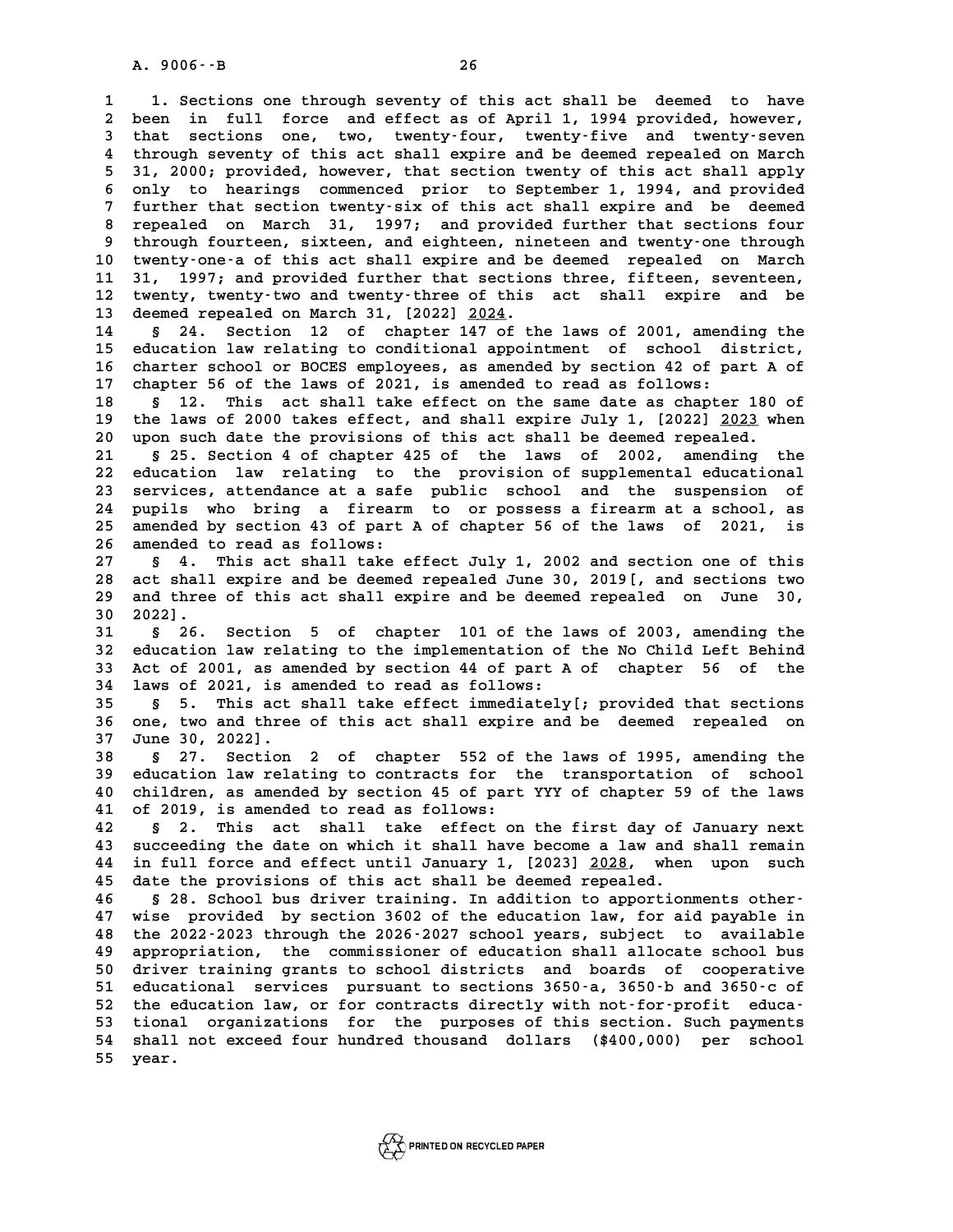**1 § 28-a. Paragraph a of subdivision 14 of section 305 of the education 2 law, as amended by chapter 273 of the laws of 1999, is amended to read** 1 § 28 a. Par.<br>2 law, as amende<br>3 as follows:<br><sup>4</sup> a. (1) <sup>all</sup> 1 aw, as amended by chapter 273 of the laws of 1999, is amended to read<br>3 as follows:<br>**4 a.** (1) All contracts for the transportation of school children, all<br>5 contracts to maintain school buses aread or logood by a scho

**5** as follows:<br> **5 contracts to maintain school buses owned or leased by a school district<br>
<b>5 contracts to maintain school buses owned or leased by a school district**<br> **6** that are used for the transportation of school c **6 that are used for the transportation of school children, all contracts** 5 contracts to maintain school buses owned or leased by a school district<br>
6 that are used for the transportation of school children, all contracts<br>
7 for mobile instructional units, and all contracts to provide, maintain<br> **8 that are used for the transportation of school children, all contracts**<br>**8 for mobile instructional units, and all contracts to provide, maintain**<br>**8 and operate cafeteria or restaurant service by a private food service** For mobile instructional units, and all contracts to provide, maintain<br>
8 and operate cafeteria or restaurant service by a private food service<br>
9 management company shall be subject to the approval of the commissioner,<br>
1 8 and operate cafeteria or restaurant service by a private food service<br>9 management company shall be subject to the approval of the commissioner,<br>10 who may disapprove a proposed contract if, in his <u>or her</u> opinion, the<br> 9 management company shall be subject to the approval of the commissioner,<br>10 who may disapprove a proposed contract if, in his <u>or her</u> opinion, the<br>11 best interests of the district will be promoted thereby. Except as<br>12 10 who may disapprove a proposed contract if, in his <u>or her</u> opinion, the<br>11 best interests of the district will be promoted thereby. Except as<br>12 provided in paragraph e of this subdivision, all such contracts involv-<br><sup>1</sup> 11 best interests of the district will be promoted thereby. Except as<br>12 provided in paragraph e of this subdivision, all such contracts involv-<br>13 ing an annual expenditure in excess of the amount specified for purchase<br>1 12 provided in paragraph e of this subdivision, all such contracts involv-<br>13 ing an annual expenditure in excess of the amount specified for purchase<br>14 contracts in the bidding requirements of the general municipal law s **13 ing an annual expenditure in excess of the amount specified for purchase**<br>14 contracts in the bidding requirements of the general municipal law shall<br>15 be awarded to the lowest responsible bidder, which responsibility 14 contracts in the bidding requirements of the general municipal law shall<br>15 be awarded to the lowest responsible bidder, which responsibility shall<br>16 be determined by the board of education or the trustee of a district 15 be awarded to the lowest responsible bidder, which responsibility shall<br>16 be determined by the board of education or the trustee of a district,<br>17 with power hereby vested in the commissioner to reject any or all bids<br> 16 be determined by the board of education or the trustee of a district,<br>17 with power hereby vested in the commissioner to reject any or all bids<br>18 if, in his <u>or her</u> opinion, the best interests of the district will be<br> 17 with power hereby vested in the commissioner to reject any or all bids<br>18 if, in his <u>or her</u> opinion, the best interests of the district will be<br>19 promoted thereby and, upon such rejection of all bids, the commissione 18 if, in his <u>or her</u> opinion, the best interests of the district will be promoted thereby and, upon such rejection of all bids, the commissioner 20 shall order the board of education or trustee of the district to seek, 2 promoted thereby and, upon such rejection of all bids, the commissioner 20 shall order the board of education or trustee of the district to seek,<br>
21 obtain and consider new proposals. All proposals for such transporta-<br>
22 tion, maintenance, mobile instructional units, or cafeteria and restau 21 obtain and consider new proposals. All proposals for such transporta-<br>22 tion, maintenance, mobile instructional units, or cafeteria and restau-<br>23 rant service shall be in such form as the commissioner may prescribe.<br>2 22 tion, maintenance, mobile instructional units, or cafeteria and restau-<br>23 rant service shall be in such form as the commissioner may prescribe.<br>24 Advertisement for bids shall be published in a newspaper or newspapers<br> 23 rant service shall be in such form as the commissioner may prescribe.<br>24 Advertisement for bids shall be published in a newspaper or newspapers<br>25 designated by the board of education or trustee of the district having<br>2 24 Advertisement for bids shall be published in a newspaper or newspapers<br>
25 designated by the board of education or trustee of the district having<br>
26 general circulation within the district for such purpose. Such adver-25 designated by the board of education or trustee of the district having<br>26 general circulation within the district for such purpose. Such adver-<br>27 tisement shall contain a statement of the time when and place where all<br> **26 general circulation within the district for such purpose. Such adver-**<br>27 tisement shall contain a statement of the time when and place where all<br>28 bids received pursuant to such advertisement will be publicly opened 27 tisement shall contain a statement of the time when and place where all<br>
28 bids received pursuant to such advertisement will be publicly opened and<br>
29 read either by the school authorities or by a person or persons de **30 bids received pursuant to such advertisement will be publicly opened and read either by the school authorities or by a person or persons desig-**<br>30 nated by them. All bids received shall be publicly opened and read at<br> 29 read either by the school authorities or by a person or persons desig-<br>30 nated by them. All bids received shall be publicly opened and read at<br>31 the time and place so specified. At least five days shall elapse between 30 nated by them. All bids received shall be publicly opened and read at<br>31 the time and place so specified. At least five days shall elapse between<br>32 the first publication of such advertisement and the date so specified<br> 31 the time and place so specified. At least five days shall elapse between<br>32 the first publication of such advertisement and the date so specified<br>33 for the opening and reading of bids. The requirement for competitive<br>3 32 the first publication of such advertisement and the date so specified<br>33 for the opening and reading of bids. The requirement for competitive<br>34 bidding shall not apply to an award of a contract for the transportation<br>2 33 for the opening and reading of bids. The requirement for competitive<br>34 bidding shall not apply to an award of a contract for the transportation<br>35 of pupils or a contract for mobile instructional units, if such award i 34 bidding shall not apply to an award of a contract for the transportation<br>35 of pupils or a contract for mobile instructional units, if such award is<br>36 based on an evaluation of proposals in response to a request for<br><sup>3</sup> 35 of pupils or a contract for mobile instructional units, if such award is<br>36 based on an evaluation of proposals in response to a request for<br>37 proposals pursuant to paragraph e of this subdivision. The requirement<br>528 **36 based on an evaluation of proposals in response to a request for<br>
37 proposals pursuant to paragraph e of this subdivision. The requirement<br>
38 for competitive bidding shall not apply to annual, biennial, or trienni-<br> 37 proposals pursuant to paragraph e of this subdivision. The requirement**<br>**38 for competitive bidding shall not apply to annual, biennial, or trienni-**<br>**39 al extensions of a contract nor shall the requirement for compet 40 30 40 and Structure Sidding shall not apply to annual, biennial, or trienni-**<br>**40 bidding apply to quadrennial or quinquennial year extensions of a**<br>**41 contract involving transportation of pupils, maintenance of schoo** al extensions of a contract nor shall the requirement for competitive<br>40 bidding apply to quadrennial or quinquennial year extensions of a<br>41 contract involving transportation of pupils, maintenance of school buses<br>22 crup 40 bidding apply to quadrennial or quinquennial year extensions of a<br>41 contract involving transportation of pupils, maintenance of school buses<br>42 or mobile instructional units secured either through competitive bidding<br>4 41 contract involving transportation of pupils, maintenance of school buses<br>42 or mobile instructional units secured either through competitive bidding<br>43 or through evaluation of proposals in response to a request for<br>44 42 or mobile instructional units secured either through competitive bidding<br>43 or through evaluation of proposals in response to a request for<br>44 proposals pursuant to paragraph e of this subdivision, when such exten-<br><sup>45</sup> 43 or through evaluation of proposals in response to a request for<br>44 proposals pursuant to paragraph e of this subdivision, when such exten-<br>45 sions [(1)] <u>(i)</u> are made by the board of education or the trustee of a<br>46 d 44 proposals pursuant to paragraph e of this subdivision, when such exten-<br>45 sions [(1)] <u>(i)</u> are made by the board of education or the trustee of a<br>46 district, under rules and regulations prescribed by the commissioner 45 sions [(1)] <u>(i)</u> are made by the board of education or the trustee of a<br>46 district, under rules and regulations prescribed by the commissioner,<br>47 and, [(2)] <u>(ii)</u> do not extend the original contract period beyond fi 46 district, under rules and regulations prescribed by the commissioner,<br>47 and, [(2)] <u>(ii)</u> do not extend the original contract period beyond five<br>48 years from the date cafeteria and restaurant service commenced there-<br> **47 and, [(2)] <u>(ii)</u> do not extend the original contract period beyond five<br>48 years from the date cafeteria and restaurant service commenced there-<br>49 under and in the case of contracts for the transportation of pupils,** 90 years from the date cafeteria and restaurant service commenced there-<br>
49 under and in the case of contracts for the transportation of pupils, for<br>
50 the maintenance of school buses or for mobile instructional units, t Inder and in the case of contracts for the transportation of pupils, for<br>50 the maintenance of school buses or for mobile instructional units, that<br>51 such contracts may be extended, except that power is hereby vested in<br>5 50 the maintenance of school buses or for mobile instructional units, that<br>51 such contracts may be extended, except that power is hereby vested in<br>52 the commissioner, in addition to his <u>or her</u> existing statutory author 51 such contracts may be extended, except that power is hereby vested in<br>52 the commissioner, in addition to his <u>or her</u> existing statutory authority<br>53 to approve or disapprove transportation or maintenance contracts, [( 52 the commissioner, in addition to his <u>or her</u> existing statutory authority<br>53 to approve or disapprove transportation or maintenance contracts, [(i)]<br>54 <u>(A)</u> to reject any extension of a contract beyond the initial ter 55 of if he <u>or she</u> finds that amount to be paid by the district to the<br>56 contractor in any year of such proposed extension fails to reflect any **56 contractor in any year of such proposed extension fails to reflect any**

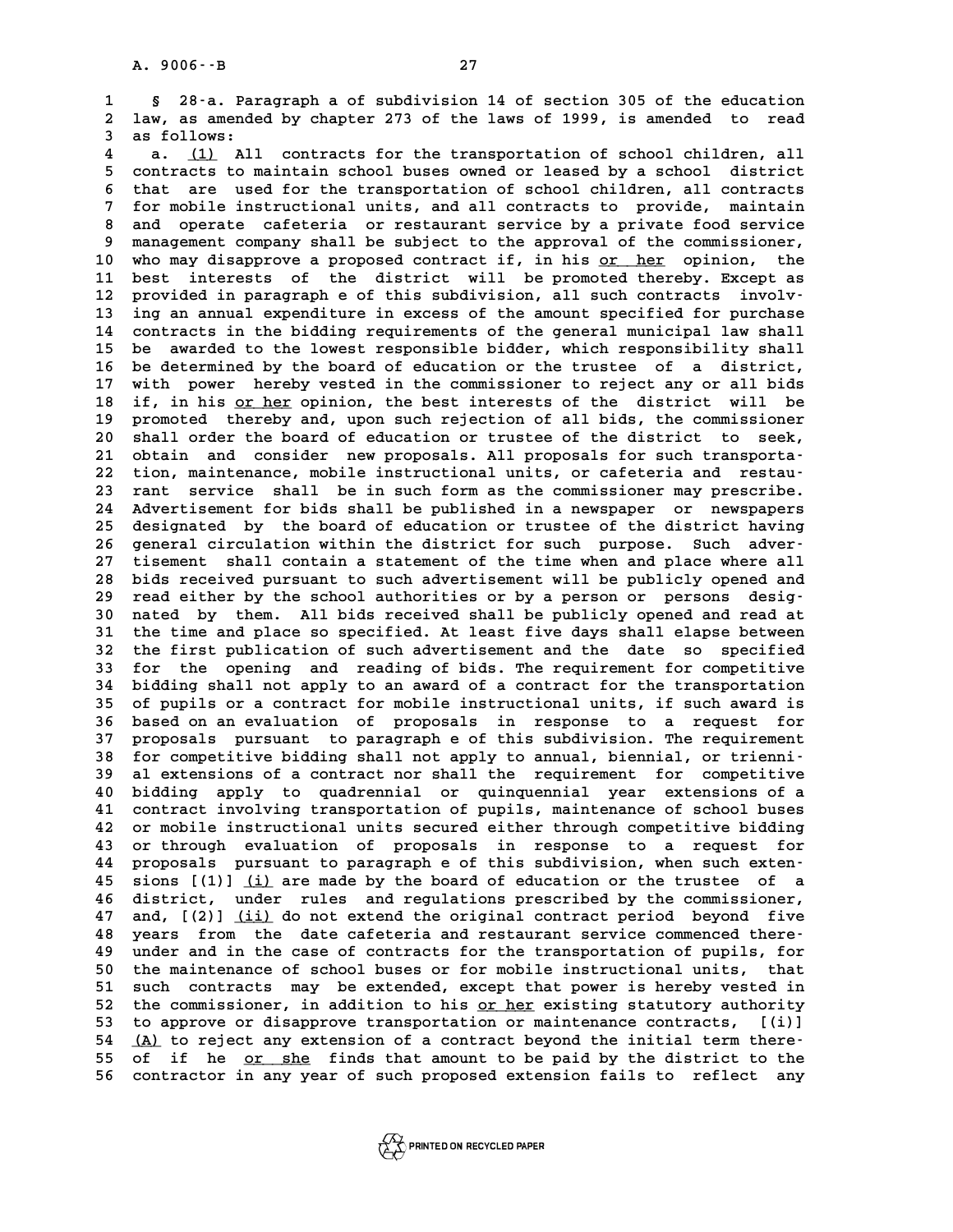**1 decrease in the regional consumer price index for the N.Y., 2 N.Y.-Northeastern, N.J. area, based upon the index for all urban consum-3** decrease in the regional consumer price index for the N.Y.,<br> **3** N.Y. Northeastern, N.J. area, based upon the index for all urban consum-<br> **3** ers (CPI-U) during the preceding twelve month period; and [(ii)] <u>(B)</u> to<br> A R.Y. Northeastern, N.J. area, based upon the index for all urban consum-<br>
<sup>3</sup> ers (CPI-U) during the preceding twelve month period; and [(ii)] <u>(B)</u> to<br>
<sup>4</sup> reject any extension of a contract after ten years from the dat **5** ers (CPI-U) during the preceding twelve month period; and [(ii)] <u>(B)</u> to<br>4 reject any extension of a contract after ten years from the date trans-<br>5 portation or maintenance service commenced thereunder, or mobile<br>ins **6 4** reject any extension of a contract after ten years from the date trans-<br> **6** instructional units were first provided, if in his <u>or her</u> opinion, the<br> **6** heat interests of the district will be premated thereby Upo 5 portation or maintenance service commenced thereunder, or mobile<br>6 instructional units were first provided, if in his <u>or her</u> opinion, the<br>7 best interests of the district will be promoted thereby. Upon such<br>8 rejection **8** instructional units were first provided, if in his <u>or her</u> opinion, the<br> **8** best interests of the district will be promoted thereby. Upon such<br> **8** rejection of any proposed extension, the commissioner may order the<br> 9 best interests of the district will be promoted thereby. Upon such<br>8 rejection of any proposed extension, the commissioner may order the<br>9 board of education or trustee of the district to seek, obtain and<br>10 consider bid 10 **10 consider bids pursuant to the section** of the district to seek, obtain and<br>10 consider bids pursuant to the provisions of this section. The board of<br>11 education or the trustee of a school district election, to exte 9 board of education or trustee of the district to seek, obtain and<br>10 consider bids pursuant to the provisions of this section. The board of<br>11 education or the trustee of a school district electing to extend a<br>22 contras 10 consider bids pursuant to the provisions of this section. The board of<br>11 education or the trustee of a school district electing to extend a<br>12 contract as provided herein, may, in its discretion, increase the amount<br>13 11 education or the trustee of a school district electing to extend a<br>12 contract as provided herein, may, in its discretion, increase the amount<br>13 to be paid in each year of the contract extension by an amount not to<br>14 12 contract as provided herein, may, in its discretion, increase the amount<br>13 to be paid in each year of the contract extension by an amount not to<br>14 exceed the regional consumer price index increase for the N.Y.,<br>15 N.Y 13 to be paid in each year of the contract extension by an amount not to exceed the regional consumer price index increase for the N.Y., 15 N.Y. Northeastern, N.J. area, based upon the index for all urban consum-<br>
16 A.Y. 14 exceed the regional consumer price index increase for the N.Y., 15 N.Y. Northeastern, N.J. area, based upon the index for all urban consum-<br>16 ers (CPI-U), during the preceding twelve month period, provided it has<br>17 be 15 N.Y. Northeastern, N.J. area, based upon the index for all urban consum-<br>16 ers (CPI-U), during the preceding twelve month period, provided it has<br>17 been satisfactorily established by the contractor that there has been 16 ers (CPI-U), during the preceding twelve month period, provided it has<br>17 been satisfactorily established by the contractor that there has been at<br>18 least an equivalent increase in the amount of his <u>or her</u> cost of op 17 been satisfactorily established by the cont<br>18 least an equivalent increase in the amount<br>19 tion, during the period of the contract.<br>20 (2) Notwithtanding any other provision 2

18 least an equivalent increase in the amount of his <u>or her</u> cost of opera-<br>19 tion, during the period of the contract.<br>20 (2) Notwithstanding any other provision of this subdivision, the board<br>21 of education of a school 21 <u>of education of a school district located in a city with at least one</u><br>22 million inhabitants shall include in contracts for the transportation of 22 million inhabitants shall include in contracts for the transportation of<br>23 school children in kindergarten through grade twelve, whether awarded 21 <u>of education of a school district located in a city with at least one</u><br>22 <u>million inhabitants shall include in contracts for the transportation of</u><br>23 <u>school children in kindergarten through grade twelve, whether awa</u> 22 <u>million inhabitants shall include in contracts for the transportation of school children in kindergarten through grade twelve, whether awarded through competitive bidding or through evaluation of proposals in reception</u> 23 <u>school children in kindergarten through grade twelve, whether awarded<br>24 through competitive bidding or through evaluation of proposals in<br>25 response to a request for proposals pursuant to paragraph e of this<br>26 white</u> 24 through competitive bidding or through evaluation of proposals in<br>25 <u>response to a request for proposals pursuant to paragraph e of this</u><br>26 <u>subdivision, provisions for the retention or preference in hiring of</u><br>27 sch response to a request for proposals pursuant to paragraph e of this<br>
26 <u>subdivision, provisions for the retention or preference in hiring of</u><br>
27 <u>school bus workers and for the preservation of wages, health, welfare</u><br>
28 26 <u>subdivision, provisions for the retention or preference in hiring of</u><br>27 <u>school bus workers and for the preservation of wages, health, welfare</u><br>28 <u>and retirement benefits and seniority for school bus workers who are</u> 27 <u>school bus workers and for the preservation of wages, health, welfare<br>
28 and retirement benefits and seniority for school bus workers who are<br>
29 hired pursuant to such provisions for retention or preference in hiring</u> and retirement benefits and seniority for school bus workers who are<br>
29 hired pursuant to such provisions for retention or preference in hiring,<br>
30 <u>in connection with such contracts. For purposes of this subparagraph,</u><br> **130** inconnection with such provisions for retention or preference in hiring,<br> **31** <u>"school bus worker" shall mean an operator, mechanic, dispatcher or</u><br> **Example 132** itterdant who (i) was explored as of lung thirtigth **30** <u>in connection with such contracts. For purposes of this subparagraph,<br>31 "school bus worker" shall mean an operator, mechanic, dispatcher or<br>32 attendant who: (i) was employed as of June thirtieth, two thousand ten<br>3</u> **31** <u>"school bus worker" shall mean an operator, mechanic, dispatcher or</u><br>**32** <u>attendant who: (i) was employed as of June thirtieth, two thousand ten</u><br>**33** <u>or at any time thereafter by (A) a contractor that was a party </u> 32 <u>attendant who: (i) was employed as of June thirtieth, two thousand ten<br>33 <u>or at any time thereafter</u> by (A) a contractor that was a party to a<br>34 contract with the board of education of a school district located in a<br></u> 33 <u>or at any time thereafter by (A) a contractor that was a party to a</u><br>34 <u>contract with the board of education of a school district located in a</u><br>35 <u>city with at least one million inhabitants for the transportation of</u> 34 <u>contract with the board of education of a school district located in a<br>35 <u>city with at least one million inhabitants for the transportation of</u><br>36 <u>school children in kindergarten through grade twelve, in connection w</u></u> 35 city with at least one million inhabitants for the transportation of school children in kindergarten through grade twelve, in connection with such contract, or (B) a subcontractor of a contractor that was a party to a c 36 school children in kindergarten through grade twelve, in connection with<br>37 <u>such contract, or (B)</u> a subcontractor of a contractor that was a party<br>38 to a contract with the board of education of a school district loca 37 <u>such contract, or (B)</u> a subcontractor of a contractor that was a party<br>38 <u>to a contract with the board of education of a school district located</u><br>39 <u>in a city with at least one million inhabitants for the transporta</u> to a contract with the board of education of a school district located<br> **40** <u>of school</u> children in kindergarten through grade twelve, in connection<br> **41** with such contract, and (ii) has been furloughed or become unemplo in a city with at least one million inhabitants for the transportation<br>40 <u>of school children in kindergarten through grade twelve, in connection</u><br>41 with such contract, and (ii) has been furloughed or become unemployed as **40** <u>of school children in kindergarten through grade twelve, in connection</u><br> **41** with such contract, and (ii) has been furloughed or become unemployed as<br>
<u>a result of a loss of such contract, or a part of such contract</u> **41 with such contract, and (ii) has been furloughed or become unemployed as<br>
<u>a result of a loss of such contract</u>, or a part of such contract, by such<br>
<b>23** contractor or such subcontractor, or as a result of a reduction **42** <u>a result of a loss of such contract</u>, or a part of such contract, by such<br>43 contractor or such subcontractor, or as a result of a reduction in<br><u>service directed</u> by such board of education during the term of such<br>45 43 <u>contractor of</u><br>44 <u>service direct.</u><br>45 contract.

94 service directed by such board of education during the term of such<br>45 <u>contract.</u><br>46 § 29. Special apportionment for salary expenses. a. Notwithstanding<br>47 any other provision of law, upon application to the commission **45** <u>contract.</u><br>46 § 29. Special apportionment for salary expenses. a. Notwithstanding<br>47 any other provision of law, upon application to the commissioner of<br>48 education pot seemer than the first day of the seemed full b **46 S 29. Special apportionment for salary expenses. a. Notwithstanding<br>47 any other provision of law, upon application to the commissioner of<br>48 education, not sooner than the first day of the second full business** 47 any other provision of law, upon application to the commissioner of<br>48 education, not sooner than the first day of the second full business<br>49 week of June 2023 and not later than the last day of the third full<br>50 busin 48 education, not sooner than the first day of the second full business<br>49 week of June 2023 and not later than the last day of the third full<br>50 business week of June 2023, a school district eligible for an apportionweek of June 2023 and not later than the last day of the third full<br>50 business week of June 2023, a school district eligible for an apportion-<br>51 ment pursuant to section 3602 of the education law shall be eligible to<br>52 50 business week of June 2023, a school district eligible for an apportion-<br>51 ment pursuant to section 3602 of the education law shall be eligible to<br>52 receive an apportionment pursuant to this section, for the school ye 51 ment pursuant to section 3602 of the education law shall be eligible to<br>52 receive an apportionment pursuant to this section, for the school year<br>53 ending June 30, 2023, for salary expenses incurred between April 1 and 52 receive an apportionment pursuant to this section, for the school year<br>53 ending June 30, 2023, for salary expenses incurred between April 1 and<br>54 June 30, 2022 and such apportionment shall not exceed the sum of (i) th 53 ending June 30, 2023, for salary expenses incurred between April 1 and<br>54 June 30, 2022 and such apportionment shall not exceed the sum of (i) the<br>55 deficit reduction assessment of 1990--1991 as determined by the commi 54 June 30, 2022 and such apportionment shall not exceed the sum of (i) the<br>55 deficit reduction assessment of 1990--1991 as determined by the commis-<br>56 sioner of education, pursuant to paragraph f of subdivision 1 of sec

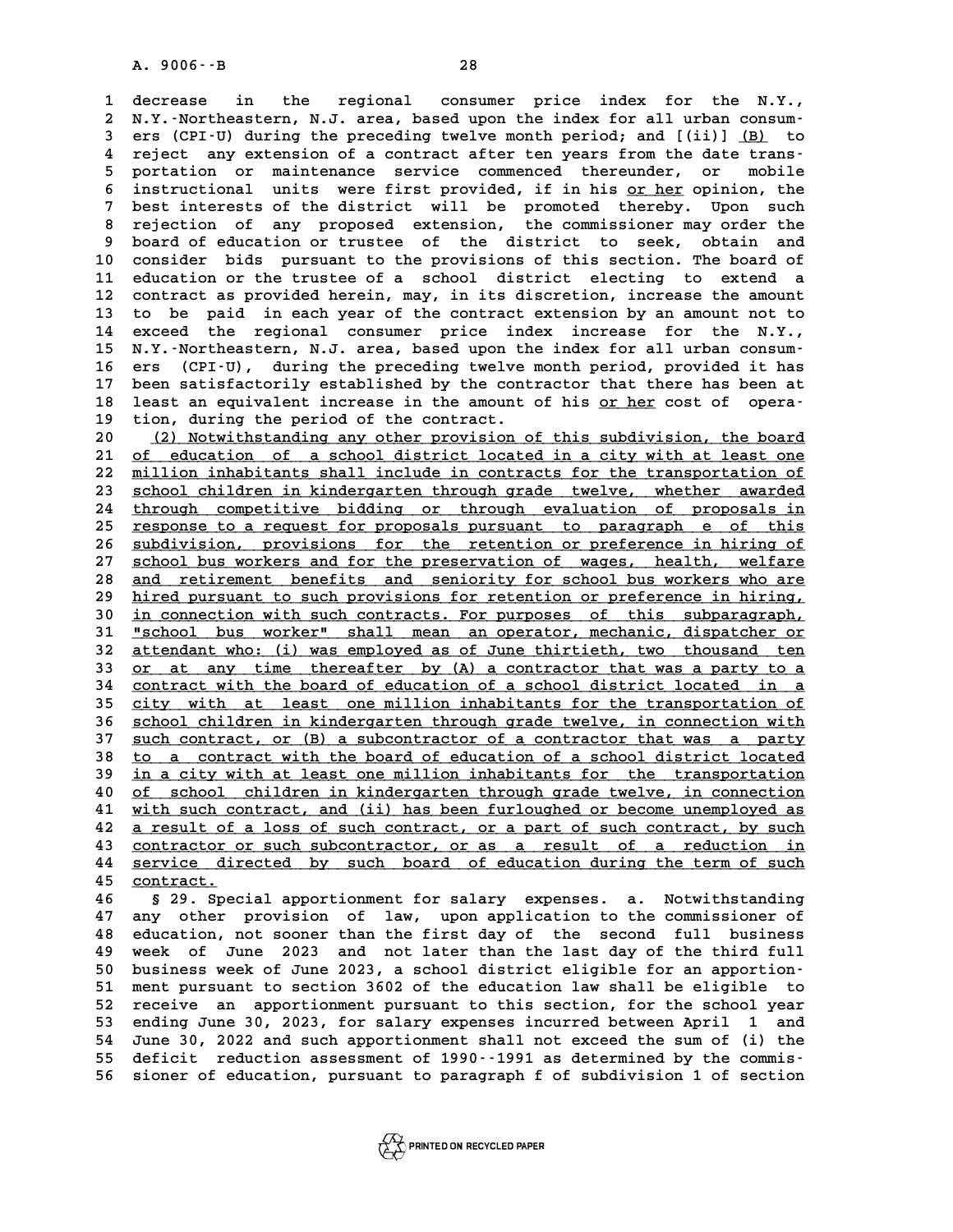**1 3602 of the education law, as in effect through June 30, 1993, plus (ii) 2** 18602 of the education law, as in effect through June 30, 1993, plus (ii)<br>2 186 percent of such amount for a city school district in a city with a<br>3 population in excess of 1,000,000 inhabitants, plus (iii) 209 percent **3602 of the education law, as in effect through June 30, 1993, plus (ii)**<br> **2 186 percent of such amount for a city school district in a city with a<br>
3 population in excess of 1,000,000 inhabitants, plus (iii) 209 percent** 186 percent of such amount for a city school district in a city with a<br>3 population in excess of 1,000,000 inhabitants, plus (iii) 209 percent of<br>4 such amount for a city school district in a city with a population of<br>5 mo **5** population in excess of 1,000,000 inhabitants, plus (iii) 209 percent of such amount for a city school district in a city with a population of more than 195,000 inhabitants and less than 219,000 inhabitants accord-<br>  $\$ 4 such amount for a city school district in a city with a population of<br>5 more than 195,000 inhabitants and less than 219,000 inhabitants accord-<br>6 ing to the latest federal census, plus (iv) the net gap elimination<br>2 adju 5 more than 195,000 inhabitants and less than 219,000 inhabitants accord-<br>6 ing to the latest federal census, plus (iv) the net gap elimination<br>7 adjustment for 2010--2011, as determined by the commissioner of educa-<br>8 tio 6 ing to the latest federal census, plus (iv) the net gap elimination<br>
7 adjustment for 2010 - 2011, as determined by the commissioner of educa-<br>
8 tion pursuant to chapter 53 of the laws of 2010, plus (v) the gap elimi-<br> **9** adjustment for 2010--2011, as determined by the commissioner of education pursuant to chapter 53 of the laws of 2010, plus (v) the gap elimination adjustment for 2011--2012 as determined by the commissioner of colucati 10 tion pursuant to chapter 53 of the laws of 2010, plus (v) the gap eliminum adjustment for 2011--2012 as determined by the commissioner of education pursuant to subdivision 17 of section 3602 of the education<br>
11 law and 9 nation adjustment for 2011--2012 as determined by the commissioner of<br>10 education pursuant to subdivision 17 of section 3602 of the education<br>11 law, and provided further that such apportionment shall not exceed such<br>12 **10 education pursuant to subdivision 17 of section 3602 of the education 11 law, and provided further that such apportionment shall not exceed such salary expenses. Such application shall be made by a school district,**<br>13 11 law, and provided further that such apportionment shall not exceed such<br>12 salary expenses. Such application shall be made by a school district,<br>13 after the board of education or trustees have adopted a resolution to d **14 so and in the case of a city school district in a city with a population** 13 after the board of education or trustees have adopted a resolution to do<br>14 so and in the case of a city school district in a city with a population<br>15 in excess of 125,000 inhabitants, with the approval of the mayor of 14 so and i:<br>15 in exces<br>16 city. 15 in excess of 125,000 inhabitants, with the approval of the mayor of such<br>16 city.<br>17 b. The claim for an apportionment to be paid to a school district<br>18 pursuant to subdivision a of this section, shall, be submitted to

16 city.<br>17 b. The claim for an apportionment to be paid to a school district<br>18 pursuant to subdivision a of this section shall be submitted to the<br>19 commissioner of education on a form prescribed for such purpose, and 17 b. The claim for an apportionment to be paid to a school district<br>18 pursuant to subdivision a of this section shall be submitted to the<br>19 commissioner of education on a form prescribed for such purpose, and<br>20 shall b 18 pursuant to subdivision a of this section shall be submitted to the<br>19 commissioner of education on a form prescribed for such purpose, and<br>20 shall be payable upon determination by such commissioner that the form<br>21 ba **20** commissioner of education on a form prescribed for such purpose, and<br>20 shall be payable upon determination by such commissioner that the form<br>21 has been submitted as prescribed. Such approved amounts shall be payabl 20 shall be payable upon determination by such commissioner that the form<br>21 has been submitted as prescribed. Such approved amounts shall be payable<br>22 on the same day in September of the school year following the year in 21 has been submitted as prescribed. Such approved amounts shall be payable<br>22 on the same day in September of the school year following the year in<br>23 which application was made as funds provided pursuant to subparagraph 22 on the same day in September of the school year following the year in<br>23 which application was made as funds provided pursuant to subparagraph 4<br>24 of paragraph b of subdivision 4 of section 92-c of the state finance<br>25 23 which application was made as funds provided pursuant to subparagraph 4<br>24 of paragraph b of subdivision 4 of section 92 c of the state finance<br>25 law, on the audit and warrant of the state comptroller on vouchers<br>26 ce **26 certified or approved by the commissioner of education in the manner** 25 law, on the audit and warrant of the state comptroller on vouchers<br>26 certified or approved by the commissioner of education in the manner<br>27 prescribed by law from moneys in the state lottery fund and from the<br>28 censo 26 certified or approved by the commissioner of education in the manner<br>27 prescribed by law from moneys in the state lottery fund and from the<br>28 general fund to the extent that the amount paid to a school district<br>29 pur 27 prescribed by law from moneys in the state lottery fund and from the<br>28 general fund to the extent that the amount paid to a school district<br>29 pursuant to this section exceeds the amount, if any, due such school<br>30 dis 30 general fund to the extent that the amount paid to a school district<br>
30 pursuant to this section exceeds the amount, if any, due such school<br>
30 district pursuant to subparagraph 2 of paragraph a of subdivision 1 of<br>
3 29 pursuant to this section exceeds the amount, if any, due such school 30 district pursuant to subparagraph 2 of paragraph a of subdivision 1 of section 3609-a of the education law in the school year following the year in 30 district pursuant to subparagraph 2<br>31 section 3609 a of the education law in<br>32 year in which application was made.<br>33 C. Notwithstanding the provisions 31 section 3609-a of the education law in the school year following the<br>32 year in which application was made.<br>33 c. Notwithstanding the provisions of section 3609-a of the education<br>34 law approval coupl to the appoint pa

**32 year in which application was made.**<br> **33 c. Notwithstanding the provisions of section 3609 a of the education**<br> **34 law, an amount equal to the amount paid to a school district pursuant to**<br> **35 subdivisions a and b o 33** c. Notwithstanding the provisions of section 3609-a of the education 14 law, an amount equal to the amount paid to a school district pursuant to subdivisions a and b of this section shall first be deducted from the fo **34 law, an amount equal to the amount paid to a school district pursuant to subdivisions a and b of this section shall first be deducted from the following payments due the school district during the school year<br>27 follow** 35 subdivisions a and b of this section shall first be deducted from the<br>36 following payments due the school district during the school year<br>37 following the year in which application was made pursuant to subpara-<br>38 grap **36 following payments due the school district during the school year**<br>**37 following the year in which application was made pursuant to subpara-**<br>**38 graphs 1, 2, 3, 4 and 5 of paragraph a of subdivision 1 of section**<br>**39** 37 following the year in which application was made pursuant to subpara-<br>38 graphs 1, 2, 3, 4 and 5 of paragraph a of subdivision 1 of section<br>39 3609-a of the education law in the following order: the lottery appor-<br>10 ti **40 tionment payable pursuant to subparagraph 2 of such paragraph followed 40 3609-a of the education law in the following order: the lottery appor-**<br> **40 tionment payable pursuant to subparagraph 2 of such paragraph followed**<br> **41 by the fixed fall payments payable pursuant to subparagraph 4 of** 40 tionment payable pursuant to subparagraph 2 of such paragraph followed<br>41 by the fixed fall payments payable pursuant to subparagraph 4 of such<br>42 paragraph and then followed by the district's payments to the teachers'<br> 41 by the fixed fall payments payable pursuant to subparagraph 4 of such<br>42 paragraph and then followed by the district's payments to the teachers'<br>43 retirement system pursuant to subparagraph 1 of such paragraph, and any 42 paragraph and then followed by the district's payments to the teachers'<br>43 retirement system pursuant to subparagraph 1 of such paragraph, and any<br>44 remainder to be deducted from the individualized payments due the<br>45 **43** retirement system pursuant to subparagraph 1 of such paragraph, and any<br>44 remainder to be deducted from the individualized payments due the<br>45 district pursuant to paragraph b of such subdivision shall be deducted<br>46 44 remainder to be deducted from the individualized payments due the<br>45 district pursuant to paragraph b of such subdivision shall be deducted<br>46 on a chronological basis starting with the earliest payment due the<br>47 distr **45** district pur<br>**46** on a chron<br>**47** district. % 46 on a chronological basis starting with the earliest payment due the<br>
47 district.<br>
9 30. Special apportionment for public pension accruals. a. Notwith-<br>
49 standing any other provision of law, upon application to the

**49 standing any other provision of law, upon application to the commission-50 er of education, not later than June 30, 2023, a school district eligi-50** standing any other provision of law, upon application to the commission-<br>50 er of education, not later than June 30, 2023, a school district eligi-<br>51 ble for an apportionment pursuant to section 3602 of the education 50 er of education, not later than June 30, 2023, a school district eligi-<br>51 ble for an apportionment pursuant to section 3602 of the education law<br>52 shall be eligible to receive an apportionment pursuant to this section 51 ble for an apportionment pursuant to section 3602 of the education law<br>52 shall be eligible to receive an apportionment pursuant to this section,<br>53 for the school year ending June 30, 2023 and such apportionment shall<br> 52 shall be eligible to receive an apportionment pursuant to this section,<br>53 for the school year ending June 30, 2023 and such apportionment shall<br>54 not exceed the additional accruals required to be made by school<br>55 dis 53 for the school year ending June 30, 2023 and such apportionment shall<br>54 not exceed the additional accruals required to be made by school<br>55 districts in the 2004--2005 and 2005--2006 school years associated with<br>56 sha 54 not exceed the additional accruals required to be made by school<br>55 districts in the 2004<sup>--</sup>2005 and 2005<sup>--2006</sup> school years associated with<br>56 changes for such public pension liabilities. The amount of such addi<sup>-</sup>

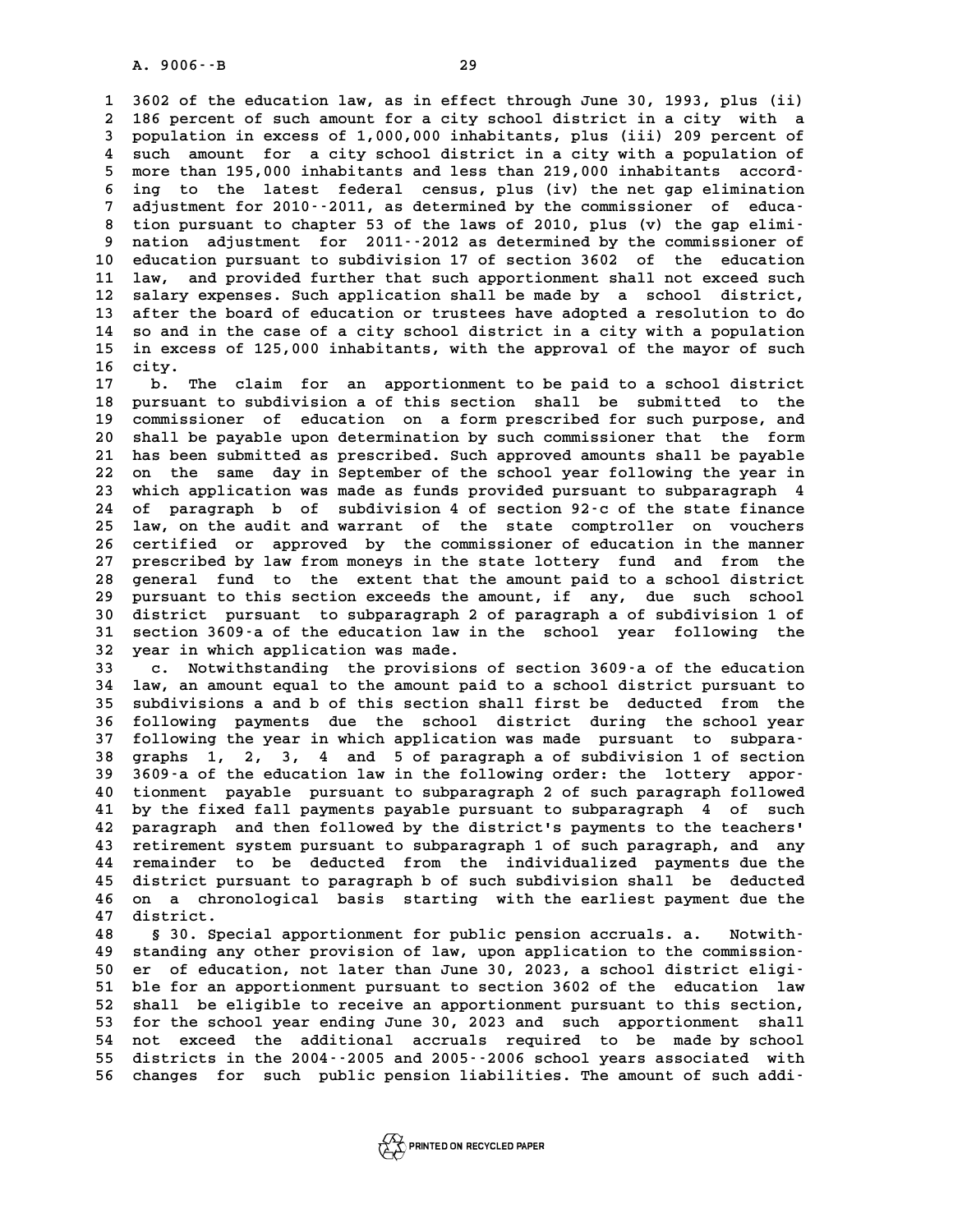**1 tional accrual shall be certified to the commissioner of education by 2** tional accrual shall be certified to the commissioner of education by<br>2 the president of the board of education or the trustees or, in the case<br>3 of 3 gity school district in 3 gity, with a population in excess of 1 tional accrual shall be certified to the commissioner of education by<br>
2 the president of the board of education or the trustees or, in the case<br>
3 of a city school district in a city with a population in excess of<br>
4 12 2 the president of the board of education or the trustees or, in the case<br>3 of a city school district in a city with a population in excess of<br>4 125,000 inhabitants, the mayor of such city. Such application shall be<br>5 made 3 of a city school district in a city with a population in excess of<br>4 125,000 inhabitants, the mayor of such city. Such application shall be<br>5 made by a school district, after the board of education or trustees have<br>1 ado 4 125,000 inhabitants, the mayor of such city. Such application shall be<br>5 made by a school district, after the board of education or trustees have<br>6 adopted a resolution to do so and in the case of a city school district<br> 5 made by a school district, after the board of education or trustees have<br>6 adopted a resolution to do so and in the case of a city school district<br>7 in a city with a population in excess of 125,000 inhabitants, with the<br> 8 adopted a resolution to do so and in the mayor of such city.<br>8 approval of the mayor of such city.<br>8 b mbo slaim for an apportionment to **9** in a city with a population in excess of 125,000 inhabitants, with the<br>8 approval of the mayor of such city.<br>9 b. The claim for an apportionment to be paid to a school district<br>0 nursuant to subdivision a of this secti

**10 pursuant to subdivision a of this section shall be submitted to the 11 commissioner of education on a form prescribed for such purpose, and** 10 pursuant to subdivision a of this section shall be submitted to the<br>11 commissioner of education on a form prescribed for such purpose, and<br>12 shall be payable upon determination by such commissioner that the form<br>13 ba 11 commissioner of education on a form prescribed for such purpose, and<br>12 shall be payable upon determination by such commissioner that the form<br>13 has been submitted as prescribed. Such approved amounts shall be payable<br> 12 shall be payable upon determination by such commissioner that the form<br>13 has been submitted as prescribed. Such approved amounts shall be payable<br>14 on the same day in September of the school year following the year in 13 has been submitted as prescribed. Such approved amounts shall be payable<br>14 on the same day in September of the school year following the year in<br>15 which application was made as funds provided pursuant to subparagraph 14 on the same day in September of the school year following the year in<br>15 which application was made as funds provided pursuant to subparagraph 4<br>16 of paragraph b of subdivision 4 of section 92<sup>-</sup>c of the state finance<br> which application was made as funds provided pursuant to subparagraph 4<br>16 of paragraph b of subdivision 4 of section 92 c of the state finance<br>17 law, on the audit and warrant of the state comptroller on vouchers<br>contifie 16 of paragraph b of subdivision 4 of section 92<sup>-</sup>c of the state finance<br>17 law, on the audit and warrant of the state comptroller on vouchers<br>18 certified or approved by the commissioner of education in the manner<br>19 pro 18 certified or approved by the commissioner of education in the manner<br>19 prescribed by law from moneys in the state lottery fund and from the<br>20 general fund to the extent that the amount paid to a school district 20 general fund to the commissioner of education in the manner<br>
20 general fund to the extent that the amount paid to a school district<br>
21 nurguart to this section exceeds the amount if any due such school 19 prescribed by law from moneys in the state lottery fund and from the<br>20 general fund to the extent that the amount paid to a school district<br>21 pursuant to this section exceeds the amount, if any, due such school<br>22 dis **20** general fund to the extent that the amount paid to a school district<br>21 pursuant to this section exceeds the amount, if any, due such school<br>22 district pursuant to subparagraph 2 of paragraph a of subdivision 1 of<br>23 21 pursuant to this section exceeds the amount, if any, due such school<br>22 district pursuant to subparagraph 2 of paragraph a of subdivision 1 of<br>23 section 3609-a of the education law in the school year following the<br>24 y 22 district pursuant to subparagraph 2 of<br>23 section 3609 a of the education la<br>24 year in which application was made.<br>25 a Motwithstanding the provisions of 23 section 3609-a of the education law in the school year following the<br>24 year in which application was made.<br>25 c. Notwithstanding the provisions of section 3609-a of the education<br>26 low around agreed to the amount paid

**24 year in which application was made.**<br> **25 c. Notwithstanding the provisions of section 3609 a of the education**<br> **26 law, an amount equal to the amount paid to a school district pursuant to**<br> **27 subdivisions** a and b 25 c. Notwithstanding the provisions of section 3609-a of the education<br>26 law, an amount equal to the amount paid to a school district pursuant to<br>27 subdivisions a and b of this section shall first be deducted from the<br>5 16 law, an amount equal to the amount paid to a school district pursuant to<br>27 subdivisions a and b of this section shall first be deducted from the<br>28 following payments due the school district during the school year<br>5<sup>29</sup> 27 subdivisions a and b of this section shall first be deducted from the following payments due the school district during the school year<br>29 following the year in which application was made pursuant to subpara-<br>20 graphs **30 following payments due the school district during the school year**<br>**30 graphs 1, 2, 3, 4 and 5 of paragraph a of subdivision 1 of section**<br>**31 3609.3 of the education law in the following order: the lottery apport 31 3609-a of the education law in the following order: the lottery appor-**30 graphs 1, 2, 3, 4 and 5 of paragraph a of subdivision 1 of section<br>31 3609-a of the education law in the following order: the lottery appor-<br>32 tionment payable pursuant to subparagraph 2 of such paragraph followed<br>33 b 31 3609 a of the education law in the following order: the lottery appor-<br>32 tionment payable pursuant to subparagraph 2 of such paragraph followed<br>33 by the fixed fall payments payable pursuant to subparagraph 4 of such **34 paragraph and then followed by the district's payments to the teachers' 33 by the fixed fall payments payable pursuant to subparagraph 4 of such paragraph and then followed by the district's payments to the teachers'**<br>35 retirement system pursuant to subparagraph 1 of such paragraph, and any<br> 34 paragraph and then followed by the district's payments to the teachers'<br>35 retirement system pursuant to subparagraph 1 of such paragraph, and any<br>36 remainder to be deducted from the individualized payments due the<br>37 **35 retirement system pursuant to subparagraph 1 of such paragraph, and any**<br>36 remainder to be deducted from the individualized payments due the<br>37 district pursuant to paragraph b of such subdivision shall be deducted<br>38 36 remainder to be deducted from the individualized payments due the<br>37 district pursuant to paragraph b of such subdivision shall be deducted<br>38 on a chronological basis starting with the earliest payment due the<br><sup>39</sup> dis 37 district pu<br>38 on a chronol<sup>1</sup><br>39 district.<br>40 5 30:3 Sui **40 30 Solution 30 Solution 10 Solution 10 Solution 10 Solution 40** Solution 30.1-a. Subdivision a of section 5 of chapter 121 of the laws of 1996,<br> **41** relating to authorizing the Roosevelt union free school district to

**41 relating to authorizing the Roosevelt union free school district to 40** § 30-a. Subdivision a of section 5 of chapter 121 of the laws of 1996,<br>41 relating to authorizing the Roosevelt union free school district to<br>42 finance deficits by the issuance of serial bonds, as amended by section<br> 41 relating to authorizing the Roosevelt union free school district to<br>42 finance deficits by the issuance of serial bonds, as amended by section<br>43 46-a of part A of chapter 56 of the laws of 2021, is amended to read as<br>4 42 finance def<br>43 46 - a of pa<br>44 follows:<br><sup>45</sup> - <sup>Notwiti</sup> 43 46 a of part A of chapter 56 of the laws of 2021, is amended to read as<br>44 follows:<br>**45** a. Notwithstanding any other provisions of law, upon application to<br>46 the commissioner of education submitted not sooner than Apr

45 a. Notwithstanding any other provisions of law, upon application to<br>46 the commissioner of education submitted not sooner than April first and<br>47 not later than June thirtieth of the applicable school year, the Roose<sup>.</sup> 45 a. Notwithstanding any other provisions of law, upon application to<br>46 the commissioner of education submitted not sooner than April first and<br>47 not later than June thirtieth of the applicable school year, the Roose-<br><sup></sup> the commissioner of education submitted not sooner than April first and<br>
47 not later than June thirtieth of the applicable school year, the Roose-<br>
48 velt union free school district shall be eligible to receive an appor-**47 not later than June thirtieth of the applicable school year, the Roose-<br>48 velt union free school district shall be eligible to receive an appor-<br>49 tionment pursuant to this chapter for salary expenses, including rela 50 benefits, incurred between April first and June theorem including related**<br>50 benefits, incurred between April first and June thirtieth of such school<br>51 year, Such apportionment shall not exceed: for the 1996-97 schoo **50 tionment pursuant to this chapter for salary expenses, including related**<br>
50 benefits, incurred between April first and June thirtieth of such school<br>
51 year. Such apportionment shall not exceed: for the 1996-97 scho 50 benefits, incurred between April first and June thirtieth of such school<br>51 year. Such apportionment shall not exceed: for the 1996-97 school year<br>52 [through the 2021-22 school year] <u>and thereafter</u>, four million doll 51 year. Such apportionment shall not exceed: for the 1996-97 school year<br>52 [through the 2021-22 school year] <u>and thereafter</u>, four million dollars<br>53 (\$4,000,000)[; for the 2022-23 school year, three million dollars<br>54 52 [through the 2021–22 school year] <u>and thereafter</u>, four million dollars<br>53 (\$4,000,000)[; for the 2022–23 school year, three million dollars<br>54 (\$3,000,000); for the 2023–24 school year, two million dollars<br>55 (\$2,000, **53** (\$4,000,000)[; for the 2022-23 school year, three million dollars<br>54 (\$3,000,000); for the 2023-24 school year, two million dollars<br>55 (\$2,000,000); for the 2024-25 school year, one million dollars<br>56 (\$1,000,000); an 54 (\$3,000,000); for the 2023–24 school year, two million dollars<br>55 (\$2,000,000); for the 2024–25 school year, one million dollars<br>56 (\$1,000,000); and for the 2025–26 school year, zero dollars]. Such annu-

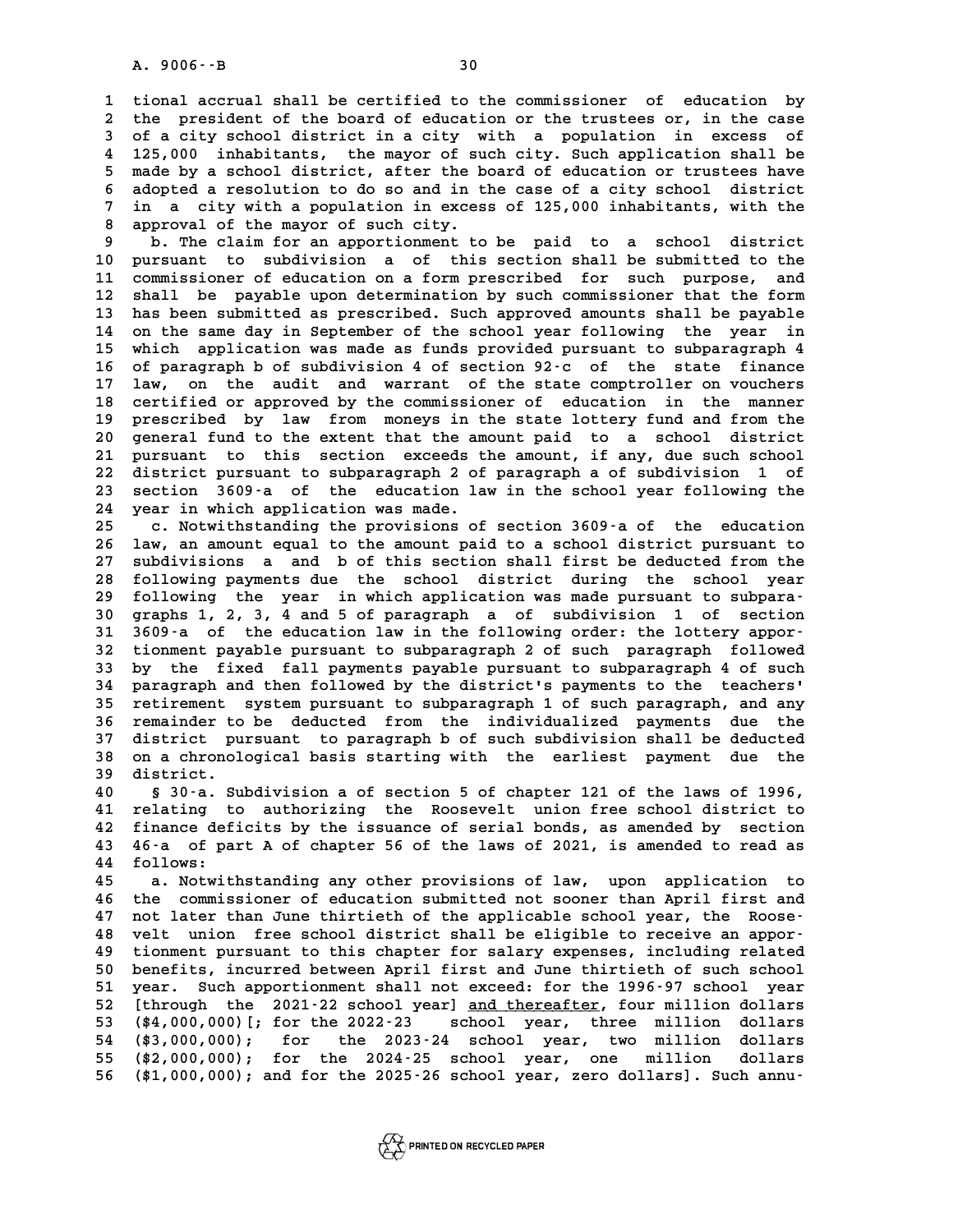**1 al application shall be made after the board of education has adopted a 2** 1 al application shall be made after the board of education has adopted a<br>2 resolution to do so with the approval of the commissioner of education. **3 1** al application shall be made after the board of education has adopted a<br>**2** resolution to do so with the approval of the commissioner of education.<br>**5** 31. Section 1950 of the education law is amended by adding a n 2 resolution to do so with the approval of the commissioner of education.<br> **4 subdivision 8-d to read as follows:**<br> **4 subdivision 8-d to read as follows:**<br> **6-d. Notwithstanding the provision of any law, rule, or regulati 5** 8-d. Notwithstanding the provision of any law, rule, or regulation to <br>6 the contrary, the city school district of the city of Rochester, upon 6 <u>the contrary, the city school district of the city of Rochester, upon</u><br>7 the consent of the board of cooperative educational services of the 8-d. Notwithstanding the provision of any law, rule, or regulation to<br>
the contrary, the city school district of the city of Rochester, upon<br>
The consent of the board of cooperative educational services of the<br>
supervisory 6 <u>the contrary, the city school district of the city of Rochester, upon</u><br>
<sup>7</sup> the consent of the board of cooperative educational services of the<br> **8** supervisory district serving its geographic region, may purchase from<br> The consent of the board of cooperative educational services of the<br>
supervisory district serving its geographic region, may purchase from<br>
<u>such board as a non-component school</u> district, services required by<br>
a pricele p 8 <u>supervisory district serving its geographic region, may purchase from</u><br>
9 <u>such board as a non-component school district, services required by<br>
10 <u>article nineteen of the education law.</u><br>
11 § 31-a. Section 5 of chapte</u> 9 <u>such board as a non-component school district, services required by<br>10 <u>article nineteen of the education law.</u><br>11 § 31-a. Section 5 of chapter 537 of the laws of 1976, relating to<br>12 paid free and reduced price breakfa</u> **10 article nineteen of the education law.**<br>
11 § 31-a. Section 5 of chapter 537 of the laws of 1976, relating to<br>
12 paid, free and reduced price breakfast for eligible pupils in certain<br>
13 school districts as added by 11 § 31-a. Section 5 of chapter 537 of the laws of 1976, relating to<br>12 paid, free and reduced price breakfast for eligible pupils in certain<br>13 school districts, as added by section 2 of part B of chapter 56 of the<br>14 law 12 paid, free and reduced price breakfast for eligible pupils in certain<br>13 school districts, as added by section 2 of part B of chapter 56 of the<br>14 laws of 2018, is amended to read as follows:<br>15 § 5. a. Notwithstanding 13 school districts, as added by section 2 of part B of chapter 56 of the<br>14 laws of 2018, is amended to read as follows:<br>15 § 5. a. Notwithstanding any monetary limitations with respect to<br>16 school lunch programs contain 14 laws of 2018, is amended to read as follows:<br>15 § 5. a. Notwithstanding any monetary limitations with respect to<br>16 school lunch programs contained in any law or regulation, for school<br>17 lunch moals sorved in the schoo 15 § 5. a. Notwithstanding any monetary limitations with respect to<br>16 school lunch programs contained in any law or regulation, for school<br>17 lunch meals served in the school year commencing July 1, 2019 and [each<br>18 July 16 school lunch programs contained in any law or regulation, for school<br>17 lunch meals served in the school year commencing July 1, 2019 and [each<br>18 July 1 thereafter] ending June 30, 2022, a school food authority shall<br>h 17 lunch meals served in the school year commencing July 1, 2019 and [each<br>18 July 1 thereafter] <u>ending June 30, 2022</u>, a school food authority shall<br>19 be eligible for a lunch meal State subsidy of twenty-five cents, whi **20 shall include any annual State subsidy received by such school food** 19 be eligible for a lunch meal State subsidy of twenty-five cents, which<br>20 shall include any annual State subsidy received by such school food<br>21 authority under any other provision of State law, for any school lunch 20 shall include any annual State subsidy received by such school food<br>21 authority under any other provision of State law, for any school lunch<br>22 meal served by such school food authority; provided that the school food<br>2 21 authority under any other provision of State law, for any school lunch<br>
22 meal served by such school food authority; provided that the school food<br>
23 authority certifies to the State Education Department through the a 22 meal served by such school food authority; provided that the school food<br>23 authority certifies to the State Education Department through the appli-<br>24 cation submitted pursuant to subdivision [b] <u>c</u> of this section th 23 authority certifies to the State Education Department through the appli-<br>24 cation submitted pursuant to subdivision [b] <u>c</u> of this section that such<br>25 food authority has purchased at least thirty percent of its total 24 cation submitted pursuant to subdivision [b] c of this section that such<br>25 food authority has purchased at least thirty percent of its total cost<br>26 of food products for its school lunch service program from New York<br>2 25 food authority has purchased at least thirty percent of its total cost<br>26 of food products for its school lunch service program from New York<br>27 state farmers, growers, producers or processors in the preceding school 26 of food products for its school lunch service program from New York<br>27 state farmers, growers, producers or processors in the preceding school<br>28 year.<br>29 b. Notwithstanding any monetary limitations with respect to scho 29 b. <u>Notwithstanding any monetary limitations with respect to school</u><br>30 meal programs contained in any law or regulation, commencing July 1, 30 <u>meal programs contained in any law or regulation, commencing July 1, 31</u> 2022 and each July 1 thereafter, a school food authority shall be eligib. Notwithstanding any monetary limitations with respect to school<br> **30** meal programs contained in any law or regulation, commencing July 1,<br>
<u>2022 and each July 1 thereafter, a school food authority shall be eligi-</u><br>
alo 30 <u>meal programs contained in any law or regulation, commencing July 1,<br>31 <u>2022 and each July 1 thereafter</u>, a school food authority shall be eligi-<br>32 ble for a lunch meal State subsidy of twenty-five cents and a breakf</u> **31** <u>2022</u> and each July 1 thereafter, a school food authority shall be eligi-<br> **ble for a lunch meal State subsidy of twenty-five cents and a breakfast**<br> **33** meal State subsidy of twenty-one cents, which shall include a 32 <u>ble for a lunch meal State subsidy of twenty-five cents and a breakfast</u><br>33 <u>meal State subsidy of twenty-one cents</u>, which shall include any annual<br>34 State subsidy received by such school food authority under any oth 33 <u>meal State subsidy of twenty-one cents, which shall include any annual<br>34 State subsidy received by such school food authority under any other<br>35 provision of State law, for any school lunch and school breakfast meal<br>3</u> 34 State subsidy received by such school food authority under any other<br>35 provision of State law, for any school lunch and school breakfast meal<br>36 served by such school authority; provided that the school food authority<br> provision of State law, for any school lunch and school breakfast meal<br>36 <u>served by such school authority</u>; provided that the school food authority<br>37 certifies to the State Education Department through the application<br>38 36 served by such school authority; provided that the school food authority<br>37 <u>certifies to the State Education Department</u> through the application<br>38 submitted pursuant to subdivision c of this section that such food<br>39 37 certifies to the State Education Department through the application<br>38 <u>submitted pursuant to subdivision c of this section that such food</u><br>39 <u>authority has purchased at least thirty percent of its total cost of</u><br>500 p 38 <u>submitted pursuant to subdivision c of this section that such food</u><br>
40 <u>food products</u> for its school meal program from New York state farmers,<br>
41 growers, producers or processors in the preceding school year. **41 growers, producers or processors in the preceding school year.**<br>**42 c.** The State Education Department, in cooperation with the I **42** c. The State Education Department, in cooperation with the Department<br>43 of Agriculture and Markets, shall develop an application for school food **43 of Agriculture and Markets, shall develop an application for school food 44 authorities to seek an additional State subsidy pursuant to this section** 43 of Agriculture and Markets, shall develop an application for school food<br>44 authorities to seek an additional State subsidy pursuant to this section<br>45 in a timeline and format prescribed by the commissioner of educatio 44 authorities to seek an additional State subsidy pursuant to this section<br>45 in a timeline and format prescribed by the commissioner of education.<br>46 Such application shall include, but not be limited to, documentation<br>4 45 in a timeline and format prescribed by the commissioner of education.<br>46 Such application shall include, but not be limited to, documentation<br>47 demonstrating the school food authority's total food purchases for its<br>48 46 Such application shall include, but not be limited to, documentation<br>47 demonstrating the school food authority's total food purchases for its<br>48 school [lunch service] <u>meal</u> program, and documentation demonstrating it 47 demonstrating the school food authority's total food purchases for its<br>48 school [lunch service] <u>meal</u> program, and documentation demonstrating its<br>49 total food purchases and percentages for such program from New York 48 school [lunch service] <u>meal</u> program, and documentation demonstrating its<br>49 total food purchases and percentages for such program from New York<br>50 State farmers, growers, producers or processors in the preceding schoo **50 total food purchases and percentages for such program from New York**<br>
50 State farmers, growers, producers or processors in the preceding school<br>
51 year. The application shall also include an attestation from the scho 50 State farmers, growers, producers or processors in the preceding school<br>51 year. The application shall also include an attestation from the school<br>52 food authority's chief operating officer that it purchased at least<br>t 51 year. The application shall also include an attestation from the school<br>52 food authority's chief operating officer that it purchased at least<br>53 thirty percent of its total cost of food products for its school [lunch<br>5 52 food authority's chief operating officer that it purchased at least<br>53 thirty percent of its total cost of food products for its school [lunch<br>54 service] <u>meal</u> program from New York State farmers, growers, producers o 53 thirty percent of its total cost of food products for its school [lunch<br>54 service] <u>meal</u> program from New York State farmers, growers, producers or<br>55 processors in the preceding school year in order to meet the requi

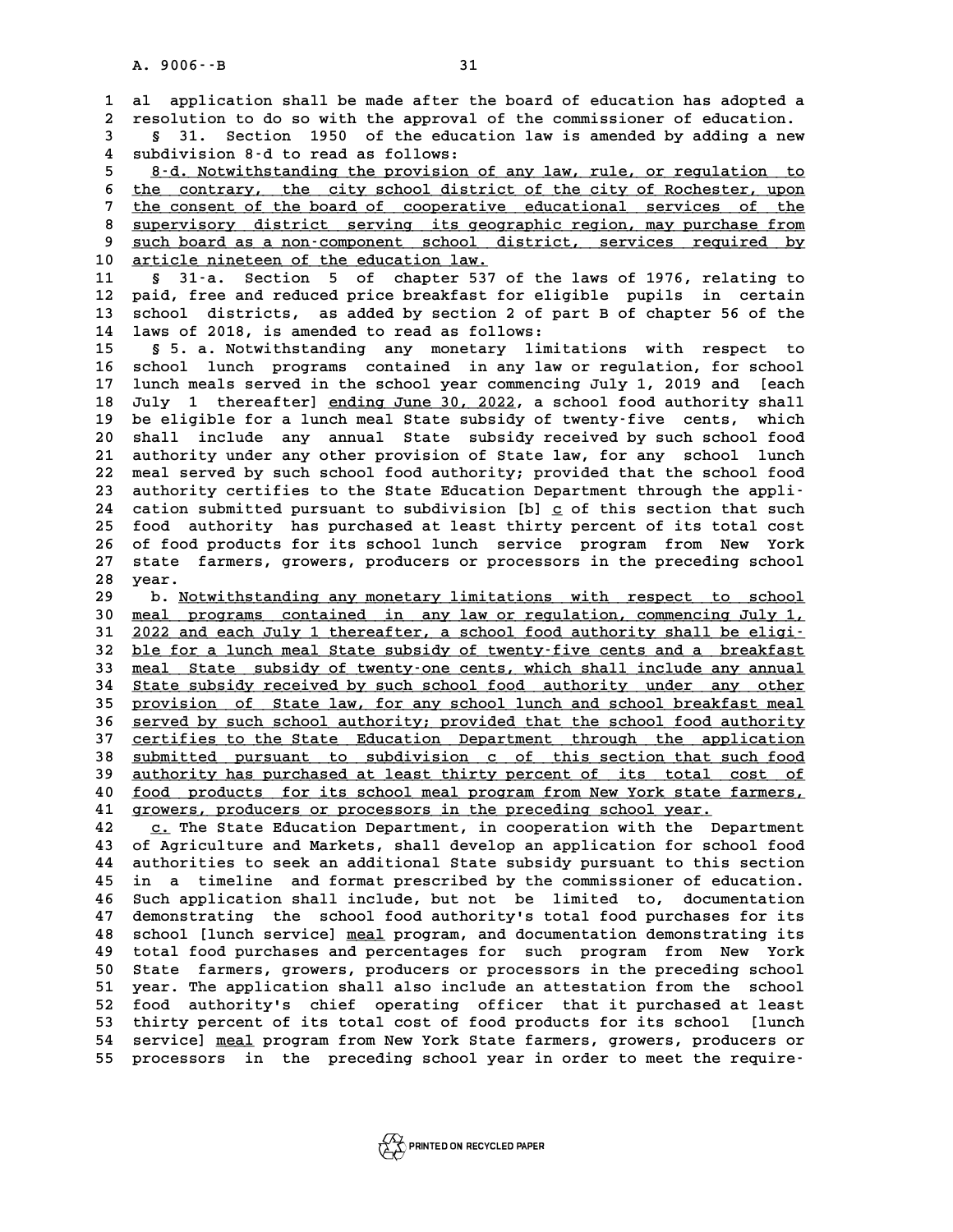**1 ments for this additional State subsidy. School food authorities shall** 1 ments for this additional State subsidy. School fo<br>2 be required to annually apply for this subsidy.<br>3 [c ] d. The State Education Department shall appro **3** I ments for this additional State subsidy. School food authorities shall<br>2 be required to annually apply for this subsidy.<br>3 [c.] <u>d.</u> The State Education Department shall annually publish informa-<br>4 tion on its vehsit

**4 tion of the community of the subsidy.**<br> **4 tion on its website commencing on September 1, 2019 and each September 1**<br> **4 tion on its website commencing on September 1, 2019 and each September 1**<br> **5 thereafter** relating **5 thereafter, relating to each school food authority that applied for and** 4 tion on its website commencing on September 1, 2019 and each September 1<br>5 thereafter, relating to each school food authority that applied for and<br>6 received this additional State subsidy, including but not limited to:<br><sup></sup> 5 the reafter, relating to each school food authority that applied for and<br>6 received this additional State subsidy, including but not limited to:<br>7 the school food authority name, student enrollment, average daily lunch<br>8 **8** received this additional State subsidy, including but not limited to:<br> **8** and breakfast participation, total food costs for its school [lunch]<br> **and breakfast participation**, total food costs for its school [lunch] the school food authority name, student enrollment, average daily lunch<br>
8 <u>and breakfast</u> participation, total food costs for its school [lunch]<br>
9 meal service program, total cost of food products for its school [lunch]<br> 8 <u>and breakfast</u> participation, total food costs for its school [lunch]<br>
9 <u>meal</u> service program, total cost of food products for its school [lunch]<br>
10 <u>meal</u> service program purchased from New York State farmers, growe 9 **meal service program, total cost of food products for its school [lunch]**<br>10 <u>meal</u> service program purchased from New York State farmers, growers,<br>11 producers or processors, and the percent of total food costs that we 10 **meal** service program purchased from New York State farmers, growers,<br>11 producers or processors, and the percent of total food costs that were<br>12 purchased from New York State farmers, growers, producers or processors 11 producers or processors, and the percent of tot.<br>12 purchased from New York State farmers, growers<br>13 for its school [lunch] <u>meal</u> service program. **12 purchased from New York State farmers, growers, producers or processors**<br> **13 for its school [lunch]** <u>meal</u> service program.<br> **14** § 31-b. Subdivision 6-a of section 140 of chapter 82 of the laws of<br> **15 1995** appeali

13 for its school [lunch] <u>meal</u> service program.<br>14 § 31-b. Subdivision 6-a of section 140 of chapter 82 of the laws of<br>15 1995, amending the education law and certain other laws relating to<br>16 state aid to school distric 14 s 31-b. Subdivision 6-a of section 140 of chapter 82 of the laws of<br>15 1995, amending the education law and certain other laws relating to<br>16 state aid to school districts and the appropriation of funds for the<br>17 suppo 15 1995, amending the education law and certain other laws relating to<br>16 state aid to school districts and the appropriation of funds for the<br>17 support of government, as amended by section 41 of part YYY of chapter<br>18 50 16 state aid to school districts and the appropriation of<br>17 support of government, as amended by section 41 of part<br>18 59 of the laws of 2017, is amended to read as follows:<br>19 (f.g) Section seventy, three of this ast sha 17 support of government, as amended by section 41 of part YYY of chapter 18 59 of the laws of 2017, is amended to read as follows:<br>
(6-a) Section seventy-three of this act shall take effect July 1, 1995<br>
20 and shall be d

59 of the laws of 2017, is amended to read as follows:<br>
19 (6-a) Section seventy-three of this act shall take effect July 1, 1995<br>
20 and shall be deemed repealed June 30, [2022] 2027;<br>
21 § 32. The amounts specified in th **21 (6-a) Section seventy-three of this act shall take effect July 1, 1995**<br> **20 and shall be deemed repealed June 30, [2022] <u>2027</u>;<br>
<b>21** § 32. The amounts specified in this section shall be a set-aside from<br> **22** the st

20 and shall be deemed repealed June 30, [2022] 2027;<br>21 § 32. The amounts specified in this section shall be a set-aside from<br>22 the state funds which each such district is receiving from the total<br><sup>23</sup> foundation aid: 21 § 32. The amount<br>22 the state funds<br>23 foundation aid:<br><sup>24</sup> a for the dovel 22 the state funds which each such district is receiving from the total<br>23 foundation aid:<br>24 a. for the development, maintenance or expansion of magnet schools or<br>25 magnet school programs for the 2022-2023 school wear Fo

23 foundation aid:<br>24 a. for the development, maintenance or expansion of magnet schools or<br>25 magnet school programs for the 2022--2023 school year. For the city<br>26 school district of the sity of Nov York there shall be a 24 a. for the development, maintenance or expansion of magnet schools or<br>25 magnet school programs for the 2022--2023 school year. For the city<br>26 school district of the city of New York there shall be a set-aside of<br>27 fo 25 magnet school programs for the 2022--2023 school year. For the city<br>26 school district of the city of New York there shall be a set-aside of<br>27 foundation aid equal to forty-eight million one hundred seventy-five<br>thousa 26 school district of the city of New York there shall be a set-aside of foundation aid equal to forty-eight million one hundred seventy-five thousand dollars (\$48,175,000) including five hundred thousand dollars (\$500,000 27 foundation aid equal to forty-eight million one hundred seventy-five<br>28 thousand dollars (\$48,175,000) including five hundred thousand dollars<br>29 (\$500,000) for the Andrew Jackson High School; for the Buffalo city<br>20 sc 28 thousand dollars (\$48,175,000) including five hundred thousand dollars<br>29 (\$500,000) for the Andrew Jackson High School; for the Buffalo city<br>30 school district, twenty-one million twenty-five thousand dollars<br><sup>31</sup> (\$21 **31 (\$21,025,000); for the Rochester city school district, fifteen million** 30 school district, twenty-one million twenty-five thousand dollars<br>31 (\$21,025,000); for the Rochester city school district, fifteen million<br>32 dollars (\$15,000,000); for the Syracuse city school district, thirteen<br>33 mil **31 (\$21,025,000); for the Rochester city school district, fifteen million<br>32 dollars (\$15,000,000); for the Syracuse city school district, thirteen<br>33 million dollars (\$13,000,000); for the Yonkers city school district,<br>5 32 dollars (\$15,000,000); for the Syracuse city school district, thirteen**<br> **33 million dollars (\$13,000,000); for the Yonkers city school district,**<br> **34 forty-nine million five hundred thousand dollars (\$49,500,000); fo** 33 million dollars (\$13,000,000); for the Yonkers city school district,<br>34 forty-nine million five hundred thousand dollars (\$49,500,000); for the<br>35 Newburgh city school district, four million six hundred forty-five thou-34 forty-nine million five hundred thousand dollars (\$49,500,000); for the Newburgh city school district, four million six hundred forty-five thou-<br>36 sand dollars (\$4,645,000); for the Poughkeepsie city school district,<br>3 **35 Newburgh city school district, four million six hundred forty-five thou-**<br>**36 sand dollars (\$4,645,000); for the Poughkeepsie city school district,**<br>**37 two million four hundred seventy-five thousand dollars (\$2,475,00** 36 sand dollars (\$4,645,000); for the Poughkeepsie city school district,<br>37 two million four hundred seventy-five thousand dollars (\$2,475,000); for<br>38 the Mount Vernon city school district, two million dollars (\$2,000,000 **37 two million four hundred seventy-five thousand dollars (\$2,475,000); for**<br>**38 the Mount Vernon city school district, two million dollars (\$2,000,000);**<br>**39 for the New Rochelle city school district, one million four hu 40 the Mount Vernon city school district, two million dollars (\$2,000,000);**<br>**40 thousand dollars (\$1,410,000); for the Schenectady city school district,**<br>**41** one million eight hundred thousand dollars (\$1,800,000); for **40** for the New Rochelle city school district, one million four hundred ten thousand dollars (\$1,410,000); for the Schenectady city school district, 41 one million eight hundred thousand dollars (\$1,800,000); for the Port **40 thousand dollars (\$1,410,000); for the Schenectady city school district,<br>41 one million eight hundred thousand dollars (\$1,800,000); for the Port<br>42 Chester city school district, one million one hundred fifty thousand<br>** 41 one million eight hundred thousand dollars (\$1,800,000); for the Port<br>42 Chester city school district, one million one hundred fifty thousand<br>43 dollars (\$1,150,000); for the White Plains city school district, nine<br>44 h 42 Chester city school district, one million one hundred fifty thousand<br>43 dollars (\$1,150,000); for the White Plains city school district, nine<br>44 hundred thousand dollars (\$900,000); for the Niagara Falls city school<br>45 **43 dollars (\$1,150,000); for the White Plains city school district, nine<br>44 hundred thousand dollars (\$900,000); for the Niagara Falls city school**<br>45 district, six hundred thousand dollars (\$600,000); for the Albany city 44 hundred thousand dollars (\$900,000); for the Niagara Falls city school<br>45 district, six hundred thousand dollars (\$600,000); for the Albany city<br>46 school district, three million five hundred fifty thousand dollars<br>47 ( **45 district, six hundred thousand dollars (\$600,000); for the Albany city**<br>46 school district, three million five hundred fifty thousand dollars<br>47 (\$3,550,000); for the Utica city school district, two million dollars<br>(\$3 46 school district, three million five hundred fifty thousand dollars<br>47 (\$3,550,000); for the Utica city school district, two million dollars<br>48 (\$2,000,000); for the Beacon city school district, five hundred sixty-<br><sup>49</sup> **47 (\$3,550,000); for the Utica city school district, two million dollars (\$2,000,000); for the Beacon city school district, five hundred sixty-<br><b>49 six thousand dollars (\$566,000); for the Middletown city school**<br>50 distr 48 (\$2,000,000); for the Beacon city school district, five hundred sixty-<br>49 six thousand dollars (\$566,000); for the Middletown city school<br>50 district, four hundred thousand dollars (\$400,000); for the Freeport **51 union free school district, four hundred thousand dollars (\$400,000); for the Freeport**<br>
50 district, four hundred thousand dollars (\$400,000); for the Freeport<br>
51 union free school district, four hundred thousand dol 50 district, four hundred thousand dollars (\$400,000); for the Freeport<br>51 union free school district, four hundred thousand dollars (\$400,000);<br>52 for the Greenburgh central school district, three hundred thousand<br>53 doll 51 union free school district, four hundred thousand dollars (\$400,000);<br>52 for the Greenburgh central school district, three hundred thousand<br>53 dollars (\$300,000); for the Amsterdam city school district, eight<br>54 hundred **52 for the Greenburgh central school district, three hundred thousand**<br> **53 dollars (\$300,000); for the Amsterdam city school district, eight<br>
hundred thousand dollars (\$800,000); for the Peekskill city school<br>
<b>55 distri 53 dollars (\$300,000); for the Amsterdam city school district, eight<br>54 hundred thousand dollars (\$800,000); for the Peekskill city school<br>55 district, two hundred thousand dollars (\$200,000); and for the Hudson<br>56 dity s** 54 hundred thousand dollars (\$800,000); for the Peekskill cit<br>55 district, two hundred thousand dollars (\$200,000); and for t<br>56 city school district, four hundred thousand dollars (\$400,000).

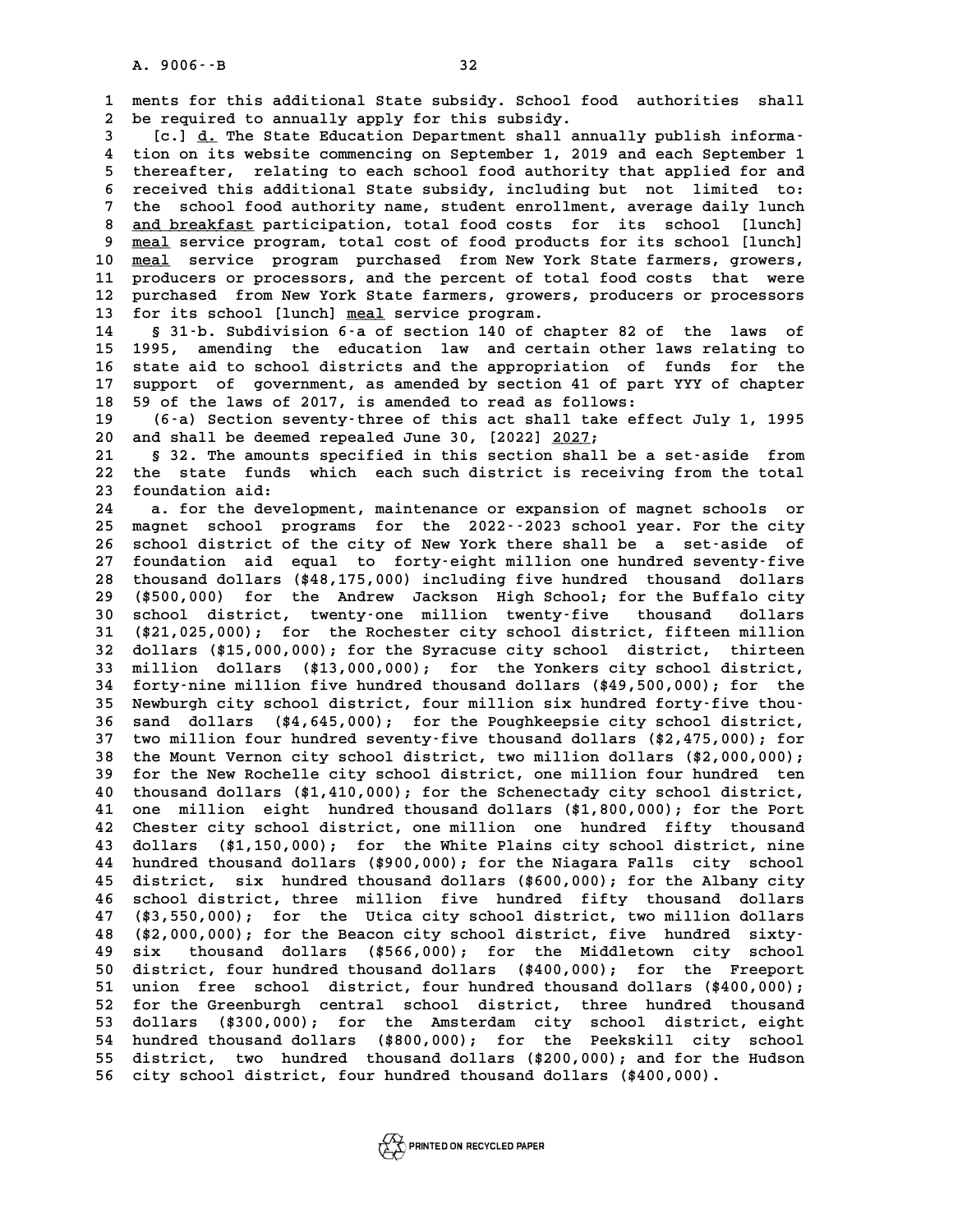**1 b. Notwithstanding any inconsistent provision of law to the contrary, 2** b. Notwithstanding any inconsistent provision of law to the contrary,<br>2 a school district setting aside such foundation aid pursuant to this<br>3 section may use such setiaside funds, for, (i) any instructional or **3 section may inconsistent provision of law to the contrary,**<br>**3 section may use such set-aside funds for:** (i) any instructional or<br>**4 instructional support costs associated with the operation of a magnet** 2 a school district setting aside such foundation aid pursuant to this<br>3 section may use such set-aside funds for: (i) any instructional or<br>4 instructional support costs associated with the operation of a magnet<br>5 school: 3 section may use such set-aside funds for: (i) any instructional or<br>
4 instructional support costs associated with the operation of a magnet<br>
5 school; or (ii) any instructional or instructional support costs associ-<br>
<sup>5</sup> 4 instructional support costs associated with the operation of a magnet<br>5 school; or (ii) any instructional or instructional support costs associ-<br>6 ated with implementation of an alternative approach to promote diversity<br> 5 school; or (ii) any instructional or instructional support costs associ-<br>6 ated with implementation of an alternative approach to promote diversity<br>7 and/or enhancement of the instructional program and raising of standar 8 ated with implementation of an alternative approach to promote diversity<br>
7 and/or enhancement of the instructional program and raising of standards<br>
<sup>8</sup> in elementary and secondary schools of school districts having sub 9 and/or enhancement of the instructional prog<br>8 in elementary and secondary schools of schools<br>9 tial concentrations of minority students. 10 **10 c. The commissioner of education shall not be authorized to withhold**<br>10 c. The commissioner of education shall not be authorized to withhold<br>11 foundation aid from a school district that used such funds in accordan

**11 foundation aid from a school district that used such funds in accordance** 10 c. The commissioner of education shall not be authorized to withhold<br>11 foundation aid from a school district that used such funds in accordance<br>12 with this paragraph, notwithstanding any inconsistency with a request<br>1 11 foundation aid from a school district that used such funds in accordance<br>12 with this paragraph, notwithstanding any inconsistency with a request<br>13 for proposals issued by such commissioner for the purpose of attendanc 12 with this paragraph, notwithstanding any inconsistency with a request<br>13 for proposals issued by such commissioner for the purpose of attendance<br>14 improvement and dropout prevention for the 2022--2023 school year, and<br> 13 for proposals issued by such commissioner for the purpose of attendance<br>14 improvement and dropout prevention for the 2022--2023 school year, and<br>15 for any city school district in a city having a population of more tha 14 improvement and dropout prevention for the 2022--2023 school year, and<br>15 for any city school district in a city having a population of more than<br>16 one million, the set-aside for attendance improvement and dropout<br>17 p 15 for any city school district in a city having a population of more than<br>16 one million, the set-aside for attendance improvement and dropout<br>17 prevention shall equal the amount set aside in the base year. For the<br>18 20 16 one million, the set-aside for attendance improvement and dropout<br>17 prevention shall equal the amount set aside in the base year. For the<br>18 2022--2023 school year, it is further provided that any city school<br>district 17 prevention shall equal the amount set aside in the base year. For the<br>18 2022--2023 school year, it is further provided that any city school<br>19 district in a city having a population of more than one million shall<br>20 al **2022--2023** school year, it is further provided that any city school<br>19 district in a city having a population of more than one million shall<br>20 allocate at least one-third of any increase from base year levels in<br>21 fund 19 district in a city having a population of more than one million shall<br>20 allocate at least one-third of any increase from base year levels in<br>21 funds set aside pursuant to the requirements of this section to communi-<br>2 20 allocate at least one-third of any increase from base year levels in<br>21 funds set aside pursuant to the requirements of this section to communi-<br>22 ty-based organizations. Any increase required pursuant to this section<br> 21 funds set aside pursuant to the requirements of this section to communi-<br>22 ty-based organizations. Any increase required pursuant to this section<br>23 to community-based organizations must be in addition to allocations<br>2 22 ty-based organizations. Any increase required pursuant to thi<br>23 to community-based organizations must be in addition to a<br>24 provided to community-based organizations in the base year.<br>25 december 2022-2023.50b

23 to community-based organizations must be in addition to allocations<br>24 provided to community-based organizations in the base year.<br>25 d. For the purpose of teacher support for the 2022--2023 school year:<br>26 for the city 24 provided to community-based organizations in the base year.<br>25 d. For the purpose of teacher support for the 2022--2023 school year:<br>26 for the city school district of the city of New York, sixty-two million<br>27 seven hu **25 d. For the purpose of teacher support for the 2022–2023 school year:**<br>26 for the city school district of the city of New York, sixty-two million<br>27 seven hundred seven thousand dollars (\$62,707,000); for the Buffalo ci **26 for the city school district of the city of New York, sixty-two million**<br>27 seven hundred seven thousand dollars (\$62,707,000); for the Buffalo city<br>28 school district, one million seven hundred forty-one thousand doll 27 seven hundred seven thousand dollars (\$62,707,000); for the Buffalo city<br>28 school district, one million seven hundred forty-one thousand dollars<br>29 (\$1,741,000); for the Rochester city school district, one million seve **30 school district, one million seven hundred forty-one thousand dollars**<br>**30 (\$1,741,000); for the Rochester city school district, one million seven-**<br>**30 ty-six thousand dollars (\$1,076,000); for the Yonkers city school 39** (\$1,741,000); for the Rochester city school district, one million seven-<br>30 ty-six thousand dollars (\$1,076,000); for the Yonkers city school<br>31 district, one million one hundred forty-seven thousand dollars<br>32 (\$1,14 **30 ty-six thousand dollars (\$1,076,000); for the Yonkers city school**<br>**31 district, one million one hundred forty-seven thousand dollars**<br>**32 (\$1,147,000); and for the Syracuse city school district, eight hundred**<br>**33 nin 31 district, one million one hundred forty-seven thousand dollars**<br>32 (\$1,147,000); and for the Syracuse city school district, eight hundred<br>33 nine thousand dollars (\$809,000). All funds made available to a school<br>34 dis **32 (\$1,147,000); and for the Syracuse city school district, eight hundred**<br>33 nine thousand dollars (\$809,000). All funds made available to a school<br>34 district pursuant to this section shall be distributed among teachers 33 nine thousand dollars (\$809,000). All funds made available to a school<br>34 district pursuant to this section shall be distributed among teachers<br>35 including prekindergarten teachers and teachers of adult vocational and<br> 34 district pursuant to this section shall be distributed among teachers<br>35 including prekindergarten teachers and teachers of adult vocational and<br>36 academic subjects in accordance with this section and shall be in addi-35 including prekindergarten teachers and teachers of adult vocational and<br>36 academic subjects in accordance with this section and shall be in addi-<br>37 tion to salaries heretofore or hereafter negotiated or made available **36 academic subjects in accordance with this section and shall be in addition to salaries heretofore or hereafter negotiated or made available;<br>38 provided, however, that all funds distributed pursuant to this section<br>50** 37 tion to salaries heretofore or hereafter negotiated or made available;<br>38 provided, however, that all funds distributed pursuant to this section<br>39 for the current year shall be deemed to incorporate all funds distrib-<br> **40 uted pursuant to former subdivision 27 of section 3602 of the education** 39 for the current year shall be deemed to incorporate all funds distrib-<br>40 uted pursuant to former subdivision 27 of section 3602 of the education<br>41 law for prior years. In school districts where the teachers are repres 40 uted pursuant to former subdivision 27 of section 3602 of the education<br>41 law for prior years. In school districts where the teachers are repres-<br>42 ented by certified or recognized employee organizations, all salary<br><sup></sup> 41 law for prior years. In school districts where the teachers are repres-<br>42 ented by certified or recognized employee organizations, all salary<br>43 increases funded pursuant to this section shall be determined by sepa-<br><sup>4</sup> 43 increases funded pursuant to this section shall be determined by sepa-<br>44 rate collective negotiations conducted pursuant to the provisions and<br>45 procedures of article 14 of the civil service law, notwithstanding the 43 increases funded pursuant to this section shall be determined by sepa-<br>44 rate collective negotiations conducted pursuant to the provisions and<br>45 procedures of article 14 of the civil service law, notwithstanding the<br>4 44 rate collective negotiations conducted pursuant to the provisions and<br>45 procedures of article 14 of the civil service law, notwithstanding the<br>46 existence of a negotiated agreement between a school district and a<br>47 e 45 procedures of article 14 of the civil service law<br>46 existence of a negotiated agreement between<br>47 certified or recognized employee organization.<br>48 5.23 Support of public libraries mba procus **46 existence of a negotiated agreement between a school district and a**<br>47 certified or recognized employee organization.<br>48 § 33. Support of public libraries. The moneys appropriated for the<br>49 support of public librarie

**47 certified or recognized employee organization.**<br>**48 § 33. Support of public libraries. The moneys appropriated for the support of public libraries by a chapter of the laws of 2022 enacting<br><b>50. the aid to localities by 50 the aid to localities budget shall be apportioned for the 2022--2023 50** support of public libraries by a chapter of the laws of 2022 enacting<br>50 the aid to localities budget shall be apportioned for the 2022--2023<br>51 state fiscal year in accordance with the provisions of sections 271,<br>52 50 the aid to localities budget shall be apportioned for the 2022--2023<br>51 state fiscal year in accordance with the provisions of sections 271,<br>52 272, 273, 282, 284, and 285 of the education law as amended by the<br>53 provi 51 state fiscal year in accordance with the provisions of sections 271,<br>52 272, 273, 282, 284, and 285 of the education law as amended by the<br>53 provisions of this chapter and the provisions of this section, provided<br>54 th 52 272, 273, 282, 284, and 285 of the education law as amended by the<br>53 provisions of this chapter and the provisions of this section, provided<br>54 that library construction aid pursuant to section 273-a of the education<br>5 53 provisions of this chapter and the provisions of this section, provided<br>54 that library construction aid pursuant to section 273 a of the education<br>55 law shall not be payable from the appropriations for the support of<br> 54 that library construction aid pursuant to section 273<sup>-</sup>a of the education<br>55 law shall not be payable from the appropriations for the support of<br>56 public libraries and provided further that no library, library system

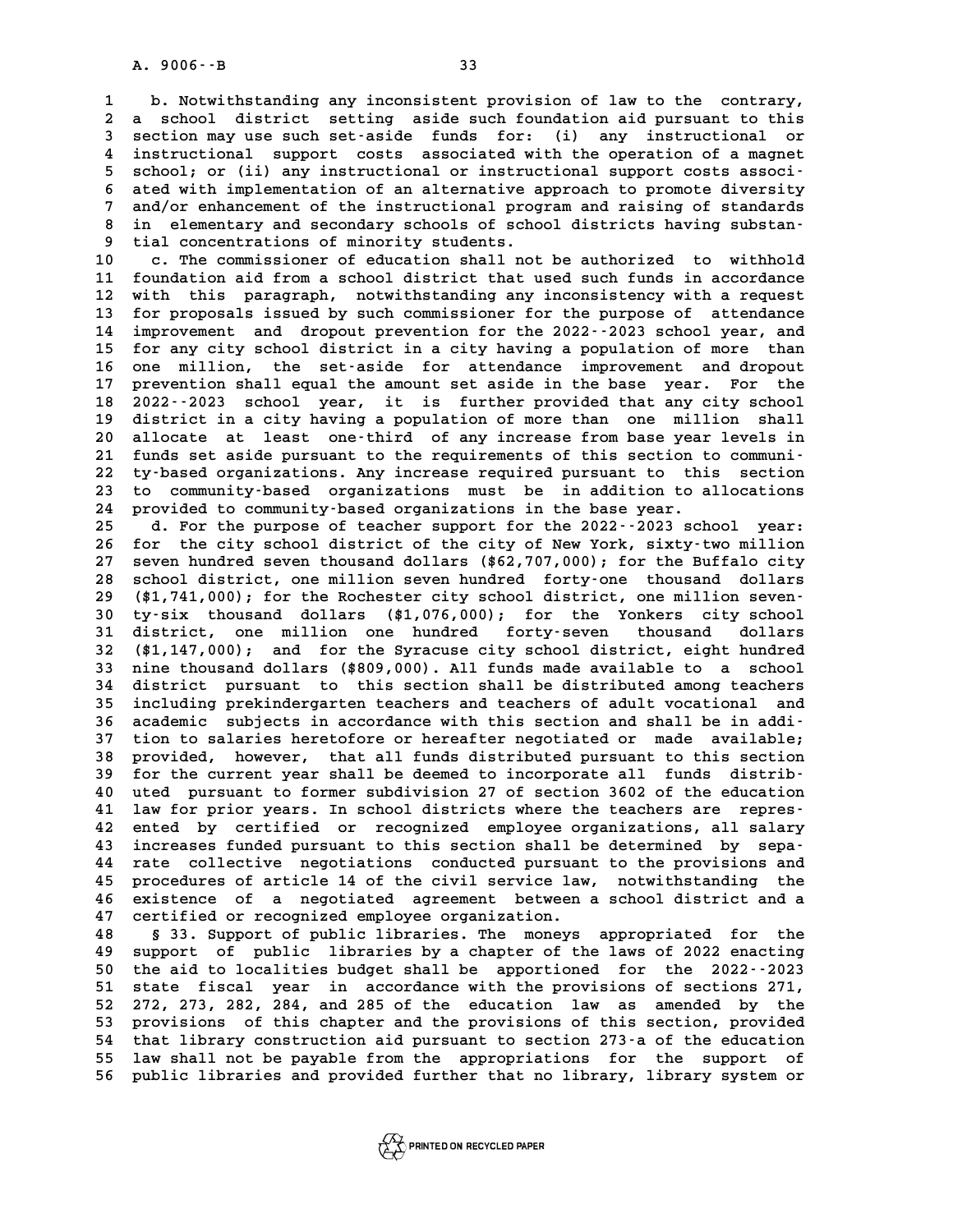**1 program, as defined by the commissioner of education, shall receive less 2** program, as defined by the commissioner of education, shall receive less<br>2 total system or program aid than it received for the year 2001--2002<br>3 except as a result of a reduction adjustment pecessary to conform to the **3** program, as defined by the commissioner of education, shall receive less<br>2 total system or program aid than it received for the year 2001--2002<br>3 except as a result of a reduction adjustment necessary to conform to the 2 total system or program aid than it received for support of a reduction adjustment neces<br>4 appropriations for support of public libraries.<br><sup>5</sup> Moturithation in a public provision of law to the **5** except as a result of a reduction adjustment necessary to conform to the<br>4 appropriations for support of public libraries.<br>5 Notwithstanding any other provision of law to the contrary the moneys<br>5 contrary integration

**6 appropriations for support of public libraries.<br>
5 Notwithstanding any other provision of law to the contrary the moneys<br>
6 appropriated for the support of public libraries for the year 2022--2023<br>
Thus chapter of the l 7 by a chapter of the support of public libraries for the year 2022--2023**<br> **7 by a chapter of the laws of 2022 enacting the education, labor and fami-**<br>
<sup>2</sup> by a chapter of the laws of 2022 enacting the education, labor 8 appropriated for the support of public libraries for the year 2022--2023<br>
7 by a chapter of the laws of 2022 enacting the education, labor and fami-<br>
8 ly assistance budget shall fulfill the state's obligation to provide 9 by a chapter of the laws of 2022 enacting the education, labor and fami-<br>
8 ly assistance budget shall fulfill the state's obligation to provide<br>
9 such aid and, pursuant to a plan developed by the commissioner of educa-19 assistance budget shall fulfill the state's obligation to provide<br>
9 such aid and, pursuant to a plan developed by the commissioner of educa-<br>
10 tion and approved by the director of the budget, the aid payable to<br>
11 l 9 such aid and, pursuant to a plan developed by the commissioner of educa-<br>10 tion and approved by the director of the budget, the aid payable to<br>11 libraries and library systems pursuant to such appropriations shall be<br>12 10 tion and approved by the director of the budget, the aid payable to<br>11 libraries and library systems pursuant to such appropriations shall be<br>12 reduced proportionately to ensure that the total amount of aid payable<br>13 11 libraries and library systems pursuant to such appropriations<br>12 reduced proportionately to ensure that the total amount of<br>13 does not exceed the total appropriations for such purpose.<br>14 5 33:2 Chapter 486 of the laws 12 reduced proportionately to ensure that the total amount of aid payable<br>13 does not exceed the total appropriations for such purpose.<br>14 § 33-a. Chapter 486 of the laws of 1964 relating to establishing union<br>15 free scho

**13 does not exceed the total appropriations for such purpose.**<br>14 § 33-a. Chapter 486 of the laws of 1964 relating to establishing union<br>15 free school district number eight in the town of Canaan in the county of<br>16 Colum 14 § 33-a. Chapter 486 of<br>15 free school district num<br>16 Columbia is REPEALED.<br>17 § 33-b Sostion 1 of C **15 free school district number eight in the town of Canaan in the county of Columbia is REPEALED.**<br>17 § 33-b. Section 1 of chapter 566 of the laws of 1967, relating to<br>18 providing for the apportionment of funds to sertii

16 Columbia is REPEALED.<br>17 § 33-b. Section 1 of chapter 566 of the laws of 1967, relating to<br>18 providing for the apportionment of funds to certain special school<br>19 districts as apported by Section 6 of shapter 446 of th 17 § 33-b. Section 1 of chapter 566 of the laws of 1967, relating to<br>18 providing for the apportionment of funds to certain special school<br>19 districts, as amended by section 6 of chapter 446 of the laws of 2014,<br>20 is ame 18 providing for the apportionmen<br>19 districts, as amended by section<br>20 is amended to read as follows:<br><sup>21</sup> section 1 Motwithstanding th 19 districts, as amended by section 6 of chapter 446 of the laws of 2014,<br>20 is amended to read as follows:<br>21 Section 1. Notwithstanding the provisions of section 3602 and 3602<sup>-</sup>b

**22 of the education law, and in lieu of any apportionments to which such 21 Section 1. Notwithstanding the provisions of section 3602 and 3602 b**<br>**22 of the education law, and in lieu of any apportionments to which such sections or**<br>**23 school districts might otherwise be entitled under such s** 22 of the education law, and in lieu of any apportionments to which such<br>23 school districts might otherwise be entitled under such sections or<br>24 under any other provisions of law, the commissioner of education is<br>25 bero 23 school districts might otherwise be entitled under such sections or<br>24 under any other provisions of law, the commissioner of education is<br>25 hereby authorized to include the following school districts in the annu-<br>26 a 24 under any other provisions of law, the commissioner of education is<br>25 hereby authorized to include the following school districts in the annu-<br>26 al apportionment of public moneys and such apportionment shall be<br>27 com 25 hereby authorized to include the following school districts in the annu-<br>26 al apportionment of public moneys and such apportionment shall be<br>27 computed in accordance with the provisions of sections two, three and<br>28 f 26 al apportionment of public moneys and such apportionment shall be<br>27 computed in accordance with the provisions of sections two, three and<br>28 four of this act: union free school district number twenty-seven of the<br>29 to 27 computed in accordance with the provisions of sections two, three and<br>28 four of this act: union free school district number twenty-seven of the<br>29 town of Dryden, Tompkins county; [union free school district number<br>20 **30 eight of the town of Canaan, Columbia county;] union free school 31 districts numbers ten, eleven and twelve of the town of Greenburgh,** 30 eight of the town of Canaan, Columbia county; union free school<br>31 districts numbers ten, eleven and twelve of the town of Greenburgh,<br>32 Westchester county; union free school districts numbers three and four 31 districts numbers ten, eleven and twelve of the town of Greenburgh,<br>32 Westchester county; union free school districts numbers three and four<br>33 of the town of Mount Pleasant, Westchester county; union free school<br>34 di **32 Westchester county; union free school districts numbers three and four<br>33 of the town of Mount Pleasant, Westchester county; union free school<br>34 district number six, Blythedale, town of Mount Pleasant, Westchester**<br>25 33 of the town of Mount Pleasant, Westchester county; union free school<br>34 district number six, Blythedale, town of Mount Pleasant, Westchester<br>35 county; and Randolph Children's Home union free school district of the **34 district number six, Blythedale, town of Mount Pleasant, Westchester**<br>35 county; and Randolph Children's Home union free school district of the<br>36 town of Randolph, Cattaraugus county; West Park union free school<br>37 di 35 county; and Randolph Children's Home union free school district of the<br>36 town of Randolph, Cattaraugus county; West Park union free school<br>37 district number two, town of Esopus, Ulster county; common school<br>38 distric **36 town of Randolph, Cattaraugus county; West Park union free school**<br>**37 district number two, town of Esopus, Ulster county; common school**<br>**38 district number seven of the town of Oyster Bay, Nassau county; the**<br>**29 Hon** 37 district number two, town of Esopus, Ulster county; common school<br>38 district number seven of the town of Oyster Bay, Nassau county; the<br>39 Hopevale union free school district, town of Hamburg, Erie county; and<br><sup>40</sup> uni **40 district number seven of the town of Oyster Bay, Nassau county; the**<br>**40 union free school district, town of Hamburg, Erie county; and<br>40 union free school district number three, town of Riverhead, Suffolk** By Hopevale union free school district, town of Hamburg, Erie county; and<br>40 union free school district number three, town of Riverhead, Suffolk<br>41 county.<br>**8** 33 - c. Section 1 of chapter 566 of the laws of 1967, relating

**42 § 33-c. Section 1 of chapter 566 of the laws of 1967, relating to 41 county.**<br>42 § 33-c. Section 1 of chapter 566 of the laws of 1967, relating to<br>43 providing for the apportionment of funds to certain special school<br>44 districts 25 propoed by section 7 of shapter 446 of the laws of 201 **42** § 33-c. Section 1 of chapter 566 of the laws of 1967, relating to<br>43 providing for the apportionment of funds to certain special school<br>44 districts, as amended by section 7 of chapter 446 of the laws of 2014,<br>45 is a 43 providing for the apportionmen<br>44 districts, as amended by section<br>45 is amended to read as follows:<br>46 Section 1 Motuithstanding th districts, as amended by section 7 of chapter 446 of the laws of 2014,<br>45 is amended to read as follows:<br>46 Section 1. Notwithstanding the provisions of section 3602 and 3602 b<br>47 of the education law, and in lieu of any a

**45 is amended to read as follows:**<br>**46 Section 1. Notwithstanding the provisions of section 3602 and 3602 b**<br>**47 of the education law, and in lieu of any apportionments to which such**<br>**48 Second districts wight otherwise 46 Section 1. Notwithstanding the provisions of section 3602 and 3602-b**<br>**47 of the education law, and in lieu of any apportionments to which such sections or**<br>**48 school districts might otherwise be entitled under such s** 47 of the education law, and in lieu of any apportionments to which such<br>48 school districts might otherwise be entitled under such sections or<br>49 under any other provisions of law, the commissioner of education is<br>50 bero **50 hereby authorized to include the following school districts in the annu-**49 under any other provisions of law, the commissioner of education is<br>50 hereby authorized to include the following school districts in the annu-<br>51 al apportionment of public moneys and such apportionment shall be<br>52 com **50 hereby authorized to include the following school districts in the annu-**<br> **51 al apportionment of public moneys and such apportionment shall be**<br> **52 computed in accordance with the provisions of sections two, three a** 51 al apportionment of public moneys and such apportionment shall be<br>52 computed in accordance with the provisions of sections two, three and<br>53 four of this act: union free school district number twenty-seven of the<br>54 to **54 town of Dryden, Tompkins county; [union free school district number** 53 four of this act: union free school district number twenty-seven of the<br>54 town of Dryden, Tompkins county; [union free school district number<br>55 eight of the town of Canaan, Columbia county;] union free school<br>56 distr 54 town of Dryden, Tompkins county; [union free school district number<br>55 eight of the town of Canaan, Columbia county;] union free school<br>56 districts numbers ten, eleven and twelve of the town of Greenburgh,

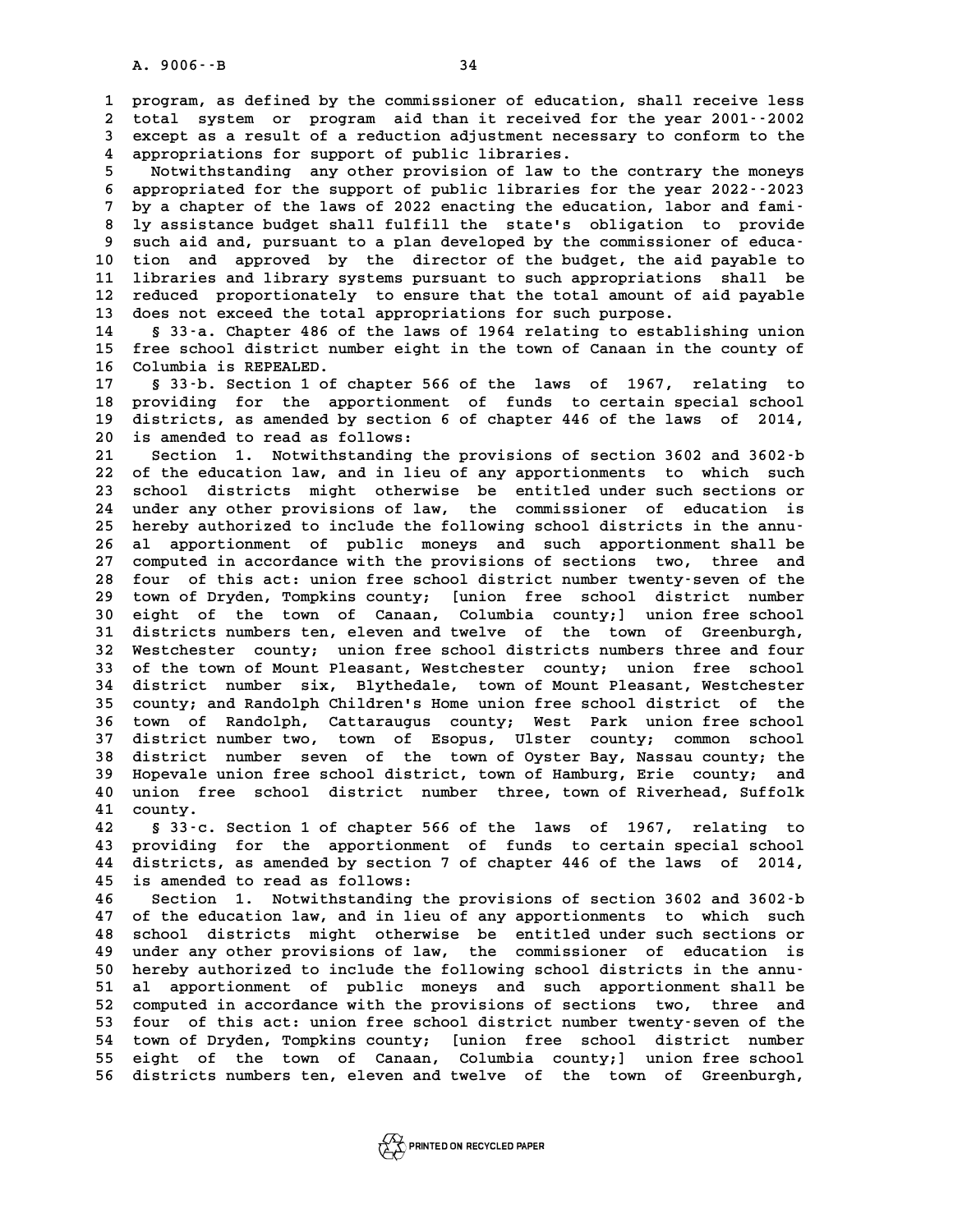**1 Westchester county; union free school districts numbers three and four 2** Westchester county; union free school districts numbers three and four<br>2 of the town of Mount Pleasant, Westchester county; union free school<br>3 district number six, Blythedale, town of Mount Pleasant Westchester 1 Westchester county; union free school districts numbers three and four<br>2 of the town of Mount Pleasant, Westchester county; union free school<br>3 district number six, Blythedale, town of Mount Pleasant, Westchester<br>4 count 2 of the town of Mount Pleasant, Westchester county; union free school<br>3 district number six, Blythedale, town of Mount Pleasant, Westchester<br>4 county; and Randolph Children's Home union free school district of the<br>5 town 3 district number six, Blythedale, town of Mount Pleasant, Westchester<br>4 county; and Randolph Children's Home union free school district of the<br>5 town of Randolph, Cattaraugus county; West Park union free school<br>6 district **6 district of the town of Randolph Children's Home union free school district of the town of Randolph, Cattaraugus county; West Park union free school**<br>**6 district number two, town of Esopus, Ulster county; common school** 5 town of Randolph, Cattaraugus county; West Park union free school<br>6 district number two, town of Esopus, Ulster county; common school<br>7 district number seven of the town of Oyster Bay, Nassau county; and<br><sup>8</sup> union free s 6 district number two, town of Esopus, Ulster county; common school<br>7 district number seven of the town of Oyster Bay, Nassau county; and<br>8 union free school district number three, town of Riverhead, Suffolk<br>8 county: 9 district n<br>8 union fre<br>9 county. 8 union free school district number three, town of Riverhead, Suffolk<br>
9 county.<br>
10 § 33-d. Any funds remaining in the possession of the union free school<br>
11 district number eight in the town of Canaan in the county of C

**10 county.**<br>
10 § 33-d. Any funds remaining in the possession of the union free school<br>
11 district number eight in the town of Canaan in the county of Columbia,<br>
12 after all of its debts and ebligations baye been paid s **10** § 33-d. Any funds remaining in the possession of the union free school<br>
11 district number eight in the town of Canaan in the county of Columbia,<br>
12 after all of its debts and obligations have been paid, shall be pai 11 district number eight in the town of Canaan in the county of Columbia,<br>
12 after all of its debts and obligations have been paid, shall be paid<br>
13 over to each social services district and school district having resi-<br> 12 after all of its debts and obligations have been paid, shall be paid<br>13 over to each social services district and school district having resi-<br>14 dent children served by the union free school district number eight in<br>15 13 over to each social services district and school district having resi-<br>14 dent children served by the union free school district number eight in<br>15 the town of Canaan in the county of Columbia in the 2019-2020 school<br>16 14 dent children served by the union free school district number eight in<br>15 the town of Canaan in the county of Columbia in the 2019-2020 school<br>16 year in the same proportion as the number of students placed by each<br>17 s 15 the town of Canaan in the county of Columbia in the 2019-2020 school<br>16 year in the same proportion as the number of students placed by each<br>17 such social services district or school district and served by the union<br>18 16 year in the same proportion as the number of students placed by each<br>17 such social services district or school district and served by the union<br>18 free school district number eight in the town of Canaan in the county o I7 such social services district or school district and served by the union<br>18 free school district number eight in the town of Canaan in the county of<br>19 Columbia in the 2019-2020 school year bears to the total number of<br> 18 free school district number eight in the town of Canaan in the county of<br>19 Columbia in the 2019-2020 school year bears to the total number of<br>20 students served by the union free school district number eight in the<br>21 19 Columbia in the 2019-2020 school year bears to the total number of 20 students served by the union free school district number eight in the 21 town of Canaan in the county of Columbia in the 2019-2020 school year. 20 students served by the union free school district number eight in the 2019 town of Canaan in the county of Columbia in the 2019 - 2020 school year.<br>22 Though the union free school district number eight in the town of Ca 21 town of Canaan in the county of Columbia in the 2019-2020 school year.<br>22 Though the union free school district number eight in the town of Canaan<br>23 in the county of Columbia be dissolved, the board of cooperative educ 22 Though the union free school district number eight in the town of Canaan<br>
23 in the county of Columbia be dissolved, the board of cooperative educa-<br>
24 tional services of the sole supervisory district of Rensselaer, Co 23 in the county of Columbia be dissolved, the board of cooperative educa-<br>24 tional services of the sole supervisory district of Rensselaer, Colum-<br>25 bia, Greene Counties (Questar III BOCES) shall be authorized to act on 24 tional services of the sole supervisory district of Rensselaer, Column 25 bia, Greene Counties (Questar III BOCES) shall be authorized to act.<br>26 behalf of the school district pursuant to section five of this act.<br>27 5 **25 bia, Greene Counties (Questar III BOCES) shall be authorized to act on 26 behalf of the school district pursuant to section five of this act.<br>27 § 33-e. Notwithstanding any other provision of law to the contrary,<br>28 du** 

**26 behalf of the school district pursuant to section five of this act.**<br>
27 § 33-e. Notwithstanding any other provision of law to the contrary,<br>
28 during any period in which there is no duly constituted board of educa-<br> **27** § 33-e. Notwithstanding any other provision of law to the contrary,<br>28 during any period in which there is no duly constituted board of educa-<br>29 tion of the union free school district number eight of the town of 28 during any period in which there is no duly constituted board of educa-<br>29 tion of the union free school district number eight of the town of<br>30 Canaan, Columbia County, Questar III BOCES shall be authorized to take<br>31 29 tion of the union free school district number eight of the town of<br>30 Canaan, Columbia County, Questar III BOCES shall be authorized to take<br>31 any actions on behalf of the school district that are reasonable and<br>32 acc 30 Canaan, Columbia County, Questar III BOCES shall be authorized to take<br>31 any actions on behalf of the school district that are reasonable and<br>32 necessary to complete the closedown and dissolution of the district that<br> 31 any actions on behalf of the school district that are reasonable and<br>32 necessary to complete the closedown and dissolution of the district that<br>33 the board of education would have, including but not limited to, the **34 power to enter into contracts, pay outstanding debts for reimbursable** 33 the board of education would have, including but not limited to, the<br>34 power to enter into contracts, pay outstanding debts for reimbursable<br>35 costs incurred for closedown of the school district under this section<br>26 **34 power to enter into contracts, pay outstanding debts for reimbursable**<br>35 costs incurred for closedown of the school district under this section<br>36 and subparagraph (i) of paragraph j of subdivision 4 of section 4405 o **35** costs incurred for closedown of the school district under this section<br>36 and subparagraph (i) of paragraph j of subdivision 4 of section 4405 of<br>37 the education law, provided however that the Questar III BOCES shall **36 and subparagraph (i) of paragraph j of subdivision 4 of section 4405 of the education law, provided however that the Questar III BOCES shall not pay for outstanding debts using its own funds and shall not be liable**<br>**3** 37 the education law, provided however that the Questar III BOCES shall not<br>38 pay for outstanding debts using its own funds and shall not be liable<br>39 for any outstanding debt or claims incurred by the union free school<br>4 90 pay for outstanding debts using its own funds and shall not be liable<br>
40 district number eight of the town of Canaan, Columbia County. The Ques-<br>
<sup>41</sup> tar III BOCES may sell school district property if any with approva **41 target is a set of the school** district number eight of the town of Canaan, Columbia County. The Ques-<br>41 tar III BOCES may sell school district property, if any, with approval<br>42 of the commissioner, and hill for and **40 district number eight of the town of Canaan, Columbia County. The Ques-**<br>**41 tar III BOCES may sell school district property, if any, with approval**<br>**42 of the commissioner, and bill for and receive any reimbursement d 41 tar III BOCES may sell school district property, if any, with approval<br>42 of the commissioner, and bill for and receive any reimbursement due and<br>43 owing for tuition pursuant to article 81 of the education law or any<br>** 42 of the commissioner, and bill for and receive any reimbursement due and<br>43 owing for tuition pursuant to article 81 of the education law or any<br>44 other provision of law for services rendered to students on or before<br><sup>4</sup> 43 owing for tuition pursuant to article 81 of the education law or any<br>44 other provision of law for services rendered to students on or before<br>45 the school district ceased operation on June 30, 2020 and reimbursement<br>46 44 other provision of law for services rendered to students on or before<br>45 the school district ceased operation on June 30, 2020 and reimbursement<br>46 for close down costs determined pursuant to this section and subpara-<br><sup></sup> 45 the school district ceased operation on June 30, 2020 and reimbursement<br>46 for close down costs determined pursuant to this section and subpara-<br>47 graph (i) of paragraph j of subdivision 4 of section 4405 of the educa-46 for close down costs determined pursuant to this section and subpara-<br>47 graph (i) of paragraph j of subdivision 4 of section 4405 of the educa-<br>48 tion law. The Questar III BOCES shall be reimbursed the actual docu-<br><sup>4</sup> **47 graph (i) of paragraph j of subdivision 4 of section 4405 of the educa-**<br>**48 tion law.** The Questar III BOCES shall be reimbursed the actual docu-<br>**49 mented cost to the Questar III BOCES of carrying out its duties und 50 tion law.** The Questar III BOCES shall be reimbursed the actual documented cost to the Questar III BOCES of carrying out its duties under<br>50 the provisions of this section and subparagraph (i) of paragraph j of<br>51 subd **50** mented cost to the Questar III BOCES of carrying out its duties under<br>50 the provisions of this section and subparagraph (i) of paragraph j of<br>51 subdivision 4 of section 4405 of the education law to close down the<br>52 50 the provisions of this section and subparagraph (i) of paragraph j of<br>51 subdivision 4 of section 4405 of the education law to close down the<br>52 school district. The Questar III BOCES shall review the business records<br>5 51 subdivision 4 of section 4405 of the education law to close down the<br>
52 school district. The Questar III BOCES shall review the business records<br>
53 of the school district, including any claims, invoices and bills subm 52 school district. The Questar III BOCES shall review the business records<br>53 of the school district, including any claims, invoices and bills submit-<br>54 ted to the school district during any period in which there was no 53 of the school district, including any claims, invoices and bills submit-<br>54 ted to the school district during any period in which there was no duly<br>55 constituted board of education and shall audit any expenses or claim **56 based on invoices, bills or other documentation, that were not included**

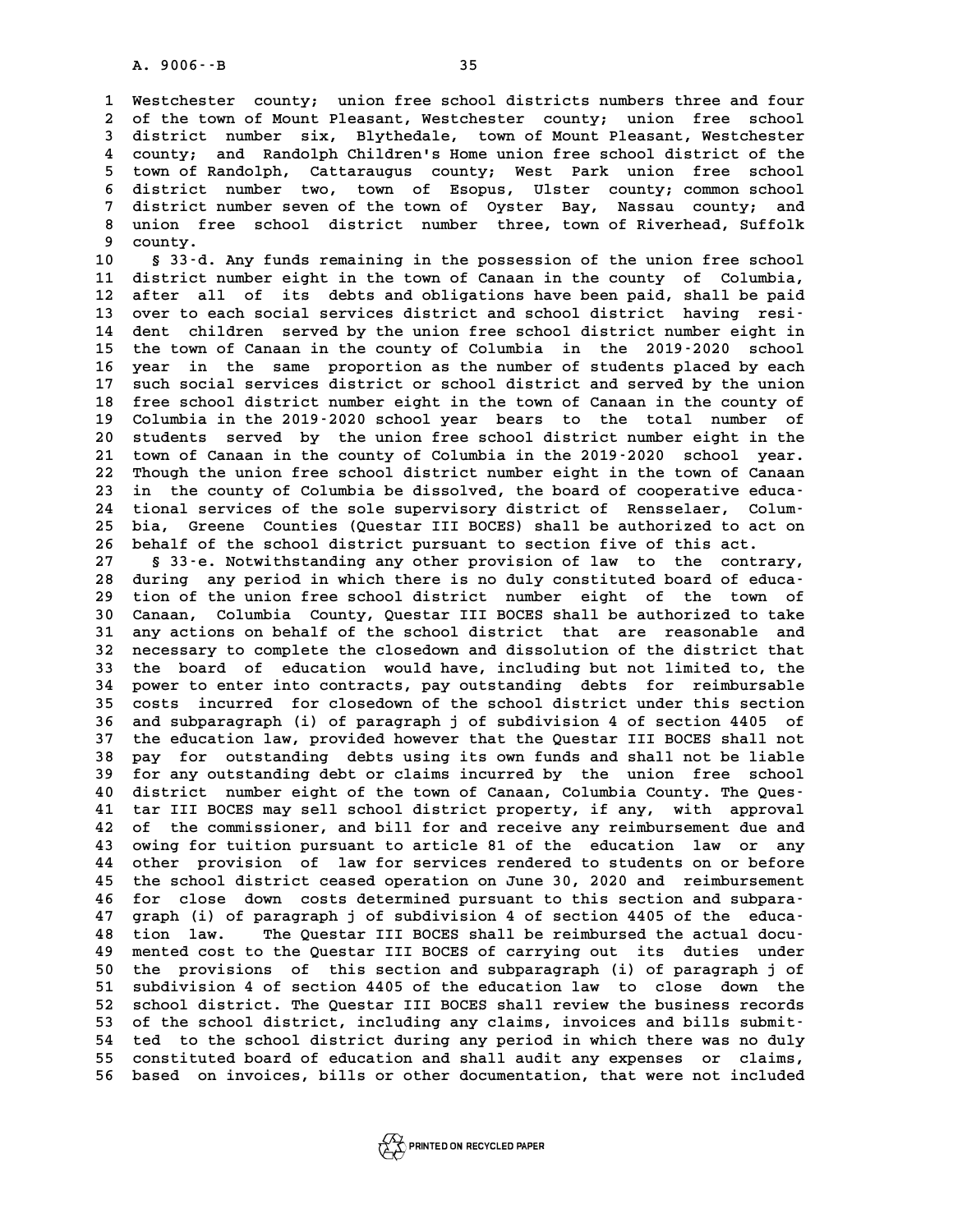**1 in an audited financial statement or financial reports submitted to the** 1 in an audited financial statement or financial reports submitted to the<br>2 department by the school district, to determine if such expenses or<br>3 claims are duplicative of claims previously submitted for reimbursement 1 in an audited financial statement or financial reports submitted to the<br>2 department by the school district, to determine if such expenses or<br>3 claims are duplicative of claims previously submitted for reimbursement<br><sup>4</sup> department by the school district, to determine if such expenses or<br>3 claims are duplicative of claims previously submitted for reimbursement<br>4 and, if not, whether they are supported by documentation that would<br>5 substant 3 claims are duplicative of claims previously submitted for reimbursement<br>4 and, if not, whether they are supported by documentation that would<br>5 substantiate a claim that the expense was incurred by the school 4 and, if not, whether they are supported by documentation that would<br>5 substantiate a claim that the expense was incurred by the school<br>6 district or is otherwise an outstanding debt of the school district.<br><sup>7</sup> Such audit 5 substantiate a claim that the expense was incurred by the school<br>6 district or is otherwise an outstanding debt of the school district.<br>7 Such audit may be conducted by the claims auditor of the BOCES or, with<br>the approx 8 district or is otherwise an outstanding debt of the school district.<br>
7 Such audit may be conducted by the claims auditor of the BOCES or, with<br>
8 the approval of the commissioner, by an independent auditor retained by<br> 9 Such audit may be conducted by the claims auditor of the BOCES or, with<br>
8 the approval of the commissioner, by an independent auditor retained by<br>
9 the BOCES. The BOCES shall report to the department any audited claims 10 the approval of the commissioner, by an independent auditor retained by<br>
10 that were not included in an audited financial statement or financial<br>
11 report together with the documentation supporting such glaims 9 the BOCES. The BOCES shall report to the department any audited claims<br>10 that were not included in an audited financial statement or financial<br>11 report, together with the documentation supporting such claims.<br><sup>12</sup> Poim 10 that were not included in an audited financial statement or financial<br>11 report, together with the documentation supporting such claims.<br>12 Reimbursement for costs incurred for closedown of the school district<br>13 Shall 11 report, together with the documentation supporting such claims.<br>12 Reimbursement for costs incurred for closedown of the school district<br>13 shall include only: (i) any allowable costs approved by the commissioner<br>14 tha 12 Reimbursement for costs incurred for closedown of the school district<br>13 shall include only: (i) any allowable costs approved by the commissioner<br>14 that were included in the audited financial statement and financial<br>15 13 shall include only: (i) any allowable costs approved by the commissioner<br>
14 that were included in the audited financial statement and financial<br>
15 reports submitted by the school district in conformity with the finan-15 reports submitted by the school district in conformity with the finan-<br>16 cial reporting requirements; (ii) additional allowable costs incurred in<br>17 the 2019-2020 school year or subsequently during the closedown period 15 reports submitted by the school district in conformity with the finan-<br>16 cial reporting requirements; (ii) additional allowable costs incurred in<br>17 the 2019-2020 school year or subsequently during the closedown period 16 cial reporting requirements; (ii) additional allowable costs incurred in<br>17 the 2019-2020 school year or subsequently during the closedown period<br>18 that are approved by the commissioner in accordance with the reimbursa 17 the 2019-2020 school year or subsequently during the closedown period<br>18 that are approved by the commissioner in accordance with the reimbursa-<br>19 ble cost manual in effect for the 2019-2020 school year and relate to<br>2 18 that are approved by the commissioner in accordance with the reimbursa-<br>19 ble cost manual in effect for the 2019-2020 school year and relate to<br>20 claims that were audited by the Questar III BOCES pursuant to this<br>21 s 19 ble cost manual in effect for the 2019-2020 school year and relate to<br>20 claims that were audited by the Questar III BOCES pursuant to this<br>21 section and subparagraph (i) of paragraph j of subdivision 4 of section<br>22 4 20 claims that were audited by the Questar III BOCES pursuant to this<br>21 section and subparagraph (i) of paragraph j of subdivision 4 of section<br>22 4405 of the education law and are based on supporting documentation that<br>2 21 section and subparagraph (i) of paragraph j of subdivision 4 of section<br>22 4405 of the education law and are based on supporting documentation that<br>23 would substantiate a claim that the expense was incurred by the scho 22 4405 of the education law and are based on supporting documentation that<br>23 would substantiate a claim that the expense was incurred by the school<br>24 district and not duplicative of claims previously reimbursed; and (ii 23 would substantiate a claim that the expense was incurred by the school<br>24 district and not duplicative of claims previously reimbursed; and (iii)<br>25 the actual documented cost to the Questar III BOCES of carrying out it 24 district and not duplicative of claims previously reimbursed; and (iii)<br>25 the actual documented cost to the Questar III BOCES of carrying out its<br>26 duties under the provisions of this section and subparagraph (i) of<br>2 25 the actual documented cost to the Questar III BOCES of carrying out its<br>26 duties under the provisions of this section and subparagraph (i) of<br>27 paragraph j of subdivision 4 of section 4405 of the education law to<br>28 a 26 duties under the provisions of this section and subparagraph (i) of<br>27 paragraph j of subdivision 4 of section 4405 of the education law to<br>28 close down the school district, as approved by the commissioner based on<br>29 27 paragraph j of subdivision 4 of section 4405 of the education law to<br>28 close down the school district, as approved by the commissioner based on<br>29 documentation that such costs were necessary to carry out such duties,<br> close down the school district, as approved by the commissioner based on<br>29 documentation that such costs were necessary to carry out such duties,<br>30 shall be included in a closedown rate payable by each school district or 30 documentation that such costs were necessary to carry out such duties,<br>30 shall be included in a closedown rate payable by each school district or<br>31 social services district responsible for tuition for students attendi 30 shall be included in a closedown rate payable by each school district or social services district responsible for tuition for students attending the special act school district in the 2019-2020 school year. Notwith-<br>
<sup>3</sup> 31 social services district responsible for tuition for students attending<br>32 the special act school district in the 2019-2020 school year. Notwith-<br>33 standing any other provision of law, rule or regulation to the contrar 33 standing any other provision of law, rule or regulation to the contrary,<br>34 such closedown rate may be payable in three installments which shall be<br>35 as equal as practicable, over three consecutive years after the clos 33 standing any other provision of law, rule or regulation to the contrary,<br>34 such closedown rate may be payable in three installments which shall be<br>35 as equal as practicable, over three consecutive years after the clos 34 such closedown rate may be payable in three installments which shall be<br>35 as equal as practicable, over three consecutive years after the close-<br>36 down rate is established; provided that any reimbursement costs remain **35 as equal as practicable, over three consecutive years after the close-**<br>**36 down rate is established; provided that any reimbursement costs remain-**<br>**37 ing due to Questar III BOCES for carrying out its administrative 36 down rate is established; provided that any reimbursement costs remain-**<br>**37 ing due to Questar III BOCES for carrying out its administrative duties**<br>**38 under this act and subparagraph (i) of paragraph j of subdivisio** 37 ing due to Questar III BOCES for carrying out its administrative duties<br>38 under this act and subparagraph (i) of paragraph j of subdivision 4 of<br>39 section 4405 of the education law may be paid in the first installment **40 In such capacity, such board of cooperative educational services and its** 39 section 4405 of the education law may be paid in the first installment.<br>40 In such capacity, such board of cooperative educational services and its<br>41 officers and employees shall be entitled to defense and indemnificat **40 In such capacity, such board of cooperative educational services and its**<br>**41 officers and employees shall be entitled to defense and indemnification**<br>**42 by the state pursuant to section 18 of the public officers law.** 41 officers and employees shall be entitled to defense and indemnification<br>42 by the state pursuant to section 18 of the public officers law. Services<br>43 provided by the Questar III BOCES under this act and subparagraph (i 43 provided by the Questar III BOCES under this act and subparagraph (i) of<br>44 paragraph j of subdivision 4 of section 4405 of the education law shall<br>45 not result in any additional costs being imposed on component school 43 provided by the Questar III BOCES under this act and subparagraph (i) of<br>44 paragraph j of subdivision 4 of section 4405 of the education law shall<br>45 not result in any additional costs being imposed on component school **44 paragraph j of subdivision 4 of section 4405 of the education law shall**<br>45 not result in any additional costs being imposed on component school<br>46 districts, except those costs imposed on a component school district<br>4 As not result in any additional costs being imposed on compon<br>46 districts, except those costs imposed on a component school<br>47 pursuant to a closedown rate calculated under this section.<br><sup>49</sup> and 2<sup>3</sup> a<sup>2</sup> a<sup>n</sup> be reserve districts, except those costs imposed on a component school district<br>47 pursuant to a closedown rate calculated under this section.<br>48 § 33-f. The records of union free school district number eight of the<br>49 town of Canaan

**49 town of Canaan in the county of Columbia, shall be forwarded to the 50 district superintendent of schools for the board of cooperative educa-**49 town of Canaan in the county of Columbia, shall be forwarded to the<br>50 district superintendent of schools for the board of cooperative educa-<br>51 tional services for the sole supervisory district of Rensselaer, Colum-50 district superintendent of schools for the board of cooperative educa-<br>51 tional services for the sole supervisory district of Rensselaer, Colum-<br>52 bia, Greene Counties for preservation. Notwithstanding any other<br>53 pr 51 tional services for the sole supervisory district of Rensselaer, Colum-<br>52 bia, Greene Counties for preservation. Notwithstanding any other<br>53 provision of law to the contrary, such records shall be deemed to be<br>54 reco 52 bia, Greene Counties for preservation. Notwithstanding any other<br>53 provision of law to the contrary, such records shall be deemed to be<br>54 records of the sole supervisory district of Rensselaer, Columbia, Greene **55 Counties for purposes of the management and disposition of such records**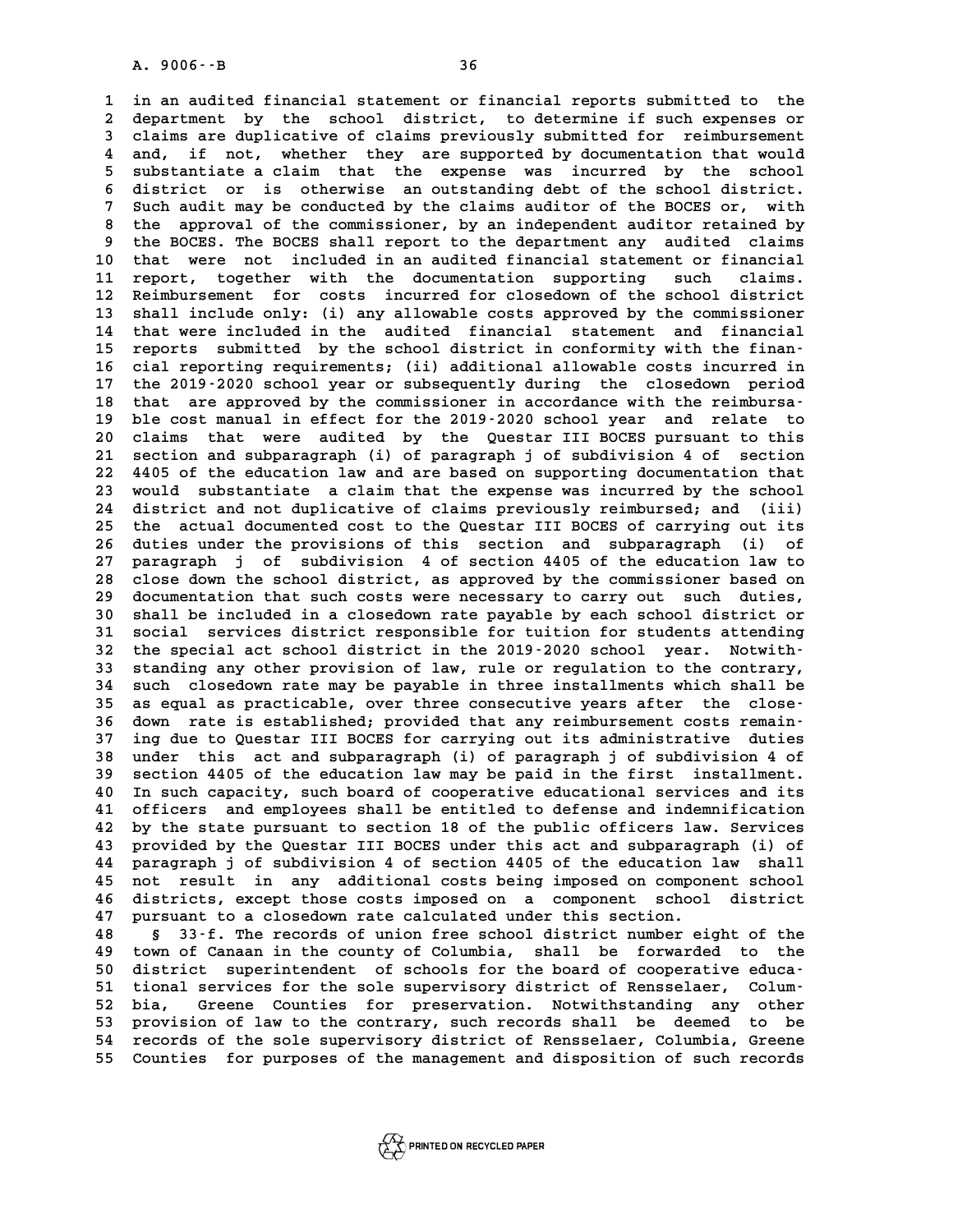**1 and any local government management grants issued pursuant to section 2** and any local government management grants iss<br>2 57.35 of the arts and cultural affairs law.<br>3 5 34 Severability, The provisions of this 3 **3 and any local government management grants issued pursuant to section<br>
<b>3 57.35 of the arts and cultural affairs law.**<br> **3 34. Severability. The provisions of this act shall be severable, and**<br> **1** if the application of 4 57.35 of the arts and cultural affairs law.<br>
4 if the application of any clause, sentence, paragraph, subdivision,<br>
4 if the application of any clause, sentence, paragraph, subdivision,<br>
5 section or part of this act to **5 34. Severability. The provisions of this act shall be severable, and<br>4 if the application of any clause, sentence, paragraph, subdivision,<br>5 section or part of this act to any person or circumstance shall be<br>6 section t** 4 if the application of any clause, sentence, paragraph, subdivision,<br>5 section or part of this act to any person or circumstance shall be<br>6 adjudged by any court of competent jurisdiction to be invalid, such<br><sup>7</sup> iudgmont 5 section or part of this act to any person or circumstance shall be<br>
6 adjudged by any court of competent jurisdiction to be invalid, such<br>
7 judgment shall not necessarily affect, impair or invalidate the applica-<br>
<sup>2</sup> i 8 adjudged by any court of competent jurisdiction to be invalid, such<br>7 judgment shall not necessarily affect, impair or invalidate the applica-<br>8 tion of any such clause, sentence, paragraph, subdivision, section or<br>9 par judgment shall not necessarily affect, impair or invalidate the applica-**10 person or circumstance, but shall be confined in its operation to the** 9 part of this act or remainder thereof, as the case may be, to any other<br>10 person or circumstance, but shall be confined in its operation to the<br>11 clause, sentence, paragraph, subdivision, section or part thereof<br><sup>12</sup> d 10 person or circumstance, but shall be confined in its operation to the<br>11 clause, sentence, paragraph, subdivision, section or part thereof<br>12 directly involved in the controversy in which such judgment shall have<br>13 bee 11 clause, sentence<br>12 directly involved<br>13 been rendered.<br>14 5 35 mbis 20 12 directly involved in the controversy in which such judgment shall have<br>13 been rendered.<br>14 § 35. This act shall take effect immediately, and shall be deemed to<br>15 have been in full force and effect on and after April 1 13 been rendered.<br>14 § 35. This act shall take effect immediately, and shall be deemed to<br>15 have been in full force and effect on and after April 1, 2022, provided,<br>16 hours to the to the to the to the to the to the to th 14 § 35. This ac<br>15 have been in full<br>16 however, that:<br><sup>17</sup> <sup>1</sup> Sostions one **15 have been in full force and effect on and after April 1, 2022, provided,<br>16 however, that:<br>17 1. Sections one, two, five-a, five-b, six-a, seven, eight, ten-a,<br>fourteen fifteen sixteen seventeen.s seventeen.s seventeen** 16 however, that:<br>17 1. Sections one, two, five-a, five-b, six-a, seven, eight, ten-a,<br>18 fourteen, fifteen, sixteen, seventeen-a, seventeen-c, seventeen-d, nine-<br>19 teen, twenty-two-e, twenty-eight, thirty-e, thirty-ene, 17 1. Sections one, two, five-a, five-b, six-a, seven, eight, ten-a,<br>18 fourteen, fifteen, sixteen, seventeen-a, seventeen-c, seventeen-d, nine-<br>19 teen, twenty-two-a, twenty-eight, thirty-a, thirty-one, thirty-one-a,<br>20 a 18 fourteen, fifteen, sixteen, seventeen-a, seventeen-c, sevente<br>19 teen, twenty-two-a, twenty-eight, thirty-a, thirty-one, th<br>20 and thirty-two of this act shall take effect July 1, 2022;<br>21 a Sections three four, and fiv 19 teen, twenty-two-a, twenty-eight, thirty-a, thirty-one, thirty-one-a,<br>20 and thirty-two of this act shall take effect July 1, 2022;<br>21 2. Sections three, four, and five of this act shall take effect imme-20 and thirty-two of this act shall take effect July 1, 2022;<br>21 2. Sections three, four, and five of this act shall take effect imme-<br>22 diately and shall expire September 30, 2024 when upon such date the<br>23 provisions of 21 2. Sections three, four, and five of this act shall take diately and shall expire September 30, 2024 when up<br>23 provisions of such sections shall be deemed repealed;<br><sup>24</sup> <sup>2</sup> The amordments to shapter <sup>756</sup> of the laws 22 diately and shall expire September 30, 2024 when upon such date the<br>23 provisions of such sections shall be deemed repealed;<br>24 3. The amendments to chapter 756 of the laws of 1992, relating to<br>25 funding a program for 23 provisions of such sections shall be deemed repealed;<br>24 3. The amendments to chapter 756 of the laws of 1992, relating to<br>25 funding a program for work force education conducted by a consortium for<br>26 works education i 24 3. The amendments to chapter 756 of the laws of 1992, relating to<br>25 funding a program for work force education conducted by a consortium for<br>26 worker education in New York city made by sections twenty and twenty-one<br>2 25 funding a program for work force education conducted by a consortium for<br>26 worker education in New York city made by sections twenty and twenty-one<br>27 of this act shall not affect the repeal of such chapter and shall b 26 worker education in New York city made by sections twenty and twenty-one<br>27 of this act shall not affect the repeal of such chapter and shall be<br>28 deemed repealed therewith;<br>29 4. Sections eighteen-a and eighteen-b of 27 of this act shall not affect the repeal of such chapter and shall be<br>28 deemed repealed therewith;<br>29 4. Sections eighteen-a and eighteen-b of this act shall take effect<br>20 September 1,2022; and deemed repealed therewith;<br>
29 4. Sections eighteen a and eighteen b of this act shall take effect<br>
30 September 1, 2022; and<br>
31 5. The amendments to section 1 of chapter 566 of the laws of 1967, **4. Sections eighteen a and eighteen b of this act shall take effect**<br>30 September 1, 2022; and<br>31 5. The amendments to section 1 of chapter 566 of the laws of 1967,<br>32 made by section thirty-three-s of this ast shall take **30 September 1, 2022; and<br>
31 5. The amendments to section 1 of chapter 566 of the laws of 1967,<br>
32 made by section thirty-three-c of this act, shall take effect on the<br>
33 same date and in the same manner as section 5 o** 31 5. The amendments to section 1 of chapter 566 of the laws of 1967,<br>32 made by section thirty-three-c of this act, shall take effect on the<br>33 same date and in the same manner as section 5 of chapter 213 of the laws 32 made by section thirty-three-c of thi<br>33 same date and in the same manner as s<br>34 of 2011, as amended, takes effect. 33 same date and in the same manner as section 5 of chapter 213 of the laws<br>34 of 2011, as amended, takes effect.<br>**PART B 36 Section 1. The education law is amended by adding a new section 3638 37 to read as follows: 38 <u>§ 3638. Zero-emission school buses. 1. For the purposes of this**<br>39 section "zero-emission school bus" shall mean a school bus that: (a) is</u> 39 <u>section "zero-emission school bus" shall mean a school bus that: (a) is</u><br>40 <u>propelled by an electric motor and associated</u> power electronics which 40 <u>propelled by an electric motor and associated power electronics which</u><br>41 <u>provide acceleration torque to the drive wheels during normal vehicle</u> **40** <u>section</u> "zero-emission school bus" shall mean a school bus that: (a) is<br> **40** propelled by an electric motor and associated power electronics which<br> **41** provide acceleration torque to the drive wheels during normal 40 <u>propelled by an electric motor and associated</u> power electronics which<br>41 <u>provide acceleration torque to the drive wheels during normal vehicle</u><br>42 perations; and (b) draws electricity from a hydrogen fuel cell or<br>bet 41 <u>provide ac</u><br>42 <u>operations;</u><br>43 <u>battery.</u> 22 <u>operations; and (b) draws electricity from a hydrogen fuel cell or</u><br> **44** 2. No later than July first, two thousand twenty-seven, every school<br> **45** district shall: 43 <u>battery.</u><br>44 <u>2. No later the</u><br>45 <u>district shall:</u><br>46 (a) only nurshed **44** 2. No later than July first, two thousand twenty-seven, every school<br> **45** district shall:<br>
<u>(a) only purchase or lease zero-emission school buses when purchasing</u><br>  $\frac{17}{2}$  or leasing pow buses: and 46 <u>(a) only purchase or lease zero–emission school buses when purchasing<br>47 <u>or leasing new buses; and</u><br>48 (b) include requirements in any procurement for school transportation</u> **46** (a) only purchase or lease zero-emission school buses when purchasing<br> **47** <u>or leasing new buses; and</u><br> **48** (b) include requirements in any procurement for school transportation<br> **49** services that any contractors p **47** <u>or leasing new buses; and</u><br> **48** (b) include requirements in any procurement for school transportation<br> **49** services that any contractors providing transportation services for the<br> **50** sebeel district must enly pur 48 (b) include requirements in any procurement for school transportation<br>49 services that any contractors providing transportation services for the<br>50 school district must only purchase or lease zero-emission school buses<br> **50** <u>services that any contractors providing transportation services for the school district must only purchase or lease zero-emission school buses<br>51 when purchasing or leasing new school buses.<br>52 3. No later than July </u> 50 <u>school district must only purchase or lease zero-emission school buses<br>51 when purchasing or leasing new school buses.<br>52 3. No later than July first, two thousand thirty-five, every school<br>district shall.</u> <u>3. We alter than July first, two thousand thirty-five, every<br>
52 3. No later than July first, two thousand thirty-five, every<br>
53 <u>district shall:</u><br>
54 (a) only operate and maintain zero-emission school buses; and</u> **52 3. No later than July first, two thousand thirty-five, every ...**<br>53 <u>district shall:</u><br>54 <u>(a) only operate and maintain zero–emission school buses; and</u>

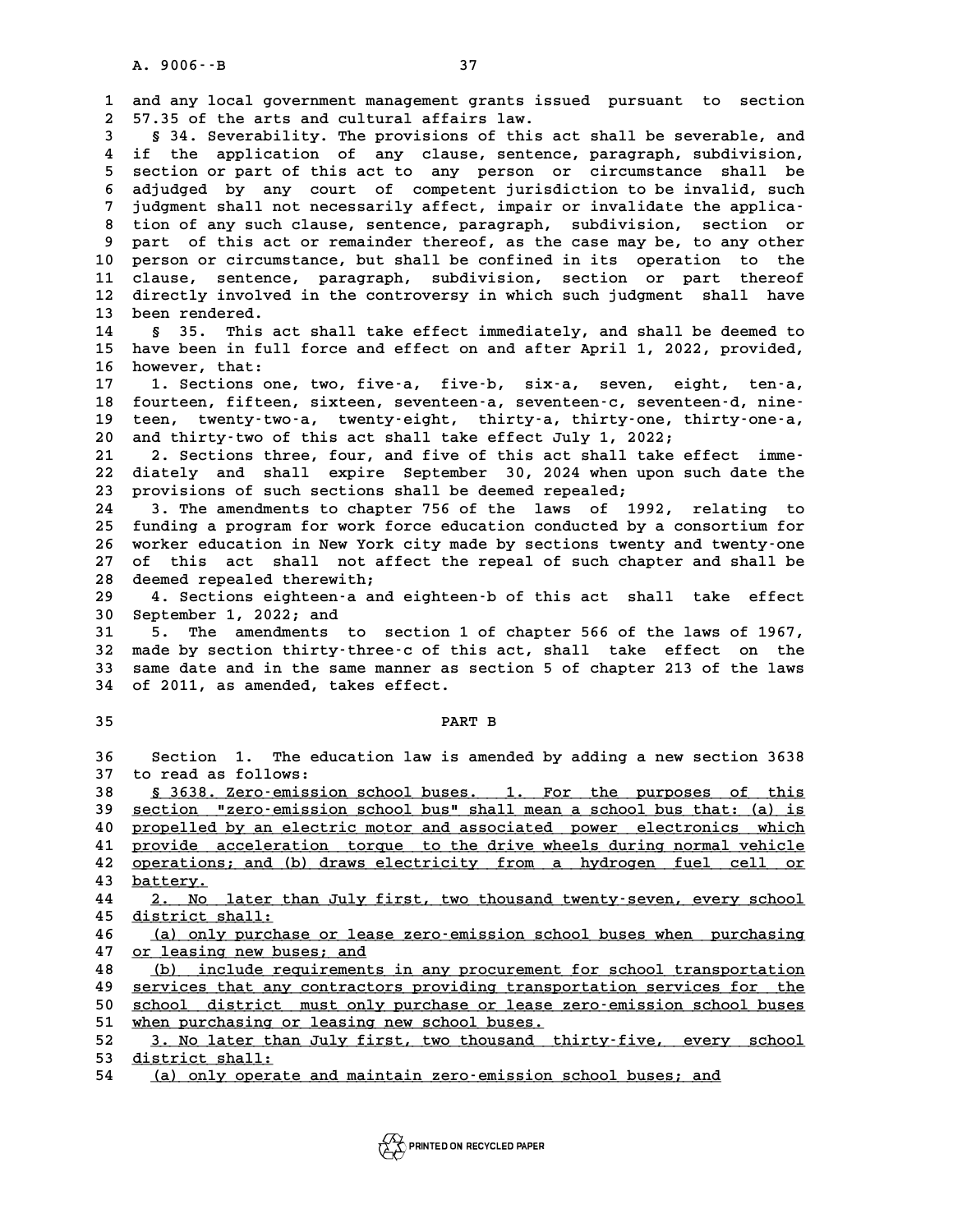|              | $A. 9006 - B$<br>38                                                                                                                                |
|--------------|----------------------------------------------------------------------------------------------------------------------------------------------------|
|              |                                                                                                                                                    |
| $\mathbf{1}$ | include requirements in any procurement for school transportation<br>(b)                                                                           |
| 2<br>3       | services that any contractors providing transportation services for the<br>school district must only operate zero-emission school buses when       |
| 4            | providing such transportation services to the school district.                                                                                     |
| 5            | 4. (a) On or before July first, two thousand twenty-five, the commis-                                                                              |
| 6            | sioner, in consultation with the president of the New York state energy                                                                            |
| 7            | research and development authority, shall determine whether school                                                                                 |
| 8            | districts will be able to comply with the requirements of this section                                                                             |
| 9            | without incurring financial hardship or disrupting the transportation of                                                                           |
| 10           | students. The commissioner shall consider the following factors when                                                                               |
| 11           | making such determination:                                                                                                                         |
| 12           | (i) the actual anticipated costs of transitioning to, and operating,                                                                               |
| 13           | zero-emission school buses including infrastructure, fuel, electricity,                                                                            |
| 14           | hydrogen, need to purchase additional buses to cover existing routes                                                                               |
| 15           | currently covered by diesel buses, and maintenance;                                                                                                |
| 16           | (ii) the availability of zero-emission school buses on the market;                                                                                 |
| 17           | (iii) the ability of zero-emission school buses to operate safely,                                                                                 |
| 18           | efficiently, and effectively in all conditions including hilly terrain                                                                             |
| 19           | and cold weather;                                                                                                                                  |
| 20           | (iv) the longevity of zero-emission buses and infrastructure including                                                                             |
| 21           | yearly battery degradation; and                                                                                                                    |
| 22           | (v) the ability for zero-emission school buses to adhere to mileage                                                                                |
| 23           | ranges required by school districts to transport students to and from                                                                              |
| 24           | school, extracurricular activities, and field trips.                                                                                               |
| 25           | If the commissioner determines school districts will not be able<br>(b)                                                                            |
| 26<br>27     | to comply with the requirements of this section, the commissioner shall<br>delay implementation until school districts are able to fully comply    |
| 28           | without incurring financial hardship or disrupting the transportation of                                                                           |
| 29           | students.                                                                                                                                          |
| 30           | 5. Notwithstanding any provision of law to the contrary, all rights                                                                                |
| 31           | and benefits, including terms and conditions of employment in accordance                                                                           |
| 32           | with the civil service law, and protection of civil service and collec-                                                                            |
| 33           | tive bargaining agreements of all existing employees of school                                                                                     |
| 34           | districts or any entity contracted to provide pupil transportation                                                                                 |
| 35           | services shall be preserved and protected. Nothing in this section shall                                                                           |
| 36           | result in the: (a) displacement of any currently employed worker or loss                                                                           |
| 37           | of position including partial displacement such as a reduction in the                                                                              |
| 38           | <u>hours of non-overtime work, wages, or employment benefits or result in</u>                                                                      |
| 39           | the impairment of existing collective bargaining agreements; (b) trans-                                                                            |
| 40           | fer of existing duties and functions related to maintenance and oper-                                                                              |
| 41           | ations currently performed by existing employees; or (c) transfer of                                                                               |
| 42           | future duties and functions ordinarily performed by employees.                                                                                     |
| 43           | 6. On July first, two thousand twenty-five or upon implementation of                                                                               |
| 44           | this section as determined by the commissioner, whichever is later, and<br>prior to the beginning of the procurement process for new zero-emission |
| 45<br>46     | school buses or zero-emission infrastructure including school bus<br>elec-                                                                         |
| 47           | tric charging or hydrogen fueling stations, every school district, board                                                                           |
| 48           | of cooperative educational services, or entity contracted to provide                                                                               |
| 49           | pupil transportation services for a school district that purchases or                                                                              |
| 50           | leases a zero-emission school bus shall prepare a workforce development                                                                            |
| 51           | report that: (a) estimates the number of jobs that would be eliminated                                                                             |
| 52           | substantially changed after the purchase or lease of such buses, as<br>or                                                                          |
| 53           | well as the number of jobs expected to be created upon the proposed                                                                                |
| 54           | purchase or lease of such buses over a five-year period from the date of                                                                           |
| 55           | the publication of the workforce development report; (b) identifies gaps                                                                           |
| 56           | skills needed to operate and maintain zero-emission school buses and<br>in                                                                         |
|              |                                                                                                                                                    |

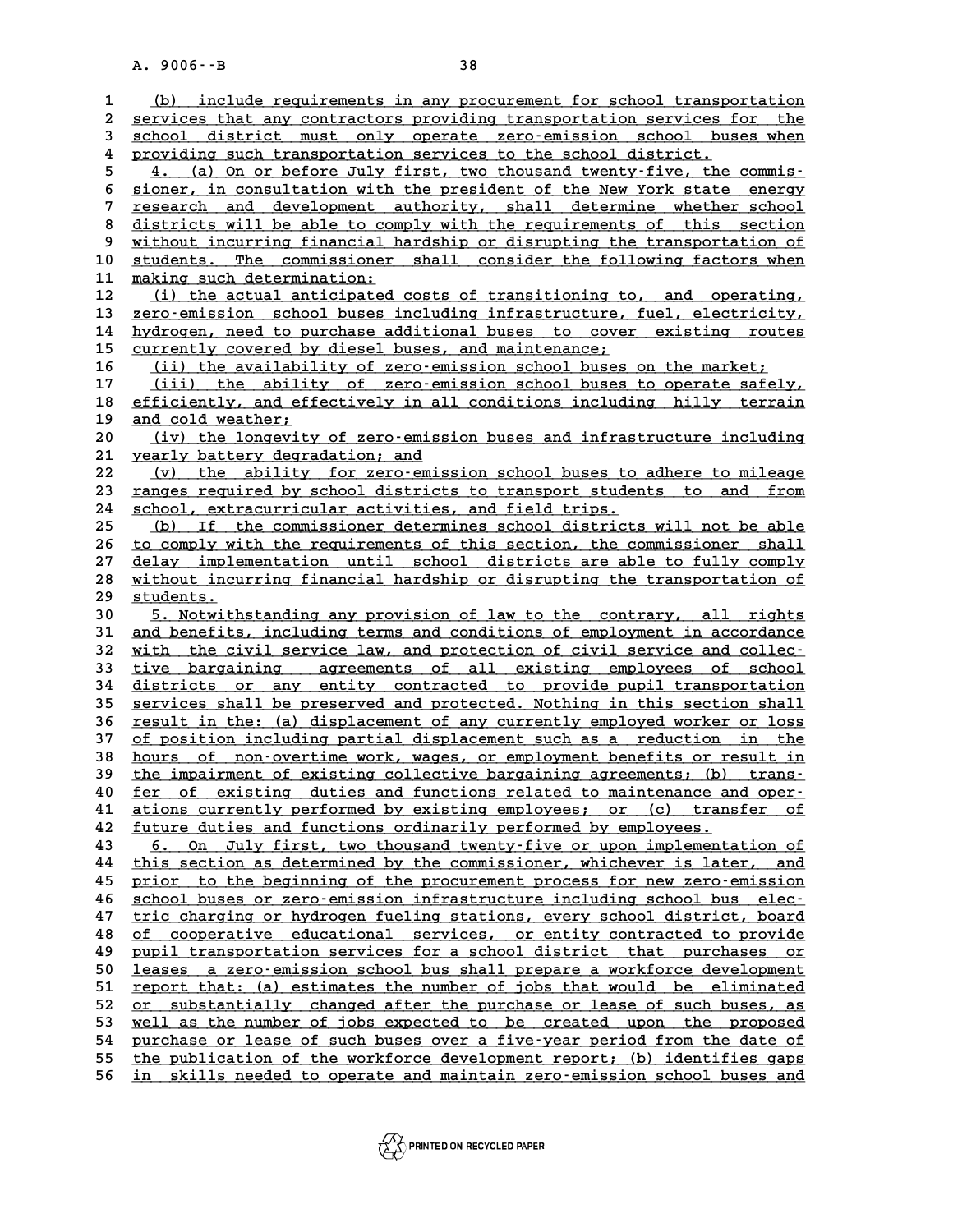A. 9006 · - B<br>1 <u>zero-emission infrastructure including school bus electric charging or</u><br>2 bydrogen fueling stations: (c) includes a comprehensive plan to transi-2 <u>zero-emission infrastructure including school bus electric charging or hydrogen fueling stations; (c) includes a comprehensive plan to transi-<br><sup>2</sup> hydrogen fueling stations; (c) includes a comprehensive plan to transi-</u> **3 the section in the section in the set of the section of the section of the section of the section of the section, train, or retrain employees that are impacted by this section; and<br>
<b>A** included are extincted sect to im A <u>tion, train, or retrain employees that are impacted by this section; and<br>
4 (d) includes an estimated cost to implement such plan. Nothing contained<br> **A** herein, shall be construed to affect the evising rights of employ</u> 5 **tion, train, or retrain employees that are impacted by this section; and**<br>
4 (d) includes an estimated cost to implement such plan. Nothing contained<br>
5 herein shall be construed to affect the existing rights of employe 6 **1 4 (d)** includes an estimated cost to implement such plan. Nothing contained<br>5 herein shall be construed to affect the existing rights of employees<br>6 pursuant to an existing collective bargaining agreement or the exist 5 <u>herein shall be construed to affect the existing rights of employees</u><br>6 <u>pursuant to an existing collective bargaining agreement or the existing</u><br>7 <u>representational relationships among employee organizations or the</u><br>8 8 pursuant to an existing collective bargaining agreement or the existing<br> **Propresentational relationships** among employee organizations or the<br> **8 bargaining relationships between the employer and an employee organiza-**<br> representational relationships among employee organizations or the<br>**8 bargaining relationships between the employer and an employee organiza-**<br>**9 tion.**<br>**7. Any work related to the construction or installation of zero-emis** 10 <u>bargaining relationships between the employer and an employee organization.</u><br>10 <u>7. Any work related to the construction or installation of zero-emis-</u><br>11 sion school bus electric charging or hydrogen fueling stations 11 <u>sion school bus electric charging or hydrogen fueling stations shall be</u><br>12 deemed a public work to be performed in accordance with the provisions **12** <u>deemed a public work to be performed in accordance with the provisions</u><br>13 of article eight of the labor law, and enforcement of prevailing wage 11 <u>sion school bus electric charging or hydrogen fueling stations shall be<br>12 deemed a public work to be performed in accordance with the provisions<br>13 <u>of article eight of the labor law, and enforcement of prevailing wag</u></u> 12 <u>deemed a public work to be performed in a</u><br>13 <u>of article eight of the labor law, and enfo</u><br>14 <u>requirements by the department of labor.</u> **13 of article eight of the labor law, and enforcement of prevailing wage**<br> **14 requirements by the department of labor.**<br> **15 §** 2. Paragraphs c, d and e of subdivision 2 of section 3623-a of the<br> **16 education la 14 requirements by the department of labor.**<br>
15 § 2. Paragraphs c, d and e of subdivision 2 of section 3623-a of the<br>
16 education law, paragraph c as amended by chapter 453 of the laws of<br>
17 2005 paragraph d as added b 15 § 2. Paragraphs c, d and e of subdivision 2 of section 3623-a of the<br>16 education law, paragraph c as amended by chapter 453 of the laws of<br>17 2005, paragraph d as added by chapter 474 of the laws of 1996, and para-<br><sup>19</sup> **16 education law, paragraph c as amended by chapter 453 of the laws of 17 2005, paragraph d as added by chapter 474 of the laws of 1996, and para-<br>18 graph e as amended by section 68 of part A of chapter 436 of the laws o** 17 2005, paragraph d as added by chapter 474 of the laws of 1996, and para<br>18 graph e as amended by section 68 of part A of chapter 436 of the laws o<br>19 1997, are amended and a new paragraph f is added to read as follows:<br> 18 graph e as amended by section 68 of part A of chapter 436 of the laws of 19 1997, are amended and a new paragraph f is added to read as follows:<br>20 c. The purchase of equipment deemed a proper school district expense,<br>2 19 1997, are amended and a new paragraph f is added to read as follows:<br>
20 c. The purchase of equipment deemed a proper school district expe<br>
21 including: (i) the purchase of two-way radios to be used on old and<br>
22 scho 20 c. The purchase of equipment deemed a proper school district expense,<br>21 including: (i) the purchase of two-way radios to be used on old and new<br>22 school buses, (ii) the purchase of stop-arms, to be used on old and new 21 including: (i) the purchase of two-way radios to be used on old and new<br>22 school buses, (ii) the purchase of stop-arms, to be used on old and new<br>23 school buses, (iii) the purchase and installation of seat safety belt 22 school buses, (ii) the purchase of stop-arms, to be used on old and new<br>23 school buses, (iii) the purchase and installation of seat safety belts<br>24 on school buses in accordance with the provisions of section thirty-si 23 school buses, (ii) the purchase and installation of seat safety belts<br>24 on school buses in accordance with the provisions of section thirty-six<br>25 hundred thirty-five-a of this article, (iv) the purchase of school bus<br> 24 on school buses in accordance with the provisions of section thirty-six<br>25 hundred thirty-five-a of this article, (iv) the purchase of school bus<br>26 back up beepers, (v) the purchase of school bus front crossing arms,<br><sup></sup> 25 hundred thirty-five-a of this article, (iv) the purchase of school bus<br>26 back up beepers, (v) the purchase of school bus front crossing arms,<br>27 (vi) the purchase of school bus safety sensor devices, (vii) the<br>28 nursh 26 back up beepers, (v) the purchase of school bus front crossing arms,<br>27 (vi) the purchase of school bus safety sensor devices, (vii) the<br>28 purchase and installation of exterior reflective marking on school<br>29 buses (vi 27 (vi) the purchase of school bus safety sensor devices, (vii) the purchase and installation of exterior reflective marking on school<br>29 buses, (viii) the purchase of automatic engine fire extinguishing<br>20 quaters for sch 28 purchase and installation of exterior reflective marking on school<br>29 buses, (viii) the purchase of automatic engine fire extinguishing<br>30 systems for school buses used to transport students who use wheelchairs<br>31 or ot 29 buses, (viii) the purchase of automatic engine fire extinguishing<br>30 systems for school buses used to transport students who use wheelchairs<br>31 or other assistive mobility devices, and (ix) the purchase of other<br>32 equi 30 systems for school buses used to transport students who use wheelchairs<br>31 or other assistive mobility devices, and (ix) the purchase of other<br>32 equipment as prescribed in the regulations of the commissioner; [and]<br>33 31 or other assistive mobility devices, and (ix) the purchase of other<br>32 equipment as prescribed in the regulations of the commissioner; [and]<br>33 d. Other transportation capital, debt service and lease expense, as<br><sup>34</sup> ap equipment as prescribed in the regulations of the commissioner; [and]<br>
33 d. Other transportation capital, debt service and lease expense,<br>
34 approved pursuant to regulations of the commissioner[.];<br>
35 e. Any approved co d. Other transportation capital, debt service and lease expense, as<br>34 approved pursuant to regulations of the commissioner[.]<u>;</u><br>85 e. Any approved cost of construction, reconstruction, lease or<br>36 purchase of a transport **34 approved pursuant to regulations of the commissioner[.];**<br> **35** e. Any approved cost of construction, reconstruction, lease or<br> **36 purchase of a transportation storage facility or site in the amount of**<br> **37** ton thou <sup>1</sup> e. Any approved cost of construction, reconstruction, lease or<br>
36 purchase of a transportation storage facility or site in the amount of<br>
37 ten thousand dollars or more shall be aidable in accordance with subdi-<br>
<sup>29</sup> 36 purchase of a transportation storage facility or site in the amount of<br>37 ten thousand dollars or more shall be aidable in accordance with subdi-<br>38 vision six of section thirty-six hundred two of this article and shall 37 ten thousand dollars or more shall be aidable in according the side of section thirty-six hundred two of the notice and the aidable as transportation expense[.]; and **48 vision six of section thirty-six hundred two of this article and shall**<br> **40** f. Approved costs relating to the lease, purchase, construction, or<br> **41** installation of zero-emission school bus electric charging or budr at the stransportation expense[.]<u>; and<br>
40 f. Approved costs relating to the lease, purchase, construction, or<br>
41 <u>installation of zero-emission school bus electric charging or hydrogen</u><br>
42 <u>fueling stations. For the pu</u></u> **42** <u>fueling stations. For the purposes of this section, a zero-emission</u><br>43 <u>school bus electric charging station is a station that delivers elec-</u> 41 <u>installation of zero-emission school bus electric charging or hydrogen</u><br>42 <u>fueling stations. For the purposes of this section, a zero-emission</u><br>5000 school bus electric charging station is a station that delivers elec **42** <u>fueling stations. For the purposes of this section, a zero-emission</u><br>43 <u>school bus electric charging station is a station that delivers electricity from a source outside a zero-emission school bus into one or<br>45 mor</u> 43 school bus electric charging station is a station that delivers electricity from a source outside a zero-emission school bus into one or more zero-emission school buses. An electric school bus charging station more incl 44 tricity from a source outside a zero-emission school bus into one or<br>45 more zero-emission school buses. An electric school bus charging station<br>46 may include several charge points simultaneously connecting several<br>47 A station school buses. An electric school bus charging station<br>  $\frac{1}{2}$  may include several charge points simultaneously connecting several<br>  $\frac{1}{2}$  are emission school buses to the station and any related equipment<br> 46 <u>may include several charge points simultaneously connecting several correspondence to the station and any related equipment and a meeting in the station and a my related equipment of the station of the station of a mat</u> **47 <u>zero-emission school buses to the station and any related equipment</u><br>48 <u>needed to facilitate charging plug-in zero-emission school buses.</u><br>49 § 3. Paragraph e of subdivision 7 of section 3602 of the education<br>50 la 50 law, as amended by section 4 of part L of chapter 57 of the laws of 51 2005, 3. Paragraph e of subdivision 7**<br> **50 law, as amended by section 4 of part L**<br> **51 2005, is amended to read as follows: 50 law, as amended by section 4 of part L of chapter 57 of the laws of 2005, is amended to read as follows:<br>52 e. In determining approved transportation capital, debt service and<br>53 lesse expense for aid payable in the tw** 51 2005, is amended to read as follows:<br>
52 e. In determining approved transportation capital, debt service and<br>
53 lease expense for aid payable in the two thousand five--two thousand six<br>
54 school year and thereafter, t **52** e. In determining approved transportation capital, debt service and<br>
53 lease expense for aid payable in the two thousand five - two thousand six<br>
54 school year and thereafter, the commissioner, after applying the<br>
5 **53 lease expense for aid payable in the two thousand five--two thousand six**<br>54 school year and thereafter, the commissioner, after applying the<br>55 provisions of paragraph c of this subdivision to such expense, shall<br>56 s 54 school year and thereafter, the commissioner, after applying the<br>55 provisions of paragraph c of this subdivision to such expense, shall<br>56 establish an assumed amortization pursuant to this paragraph to deter<sup>.</sup>

 $\sum_{i=1}^{n}$  PRINTED ON RECYCLED PAPER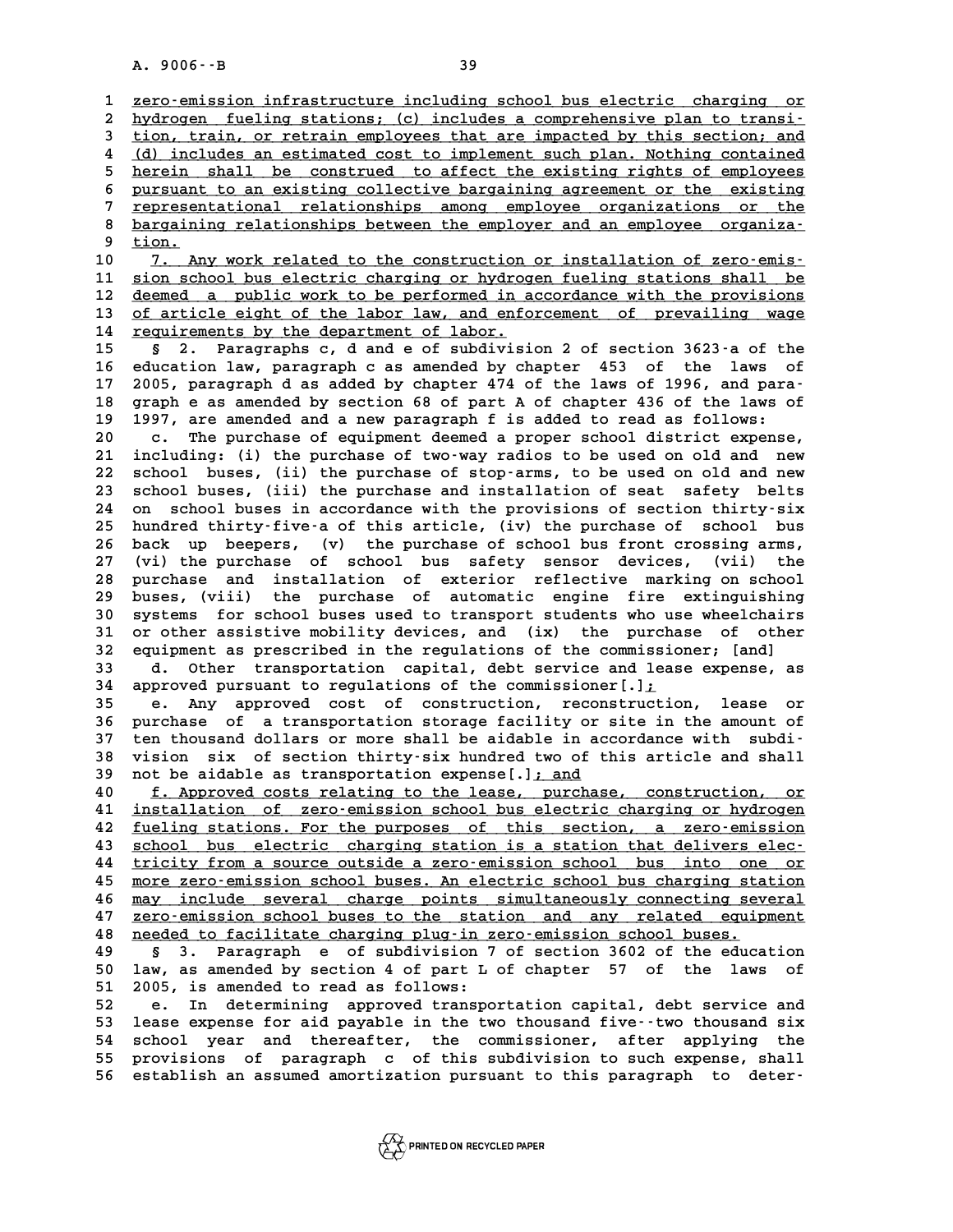**1 mine the approved capital, debt service and lease expense of the school** 1 mine the approved capital, debt service and lease expense of the school<br>2 district that is aidable in the current year, whether or not the school<br>3 district issues debt, for such expenditures, subject to any deduction 1 mine the approved capital, debt service and lease expense of the school<br>2 district that is aidable in the current year, whether or not the school<br>3 district issues debt for such expenditures, subject to any deduction<br>4 n 2 district that is aidable in the current year, whether or not the school<br>3 district issues debt for such expenditures, subject to any deduction<br>4 pursuant to paragraph d of this subdivision. Such assumed amortization<br>5 sh 3 district issues debt for such expenditures, subject to any deduction<br>4 pursuant to paragraph d of this subdivision. Such assumed amortization<br>5 shall be for a period of five years, and for the two thousand twenty-<br><sup>5</sup> ty 4 pursuant to paragraph d of this subdivision. Such assumed amortization<br>5 shall be for a period of five years, and for the two thousand twenty-<br>6 <u>two--two thousand twenty-three school year and thereafter such assumed</u><br>7 5 shall be for a period of five years, and for the two thousand twenty-<br>  $\frac{two - two \; thousand \; twenty \cdot three \; school \; year \; and \; thereafter \; such \; assumed \; amount of \; amount of \; amount of \; time \; amount \; without \; width \; of \; this \; chapter \; and \; related \; acts \; current \; amount$ 8 two--two thousand twenty-three school year and thereafter such assumed<br> **amortization for zero-emission school buses as defined in section thir-**<br> **a** ty-six hundred thirty-eight of this chapter and related costs pursuan 9 amortization for zero-emission school buses as defined in section thir-<br>8 ty-six hundred thirty-eight of this chapter and related costs pursuant<br>9 to paragraph f of subdivision two of section thirty-six hundred twenty-10 ty-six hundred thirty-eight of this chapter and related costs pursuant<br>
10 to paragraph f of subdivision two of section thirty-six hundred twenty-<br>
10 three-a of this chapter shall be for a period of ten years, and shal 10 to paragraph f of subdivision two of section thirty-six hundred twenty-<br>
10 three-a of this chapter shall be for a period of ten years, and shall<br>
11 commence twelve months after the school district enters into a purcha three a of this chapter shall be for a period of ten years, and shall<br>11 commence twelve months after the school district enters into a purchase<br>12 contract[,] <u>or</u> lease of the school bus, charging station, hydrogen refu-11 commence twelve months after the school district enters into a purchase<br>12 contract [,] <u>or</u> lease of the school bus, charging station, hydrogen refu-<br>13 eling station, or equipment, or a general contract for the constr 12 contract[,] <u>or</u> lease of the school bus, charging station, hydrogen refu-<br>13 <u>eling station</u>, or equipment, or a general contract for the construction,<br>14 reconstruction, lease or purchase of a transportation storage f 13 eling station, or equipment, or a general contract for the construction,<br>14 reconstruction, lease or purchase of a transportation storage facility<br>15 or site in an amount less than ten thousand dollars[; except that whe **16 expenses were incurred for the purchase or lease of a school bus or** 15 or site in an amount less than ten thousand dollars[; except that where<br>16 expenses were incurred for the purchase or lease of a school bus or<br>17 equipment or the construction, reconstruction, lease or purchase of a<br>18 16 expenses were incurred for the purchase or lease of a school bus or<br>17 equipment or the construction, reconstruction, lease or purchase of a<br>18 transportation storage facility or site prior to July first, two thou-<br>19 s 17 equipment or the construction, reconstruction, lease or purchase of a<br>18 transportation storage facility or site prior to July first, two thou-<br>19 sand five and debt service was still outstanding or the lease was still<br> 18 transportation storage facility or site prior to July first, two thou-<br>19 sand five and debt service was still outstanding or the lease was still<br>20 in effect as of such date, the assumed amortization shall commence as 20 sand five and debt service was still outstanding or the lease was still<br>20 in effect as of such date, the assumed amortization shall commence as of<br>21 July first, two thousand five and the period of the amortization sha 20 in effect as of such date, the assumed amortization shall commence as of<br>21 July first, two thousand five and the period of the amortization shall<br>22 be for a period equal to five years less the number of years, rounded 21 July first, two thousand five and the period of the amortization shall<br>22 be for a period equal to five years less the number of years, rounded to<br>23 the nearest year, elapsed from the date upon which the school distric 22 be for a period equal to five years less the number of years, rounded to<br>23 the nearest year, elapsed from the date upon which the school district<br>24 first entered into such purchase contract or general contract and Jul 23 the nearest year, elapsed from the date upon which the school district<br>24 first entered into such purchase contract or general contract and July<br>25 first, two thousand five, as determined by the commissioner, or the<br>26 24 first entered into such purchase contract or general contract and July<br>25 first, two thousand five, as determined by the commissioner, or the<br>26 remaining term of the lease as of such date]. Such assumed amortization<br>27 25 first, two thousand five, as determined by the commissioner, or the<br>26 remaining term of the lease as of such date]. Such assumed amortization<br>27 shall provide for equal semiannual payments of principal and interest<br>28 26 remaining term of the lease as of such date]. Such assumed amortization<br>
27 shall provide for equal semiannual payments of principal and interest<br>
28 based on an assumed interest rate established by the commissioner pur **29 ant to this paragraph. By the first day of September of the current year 28 based on an assumed interest rate established by the commissioner pursu-<br>29 ant to this paragraph. By the first day of September of the current year<br>30 commencing with the two thousand five--two thousand six school yea** 29 ant to this paragraph. By the first day of September of the current year<br>30 commencing with the two thousand five--two thousand six school year,<br>31 each school district shall provide to the commissioner in a format<br>32 p 30 commencing with the two thousand five--two thousand six school year,<br>31 each school district shall provide to the commissioner in a format<br>32 prescribed by the commissioner such information as the commissioner<br>33 shall 31 each school district shall provide to the commissioner in a format<br>32 prescribed by the commissioner such information as the commissioner<br>33 shall require for all capital debt incurred by such school district<br><sup>34</sup> durin 32 prescribed by the commissioner such information as the commissioner<br>33 shall require for all capital debt incurred by such school district<br>34 during the preceding school year for expenses allowable pursuant to<br>35 subdiv 33 shall require for all capital debt incurred by such school district<br>34 during the preceding school year for expenses allowable pursuant to<br>35 subdivision two of section thirty-six hundred twenty-three-a of this<br>36 stigl 34 during the preceding school year for expenses allowable pursuant to<br>35 subdivision two of section thirty-six hundred twenty-three-a of this<br>36 article. Based on such reported amortizations and a methodology<br>37 progeribe 35 subdivision two of section thirty-six hundred twenty-three-a of this<br>36 article. Based on such reported amortizations and a methodology<br>37 prescribed by the commissioner in regulations, the commissioner shall<br>28 compute 36 article. Based on such reported amortizations and a methodology<br>37 prescribed by the commissioner in regulations, the commissioner shall<br>38 compute an assumed interest rate that shall equal the average of the<br>interest r 37 prescribed by the commissioner in regulations, the commissioner shall<br>38 compute an assumed interest rate that shall equal the average of the<br>39 interest rates applied to all such debt issued during the preceding<br>40 sch 38 compute an assumed interest rate that shall equal the average of the<br>39 interest rates applied to all such debt issued during the preceding<br>40 school year. The assumed interest rate shall be the interest rate of<br>41 each 39 interest rates applied to all such debt issued during the preceding<br>40 school year. The assumed interest rate shall be the interest rate of<br>41 each such school district applicable to the current year for the<br>42 nurreses 40 school year. The assumed interest rate shall be the interest rate of<br>41 each such school district applicable to the current year for the<br>42 purposes of this paragraph and shall be expressed as a decimal to five<br><sup>43</sup> pla 41 each such school district applicable to the current yea<br>42 purposes of this paragraph and shall be expressed as a decimal<br>43 places rounded to the nearest eighth of one-one hundredth. 42 purposes of this paragraph and shall be expressed as a decimal to five<br>43 places rounded to the nearest eighth of one-one hundredth.<br>44 § 4. Subparagraph 7 of paragraph e of subdivision 1 of section 3623-a<br>45 of the edu **43** places rounded to the nearest eighth of one-one hundredth.<br>44 § 4. Subparagraph 7 of paragraph e of subdivision 1 of section 3623-a<br>45 of the education law, as added by chapter 474 of the laws of 1996, is<br>46 appended 44 § 4. Subparagraph 7 of parag<br>45 of the education law, as ad<br>46 amended to read as follows:<br><sup>47</sup> (<sup>7) fuol oil tires shain</sub></sup>

45 of the education law, as added by chapter 474 of the laws of 1996, is<br>46 amended to read as follows:<br>47 (7) fuel, oil, tires, chains, maintenance and repairs for school<br>48 buses, provided that for purposes of this artic 46 amended to read as follows:<br>47 (7) fuel, oil, tires, chains, maintenance and repairs for school<br>48 buses<u>, provided that for purposes of this article, fuel shall include</u><br>29 electricity used to sharse ar hydrogen used t 47 (7) fuel, oil, tires, chains, maintenance and repairs for school<br>48 buses<u>, provided that for purposes of this article, fuel shall include</u><br><u>electricity used to charge or hydrogen used to refuel zero-emission</u><br>50 school **50 state for purposes of this article, fuel shall include**<br> **49 electricity used to charge or hydrogen used to refuel zero-emission**<br>
<u>school buses for the aidable transportation of pupils, but shall not</u><br>
include electri **51** <u>electricity used to charge or hydrogen used to refuel</u><br> **51** <u>include electricity or hydrogen used for other purposes;<br> **52 5 5 5 Subdivision** 21.3 of section 1604 of the education 15</u> **50 school buses for the aidable transportation of pupils, but shall not**<br>51 include electricity or hydrogen used for other purposes;<br>52 § 5. Subdivision 21-a of section 1604 of the education law, as added<br>by chapter 472

51 <u>include electricity or hydrogen used for other purposes</u>;<br>52 § 5. Subdivision 21-a of section 1604 of the education law, as added<br>53 by chapter 472 of the laws of 1998, is amended to read as follows:<br>21-a. To lease a m 52 § 5. Subdivision 21-a of section 1604 of the education law, as added<br>
53 by chapter 472 of the laws of 1998, is amended to read as follows:<br>
<sup>54</sup> 21-a. To lease a motor vehicle or vehicles to be used for the trans-<br>
<sup>55</sup>

**53 by chapter 472 of the laws of 1998, is amended to read as follows:**<br> **54 21.a. To lease a motor vehicle or vehicles to be used for the trans-**<br> **55 portation of the children of the district from a school district, boar** 55 portation of the children of the district from a school district, board<br>56 of cooperative educational services or county vocational education and

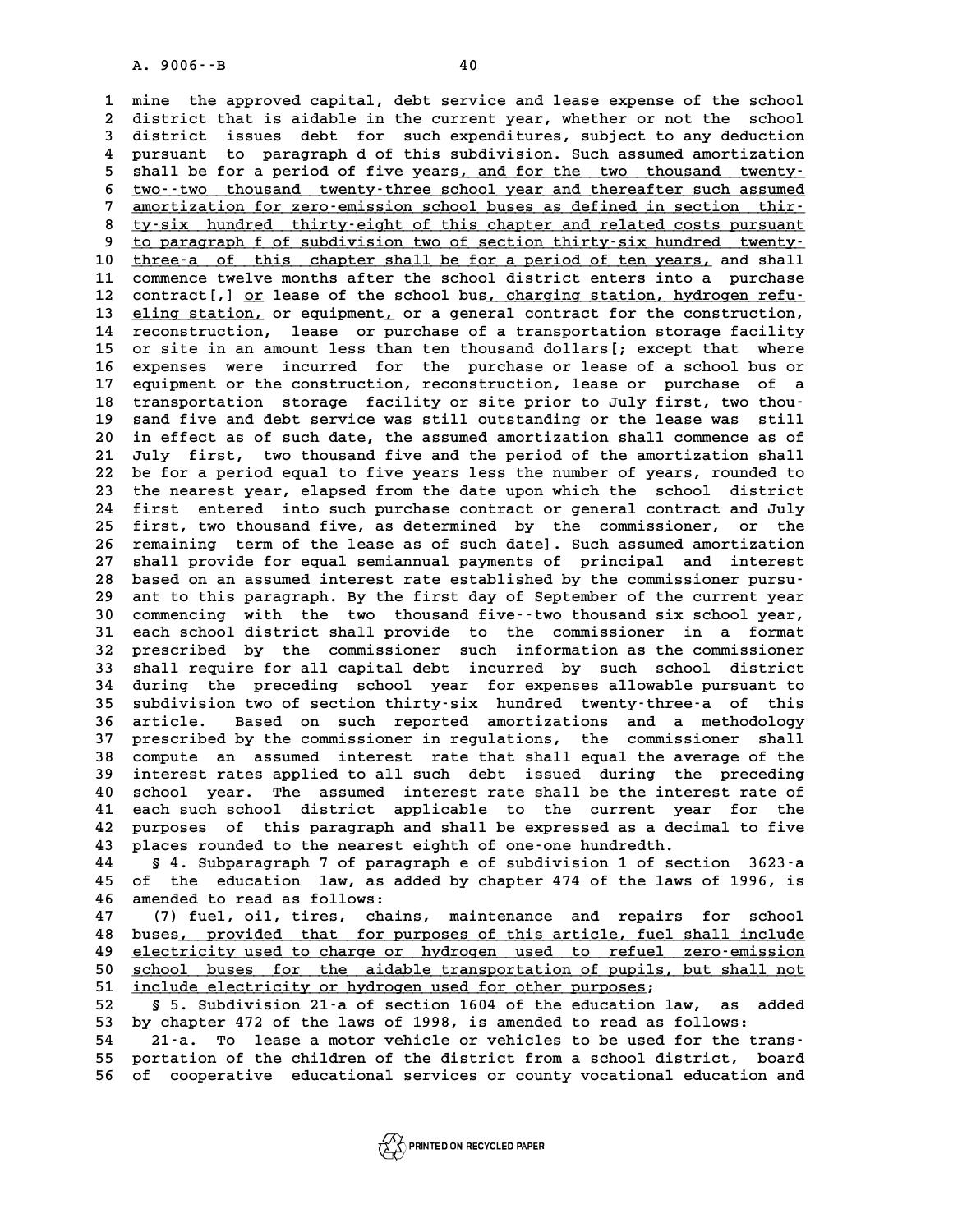**1 extension board or from any other source, under the conditions specified 2** extension board or from any other source, under the conditions specified<br>2 in this subdivision. No such agreement for the lease of a motor vehicle<br>3 or webicles, shall be for a term of more than one school year, provid **3** extension board or from any other source, under the conditions specified<br>2 in this subdivision. No such agreement for the lease of a motor vehicle<br>3 or vehicles shall be for a term of more than one school year, provide 2 in this subdivision. No such agreement for the lease of a motor vehicle<br>3 or vehicles shall be for a term of more than one school year, provided<br>4 that when authorized by a vote of the qualified voters of the district<br>5 3 or vehicles shall be for a term of more than one school year, provided<br>4 that when authorized by a vote of the qualified voters of the district<br>5 such lease may have a term of up to five years, <u>or ten years for the</u><br>199 4 that when authorized by a vote of the qualified voters of the district<br>5 such lease may have a term of up to five years, <u>or ten years for the</u><br>6 <u>lease of zero-emission school buses as defined in section thirty-six</u><br>7 h 5 such lease may have a term of up to five years<u>, or ten years for the</u><br>6 <u>lease of zero-emission school buses as defined in section thirty-six</u><br>7 <u>hundred thirty-eight of this chapter</u>. Where the trustee or board of<br>8 tr 8 **lease of zero-emission school buses as defined in section thirty-six**<br>**8 trustees enter into a lease of a motor vehicle or vehicles pursuant to**<br>**8 trustees enter into a lease of a motor vehicle or vehicles pursuant to 9 hundred thirty-eight of this chapter.** Where the trustee or board of trustees enter into a lease of a motor vehicle or vehicles pursuant to this subdivision for a term of one school year or less, such trustee or heard s 10 **10 board shall not be authorized to enter into another lease for the same**<br>10 board shall not be authorized to enter into another lease for the same<br>11 or an equivalent replacement vehicle or vehicles as determined by 9 this subdivision for a term of one school year or less, such trustee or 10 board shall not be authorized to enter into another lease for the same<br>11 or an equivalent replacement vehicle or vehicles, as determined by the<br> 10 board shall not be authorized to enter into another lease for the same<br>11 or an equivalent replacement vehicle or vehicles, as determined by the<br>12 commissioner, without obtaining approval of the qualified voters of the 11 or an equivalent replacement vehicle or vehicles, as determined by the<br>12 commissioner, without obtaining approval of the qualified voters of the<br>13 school district.<br>14 § 6. Paragraph i of subdivision 25 of section 1709 **14 § 6. Paragraph i of subdivision 25 of section 1709 of the education 13 school district.**<br>14 § 6. Paragraph i of subdivision 25 of section 1709 of the education<br>15 law, as added by chapter 472 of the laws of 1998, is amended to read as<br>16 follows: **14 § 6. Para**<br>**15 law, as ad**<br>**16 follows:**<br><sup>17</sup> <sup>i Tp 2dd</sub></sup> 15 law, as added by chapter 472 of the laws of 1998, is amended to read as<br>16 follows:<br>17 i. In addition to the authority granted in paragraph e of this subdi-<br><sup>19</sup> wision, the beard of education shall be authorized to lea

**16 follows:**<br> **17** i. In addition to the authority granted in paragraph e of this subdi-<br> **18 vision, the board of education shall be authorized to lease a motor**<br> **19 vobigle or vobigles to be used for the transportation** 17 i. In addition to the authority granted in paragraph e of this subdi-<br>18 vision, the board of education shall be authorized to lease a motor<br>19 vehicle or vehicles to be used for the transportation of the children of<br>20 18 vision, the board of education shall be authorized to lease a motor<br>
19 vehicle or vehicles to be used for the transportation of the children of<br>
20 the district from sources other than a school district, board of coope 19 vehicle or vehicles to be used for the transportation of the children of<br>20 the district from sources other than a school district, board of cooper-<br>21 ative educational services or county vocational education and exten 20 the district from sources other than a school district, board of cooper-<br>21 ative educational services or county vocational education and extension<br>22 board under the conditions specified in this paragraph. No such agre 21 ative educational services or county vocational education and extension<br>22 board under the conditions specified in this paragraph. No such agree-<br>23 ment for the lease of a motor vehicle or vehicles shall be for a term 22 board under the conditions specified in this paragraph. No such agree-<br>23 ment for the lease of a motor vehicle or vehicles shall be for a term of<br>24 more than one school year, provided that when authorized by a vote of 23 ment for the lease of a motor vehicle or vehicles shall be for a term of 24 more than one school year, provided that when authorized by a vote of the qualified voters of the district such lease may have a term of up to 24 more than one school year, provided that when authorized by a vote of<br>25 the qualified voters of the district such lease may have a term of up to<br>26 five years, or ten years for the lease of zero-emission school buses a 25 the qualified voters of the district such lease may have a term of up to<br>26 five years, or ten years for the lease of zero-emission school buses as<br>27 <u>defined in section thirty-six hundred thirty-eight of this chapter</u> 26 five years, or ten years for the lease of zero-emission school buses as<br>27 <u>defined in section thirty-six hundred thirty-eight of this chapter</u>.<br>28 Where the board of education enters a lease of a motor vehicle or vehi-**27 defined in section thirty-six hundred thirty-eight of this chapter.**<br>28 Where the board of education enters a lease of a motor vehicle or vehi-<br>29 cles pursuant to this paragraph for a term of one school year or less,<br> Where the board of education enters a lease of a motor vehicle or vehical<br>29 cles pursuant to this paragraph for a term of one school year or less,<br>30 such board shall not be authorized to enter into another lease of the<br>3 cles pursuant to this paragraph for a term of one school year or less,<br>30 such board shall not be authorized to enter into another lease of the<br>31 same or an equivalent replacement vehicle or vehicles, as determined by<br><sup>32</sup> 30 such board shall not be authorized to enter into another le<br>31 same or an equivalent replacement vehicle or vehicles, as dete<br>32 the commissioner, without obtaining approval of the voters.<br><sup>33</sup> 5.7 Subdivision 29:3 of p **31 same or an equivalent replacement vehicle or vehicles, as determined by<br>
32 the commissioner, without obtaining approval of the voters.<br>
33 § 7. Subdivision 29-a of paragraph a of section 11.00 of the local<br>
34 finance** 

32 the commissioner, without obtaining approval of the voters.<br>33 § 7. Subdivision 29-a of paragraph a of section 11.00 of the local<br>34 finance law, as added by section 1 of part BB of chapter 58 of the laws<br>35 of 2015 is **5 33 s 7.** Subdivision 29-a of paragraph a<br>34 finance law, as added by section 1 of part<br>35 of 2015, is amended to read as follows:<br>26 2010. Transit reter webisles The nursh 34 finance law, as added by section 1 of part BB of chapter 58 of the laws<br>35 of 2015, is amended to read as follows:<br>29-a. Transit motor vehicles. The purchase of municipally owned omni-<br><sup>27</sup> by ar similar surface transit

35 of 2015, is amended to read as follows:<br>36 29-a. Transit motor vehicles. The purchase of municipally owned omni-<br>37 bus or similar surface transit motor vehicles <u>or a zero-emission school</u><br>28 bus cured by a school dist 28 **29-a.** Transit motor vehicles. The purchase of municipally owned omni-<br>37 bus or similar surface transit motor vehicles <u>or a zero-emission school</u><br>38 <u>bus owned by a school district defined pursuant to subdivision two</u> 37 bus or similar surface transit motor vehicles <u>or a zero-emission school</u><br>38 <u>bus owned by a school district defined pursuant to subdivision two of<br>39 section two of this chapter, a city school district with a populatio</u> **40 bus owned by a school district defined pursuant to subdivision two of section two of this chapter, a city school district with a population of more than one hundred twenty-five thousand inhabitants, or board of concern** bus owned by a school district defined pursuant to subdivision two of<br>
gection two of this chapter, a city school district with a population of<br>
40 more than one hundred twenty-five thousand inhabitants, or board of<br>
41 co A **42 12. The more than one hundred twenty-five** thousand inhained the cooperative educational services, ten years.<br>42 **52. This act shall take effect immediately.** 

**42** § 8. This act shall take effect immediately.<br>**43** PART C

**43**<br>**44** Intentionally Omitted

# **45 PART D**

<br>**46** Section 1. Subparagraph 4-b of paragraph h of subdivision 2 of section<br><sup>47</sup> <sup>355</sup> of the odugation law as added by section 1 of part CC of shaptor 56 Section 1. Subparagraph 4–b of paragraph h of subdivision 2 of section<br>47 355 of the education law, as added by section 1 of part GG of chapter 56<br>48 of the laws of 2021, is amended to read as follows: Section 1. Subparagraph 4-b of paragraph h of subdiv<br>47 355 of the education law, as added by section 1 of par<br>48 of the laws of 2021, is amended to read as follows:<br>(4.b) [(i)] In state figgal wear two they and typet **47 355 of the education law, as added by section 1 of part GG of chapter 56<br>48 of the laws of 2021, is amended to read as follows:**<br>(4-b) [(i)] In state fiscal year two thousand twenty-two--two thousand<br>50 typesty thousan

50 the laws of 2021, is amended to read as follows:<br> **50** (4-b) [(i)] In state fiscal year two thousand twenty-two--two thousand<br> **50** twenty-three <u>and thereafter</u>, the state shall appropriate and make avail-<br> **propriate** 49 (4-b) [(i)] In state fiscal year two thousand twenty-two--two thousand<br>50 twenty-three <u>and thereafter</u>, the state shall appropriate and make avail-<br>51 able general fund operating support in the amount of [thirty-three

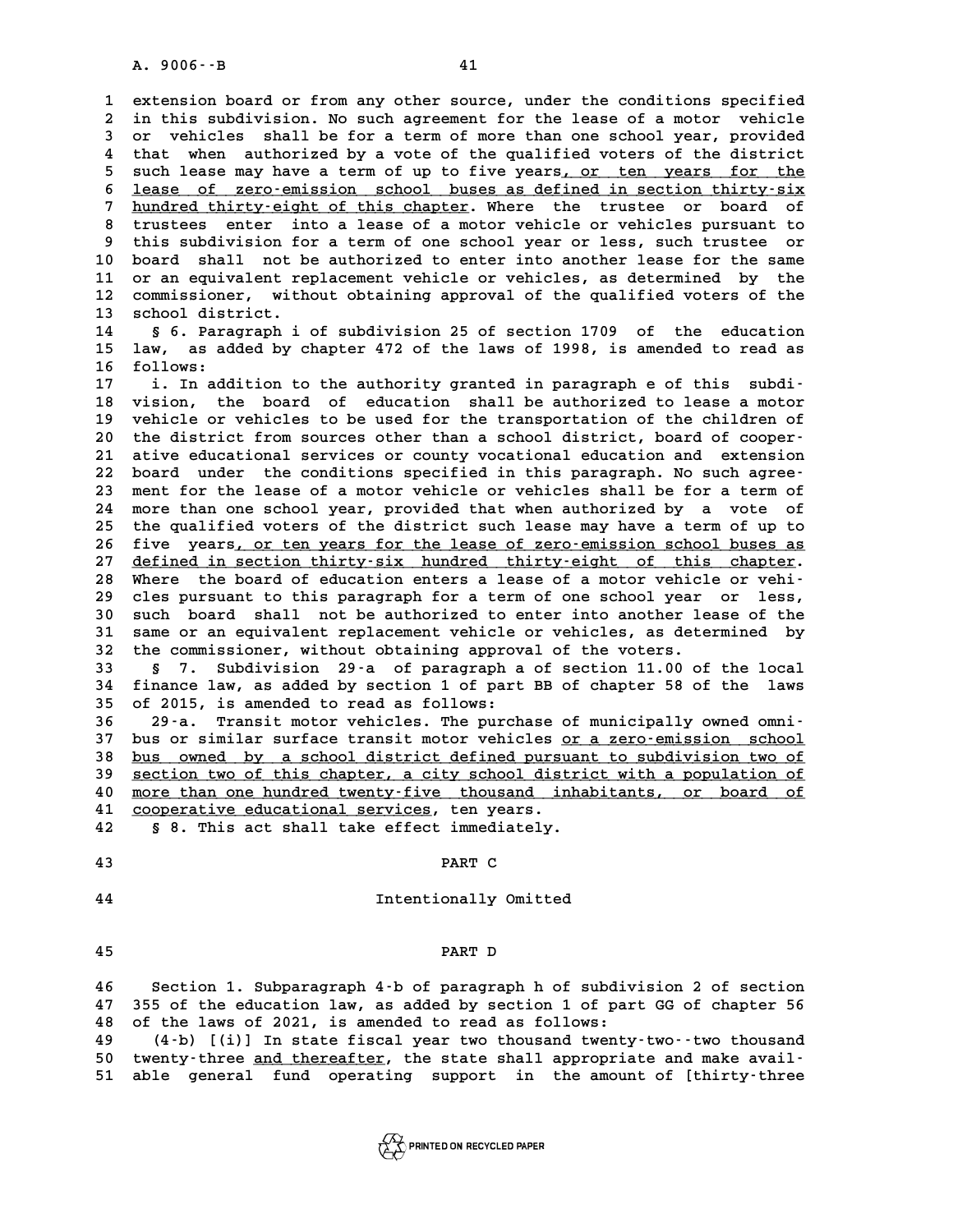**1 percent of] the tuition credit calculated pursuant to section six** 1 percent of] the tuition credit calculated pursuant to section six<br>2 hundred eighty-nine-a of this chapter [for the two thousand twenty-two-1 percent of] the tuition credit calculated<br>2 hundred eighty-nine-a of this chapter [for<br>3 -two thousand twenty-three academic year.<br><sup>4</sup> (ii) In state fiscal wear two thousan 2 hundred eighty-nine-a of this chapter [for the two thousand twenty-two-<br>3 -two thousand twenty-three academic year.<br>4 (ii) In state fiscal year two thousand twenty-three--two thousand<br>5 tup tup the state shall appropriat <sup>3</sup> two thousand twenty-three academic year.<br>
4 (ii) In state fiscal year two thousand twenty-three--two thousand<br>
5 twenty-four, the state shall appropriate and make available general fund<br>
6 contring support in the appro (ii) In state fiscal year two thousand twenty-three--two thousand<br>5 twenty-four, the state shall appropriate and make available general fund<br>6 operating support in the amount of sixty-seven percent of the tuition<br>7 gradit 5 twenty-four, the state shall appropriate and make available general fund<br>6 operating support in the amount of sixty-seven percent of the tuition<br>7 credit calculated pursuant to section six hundred eighty-nine-a of this<br>8 **8 operating support in the amount of sixty-seven percent of the tuition**<br>7 credit calculated pursuant to section six hundred eighty-nine-a of this<br>8 chapter for the two thousand twenty-three--two thousand twenty-four<br>8 co 7 credit calculated pursuant to section six hundred eighty-nine-a of this<br>8 chapter for the two thousand twenty-three--two thousand twenty-four<br>9 academic year.<br>10 (iii) Beginning in state fiscal year two thousand twenty-f **10 (iii) Beginning in state fiscal year two thousand twenty-four--two** <sup>9</sup> academic year.<br>
10 (ii) Beginning in state fiscal year two thousand twenty-four--two<br>
11 thousand twenty-five and thereafter, the state shall appropriate and<br>
<sup>12 make</sup> available seperal fund eperating support in the a 10 (ii) Beginning in state fiscal year two thousand twenty-four--two<br>11 thousand twenty-five and thereafter, the state shall appropriate and<br>12 make available general fund operating support in the amount of the<br>13 tuition 11 thousand twenty-five and thereafter, the state shall appropriate and<br>12 make available general fund operating support in the amount of the<br>13 tuition credit calculated pursuant to section six hundred eighty-nine-a<br>14 of 12 make available general fun<br>13 tuition credit calculated pur<br>14 of this chapter] annually.<br>15 S. 2 Baragraph (f) of sub **13 tuition credit calculated pursuant to section six hundred eighty-nine-a**<br>**14 of this chapter** annually.<br>**15 § 2. Paragraph (f) of subdivision 7 of section 6206 of the education**<br>**16 low 23 added by setion 2 of part CG** 14 of this chapter] annually.<br>15 § 2. Paragraph (f) of subdivision 7 of section 6206 of the education<br>16 law, as added by section 2 of part GG of chapter 56 of the laws of 2021,<br>17 is annualed to read as follows: 15 § 2. Paragraph (f) of subdivi<br>16 law, as added by section 2 of par<br>17 is amended to read as follows: **16 law, as added by section 2 of part GG of chapter 56 of the laws of 2021,<br>17 is amended to read as follows:**<br>(f) [(i)] In state fiscal year two thousand twenty-two--two thousand<br>19 tworty-three and thorosfor, the state 17 is amended to read as follows:<br>
18 (f) [(i)] In state fiscal year two thousand twenty-two--two thousand<br>
19 twenty-three <u>and thereafter</u>, the state shall appropriate and make avail-<br>
20 able coneral fund operating supp **20 able general fund operations of the state shall appropriate and make avail-**<br>**20 able general fund operating support in the amount of [thirty-three**<br>**21 percept of the tuition credit calculated pursuant to section six** 19 twenty-three <u>and thereafter</u>, the state shall appropriate and make avail-<br>20 able general fund operating support in the amount of [thirty-three<br>21 percent of] the tuition credit calculated pursuant to section six<br>22 hu 20 able general fund operating support in the amount of [thirty-three<br>21 percent of] the tuition credit calculated pursuant to section six<br>22 hundred eighty-nine-a of this chapter [for the two thousand twenty-two-<br>23 two t 21 percent of] the tuition credit calculated<br>22 hundred eighty-nine-a of this chapter [for<br>23 -two thousand twenty-three academic year.<br>24 (ii) In state figgal wear two thousand 22 hundred eighty-nine-a of this chapter [for the two thousand twenty-two-<br>23 -two thousand twenty-three academic year.<br>24 (ii) In state fiscal year two thousand twenty-three--two thousand<br>25 tworty-four the state shall ap <sup>23</sup> two thousand twenty-three academic year.<br>
24 (ii) In state fiscal year two thousand twenty-three--two thousand<br>
25 twenty-four, the state shall appropriate and make available general fund<br>
26 conception support in the (ii) In state fiscal year two thousand twenty-three--two thousand<br>25 twenty-four, the state shall appropriate and make available general fund<br>26 operating support in the amount of sixty-seven percent of the tuition<br>27 ared 25 twenty-four, the state shall appropriate and make available general fund<br>26 operating support in the amount of sixty-seven percent of the tuition<br>27 credit calculated pursuant to section six hundred eighty-nine-a of thi 26 operating support in the amount of sixty-seven percent of the tuition<br>27 credit calculated pursuant to section six hundred eighty-nine-a of this<br>28 chapter for the two thousand twenty-three--two thousand twenty-four<br>29 27 credit calculated<br>28 chapter for the<br>29 academic year.<br><sup>20</sup> (iii) Poginning 28 chapter for the two thousand twenty-three--two thousand twenty-four<br>29 academic year.<br>30 (iii) Beginning in state fiscal year two thousand twenty-four--two<br>31 thousand twenty-five and thereafter, the state shall appropr academic year.<br>
30 (ii) Beginning in state fiscal year two thousand twenty-four--two<br>
31 thousand twenty-five and thereafter, the state shall appropriate and<br>
<sup>32</sup> The available conoral fund eperating support in the apount **30** (ii) Beginning in state fiscal year two thousand twenty-four--two<br>31 thousand twenty-five and thereafter, the state shall appropriate and<br>32 make available general fund operating support in the amount of the<br>33 tuitio 31 thousand twenty-five and thereafter, the state shall appropriate and<br>32 make available general fund operating support in the amount of the<br>33 tuition credit calculated pursuant to section six hundred eighty-nine-a<br>34 of 32 make available general fund operating support in the amount of the<br>33 tuition credit calculated pursuant to section six hundred eighty-nine-a<br>34 of this chapter] annually.<br>35 § 3. This act shall take effect immediately. tuition credit calculated pursuant to section six hundred eighty-nine-a 35 § 3. This act shall take effect immediately.<br>36 **PART E 28**<br>37 Section 1. Section 667-c of the education law, as added by section 1<br>38 Of part N of chaptor 58 of the laws of 2006 is arended to read as **38 of part N of chapter 58 of the laws of 2006, is amended to read as** 37 Section 1. Section 667-c of the education law, as added by section 1<br>38 of part N of chapter 58 of the laws of 2006, is amended to read as<br>39 follows:<br>8 667-c. Part-time tuition assistance program awards. 1. Notwithstan **40 § 667-c. Part-time tuition assistance program awards. 1. Notwithstand-41 ing any law, rule or regulation to the contrary, the president of the 40** § 667-c. Part-time tuition assistance program awards. 1. Notwithstand-<br>**41** ing any law, rule or regulation to the contrary, the president of the<br>**42** higher education services corporation is authorized to make tuitio 41 ing any law, rule or regulation to the contrary, the president of the<br>42 higher education services corporation is authorized to make tuition<br>43 assistance program awards to part-time students enrolled at the state<br>44 un A university and the correction of the composition of the composition assistance program awards to part-time students enrolled at the state university, a community college, the city university of New York, and a<br>A poper of 43 assistance program awards to part-time students enrolled at the state<br>44 university, a community college, the city university of New York, and a<br>45 non-profit college or university incorporated by the regents or by the<br> 44 university, a community college, the city university of New York, and a<br>45 non-profit college or university incorporated by the regents or by the<br>46 legislature who meet all requirements for tuition assistance program<br>4 45 non-profit college or university incorporated by the reg<br>46 legislature who meet all requirements for tuition as<br>47 awards except for the students' part-time attendance.<br>48 avarts experience of this acction a part-time **46 legislature who meet all requirements for tuition assistance program**<br>**47 awards except for the students' part-time attendance.**<br>**48 2. For purposes of this section, a part-time student is one who:**<br>**49 a. enrolled as 47 awards except for the students' part-time attendance.**<br> **48** 2. For purposes of this section, a part-time student is one who:<br> **49** a. enrolled as a first-time freshman during the two thousand six--two<br> **60** thousand s 2. For purposes of this section, a part-time student is one who:<br> **49** a. enrolled as a first-time freshman during the two thousand six-two<br>
50 thousand seven academic year or thereafter at a college or university<br>
51 with **50 a. enrolled as a first-time freshman during the two thousand six--two**<br>
50 thousand seven academic year or thereafter at a college or university<br>
51 within the state university, including a statutory or contract colleg 50 thousand seven academic year or thereafter at a college or university<br>
51 within the state university, including a statutory or contract college,<br>
52 a community college established pursuant to article one hundred twent 51 within the state university, including a statutory or contract college,<br>52 a community college established pursuant to article one hundred twenty-<br>53 six of this chapter, the city university of New York, or a non-profit 52 a community college established pursuant to article one hundred twenty-<br>53 six of this chapter, the city university of New York, or a non-profit<br>54 college or university incorporated by the regents or by the legislature

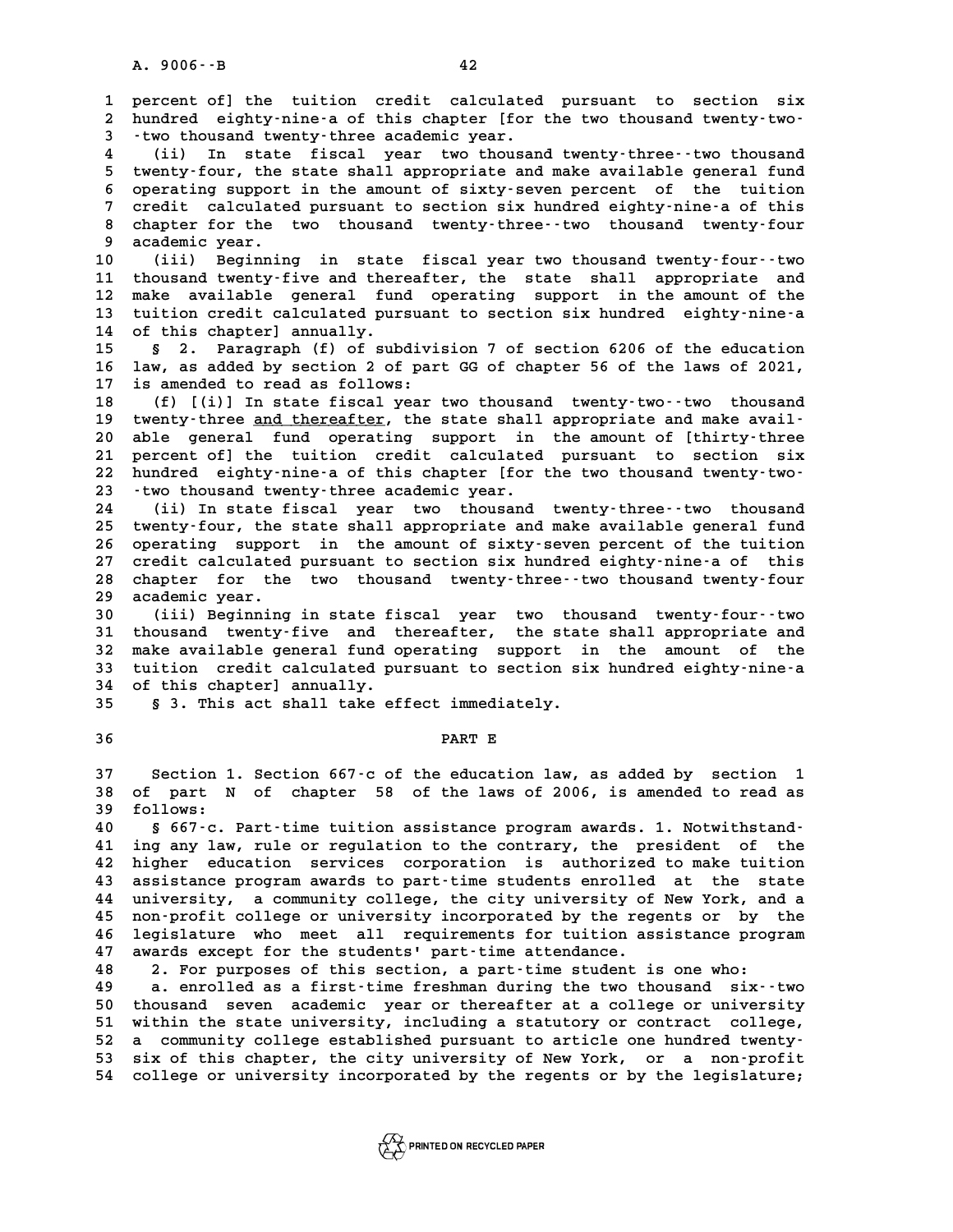**1 b. [has earned at least twelve credits in each of two consecutive** 1 b. [has earned at least twelve credits in each of two consecutive<br>2 semesters at one of the institutions named in paragraph a of this subdi-<br>3 vision by the time of the avards. **b.** [has earned at least twelve credits in each of two consecutive<br>2 semesters at one of the institutions named in paragraph a of this subdi-<br>3 vision by the time of the awards;<br><sup>4</sup> C. 1 is enrolled for at least six but l 2 semesters at one of the institutions named in paragraph a of this subdivision by the time of the awards;<br>
4 c.] is enrolled for at least six but less than twelve semester hours,<br>
5 or the equivalent per semester in an ap

3 vision by the time of the awards;<br>4 c.] is enrolled for at least six but less than twelve semester hours,<br>5 or the equivalent, per semester in an approved undergraduate degree<br>5 program: and **6** or the equivalent, per semester in an approved undergraduate degree<br>6 program; and<br>7 [d.lc. has a cumulative grade-point average of at least 2.00. 5 or the equivalent, per semester in an approved undergraduate<br>6 program; and<br>7 **[d.]c. has a cumulative grade-point average of at least 2.00.**<br>2. **Per part-time students defined in this section** the average

**8 program; and<br>
7 [d.]c. has a cumulative grade-point average of at least 2.00.**<br> **8 3. a. For part-time students defined in this section, the award shall**<br> **8** be salgulated as provided in section six, hundred, sixtu sev **9 be calculated as provided in this section, the award shall**<br> **9 be calculated as provided in section six hundred sixty-seven of this**<br> **9 be calculated as provided in section six hundred sixty-seven of this**<br> **9 article** 10 a. For part-time students defined in this section, the award shall<br>
10 be calculated as provided in section six hundred sixty-seven of this<br>
10 article and shall be in an amount equal to the enrollment factor percent<br>
1 9 be calculated as provided in section six hundred sixty-seven of this<br>10 article and shall be in an amount equal to the enrollment factor percent<br>11 of the award the student would have been eligible for if the student<br><sup>12</sup> 10 article and shall be in an amount equal to the enrollment factor percent<br>11 of the award the student would have been eligible for if the student<br>12 were enrolled full-time. The enrollment factor percent is the percentag 11 of the award the student would have been eligible for if the student<br>12 were enrolled full-time. The enrollment factor percent is the percentage<br>13 obtained by dividing the number of credits the student is enrolled in,<br> 12 were enrolled full-time. The enrollment factor percent is the percentage<br>
13 obtained by dividing the number of credits the student is enrolled in,<br>
14 as certified by the school, by the number of credits required for f 13 obtained by dividing the number of credits the student is enrolled in,<br>14 as certified by the school, by the number of credits required for full-<br>15 time study in the semester, quarter or term as defined by the commis-14 as certif<br>15 time study<br>16 sioner.<br><sup>17</sup> b <sup>any</sup> 15 time study in the semester, quarter or term as defined by the commis-<br>16 sioner.<br>17 b. Any semester, quarter or term of attendance during which a student<br>18 receives an average pursuant to this section shall be sounted

**16 sioner.**<br>17 b. Any semester, quarter or term of attendance during which a student<br>18 receives an award pursuant to this section shall be counted as the<br>19 enrollment factor persont of a semester quarter or term teuard **17 b. Any semester, quarter or term of attendance during which a student<br>18 receives an award pursuant to this section shall be counted as the<br>19 enrollment factor percent of a semester, quarter or term toward the<br>20 mayi** 18 receives an award pursuant to this section shall be counted as the<br>19 enrollment factor percent of a semester, quarter or term toward the<br>20 maximum term of eligibility for tuition assistance awards pursuant to<br>21 secti 19 enrollment factor percent of a semester, quarter or term toward the<br>20 maximum term of eligibility for tuition assistance awards pursuant to<br>21 section six hundred sixty-seven of this article. The total period of<br>22 stu 20 maximum term of eligibility for tuition assistance awards pursuant to<br>21 section six hundred sixty-seven of this article. The total period of<br>22 study for which payment may be made shall not exceed the equivalent of<br><sup>23</sup> 21 section six hundred sixty-seven of this arti<br>22 study for which payment may be made shall not ex<br>23 the maximum period authorized for that award.<br>24 s.2 This 25t shall take offect immediately 22 study for which payment may be made shall not exc<br>23 the maximum period authorized for that award.<br>24 § 2. This act shall take effect immediately.

8 2. This act shall take effect immediately.<br>25 **PART F** 

**26 Section 1. Subparagraph (v) of paragraph b-1 of subdivision 4 of 26 Section 1. Subparagraph (v) of paragraph**<br>27 section 661 of the education law is REPEALED.<br>28 S.2 Subparagraphs (iii) and (iv) of paragraph **26 Section 1. Subparagraph (v) of paragraph b-1 of subdivision 4 of section 661 of the education law is REPEALED.**<br>**28 § 2. Subparagraphs (iii) and (iv) of paragraph b-1 of subdivision 4 of section 661 of the education la** 

**27 section 661 of the education law is REPEALED.**<br>28 § 2. Subparagraphs (iii) and (iv) of paragraph b-1 of subdivision 4 of<br>29 section 661 of the education law, as added by section 1 of part Z of<br>20 shapter 58 of the laws **30 chapter 30 chapter 58 of the education 1 aw, as added by section 1 of part**<br> **30 chapter 58 of the laws of 2011, are amended to read as follows:**<br> **31** (iii) does not maintain good academic standing pursuant to paramet **39 section 661 of the education law, as added by section 1 of part Z of chapter 58 of the laws of 2011, are amended to read as follows:**<br>31 (iii) does not maintain good academic standing pursuant to paragraph c<br>32 of subd

30 chapter 58 of the laws of 2011, are amended to read as follows:<br>31 (iii) does not maintain good academic standing pursuant to paragraph c<br>32 of subdivision six of section six hundred sixty-five of this subpart,<br>33 and i **31** (ii) does not maintain good academic standing pursuant to paragraph c<br>32 of subdivision six of section six hundred sixty-five of this subpart,<br>33 and if there is no applicable existing academic standards schedule<br>24 n 32 of subdivision six of section six hundred sixty-five of this subpart,<br>33 and if there is no applicable existing academic standards schedule<br>34 pursuant to such subdivision, then such recipient shall be placed on the<br>35 33 and if there is no applicable existing academic standards schedule<br>34 pursuant to such subdivision, then such recipient shall be placed on the<br>35 academic standards schedule applicable to students enrolled in a four-<br><sup>2</sup> 34 pursuant to such subdivision, then such recipient shall be placed on the<br>35 academic standards schedule applicable to students enrolled in a four-<br>36 year or five-year undergraduate program; <u>or</u><br>37 (iv) is in default i **35 academic standards schedule applicable to students enrolled in a four-**<br>36 year or five-year undergraduate program; <u>or</u><br>37 (iv) is in default in the repayment of any state or federal student<br>38 loan, bas failed to com

**36 year or five-year undergraduate program; <u>or</u><br>37 (iv) is in default in the repayment of any state or federal student<br>38 loan, has failed to comply with the terms of any service condition<br>39 imposed by an agademic perfo** 38 loan, has failed to comply with the terms of any service condition 39 imposed by an academic performance award made pursuant to this article, 40 or has failed to make a refund of any award[; or]. 10 **10 or has failed to comply with the terms of any imposed by an academic performance award made pursuan**<br>40 or has failed to make a refund of any award[; or].<br><sup>41</sup> <sup>8</sup> <sup>3</sup> <sup>Deregraph</sub> *A* of subdivision 6 of section 661</sup> **40 imposed by an academic performance award made pursuant to this article,<br>40 or has failed to make a refund of any award[; or]<u>.</u><br>41 § 3. Paragraph d of subdivision 6 of section 661 of the education law<br>42 is REPEALED** 

40 or has failed t<br>41 § 3. Paragra<br>42 is REPEALED.<br>43 § 4 This 20t **41 § 3. Paragraph d of subdivision 6 of section 6**<br>**42 is REPEALED.**<br>**43 § 4. This act shall take effect immediately.** 

**43 6 4.** This act shall take effect immediately.<br>**44 PART G** 

**45 Section 1. Subdivision 2 of section 669-h of the education law, as 45** Section 1. Subdivision 2 of section 669 h of the education law, as<br>46 amended by section 1 of part G of chapter 56 of the laws of 2021, is 45 Section 1. Subdivision 2 of amended by section 1 of pa<br>47 amended to read as follows:<br><sup>49</sup> 2 Ameunt Within ameunts are 46 amended by section 1 of part G of chapter 56 of the laws of 2021, is<br>47 amended to read as follows:<br>48 2. Amount. Within amounts appropriated therefor and based on avail-<br><sup>49</sup> ability of funds, awards shall be granted b

47 amended to read as follows:<br>48 2. Amount. Within amounts appropriated therefor and based on avail-<br>49 ability of funds, awards shall be granted beginning with the two thou-<br>50 sand seventeen--two thousand eighteen acade 2. Amount. Within amounts appropriated therefor and based on avail-<br>49 ability of funds, awards shall be granted beginning with the two thou-<br>50 sand seventeen--two thousand eighteen academic year and thereafter to<br>51 appl **50** ability of funds, awards shall be granted beginning with the two thousand seventeen - two thousand eighteen academic year and thereafter to applicants that the corporation has determined are eligible to receive **52 such awards. The corporation shall grant such awards in an amount up to**

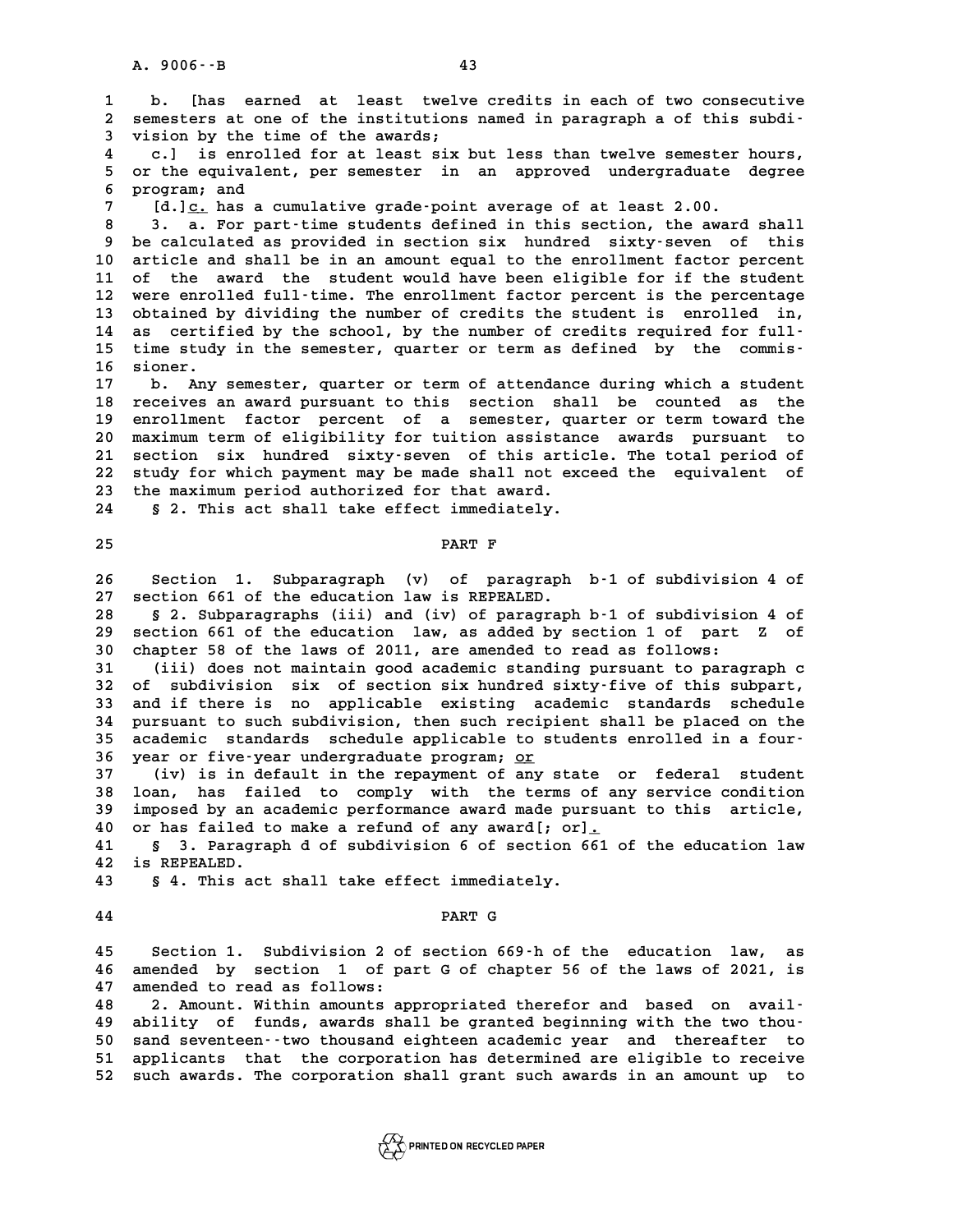A. 9006<sup>--B</sup><br>1 five thousand five hundred dollars or actual tuition, whichever is less;<br>2 provided boyeuer (a) a student who resoives educational graphs and/or **2** five thousand five hundred dollars or actual tuition, whichever is less;<br>2 provided, however, (a) a student who receives educational grants and/or<br>3 scholarships that gover the studentls full gost of attendance shall, 1 five thousand five hundred dollars or actual tuition, whichever is less;<br>2 provided, however, (a) a student who receives educational grants and/or<br>3 scholarships that cover the student's full cost of attendance shall not provided, however, (a) a student who receives educational grants and/or<br>3 scholarships that cover the student's full cost of attendance shall not<br>4 be eligible for an award under this program; and (b) an award under this<br>5 5 scholarships that cover the student's full cost of attendance shall not<br>4 be eligible for an award under this program; and (b) an award under this<br>5 program shall be applied to tuition after the application of payments<br>5 4 be eligible for an award under this program; and (b) an award under this<br>5 program shall be applied to tuition after the application of payments<br>6 received under the tuition assistance program pursuant to section six<br>7 h 5 program shall be applied to tuition after the application of payments<br>6 received under the tuition assistance program pursuant to section six<br>7 hundred sixty-seven of this subpart, tuition credits pursuant to section<br>8 s **8** received under the tuition assistance program pursuant to section six<br> **8 six hundred eighty-nine-a of this article, federal Pell grant pursuant**<br> **8 six hundred eighty-nine-a of this article, federal Pell grant pursua** Poundred sixty-seven of this subpart, tuition credits pursuant to section<br>8 six hundred eighty-nine-a of this article, federal Pell grant pursuant<br>9 to section one thousand seventy of title twenty of the United States<br>2010 8 six hundred eighty-nine-a of this article, federal Pell grant pursuant<br>
9 to section one thousand seventy of title twenty of the United States<br>
10 code, et seq., and any other program that covers the cost of attendance<br> 9 to section one thousand seventy of title twenty of the United States<br>10 code, et seq., and any other program that covers the cost of attendance<br>11 unless exclusively for non-tuition expenses, and the award under this<br>12 10 code, et seq., and any other program that covers the cost of attendance<br>11 unless exclusively for non-tuition expenses, and the award under this<br>12 program shall be reduced in the amount equal to such payments, provided 11 unless exclusively for non-tuition expenses, and the award under this<br>12 program shall be reduced in the amount equal to such payments, provided<br>13 that the combined benefits do not exceed five thousand five hundred<br>14 12 program shall be reduced in the amount equal to such payments, provided<br>
13 that the combined benefits do not exceed five thousand five hundred<br>
14 dollars. Upon notification of an award under this program, the institu-**13** that the combined benefits do not exceed five thousand five hundred<br>14 dollars. Upon notification of an award under this program, the institu-<br>15 tion shall defer the amount of tuition. Notwithstanding paragraph h of<br> 14 dollars. Upon notification of an award under this program, the institu-<br>15 tion shall defer the amount of tuition. Notwithstanding paragraph h of<br>16 subdivision two of section three hundred fifty-five and paragraph (a) 15 tion shall defer the amount of tuition. Notwithstanding paragraph h of<br>16 subdivision two of section three hundred fifty-five and paragraph (a) of<br>17 subdivision seven of section six thousand two hundred six of this cha 16 subdivision two of section three hundred fifty-five and paragraph (a) of<br>17 subdivision seven of section six thousand two hundred six of this chap-<br>18 ter, and any other law, rule or regulation to the contrary, the unde 17 subdivision seven of section six thousand two hundred six of this chap-<br>18 ter, and any other law, rule or regulation to the contrary, the under-<br>19 graduate tuition charged by the institution to recipients of an award<br> 18 ter, and any other law, rule or regulation to the contrary, the under-<br>19 graduate tuition charged by the institution to recipients of an award<br>20 shall not exceed the tuition rate established by the institution for the 19 graduate tuition charged by the institution to recipients of an award<br>20 shall not exceed the tuition rate established by the institution for the<br>21 two thousand sixteen--two thousand seventeen academic year provided, 20 shall not exceed the tuition rate established by the institution for the<br>21 two thousand sixteen--two thousand seventeen academic year provided,<br>22 however, that in the two thousand [twenty-three] <u>twenty-two</u>--two thou 21 two thousand sixteen--two thousand seventeen academic year provided,<br>22 however, that in the two thousand [twenty-three] <u>twenty-two</u>--two thou-<br>23 sand [twenty-four] <u>twenty-three</u> academic year and every year thereaft 22 however, that in the two thousand [twenty-three] <u>twenty-two</u>--two thou-<br>23 sand [twenty-four] <u>twenty-three</u> academic year and every year thereafter,<br>24 the undergraduate tuition charged by the institution to recipient 23 sand [twenty-four] <u>twenty-three</u> academic year and every year thereafter,<br>
24 the undergraduate tuition charged by the institution to recipients of an<br>
25 award shall be reset to equal the tuition rate established by t 24 the undergraduate tuition charged by the institution to recipients of an<br>25 award shall be reset to equal the tuition rate established by the insti-<br>26 tution for the forthcoming academic year, provided further that the 25 award shall be reset to equal the tuition rate established by the insti-<br>26 tution for the forthcoming academic year, provided further that the<br>27 tuition credit calculated pursuant to section six hundred eighty-nine-a<br> 26 tution for the forthcoming academic year, provided further that the<br>27 tuition credit calculated pursuant to section six hundred eighty-nine-a<br>28 of this article shall be applied toward the tuition rate charged for<br>29 r 27 tuition credit calculated pursuant to section six hundred eighty-nine-a<br>28 of this article shall be applied toward the tuition rate charged for<br>29 recipients of an award under this program. Provided further that the<br>20 28 of this article shall be applied toward the tuition rate charged for<br>29 recipients of an award under this program. Provided further that the<br>30 state university of New York and the city university of New York shall<br>31 p **39 recipients of an award under this program. Provided further that the state university of New York and the city university of New York shall provide an additional tuition credit to students receiving an award to**<br>32 gov 30 state university of New York and the ci<br>31 provide an additional tuition credit<br>32 cover the remaining cost of tuition.<br>33 5.2 This act shall take effect immed 31 provide an additional tuition credit to students receiving an award to<br>32 cover the remaining cost of tuition.<br>33 § 2. This act shall take effect immediately.

**5 2. This act shall take effect immediately.**<br>**34** PART H

**35 Section 1. Subdivision 5 of section 695-b of the education law, as 36 amended by chapter 535 of the laws of 2000, is amended to read as** 35 Section 1<br>36 amended by<br>37 follows: **36 amended by chapter 535 of the laws of 2000, is amended to read as<br>37 follows:<br>38 5. "Eligible educational institution" shall mean (a) any institution<br>39 of bigber education defined as an eligible educational institutio 59 37 follows:**<br> **38 5. "Eligible educational institution" shall mean <u>(a)</u> any institution<br>
<b>39 of higher education defined as an eligible educational institution in**<br> **40 section 529(e)(5) of the Internal Revenue Code o 40 section 529(e)(5) of the Internal Revenue Code of 1986, as amended, or \_\_\_\_\_** of higher education defined as an eligible educational institution in<br>40 section 529(e)(5) of the Internal Revenue Code of 1986, as amended<u>, or</u><br>41 (b) any apprenticeship program described in section 529(c)(8) of the<br>42 I 40 section 529(e)(5) of the Internal Revenue Cod<br>41 <u>(b) any apprenticeship program described</u><br>42 Internal Revenue Code of 1986, as amended.<br>43 5.2 This 29t Shall take of foot immediately 41 <u>(b) any apprenticeship program described in s</u><br>42 <u>Internal Revenue Code of 1986, as amended</u>.<br>43 § 2. This act shall take effect immediately. 12 Internal Revenue Code of 1986, as amended.<br>
43 S 2. This act shall take effect immediately.<br>
44 PART I **44** PART I<br>45 Intentionally Omitted **46 PART J 46** PART J<br>**47** Intentionally Omitted

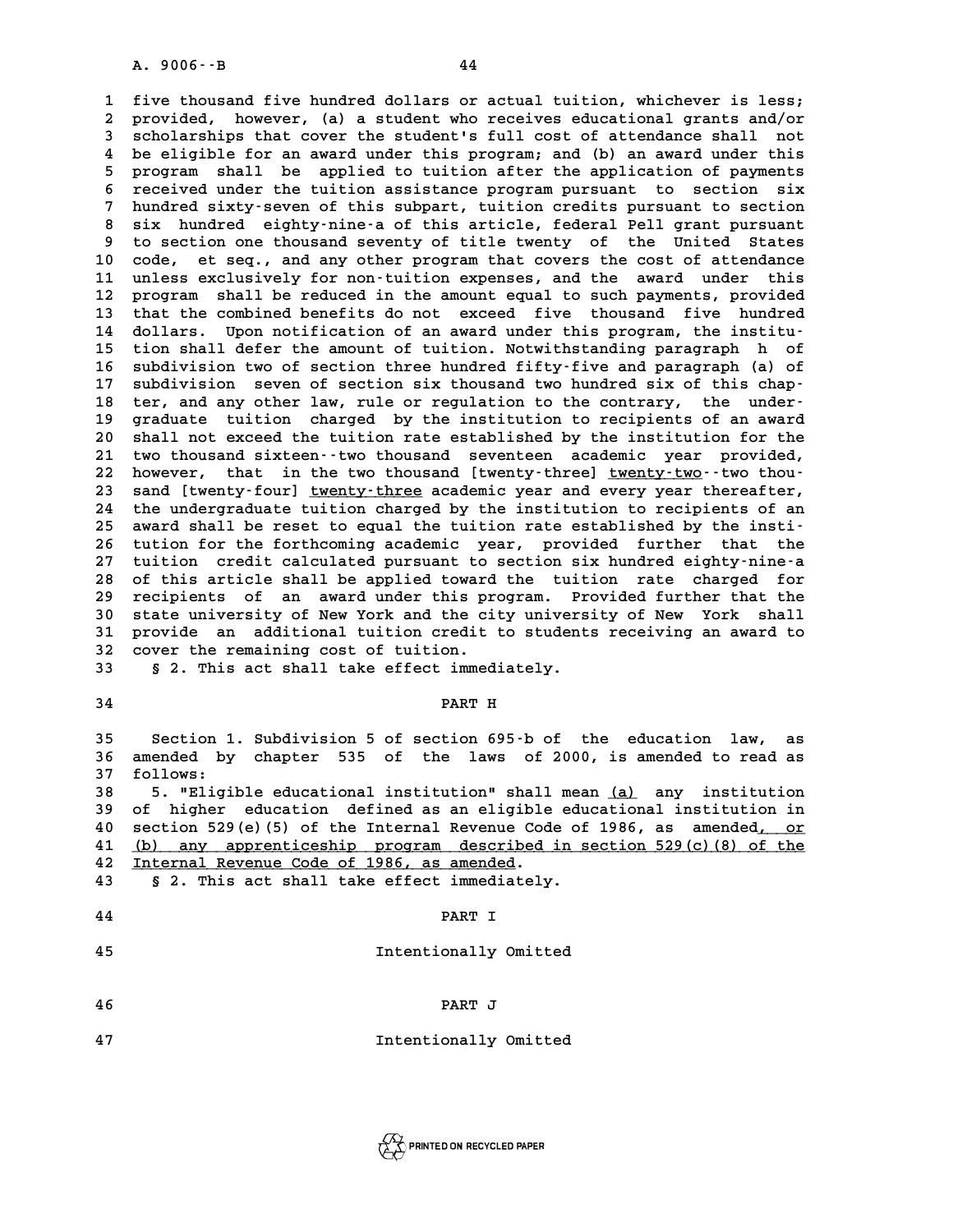PART K<br>
2 Intentionally Omitted<br>
2

# **3 PART L**

**PART L**<br>**4** Section 1. Subdivision 2 of section 410-u of the social services law,<br>5 25 244cd by section 52 of part B of chapter 436 of the lays of 1997, is **5 4 Section 1. Subdivision 2 of section 410–u of the social services law,<br>5 as added by section 52 of part B of chapter 436 of the laws of 1997, is** Section 1. Subdivision 2 of section 410<sup>-</sup>u of the social services law,<br>5 as added by section 52 of part B of chapter 436 of the laws of 1997, is<br>6 amended to read as follows:<br>7 2. The state block grant for child care shal 5 as added by section 52 of part B of chapter 436 of the laws of 1997, is<br>6 amended to read as follows:<br>7 2. The state block grant for child care shall be divided into two<br>8 parts pursuant to a plan developed by the depart

**8 parts pursuant to a plan developed by the department and approved by the** 2. The state block grant for child care shall be divided into two<br>8 parts pursuant to a plan developed by the department and approved by the<br>9 director of the budget. One part shall be retained by the state to<br>8 provide ch 8 parts pursuant to a plan developed by the department and approved by the<br>9 director of the budget. One part shall be retained by the state to<br>10 provide child care on a statewide basis to special groups and for<br>11 activi 9 director of the budget. One part shall be retained by the state to<br>10 provide child care on a statewide basis to special groups and for<br>11 activities to increase the availability and/or quality of child care<br>12 programs 10 provide child care on a statewide basis to special groups and for<br>11 activities to increase the availability and/or quality of child care<br>12 programs, including, but not limited to, the start-up of child care<br>13 program **13 programs, the operation of child care resource and referral programs, 14 training activities, the regulation and monitoring of child care 13 programs, the operation of child care resource and referral programs,<br>14 training activities, the regulation and monitoring of child care<br>15 programs, the development of computerized data systems, and consumer<br>26 progr** 14 training activities, the regulation and monitoring of child care<br>15 programs, the development of computerized data systems, and consumer<br>16 education, provided however, that child care resource and referral<br>17 programs 15 programs, the development of computerized data systems, and consumer<br>16 education, provided however, that child care resource and referral<br>17 programs funded under title five-B of article six of this chapter shall<br>18 mo 16 education, provided however, that child care resource and referral<br>17 programs funded under title five-B of article six of this chapter shall<br>18 meet additional performance standards developed by the department of<br>19 so 17 programs funded under title five-B of article six of this chapter shall<br>18 meet additional performance standards developed by the department of<br>19 social services including but not limited to: increasing the number of<br>2 18 meet additional performance standards developed by the department of<br>19 social services including but not limited to: increasing the number of<br>20 child care placements for persons who are at or below two hundred<br>21 pers 20 social services including but not limited to: increasing the number of<br>20 child care placements for persons who are at or below two hundred<br>21 <u>percent of the state income standard</u>, or two hundred sixty percent of<br>the 20 child care placements for persons who are at or below two hundred<br>21 <u>percent of the state income standard, or two hundred sixty</u> percent of<br>22 the state income standard <u>effective August first, two thousand twenty</u>-<br>23 percent of the state income standard, or two hundred sixty percent of 22 the state income standard <u>effective August first, two thousand twenty-</u><br>23 <u>two, or three hundred twenty-five percent of the state income standard</u><br>24 <u>effective April first, two thousand twenty-three, or four hundred</u> 23 <u>two, or three hundred twenty-five percent of the state income standard</u><br>24 <u>effective April first, two thousand twenty-three, or four hundred</u><br>25 percent of the state income standard effective April first, two thousand 24 effective April first, two thousand twenty-three, or four hundred<br>25 percent of the state income standard effective April first, two thousand<br>26 <u>twenty-four</u> with emphasis on placements supporting local efforts in<br>27 m **25 percent of the state income standard effective April first, two thousand**<br>26 <u>twenty-four</u> with emphasis on placements supporting local efforts in<br>27 meeting federal and state work participation requirements, increasin **26 twenty-four with emphasis on placements supporting local efforts in**<br>27 meeting federal and state work participation requirements, increasing<br>28 technical assistance to all modalities of legal child care to persons<br>29 27 meeting federal and state work participation requirements, increasing<br>28 technical assistance to all modalities of legal child care to persons<br>29 who are at or below two hundred <u>percent of the state income standard or,</u> 28 technical assistance to all modalities of legal child care to persons<br>29 who are at or below two hundred <u>percent of the state income standard or,</u><br>30 <u>two hundred sixty</u> percent of the state income standard[,] effectiv who are at or below two hundred <u>percent of the state income standard or,</u><br>30 <u>two hundred sixty</u> percent of the state income standard[,] effective<br>31 <u>August first, two thousand twenty-two, or three hundred twenty-five</u><br>2 30 <u>two hundred sixty</u> percent of the state income standard[,] effective<br>31 <u>August first, two thousand twenty-two, or three hundred twenty-five<br>32 percent of the state income standard effective April first, two thousand<br>3</u> 31 August first, two thousand twenty-two, or three hundred twenty-five<br>32 percent of the state income standard effective April first, two thousand<br>33 <u>twenty-three, or four hundred percent of the state income standard</u><br>34 32 percent of the state income standard effective April first, two thousand<br>33 <u>twenty-three, or four hundred percent of the state income standard</u><br>34 <u>effective April first, two thousand twenty-four,</u> including the provis **33** twenty-three, or four hundred percent of the state income standard<br> **34** effective April first, two thousand twenty-four, including the provision<br>
35 of training to assist providers in meeting child care standards or **34 effective April first, two thousand twenty-four, including the provision**<br>35 of training to assist providers in meeting child care standards or regu-<br>36 latory requirements, and creating new child care opportunities, a 35 of training to assist providers in meeting child care standards or regu-<br>36 latory requirements, and creating new child care opportunities, and<br>37 assisting social services districts in assessing and responding to child 36 latory requirements, and creating new child care opportunities, and<br>37 assisting social services districts in assessing and responding to child<br>38 care needs for persons at or below two hundred <u>percent of the state</u><br>in 37 assisting social services districts in assessing and responding to child<br>38 care needs for persons at or below two hundred <u>percent of the state</u><br>39 <u>income standard or, two hundred sixty</u> percent of the state income st 38 care needs for persons at or below two hundred <u>percent of the state</u><br>39 <u>income standard or, two hundred sixty</u> percent of the state income stand-<br>40 ard <u>effective August first, two thousand twenty-two, or three hundr</u> 39 <u>income standard or, two hundred sixty</u> percent of the state income stand-<br>40 ard <u>effective August first, two thousand twenty-two, or three hundred</u><br>41 <u>twenty-five percent of the state income standard effective April </u> and <u>effective August first, two thousand twenty-two, or three hundred</u><br> **42** <u>two thousand twenty-three, or four hundred percent of the state income</u><br> **42** <u>two thousand twenty-three, or four hundred percent of the state </u> 41 <u>twenty-five percent of the state income standard effective April first,</u><br>42 <u>two thousand twenty-three, or four hundred percent of the state income</u><br>43 <u>standard effective April first, two thousand twenty-four</u>. The de **42 two thousand twenty-three, or four hundred percent of the state income**<br>43 standard effective April first, two thousand twenty-four. The department<br>44 shall have the authority to withhold funds from those agencies whic 43 standard effective April first, two thousand twenty-four. The department<br>44 shall have the authority to withhold funds from those agencies which do<br>45 not meet performance standards. Agencies whose funds are withheld ma 44 shall have the authority to withhold funds from those agencies which do<br>45 not meet performance standards. Agencies whose funds are withheld may<br>46 have funds restored upon achieving performance standards. The other par 45 not meet performance standards. Agencies whose funds are withheld may<br>46 have funds restored upon achieving performance standards. The other part<br>47 shall be allocated to social services districts to provide child care<br> 46 have funds restored upon achieving performance standards. The other part<br>47 shall be allocated to social services districts to provide child care<br>48 assistance to families receiving family assistance and to other low<br><sup>4</sup> 47 shall be allocated<br>48 assistance to fam<br>49 income families.<br>50 5.2 Subdivisions **50 § 2. Subdivisions 1, 3 and 4 of section 410-w of the social services**

**49** income families.<br>50 § 2. Subdivisions 1, 3 and 4 of section 410 w of the social services<br>51 law, as amended by chapter 569 of the laws of 2001 and paragraph (a) of

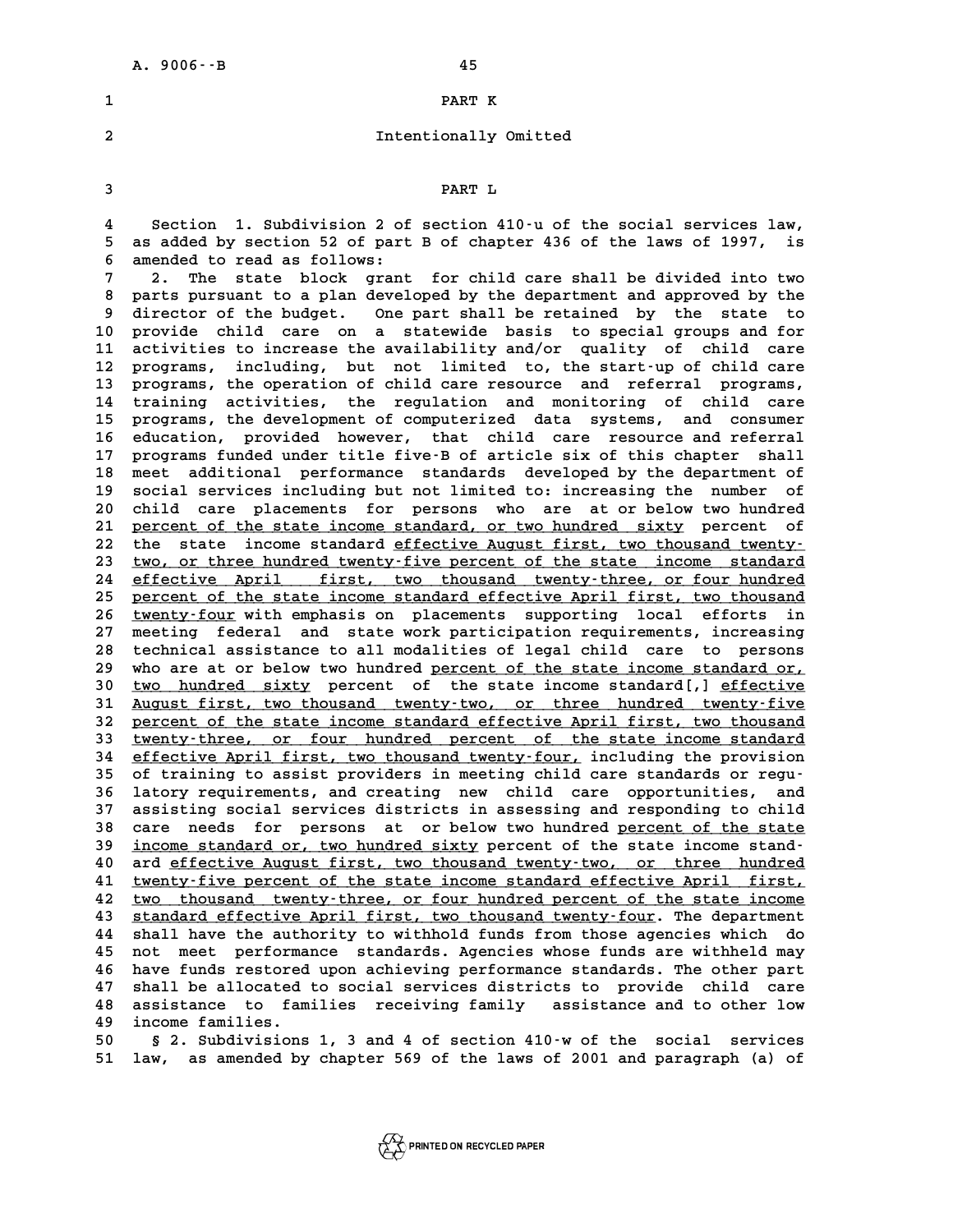**1 subdivision 4 as amended by chapter 135 of the laws of 2007, are amended 2** subdivision 4 as amended by chapter 135 of the laws of 20<br>2 and a new subdivision 2 a is added to read as follows:<br>3 1 A social services district may use the funds alloc **3** 1. A social services district may use the laws of 2007, are amended<br> **3** and a new subdivision 2-a is added to read as follows:<br> **3** 1. A social services district may use the funds allocated to it from

2 and a new subdivision 2-a is added to read as follows:<br>
4 the block grant to provide child care assistance to:<br>
<sup>4</sup> (a) families resoluting public assistance when such sh 1. A social services district may use the funds allocated to it from<br>
4 the block grant to provide child care assistance to:<br>
5 (a) families receiving public assistance when such child care assist-<br>
5 angeles possessive to

4 the block grant to provide child care assistance to:<br>
5 (a) families receiving public assistance when such child care assist-<br>
6 ance is necessary: to enable a parent or caretaker relative to engage in<br>
7 work, participa <sup>5</sup> (a) families receiving public assistance when such child care assist-<br>
<sup>6</sup> ance is necessary: to enable a parent or caretaker relative to engage in<br>
7 work, participate in work activities or perform a community service 8 ance is necessary: to enable a parent or caretaker relative to engage in<br>
7 work, participate in work activities or perform a community service<br>
8 pursuant to title nine-B of article five of this chapter; to enable a<br>
1 **9 work, participate in work activities or perform a community service**<br>**9 teenage parent to attend high school or other equivalent training**<br>**9 teenage parent to attend high school or other equivalent training**<br>**0 program** 8 pursuant to title nine-B of article five of this chapter; to enable a<br>9 teenage parent to attend high school or other equivalent training<br>10 program; because the parent or caretaker relative is physically or<br>11 mentally 9 teenage parent to attend high school or other equivalent training<br>
10 program; because the parent or caretaker relative is physically or<br>
11 mentally incapacitated; or because family duties away from home necessi-<br>
<sup>12</sup> 10 program; because the parent or caretaker relative is physically or<br>11 mentally incapacitated; or because family duties away from home necessi-<br>12 tate the parent or caretaker relative's absence; child day care shall be<br> 11 mentally incapacitated; or because family duties away from home necessi-<br>12 tate the parent or caretaker relative's absence; child day care shall be<br>13 provided during breaks in activities, for a period of up to two wee 12 tate the parent or caretaker relative's absence; child day care shall be<br>13 provided during breaks in activities, for a period of up to two weeks.<br>14 Such child day care may be authorized for a period of up to one month 13 provided during breaks in activities, for a period of up to two weeks.<br>14 Such child day care may be authorized for a period of up to one month if<br>15 child care arrangements shall be lost if not continued, and the progr **16 or employment is scheduled to begin within such period;**

17 (b) families with incomes up to two hundred <u>percent of the state</u><br>18 income standard, or two hundred sixty percent of the state income stand-16 or employment is scheduled to begin within such period;<br>17 (b) families with incomes up to two hundred <u>percent of the state</u><br>18 <u>income standard, or two hundred sixty</u> percent of the state income stand-<br>20 indicate inc 17 (b) families with incomes up to two hundred <u>percent of the state</u><br>18 <u>income standard, or two hundred sixty</u> percent of the state income stand-<br>20 types the state income and the state income at the state of fortive and 18 <u>income standard, or two hundred sixty</u> percent of the state income stand-<br>19 ard <u>effective August first, two thousand twenty-two, or three hundred</u><br>20 <u>twenty-five percent of the state income standard effective April </u> 20 ard <u>effective August first, two thousand twenty-two, or three hundred</u><br>20 <u>twenty-five percent of the state income</u> standard effective April first,<br>21 two thousand twenty-three, or four hundred percent of the state inc 22 <u>standard effective April first, two thousand twenty-four</u> who are<br>23 attempting through work activities to transition off of public assist-21 <u>two thousand twenty-three, or four hundred percent of the state income<br>
22 standard effective April first, two thousand twenty-four who are<br>
23 attempting through work activities to transition off of public assist-<br>
24</u> 22 standard effective April first, two thousand twenty-four who are<br>23 attempting through work activities to transition off of public assist-<br>24 ance when such child care is necessary in order to enable a parent or<br>25 apro 23 attempting through work activities to transition off of public assist-<br>24 ance when such child care is necessary in order to enable a parent or<br>25 caretaker relative to engage in work provided such families' public<br>26 c 24 ance when such child care is necessary in order to enable a parent or<br>25 caretaker relative to engage in work provided such families' public<br>26 assistance has been terminated as a result of increased hours of or<br>27 inco 25 caretaker relative to engage in work provided such families' public<br>26 assistance has been terminated as a result of increased hours of or<br>27 income from employment or increased income from child support payments<br>28 art 26 assistance has been terminated as a result of increased hours of or<br>27 income from employment or increased income from child support payments<br>28 or the family voluntarily ended assistance; [and,] provided that the<br>29 fa 27 income from employment or increased income from child support payments<br>28 or the family voluntarily ended assistance; [and,] provided that the<br>29 family received public assistance at least three of the six months<br>20 pro 28 or the family voluntarily ended assistance; [and,] provided that the<br>29 family received public assistance at least three of the six months<br>30 preceding the month in which eligibility for such assistance terminated<br>31 or 29 family received public assistance at least three of the six months<br>30 preceding the month in which eligibility for such assistance terminated<br>31 or ended or provided that such family has received child care assistance<br>3 30 preceding the month in which eligibility f<br>31 or ended or provided that such family has<br>32 under subdivision four of this section;<br><sup>33</sup> (c) families with incomes up to two 31 or ended or provided that such family has received child care assistance<br>32 under subdivision four of this section;<br>(c) families with incomes up to two hundred <u>percent of the state</u><br>34 income standard two hundred givty

32 under subdivision four of this section;<br>33 (c) families with incomes up to two hundred <u>percent of the state</u><br>34 <u>income standard, two hundred sixty</u> percent of the state income standard<br>35 offective August first, two t 33 (c) families with incomes up to two hundred <u>percent of the state</u><br>34 <u>income standard, two hundred sixty</u> percent of the state income standard<br>35 <u>effective August first, two thousand twenty-two, or three hundred twen-</u> 34 <u>income standard, two hundred sixty</u> percent of the state income standard<br>35 <u>effective August first, two thousand twenty-two, or three hundred twen-</u><br>36 <u>ty-five percent of the state income standard effective April fir</u> 35 effective August first, two thousand twenty-two, or three hundred twen-<br>36 ty-five percent of the state income standard effective April first, two<br>37 thousand twenty-three, or four hundred percent of the state income st 36 ty-five percent of the state income standard effective April first, two<br>37 thousand twenty-three, or four hundred percent of the state income stan-<br>38 dard effective April first, two thousand twenty-four, which are dete 37 thousand twenty-three, or four hundred percent of the state income stan-<br>38 dard effective April first, two thousand twenty-four, which are deter-<br>39 mined in accordance with the regulations of the department to be at r dard effective April first, two thousand twenty-four, which are deter-<br> **40** of becoming dependent on family assistance;<br> **41** (d) families with incomes up to two hundred percent of the state

41 (d) families with incomes up to two hundred <u>percent of the state</u><br>42 <u>income standard, or two hundred sixty</u> percent of the state income stand-**42** <u>income standard, or two hundred sixty</u> percent of the state income stand-<br>43 ard effective August first, two thousand twenty-two, or three hundred 43 ard <u>effective August first, two thousand twenty-two, or three hundred</u><br>44 twenty-five percent of the state income standard effective April first, **42 income standard, or two hundred sixty percent of the state income stand-**<br>43 ard <u>effective August first, two thousand twenty-two, or three hundred</u><br>44 <u>twenty-five percent of the state income standard effective April </u> and <u>effective August first, two thousand twenty-two, or three hundred</u><br>44 <u>twenty-five percent of the state income</u> standard effective April first,<br>45 <u>two thousand twenty-three, or four hundred percent of the state incom</u> **44** <u>twenty-five percent of the state income standard effective April first,</u><br>45 <u>two thousand twenty-three, or four hundred percent of the state income</u><br>46 <u>standard effective April first, two thousand twenty-four</u> who a 45 <u>two thousand twenty-three, or four hundred percent of the state income</u><br>46 <u>standard effective April first, two thousand twenty-four</u> who are attend-<br>47 ing a post secondary educational program and working at least sev 46 **standard effective April first, two**<br>47 ing a post secondary educational pr<br>48 and one-half hours per week; and<br>49 (c) other families with incomes w ing a post secondary educational program and working at least seventeen<br>
48 and one-half hours per week; and<br>
49 (e) other families with incomes up to two hundred <u>percent of the state</u><br>
50 income standard ar two hundred s

and one-half hours per week; and<br>
49 (e) other families with incomes up to two hundred <u>percent of the state</u><br>
50 <u>income standard, or two hundred sixty</u> percent of the state income stand-<br>
51 ard effective August first, t 49 (e) other families with incomes up to two hundred <u>percent of the state</u><br>50 <u>income standard, or two hundred sixty</u> percent of the state income stand-<br>51 ard <u>effective August first, two thousand twenty-two, or three hu</u> 50 <u>income standard, or two hundred sixty</u> percent of the state income stand-<br>51 ard <u>effective August first, two thousand twenty-two, or three hundred</u><br>52 <u>twe thousand twenty-three</u> or four hundred percent of the state i 51 ard <u>effective August first, two thousand twenty-two, or three hundred</u><br>52 <u>two thousand twenty-three, or four hundred percent of the state income</u><br>54 standard effective April first, two thousand twenty-four which the 52 <u>twenty-five percent of the state income standard effective April first,</u><br>53 <u>two thousand twenty-three, or four hundred percent of the state income</u><br>54 standard effective April first, two thousand twenty-four which the 53 two thousand twenty-three, or four hundred percent of the state income<br>54 standard effective April first, two thousand twenty-four which the<br>55 social services district designates in its consolidated services plan as

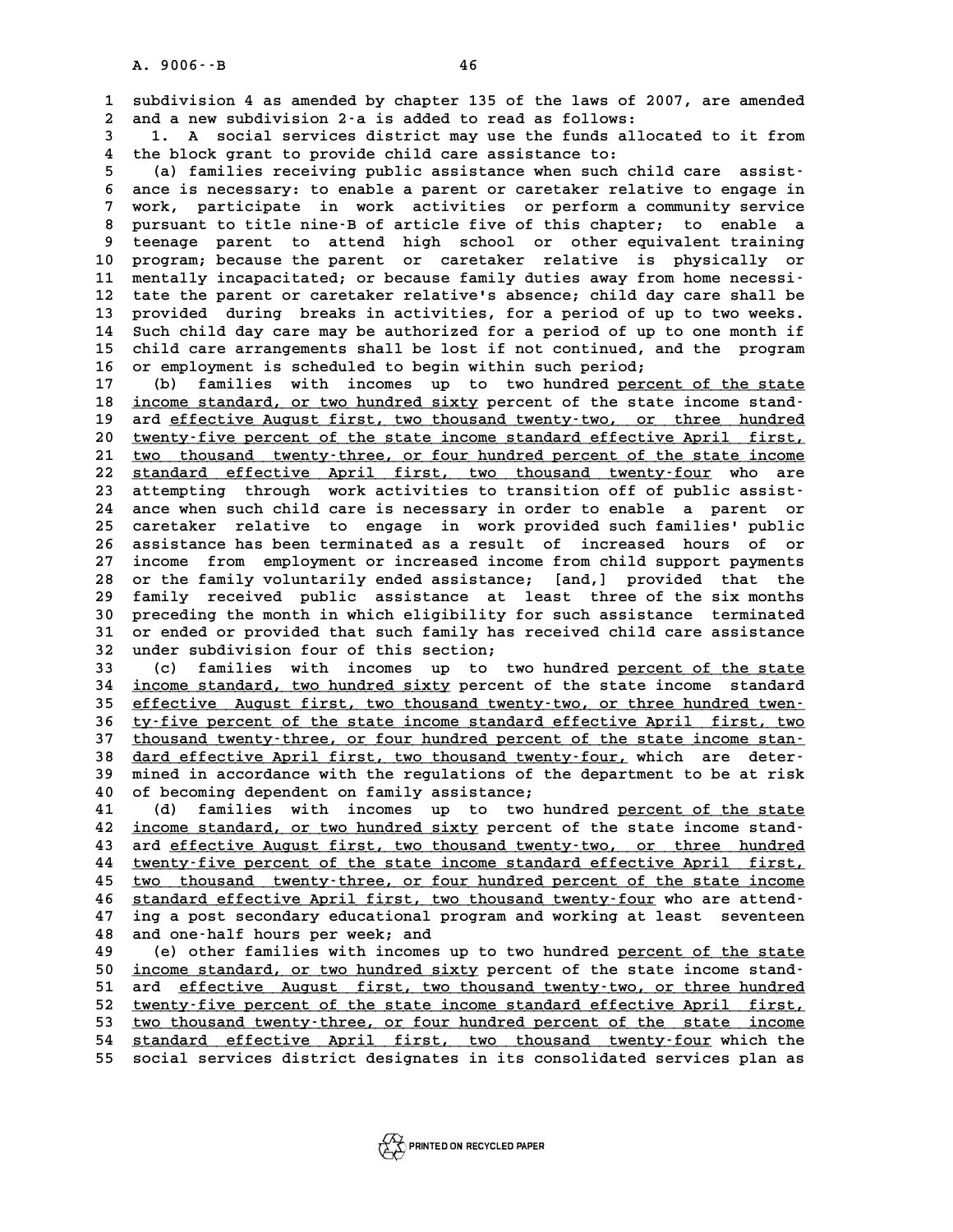A. 9006<sup>--B</sup><br>1 eligible for child care assistance in accordance with criteria estab-<br>2 lighed by the department **2** eligible for child care assi<br>2 lished by the department. 2 1 eligible for child care assistance in accordance with criteria estab-<br>
2 lished by the department.<br>
3 <u>2-a. A social services district may, upon approval by the office of</u><br>
4 children and family services, use the funds

4 lished by the department.<br>
4 <u>2.a. A social services district may, upon approval by the office of</u><br>
4 <u>children and family services, use the funds allocated to it from the</u><br>
5 block grapt to provide child gare aggistance 3 <u>2.a. A social services district may, upon approval by the office of children and family services, use the funds allocated to it from the block grant to provide child care assistance to families with incomes up</u> 6 <u>block grant to provide child care assistance to families with incomes up</u><br>6 <u>to four hundred percent of the state income standard.</u><br>7 3. A social services district shall quarantee child care assistance to **7 3. A social services district shall guarantee child care assistance to**

**8 to four hundred percent of the state income standard.**<br> **8 families in receipt of public assistance with children under thirteen**<br> **8 families in receipt of public assistance with children under thirteen**<br> **8 work of 20** 3. A social services district shall guarantee child care assistance to<br>8 families in receipt of public assistance with children under thirteen<br>9 years of age when such child care assistance is necessary for a parent<br>2. Con 8 families in receipt of public assistance with children under thirteen<br>
9 years of age when such child care assistance is necessary for a parent<br>
10 or caretaker relative to engage in work or participate in work activ-<br>
<sup></sup> 9 years of age when such child care assistance is necessary for a parent<br>10 or caretaker relative to engage in work or participate in work activ-<br>11 ities pursuant to the provisions of title nine-B of article five of this<br> **10** or caretaker relative to engage in work or participate in work activ-<br>11 ities pursuant to the provisions of title nine-B of article five of this<br>12 chapter. Child care assistance shall continue to be guaranteed for s 11 ities pursuant to the provisions of title nine-B of article five of this<br>12 chapter. Child care assistance shall continue to be guaranteed for such<br>13 a family for a period of twelve months after the month in which the<br> 12 chapter. Child care assistance shall continue to be guaranteed for such<br>13 a family for a period of twelve months after the month in which the<br>14 family's eligibility for public assistance has terminated or ended when<br>1 13 a family for a period of twelve months after the month in which the<br>14 family's eligibility for public assistance has terminated or ended when<br>15 such child care is necessary in order to enable the parent or caretaker<br>1 14 family's eligibility for public assistance has terminated or ended when<br>15 such child care is necessary in order to enable the parent or caretaker<br>16 relative to engage in work, provided that the family's public assista 15 such child care is necessary in order to enable the parent or caretaker<br>16 relative to engage in work, provided that the family's public assistance<br>17 has been terminated as a result of an increase in the hours of or in 16 relative to engage in work, provided that the family's public assistance<br>17 has been terminated as a result of an increase in the hours of or income<br>18 from employment or increased income from child support payments or<br> 17 has been terminated as a result of an increase in the hours of or income<br>18 from employment or increased income from child support payments or<br>19 because the family voluntarily ended assistance; that the family<br>20 resol 18 from employment or increased income from child support payments or<br>19 because the family voluntarily ended assistance; that the family<br>20 received public assistance in at least three of the six months preceding<br>21 the m 19 because the family voluntarily ended assistance; that the family<br>20 received public assistance in at least three of the six months preceding<br>21 the month in which eligibility for such assistance terminated or ended<br>22 o **22 or provided that such family has received child care assistance under** 21 the month in which eligibility for such assistance terminated or ended<br>22 or provided that such family has received child care assistance under<br>23 subdivision four of this section; [and] that the family's income does<br>24 22 or provided that such family has received child care assistance under<br>23 subdivision four of this section; [and] that the family's income does<br>24 not exceed two hundred <u>percent of the state income standard, or two</u><br>25 23 subdivision four of this section; [and] that the family's income does<br>24 not exceed two hundred <u>percent of the state income standard, or two</u><br>25 <u>hundred sixty</u> percent of the state income standard <u>effective August</u><br>2 24 not exceed two hundred <u>percent of the state income standard, or two</u><br>25 <u>hundred sixty</u> percent of the state income standard <u>effective August</u><br>26 <u>first, two thousand twenty-two, or three hundred twenty-five percent o</u> 26 <u>first, two thousand twenty-two, or three hundred twenty-five percent of the state income standard effective April first, two thousand twenty-<br>28 three, or four hundred percent of the state income standard effective</u> 26 <u>first, two thousand twenty-two, or three hundred twenty-five percent of the state income standard effective April first, two thousand twenty-<br>28 three, or four hundred percent of the state income standard effective<br>29 </u> The state income standard effective April first, two thousand twenty-<br>
28 three, or four hundred percent of the state income standard effective<br>
29 April first, two thousand twenty-four. Such child day care shall recog-<br>
2 **30 three, or four hundred percent of the state income standard effective**<br> **30 April first, two thousand twenty-four.** Such child day care shall recog-<br>
30 nize the need for continuity of care for the child and a district **39 April first, two thousand twenty-four.** Such child day care shall recog-<br>30 nize the need for continuity of care for the child and a district shall<br>31 not move a child from an existing provider unless the participant 30 nize the need for continent<br>31 not move a child from a<br>32 consents to such move.

31 not move a child from an existing provider unless the participant<br>32 consents to such move.<br>33 4. (a) Local social services districts shall guarantee applicants who<br>34 would otherwise be eligible for, or are recipients **32 consents to such move.**<br> **33 4. (a) Local social services districts shall guarantee applicants who**<br> **34 would otherwise be eligible for, or are recipients of, public assistance**<br> **25 benefits and who are employed, the 4.** (a) Local social services districts shall guarantee applicants who would otherwise be eligible for, or are recipients of, public assistance benefits and who are employed, the option to choose to receive continu-<br> **35 34 would otherwise be eligible for, or are recipients of, public assistance**<br>35 benefits and who are employed, the option to choose to receive continu-<br>36 ing child day care subsidies in lieu of public assistance benefits 35 benefits and who are employed, the option to choose to receive continu-<br>36 ing child day care subsidies in lieu of public assistance benefits, for<br>37 such period of time as the recipient continues to be eligible for pub **36 ing child day care subsidies in lieu of public assistance benefits, for such period of time as the recipient continues to be eligible for public assistance. For the purposes of this subdivision, an eligible applicant o** 37 such period of time as the recipient continues to be eligible for public<br>38 assistance. For the purposes of this subdivision, an eligible applicant<br>39 for, or recipient of, public assistance benefits and who is employed **40 includes a person whose set of this subdivision, an eligible applicant**<br>**40 includes a person whose gross earnings equal, or are greater than, the**<br>**41 required number of work bours times the state minimum wage. Begini** 39 for, or recipient of, public assistance benefits and who is employed<br>40 includes a person whose gross earnings equal, or are greater than, the<br>41 required number of work hours times the state minimum wage. Recipients<br>42 **42 of child care subsidies under this subdivision who are no longer eligi-41 required number of work hours times the state minimum wage. Recipients**<br>**42 of child care subsidies under this subdivision who are no longer eligi-**<br>**43 ble for public assistance benefits, shall be eligible for transit 42 of child care subsidies under this subdivision who are no longer eligi-**<br>**43 ble for public assistance benefits, shall be eligible for transitional**<br>**44 child care described in paragraph (b) of subdivision one of this** A ble for public assistance benefits, shall be eligible<br>
44 child care described in paragraph (b) of subdivision on<br>
45 as if they had been recipients of public assistance.<br>
<sup>46</sup> (b) Nothing bensin shall be construed to va % thild care described in paragraph (b) of subdivision one of this section<br>
45 as if they had been recipients of public assistance.<br>
46 (b) Nothing herein shall be construed to waive the right of an appli-<br>
47 cant who cho

**45 as if they had been recipients of public assistance.**<br>**46** (b) Nothing herein shall be construed to waive the right of an appli-<br>**47 cant who chooses to receive continuing child day care subsidies pursuant**<br>**48 to this 46** (b) Nothing herein shall be construed to waive the right of a<br>47 cant who chooses to receive continuing child day care subsidies<br>48 to this section from applying for ongoing public assistance. 47 cant who chooses to receive continuing child day care subsidies pursuant<br>48 to this section from applying for ongoing public assistance.<br>49 \$ 3. Subdivision 4 of section 410-x of the social services law, as<br>50 added by

**50 added by section from applying for ongoing public assistance.**<br> **50 added by section 52 of part B of chapter 436 of the laws of 1997, is**<br> **51 amended to read as follows: 51 and as Subdivision 4 of se**<br> **50 added by section 52 of part B**<br> **51 amended to read as follows:**<br> **52** 4 The amount to be paid of **50 added by section 52 of part B of chapter 436 of the laws of 1997, is<br>51 amended to read as follows:<br>52 4. The amount to be paid or allowed for child care assistance funded<br>53 under the block grant shall be the agtual g** 

51 amended to read as follows:<br>52 4. The amount to be paid or allowed for child care assistance funded<br>53 under the block grant shall be the actual cost of care but no [more]<br>54 loss than ninety persont of the applicable m 52 4. The amount to be paid or allowed for child care assistance funded<br>53 under the block grant shall be the actual cost of care but no [more]<br>54 <u>less</u> than <u>ninety percent of</u> the applicable market-related payment rate<br> 53 under the block grant shall be the actual cost of care but no [more]<br>
54 <u>less</u> than <u>ninety percent of</u> the applicable market-related payment rate<br>
55 [established by the department in regulations]. The payment rates e **56 lished by the department shall be sufficient to ensure equal access for**

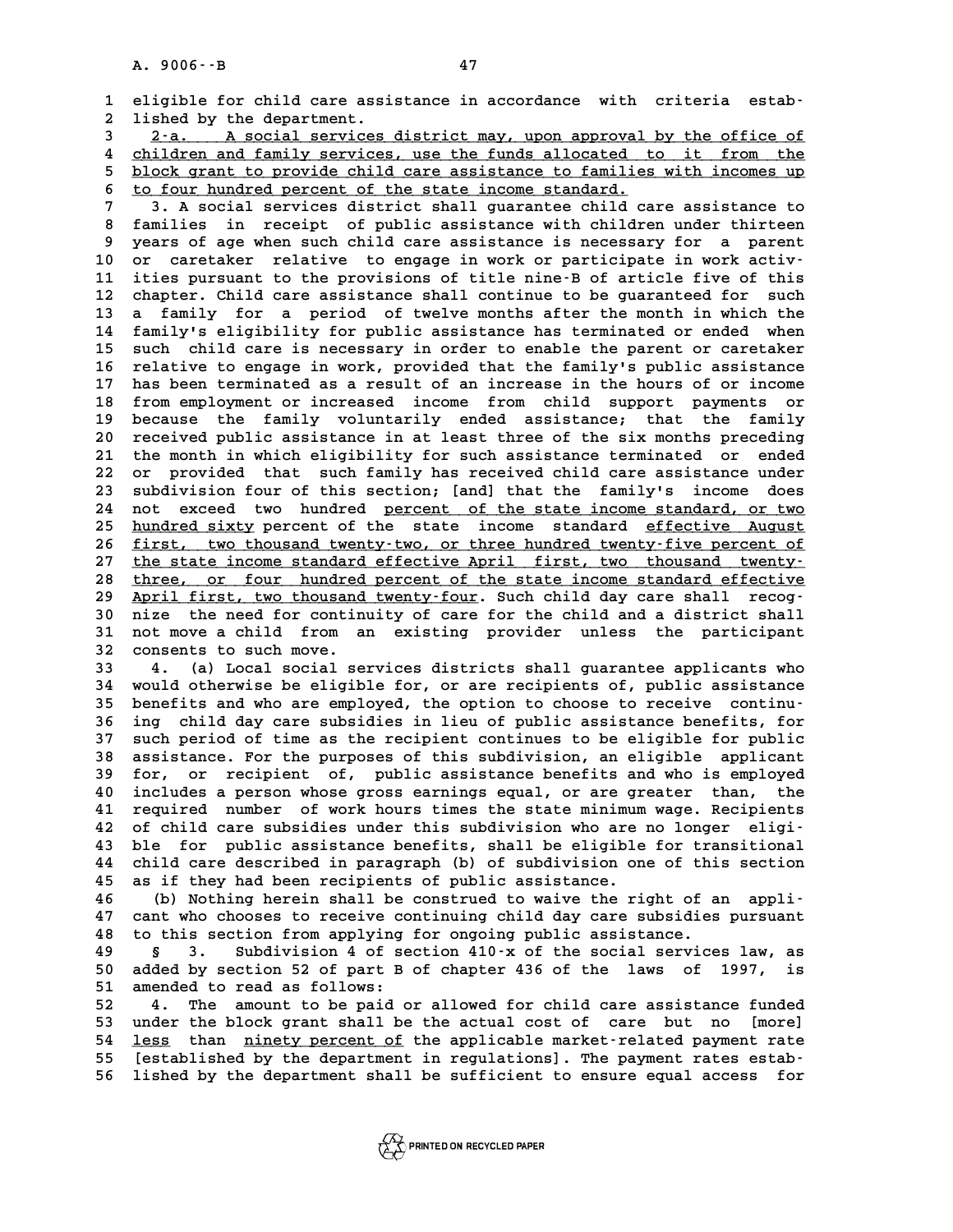**1 eligible children to comparable child care assistance in the substate 2** aligible children to comparable child care assistance in the substate<br>2 area that are provided to children whose parents are not eligible to<br>3 receive assistance under any federal or state programs. Such payment 1 eligible children to comparable child care assistance in the substate<br>2 area that are provided to children whose parents are not eligible to<br>3 receive assistance under any federal or state programs. Such payment<br>4 rates area that are provided to children whose parents are not eligible to<br>3 receive assistance under any federal or state programs. Such payment<br>4 rates shall take into account the variations in the costs of providing<br>5 shild a 3 receive assistance under any federal or state programs. Such payment<br>4 rates shall take into account the variations in the costs of providing<br>5 child care in different settings and to children of different age<br>5 crows an 4 rates shall take into account the variations in the costs of providing<br>5 child care in different settings and to children of different age<br>6 groups, and the additional costs of providing child care for children<br>7 with ap 5 child care in different settings and to children of different age<br>6 groups, and the additional costs of providing child care for children<br>7 with special needs.<br>8 § 4. This act shall take effect immediately; provided, how 8 groups, and the additional costs of providing child care for children<br> **8** § 4. This act shall take effect immediately; provided, however, that<br> **8** subdivision 2-a of section 410-w of the social services law, as added b

**9 subdivision 2-a of section 410-w of the social services law, as added by** 8 § 4. This act shall take effect immediately; provided, however, that<br>9 subdivision 2-a of section 410-w of the social services law, as added by<br>10 section two of this act, shall expire and be deemed repealed April 1,<br><sup>11</sup> 9 subdivis<br>10 section<br>11 2024. **11** 2024.<br>**12** PART M

# **12** PART M<br> **13** Intentionally Omitted

# **14 PART N**

**14 14 14 14 14 14 14 15 Section 1. Section 28 of part C of chapter 83 of the laws of 2002,<br><b>15 aggregation** the executive law and other laws relating to funding for ghil-**15** Section 1. Section 28 of part C of chapter 83 of the laws of 2002,<br>16 amending the executive law and other laws relating to funding for chil-<br>17 dren and family servises, as amended by section 1 of subpart A of part K **15 Section 1. Section 28 of part C of chapter 83 of the laws of 2002,<br>16 amending the executive law and other laws relating to funding for chil-**<br>17 dren and family services, as amended by section 1 of subpart A of part K 16 amending the executive law and other laws relating to funding for c<br>17 dren and family services, as amended by section 1 of subpart A of pa<br>18 of chapter 56 of the laws of 2017, is amended to read as follows:<br><sup>59</sup> mbig 17 dren and family services, as amended by section 1 of subpart A of part K<br>18 of chapter 56 of the laws of 2017, is amended to read as follows:<br>5 28. This act shall take effect immediately; provided that sections<br>20 pine,

18 of chapter 56 of the laws of 2017, is amended to read as follows:<br>19 § 28. This act shall take effect immediately; provided that sections<br>20 nine through eighteen and twenty through twenty-seven of this act shall **22 be deemed to have statushed to have effect immediately; provided that sections**<br>20 nine through eighteen and twenty through twenty-seven of this act shall<br>21 be deemed to have been in full force and effect on and after 20 nine through eighteen and twenty through twenty-seven of this act shall<br>21 be deemed to have been in full force and effect on and after April 1,<br>22 2002; provided, however, that section fifteen of this act shall apply t 21 be deemed to have been in full force and effect on and after April 1,<br>22 2002; provided, however, that section fifteen of this act shall apply to<br>23 claims that are otherwise reimbursable by the state on or after April 22 2002; provided, however, that section fifteen of this act shall apply to<br>23 claims that are otherwise reimbursable by the state on or after April 1,<br>24 2002 except as provided in subdivision 9 of section 153<sup>-</sup>k of the 23 claims that are otherwise reimbursable by the state on or after April 1,<br>24 2002 except as provided in subdivision 9 of section 153 k of the social<br>25 services law as added by section fifteen of this act; provided furth 24 2002 except as provided in subdivision 9 of section 153 k of the social<br>25 services law as added by section fifteen of this act; provided further<br>26 however, that nothing in this act shall authorize the office of childr 25 services law as added by section fifteen of this act; provided further<br>26 however, that nothing in this act shall authorize the office of children<br>27 and family services to deny state reimbursement to a social services<br> 26 however, that nothing in this act shall authorize the office of children<br>27 and family services to deny state reimbursement to a social services<br>28 district for violations of the provisions of section 153-d of the socia 27 and family services to deny state reimbursement to a social services<br>28 district for violations of the provisions of section 153-d of the social<br>29 services law for services provided from January 1, 1994 through March<br>2 28 district for violations of the provisions of section 153-d of the social<br>29 services law for services provided from January 1, 1994 through March<br>30 31, 2002; provided that section nineteen of this act shall take effect **39 services law for services provided from January 1, 1994 through March 30 31, 2002; provided that section nineteen of this act shall take effect september 13, 2002 and shall expire and be deemed repealed June 30,<br>2013: 30 31, 2002; provided that section nineteen of this act shall take effect**<br>**31 September 13, 2002 and shall expire and be deemed repealed June 30,<br><b>32 2012; and, provided further, however, that notwithstanding any law to** 31 September 13, 2002 and shall expire and be deemed repealed June 30,<br>32 2012; and, provided further, however, that notwithstanding any law to<br>33 the contrary, the office of children and family services shall have the<br><sup>34</sup> 32 2012; and, provided further, however, that notwithstanding any law to<br>33 the contrary, the office of children and family services shall have the<br>34 authority to promulgate, on an emergency basis, any rules and regu-<br>35 33 the contrary, the office of children and family services shall have the<br>34 authority to promulgate, on an emergency basis, any rules and regu-<br>35 lations necessary to implement the requirements established pursuant to<br>3 34 authority to promulgate, on an emergency basis, any rules and regu-<br>
35 lations necessary to implement the requirements established pursuant to<br>
36 this act; provided further, however, that the regulations to be devel-<br> **37 oped pursuant to section one of this act shall not be adopted by emer-38 gency rule; and provided further that the provisions of sections nine** 37 oped pursuant to section one of this act shall not be adopted by emer-<br>38 gency rule; and provided further that the provisions of sections nine<br>39 through eighteen and twenty through twenty-seven of this act shall<br>40 cy **40 a 38 ency rule; and provided further that the provisions of through eighteen and twenty through twenty-seven of the expire and be deemed repealed on June 30, [2022] 2027.** <sup>1</sup> 39 through eighteen and twenty through twenty-seve:<br>40 expire and be deemed repealed on June 30, [2022]<br>41 § 2. This act shall take effect immediately. expire and be deemed repealed on June 30, [2022] 2027.<br>41 § 2. This act shall take effect immediately.<br>42 **PART O** 

**42**<br>**43** Section 1. Section 398-a of the social services law is amended by<br>Adding a new subdivision 2:9 to read as follows: **44 adding a new subdivision 2-c to read as follows:** Section 1. Section 398-a of the social services law is amended by<br>44 adding a new subdivision 2-c to read as follows:<br>45 (2-c) Those social services districts that as of July first, two thou-<br>46 sand twenty-two were paying

adding a new subdivision 2-c to read as follows:<br>  $\frac{(2-c)}{\text{Those}}$  Those social services districts that as of July first, two thou-<br> **Sand twenty-two were paying at least one hundred percent of the applica-**<br> **at the services 45** (2.c) Those social services districts that as of July first, two thou-<br>46 <u>sand twenty two were paying at least one hundred percent of the applica-</u><br><u>ble rates published by the office of children and family services f</u> 46 sand twenty-two were paying at least one hundred percent of the applica-<br>47 <u>ble rates published by the office of children and family services for</u><br>48 <u>the two thousand twenty-two--two thousand twenty-three rate year fo</u> A to the set of the set of the set of thildren and family services for the two thousand twenty-two--two thousand twenty-three rate year for care provided to foster children in regular, therapeutic, special needs,

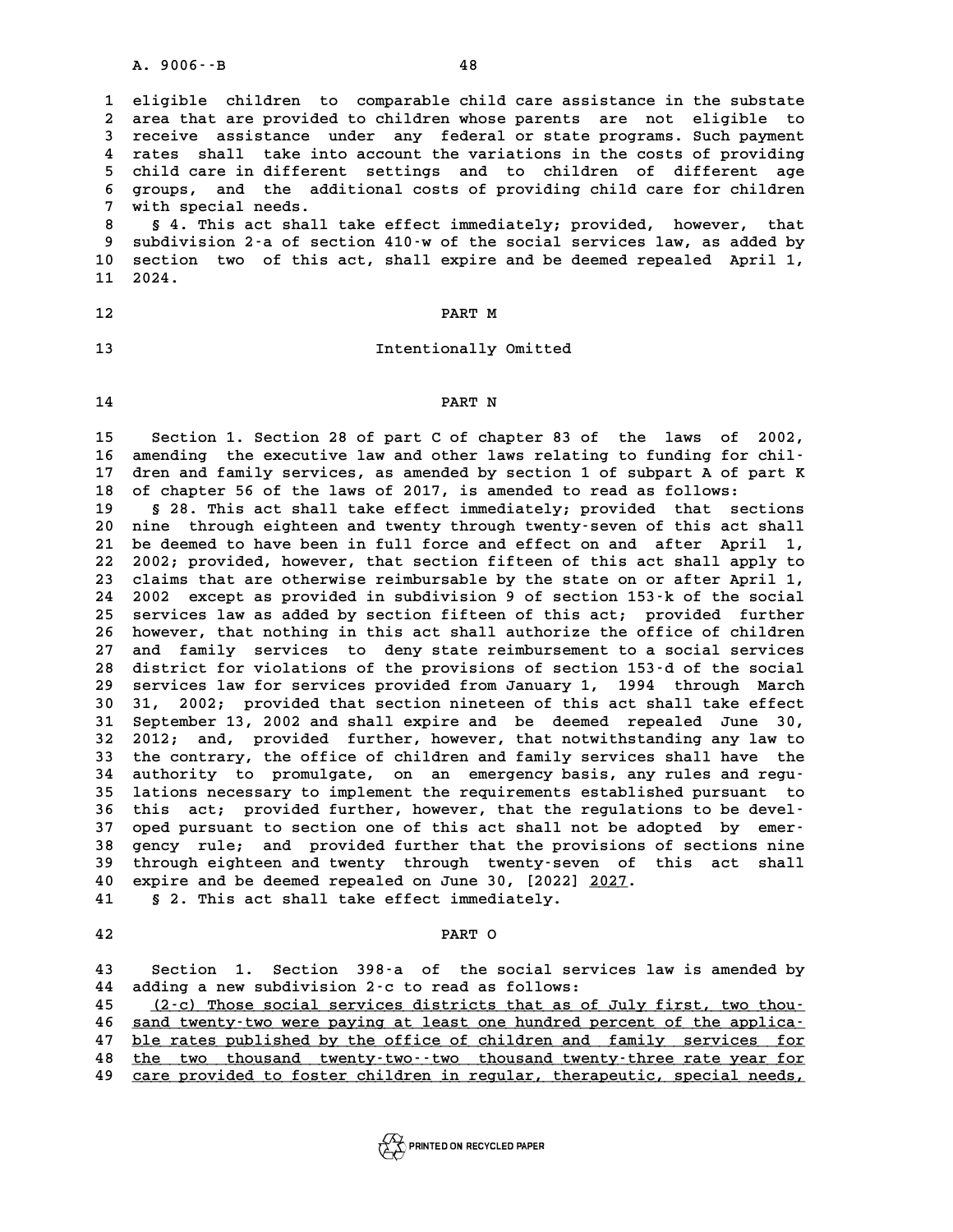A. 9006 · · B<br>1 <u>and emergency foster boarding homes shall pay for the two thousand twen-</u><br>2 ty-tye--tye thousand twenty-three rate year and for each subsequent rate 2 and emergency foster boarding homes shall pay for the two thousand twen-<br>2 ty-two--two thousand twenty-three rate year and for each subsequent rate<br>3 year thereafter at least one hundred persent, of the applicable rates 2 ty-two--two thousand twenty-three rate year and for each subsequent rate<br>3 year thereafter at least one hundred percent of the applicable rates<br>4 published by the office of children and family services for that rate 4 ty-two-two thousand twenty-three rate year and for each subsequent rate<br>
4 published by the office of children and family services for that rate<br>  $\frac{1}{2}$ <br>  $\frac{1}{2}$ <br>  $\frac{1}{2}$ <br>  $\frac{1}{2}$ <br>  $\frac{1}{2}$ <br>  $\frac{1}{2}$ <br>  $\frac{1}{2}$ year thereafter at least one hundred percent of the applicable rates<br>
4 published by the office of children and family services for that rate<br>
<u>pear. Those social services districts that as of July first, two thou-</u><br>
cand 4 published by the office of children and family services for that rate<br>
5 year. Those social services districts that as of July first, two thou-<br>
6 sand twenty-two were paying less than the applicable rates published by<br> year. Those social services districts that as of July first, two thousand twenty-two were paying less than the applicable rates published by the office of children and family services for the two thousand twenty-two thousa 8 sand twenty-two were paying less than the applicable rates published by<br>
<sup>7</sup> the office of children and family services for the two thousand twenty-<br>
<sup>8</sup> two--two thousand twenty-three rate year for care provided to fost the office of children and family services for the two thousand twenty-<br> **8** <u>two--two</u> thousand twenty-three rate year for care provided to foster<br> **children in regular, therapeutic, special needs and emergency foster**<br> 8 <u>two--two thousand twenty-three rate year for care provided to foster</u><br>
9 children in regular, therapeutic, special needs and emergency foster<br>
10 <u>boarding homes shall increase their rates of payment so that: effective</u> 9 children in regular, therapeutic, special needs and emergency foster<br>
10 <u>boarding homes shall increase their rates of payment so that: effective</u><br>
11 July first, two thousand twenty-two the difference between the percen 10 <u>boarding homes shall increase their rates of payment so that: effective<br>11 July first, two thousand twenty two the difference between the percent-<br>12 <u>age of the applicable rates published by the office of children and</u></u> **11 July first, two thousand twenty-two the difference between the percent-**<br> **12 age of the applicable rates published by the office of children and**<br> **13 family services for the two thousand twenty-two--two thousand twen** 12 <u>age of the applicable rates published by the office of children and</u><br>13 <u>family services for the two thousand twenty-two--two thousand twenty-</u><br>14 <u>three rate year and the rates such districts are paying is at least</u><br>2 14 three rate year and the rates such districts are paying is at least<br>15 <u>one-half less than the difference between the percentage of the applica-</u> three rate year and the rates such districts are paying is at least<br>
15 <u>one-half less than the difference between the percentage of the applica-</u><br>
16 <u>ble rates published by the office of children and family services for</u> one-half less than the difference between the percentage of the applica-<br>
16 <u>ble rates published by the office of children and family services for</u><br>
17 <u>the two thousand twenty-two--two thousand twenty-three rate year and</u> ble rates published by the office of children and family services for<br>17 <u>the two thousand twenty-two--two thousand twenty-three rate year and the</u><br>18 <u>rates that such districts were paying for such programs on July first,</u> 17 the two thousand twenty-two--two thousand twenty-three rate year and the rates that such districts were paying for such programs on July first, two thousand twenty-two; and effective July first, two thousand twenty-20 t 20 the two thousand twenty-two; and effective July first, two thousand twenty-<br>
20 three for the two thousand twenty-three--two thousand twenty-four rate<br>
21 year and for each subsequent year thereafter all social services two thousand twenty-two; and effective July first, two thousand twenty-<br>
20 three for the two thousand twenty-three--two thousand twenty-four rate<br>
21 year and for each subsequent year thereafter all social services<br>
22 di three for the two thousand twenty-three--two thousand twenty-four rate<br>
21 year and for each subsequent year thereafter all social services<br>
22 districts shall pay at least one hundred percent of the applicable rates<br>
23 p 21 year and for each subsequent year thereafter all social services<br>
22 districts shall pay at least one hundred percent of the applicable rates<br>
23 published by the office of children and family services for the applica-<br> 22 districts shall pay at least one hundred percent of the applicable rates<br>23 <u>published by the office of children and family services for the applica-</u><br>24 <u>ble rate year.</u> Provided further, the state shall assume one hun <u>published by the office of children and family services for the applicational point of the costs associated with the applicable rates required<br>25 percent of the costs associated with the applicable rates required<br>26 perce</u> 24 <u>ble rate year. Provided further, the state shall assume one hundred</u><br>25 <u>percent of the costs associated with the applicable rates required</u><br>26 <u>pursuant to this section for the period of time between July first, two</u><br> 25 <u>percent of the costs associated with the applicable rates required</u><br>26 <u>pursuant to this section for the period of time between July first, two</u><br>27 <u>thousand twenty-two and the date on which the office of children and</u> 28 <u>family services publishes such rates.</u><br>29 § 2. This act shall take effect imme thousand twenty-two and the date on which the office of children and S 2. This act shall take effect immediately.<br>30 **PART P** 

- 
- **21** Intentionally Omitted<br> **31** Intentionally Omitted
- **32 PART Q**
- **32** PART Q<br> **33** Intentionally Omitted
- **34 PART R**

<sup>34</sup> PART R<br>35 Section 1. Subdivision 1 of section 359 of the executive law, as<br>36 amended by section 42 of part AA of chapter 56 of the laws of 2019, is 35 Section 1. Subdivision 1 of section 359 of the executive law, as<br>36 amended by section 42 of part AA of chapter 56 of the laws of 2019, is 35 Section 1. Subdivision 1<br>36 amended by section 42 of part<br>37 amended to read as follows: **36 amended by section 42 of part AA of chapter 56 of the laws of 2019, is<br>37 amended to read as follows:<br>38 1. A local director shall designate the location of the local and<br>29 branch offices of the local uptorangl servic** 

**37 amended to read as follows:**<br> **38 1. A local director shall designate the location of the local and<br>
<b>39 branch offices of the local veterans' service agency within his or her**<br> **10 iunicalistics** which offices shall b 1. A local director shall designate the location of the local and<br>39 branch offices of the local veterans' service agency within his or her<br>40 jurisdiction, which offices shall be open during convenient hours. The<br>41 goot 39 branch offices of the local veterans' service agency within his or her<br>40 jurisdiction, which offices shall be open during convenient hours. The<br>41 cost of maintenance and operation of a county veterans' service agency<br> 40 jurisdiction, which offices shall be open during convenient hours. The cost of maintenance and operation of a county veterans' service agency shall be a county charge and the cost of maintenance and operation of a<br>43 ci 41 cost of maintenance and operation of a county veterans' service agency<br>42 shall be a county charge and the cost of maintenance and operation of a<br>43 city veterans' service agency shall be a city charge, excepting that t 42 shall be a county charge and the cost of maintenance and operation of a<br>43 city veterans' service agency shall be a city charge, excepting that the<br>44 state director with the approval of the veterans' services commissio 43 city veterans' service agency shall be a city charge, excepting that the<br>44 state director with the approval of the veterans' services commission<br>45 shall allot and pay, from state moneys made available to him or her fo 44 state director with the approval of the veterans' services commission<br>45 shall allot and pay, from state moneys made available to him or her for<br>46 such purposes, to each county veterans' service agency and each city<br>47 45 shall allot and pay, from state moneys made available to him or her for<br>46 such purposes, to each county veterans' service agency and each city<br>47 veterans' service agency, an amount equal to fifty per centum of its<br>28 46 such purposes, to each county veterans' service agency and each city<br>47 veterans' service agency, an amount equal to fifty per centum of its<br>48 expenditures for maintenance and operation approved by the state direc-

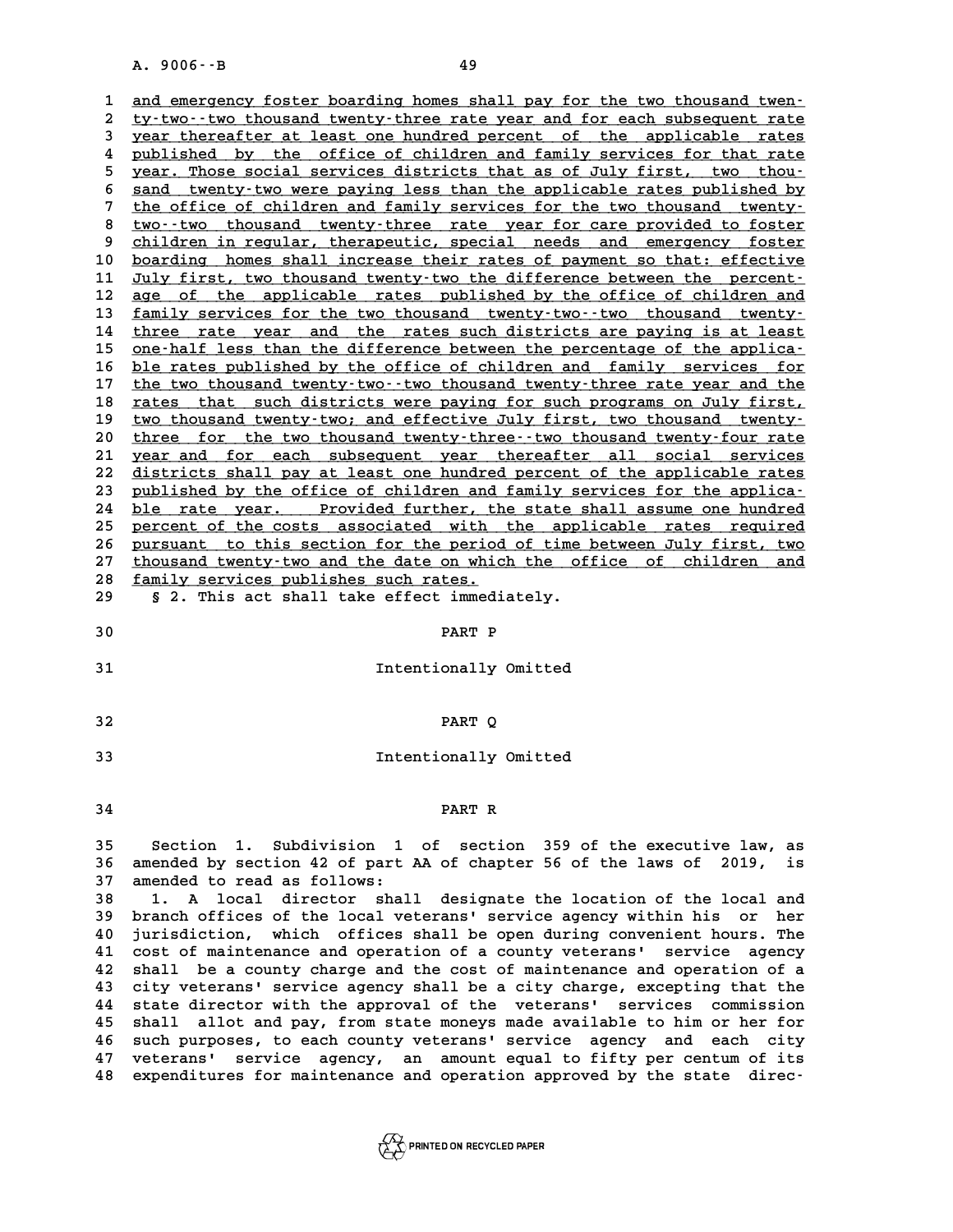**1 tor, provided that in no event shall the amount allotted and paid for 2** tor, provided that in no event shall the amount allotted and paid for<br>2 such approved expenditures incurred in any given year exceed (1) in the<br>3 sase of any county veterans! service agency in a county having a popu. 1 tor, provided that in no event shall the amount allotted and paid for<br>2 such approved expenditures incurred in any given year exceed (1) in the<br>3 case of any county veterans' service agency in a county having a popu-<br><sup>4</sup> 2 such approved expenditures incurred in any given year exceed (1) in the<br>3 case of any county veterans' service agency in a county having a popu-<br>4 lation of not more than one hundred thousand or in the case of any city<br>5 3 case of any county veterans' service agency in a county having a popu-<br>4 lation of not more than one hundred thousand or in the case of any city<br>5 veterans' service agency in a city having a population of not more than<br>5 4 lation of not more than one hundred thousand or in the case of any city<br>5 veterans' service agency in a city having a population of not more than<br>6 one hundred thousand, the sum of [ten] twenty-five thousand dollars, nor 5 veterans' service agency in a city having a population of not more than<br>6 one hundred thousand, the sum of [ten] <u>twenty-five</u> thousand dollars, nor<br>7 (2) in the case of any county veterans' service agency in a county<br>be **8 one hundred thousand, the sum of [ten] twenty-five thousand dollars, nor<br>
<b>8 having a population in excess of one hundred thousand excluding the**<br> **8 nonulation of any gity therein which has a gity voterangl gorving ago** 9 (2) in the case of any county veterans' service agency in a county<br>
8 having a population in excess of one hundred thousand excluding the<br>
9 population of any city therein which has a city veterans' service agen-<br>
10 cy, cy, the sum of [ten] **twenty-five** thousand dollars, and, in addition 9 population of any city therein which has a city veterans' service agen-<br>10 cy, the sum of [ten] <u>twenty-five</u> thousand dollars, and, in addition<br>11 thereto, the sum of five thousand dollars for each one hundred thousand, 10 cy, the sum of [ten] twenty-five thousand dollars, and, in addition<br>11 thereto, the sum of five thousand dollars for each one hundred thousand,<br>12 or major portion thereof, of the population of the county in excess of<br>1 11 thereto, the sum of five thousand dollars for each one hundred thousand,<br>12 or major portion thereof, of the population of the county in excess of<br>13 one hundred thousand excluding the population of any city therein whi 12 or major portion thereof, of the population of the county in excess of<br>13 one hundred thousand excluding the population of any city therein which<br>14 has a city veterans' service agency, nor (3) in the case of any city<br>1 13 one hundred thousand excluding the population of any city therein which<br>14 has a city veterans' service agency, nor (3) in the case of any city<br>15 veterans' service agency in a city having a population in excess of one<br> **14 has a city veterans' service agency, nor (3) in the case of any city**<br>15 veterans' service agency in a city having a population in excess of one<br>16 hundred thousand, the sum of [ten] <u>twenty-five</u> thousand dollars, and 15 veterans' service agency in a city having a population in excess of one<br>16 hundred thousand, the sum of [ten] <u>twenty-five</u> thousand dollars, and, in<br>17 addition thereto, the sum of five thousand dollars for each one hu **16 hundred thousand, the sum of [ten] <u>twenty-five</u> thousand dollars, and, in<br>17 addition thereto, the sum of five thousand dollars for each one hundred<br>18 thousand, or major portion thereof, of the population of the city** 17 addition thereto, the sum of five thousand dollars for each one hundred<br>18 thousand, or major portion thereof, of the population of the city in<br>19 excess of one hundred thousand. Such population shall be certified in<br>20 18 thousand, or major portion thereof, of the population of the city in<br>19 excess of one hundred thousand. Such population shall be certified in<br>20 the same manner as provided by section fifty-four of the state finance 19 excess<br>20 the sam<br>21 law. 20 the same manner as provided by section fifty-four of the state finance<br>21 law.<br>22 § 2. This act shall take effect immediately and shall apply to all

§ 2. This act shall take effect immediately and shall apply to all 23 expenditures made on and after April 1, 2022.<br>24 PART S

**25 Section 1. Paragraphs (a), (b), (c) and (d) of subdivision 1 of 25 Section 1. Paragraphs (a), (b), (c) and (d) of subdivision 1 of**<br>26 section 131-o of the social services law, as amended by section 1 of<br>27 part B of shaptor 56 of the laws of 2021, are amended to read as **25 Section 1. Paragraphs (a), (b), (c) and (d) of subdivision 1 of section 131.0 of the social services law, as amended by section 1 of part P of chapter 56 of the laws of 2021, are amended to read as**<br>28 follows: **26** section 13<br> **27** part P of c.<br> **28** follows: 27 part P of chapter 56 of the laws of 2021, are amended to read as<br>28 follows:<br>(a) in the case of each individual receiving family care, an amount<br>20 equal to at loast [\$152,00] \$161,00 for each month beginning on or afte **38 follows:**<br>29 (a) in the case of each individual receiving family care, an amount<br>30 equal to at least [\$152.00] <u>\$161.00</u> for each month beginning on or after<br>31 January first, two thousend [twenty-one] twenty-two **39** (a) in the case of each individual receiving family equal to at least [\$152.00] \$161.00 for each month beging January first, two thousand [twenty-one] <u>twenty-two</u>. **30 equal to at least [\$152.00] <u>\$161.00</u> for each month beginning on or after<br>31 January first, two thousand [twenty-one] <u>twenty-two</u>.<br>32 (b) in the case of each individual receiving residential care, an<br>33 apount equal 31 January first, two thousand [twenty-one] <u>twenty-two</u>.<br>32 (b) in the case of each individual receiving residential care, an<br>33 amount equal to at least [\$176.00] <u>\$186.00</u> for each month beginning on<br>24 are after Innua 32** (b) in the case of each individual receiving residential c.<br>33 amount equal to at least [\$176.00] <u>\$186.00</u> for each month beging<br>34 or after January first, two thousand [twenty-one] <u>twenty-two</u>.<br>25 (c) in the case o **33 amount equal to at least [\$176.00] <u>\$186.00</u> for each month beginning on<br>34 or after January first, two thousand [twenty-one] <u>twenty-two</u>.<br>35 (c) in the case of each individual receiving enhanced residential<br>26 3000 a 34 or after January first, two thousand [twenty-one] <u>twenty-two</u>.<br>35 (c) in the case of each individual receiving enhanced residential<br>36 care, an amount equal to at least [\$210.00] \$222.00 for each month<br>27 boginning on** 35 (c) in the case of each individual receiving enhanced residential<br>36 care, an amount equal to at least [\$210.00] <u>\$222.00</u> for each month<br>37 beginning on or after January first, two thousand [twenty-one] <u>twenty-</u><br>38 tw **36 care,<br>37 beginni:<br>38 <u>two</u>.<br>39 (d) f** beginning on or after January first, two thousand [twenty-one] <u>twenty-</u><br> **38** <u>two</u>.<br>
(d) for the period commencing January first, two thousand [twenty-two]<br>
40 <u>twenty-three</u>, the monthly personal needs allowance shall b <sup>4</sup> two.<br>
40 twenty-three, the monthly personal needs allowance shall be an amount<br>
<sup>41</sup> equal to the sum of the amounts set forth in subparagraphs one, and two **41 (d)** for the period commencing January first, two thousand [twenty-two]<br>40 <u>twenty-three</u>, the monthly personal needs allowance shall be an amount<br>41 equal to the sum of the amounts set forth in subparagraphs one and t 40 <u>twenty-three</u>, the m<br>41 equal to the sum of the<br>42 of this paragraph:<br><sup>43</sup> (1) the amounts 41 equal to the sum of the amounts set forth in subparagraphs one and two<br>42 of this paragraph:<br>43 (1) the amounts specified in paragraphs (a), (b) and (c) of this<br>44 subdivision; and 42 of this paragraph:<br>43 (1) the amount:<br>44 subdivision; and<br>45 (2) the amount i: **45 (2) the amount in subparagraph one of this paragraph, multiplied by** 44 subdivision; and<br>45 (2) the amount in subparagraph one of this paragraph, multiplied by<br>46 the percentage of any federal supplemental security income cost of<br>47 living adjustment which becames offective on or after Innu 45 (2) the amount in subparagraph one of this paragraph, multiplied by<br>46 the percentage of any federal supplemental security income cost of<br>47 living adjustment which becomes effective on or after January first, two<br>thous the percentage of any federal supplemental security income cost of<br>47 living adjustment which becomes effective on or after January first, two<br>48 thousand [twenty-two] twenty-three, but prior to June thirtieth, two<br>thousan **47 living adjustment which becomes effective on or after January first, two<br>48 thousand [twenty-two] <u>twenty-three</u>, but prior to June thirtieth, two<br>49 thousand [twenty-two] <u>twenty-three</u>, rounded to the nearest whole d 50 § 2. Paragraphs (a), (b), (c), (d), (e) and (f) of subdivision 2 of 50** s 2. Paragraphs (a), (b), (c), (d), (e) and (f) of subdivision 2 of section 209 of the social services law, as amended by section 2 of part<br> **51** section 209 of the social services law, as amended by section 2 of part 50 § 2. Paragraphs (a), (b), (c), (d), (e) and (f) of subdivision 2 of 51 section 209 of the social services law, as amended by section 2 of part 52 P of chapter 56 of the laws of 2021, are amended to read as follows:

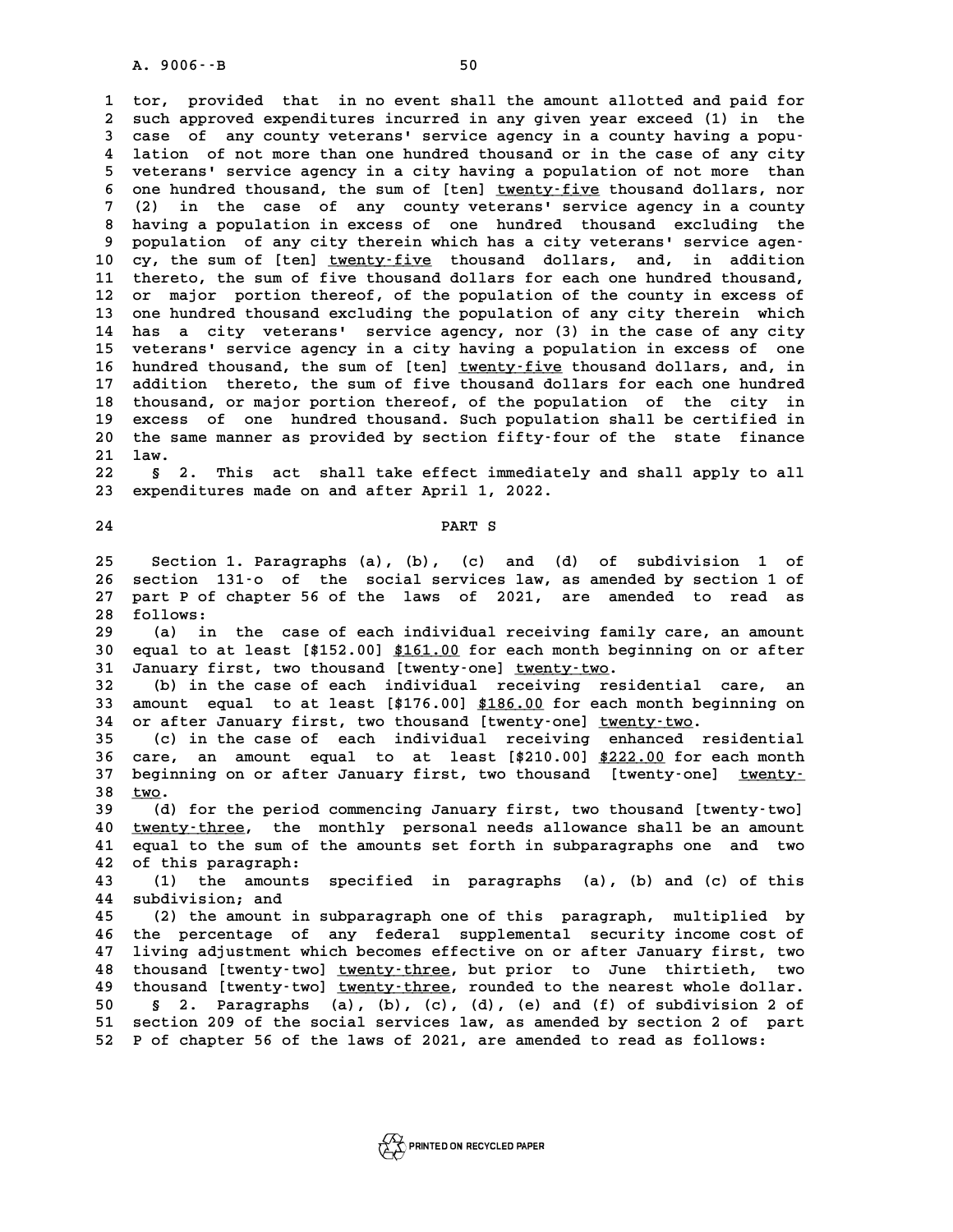(a) On and after January first, two thousand [twenty-one] <u>twenty-two,</u><br>1 (a) On and after January first, two thousand [twenty-one] <u>twenty-two</u>, (a) On and after January first, two thousand [twenty-one] <u>twenty-two</u>,<br>2 for an eligible individual living alone, [\$881.00] <u>\$928.00</u>; and for an<br>3 eligible couple living alone, [\$1,295,00] \$1,365,00 (a) On and after January first, two thousand [twenty<br> **2** for an eligible individual living alone, [\$881.00] <u>\$928</u><br> **3** eligible couple living alone, [\$1,295.00] <u>\$1,365.00</u>.<br>
(b) On and after January first, two thous 2 for an eligible individual living alone, [\$881.00] <u>\$928.00</u>; and for an<br>3 eligible couple living alone, [\$1,295.00] <u>\$1,365.00</u>.<br>4 (b) On and after January first, two thousand [twenty-one] twenty-two,<br>5 for an eligible

**5** eligible couple living alone, [\$1,295.00] \$1,365.00.<br>
4 (b) On and after January first, two thousand [twenty-one] <u>twenty-two</u>,<br>
5 for an eligible individual living with others with or without in-kind<br>
5 income [\$817.0 **6 4 (b)** On and after January first, two thousand [twenty-one] <u>twenty-two</u>,<br> **6** for an eligible individual living with others with or without in-kind<br> **6** income, [\$817.00] \$864.00; and for an eligible couple living wit **5** for an eligible individual living with others with or w<br>6 income, [\$817.00] <u>\$864.00</u>; and for an eligible couple liv<br>7 with or without in-kind income, [\$1,237.00] <u>\$1,307.00</u>.<br>(a) On and after Innuary first, two thous **8 income, [\$817.00] \$864.00; and for an eligible couple living with others<br>
7 with or without in-kind income, [\$1,237.00] <u>\$1,307.00</u>.<br>
8 (c) On and after January first, two thousand [twenty-one] <u>twenty-two</u>,<br>
8 (i) for** 

with or without in-kind income, [\$1,237.00] \$1,307.00.<br>8 (c) On and after January first, two thousand [twenty-one] <u>twenty-two</u>,<br>9 (i) for an eligible individual receiving family care, [\$1,060.48]<br>10 \$1,107.48 if he or she 10 8 (c) On and after January first, two thousand [twenty-one] <u>twenty-two</u>,<br>
10 \$1,107.48 if he or she is receiving such care in the city of New York or<br>
11 the county of Nassau Suffolk Westsbester or Pockland: and (ii) f 10 (i) for an eligible individual receiving family care, [\$1,060.48]<br>10 <u>\$1,107.48</u> if he or she is receiving such care in the city of New York or<br>11 the county of Nassau, Suffolk, Westchester or Rockland; and (ii) for an<br> 10 \$1,107.48 if he or she is receiving such care in the city of New York or<br>11 the county of Nassau, Suffolk, Westchester or Rockland; and (ii) for an<br>12 eligible couple receiving family care in the city of New York or the 11 the county of Nassau, Suffolk, Westchester or Rockland; and (ii) for an<br>12 eligible couple receiving family care in the city of New York or the<br>13 county of Nassau, Suffolk, Westchester or Rockland, two times the amount 12 eligible couple receiving family care in the city of New York or the<br>13 county of Nassau, Suffolk, Westchester or Rockland, two times the amount<br>14 set forth in subparagraph (i) of this paragraph; or (iii) for an eligi-13 county of Nassau, Suffolk, Westchester or Rockland, two times the amount<br>14 set forth in subparagraph (i) of this paragraph; or (iii) for an eligi-<br>15 ble individual receiving such care in any other county in the state, **16** [\$1,022.48] <u>\$1,069.48</u>; and (iv) for an eligible couple receiving such<br>17 care in any other county in the state, two times the amount set forth in **15 ble individual receiving such care in any other county in the state, [\$1,022.48] \$1,069.48; and (iv) for an eligible couple receiving such care in any other county in the state, two times the amount set forth in** 16 [\$1,022.48] <u>\$1,069.48</u>; and (iv) for a<br>17 care in any other county in the state, the<br>18 subparagraph (iii) of this paragraph.<br>19 (d) Op and after January first, two the 17 care in any other county in the state, two times the amount set forth in<br>18 subparagraph (iii) of this paragraph.<br>19 (d) On and after January first, two thousand [twenty-one] <u>twenty-two</u>,<br>20 (i) for an eligible individ

**20 (1)** 18 subparagraph (iii) of this paragraph.<br> **20** (i) for an eligible individual receiving residential care, [\$1,229.00]<br> **21** \$1,226,00 if be or she is receiving such gare in the gity of New York or **20** (d) On and after January first, two thousand [twenty-one] <u>twenty-two</u>,<br>20 (i) for an eligible individual receiving residential care, [\$1,229.00]<br>21 \$1,276.00 if he or she is receiving such care in the city of New Yor **20 (i) for an eligible individual receiving residential care, [\$1,229.00]**<br>**21 \$1,276.00** if he or she is receiving such care in the city of New York or<br>**22** the county of Nassau, Suffolk, Westchester or Rockland; and (ii 21 \$1,276.00 if he or she is receiving such care in the city of New York or<br>22 the county of Nassau, Suffolk, Westchester or Rockland; and (ii) for an<br>23 eligible couple receiving residential care in the city of New York o 22 the county of Nassau, Suffolk, Westchester or Rockland; and (ii) for an<br>23 eligible couple receiving residential care in the city of New York or<br>24 the county of Nassau, Suffolk, Westchester or Rockland, two times the<br>2 23 eligible couple receiving residential care in the city of New York or<br>24 the county of Nassau, Suffolk, Westchester or Rockland, two times the<br>25 amount set forth in subparagraph (i) of this paragraph; or (iii) for an<br>2 24 the county of Nassau, Suffolk, Westchester or Rockland, two times the<br>25 amount set forth in subparagraph (i) of this paragraph; or (iii) for an<br>26 eligible individual receiving such care in any other county in the<br>27 s 25 amount set forth in subparagraph (i) of this paragraph; or (iii) for an<br>26 eligible individual receiving such care in any other county in the<br>27 state, [\$1,199.00] <u>\$1,246.00</u>; and (iv) for an eligible couple receiving<br> 26 eligible individual receiving such care in any other county in the state, [\$1,199.00] \$1,246.00; and (iv) for an eligible couple receiving such care in any other county in the state, two times the amount set<br>28 such car 26 eligible individual receiving such care in any other county in the state, [\$1,199.00] \$1,246.00; and (iv) for an eligible couple receiving 28 such care in any other county in the state, two times the amount set forth in 38 such care in any other county in the state, two times the amount set<br>
29 forth in subparagraph (iii) of this paragraph.<br>
30 (e) On and after January first, two thousand [twenty-one] <u>twenty-two</u>,<br>
31 (i) for an eligible

**39 forth in subparagraph (iii) of this paragraph.**<br>30 (e) On and after January first, two thousand [twenty-one] <u>twenty-two</u>,<br>31 (i) for an eligible individual receiving enhanced residential care,<br>32 [\*1,488,00] \*1,535,00 **30** (e) On and after January first, two thousand [twenty-one] <u>twenty-two</u>,<br>31 (i) for an eligible individual receiving enhanced residential care,<br>32 [\$1,488.00] \$1,535.00; and (ii) for an eligible couple receiving<br>33 enh 31 (i) for an eligible individual receiving enhanced residential care,<br>32 [\$1,488.00] <u>\$1,535.00</u>; and (ii) for an eligible couple receiving<br>33 enhanced residential care, two times the amount set forth in subpara-<br><sup>34</sup> gra 12 [\$1,488.00] <u>\$1,535.00</u>; and (ii) for an eligible couple receiving<br>33 enhanced residential care, two times the amount set forth in subpara-<br>34 graph (i) of this paragraph.<br>35 (f) The amounts set forth in paragraphs (a) 33 enhanced residential care, two times the amount set forth in subpara-<br>34 graph (i) of this paragraph.<br>35 (f) The amounts set forth in paragraphs (a) through (e) of this subdi-<br><sup>36</sup> vision shall be ingressed to reflect a

**34 graph (i) of this paragraph.**<br> **35** (f) The amounts set forth in paragraphs (a) through (e) of this subdi-<br> **36 vision shall be increased to reflect any increases in federal supple-**<br> **37 montal sequrity income bonofit 35** (f) The amounts set forth in paragraphs (a) through (e) of this subdi-<br>36 vision shall be increased to reflect any increases in federal supple-<br>37 mental security income benefits for individuals or couples which becom **36 vision shall be increased to reflect any increases in federal supple-**<br>37 mental security income benefits for individuals or couples which become<br>38 effective on or after January first, two thousand [twenty-two] <u>twent</u> 37 mental security income benefits for individuals or couples which become<br>38 effective on or after January first, two thousand [twenty-two] <u>twenty-</u><br>39 <u>three</u> but prior to June thirtieth, two thousand [twenty-two] <u>twen</u> 38 effective<br>39 <u>three</u> but<br>40 <u>three</u>. all the sout prior to June thirtieth, two thousand [twenty-two] <u>twenty-</u><br>10 <u>three</u>.<br>41 § 3. This act shall take effect December 31, 2022.

- **41** § 3. This act shall take effect December 31, 2022.<br>**42** PART T
- 

**43 Section 1. Section 4 of part W of chapter 54 of the laws of 2016, as 43** Section 1. Section 4 of part W of chapter 54 of the laws of 2016, as<br>44 amended by section 1 of part M of chapter 56 of the laws of 2019, amend-<br>45 ing the segial services law relating to the powers and duties of the **43** Section 1. Section 4 of part W of chapter 54 of the laws of 2016, as<br>44 amended by section 1 of part M of chapter 56 of the laws of 2019, amend-<br>45 ing the social services law relating to the powers and duties of the<br> 44 amended by section 1 of part M of chapter 56 of the laws of 2019, amend-<br>45 ing the social services law relating to the powers and duties of the<br>46 commissioner of social services relating to the appointment of a tempo-45 ing the social services law relating to the powers and duties of the commissioner of social services relating to the appointment of a tempo-<br>47 rary operator, is amended to read as follows:<br>48 § 4. This act shall take e % 46 commissioner of social services relating to the appointment of a tempo-<br>
47 rary operator, is amended to read as follows:<br>
48 § 4. This act shall take effect immediately and shall be deemed to<br>
49 have been in full fo

**47 rary operator, is amended to read as follows:**<br> **48** § 4. This act shall take effect immediately and shall be deemed to<br> **49 have been in full force and effect on and after April 1, 2016, provided**<br> **50 further that th 50 follow 10 follow 10 follow 10 follow 10 follow 10 follow 10 follow 10 follow 10 further that this act shall expire and be deemed repealed March 31,<br>50 further that this act shall expire and be deemed repealed March 31, 49** have been in f:<br>50 further that th<br>51 [2022] <u>2025</u>.<br>52 \$2 This 2015 50 further that this act shall expire and be deeme<br>51 [2022] <u>2025</u>.<br>52 § 2. This act shall take effect immediately.

52 § 2. This act shall take effect immediat<br>53 PART U

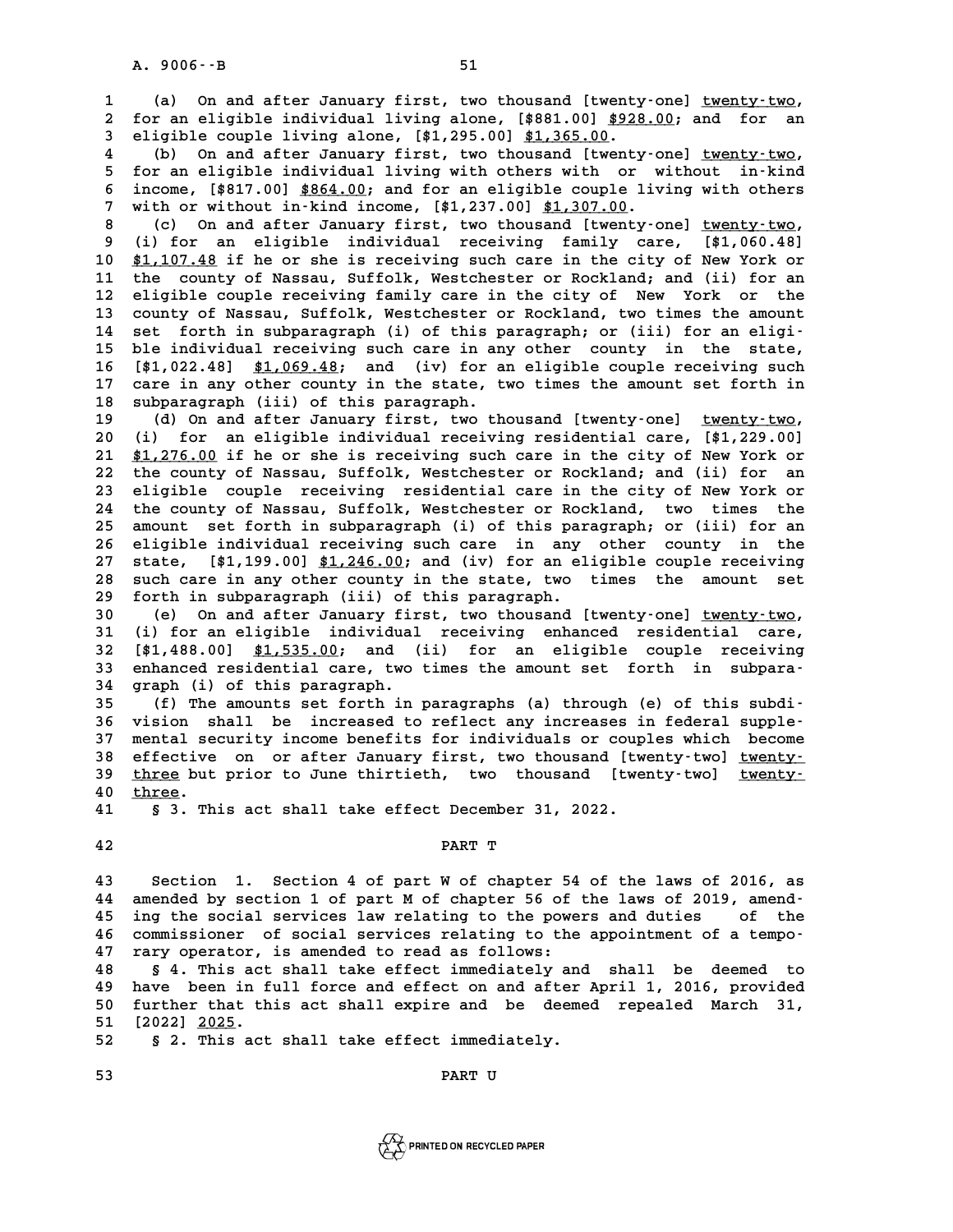A. 9006<sup>--B</sup><br>1 Section 1. Subdivision 4 of section 158 of the social services law, as<br>2 amended by section 44 of part B of chapter 436 of the laws of 1997, is **2** Section 1. Subdivision 4 of section 158 of the social services law, as<br>2 amended by section 44 of part B of chapter 436 of the laws of 1997, is **3 amended to read as follows:** 2 amended by section 44 of part B of chapter 436 of the laws of 1997, is<br>3 amended to read as follows:<br>4 . Social services officials shall determine eligibility for safety<br>5 not aggistance within [forty-five] thirty days o

3 amended to read as follows:<br>4 4. Social services officials shall determine eligibility for safety<br>5 net assistance within [forty-five] thirty days of receiving an applica-<br>5 tion for asfety per assistance Such officials 4 4. Social services officials shall determine eligibility for safety<br>
5 net assistance within [forty-five] <u>thirty</u> days of receiving an applica-<br>
6 tion for safety net assistance. Such officials shall notify applicants<br> 5 net assistance within [forty-five] thirty days of receiving an applica-<br>6 tion for safety net assistance. Such officials shall notify applicants<br>7 of safety net assistance about the availability of assistance to meet<br>8 c 6 tion for safety net assistance. Such officials s<br>
7 of safety net assistance about the availability of<br>
8 emergency circumstances or to prevent eviction.<br>
8 5 2 Subdivision 8 of acction 153 of the 3 9 9 9 9 9 9 9 9 9 9 9 10 11 12 12 13 14 14 15 14 16 14 16 14 16 14 16 14 15 14 15 14 15 14 15 14 15 14 15 14 1<br>
9 16 2. Subdivision 8 of section 153 of the social services law, as<br>
9 2. Subdivision 8 of section 153 of the

8 emergency circumstances or to prevent eviction.<br>
9 § 2. Subdivision 8 of section 153 of the social services law, as<br>
10 amended by chapter 41 of the laws of 1992, is amended to read as<br>
<sup>11 follows</sub>.</sup> **9 5 2**. Su:<br> **10** amended by<br> **11** follows:<br> **12 8 Apu** i 10 amended by chapter 41 of the laws of 1992, is amended to read as<br>
11 follows:<br>
12 8. Any inconsistent provision of the law or regulation of the depart-<br>
<sup>13</sup> ment potwithstanding state reimbursement shall not be made fo

11 follows:<br> **13** 8. Any inconsistent provision of the law or regulation of the depart-<br> **13** ment notwithstanding, state reimbursement shall not be made for any<br> **14** expenditure made for the duplication of any grant and 12 8. Any inconsistent provision of the law or regulation of the depart-<br>13 ment notwithstanding, state reimbursement shall not be made for any<br>14 expenditure made for the duplication of any grant and allowance for any<br>15 13 ment notwithstanding, state reimbursement shall not be made for any<br>14 expenditure made for the duplication of any grant and allowance for any<br>15 period, except as authorized by subdivision eleven of section one<br>16 hund 15 period, except as authorized by subdivision eleven of section one<br>16 hundred thirty-one of this chapter[, or for any home relief payment made<br>17 for periods prior to forty-five days after the filing of an application] 15 period, except as authorized by subdivision eleven of section one<br>16 hundred thirty-one of this chapter [, or for any home relief payment made<br>17 for periods prior to forty-five days after the filing of an application]<br> 16 hundred thirty-one of this chapter[, or for any home relief payment made<br>17 for periods prior to forty-five days after the filing of an application]<br>18 unless the district determines pursuant to department regulations t 17 for periods prior to forty-five days after the filing of an application]<br>18 unless the district determines pursuant to department regulations that<br>19 such assistance is required to meet emergency circumstances or preven 18 unless the district determines pursuant to department regulations that<br>19 such assistance is required to meet emergency circumstances or prevent<br>20 eviction. Notwithstanding any other provision of law, social services<br>2 such assistance is required to meet emergency circumstances or prevent 20 eviction. Notwithstanding any other provision of law, social services<br>21 districts are not required to provide [home relief] safety net assist-<br>22 <u>ance</u> to any person, otherwise eligible, if state reimbursement is not<br> 21 districts are not required to provide [home relie 22 <u>ance</u> to any person, otherwise eligible, if sta<br>23 available in accordance with this subdivision. **22 <u>ance</u> to any person, otherwise eligible, if state reimbursement is not<br>23 available in accordance with this subdivision.<br>8 3. Subparagraphs (ii) and (iii) of paragraph (a) of subdivision 8 of<br>25 aogtion 131:2 of the s** 

23 available in accordance with this subdivision.<br>24 § 3. Subparagraphs (ii) and (iii) of paragraph (a) of subdivision 8 of<br>25 section 131-a of the social services law, subparagraph (ii) as amended<br>26 by section 12 of part 8 3. Subparagraphs (ii) and (iii) of paragraph (a) of subdivision 8 of<br>
25 section 131-a of the social services law, subparagraph (ii) as amended<br>
26 by section 12 of part B of chapter 436 of the laws of 1997 and subpara-<br> 25 section 131-a of the social services law, subparagraph (ii) as amended<br>26 by section 12 of part B of chapter 436 of the laws of 1997 and subpara-<br>27 graph (iii) as amended by chapter 246 of the laws of 2002, are amended 26 by section 12 of part<br>27 graph (iii) as amended<br>28 to read as follows:<br><sup>29</sup> (ii) fifty-fire po 27 graph (iii) as amended by chapter 246 of the laws of 2002, are amended<br>28 to read as follows:<br>(ii) fifty-five percent of the earned income for such month of any<br>20 regiment provided beyour that such percentage amount sh

28 to read as follows:<br>
29 (ii) <u>fifty-five percent of the earned income for such month of any</u><br>
30 <u>recipient; provided, however, that such percentage amount shall be</u><br>
31 adjusted in June of each year commencing in pinet (ii) <u>fifty-five percent of the earned income for such month of any</u><br> **30** <u>recipient; provided, however, that such percentage amount shall be<br> **adjusted in June of each year, commencing in nineteen hundred ninety-**<br> **a** a</u> **30** <u>recipient; provided, however, that such percentage amount shall be adjusted in June of each year, commencing in nineteen hundred ninety-<br>32 eight, to reflect changes in the most recently issued poverty guide-<br>33 line</u> **31 adjusted in June of each year, commencing in nineteen hundred ninety-**<br> **32 eight, to reflect changes in the most recently issued poverty guide-**<br> **33 lines of the United States Bureau of the Census, such that a househ** 32 eight, to reflect changes in the most recently issued poverty guide-<br>33 <u>lines of the United States Bureau of the Census, such that a household</u><br>34 <u>of three without special needs, living in a heated apartment in New Yo</u> 32 eight, to reflect changes in the most recently issued poverty guide-<br>33 <u>lines of the United States Bureau of the Census, such that a household</u><br>34 <u>of three without special needs, living in a heated apartment in New Yo</u> 36 with gross earnings equal to the poverty level in such guidelines;<br>37 provided, however, that no assistance shall be given to any household 35 city and without unearned income would become ineligible for assistance<br>36 with gross earnings equal to the poverty level in such guidelines;<br>37 provided, however, that no assistance shall be given to any household<br>in w **36 with gross earnings equal to the poverty level in such guidelines;**<br>37 provided, however, that no assistance shall be given to any household<br>38 with gross earned and unearned income, exclusive of income described in<br>qu 37 provided, however, that no assistance shall be given to any household<br>38 <u>with gross earned and unearned income, exclusive of income described in<br>39 subparagraphs (i) and (vi) of this paragraph, in excess of such povert</u> <u>with gross earned and unearned income, exclusive of income described in<br>
39 <u>subparagraphs (i) and (vi) of this paragraph, in excess of such poverty</u><br>
40 <u>level;</u><br>
41 (iii) from the earned income of any applicant, recipie</u>

**41** (iii) from the earned income of any <u>applicant, recipient,</u> child or<br>42 relative applying for or receiving aid pursuant to such program, or of **42 relative applying for or receiving aid pursuant to such program, or of** 41 (iii) from the earned income of any <u>applicant, recipient,</u> child or<br>42 relative applying for or receiving aid pursuant to such program, or of<br>43 any other individual living in the same household as such relative and<br>44 42 relative applying for or receiving aid pursuant to such program, or of<br>43 any other individual living in the same household as such relative and<br>44 child whose needs are taken into account in making such determination,<br> 43 any other individual living in the same household as such relative and<br>44 child whose needs are taken into account in making such determination,<br>45 [the first ninety] <u>one hundred fifty</u> dollars of the [total of such]<br>4 44 child whose needs are taken into account in making such determination,<br>45 [the first ninety] <u>one hundred fifty</u> dollars of the [total of such]<br>46 earned income for such month <u>that remains after application of subpara</u> 45 [the first ninety] <u>one hundred f</u><br>46 earned income for such month <u>th</u><br>47 graph (ii) of this paragraph;<br><sup>49</sup> [(iii) fortutive paragraph of the exteed income for such month that remains after application of subpara-<br> **48** [(iii) forty-two percent of the earned income for such month of any<br> **49** recipient in a household containing a dependent child which remains

**47 graph (ii) of this paragraph;**<br> **48 [(iii) forty-two percent of the earned income for such month of any<br>
<b>49 recipient in a household containing a dependent child which remains**<br> **50 after annisotion of all other subpa** I a state of the earned income for such month of any<br> **19 recipient in a household containing a dependent child which remains**<br> **50 after application of all other subparagraphs of this paragraph;**<br> **51 provided boyever tha 50 recipient in a household containing a dependent child which remains<br>50 after application of all other subparagraphs of this paragraph;<br>51 provided, however, that such percentage amount shall be adjusted in June<br>52 of 2** 50 after application of all other subparagraphs of this paragraph;<br>51 provided, however, that such percentage amount shall be adjusted in June<br>52 of each year, commencing in nineteen hundred ninety-eight, to reflect<br>53 cha 51 provided, however, that such percentage amount shall be adjusted in June<br>52 of each year, commencing in nineteen hundred ninety-eight, to reflect<br>53 changes in the most recently issued poverty guidelines of the United<br>5 52 of each year, commencing in nineteen hundred ninety-eight, to reflect<br>53 changes in the most recently issued poverty guidelines of the United<br>54 States Bureau of the Census, such that a household of three without<br>55 spe 53 changes in the most recently issued poverty guidelines of the United<br>54 States Bureau of the Census, such that a household of three without<br>55 special needs, living in a heated apartment in New York city and without<br>56 55 special needs, living in a heated apartment in New York city and without<br>56 unearned income would become ineligible for assistance with gross earn-

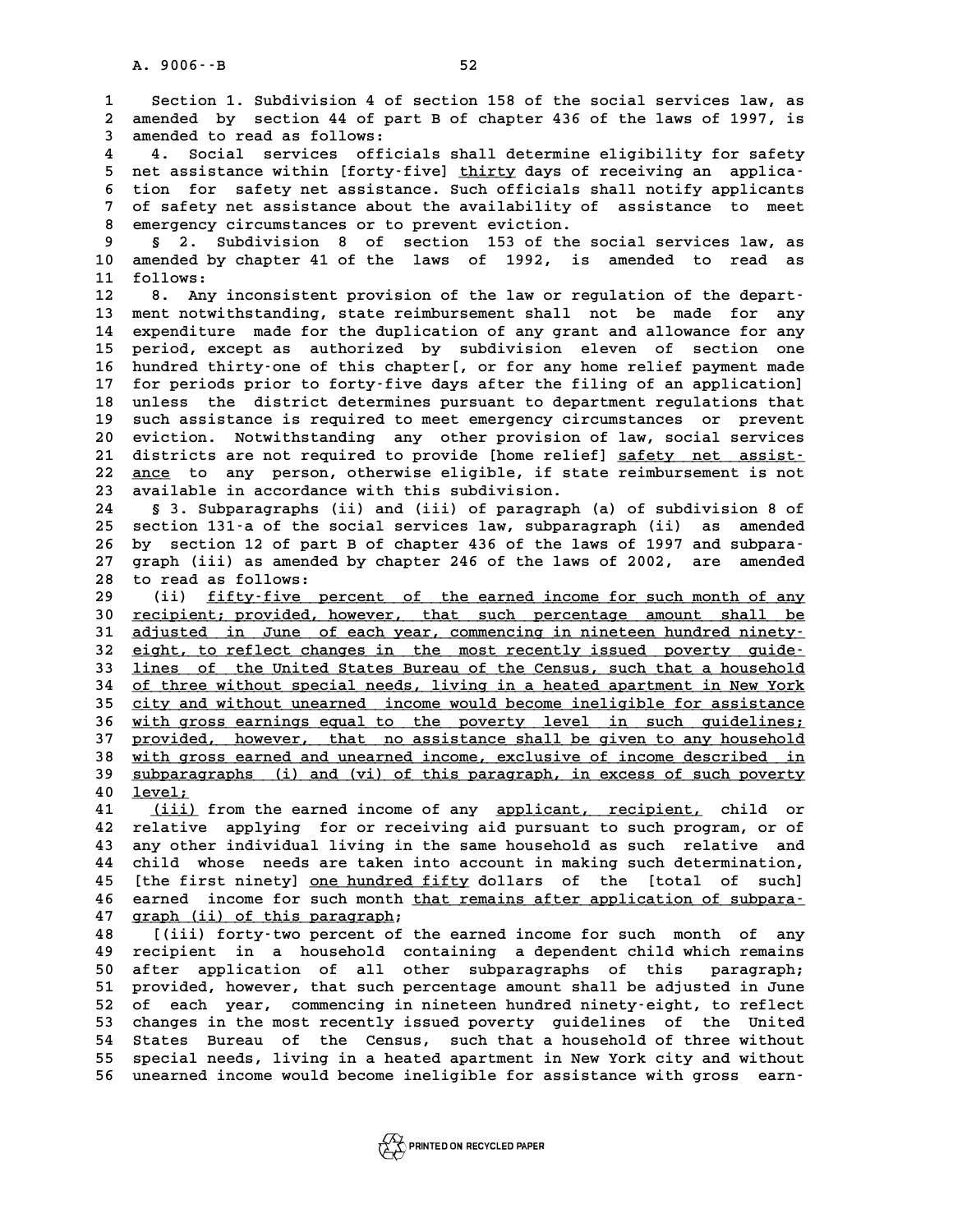**1 ings equal to the poverty level in such guidelines; provided, however, 2** ings equal to the poverty level in such guidelines; provided, however,<br>2 that no assistance shall be given to any household with gross earned and<br>3 unearned income exclusive of income described in subparagraphs (i) and **3** ings equal to the poverty level in such guidelines; provided, however,<br>
2 that no assistance shall be given to any household with gross earned and<br>
3 unearned income, exclusive of income described in subparagraphs (i) that no assistance shall be given to any household with gros<br>3 unearned income, exclusive of income described in subparagra<br>4 (vi) of this paragraph, in excess of such poverty level;] 2 that no assistance shall be given to any household with gross earned and<br>3 unearned income, exclusive of income described in subparagraphs (i) and<br>4 (vi) of this paragraph, in excess of such poverty level;<br>5 § 4. Subdivi

4 (vi) of this<br>5 § 4. Sub<br>6 REPEALED.<br>7 § 5 Subdi **8 4. Subdivision 10 of section 131-a of the social services law is<br>
<b>8 REPEALED.**<br> **8 5. Subdivision 1 of section 131-n of the social services law, as**<br> **8 Separately arounded by sharters** 222 and 220 of the lays of 2010

6 REPEALED.<br>7 § 5. Subdivision 1 of section 131–n of the social services law, as<br>8 separately amended by chapters 323 and 329 of the laws of 2019, is<br>9 amended to read as follows: 8 5. Subdivision 1 of section 13<br>8 separately amended by chapters<br>9 amended to read as follows:<br>10 1. The following resources shall 8 separately amended by chapters 323 and 329 of the laws of 2019, is<br>
9 amended to read as follows:<br>
10 1. The following resources shall be exempt and disregarded in calcu-<br>
<sup>11</sup> lating the amount of benefits of any buysho

9 amended to read as follows:<br>
10 1. The following resources shall be exempt and disregarded in calcu-<br>
11 lating the amount of benefits of any household under any public assist-<br>
12 ange program: (a) gash and liguid or po 10 1. The following resources shall be exempt and disregarded in calcu-<br>
11 lating the amount of benefits of any household under any public assist-<br>
12 ance program: (a) cash and liquid or nonliquid resources up to two tho 11 lating the amount of benefits of any household under any public assist-<br>12 ance program: (a) cash and liquid or nonliquid resources up to two thou-<br>13 sand <u>five hundred</u> dollars for applicants, [or] three thousand <u>sev</u> 12 ance program: (a) cash and liquid or nonliquid resources up to two thou-<br>13 sand <u>five hundred</u> dollars for applicants, [or] three thousand <u>seven</u><br>14 <u>hundred fifty</u> dollars <u>for applicants</u> in [the case of] households 13 sand <u>five hundred</u> dollars for applicants, [or] three thousand <u>seven</u><br>14 <u>hundred fifty</u> dollars <u>for applicants</u> in [the case of] households in<br>15 which any member is sixty years of age or older <u>or is disabled or te</u> **14 hundred fifty dollars <u>for applicants</u> in [the case of] households in<br>15 which any member is sixty years of age or older <u>or is disabled or ten</u><br>16 <u>thousand dollars for recipients</u>, (b) an amount up to four thousand s** which any member is sixty years of age or older <u>or is disabled or ten</u><br>16 <u>thousand dollars for recipients</u>, (b) an amount up to four thousand six<br>17 hundred fifty dollars in a separate bank account established by an indi **16 <u>thousand dollars for recipients</u>, (b) an amount up to four thousand six<br>17 hundred fifty dollars in a separate bank account established by an indi-<br>18 vidual while currently in receipt of assistance for the sole purpo** 17 hundred fifty dollars in a separate bank account established by an indi-<br>18 vidual while currently in receipt of assistance for the sole purpose of<br>19 enabling the individual to purchase a first or replacement vehicle f 18 vidual while currently in receipt of assistance for the sole purpose of<br>19 enabling the individual to purchase a first or replacement vehicle for<br>20 the recipient to seek, obtain or maintain employment, so long as the<br><sup></sup> 21 enabling the individual to purchase a first or replacement vehicle for<br>
20 the recipient to seek, obtain or maintain employment, so long as the<br>
21 funds are not used for any other purpose, (c) an amount up to one thou-20 the recipient to seek, obtain or maintain employment, so long as the<br>21 funds are not used for any other purpose, (c) an amount up to one thou-<br>22 sand four hundred dollars in a separate bank account established by an<br><sup></sup> 21 funds are not used for any other purpose, (c) an amount up to one thou-<br>22 sand four hundred dollars in a separate bank account established by an<br>23 individual while currently in receipt of assistance for the purpose of 22 sand four hundred dollars in a separate bank account established by an<br>23 individual while currently in receipt of assistance for the purpose of<br>24 paying tuition at a two-year or four-year accredited post-secondary<br>25 23 individual while currently in receipt of assistance for the purpose of<br>24 paying tuition at a two-year or four-year accredited post-secondary<br>25 educational institution, so long as the funds are not used for any other<br>2 24 paying tuition at a two-year or four-year accredited post-secondary<br>25 educational institution, so long as the funds are not used for any other<br>26 purpose, (d) the home which is the usual residence of the household, (e) 25 educational institution, so long as the funds are not used for any other<br>26 purpose, (d) the home which is the usual residence of the household, (e)<br>27 one automobile, up to ten thousand dollars fair market value, throu 26 purpose, (d) the home which is the usual residence of the household, (e)<br>27 one automobile, up to ten thousand dollars fair market value, through<br>28 March thirty-first, two thousand seventeen; one automobile, up to elev <sup>27</sup> one automobile, up to ten thousand dollars fair market value, through<br>
28 March thirty-first, two thousand seventeen; one automobile, up to eleven<br>
29 thousand dollars fair market value, from April first, two thousand **38 March thirty-first, two thousand seventeen; one automobile, up to eleven**<br>29 thousand dollars fair market value, from April first, two thousand<br>30 seventeen through March thirty-first, two thousand eighteen; and one<br>31 29 thousand dollars fair market value, from April first, two thousand<br>30 seventeen through March thirty-first, two thousand eighteen; and one<br>31 automobile, up to twelve thousand dollars fair market value, beginning<br>32 Apr 30 seventeen through March thirty-first, two thousand eighteen; and one<br>31 automobile, up to twelve thousand dollars fair market value, beginning<br>32 April first, two thousand eighteen and thereafter, or such other higher<br>3 31 automobile, up to twelve thousand dollars fair market value, beginning<br>32 April first, two thousand eighteen and thereafter, or such other higher<br>33 dollar value as the local social services district may elect to adopt, April first, two thousand eighteen and thereafter, or such other higher **35 lations, (g) bona fide funeral agreements up to a total of one thousand 34 (f) one burial plot per household member as defined in department regu-**<br>**35 lations, (g) bona fide funeral agreements up to a total of one thousand**<br>**36 five hundred dollars in equity value per household member, (h) f** 35 lations, (g) bona fide funeral agreements up to a total of one thousand<br>36 five hundred dollars in equity value per household member, (h) funds in<br>37 an individual development account established in accordance with subd **36 five hundred dollars in equity value per household member, (h) funds in<br>37 an individual development account established in accordance with subdi-<br>38 vision five of section three hundred fifty-eight of this chapter and 37 an individual development account established in accordance with subdi-**<br>**38 vision five of section three hundred fifty-eight of this chapter and**<br>**39 section four hundred three of the social security act, (i) for a pe 40 of section three hundred fifty-eight of this chapter and section four hundred three of the social security act, (i) for a period of six months, real property which the household is making a good faith**<br> **40** of six mon 39 section four hundred three of the social security act, (i) for a period 40 of six months, real property which the household is making a good faith 41 effort to sell, in accordance with department regulations and tangibl **40 of six months, real property which the household is making a good faith**<br>**41 effort to sell, in accordance with department regulations and tangible**<br>**42 personal property necessary for business or for employment purpos** 41 effort to sell, in accordance with department regulations and tangible<br>42 personal property necessary for business or for employment purposes in<br>43 accordance with department regulations, and (j) funds in a qualified<br>44 **42 personal property necessary for business or for employment purposes in<br>43 accordance with department regulations, and (j) funds in a qualified<br>44 tuition program that satisfies the requirement of section 529 of the<br>15 43 accordance with department regulations, and (j) funds in a qualified<br>44 tuition program that satisfies the requirement of section 529 of the<br>45 Internal Revenue Code of 1986, as amended, and [(j)] <u>(k)</u> funds in a New<br>** 44 tuition program that satisfies the requirement of section 529 of the<br>45 Internal Revenue Code of 1986, as amended, and [(j)] <u>(k)</u> funds in a New<br>46 York achieving a better life experience savings account established in 45 Internal Revenue Code of 1986, as amended, and [(j)] <u>(k)</u> funds in a New<br>46 York achieving a better life experience savings account established in<br>47 accordance with article eighty-four of the mental hygiene law.<br>48 If **46 York achieving a better life experience savings account established in<br>47 accordance with article eighty-four of the mental hygiene law.**<br>48 If federal law or regulations require the exemption or disregard of<br>20 Idditi

47 accordance with article eighty-four of the mental hygiene law.<br>48 If federal law or regulations require the exemption or disregard of<br>49 additional income and resources in determining need for family assist-<br>50 ange or 49 additional income and resources in determining need for family assist-<br>50 ance, or medical assistance not exempted or disregarded pursuant to any<br>51 other provision of this chapter, the department may, by regulations 49 additional income and resources in determining need for family assist-<br>50 ance, or medical assistance not exempted or disregarded pursuant to any<br>51 other provision of this chapter, the department may, by regulations<br>52 50 ance, or medical assistance not exempted or disregarded pursuant to any<br>51 other provision of this chapter, the department may, by regulations<br>52 subject to the approval of the director of the budget, require social<br>53 51 other provision of this chapter, the department may, by regulations<br>52 subject to the approval of the director of the budget, require social<br>53 services officials to exempt or disregard such income and resources.<br>54 Pof 52 subject to the approval of the director of the budget, require social<br>53 services officials to exempt or disregard such income and resources.<br>54 Refunds resulting from earned income tax credits shall be disregarded in 53 services officials to ex<br>54 Refunds resulting from earn<br>55 public assistance programs.

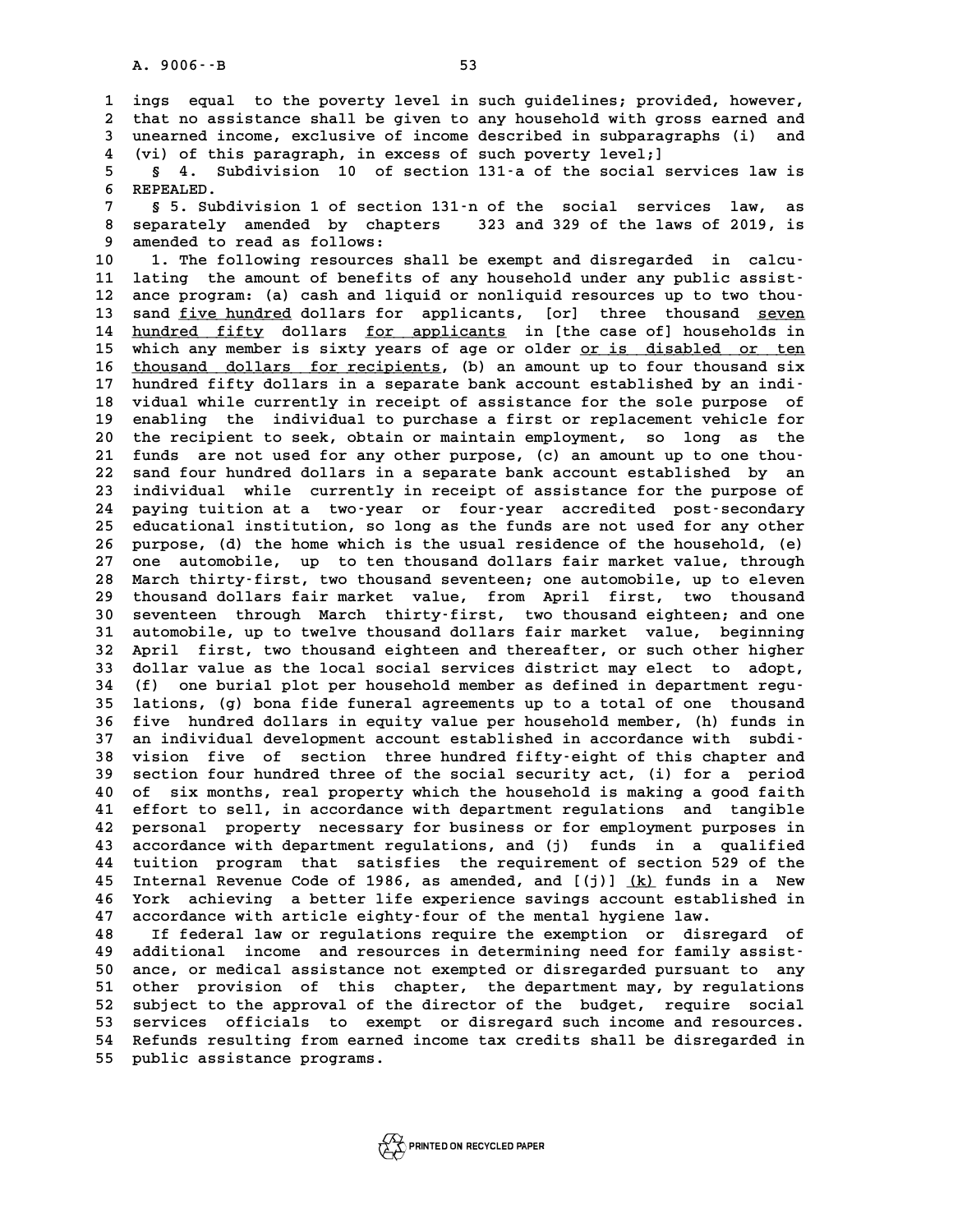**1 § 6. Sections 341 and 341-a of the social services law are REPEALED 2 and a new section 341 is added to read as follows:** § 6. Sections 341 and 341 a of the social services law are REPEALED<br>
2 and a new section 341 is added to read as follows:<br>
<u>§ 341. Re-engagement; conciliation; refusal to participate. 1. (a)</u><br>
4 Consistent with federal law and a new section 341 is added to read as follows:<br>
<u>S 341. Re-engagement; conciliation; refusal to participate. 1. (a)</u><br>
<u>Consistent with federal law and regulations and this title, if a partic-</u><br>
inant bas failed or refu **5** 341. Re-engagement; conciliation; refusal to participate. 1. (a)<br>4 Consistent with federal law and regulations and this title, if a partic-<br>5 ipant has failed or refused to comply with the requirements of this<br>title an 4 Consistent with federal law and regulations and this title, if a partic-<br>5 ipant has failed or refused to comply with the requirements of this<br>6 title and the district has determined that he or she is not exempt from<br>3 s *i* pant has failed or refused to comply with the requirements of this<br> **6** title and the district has determined that he or she is not exempt from<br>
<u>such requirements and has verified</u> that appropriate child care,<br> **propr** 8 title and the district has determined that he or she is not exempt from<br> **8** such requirements and has verified that appropriate child care,<br> **8** time of such failure or refusel the social services district shall 9 such requirements and has verified that appropriate child care,<br>8 transportation, and accommodations for disability were in place at the<br>9 time of such failure or refusal, the social services district shall<br>10 issue a re 8 transportation, and accommodations for disability were in place at the<br>
9 time of such failure or refusal, the social services district shall<br>
10 <u>issue a re-engagement notice</u> in plain language indicating that such<br>
11 9 time of such failure or refusal, the social services district shall<br>
10 <u>issue a re-engagement notice in plain language indicating that such</u><br>
11 <u>failure or refusal has taken place and of the right of such participant</u><br> **10** issue a re-engagement notice in plain language indicating that such<br> **11** failure or refusal has taken place and of the right of such participant<br> **12** to avoid a pro-rata reduction in public assistance benefits throu 11 <u>failure or refusal has taken place and of the right of such participant</u><br>12 <u>to avoid a pro-rata reduction in public assistance benefits through the<br>13 re-engagement process. "Re-engagement process" shall mean the proc</u> to avoid a pro-rata reduction in public assistance benefits through the<br>
13 <u>re-engagement process. "Re-engagement process" shall mean the process</u><br>
14 through which a participant may avoid a pro-rata reduction in public<br> 12 to avoid a pro-rata reduction in public assistance benefits through the<br>
13 <u>re-engagement process</u>. "Re-engagement process" shall mean the process<br>
14 through which a participant may avoid a pro-rata reduction in publi **16** title consistent with any medical condition which may limit the individ-<br>17 ual's ability to participate in work activities, by notifying the assistance benefits by agreeing to comply with the requirements of this<br>16 <u>title consistent with any medical condition which may limit the individ-<br>17 ual's ability to participate in work activities, by notifying the<br>dist</u> **16** title consistent with any medical condition which may limit the individ-<br>17 ual's ability to participate in work activities, by notifying the<br>district that he or she has become exempt from the requirements of this<br>iii **17** ual's ability to participate in work activities, by notifying the district that he or she has become exempt from the requirements of this title, or by resolving the reasons for such failure or refusal at a conciliatio district that he or she has become exempt from the requirements of this<br>19 title, or by resolving the reasons for such failure or refusal at a<br>20 conciliation conference. The notice shall indicate that the participant<br>21 h 21 <u>title, or by resolving the reasons for such failure or refusal at a</u><br>20 <u>conciliation conference. The notice shall indicate that the participant</u><br>21 <u>has ten days to request re-engagement with the district. The notice</u> conciliation conference. The notice shall indicate that the participant<br>
21 has ten days to request re-engagement with the district. The notice<br>
22 shall indicate the specific instance or instances of willful refusal or<br> 21 has ten days to request re-engagement with the district. The notice<br>
22 shall indicate the specific instance or instances of willful refusal or<br>
23 failure to comply without good cause with the requirements of this titl 22 <u>shall indicate the specific instance or instances of willful refusal or</u><br>23 <u>failure to comply without good cause with the requirements of this title</u><br>24 <u>and the necessary actions that must be taken to avoid a pro-rat</u> <u>Failure to comply without good cause with the requirements of this title</u><br>24 and the necessary actions that must be taken to avoid a pro-rata<br>25 reduction in public assistance benefits and the district has verified<br>26 tha 24 and the necessary actions that must be taken to avoid a pro-rata<br>25 <u>reduction in public assistance benefits and the district has verified</u><br>26 <u>that appropriate child care, transportation and accommodations for disa-</u><br>2 25 <u>reduction in public assistance benefits and the district has verified<br>26 <u>that appropriate child care, transportation and accommodations for disa-</u><br>27 <u>bility were in place at the time of such failure or refusal.</u><br>28 (</u> 28 (1) If a participant chooses to avoid a pro-rata reduction in public<br>29 assistance benefits through a conciliation conference, it will be the 29 <u>assistance benefits through a conciliation conference, it will be the</u><br>30 responsibility of the participant to give reasons for such failure or **30 10.15 a participant chooses to avoid a pro-rata reduction in public<br>
<b>30** assistance benefits through a conciliation conference, it will be the<br> **The participant of the participant** to give reasons for such failure or<br> assistance benefits through a conciliation conference, it will be the<br>30 <u>responsibility of the participant to give reasons for such failure or</u><br>31 <u>refusal. The re-engagement notice shall also include an explanation in</u><br>2 **10 responsibility of the participant to give reasons for such failure or**<br> **31 plain language of what would constitute good cause for non-compliance**<br> **32 and ayamples** of **acceptable** forms of evidence that may w 31 refusal. The re-engagement notice shall also include an explanation in<br>32 plain language of what would constitute good cause for non-compliance<br>33 <u>and examples of acceptable forms of evidence that may warrant an</u><br>24 ex plain language of what would constitute good cause for non-compliance<br> **and examples of acceptable forms of evidence that may warrant an**<br>
<u>exemption from work activities, including evidence of domestic violence,</u><br>
and phy 33 and examples of acceptable forms of evidence that may warrant an<br>34 <u>exemption from work activities, including evidence of domestic violence,</u><br>35 <u>and physical or mental health limitations that may be provided at the</u><br>c 34 exemption from work activities, including evidence of domestic violence,<br>35 and physical or mental health limitations that may be provided at the<br><u>conciliation</u> conference to demonstrate such good cause for failure to<br>c 35 and physical or mental health limitations that may be provided at the conciliation conference to demonstrate such good cause for failure to comply with the requirements of this title. Unless as part of the re-en-<br> **EXEC** 36 <u>conciliation conference to demonstrate such good cause for failure to</u><br>37 <u>comply with the requirements of this title. Unless as part of the re-en-</u><br>38 gagement process the participant does not agree to comply, has not **37** comply with the requirements of this title. Unless as part of the re-en-<br>38 gagement process the participant does not agree to comply, has not<br>39 become exempt or the district determines as a result of the conciliatio **48 gagement process the participant does not agree to comply, has not**<br> **40 <u>conference</u> that such failure or refusal was willful and without good</u><br>
<b>41 cause no further action shall be taken** 39 <u>become exempt or the district determines as a result of the conciliation</u><br>40 <u>conference that such failure or refusal was willful and without good</u><br>41 <u>cause, no further action shall be taken.</u><br>42 (2) If the participan 42 (2) If the participant does not contact the district within ten days<br>43 of the re-engagement notice, the district shall make a finding of wheth-**43** of the re-engagement notice, the district shall make a finding of wheth-<br>44 er the alleged failure or refusal to comply was willful and without good **42** (2) If the participant does not contact the district within ten days<br> **43** of the re-engagement notice, the district shall make a finding of wheth-<br>
<u>er the alleged failure or refusal to comply was willful and without</u> **43** of the re-engagement notice, the district shall make a finding of whether<br>44 er the alleged failure or refusal to comply was willful and without good<br><u>cause and shall consider</u> any evidence in the possession of the di **44** er the alleged failure or refusal to comply was willful and without good cause and shall consider any evidence in the possession of the district indicating that the participant has good cause and if the participant is 45 <u>cause and shall consider any evidence in the possession of the district</u><br>46 <u>indicating that the participant has good cause and if the participant is</u><br>47 <u>otherwise participating in work activities, there shall be no f</u> **46** <u>indicating that the participant has good cause and if the participant is otherwise participating in work activities, there shall be no finding of willfulness without good cause based on a single appointment or infrac</u> 47 **otherwis**<br>48 **willfuln**<br>49 **tion.**<br>50 (b) If <u>willfulness without good cause based on a single appointment or infraction.</u><br>
<u>49 tion.</u><br>
<u>(b) If the district determines that such failure or refusal was will-</u><br> **ful and without good cause, and that the individual is no** 49 <u>tion.<br>50 (b) If the district determines that such failure or refusal was wi<br>51 <u>ful and without good cause, and that the individual is not exempt</u><br>52 from the requirements of this title the district shall notify st</u> 50 (b) If the district determines that such failure or refusal was will-<br>51 <u>ful and without good cause, and that the individual is not exempt<br>52 from the requirements of this title, the district shall notify such<br>53 parti</u> 51 <u>ful and without good cause, and that the individual is not exempt</u><br>52 <u>from the requirements of this title, the district shall notify such</u><br>53 <u>participant in writing, in plain language and in a manner distinct from</u><br>5 52 <u>from the requirements of this title, the district shall notify such</u><br>53 <u>participant in writing, in plain language and in a manner distinct from</u><br>54 <u>any previous notice, by issuing ten days notice of its intent to dis</u> 52 <u>from the requirements of this title, the district shall notify such</u><br>53 <u>participant in writing, in plain language and in a manner distinct from</u><br>54 <u>any previous notice, by issuing ten days notice of its intent to dis</u> **56 for such determination, the specific instance or instances of willful \_\_\_\_\_\_\_\_\_\_\_\_\_\_\_\_\_\_\_\_\_\_\_\_\_\_\_\_\_\_\_\_\_\_\_\_\_\_\_\_\_\_\_\_\_\_\_\_\_\_\_\_\_\_\_\_\_\_\_\_\_\_\_\_\_\_\_\_\_\_\_\_**

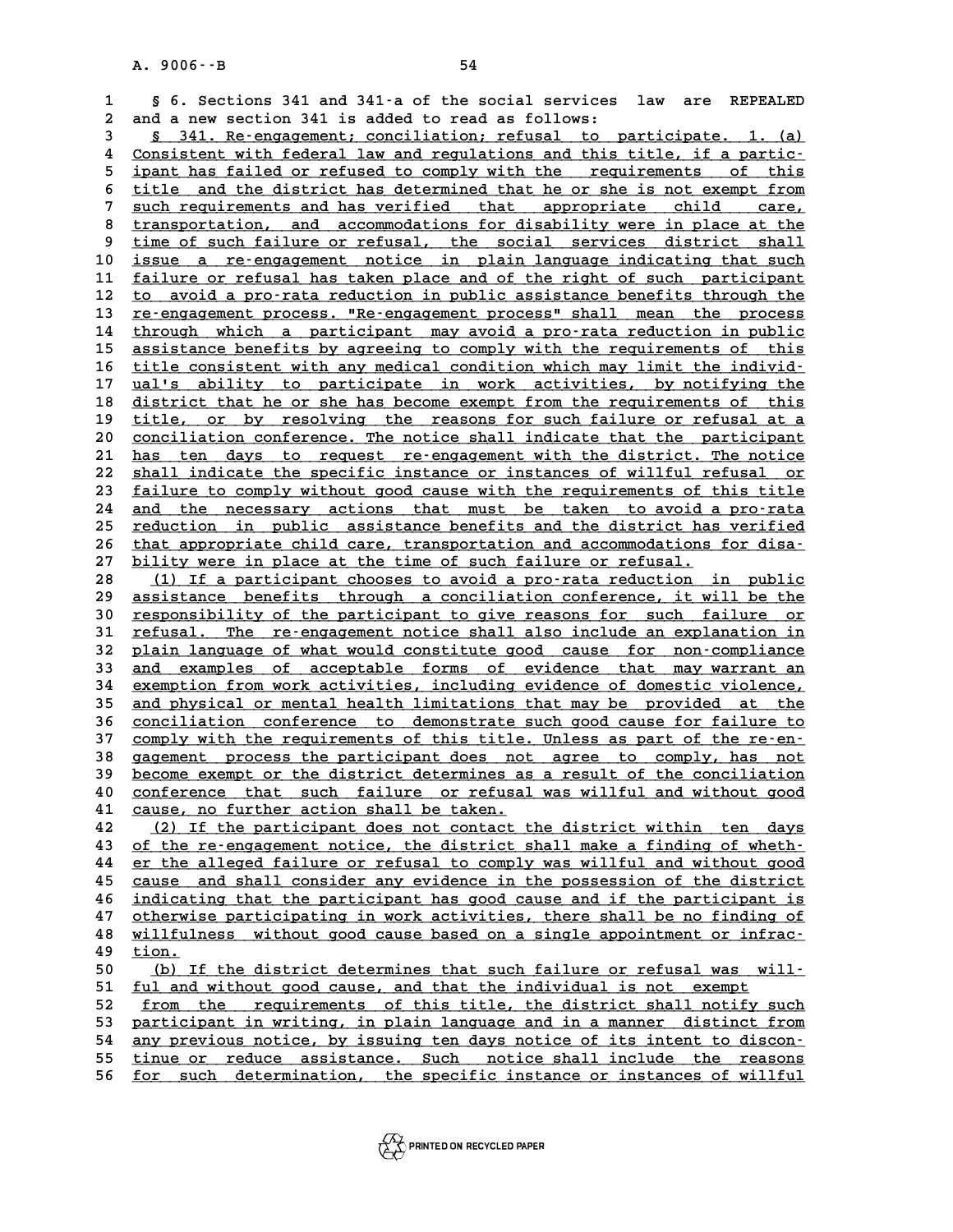A. 9006 ·- B<br>1 <u>refusal or failure to comply without good cause with the require-</u><br>2 monts of this title shall werify that appropriate shild sare **2** refusal or failure to comply without good cause with the require-<br>2 ments of this title, shall verify that appropriate child care,<br>3 transportation, and accommodations for disability were in place at the **2** refusal or failure to comply without good cause with the require-<br> **2** ments of this title, shall verify that appropriate child care,<br> **3** transportation and accommodations for disability were in place at the<br> **1** time a <u>transportation</u> and accommodations for disability were in place at the<br>design failure or refusal, and specify the necessary actions that<br>time of such failure or refusal, and specify the necessary actions that<br>must be ta fram to and accommodations for disability were in place at the<br>
time of such failure or refusal, and specify the necessary actions that<br>  $\frac{m}{2}$  must be taken to avoid a pro-rata reduction in public assistance<br>  $\frac{1}{2}$ 4 <u>time of such failure or refusal, and specify the necessary actions that</u><br>5 <u>must be taken to avoid a pro-rata reduction in public assistance</u><br>6 <u>benefits, including agreeing to comply with the requirements of this</u><br>7 ti For must be taken to avoid a pro-rata reduction in public assistance<br> **6** benefits, including agreeing to comply with the requirements of this<br>
<u>title consistent with any medical condition which may limit the</u><br>
individuall 8 <u>benefits, including agreeing to comply with the requirements of this<br>7 title consistent with any medical condition which may limit the<br>8 individual's ability to participate in work activities or notifying the<br>3 digital </u> Fitle consistent with any medical condition which may limit the<br> **9** district that he or she has become exempt from the requirements of this<br> **district that he or she has become exempt from the requirements of this**<br> **exis** 8 individual's ability to participate in work activities or notifying the<br>9 district that he or she has become exempt from the requirements of this<br>10 title and the right to a fair hearing relating to such discontinuance o 9 district that<br>
10 <u>title and the<br>
11 reduction.</u><br>
2 (a) The 10 title and the right to a fair hearing relating to such discontinuance or<br>
11 <u>reduction.</u><br>
2. (a) The department shall establish in regulation a conciliation<br>
13 procedure for the resolution of disputes related to an in 11 <u>reduction.</u><br>12 <u>2. (a) The department shall establish in regulation a conciliation</u><br>13 procedure for the resolution of disputes related to an individual's<br>14 participation in programs pursuant to this title 12 2. (a) The department shall establish in regulat<br>13 procedure for the resolution of disputes related<br>14 participation in programs pursuant to this title.<br>15 (b) The district shall contrast with an independent 12 (a) The department shall establish in regulation a conciliation<br>13 procedure for the resolution of disputes related to an individual's<br>14 participation in programs pursuant to this title.<br>15 (b) The district shall contr **14** participation in programs pursuant to this title.<br> **15** (b) The district shall contract with an independent entity, approved<br> **16** by the department, or shall use designated trained staff at the supervi-<br> **17** serve l (b) The district shall contract with an independent entity, approved<br>16 by the department, or shall use designated trained staff at the supervi-<br>20 sory level who have no direct responsibility for the participant's case **16 by the department, or shall use designated trained sta**<br>17 sory level who have no direct responsibility for the p<br>18 to mediate disputes in the conciliation conference.<br>(a) If a participantly dignute cannot be resolued 17 sory level who have no direct responsibility for the participant's case<br>
18 to mediate disputes in the conciliation conference.<br>
19 (c) If a participant's dispute cannot be resolved through such concil-<br>
20 iation proce to mediate disputes in the conciliation conference.<br> **20** <u>iation procedure, an opportunity for a fair hearing shall be provided.</u><br> **20** iation procedure, an opportunity for a fair hearing shall be provided.<br>
21 No sangtio 19 (c) If a participant's dispute cannot be resolved through such concil-<br>20 <u>iation procedure, an opportunity for a fair hearing shall be provided.</u><br>21 No sanction relating to the subject dispute may be imposed during the 20 <u>iation procedure, an op</u><br>21 <u>No sanction relating to t</u><br>22 <u>re-engagement process.</u><br>23 <sup>3</sup> <sup>When</sup> any partici-<u>No sanction relating to the subject dispute may be imposed during the re-engagement process.</u><br>
23 3. When any participant required to participate in work activities<br>
24 fails to comply with the provisions of this title th **22** <u>re-engagement process.</u><br> **23** 3. When any participant required to participate in work activities<br> **24** fails to comply with the provisions of this title, the social<br>
corriges district shall take such actions as prose 3. When any participant required to participate in work activities<br>
24 fails to comply with the provisions of this title, the social<br>
25 services district shall take such actions as prescribed by appropriate<br>
26 foderal la 24 <u>fails to comply with the provisions of the services district shall take such actions a<br>26 <u>federal law and regulation and this title.</u><br>27 A Consistent with federal law and the</u> **25 services district shall take such actions as prescribed by appropriate**<br> **26 federal law and regulation and this title.**<br> **27 4. Consistent with federal law and this title, a social services**<br> **district shall provide t** 26 <u>federal law and regulation and this title.</u><br>27 <u>4. Consistent with federal law and this title, a social services</u><br>28 <u>district shall provide to those participants whose failure to comply has</u><br>29 continued for thirty da 27 4. Consistent with federal law and this title, a social services<br>
28 district shall provide to those participants whose failure to comply has<br>
29 continued for thirty days or longer a written reminder of the option to<br> district shall provide to those participants whose failure to comply has<br>
29 continued for thirty days or longer a written reminder of the option to<br>
30 end a sanction by terminating the failure to comply as specified in<br> 29 continued for thirty days or longer a written reminder of the option to<br>30 end a sanction by terminating the failure to comply as specified in<br>31 <u>subdivision one of this section.</u> Such notice shall advise that the<br>32 p 30 end a sanction by terminating the failure to comply as specified in<br>31 <u>subdivision one of this section. Such notice shall advise that the</u><br>32 participant may immediately terminate the sanction by either agreeing to<br>33 31 <u>subdivision one of this section. Such notice shall advise that the participant may immediately terminate the sanction by either agreeing to comply with the requirements of this title consistent with any medical conditi</u> 32 participant may immediately terminate the sanction by either agreeing to<br>33 <u>comply with the requirements of this title consistent with any medical</u><br>34 <u>condition which may limit the individual's ability to participate </u> **33** comply with the requirements of this title consistent with any medical<br>34 condition which may limit the individual's ability to participate in<br>35 work activities or notifying the district that he or she has become<br>36 34 <u>condition which may limit the individual's</u><br>35 <u>work activities or notifying the district that</u><br>36 <u>exempt from the requirements of this title.</u><br>27 **5** Consistent with foderal law and rega **35** work activities or notifying the district that he or she has become<br>36 exempt from the requirements of this title.<br>37 5. Consistent with federal law and regulation and this title, no<br>action child be igneed as aposifie **36** exempt from the requirements of this title.<br> **37** 5. Consistent with federal law and regulation and this title, no<br>
<u>38</u> notice shall be issued as specified in subdivision one of this<br> **38** notion unlose it has been d 37 5. Consistent with federal law and regulation and this title, no<br>38 <u>notice shall be issued as specified in subdivision</u> one of this<br>39 <u>section unless it has been determined that the individual is not exempt</u><br>40 from t **48** <u>motice shall be issued as specified in subdivision one</u> of this section unless it has been determined that the individual is not exempt from the requirements of this title and has determined that appropriate  $\frac{1}{2}$ **40** <u>section unless it has been determined that the individual is not exempt</u><br>40 <u>from the requirements of this title and has determined that appropriate</u><br>41 child care, transportation and accommodations for disability we from the requirements of this title and has determined that appropriate<br>
41 child care, transportation and accommodations for disability were in<br>  $\frac{1}{2}$  place at the time of such failure or refusal to comply with the re 41 child care, transportation and accommodations for disability were in<br>42 place at the time of such failure or refusal to comply with the require-<br>43 ments of this title and no action shall be taken pursuant to this<br>2001 **42** place at the time of such failure or refusal to comply with the require-<br>43 ments of this title and no action shall be taken pursuant to this<br><u>section for failure to participate in the program or refusal to accept<br>45 </u> 43 ments of this ti<br>44 <u>section for fai</u><br>45 <u>employment if:</u><br>46 (a) shild saxe 44 <u>section for failure to participate in the program or refusal to accept</u><br>45 <u>(a) child care for a child under age thirteen (or day care for any</u><br>47 incapacitated individual living in the same home as a dependent child) **47** <u>incapacitated individual living in the same home as a dependent child)</u><br>48 is necessary for an individual to participate or continue participation **46** (a) child care for a child under age thirteen (or day care for any incapacitated individual living in the same home as a dependent child)<br> **48** is necessary for an individual to participate or continue participation<br> **47** <u>incapacitated individual living in the same home as a dependent child)</u><br>48 <u>is necessary for an individual to participate or continue participation</u><br>49 <u>in activities pursuant to this title or accept employment and s</u> **50 is necessary for an individual to participate or continue participation**<br> **49** <u>in activities pursuant to this title or accept employment and such care</u><br> **50** <u>is not available and the social services district fails to</u> **49** <u>in acti</u><br>50 <u>is not a</u><br>51 <u>care;</u><br>52 (b) (1 is not available and the social services district fails to provide such<br>51 <u>care:</u><br>52 (b) (1) the employment would result in the family of the participant<br>53 experiencing 3 net loss of gash income: provided bowever 3 parti 51 <u>care;</u><br>
52 (b) (1) the employment would result in the family of the participant<br>
53 experiencing a net loss of cash income; provided, however, a participant<br>
54 may not claim good cause <u>under this paragraph if the soc</u> (b) (1) the employment would result in the family of the participant<br>53 <u>experiencing a net loss of cash income; provided, however, a participant<br>54 may not claim good cause under this paragraph if the social services<br>55 d</u> 53 <u>experiencing a net loss of cash income; provided, however, a participant<br>54 <u>may not claim good cause under this paragraph if the social services</u><br>55 <u>district assures that the family will not experience a net loss of </u></u> 54 <u>may not claim good cause under this paragra</u><br>55 <u>district assures that the family will not<br>56 <u>income by making a supplemental payment;</u></u>

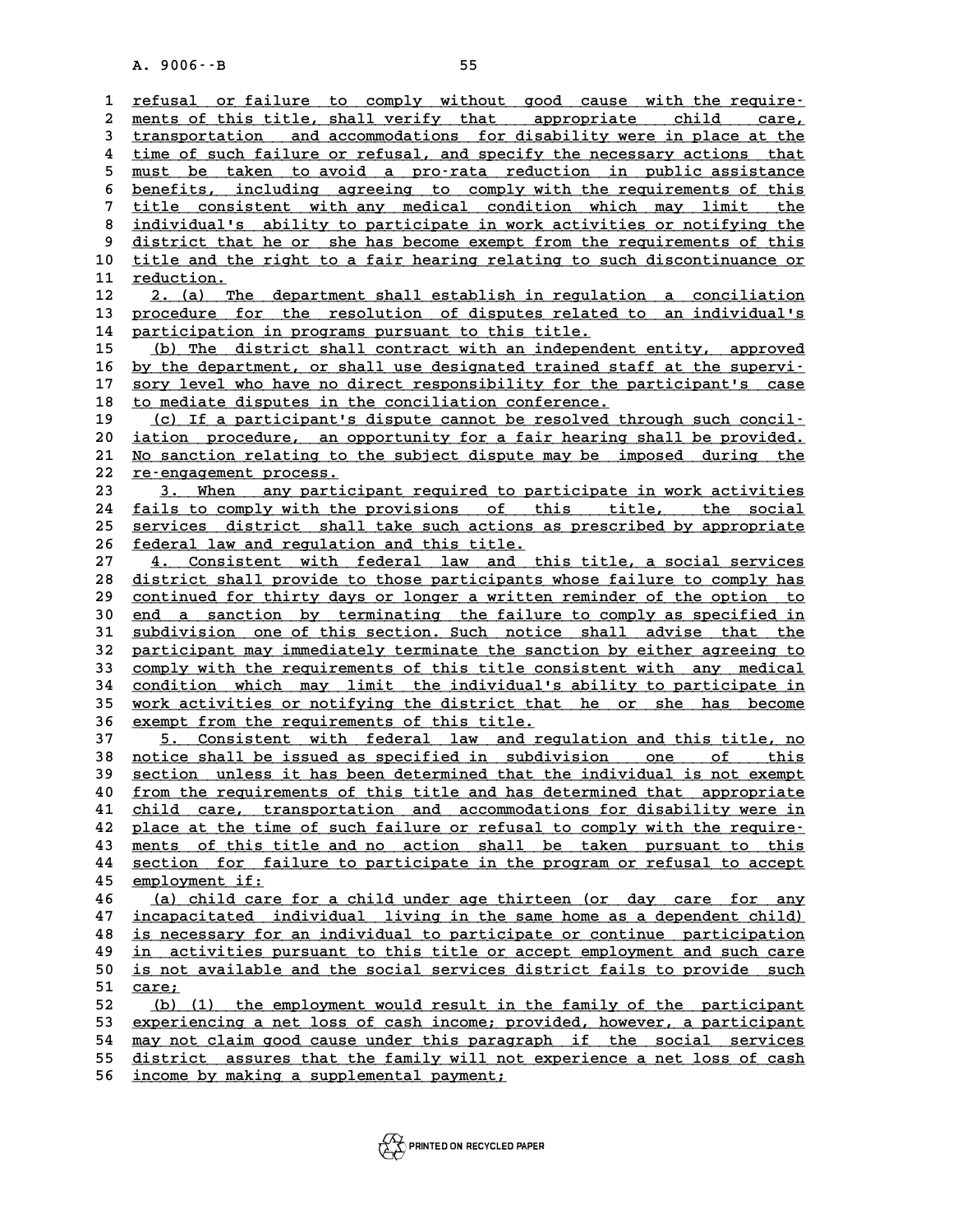A. 9006 · - B<br>
1 (2) net loss of cash income results if the family's gross income less<br>
2 necessary verk-rolated expenses is less than the sash assistance the **2 necessary work-related expenses is less than the cash assistance the \_\_\_\_\_\_\_\_\_\_\_\_\_\_\_\_\_\_\_\_\_\_\_\_\_\_\_\_\_\_\_\_\_\_\_\_\_\_\_\_\_\_\_\_\_\_\_\_\_\_\_\_\_\_\_\_\_\_\_\_\_\_\_\_\_\_\_\_\_\_\_\_** 1 (2) net loss of cash income results if the family's gross income less<br>
2 necessary work-related expenses is less than the cash assistance the<br>
3 participant was receiving at the time the offer of employment is made;<br>
<sup>4</sup> 2 <u>neces</u><br>3 <u>parti</u><br>4 <u>or</u> **5** participant was receiving at the time the offer of employment is made;<br>
<u>4</u> or<br>
<u>(c)</u> the participant meets other grounds for good cause set forth by<br>
the depentment in its implementation plan for this title which at a 4 <u>or</u><br>
<u>5 (c) the participant meets other grounds for good cause set forth by</u><br>
6 <u>the department in its implementation plan for this title which, at a</u><br>
7 minimum, must describe what circumstances beyond the household's 5 (c) the participant meets other grounds for good cause set forth by<br>
the department in its implementation plan for this title which, at a<br>
minimum, must describe what circumstances beyond the household's control<br>
will co 6 <u>the department in its implementa</u><br>7 <u>minimum, must describe what circ</u><br>8 <u>will constitute "good cause".</u><br>8 57 Sostions 342 and 342:0 of **9** <u>will constitute "good cause".</u><br>
8 **will constitute "good cause".**<br>
9 **§ 7. Sections 342 and 342-a of the social services law are REPEALED** 9 will constitute "good cause".<br>
9 § 7. Sections 342 and 342 a of the social services law are REPI<br>
10 and a new section 342 is added to read as follows:<br>
11 § 342. Noncompliance with the requirements of this title. 1. § 7. Sections 342 and 342-a of the social services law are REPEALED<br>10 and a new section 342 is added to read as follows:<br>11 <u>§ 342. Noncompliance with the requirements of this title. 1. In</u><br>12 accordance with the provisio 12 <u>accordance with the provisions of this section an individual who is is the provisions of this section an individual who is the section of the section of  $13$  required to participate in work activities shall be ineligib</u> **11** <u>\$ 342. Noncompliance with the requirements of this title. 1. In</u><br>12 <u>accordance with the provisions of this section an individual who is</u><br>13 <u>required to participate in work activities shall be ineligible to</u><br>14 requ 12 <u>accordance with the provisions of this section an individual who is<br>13 <u>required to participate in work activities shall be ineligible to</u><br>14 <u>receive public assistance if he or she fails to comply, without good</u><br>2016 </u> **13** required to participate in work activities shall be ineligible to receive public assistance if he or she fails to comply, without good cause, with the requirements of this title and the district has deter-<br>15 cause, w 14 <u>receive public assistance if he or she fails to comply, without good</u><br>15 <u>cause, with the requirements of this title and the district has deter-</u><br>16 <u>mined that he or she is not exempt from such requirements and has ve</u> cause, with the requirements of this title and the district has deter-<br>16 <u>mined that he or she is not exempt from such requirements and has veri-</u><br><u>fied that appropriate child care, transportation, and accommodations for</u> 16 <u>mined that he or she is not exempt from such requirements and has veri-</u><br>17 <u>fied that appropriate child care, transportation, and accommodations for</u><br>18 disability were in place at the time of such failure or refusal. I7 ied that appropriate child care, transportation, and accommodations for<br> **18 disability were in place at the time of such failure or refusal.** Such<br> **19 ineligibility shall be for the amount and period specified in this** disability were in place at the time of such failure or refusal. Such<br>19 <u>ineligibility shall be for the amount and period specified in this</u><br>20 <u>section. Good cause for failing to comply with the requirements of this</u><br>21 19 <u>ineligibility shall be for the amount and period specified in this</u><br>20 <u>section. Good cause for failing to comply with the requirements of this</u><br>21 <u>title shall be defined in department regulations, provided, however,</u> **20** section. Good cause for failing to comply with the requirements of this<br>21 title shall be defined in department regulations, provided, however,<br>22 that the parent or caretaker relative of a child under thirteen years 21 <u>title shall be defined in department regulations, provided, however,</u><br>22 <u>that the parent or caretaker relative of a child under thirteen years of</u><br>23 <u>age shall not be subject to the ineligibility provisions of this s</u> 22 that the parent or caretaker relative of a child under thirteen years of<br>23 age shall not be subject to the ineligibility provisions of this section<br>24 if the individual can demonstrate, in accordance with the regulatio age shall not be subject to the ineligibility provisions of this section<br>
<sup>24</sup> if the individual can demonstrate, in accordance with the regulations of<br>
<sup>25</sup> the office of children and family services, that lack of availab 24 <u>if the individual can demonstrate, in accordance with the regulations of<br>25 the office of children and family services, that lack of available child<br>26 care prevents such individual from complying with the work require</u> The office of children and family services, that lack of available child<br>
26 <u>care</u> prevents such individual from complying with the work requirements<br>
27 of this title. The parent or caretaker relative shall be responsibl 26 care prevents such individual from complying with the work requirements<br>27 of this title. The parent or caretaker relative shall be responsible for<br>28 locating the child care needed to meet the work requirements; provid 27 of this title. The parent or caretaker relative shall be responsible for<br>28 <u>locating the child care needed to meet the work requirements; provided,<br>29 however, that the relevant social services district shall provide a</u> **38** locating the child care needed to meet the work requirements; provided,<br> **bowever,** that the relevant social services district shall provide a<br> **parent or caretaker relative who demonstrates an inability to obtain**<br> 29 however, that the relevant social services district shall provide a<br>30 parent or caretaker relative who demonstrates an inability to obtain<br>31 needed child care with a choice of two providers, at least one of which<br>32 w 30 parent or caretaker relative who demonstrates an inability to obtain<br>
31 <u>needed child care with a choice of two providers</u>, at least one of which<br>
32 will be a regulated provider.<br>
33 2. In the case of an applicant for 31 <u>needed child care with a choice of two providers, at least one of which</u><br>32 <u>will be a regulated provider.</u><br>33 2. In the case of an applicant for or recipient of public assistance<br>34 whom the district has determined is 34 whom the district has determined is not exempt from the requirements<br>35 of this title and who is a parent or caretaker of a dependent child, 33 2. In the case of an applicant for or recipient of public assistance<br>34 whom the district has determined is not exempt from the requirements<br>35 <u>of this title and who is a parent or caretaker of a dependent child,</u><br>the 34 whom the district has determined is not exempt from the requirements<br>35 <u>of this title and who is a parent or caretaker of a dependent child,</u><br>36 <u>the public assistance benefits otherwise available to the household of</u><br> 35 of this title and who is a parent or caretaker of a dependent child,<br>36 <u>the public assistance benefits otherwise available to the household of</u><br>37 which such individual is a member shall be reduced pro-rata until the<br>i 36 the public assistance benefits otherwise available to the household of which such individual is a member shall be reduced pro-rata until the individual is willing to comply with the requirements of this title congistant 37 which such individual is a member shall be reduced pro-rata until the<br>38 <u>individual is willing to comply with the requirements of this title</u><br>39 <u>consistent with any medical condition which may limit the individual's</u><br> 38 <u>individual is willing to comply with the requirements of this title</u><br>39 <u>consistent with any medical condition which may limit the individual's</u><br>40 <u>ability to participate in work activities.</u><br>41 3. In the case of an i **41** 3. In the case of an individual who is a member of a household without 42 dependent children whom the district has determined is not exempt **42** <u>dependent children whom the district has determined is not exempt</u><br>43 from the requirements of this title and who is applying for or in **41 3. In the case of an individual who is a member of a household without**<br>**42 dependent children whom the district has determined is not exempt**<br>**43 from the requirements of this title and who is applying for or in**<br>**44 42 dependent children whom the district has determined is not exempt**<br>43 <u>from the requirements of this title and who is applying for or in</u><br><u>receipt of safety net assistance, the public assistance benefits other</u><br>wise av from the requirements of this title and who is applying for or in<br>
<u>receipt of safety net assistance, the public assistance benefits other</u><br> **45** wise available to the household of which such individual is a member<br> **46** a a <u>receipt of safety net assistance, the public assistance benefits other</u><br>45 <u>wise available to the household of which such individual is a member</u><br>46 shall be reduced pro-rata until the failure or refusal to comply with<br> 45 wise available to the household of which such individual is a member<br>46 shall be reduced pro-rata until the failure or refusal to comply with<br>47 the requirements of this title consistent with any medical condition<br>48 wh 46 <u>shall be reduced pro-rata until the failure or refusal to comply with</u><br>47 <u>the requirements of this title consistent with any medical condition<br>which may limit the individual's ability to participate in work activ-<br>iti</u> 47 <u>the requirements</u><br>48 <u>which may limi</u><br>49 <u>ities ceases.</u><br>50 4 require **50 48 which may limit the individual's ability to participate in work activ-**<br> **49 ities ceases.**<br> **50** 4. A recipient of public assistance whom the district has determined<br> **51** is not exempt from the requirements of thi **19** ities ceases.<br> **50 4.** A recipient of public assistance whom the district has determined<br> **51** is not exempt from the requirements of this title and who quits or<br> **produces** bis or bor bours of employment without se 50 4. A recipient of public assistance whom the district has determined<br>51 <u>is not exempt from the requirements of this title and who quits or<br>52 reduces his or her hours of employment without good cause or due to any<br>medi</u> 51 <u>is not exempt from the requirements of this title and who quits or reduces his or her hours of employment without good cause or due to any medical condition which may limit the individual's ability to partic-<br>
54 inste</u> 52 <u>reduces his or her hours of employment without good cause or due to any<br>53 <u>medical condition which may limit the individual's ability to partic-</u><br>54 <u>ipate in work activities shall be considered to have failed to comp</u></u> 53 <u>medical condition which may limit the individual's ability to partic-</u><br>54 <u>ipate in work activities shall be considered to have failed to comply</u><br>55 with the requirements of this article and shall be subject to the<br>56 54 <u>ipate in work activities shall be considered to have failed to comply</u><br>55 <u>with the requirements of this article and shall be subject to the</u><br>56 <u>provisions of this section.</u>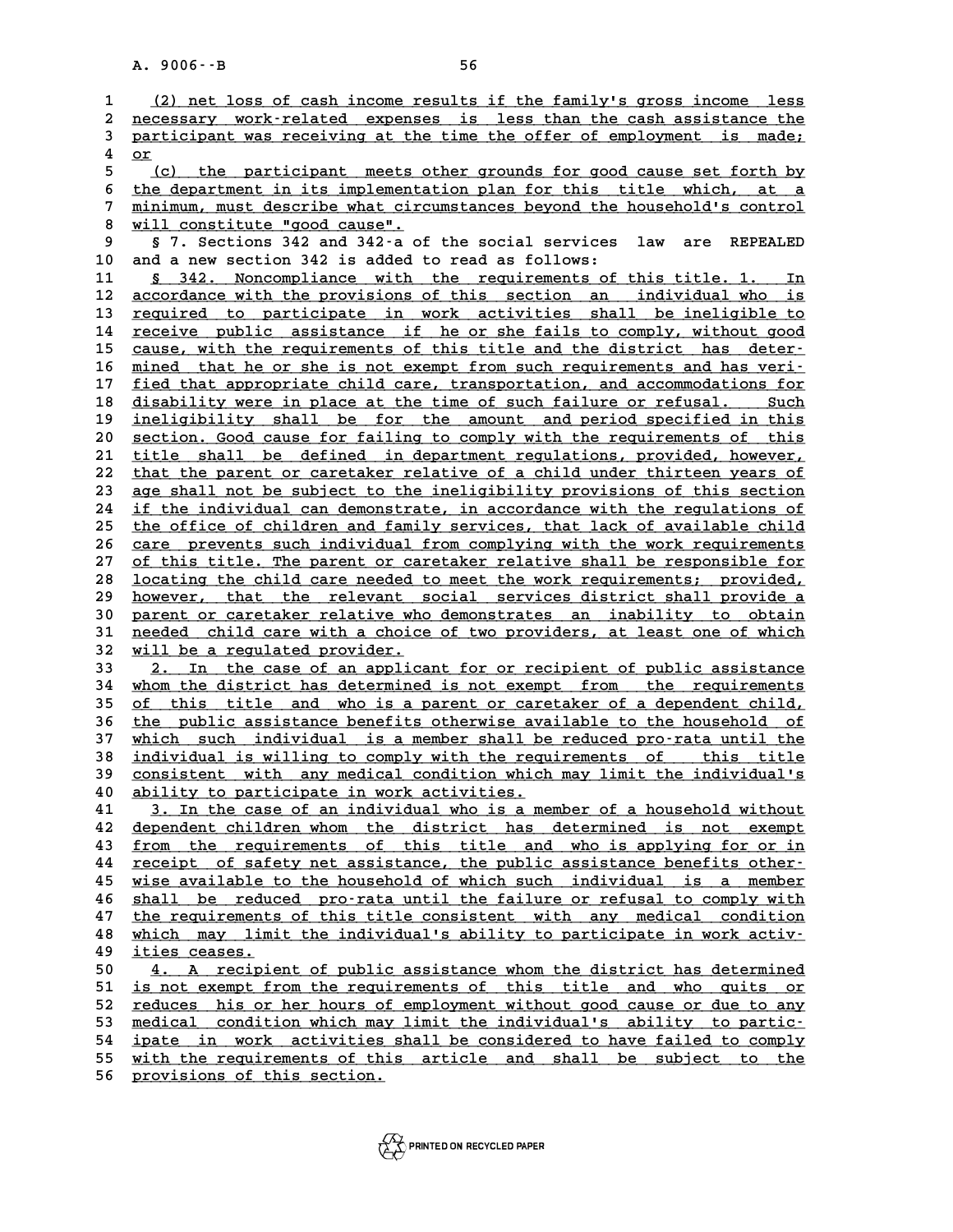2 <u>one hundred fifty-nine of this chapter may not be sanctioned if his or</u><br>3 her failure to comply with requirements of this title is related to his 5. A person described in paragraph (b) of subdivision seven of section<br>
2 one hundred fifty-nine of this chapter may not be sanctioned if his or<br>
3 her failure to comply with requirements of this title is related to his<br>
<sup></sup> 2 <u>one hundred fifty-nine only with the failure to comply with the status.<br>4 or her health status.</u> **5 § 8. Subdivision 6 of section 332-b of the social services law, as 6 added by section 148 of part B of chapter 436 of the social services law, as<br>6 added by section 148 of part B of chapter 436 of the laws of 1997, is<br>7 amonded to read as follows:** 

5 **8. Subdivision 6 of se**<br>6 added by section 148 of part B<br>7 amended to read as follows: 8 added by section 148 of part B of chapter 436 of the laws of 1997, is<br>
7 amended to read as follows:<br>
8 6. When an applicant or recipient receives notification of the examin-<br>
<sup>8</sup> ing modical professionally disphility de

9 ing medical professional's disability determination of the examin-<br>
9 ing medical professional's disability determination, he or she shall<br>
10 also be notified of his or her right to request a fair hearing within 10 8 8 8 8 8 8 8 8 9 10 also be notification of the examin-<br>
10 also be notified of his or her right to request a fair hearing within<br>
11 ten days of such notige If such applicant timely requests a fair hearing 9 ing medical professional's disability determination, he or she shall<br>10 also be notified of his or her right to request a fair hearing within<br>11 ten days of such notice. If such applicant timely requests a fair hear-<br><sup>12</sup> 10 also be notified of his or her right to request a fair hearing within<br>11 ten days of such notice. If such applicant timely requests a fair hear-<br>12 ing, no assignment to work activities pursuant to this title may be mad 11 ten days of such notice. If such applicant timely requests a fair hear-<br>12 ing, no assignment to work activities pursuant to this title may be made<br>13 pending such hearing and determination unless the applicant or recip 12 ing, no assignment to work activities pursuant to this title may be made<br>13 pending such hearing and determination unless the applicant or recipient<br>14 agrees to a limited work assignment not inconsistent with the medic 13 pending such hearing and determination unless the applicant or recipient<br>14 agrees to a limited work assignment not inconsistent with the medical<br>15 condition alleged by such person. Provided, however, that if a social<br> 14 agrees to a limited work assignment not inconsistent with the medical<br>15 condition alleged by such person. Provided, however, that if a social<br>16 services district has reason to believe that such recipient or applicant<br> 15 condition alleged by such person. Provided, however, that if a social<br>16 services district has reason to believe that such recipient or applicant<br>17 does not actually suffer from a work limiting condition, the district<br> 16 services district has reason to believe that such recipient or applicant<br>17 does not actually suffer from a work limiting condition, the district<br>18 shall provide the applicant or recipient with notice of potential sanc 17 does not actually suffer from a work limiting condition, the district<br>18 shall provide the applicant or recipient with notice of potential sanc-<br>19 tions pursuant to subdivision [three] <u>two</u> of section three hundred<br>20 18 shall provide the applicant or recipient with notice of potential sanc-<br>19 tions pursuant to subdivision [three] <u>two</u> of section three hundred<br>20 forty-two of this title, and provided further that recipients will be<br>21 19 tions pursuant to subdivision [three] <u>two</u> of section three hundred<br>20 forty-two of this title, and provided further that recipients will be<br>21 subject to sanctions pursuant to subdivision [three] <u>two</u> of section<br>22 t 20 forty-two of this title, and provided further that recipients will be<br>21 subject to sanctions pursuant to subdivision [three] <u>two</u> of section<br>22 three hundred forty-two of this title if the district determines, based<br>2 21 subject to sanctions pursuant to subdivision [three] <u>two</u> of section<br>22 three hundred forty-two of this title if the district determines, based<br>23 on clear medical evidence, that there is no basis for the individual's<br> 22 three hundred forty-two of this title if the district determines, based<br>23 on clear medical evidence, that there is no basis for the individual's<br>24 claim that he or she is unable to fully engage in work activities, and 23 on clear medical evidence, that there is no basis for the individual's<br>24 claim that he or she is unable to fully engage in work activities, and<br>25 that the individual intentionally misrepresented his or her medical<br>26 24 claim that<br>25 that the indi-<br>26 condition.<br>27 5 0 Subd **25 that the individual intentionally misrepresented his or her medical condition.**<br>26 condition.<br>27 § 9. Subdivision 2 of section 410-x of the social services law, as<br>28 conorated by shapter 416 of the laws of 2000, is ar

26 condition.<br>27 § 9. Subdivision 2 of section 410 x of the social services law, as<br>28 amended by chapter 416 of the laws of 2000, is amended to read as<br>29 follows: 27 **§ 9.** Su<br>
28 amended by<br>
29 follows: **30 2. (a) 2012 2. (a) A social services district may establish priorities for the**<br>**30 2. (a) A social services district may establish priorities for the**<br>**31 families which will be eligible to reseive funding: provided t** 

**30 follows:**<br> **30 2. (a) A social services district may establish priorities for the<br>
<b>31 families which will be eligible to receive funding; provided that the**<br> **32 priorities provide that eligible families will reseive 30 2.** (a) A social services district may establish priorities for the<br>31 families which will be eligible to receive funding; provided that the<br>32 priorities provide that eligible families will receive equitable access<br>to 31 families which will be eligible to receive funding; provided that the<br>32 priorities provide that eligible families will receive equitable access<br>33 to child care assistance funds to the extent that these funds are avail 32 prioriti<br>33 to child<br>34 able. 32 priorities provide that eligible families will receive equitable access<br>33 to child care assistance funds to the extent that these funds are avail-<br>34 able.<br>(b) A social services district shall set forth its priorities

**34 able.**<br>35 (b) A social services district shall set forth its priorities for<br>36 child care assistance in the district's consolidated services plan. The<br>37 commissioner of the office of shildren and family services shall **35** (b) A social services district shall set forth its priorities for<br>36 child care assistance in the district's consolidated services plan. The<br>37 commissioner of the office of children and family services shall not<br>38 c 36 child care assistance in the district's consolidated services plan. The commissioner of the office of children and family services shall not approve any plan that does not provide for equitable access to child<br>38 approv 37 commissioner of the office<br>38 approve any plan that<br>39 care assistance funds. **40 (a) 38 approve any plan that does not provide for equitable access to child**<br> **40** (c) A social services district shall be authorized to set aside<br> **41 portions of its block graph allogation** to serve one or more of it

29 care assistance funds.<br>
40 (c) A social services district shall be authorized to set aside<br>
41 portions of its block grant allocation to serve one or more of its<br>
42 priority groups and/or to discontinue funding to fami **42 priority groups and/or to discontinue funding to families with lower 43 priorities in order to serve families with higher priorities; provided** 42 priority groups and/or to discontinue funding to families with lower<br>43 priorities in order to serve families with higher priorities; provided<br>44 that the method of disbursement to priority groups provides that eligi-<br><sup></sup> **43 priorities in order to serve families with higher priorities; provided**<br>44 that the method of disbursement to priority groups provides that eligi-<br>45 ble families within a priority group will receive equitable access t 44 that the method of disbursement to priority groups provides that eligi-<br>45 ble families within a priority group will receive equitable access to<br>46 child care assistance funds to the extent that these funds are avail-<br><sup></sup> ble families within a priority group will receive equitable access to<br>46 child care assistance funds to the extent that these funds are avail-<br>47 able.<br>(d) <u>Notwithstanding any other provision of law to the contrary, the</u> child care assistance funds to the extent that these funds are avail-<br>47 able.<br>(d) <u>Notwithstanding any other provision of law to the contrary, the</u><br>49 commissioner shall offer the twelve-month work exemption provided in

49 <u>commissioner shall offer the twelve-month work exemption provided in</u><br>50 paragraph (d) of subdivision one of section three hundred thirty-two of (d) <u>Notwithstanding any other provision of law to the contrary, the</u><br> **50** <u>paragraph (d) of subdivision one of section three hundred thirty-two of</u><br>
this chapter to all parents or other relatives in receipt of public **50** commissioner shall offer the twelve-month work exemption provided in paragraph (d) of subdivision one of section three hundred thirty-two of this chapter, to all parents or other relatives in receipt of public aggista **50** paragraph (d) of subdivision one of section three hundred thirty-two of this chapter, to all parents or other relatives in receipt of public assistance who are personally providing care for a child under one year of a 51 this chapter, to all parents or other relatives in receipt of public<br>52 <u>assistance who are personally providing care for a child under one year</u><br>53 <u>of age regardless of whether such parent or other relative has previo</u> of age regardless of whether such parent or other relative has previous-55 two. This section shall not apply to individuals who:

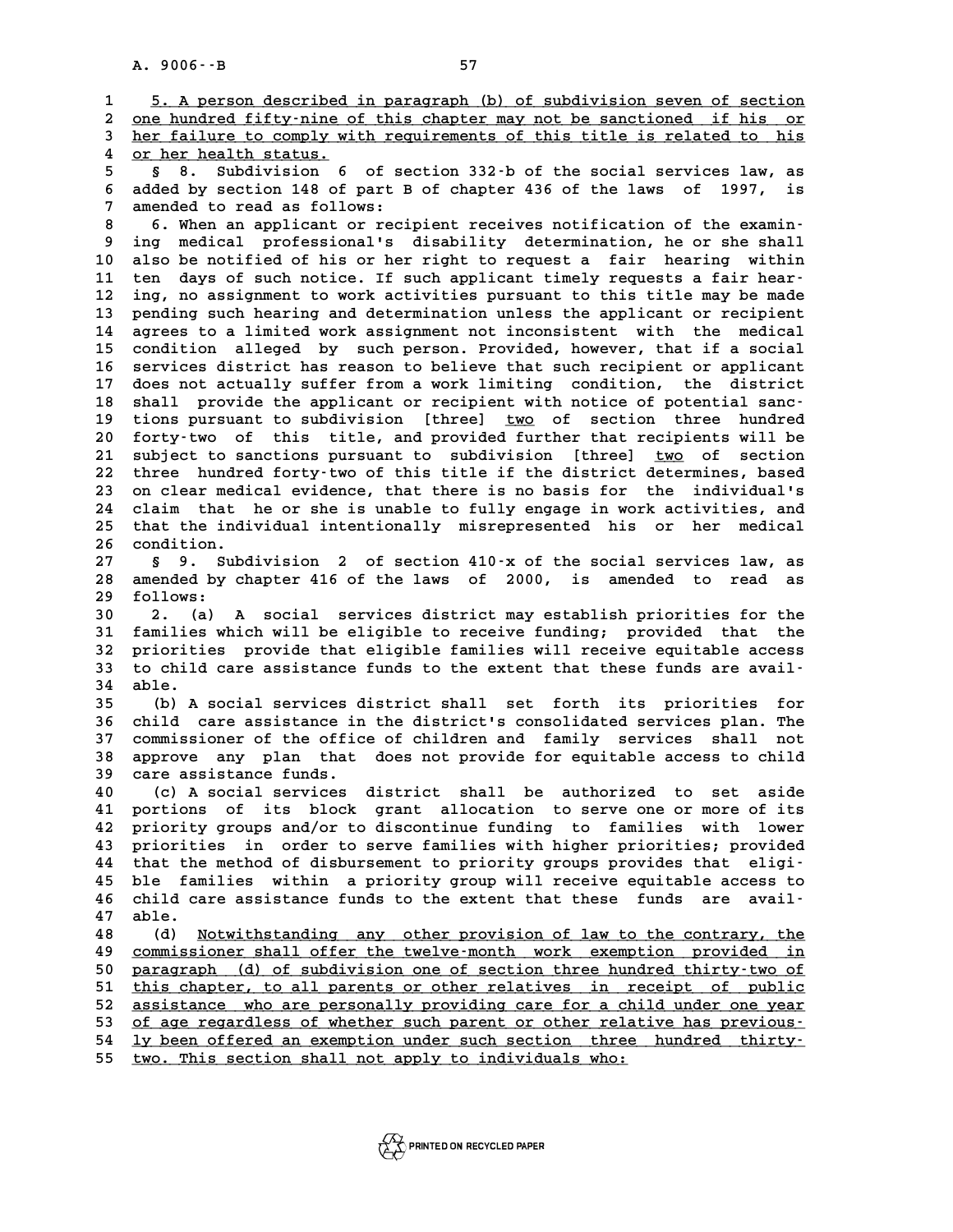|                             | A. 9006 -- B<br>58                                                                                                                        |  |  |  |  |  |
|-----------------------------|-------------------------------------------------------------------------------------------------------------------------------------------|--|--|--|--|--|
|                             |                                                                                                                                           |  |  |  |  |  |
| $\mathbf{1}$<br>$\mathbf 2$ | solely participate in work activities that provide earned income;<br>(i)<br>or                                                            |  |  |  |  |  |
| 3                           | (ii) participate in a combination of work activities; for the portion                                                                     |  |  |  |  |  |
| 4                           | of work activities that provide earned income.                                                                                            |  |  |  |  |  |
| 5                           | In the event that a social services district must discontinue<br>(e)                                                                      |  |  |  |  |  |
| 6                           | funding to a priority group it shall notify the office of children and                                                                    |  |  |  |  |  |
| 7                           | family services within ten days of such action, identifying the partic-                                                                   |  |  |  |  |  |
| 8                           | ular group affected. In the event that funding is restored, the social                                                                    |  |  |  |  |  |
| 9                           | services district shall notify the office of children and family                                                                          |  |  |  |  |  |
| 10 <sub>1</sub><br>11       | services within ten days of such restoration.<br>(f) Each social services district shall collect and submit to the                        |  |  |  |  |  |
| 12                          | commissioner of the office of children and family services in a manner                                                                    |  |  |  |  |  |
| 13                          | to be specified by the commissioner of the office of children and family                                                                  |  |  |  |  |  |
| 14                          | services information concerning the disbursement of child care assist-                                                                    |  |  |  |  |  |
| 15                          | ance funds showing geographic distribution of children receiving assist-                                                                  |  |  |  |  |  |
| 16                          | ance within the district, the number of working families who were other-                                                                  |  |  |  |  |  |
| 17                          | wise eligible for child care assistance but who were denied because the                                                                   |  |  |  |  |  |
| 18                          | district lacked sufficient funding to serve all eligible families<br>and                                                                  |  |  |  |  |  |
| 19                          | the number and age of children who could not be served as a result.                                                                       |  |  |  |  |  |
| 20<br>21                    | [(e)] (g) The commissioner of the office of children and family<br>services shall submit a report to the governor, temporary president of |  |  |  |  |  |
| ${\bf 22}$                  | the senate and the speaker of the assembly on or before August thirty-                                                                    |  |  |  |  |  |
| 23                          | first[, two thousand one] of every year concerning the implementation of                                                                  |  |  |  |  |  |
| 24                          | this section. This report shall include information concerning the                                                                        |  |  |  |  |  |
| 25                          | disbursement of child care assistance funds showing geographic distrib-                                                                   |  |  |  |  |  |
| 26                          | ution of children receiving assistance within the state.<br>Beginning                                                                     |  |  |  |  |  |
| 27                          | August thirty-first, one year after the effective date of the chapter of                                                                  |  |  |  |  |  |
| 28                          | the laws of two thousand twenty-two that amended this subdivision shall                                                                   |  |  |  |  |  |
| 29                          | take effect, and each subsequent report thereafter, such report shall                                                                     |  |  |  |  |  |
| 30<br>31                    | also:<br>(i) identify the counties that have discontinued or restored funding                                                             |  |  |  |  |  |
| 32                          | to priority groups, as set forth in subdivision (e) of this section;                                                                      |  |  |  |  |  |
| 33                          | (ii) list the priority groups affected;                                                                                                   |  |  |  |  |  |
| 34                          | (iii) provide for each county for each of the twelve months covered by                                                                    |  |  |  |  |  |
| 35                          | this report the number of working families who were otherwise eligible                                                                    |  |  |  |  |  |
| 36                          | for child care assistance but who were denied because the district                                                                        |  |  |  |  |  |
| 37                          | lacked sufficient funding to serve all eligible families; and                                                                             |  |  |  |  |  |
| 38                          | (iv) the number and age of children who could not be served<br><u>as a</u>                                                                |  |  |  |  |  |
| 39<br>40                    | result.<br>Paragraph (a) of subdivision 8 of section 131-a of the social<br>$\S$ 10.                                                      |  |  |  |  |  |
| 41                          | services law is amended by adding a new subparagraph (x) to read as                                                                       |  |  |  |  |  |
| 42                          | follows:                                                                                                                                  |  |  |  |  |  |
| 43                          | $(x)$ any unearned income of a child when the parent or non-parent care-                                                                  |  |  |  |  |  |
| 44                          | giver chooses to exclude such child from the public assistance household                                                                  |  |  |  |  |  |
| 45                          | pursuant to subdivision one of section one hundred thirty-one-c of this                                                                   |  |  |  |  |  |
| 46                          | article.                                                                                                                                  |  |  |  |  |  |
| 47                          | § 11. The section heading of section 131-c of the social services law,                                                                    |  |  |  |  |  |
| 48                          | as added by chapter 42 of the laws of 1985, is amended to read as                                                                         |  |  |  |  |  |
| 49<br>50                    | follows:<br>Inclusion of parents [and siblings] of a minor in the public assist-                                                          |  |  |  |  |  |
| 51                          | ance household.                                                                                                                           |  |  |  |  |  |
| 52                          | § 12. Subdivision 1 of section 131-c of the social services law,<br>as                                                                    |  |  |  |  |  |
| 53                          | added by chapter 42 of the laws of 1985, is amended to read as follows:                                                                   |  |  |  |  |  |
| 54                          | For the purposes of determining eligibility for and the amount of<br>1. .                                                                 |  |  |  |  |  |
| 55                          | assistance payable, the social services district shall, when a minor<br>is                                                                |  |  |  |  |  |
| 56                          | applicant for public assistance, require that his or her<br>named as<br>an                                                                |  |  |  |  |  |

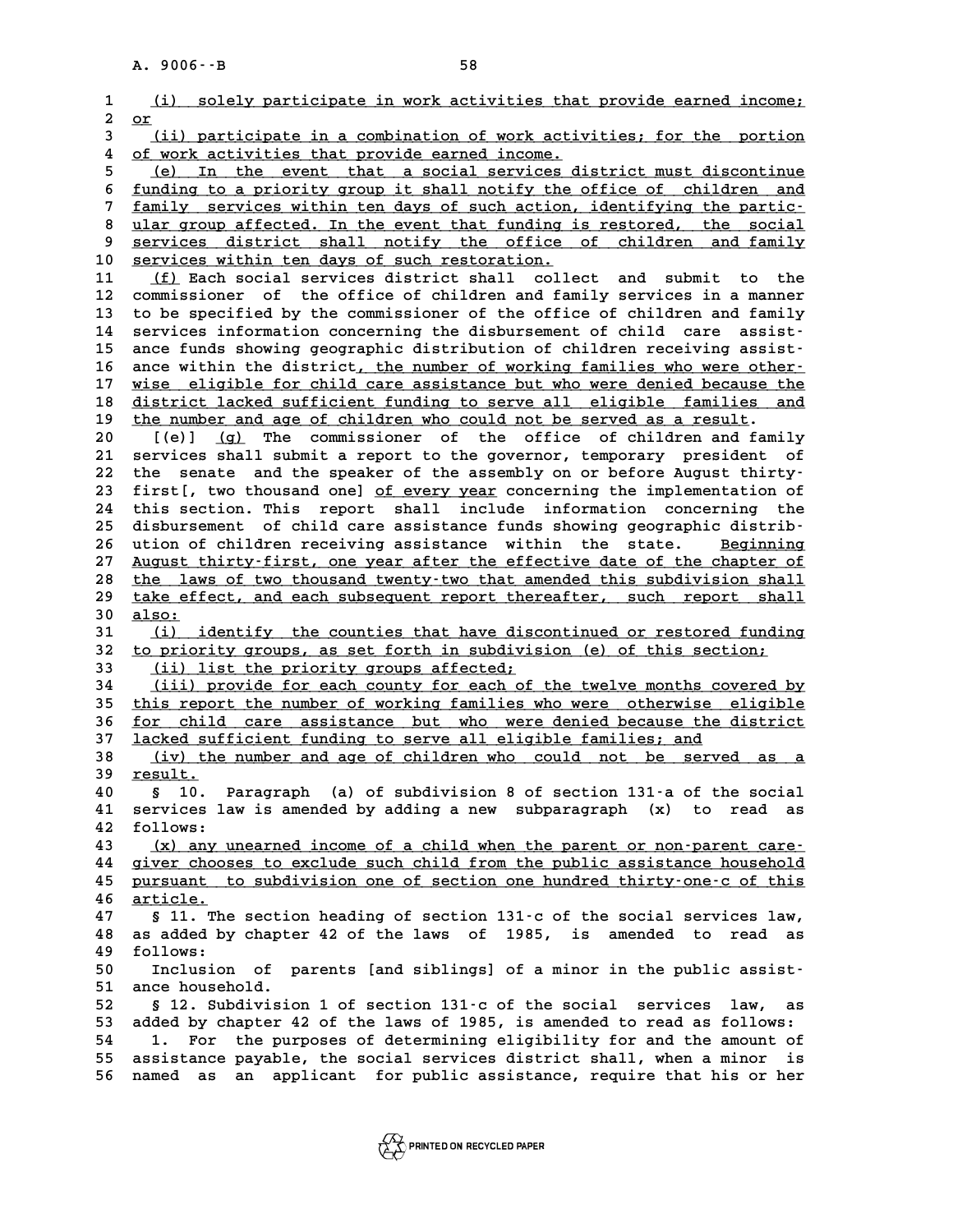A. 9006 --B<br>1 parents [and minor brothers and sisters] also apply for assistance and<br>2 be included in the beugebold for purposes of determining eligibility and **2** parents [and minor brothers and sisters] also apply for assistance and<br>2 be included in the household for purposes of determining eligibility and<br>3 grapt, amounts, if such individuals reside in the same dyelling unit a 1 parents [and minor brothers and sisters] also apply for assistance and<br>2 be included in the household for purposes of determining eligibility and<br>3 grant amounts, if such individuals reside in the same dwelling unit as<br><sup></sup> 2 be included in the household for purposes of determining eligibility and<br>3 grant amounts, if such individuals reside in the same dwelling unit as<br>4 the minor applying for assistance. Any income of or available for such<br>5 3 grant amounts, if such individuals reside in the same dwelling unit as<br>4 the minor applying for assistance. Any income of or available for such<br>5 parents, [brothers and sisters] which is not disregarded under subdivi-<br>5 4 the minor applying for assistance. Any income of or available for such<br>5 parents, [brothers and sisters] which is not disregarded under subdivi-<br>6 sion eight of section one hundred thirty-one-a of this [article] <u>title</u>, **7** parents, [brothers and sisters] which is not disregarded under subdivi-<br> **6** shall be considered available to such household. [The provisions of] <u>A</u><br> **8** narrow and provisions are provisions and provisions are provisi 8 sion eight of section one hundred thirty-one-a of this [article] <u>title</u>,<br>
8 parent or non-parent caregiver may choose to exclude any other child or<br>
2 children regiding in the same duelling unit from the public aggistan 9 shall be considered available to such household. [The provisions of] <u>A</u><br>
9 <u>children residing in the same dwelling unit from the public assistance</u><br>
9 children residing in the same dwelling unit from the public assistan 8 parent or non-parent caregiver may choose to exclude any other child or<br>
9 children residing in the same dwelling unit from the public assistance<br>
10 <u>household.</u> Nothing in this [subdivision] chapter shall [not apply to 9 children residing in the same dwelling unit from the public assistance<br>10 <u>household. Nothing in</u> this [subdivision] chapter shall [not apply to]<br>11 <u>require</u> individuals who are recipients of federal supplemental securi **10** <u>household. Nothing in</u> this [subdivision] chapter shall [not apply to]<br>11 <u>require</u> individuals who are recipients of federal supplemental security<br>12 income benefits, or who receive additional state payments pursuan 11 <u>require</u> individuals who are recipients of federal supplemental security<br>12 income benefits, or <u>who receive</u> additional state payments pursuant to<br>13 this chapter, or [to individuals] whose relationship to the minor i 12 income benefits, or <u>who receive</u> additional state payments pursuant to<br>13 this chapter, or [to individuals] whose relationship to the minor is<br>14 that of <u>a brother, sister, half-brother, half-sister,</u> stepbrother [or] this chapter, or [to individuals] whose relationship to the minor is<br>14 that of <u>a brother, sister, half-brother, half-sister,</u> stepbrother [or],<br>15 stepsister, <u>or cousin</u>, or [to] any other individuals whose needs are<br>21 14 that of <u>a brother, sister, half-brother, half-sister,</u> stepbrother [or],<br>15 stepsister, <u>or cousin</u>, or [to] any other individuals whose needs are<br>16 excluded pursuant to department regulations consistent with federal 15 stepsister, <u>or cousin,</u> or [to] any other individuals whose needs are<br>16 excluded pursuant to department regulations consistent with federal law<br>17 and regulations, to be included as part of the public assistance house **16** excluded<br>**17** and regu<br>**18** <u>hold</u>. 17 and regulations<u>, to be included as part of the public assistance house-</u><br>18 <u>hold</u>.<br>19 § 13. This act shall take effect October 1, 2022; provided, however,<br>20 that the amendments to subdivision 1 of section 131.p of th **20 18 hold.**<br> **20 13.** This act shall take effect October 1, 2022; provided, however,<br>
20 that the amendments to subdivision 1 of section 131-n of the social<br>
21 services law made by section five of this act shall not aff

**21 services law made by section five of this act shall not affect the expi-**20 that the amendments to subdivision 1 of section 131<sup>-</sup>n of the<br>21 services law made by section five of this act shall not affect the<br>22 ration of such section and shall be deemed to expire therewith. 21 services law made by section five of this act shall not affect the expi-<br>22 ration of such section and shall be deemed to expire therewith.<br>23

- **23** PART V<br>24 Intentionally Omitted
- **25 PART W**
- **25** PART W<br>26 Intentionally Omitted
- **27 PART X**
- **27** PART X<br>28 Intentionally Omitted
- **29 PART Y**
- PART Y<br> **30** Intentionally Omitted
- 

# **31 PART Z**

**2** PART Z<br>32 Section 1. Notwithstanding any other provision of law, the housing<br>33 trust fund corporation may provide, for purposes of the neighborhood **33 trust fund corporation may provide, for purposes of the neighborhood 32 Section 1. Notwithstanding any other provision of law, the housing<br>33 trust fund corporation may provide, for purposes of the neighborhood**<br>34 preservation program, a sum not to exceed \$14,580,000 for the fiscal<br>35 yea **33 trust fund corporation may provide, for purposes of the neighborhood**<br>**34 preservation program, a sum not to exceed \$14,580,000 for the fiscal**<br>**35 year ending March 31, 2023. Within this total amount, \$250,000 shall b 34 preservation program, a sum not to exceed \$14,580,000 for the fiscal**<br>**35 year ending March 31, 2023. Within this total amount, \$250,000 shall be**<br>**36 used for the purpose of entering into a contract with the neighborh 35 year ending March 31, 2023. Within this total amount, \$250,000 shall be**<br>36 used for the purpose of entering into a contract with the neighborhood<br>37 preservation coalition to provide technical assistance and services **36** used for the purpose of entering into a contract with the neighborhood<br>37 preservation coalition to provide technical assistance and services to<br>38 companies funded pursuant to article 16 of the private housing financ 37 preservation coalition to provide technical assistance and services to<br>38 companies funded pursuant to article 16 of the private housing finance<br>39 law. Notwithstanding any other provision of law, and subject to the<br><sup>40</sup> **40 38 companies funded pursuant to article 16 of the private housing finance**<br> **40 approval of the New York state director of the budget, the board of**<br> **40 approval of the New York state director of the budget, the board** 19 law. Notwithstanding any other provision of law, and subject to the<br>40 approval of the New York state director of the budget, the board of<br>41 directors of the state of New York mortgage agency shall authorize the<br>12 tra 40 approval of the New York state director of the budget, the board of<br>41 directors of the state of New York mortgage agency shall authorize the<br>42 transfer to the housing trust fund corporation, for the purposes of

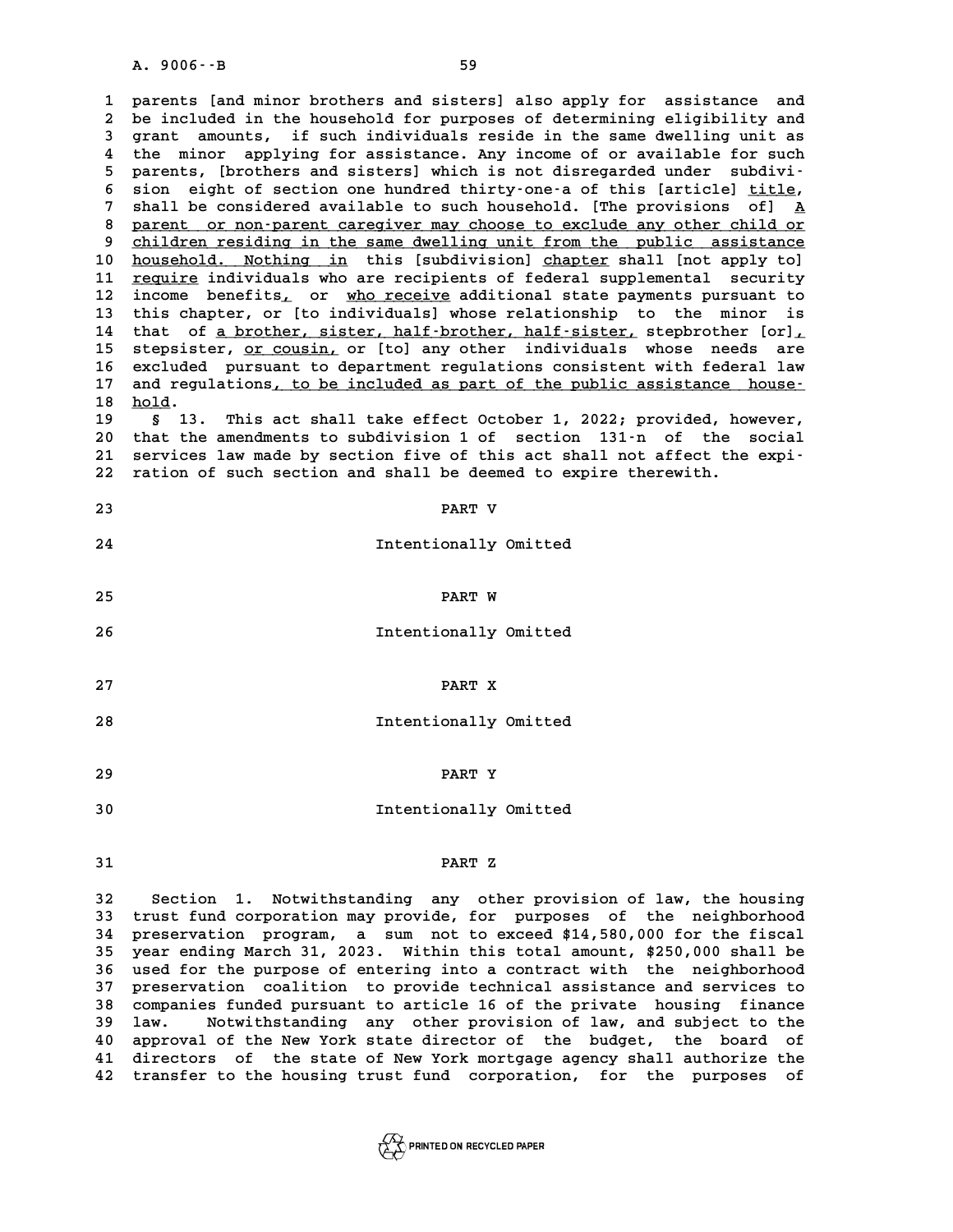**1 reimbursing any costs associated with neighborhood preservation program** 1 reimbursing any costs associated with neighborhood preservation program<br>2 contracts authorized by this section, a total sum not to exceed<br>3 \$14,580,000, such transfer to be made from (i) the special account of **3 \$14,580,000, such transfer to be made from (i) the special account of** 2 contracts authorized by this section, a total sum not to exceed<br>  $$14,580,000$ , such transfer to be made from (i) the special account of<br>
4 the mortgage insurance fund created pursuant to section 2429-b of the<br>
5 public \$14,580,000, such transfer to be made from (i) the special account of<br>4 the mortgage insurance fund created pursuant to section 2429 b of the<br>5 public authorities law, in an amount not to exceed the actual excess<br>5 balance 4 the mortgage insurance fund created pursuant to section 2429 b of the public authorities law, in an amount not to exceed the actual excess<br>6 balance in the special account of the mortgage insurance fund, as deter-<br><sup>7</sup> mi 5 public authorities law, in an amount not to exceed the actual excess<br>6 balance in the special account of the mortgage insurance fund, as deter-<br>7 mined and certified by the state of New York mortgage agency for the<br>8 fis **8 balance in the special account of the mortgage insurance fund, as deter-**<br>**7 mined and certified by the state of New York mortgage agency for the<br><b>8 fiscal year** 2021-2022 in accordance with section 2429-b of the public **9** mined and certified by the state of New York mortgage agency for the<br> **9 fiscal year 2021-2022 in accordance with section 2429-b of the public<br>
<b>9 authorities law, if any, and/or (ii) provided that the reserves in the** 9 authorities law, if any, and/or (ii) provided that the reserves in the<br>10 project pool insurance account of the mortgage insurance fund created<br>11 pursuant to section 2429 b of the public authorities law are sufficient 9 authorities law, if any, and/or (ii) provided that the reserves in the<br>10 project pool insurance account of the mortgage insurance fund created<br>11 pursuant to section 2429-b of the public authorities law are sufficient<br>1 10 project pool insurance account of the mortgage insurance fund created<br>11 pursuant to section 2429 b of the public authorities law are sufficient<br>12 to attain and maintain the credit rating (as determined by the state of 11 pursuant to section 2429 b of the public authorities law are sufficient<br>12 to attain and maintain the credit rating (as determined by the state of<br>13 New York mortgage agency) required to accomplish the purposes of such 12 to attain and maintain the credit rating (as determined by the state of<br>13 New York mortgage agency) required to accomplish the purposes of such<br>14 account, the project pool insurance account of the mortgage insurance<br>1 13 New York mortgage agency) required to accomplish the purposes of such<br>14 account, the project pool insurance account of the mortgage insurance<br>15 fund, such transfer to be made as soon as practicable but no later than<br>1 14 account, the proj.<br>15 fund, such trans<br>16 June 30, 2022.<br>17 5.2 Notwitheta: **15 fund, such transfer to be made as soon as practicable but no later than**<br>16 June 30, 2022.<br>17 § 2. Notwithstanding any other provision of law, the housing trust<br>18 fund corporation move provide for purpose of the wurd

**16 June 30, 2022.**<br>17 § 2. Notwithstanding any other provision of law, the housing trust<br>18 fund corporation may provide, for purposes of the rural preservation<br>19 program a sum pot to exceed \*6 110,000 for the fissal wea **17 § 2. Notwithstanding any other provision of law, the housing trust**<br>18 fund corporation may provide, for purposes of the rural preservation<br>19 program, a sum not to exceed \$6,110,000 for the fiscal year ending March<br>20 18 fund corporation may provide, for purposes of the rural preservation<br>19 program, a sum not to exceed \$6,110,000 for the fiscal year ending March<br>20 31, 2023. Within this total amount, \$250,000 shall be used for the<br>21 p **20 program, a sum not to exceed \$6,110,000 for the fiscal year ending March**<br>20 31, 2023. Within this total amount, \$250,000 shall be used for the<br>21 purpose of entering into a contract with the rural housing coalition to 20 31, 2023. Within this total amount, \$250,000 shall be used for the<br>21 purpose of entering into a contract with the rural housing coalition to<br>22 provide technical assistance and services to companies funded pursuant<br>23 21 purpose of entering into a contract with the rural housing coalition to<br>22 provide technical assistance and services to companies funded pursuant<br>23 to article 17 of the private housing finance law. Notwithstanding any<br> Provide technical assistance and services to companies funded pursuant<br>23 to article 17 of the private housing finance law. Notwithstanding any<br>24 other provision of law, and subject to the approval of the New York<br>25 stat <sup>23</sup> to article 17 of the private housing finance law. Notwithstanding any<br>24 other provision of law, and subject to the approval of the New York<br>25 state director of the budget, the board of directors of the state of New<br> 24 other provision of law, and subject to the approval of the New York<br>25 state director of the budget, the board of directors of the state of New<br>26 York mortgage agency shall authorize the transfer to the housing trust<br>2 25 state director of the budget, the board of directors of the state of New<br>26 York mortgage agency shall authorize the transfer to the housing trust<br>27 fund corporation, for the purposes of reimbursing any costs associate **26 York mortgage agency shall authorize the transfer to the housing trust**<br>27 fund corporation, for the purposes of reimbursing any costs associated<br>28 with rural preservation program contracts authorized by this section, 27 fund corporation, for the purposes of reimbursing any costs associated<br>28 with rural preservation program contracts authorized by this section, a<br>29 total sum not to exceed \$6,110,000, such transfer to be made from (i)<br> **30 with rural preservation program contracts authorized by this section, a**<br>**29 total sum not to exceed \$6,110,000, such transfer to be made from (i)**<br>**30 the special account of the mortgage insurance fund created pursuan** 29 total sum not to exceed \$6,110,000, such transfer to be made from (i)<br>30 the special account of the mortgage insurance fund created pursuant to<br>31 section 2429-b of the public authorities law, in an amount not to exceed 30 the special account of the mortgage insurance fund created pursuant to section 2429 b of the public authorities law, in an amount not to exceed<br>
32 the actual excess balance in the special account of the mortgage insur-31 section 2429 b of the public authorities law, in an amount not to exceed<br>32 the actual excess balance in the special account of the mortgage insur-<br>33 ance fund, as determined and certified by the state of New York mort 32 the actual excess balance in the special account of the mortgage insur-<br>33 ance fund, as determined and certified by the state of New York mortgage<br>34 agency for the fiscal year 2021-2022 in accordance with section 2429 33 ance fund, as determined and certified by the state of New York mortgage<br>34 agency for the fiscal year 2021-2022 in accordance with section 2429-b<br>35 of the public authorities law, if any, and/or (ii) provided that the<br> **34 agency for the fiscal year 2021-2022 in accordance with section 2429-b**<br>35 of the public authorities law, if any, and/or (ii) provided that the<br>36 reserves in the project pool insurance account of the mortgage insuranc 35 of the public authorities law, if any, and/or (ii) provided that the<br>36 reserves in the project pool insurance account of the mortgage insurance<br>37 fund created pursuant to section 2429-b of the public authorities law<br>2 **36 reserves in the project pool insurance account of the mortgage insurance**<br>**37 fund created pursuant to section 2429 b of the public authorities law**<br>**38 are sufficient to attain and maintain the credit rating (as deter** 37 fund created pursuant to section 2429 b of the public authorities law<br>38 are sufficient to attain and maintain the credit rating (as determined<br>39 by the state of New York mortgage agency) required to accomplish the<br><sup>40</sup> **40 are sufficient to attain and maintain the credit rating (as determined**<br> **40 purposes of such account, the project pool insurance account of the**<br> **40 purposes of such account, the project pool insurance account of the** 39 by the state of New York mortgage agency) required to accomplish the 40 purposes of such account, the project pool insurance account of the 41 mortgage insurance fund, such transfer to be made as soon as practicable 42 41 mortgage insurance fund, such transfer to be made as soon as practicable<br>42 but no later than June 30, 2022.<br>43 § 3. Notwithstanding any other provision of law, the housing trust **41 mortgage insurance fund, such transfer to be made as soon as practicable**<br>**42 but no later than June 30, 2022.**<br>**43 § 3. Notwithstanding any other provision of law, the housing trust**<br>*44 fund corporation may provide f* 

42 but no later than June 30, 2022.<br>
43 § 3. Notwithstanding any other provision of law, the housing trust<br>
44 fund corporation may provide, for purposes of the rural rental assist-<br>
45 ange program purguant to artigle 17. **43 § 3. Notwithstanding any other provision of law, the housing trust**<br>**44 fund corporation may provide, for purposes of the rural rental assist-**<br>**45 ance program pursuant to article 17-A of the private housing finance**<br> 44 fund corporation may provide, for purposes of the rural rental assist-<br>45 ance program pursuant to article 17-A of the private housing finance<br>46 law, a sum not to exceed \$21,630,000 for the fiscal year ending March<br>47 45 ance program pursuant to article 17-A of the private housing finance<br>46 law, a sum not to exceed \$21,630,000 for the fiscal year ending March<br>47 31, 2023. Notwithstanding any other provision of law, and subject to<br>48 th **46 law, a sum not to exceed \$21,630,000 for the fiscal year ending March 47 31, 2023. Notwithstanding any other provision of law, and subject to the approval of the New York state director of the budget, the board of dire 47 31, 2023.** Notwithstanding any other provision of law, and subject to the approval of the New York state director of the budget, the board of directors of the state of New York mortgage agency shall authorize the trans 48 the approval of the New York state director of the budget, the board of<br>49 directors of the state of New York mortgage agency shall authorize the<br>50 transfer to the housing trust fund corporation, for the purposes of<br>51 49 directors of the state of New York mortgage agency shall authorize the<br>50 transfer to the housing trust fund corporation, for the purposes of<br>51 reimbursing any costs associated with rural rental assistance program<br>52 c 50 transfer to the housing trust fund corporation, for the purposes of<br>51 reimbursing any costs associated with rural rental assistance program<br>52 contracts authorized by this section, a total sum not to exceed<br>53 \$21.630, 51 reimbursing any costs associated with rural rental assistance program<br>52 contracts authorized by this section, a total sum not to exceed<br>53 \$21,630,000, such transfer to be made from (i) the special account of<br>54 the mo 52 contracts authorized by this section, a total sum not to exceed<br>53 \$21,630,000, such transfer to be made from (i) the special account of<br>54 the mortgage insurance fund created pursuant to section 2429-b of the<br>55 public \$21,630,000, such transfer to be made from (i) the special account of<br>54 the mortgage insurance fund created pursuant to section 2429 b of the<br>55 public authorities law, in an amount not to exceed the actual excess<br>56 bela **56 balance in the special account of the mortgage insurance fund, as deter-**

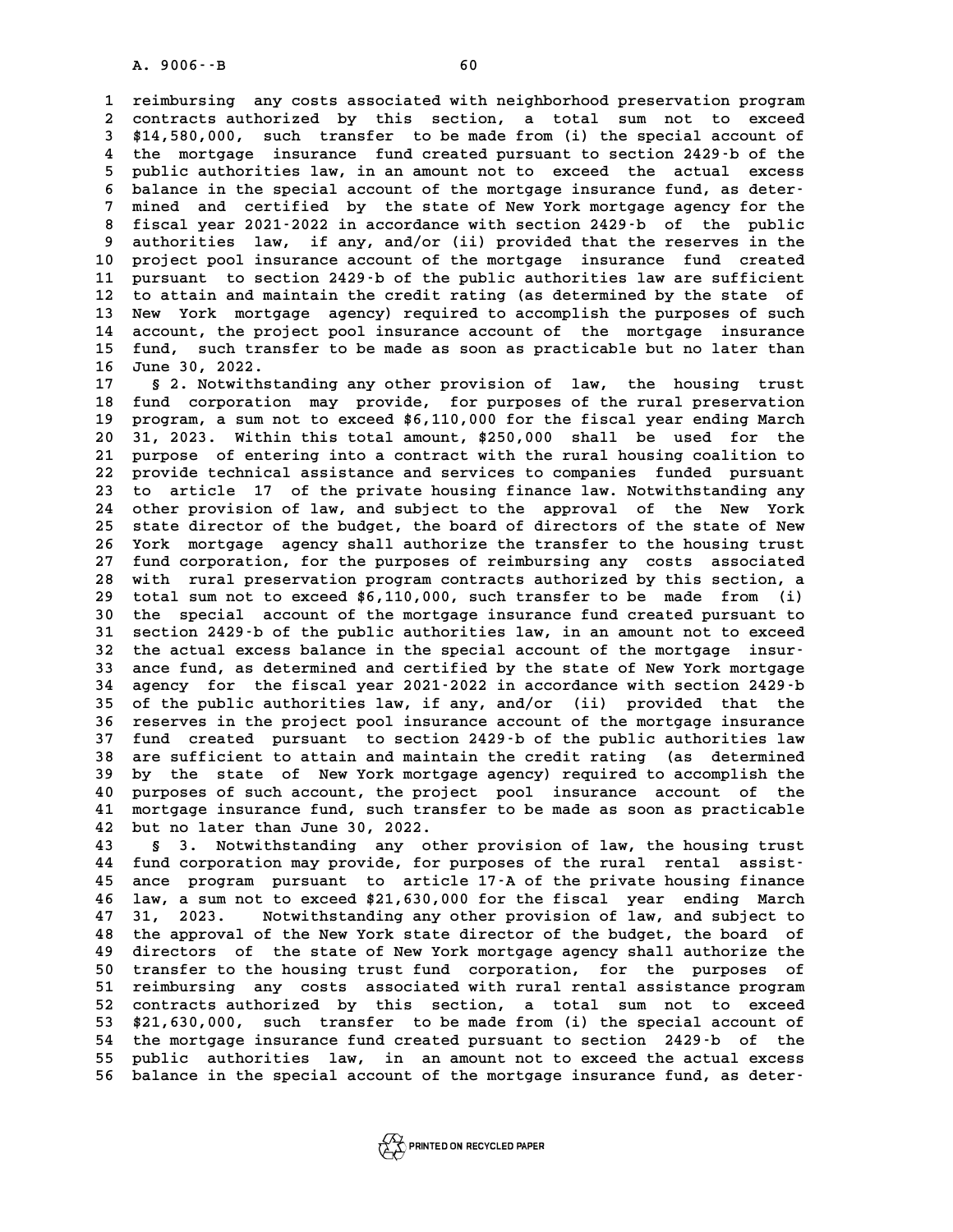|                                                                              | $A. 9006 - B$<br>61                                                                                                                                                                                                                                                                                                                                                                                                                                                                                                                                                                                                                                                                                                                                      |  |
|------------------------------------------------------------------------------|----------------------------------------------------------------------------------------------------------------------------------------------------------------------------------------------------------------------------------------------------------------------------------------------------------------------------------------------------------------------------------------------------------------------------------------------------------------------------------------------------------------------------------------------------------------------------------------------------------------------------------------------------------------------------------------------------------------------------------------------------------|--|
| $\mathbf{1}$<br>$\mathbf{2}$<br>3<br>4<br>5.<br>6<br>7<br>8<br>9<br>10<br>11 | mined and certified by the state of New York mortgage agency for the<br>fiscal year 2021-2022 in accordance with section 2429-b of the public<br>authorities law, if any, and/or (ii) provided that the reserves in the<br>project pool insurance account of the mortgage insurance fund created<br>pursuant to section 2429 b of the public authorities law are sufficient<br>to attain and maintain the credit rating, as determined by the state of<br>New York mortgage agency, required to accomplish the purposes of such<br>account, the project pool insurance account of the mortgage insurance<br>fund, such transfer shall be made as soon as practicable but no later<br>than June 30, 2022.<br>§ 4. This act shall take effect immediately. |  |
| 12                                                                           | PART AA                                                                                                                                                                                                                                                                                                                                                                                                                                                                                                                                                                                                                                                                                                                                                  |  |
| 13                                                                           | Intentionally Omitted                                                                                                                                                                                                                                                                                                                                                                                                                                                                                                                                                                                                                                                                                                                                    |  |
| 14                                                                           | PART BB                                                                                                                                                                                                                                                                                                                                                                                                                                                                                                                                                                                                                                                                                                                                                  |  |
| 15                                                                           | Intentionally Omitted                                                                                                                                                                                                                                                                                                                                                                                                                                                                                                                                                                                                                                                                                                                                    |  |
| 16                                                                           | PART CC                                                                                                                                                                                                                                                                                                                                                                                                                                                                                                                                                                                                                                                                                                                                                  |  |
| 17                                                                           | Intentionally Omitted                                                                                                                                                                                                                                                                                                                                                                                                                                                                                                                                                                                                                                                                                                                                    |  |
| 18                                                                           | PART DD                                                                                                                                                                                                                                                                                                                                                                                                                                                                                                                                                                                                                                                                                                                                                  |  |
| 19                                                                           | Intentionally Omitted                                                                                                                                                                                                                                                                                                                                                                                                                                                                                                                                                                                                                                                                                                                                    |  |
| 20                                                                           | PART EE                                                                                                                                                                                                                                                                                                                                                                                                                                                                                                                                                                                                                                                                                                                                                  |  |
| 21                                                                           | Intentionally Omitted                                                                                                                                                                                                                                                                                                                                                                                                                                                                                                                                                                                                                                                                                                                                    |  |
| 22                                                                           | PART FF                                                                                                                                                                                                                                                                                                                                                                                                                                                                                                                                                                                                                                                                                                                                                  |  |
| 23                                                                           | Intentionally Omitted                                                                                                                                                                                                                                                                                                                                                                                                                                                                                                                                                                                                                                                                                                                                    |  |
| 24                                                                           | PART GG                                                                                                                                                                                                                                                                                                                                                                                                                                                                                                                                                                                                                                                                                                                                                  |  |
| 25                                                                           | Section 1. The executive law is amended by adding a new section 202-a                                                                                                                                                                                                                                                                                                                                                                                                                                                                                                                                                                                                                                                                                    |  |
| 26                                                                           | to read as follows:                                                                                                                                                                                                                                                                                                                                                                                                                                                                                                                                                                                                                                                                                                                                      |  |
| 27                                                                           | § 202-a. Language translation services. 1. Each state agency that                                                                                                                                                                                                                                                                                                                                                                                                                                                                                                                                                                                                                                                                                        |  |
| 28                                                                           | provides direct public services in New York state shall translate all                                                                                                                                                                                                                                                                                                                                                                                                                                                                                                                                                                                                                                                                                    |  |
| 29<br>30                                                                     | vital documents relevant to services offered by the agency into the ten<br>most common non-English languages spoken by limited-English proficient                                                                                                                                                                                                                                                                                                                                                                                                                                                                                                                                                                                                        |  |
| 31                                                                           | individuals in the state, based on the data in the most recent American                                                                                                                                                                                                                                                                                                                                                                                                                                                                                                                                                                                                                                                                                  |  |
| 32                                                                           | Community Survey published by United States Census Bureau. Agencies                                                                                                                                                                                                                                                                                                                                                                                                                                                                                                                                                                                                                                                                                      |  |
| 33                                                                           | subject to this section, in their discretion, shall offer at least two                                                                                                                                                                                                                                                                                                                                                                                                                                                                                                                                                                                                                                                                                   |  |
| 34                                                                           | additional languages beyond the ten most common languages. Such                                                                                                                                                                                                                                                                                                                                                                                                                                                                                                                                                                                                                                                                                          |  |
| 35.<br>36                                                                    | languages shall be decided by the state agency and approved by the<br>office of general services based on the population of limited-English                                                                                                                                                                                                                                                                                                                                                                                                                                                                                                                                                                                                              |  |

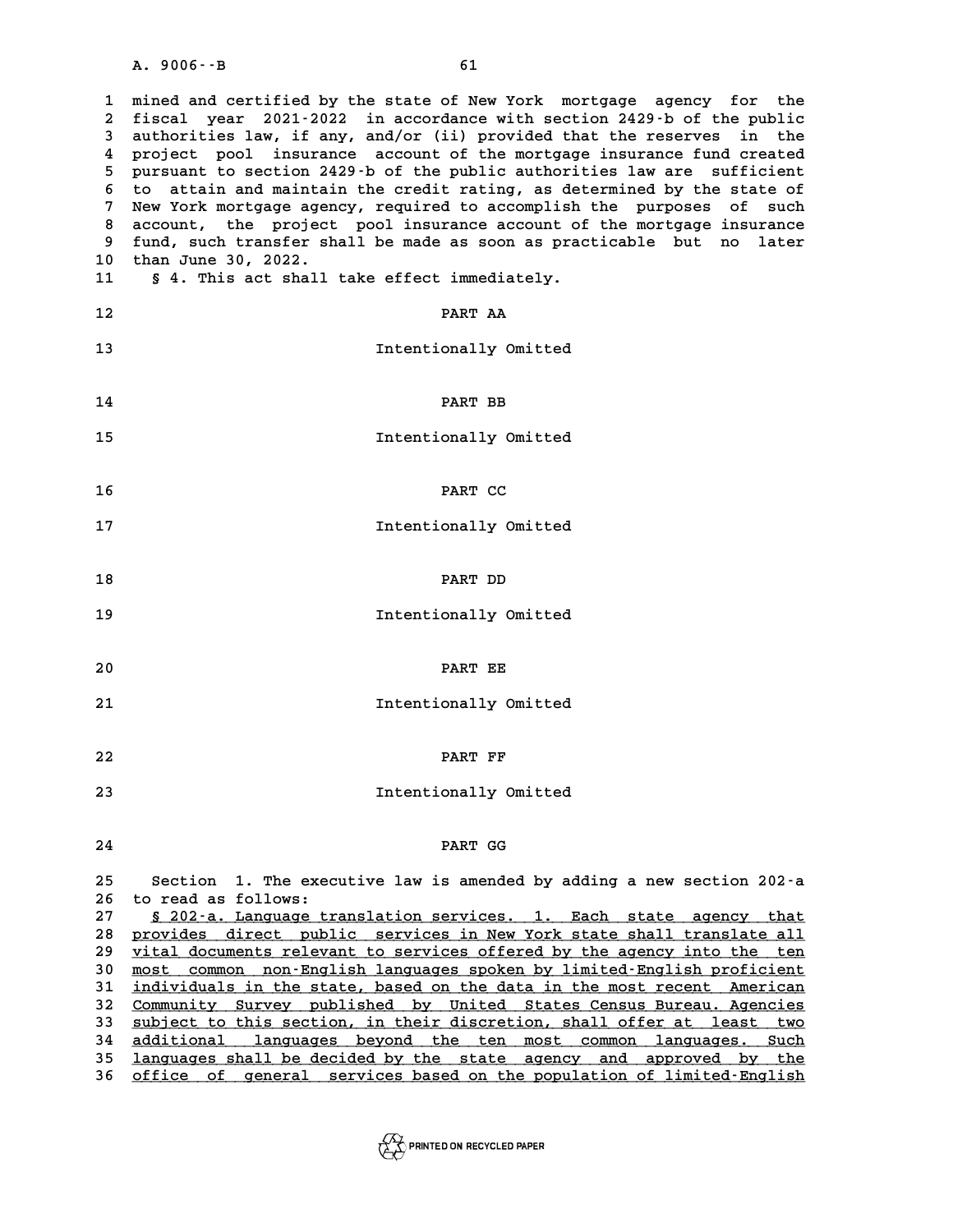|          | $A. 9006 - B$<br>62                                                                                                                               |  |  |  |  |  |
|----------|---------------------------------------------------------------------------------------------------------------------------------------------------|--|--|--|--|--|
|          |                                                                                                                                                   |  |  |  |  |  |
| 1        | proficient individuals served by the agency, feedback from impacted                                                                               |  |  |  |  |  |
| 2        | community or advocacy groups, the geographic region within which the                                                                              |  |  |  |  |  |
| 3        | services are offered, any other relevant data published by the United                                                                             |  |  |  |  |  |
| 4        | States Census Bureau.                                                                                                                             |  |  |  |  |  |
| 5        | 2. Each agency subject to the provisions of this section shall desig-                                                                             |  |  |  |  |  |
| 6        | nate a language access coordinator who will work with the office of                                                                               |  |  |  |  |  |
| 7        | general services to ensure compliance with the requirements of this                                                                               |  |  |  |  |  |
| 8        | section.                                                                                                                                          |  |  |  |  |  |
| 9        | 3. Each agency subject to the provisions of this section shall develop                                                                            |  |  |  |  |  |
| 10       | a language access plan and submit such plan to the office of general                                                                              |  |  |  |  |  |
| 11<br>12 | services.<br>(a) An agency's initial language access plan shall be issued by the                                                                  |  |  |  |  |  |
| 13       | agency within ninety days of the effective date of this section.                                                                                  |  |  |  |  |  |
| 14       | (b) Language access plans shall be updated and reissued every two                                                                                 |  |  |  |  |  |
| 15       | years on or before January first.                                                                                                                 |  |  |  |  |  |
| 16       | (c) Language access plans shall set forth, at a minimum:                                                                                          |  |  |  |  |  |
| 17       | (i) when and by what means the agency will provide or is already                                                                                  |  |  |  |  |  |
| 18       | providing language assistance services;                                                                                                           |  |  |  |  |  |
| 19       | (ii) the titles of all available translated documents<br>and the                                                                                  |  |  |  |  |  |
| 20       | languages into which they have been translated;                                                                                                   |  |  |  |  |  |
| 21       | (iii) the number of public contact positions in the agency and the                                                                                |  |  |  |  |  |
| 22       | number of bilingual employees in public contact positions, and the                                                                                |  |  |  |  |  |
| 23       | languages such employees speak;                                                                                                                   |  |  |  |  |  |
| 24       | (iv) a training plan for agency employees which includes, at minimum,                                                                             |  |  |  |  |  |
| 25       | annual training on the language access policies of the agency and train-                                                                          |  |  |  |  |  |
| 26       | ing in how to provide language assistance services;                                                                                               |  |  |  |  |  |
| 27       | (v) a plan for annual internal monitoring of the agency's compliance                                                                              |  |  |  |  |  |
| 28       | with this section;                                                                                                                                |  |  |  |  |  |
| 29       | (vi) a description of how the agency intends to notify the public of                                                                              |  |  |  |  |  |
| 30       | the agency's offered language assistant services;                                                                                                 |  |  |  |  |  |
| 31       | (vii) an assessment of the agency's service populations to determine                                                                              |  |  |  |  |  |
| 32       | whether additional languages of translation should be added beyond the                                                                            |  |  |  |  |  |
| 33       | top ten languages;                                                                                                                                |  |  |  |  |  |
| 34       | (viii) an explanation as to how the agency determined it would provide                                                                            |  |  |  |  |  |
| 35       | any additional language beyond the top ten languages required by this                                                                             |  |  |  |  |  |
| 36       | section; and                                                                                                                                      |  |  |  |  |  |
| 37       | (ix) the identity of the agency's language access coordinator.                                                                                    |  |  |  |  |  |
| 38       | 4. Each agency subject to the provisions of this section shall:                                                                                   |  |  |  |  |  |
| 39<br>40 | (a) provide interpretation services between the agency and an individ-<br>ual in each individual's primary language with respect to the provision |  |  |  |  |  |
| 41       | of services or benefits by the agency; and                                                                                                        |  |  |  |  |  |
| 42       | (b) publish the agency's language access plan on the agency's website.                                                                            |  |  |  |  |  |
| 43       | 5. For purposes of this section, "vital document" means any paper or                                                                              |  |  |  |  |  |
| 44       | digital document that contains information that is critical for obtain-                                                                           |  |  |  |  |  |
| 45       | ing agency services or benefits or is otherwise required to be completed                                                                          |  |  |  |  |  |
| 46       | by law.                                                                                                                                           |  |  |  |  |  |
| 47       | 6. The office of general services will ensure agency compliance with                                                                              |  |  |  |  |  |
| 48       | this section and shall prepare an annual report, which shall be made                                                                              |  |  |  |  |  |
| 49       | public on the office of general services website, detailing each agen-                                                                            |  |  |  |  |  |
| 50       | cy's progress and compliance with this section.                                                                                                   |  |  |  |  |  |
| 51       | § 2. This act shall take effect July 1, 2022.                                                                                                     |  |  |  |  |  |
|          |                                                                                                                                                   |  |  |  |  |  |
| 52       | PART HH                                                                                                                                           |  |  |  |  |  |
|          |                                                                                                                                                   |  |  |  |  |  |

**53 Intentionally Omitted**

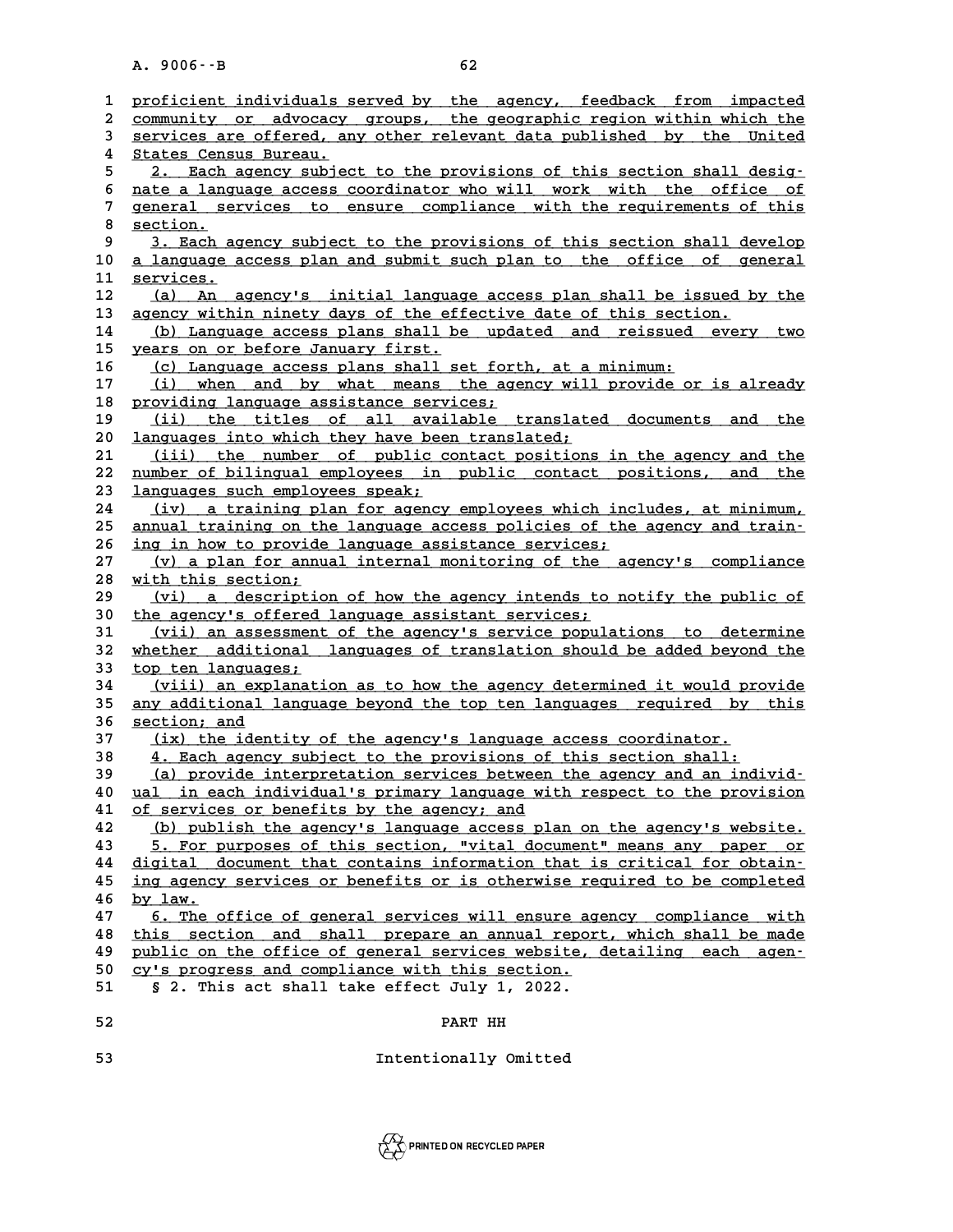**2** Intentionally Omitted<br> **2** Intentionally Omitted

# **3 PART JJ**

PART JJ<br>4 Section 1. Section 36-c of the social services law is REPEALED.<br>5 3 Section 131-2 of the social services law is amended by addi **5** Section 1. Section 36–c of the social services law is REPEALED.<br>5 § 2. Section 131–a of the social services law is amended by adding a **6 1 1. Section 36-c of the social s**<br> **6 2. Section 131-a of the social serv**<br> **6 new subdivision 16 to read as follows:**<br> **6 16 (a) Notwithstanding any other provi** 5 § 2. Section 131 -a of the social services law is amended by adding a<br>6 new subdivision 16 to read as follows:<br><u>16. (a) Notwithstanding any other provision of law, rule or regulation</u><br>8 to the contrary, a homeless indivi 8 new subdivision 16 to read as follows:<br>
7 16. (a) Notwithstanding any other provision of law, rule or regulation<br>
8 to the contrary, a homeless individual or family applying for or receiv-<br>
ing temporary bousing assistan 16. (a) Notwithstanding any other provision of law, rule or regulation<br>8 to the contrary, a homeless individual or family applying for or receiv-<br>9 ing temporary housing assistance shall not be required to pay room and<br>8 b 9 <u>ing temporary housing assistance shall not be required to pay room and</u><br>10 <u>board or contribute any earned or unearned income, available benefits or</u><br>11 resources to eliminate their need for temporary housing assistance **11 <u>resources to eliminate their need for temporary housing assistance or as</u> <b>12** a condition to receive temporary housing assistance from such provider. board or contribute any earned or unearned income, available benefits or<br>
11 <u>resources to eliminate their need for temporary housing assistance or as</u><br>
12 <u>a condition to receive temporary housing assistance from such pro</u> **11 resources to eliminate their need for temporary housing assistance or as**<br> **12 a** condition to receive temporary housing assistance from such provider.<br> **13** For the purposes of this subdivision, any provider of te 12 <u>a condition to receive temporary housing assistance from such provider.</u><br>13 <u>For the purposes of this subdivision, any provider of temporary housing</u><br>14 assistance or short-term housing shall include, but not be limite For the purposes of this subdivision, any provider of temporary housing<br>14 assistance or short-term housing shall include, but not be limited to, a<br><u>family shelter, a cluster site apartment, a shelter for adults, a United</u> **14** assistance or short-term housing shall include, but not be limited to, a<br> **family shelter, a cluster site apartment, a shelter for adults, a United**<br> **Exates Department of Housing and Urban Development assisted transi** 15 <u>family shelter, a cluster site apartment, a shelter for adults, a United</u><br>16 <u>States Department of Housing and Urban Development assisted transitional</u><br>17 <u>housing shelter, a public home, a hotel, an emergency apartmen</u> **16** States Department of Housing and Urban Development assisted transitional<br>17 housing shelter, a public home, a hotel, an emergency apartment, a<br>18 domestic violence shelter, a runaway and homeless youth shelter, a room 17 housing shelter, a public home, a hotel, an emergency apartment, a<br>18 <u>domestic violence shelter</u>, a runaway and homeless youth shelter, a room<br>20 abolier a griminal iustice shert-term bousing shelter, ere as for house domestic violence shelter, a runaway and homeless youth shelter, a room<br>
20 <u>shelter, a criminal justice short-term housing shelter, or a safe house</u><br>
21 for refugees agyleog or trafficking wisting eperting in New York and board shelter, a safe haven shelter, a veterans short-term housing<br>
20 <u>shelter, a criminal justice short-term housing shelter, or a safe house</u><br>
21 for refugees, asylees, or trafficking victims operating in New York<br> 20 <u>shelter,<br>21 for refu</u><br>22 <u>state.</u><br>23 (b) Pro 21 <u>for refugees, asylees, or trafficking victims operating in New York</u><br>22 <u>state.</u><br>23 (b) Provided however, any funds that were collected prior to the<br>24 effective date of this aubdivision, by a sesial services district 22 <u>state.</u><br>
23 (b) Provided however, any funds that were collected prior to the<br>
24 effective date of this subdivision, by a social services district with a<br>
25 population of five million or more that had conducted a savi 23 (b) Provided however, any funds that were collected prior to the<br>24 <u>effective date of this subdivision</u>, by a social services district with a<br>25 population of five million or more that had conducted a savings plan<br>26 d 24 effective date of this subdivision, by a social services district with a<br>25 <u>population of five million or more that had conducted a savings plan</u><br>26 <u>demonstration project, shall continue to be treated and made payable</u> **25 population of five million or more that had conducted a savings plan**<br> **26 demonstration project, shall continue to be treated and made payable to**<br> **27 recipients as follows: shall be payable to the recipient for the** demonstration project, shall continue to be treated and made payable to<br>
<u>recipients</u> as follows: shall be payable to the recipient for the recipi-<br>
28 ent's use to facilitate his or her transition to, or stabilize his or<br> 27 <u>recipients as follows: shall be payable to the recipient for the recipi-</u><br>28 <u>ent's use to facilitate his or her transition to, or stabilize his or</u><br>29 <u>her residence in, permanent housing upon his or her discharge fro</u> <u>ent's use to facilitate his or her transition to, or stabilize his or</u> **130** <u>temporary housing assistance or short-term housing or upon verification</u><br> **31** <u>of such recipient's date of discharge from temporary housing assistance</u><br> **31** or short-term housing, and shall be sensidered event as 30 <u>temporary</u> housing assistance or short-term housing or upon verification<br>31 <u>of such recipient's date of discharge from temporary housing assistance</u><br>32 <u>or short-term housing;</u> and shall be considered exempt as income 31 of such recipient's date of discharge from temporary housing assistance<br>
32 <u>or short-term housing; and shall be considered exempt as income or a</u><br>
33 <u>resource until the twelfth month following the month in which the r</u> 32 <u>or short-term housing; and shall be considered exempt as income or a</u><br>33 <u>resource until the twelfth month following the month in which the recip-</u><br>34 <u>ient ceases receiving temporary housing assistance in temporary em</u> resource until the twelfth month following the month in which the recip-<br>
ient ceases receiving temporary housing assistance in temporary emergen-<br>
<u>cy shelter. Funds collected in such savings plans shall continue to be</u><br> 34 <u>ient ceases receiving temporary housing assistance in temporary emergency<br>35 cy shelter. Funds collected in such savings plans shall continue to be<br>36 pooled, tracked individually, and maintained in a savings or money-</u> **35** cy shelter. Funds collected in such savings plans shall continue to be pooled, tracked individually, and maintained in a savings or money-mark-<br>37 et account at interest rates set by the institution with which such<br>52 pooled, tracked individually, and maintained in a savings or money-mark-<br>
<sup>37</sup> et account at interest rates set by the institution with which such<br>
<u>funds are deposited.</u> Any savings and interest accrued in such account or 37 et account at interest rates set by the institution with which such<br>
<u>shall</u> be distributed to a temporary housing assistance recipi-<br> **accounts shall** be distributed to a temporary housing assistance recipi-<br>  $\frac{10}{10$ funds are deposited. Any savings and interest accrued in such account or<br>  $\frac{100}{2}$  accounts shall be distributed to a temporary housing assistance recipi-<br>  $\frac{100}{2}$  ent upon his or her discharge from temporary emerge accounts shall be distributed to a temporary housing assistance recipi-<br>40 <u>ent upon his or her discharge from temporary emergency shelter or upon<br>41 verification of such recipient's date of discharge from shelter, in<br>42 s</u> **40** <u>ent upon his or her discharge from temporary emergency shelter or upon</u><br> **41** verification of such recipient's date of discharge from shelter, in<br> **42** accordance with the provisions of this paragraph.<br> **43** § 3. Thi verification of such recipient's date of discharge from shelter, in **43** § 3. This act shall take effect April 1, 2022.<br>44 PART KK **44**<br> **45** Section 1. Articles 17, 17-A and 17-B of the executive law and subdi-<br><sup>46</sup> Vision 1:3 of section 247 of the military law are BEDEALED **45 Section 1. Articles 17, 17-A and 17-B of the executive law**<br>46 vision 1-c of section 247 of the military law are REPEALED.<br>47 6.2 Chapter 13 of the consolidated laws is epacted to **45 Section 1. Articles 17, 17–A and 17–B of the executive law and subdi-**<br>**46 vision 1–c of section 247 of the military law are REPEALED.**<br>**47 § 2. Chapter 13 of the consolidated laws is enacted to read as**<br>**48 £ follows:** %46 vision 1-c of section 247 of the military law are REPEALED.<br>47 § 2. Chapter 13 of the consolidated laws is enacted<br>48 follows:<br>**CHAPTER 13 OF THE CONSOLIDATED LAWS 49 CHAPTER 13 OF THE CONSOLIDATED LAWS** CHAPTER 13 OF THE CONSOLIDATED LAWS

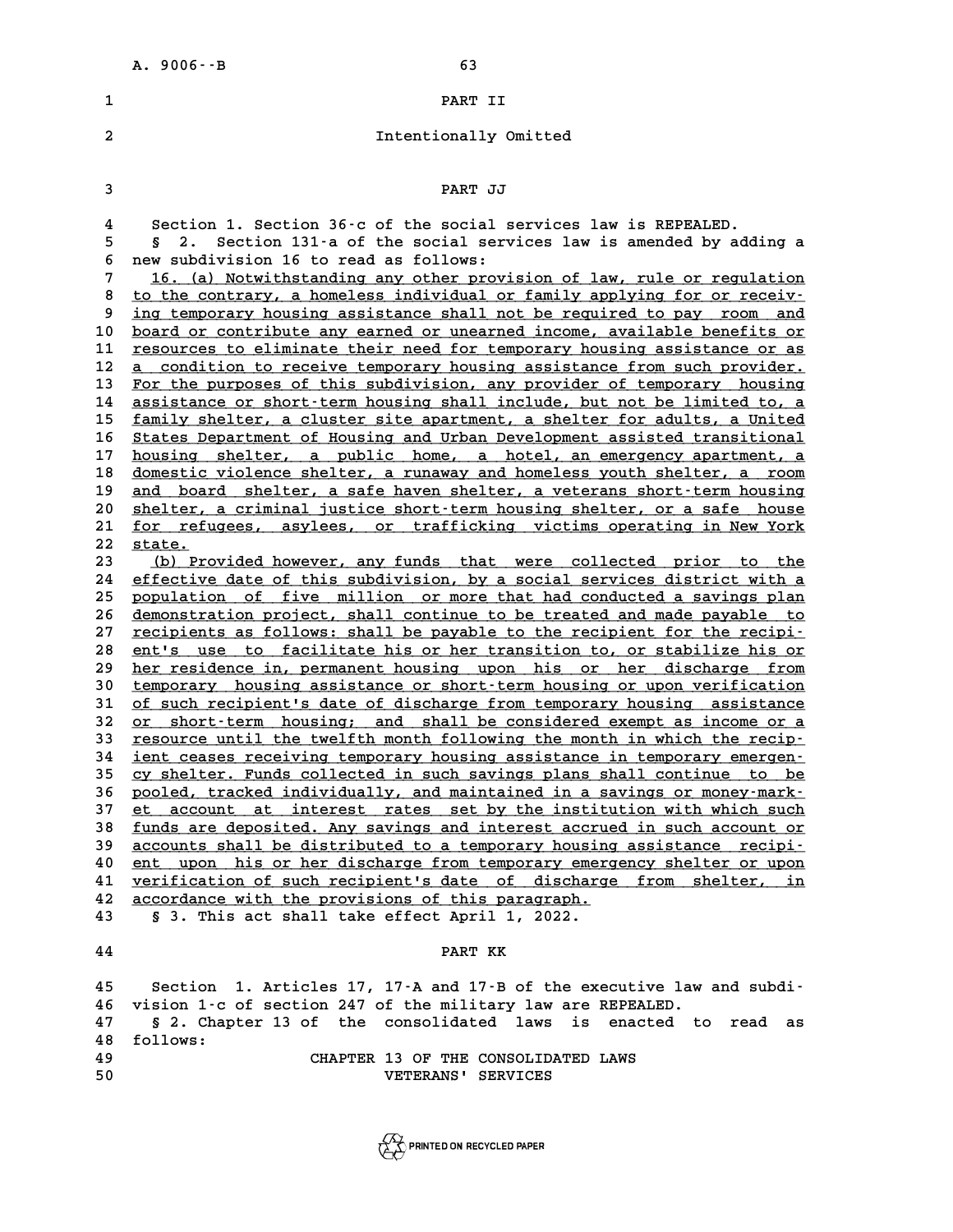|                         | $A. 9006 - B$          | 64                                                                                         |
|-------------------------|------------------------|--------------------------------------------------------------------------------------------|
| 1                       |                        | ARTICLE 1                                                                                  |
| $\overline{\mathbf{2}}$ |                        | DEPARTMENT OF VETERANS' SERVICES                                                           |
| 3                       |                        | Section 1. Definitions.                                                                    |
| 4                       | 2.                     | Department of veterans' services.                                                          |
| 5                       | 3.                     | Veterans' services commission.                                                             |
| 6                       |                        | 4. General functions, powers and duties of department.                                     |
| 7                       | 5.                     | Veteran speaker education program.                                                         |
| 8                       | 6.                     | Cooperation and facilities of other departments.                                           |
| 9                       | 7.                     | Information on status of veterans receiving assistance.                                    |
| 10                      |                        | 8. New York state supplemental burial allowance for members of                             |
| 11                      |                        | the armed forces of the United States killed in combat<br>or                               |
|                         |                        |                                                                                            |
| 12                      |                        | duty subject to hostile fire or imminent danger, as                                        |
| 13                      |                        | defined in 37 USC \$ 310.                                                                  |
| 14                      |                        | 9. New York state veteran burial fund.                                                     |
| 15                      |                        | 10. Time within which marriage may be solemnized; member of the                            |
| 16                      |                        | armed forces.                                                                              |
| 17                      |                        | 11. Use of personal confidential information obtained from                                 |
| 18                      |                        | veterans or family members of veterans receiving services                                  |
| 19                      |                        | from the state and political subdivisions thereof.                                         |
| 20                      |                        | 12. Acceptance of gifts.                                                                   |
| 21                      |                        | 13. State veterans' service agency.                                                        |
| 22                      |                        | 14. Local veterans' service agencies.                                                      |
| 23                      |                        | 15. Powers and duties of local veterans' service agencies.                                 |
| 24                      |                        | 16. Location and cost of local veterans' service agencies; depu-                           |
| 25                      |                        | ty local directors.                                                                        |
| 26                      |                        | 17. Local veterans' service committees.                                                    |
| 27                      |                        | 18. Appropriations for expenses and activities of local veter-                             |
| 28                      |                        | ans' service agencies.                                                                     |
| 29                      |                        | 19. Women veterans coordinator.                                                            |
| 30                      |                        | 20. Creation of annuity.                                                                   |
| 31                      |                        | 21. Evidence of entitlement.                                                               |
| 32                      |                        | 22. Persons who may receive annuity.                                                       |
| 33                      |                        | 23. New York state veterans' cemeteries.                                                   |
| 34                      |                        | 24. Veterans health screening.                                                             |
| 35                      |                        | 25. Payment to parents of veterans.                                                        |
| 36                      |                        | 26. Cremated remains of a veteran.                                                         |
| 37                      |                        | 27. New York state silver rose veterans service certificate.                               |
| 38                      |                        | § 1. Definitions. When used in this article:                                               |
| 39                      |                        | 1. The term "department" means the department of veterans' services.                       |
| 40                      |                        | 2. The term "state commissioner" means the New York state commissioner                     |
| 41                      | of veterans' services. |                                                                                            |
| 42                      |                        | 3. The term "veteran" means a person, male or female, resident of this                     |
| 43                      |                        | state, who has served in the active military or naval service of the                       |
| 44                      |                        | United States during a war in which the United States engaged and who                      |
| 45                      |                        | has been released from such service otherwise than by dishonorable                         |
| 46                      |                        | discharge, or who has been furloughed to the reserve.                                      |
| 47                      | 4.                     | The term "armed forces" means the military and naval forces of the                         |
| 48                      | United States.         |                                                                                            |
| 49                      |                        | 5. The term "local director" means the director of a county or city                        |
| 50<br>51                | 6.                     | veterans' service agency.<br>The term "county director" means a local director of a county |
| 52                      |                        | veterans' service agency.                                                                  |
| 53                      |                        | 7. The term "city director" means a local director of a city veterans'                     |
| 54                      | service agency.        |                                                                                            |
| 55                      |                        | 8. The term "qualifying condition" means a diagnosis of post-traumatic                     |
| 56                      |                        | stress disorder or traumatic brain injury made by, or an experience of                     |
|                         |                        |                                                                                            |

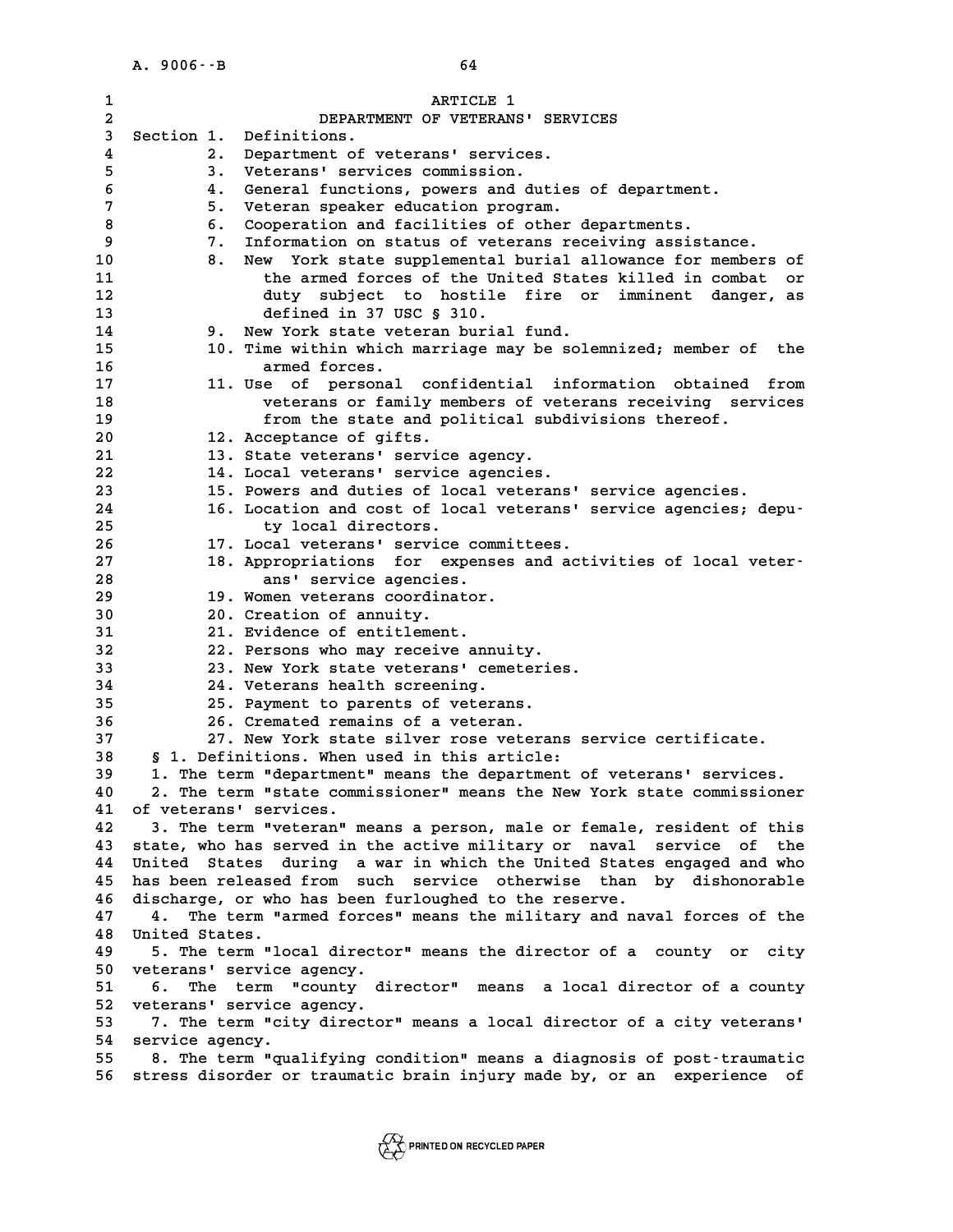**1 military sexual trauma, as described in 38 USC 1720D, as amended from** 1 military sexual trauma, as described in 38 USC 1720D, as amended from<br>2 time to time, disclosed to, an individual licensed to provide health<br>3 sare services at a United States Pepartment of Veterans Affairs facility 1 military sexual trauma, as described in 38 USC 1720D, as amended from<br>2 time to time, disclosed to, an individual licensed to provide health<br>3 care services at a United States Department of Veterans Affairs facility<br>4 cr 2 time to time, disclosed to, an individual licensed to provide health<br>3 care services at a United States Department of Veterans Affairs facility<br>4 or an individual licensed to provide health care services within the<br>5 sta 3 care services at a United States Department of Veterans Affairs facility<br>4 or an individual licensed to provide health care services within the<br>5 state of New York. The department shall develop a standardized form used<br>5 4 or an individual licensed to provide health care services within the<br>5 state of New York. The department shall develop a standardized form used<br>6 to confirm that the veteran has a qualifying condition under this subdi-<br>7 5 state of New York. The department shall develop a standardized form used<br>6 to confirm that the veteran has a qualifying condition under this subdi-<br>7 vision.<br>8 9. The term "discharged LGBT veteran" means a veteran who wa 8 to confirm that the veteran has a qualifying condition under this subdi-<br>**8** 9. The term "discharged LGBT veteran" means a veteran who was<br>9 discharged less than honorably from military or naval service due to

**9 discharged less than honorably from military or naval service due to 10 their sexual orientation or gender identity or expression, as those** 9 discharged less than honorably from military or naval service due to<br>10 their sexual orientation or gender identity or expression, as those<br>11 terms are defined in section two hundred ninety-two of the executive<br>12 law o 10 their sexual orientation or gender identity or expression, as those<br>
11 terms are defined in section two hundred ninety-two of the executive<br>
12 law, or statements, consensual sexual conduct, or consensual acts relat-<br> 11 terms are defined in section two hundred ninety-two of the executive<br>
12 law, or statements, consensual sexual conduct, or consensual acts relat-<br>
13 ing to sexual orientation, gender identity or expression, or the disc 12 law, or statements, consensual sexual conduct, or consensual acts relat-<br>13 ing to sexual orientation, gender identity or expression, or the disclo-<br>14 sure of such statements, conduct, or acts, that were prohibited by **13 ing to sexual orientation, gender identity or expression, or the disclo-**<br>**14 sure of such statements, conduct, or acts, that were prohibited by the**<br>**15 military or naval service at the time of discharge. The departme** 14 sure of such statements, conduct, or acts, that were prohibited by the<br>
15 military or naval service at the time of discharge. The department shall<br>
16 establish a consistent and uniform process to determine whether a v 15 military or naval service at the time of discharge. The department shall<br>16 establish a consistent and uniform process to determine whether a veter-<br>17 an qualifies as a discharged LGBT veteran under this subdivision,<br>i 16 establish a consistent and uniform process to determine whether a veter-<br>17 an qualifies as a discharged LGBT veteran under this subdivision,<br>18 including, at a minimum, standards for verifying a veteran's status as a<br>d 17 an qualifies as a discharged LGBT veteran under this subdivision,<br>18 including, at a minimum, standards for verifying a veteran's status as a<br>19 discharged LGBT veteran, and a method of demonstrating eligibility as a<br>20 18 including, at a minimum, standards for verifying a veteran's status as a<br>19 discharged LGBT veteran, and a method of demonstrating eligibility as a<br>20 discharged LGBT veteran.<br>21 § 2. Department of veterans' services. T **20 discharged LGBT veteran, and a method of demonstrating eligibility as a**<br>20 discharged LGBT veteran.<br>21 § 2. Department of veterans' services. There is hereby created a<br>22 department of veterangl services. The boad of

**22 department of veterans' services. The head of such department shall be 21 § 2. Department of veterans' services. There is hereby created a**<br> **22 department of veterans' services. The head of such department shall be**<br> **23 the New York state commissioner of veterans' services who shall be a**<br> 22 department of veterans' services. The head of such department shall be<br>23 the New York state commissioner of veterans' services who shall be a<br>24 veteran. He or she shall be appointed by the governor and shall hold<br>25 o 23 the New York state commissioner of veterans' services who shall be a<br>24 veteran. He or she shall be appointed by the governor and shall hold<br>25 office during his or her pleasure. Such state commissioner shall receive<br>26 24 veteran. He or she shall be appointed by the governor and shall hold<br>25 office during his or her pleasure. Such state commissioner shall receive<br>26 an annual salary to be fixed by the governor within the limitation<br>27 p 25 office during his or her pleasure. Such state commissioner shall receive<br>26 an annual salary to be fixed by the governor within the limitation<br>27 provided by law. He or she shall also be entitled to receive his or her<br>2 26 an annual salary to be fixed by the governor within the limitation<br>27 provided by law. He or she shall also be entitled to receive his or her<br>28 expenses actually and necessarily incurred by him or her in the perform-<br>2 27 provided by law. He or she shall also be entitled to receive his or her expenses actually and necessarily incurred by him or her in the perform-<br>29 ance of his or her duties. The state commissioner, with the approval of **28 expenses actually and necessarily incurred by him or her in the perform-**<br>29 ance of his or her duties. The state commissioner, with the approval of<br>30 the governor, may establish such bureaus within the department as 29 ance of his or her duties. The state commissioner, with the approval of 30 the governor, may establish such bureaus within the department as are 31 necessary and appropriate to carrying out its functions and may consol-30 the governor, may establish such bureaus within the department as are<br>31 necessary and appropriate to carrying out its functions and may consol-<br>32 idate or abolish such bureaus. The state commissioner may appoint such<br> 31 necessary and appropriate to carrying out its functions and may consol-<br>32 idate or abolish such bureaus. The state commissioner may appoint such<br>33 officers, consultants, clerks and other employees and agents as he or<br> 32 idate or abolish such bureaus. The state commissioner may appoint such<br>33 officers, consultants, clerks and other employees and agents as he or<br>34 she may deem necessary, fix their compensation within the limitation<br><sup>35</sup> 33 officers, consultants, clerks and other employees and agents as he or<br>34 she may deem necessary, fix their compensation within the limitation<br>35 provided by law, and prescribe their duties.<br>83. Veterans' services commis 34 she may deem necessary, fix their compensation within the limitation<br>35 provided by law, and prescribe their duties.<br>36 § 3. Veterans' services commission. 1. There shall be in the depart-<br><sup>27</sup> ment a veterans' services

**35 provided by law, and prescribe their duties.**<br>36 § 3. Veterans' services commission. 1. There shall be in the depart-<br>37 ment a veterans' services commission, which shall consist of the members<br>38 and the oughting prop **36 5 3. Veterans' services commission. 1. There shall be in**<br>37 ment a veterans' services commission, which shall consist o<br>38 and the ex officio members provided for in this section.<br>29 and the extended in this section 37 ment a veterans' services commission, which shall consist of the members<br>38 and the ex officio members provided for in this section.<br>39 2. There shall be thirteen members of the commission who shall be<br>40 veterans appoi

**40 veterans appointed by the governor, including two appointed on recommen-**2. There shall be thirteen members of the commission who shall be<br>
40 veterans appointed by the governor, including two appointed on recommen-<br>
41 dation of the temporary president of the senate, one appointed on recom-<br>
<sup></sup> %40 veterans appointed by the governor, including two appointed on recommen-<br>41 dation of the temporary president of the senate, one appointed on recom-<br>42 mendation of the speaker of the assembly and one appointed on 41 dation of the temporary president of the senate, one appointed on recom-<br>42 mendation of the minority leader of the senate, two appointed on recom-<br>43 mendation of the speaker of the assembly, and one appointed on<br>44 re 42 mendation of the minority leader of the senate, two appointed on recom-<br>43 mendation of the speaker of the assembly, and one appointed on<br>44 recommendation of the minority leader of the assembly. The appointment<br>45 of m 43 mendation of the speaker of the assembly, and one appointed on<br>44 recommendation of the minority leader of the assembly. The appointment<br>45 of members made by the governor without recommendation shall be subject<br>46 the 44 recommendation of the minority leader of the assembly. The appointment<br>45 of members made by the governor without recommendation shall be subject<br>46 to advice and consent of the senate. The members of the commission<br>47 45 of members made by the governor without recommendation shall be subject<br>46 to advice and consent of the senate. The members of the commission<br>47 shall serve for terms of three years each. Appointed members presently<br>28 **46 to advice and consent of the senate. The members of the commission**<br>**47 shall serve for terms of three years each. Appointed members presently**<br>**48 serving on the commission shall continue to serve for the remainder of** 47 shall serve for terms of three years each. Appointed members presently<br>48 serving on the commission shall continue to serve for the remainder of<br>49 the term appointed. Any member chosen to fill a vacancy of such an<br>50 s 48 serving on the commission shall continue to serve for the remainder of<br>49 the term appointed. Any member chosen to fill a vacancy of such an<br>50 appointed member occurring otherwise than by expiration of term shall be **50** the term appointed. Any member chosen to fill a vacancy of such an appointed member occurring otherwise than by expiration of term shall be appointed for the remainder of the unexpired term of the member whom he<br>52 or 50 appointed member occurring otherwise than by expiration of term shall be<br>51 appointed for the remainder of the unexpired term of the member whom he<br>52 or she is to succeed. Members appointed as provided in this subdivis 51 appointed for the remainder of the unexpired term of the member whom he<br>
52 or she is to succeed. Members appointed as provided in this subdivision<br>
53 shall receive no salary or other compensation, but each shall be en 52 or she is to succeed. Members appointed as provided in this subdivision<br>53 shall receive no salary or other compensation, but each shall be enti-<br>54 tled to receive expenses actually and necessarily incurred in the<br>55 p 53 shall receive no salary or o<br>54 tled to receive expenses<br>55 performance of their duties.

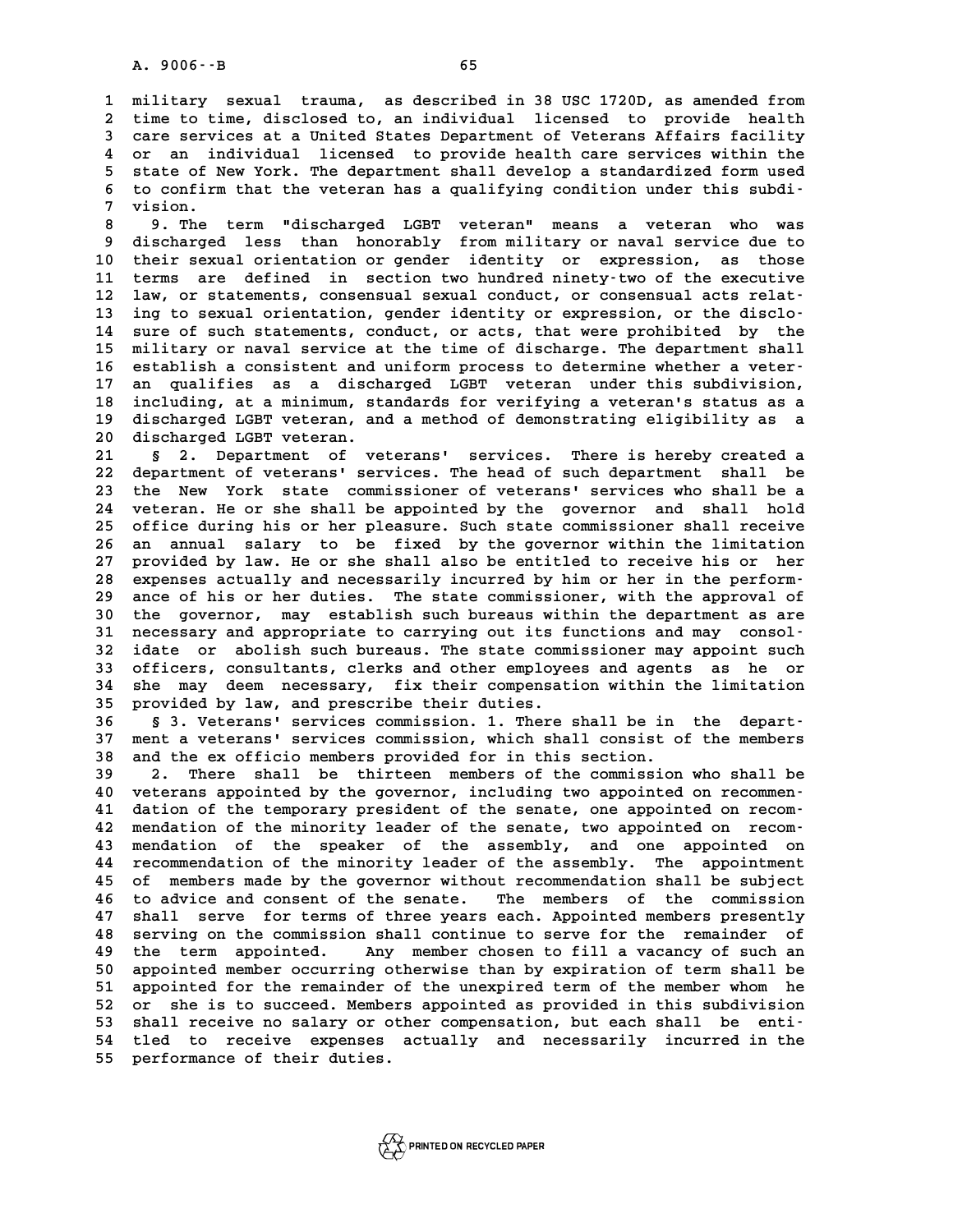**1 3. Ex officio members. (a) The adjutant general of the state of New 2 1 3. Ex officio members. (a) The adjutant general of the 2 York shall be an ex officio member of the commission. 3. Ex officio members.** (a) The adjutant general of the state of New<br>2 York shall be an ex officio member of the commission.<br>(b) In addition, the state commissioner may appoint the head of any<br>1 other state aggregator the **4 York shall be an ex officio member of the commission.**<br> **4 other state agency or their designee as a non-voting, ex officio member**<br> **4 other state agency or their designee as a non-voting, ex officio member**<br> **6 of the** (b) In addition, the state commissioner may appoint the head of any<br>4 other state agency or their designee as a non-voting, ex officio member<br>5 of the commission. Such appointments shall expire annually on December<br>5 thirt 4 other state agency or their designee as a non-voting, ex officio member<br>5 of the commission. Such appointments shall expire annually on December<br>6 thirty-first unless such appointments are renewed by the state commis-<br><sup>7</sup> 5 of the c<sup>o</sup><br>6 thirty-fir<br>7 sioner. 8 thirty-first unless such appointments are renewed by the state commis-<br> **8 4. One of the members of the commission, which shall include the adju-**<br> **8 1. CONCAULARY STATE ADJU** he designated as shairperson by the severno 9 tant general, shall be designated as chairperson by the governor. The designation shall be designated as chairperson by the governor. The designation shall be in writing and shall be filed with the commission. 10 4. One of the members of the commission, which shall include the adju-<br>
10 designation shall be in writing and shall be filed with the commission.<br>
<sup>11</sup> 5 The commission shall have power and it shall be its duty to 9 tant general, shall be designated as chairperson by the governor. The designation shall be in writing and shall be filed with the commission.<br>11 5. The commission shall have power, and it shall be its duty, to<br>12 againt 10 designation shall be in writing and shall be filed with the commission.<br>11 5. The commission shall have power, and it shall be its duty, to<br>12 assist the state commissioner in the formulation of policies affecting<br>13 ve 11 5. The commission shall have power, and it shall be its duty, to<br>12 assist the state commissioner in the formulation of policies affecting<br>13 veterans and in the coordination of all operations of state agencies<br>14 relat 12 assist the state commissioner in<br>13 veterans and in the coordination o<br>14 relating to veterans' services. 13 veterans and in the coordination of all operations of state agencies<br>
14 relating to veterans' services.<br>
15 § 4. General functions, powers and duties of department. The depart-<br>
16 month by and through the state commis 14 relating to veterans' services.<br>
15 § 4. General functions, powers and duties of department. The depart-<br>
16 ment, by and through the state commissioner or his or her duly author-<br>
<sup>17</sup> ined officer or employee, shall h 15 § 4. General functions, powers and duties of department. The depart-<br>16 ment, by and through the state commissioner or his or her duly author-<br>17 ized officer or employee, shall have the following functions, powers and 16 ment, by a<br>17 ized offic<br>18 duties:<br><sup>19</sup> 1 mo.co 17 ized officer or employee, shall have the following functions, powers and<br>18 duties:<br>19 1. To coordinate the program and activities of departments, divisions,<br>20 beze<sup>d</sup>s by the program commissions or agencies of the sta 18 duties:<br>19 1. To coordinate the program and activities of departments, divisions,<br>20 boards, bureaus, commissions or agencies of the state or of any poli-<br><sup>21 tigal subdivision of the state in providing services and fac</sup> 19 1. To coordinate the program and activities of departments, divisions,<br>20 boards, bureaus, commissions or agencies of the state or of any poli-<br>21 tical subdivision of the state in providing services and facilities to<br>2 20 boards, bureaus, commissions or agencies of the state or of any poli-<br>21 tical subdivision of the state in providing services and facilities to<br>22 members of the armed forces and to veterans who are residents of this<br><sup>2</sup> 21 tical subdivision of the sta<br>22 members of the armed forc<br>23 state and their families.<br><sup>24</sup> 2 me maintain liaiser w 22 members of the armed forces and to veterans who are residents of this<br>23 state and their families.<br>24 2. To maintain liaison with other public officials and agencies<br>25 separated with the development or execution of pla 23 state and their families.<br>24 2. To maintain liaison with other public officials and agencies<br>25 concerned with the development or execution of plans for members of the<br>26 comed forces and unterpressible are residents of 24 2. To maintain liaison with other public officials and agencies<br>25 concerned with the development or execution of plans for members of the<br>26 armed forces and veterans who are residents of this state, and their<br>27 famil 25 concerned with the development or execution of plans for members of the<br>26 armed forces and veterans who are residents of this state, and their<br>27 families, and to assist in the development and execution of such plans. 26 armed forces and veterans who are residents of this state, and their<br>
27 families, and to assist in the development and execution of such plans.<br>
28 3. To establish, direct and supervise a state veterans' services agen-27 families, and to assist in the development and execution of such plans.<br>28 3. To establish, direct and supervise a state veterans' services agency;<br>29 cy; and to create or designate other agencies of the department to a 3. To establish, direct and supervise a state veterans' services agency; and to create or designate other agencies of the department to aid<br>30 and assist in the discharge of one or more of its functions, powers or<br>31 dutie 29 cy; and to create or designate other agencies of the department to aid<br>30 and assist in the discharge of one or more of its functions, powers or<br>31 duties under this article, and grant authority to such agencies as may<br> 30 and assist in the discharge of one or more of its functions, powers or<br>31 duties under this article, and grant authority to such agencies as may<br>32 be deemed necessary for the effective accomplishment of any of such<br>33 31 duties under this article, an<br>32 be deemed necessary for the eff<br>33 functions, powers or duties. 32 be deemed necessary for the effective accomplishment of any of such<br>33 functions, powers or duties.<br>34 4. To operate and maintain counseling services, rest camps and other<br>35 agencies and institutions and to administer **33 functions, powers or duties.**<br> **34 4. To operate and maintain counseling services, rest camps and other**<br> **35 agencies and institutions and to administer benefits and facilities for**<br> **36 mombors of the armod forse 4.** To operate and maintain counseling services, rest camps and other<br>35 agencies and institutions and to administer benefits and facilities for<br>36 members of the armed forces and veterans who are residents of this<br>37 sta 35 agencies and institutions and<br>36 members of the armed forc<br>37 state, and their families.<br><sup>39</sup> 5 me provide cominage three 36 members of the armed forces and veterans who are residents of this<br>37 state, and their families.<br>38 5. To provide seminars three times per year at locations throughout<br>39 the state to advise veterans and their surviving **37 state, and their families.<br>38 5. To provide seminars three times per year at locations throughout<br>39 the state to advise veterans and their surviving spouses, who are age<br>40 sixtuations alder of uptorangl bonofits for** 5. To provide seminars three times per year at locations throughout<br>
40 sixty-two or older, of veterans' benefits for which they may be eligible<br>
40 sixty-two or older, of veterans' benefits for which they may be eligible<br> 39 the state to advise veterans and their surviving spouses, who are age<br>40 sixty-two or older, of veterans' benefits for which they may be eligible<br>41 from the state and federal governments, and the means of obtaining suc 40 sixty-two or<br>41 from the sta<br>42 benefits. 41 from the state and federal governments, and the means of obtaining such<br>42 benefits.<br>43 6. To provide seminars three times per year at locations throughout<br>44 the state to advise women veterans of their benefits for whi **42 benefits.**<br>43 6. To provide seminars three times per year at locations throughout<br>44 the state to advise women veterans of their benefits for which they may<br>45 be eligible from the state and foderal covernments, the me **43** 6. To provide seminars three times per year at locations throughout<br> **44** the state to advise women veterans of their benefits for which they may<br> **45** be eligible from the state and federal governments, the means of 44 the state to advise women veterans of their benefits for which they may<br>45 be eligible from the state and federal governments, the means of obtain-<br>46 ing such benefits and other topics, including, but not limited to,<br>4 45 be eligible from the state and federal governments, the means<br>46 ing such benefits and other topics, including, but not<br>47 health care issues of specific interest to women veterans.<br><sup>49</sup> <sup>7</sup> meanwide in seconomation wit ing such benefits and other topics, including, but not limited to,<br>47 health care issues of specific interest to women veterans.<br>48 7. To provide in cooperation with the office of general services and<br>49 the office of the **47 health care issues of specific interest to women veterans.**<br> **48 7. To provide in cooperation with the office of general services and**<br> **49 the office of the comptroller a series of seminars, that shall be**<br> **50 conduc** 7. To provide in cooperation with the office of general services and<br>
49 the office of the comptroller a series of seminars, that shall be<br>
50 conducted four or more times per year at regional sites located through-<br>
<sup>51</sup> 49 the office of the comptroller a series of seminars, that shall be<br>50 conducted four or more times per year at regional sites located through-<br>51 out the state of New York for the purpose of advising veteran-owned<br>52 bus 50 conducted four or more times per year at regional sites located through-<br>51 out the state of New York for the purpose of advising veteran-owned<br>52 businesses regarding the opportunities available for obtaining procure-<br> 51 out the state of New York for the purpose of advising veteran-owned<br>
52 businesses regarding the opportunities available for obtaining procure-<br>
53 ment contracts from New York state agencies, municipalities, and author 52 businesses regarding the opportunities available for obtaining procure-<br>53 ment contracts from New York state agencies, municipalities, and author-<br>54 ities. Furthermore the seminars shall provide requirements and train 53 ment contracts from New York state agencies, municipalities, and author-<br>54 ities. Furthermore the seminars shall provide requirements and training<br>55 the producent process 53 ment contracts from New York state agencies, municipalities, and author-<br>54 ities. Furthermore the seminars shall provide requirements and training<br>55 that will enable veteran-owned businesses to successfully participat

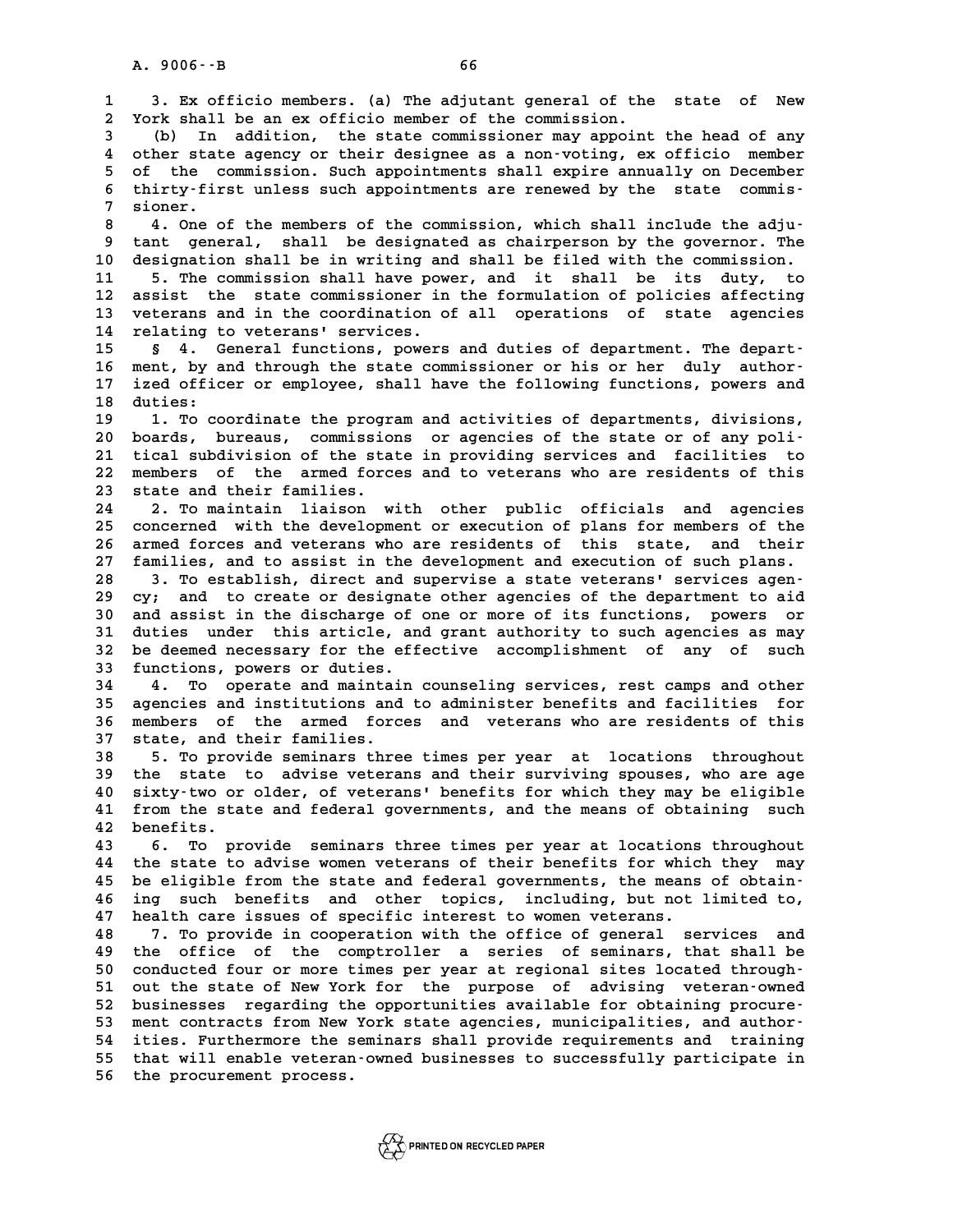**1 8. To execute and assist in the execution of plans for the efficient 2** 1 2. To execute and assist in the execution of plans for the efficient<br>2 utilization of the resources and facilities of the state in matters<br>3 related to members of the armed forces and veterans who are residents of **3.** To execute and assist in the execution of plans for the efficient<br>2 utilization of the resources and facilities of the state in matters<br>3 related to members of the armed forces and veterans who are residents of<br>4 this 2 utilization of the resources and facilities of the state in matters<br>3 related to members of the armed forces and veterans who are residents of<br>4 this state, and their families.<br>9. To make studies and analyses and develop

**5 9. To make studies and analyses and develop and execute plans for 6 assistance and their families.<br>
1 assistance and benefits to members of the armed forces and veterans who**<br> **6 assistance and benefits to members of the armed forces and veterans who**<br> **6 assistance and benefits to memb 9.** To make studies and analyses and develop and execute plans for<br>6 assistance and benefits to members of the armed forces and veterans who<br>7 are residents of this state, and their families, and the creation of<br>8 agonsia 6 assistance and benefits to members of the armed fo<br>7 are residents of this state, and their familie<br>8 agencies, institutions and facilities therefor.<br>2 10 mo propage and submit a report in consultat **9** 10. To presidents of this state, and their families, and the creation of<br> **9** 10. To prepare and submit a report, in consultation with the office of<br> **10. To prepare and submit a report, in consultation with the office** 

10 agencies, institutions and facilities therefor.<br>
10 To prepare and submit a report, in consultation with the office of<br>
10 temporary and disability assistance, department of labor, and office of<br>
11 children and family 10. To prepare and submit a report, in consultation with the office of<br>10 temporary and disability assistance, department of labor, and office of<br>11 children and family services to determine the number of homeless persons<br> 10 temporary and disability assistance, department of labor, and office of<br>11 children and family services to determine the number of homeless persons<br>12 in New York state that are veterans. Such report shall include, but 11 children and family services to determine the number of homeless persons<br>12 in New York state that are veterans. Such report shall include, but not<br>13 be limited to, the following information to the extent it is reasona 12 in New York state that are veterans. Such report shall include, but not<br>13 be limited to, the following information to the extent it is reasonably<br>14 accessible to the department: (a) an analysis of veterans in New York 13 be limited to, the following information to the extent it is reasonably<br>14 accessible to the department: (a) an analysis of veterans in New York<br>15 state who are currently homeless, or have been homeless within five<br>16 14 accessible to the department: (a) an analysis of veterans in New York<br>15 state who are currently homeless, or have been homeless within five<br>16 years of being released from active duty including an analysis of gender<br>17 **17 as it relates to homelessness of veterans; (b) data on the number of** 16 years of being released from active duty including an analysis of gender<br>17 as it relates to homelessness of veterans; (b) data on the number of<br>18 children of homeless veterans, including the current placement of such<br> 17 as it relates to homelessness of veterans; (b) data on the number of<br>18 children of homeless veterans, including the current placement of such<br>19 children; (c) cases of military sexual trauma experienced by homeless<br>20 20 children of homeless veterans, including the current placement of such<br>
20 children; (c) cases of military sexual trauma experienced by homeless<br>
20 veterans while on active duty or during military training, including a children; (c) cases of military sexual trauma experienced by homeless<br>20 veterans while on active duty or during military training, including a<br>21 breakdown of the collected data based upon the gender of the victim; and<br>22 20 veterans while on active duty or during military training, including a<br>21 breakdown of the collected data based upon the gender of the victim; and<br>22 (d) the unemployment rate for New York state veterans. The term "chil 21 breakdown of the collected data based upon the gender of the victim; and<br>22 (d) the unemployment rate for New York state veterans. The term "chil-<br>23 dren of homeless veterans" shall mean a person who is unmarried and w 22 (d) the unemployment rate for New York state veterans. The term "chil-<br>23 dren of homeless veterans" shall mean a person who is unmarried and who<br>24 is under the age of eighteen years, and is the biological or legally<br>2 23 dren of homeless veterans" shall mean a person who is unmarried and who<br>24 is under the age of eighteen years, and is the biological or legally<br>25 adopted child of a veteran. The report shall be delivered to the gover-<br> 24 is under the age of eighteen years, and is the biological or legally<br>25 adopted child of a veteran. The report shall be delivered to the gover-<br>26 nor, the speaker of the assembly and the temporary president of the<br>27 s 26 nor, the speaker of the assembly and the temporary president of the<br>27 senate by June thirtieth, two thousand twenty and every three years<br>28 thereafter. Such report shall be publicly available and posted on the 26 nor, the speaker of the assembly and the temporary president of the<br>27 senate by June thirtieth, two thousand twenty and every three years<br>28 thereafter. Such report shall be publicly available and posted on the<br>29 depa 27 senate by June thirtieth, two thousand<br>28 thereafter. Such report shall be publicly aver<br>29 department of veterans' services website. 28 thereafter. Such report shall be publicly available and posted on the<br>29 department of veterans' services website.<br>30 11. To develop and encourage plans for the occupational reorientation<br>31 of veterans who are resident

department of veterans' services website.<br>
30 11. To develop and encourage plans for the occupational reorientation<br>
31 of veterans who are residents of this state, including the determination<br>
32 and cortification of civi **11.** To develop and encourage plans for the occupational reorientation<br>31 of veterans who are residents of this state, including the determination<br>32 and certification of civilian equivalents for military experience and<br>3 31 of veterans who are residents of this state, including the determination<br>32 and certification of civilian equivalents for military experience and<br>33 the development and encouragement of on-the-job training and apprentic 32 and certification of civilian equivalents for military experience and<br>33 the development and encouragement of on-the-job training and apprentice-<br>34 ship training programs. Furthermore, the department shall provide an<br>3 33 the development and encouragement of on-the-job training and apprentice-<br>34 ship training programs. Furthermore, the department shall provide an<br>35 internet connection to correlate military occupations and skills into<br>2 34 ship training programs. Furtherm<br>35 internet connection to correlate mi<br>36 civilian translations and terms.<br><sup>37</sup> <sup>12</sup> me provide information rega 35 internet connection to correlate military occupations and skills into<br>36 civilian translations and terms.<br>37 12. To provide information regarding resources that are available to<br>38 assist veterans in establishing and su

36 civilian translations and terms.<br>37 12. To provide information regarding resources that are available to<br>38 assist veterans in establishing and sustaining a small business by main-<br>29 taining a small business portal on 12. To provide information regarding resources that are available to<br>38 assist veterans in establishing and sustaining a small business by main-<br>39 taining a small business portal on the department's internet website.<br><sup>40</sup> **40 Such an absolut and Sustaining a small business by main-**<br> **40 Such portal shall provide virtual links to appropriate government**<br> **40 Such portal shall provide virtual links to appropriate government**<br> **41 DECAL STALL** 40 such portal shall provide virtual links to appropriate government<br>40 Such portal shall provide virtual links to appropriate government<br>41 programs including, but not limited to the United States Department of<br>42 Veteran 40 Such portal shall provide virtual links to appropriate government<br>41 programs including, but not limited to the United States Department of<br>42 Veterans' Affairs. The department may consult with the New York State<br><sup>43 Sm</sup> 41 programs including, but not limited to the United States Department of<br>42 Veterans' Affairs. The department may consult with the New York State<br>43 Small Business Development Center and any other appropriate state agen-<br> **42 Veterans' Affairs. The department may consult with the New York State**<br>43 Small Business Development Center and any other appropriate state agen-<br>44 cies. The department shall make reference to this information in its<br> 43 Small Business Development Center and any other appropriate state agen-<br>44 cies. The department shall make reference to this information in its<br>45 newsletter, at the three seminars sponsored by the department pursuant<br>4 44 cies. The department shall make reference to this information in its<br>45 newsletter, at the three seminars sponsored by the department pursuant<br>46 to subdivisions five, six, and seven of this section and the annual<br>47 re 45 newsletter, at the three seminars sponsored by the department pursuant<br>46 to subdivisions five, six, and seven of this section and the annual<br>47 report to the governor and the legislature as provided in subdivision<br>48 s 46 to subdivisions five, six, and seven of this section and the annual<br>47 report to the governor and the legislature as provided in subdivision<br>48 seventeen of this section. Such information required under this subdivi-<br><sup>4</sup> 47 report to the governor and the legislature as provided in subdivision<br>48 seventeen of this section. Such information required under this subdivi-<br>49 sion shall be maintained and updated annually. The information may als % 48 seventeen of this section. Such information required under this subdivi-<br>**50** be made available in printed form.<br>**51** 13. To provide information regarding resources that are available to

50 sion shall be maintained and updated annually. The information may also<br>
50 be made available in printed form.<br>
51 13. To provide information regarding resources that are available to<br>
52 assist veterans in obtaining em **52 assist veterans in obtaining employment by maintaining a veterans'** 51 13. To provide information regarding resources that are available to<br>52 assist veterans in obtaining employment by maintaining a veterans'<br>53 employment portal on the department's internet website. Such portal<br>54 shall 52 assist veterans in obtaining employment by maintaining a veterans'<br>
53 employment portal on the department's internet website. Such portal<br>
54 shall provide virtual links to appropriate governmental programs on the<br>
55 53 employment portal on the department's internet website. Such portal<br>54 shall provide virtual links to appropriate governmental programs on the<br>55 federal and state level, including, but not limited to the United States<br> 54 shall provide virtual links to appropriate governmental programs on the<br>55 federal and state level, including, but not limited to the United States<br>56 department of labor and the New York state department of labor. The

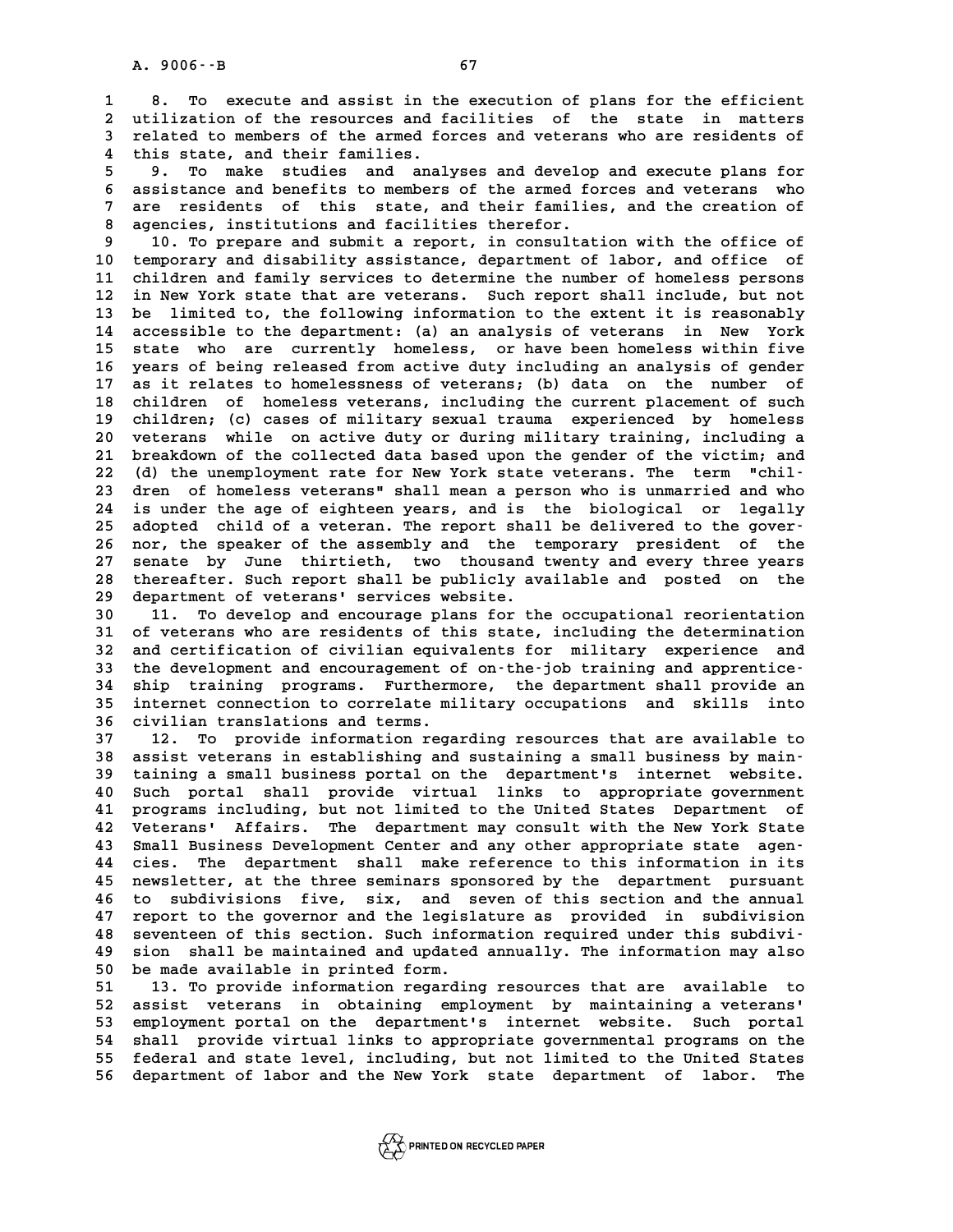**1 department may consult with members of the community devoted to helping** 1 department may consult with members of the community devoted to helping<br>2 veterans obtain employment. The department shall make reference to this<br>3 information pursuant to subdivisions five six, and sever of this 1 department may consult with members of the community devoted to helping<br>2 veterans obtain employment. The department shall make reference to this<br>3 information pursuant to subdivisions five, six, and seven of this<br>3 sect 2 veterans obtain employment. The department shall make reference to this<br>3 information pursuant to subdivisions five, six, and seven of this<br>4 section and the annual report to the governor and the legislature as<br>5 provide 3 information pursuant to subdivisions five, six, and seven of this<br>4 section and the annual report to the governor and the legislature as<br>5 provided in subdivision seventeen of this section. Such information<br>6 required un 4 section and the annual report to the governor and the legislature as<br>
5 provided in subdivision seventeen of this section. Such information<br>
6 required under this subdivision shall be maintained and updated annual-<br>
<sup>7</sup> 5 provided in subdivision seventeen of this section. Such information<br>6 required under this subdivision shall be maintained and updated annual-<br>7 ly. The information may also be made available in printed form.<br>8 14. To ado 6 required under this subdivision shall be maintained and updated annual<sup>-</sup><br>
1y. The information may also be made available in printed form.<br> **8** 14. To adopt, promulgate, amend and rescind suitable rules and regu-<br> **9** la 1 ly. The information may also be made available in printed form.<br>8 14. To adopt, promulgate, amend and rescind suitable rules a<br>9 lations to carry out the provisions of this article.<br>10 15. To recommend to the legislature **10 15. To recommend to the legislature and the governor legislative** 10 15. To recommend to the begislature and the governor legislative<br>10 15. To recommend to the legislature and the governor legislative<br>11 proposals for the benefit of members of the armed forces and veterans<br><sup>12</sup> who are 10 15. To recommend to the legislature and the gov<br>11 proposals for the benefit of members of the armed forc<br>12 who are residents of this state, and their families.<br>13 16 To exercise and perform such other functions. 11 proposals for the benefit of members of the armed forces and veterans<br>12 who are residents of this state, and their families.<br>16. To exercise and perform such other functions, powers and duties as<br>14 may be deemed posse **12 who are residents of this state, and their families.**<br>13 16. To exercise and perform such other functions, powers and duties as<br>14 may be deemed necessary to protect the interests and promote the welfare<br>15 of members 13 16. To exercise and perform such other functions, powers and duties as<br>14 may be deemed necessary to protect the interests and promote the welfare<br>15 of members of the armed forces and veterans who are residents of this 14 may be deemed necessary to pro<br>15 of members of the armed fo<br>16 state, and their families.<br><sup>17</sup> 1<sup>7</sup> me render each wear to 15 of members of the armed forces and veterans who are residents of this<br>
16 state, and their families.<br>
17. To render each year to the governor and to the legislature a writ-<br>
19 to repeat of the edivities and recommondat 16 state, and their families.<br>17 17. To render each year to the governor and to the legislature a writ-<br>18 ten report of the activities and recommendations of the department.<br>19 18. (a) For the purpose of providing for the 17 17. To render each year to the governor and to the legislature a writ-<br>
18 ten report of the activities and recommendations of the department.<br>
19 18. (a) For the purpose of providing for the construction, establish-<br>
2 18 ten report of the activities and recommendations of the department.<br>19 18. (a) For the purpose of providing for the construction, establish-<br>20 ment, expansion, improvement, support, operation, maintenance and the<br>21 pr 19 18. (a) For the purpose of providing for the construction, establish-<br>20 ment, expansion, improvement, support, operation, maintenance and the<br>21 provision of perpetual care for state veterans' cemeteries, to seek<br><sup>22</sup> 20 ment, expansion, improvement, support, operation, 21 provision of perpetual care for state veterans' central<br>22 funding from, and make application for funding to:<br>23 (1) the covernment of the United States incl 20 ment, expansion, improvement, support, operation, maintenance and the provision of perpetual care for state veterans' cemeteries, to seek<br>22 funding from, and make application for funding to:<br>23 (1) the government of th 22 funding from, and make appli<br>
23 (1) the government of<br>
24 public authority thereof;<br>
25 (2) the government of the **23** (1) the government of the United States, including any agency or<br>24 public authority thereof;<br>25 (2) the government of the state of New York, including any agency or<br>26 public authority thereof: 24 public authority thereof;<br>25 (2) the government of the<br>26 public authority thereof;<br>27 (3) any political subdi-**25 (2) the government of the state of New York, including any agency or public authority thereof;<br>27 (3) any political subdivision of the government of the state of New<br>28 York including any agency or public authority the 26 public authority thereof;<br>
27 (3) any political subdivision of the government of the s<br>
28 York, including any agency or public authority thereof; or<br>
29 (4) any private individual corporation or foundation.** (3) any political subdivision of the government of the<br>
28 York, including any agency or public authority thereof; or<br>
(4) any private individual, corporation or foundation;<br>
(b) Purguant to soction typety-three of this ar For York, including any agency or public authority thereof; or<br> **30** (4) any private individual, corporation or foundation;<br> **30** (b) Pursuant to section twenty-three of this article, to provide for<br> **31** the construction, **39** (4) any private individual, corporation or foundation;<br>
30 (b) Pursuant to section twenty-three of this article, to provide for<br>
31 the construction, establishment, expansion, improvement, support, opera-<br>
<sup>32</sup> tion, **30** (b) Pursuant to section twenty-three of this article, to provide for<br>31 the construction, establishment, expansion, improvement, support, opera-<br>32 tion, maintenance and the provision of perpetual care for state veter 31 the constructies;<br>32 tion, maintena:<br>33 cemeteries;<br><sup>34</sup> (3) Te over 32 tion, maintenance and the provision of perpetual care for state veterans<br>33 cemeteries;<br>(c) To expend moneys from the veterans remembrance and cemetery main-<br>35 tenance and operation fund, established pursuant to sectio 33 cemeteries;<br>34 (c) To expend moneys from the veterans remembrance and cemetery main-<br>35 tenance and operation fund, established pursuant to section ninety-sev-<br><sup>26</sup> co-mmmm of the state finance law, and **34 (c)** To expend moneys from the veteran<br>35 tenance and operation fund, established<br>36 en-mmmm of the state finance law; and<br>37 (d) To ovaluate monitor and otherwise 35 tenance and operation fund, established pursuant to section ninety-sev-<br>36 en-mmmm of the state finance law; and<br>37 (d) To evaluate, monitor and otherwise oversee the operation of veter-<br><sup>38</sup> and comptanies in this stat 36 en-mmmm of the state finance law; and<br>37 (d) To evaluate, monitor and otherwise oversee the operation of veter-<br>38 ans cemeteries in this state.<br>39 19. To make application to the government of the United States or any **37** (d) To evaluate, monitor and otherwise oversee the operation of veter-<br>38 ans cemeteries in this state.<br>39 19. To make application to the government of the United States or any<br>20 political subdivision account or inst **40 ans cemeteries in this state.**<br> **40 political subdivision, agency or instrumentality thereof, for funds for**<br> **40 political subdivision, agency or instrumentality thereof, for funds for**<br> **41 the purpose of providing a 40 19. To make application to the government of the United States or any**<br>**40 political subdivision, agency or instrumentality thereof, for funds for**<br>**41 the purpose of providing an optional fund for the burial of vetera 40 political subdivision, agency or instrumentality thereof, for funds for**<br>**41 the purpose of providing an optional fund for the burial of veterans who**<br>**42 (i) were honorably discharged or (ii) had a qualifying conditio** 41 the purpose of providing an optional fund for the burial of veterans who<br>42 (i) were honorably discharged or (ii) had a qualifying condition, as<br>43 defined in section one of this article, and received a discharge other<br> 42 (i) were honorably discharged or (ii) had a qualifying condition, as<br>43 defined in section one of this article, and received a discharge other<br>44 than bad conduct or dishonorable, or (iii) were a discharged LGBT veter-<br> **43 defined in section one of this article, and received a discharge other**<br>**44 than bad conduct or dishonorable, or (iii) were a discharged LGBT veter-**<br>**45 an, as defined in section one of this article, and received a di** 44 than bad conduct or dishonorable, or (iii) were a discharged LGBT veter-<br>45 an, as defined in section one of this article, and received a discharge<br>46 other than bad conduct or dishonorable, in any not-for-profit cemete **45 an, as defined in section one of this article, and received a discharge**<br>**46 other than bad conduct or dishonorable, in any not-for-profit cemetery**<br>**47 corporation in this state; provided, however, that all costs asso** 46 other than bad conduct or dishonorable, in any not-for-profit cemetery<br>47 corporation in this state; provided, however, that all costs associated<br>48 with the establishment of such optional fund shall be borne by the pol 47 corporation in this state; provided, however, that all costs associated<br>48 with the establishment of such optional fund shall be borne by the poli-<br>49 tical subdivision, agency or instrumentality with which the departme with the establishment of such optional fund shall be borne by the poli-<br> **49 tical subdivision, agency or instrumentality with which the department**<br> **50 has contracted.**<br> **51 20.** To establish, operate and maintain a tol 19 tical subdivision, agency or instrumentality with which the department<br>
50 has contracted.<br>
51 20. To establish, operate and maintain a toll-free telephone number,<br>
52 under the supervision of the state commissioner, fo **52 under the supervision of the state commissioner, for the purpose of 53 providing callers thereof with information relating to services provided** 52 under the supervision of the state commissioner, for the purpose of<br>53 providing callers thereof with information relating to services provided<br>54 by the department as well as services and programs provided to veterans<br> 53 providing callers thereof with information relating to services provided<br>54 by the department as well as services and programs provided to veterans<br>55 by other agencies, bureaus and organizations. Such services and prog **56 shall include, but not be limited to, educational and job benefits,**

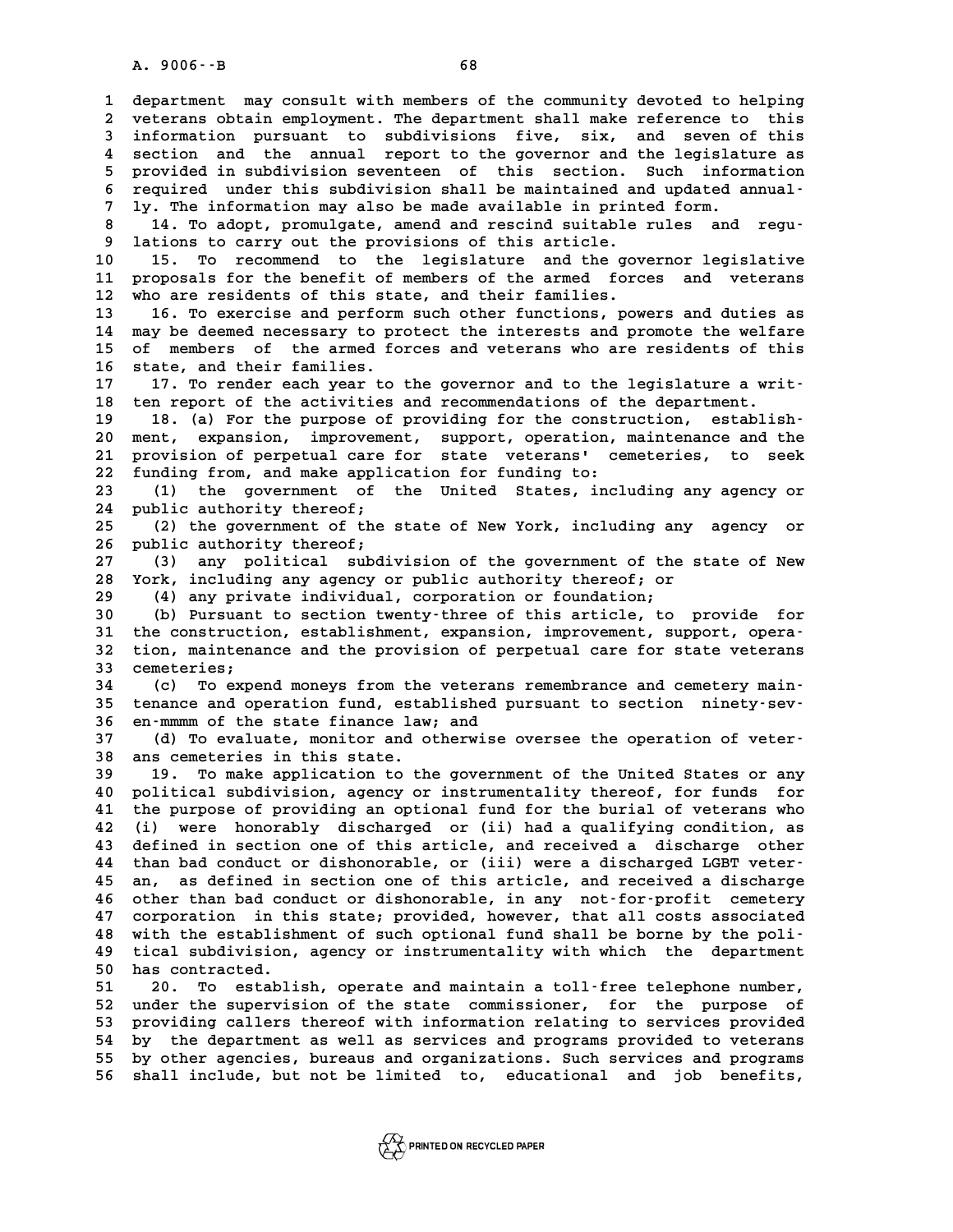**1 tuition assistance programs, survivor benefits, health and mental health** 1 tuition assistance programs, survivor benefits<br>2 referrals and real property tax exemptions.<br><sup>2</sup> 21 To establish, operate and maintain. 1 tuition assistance programs, survivor benefits, health and mental health<br>2 referrals and real property tax exemptions.<br>3 21. To establish, operate and maintain a free mobile application,<br><sup>4</sup> under the supervision of the

**4** referrals and real property tax exemptions.<br> **4** under the supervision of the state commissioner, for the purposes of<br> **6** providing uptorary and their family members with information available 21. To establish, operate and maintain a free mobile application,<br>4 under the supervision of the state commissioner, for the purposes of<br>5 providing veterans and their family members with information, available<br>6 and provi 4 under the supervision of the state commissioner, for the purposes of<br>
5 providing veterans and their family members with information, available<br>
6 on a region-specific basis, relating to services provided by the depart-<br> 5 providing veterans and their family members with information, available<br>6 on a region-specific basis, relating to services provided by the depart-<br>7 ment as well as services and programs provided to veterans by other<br>8 s **8** on a region-specific basis, relating to services provided by the depart-<br> **8 state agencies, the federal government, and other organizations. Such**<br> **8 services and programs shall include** by the limited to educational 9 ment as well as services and programs provided to veterans by other<br>
8 state agencies, the federal government, and other organizations. Such<br>
9 services and programs shall include, but not be limited to educational<br>
9 an **10 and job benefits, tuition assistance programs, survivor benefits, health 11 and mental health referrals, and real property tax exemptions. The** 10 and job benefits, tuition assistance programs, survivor benefits, health<br>11 and mental health referrals, and real property tax exemptions. The<br>12 department's website shall contain a link to the free mobile applica-<br><sup>13</sup> **11 and men**<br> **12 departme:**<br> **13 tion.**<br> **14** 22 m 12 department's website shall contain a link to the free mobile applica-<br>13 tion.<br>14 22. To develop, jointly with the commissioner of education, a form by<br>15 which the parent or person in parental relation to a designated

13 tion.<br>14 22. To develop, jointly with the commissioner of education, a form by<br>15 which the parent or person in parental relation to a designated child<br>16 may, should be or she so elect, report to the department that a 14 22. To develop, jointly with the commissioner of education, a form by<br>15 which the parent or person in parental relation to a designated child<br>16 may, should he or she so elect, report to the department that a parent<br>17 which the parent or person in parental relation to a designated child<br>16 may, should he or she so elect, report to the department that a parent<br>17 of such child is a veteran of the armed forces who served in Vietnam<br><sup>19</sup> d **16 may, should he or she so elect, report to the department that a parent**<br>17 of such child is a veteran of the armed forces who served in Vietnam<br>18 during the Vietnam conflict. This form shall: (i) clearly state that th 17 of such child is a veteran of the armed forces who served in Vietnam<br>18 during the Vietnam conflict. This form shall: (i) clearly state that the<br>19 parent or person in parental relation is not required to provide the<br>20 18 during the Vietnam conflict. This form shall: (i) clearly state that the parent or person in parental relation is not required to provide the 20 information requested and that the information will have no bearing upon t parent or person in parental relation is not required to provide the 20 information requested and that the information will have no bearing upon<br>21 the services the child will receive; (ii) state that the information<br>22 will be used exclusively for research purposes and explain those<br>23 res 21 the services the child will receive; (ii) state that the information<br>22 will be used exclusively for research purposes and explain those<br>23 research purposes in plain language; and (iii) provide the address to<br>24 which 22 will be used exclusively for research purposes and explain those<br>23 research purposes in plain language; and (iii) provide the address to<br>24 which the form is to be mailed, should the parent or person in parental<br>25 rel 23 research purposes in plain language; and (iii) provide the address to<br>24 which the form is to be mailed, should the parent or person in parental<br>25 relation elect to make such report. For the purposes of this subdivi-<br>2 24 which the form is to be mailed, should the parent or person in parental<br>25 relation elect to make such report. For the purposes of this subdivi-<br>26 sion, the term "designated child" shall mean a child designated by a<br>27 25 relation elect to make such report. For the purposes of this subdivi-<br>26 sion, the term "designated child" shall mean a child designated by a<br>27 school district committee on special education pursuant to section<br>28 fort 26 sion, the term "designated child" shall mean a child designated by a<br>27 school district committee on special education pursuant to section<br>28 forty-four hundred two of the education law as either learning disabled<br>29 or 27 school district committee of<br>28 forty-four hundred two of the<br>29 or emotionally disturbed.<br>20 23 To process all informa 28 forty-four hundred two of the education law as either learning disabled<br>
29 or emotionally disturbed.<br>
30 23. To process all information received from nursing homes and resi-<br>
31 dential bealth gare facilities including

**39 or emotionally disturbed.**<br> **30 23. To process all information received from nursing homes and resi-**<br> **31 dential health care facilities, including assisted living and assisted**<br> **32 living residences as defined in se 23. To process all information received from nursing homes and residential health care facilities, including assisted living and assisted living residences as defined in section forty-six hundred fifty-one of<br>the public h** 31 dential health care facilities, including assisted living and assisted<br>32 living residences as defined in section forty-six hundred fifty-one of<br>33 the public health law, and adult care facilities authorized under title 32 living residences as defined in section forty-six hundred fifty-one of<br>33 the public health law, and adult care facilities authorized under title<br>34 two of article seven of the social services law, indicating veteran or 33 the public health law, and adult care facilities authorized under title<br>34 two of article seven of the social services law, indicating veteran or<br>35 veteran spouse status. Such processing shall occur by transmitting suc **34 two of article seven of the social services law, indicating veteran or**<br>**35 veteran spouse status. Such processing shall occur by transmitting such**<br>**36 information to state counselors for review and potential linkage** 35 veteran spouse status. Such processing shall occur by transmitting such<br>36 information to state counselors for review and potential linkage to<br>37 applicable benefits, including but not limited to federal aid and<br>38 atte 36 information to state counselors for review and potential linkage to<br>37 applicable benefits, including but not limited to federal aid and<br>38 attendance and a federal improved pension program. State counselors<br>39 abil wor **37 applicable benefits, including but not limited to federal aid and attendance and a federal improved pension program. State counselors shall work with county counselors or any accredited service officers of<br>20 approxima 40 and 38 attendance and a federal improved pension program. State counselors**<br> **40 an organization chartered by the congress of the United States and/or**<br> **40 an organization chartered by the congress of the United State** 39 shall work with county counselors or any accredited service officers of 40 an organization chartered by the congress of the United States and/or recognized by the department of veterans affairs for claim represen-<br>42 ta **40 an organization chartered by the congress of the United States and/or**<br>**41 recognized by the department of veterans affairs for claim represen-**<br>**42 tation as necessary and where appropriate.** Such information shall be 41 recognized by the department of veterans affairs for claim represen-<br>42 tation as necessary and where appropriate. Such information shall be<br>43 protected as personal confidential information under article six-A of<br>44 th **42 tation as necessary and where appropriate. Such information shall be**<br>**43 protected as personal confidential information under article six-A of**<br>**44 the public officers law against disclosure of confidential material,** 43 protected as personal confidential information under article six-A of<br>44 the public officers law against disclosure of confidential material, and<br>45 shall be used only to assist in providing linkage to applicable benefi 44 the public officers law against disclosure of compared to the used only to assist in providing linkaged and entitlements under federal and state law.<br>
47 24 To include within the annual report as x

45 shall be used only to assist in providing linkage to applicable benefits<br>46 and entitlements under federal and state law.<br>47 24. To include within the annual report as required by subdivision<br>48 seventeen of this sectio and entitlements under federal and state law.<br>47 24. To include within the annual report as required by subdivision<br>48 seventeen of this section an accounting of the number of forms received<br>19 from pursing bomes and regid 24. To include within the annual report as required by subdivision<br>48 seventeen of this section an accounting of the number of forms received<br>49 from nursing homes and residential health care facilities, including<br>50 assis **50 assisted living and assisted living residences as defined in section 50 from nursing homes and residential health care facilities, including<br>
50 assisted living and assisted living residences as defined in section<br>
51 forty-six hundred fifty-one of the public health law, and adult care<br>
52** 50 assisted living and assisted living residences as defined in section<br>51 forty-six hundred fifty-one of the public health law, and adult care<br>52 facilities authorized under title two of article seven of the social<br>53 ser 51 forty-six hundred fifty-one of the public health law, and adult care<br>
52 facilities authorized under title two of article seven of the social<br>
53 services law, and the specific number of veterans and spouses of veter-<br> 52 facilities authorized under title two of article seven of the social<br>53 services law, and the specific number of veterans and spouses of veter-<br>54 ans linked to applicable benefits, including, but not limited to federal 53 services law, and the specific number of veterans and spouses of veter-<br>54 ans linked to applicable benefits, including, but not limited to federal<br>55 aid and attendance and a federal improved pension program. Such repo 54 ans linked to applicable benefits, including, but not limited to federal<br>55 aid and attendance and a federal improved pension program. Such report<br>56 shall evaluate the average time taken by the department between recei

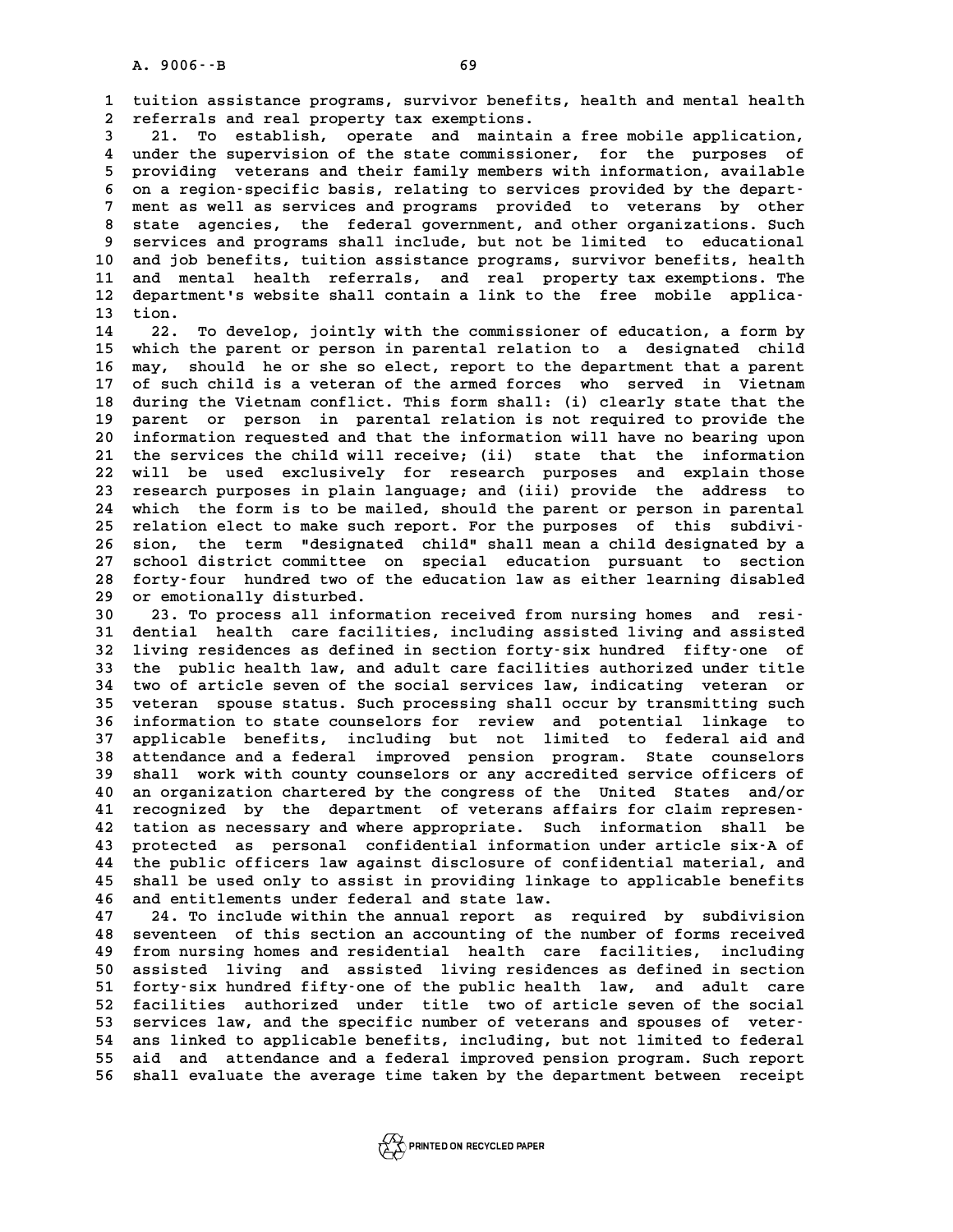**1 of such information, transmission to veterans counselors and linkage to** 1 of such information, transmission to veterans counselors and linkage to<br>2 available benefits. Such report shall also evaluate the effectiveness of<br>3 the program and make recommendations for improvements as pecessary. 3 the such information, transmission to veterans counselors and linkage<br>2 available benefits. Such report shall also evaluate the effectiveness<br>3 the program and make recommendations for improvements as necessary.<br><sup>25</sup> The 2 available benefits. Such report shall also evaluate the effectiveness of<br>
3 the program and make recommendations for improvements as necessary.<br>
4 25. To encourage the development of and to provide for the establish-<br> **1** 

the program and make recommendations for improvements as necessary.<br>
4 25. To encourage the development of and to provide for the establish-<br>
5 ment of a state women veterans coordinator, as provided in section nine-<br>
<sup>5</sup> the program and make recommendations for improvements as necessary.<br>
4 25. To encourage the development of and to provide for the establish-<br>
5 ment of a state women veterans coordinator, as provided in section nine-<br>
6 te 5 ment of a state women veterans coordinator, as provided in section nine-<br>6 teen of this article.<br>7 26. To make available information on accident prevention courses<br>8 contraved by the commissioner of mater uphicles enline

**8 approved by the commissioner of motor vehicles online on the depart-**<br> **8 approved by the commissioner of motor vehicles online on the depart-**<br> **8 montiq vehits The department shall provide a link to the department of** 26. To make available information on accident prevention courses<br>8 approved by the commissioner of motor vehicles online on the depart-<br>9 ment's website. The department shall provide a link to the department of<br>0 meter veh 8 approved by the commissioner of motor vehicles online on the depart-<br>9 ment's website. The department shall provide a link to the department of<br>10 motor vehicles website pages containing information on the accident<br><sup>11</sup> 9 ment's website. The dependent of the motor vehicles website<br>11 prevention courses.<br><sup>12</sup> <sup>27</sup> me provide info 10 motor vehicles website pages containing information on the accident<br>11 prevention courses.<br>12 27. To provide information regarding resources that are available to<br>13 assist veterans who experience mental bealth or subst

11 prevention courses.<br>12 27. To provide information regarding resources that are available to<br>13 assist veterans who experience mental health or substance abuse prob-<br>14 lems, and veterans with physical disabilities, by m 12 27. To provide information regarding resources that are available to<br>13 assist veterans who experience mental health or substance abuse prob-<br>14 lems, and veterans with physical disabilities, by maintaining mental<br>15 bo 13 assist veterans who experience mental health or substance abuse prob-<br>14 lems, and veterans with physical disabilities, by maintaining mental<br>15 health, substance abuse and physical disabilities portals on the depart-<br>1 14 lems, and veterans with physical disabilities, by maintaining mental<br>15 health, substance abuse and physical disabilities portals on the depart-<br>16 ment's internet website. Such portals shall provide virtual links to<br>17 **15 health, substance abuse and physical disabilities portals on the depart-**<br>16 ment's internet website. Such portals shall provide virtual links to<br>17 appropriate governmental programs on the federal and state levels and 16 ment's internet website. Such portals shall provide virtual links to<br>17 appropriate governmental programs on the federal and state levels and<br>18 information on suicide prevention, peer outreach and support, and<br>19 servi 17 appropriate governmental programs on the federal and state levels and<br>18 information on suicide prevention, peer outreach and support, and<br>19 services that address the special needs of physically disabled veterans.<br><sup>20 </sup> 18 information on suicide prevention, peer outreach and support, and<br>19 services that address the special needs of physically disabled veterans.<br>20 The department may consult with the office of mental health, the office<br>21 19 services that address the special needs of physically disabled veterans.<br>
20 The department may consult with the office of mental health, the office<br>
21 of addiction services and supports, the department of health and t The department may consult with the office of mental health, the office<br>
21 of addiction services and supports, the department of health and the<br>
22 department of labor. The department shall make reference to this infor-<br> 21 of addiction services and supports, the department of health and the<br>22 department of labor. The department shall make reference to this infor-<br>23 mation provided pursuant to subdivisions five and six of this section<br>24 22 department of labor. The department shall make reference to this infor-<br>23 mation provided pursuant to subdivisions five and six of this section<br>24 and in the annual report to the governor and the legislature required<br>2 23 mation provided pursuant to subdivisions five and six of this section<br>24 and in the annual report to the governor and the legislature required<br>25 pursuant to subdivision seventeen of this section. Such information<br>26 po 24 and in the annual report to the governor and the legislature required<br>25 pursuant to subdivision seventeen of this section. Such information<br>26 required under this subdivision shall be maintained and updated annual-25 pursua<br>26 requir<br>27 ly.<br><sup>28 28</sup> 1 26 required under this subdivision shall be maintained and updated annual-<br>27 ly.<br>28 28. To include within the annual report as required by subdivision<br>29 seventeen of this section an accounting of the number of veteran-ow

<sup>27</sup> ly.<br>28 28. To include within the annual report as required by subdivision<br>29 seventeen of this section an accounting of the number of veteran-owned<br>20 small businesses in the state of New York, to be listed by the fol 28 <sup>28</sup> 38. To include within the annual report as required by subdivision<br>29 seventeen of this section an accounting of the number of veteran-owned<br>30 small businesses in the state of New York, to be listed by the followi 39 seventeen of this section an accounting of the number of veteran-owned<br>30 small businesses in the state of New York, to be listed by the following<br>31 designations: small business concern owned and controlled by veterans 30 small businesses in the state of New York, to be listed by the following<br>31 designations: small business concern owned and controlled by veterans as<br>32 set forth in 15 U.S.C. section 632(Q)(3), as amended from time to t 31 designations: small business concern owned and controlled by veterans as<br>32 set forth in 15 U.S.C. section 632(Q)(3), as amended from time to time,<br>33 and service disabled veteran-owned business enterprise as set forth 32 set forth in 15 U.S.C. section 632(Q)(3), as amended from time to time,<br>33 and service disabled veteran-owned business enterprise as set forth in<br>34 article three of this chapter. Such listing shall include but not be<br><sup></sup> 33 and service disabled veteran-owned business enterprise as set forth in<br>34 article three of this chapter. Such listing shall include but not be<br>35 limited to the name of the veteran owner or owners of each business,<br>36 l 34 article three of this chapter. Such listing shall include but not be<br>35 limited to the name of the veteran owner or owners of each business,<br>36 location of each such business, the type of each such business and when-<br><sup>2</sup> 35 limited to the name of the veteran owner or owners of each business,<br>36 location of each such business, the type of each such business and when-<br>37 ever practicable, be divided into categories of labor, services, equip-**36 location of each such business, the type of each such business and when-**<br>**37 ever practicable, be divided into categories of labor, services, equip-**<br>**38 ment, materials and recognized construction trades. The departm** 37 ever practicable, be divided into categories of labor, services, equip-<br>38 ment, materials and recognized construction trades. The department shall<br>39 request this information annually from the U.S. department of vetera **40 absolute 10 affairs and recognized construction trades. The department shall**<br>**40 affairs, any other appropriate federal agencies and the department of**<br>**41 service-disabled veterans!** business development within the N 39 request this information annually from the U.S. department of veterans<br>40 affairs, any other appropriate federal agencies and the department of<br>41 service-disabled veterans' business development within the New York<br>42 s Al service-disabled veterans' business development within the New-York<br>**42 state office of general services.**<br>43 29. To maintain a fact sheet on the department's webpage containing

**43 29. To maintain a fact sheet on the department's webpage containing** 42 state office of general services.<br>43 29. To maintain a fact sheet on the department's webpage containing<br>44 (a) contact information for all veterans integrated service networks<br>45 logated within the state (b) gurrent co **43 29. To maintain a fact sheet on the department's webpage containing<br>
44 (a) contact information for all veterans integrated service networks<br>
45 located within the state, (b) current contact information for the United<br> 44 (a) contact information for all veterans integrated service networks**<br>**45 located within the state, (b) current contact information for the United**<br>**46 States veterans health administration including VA medical centers** 45 located within the state, (b) current contact information for the United<br>46 States veterans health administration including VA medical centers and<br>47 clinics and (c) contact information for each New York State veterans' 46 States veterans health administration including VA medical centers and<br>47 clinics and (c) contact information for each New York State veterans'<br>48 home. The fact sheet shall be entitled, "Information for Veterans<br>29 con 47 clinics and (c) contact information for each New York State ve<br>48 home. The fact sheet shall be entitled, "Information for V<br>49 concerning Health Care Options" and shall be updated annually.<br>50 30 The maintains a listin A state that the state the shall be entitled, "Information for Veterans<br>
49 concerning Health Care Options" and shall be updated annually.<br>
50 30. To maintain a listing on the department's website of the local<br>
51 veterans

**50 concerning Health Care Options" and shall be updated annually.**<br> **50 30. To maintain a listing on the department's website of the local**<br> **51 veterans' service agencies established pursuant to section fourteen of**<br> **52** 50 30. To maintain a listing on the department's website of the local<br>51 veterans' service agencies established pursuant to section fourteen of<br>52 this article with the name, location, hours of operation and contact<br>53 inf 51 veterans' service agencies established pursuant to section fourteen of<br>52 this article with the name, location, hours of operation and contact<br>53 information of each county and city veterans' service agency. The<br>54 depa 52 this article with the name, location, hours of operation and contact<br>53 information of each county and city veterans' service agency. The<br>54 department shall also provide this information in its annual report to<br>55 the 53 information of each county and city veterans' service agency. The<br>54 department shall also provide this information in its annual report to<br>55 the governor and the legislature as required pursuant to subdivision<br>56 gove 54 department shall also provide this information in its annual report to<br>55 the governor and the legislature as required pursuant to subdivision<br>56 seventeen of this section. Information under this subdivision shall be

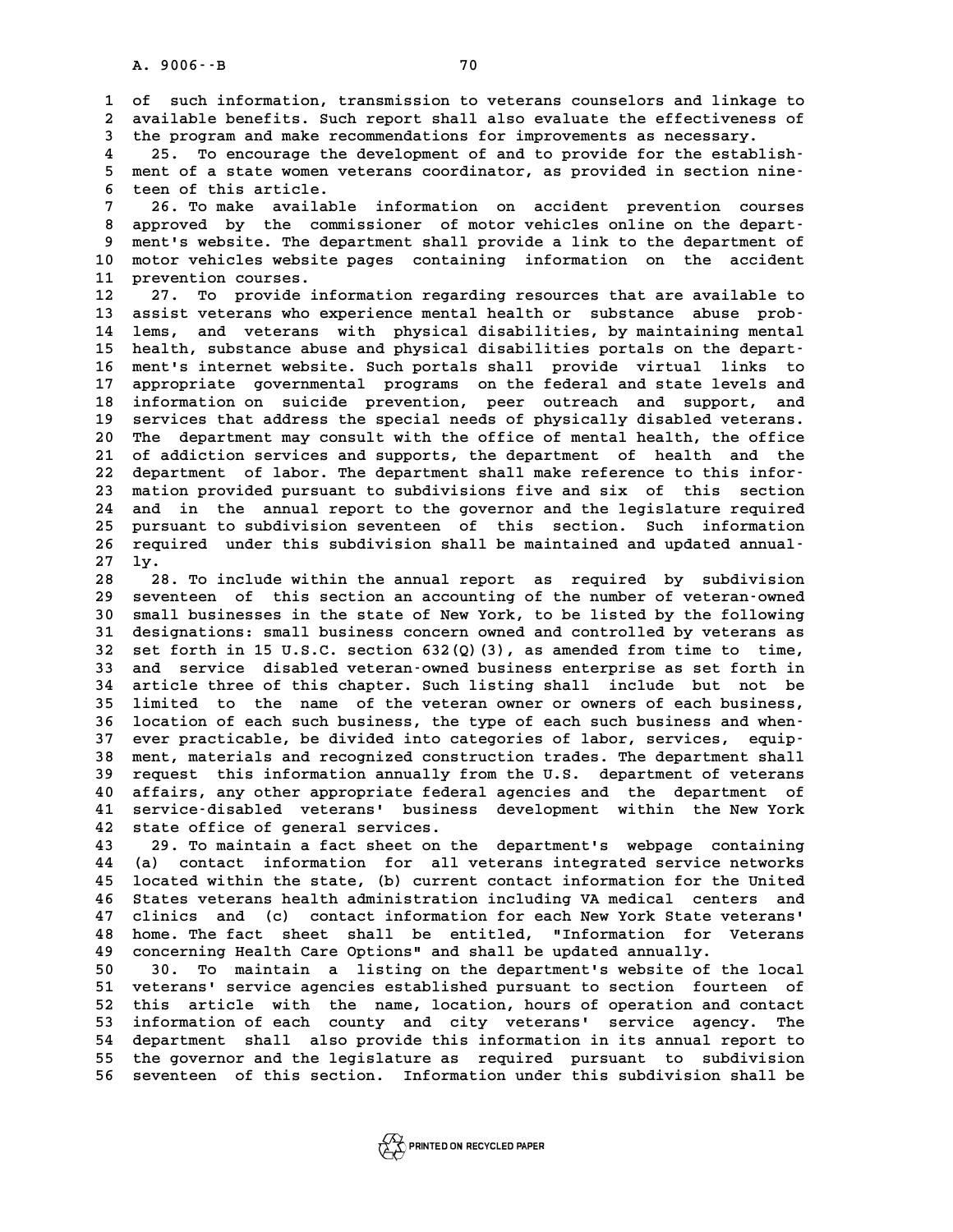**1 provided to the department by each local veterans' service agency and 2** provided to the department by<br>2 shall be updated annually.<br>3 31 To maintain a discharg 1 provided to the department by each local veterans' service agency and<br>2 shall be updated annually.<br>3 31. To maintain a discharge upgrade advisory board program within the<br>4 department to provide written per-binding advis

4 shall be updated annually.<br>
4 department to provide written non-binding advisory opinions to veterans<br>
4 department to provide written non-binding advisory opinions to veterans<br>
5 of the state of New York appealing their 3 **5 of the state of New York appears and Scharge advisory board program within the**<br>4 department to provide written non-binding advisory opinions to veterans<br>5 of the state of New York appealing their character of dischar 4 department to provide written non-binding advisory opinions to veterans<br>5 of the state of New York appealing their character of discharge from the<br>6 discharge review board or the board for corrections of military records 5 of the state of New York appealing their character of discharge from the<br>6 discharge review board or the board for corrections of military records<br>7 for their branch of service on the federal level. Individuals may<br>8 sub 8 discharge review board or the board for corrections of military records<br>
8 for their branch of service on the federal level. Individuals may<br>
8 submit an application with evidence, including all relevant documents,<br>
9 wh **9 which shall be reviewed by the discharge upgrade advisory board program** 10 **8** submit an application with evidence, including all relevant documents,<br>
10 in a timely manner. If such board finds the veteran's application for a<br>
11 discharge upgrade is meritorious, then the board will provide th 9 which shall be reviewed by the discharge upgrade advisory board program<br>
10 in a timely manner. If such board finds the veteran's application for a<br>
11 discharge upgrade is meritorious, then the board will provide the ve 10 in a timely manner. If such board finds the veteran's application for a<br>11 discharge upgrade is meritorious, then the board will provide the veter-<br>12 an with a written opinion advocating for the discharge review board 11 discharge upgrade is meritorious, then the board will provide the veter-<br>
12 an with a written opinion advocating for the discharge review board or<br>
13 board for corrections of military or naval records to grant that ve 12 an with a written opinion advocating for the discharge review board or<br>13 board for corrections of military or naval records to grant that veter-<br>14 an's appeal. The department shall post information on the discharge<br>15 13 board for corrections of military or naval records to grant that veter-<br>14 an's appeal. The department shall post information on the discharge<br>15 upgrade advisory board program on its official webpage. The annual<br>16 rep 14 an's appeal. The department shall post information on the discharge<br>15 upgrade advisory board program on its official webpage. The annual<br>16 report required by subdivision seventeen of this section shall contain<br>17 info 15 upgrade advisory board program on its official webpage. The annual<br>16 report required by subdivision seventeen of this section shall contain<br>17 information including, but not limited to, the number of cases reviewed,<br>20 16 report required by subdivision seventeen of this section shall contain<br>17 information including, but not limited to, the number of cases reviewed,<br>18 and the number of cases where a veteran's application was found to be 17 information including, but not limited to, the number of cases reviewed,<br>18 and the number of cases where a veteran's application was found to be<br>19 meritorious.<br>20 32. To provide information regarding resources that ar 20 21 32. To provide information regarding resources that are available to<br>20 32. To provide information regarding resources that are available to<br>21 assist veterans who experienced military sexual trauma while on active

**21 assist veterans who experienced military sexual trauma while on active** 20 32. To provide information regarding resources that are available to<br>21 assist veterans who experienced military sexual trauma while on active<br>22 duty or during military training, by maintaining a military sexual trau-<br> 21 assist veterans who experienced military sexual trauma while on active<br>22 duty or during military training, by maintaining a military sexual trau-<br>23 ma portal on the department's internet website. Such portal shall<br>24 22 duty or during military training, by maintaining a military sexual trau-<br>
23 ma portal on the department's internet website. Such portal shall<br>
24 provide virtual links to appropriate governmental programs on the feder-23 ma portal on the department's internet website. Such portal shall<br>24 provide virtual links to appropriate governmental programs on the feder-<br>25 al and state levels. The department may consult with the office of 24 provide virtual links to appropriate governmental programs on the feder-<br>25 al and state levels. The department may consult with the office of<br>26 mental health and the department of health. The department shall make<br>27 25 al and state levels. The department may consult with the office of<br>26 mental health and the department of health. The department shall make<br>27 reference to this information provided pursuant to subdivisions five and<br>28 26 mental health and the department of health. The department shall make<br>27 reference to this information provided pursuant to subdivisions five and<br>28 six of this section and in the annual report to the governor and the<br>2 27 reference to this information provided pursuant to subdivisions five and<br>28 six of this section and in the annual report to the governor and the<br>29 legislature required pursuant to subdivision seventeen of this section. **38 six of this section and in the annual report to the governor and the legislature required pursuant to subdivision seventeen of this section.<br>30 Such information required under this subdivision shall be maintained and<br>3** 19 legislature required pursuant to subdivision seventeen of this section.<br>
30 Such information required under this subdivision shall be maintained and<br>
31 updated annually.<br>
32 33. To make widely available to the public v 30 Such information required under this subdivision shall be maintained and<br>31 updated annually.<br>32 33. To make widely available to the public via, among other things,<br>33 publication on the department!s website and free mo

31 updated annually.<br>32 33. To make widely available to the public via, among other things,<br>33 publication on the department's website and free mobile application<br>34 purguant to subdivision typety.org of this section infor 33. To make widely available to the public via, among other things,<br>
33 publication on the department's website and free mobile application<br>
34 pursuant to subdivision twenty-one of this section, information regard-<br>
<sup>25</sup> 33 publication on the department's website and free mobile application<br>34 pursuant to subdivision twenty-one of this section, information regard-<br>35 ing the veterans remembrance and cemetery maintenance and operation fund<br> 34 pursuant to subdivision twenty-one of this section, information regard-<br>35 ing the veterans remembrance and cemetery maintenance and operation fund<br>36 established pursuant to section ninety-seven-mmmm of the state finan 35 ing the<br>36 establi<br>37 law. **36 established pursuant to section ninety-seven-mmmm of the state finance**<br>**37 law.**<br>**38 34. To coordinate outreach efforts that ensure members of the armed**<br>**29 forces and veterars who are residents of this state, and th** 

**188.**<br> **39 14.** To coordinate outreach efforts that ensure members of the armed<br> **39 forces and veterans who are residents of this state, and their families,<br>
10 are made avare of servises for veterans from any department** 34. To coordinate outreach efforts that ensure members of the armed<br>39 forces and veterans who are residents of this state, and their families,<br>40 are made aware of services for veterans from any departments, divisions,<br><sup>4</sup> **40 forces and veterans who are residents of this state, and their families,<br>40 are made aware of services for veterans from any departments, divisions,<br>41 boards, bureaus, commissions or agencies of the state or any polit** 40 are made aware of services fo<br>41 boards, bureaus, commissions<br>42 subdivision of this state.<br><sup>43 35</sup> mo develop sollaborat 41 boards, bureaus, commissions or agencies of the state or any political<br>42 subdivision of this state.<br>43 35. To develop collaborative relationships among state, federal, and<br>44 local agencies and private organizations, i

**42 subdivision of this state.<br>43 35. To develop collaborative relationships among state, federal, and<br>44 local agencies and private organizations, including but not limited to<br>45 the office of montal boalth, state office 43 35. To develop collaborative relationships among state, federal, and<br>44 local agencies and private organizations, including but not limited to<br>45 the office of mental health, state office for the aging, and office of<br>4** 44 local agencies and private organizations, including but not limited to<br>45 the office of mental health, state office for the aging, and office of<br>46 addiction services and supports, to help facilitate access to services<br> 45 the office of mental health, state office for the aging, and office of addiction services and supports, to help facilitate access to services 47 by members of the armed forces and veterans who are residents of the state **46 addiction services and suppo<br>
47 by members of the armed<br>
48 state and their families.**<br>
49 5 5 Voterar spoaker educa **47 by members of the armed forces and veterans who are residents of the state and their families.**<br>48 s 5. Veteran speaker education program. 1. There is hereby established<br>50 within the department a unterer greaker educa

**50 within the department a veteran speaker education program to be devel-51 open and implement and implement a veteral speaker education program to be devel-**<br> **51 oped and implemented by the commissioner in consultation with the**<br> **52 commissioner of the Nov York state military museum and vet** 50 within the department a veteran speaker education program to be devel-<br>51 oped and implemented by the commissioner in consultation with the<br>52 commissioner of the New York state military museum and veterans resource<br>53 51 oped and implemented by the commissioner in consultation with the<br>52 commissioner of the New York state military museum and veterans resource<br>53 center and in accordance with the provisions of this section. Such<br>54 prog 52 commissioner of the New York state military museum and veterans resource<br>53 center and in accordance with the provisions of this section. Such<br>54 program shall provide school districts within this state with a listing<br>5 **55 of available veteran speakers willing to visit classrooms for the 56 purpose of discussing their military experience.**

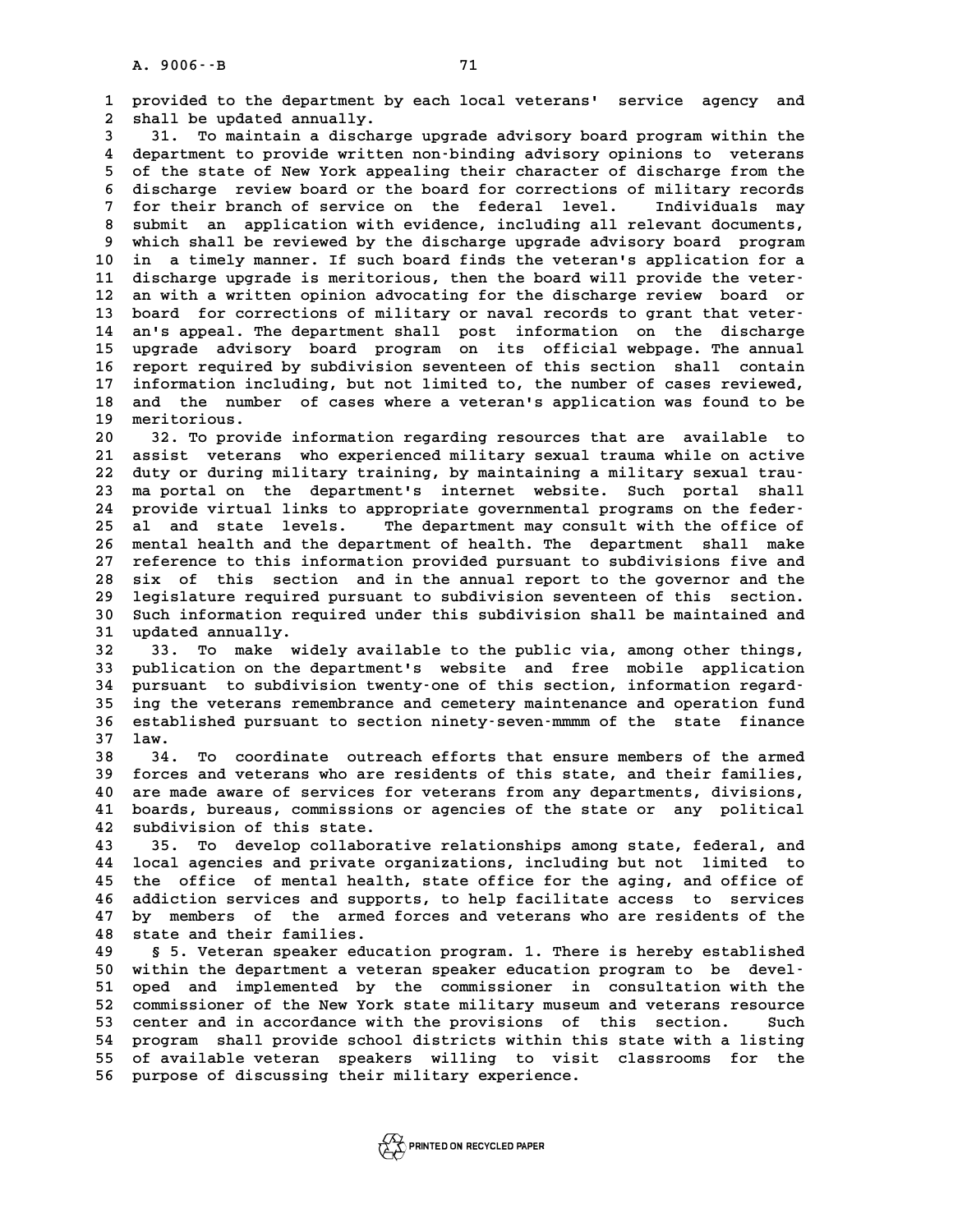**1 2. The department, from its available resources, shall develop an** 1 2. The department, from its available resources, shall develop an<br>2 informational pamphlet to be distributed either by mail or electron-<br>3 isally to school districts which provides a general overview of the **2.** The department, from its available resources, shall develop an<br>2 informational pamphlet to be distributed either by mail or electron-<br>3 ically to school districts which provides a general overview of the<br>4 program inc 2 informational pamphlet to be distributed either by mail or electron-<br>3 ically to school districts which provides a general overview of the<br>4 program including its purpose and how to participate. The department<br>5 shall in 3 ically to school districts which provides a general overview of the<br>4 program including its purpose and how to participate. The department<br>5 shall, in consultation with congressionally chartered veterans organiza-<br>5 tion **6 the department**<br> **6 tions and local veterans services agencies, appoint and create a listing<br>
<b>6 tions and local veterans services agencies, appoint and create a listing**<br> **6 tions and local veterans services agencies,** 5 shall, in consultation with congressionally chartered veterans organiza-<br>6 tions and local veterans services agencies, appoint and create a listing<br>7 of veteran speakers coordinators for each county of the state who shal 8 tions and local veterans services agencies, appoint and create a listing<br>
8 be listed in the informational pamphlet. The veteran speakers coordina-<br>
9 tors' duties shall include but not be limited to contacting veterans of veteran speakers coordinators for each county of the state who shall 8 be listed in the informational pamphlet. The veteran speakers coordina-<br>
9 tors' duties shall include but not be limited to contacting veterans who<br>
10 reside in their county including those who have participated in the<br> 9 tors' duties shall include but not be limited to contacting veterans who<br>10 reside in their county including those who have participated in the<br>11 veteran's oral history program at the New York state military museum or<br><sup></sup> 10 reside in their county including those who have participated in the<br>11 veteran's oral history program at the New York state military museum or<br>12 the Nest Point oral history project or the veterans history project of<br><sup>1</sup> 11 veteran's oral history program at the New York state military museum or<br>12 the West Point oral history project or the veterans history project of<br>13 the American Folklore Center or any similar oral history project with<br> 12 the West Point oral history project or the veterans history project of<br>13 the American Folklore Center or any similar oral history project with<br>14 information about this program and inquiring as to whether such persons<br> 13 the American Folklore Center or any similar oral history project with<br>14 information about this program and inquiring as to whether such persons<br>15 would be willing to participate as speakers or in any other capacity.<br>1 14 information about this program and inquiring as to whether such persons<br>15 would be willing to participate as speakers or in any other capacity.<br>16 The listing shall include the names and contact information for such<br>17 15 would be willing to participate as speakers or in any other capacity.<br>16 The listing shall include the names and contact information for such<br>17 veterans including information describing the type of military service<br>18 17 veterans including information describing the type of military service<br>18 performed by each such person, the time and length of service, geograph-<br>19 ic area or areas where such person served and rank. The veteran speak **19 ic area or areas where such person served and rank. The veteran speak-**18 performed by each such person, the time and length of service, geograph-<br>19 ic area or areas where such person served and rank. The veteran speak-<br>20 ers coordinators shall annually update such information regarding the 19 ic area or areas where such pers<br>20 ers coordinators shall annually u<br>21 availability of such veterans.<br><sup>22</sup> <sup>2</sup> <sup>2</sup> <sup>10</sup> togher or uptorn 2 20 ers coordinators shall annually update such information regarding the<br>21 availability of such veterans.<br>22 3. No teacher or veteran shall be required to participate in this<br>23 program Any teacher who wishes to supplemen

**21 availability of such veterans.**<br> **22** 3. No teacher or veteran shall be required to participate in this<br> **23 program.** Any teacher who wishes to supplement his or her classroom<br> **24 instruction concerning a particular 22 3. No teacher or veteran shall be required to participate in this<br>
23 program. Any teacher who wishes to supplement his or her classroom**<br>
24 instruction concerning a particular era in American military history may<br>
25 23 program. Any teacher who wishes to supplement his or her classroom<br>24 instruction concerning a particular era in American military history may<br>25 contact a participating veteran personally to request that such person<br>26 24 instruction concerning a particular era in American military history may<br>25 contact a participating veteran personally to request that such person<br>26 visit a classroom to discuss his or her military experience. A teache 25 contact a participating veteran personally to request that such person<br>26 visit a classroom to discuss his or her military experience. A teacher<br>27 shall be responsible for ascertaining the appropriateness of any<br>28 pro 26 visit a classroom to discuss his or her military experience. A teacher<br>27 shall be responsible for ascertaining the appropriateness of any<br>28 proposed speaker based upon the age of the children and the intended<br>29 subje 27 shall be responsible for ascertaining the appropriateness of any<br>28 proposed speaker based upon the age of the children and the intended<br>29 subject matter. Nothing in this section shall be intended to supersede<br>20 apy p 28 proposed speaker based upon the age of the children and the intended<br>29 subject matter. Nothing in this section shall be intended to supersede<br>30 any particular or general school rules or regulations or other laws<br><sup>31</sup> subject matter. Nothing in this section shall be intended to supersede<br>30 any particular or general school rules or regulations or other laws<br>31 relating to curriculum.<br>32 4. The department shall require a certified copy o

**30 any particular or general school rules or regulations or other laws**<br>**31 relating to curriculum.**<br>**32 4. The department shall require a certified copy of the veteran's**<br>**33 discharge papers to participate in the vetera 31 relating to curriculum.**<br> **32** 4. The department shall require a certified copy of the veteran's<br> **33 discharge papers to participate in the veteran speaker program. Such**<br> **34 form shall be filed with the department t 4. The department shall require a certified copy of the veteran's**<br>**33 discharge papers to participate in the veteran speaker program.** Such<br>**34 form shall be filed with the department to serve as evidence that such**<br>**25** 33 discharge papers to participate in the veteran speaker program. Such<br>34 form shall be filed with the department to serve as evidence that such<br>35 person is a veteran who served in the United States military honorably.<br><sup></sup> **34 form shall be filed with the department to serve as evidence that such person is a veteran who served in the United States military honorably.<br>
36 5. The department shall implement a procedure for evaluations of each<br>** 

**35 person is a veteran who served in the United States military honorably.**<br> **36 5. The department shall implement a procedure for evaluations of each**<br> **37 speaker to be completed by teachers and students, and maintain s 5.** The department shall implement a procedure for evaluations of each<br>37 speaker to be completed by teachers and students, and maintain such<br>38 evaluations and make them available upon request to other teachers who 37 speaker to be comple<br>38 evaluations and make th<br>39 plan to participate. 90 400 900 evaluations and make them available upon request to other teachers who<br>
90 plan to participate.<br>
40 6. The department may consult with other veterans organizations and<br>
41 any branch of the U.S. military in the

**41 any branch of the U.S. military in the development of this program. 42 § 6. Cooperation and facilities of other departments. To effectuate 43 the purposes of this article, the governor may direct any department, 42** § 6. Cooperation and facilities of other departments. To effectuate<br> **43** the purposes of this article, the governor may direct any department,<br> **44** division, board, bureau, commission or agency of the state, or of a 43 the purposes of this article, the governor may direct any department,<br>44 division, board, bureau, commission or agency of the state, or of any<br>45 political subdivision thereof, to cooperate with and assist and advise<br>th **44 division, board, bureau, commission or agency of the state, or of any**<br>**45 political subdivision thereof, to cooperate with and assist and advise**<br>**46 the department in the performance of its duties and functions, and** 45 political subdivision thereof, to cooperate with and assist and advise<br>46 the department in the performance of its duties and functions, and to<br>47 provide such facilities, including personnel, materials and other 46 the department in the performance of its duties and functions, and to<br>47 provide such facilities, including personnel, materials and other<br>48 assistance and data as will enable the department or any of its agencies<br>to p 47 provide such facilities, including personnel, materials and other<br>48 assistance and data as will enable the department or any of its agencies<br>49 to properly carry out its activities and effectuate its purposes under<br>50 48 assistance and d<br>49 to properly carr<br>50 this article.<br>51 5 7 Informat 49 to properly carry out its activities and effectuate its purposes under<br>50 this article.<br>51 § 7. Information on status of veterans receiving assistance. Depart-<br>52 monta divisions bureaus boards commissions and aconsice

50 this article.<br>
51 § 7. Information on status of veterans receiving assistance. Depart-<br>
52 ments, divisions, bureaus, boards, commissions and agencies of the state<br>
53 and political subdivisions thereof, which provide a 51 § 7. Information on status of veterans receiving assistance. Depart-<br>52 ments, divisions, bureaus, boards, commissions and agencies of the state<br>53 and political subdivisions thereof, which provide assistance, treatment 52 ments, divisions, bureaus, boards, commissions and agencies of the state<br>53 and political subdivisions thereof, which provide assistance, treatment,<br>54 counseling, care, supervision or custody in service areas involving 53 and political subdivisions thereof, which provide assistance, treatment,<br>54 counseling, care, supervision or custody in service areas involving<br>55 health, mental health, family services, criminal justice or employment,<br> **56 including but not limited to the office of addiction services and**

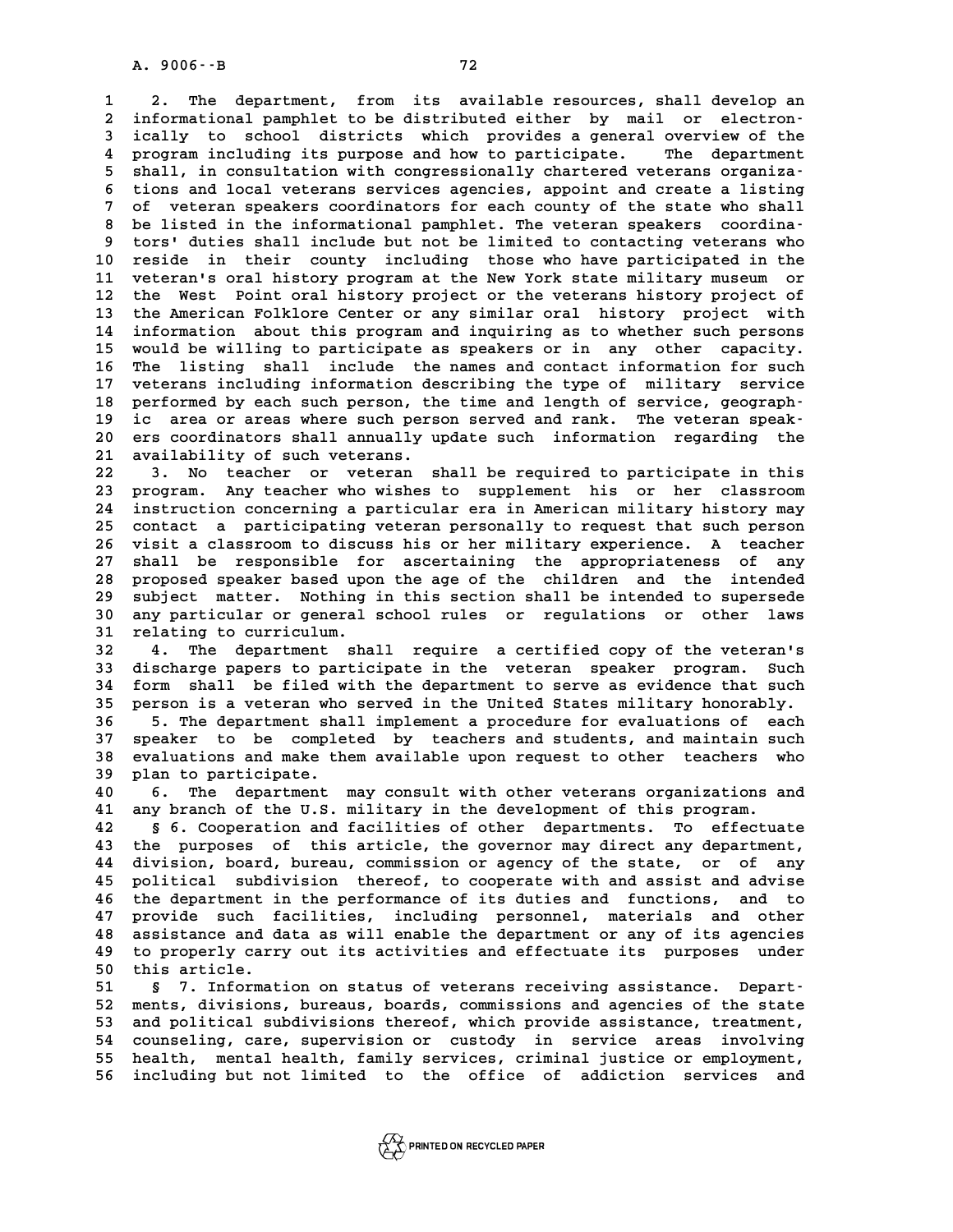**1 supports, office of mental health, office of probation and correctional** 1 supports, office of mental health, office of probation and correctional<br>2 alternatives, office of children and family services, office of tempo-<br><sup>2</sup> rary and disability assistance, department of bealth department of 1 supports, office of mental health, office of probation and correctional<br>2 alternatives, office of children and family services, office of tempo-<br>3 rary and disability assistance, department of health, department of<br>1 lab 2 alternatives, office of children and family services, office of tempo-<br> **4 labor, local workforce investment boards, office for people with devel-**<br> **4 labor, local workforce investment boards, office for people with dev 5** rary and disability assistance, department of health, department of labor, local workforce investment boards, office for people with devel-<br>
5 opmental disabilities, and department of corrections and community<br>
5 super 4 labor, local workforce investment boards, office for people with devel-<br>5 opmental disabilities, and department of corrections and community<br>6 supervision, shall request assisted persons to provide information with<br>7 reg 5 opmental disabilities, and department of corrections and community<br>6 supervision, shall request assisted persons to provide information with<br>7 regard to their veteran status and military experiences. Individuals<br>8 identi 8 supervision, shall request assisted persons to provide information with<br>7 regard to their veteran status and military experiences. Individuals<br>8 identifying themselves as veterans shall be advised that the department<br>9 o 9 regard to their veteran status and military experiences. Individuals<br>8 identifying themselves as veterans shall be advised that the department<br>9 of veterans' services and local veterans' service agencies established<br>10 p **10 pursuant to section fourteen of this article provide assistance to** 9 of veterans' services and local veterans' service agencies established<br>10 pursuant to section fourteen of this article provide assistance to<br>11 veterans regarding benefits under federal and state law. Information<br>12 rega 10 pursuant to section fourteen of this article provide assistance to<br>11 veterans regarding benefits under federal and state law. Information<br>12 regarding veterans status and military service provided by assisted<br>13 person 11 veterans regarding benefits under federal and state law. Information<br>12 regarding veterans status and military service provided by assisted<br>13 persons solely to implement this section shall be protected as personal<br>14 c 12 regarding veterans status and military service provided by assisted<br>13 persons solely to implement this section shall be protected as personal<br>14 confidential information under article six-A of the public officers law<br>1 13 persons solely to implement this section shall be protected as personal<br>14 confidential information under article six A of the public officers law<br>15 against disclosure of confidential material, and used only to assist 14 confidential information under article six-A of the public officers law<br>15 against disclosure of confidential material, and used only to assist in<br>16 the diagnosis, treatment, assessment and handling of the veteran's pr 15 against disclosure of confidential material, and used only to assist in<br>16 the diagnosis, treatment, assessment and handling of the veteran's prob-<br>17 lems within the agency requesting such information and in referring **16 the diagnosis, treatment, assessment and handling of the veteran's prob-**<br>17 lems within the agency requesting such information and in referring the<br>18 veteran to the department of veterans' services for information an 17 lems within the agency requesting such information and in referring the<br>18 veteran to the department of veterans' services for information and<br>19 assistance with regard to benefits and entitlements under federal and<br>20 18 veteran to the 19 assistance w<br>20 state law.<br>21 s 8 Nov Yo

20 assistance with regard to benefits and entitlements under federal and<br>20 state law.<br>21 § 8. New York state supplemental burial allowance for members of the<br>22 armed forces of the United States killed in combat or duty s 20 state law.<br>21 § 8. New York state supplemental burial allowance for members of the<br>22 armed forces of the United States killed in combat or duty subject to<br>23 bostile fire or imminent danger, as defined in 37 USC & 310 **21 § 8. New York state supplemental burial allowance for members of the 22 armed forces of the United States killed in combat or duty subject to hostile fire or imminent danger, as defined in 37 USC § 310. 1. As used** 22 armed forces of the United States killed in combat or duty subject to<br>23 hostile fire or imminent danger, as defined in 37 USC § 310. 1. As used<br>24 in this section, "parent" means a father, a mother, a father through<br>25 23 hostile fire or imminent danger, as defined in 37 USC § 310. 1. As used<br>24 in this section, "parent" means a father, a mother, a father through<br>25 adoption, a mother through adoption, or an individual who, for a period<br> 24 in this section, "parent" means a father, a mother, a father through<br>25 adoption, a mother through adoption, or an individual who, for a period<br>26 of not less than one year, at any time before the decedent's entry into<br> 25 adoption, a mother through adoption, or an individual who, for a period<br>26 of not less than one year, at any time before the decedent's entry into<br>27 active military service stood in the relationship of a parent to a de 26 of not less than one year, at any time before the decedent's entry into<br>27 active military service stood in the relationship of a parent to a dece-<br>28 dent who died in combat or duty subject to hostile fire or imminent<br> 27 active military service stood in the relationship of a parent to a dece-<br>28 dent who died in combat or duty subject to hostile fire or imminent<br>29 danger, as defined in 37 USC § 310, or who died from a wound incurred in 28 dent who died in combat or duty subject to hostile fire or imminent<br>29 danger, as defined in 37 USC § 310, or who died from a wound incurred in<br>30 combat or while serving on duty subject to hostile fire or imminent<br>31 d **39 danger, as defined in 37 USC § 310, or who died from a wound incurred in combat or while serving on duty subject to hostile fire or imminent danger, as defined in 37 USC § 310 or, if two persons stood in the relationsh** 30 combat or while serving on duty subject to hostile fire or imminent<br>31 danger, as defined in 37 USC § 310 or, if two persons stood in the<br>32 relationship of a parent for one year or more, the person who bore the<br>33 expe 31 danger, as defined in 37 USC § 310 or, if two persons stood in the relationship of a parent for one year or more, the person who bore the expenses of the funeral of the decedent.<br>34 2. As used in this section, (a) "woun relationship of a parent for one year or more, the person who bore the

**33 expenses of the funeral of the decedent.**<br> **34 2. As used in this section, (a) "wound" means a physical injury to a**<br> **35 servicemember on active duty caused by (i) a bullet, shrapnel, or other**<br> **26 projectile:** (ii) **2.** As used in this section, (a) "wound" means a physical injury to a<br>35 servicemember on active duty caused by (i) a bullet, shrapnel, or other<br>36 projectile; (ii) a mine or trap; (iii) an explosion; (iv) a vehicle or<br>37 35 servicemember on active duty caused by (i) a bullet, shrapnel, or other<br>36 projectile; (ii) a mine or trap; (iii) an explosion; (iv) a vehicle or<br>37 aircraft accident not caused by the servicemember's willful misconduct 36 projectile; (ii) a mine or trap; (iii) an explosion; (iv) a vehicle or aircraft accident not caused by the servicemember's willful misconduct;<br>38 or (v) any other action caused or induced by the enemy directly result-<br><sup></sup> 36 projectile; (ii) a mine or trap; (iii) an explosion; (iv) a vehicle or<br>37 aircraft accident not caused by the servicemember's willful misconduct;<br>38 or (v) any other action caused or induced by the enemy directly result **40 (a) 38 (a)** or (v) any other action caused or induced by the enemy directly result-<br> **40** (b) "burial receptacle" means (i) a casket, which shall mean a rigid<br> **41 container that is designed for the engagement** of huma

**41 container that is designed for the encasement of human remains and 42 customarily ornamented and lined with fabric, (ii) an urn, which shall 43 mean a container of wood, metal, pottery, or other material designed for** 42 customarily ornamented and lined with fabric, (ii) an urn, which shall<br>43 mean a container of wood, metal, pottery, or other material designed for<br>44 the storage of cremated human remains, and/or (iii) an outer burial<br>1 43 mean a container of wood, metal, pottery, or other material designed for<br>44 the storage of cremated human remains, and/or (iii) an outer burial<br>45 receptacle, which shall mean a graveliner, burial vault, or other simi-<br> 44 the storage of cremated human remains, and/or (iii) an out<br>45 receptacle, which shall mean a graveliner, burial vault, or o<br>46 lar type of container for the placement of a casket or urn.<br>47 3 There is bereby ottablished 45 receptacle, which shall mean a graveliner, burial vault, or other simi-<br>46 lar type of container for the placement of a casket or urn.<br>47 3. There is hereby established within the department a New York state<br>48 suppleme

**46 lar type of container for the placement of a casket or urn.**<br>47 3. There is hereby established within the department a New York state<br>48 supplemental burial allowance for any member of the armed forces of the<br>19 United **47 3. There is hereby established within the department a New York state**<br>**48 supplemental burial allowance for any member of the armed forces of the**<br>**49 United States who:** (a) died in combat or duty subject to hostile **50 imminent danger, as defined in 37 USC § 310 or died from a wound** 49 United States who: (a) died in combat or duty subject to hostile fire or<br>50 imminent danger, as defined in 37 USC § 310 or died from a wound<br>51 incurred in combat or while serving on duty subject to hostile fire or<br>52 i 50 imminent danger, as defined in 37 USC § 310 or died from a wound<br>51 incurred in combat or while serving on duty subject to hostile fire or<br>52 imminent danger, as defined in 37 USC § 310, other than the exceptions<br>53 pot 51 incurred in combat or while serving on duty subject to hostile fire or<br>52 imminent danger, as defined in 37 USC § 310, other than the exceptions<br>53 noted in paragraphs (d), (e) and (f) of subdivision four of this<br>54 sec 52 imminent danger, as defined in 37 USC § 310, other than the exceptions<br>53 noted in paragraphs (d), (e) and (f) of subdivision four of this<br>54 section, and (b) who was (i) a resident of New York state at the time of 53 noted in paragraphs (d), (e) and (f) of subdivision four of this<br>54 section, and (b) who was (i) a resident of New York state at the time of<br>55 his or her death or (ii) a nonresident of New York state at the time of<br>56 54 section, and (b) who was (i) a resident of New York state at the time of<br>55 his or her death or (ii) a nonresident of New York state at the time of<br>56 his or her death and a member of the New York Army National Guard or

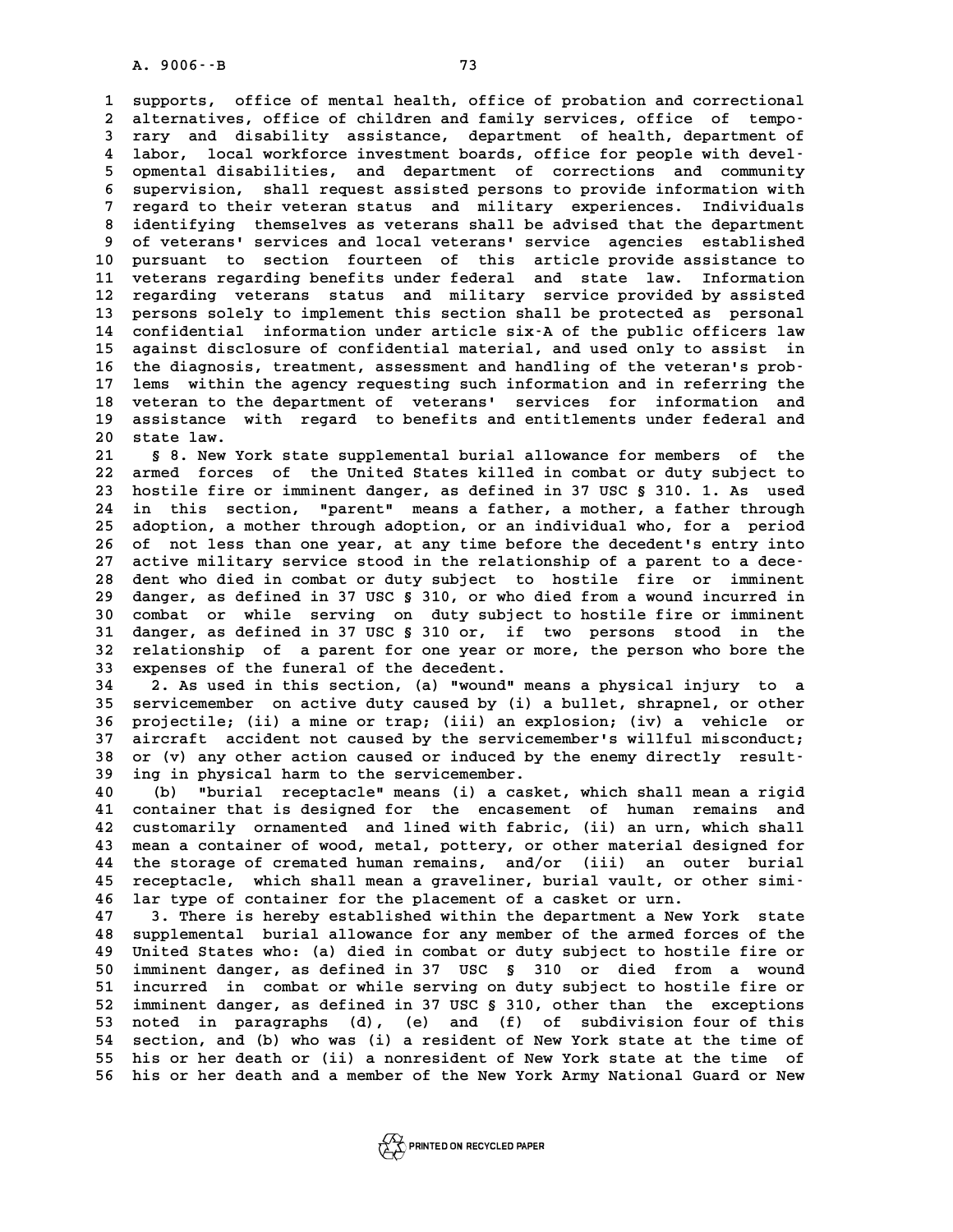**1 York Air National Guard at the time he or she entered title 10, United** 1 York Air National Guard at the time he or she entered title 10, United<br>2 States Code, federal active duty status during which period of service<br>3 he er she died 1 York Air Nationa<br>2 States Code, feder<br>3 he or she died.<br><sup>4</sup> (3) The pu 2 States Code, federal active duty status during which period of service<br>3 he or she died.<br>4 **4.** (a) The purpose of the program is to administer and monitor a<br>5 supplemental allowance program to aid families of military p

**5** supplemental allowance program is to administer and monitor a<br> **5** supplemental allowance program to aid families of military personnel who<br> **6** died in sembat or duty subject to bestile fire or invincational density o **6 4. (a) The purpose of the program is to administer and monitor a**<br>**6 supplemental allowance program to aid families of military personnel who**<br>**6 died in combat or duty subject to hostile fire or imminent danger, as**<br>**6** 5 supplemental allowance program to aid families of military personnel who<br>6 died in combat or duty subject to hostile fire or imminent danger, as<br>7 defined in 37 USC § 310, or died from a wound incurred in combat or duty<br> **8 died in combat or duty subject to hostile fire or imminent danger, as<br>
7 defined in 37 USC § 310, or died from a wound incurred in combat or duty<br>
8 subject to hostile fire or imminent danger, as defined in 37 USC § 310 9** defined in 37 USC § 310, or died from a wound incurred in combat or duty<br>
8 subject to hostile fire or imminent danger, as defined in 37 USC § 310,<br>
9 with respect to expenses incurred in connection with the decedent's 8 subject to hostile fire or imminent danger, as defined in 37 USC § 310,<br>9 with respect to expenses incurred in connection with the decedent's<br>10 funeral and the burial, burial receptacle, cremation, or other interment<br>11 9 with respect to expenses incu<br>10 funeral and the burial, buria<br>11 of the decedent's remains.<br><sup>12</sup> (b) Fligible regiments und 10 funeral and the burial, burial receptacle, cremation, or other interment<br>11 of the decedent's remains.<br>12 (b) Eligible recipients under this program shall be those who bore the<br>13 cost of the decedent's funeral and buri

11 of the decedent's remains.<br>12 (b) Eligible recipients under this program shall be those who bore the<br>13 cost of the decedent's funeral and burial, burial receptacle, cremation,<br>14 cr. other internant, in the following e **12** (b) Eligible recipients under this program shall be those who bore the cost of the decedent's funeral and burial, burial receptacle, cremation, 14 or other interment, in the following order of priority: (i) a survivin 13 cost of the decedent's funeral and burial, burial receptacle, cremation,<br>14 or other interment, in the following order of priority: (i) a surviving<br>15 spouse or domestic partner of the decedent; (ii) adult children of t 14 or other interment, in the following order of priority: (i) a surviving<br>15 spouse or domestic partner of the decedent; (ii) adult children of the<br>16 decedent, to include step-children and adopted children; (iii) parents 15 spouse or domestic partner of the decedent; (ii) adult children of the<br>16 decedent, to include step-children and adopted children; (iii) parents<br>17 or grandparents of the decedent, and parents-in-law or grandparents-in-**16 decedent, to include step-children and adopted children; (iii) parents**<br>17 or grandparents of the decedent, and parents-in-law or grandparents-in-<br>18 law of the decedent; (iv) brothers or sisters of the decedent, to<br>in 17 or grandparents of the decedent, and parents-in-law or grandparents-in-<br>18 law of the decedent; (iv) brothers or sisters of the decedent, to<br>19 include brothers or sisters adopted by the decedent's immediate family<br>20 a 18 law of the decedent; (iv) brothers or sisters of the decedent, to<br>19 include brothers or sisters adopted by the decedent's immediate family<br>20 and brothers or sisters with whom the decedent shares only one parent in<br>21 19 include brothers or sisters adopted by the decedent's immediate family<br>20 and brothers or sisters with whom the decedent shares only one parent in<br>21 common, and brothers-in-law or sisters-in-law of the decedent; (v) **22 aunts, uncles, and first cousins of the decedent; and (vi) any other** 21 common, and brothers-in-law or sisters-in-law of the decedent; (v)<br>22 aunts, uncles, and first cousins of the decedent; and (vi) any other<br>23 relative. Any applicant convicted of making any false statement in the<br>24 app 22 aunts, uncles, and first cousins of the decedent; and (vi) any other<br>23 relative. Any applicant convicted of making any false statement in the<br>24 application for the reimbursement shall be subject to the penalties<br>25 pr 23 relative. Any applicant convi<br>24 application for the reimburseme:<br>25 prescribed in the penal law.<br>26 (3) Sush buriel allowance 24 application for the reimbursement shall be subject to the penalties<br>25 prescribed in the penal law.<br>26 (c) Such burial allowance is a partial reimbursement of an eligible<br>27 decedent's funeral and burial, burial recepta

**27 decedent's funeral and burial, burial receptacle, cremation or other** 26 (c) Such burial allowance is a partial reimbursement of an eligible<br>
27 decedent's funeral and burial, burial receptacle, cremation or other<br>
28 interment costs. The reimbursement is generally applicable to two compo-<br> 27 decedent's funeral and burial, burial receptacle, cremation or other<br>28 interment costs. The reimbursement is generally applicable to two compo-<br>29 nents: (i) funeral expenses, and (ii) expenses arising from the burial, **30 interment costs. The reimbursement is generally applicable to two compo-**<br> **29 nents:** (i) funeral expenses, and (ii) expenses arising from the burial,<br> **30 burial receptacle, cremation, or other interment of the deced 39 nents:** (i) funeral expenses, and (ii) expenses arising from the burial,<br>30 burial receptacle, cremation, or other interment of the decedent's<br>31 remains. Any allowance granted by the government of the United States,<br>3 **30 burial receptacle, cremation, or other interment of the decedent's**<br>31 remains. Any allowance granted by the government of the United States,<br>32 pursuant to 38 U.S.C. §§2301, 2302, 2303, 2306, 2307 and 2308 or 10<br>33 U. **31 remains.** Any allowance granted by the government of the United States,<br>32 pursuant to 38 U.S.C. § 52301, 2302, 2303, 2306, 2307 and 2308 or 10<br>33 U.S.C. § 1482, or by the decedent's state of residence in the case of a 32 pursuant to 38 U.S.C. §§2301, 2302, 2303, 2306, 2307 and 2308 or 10<br>33 U.S.C. § 1482, or by the decedent's state of residence in the case of an<br>34 allowance eligible pursuant to subparagraph (ii) of paragraph (b) of **J.S.C. § 1482, or by the decedent's state of residence in the case of an allowance eligible pursuant to subparagraph (ii) of paragraph (b) of subdivision three of this section, shall be first applied toward funeral 34 allowance eligible pursuant to subparagraph (ii) of paragraph (b) of subdivision three of this section, shall be first applied toward funeral and burial, burial receptacle, cremation or other interment costs. The attic** 35 subdivision three of this section, shall be first applied toward funeral<br>36 and burial, burial receptacle, cremation or other interment costs. The<br>37 state may award an allowance of up to six thousand dollars to cover a 36 and burial, burial receptacle, cremation or other interment costs. The<br>37 state may award an allowance of up to six thousand dollars to cover any<br>38 remaining expenses.<br>39 (d) The state shall not award any funds from th 37 state may award an allowance of up to six thousand dollars to cover any<br>
38 remaining expenses.<br>
39 (d) The state shall not award any funds from this allowance to reim-<br>
40 burse any costs for the headstone, grave marke

38 remaining expenses.<br>39 (d) The state shall not award any funds from this allowance to reim-<br>40 burse any costs for the headstone, grave marker, or medallion of the<br>41 decedent **40** december 11 decedent.<br> **41** decedent.

**42 (e) The state shall not grant supplemental burial allowance payments 41 decedent.**<br>42 (e) The state shall not grant supplemental burial allowance payments<br>43 for the funeral or the burial, burial receptacle, cremation, or other<br>44 interment of remains of any desedent whese relations reseiv **42** (e) The state shall not grant supplemental burial allowance payments<br>43 for the funeral or the burial, burial receptacle, cremation, or other<br>44 interment of remains of any decedent whose relations received any<br>45 rei 43 for the funeral or the burial, burial receptacle, cremation, or other<br>44 interment of remains of any decedent whose relations received any<br>45 reimbursement from this allowance for any previous funeral or burial,<br>16 buri 44 interment of remains of any decedent whose relations received any<br>45 reimbursement from this allowance for any previous funeral or burial,<br>46 burial receptacle, cremation, or other interment of remains for this<br>47 same 45 reimbursement from this allowance for any previous funeral or burial,<br>46 burial receptacle, cremation, or other interment of remains for this<br>47 same decedent.<br>48 (f) The state shall not grant supplemental burial allowa 46 burial receptacle, cremation, or other interment of remains for this<br>47 same decedent.<br>48 (f) The state shall not grant supplemental burial allowance payments<br>49 for any person filing a completed application for such al

**49 for any person filing a completed application for such allowance with 50 the state later than: (i) two years after the applicant received final 50 for any person filing a completed application for such allowance with**<br>
50 the state later than: (i) two years after the applicant received final<br>
51 written notice from the United States Department of Veterans Affairs 50 the state later than: (i) two years after the applicant received final<br>51 written notice from the United States Department of Veterans Affairs<br>52 regarding an application for reimbursement of funeral or burial, burial<br>r 51 written notice from the United States Department of Veterans Affairs<br>52 regarding an application for reimbursement of funeral or burial, burial<br>53 receptacle, cremation or other interment expenses pursuant to 38 U.S.C.<br> 52 regarding an application for reimbursement of funeral or burial, burial<br>53 receptacle, cremation or other interment expenses pursuant to 38 U.S.C.<br>54 §§2301, 2302, 2303, 2306, 2307, or 2308, or 10 U.S.C. § 1482, or any<br> **55 combination thereof; or (ii) two years after the expiration date of the 56 filing deadline to apply for reimbursement of funeral, burial, burial**

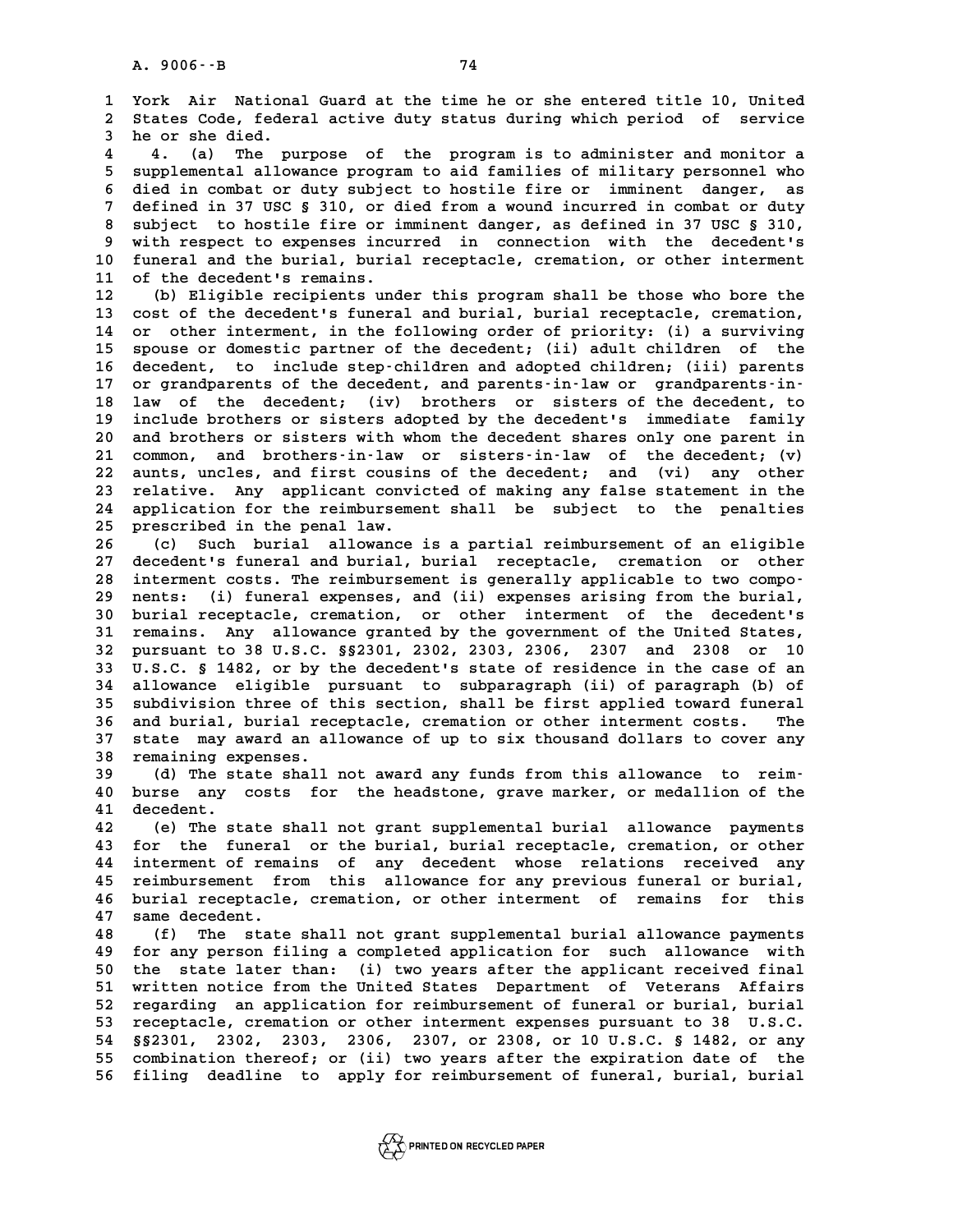**1 receptacle, cremation or other interment expenses from the United States 2 2** receptacle, cremation or other interment expenses from the United States<br>2 Department of Veterans Affairs, as defined in 38 U.S.C. § 2304, if the<br>3 applicant never applied for reimbursement of funeral burial burial 1 receptacle, cremation or other interment expenses from the United States<br>2 Department of Veterans Affairs, as defined in 38 U.S.C. § 2304, if the<br>3 applicant never applied for reimbursement of funeral, burial, burial<br>4 r 2 Department of Veterans Affairs, as defined in 38 U.S.C. § 2304, if the<br>3 applicant never applied for reimbursement of funeral, burial, burial<br>4 receptacle, cremation or interment expenses from the United States<br>5 Departm **5 5** applicant never applied for reimbursement of funeral, burial, burial<br>4 receptacle, cremation or interment expenses from the United States<br>5 Department of Veterans Affairs. Any applications received subsequent to<br>5 4 receptacle, cremation or interment expenses from the<br>5 Department of Veterans Affairs. Any applications received s<br>6 these prescribed periods shall be denied as time-barred.<br><sup>7</sup> (c) Applicants shall furnish evidence of t **7 Department of Veterans Affairs. Any applications received subsequent to<br>
6 these prescribed periods shall be denied as time-barred.<br>
7 (g) Applicants shall furnish evidence of the decedent's military<br>
8 service and rele** 

8 these prescribed periods shall be denied as time-barred.<br> **8 service and relevant after action reports or other documents explaining**<br> **8 service and relevant after action reports or other documents explaining**<br> **8 servi 9 applicants shall furnish evidence of the decedent's military<br>
8 service and relevant after action reports or other documents explaining<br>
9 why the application meets eligibility requirements for each case in the<br>
8 manne** 8 service and relevant after action reports or other documents explaining<br>
9 why the application meets eligibility requirements for each case in the<br>
10 manner and form prescribed by the state commissioner or his or her<br>
<sup></sup> 9 why the application meets eligibility requirements for each case in the<br>10 manner and form prescribed by the state commissioner or his or her<br>11 designee. Upon being satisfied that the facts in the application are<br><sup>12</sup> t 10 manner and form prescribed by the state commissioner or his or her<br>11 designee. Upon being satisfied that the facts in the application are<br>12 true, the state commissioner or his or her designee shall certify to the<br>13 s 11 designee. Upon being satisfied that the facts in the application are<br>12 true, the state commissioner or his or her designee shall certify to the<br>13 state comptroller the name and address of such recipient. The decision<br> 12 true, the state commissioner or his or her designee shall certify to the<br>
13 state comptroller the name and address of such recipient. The decision<br>
14 of the state commissioner or his or her designee on all matters reg 13 state comptroller the name and address of such recipient. The decision 14 of the state commissioner or his or her designee on all matters regard-<br>15 ing any payment from this allowance shall be final.<br>16 (h) The state c

**16 (h) The state commissioner shall submit a report to the governor, the 17 chairperson of the senate finance committee, and the chairperson of the 16** (h) The state commissioner shall submit a report to the governor, the chairperson of the senate finance committee, and the chairperson of the assembly ways and means committee not later than January fifteenth of assem 17 chairperson of the senate finance committee, and the chairperson of the<br>18 assembly ways and means committee not later than January fifteenth of<br>19 each year in which this section is in effect. Such report shall include 18 assembly ways and means committee not later than January fifteenth of<br>19 each year in which this section is in effect. Such report shall include,<br>20 but not be limited to, regulations promulgated pursuant to this sectio 21 each year in which this section is in effect. Such report shall include,<br>20 but not be limited to, regulations promulgated pursuant to this section,<br>21 allowances paid, and an account of the monies spent and the relatio 20 but not be limited to, regulations prom<br>21 allowances paid, and an account of the 1<br>22 of the distributees to the decedent.<br>23 6 9 New York state veterap burial 21 allowances paid, and an account of the monies spent and the relationship<br>22 of the distributees to the decedent.<br>23 § 9. New York state veteran burial fund. 1. As used in this section,<br>24 **Jecont in control of the dispo** 

**24 "agent in control of the disposition of remains" means the person 8 9. New York state veteran burial fund. 1. As used in this section,<br>24 "agent in control of the disposition of remains" means the person<br>25 responsible or designated to control the disposition of a deceased<br>26 veterals r 24 "agent in control of the disposition of remains" means the person<br>25 responsible or designated to control the disposition of a deceased<br>26 veteran's remains as defined and outlined in section forty-two hundred**<br>27 cpo **25 responsible or designated to control the disposition of a deceased**<br>26 veteran's remains as defined and outlined in section forty-two hundred<br>27 one of the public health law. The term "interment" means the disposition<br> 26 veteran's remains as defined and outlined in section forty-two hundred<br>27 one of the public health law. The term "interment" means the disposition<br>28 of remains as defined in paragraph (g) of section fifteen hundred two **29 the not-for-profit corporation law. The term "burial" shall include the** 28 of remains as defined in paragraph (g) of section fifteen hundred two of<br>29 the not-for-profit corporation law. The term "burial" shall include the<br>30 process as defined in paragraph (e) of section fifteen hundred two o 29 the not-for-profit corporation law. The process as defined in paragraph (e) of<br>31 the not-for-profit corporation law.<br>32 a corporation in authinisian pipe 30 process as defined in paragraph (e) of section fifteen hundred two of<br>
31 the not-for-profit corporation law.<br>
32 2. As provided in subdivision nineteen of section four of this arti-<br>
33 cle there is bereby established

31 the not-for-profit corporation law.<br>
32 2. As provided in subdivision nineteen of section four of this arti-<br>
33 cle, there is hereby established within the department a New York state<br>
34 veterans burial fund for honor **32 2. As provided in subdivision nineteen of section four of this arti-**<br> **33 cle, there is hereby established within the department a New York state**<br> **34 veterans burial fund for honorably discharged members of the arme** 33 cle, there is hereby established within the department a New York state<br>34 veterans burial fund for honorably discharged members of the armed forc-<br>35 es of the United States who were residents of New York state at the 34 veterans burial fund for honorably discharged members of the armed forc-<br>35 es of the United States who were residents of New York state at the time<br>36 of his or her death who (i) were honorably discharged from such ser 35 es of the United States who were residents of New York state at the time<br>36 of his or her death who (i) were honorably discharged from such service,<br>37 or (ii) had a qualifying condition, as defined in section one of th **36 of his or her death who (i) were honorably discharged from such service,<br>37 or (ii) had a qualifying condition, as defined in section one of this<br>38 article, and received a discharge other than bad conduct or dishonora** 37 or (ii) had a qualifying condition, as defined in section one of this<br>38 article, and received a discharge other than bad conduct or dishonorable<br>39 from such service, or (iii) were discharged LGBT veterans, as defined **40 article, and received a discharge other than bad conduct or dishonorable**<br>**40 section one of this article, and received a discharge other than bad**<br>**40 section one of this article, and received a discharge other than b** 99 from such service, or (iii) were discharged LGBT veterans, as defined in<br>40 section one of this article, and received a discharge other than bad<br>41 conduct or dishonorable from such service.<br>42 (a) Eligible recipients u

**42 (a) Eligible recipients under this program shall be those who bore the** 41 conduct or dishonorable from such service.<br>42 (a) Eligible recipients under this program shall be those who bore the<br>43 cost of the funeral as the agent in control of the disposition of<br>44 remains in application shall b **42** (a) Eligible recipients under this program shall be those who bore the cost of the funeral as the agent in control of the disposition of remains. An application shall be made available to an eligible recipi-<br> **15** ont 43 cost of the funeral as the agent in control of the disposition of<br>44 remains. An application shall be made available to an eligible recipi-<br>45 ent. Any applicant convicted of making any false statement in the appli-<br>46 44 remains. An application shall be made available to an eligible recipi-<br>45 ent. Any applicant convicted of making any false statement in the appli-<br>46 cation for the reimbursement shall be subject to the penalties<br><sup>47</sup> p 45 ent. Any applicant convicted of<br>46 cation for the reimbursemen<br>47 prescribed in the penal law.<br>48 (b) Sush aptional burial allow % 46 cation for the reimbursement shall be subject to the penalties<br>47 prescribed in the penal law.<br>48 (b) Such optional burial allowance is a reimbursement of an eligible<br>49 decedent's burial and interment costs not to ex

**49 decedent's burial and interment costs not to exceed two thousand five 50 hundred dollars in a New York state is a reimbursement of an eligible**<br>**49 decedent's burial and interment costs not to exceed two thousand five**<br>**50 hundred dollars in a New York state not-for-profit cemetery. The**<br>**5** decedent's burial and interment costs not to exceed two thousand five<br>50 hundred dollars in a New York state not-for-profit cemetery. The<br>51 reimbursement is generally available as a plot interment allowance. Any<br>52 allowa 50 hundred dollars in a New York state not-for-profit cemetery. The<br>51 reimbursement is generally available as a plot interment allowance. Any<br>52 allowance granted by the government of the United States, pursuant to 38<br>53 51 reimbursement is generally available as a plot interment allowance. Any allowance granted by the government of the United States, pursuant to 38 U.S.C. §§ 2302, 2303, 2306, 2307 and 2308 or 10 U.S.C. § 1482 shall be fir 52 allowance granted by the government of the United States, pursuant to 38<br>53 U.S.C. §§ 2302, 2303, 2306, 2307 and 2308 or 10 U.S.C. § 1482 shall be<br>54 first applied toward interment costs. An additional allowance of up t 53 U.S.C. §§ 2302, 2303, 2306, 2307 and 2308 or 10 U.S.C. § 1482 shall be<br>54 first applied toward interment costs. An additional allowance of up to<br>55 the cost of the actual burial and interment as provided under subdivi<sup>.</sup>

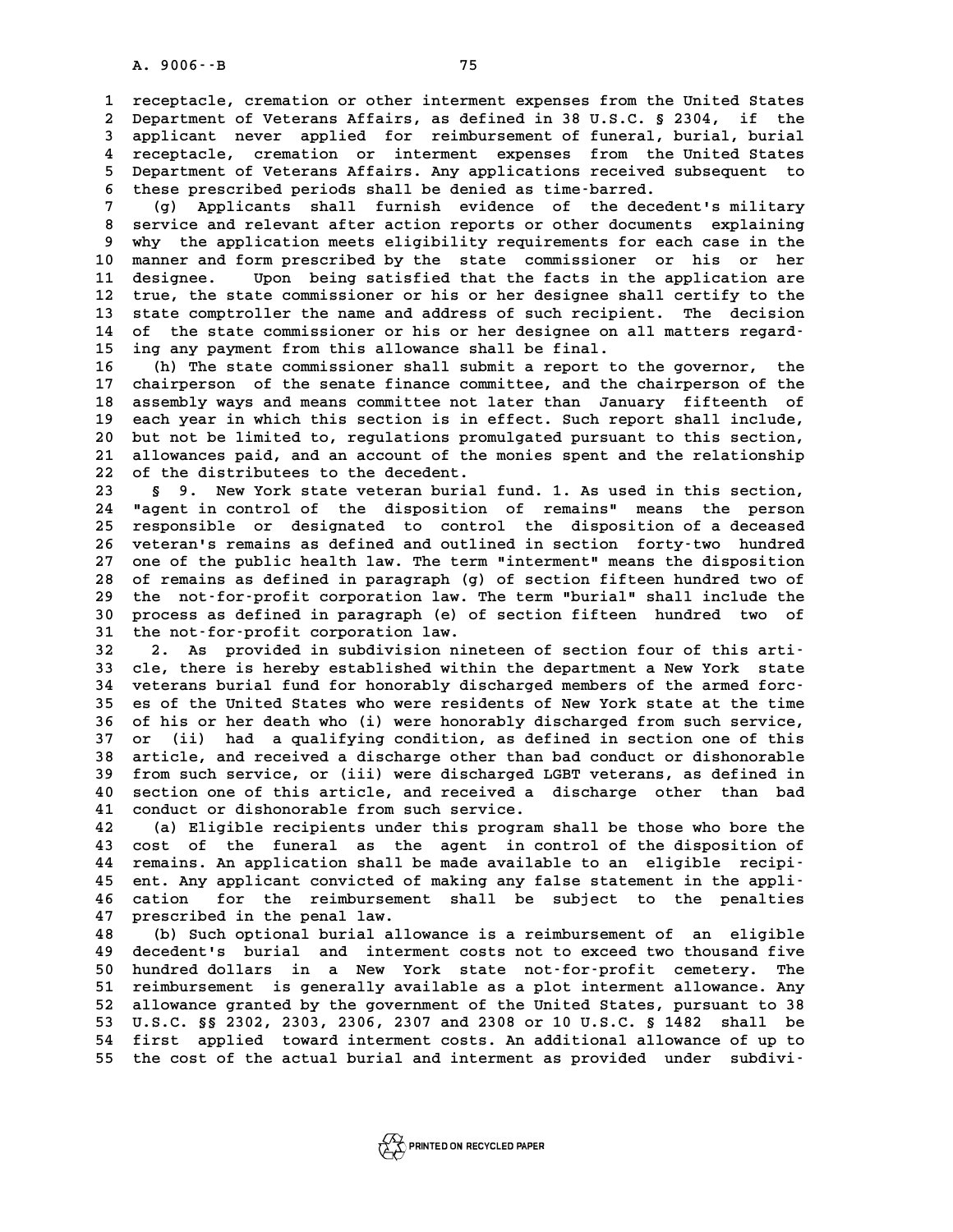**1 sion nineteen of section four of this article may be awarded to cover 2** sion nineteen of section<br>2 any remaining expenses.<br>3 (c) Fyidence of the 1 sion nineteen of section four of this article may be awarded to cover<br>2 any remaining expenses.<br>3 (c) Evidence of the military service of the decedent for each case<br><sup>4</sup> shall be furnished in the mannor and form program b

any remaining expenses.<br>
4 (c) Evidence of the military service of the decedent for each case<br>
4 shall be furnished in the manner and form prescribed by the state direc-<br>
5 tory won being satisfied that the fasts in the ap **5** (c) Evidence of the military service of the decedent for each case<br>4 shall be furnished in the manner and form prescribed by the state direc-<br>5 tor; upon being satisfied that the facts in the application are true,<br>the 4 shall be furnished in the manner and form prescribed by the state director; upon being satisfied that the facts in the application are true,<br>6 the state commissioner shall certify to the state comptroller the name<br>7 and 5 tor; upon being satisfied that the facts in the application are true,<br>6 the state commissioner shall certify to the state comptroller the name<br>7 and address of such agent in control of the disposition of remains for<br>8 re 6 the state commissioner shall certify to the<br>7 and address of such agent in control of the d<br>8 reimbursement as provided in this section.<br>8 5 10 Time within which marriese may b

9 and address of such agent in control of the disposition of remains for<br>
9 § 10. Time within which marriage may be solemnized; member of the<br>
10 armed forces. Notwithstanding section thirteen-b of the domestic **10 armed forces. Notwithstanding section thirteen-b of the domestic** 8 10. Time within which marriage may be solemnized; member of the<br>10 armed forces. Notwithstanding section thirteen-b of the domestic<br>11 relations law, where either of the parties making application for a<br>12 marriage ligat 10 armed forces. Notwithstanding section thirteen b of the domestic<br>11 relations law, where either of the parties making application for a<br>12 marriage license, pursuant to section thirteen of the domestic relations<br><sup>13</sup> la 12 marriage license, pursuant to section thirteen of the domestic relations<br>13 law, is a member of the armed forces of the United States on active duty<br>14 the marriage of the parties shall not be solemnized within twenty-f 12 marriage license, pursuant to section thirteen of the domestic relations<br>13 law, is a member of the armed forces of the United States on active duty<br>14 the marriage of the parties shall not be solemnized within twenty-f 13 law, is a member of the armed forces of the United States on active duty<br>14 the marriage of the parties shall not be solemnized within twenty-four<br>15 hours after the issuance of the marriage license, nor shall it be sol 14 the marriage of the parties shall not be solemnized within twenty-four<br>15 hours after the issuance of the marriage license, nor shall it be solem-<br>16 nized after one hundred eighty days from the date of the issuance of 15 hours after the issuance of the marriage license, nor shall it be solem-<br>16 nized after one hundred eighty days from the date of the issuance of the<br>17 marriage license. Proof that the applicant is a member of the armed 16 nized after one hundred eighty days from the date of the issuance of the<br>17 marriage license. Proof that the applicant is a member of the armed<br>18 forces of the United States shall be furnished to the satisfaction of<br>th 17 marriage license. Proof that the applicant is a member of the armed<br>18 forces of the United States shall be furnished to the satisfaction of<br>19 the official issuing the marriage license. Every license to marry issued<br>20 18 forces of the United States shall be furnished to the satisfaction of<br>19 the official issuing the marriage license. Every license to marry issued<br>20 pursuant to the provisions of this section shall state the day and hou 19 the official issuing the marriage license. Every license to marry issued<br>20 pursuant to the provisions of this section shall state the day and hour<br>21 the license is issued and shall contain a recital that it is issued<br> 20 pursuant to the provisions of this section shall state the day and hour<br>21 the license is issued and shall contain a recital that it is issued<br>22 pursuant to the provisions of this section.<br>23 \$ 11. Use of personal conf 21 the license is issued and shall contain a recital that it is issued<br>22 pursuant to the provisions of this section.<br>23 § 11. Use of personal confidential information obtained from veterans<br>24 or family members of veteran

22 pursuant to the provisions of this section.<br>23 § 11. Use of personal confidential information obtained from veterans<br>24 or family members of veterans receiving services from the state and<br>25 political subdivisions there <sup>23</sup> § 11. Use of personal confidential information obtained from veterans<br>
<sup>24</sup> or family members of veterans receiving services from the state and<br>
<sup>25</sup> political subdivisions thereof. 1. Departments, divisions, bureaus, 24 or family members of veterans receiving services from the state and<br>25 political subdivisions thereof. 1. Departments, divisions, bureaus,<br>26 boards, commissions and agencies of the state and political subdivisions<br>27 t 25 political subdivisions thereof. 1. Departments, divisions, bureaus,<br>26 boards, commissions and agencies of the state and political subdivisions<br>27 thereof, which provide assistance, treatment, counseling, care, super-<br>2 **26 boards, commissions and agencies of the state and political subdivisions**<br>27 thereof, which provide assistance, treatment, counseling, care, super-<br>28 vision or custody in service areas involving health, mental health, 27 thereof, which provide assistance, treatment, counseling, care, super-<br>28 vision or custody in service areas involving health, mental health,<br>29 family services, criminal justice or employment shall be required to<br>20 so 28 vision or custody in service areas involving health, mental health,<br>29 family services, criminal justice or employment shall be required to<br>30 solicit information on whether their customer or client is a veteran as<br>31 d 29 family services, criminal justice or employment shall be required to<br>30 solicit information on whether their customer or client is a veteran as<br>31 defined in section eighty-five of the civil service law or family member 30 solicit information on whether their customer or client is a veteran as<br>31 defined in section eighty-five of the civil service law or family member<br>32 of a veteran. Any new forms created after the effective date of this 31 defined in section eighty-five of the civil service law or family member<br>32 of a veteran. Any new forms created after the effective date of this<br>33 section shall contain the following questions: "Have you served in the<br> 32 of a veteran. Any new forms created after the effective date of this<br>33 section shall contain the following questions: "Have you served in the<br>34 United States Armed Forces?" "Has someone in your family served in the<br><sup>3</sup> 33 section shall contain the following questions: "Have you served in the<br>34 United States Armed Forces?" "Has someone in your family served in the<br>35 United States military?"<br>36 2. Individuals identifying themselves as ha **34 United States Armed Forces?" "Has someone in your family served in the 35 United States military?"**<br>36 2. Individuals identifying themselves as having served in the military<br>37 or a family member shall be advised that

**37 or a family member shall be advised that the department of veterans' 36 2. Individuals identifying themselves as having served in the military**<br>**37 or a family member shall be advised that the department of veterans'<br>38 services and local veterans service agencies established pursuant to<br>2** 37 or a family member shall be advised that the department of veterans<sup>1</sup><br>38 services and local veterans service agencies established pursuant to<br>39 section seventeen of this article provide assistance to veterans regard-<br> 38 services and local veterans service agencies established pursuant to<br>39 section seventeen of this article provide assistance to veterans regard-<br>40 ing benefits under federal and state law. Information regarding veteran 39 section seventeen of this article provide assistance to veterans regard-<br>40 ing benefits under federal and state law. Information regarding veterans<br>41 and military status provided by assisted persons solely to implemen 40 ing benefits under federal and state law. Information regarding veterans<br>41 and military status provided by assisted persons solely to implement<br>42 this section shall be protected as personal confidential material, and<br> 41 and military status provided by assisted persons solely to implement<br>42 this section shall be protected as personal confidential material, and<br>43 used only to assist in the diagnosis, treatment, assessment and handling<br> 42 this section shall be protected as personal confidential material, and<br>43 used only to assist in the diagnosis, treatment, assessment and handling<br>44 of the veteran's or family member's problems within the agency reques 43 used only to assist in the diagnosis, treatment, assessment and handling<br>44 of the veteran's or family member's problems within the agency request-<br>45 ing such information and in referring the veteran or family member t 44 of the veteran's or family member's problems within the agency request-<br>45 ing such information and in referring the veteran or family member to<br>46 the department of veterans' services for the information and assistance ing such information and in referring the veteran or family member to<br>46 the department of veterans' services for the information and assistance<br>47 with regard to benefits and entitlements under federal and state law.<br>48 \$ **46 the department of veterans' services for the information and assistance**<br>**47 with regard to benefits and entitlements under federal and state law.**<br>**48 § 12. Acceptance of gifts. The department with the approval of the** 

**47 with regard to benefits and entitlements under federal and state law.**<br>48 § 12. Acceptance of gifts. The department with the approval of the<br>49 governor, may accept any gift or grant for any of the purposes of this<br>50 **50 12. Acceptance of gifts. The department with the approval of the governor, may accept any gift or grant for any of the purposes of this article. Any moneys so received may be expended by the department to the same of t** 49 governor, may accept any gift or grant for any of the purposes of this<br>50 article. Any moneys so received may be expended by the department to<br>51 effectuate any of the purposes of this article, subject to the same<br>52 li 50 article. Any moneys so received may be expended by the department to<br>51 effectuate any of the purposes of this article, subject to the same<br>52 limitations as to authorization, audit and approval as are prescribed<br>53 for 51 effectuate any of the purposes of this article, subject to the same<br>52 limitations as to authorization, audit and approval as are prescribed<br>53 for state moneys appropriated for the purposes of this article.<br>54 \$ 13. St 52 limitations as to authorization, audit and approval as are prescribed<br>53 for state moneys appropriated for the purposes of this article.<br>54 § 13. State veterans' service agency. 1. A state veterans' service<br>55 agongy ot

53 for state moneys appropriated for the purposes of this article.<br>54 § 13. State veterans' service agency. 1. A state veterans' service<br>55 agency established by the department pursuant to this article shall have<br>56 novem 55 agency established by the department pursuant to this article shall have<br>56 power and it shall be its duty to inform military and naval authorities

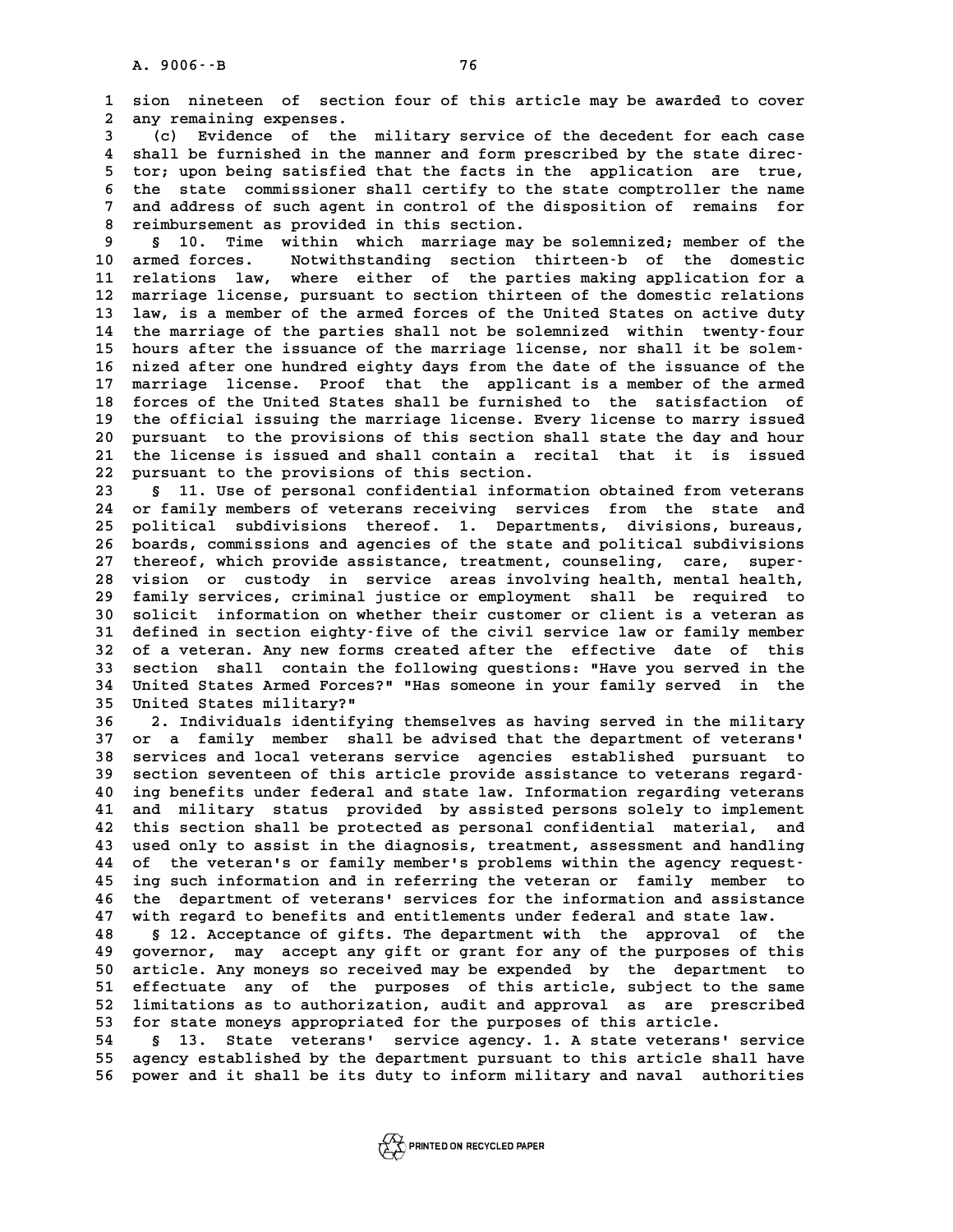A. 9006<sup>--B</sup><br>1 of the United States and assist members of the armed forces and veter-<br>2 and who are regidents of this state, and their families, in relation to 1 of the United States and assist members of the armed forces and veter-<br>2 ans, who are residents of this state, and their families, in relation to<br>3 (1) matters pertaining to educational training and retraining services 1 of the United States and assist members of the armed forces and veter-<br>2 ans, who are residents of this state, and their families, in relation to<br>3 (1) matters pertaining to educational training and retraining services<br><sup></sup> 2 ans, who are residents of this state, and their families, in relation to<br>
4 (1) matters pertaining to educational training and retraining services<br>
4 and facilities, (2) health, medical and rehabilitation services and<br>
5 1 (1) matters pertaining to educational training and retraining services<br>
4 and facilities, (2) health, medical and rehabilitation services and<br>
5 facilities, (3) provisions of federal, state and local laws and regu-<br>
<sup>5</sup> 4 and facilities, (2) health, medical and rehabilitation services and<br>5 facilities, (3) provisions of federal, state and local laws and regu-<br>6 lations affording special rights and privileges to members of the armed<br>7 forc 5 facilities, (3) provisions of federal, state and local laws and regu-<br> **6 lations affording special rights and privileges to members of the armed**<br> **7 forces and war veterans and their families, (4) employment and re-em-**8 lations affording special rights and privileges to members of the armed<br>
7 forces and war veterans and their families, (4) employment and re-em-<br>
8 ployment services, and (5) other matters of similar, related or appro-<br> 9 forces and war veterans and their families, (4) employment and re-em-<br>8 ployment services, and (5) other matters of similar, related or appro-<br>9 priate nature. The state veterans' service agency also shall perform<br>10 suc **10 such other duties as may be assigned by the state commissioner.** 9 priate nature. The state veterans' service agency also shall perform<br>10 such other duties as may be assigned by the state commissioner.<br>11 2. The state commissioner may, with the approval of the governor,<br>12 appoint and

**10** such other duties as may be assigned by the state commissioner.<br>
11 2. The state commissioner may, with the approval of the governor,<br>
12 appoint and remove a director of the state veterans' service agency. The<br>
13 st 11 2. The state commissioner may, with the approval of the governor,<br>12 appoint and remove a director of the state veterans' service agency. The<br>13 state commissioner may from time to time establish, alter or abolish<br>14 st 12 appoint and remove a director of the state veterans' service agency. The<br>13 state commissioner may from time to time establish, alter or abolish<br>14 state veterans' service agency districts within the state, establish or 13 state commissioner may from time to time establish, alter or abolish<br>14 state veterans' service agency districts within the state, establish or<br>15 abolish offices therefor, and appoint and at pleasure remove a deputy<br>16 14 state veterans' service agency districts within the state, establish or<br>15 abolish offices therefor, and appoint and at pleasure remove a deputy<br>16 director of the state veterans' service agency for each such district<br>1 **17 office. With the approval of the state commissioner, the director of the** 16 director of the state veterans' service agency for each such district<br>17 office. With the approval of the state commissioner, the director of the<br>18 veterans' service agency may appoint such officers, consultants, clerk 17 office. With the approval of the state commissioner, the director of the<br>18 veterans' service agency may appoint such officers, consultants, clerks<br>19 and other employees as may be necessary to administer the functions 18 veterans' service agency may appoint such officers, consultants, clerks<br>19 and other employees as may be necessary to administer the functions of<br>20 the state veterans' service agency, fix their compensation within the<br> 20 and other employees as may be necessary to administer the functions of 20 the state veterans' service agency, fix their compensation within the 11 limitation provided by law, and prescribe their duties.<br>22 § 14. Local v 20 the state veterans' service agency, fix their compensation within the<br>21 limitation provided by law, and prescribe their duties.<br>22 § 14. Local veterans' service agencies. 1. County veterans' service<br>23 agencies. There

21 limitation provided by law, and prescribe their duties.<br>22 § 14. Local veterans' service agencies. 1. County veterans' service<br>23 agencies. There shall be established a county veterans' service agency<br>24 in 225b, southy **22** § 14. Local veterans' service agencies. 1. County veterans' service<br> **23** agencies. There shall be established a county veterans' service agency<br> **24** in each county not wholly included within a city, and there shall 23 agencies. There shall be established a county veterans' service agency<br>24 in each county not wholly included within a city, and there shall be a<br>25 county director of each county veterans' service agency. Any county<br>26 24 in each county not wholly included within a city, and there shall be a<br>25 county director of each county veterans' service agency. Any county<br>26 director hired after the effective date of this chapter shall be a<br>27 upto 25 county director of each county veterans' service agency. Any county<br>26 director hired after the effective date of this chapter shall be a<br>27 veteran as defined in New York state statute. The chair of the board of<br>28 sup 26 director hired after the effective date of this chapter shall be a<br>27 veteran as defined in New York state statute. The chair of the board of<br>28 supervisors of a county, with the approval of the board of supervisors,<br>29 27 veteran as defined in New York state statute. The chair of the board of<br>28 supervisors of a county, with the approval of the board of supervisors,<br>29 shall appoint and may at pleasure remove a county director of the cou **30 supervisors of a county, with the approval of the board of supervisors,<br>
29 shall appoint and may at pleasure remove a county director of the county<br>
30 veterans' service agency for such county. In a county having a co** 39 shall appoint and may at pleasure remove a county director of the county<br>30 veterans' service agency for such county. In a county having a county<br>31 president, a county executive or other chief executive officer, such<br>3 30 veterans' service agency for such county. In a county having a county<br>31 president, a county executive or other chief executive officer, such<br>32 president or executive officer shall appoint and may at pleasure remove<br>33 31 president, a county executive or other chief executive officer, such<br>32 president or executive officer shall appoint and may at pleasure remove<br>33 a county director. The county director may be paid such compensation as<br> 32 president or executive officer shall appoint and may at pleasure remove<br>33 a county director. The county director may be paid such compensation as<br>34 shall be fixed by the appointing officer and the board of supervisors **33** a county director. The county director may be paid such compensation as<br>34 shall be fixed by the appointing officer and the board of supervisors.<br>35 The county director shall appoint such assistants and employees as h 34 shall be fixed by the appointing officer and the board of supervisors.<br>35 The county director shall appoint such assistants and employees as he or<br>36 she may deem necessary, other than those, if any, supplied by the sta The county director shall appoint such assistants and employees as he or<br>36 she may deem necessary, other than those, if any, supplied by the state;<br>37 he or she may prescribe the duties of those appointed by him or her an 36 she may deem necessary, other than those, if any, supplied by the state;<br>37 he or she may prescribe the duties of those appointed by him or her and<br>38 fix their salaries within the appropriations made available for that 37 he or she may prescribe the duties of those appointed by him or her and<br>38 fix their salaries within the appropriations made available for that<br>39 purpose by the county and may at pleasure remove any such assistants or<br> **40 fix their salaries within the appropriations made available for that**<br>**40 employees. The county director shall have jurisdiction throughout the**<br>**40 employees. The county director shall have jurisdiction throughout the** 39 purpose by the county and may at pleasure remove any such assistants or 40 employees. The county director shall have jurisdiction throughout the territorial limits of the county, including any city therein which does no **42 not have a city veterans' service agency, provided that after the estab-**41 territorial limits of the county, including any city therein which does<br>42 not have a city veterans' service agency, provided that after the estab-<br>43 lishment of a city veterans' service agency in any such city, the co **44 director shall not have jurisdiction within such city.** 43 lishment of a city veterans' service agency in any such city, the county<br>44 director shall not have jurisdiction within such city.<br>45 2. City veterans' service agency. There may be established a city<br>46 uptorangly servi

45 2. City veterans' service agency. There may be established a city<br>46 veterans' service agency in each city; and there shall be a city direc-<br>47 tor of each city veterans' service agency which is established. The **45** 2. City veterans' service agency. There may be established a city<br>46 veterans' service agency in each city; and there shall be a city direc-<br>47 tor of each city veterans' service agency which is established. The<br>18 mo **46 veterans' service agency in each city; and there shall be a city direc-**<br>**47 tor of each city veterans' service agency which is established. The**<br>**48 mayor of such city, or the city manager in a city of less than one**<br> 47 tor of each city veterans' service agency which is established. The<br>48 mayor of such city, or the city manager in a city of less than one<br>49 hundred forty thousand population having a city manager, shall appoint<br>50 and 48 mayor of such city, or the city manager in a city of less than one<br>49 hundred forty thousand population having a city manager, shall appoint<br>50 and may at pleasure remove the city director. A city director may be<br>51 pai All paid such compensation as shall appoint the main of the such compensation as shall be fixed by the mayor or city manager,<br>
and may at pleasure remove the city director. A city director may be paid such compensation as 50 and may at pleasure remove the city director. A city director may be<br>51 paid such compensation as shall be fixed by the mayor or city manager,<br>52 as the case may be, empowered to appoint the city director, and the<br>53 co 51 paid such compensation as shall be fixed by the mayor or city manager,<br>52 as the case may be, empowered to appoint the city director, and the<br>53 governing body of the city. The city director may appoint such deputies,<br>5 52 as the case may be, empowered to appoint the city director, and the<br>53 governing body of the city. The city director may appoint such deputies,<br>54 assistants and employees as he or she may deem necessary other than<br>55 t 53 governing body of the city. The city director may appoint such deputies,<br>54 assistants and employees as he or she may deem necessary other than<br>55 those, if any, supplied by the state; the director may prescribe the<br>56 54 assistants and employees as he or she may deem necessary other than<br>55 those, if any, supplied by the state; the director may prescribe the<br>56 duties of those appointed by him or her and fix their salaries within

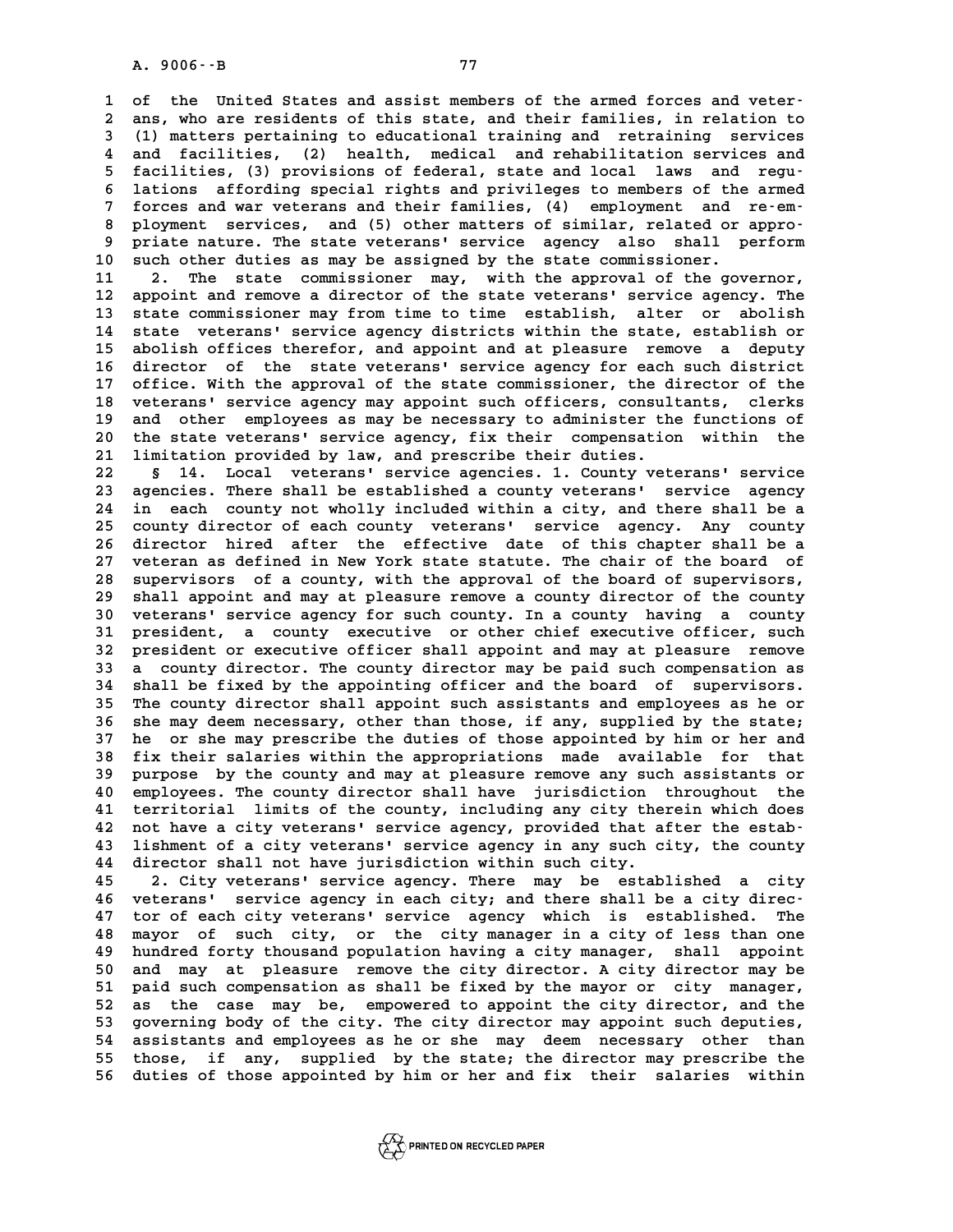A. 9006 · - B<br>1 the appropriations made available for that purpose by the city and may<br>2 at pleasure remove any such assistant or employee. A sity director 1 the appropriations made available for that purpose by the city and may<br>2 at pleasure remove any such assistant or employee. A city director<br>3 shall have iurisdigtion throughout the territorial limits of the gity 1 the appropriations made available for that purpose by the city and may<br>2 at pleasure remove any such assistant or employee. A city director<br>3 shall have jurisdiction throughout the territorial limits of the city.<br><sup>2</sup> cor

2 at pleasure remove any such assistant or employee. A city director<br>3 shall have jurisdiction throughout the territorial limits of the city.<br>4 3. Accreditation. (a) Current county or city directors within three<br>5 years fr 3 shall have jurisdiction throughout the territorial limits of the city.<br>4 3. Accreditation. (a) Current county or city directors within three<br>5 years from the effective date of this subdivision shall take all steps<br>5 sear **6 1 3. Accreditation.** (a) Current county or city directors within three<br>
5 years from the effective date of this subdivision shall take all steps<br>
6 necessary to be accredited as a veterans service organization (VSO)<br>
7 5 years from the effective date of this subdivision shall take all steps<br>6 necessary to be accredited as a veterans service organization (VSO)<br>7 representative. Accreditation shall mean the authority granted by the<br><sup>8</sup> Thi **8** necessary to be accredited as a veterans service organization (VSO)<br> **8 United States Department of Veterans Affairs to assist veterans and<br>
their family members in the proporation procentation and procesution 9 Their Family School School School School School School School School School School School School School School School School School School School School School School School School School School School School School Sch** 8 United States Department of Veterans Affairs to assist veterans and<br>9 their family members in the preparation, presentation, and prosecution<br>10 of claims for benefits pursuant to section 5902 of Title 38 U.S.C. and **11 section 14.628 of Title 38 Code of Federal Regulations. Once an appli-**10 of claims for benefits pursuant to section 5902 of Title 38 U.S.C. and<br>11 section 14.628 of Title 38 Code of Federal Regulations. Once an appli-<br>12 cation for accreditation is approved by the General Counsel of the<br>13 U 11 section 14.628 of Title 38 Code of Federal Regulations. Once an appli-<br>
12 cation for accreditation is approved by the General Counsel of the<br>
13 United States Department of Veterans Affairs and the applicant is noti-<br> 12 cation for accreditation is approved by the General Counsel of the<br>13 United States Department of Veterans Affairs and the applicant is noti-<br>14 fied of this action, the director of the county or city veterans service<br>1 13 United States Department of Veterans Affairs and the applicant is noti-<br>14 fied of this action, the director of the county or city veterans service<br>15 agency shall file a copy of the accreditation certificate from the<br>1 14 fied of this action, the director of the county or city veterans service<br>15 agency shall file a copy of the accreditation certificate from the<br>16 appropriate veterans service organization with the commissioner of the<br>17 15 agency shall file a copy of the accreditation certificate from the<br>16 appropriate veterans service organization with the commissioner of the<br>17 department. Such accreditation shall be maintained during the duration<br>18 o 16 appropriate veterans service organization with the commissioner of the<br>17 department. Such accreditation shall be maintained during the duration<br>18 of his or her status as a commissioner of such county or city veterans<br> 17 department. Such accreditation shall be maintained during the duration<br>18 of his or her status as a commissioner of such county or city veterans<br>19 service agency. The commissioner of the department may determine that<br>2 18 of his or her status as a commissioner of such county or city veterans<br>19 service agency. The commissioner of the department may determine that<br>20 satisfactory completion of a course or instruction on veterans' benefits 19 service agency. The commissioner of the department may determine that<br>20 satisfactory completion of a course or instruction on veterans' benefits<br>21 approved by the United States Department of Veterans Affairs and<br>22 co 20 satisfactory completion of a course or instruction on veterans' benefits<br>21 approved by the United States Department of Veterans Affairs and<br>22 conducted by the department may fulfill the requirements of this subdi-<br><sup>23</sup> 21 approved by the United States Department of Veterans Affairs and<br>22 conducted by the department may fulfill the requirements of this subdi-<br>23 vision.<br>24 (b) Any county or city director hired after the effective date of 22 conducted by the department may fulfill the requirements of this subdi-<br>23 vision.<br>24 (b) Any county or city director hired after the effective date of this<br>25 chapter shall take all steps necessary to be accredited as

**25 chapter shall take all steps necessary to be accredited as a veterans 24** (b) Any county or city director hired after the effective date of this<br>25 chapter shall take all steps necessary to be accredited as a veterans<br>26 service organization (VSO) representative within eighteen months of su 25 chapter shall take all steps necessary to be accredited as a veterans<br>26 service organization (VSO) representative within eighteen months of such<br>27 appointment. Accreditation shall mean the authority granted by the<br>28 26 service organization (VSO) representative within eighteen months of such<br>27 appointment. Accreditation shall mean the authority granted by the<br>28 United States Department of Veterans Affairs to assist veterans and<br>their 27 appointment. Accreditation shall mean the authority granted by the<br>28 United States Department of Veterans Affairs to assist veterans and<br>29 their family members in the preparation, presentation, and prosecution<br>20 of a **30 United States Department of Veterans Affairs to assist veterans and<br>
29 their family members in the preparation, presentation, and prosecution<br>
30 of claims for benefits pursuant to section 5902 of Title 38 U.S.C. and<br>** 29 their family members in the preparation, presentation, and prosecution<br>30 of claims for benefits pursuant to section 5902 of Title 38 U.S.C. and<br>31 section 14.628 of Title 38 Code of Federal Regulations. Once an appli-30 of claims for benefits pursuant to section 5902 of Title 38 U.S.C. and<br>31 section 14.628 of Title 38 Code of Federal Regulations. Once an appli-<br>32 cation for accreditation is approved by the General Counsel of the<br>33 U 31 section 14.628 of Title 38 Code of Federal Regulations. Once an application for accreditation is approved by the General Counsel of the 33 United States Department of Veterans Affairs and the applicant is noti-<br><sup>24</sup> fie 32 cation for accreditation is approved by the General Counsel of the<br>33 United States Department of Veterans Affairs and the applicant is noti-<br>34 fied of this action, the director of the county or city veterans service<br>3 33 United States Department of Veterans Affairs and the applicant is noti-<br>34 fied of this action, the director of the county or city veterans service<br>35 agency shall file a copy of the accreditation certificate from the<br>2 34 fied of this action, the director of the county or city veterans service<br>35 agency shall file a copy of the accreditation certificate from the<br>36 appropriate veterans service organization with the commissioner of the<br>37 35 agency shall file a copy of the accreditation certificate from the<br>36 appropriate veterans service organization with the commissioner of the<br>37 department. Such accreditation shall be maintained during the duration<br>38 o 36 appropriate veterans service organization with the commissioner of the<br>37 department. Such accreditation shall be maintained during the duration<br>38 of his or her status as a director of such county or city veterans<br>39 s **37 department.** Such accreditation shall be maintained during the duration<br>38 of his or her status as a director of such county or city veterans<br>39 service agency. The commissioner of the department may determine that a<br>4 **40 38 of his or her status as a director of such county or city veterans**<br>**40 satisfactory completion of a course of instruction on veterans' benefits**<br>**41 approved by the United States Department of Veterans Affairs and** 39 service agency. The commissioner of the department may determine that a<br>40 satisfactory completion of a course of instruction on veterans' benefits<br>41 approved by the United States Department of Veterans Affairs and<br>42 40 satisfactory completion of a course of instruction on veterans' benefits<br>41 approved by the United States Department of Veterans Affairs and<br>42 conducted by the department may fulfill the requirements of this subdi-<br><sup>43</sup> **41 approved** 1<br>**42 conducted** 1<br>**43 vision.**<br>44 (g) Dur 42 conducted by the department may fulfill the requirements of this subdi-<br>43 vision.<br>44 (c) During the time a director is working toward accreditation pursu-<br>45 ant to paragraphs (a) and (b) of this subdivision, sush indi

**43 vision.**<br>44 (c) During the time a director is working toward accreditation pursu-<br>45 ant to paragraphs (a) and (b) of this subdivision, such individual may<br>46 anouide corvices to uptorans and their family members as de **44** (c) During the time a director is working toward accreditation pursu-<br>45 ant to paragraphs (a) and (b) of this subdivision, such individual may<br>46 provide services to veterans and their family members as defined in<br>47 44 (c) During the time a director is working toward accreditation pursu-<br>45 ant to paragraphs (a) and (b) of this subdivision, such individual may<br>46 provide services to veterans and their family members as defined in<br>47 s 46 provide services to veterans and their family members as defined in<br>47 section fifteen of this article other than the preparation, presenta-<br>48 tion, and prosecution of claims for benefits under federal statutes and<br><sup>49</sup> 47 section fifteen<br>48 tion, and pros<br>49 regulations.<br>50 5.15 Powers **50 \$15. Power and prosecution of claims for benefits under federal statutes and<br>
49 regulations.**<br>
50 § 15. Powers and duties of local veterans' service agencies. 1. A<br>
51 local veterans' service agency shall have power u

**50 regulations.**<br>50 § 15. Powers and duties of local veterans' service agencies. 1. A<br>51 local veterans' service agency shall have power under the direction of<br>52 the state veterans' service agency, and it shall be its du 50 § 15. Powers and duties of local veterans' service agencies. 1. A<br>51 local veterans' service agency shall have power under the direction of<br>52 the state veterans' service agency, and it shall be its duty to inform<br>53 mi 51 local veterans' service agency shall have power under the direction of<br>52 the state veterans' service agency, and it shall be its duty to inform<br>53 military and naval authorities of the United States and assist members<br> 52 the state veterans' service agency, and it shall be its duty to inform<br>53 military and naval authorities of the United States and assist members<br>54 of the armed forces and veterans, who are residents of this state, and<br> 53 military and naval authorities of the United States and assist members<br>54 of the armed forces and veterans, who are residents of this state, and<br>55 their families, in relation to (1) matters pertaining to educational<br>56 54 of the armed forces and veterans, who are residents of this state, and<br>55 their families, in relation to (1) matters pertaining to educational<br>56 training and retraining services and facilities, (2) health, medical and

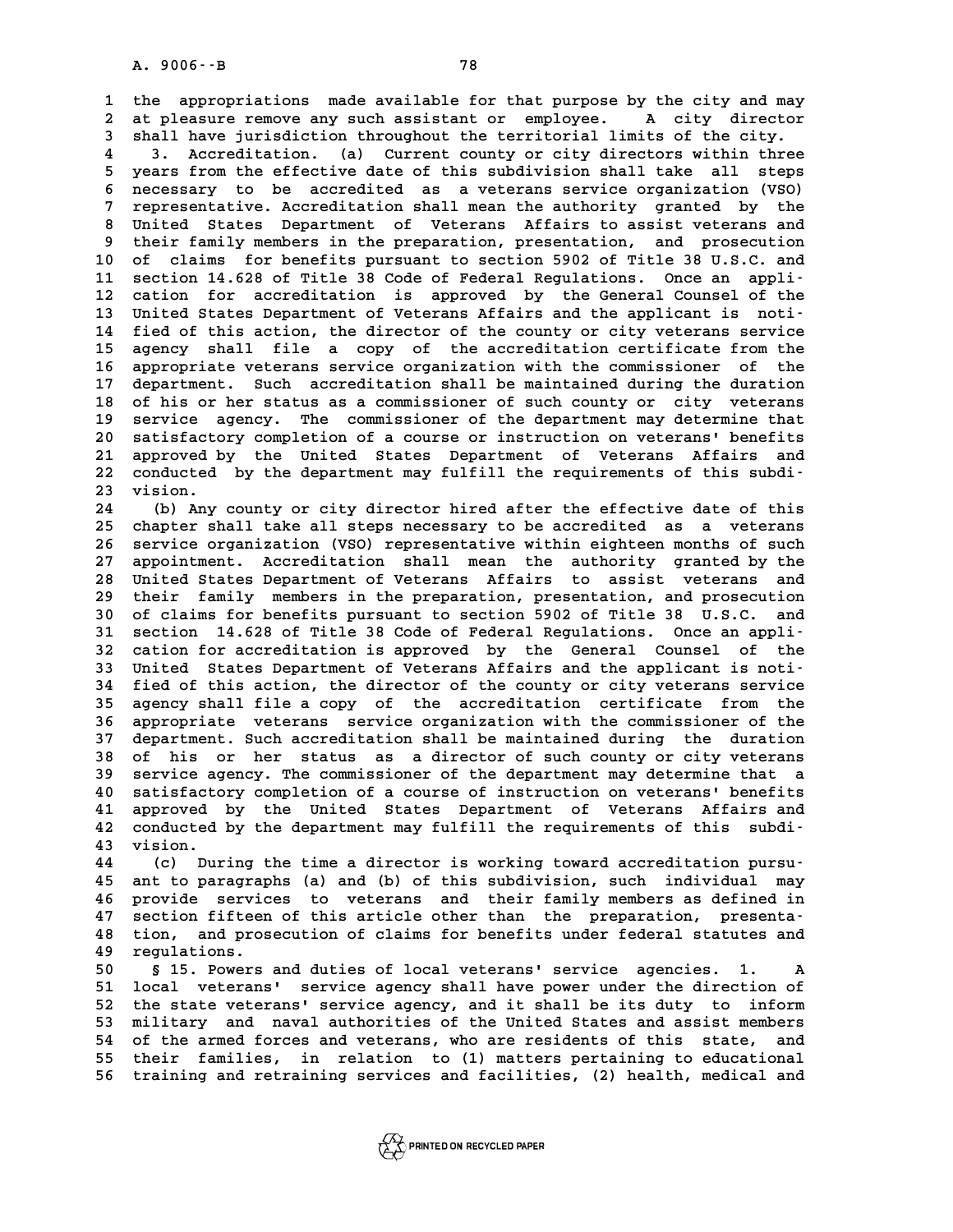**1 rehabilitation services and facilities, (3) provisions of federal, state** 1 rehabilitation services and facilities, (3) provisions of federal, state<br>2 and local laws and regulations affording special rights and privileges<br>3 to members of the armed forces and war veterans and their families. (4) **3 to members of the armed forces and war veterans and their families, (4)** 2 and local laws and regulations affording special rights and privileges<br>3 to members of the armed forces and war veterans and their families, (4)<br>4 employment and re-employment services, (5) the process of submitting an<br>5 5 to members of the armed forces and war veterans and their families, (4)<br>4 employment and re-employment services, (5) the process of submitting an<br>5 application for a discharge upgrade to the discharge upgrade advisory<br>5 4 employment and re-employment services, (5) the process of submitting an<br>5 application for a discharge upgrade to the discharge upgrade advisory<br>6 board, and (6) other matters of similar, related or appropriate nature.<br><sup>7</sup> 5 application for a discharge upgrade to the discharge upgrade advisory<br>6 board, and (6) other matters of similar, related or appropriate nature.<br>7 The local veterans' service agency may also assist families of members<br>8 o **8 board, and (6) other matters of similar, related or appropriate nature.**<br>The local veterans' service agency may also assist families of members<br>8 of the reserve components of the armed forces and the organized militia<br>a The local veterans' service agency may also assist families of members<br>8 of the reserve components of the armed forces and the organized militia<br>9 ordered into active duty to ensure that they are made aware of and are<br>20 r 8 of the reserve components of the armed forces and the organized militia<br>9 ordered into active duty to ensure that they are made aware of and are<br>10 receiving all appropriate support available to them and are placed in<br>11 9 ordered into active duty to ensure that they are made aware of and are<br>10 receiving all appropriate support available to them and are placed in<br>11 contact with the agencies responsible for such support, including, but<br>12 10 receiving all appropriate support available to them and are placed in<br>11 contact with the agencies responsible for such support, including, but<br>12 not limited to, the division of military and naval affairs and other<br>13 11 contact with the agencies responsible for such support, including, but<br>
12 not limited to, the division of military and naval affairs and other<br>
13 state agencies responsible for providing such support. The local veter-11 contact with the agencies responsible for such support, including, but<br>12 not limited to, the division of military and naval affairs and other<br>13 state agencies responsible for providing such support. The local veter-<br>1 13 state agencies responsible for providing<br>14 ans' service agency also shall pe<br>15 assigned by the state commissioner.

**16 2. A local veterans' service agency shall utilize, so far as possible, 17 the services and facilities of existing officers, offices, departments, 16 2. A local veterans' service agency shall utilize, so far as possible,**<br>17 the services and facilities of existing officers, offices, departments,<br>18 commissions, boards, bureaus, institutions and other agencies of the 17 the services and facilities of existing officers, offices, departments,<br>18 commissions, boards, bureaus, institutions and other agencies of the<br>19 state and of the political subdivisions thereof and all such officers<br>20 20 and agencies shall cooperate with and extend all such officers<br>
20 and agencies shall cooperate with and extend such services and facili-<br>
<sup>21</sup> ties to the local weterans' service agency as it may require 21 state and of the political subdivisions thereof and all such officers<br>
20 and agencies shall cooperate with and extend such services and facili-<br>
21 ties to the local veterans' service agency as it may require.<br>
22 § 16 20 and agencies shall cooperate with and extend such services and facili-<br>21 ties to the local veterans' service agency as it may require.<br>22 § 16. Location and cost of local veterans' service agencies; deputy<br>23 local dir

21 ties to the local veterans' service agency as it may require.<br>22 § 16. Location and cost of local veterans' service agencies; deputy<br>23 local directors. 1. A local director shall designate the location of the<br>24 local a 8 16. Location and cost of local veterans' service agencies; deputy<br>23 local directors. 1. A local director shall designate the location of the<br>24 local and branch offices of the local veterans' service agency within<br>25 hi 23 local directors. 1. A local director shall designate the location of the<br>24 local and branch offices of the local veterans' service agency within<br>25 his or her jurisdiction, which offices shall be open during convenient 24 local and branch offices of the local veterans' service agency within<br>25 his or her jurisdiction, which offices shall be open during convenient<br>26 hours. The cost of maintenance and operation of a county veterans'<br>27 se 25 his or her jurisdiction, which offices shall be open during convenient<br>26 hours. The cost of maintenance and operation of a county veterans'<br>27 service agency shall be a county charge and the cost of maintenance and<br>28 26 hours. The cost of maintenance and operation of a county veterans'<br>27 service agency shall be a county charge and the cost of maintenance and<br>28 operation of a city veterans' service agency shall be a city charge,<br>29 ov 27 service agency shall be a county charge and the cost of maintenance and<br>28 operation of a city veterans' service agency shall be a city charge,<br>29 excepting that the state commissioner with the approval of the veterans' 28 operation of a city veterans' service agency shall be a city charge,<br>
29 excepting that the state commissioner with the approval of the veterans'<br>
30 services commission shall allot and pay, from state moneys made avail excepting that the state commissioner with the approval of the veterans'<br>30 services commission shall allot and pay, from state moneys made avail-<br>31 able to him or her for such purposes, to each county veterans' service<br>3 30 services commission shall allot and pay, from state moneys made avail-<br>31 able to him or her for such purposes, to each county veterans' service<br>32 agency and each city veterans' service agency, an amount equal to fifty 31 able to him or her for such purposes, to each county veterans' service<br>32 agency and each city veterans' service agency, an amount equal to fifty<br>33 per centum of its expenditures for maintenance and operation approved 32 agency and each city veterans' service agency, an amount equal to fifty<br>33 per centum of its expenditures for maintenance and operation approved by<br>34 the state commissioner, provided that in no event shall the amount 33 per centum of its expenditures for maintenance and operation approved by<br>34 the state commissioner, provided that in no event shall the amount<br>35 allotted and paid for such approved expenditures incurred in any given<br>36 **34 the state commissioner, provided that in no event shall the amount allotted and paid for such approved expenditures incurred in any given year exceed (1) in the case of any county veterans' service agency in a<br>37 count 35 allotted and paid for such approved expenditures incurred in any given**<br>36 year exceed (1) in the case of any county veterans' service agency in a<br>37 county having a population of not more than one hundred thousand or 36 year exceed (1) in the case of any county veterans' service agency in a<br>37 county having a population of not more than one hundred thousand or in<br>38 the case of any city veterans' service agency in a city having a popu-**37 county having a population of not more than one hundred thousand or in**<br>38 the case of any city veterans' service agency in a city having a popu-<br>39 lation of not more than one hundred thousand, the sum of ten thousand **40 dollars, nor (2) in the case of any city veterans' service agency in a city having a population of not more than one hundred thousand, the sum of ten thousand dollars, nor (2) in the case of any county veterans' servic** 19 lation of not more than one hundred thousand, the sum of ten thousand 40 dollars, nor (2) in the case of any county veterans' service agency in a 41 county having a population in excess of one hundred thousand excluding dollars, nor (2) in the case of any county veterans' service agency in a<br>41 county having a population in excess of one hundred thousand excluding<br>42 the population of any city therein which has a city veterans' service<br>43 41 county having a population in excess of one hundred thousand excluding<br>42 the population of any city therein which has a city veterans' service<br>43 agency, the sum of ten thousand dollars, and, in addition thereto, the<br>4 42 the population of any city therein which has a city veterans' service<br>43 agency, the sum of ten thousand dollars, and, in addition thereto, the<br>44 sum of five thousand dollars for each one hundred thousand, or major<br>15 43 agency, the sum of ten thousand dollars, and, in addition thereto, the<br>44 sum of five thousand dollars for each one hundred thousand, or major<br>45 portion thereof, of the population of the county in excess of one<br>46 hund 44 sum of five thousand dollars for each one hundred thousand, or major<br>45 portion thereof, of the population of the county in excess of one<br>46 hundred thousand excluding the population of any city therein which has<br>47 a c 45 portion thereof, of the population of the county in excess of one<br>46 hundred thousand excluding the population of any city therein which has<br>47 a city veterans' service agency, nor (3) in the case of any city veter-<br>48 46 hundred thousand excluding the population of any city therein which has<br>47 a city veterans' service agency, nor (3) in the case of any city veter-<br>48 ans' service agency in a city having a population in excess of one<br>49 48 ans' service agency in a city having a population in excess of one<br>49 hundred thousand, the sum of ten thousand dollars, and, in addition<br>50 thereto, the sum of five thousand dollars for each one hundred thousand, 48 ans' service agency in a city having a population in excess of one<br>49 hundred thousand, the sum of ten thousand dollars, and, in addition<br>50 thereto, the sum of five thousand dollars for each one hundred thousand,<br>51 or 49 hundred thousand, the sum of ten thousand dollars, and, in addition<br>50 thereto, the sum of five thousand dollars for each one hundred thousand,<br>51 or major portion thereof, of the population of the city in excess of one 50 thereto, the sum of five thousand dollars for each one hundred thousand,<br>51 or major portion thereof, of the population of the city in excess of one<br>52 hundred thousand. Such population shall be certified in the same ma 51 or major portion thereof, of the population of the city in excess of one<br>52 hundred thousand. Such population shall be certified in the same manner<br>53 as provided by section fifty-four of the state finance law.<br>54 2. Th

**54 2. The head of a branch office of a local veterans' service agency** 53 as provided by section fifty-four of the state finance law.<br>54 2. The head of a branch office of a local veterans' service agency<br>55 shall be a deputy local director of the local veterans' service agency<br>56 ibe shall be 54 2. The head of a branch office of a local veterans' service agency<br>55 shall be a deputy local director of the local veterans' service agency<br>56 who shall be appointed by the local director of the county or city in

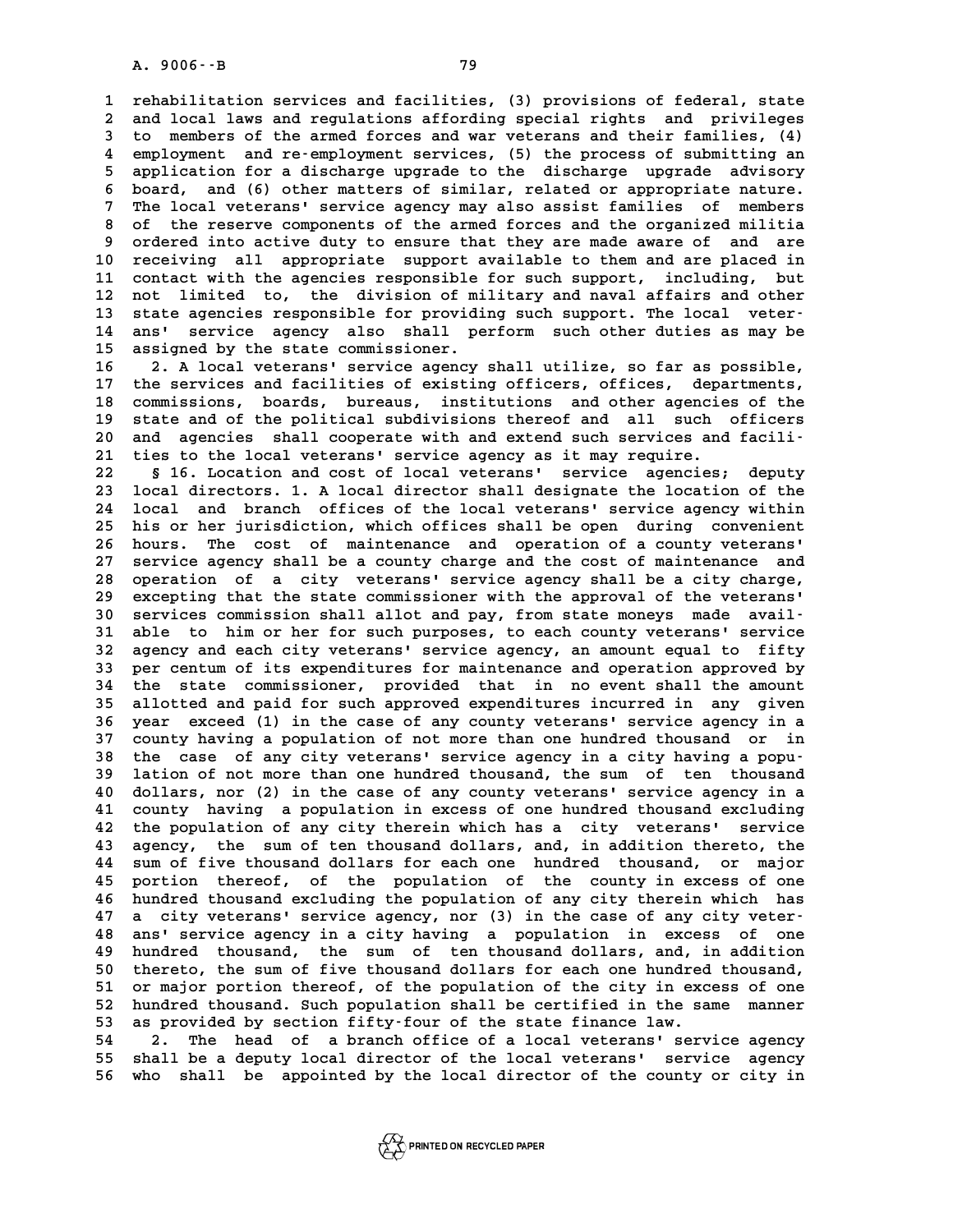**1 which the branch office is located with the approval of the governing 2** which the branch office is located with the approval of the governing<br>2 body which makes the appropriation for the maintenance of such branch<br>3 office: provided boyever, that the bead of a branch office of a local which the branch office is located with the approval of the governing<br>2 body which makes the appropriation for the maintenance of such branch<br>3 office; provided, however, that the head of a branch office of a local<br>4 uptor 2 body which makes the appropriation for the maintenance of such branch<br>3 office; provided, however, that the head of a branch office of a local<br>4 veterans' service agency which operates in and for two or more adjoining<br>5 5 office; provided, however, that the head of a branch office of a local<br>4 veterans' service agency which operates in and for two or more adjoining<br>5 towns or adjoining villages in the same county, and hereinafter in this<br> 4 veterans' service agency which operates in and for two or more adjoining<br>5 towns or adjoining villages in the same county, and hereinafter in this<br>6 article referred to as a consolidated branch office, shall be appointed 5 towns or adjoining villages in the same county, and hereinafter in this<br>6 article referred to as a consolidated branch office, shall be appointed<br>7 by the local director of the county in which the branch office is<br>100110 8 article referred to as a consolidated branch office, shall be appointed<br>
7 by the local director of the county in which the branch office is<br>
8 located with the approval of the governing body of each town or village<br>
8 w 9 by the local director of the county in which the branch office is<br>8 located with the approval of the governing body of each town or village<br>9 which makes an appropriation for or toward the maintenance of such 10 branch of the governing body of each town or village<br>
10 branch office, and any town or village is authorized to enter into an<br>
11 arrespect with an adjoining town or an adjoining village in the same 9 which makes an appropriation for or toward the maintenance of such<br>10 branch office, and any town or village is authorized to enter into an<br>11 agreement with an adjoining town or an adjoining village in the same<br>22 count 10 branch office, and any town or village is authorized to enter into an<br>11 agreement with an adjoining town or an adjoining village in the same<br>12 county, respectively, or with two or more respective adjoining towns or<br>13 11 agreement with an adjoining town or an adjoining village in the same<br>12 county, respectively, or with two or more respective adjoining towns or<br>13 villages in the same county, providing for their joint undertaking to<br>14 12 county, respectively, or with two or more respective adjoining towns or<br>13 villages in the same county, providing for their joint undertaking to<br>14 appropriate and make available moneys for or toward the maintenance of<br> 13 villages in the same county, provi<br>14 appropriate and make available moneys<br>15 such a consolidated branch office. 14 appropriate and make available moneys for or toward the maintenance of<br>15 such a consolidated branch office.<br>16 § 17. Local veterans' service committees. The same authority which<br>17 appoints a local director shall appoi

**15 such a consolidated branch office.**<br>
16 § 17. Local veterans' service committees. The same authority which<br>
17 appoints a local director shall appoint for each county and city veter-<br>
18 application acquires are allowe 16 § 17. Local veterans' service committees. The same authority which<br>17 appoints a local director shall appoint for each county and city veter-<br>18 ans' service agency a veterans' service committee to assist the local<br>dire 17 appoints a local director shall appoint for each county and city veter-<br>18 ans' service agency a veterans' service committee to assist the local<br>19 director and shall appoint a chair thereof. Similar committees may be<br>2 18 ans' service agency a veterans' service committee to assist the local<br>
19 director and shall appoint a chair thereof. Similar committees may be<br>
20 appointed in each village and town where there is a deputy local direc-19 director and shall appoint a chair thereof. Similar committees may be<br>20 appointed in each village and town where there is a deputy local direc-<br>21 tor by the mayor of such village and the supervisor of such town in<br>22 20 appointed in each village and town where there is a deputy local direc-<br>21 tor by the mayor of such village and the supervisor of such town in<br>22 which the branch office of the deputy local director is located or in<br>23 21 tor by the mayor of such village and the supervisor of such town in<br>22 which the branch office of the deputy local director is located or in<br>23 which it operates. A similar committee may also be appointed in any city<br><sup>2</sup> 22 which the branch office of the deputy local director is located or in<br>23 which it operates. A similar committee may also be appointed in any city<br>24 in and for which there is not established a separate city veterans'<br>25 23 which it operates. A similar committee may also be appointed in any city<br>24 in and for which there is not established a separate city veterans'<br>25 service agency, and in and for which there is a deputy local director<br>26 24 in and for which there is not established a separate city veterans'<br>25 service agency, and in and for which there is a deputy local director<br>26 and a branch office of the county veterans' service agency; and such<br>27 app 25 service agency, and in and for which there is a deputy local director<br>26 and a branch office of the county veterans' service agency; and such<br>27 appointment in any case shall be made by the city official authorized to<br>2 26 and a branch office of the county veterans' service agency; and such<br>27 appointment in any case shall be made by the city official authorized to<br>28 appoint a city director in the case of a separate city veterans' servic 27 appointmen<br>28 appoint a<br>29 agency. **38 appoint a city director in the case of a separate city veterans' service**<br>29 agency.<br>30 § 18. Appropriations for expenses and activities of local veterans'<br>31 service agencies. Fach county and each gity of the state in

<sup>1</sup><br> **30** s 18. Appropriations for expenses and activities of local veterans'<br>
31 service agencies. Each county and each city of the state in which is<br>
22 ostablished a county uptorangly service agency or a gity uptorangly **30 5** 18. Appropriations for expenses and activities of local veterans'<br>
31 service agencies. Each county and each city of the state in which is<br>
32 established a county veterans' service agency or a city veterans'<br>
33 31 service agencies. Each county and each city of the state in which is<br>32 established a county veterans' service agency or a city veterans'<br>33 service agency, as the case may be, is hereby authorized to appropriate<br><sup>34</sup> a 32 established a county veterans' service agency or a city veterans'<br>33 service agency, as the case may be, is hereby authorized to appropriate<br>34 and make available to the veterans' service agency of such respective<br>25 co 33 service agency, as the case may be, is hereby authorized to appropriate<br>34 and make available to the veterans' service agency of such respective<br>35 county or city, such sums of money as it may deem necessary to defray<br>2 34 and make available to the veterans' service agency of such respective<br>35 county or city, such sums of money as it may deem necessary to defray<br>36 the expenses and activities of such agency, and the expenses and activ-<br><sup></sup> 35 county or city, such sums of money as it may deem necessary to defray<br>36 the expenses and activities of such agency, and the expenses and activ-<br>37 ities of such agencies are hereby declared to be proper county and city 36 the expenses and activities of such agency, and the expenses and activ-<br>37 ities of such agencies are hereby declared to be proper county and city<br>38 purposes for which the moneys of the county or city may be expended.<br> 37 ities of such agencies are hereby declared to be proper county and city<br>38 purposes for which the moneys of the county or city may be expended.<br>39 Each city in and for which there is not established a separate city<br>10 u **40 purposes for which the moneys of the county or city may be expended.**<br> **40 veterans' service agency, and each village and town of the state is**<br> **40 veterans' service agency, and each village and town of the state is**<br> 39 Each city in and for which there is not established a separate city<br>40 veterans' service agency, and each village and town of the state is<br>41 hereby authorized to appropriate and make available to the deputy local<br>42 di **40 veterans' service agency, and each village and town of the state is<br>41 hereby authorized to appropriate and make available to the deputy local<br>42 director heading the branch office in and for such city, village or<br>43 t** 41 hereby authorized to appropriate and make available to the deputy local<br>42 director heading the branch office in and for such city, village or<br>43 town, if any, of the county veterans' service agency having jurisdiction<br> 42 director heading the branch office in and for such city, village or<br>43 town, if any, of the county veterans' service agency having jurisdiction<br>44 within such city, village or town, such sums of money as it may deem<br>15 43 town, if any, of the county veterans' service agency having jurisdiction<br>44 within such city, village or town, such sums of money as it may deem<br>45 necessary to defray the salary, expenses and activities of the deputy<br>1 within such city, village or town, such sums of money as it may deem<br>45 necessary to defray the salary, expenses and activities of the deputy<br>46 local director heading such branch office in and for such city, village<br>47 ex 45 necessary to defray the salary, expenses and activities of the deputy<br>46 local director heading such branch office in and for such city, village<br>47 or town and his or her office, including the salaries of persons<br>48 emp A local director heading such branch office in and for such city, village<br>47 or town and his or her office, including the salaries of persons<br>48 employed in such office, and such salaries, expenses and activities are<br>hereb 47 or town and his or her office, including the salaries of persons<br>48 employed in such office, and such salaries, expenses and activities are<br>49 hereby declared to be proper city, village and town purposes for which<br>50 th 48 employed in such office, and such salaries, expenses and activities are<br>49 hereby declared to be proper city, village and town purposes for which<br>50 the moneys of such cities, villages and towns may be expended. Each<br>51 A state of the moneys of such cities, villages and town purposes for which<br>
50 the moneys of such cities, villages and towns may be expended. Each<br>
51 village and town is also authorized to appropriate and make available t 50 the moneys of such cities, villages and towns may be expended. Each<br>51 village and town is also authorized to appropriate and make available to<br>52 the deputy local director heading the consolidated branch office, if<br>53 51 village and town is also authorized to appropriate and make available to<br>52 the deputy local director heading the consolidated branch office, if<br>53 any, for such village or town and any adjoining village or villages, or 52 the deputy local director heading the consolidated branch office, if<br>
53 any, for such village or town and any adjoining village or villages, or<br>
54 town or towns, as the case may be, of the county veterans' service age 53 any, for such village or town and any adjoining village or villages, or<br>54 town or towns, as the case may be, of the county veterans' service agen-<br>55 cy having jurisdiction within such village or town, such sums of mon 54 town or towns, as the case may be, of the county veterans' service agen-<br>55 cy having jurisdiction within such village or town, such sums of money<br>56 as it may determine to defray in part the salary, expenses and activ-

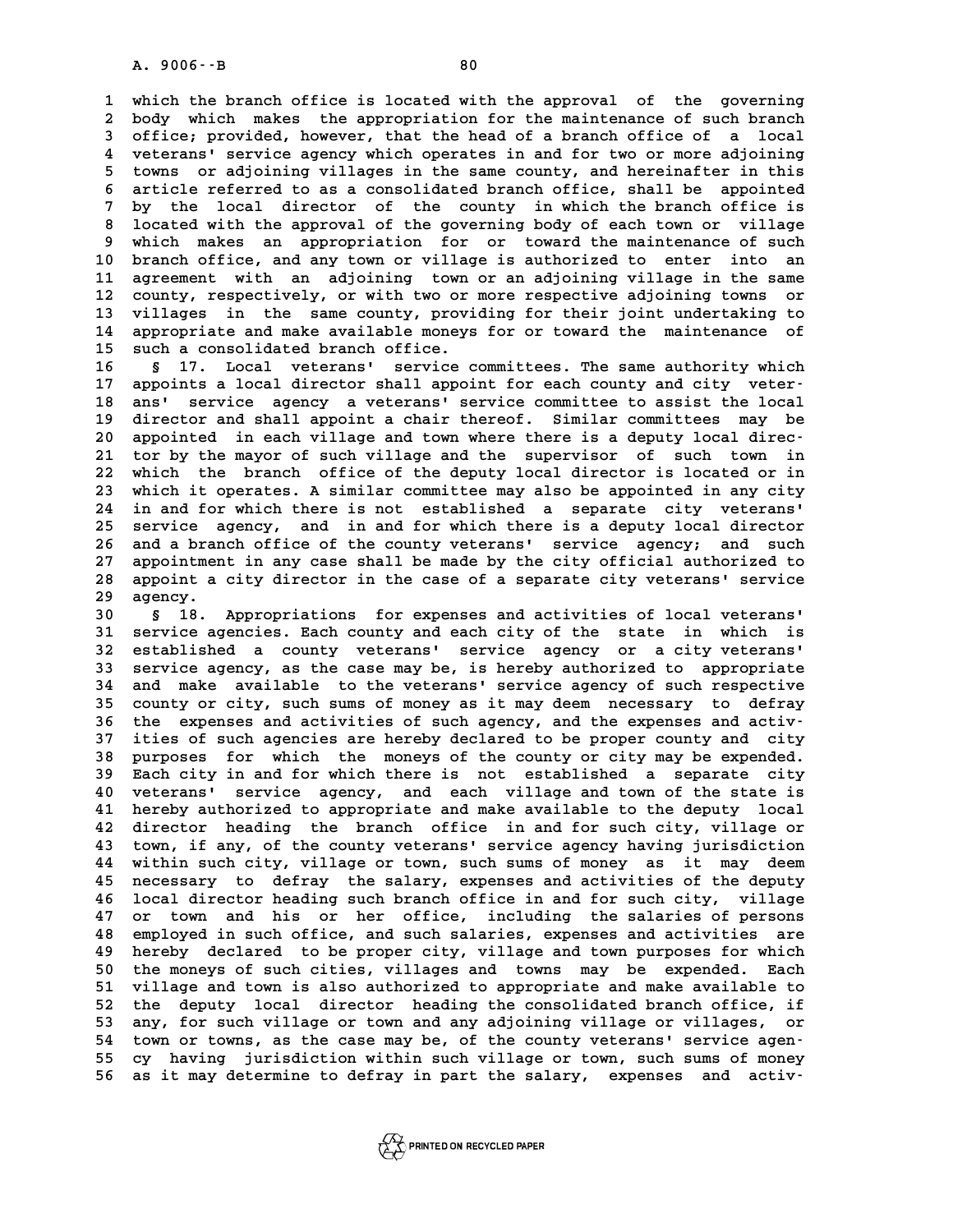**1 ities of the deputy local director heading such consolidated branch 2** ities of the deputy local director heading such consolidated branch<br>2 office for such village or town and any adjoining village or villages or<br>3 town or towns, as the gase may be including, the salaries of persons 1 ities of the deputy local director heading such consolidated branch<br>2 office for such village or town and any adjoining village or villages or<br>3 town or towns, as the case may be, including the salaries of persons<br><sup>4</sup> em 2 office for such village or town and any adjoining village or villages or<br>3 town or towns, as the case may be, including the salaries of persons<br>4 employed in such consolidated branch office, and such salaries, expenses<br>5 3 town or towns, as the case may be, including the salaries of persons<br>4 employed in such consolidated branch office, and such salaries, expenses<br>5 and activities are hereby declared to be proper village and town<br>6 nurrosc 4 employed in such consolidated branch office, and such salaries, expenses<br>5 and activities are hereby declared to be proper village and town<br>6 purposes for which the moneys of such villages and towns may be<br><sup>7</sup> expended 5 and activities are hereby declared to be proper village and town<br>6 purposes for which the moneys of such villages and towns may be<br>7 expended.<br>8 § 19. Women veterans coordinator. 1. Definitions. (a) "Veteran" shall 8 **purposes for which the moneys of such villages and towns may be**<br>**8 § 19. Women veterans coordinator. 1. Definitions. (a) "Veteran" shall**<br>**9 have the same meaning as provided in subdivision one of section twenty**. **9 expended.**<br>8 § 19. Women veterans coordinator. 1. Definitions. (a) "Veteran" shall<br>9 have the same meaning as provided in subdivision one of section twenty-<br>0 type of this article. 8 § 19. Women veterans<br>9 have the same meaning a<br>10 two of this article.<br><sup>11</sup> (b) "Department" a 9 have the same meaning as provided in subdivision one of section twenty-<br>10 two of this article.<br>11 (b) "Department" shall mean the state department of veterans' 10 two of this article.<br>11 (b) "Department"<br>12 services.<br>13 (c) "Women veterans 11 (b) "Department" shall mean the state department of veterans'<br>12 services.<br>13 (c) "Women veterans coordinator" shall be a veteran.<br>14 2. Such women veterans coordinator shall be appointed by the commis-12 services.<br>13 (c) "Women veterans coordinator" shall be a veteran.<br>14 2. Such women veterans coordinator shall be appointed by the commis-<br>15 siener 13 (c) **"Wom**<br>14 2. Such<br>15 sioner. 15 sioner.<br>16 3. Establishment of women veterans coordinator. There is hereby estab-<br>17 lished within, the department, a "women veterans coordinator" who shall 15 sioner.<br>16 3. Establishment of women veterans coordinator. There is hereby estab-<br>17 lished within the department, a "women veterans coordinator" who shall<br>18 work under the direction of the commissioner and whose dutie **16 3. Establishment of women veterans coordinator. There is hereby estab-**<br>**17 lished within the department, a "women veterans coordinator" who shall**<br>**18 work under the direction of the commissioner and whose duties shal** 17 lished within the department, a "wome"<br>18 work under the direction of the commis<br>19 include, but not be limited to, the:<br>20 (a) identification development 18 work under the direction of the commissioner and whose duties shall<br>
19 include, but not be limited to, the:<br>
20 (a) identification, development, planning, organization and coordi-<br>
21 nation of all statewide programs a 19 include, but not be limited to, the:<br>20 (a) identification, development, planning, organization and coordi<sup>.</sup><br>21 nation of all statewide programs and services to meet the needs of women<br><sup>22</sup> veterars. 20 (a) ident<br>21 nation of al<br>22 veterans;<br><sup>23</sup> (b) recomm 21 nation of all statewide programs and services to meet the needs of women<br>22 veterans;<br>(b) recommendation to the commissioner to ensure compliance with all<br>24 evising department policies and requisions pertaining to the **22 veterans;<br>23 (b) recommendation to the commissioner to ensure compliance with all<br>24 existing department policies and regulations pertaining to the needs of<br>25 women uptorang on the state and foderal level and make rec** (b) recommendation to the commissioner to ensure compliance with all<br>24 existing department policies and regulations pertaining to the needs of<br>25 women veterans on the state and federal level and make recommendations<br>26 e 24 existing department policies and regulations pertaining to the needs of<br>25 women veterans on the state and federal level and make recommendations<br>26 regarding the improvement of benefits and services to women veterans;<br> 25 women veterans on the state and federal level and make recommendations<br>26 regarding the improvement of benefits and services to women veterans;<br>27 (c) liaison between the department, the United States Department of<br>28 V **26 regarding the improvement of benefits and services to women veterans;**<br>27 (c) liaison between the department, the United States Department of<br>28 Veterans Affairs center for women veterans, the United States Department<br> 27 (c) liaison between the department, the United States Department of<br>28 Veterans Affairs center for women veterans, the United States Department<br>29 of Veterans Affairs Advisory Committee on Women Veterans, state veterans 28 Veterans Affairs center for women veterans, the United States Department<br>29 of Veterans Affairs Advisory Committee on Women Veterans, state veterans<br>30 nursing homes, state agencies, community groups, advocates and othe 29 of Veterans Affairs Advisory Committee on Women Veterans, state veterans<br>30 nursing homes, state agencies, community groups, advocates and other<br>31 veterans and military organizations and interested parties;<br>(d) advocat 30 nursing homes, state agencies, community groups, advocates and other<br>31 veterans and military organizations and interested parties;<br>32 (d) advocating for all women veterans in the state;<br>(e) development and maintenance **33 (e) development and maintenance of a clearinghouse for information and 32** (d) advocating for all women veterans in the state;<br>**33** (e) development and maintenance of a clearinghouse<br>**34** resources for women veterans;<br>**35** (f) promote events and activities that recognize **33** (e) development and maintenance of a clearinghouse for information and<br>34 resources for women veterans;<br>35 (f) promote events and activities that recognize, educate and honor<br>26 remain veterans including but not limit **34 resources for women veterans;<br>35 (f) promote events and activities that recognize, educate and honor<br>36 women veterans, including but not limited to seminars required under<br><sup>27</sup> subdivision six of sostion four of this 35** (f) promote events and activities that recognize, educate and honor<br>36 women veterans, including but not limited to seminars required under<br>37 subdivision six of section four of this article, veteran human rights<br>38 s **36 women veterans, including but not limited to seminars required under<br>37 subdivision six of section four of this article, veteran human rights<br>38 conferences, veterans benefits and resources events, and veterans**<br>29 sul 37 subdivision six of section fo<br>38 conferences, veterans benefits<br>39 cultural competence training;<br><sup>40</sup> (a) inclusion of the contribu 38 conferences, veterans benefits and resources events, and veterans<br>39 cultural competence training;<br>40 (g) inclusion of the contributions women veterans have made on behalf<br><sup>41</sup> of the United States and this state on the 39 cultural competence training;<br>40 (g) inclusion of the contributions women veterans have made on behalf<br>41 of the United States and this state on the department's official<br>42 vehsite: 30<sup>4</sup> **40** (g) inclusio:<br>**41** of the United<br>**42** website; and<br><sup>43</sup> (b) preparat 41 of the United States and this state on the department's official<br>42 website; and<br>43 (h) preparation of reports on topics including, but not limited to,<br>44 the demographics of women veterans, the number of women veterans **42 website; and<br>43** (h) preparation of reports on topics including, but not limited to,<br>44 the demographics of women veterans, the number of women veterans listed<br>45 by county and the unique poeds of the verse veterans po **43** (h) preparation of reports on topics including, but not limited to,<br>44 the demographics of women veterans, the number of women veterans listed<br>45 by county, and the unique needs of the women veterans population, to th 44 the demographics of women veterans, the number of women veterans listed<br>45 by county, and the unique needs of the women veterans population, to the<br>46 extent such information is available, to the commissioner on the sta 45 by county, and the unique needs of the women veterans population, to the extent such information is available, to the commissioner on the status 47 of women veterans within New York state.<br>48 4. Reports. The women veter 46 extent such information is available, to the commissioner on the status<br>47 of women veterans within New York state.<br>48 4. Reports. The women veterans coordinator shall submit a report to<br>49 the commissioner each year af **49 the commissioner each year after the effective date of this section. 50 Such report shall include, but not be limited to, a description of the** 49 the commissioner each year after the effective date of this section.<br>50 Such report shall include, but not be limited to, a description of the<br>51 women veterans coordinator's activities for the calendar year and the<br>52 50 Such report shall include, but not be limited to, a description of the<br>51 women veterans coordinator's activities for the calendar year and the<br>52 programs developed pursuant to the provisions of this section. The<br>53 co 51 women veterans coordinator's activities for the calendar year and the<br>52 programs developed pursuant to the provisions of this section. The<br>53 commissioner shall submit the report or a synopsis of the report to the<br>54 c 52 programs developed pursuant to the provisions of this section. The<br>
53 commissioner shall submit the report or a synopsis of the report to the<br>
54 governor in accordance with the provisions of section four of this arti-**55 cle.**

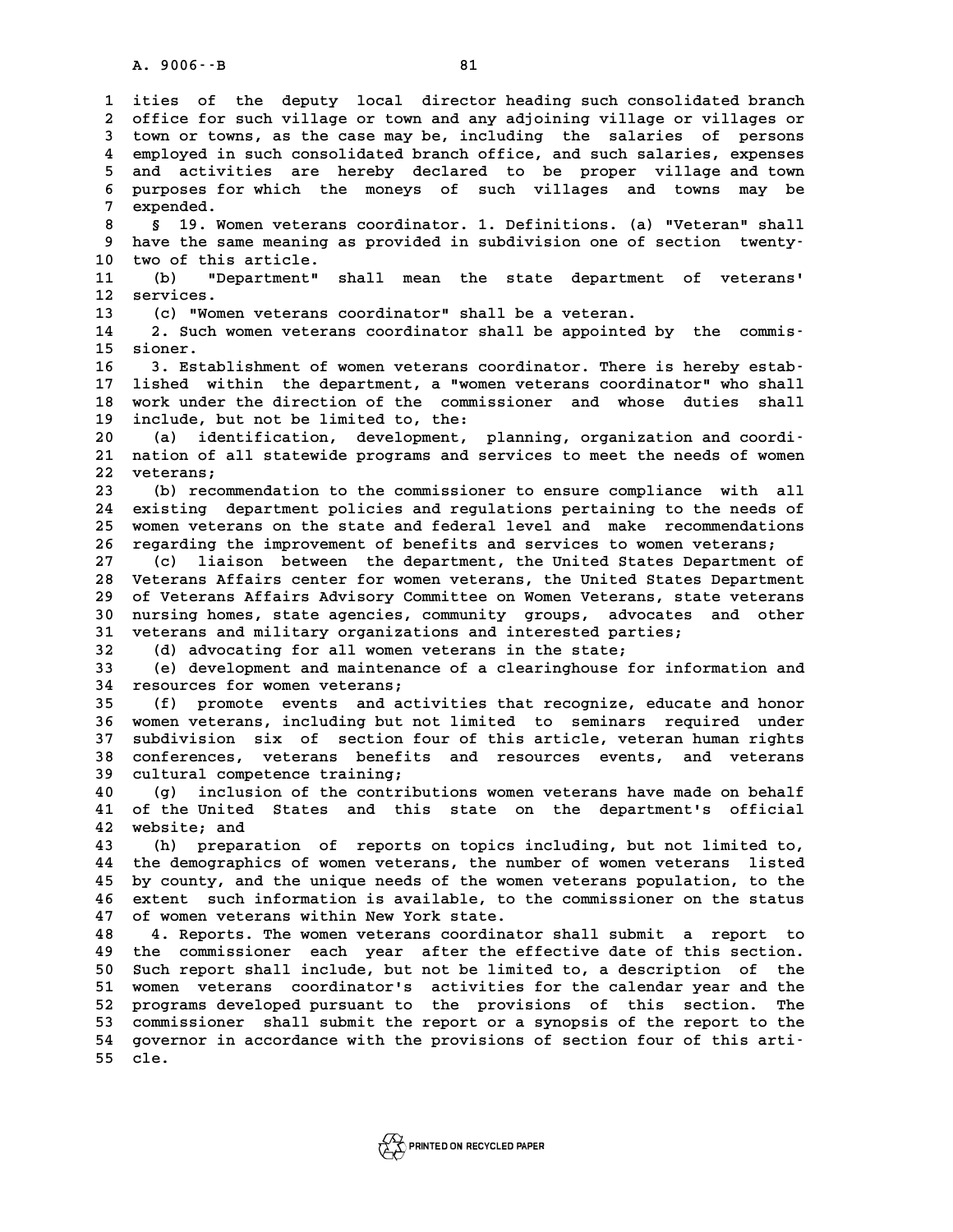**1 § 20. Creation of annuity. 1. Payment to veterans. a. Any veteran as 20. Creation of annuity. 1. Payment to veterans. a. Any veteran as<br>2 defined in this article who has been or is hereafter classified by the<br>3 New York State commission for the visually bandigapped as a blind person 8 20. Creation of annuity. 1. Payment to veterans. a. Any veteran as<br>
2 defined in this article who has been or is hereafter classified by the<br>
3 New York State commission for the visually handicapped as a blind person<br>
4** defined in this article who has been or is hereafter classified by the<br>3 New York State commission for the visually handicapped as a blind person<br>4 as defined in section three of chapter four hundred fifteen of the laws<br>5 **5 New York State commission for the visually handicapped as a blind person**<br>4 as defined in section three of chapter four hundred fifteen of the laws<br>5 of nineteen hundred thirteen, as amended, and continues to be a blind 4 as defined in section three of chapter four hundred fifteen of the laws<br>5 of nineteen hundred thirteen, as amended, and continues to be a blind<br>6 person within the meaning of that section, shall, upon application to<br><sup>7</sup> 5 of nineteen hundred thirteen, as amended, and continues to be a blind<br>6 person within the meaning of that section, shall, upon application to<br>7 the commissioner of the department of veterans' services, be paid out of<br><sup>8</sup> 6 person within the meaning of that section, shall, upon application to<br>
<sup>7</sup> the commissioner of the department of veterans' services, be paid out of<br>
<sup>8</sup> the treasury of the state for such term as such veteran shall be en 7 the commissioner of the department of veterans' services, be paid out of 8 the treasury of the state for such term as such veteran shall be enti-<br>9 tled thereto under the provisions of this article, the sum of one thou-<br> 8 the treasury of the state for such term as such veteran shall be enti-<br>9 tled thereto under the provisions of this article, the sum of one thou-<br>10 sand dollars annually, plus any applicable annual adjustment, as<br><sup>11</sup> pr 9 tled thereto under the provi<br>10 sand dollars annually, pl<br>11 provided in this section. 10 sand dollars annually, plus any applicable annual adjustment, as<br>11 provided in this section.<br>12 b. The entitlement of any veteran to receive the annuity herein<br>13 provided shall terminate upon his or her ceasing to con

11 provided in this section.<br>
12 b. The entitlement of any veteran to receive the annuity herein<br>
13 provided shall terminate upon his or her ceasing to continue to be a<br>
14 resident of and demiciled in the state, but such 12 b. The entitlement of any veteran to receive the annuity herein<br>13 provided shall terminate upon his or her ceasing to continue to be a<br>14 resident of and domiciled in the state, but such entitlement may be<br>15 reinstate 13 provided shall terminate upon his or her ceasing to continue to be a<br>14 resident of and domiciled in the state, but such entitlement may be<br>15 reinstated upon application to the commissioner of veterans' services,<br>16 if 14 resident of and domiciled in the state, but such entitlement may be<br>15 reinstated upon application to the commissioner of veterans' services,<br>16 if such veteran shall thereafter resume his or her residence and domi-<br>17 16 if such veteran shall thereafter resume his or her residence and domi-<br>17 cile in the state.<br>18 c. The effective date of an award of the annuity to a veteran shall be

**18 c. The effective date of an award of the annuity to a veteran shall be 19 the date of receipt of the application therefor by the commissioner of** 20 2. The effective date of an award of the annuity to a veteran shall be<br>19 the date of receipt of the application therefor by the commissioner of<br>20 veterans' services, except that if the application is denied but is<br>21 19 the date of receipt of the application therefor by the commissioner of<br>20 veterans' services, except that if the application is denied but is<br>21 granted at a later date upon an application for reconsideration based<br>22 u 20 veterans' services, except that if the application is denied but is<br>21 granted at a later date upon an application for reconsideration based<br>22 upon new evidence, the effective date of the award of the annuity to a<br>23 v 21 granted at a later date upon an application for reconsideration based<br>
22 upon new evidence, the effective date of the award of the annuity to a<br>
23 veteran shall be the date of receipt of the application for reconsider 22 upon new evidence, the effective date of the award<br>23 veteran shall be the date of receipt of the applic<br>24 ation by the commissioner of veterans' services.<br>25 a Payment to widows and widowsg of blind weters 23 veteran shall be the date of receipt of the application for reconsider-<br>
24 ation by the commissioner of veterans' services.<br>
25 2. Payment to widows and widowers of blind veterans. a. The unremarried<br>
26 ried spouse of

24 ation by the commissioner of veterans' services.<br>25 2. Payment to widows and widowers of blind veterans. a. The unremarried<br>26 ried spouse of a veteran who heretofore has died or the unremarried<br>27 spouse of a veteran d 25 2. Payment to widows and widowers of blind veterans. a. The unremar-<br>26 ried spouse of a veteran who heretofore has died or the unremarried<br>27 spouse of a veteran dying hereafter, such veteran being at the time of<br>28 he 26 ried spouse of a veteran who heretofore has died or the unremarried<br>27 spouse of a veteran dying hereafter, such veteran being at the time of<br>28 her or his death a recipient of, or eligible for, the benefits above<br>29 pr 27 spouse of a veteran dying hereafter, such veteran being at the time of<br>28 her or his death a recipient of, or eligible for, the benefits above<br>29 provided, shall, upon application to the commissioner of veterans'<br>20 ser 28 her or his death a recipient of, or eligible for, the benefits above<br>29 provided, shall, upon application to the commissioner of veterans'<br>30 services, also be paid out of the treasury of the state the sum of one<br>31 tho provided, shall, upon application to the commissioner of veterans'<br>30 services, also be paid out of the treasury of the state the sum of one<br>31 thousand dollars annually, plus any applicable annual adjustment, for<br>32 such 30 services, also be paid out of the treasury of the state the sum of one<br>31 thousand dollars annually, plus any applicable annual adjustment, for<br>32 such term as such unremarried spouse shall be entitled thereto under the 31 thousand dollars annually, plu<br>32 such term as such unremarried<br>33 provisions of this article.<br><sup>34</sup> h. The entitlement of any 32 such term as such unremarried spouse shall be entitled thereto under the<br>33 provisions of this article.<br>34 b. The entitlement of any widow or widower to receive the annuity

**33 provisions of this article.**<br> **34** b. The entitlement of any widow or widower to receive the annuity<br> **35 herein provided shall terminate upon her or his death or re-marriage or**<br> **36 upon ber or bis seesing to sentinu 34** b. The entitlement of any widow or widower to receive the annuity<br>35 herein provided shall terminate upon her or his death or re-marriage or<br>36 upon her or his ceasing to continue to be a resident of and domiciled in<br> 35 herein provided shall terminate upon her or his death or re-marriage or<br>36 upon her or his ceasing to continue to be a resident of and domiciled in<br>37 the state of New York, but such entitlement may be reinstated upon<br>2 **36 upon her or his ceasing to continue to be a resident of and domiciled in**<br>**37 the state of New York, but such entitlement may be reinstated upon<br><b>38 application to the commissioner of veterans' services, if such widow** 37 the state of New York, but such entitlement may be reinstated upon<br>38 application to the commissioner of veterans' services, if such widow or<br>39 widower shall thereafter resume her or his residence and domicile in the<br>4 38 applicati<br>39 widower s<br>40 state.<br>41 G The 40 state.<br>
40 state.<br>
41 c. The effective date of an award of the annuity to a widow or widower<br>
42 shall be the day after the date of death of the veteran if the applica-

**42 shall be the day after the date of death of the veteran if the applica-43 tion therefor is received within one year from such date of death. If** 42 shall be the day after the date of death of the veteran if the applica-<br>43 tion therefor is received within one year from such date of death. If<br>44 the application is received after the expiration of the first year<br>6. S 43 tion therefor is received within one year from such date of death. If<br>44 the application is received after the expiration of the first year<br>45 following the date of the death of the veteran, the effective date of an<br>46 44 the application is received after the expiration of the first year<br>45 following the date of the death of the veteran, the effective date of an<br>46 award of the annuity to a widow or widower shall be the date of receipt<br>4 45 following the date of the death of the veteran, the effective date of an<br>46 award of the annuity to a widow or widower shall be the date of receipt<br>47 of the application by the commissioner of veterans' services. If an<br> 46 award of the annuity to a widow or widower shall be the date of receipt<br>47 of the application by the commissioner of veterans' services. If an<br>48 application is denied but is granted at a later date upon an application<br> 47 of the application by the commissioner of veterans' services. If an<br>48 application is denied but is granted at a later date upon an application<br>49 for reconsideration based upon new evidence, the effective date of the<br>5 48 application is denied but is granted at a later date upon an application for reconsideration based upon new evidence, the effective date of the award of the annuity to a widow or widower shall be the date of receipt of 49 for reconsideration based upon new evidence, the effective date of the<br>50 award of the annuity to a widow or widower shall be the date of receipt<br>51 of the application for reconsideration by the commissioner of veterans 50 award of the 51 of the applitude 52 services.<br>
52 services.<br>
53 3 Appual 51 of the application for reconsideration by the commissioner of veterans'<br>52 services.<br>53 3. Annual adjustment. Commencing in the year two thousand five, and<br>54 for each year thereafter, the amount of any annuity payable,

52 services.<br>53 3. Annual adjustment. Commencing in the year two thousand five, and<br>54 for each year thereafter, the amount of any annuity payable under this<br>55 section shall be the same amount as the annuity payable in th **53 3. Annual adjustment.** Commencing in the year two thousand five, and<br> **54 for each year thereafter**, the amount of any annuity payable under this<br> **55 section shall be the same amount as the annuity payable in the prec** 54 for each year thereafter, the amount of any annuity payable under this<br>55 section shall be the same amount as the annuity payable in the preceding<br>56 year plus a percentage adjustment equal to the annual percentage

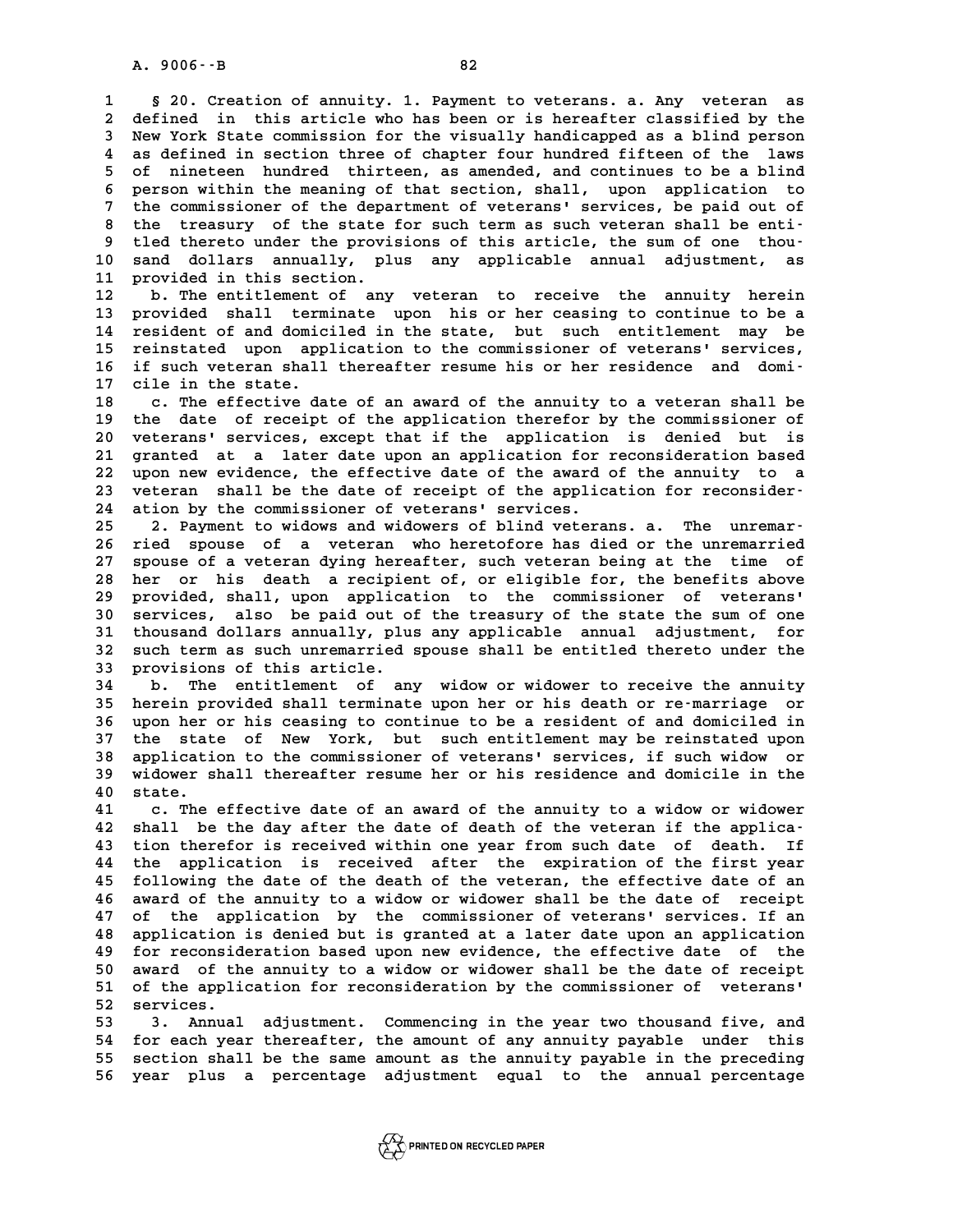**1 increase, if any, for compensation and pension benefits administered by 2** increase, if any, for compensation and pension benefits administered by<br>2 the United States Department of Veterans' Affairs in the previous year.<br>3 Such percentage increase shall be rounded up to the next bigbest one. 1 increase, if any, for compensation and pension benefits administered by<br>
2 the United States Department of Veterans' Affairs in the previous year.<br>
3 Such percentage increase shall be rounded up to the next highest one-<br> the United States Department of Veterans' Affairs in the previous year.<br>
3 Such percentage increase shall be rounded up to the next highest one-<br>
4 tenth of one percent and shall not be less than one percent nor more<br>
than 3 Such percentage increase shall be rounded up to the next highest one-<br>4 tenth of one percent and shall not be less than one percent nor more<br>5 than four percent. Commencing in the year two thousand five, the direc-<br>5 to 4 tenth of one percent and shall not be less than one percent nor more<br>5 than four percent. Commencing in the year two thousand five, the direc-<br>6 tor of veterans' services, not later than February first of each year,<br><sup>7</sup> 5 than four percent. Commencing in the year two thousand five, the director of veterans' services, not later than February first of each year, shall publish by any reasonable means the amount of the annuity as **8 tor of veterans' services, not later<br>
7 shall publish by any reasonable means<br>
8 adjusted payable under this section.**<br>
8 5 31 Fridonce of ontitlement 1 mbo 9 shall publish by any reasonable means the amount of the annuity as<br>
8 adjusted payable under this section.<br>
9 \$ 21. Evidence of entitlement. 1. The evidence of such service, blind-<br>
9 accs recidence and demigile or of su

10 adjusted payable under this section.<br>
10 s 21. Evidence of entitlement. 1. The evidence of such service, blind-<br>
10 ness, residence and domicile, or of such marriage, widowhood, residence<br>
11 and domicile in each gase s <sup>9</sup> § 21. Evidence of entitlement. 1. The evidence of such service, blind-<br>10 ness, residence and domicile, or of such marriage, widowhood, residence<br>11 and domicile in each case shall be furnished in the manner and form 10 ness, residence and domicile, or of such marriage, widowhood, residence<br>11 and domicile in each case shall be furnished in the manner and form<br>12 prescribed by the commissioner of veterans' services who shall examine<br><sup>1</sup> 11 and domicile in each case shall be furnished in the manner and form<br>12 prescribed by the commissioner of veterans' services who shall examine<br>13 the same.<br>2. Upon being satisfied that such service was performed, that ot 12 prescribed by the commissioner of veterans' services who shall examine<br>13 the same.<br>14 2. Upon being satisfied that such service was performed, that other<br>15 facts and statements in the application of such yeterap or wi

**13 the same.**<br>14 2. Upon being satisfied that such service was performed, that other<br>15 facts and statements in the application of such veteran or widow or<br>16 widows are two and that the said veterar has been classified b 15 facts and statements in the application of such veteran or widow or<br>16 widower are true and that the said veteran has been classified by the<br>17 New York state commission for the visually handicapped as a blind 15 facts and statements in the application of such veteran or widow or<br>16 widower are true and that the said veteran has been classified by the<br>17 New York state commission for the visually handicapped as a blind<br>18 person 16 widower are true and that the said veteran has been classified by the<br>17 New York state commission for the visually handicapped as a blind<br>18 person, where such veteran is not receiving or not entitled to receive a<br>heno 17 New York state commission for the visually handicapped as a blind<br>18 person, where such veteran is not receiving or not entitled to receive a<br>19 benefit from any existing retirement system to which the state is a<br>20 con 18 person, where such veteran is not receiving or not entitled to receive a<br>19 benefit from any existing retirement system to which the state is a<br>20 contributor, unless such veteran shall have become disabled by reason of **20** benefit from any existing retirement system to which the state is a<br>20 contributor, unless such veteran shall have become disabled by reason of<br>21 loss of sight, while engaged in employment entitling him or her to<br>22 20 contributor, unless such veteran shall have become disabled by reason of<br>21 loss of sight, while engaged in employment entitling him or her to<br>22 receive a benefit from any existing retirement system to which the state<br> 21 loss of sight, while engaged in employment entitling him or her to<br>22 receive a benefit from any existing retirement system to which the state<br>23 is a contributor, and as a result of such disability has retired from<br>24 22 receive a benefit from any existing retirement system to which the state<br>23 is a contributor, and as a result of such disability has retired from<br>24 such employment and is receiving or is entitled to receive a benefit<br>2 23 is a contributor, and as a result of such disability has retired from<br>24 such employment and is receiving or is entitled to receive a benefit<br>25 from such retirement system the commissioner of veterans' services shall<br>2 24 such employment and is receiving or is entitled to receive a benefit<br>25 from such retirement system the commissioner of veterans' services shall<br>26 certify to the state comptroller the name and address of such veteran o 25 from such retirement<br>26 certify to the state<br>27 widow or widower.<br>29 2 Thereafter the

**28 3. Thereafter the department of taxation and finance, through the** 27 widow or widower.<br>28 3. Thereafter the department of taxation and finance, through the<br>29 division of finance, on the audit and warrant of the comptroller, shall<br>20 november to the widow or widower such sum as is author 3. Thereafter the department of taxation and finance, through the<br>29 division of finance, on the audit and warrant of the comptroller, shall<br>30 pay such veteran or widow or widower such sum as is authorized by the<br>31 provi 29 division of finance, on the audit and warrant of the comptroller, shall<br>30 pay such veteran or widow or widower such sum as is authorized by the<br>31 provisions of this article in monthly installments for so long as such<br> **30 pay such veteran or widow or widower such sum as is authorized by the provisions of this article in monthly installments for so long as such veteran or widow or widower shall meet the requirements of this article.**<br>33 31 provisions of this article in monthly installments for so long as such<br>32 veteran or widow or widower shall meet the requirements of this article.<br>33 § 22. Persons who may receive annuity. 1. a. The word "veteran," as<br>3 **32** veteran or widow or widower shall meet the requirements of this article.<br> **33** § 22. Persons who may receive annuity. 1. a. The word "veteran," as<br>
34 used in this article shall be taken to mean and include any person 32 veteran or widow or widower shall meet the requirements of this article.<br> **33** \$ 22. Persons who may receive annuity. 1. a. The word "veteran," as<br>
34 used in this article shall be taken to mean and include any person w 34 used in this article shall be taken to mean and include any person who<br>35 is a resident of the state of New York, and who (i) has been or may be<br>36 given an honorable, general or ordinary discharge or any other form of<br> 35 is a resident of the state of New York, and who (i) has been or may be<br>36 given an honorable, general or ordinary discharge or any other form of<br>37 release from such service, except a dishonorable discharge, a bad<br>38 se 36 given an honorable, general or ordinary discharge or any other form of<br>37 release from such service, except a dishonorable discharge, a bad<br>38 conduct discharge, an undesirable discharge, a discharge without honor<br>29 cr **37 release from such service, except a dishonorable discharge, a bad**<br>38 conduct discharge, an undesirable discharge, a discharge without honor<br>39 or a discharge for the good of the service, or (ii) has a qualifying<br>40 co **40 conduct discharge, an undesirable discharge, a discharge without honor**<br>**40 condition, as defined in section one of this article, and has received a**<br>**41 discharge other than had conduct or dishoporable from such servi** 39 or a discharge for the good of the service, or (ii) has a qualifying 40 condition, as defined in section one of this article, and has received a discharge other than bad conduct or dishonorable from such service, or (ii **42 (iii) is a discharged LGBT veteran, as defined in section one of this 43 article, and has received a discharge other than bad conduct or 44 dishonorable from such service, and who (iv) was a recipient of the** 43 article, and has received a discharge other than bad conduct or<br>44 dishonorable from such service, and who (iv) was a recipient of the<br>45 armed forces expeditionary medal, the navy expeditionary medal or the<br>46 maries c **44 dishonorable from such service, and who (iv) was a recipient of the armed forces expeditionary medal, the navy expeditionary medal or the marine corps expeditionary medal for participation in operations in**<br>**46 marine** 45 armed forces expeditionary medal, the navy expeditionary medal or the<br>46 marine corps expeditionary medal for participation in operations in<br>47 Lebanon from June first, nineteen hundred eighty-three to December<br>6 first 46 marine corps expeditionary medal for participation in operations in<br>47 Lebanon from June first, nineteen hundred eighty-three to December<br>48 first, nineteen hundred eighty-seven, in Grenada from October twenty-<br>third, n **47 Lebanon from June first, nineteen hundred eighty-three to December<br>
<b>48 first, nineteen hundred eighty-seven, in Grenada from October twenty-**<br> **49 third, nineteen hundred eighty-three to November twenty-first, ninetee 50 first, nineteen hundred eighty-seven, in Grenada from October twenty**<br> **49 third, nineteen hundred eighty-three to November twenty-first, nineteen**<br> **50 hundred eighty-three, or in Panama from December twentieth, ninet 50 third, nineteen hundred eighty-three to November twenty-first, nineteen**<br>
50 hundred eighty-three, or in Panama from December twentieth, nineteen<br>
51 hundred eighty-nine to January thirty-first, nineteen hundred ninety 50 hundred eighty-three, or in Panama from December twentieth, nineteen<br>51 hundred eighty-nine to January thirty-first, nineteen hundred ninety, or<br>52 (v) served on active duty for ninety days or more in the armed forces o 51 hundred eighty-nine to January thirty-first, nineteen hundred ninety, or<br>52 (v) served on active duty for ninety days or more in the armed forces of<br>53 the United States during any one of the following wars or hostiliti 52 (v) served on active duty for ninety days or more in the armed forces of<br>53 the United States during any one of the following wars or hostilities:<br>54 (1) in the Spanish-American war from the twenty-first day of April,<br>5 53 the United States during any one of the following wars or hostilities:<br>54 (1) in the Spanish-American war from the twenty-first day of April,<br>55 eighteen hundred ninety-eight to the eleventh day of April, eighteen 55 eighteen hundred ninety-eight to the eleventh day of April, eighteen<br>56 hundred ninety-nine, inclusive;

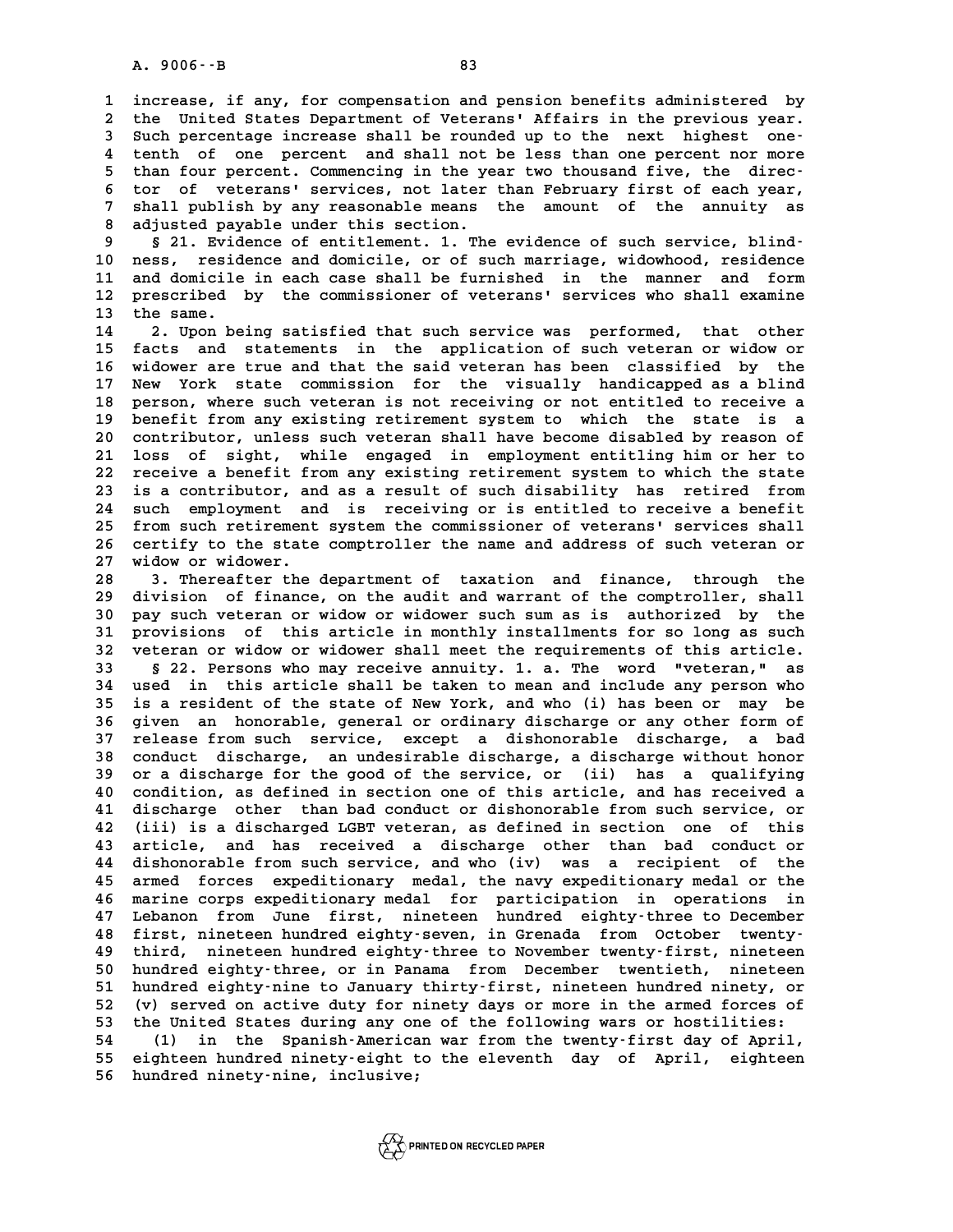**1 (2) in the Philippine insurrection or the China relief expedition from 2 the eleventh day of April, eighteen budget and relief expedition from**<br>2 the eleventh day of April, eighteen hundred ninety-nine to the fourth<br>3 day of July, pineteen hundred typ, inclusive; 1 (2) in the Philippine insurrection or the Chin<br>
2 the eleventh day of April, eighteen hundred n<br>
3 day of July, nineteen hundred two, inclusive;<br>
<sup>1</sup> (3) in the Mexican berder campaign from the pi 2 the eleventh day of April, eighteen hundred ninety-nine to the fourth<br>3 day of July, nineteen hundred two, inclusive;<br>4 (3) in the Mexican border campaign from the ninth day of May, nineteen<br>5 hundred givitary to the fif

**5 day of July, nineteen hundred two, inclusive;<br>4 (3) in the Mexican border campaign from the ninth day of May, nineteen,<br>5 hundred sixteen, to the fifth day of April, nineteen hundred seventeen,<br>5 inclusive.** day of July, nineteen hundred two, inclusive;<br>
4 (3) in the Mexican border campaign from the ninth day of May, nineteen<br>
5 hundred sixteen, to the fifth day of April, nineteen hundred seventeen,<br>
6 inclusive;<br>
4) in World 5 hundred sixteen, to the fifth day of April, nineteen hundred seventeen,<br>6 inclusive;<br>7 (4) in World War I from the sixth day of April, nineteen hundred<br>8 seventeen to the eleventh day of Nevember, pincteen hundred eighte

**8 inclusive;<br>7 (4) in World War I from the sixth day of April, nineteen hundred<br>8 seventeen to the eleventh day of November, nineteen hundred eighteen,<br>9 inclusive:** 8 seventeen to the eleventh day of November, nineteen hundred eighteen,<br>9 inclusive;<br>10 (5) in World War II from the seventh day of December, nineteen hundred 8 seventeen to the eleventh day of November, nineteen hundred eighteen,<br>
9 inclusive;<br>
10 (5) in World War II from the seventh day of December, nineteen hundred<br>
11 fortuone to the thirtu-first day of December, nineteen, h

<sup>1</sup> inclusive;<br>
10 (5) in World War II from the seventh day of December, nineteen hundred<br>
11 forty-one to the thirty-first day of December, nineteen hundred forty-<br>
<sup>12</sup> six inclusive or who was employed by the War Shinni **10** (5) in World War II from the seventh day of December, nineteen hundred<br>11 forty-one to the thirty-first day of December, nineteen hundred forty-<br>12 six, inclusive, or who was employed by the War Shipping Administratio 11 forty-one to the thirty-first day of December, nineteen hundred forty-<br>12 six, inclusive, or who was employed by the War Shipping Administration<br>13 or Office of Defense Transportation or their agents as a merchant seama **14 documented by the United States Coast Guard or Department of Commerce,** 13 or Office of Defense Transportation or their agents as a merchant seaman<br>14 documented by the United States Coast Guard or Department of Commerce,<br>15 or as a civil servant employed by the United States Army Transport<br>16 14 documented by the United States Coast Guard or Department of Commerce,<br>15 or as a civil servant employed by the United States Army Transport<br>16 Service (later redesignated as the United States Army Transportation<br>17 Cor 16 Service (later redesignated as the United States Army Transportation<br>17 Corps, Water Division) or the Naval Transportation Service; and who<br>18 served satisfactorily as a crew member during the period of armed 16 Service (later redesignated as the United States Army Transportation<br>17 Corps, Water Division) or the Naval Transportation Service; and who<br>18 served satisfactorily as a crew member during the period of armed<br>20 served 17 Corps, Water Division) or the Naval Transportation Service; and who<br>18 served satisfactorily as a crew member during the period of armed<br>19 conflict, December seventh, nineteen hundred forty-one, to August<br>20 fifteenth 18 served satisfactorily as a crew member during the period of armed<br>19 conflict, December seventh, nineteen hundred forty-one, to August<br>20 fifteenth, nineteen hundred forty-five, aboard merchant vessels in<br>21 coeargoing 20 conflict, December seventh, nineteen hundred forty-one, to August<br>20 fifteenth, nineteen hundred forty-five, aboard merchant vessels in<br>21 oceangoing, i.e., foreign, intercoastal, or coastwise service as such<br>22 terms a 20 fifteenth, nineteen hundred forty-five, aboard merchant vessels in<br>21 oceangoing, i.e., foreign, intercoastal, or coastwise service as such<br>22 terms are defined under federal law (46 USCA 10301 & 10501) and further<br>23 t 21 oceangoing, i.e., foreign, intercoastal, or coastwise service as such<br>22 terms are defined under federal law (46 USCA 10301 & 10501) and further<br>23 to include "near foreign" voyages between the United States and Canada, 22 terms are defined under federal law (46 USCA 10301 & 10501) and further<br>23 to include "near foreign" voyages between the United States and Canada,<br>24 Mexico, or the West Indies via ocean routes, or public vessels in oce 23 to include "near foreign" voyages between the United States and Canada,<br>24 Mexico, or the West Indies via ocean routes, or public vessels in ocean-<br>25 going service or foreign waters and who has received a Certificate o **24 Mexico, or the West Indies via ocean routes, or public vessels in ocean-**<br>25 going service or foreign waters and who has received a Certificate of<br>26 Release or Discharge from Active Duty and a discharge certificate, o **25 going service or foreign waters and who has received a Certificate of Release or Discharge from Active Duty and a discharge certificate, or an Honorable Service Certificate/Report of Casualty, from the Department of \** Release or Discharge from Active Duty and a discharge certificate, or an<br>27 Honorable Service Certificate/Report of Casualty, from the Department of<br>28 Defense, or who served as a United States civilian employed by the Ame 27 Honorable Service Certificate/Report of Casualty, from the Department of 28 Defense, or who served as a United States civilian employed by the American Field Service and served overseas under United States Armies and 30 **28 Defense, or who served as a United States civilian employed by the Amer-**<br>29 ican Field Service and served overseas under United States Armies and<br>30 United States Army Groups in World War II during the period of armed 29 ican Field Service and served overseas under United States Armies and<br>30 United States Army Groups in World War II during the period of armed<br>31 conflict, December seventh, nineteen hundred forty-one through May<br>22 cigh **30 United States Army Groups in World War II during the period of armed conflict, December seventh, nineteen hundred forty-one through May eighth, nineteen hundred forty-five, and who (i) was discharged or released theref** 31 conflict, December seventh, nineteen hundred forty-one through May<br>32 eighth, nineteen hundred forty-five, and who (i) was discharged or<br>33 released therefrom under honorable conditions, or (ii) has a qualifying<br>24 cond 32 eighth, nineteen hundred forty-five, and who (i) was discharged or released therefrom under honorable conditions, or (ii) has a qualifying condition, as defined in section one of this article, and has received a dischar 33 released therefrom under honorable conditions, or (ii) has a qualifying<br>34 condition, as defined in section one of this article, and has received a<br>35 discharge other than bad conduct or dishonorable from such service, 34 condition, as defined in section one of this article, and has received a<br>35 discharge other than bad conduct or dishonorable from such service, or<br>36 (iii) is a discharged LGBT veteran, as defined in section one of this 35 discharge other than bad conduct or dishonorable from such service, or<br>36 (iii) is a discharged LGBT veteran, as defined in section one of this<br>37 article, and has received a discharge other than bad conduct or<br>38 disba 36 (ii) is a discharged LGBT veteran, as defined in section one of this<br>37 article, and has received a discharge other than bad conduct or<br>38 dishonorable from such service, or who served as a United States civil-<br><sup>39</sup> ian **37 article, and has received a discharge other than bad conduct or dishonorable from such service, or who served as a United States civil-<br>39 ian Flight Crew and Aviation Ground Support Employee of Pan American<br>40 Morld A 40 Air Shonorable from such service, or who served as a United States civil-**<br>**40 World Airways or one of its subsidiaries or its affiliates and served**<br>**41 overseas as a result of Pan American's contract with Air Transpo** 39 ian Flight Crew and Aviation Ground Support Employee of Pan American<br>40 World Airways or one of its subsidiaries or its affiliates and served<br>41 overseas as a result of Pan American's contract with Air Transport<br>42 Comm 40 World Airways or one of its subsidiaries or its affiliates and served<br>41 overseas as a result of Pan American's contract with Air Transport<br>42 Command or Naval Air Transport Service during the period of armed<br>43 conflic 41 overseas as a result of Pan American's contract with Air Transport<br>42 Command or Naval Air Transport Service during the period of armed<br>43 conflict, December fourteenth, nineteen hundred forty-one through August<br>44 four 42 Command or Naval Air Transport Service during the period of armed<br>43 conflict, December fourteenth, nineteen hundred forty-one through August<br>44 fourteenth, nineteen hundred forty-five, and who (iv) was discharged or<br>15 43 conflict, December fourteenth, nineteen hundred forty-one through August<br>44 fourteenth, nineteen hundred forty-five, and who (iv) was discharged or<br>45 released therefrom under honorable conditions, or (v) has a qualifyi 44 fourteenth, nineteen hundred forty-five, and who (iv) was discharged or<br>45 released therefrom under honorable conditions, or (v) has a qualifying<br>46 condition, as defined in section one of this article, and has received **45 released therefrom under honorable conditions, or (v) has a qualifying<br>46 condition, as defined in section one of this article, and has received a<br>47 discharge other than bad conduct or dishonorable from such service, 46 condition, as defined in section one of this article, and has received a**<br>**47 discharge other than bad conduct or dishonorable from such service, or**<br>**48 (vi) is a discharged LGBT veteran, as defined in section one of** 47 discharge other than bad conduct or dishonorable from such service, or<br>48 (vi) is a discharged LGBT veteran, as defined in section one of this<br>49 article, and has received a discharge other than bad conduct or<br>50 disban (vi) is a discharged LGBT veteran, as defined in section one of this<br>49 article, and has received a discharge other than bad conduct or<br>50 dishonorable from such service;<br>51 (6) in the Korean hostilities from the twenty-se **50** article, and has received a discharge other than bad conduct or<br>
50 dishonorable from such service;<br>
51 (6) in the Korean hostilities from the twenty-seventh day of June,<br>
52 ninoteen hundred fifty to the thirty-first

50 dishonorable from such service;<br>51 (6) in the Korean hostilities from the twenty-seventh day of June,<br>52 nineteen hundred fifty to the thirty-first day of January, nineteen<br>53 hundred fifty-fire inclusive. 51 (6) in the Korean hostiliti<br>52 nineteen hundred fifty to the th<br>53 hundred fifty-five, inclusive;<br>54 (7) in the Wistnam conflict 52 nineteen hundred fifty to the thirty-first day of January, nineteen<br>53 hundred fifty-five, inclusive;<br>54 (7) in the Vietnam conflict from the twenty-eighth day of February,<br>55 nineteen hundred sixty-ene to the seventh d

53 hundred fifty-five, inclusive;<br>54 (7) in the Vietnam conflict from the twenty-eighth day of February,<br>55 nineteen hundred sixty-one to the seventh day of May, nineteen hundred<br>56 seventy-five; **56 seventy-five;**

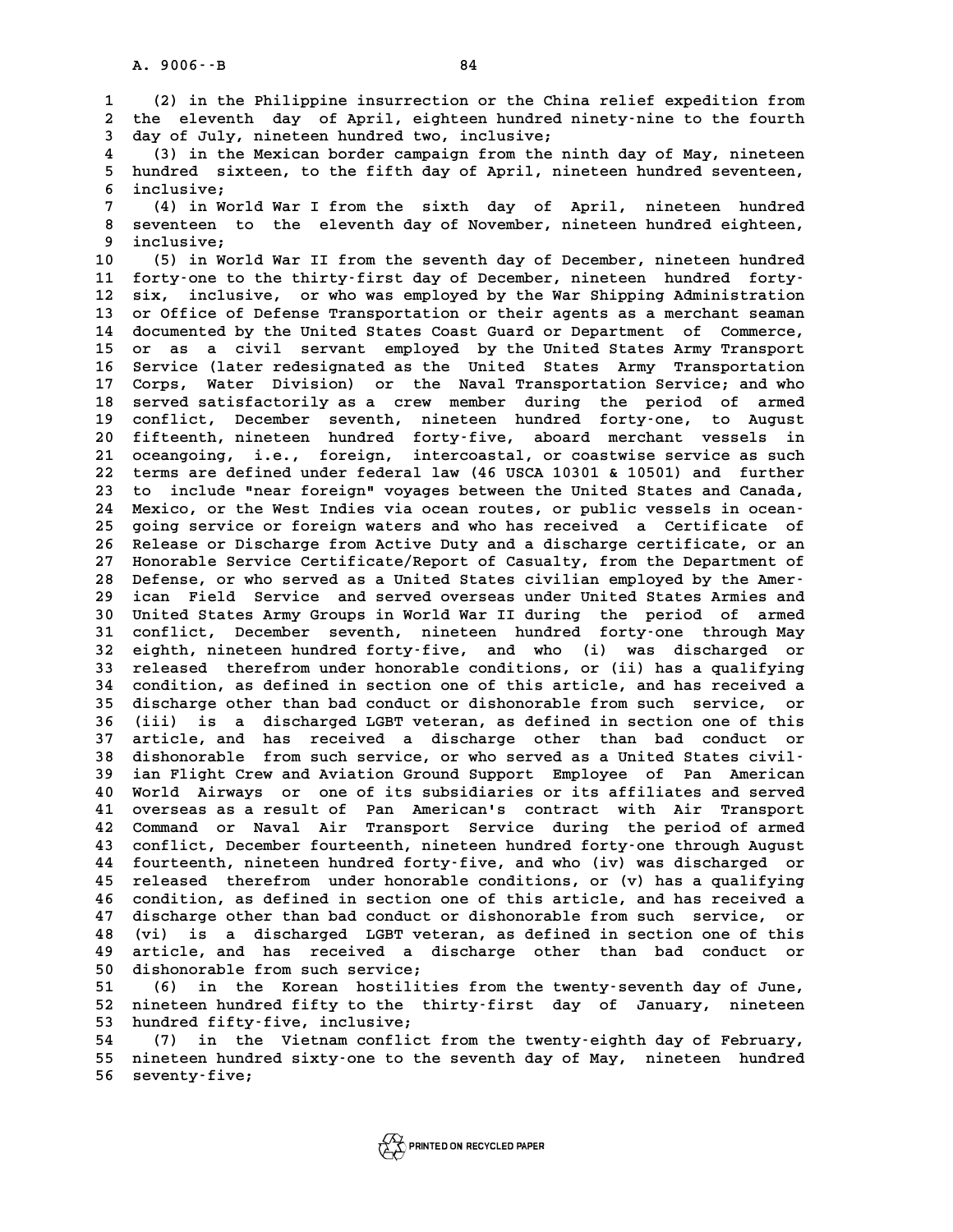A. 9006 - - B<br>
1 (8) in the Persian Gulf conflict from the second day of August, nine-<br>
<sup>2</sup> teen bundred pinety to the end of such conflict **2** (8) in the Persian Gulf conflict from the second<br>2 teen hundred ninety to the end of such conflict.<br>3 b. The word "veteran" shall also mean any person **3 b. The word is also in the Persian Sulf conflict from the second day of August, nine-**<br>**3** b. The word "veteran" shall also mean any person who meets the other<br>**4** requirements of paragraph a of this subdivision, who se

**4 requirements of paragraph a of this subdivision, who served on active 5 duty for less than 1 dependence in the set of paragraph a of this subdivision, who served on active**<br>5 duty for less than ninety days, if he or she was discharged or released<br>from quab convice for a convice connected di **6 from such service for a service-connected disability or who served on active**<br>**6 from such service for a service-connected disability or who served for a**<br>**6 from such service for a service-connected disability or who s** 5 duty for less than ninety days, if he or she was discharged or released<br>6 from such service for a service-connected disability or who served for a<br>7 period of ninety consecutive days or more and such period began or ende **8 from such service for a service-connected disability or who served for a**<br>**8 during any war or period of hostilities as defined in paragraph a of**<br>**8 this subdivision 9 period of ninety con<br>
8 during any war or pe<br>
9 this subdivision.**<br>
9 c. The term "active" 8 during any war or period of hostilities as defined in paragraph a of<br>
9 this subdivision.<br>
10 c. The term "active duty" as used in this article shall mean full time<br>
11 duty in the armed forces, other than active duty fo

<sup>9</sup> this subdivision.<br>
10 c. The term "active duty" as used in this article shall mean full time<br>
11 duty in the armed forces, other than active duty for training; provided,<br>
12 housing that "active duty" shall also includ 10 c. The term "active duty" as used in this article shall mean full time<br>11 duty in the armed forces, other than active duty for training; provided,<br>12 however, that "active duty" shall also include any period of active d 11 duty in the armed forces, other than active duty for training; provided, however, that "active duty" shall also include any period of active duty for training during which the individual concerned was disabled or died 1 12 however, that "active duty" shall also include any period of active du<br>13 for training during which the individual concerned was disabled or di<br>14 from a disease or injury incurred or aggravated during such period.<br>15 2 13 for training during which the individual concerned was disabled or died<br>14 from a disease or injury incurred or aggravated during such period.<br>15 2. No annuity shall be paid under this article to or for a person who<br>16

15 2. No annuity shall be paid under this article to or for a person who<br>16 is in prison in a federal, state or local penal institution as a result<br>17 of conviction of a felony or misdemeanor for any part of the period 15 2. No annuity shall be paid under this article to or for a person who<br>16 is in prison in a federal, state or local penal institution as a result<br>17 of conviction of a felony or misdemeanor for any part of the period<br>beg 16 is in prison in a federal, state or local penal institution as a result<br>17 of conviction of a felony or misdemeanor for any part of the period<br>18 beginning sixty-one days after his or her imprisonment begins and ending<br> 17 of conviction of a felony or misdemeand 18 beginning sixty-one days after his or<br>19 when his or her imprisonment ends.<br>20 a where any upterar is discupling 18 beginning sixty-one days after his or her imprisonment begins and ending<br>19 when his or her imprisonment ends.<br>20 3. Where any veteran is disqualified for the annuity for any period<br>21 solely by reason of the provisions

**21 solely by reason of the provisions of subdivision two of this section,** 20 3. Where any veteran is disqualified for the annuity for any period<br>21 solely by reason of the provisions of subdivision two of this section,<br>22 the commissioner of veterans' services shall pay to his or her spouse,<br><sup>23</sup> 21 solely by reason of the provisions of subdivision two of this section,<br>22 the commissioner of veterans' services shall pay to his or her spouse,<br>23 if any, the annuity which such veteran would receive for that period bu 22 the commissioner of vetera:<br>23 if any, the annuity which su<br>24 for said subdivision two. 23 if any, the annuity which such veteran would receive for that period but<br>24 for said subdivision two.<br>25 4. In case an unmarried, divorced or widowed veteran or a widow of a<br>26 deceaed annuitant is being furnished begui

**24 for said subdivision two.**<br>25 4. In case an unmarried, divorced or widowed veteran or a widow of a<br>26 deceased annuitant is being furnished hospital treatment, institutional<br>27 or demigiliary gare by the United States 25 4. In case an unmarried, divorced or widowed veteran or a widow of a<br>26 deceased annuitant is being furnished hospital treatment, institutional<br>27 or domiciliary care by the United States or the state, the annuity paya-26 deceased annuitant is being furnished hospital treatment, institutional<br>27 or domiciliary care by the United States or the state, the annuity paya-<br>28 ble under this article to such veteran or widow or widower may be<br>29 27 or domiciliary care by the United States or the state, the annuity paya-<br>28 ble under this article to such veteran or widow or widower may be<br>29 discontinued after the first day of the seventh calendar month following<br>2 ble under this article to such veteran or widow or widower may be<br>29 discontinued after the first day of the seventh calendar month following<br>30 the month of admission of such veteran or widow for treatment or care.<br><sup>31</sup> P 29 discontinued after the first day of the seventh calendar month following<br>30 the month of admission of such veteran or widow for treatment or care.<br>31 Payment of such annuity shall be resumed if such veteran or widow or<br> 30 the month of admission of such veteran or widow for treatment or care.<br>31 Payment of such annuity shall be resumed if such veteran or widow or<br>32 widower is discharged from the hospital, institution or home, or if his<br>3 31 Payment of such annuity shall be resumed if such veteran o<br>32 widower is discharged from the hospital, institution or hom<br>33 or her treatment or care therein is otherwise terminated.<br><sup>34</sup> 5 Whore payment of the annuity 32 widower is discharged from the hospital, institution or home, or if his<br>33 or her treatment or care therein is otherwise terminated.<br>34 5. Where payment of the annuity as hereinbefore authorized is to be<br>35 made to a me

33 or her treatment or care therein is otherwise terminated.<br>34 5. Where payment of the annuity as hereinbefore authorized is to be<br>35 made to a mentally incompetent person or a conservatee, such payment may<br>36 he authoriz 5. Where payment of the annuity as hereinbefore authorized is to be<br>35 made to a mentally incompetent person or a conservatee, such payment may<br>36 be authorized by the commissioner of veterans' services of the state to<br><sup>37</sup> 35 made to a mentally incompetent person or a conservatee, such payment may<br>36 be authorized by the commissioner of veterans' services of the state to<br>37 be paid only to a duly qualified court-appointed committee or conser 36 be authorized by the commissioner of veterans' services of the state to 37 be paid only to a duly qualified court-appointed committee or conserva-<br>38 tor, legally vested with the care of such incompetent's person or pro 37 be paid only to a duly qualified court-appointed committee or conserva-<br>38 tor, legally vested with the care of such incompetent's person or prop-<br>39 erty or of such conservatee's property, except that in the case of an **40 incompetent and incompetent and incompetent annuitant for whom a committee has not been appointed or a**<br>**40 incompetent annuitant for whom a committee has not been appointed or a**<br>**41 person under a substantial impairm 41 person under a substantial impairment for whom a conservator has not** 40 incompetent annuitant for whom a committee has not been appointed or a<br>41 person under a substantial impairment for whom a conservator has not<br>42 been appointed and who is hospitalized in a United States veterans<br>health 41 person under a substantial impairment for whom a conservator has not<br>42 been appointed and who is hospitalized in a United States veterans<br>43 health administration hospital or in a hospital under the jurisdiction<br>44 of **42 been appointed and who is hospitalized in a United States veterans**<br>**43 health administration hospital or in a hospital under the jurisdiction**<br>**44 of the state of New York, the commissioner of veterans' services of th** 43 health administration hospital or in a hospital under the jurisdiction<br>44 of the state of New York, the commissioner of veterans' services of the<br>45 state may in his or her discretion certify payment of the annuity, as<br> 44 of the state of New York, the commissioner of veterans' services of the<br>45 state may in his or her discretion certify payment of the annuity, as<br>46 hereinbefore authorized, to the manager of such United States veterans<br> 45 state may in his or her discretion certify payment of the annuity, as<br>46 hereinbefore authorized, to the manager of such United States veterans<br>47 health administration hospital or to the commissioner of such state 46 hereinbefore authorized, to the manager of such United States veterans<br>47 health administration hospital or to the commissioner of such state<br>48 hospital for the account of the said incompetent or substantially<br><sup>49</sup> imp 47 health administration 148 hospital for the action of the set of the set of the set of the set of the set of the set of the set of the set of the set of the set of the set of the set of the set of the set of the set of t **50 § 23. New York state veterans' cemeteries. 1. Legislative intent. The**

**50** impaired annuitant.<br>
50 § 23. New York state veterans' cemeteries. 1. Legislative intent. The<br>
51 legislature finds and determines that the devoted service and sacrifice<br>
52 of uptorang deserve important unique and st 50 <sup>5</sup> 32. New York state veterans' cemeteries. 1. Legislative intent. The<br>51 legislature finds and determines that the devoted service and sacrifice<br>52 of veterans deserve important, unique and eternal recognition by the<br> 51 legislature finds and determines that the devoted service and sacrifice<br>
52 of veterans deserve important, unique and eternal recognition by the<br>
53 state of New York. That it is by means of the devoted service and sacr 52 of veterans deserve important, unique and eternal recognition by the<br>53 state of New York. That it is by means of the devoted service and sacri-<br>54 fice of veterans that the liberty, freedom and prosperity enjoyed by al 52 of veterans deserve important, unique and eternal recognition by the<br>53 state of New York. That it is by means of the devoted service and sacri-<br>54 fice of veterans that the liberty, freedom and prosperity enjoyed by al

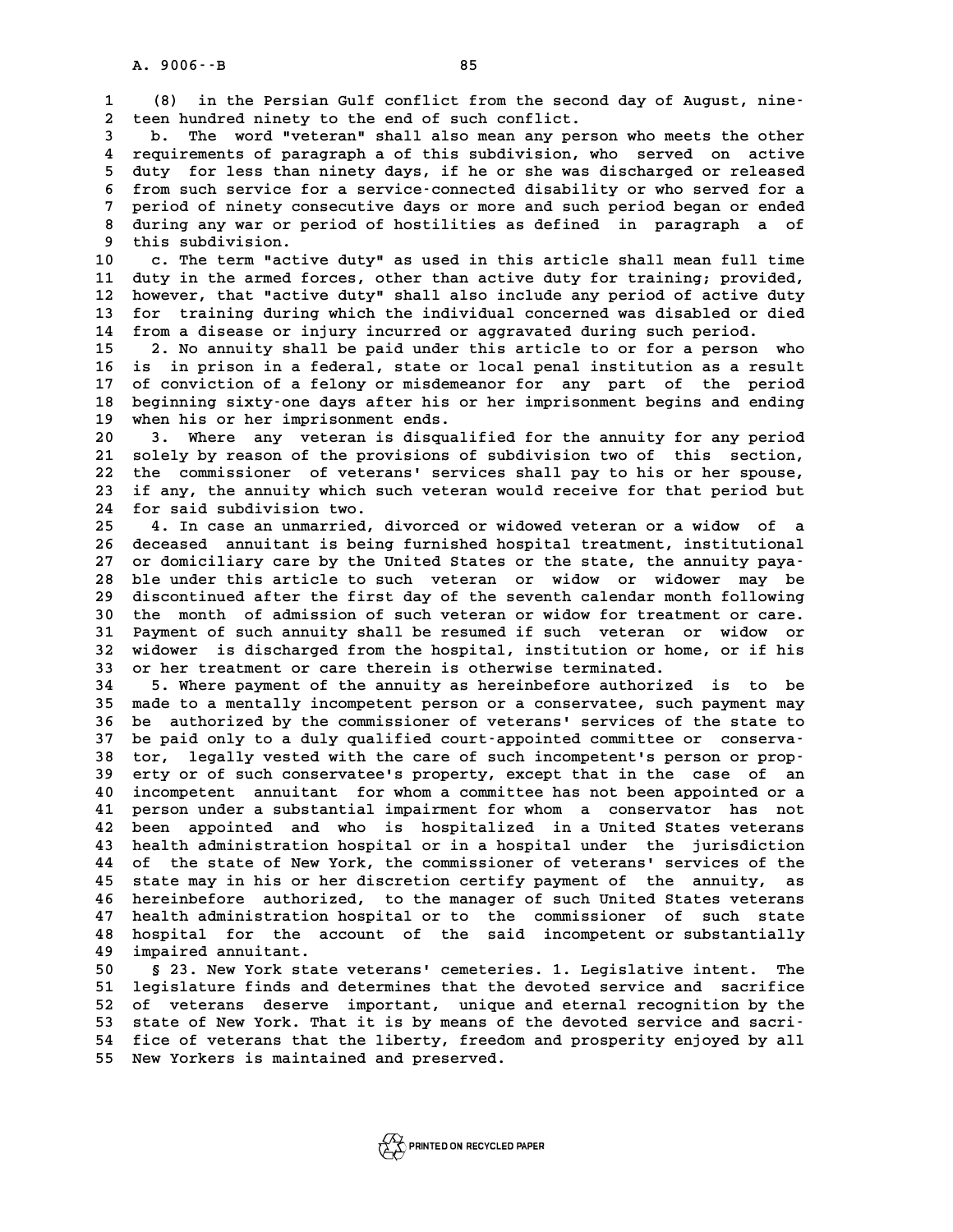**1 The legislature further finds and determines that to provide this 2** The legislature further finds and determines that to provide this<br>2 important, unique and eternal recognition, the state shall establish a<br>3 program of New York state veterans! cemeteries in New York, Such program The legislature further finds and determines that to provide this<br>2 important, unique and eternal recognition, the state shall establish a<br>3 program of New York state veterans' cemeteries in New York. Such program<br>4 shall 2 important, unique and eternal recognition, the state shall establish a<br>3 program of New York state veterans' cemeteries in New York. Such program<br>4 shall provide for the construction, establishment, expansion, improve-<br>5 **5 program of New York state veterans' cemeteries in New York. Such program**<br>4 shall provide for the construction, establishment, expansion, improve-<br>5 ment, support, operation, maintenance and the provision of perpetual<br>5 **6** shall provide for the construction, establishment, expansion, improve-<br>
5 ment, support, operation, maintenance and the provision of perpetual<br>
6 care for state veterans' cemeteries in this state, and thereby for the<br> 5 ment, support, operation, maintenance and the provision of perpetual<br>6 care for state veterans' cemeteries in this state, and thereby for the<br>7 memorialization and remembrance of individual veterans and their service<br>10 8 ment, support, operation, maintenance and the provision of perpetual<br>6 care for state veterans' cemeteries in this state, and thereby for the<br>7 memorialization and remembrance of individual veterans and their service<br>8 t **9 The Same The Legislation and remembrance of individual veterans and their service<br>
8 to their community, state and nation.<br>
9 The legislature additionally finds and determines that it is therefore<br>
8 The construction an** 

**10 necessary to provide for the construction and establishment of one or 11 more New York state veterans' cemeteries, and that to thereafter,** 10 necessary to provide for the construction and establishment of one or<br>11 more New York state veterans' cemeteries, and that to thereafter,<br>12 provide for the expansion, improvement, support, operation, maintenance<br><sup>13 a</sup> 11 more New York state veterans' cemeteries, and that to thereafter,<br>12 provide for the expansion, improvement, support, operation, maintenance<br>13 and the provision of perpetual care of all such cemeteries so<br>14 centrusted 12 provide for the expansion, improvement, support, operation, maintenance<br>13 and the provision of perpetual care of all such cemeteries so<br>14 constructed and established. The legislature also finds and determines<br>15 that 13 and the provision of perpetual care of all such cemeteries so<br>14 constructed and established. The legislature also finds and determines<br>15 that it is appropriate to have the responsibility for the construction,<br>16 estab 14 constructed and established. The legislature also finds and determines<br>15 that it is appropriate to have the responsibility for the construction,<br>16 establishment, expansion, improvement, support, operation, maintenance that it is appropriate to have the responsibility for the construction,<br>16 establishment, expansion, improvement, support, operation, maintenance<br>17 and the provision of perpetual care for veterans' cemeteries in this<br>18 s 16 establishment, expansion, improvement, support, operation, maintenance<br>17 and the provision of perpetual care for veterans' cemeteries in this<br>18 state, to be under the oversight and direction of the state department<br>19 17 and the provision of perpetual care for veterans' cemeteries in this<br>18 state, to be under the oversight and direction of the state department<br>19 of veterans' services, and its commissioner, individually, and as chair<br>2 18 state, to be under the oversight and direction of the state department<br>19 of veterans' services, and its commissioner, individually, and as chair<br>20 of the management board, for each such veterans' cemetery so construct 19 of veterans' services, and its commissioner, individually, and as chair<br>20 of the management board, for each such veterans' cemetery so constructed<br>21 and established.<br>22 2. The establishment of the first New York state

**22 2. The establishment of the first New York state veterans' cemetery.** 21 and established.<br>22 2. The establishment of the first New York state veterans' cemetery.<br>23 (a) The commissioner shall issue, on behalf of the department, a public<br>24 request for information for any logal government deg 22 2. The establishment of the first New York state veterans' cemetery.<br>
23 (a) The commissioner shall issue, on behalf of the department, a public<br>
24 request for information for any local government desiring to have the<br> 23 (a) The commissioner shall issue, on behalf of the department, a public<br>24 request for information for any local government desiring to have the<br>25 first state veterans' cemetery located within its political subdivision 24 request for information for any local government desiring to have the<br>25 first state veterans' cemetery located within its political subdivision.<br>26 Such request shall specify the type of information to be provided,<br>27 25 first state veterans' cemetery located within its political subdivision.<br>26 Such request shall specify the type of information to be provided,<br>27 including, at a minimum, a detailed map of the site including potential<br>1 26 Such request shall specify the type of information to be provided,<br>27 including, at a minimum, a detailed map of the site including potential<br>28 transportation routes, the history of the site, the types of burials the<br>2 27 including, at a minimum, a detailed map of the site including potential<br>28 transportation routes, the history of the site, the types of burials the<br>29 site could accommodate, and the estimated number of veterans within 28 transportation routes, the history of the site, the types of burials the<br>29 site could accommodate, and the estimated number of veterans within a<br>30 seventy-five mile radius of the site. Such requests for information<br>31 30 site could accommodate, and the estimated number of veterans within a<br>30 seventy-five mile radius of the site. Such requests for information<br>31 shall be returnable to the department by no later than sixty days<br><sup>32</sup> foll 30 seventy-five mile radius of the site. Such requests for information<br>31 shall be returnable to the department by no later than sixty days<br>32 following the issuance of the requests for information. Requests for<br>informatio 31 shall be returnable to the department by no later than sixty days<br>32 following the issuance of the requests for information. Requests for<br>33 information issued by and returned to the department shall be publicly<br>34 avai 32 following the issuance of the requests for information. Requests for<br>33 information issued by and returned to the department shall be publicly<br>34 available and posted on the department's website.<br>35 (a-1) Following the

**35 (a-1) Following the deadline for the return of requests for informa-34 available and posted on the department's website.**<br> **35** (a-1) Following the deadline for the return of requests for informa-<br> **36** tion pursuant to paragraph (a) of this subdivision, the department, in<br> **37** decongrat **35** (a-1) Following the deadline for the return of requests for informa-<br>36 tion pursuant to paragraph (a) of this subdivision, the department, in<br>37 cooperation with the United States Department of Veterans Affairs, and<br> 36 tion pursuant to paragraph (a) of this subdivision, the department, in<br>37 cooperation with the United States Department of Veterans Affairs, and<br>38 in consultation with, and upon the support of the department of state<br>3 37 cooperation with the United States Department of Veterans Affairs, and<br>38 in consultation with, and upon the support of the department of state<br>39 division of cemeteries, is hereby directed to conduct an investigation<br>2 **40 38 in consultation with, and upon the support of the department of state**<br>**40 and study on the issue of the construction and establishment of the**<br>**41 first New York state veterans! cometery** Such investigation and stu **41 division of cemeteries, is hereby directed to conduct an investigation**<br> **40 and study on the issue of the construction and establishment of the**<br> **41 first New York state veterans' cemetery.** Such investigation and st 40 and study on the issue of the construct<br>41 first New York state veterans' cemete<br>42 shall include, but not be limited to:<br>43 (i) Potential site locations for such 41 first New York state veterans' cemetery. Such investigation and study<br>
42 shall include, but not be limited to:<br>
43 (i) Potential site locations for such cemetery, with full consider-<br>
44 ation as to the needs of the ve

42 shall include, but not be limited to:<br>43 (i) Potential site locations for such cemetery, with full consider-<br>44 ation as to the needs of the veterans population; only locations within **43** (i) Potential site locations for such cemetery, with full consider-<br>44 ation as to the needs of the veterans population; only locations within<br>45 local governments that have submitted a request for information pursuan 44 ation as to the needs of the veterans population; only locations within<br>45 local governments that have submitted a request for information pursuant<br>46 to paragraph (a) of this subdivision shall be considered and each su 45 local governments that have submitted a request for information pursuant<br>46 to paragraph (a) of this subdivision shall be considered and each such<br>47 submission shall be considered;<br>48 (ii) The size of the cemetery and 46 to paragraph (a) of this subdivision shall be considered and<br>47 submission shall be considered;<br>48 (ii) The size of the cemetery and types of grave sites;<br>(iii) The number of annual interports at the cemetery; **47 submission shall be considered;<br>
48 (ii) The size of the cemetery and types of grave sites;<br>
49 (iii) The number of annual interments at the cemetery;<br>
50 (ii) Transportation aggossibility to the cemetery by Ve** 

**50 (ii)** The size of the cemetery and types of grave sites;<br> **50 (iv)** Transportation accessibility to the cemetery by veterans, their<br> **51** families and the seperal public: 49 (iii) The number of annual interm<br>50 (iv) Transportation accessibili<br>51 families and the general public;<br>52 (i) Costs for sonstruction of the 50 (iv) Transportation accessibility to the cem<br>51 families and the general public;<br>52 (v) Costs for construction of the cemetery;<br><sup>53</sup> (vi) Costs of operation of the cemetery inclu-

51 families and the general public;<br>52 (v) Costs for construction of the cemetery;<br>53 (vi) Costs of operation of the cemetery, including but not limited to<br>54 staffing easts to maintain the comptonu 52 (v) Costs for construction of the cemeter<br>53 (vi) Costs of operation of the cemetery,<br>54 staffing costs to maintain the cemetery;<br><sup>55</sup> (vii) Soalability of the comptony for fut: 53 (vi) Costs of operation of the cemetery, including but not limited<br>54 staffing costs to maintain the cemetery;<br>55 (vii) Scalability of the cemetery for future growth and expansion;

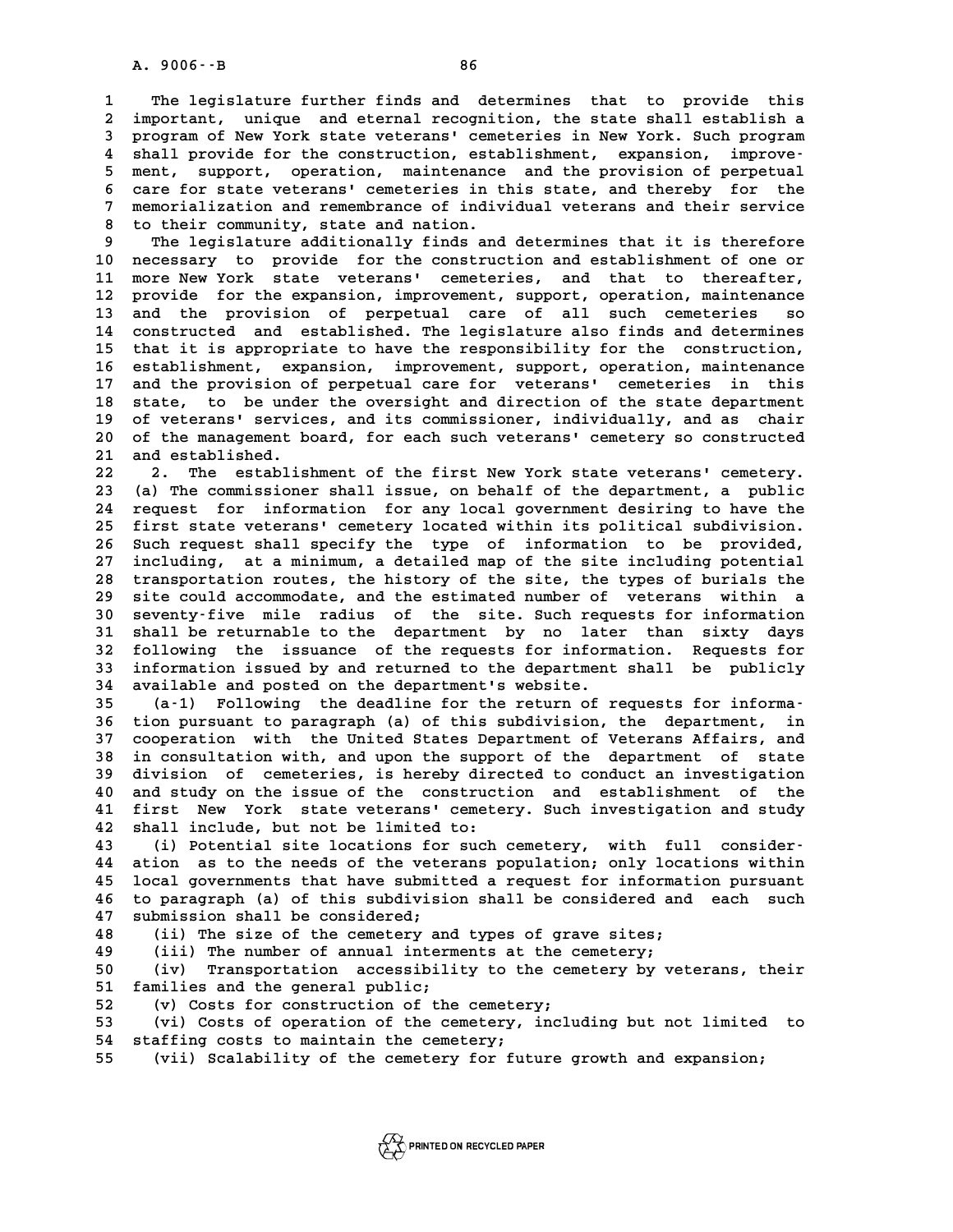**1 (viii) Potential for funding for the cemetery from federal, local and 2** (viii) Potential<br>2 private sources;<br><sup>3</sup> (ix) Cost of main **3** (viii) Potential for fundiner<br> **3** (ix) Cost of maintenance;<br> **3** (v) Data on the population times 2 private sources;<br>3 (ix) Cost of maintenance;<br>4 (x) Data on the population that would be served by the site;<br>5 (yi) The average age of the population in the area sovered. **5** (ix) Cost of maintenance;<br> **4** (x) Data on the population that would be served by the site;<br> **5** (xi) The average age of the population in the area covered;<br> **6** (yii) The mortality rate of the yeterar population for t **(x)** Data on the population that would be served by the site;<br> **6** (xii) The mortality rate of the veteran population for the area;<br> **6** (xii) Surrounding land use: **7** (xi) The average age of the pop<br> **6** (xii) The mortality rate of the<br> **7** (xiii) Surrounding land use;<br>
(yiii) monography of the land. **8 (xii) The mortality rate of the (xiii) Surrounding land use;<br>
<b>8 (xiv) Topography of the land;**<br> **8** (xiv) Site gharacteristics: 7 (xii) Surrounding land use;<br>8 (xiv) Topography of the land;<br>9 (xv) Site characteristics;<br>10 (xvi) Cost of land acquisitio **10 (xvi) Cost of land acquisition; 10 (xv) Site characteristics;<br>
10 (xvi) Cost of land acquisition;<br>
11 (xvii) The location of existing cemeteries including but not limited<br>
12 to pational uptorangl comptories county uptorangly comptories comp.** 10 (xvi) Cost of land acquisition;<br>11 (xvii) The location of existing cemeteries including but not limited<br>12 to national veterans' cemeteries, county veterans' cemeteries, ceme-<br>13 teries that have plots devoted to vetera 11 (xvii) The location of existing cemeteries including but not limited<br>12 to national veterans' cemeteries, county veterans' cemeteries, ceme-<br>13 teries that have plots devoted to veterans, not-for-profit cemeteries<br>14 an 12 to national veterans' cemeteries, county veterans' cemeteries, ceme-<br>13 teries that have plots devoted to veterans, not-for-profit cemeteries<br>14 and any other burial ground devoted to veterans and any other type of<br>15 b 13 teries that have plots devoted to veterans, not-for-profit cemeteries<br>14 and any other burial ground devoted to veterans and any other type of<br>15 burial grounds devoted to the interment of human remains that is of<br>16 pu 14 and any other burial ground devoted to veterans and any other type of<br>15 burial grounds devoted to the interment of human remains that is of<br>16 public record; and<br>17 (xviii) Such other and further items as the commissio **17 (xviii) Such other and further items as the commissioner of the** 16 public record; and<br>17 (xviii) Such other and further items as the commissioner of the<br>18 department deems necessary for the first state veterans' cemetery to be<br>19 suggessful 17 (xviii) Such<br>18 department de<br>19 successful.<br><sup>20</sup> a report of 18 department deems necessary for the first state veterans' cemetery to be<br>19 successful.<br>20 A report of the investigation and study conclusions shall be delivered<br>21 to the covernor, the temporary president of the senate, 20 a report of the investigation and study conclusions shall be delivered<br>21 to the governor, the temporary president of the senate, the speaker of<br>22 the assembly and the chair of the senate committee on veterans, homelan A report of the investigation and study conclusions shall be delivered<br>21 to the governor, the temporary president of the senate, the speaker of<br>22 the assembly and the chair of the senate committee on veterans, homeland<br>2 21 to the governor, the temporary president of the senate, the speaker of<br>22 the assembly and the chair of the senate committee on veterans, homeland<br>23 security and military affairs, and the chair of the assembly committe 22 the assembly and the chair of the senate committee on veterans, homeland<br>23 security and military affairs, and the chair of the assembly committee<br>24 on veterans' affairs by no later than one hundred eighty days after t 23 security and military affairs, and the chair of the assembly committee<br>24 on veterans' affairs by no later than one hundred eighty days after the<br>25 department has commenced the conduct of the investigation and study.<br>2 **26 (a-2) Upon the completion of the investigation and study, the results 27 shall be provided to the selection committee. The selection committee** 26 (a-2) Upon the completion of the investig<br>27 shall be provided to the selection committee<br>28 shall consist of nine members as follows:<br><sup>29</sup> (i) The commissioner of the department of 27 shall be provided to the selection committee. The selection committee<br>28 shall consist of nine members as follows:<br>(i) The commissioner of the department of veterans' services, or his<br>20 or her representative. 28 shall consist of nine mem<sup>29</sup> (i) The commissioner<br>30 or her representative;<br><sup>31</sup> (ii) The director of the (i) The commissioner of the department of veterans' services, or his<br>
30 or her representative;<br>
31 (ii) The director of the division of the budget, or his or her repre-<br>
<sup>32</sup> Sontative: 30 or her representative;<br>31 (ii) The director of the division of the budget, or his or her repre-<br>32 sentative;<br>33 (iii) Three members appointed by the governor, two of whom shall be 31 (ii) The director of the division of the budget, or his or her repre-<br>32 sentative;<br>(iii) Three members appointed by the governor, two of whom shall be<br>34 veterans; 32 sentative;<br>33 (iii) T<br>34 veterans;<br>35 (iv) Two **33** (ii) Three members appointed by the governor, two of whom shall be<br>34 veterans;<br>(iv) Two members appointed by the temporary president of the senate,<br>36 at least and of rham shall be a ustanary and 34 veterans;<br>35 (iv) Two members appointed by the temporary p<br>36 at least one of whom shall be a veteran; and<br><sup>37</sup> (i) Two members appointed by the speaker of ti (iv) Two members appointed by the temporary president of the senate,<br>36 at least one of whom shall be a veteran; and<br>37 (v) Two members appointed by the speaker of the assembly, at least one<br>38 of them shall be a unional 36 at least one of whom shall be a veteran; and<br>37 (v) Two members appointed by the speaker of the assembly, at least one<br>38 of whom shall be a veteran.<br>39 (a-3) The selection committee shall be subject to articles six and **37** (v) Two members appointed by the speaker of the assembly, at least one<br>38 of whom shall be a veteran.<br>39 (a-3) The selection committee shall be subject to articles six and<br>40 source of the public officers law The sele **40 38 of whom shall be a veteran.**<br> **40 seven of the public officers law. The selection committee shall evaluate**<br> **40 seven of the public officers law. The selection committee shall evaluate**<br> **41 the results of the stud 41 (a-3)** The selection committee shall be subject to articles six and<br> **40 seven of the public officers law.** The selection committee shall evaluate<br> **41** the results of the study and, upon a majority vote, make a determ 40 seven of the public officers law. The selection committee shall evaluate<br>41 the results of the study and, upon a majority vote, make a determination<br>42 as to the location of the first state veterans' cemetery. In making 41 the results of the study and, upon a majority vote, make a determination<br>42 as to the location of the first state veterans' cemetery. In making this<br>43 determination, the committee's consideration shall, at a minimum, 42 as to the location of the first state veterans' cemetery. In making this<br>43 determination, the committee's consideration shall, at a minimum,<br>44 include:<br>(i) The findings established by the study; 43 determination, the committee's consideration shall, at a minimum,<br>44 include:<br>(i) The findings established by the study;<br>46 (ii) The submitted responses to the requests for information issued **46 (ii) The submitted responses to the requests for information issued 47 pursuant to paragraph (a) of this subdivision; 48 (iii) The guidelines for receipt of federal funding specified in 38** 47 pursuant to paragraph (a) of this subdivision;<br>48 (iii) The guidelines for receipt of federal funding specified in 38<br>49 USC 2408, 38 CFR 39, and any other relevant federal statute or regu-<br>50 lation: **48** (iii) Th<br>**49** USC 2408,<br>50 lation;<br>51 (iv) The 49 USC 2408, 38 CFR 39, and any other relevant federal statute or regu-<br>50 lation;<br>51 (iv) The possibility of funding from private individuals, corpo-<br>52 rations or foundations: and **50 lation;<br>
51 (iv) The possibility of fun-**<br> **52 rations, or foundations; and**<br> **53** (v) Any other consideration times 51 (iv) The possibility of funding from private individuals, corpo-<br>
52 rations, or foundations; and<br>
53 (v) Any other consideration that would facilitate the successful oper-<br>
54 ation of the first state uptorangl comptor 52 rations, or foundations; and<br>
53 (v) Any other consideration that would facilitate the successful oper-<br>
54 ation of the first state veterans' cemetery.<br>
55 (b) The commissioner of the department, the commissioner of th **55 (b) The commissioner of the department, the commissioner of the office 56 of general services, and the chair of the division of cemeteries shall**

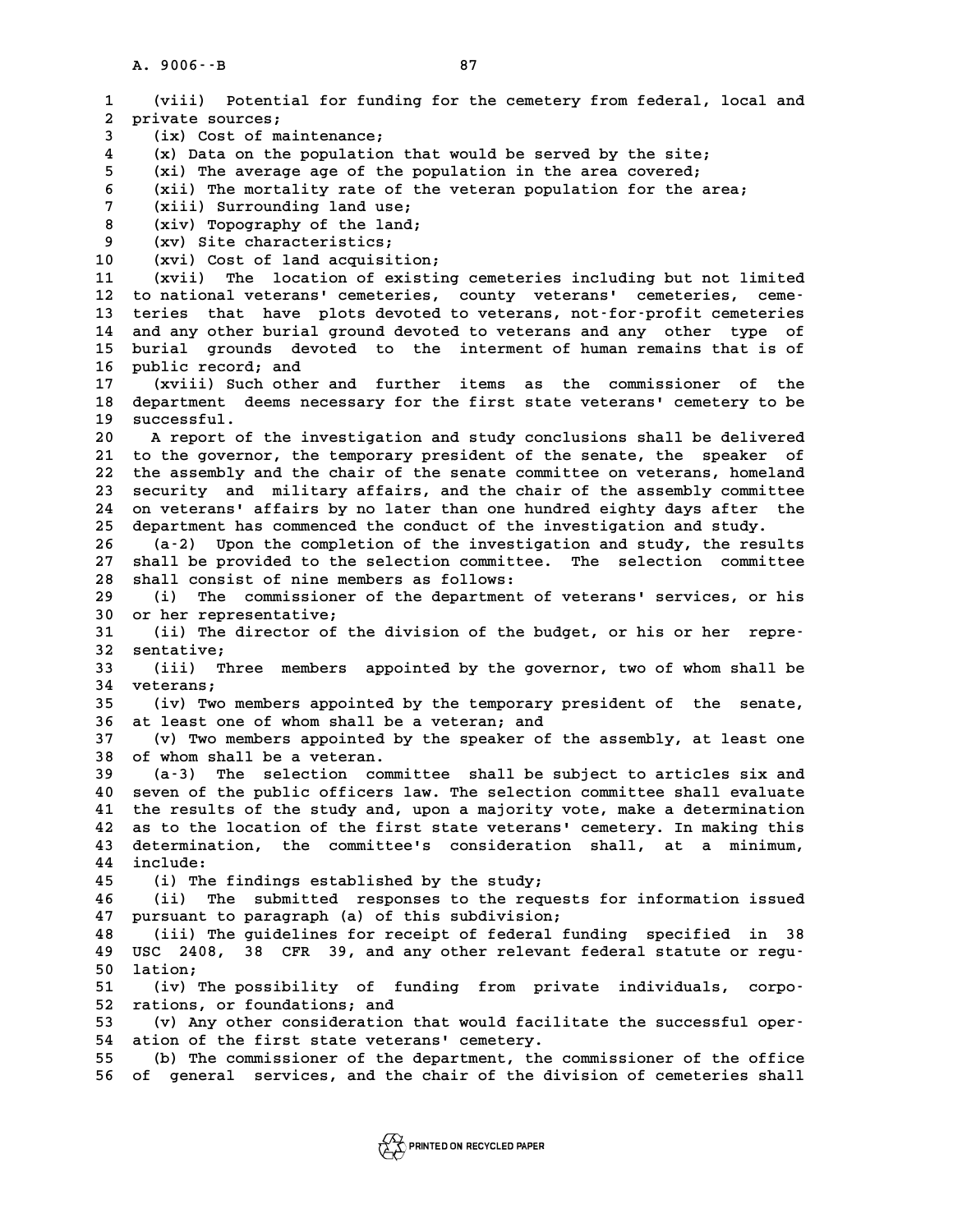**A. 9006--B 88**

**1 determine the amount of money necessary to fund the non-reimbursable** 1 determine the amount of money necessary to fund the non-reimbursable<br>2 costs of a state veterans' cemetery, such as operation and maintenance,<br>3 for a period of not less than ten vears, provided that such amount shall 1 determine the amount of money necessary to fund the non-reimbursable<br>2 costs of a state veterans' cemetery, such as operation and maintenance,<br>3 for a period of not less than ten years, provided that such amount shall<br>2 2 costs of a state veterans' cemetery, such as operation and maintenance,<br>3 for a period of not less than ten years, provided that such amount shall<br>4 not include monies that would be recoverable by the cemetery pursuant t 5 for a period of not less than ten years, provided that such amount shall<br>4 not include monies that would be recoverable by the cemetery pursuant to<br>5 a charge of fee for the provision of a gravesite for a non-veteran<br>5 a 4 not include monies that would be recoverable by the cemetery pursuant to<br>5 a charge of fee for the provision of a gravesite for a non-veteran<br>6 spouse or eligible dependent. Prior to submitting any application for<br>7 fund 5 a charge of fee for the provision of a gravesite for a non-veteran<br>6 spouse or eligible dependent. Prior to submitting any application for<br>7 funding from the government of the United States in accordance with the<br>8 sport 8 spouse or eligible dependent. Prior to submitting any application for<br>
7 funding from the government of the United States in accordance with the<br>
8 grant requirements specified in 38 USC 2408, 38 CFR 30, and other rele-<br> funding from the government of the United States in accordance with the 8 grant requirements specified in 38 USC 2408, 38 CFR 30, and other rele-<br>
9 vant federal statutes or regulations, for the purpose of seeking funds<br>
10 to support the construction, establishment, expansion, improvement,<br>
1 9 vant federal statutes or regulations, for the purpose of seeking funds<br>
10 to support the construction, establishment, expansion, improvement,<br>
11 support, operation or maintenance of New York state's veterans' ceme-<br>
<sup>1</sup> 10 to support the construction, establishment, expansion, improvement,<br>11 support, operation or maintenance of New York state's veterans' ceme-<br>12 teries, the director of the division of the budget and the office of the<br>13 11 support, operation or maintenance of New York state's veterans' ceme-<br>12 teries, the director of the division of the budget and the office of the<br>13 state comptroller must certify to the governor, the temporary presiden 12 teries, the director of the division of the budget and the office of the<br>13 state comptroller must certify to the governor, the temporary president<br>14 of the senate, the speaker of the assembly, the chair of the senate<br> 13 state comptroller must certify to the governor, the temporary president<br>14 of the senate, the speaker of the assembly, the chair of the senate<br>15 finance committee and the chair of the assembly ways and means committee<br> 14 of the senate, the speaker of the assembly, the chair of the senate<br>15 finance committee and the chair of the assembly ways and means committee<br>16 that there are sufficient funds to cover such amount; provided further<br>1 15 finance committee and the chair of the assembly ways and means committee<br>16 that there are sufficient funds to cover such amount; provided further<br>17 that such moneys may include the veterans remembrance and cemetery ma that there are sufficient funds to cover such amount; provided further<br>17 that such moneys may include the veterans remembrance and cemetery main-<br>18 tenance and operation fund created pursuant to section ninety-seven-mmmm 17 that such moneys may include the veterans remembrance and cemetery main-<br>18 tenance and operation fund created pursuant to section ninety-seven-mmmm<br>19 of the state finance law. In making such a certification, the direc 18 tenance and operation fund created pursuant to section ninety-seven-mmmm<br>19 of the state finance law. In making such a certification, the director<br>20 of the division of the budget and the office of the state comptroller 19 of the state finance law. In making such a certification, the director<br>20 of the division of the budget and the office of the state comptroller<br>21 shall consider, but are not limited to, the following factors:<br>22 (i) ph 20 of the division of the budget and the office of the state comptroller<br>21 shall consider, but are not limited to, the following factors:<br>22 (i) physical attributes of the veterans cemetery, including size,<br>23 logation an 21 shall consider, but are not limited to, the following factors:<br>
22 (i) physical attributes of the veterans cemetery, inclu<br>
23 location, and terrain;<br>
24 (ii) staffing costs, cost of equipment and equipment mainten **22 (i) physical attributes of the veterans cemetery, including size,<br>23 location, and terrain;<br>24 (ii) staffing costs, cost of equipment and equipment maintenance, and<br>25 sequrity costs:** (ii) staffing costs, cost of equipment and equipment maintenance,<br>25 security costs;<br>26 (iii) relevant state and federal requirements and specification 24 (ii) staffing costs, cost of equipment and equipment maintenance, and<br>25 security costs;<br>26 (iii) relevant state and federal requirements and specifications for<br><sup>27</sup> interment and perpotual Gare. 25 security costs;<br>26 (iii) relevant state and fed<br>27 interment and perpetual care;<br><sup>29</sup> (ii) ottimates provided by the 26 (iii) relevant state and federal requirements and specifications for<br>27 interment and perpetual care;<br>28 (iv) estimates provided by the United States Department of Veterans<br>29 Affairs: 27 interment and perpetual care;<br>28 (iv) estimates provided by<br>29 Affairs;<br>30 (v) any other non-reimburs (iv) estimates provided by the United States Department of Veterans<br>29 Affairs;<br>30 (v) any other non-reimbursable fiscal cost, charge or assessment that<br>31 Would be incurred by the cemetery **31 would be incurred by the cemetery. 30** (v) any other non-reimbursable fiscal cost, charge or assessment that<br>31 would be incurred by the cemetery.<br>32 (c) Once the certification that there are sufficient funds pursuant to<br>33 paragraph (b) of this subdivisio **31 would be incurred by the cemetery.**<br> **32** (c) Once the certification that there are sufficient funds pursuant to<br> **33 paragraph** (b) of this subdivision has been made, and no later than thir-<br> **34 ty days following the 32** (c) Once the certification that there are sufficient funds pursuant to paragraph (b) of this subdivision has been made, and no later than thir-<br>34 ty days following the selection of the site pursuant to paragraph (a-3 33 paragraph (b) of this subdivision has been made, and no later than thir-<br>34 ty days following the selection of the site pursuant to paragraph (a-3)<br>35 of this subdivision, the commissioner, in consultation with the mana <sup>34</sup> ty days following the selection of the site pursuant to paragraph (a-3)<br>35 of this subdivision, the commissioner, in consultation with the manage-<br>36 ment board of the first New York state veterans' cemetery, shall 35 of this subdivision, the commissioner, in consultation with the manage-<br>36 ment board of the first New York state veterans' cemetery, shall<br>37 commence the application process for funding from the government of the<br><sup>38</sup> 36 ment board of the first New York state veterans' cemetery, shall<br>37 commence the application process for funding from the government of the<br>38 United States, in accordance with the grant requirements specified in<br>39 Sec 37 commence the application process for funding from the government of the<br>38 United States, in accordance with the grant requirements specified in<br>39 section 2408 of title 38 of the United States code, part 39 of title 38 38 United States, in accordance with the grant requirements specified in<br>
39 section 2408 of title 38 of the United States code, part 39 of title 38<br>
40 of the code of federal regulations, and any other relevant federal st 39 section 2408 of title 38 of the United States code, part 39 of title 38<br>40 of the code of federal regulations, and any other relevant federal stat-<br>41 ute or regulation, for the purpose of seeking funds to support the<br>4 **42 construction, establishment, expansion, improvement, support, operation,** 41 ute or regulation, for the purpose of seeking funds to support the<br>42 construction, establishment, expansion, improvement, support, operation,<br>43 maintenance and the provision of perpetual care of New York state's<br>44 fi 42 construction, establishment, expansion, improvement, support, operation,<br>43 maintenance and the provision of perpetual care of New York state's<br>44 first veterans' cemetery. Such grant application shall be based on a<br>45 43 maintenance and the provision of perpetual care of New York state's<br>44 first veterans' cemetery. Such grant application shall be based on a<br>45 site selected pursuant to paragraph (a-3) of this subdivision, and shall<br>16 44 first veterans' cemetery. Such grant application shall be based on a<br>45 site selected pursuant to paragraph (a-3) of this subdivision, and shall<br>46 be consistent with the guidelines for receipt of federal funding pursu-45 site selected pursuant to paragraph (a-3) of this subdivision, and shall<br>46 be consistent with the guidelines for receipt of federal funding pursu-<br>47 ant to the relevant provisions of federal law.<br>48 (d) A management b be consistent with the guidelines for receipt of federal funding pursu-<br>47 ant to the relevant provisions of federal law.<br>48 (d) A management board for the first New York state veterans' cemetery<br>49 shall be appointed purs 48 (d) A management board for the first New York state veterans' cemetery<br>49 shall be appointed pursuant to subdivision three of this section.<br>50 (e) The commissioner shall promulgate rules and regulations governing: (d) A management board for the first New York state veterans' cemetery<br>
49 shall be appointed pursuant to subdivision three of this section.<br>
50 (e) The commissioner shall promulgate rules and regulations governing:<br>
(i) T **50** shall be appointed pursuant to subdivision three of this section.<br> **50** (e) The commissioner shall promulgate rules and regulations governing:<br>
(i) The guidelines and standards for the construction, establishment,<br>  $\$ **50** (e) The commissioner shall promulgate rules and regulations governing:<br> **51** (i) The guidelines and standards for the construction, establishment,<br> **52** expansion, improvement, support, operation, maintenance and the<br> 51 (i) The guidelines and standards for the construction, establishment,<br>
52 expansion, improvement, support, operation, maintenance and the<br>
53 provision of perpetual care for a state veterans' cemetery. Such guide-<br>
54 l 52 expansion, improvement, support, operati<br>53 provision of perpetual care for a state vetera:<br>54 lines shall include, but not be limited to:<br>55 (1) The size and terrain of the comptoru. 53 provision of perpetual care for a state vet<br>54 lines shall include, but not be limited to:<br>55 (1) The size and terrain of the cemetery;

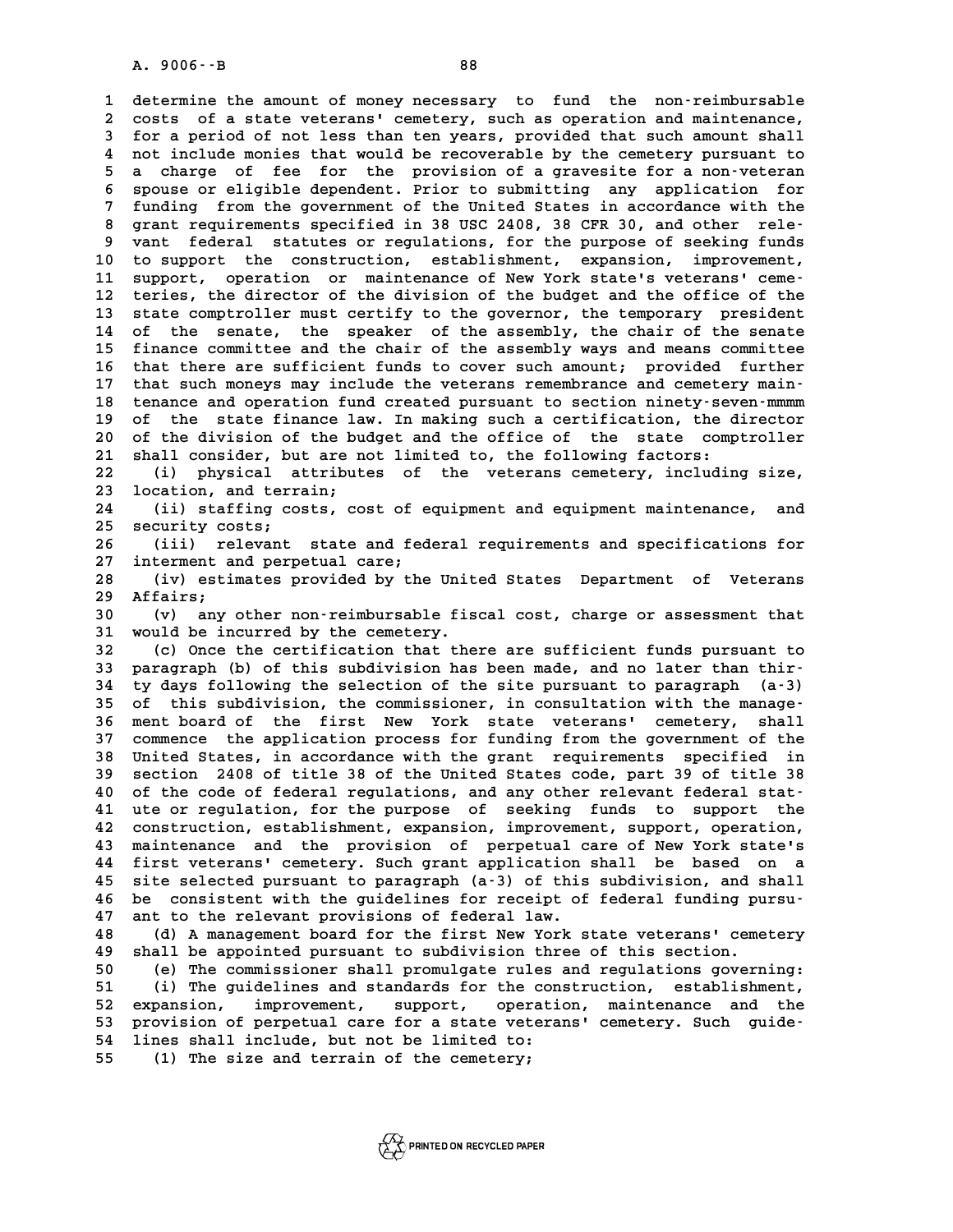**1 (2) The management and operation of the cemetery, including but not 2 limited to:** 1 (2) The management and<br>2 limited to:<br>3 (A) Hours of operation;<br><sup>4</sup> (B) Employees employee re **4 (A) Hours of operation;<br>
4 (B) Employees, employee relations, and employee duties;<br>
4 (C) The conduct and practice of events, ceremonies and Follow CE (A) Hours of operation;<br>
4 (B) Employees, employee relations, and employee duties;<br>
5 (C) The conduct and practice of events, ceremonies and programs;<br>
5 (D) The filing and compliance of the ceretory with state 6 (B) Employees, employee relations, and employee duties;<br>
6 (C) The conduct and practice of events, ceremonies and programs;<br>
6 (D) The filing and compliance of the cemetery with state and federal<br>
7 requisters: and** 5 (C) The conduct<br>6 (D) The filing<br>7 regulators; and<br><sup>8</sup> (E) Sush other 2 **8 (D)** The filing and compliance of the cemetery with state and federal<br> **8 (E)** Such other and further operational and management practices and<br> **8 (E)** Such other and further operational and management practices and<br> **8 9 procedures as the commissioner shall determine to be necessary for the** 8 (E) Such other and further operational and manageme:<br>9 procedures as the commissioner shall determine to be<br>10 successful operation of a state veterans' cemetery.<br>11 (3) The layout of plots: 9 procedures as the commission<br>10 successful operation of a sta<br>11 (3) The layout of plots;<br><sup>12</sup> (4) The locations of building **10** successful operation of a state veterans' cemetery.<br>11 (3) The layout of plots;<br>12 (4) The locations of building and infrastructure, including but not<br>13 limited to: **11** (3) The layo<br>**12** (4) The loca<br>**13** limited to:<br><sup>14</sup> (3) Flottic **12 (4) The locations of building and infra<br>13 limited to:<br>14 (A) Electrical lines and facilities;<br>15 (B) Waterlines invigation systems, and** 13 limited to:<br>14 (A) Electrical lines and facilities;<br>15 (B) Waterlines, irrigation systems, and drainage facilities;<br>16 (C) Trees, flowers and other plantings; **14** (A) Electrical lines and facilities;<br>15 (B) Waterlines, irrigation systems, and dr.<br>16 (C) Trees, flowers and other plantings;<br><sup>17</sup> (D) Non-gravesite permetials gravesite p (A) Electrical lines and facilities;<br>
15 (B) Waterlines, irrigation systems, and drainage facilities;<br>
16 (C) Trees, flowers and other plantings;<br>
17 (D) Non gravesite memorials, gravesite memorials, mausoleums, colum-<br>
18 **16 (C) Trees, flowers and other plantings;<br>17 (D) Non gravesite memorials, gravesite memorials, mausoleums, colum-**<br>18 barium niches, headstones, grave markers, indoor interment facilities,<br>20 committal.sexuise, shelters, 17 (D) Non gravesite memorials, gravesite memorials, mausoleums, colum-<br>18 barium niches, headstones, grave markers, indoor interment facilities,<br>19 committal-service shelters, signage, flag poles, and other memorial<br>20 sa 18 barium niches, headstones, grave marke<br>19 committal service shelters, signage,<br>20 gathering spaces or infrastructure;<br><sup>21</sup> (F) Boadways, pedestrian pathways, p **20 committal service shelters, signage, flag poles, and other memorial<br>20 gathering spaces or infrastructure;<br>21 (E) Roadways, pedestrian pathways, parking sites, curbs and curb cuts;<br><sup>22</sup> (E) Bonds, labor and other witer** 20 gathering spaces or infrastructure;<br>
21 (E) Roadways, pedestrian pathways, parking<br>
22 (F) Ponds, lakes and other water sites;<br>
23 (C) Petaining walls, gates, fenges, sequri 20 gathering spaces or infrastructure;<br>
21 (E) Roadways, pedestrian pathways, parking sites, curbs and curb cuts;<br>
22 (F) Ponds, lakes and other water sites;<br>
23 (G) Retaining walls, gates, fences, security systems or othe 22 (F) Ponds, lakes and other wa<br>23 (G) Retaining walls, gates, f<br>24 for cemetery protection; and<br>25 (H) Apy other buildings **23** (G) Retaining walls, gates, fences, security systems or other devices<br>24 for cemetery protection; and<br>25 (H) Any other buildings, structures or infrastructure necessary for<br>26 the safe officient and offective epertion 24 for cemetery protection; and<br>
25 (H) Any other buildings, structures or infrastructure nece<br>
26 the safe, efficient and effective operation of the cemetery;<br>
27 (5) The gualifications for internant consistent with the D 25 (H) Any other buildings, structures or infrastructure necessary for<br>26 the safe, efficient and effective operation of the cemetery;<br>27 (5) The qualifications for interment, consistent with the provisions<br>28 of state and 26 the safe, efficient and effective operation of the cemetery;<br>27 (5) The qualifications for interment, consistent with the provisions<br>28 of state and federal law and any requirements pursuant to the receipt of<br>500x21 sta 27 (5) The qualifications for interment, com<br>28 of state and federal law and any requireme:<br>29 federal, state, local or private funds;<br><sup>20</sup> (6) The location and placement of interm 28 of state and federal law and any requirements purs<br>29 federal, state, local or private funds;<br>30 (6) The location and placement of interments;<br><sup>31</sup> (7) Consistent with the provisions of state 3) 1991 (17) Consistent Jonal or private funds;<br>
31 (7) Consistent with the provisions of state and federal law and any<br>
12 requirements pursuant to the receipt of federal, state, local or private **30** (6) The location and placement of interments;<br>
31 (7) Consistent with the provisions of state and federal law and any<br>
32 requirements pursuant to the receipt of federal, state, local or private<br>
33 funds the financia **31** (7) Consistent with the provisions of state and federal law and any requirements pursuant to the receipt of federal, state, local or private 33 funds, the financial management of the cemetery, including but not<br>24 lim 32 requirements p<br>33 funds, the fin<br>34 limited to:<br><sup>35</sup> (3) mbo.pro 33 funds, the financial management of the cemetery, including but not<br>34 limited to:<br>35 (A) The procedures for the protection and implementation of the ceme-<br><sup>26</sup> torris annual budget: **34 limited to:<br>35 (A) The procedures fo:<br>36 tery's annual budget;<br><sup>27</sup> (B) The seeking colle 35** (A) The procedures for the protection and implementation of the ceme-<br>36 tery's annual budget;<br>37 (B) The seeking, collecting, deposit and expenditure of operating<br>28 funds pursuant to the semptoruls budget: 36 tery's annual budget;<br>37 (B) The seeking, collecting, deposit an<br>38 funds pursuant to the cemetery's budget;<br><sup>29</sup> (C) The seeking collecting deposit and (B) The seeking, collecting, deposit and expenditure of operating<br>38 funds pursuant to the cemetery's budget;<br>39 (C) The seeking, collecting, deposit and expenditure of capital funds<br>40 pursuant to the cemetery's capital p 40 funds pursuant to the cemetery's budget;<br>
40 pursuant to the cemetery's capital plan;<br>
40 pursuant to the cemetery's capital plan;<br>
41 (D) The seeking collecting deposit and **41 (D) The seeking, collecting, deposit and expenditure of emergency** 40 pursuant to the cemetery's capital plan;<br>41 (D) The seeking, collecting, deposit<br>42 funds to address an unexpected event;<br><sup>43</sup> (F) The assessment charging coll **43 (E) The assessment, charging, collection and deposit of fees and** 42 funds to ad<br>43 (E) The<br>44 charges;<br><sup>45</sup> (E) The T **43** (E) The assessment, charging, collection and deposit of fees and<br>44 charges;<br>(F) The management of cemetery finances, both current and future, with<br>46 regnest to investments, and **44 charges;<br>45 (F) The management of cemete**<br>46 respect to investments; and<br>47 (C) Sugh other and further p **45** (F) The management of cemetery finances, both current and future, with<br>46 respect to investments; and<br>47 (G) Such other and further procedures and activities concerning the<br>48 financial panagement of the comptorum **46 respect to investments; and<br>
47 (G) Such other and further procedures**<br>
48 financial management of the cemetery;<br>
49 (9) The provision of perpotual gare 47 (G) Such other and further procedures and activities concerning the<br>48 financial management of the cemetery;<br>49 (8) The provision of perpetual care for the cemetery, including but<br>50 not limited to: financial management of the cemetery;<br> **49** (8) The provision of perpetual care for the cemetery, including but<br>
50 not limited to:<br> **51** (A) The frequency, standards and methods for the beautification and **50** (8) The provision of perpetual care for the cemetery, including but<br>50 not limited to:<br>51 (A) The frequency, standards and methods for the beautification and<br>52 maintenance of grounds memorials gravesites buildings co 50 not limited to:<br>
51 (A) The frequency, standards and methods for the beautification and<br>
52 maintenance of grounds, memorials, gravesites, buildings, ceremonial<br>
53 sites or other locations within or upon the qurtilage 51 (A) The frequency, standards and methods for the beautification and<br>52 maintenance of grounds, memorials, gravesites, buildings, ceremonial<br>53 sites, or other locations within, or upon the curtilage of the cemetery;<br><sup>54</sup> 52 maintenance of grounds, memorials, gravesites, buildings, ceremonial<br>53 sites, or other locations within, or upon the curtilage of the cemetery;<br>54 (B) The frequency, standards and methods for the provision of flags,<br>55 53 sites, or other locations within, or upon the curtilage of the cemetery;<br>54 (B) The frequency, standards and methods for the provision of flags,<br>55 patriotic and military symbols, and other honorary items, at each<br>56 gr 54 (B) The frequency, standards and methods for the provision of flags,<br>55 patriotic and military symbols, and other honorary items, at each<br>56 gravesite and throughout the cemetery; and

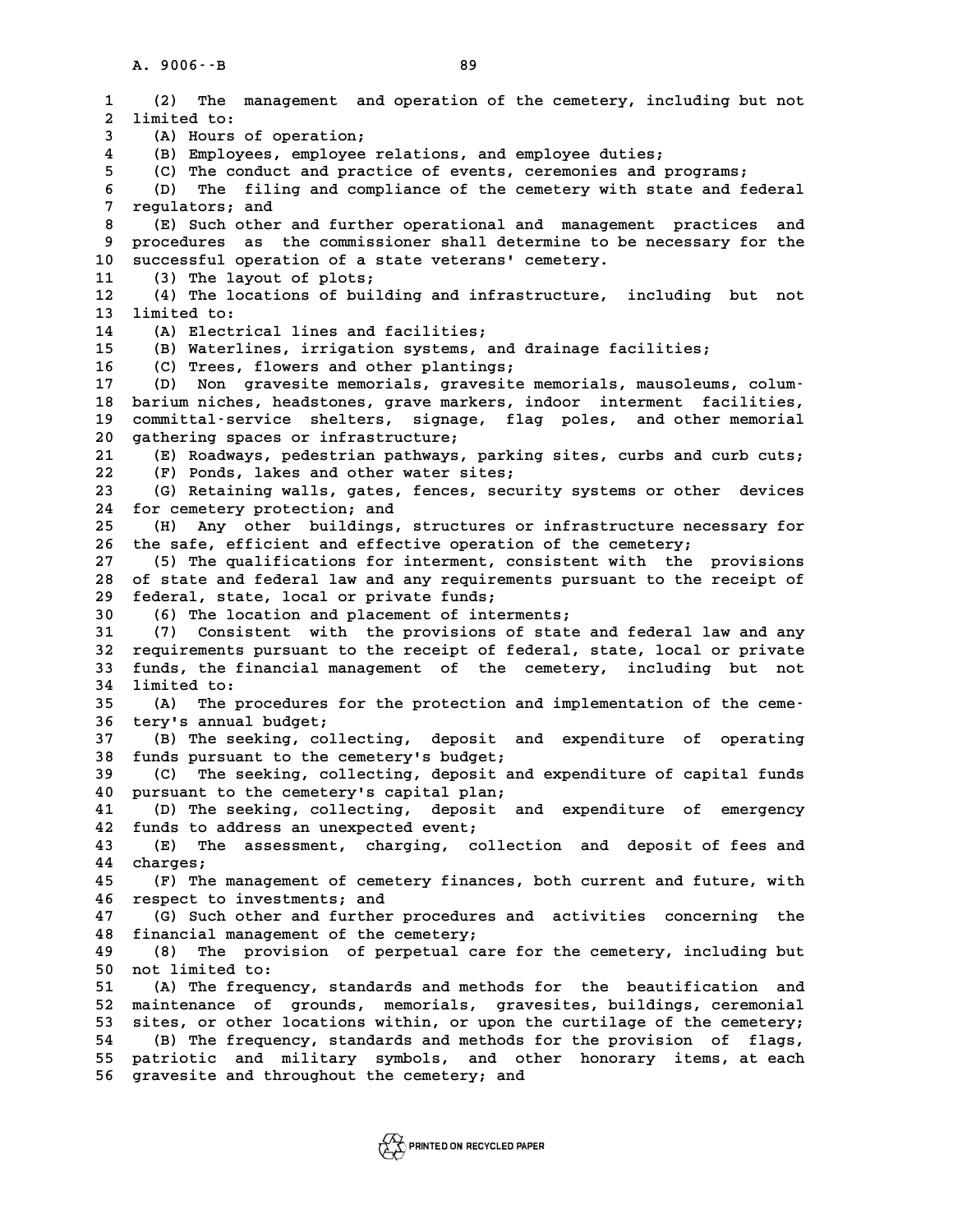A. 9006<sup>--B</sup><br>1 (C) Such other and further standards as are necessary to assure the<br>2 proper perpetual care of the cemetery in a manner befitting the highest **2** (C) Such other and further standards as are necessary to assure the<br>2 proper perpetual care of the cemetery in a manner befitting the highest<br>3 level of bonor and respect deserving to those veterans and their fami-1 (C) Such other and further standards as are necessary to assure the<br>
2 proper perpetual care of the cemetery in a manner befitting the highest<br>
3 level of honor and respect deserving to those veterans and their fami-<br>
<sup>1</sup> 2 proper perpetual care of the cem<br>3 level of honor and respect deserv<br>4 lies interred in the cemetery;<br><sup>4</sup> (a) Cuidelines and standards fo 3 level of honor and respect deserving to those veterans and their fami-<br>
4 lies interred in the cemetery;<br>
5 (9) Guidelines and standards for the procurement of land for the ceme-<br>
6 tery providing that the state veterans

**6 tery providing that the state veterans' cemetery, and all the property 7** (9) Guidelines and standards for the procurement of land for the ceme-<br>**6** tery providing that the state veterans' cemetery, and all the property<br>**7** upon which it resides shall be owned in fee simple absolute by the s **8 tery providing<br>
7 upon which it r**<br>
8 of New York;<br>
8 (10) Cuidolin **9 (10) The state of New York;**<br> **9 (10) Guidelines and standards for the practices and procedures for the**<br> **9 (2001)** Guidelines and standards for the practices and procedures for the<br> **9 (2001)** Superintian and ottablis

10 of New York;<br>
10 construction and establishment of a state veterans' cemetery, including<br>
11 contraction and purchasing for construction services, professional 11 (10) Guidelines and standards for the practices and procedures for the<br>10 construction and establishment of a state veterans' cemetery, including<br>11 contracting and purchasing for construction services, professional<br>12 10 construction and establishment of a state veterans' cemetery, including<br>11 contracting and purchasing for construction services, professional<br>12 services, legal services, architectural services, consulting services,<br><sup>13</sup> 11 contracting and purchasing for construction services, professional<br>
12 services, legal services, architectural services, consulting services,<br>
13 as well as the procurement of materials, all consistent with the rele-<br>
1 12 services, legal services, architectural services, consulting services,<br>
13 as well as the procurement of materials, all consistent with the rele-<br>
14 vant provisions of federal, state and local law, the regulations prom 13 as well as the procurement of materials, all consistent with the rele-<br>14 vant provisions of federal, state and local law, the regulations promul-<br>15 gated thereunder, and the requirements contained in the grants awarde 14 vant provisions of federal, state and local law, the regulations promul-<br>15 gated thereunder, and the requirements contained in the grants awarded<br>16 or pursued from the federal government, or any source of private fund **15** gated the 16 or puri<br>**16** or purily<br>**19** (11) **16 or pursued from the federal government, or any source of private fund-**<br>**17 ing;**<br>(11) Guidelines and standards for the practices and procedures for the<br>proposition and improvement of a state veterantly comptory, inclu

**17 ing;**<br> **18** (11) Guidelines and standards for the practices and procedures for the<br> **19 expansion and improvement of a state veterans' cemetery, including**<br> **20 contracting and purchasing for construction services, pro 20 (11)** Guidelines and standards for the practices and procedures for the<br> **20 contracting and purchasing for construction services, professional<br>
<b>20 contracting and purchasing for construction services, professional<br>
2 20 strange in a state services, and improvement of a state veterans' cemetery, including**<br>20 contracting and purchasing for construction services, professional<br>21 services, legal services, architectural services, consulti 20 contracting and purchasing for construction services, professional<br>
21 services, legal services, architectural services, consulting services,<br>
22 as well as the procurement of materials, all consistent with the rele-<br>
2 21 services, legal services, architectural services, consulting services,<br>
22 as well as the procurement of materials, all consistent with the rele-<br>
23 vant provisions of federal, state and local law, the regulations prom 22 as well as the procurement of materials, all consistent with the rele-<br>23 vant provisions of federal, state and local law, the regulations promul-<br>24 gated thereunder, and the requirements contained in the grants awarde 23 vant provisions of federal, state and local law, the regulations promul-<br>24 gated thereunder, and the requirements contained in the grants awarded<br>25 or pursued from the federal government, or any source of private fund 24 gated t<sup>1</sup><br>25 or pur<br>26 ing;<br><sup>27</sup> (12) 25 or pursued from the federal government, or any source of private fund-<br>26 ing;<br>(12) Any other guidelines and standards that would facilitate the<br>28 suggests construction establishment curangion improvement support

**26 ing;<br>27 (12) Any other guidelines and standards that would facilitate the<br>28 successful construction, establishment, expansion, improvement, support,<br>29 coornion, maintenange and the provision of perpotual gare for the** 27 (12) Any other guidelines and standards that would facilitate the<br>28 successful construction, establishment, expansion, improvement, support,<br>29 operation, maintenance and the provision of perpetual care for the state 28 successful construction<br>29 operation, maintenance<br>30 veterans' cemetery;<br><sup>31</sup> (ii) Guidalines **29 operation, maintenance and the provision of perpetual care for the state**<br>30 veterans' cemetery;<br>31 (ii) Guidelines and standards for any local government desiring to<br>32 have the first state veterangl cemetery, located

**30 veterans' cemetery;**<br>
31 (ii) Guidelines and standards for any local government desiring to<br>
32 have the first state veterans' cemetery located within its political<br>
33 subdivision including but not limited to: 31 (ii) Guidelines and standards for any lo<br>32 have the first state veterans' cemetery locat<br>33 subdivision, including, but not limited to:<br><sup>34</sup> (1) The requirement that the local cover 32 have the first state veterans' cemetery located within its political<br>33 subdivision, including, but not limited to:<br>34 (1) The requirement that the local government will comply with all<br>35 state and foderal statutes and

33 subdivision, including, but not limited to:<br>34 (1) The requirement that the local government will comply with all<br>35 state and federal statutes and regulations concerning the construction,<br>26 stablishment currenties, im **34** (1) The requirement that the local government will comply with all<br>35 state and federal statutes and regulations concerning the construction,<br>36 establishment, expansion, improvement, support, operation, maintenance<br>3 35 state and federal statutes and regulations concerning the construction,<br>36 establishment, expansion, improvement, support, operation, maintenance<br>37 and the provision of perpetual care of the state veterans' cemetery, a **36 establishment, expansion, improvement, support, operation, maintenance**<br>37 and the provision of perpetual care of the state veterans' cemetery, and<br>38 shall satisfy any and all applicable state and federal standards an 37 and the provision of perpetual care of the state veterans' cemetery, an shall satisfy any and all applicable state and federal standards an requirements for the perpetual care of the state veterans' cemetery;<br>(2) That t **40 (2) Shall satisfy any and all applicable state and federal standards and requirements for the perpetual care of the state veterans' cemetery;<br>
40 (2) That the state veterans' cemetery, and all the property upon which<br>** 

**40** requirements for the perpetual care of the state veterans' cemetery;<br>40 (2) That the state veterans' cemetery, and all the property upon which<br>41 it resides shall be owned in fee simple absolute by the state of New<br>42 **40** (2) Th.<br>**41** it resignal<br>**42** York;<br>*43* (3) Th 41 it resides shall be owned in fee simple absolute by the state of New<br>
42 York;<br>
(3) That all lands upon which such cemetery is constructed and estab-<br>
44 lished shall be used solely for state veterans' cemetery purposes

**42 York;<br>43 (3) That all lands upon which such cemetery is constructed and estab-<br>44 lished shall be used solely for state veterans' cemetery purposes, and<br>45 for the purpose of providing the bener and remembrance of upto 43** (3) That all lands upon which such cemetery is constructed and estab-<br>44 lished shall be used solely for state veterans' cemetery purposes, and<br>45 for the purpose of providing the honor and remembrance of veterans and 44 lished shall be used solely for state veterans'<br>45 for the purpose of providing the honor and rememb<br>46 their service through ceremonies and programs;<br><sup>47</sup> (4) Such other and further requirements as the 45 for the purpose of providing the honor and remembrance of veterans and<br>46 their service through ceremonies and programs;<br>47 (4) Such other and further requirements as the commissioner may deem<br>48 prudent in the facilita

**46 their service through ceremonies and programs;<br>47 (4) Such other and further requirements as the commissioner may deem**<br>48 prudent in the facilitation of the successful siting and operation of a<br>49 state uptorangly com (4) Such other and further requirements as the commissioner may deem<br>48 prudent in the facilitation of the successful siting and operation of a<br>49 state veterans' cemetery in the jurisdiction of the local government; pruden<br>**49** state<br>50 and<br>51 (iii state veterans' cemetery in the jurisdiction of the local government;<br>50 and<br>51 (iii) Such other and further guidelines and standards as are necessary<br>52 for the successful construction, establishment, expansion, impr

**52 for the successful construction, establishment, expansion, improvement,** 51 (ii) Such other and further guidelines and standards as are necessary<br>52 for the successful construction, establishment, expansion, improvement,<br>53 support, operation, maintenance and the provision of perpetual care for 52 for the successful construction<br>53 support, operation, maintenan<br>54 a state veterans' cemetery.<br>55 (f) Upon the approval of the 53 support, operation, maintenance and the provision of perpetual care for<br>
54 a state veterans' cemetery.<br>
55 (f) Upon the approval of the application for funding from the govern-<br>
56 mont of the United States made pursua

54 a state veterans' cemetery.<br>55 (f) Upon the approval of the application for funding from the govern-<br>56 ment of the United States, made pursuant to paragraph (c) of this subdi-

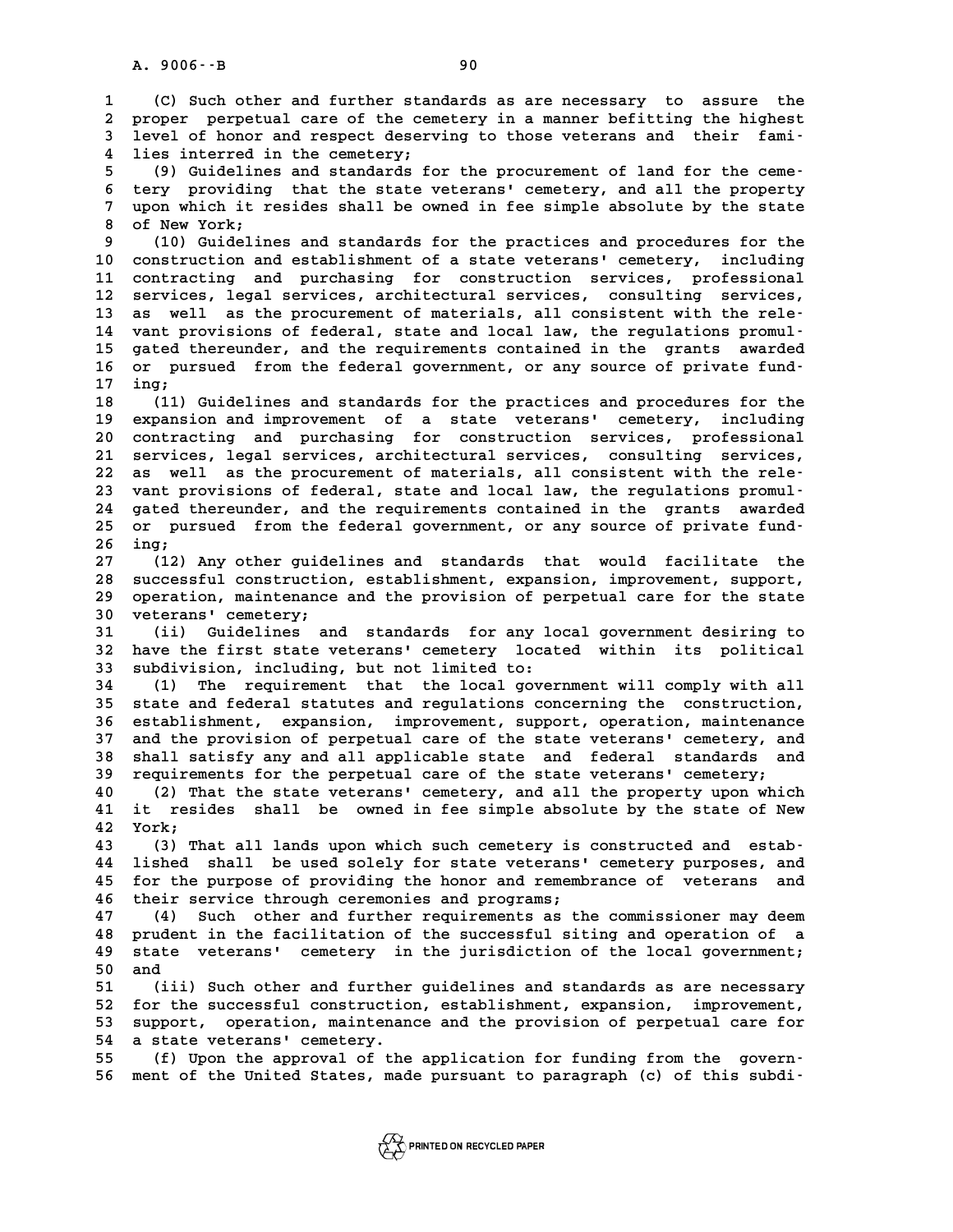**1 vision, the commissioner, upon consultation with the management board,** 1 vision, the commissioner, upon consultation with the management board,<br>2 shall commence the process of construction and establishment of the<br>3 first state veterans! cemetery, Such process shall be consistent with 1 vision, the commissioner, upon consultation with the management board,<br>
2 shall commence the process of construction and establishment of the<br>
3 first state veterans' cemetery. Such process shall be consistent with<br>
<sup>4</sup> 2 shall commence the process of construction and establishment of the<br>3 first state veterans' cemetery. Such process shall be consistent with<br>4 the relevant provisions of local, state and federal law, and the rules<br>25 and 3 first state veterans' cemetery. Such process shall be consistent with<br>4 the relevant provisions of local, state and federal law, and the rules<br>5 and regulations established pursuant to paragraph (e) of this subdivi-<br>5 ai 4 the relevant provisions of local, state and federal law, and the rules<br>5 and regulations established pursuant to paragraph (e) of this subdivi-<br>6 sion.<br>7 3. Management boards of New York state veterans' cemeteries. (a) F 5 and regulations established pursuant to paragraph (e) of this subdivi-<br>6 sion.<br>7 3. Management boards of New York state veterans' cemeteries. (a) For

**8 sion.**<br> **8 each New York state veterans' cemetery there shall be a management<br>
<b>8 each New York state veterans' cemetery there shall be a management**<br> **8 bord** Fach quab management bord shall consist of nine members inc 3. Management boards of New York state veterans' cemeteries. (a) For<br>8 each New York state veterans' cemetery there shall be a management<br>9 board. Each such management board shall consist of nine members, includ-<br><sup>0</sup> ing t 8 each New York state veterans' cemetery there shall be a management<br>9 board. Each such management board shall consist of nine members, includ-<br>10 ing the commissioner of the department who shall serve as chair, and<br>11 fou 9 board. Each such management board shall consist of nine members, includ-<br>10 ing the commissioner of the department who shall serve as chair, and<br>11 four members, appointed by the governor. Of such four members, not fewer 10 ing the commissioner of the department who shall serve as chair, and<br>11 four members, appointed by the governor. Of such four members, not fewer<br>12 than two shall be a veteran of the United States army, the United State 11 four members, appointed by the governor. Of such four members, not fewer<br>12 than two shall be a veteran of the United States army, the United States<br>13 navy, the United States air force, the United States marines, the N 12 than two shall be a veteran of the United States army, the United States<br>13 navy, the United States air force, the United States marines, the New<br>14 York army national guard, the New York air national guard, the New Yor 13 navy, the United States air force, the United States marines, the New<br>14 York army national guard, the New York air national guard, the New York<br>15 naval militia, or a member who has served in a theater of combat oper-<br> **14 York army national guard, the New York air national guard, the New York**<br>15 naval militia, or a member who has served in a theater of combat oper-<br>16 ations of the United States coast guard or the United States merchan 15 naval militia, or a member who has served in a theater of combat oper-<br>16 ations of the United States coast guard or the United States merchant<br>17 marine. Two members shall be appointed by the temporary president of the 16 ations of the United States coast guard or the United States merchant<br>17 marine. Two members shall be appointed by the temporary president of the<br>18 senate, and two members shall be appointed by the speaker of the state 17 marine. Two members shall be appointed by the temporary president of the senate, and two members shall be appointed by the speaker of the state assembly. At least one of the members appointed by the temporary presi-<br>
20 18 senate, and two members shall be appointed by the speaker of the state<br>19 assembly. At least one of the members appointed by the temporary presi-<br>20 dent of the senate and at least one of the members appointed by the<br>21 19 assembly. At least one of the members appointed by the temporary presi-<br>20 dent of the senate and at least one of the members appointed by the<br>21 speaker of the assembly shall be a veteran of the United States army,<br>22 20 dent of the senate and at least one of the members appointed by the<br>21 speaker of the assembly shall be a veteran of the United States army,<br>22 the United States navy, the United States air force, the United States<br><sup>23</sup> 21 speaker of the assembly shall be a veteran of the United States army,<br>22 the United States navy, the United States air force, the United States<br>23 marines, the New York army national guard, the New York air national<br>24 22 the United States navy, the United States air force, the United States<br>23 marines, the New York army national guard, the New York air national<br>24 guard, the New York naval militia, or a member who has served in a thea-<br> 23 marines, the New York army national guard, the New York air national<br>24 guard, the New York naval militia, or a member who has served in a thea-<br>25 ter of combat operations of the United States coast guard or the United 24 guard, the New York naval militia, or a member who has served in a thea-<br>25 ter of combat operations of the United States coast guard or the United<br>26 States merchant marine. No member shall receive any compensation for 25 ter of combat operations of the United States coast guard or the United States merchant marine. No member shall receive any compensation for his<br>27 or her service, but members who are not state officials may be reim-<br>28 26 States merchant marine. No member shall receive any compensation for his<br>27 or her service, but members who are not state officials may be reim-<br>28 bursed for their actual and necessary expenses, including travel<br>29 exp 27 or her service, but members who are not state officials may be reim-<br>28 bursed for their actual and necessary expenses, including travel<br>29 expenses incurred in performance of their duties. The management board<br>20 may c 28 bursed for their actual and necessary expenses, including travel<br>29 expenses incurred in performance of their duties. The management board<br>30 may consult with any federal, state or local entity for the purposes of<br>31 ad 29 expenses incurred in performance of their duties. The management board<br>30 may consult with any federal, state or local entity for the purposes of<br>31 advancing its purposes, mission and duties.<br>32 (b) The management boar

30 may consult with any federal, state or local entity for the purposes of advancing its purposes, mission and duties.<br>
32 (b) The management board shall advise, by majority vote, the commis-<br>
33 sioner on issues concernin **33 sioner on issues concerning the construction, establishment, expansion, 34 improvement, support, operation, maintenance and the provision of 35 perpetual care for the veterans' cemetery, including but not limited to** 34 improvement, support, operation, maintenance and the provision of<br>35 perpetual care for the veterans' cemetery, including but not limited to<br>36 issues of financial concern, employment relations, cemetery policy,<br>27 ceme 35 perpetual care for the veterans' cemetery, including but not limited to<br>36 issues of financial concern, employment relations, cemetery policy,<br>37 cemetery events and programs, and such other and further issues as the<br>28 36 issues of financial concern, employment re<br>37 cemetery events and programs, and such other an<br>38 board and commissioner shall deem important. 37 cemetery events and programs, and such other and further issues as the<br>38 board and commissioner shall deem important.<br>4. Additional state veterans' cemeteries. (a) Not later than ten years<br>40 after the construction and

**40 and commissioner shall deem important.**<br> **40 after the construction and establishment of the first New York state**<br> **40 after the construction and establishment of the first New York state**<br> **41 veterans! comptany and** 4. Additional state veterans' cemeteries. (a) Not later than ten years<br>40 after the construction and establishment of the first New York state<br>41 veterans' cemetery, and every ten years thereafter, the department, in<br>42 co 40 after the construction and establishment of the first New York state<br>41 veterans' cemetery, and every ten years thereafter, the department, in<br>42 cooperation with the United States Department of Veterans Affairs, shall<br> 41 veterans' cemetery, and every ten years thereafter, the department, in<br>42 cooperation with the United States Department of Veterans Affairs, shall<br>43 conduct an investigation and study on the issue of the construction a 42 cooperation with the United States Department of Veterans Affairs, shall<br>43 conduct an investigation and study on the issue of the construction and<br>44 establishment of additional New York state veterans' cemeteries. Suc 43 conduct an investigation and study on the issue of the construction and<br>44 establishment of additional New York state veterans' cemeteries. Such<br>45 investigation and study shall consider, but not be limited to, the stud **44 establishment of additional New York state veterans' cemeteries. Such investigation and study shall consider, but not be limited to, the study parameters established pursuant to paragraph (a) of subdivision two of** 45 investigation and study shall consider, but not be limited to, the study<br>46 parameters established pursuant to paragraph (a) of subdivision two of<br>47 this section. A report of the investigation and study required to be<br> 46 parameters established pursuant to paragraph (a) of subdivision two of<br>47 this section. A report of the investigation and study required to be<br>48 conducted pursuant to this subdivision shall be delivered to the gover-<br>2 this section. A report of the investigation and study required to be<br>48 conducted pursuant to this subdivision shall be delivered to the gover-<br>49 nor, the temporary president of the senate, the speaker of the assembly<br>50 **50 and the chair of the senate committee on veterans, homeland security and 50 mor, the temporary president of the senate, the speaker of the assembly**<br>50 and the chair of the senate committee on veterans, homeland security and<br>51 military affairs, and the chair of the assembly committee on veter 50 and the chair of the senate committee on veterans, homeland security and<br>51 military affairs, and the chair of the assembly committee on veterans'<br>52 affairs, by no later than ninety days after the department has commen 51 military affairs, and the chair of the assem<sup>52</sup> affairs, by no later than ninety days after the the conduct of the investigation and study; 52 affairs, by no later than ninety days after the department has commenced<br>53 the conduct of the investigation and study;<br>(b) The report of the investigation and study required to be conducted<br>55 nurguant to this subdivis

53 the conduct of the investigation and study;<br>54 (b) The report of the investigation and study required to be conducted<br>55 pursuant to this subdivision shall provide a determination by the direc-<br>56 tor 25 the shabber the 54 (b) The report of the investigation and study required to be conducted<br>55 pursuant to this subdivision shall provide a determination by the direc-<br>56 tor as to whether the state should construct and establish one or mor

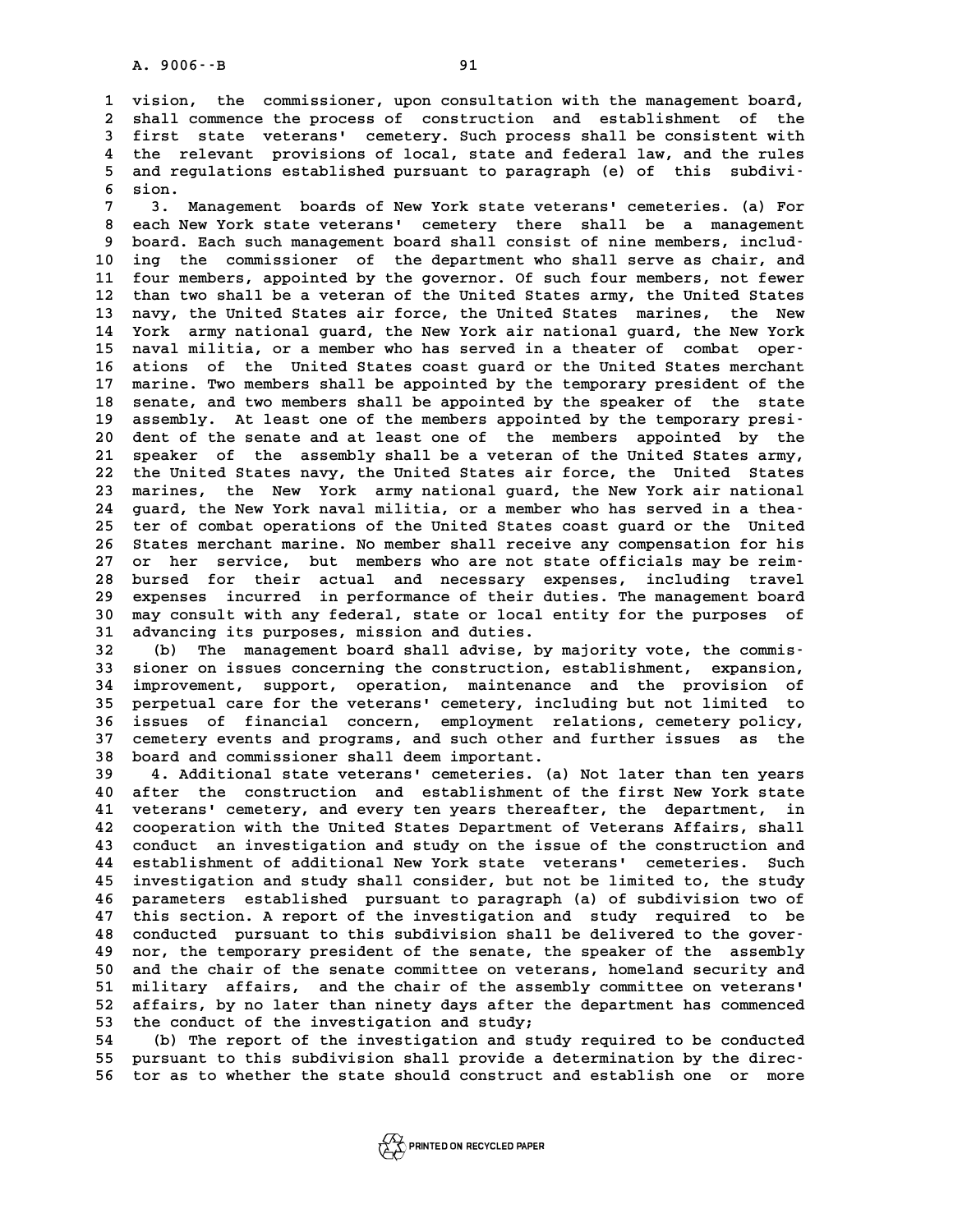2 for such determination; and<br>3 (c) The department may, at the discretion of the commissioner, at any<br>4 time after five years from the completion of construction of the most<br>5 regently constructed and established state vet (c) The department may, at the discretion of the commissioner, at any<br>
4 time after five years from the completion of construction of the most<br>
5 recently constructed and established state veterans' cemetery, in coop-<br>
5 v 4 time after five years from the completion of construction of the most<br>5 recently constructed and established state veterans' cemetery, in coop-<br>6 eration with the United States Department of Veterans Affairs, conduct<br>3 a 5 recently constructed and established state veterans' cemetery, in coop-<br>
6 eration with the United States Department of Veterans Affairs, conduct<br>
7 an investigation and study on the issue of the construction and estab-<br> 8 eration with the United States Department of Veterans Affairs, conduct<br>
8 investigation and study on the issue of the construction and estab-<br>
8 lishment of additional New York state veterans' cemeteries. A report of<br>
9 9 an investigation and study on the issue of the construction and estab-<br>8 lishment of additional New York state veterans' cemeteries. A report of<br>9 the investigation and study required to be conducted shall be delivered<br>1 10 1 ishment of additional New York state veterans' cemeteries. A report of<br>
10 to the governor, the temporary president of the senate, the speaker of<br>
11 the assembly and the chair of the senate committee on veterans, bom 9 the investigation and study required to be conducted shall be delivered<br>10 to the governor, the temporary president of the senate, the speaker of<br>11 the assembly and the chair of the senate committee on veterans, homelan 10 to the governor, the temporary president of the senate, the speaker of<br>11 the assembly and the chair of the senate committee on veterans, homeland<br>12 security and military affairs, and the chair of the assembly committe 11 the assembly and the chair of the senate committee on veterans, homeland<br>12 security and military affairs, and the chair of the assembly committee<br>13 on veterans' affairs, by no later than ninety days after the departme 12 security and military affairs, and the chair of the assemb<br>13 on veterans' affairs, by no later than ninety days after the<br>14 has commenced the conduct of the investigation and study.<br>15 (d) If the commissioner nursuant 13 on veterans' affairs, by no later than ninety days after the department<br>14 has commenced the conduct of the investigation and study.<br>15 (d) If the commissioner, pursuant to the investigation and study<br>16 conducted pursu

14 has commenced the conduct of the investigation and study.<br>
15 (d) If the commissioner, pursuant to the investigation and study<br>
16 conducted pursuant to this subdivision, determines that there shall be<br>
17 an additional 15 (d) If the commissioner, pursuant to the investigation and study<br>16 conducted pursuant to this subdivision, determines that there shall be<br>17 an additional state veterans' cemetery in New York state, the commis-<br>18 sion 16 conducted pursuant to this subdivision, determines that there shall be an additional state veterans' cemetery in New York state, the commis-<br>18 sioner shall provide for the construction and establishment of such new<br>19 17 an additional state veterans' cemetery in New York state, the commis-<br>18 sioner shall provide for the construction and establishment of such new<br>19 veterans' cemetery pursuant to the same guidelines and standards for th 18 sioner shall provide for the construction and establishment of such new<br>19 veterans' cemetery pursuant to the same guidelines and standards for the<br>20 construction and establishment of the first state veterans' cemetery 19 veterans' cemetery pur<br>20 construction and est.<br>21 under this section. 20 construction and establishment of the first state veterans' cemetery<br>
21 under this section.<br>
22 5. Expansion and improvement of existing state veterans' cemeteries.<br>
23 The commissioner, in consultation with the manage

21 under this section.<br>22 5. Expansion and improvement of existing state veterans' cemeteries.<br>23 The commissioner, in consultation with the management board of a state<br>24 unterpress comptorur may provide for the expansion 22 5. Expansion and improvement of existing state veterans' cemeteries.<br>
23 The commissioner, in consultation with the management board of a state<br>
24 veterans' cemetery, may provide for the expansion and/or improvement of The commissioner, in consultation with the management board of a state<br>24 veterans' cemetery, may provide for the expansion and/or improvement of<br>25 the cemetery. Such expansion and improvement shall be conducted in<br>26 acc 24 veterans' cemetery, may provide for the expansion and/or improvement of<br>25 the cemetery. Such expansion and improvement shall be conducted in<br>26 accordance with the rules and regulations of the department under para-<br><sup>2</sup> veterans' cemetery, may provide for the expansion and/or improvement of<br>
25 the cemetery. Such expansion and improvement shall be conducted in<br>
26 accordance with the rules and regulations of the department under para-<br>
27

**28 § 24. Veterans health screening. 1. As used in this section: a. 29 "Eligible member" means a member of the New York army national guard or 30 the New York air national guard who served in the Persian Gulf War, as 39 "Eligible member" means a member of the New York army national guard or the New York air national guard who served in the Persian Gulf War, as defined in 38 USC 101, or in an area designated as a combat zone by the<br>32** 30 the New York air national guard who served in the Persian Gulf War, as<br>31 defined in 38 USC 101, or in an area designated as a combat zone by the<br>32 president of the United States during Operation Enduring Freedom or<br>33 31 defined in 38 USC 101, or in an area designated as a combat zone by the<br>32 president of the United States during Operation Enduring Freedom or<br>33 Operation Iraqi Freedom;<br>34 b. "Veteran" means a person, male or female,

32 president of the United States during Operation Enduring Freedom or<br>33 Operation Iraqi Freedom;<br>34 b. "Veteran" means a person, male or female, resident of this state,<br>35 who has served in the active military, naval or **35 who has served in the active military, naval or air service of the 34** b. "Veteran" means a person, male or female, resident of this state,<br>35 who has served in the active military, naval or air service of the<br>36 United States during a time of war in which the United States engaged<br>37 an 35 who has served in the active military, naval or air service of the<br>36 United States during a time of war in which the United States engaged<br>37 and who has been released from such service otherwise than by dishonor-<br><sup>28</sup> 36 United States during a time of war in which the United Stat<br>37 and who has been released from such service otherwise than b<br>38 able discharge, or who has been furloughed to the reserve;<br>29 a unilitary physician! include 37 and who has been released from such service otherwise than by dishonor-<br>38 able discharge, or who has been furloughed to the reserve;<br>c. "Military physician" includes a physician who is under contract<br><sup>40</sup> with the Unit

**40 able discharge, or who has been furloughed to the reserve;<br>
<b>40** with the United States department of defense to provide physician<br> **41** services to members of the armed forces: and **40** c. "Military physician" includes a physician<br>
40 with the United States department of deferent services to members of the armed forces; and<br>
42 40 with the United States department of defense to provide physician<br>41 services to members of the armed forces; and<br>42 d. "Depleted uranium" means uranium containing less uranium-235 than<br>43 the naturally occurring distri

41 services to members of the armed forces; and<br>42 d. "Depleted uranium" means uranium containing less uranium<br>43 the naturally occurring distribution of uranium isotopes. **42 d. "Depleted uranium" means uranium containing less uranium-235 than<br>43 the naturally occurring distribution of uranium isotopes.<br>44 2. On and after February first, two thousand seven, the adjutant<br>45 general and the s** 

43 the naturally occurring distribution of uranium isotopes.<br>44 2. On and after February first, two thousand seven, the adjutant<br>45 general and the state commissioner shall assist any eligible member or<br>46 uptara the base 2. On and after February first, two thousand seven, the adjutant<br>45 general and the state commissioner shall assist any eligible member or<br>46 veteran who has been experiencing health problems. Such problems may<br>47 include 45 general and the state commissioner shall assist any eligible member or<br>46 veteran who has been experiencing health problems. Such problems may<br>47 include exposure to toxic materials or harmful physical agents such as **46 veteran who has been experiencing health problems. Such problems may**<br>47 include exposure to toxic materials or harmful physical agents such as<br>48 depleted uranium. An eligible member or veteran who has been assigned a 47 include exposure to toxic materials or harmful physical agents such as<br>48 depleted uranium. An eligible member or veteran who has been assigned a<br>49 risk level I, II or III for depleted uranium exposure by his or her<br>50 **48 depleted uranium. An eligible member or veteran who has been assigned a**<br>**49 risk level I, II or III for depleted uranium exposure by his or her**<br>50 branch of service, is referred by a military physician, or has reason **51 believe that he or she was exposed to toxic materials or her branch of service, is referred by a military physician, or has reason to believe that he or she was exposed to toxic materials or harmful phys-<br>
<b>51 believe** 50 branch of service, is referred by a military physician, or has reason to<br>51 believe that he or she was exposed to toxic materials or harmful phys-<br>52 ical agents such as depleted uranium during such service, in obtainin 51 believe that he or she was exposed to toxic materials or harmful phys-<br>52 ical agents such as depleted uranium during such service, in obtaining<br>53 federal treatment services. Such treatment shall include, but not be<br>54 52 ical agents such as depleted uranium during such service, in obtaining<br>53 federal treatment services. Such treatment shall include, but not be<br>54 limited to, a best practice health screening test for exposure to<br>55 depl 53 federal treatment services. Such treatment shall include, but not be<br>54 limited to, a best practice health screening test for exposure to<br>55 depleted uranium using a bioassay procedure involving sensitive methods<br>56 cap **56 capable of detecting depleted uranium at low levels and the use of**

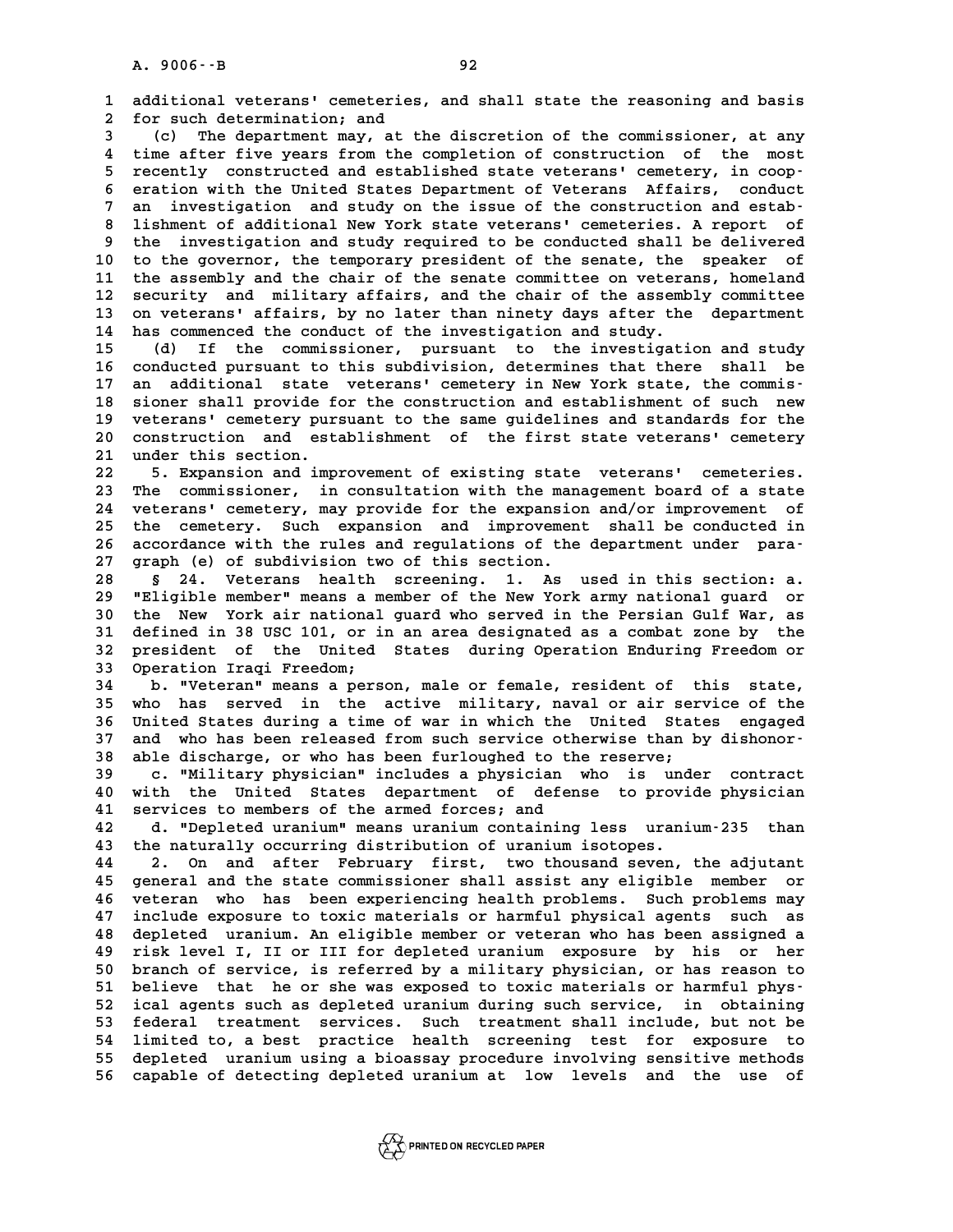A. 9006 · - B<br>1 equipment with the capacity to discriminate between different radioiso -<br><sup>2</sup> topos in paturally essurring levels of uranium, and the sharasteristic **2** equipment with the capacity to discriminate between different radioiso-<br>2 topes in naturally occurring levels of uranium and the characteristic<br>3 ratio and marker for depleted uranium, As more scientific reliable tests 1 equipment with the capacity to discriminate between different radioiso-<br>2 topes in naturally occurring levels of uranium and the characteristic<br>3 ratio and marker for depleted uranium. As more scientific reliable tests<br>2 topes in naturally occurring levels of uranium and the characteristic<br>3 ratio and marker for depleted uranium. As more scientific reliable tests<br>4 become available such test shall be included in the treatment protocol.<br>5 N 3 ratio and marker for depleted uranium. As more scientific reliable tests<br>4 become available such test shall be included in the treatment protocol.<br>5 No state funds shall be used to pay for such tests or such other federa 4 become available such test shall be included in the treatment protocol.<br>5 No state funds shall be used to pay for such tests or such other federal<br>6 treatment services.<br>7 3. On or before February first, two thousand seve 5 No state funds shall be used to pay for such tests or such other federal<br>6 treatment services.<br>7 3. On or before February first, two thousand seven, the adjutant<br>8 separal shall submit a repeat to the shair of the sepate

8 treatment services.<br>
7 3. On or before February first, two thousand seven, the adjutant<br>
8 general shall submit a report to the chair of the senate veterans, home-<br>
<sup>9</sup> land sequrity and military affairs semmittee and th 3. On or before February first, two thousand seven, the adjutant<br>8 general shall submit a report to the chair of the senate veterans, home-<br>9 land security and military affairs committee and the chair of the assem-<br><sup>0</sup> hly 8 general shall submit a report to the chair of the senate veterans, home-<br>9 land security and military affairs committee and the chair of the assem-<br>10 bly veterans' affairs committee on the scope and adequacy of training 9 land security and military affairs committee and the chair of the assem-<br>10 bly veterans' affairs committee on the scope and adequacy of training<br>11 received by members of the New York army national guard and the New Yor 10 bly veterans' affairs committee on the scope and adequacy of training<br>11 received by members of the New York army national guard and the New York<br>12 air national guard on detecting whether their service as eligible<br>13 m 11 received by members of the New York army national guard and the New York<br>12 air national guard on detecting whether their service as eligible<br>13 members is likely to entail, or to have entailed, exposure to toxic<br>14 met 12 air national guard on detecting whether their service as eligible<br>13 members is likely to entail, or to have entailed, exposure to toxic<br>14 materials or harmful physical agents such as depleted uranium. The<br>15 ropert sh 13 members is likely to entail, or to have entailed, exposure to toxic<br>14 materials or harmful physical agents such as depleted uranium. The<br>15 report shall include an assessment of the feasibility and cost of adding<br>16 pr 14 materials or harmful physical agents such as depleted uranium. The<br>15 report shall include an assessment of the feasibility and cost of adding<br>16 predeployment training concerning potential exposure to depleted uranium<br> 15 report shall include an assessment of the feasibility and cost of adding<br>16 predeployment training concerning potential exposure to depleted uranium<br>17 and other toxic chemical substances and the precautions recommended 16 predeployment training concerning potential exposure to depleted uranium<br>17 and other toxic chemical substances and the precautions recommended<br>18 under combat and noncombat conditions while in a combat theater or<br>20 co and other toxic chemical substances and the precautions recommended<br>18 under combat and noncombat conditions while in a combat theater or<br>19 combat zone of operations.<br>20 \$ 25. Payment to parents of veterans. 1. Annuity es 20 **20 and 10 and 10 and 10 and 10 and 10 and 10 and 10 and 10 and 10 and 10 and 10 and 10 and 10 and 11 and 121 parent, identified in 10 usc 1126 as a gold star parent, of a veteran** 

**21 parent, identified in 10 USC 1126 as a gold star parent, of a veteran 8 25. Payment to parents of veterans. 1. Annuity established. (a) A**<br>**21 parent, identified in 10 USC 1126 as a gold star parent, of a veteran 22 who heretofore has died or a parent of a veteran dying hereafter, shall**<br>23 21 parent, identified in 10 USC 1126 as a gold star parent, of a veteran<br>22 who heretofore has died or a parent of a veteran dying hereafter, shall<br>23 upon application to the state commissioner, be paid an annual annuity<br>2 22 who heretofore has died or a parent of a veteran dying hereafter, shall<br>23 upon application to the state commissioner, be paid an annual annuity<br>24 out of the treasury of the state for the sum of five hundred dollars fo 23 upon application to the state commissioner, be paid an annual annuity<br>24 out of the treasury of the state for the sum of five hundred dollars for<br>25 such term as such parent shall be entitled thereto under the provision 24 out of the treasury of the state for the sum of five hundred dollars for<br>25 such term as such parent shall be entitled thereto under the provisions<br>26 of this article. Commencing in the year two thousand nineteen, the<br>2 26 of this article. Commencing in the year two thousand nineteen, the 27 amount of any annuity payable under this section shall be the same 28 amount as the annuity payable in the preceding year plus a percentage 26 of this article. Commencing in the year two thousand nineteen, the<br>27 amount of any annuity payable under this section shall be the same<br>28 amount as the annuity payable in the preceding year plus a percentage<br>29 adjust 27 amount of any annuity payable under this section shall be the same<br>
28 amount as the annuity payable in the preceding year plus a percentage<br>
29 adjustment equal to the annual percentage increase, if any, for compen-<br>
2 28 amount as the annuity payable in the preceding year plus a percentage<br>29 adjustment equal to the annual percentage increase, if any, for compen-<br>30 sation and pension benefits administered by the United States Departmen 29 adjustment equal to the annual percentage increase, if any, for compension sation and pension benefits administered by the United States Department<br>31 of Veterans Affairs in the previous year. Such percentage increase s 30 sation and pension benefits administered by the United States Department<br>31 of Veterans Affairs in the previous year. Such percentage increase shall<br>32 be rounded up to the next highest one-tenth of one percent and shal 31 of Veterans Affairs in the previous year. Such percentage increase shall<br>32 be rounded up to the next highest one-tenth of one percent and shall not<br>33 be less than one percent nor more than four percent. The commission 32 be rounded up to the next highest one-tenth of one percent and shall not<br>33 be less than one percent nor more than four percent. The commissioner of<br>34 veterans' services, not later than February first of each year, sha 33 be less than one percent nor more than four percent. The commissioner of<br>34 veterans' services, not later than February first of each year, shall<br>35 publish by any reasonable means, including but not limited to posting 34 veterans' services, not later than February first of each year, shall<br>35 publish by any reasonable means, including but not limited to posting on<br>36 the department's website, the amount of the annuity as adjusted payabl 35 publish by any reasonable means, including but not limited to posting on<br>36 the department's website, the amount of the annuity as adjusted payable<br>37 under this section. The term "parent" for the purposes of this secti **36** the department's website, the amount of the annuity as adjusted payable<br>37 under this section. The term "parent" for the purposes of this section<br>38 includes mother, father, stepmother, stepfather, mother through adop 37 under this section. The term "p.<br>38 includes mother, father, stepmo<br>39 and father through adoption. **40 (b)** includes mother, father, stepmother, stepfather, mother through adoption<br>
40 (b) The entitlement of any parent to receive the annuity provided by<br>
41 paragraph (a) of this subdivision shall terminate upon his or h

**41 paragraph (a) of this subdivision shall terminate upon his or her death 40** (b) The entitlement of any parent to receive the annuity provided by paragraph (a) of this subdivision shall terminate upon his or her death 42 or upon his or her ceasing to continue to be a resident of and domiciled 41 paragraph (a) of this subdivision shall terminate upon his or her death<br>42 or upon his or her ceasing to continue to be a resident of and domiciled<br>43 in the state of New York, but such entitlement may be reinstated upo 42 or upon his or her ceasing to continue to be a resident of and domiciled<br>43 in the state of New York, but such entitlement may be reinstated upon<br>44 application to the state commissioner, if such parent shall thereafter 43 in the state of New York, but such entitlement may be<br>44 application to the state commissioner, if such parent sh<br>45 resume his or her residence and domicile in the state.<br>46 (3) The effective date of an avand of the an **44 application to the state commissioner, if such parent shall thereafter**<br>**45 resume his or her residence and domicile in the state.**<br>**46** (c) The effective date of an award of the annuity to a parent shall be<br><sup>47</sup> the d

45 resume his or her residence and domicile in the state.<br>
46 (c) The effective date of an award of the annuity to a parent shall be<br>
47 the day after the date of death of the veteran if the application there-<br>
48 for is r **46 (c)** The effective date of an award of the annuity to a parent shall be the day after the date of death of the veteran if the application there-<br>**48** for is received within one year from date of death. If the applicati 47 the day after the date of death of the veteran if the application there-<br>48 for is received within one year from date of death. If the application<br>49 is received after the expiration of the first year following the date **50 for is received within one year from date of death. If the application**<br>**49 is received after the expiration of the first year following the date of**<br>50 the death of the veteran, the effective date of an award of the a 49 is received after the expiration of the first year following the date of<br>50 the death of the veteran, the effective date of an award of the annuity<br>51 to a parent shall be the date of receipt of the application by the s 50 the death of the veteran, the effective date of an award of the annuity<br>51 to a parent shall be the date of receipt of the application by the state<br>52 commissioner. If the application is denied but is granted at a later 51 to a parent shall be the date of receipt of the application by the state<br>52 commissioner. If the application is denied but is granted at a later<br>53 date upon an application for reconsideration based upon new evidence,<br>5 52 commissioner. If the application is denied but is granted at a later<br>53 date upon an application for reconsideration based upon new evidence,<br>54 the effective date of the award of the annuity to a parent shall be the<br>55 53 date upon an application for reconsideration based upon new evidence,<br>54 the effective date of the award of the annuity to a parent shall be the<br>55 date of the receipt of the application for reconsideration by the state 54 the effectiv<br>55 date of the r<br>56 commissioner.

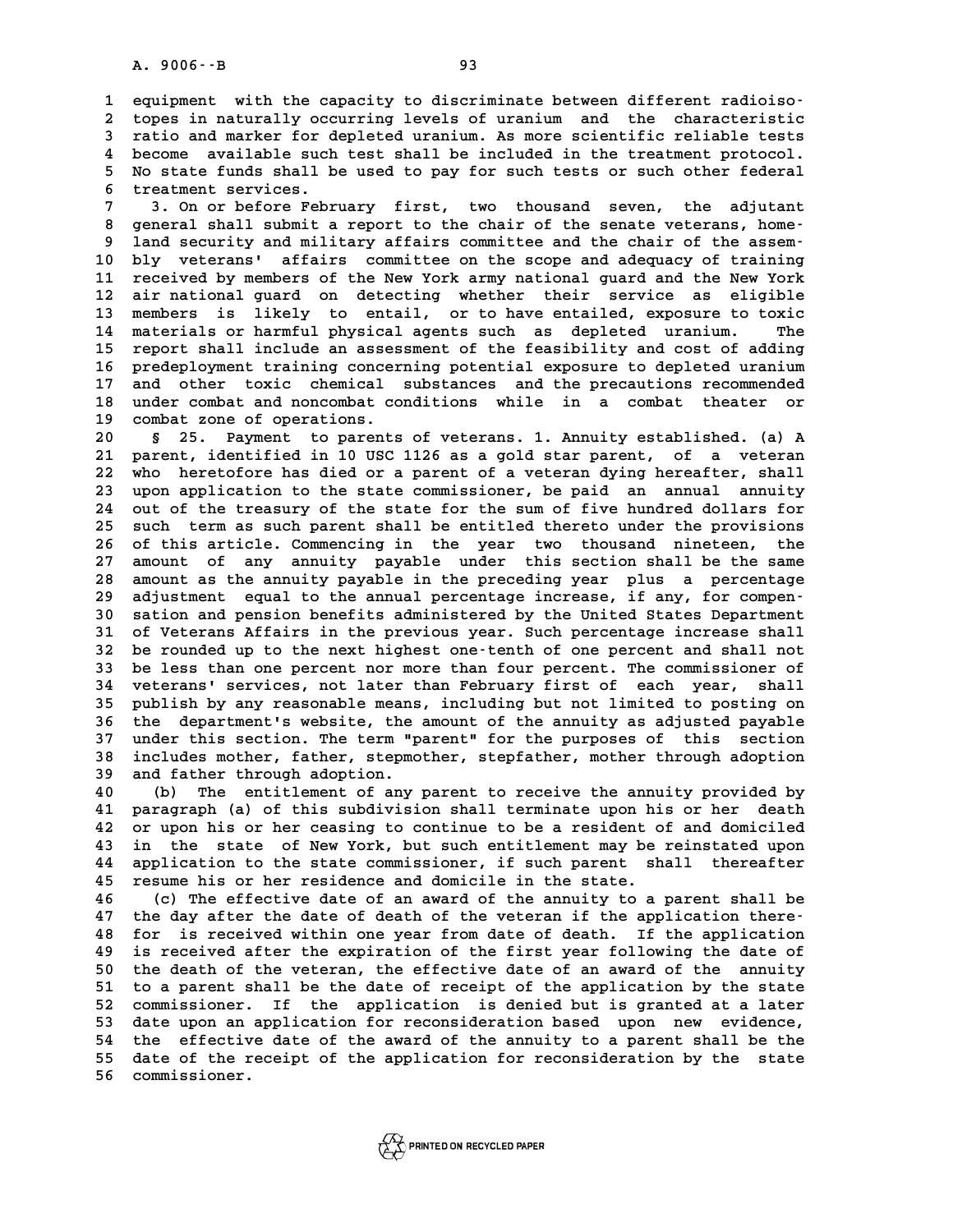**1 (d) Any applicant convicted of making any false statement in the 2 (d) Any applicant convicted of making any false statement in the<br>2 application for the annuity shall be subject to penalties prescribed in** 1 (d) Any appli<br>
2 application for the<br>
3 the penal law.<br>
<sup>2</sup> Qualification application for the annuity shall be subject to penalties prescribed in<br>3 the penal law.<br>4 2. Qualifications. (a) Any gold star parent, who is the parent of a<br>5 deceased units and who is a resident of and demigiled in the <sup>5</sup> the penal law.<br>
<sup>1</sup> 2. Qualifications. (a) Any gold star parent, who is the parent of a<br>
<sup>5</sup> deceased veteran, and who is a resident of and domiciled in the state of<br>
<sup>5</sup> Nov York, shall make application to the dopartm 4 2. Qualifications. (a) Any gold star parent, who<br>5 deceased veteran, and who is a resident of and domicil<br>6 New York, shall make application to the department.<br><sup>7</sup> (b) No ontitlement shall be paid under this section **7** deceased veteran, and who is a resident of and domiciled in the state of<br>**6** New York, shall make application to the department.<br>**7** (b) No entitlement shall be paid under this section to or for a gold 8 New York, shall make application to the department.<br> **8 star parent who is in prison in a federal, state, or local penal insti-**<br>
<sup>8</sup> star parent who is in prison in a federal, state, or local penal insti-(b) No entitlement shall be paid under this section to or for a gold<br>8 star parent who is in prison in a federal, state, or local penal insti-<br>9 tution as a result of conviction of a felony or misdemeanor for any part<br>0 of 8 star parent who is in prison in a federal, state, or local penal insti-<br>9 tution as a result of conviction of a felony or misdemeanor for any part<br>10 of the period beginning sixty-one days after his or her imprisonment<br>1 9 tution as a result of conviction of a felony or misdemeanor for any part<br>10 of the period beginning sixty-one days after his or her imprisonment<br>11 begins and ending with his or her release.<br>12 (c) Where one or more gold 10 of the period beginning sixty-one days after his or her imprisonment<br>
11 begins and ending with his or her release.<br>
12 (c) Where one or more gold star parents are disqualified for the annu-<br>
<sup>13</sup> ity for a period under 11 begins and ending with his or her release.<br>
12 (c) Where one or more gold star parents are disqualified for the annu-<br>
13 ity for a period under paragraph (b) of this subdivision, the state<br>
14 commissioner shall pay th 12 (c) Where one or more gold star parents are disqualified for the annu-<br>13 ity for a period under paragraph (b) of this subdivision, the state<br>14 commissioner shall pay the shares of such disqualified parents to the<br>15 o 13 ity for a period under paragraph (b) of this subdivision,<br>14 commissioner shall pay the shares of such disqualified parents<br>15 other parents, if they meet the qualifications on their own.<br>16 (d) who decision of the stat 14 commissioner shall pay the shares of such disqualified parents to the<br>15 other parents, if they meet the qualifications on their own.<br>16 (d) The decision of the state commissioner on matters regarding the<br>17 naument of 15 other parents, if they meet the qualificat<br>16 (d) The decision of the state commiss<br>17 payment of such annuity shall be final. **16 (d)** The decision of the state commissioner on matters regarding the<br>17 payment of such annuity shall be final.<br>18 3. Method of payment. (a) Evidence of the military service of the<br>deceased uptorar of the gold star par 17 payment of such annuity shall be final.<br>18 3. Method of payment. (a) Evidence of the military service of the<br>19 deceased veteran of the gold star parent for each case shall be<br>20 furnished in the manner and form proscri **20 furnished in the manner and form prescribed by the state commissioner.** 19 deceased veteran of the gold star parent for each case shall be<br>20 furnished in the manner and form prescribed by the state commissioner.<br>21 (b) Upon being satisfied that such service was honorable, that other 20 furnished in the manner and form prescribed by the state commissioner.<br>
21 (b) Upon being satisfied that such service was honorable, that other<br>
22 facts and statements in the application of such gold star parent are<br>
<sup></sup> **21** (b) Upon being satisfied that such service was honorable, that other<br>22 facts and statements in the application of such gold star parent are<br>23 true, the state commissioner shall certify to the state comptroller the<br>2 22 facts and statements in the application o<br>23 true, the state commissioner shall certify to<br>24 name and address of such gold star parent.<br>25 (3) mboroafter, the department of taxation 23 true, the state commissioner shall certify to the state comptroller the<br>24 name and address of such gold star parent.<br>25 (c) Thereafter, the department of taxation and finance, on the audit<br>26 and warrant of the comptro 24 name and address of such gold star parent.<br>25 (c) Thereafter, the department of taxation and finance, on the audit<br>26 and warrant of the comptroller, shall pay such gold star parent such sum<br>27 25 is authorized by the p 25 (c) Thereafter, the department of taxation and finance, on the audit<br>26 and warrant of the comptroller, shall pay such gold star parent such sum<br>27 as is authorized by the provisions of this section in semi-annual<br><sup>28</sup> 26 and warrant of the comptroller, shall pay such gold star parent such sum<br>27 as is authorized by the provisions of this section in semi-annual<br>28 installments for so long as such qualified gold star parent shall meet<br>29 27 as is authorized by the provisions<br>28 installments for so long as such q<br>29 the requirements of this section. 28 installments for so long as such qualified gold star parent shall meet<br>
29 the requirements of this section.<br>
30 4. Report. The state commissioner shall submit a report to the gover-<br>
31 nor, the chair of the senate fin 29 the requirements of this section.<br>
30 4. Report. The state commissioner shall submit a report to the gover-<br>
31 nor, the chair of the senate finance committee, and the chair of the<br>
32 assembly ways and means committee **4. Report. The state commissioner shall submit a report to the gover-**<br>**31 nor, the chair of the senate finance committee, and the chair of the**<br>**32 assembly ways and means committee not later than January fifteenth of**<br> 31 nor, the chair of the senate finance committee, and the chair of the<br>32 assembly ways and means committee not later than January fifteenth of<br>33 each year this section is in effect. Such report shall include, but not<br>34 32 assembly ways and means committee not later than January fifteenth of<br>33 each year this section is in effect. Such report shall include, but not<br>34 be limited to regulations promulgated pursuant to this section, and a<br>3 33 each year this section is in effect. Such reports the limited to regulations promulgated pursuan<br>35 description and evaluation of the program. **34 be limited to regulations promulgated pursuant to this section, and a**<br>35 description and evaluation of the program.<br>36 § 26. Cremated remains of a veteran. The cremated remains of a veteran<br>37 may be dispected of purs **35 description and evaluation of the program.**<br>36 § 26. Cremated remains of a veteran. The cremated remains of a veteran<br>37 may be disposed of pursuant to the provisions of section forty-two<br>28 hundred three of the public **36 § 26. Cremated remains of a veteran. The**<br>37 may be disposed of pursuant to the p<br>38 hundred three of the public health law.<br>39 § 37 Nov York thate silver rose, weters **37 may be disposed of pursuant to the provisions of section forty-two**<br>**38 hundred three of the public health law.**<br>**39 § 27. New York state silver rose veterans service certificate. The**<br>**40 degenerate in conduction with 40 commissioner and the substitute of the public health law.**<br> **40 commissioner, in consultation with the adjutant general, is hereby**<br> **40 commissioner, in consultation with the adjutant general, is hereby**<br> **41 authoriz** 8 17. New York state silver rose veterans service certificate. The<br>40 commissioner, in consultation with the adjutant general, is hereby<br>41 authorized to present in the name of the legislature of the state of New<br><sup>42</sup> York **40 commissioner, in consultation with the adjutant general, is hereby**<br>**41 authorized to present in the name of the legislature of the state of New York, a certificate, to be known as the "New York State Silver Rose**<br>**42** 41 authorized to present in the name of the legislature of the state of New<br>42 York, a certificate, to be known as the "New York State Silver Rose<br>43 Veterans Service Certificate", bearing a suitable inscription to any<br>44 **42 York, a ce.**<br>**43 Veterans**<br>**44 person:**<br>45 1 yie.i Fig. 2008, 1920 and the Mew York State Silver Rose<br>
43 Veterans Service Certificate", bearing a suitable inscription to any<br>
44 person:<br>
1. who is a citizen of the state of New York; or<br>
2. who was a citizen of the state o **46 2. who was a citizen of the state of New York while serving in the 45 1. who is a citizen of the state of New York; or<br>46 2. who was a citizen of the state of New York while serving in the armed**<br>47 armed forces of the United States, and who while serving in the armed<br>48 forces of the Un **46 2. who was a citizen of the state of New York while serving in the armed forces of the United States, and who while serving in the armed forces of the United States, or the organized militia on active duty was**<br>All pro 47 armed forces of the United States, and who while serving in the armed<br>48 forces of the United States, or the organized militia on active duty was<br>49 exposed to dioxin or phenoxy herbicides, as evinced by a medical diagn **50 sis of the United States, or the organized militia on active duty was<br>
<b>49 exposed to dioxin or phenoxy herbicides, as evinced by a medical diagno-**<br> **50 sis of a disease associated with dioxin or phenoxy herbicides, a 49 exposed to dioxin or phenoxy herbicides, as evinced by a medical diagrees**<br>50 sis of a disease associated with dioxin or phenoxy herbicides, and<br>51 other proof determined by the adjutant general to be necessary; or<br>52 50 sis of a disease associated with dioxin or phenoxy herbicides, and any other proof determined by the adjutant general to be necessary; or 3. who was honorably discharged or released under honorable circum-51 other proof determined by the adjutant general to be necessary; or<br>52 3. who was honorably discharged or released under honorable circum-<br>53 stances.<br>Not more than one New York state silver rose veterans certificates **54 Not more than one New York state silver rose veterans certificates 55 shall be awarded or presented, under the provisions of this section, to 56 any person whose entire service subsequent to the time of the receipt of**

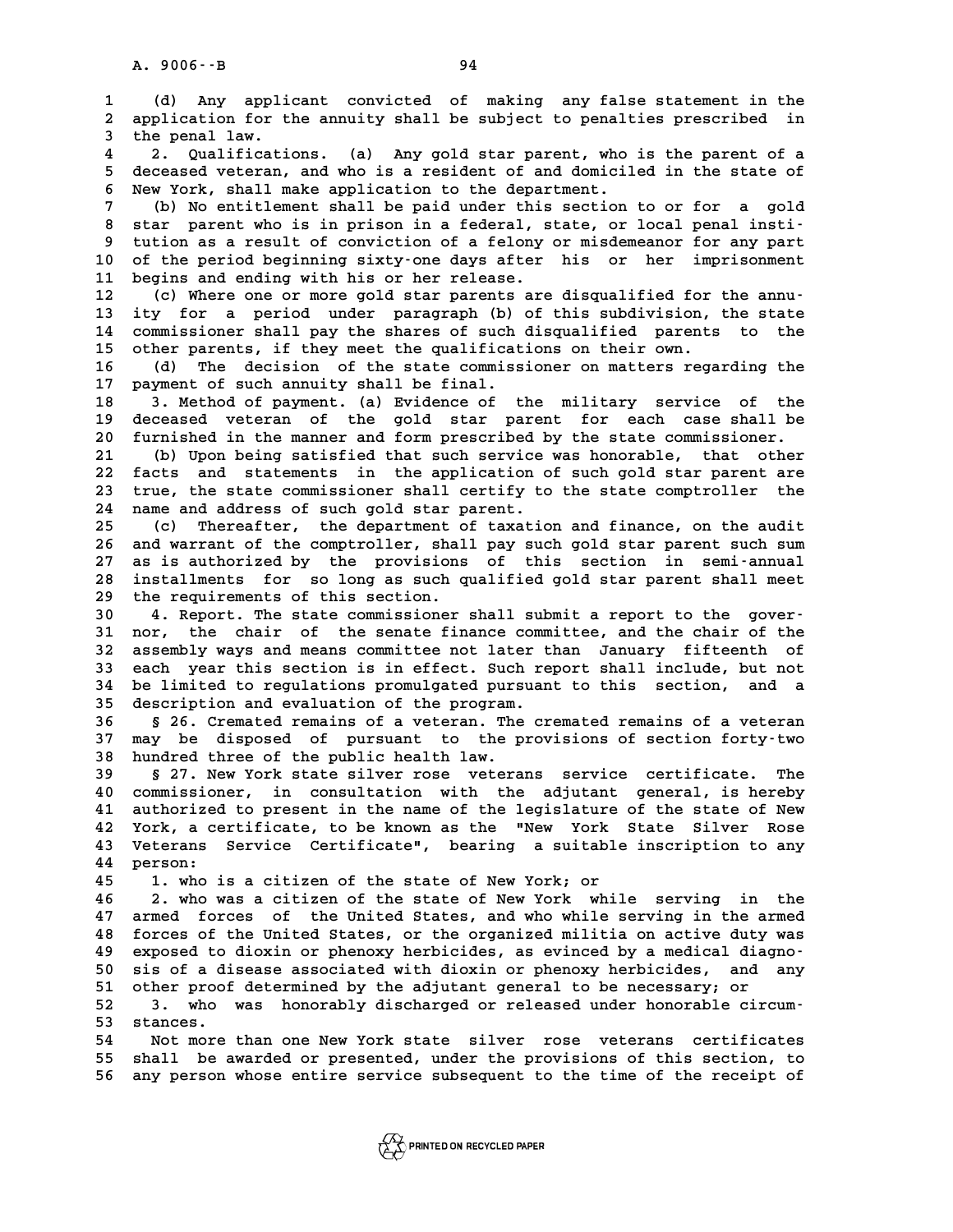**1 such certificate shall not have been honorable. In the event of the** 1 such certificate shall not have been honorable. In the event of the<br>2 death of any person during or subsequent to the receipt of such certif-<br>3 isste it shall be presented to such representative of the deceased as 3 such certificate shall not have been honorable. In the event of the<br>2 death of any person during or subsequent to the receipt of such certif-<br>3 icate it shall be presented to such representative of the deceased as<br><sup>4</sup> ma death of any person during or subsequent to the receipt of such certif-<br>icate it shall be presented to such representative of the deceased as<br>a may be designated. The commissioner, in consultation with the adjutant<br>scopera 3 icate it shall be presented to such representative of the deceased as<br>4 may be designated. The commissioner, in consultation with the adjutant<br>5 general, shall make such rules and regulations as may be deemed neces-<br>5 ga 4 may be designated. The commissioner, in consultation with the adjutant<br>5 general, shall make such rules and regulations as may be deemed neces-<br>6 sary for the proper presentation and distribution of such certificates. 5 general, shall make such rules and regulations as may be deemed neces-<br>6 sary for the proper presentation and distribution of such certificates.<br>7 **ARTICLE 2**<br>8 **VETERANS EMPLOYMENT ACT 8**<br>**8** VETERANS EMPLOYMENT ACT<br>Propertion 30 Short title **9 Section 30. Short title.** 8 VETERANS EM<br>
9 Section 30. Short title.<br>
10 31. Legislative findings.<br>
<sup>22</sup> Pofinitions 9 Section 30. Short title.<br>10 31. Legislative fin<br>11 32. Definitions.<br><sup>33</sup> Temporary birin. 10 31. Legislative findings.<br>
11 32. Definitions.<br>
12 33. Temporary hiring.<br>
13 34. Department of civil s **11 32. Definitions.<br>12 33. Temporary hiring.<br>13 34. Department of civil services responsibilities.**<br>14 35. Bogulations. 12 33. Temporary hirin<br>13 34. Department of c<br>14 35. Regulations. **13 16 § 34. Department of civil services responsibilities.**<br>**14 § 30. Short title. This article shall be known and may be cited as the**<br>**16. Wickspape of Department ast!** 14 35. Regulations.<br>15 § 30. Short title. This art<br>16 "veterans employment act".<br><sup>17</sup> § <sup>21</sup> Locialative findin **15 § 30. Short title. This article shall be known and may be cited as the "veterans employment act".**<br>17 § 31. Legislative findings. The legislature hereby finds that it is<br>28. Satimated that such the port five years fort **16 "veterans employment act".**<br>
17 § 31. Legislative findings. The legislature hereby finds that it is<br>
18 estimated that over the next five years, forty-four thousand veterans<br>
19 are expected to return to this state fro 17 § 31. Legislative findings. The legislature hereby finds that it is<br>18 estimated that over the next five years, forty-four thousand veterans<br>19 are expected to return to this state from their military posts, making<br>20 t 18 estimated that over the next five years, forty-four thousand veterans<br>19 are expected to return to this state from their military posts, making<br>20 the Empire State home to one of the largest veteran populations in the<br>2 19 are expected to return to this state from their military posts, making<br>20 the Empire State home to one of the largest veteran populations in the<br>21 country. Shockingly, the unemployment rate for Post-9/11 veterans in Ne 20 the Empire State home to one of the largest veteran populations in the<br>
21 country. Shockingly, the unemployment rate for Post-9/11 veterans in New<br>
22 York was 10.7% in two thousand twelve, which is nearly one percent 21 country. Shockingly, the unemployment rate for Post-9/11 veterans in New<br>22 York was 10.7% in two thousand twelve, which is nearly one percent high-<br>23 er than the national average and higher than the state's overall 8. 22 York was 10.7% in two thousand twelve, which is nearly one percent high-<br>23 er than the national average and higher than the state's overall 8.2%<br>24 unemployment rate. The legislature has found previously that it is in<br> 23 er than the national average and higher than the state's overall 8.2%<br>
24 unemployment rate. The legislature has found previously that it is in<br>
25 the interest of the state to ensure that returning veterans have employ 24 unemployment rate. The legislature has found previously that it is in<br>25 the interest of the state to ensure that returning veterans have employ-<br>26 ment opportunities available upon their separation from military 25 the interest of the state to ensure that returning veterans have employ-<br>26 ment opportunities available upon their separation from military<br>27 service.<br>28 The state already encourages private businesses to hire militar **28 The state already encourages private businesses to hire military 29 veterans through tax credits and other economic incentives. In addition, 30 the legislature has previously found that state agencies spend millions** 39 veterans through tax credits and other economic incentives. In addition,<br>30 the legislature has previously found that state agencies spend millions<br>31 of dollars annually on temporary staff hired from temporary employme **30 the legislature has previously found that state agencies spend millions**<br>**31 of dollars annually on temporary staff hired from temporary employment**<br>**32 service companies to cover temporary staffing needs. These tempor** 31 of dollars annually on temporary staff hired from temporary employment<br>32 service companies to cover temporary staffing needs. These temporary<br>33 state jobs could serve as a bridge for recently discharged military<br><sup>34</sup> 32 service companies to cover temporary staffing needs. These temporary<br>33 state jobs could serve as a bridge for recently discharged military<br>34 veterans who have yet to find full-time permanent work. In addition,<br>25 thes 33 state jobs could serve as a bridge for recently discharged military<br>34 veterans who have yet to find full-time permanent work. In addition,<br>35 these temporary assignments could serve to develop the next generation<br>36 of 34 veterans who have yet to find full-time permanent work. In addition,<br>35 these temporary assignments could serve to develop the next generation<br>36 of the state workforce and help with succession planning for the current<br> 35 these temporary assignments could serve to develop the next generation<br>36 of the state workforce and help with succession planning for the current<br>37 workforce.<br>38 The legislature declares it to be the policy of this st 36 of the state workforce and help with succession planning for the current<br>37 workforce.<br>38 The legislature declares it to be the policy of this state to use<br>39 veterans for temporary appointments in state agencies rather **39 veterans for temporary appointments in state agencies rather than 40 utilizing temporary employment service companies in order to provide** 39 veterans for temporary appointments in state agencies<br>40 utilizing temporary employment service companies in orde<br>41 employment opportunities for returning military veterans.<br><sup>42</sup> 8.32 Definitions As used in this articl 40 utilizing temporary employment service compa:<br>41 employment opportunities for returning military<br>42 § 32. Definitions. As used in this article:<br><sup>42</sup> <sup>1</sup> UState agency" shall mean any department b **41 employment opportunities for returning military veterans.**<br> **42** § 32. Definitions. As used in this article:<br> **43 1. "State agency" shall mean any department, board, bureau, division,<br>** *44* **commission, council or com 42** S 32. Definitions. As used in this article:<br> **43** 1. "State agency" shall mean any department, board, bureau, division,<br> **44** commission, council or committee within the executive branch, the state<br> **45** university of 1. "State agency" shall mean any department, board, bureau, division,<br>44 commission, council or committee within the executive branch, the state<br>45 university of New York, the city university of New York, and all public<br>46 commission, council or committee within the executive branch, the state<br>45 university of New York, the city university of New York, and all public<br>46 authorities under the control of the executive branch.<br>47 2. "Temporary A 15 university of New York, the city university of New York, and all public<br>46 authorities under the control of the executive branch.<br>47 2. "Temporary appointment" shall have the same meaning as provided in<br>48 section six 46 authorities under the control of the executive branch.<br>47 2. "Temporary appointment" shall have the same mean<br>48 section sixty-four of the civil service law.<br>49 3. "Veteran" shall mean an individual who served on **49 3. "Veteran" shall mean an individual who served on active duty in the 50 Section sixty-four of the civil service law.**<br> **50 United States army, navy, marine corps, air force, coast guard or the**<br> **50 United States army, navy, marine corps, air force, coast guard or the**<br> **51 reserves, sermo 50 3. "Veteran" shall mean an individual who served on active duty in the**<br>50 United States army, navy, marine corps, air force, coast guard or the<br>51 reserves component, or who served in active military service of the<br>52 50 United States army, navy, marine corps, air force, coast guard or the<br>51 reserves component, or who served in active military service of the<br>52 United States as a member of the army national guard, air national<br>53 guard 51 reserves component, or who served in active military service of the<br>52 United States as a member of the army national guard, air national<br>53 guard, New York guard or New York naval militia, who was released from<br>54 guar 52 United States as a member of the army national guard, air national<br>53 guard, New York guard or New York naval militia, who was released from<br>54 such service otherwise then by dishonorable discharge after September<br>55 sl 53 guard, New York guard or New York naval militia, who was released from<br>54 such service otherwise then by dishonorable discharge after September<br>55 eleventh, two thousand one.

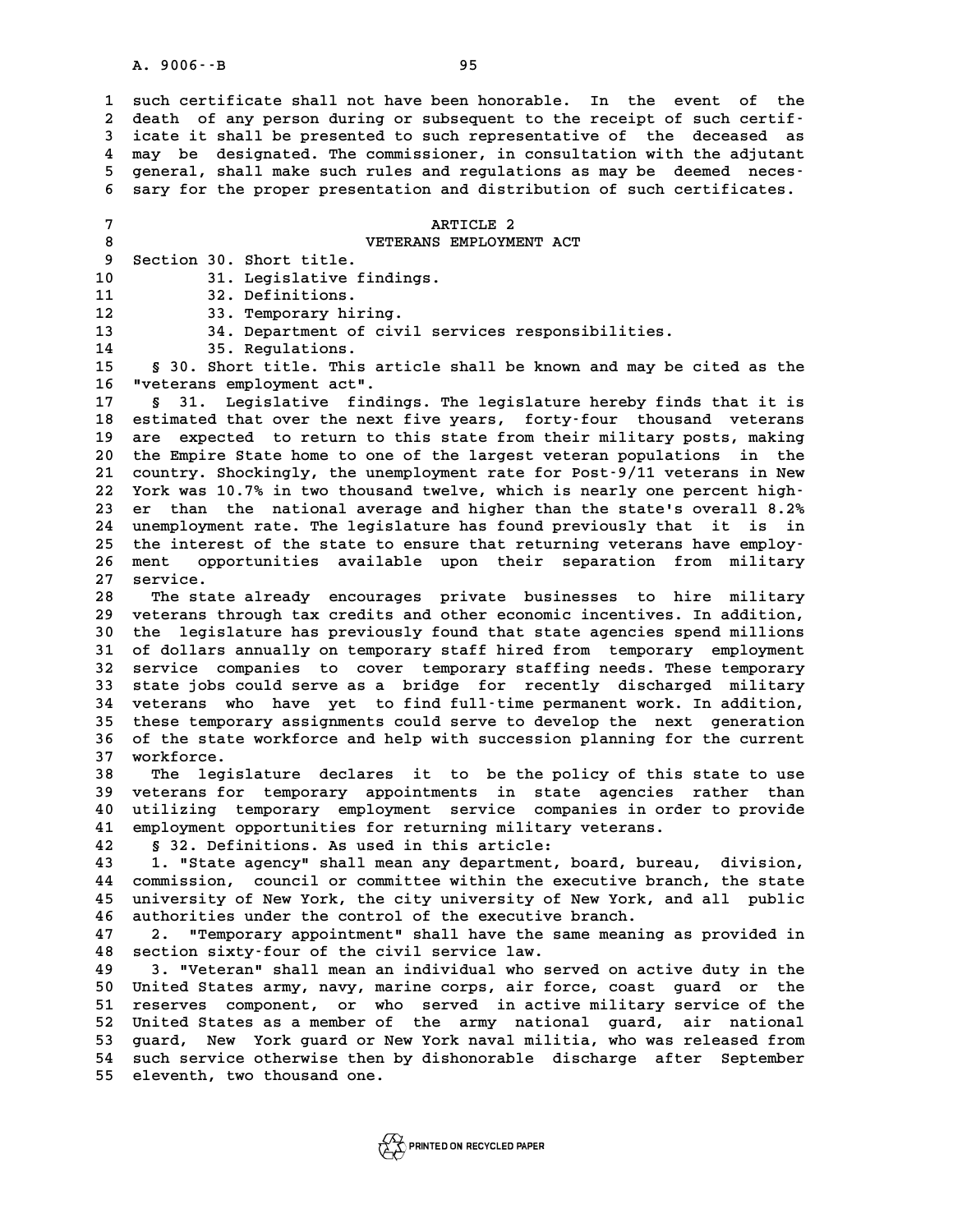**1 4. "Veteran temporary hiring list" shall mean a hiring list maintained 2 d. "Veteran temporary hiring list" s**<br>2 by the department of civil service.<br>3 5 33 Temporary biring Notwithst **4. "Veteran temporary hiring list" shall mean a hiring list maintained<br>
2 by the department of civil service.<br>
5 33. Temporary hiring. Notwithstanding any provision of law to the<br>
6 Sontrany 2 state 25005y shall solect a** by the department of civil service.<br> **4 contrary, a state agency shall select a veteran from the veteran tempo-**<br> **4 contrary, a state agency shall select a veteran from the veteran tempo-**<br> **5 rary biring ligt when making 5 33. Temporary hiring. Notwithstanding any provision of law to the contrary, a state agency shall select a veteran from the veteran tempo-**<br>**5 rary hiring list when making a temporary appointment provided such**<br>**6 retera** 4 contrary, a state agency shall select a veteran from the veteran tempo-<br> **6 veteran possesses the applicable skills needed for the temporary assign-**<br> **7 mont** 5 rary hi<br>6 veteran<br>7 ment.<br>8 8 3 4 **8 § 34. Department of civil services responsibilities. The department of** 8 § 34. Department of civil services responsibilities. The department of<br>9 civil service shall:<br>10 1. establish and maintain a veteran temporary hiring list, for use by 8 § 34. Department of civil services responsibilities. The department of<br>
9 civil service shall:<br>
10 1. establish and maintain a veteran temporary hiring list, for use by<br>
11 state agencies in the implementation of this ar **11 state agencies in the implementation of this article;** 10 1. establish and maintain a veteran temporary hiring list, for use by<br>
11 state agencies in the implementation of this article;<br>
12 2. assist state agencies by making available services of the depart-<br>
13 ment of givil 11 state agencies in the implementation of this article;<br>12 2. assist state agencies by making available services of the depart-<br>13 ment of civil service to facilitate the provisions of this article; and<br>14 3 ostablish and 12 2. assist state agencies by making available services of the depart-<br>13 ment of civil service to facilitate the provisions of this article; and<br>14 3. establish and maintain, together with the commissioner of the<br>15 depa 13 ment of civil service to facilitate the provisions of this article; and<br>14 3. establish and maintain, together with the commissioner of the<br>15 department of veterans' services, a program to educate separating<br>16 departm 14 3. establish and maintain, together with the commissioner of the<br>15 department of veterans' services, a program to educate separating<br>16 service members as to the benefits available to veterans under this<br>17 article 15 department<br>16 service mem<br>17 article.<br>19 s <sup>25</sup> Pegr 16 service members as to the benefits available to veterans under this<br>17 article.<br>18 § 35. Regulations. The president of the state civil service commission<br>19 shall promulgate such rules and regulations as shall be necess 17 article.<br>18 § 35. Regulations. The president of the state civil service commission<br>19 shall promulgate such rules and regulations as shall be necessary to<br>20 implement the provisions of this article. 18 § 35. Regulations. The president of the st<br>19 shall promulgate such rules and regulati<br>20 implement the provisions of this article. 20 implement the provisions of this article.<br>
21 **ARTICLE 3**<br>
22 **PARTICIPATION BY SERVICE-DISABLED 21**<br>22 PARTICIPATION BY SERVICE-DISABLED VETERANS WITH RESPECT TO<br>22 CEANGE COMPRAGES 21 **123**<br>22 **PARTICIPATION BY SERVICE-DISABLED VETERA**<br>23 **STATE CONTRACTS 24 Section 40. Definitions. 23** 24 Section 40. Definitions.<br> **24 Section 40. Definitions.**<br>
25 41. Division of service-disabled veterans' business development.<br>
26 42. Opportunition for cortified, service-disabled, unterpretured **26 42. Opportunities for certified service-disabled veteran-owned** 25 41. Division of service-disabl<br>
26 42. Opportunities for certifie<br>
27 business enterprises.<br>
<sup>29</sup> <sup>43</sup> Soverability 42. Opportunities for certified service-disabled veteran-owned<br>27 business enterprises.<br>28 43. Severability.<br>29 5 40. Definitions. As used in this article, the following terms shall **27** business enterprises.<br>
28 **40. Definitions. As used in this article, the following terms shall<br>
29 § 40. Definitions. As used in this article, the following terms shall** 28 43. Severability.<br>
29 § 40. Definitions. As used i:<br>
30 have the following meanings:<br>
<sup>31</sup> <sup>1</sup> "Cortified sorvige-digeb **31 5 40. Definitions. As used in this article, the following terms shall<br>
30 have the following meanings:<br>
31 1. "Certified service-disabled veteran-owned business enterprise"<br>
32 shall mean a business enterprise includin** 30 have the following meanings:<br>
31 1. "Certified service-disabled veteran-owned business enterprise"<br>
32 shall mean a business enterprise, including a sole proprietorship, part-<br>
33 norship, limited lightlity company or c **31 1. "Certified service-disabled veteran-owned business**<br>**32 shall mean a business enterprise, including a sole proprietor**<br>**33 nership, limited liability company or corporation that is:**<br><sup>24</sup> (a) at locat fifty-one pers 32 shall mean a business enterprise, including a sole proprietorship, part-<br>33 nership, limited liability company or corporation that is:<br>34 (a) at least fifty-one percent owned by one or more service-disabled<br><sup>25</sup> uptorar 32 shall mean a business enterprise, including a sole proprietorship, part-<br>33 nership, limited liability company or corporation that is:<br>34 (a) at least fifty-one percent owned by one or more service-disabled<br>35 veterans; **34** (a) at least fifty-one percent owned by one or more service-disabled<br>35 veterans;<br>(b) an enterprise in which such service-disabled veteran ownership is<br>?? roal substantial and continuing; **37 real, substantial, and continuing; 38 (c) an enterprise in which such service-disabled veteran ownership has 37 real, substantial, and continuing;<br>38 (c) an enterprise in which such service-disabled veteran ownership has<br>39 and exercises the authority to control independently the day-to-day<br>40 business degisions of the enterpris 40 business decisions of the enterprise;** 39 and exercises the authority to control independently the day-to-day<br>40 business decisions of the enterprise;<br>41 (d) an enterprise authorized to do business in this state and is inde-<br><sup>42</sup> perdently-owned and operated: 40 business decisions of the enterp<br>41 (d) an enterprise authorized to<br>42 pendently-owned and operated;<br><sup>43</sup> (e) an enterprise that is a sm A business decisions of the enterprise;<br>
41 (d) an enterprise authorized to do business in this state and is inde-<br>
42 pendently-owned and operated;<br>
43 (e) an enterprise that is a small business which has a significant **42 pendently-owned and operated;<br>43 (e) an enterprise that is a small business which has a significant<br>44 business presence in the state, not dominant in its field and employs,<br>45 based on its industry, a sertain number o 43** (e) an enterprise that is a small business which has a significant<br>44 business presence in the state, not dominant in its field and employs,<br>45 based on its industry, a certain number of persons as determined by the<br>4 **44 business presence in the state, not dominant in its field and employs,**<br>45 based on its industry, a certain number of persons as determined by the<br>46 director, but not to exceed three hundred, taking into consideration 45 based on its industry, a certain number of persons as determined by the<br>46 director, but not to exceed three hundred, taking into consideration<br>47 factors which include, but are not limited to, federal small business<br>48 46 director, but not to exceed three hundred, taking into consideration<br>47 factors which include, but are not limited to, federal small business<br>48 administration standards pursuant to 13 CFR part 121 and any amendments<br>49 47 factors which include, but are not limited to, federal small business<br>48 administration standards pursuant to 13 CFR part 121 and any amendments<br>49 thereto; and<br>60 (f) certified by the office of general services. 48 administration standards pursuant to 13 CFR part 121 and any amendments<br>**50** (f) certified by the office of general services.<br>**51** 2. "Commissioner" shall mean the commissioner of the office of general **51 2. "Commissioner" shall mean the commissioner of the office of general** 50 (f) certified by the office of general services.<br>
51 2. "Commissioner" shall mean the commissioner of<br>
52 services.<br>
53 3. "Director" shall mean the director of the div **53 3. "Director" shall mean the director of the division of service-disa-54 bled veterans' business development.**

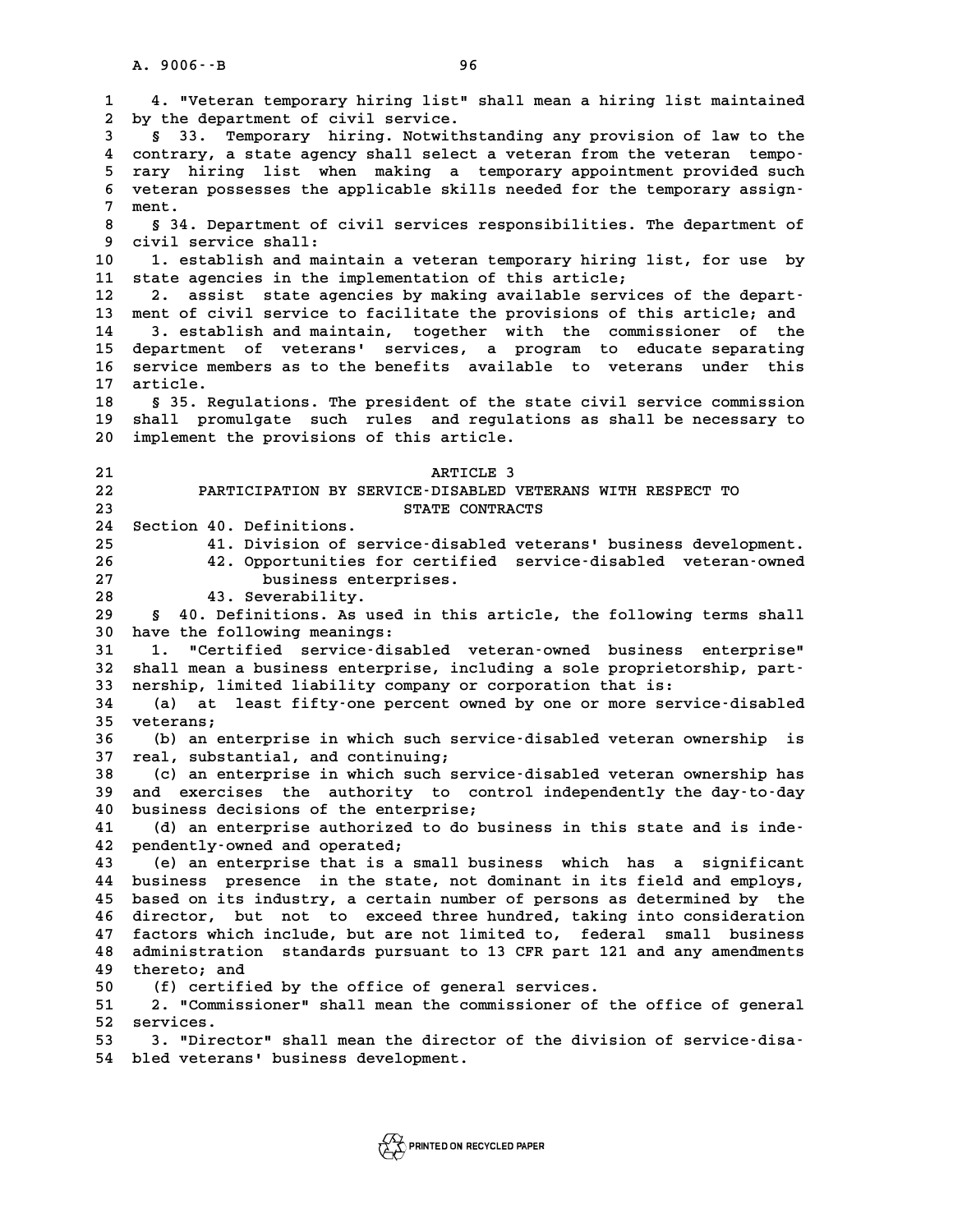**A. 9006--B 97**

**1 4. "Division" shall mean the division of service-disabled veterans' 2 2 1 1.** "Division" shall mean the division of service-disab<br>2 business development in the office of general services.<br>2 **5.** "Service-disabled veteran" shall mean (a) in the gase **4. "Division" shall mean the division of service-disabled veterans'<br>
2 business development in the office of general services.<br>
3 5. "Service-disabled veteran" shall mean (a) in the case of the United** 2 business development in the office of general services.<br>
5. "Service-disabled veteran" shall mean (a) in the case of the United<br>
4 States army, navy, air force, marines, coast guard, army national guard<br>
5 or air pationa 5. "Service-disabled veteran" shall mean (a) in the case of the United<br>4 States army, navy, air force, marines, coast guard, army national guard<br>5 or air national guard and/or reserves thereof, a veteran who received a<br>5 c 4 States army, navy, air force, marines, coast guard, army national guard<br>5 or air national guard and/or reserves thereof, a veteran who received a<br>6 compensation rating of ten percent or greater from the United States<br>7 D 5 or air national guard and/or reserves thereof, a veteran who received a<br>6 compensation rating of ten percent or greater from the United States<br>7 Department of Veterans Affairs or from the United States department of<br>8 de 8 compensation rating of ten percent or greater from the United States<br>
7 Department of Veterans Affairs or from the United States department of<br>
8 defense because of a service-connected disability incurred in the line<br>
8 **9 Department of Veterans Affairs or from the United States department of defense because of a service-connected disability incurred in the line of duty, and (b) in the case of the New York guard or the New York naval<br>
<b>9** 8 defense because of a service-connected disability incurred in the line<br>9 of duty, and (b) in the case of the New York guard or the New York naval<br>10 militia and/or reserves thereof, a veteran who certifies, pursuant to<br><sup></sup> 9 of duty, and (b) in the case of the New York guard or the New York naval<br>10 militia and/or reserves thereof, a veteran who certifies, pursuant to<br>11 the rules and regulations promulgated by the director, to having<br><sup>12</sup> i 10 militia and/or reserves thereof, a veteran who certifies, pursuant to<br>11 the rules and regulations promulgated by the director, to having<br>12 incurred an injury equivalent to a compensation rating of ten percent or<br>13 gr 11 the rules and regulations promulgated by the director, to having<br>12 incurred an injury equivalent to a compensation rating of ten percent or<br>13 greater from the United States Department of Veterans Affairs or from<br>14 th 12 incurred an injury equivalent to a compensation rating of ten percent or<br>13 greater from the United States Department of Veterans Affairs or from<br>14 the United States Department of Defense because of a service-connected 13 greater from the United States Department of<br>14 the United States Department of Defense b<br>15 disability incurred in the line of duty.<br>16 f. Little 2000001 shall mean (a)(i) any 14 the United States Department of Defense because of a service-connected<br>15 disability incurred in the line of duty.<br>16 6. "State agency" shall mean: (a)(i) any state department; or (ii) any<br>17 division board commission o 15 disability incurred in the line of duty.<br>16 6. "State agency" shall mean: (a)(i) any state department; or (ii) any<br>17 division, board, commission or bureau of any state department; or (iii)<br>18 the state university of Ne **16 6. "State agency" shall mean: (a) (i) any state department; or (ii) any division, board, commission or bureau of any state department; or (iii) the state university of New York and the city university of New York, incl** 17 division, board, commission or bureau of any state department; or (iii)<br>18 the state university of New York and the city university of New York,<br>19 including all their constituent units except community colleges and the 18 the state university of New York and the city university of New York,<br>19 including all their constituent units except community colleges and the<br>20 independent institutions operating statutory or contract colleges on<br>21 19 including all their constituent units except community colleges and the<br>20 independent institutions operating statutory or contract colleges on<br>21 behalf of the state; or (iv) a board, a majority of whose members are **22 appointed by the governor or who serve by virtue of being state officers** 21 behalf of the state; or (iv) a board, a majority of whose members are<br>22 appointed by the governor or who serve by virtue of being state officers<br>23 or employees as defined in subparagraph (i), (ii) or (iii) of paragrap 22 appointed by the governor or who serve by virtue of being state officers<br>23 or employees as defined in subparagraph (i), (ii) or (iii) of paragraph<br>24 (i) of subdivision one of section seventy-three of the public office 23 or emp<br>24 (i) of<br>25 law.<br>26 (b) **26 (b) a "state authority" as defined in subdivision one of section two** 26 (b) a "state authority" as defined in subdivision one of section two 27 of the public authorities law, and the following:<br>28 Albany County Airport Authority; 26 (b) a "state authority" as define<br>27 of the public authorities law, and th<br>28 Albany County Airport Authority;<br><sup>29</sup> Albany Port District Commission. 27 of the public authorities law, and th<br>28 Albany County Airport Authority;<br>29 Albany Port District Commission;<br><sup>20</sup> Alfred Almond Horpollawille Sover Albany County Airport Authority;<br>
29 Albany Port District Commission;<br>
30 Alfred, Almond, Hornellsville Sewer Authority;<br>
31 Battery Bark City Authority; Albany Port District Commission;<br>30 Alfred, Almond, Hornellsville Se<br>31 Battery Park City Authority;<br>32 Cayuga County Water and Sewer Au Alfred, Almond, Hornellsville Sewer Authori<br>
31 Battery Park City Authority;<br>
32 Cayuga County Water and Sewer Authority;<br>
<sup>33</sup> (Nelson A Bockefeller) Empire State Plaza) 31 Battery Park City Authority;<br>32 Cayuga County Water and Sewer Authority;<br>33 (Nelson A. Rockefeller) Empire State Plaza Performing Arts Center<br><sup>34</sup> Corporation: Cayuga County Water and Sewer Authority;<br>33 (Nelson A. Rockefeller) Empire State Pla<br>34 Corporation;<br>35 Industrial Exhibit Authority; **33** (Nelson A. Rockefeller) Empire S<br> **34** Corporation;<br> **35** Industrial Exhibit Authority;<br> **36** Industrian County Water and Coun **34 Corporation;<br>35 Industrial Exhibit Authority;<br>36 Livingston County Water and Sewer Authority;<br>37 Lorg Island Power Authority;** 35 Industrial Exhibit Authority;<br>36 Livingston County Water and S<br>37 Long Island Power Authority;<br>38 Long Island Rail Road; **36 Livingston County Water a**<br> **37 Long Island Rower Authori**<br> **38 Long Island Rail Road;**<br> **39 Long Island Markot Author 37 Long Island Power Authority;<br>
<b>38 Long Island Rail Road;**<br> **39 Long Island Market Authority;**<br> **40 Manhattan and Bronx Surface T 40 Manusi Long Island Rail Road;<br>
40 Manhattan and Bronx Surface Transit Operating Authority;<br>
40 Metro-North Commuter Pailroad;<br>
41 Metro-North Commuter Pailroad; 40** Long Island Market Authority;<br> **40** Manhattan and Bronx Surface Trans<br> **41** Metro-North Commuter Railroad;<br> **42** Metropolitan Suburban Bus Authori **40 Manhattan and Bronx Surface Transit Ope<br>
<b>41 Metro-North Commuter Railroad;**<br> **42 Metropolitan Suburban Bus Authority;**<br> **43 Metropolitan Transportation Authority; 41 Metro-North Commuter Railroad;<br>42 Metropolitan Suburban Bus Authority;<br>43 Metropolitan Transportation Authority;<br>44 Natural Horitage Trust: 42 Metropolitan Suburban Bus<br>
<b>43 Metropolitan Transportatio**<br> **44 Natural Heritage Trust;<br>
A5 Now York City Transit Auth** Metropolitan Suburban Bus Authority;<br>
43 Metropolitan Transportation Authority;<br>
44 Natural Heritage Trust;<br>
45 New York City Transit Authority;<br>
46 New York Convention Center Operating C **44 Natural Heritage Trust;<br>45 New York City Transit Authority;<br>46 New York Convention Center Operating Corporation;<br>47 New York State Pridge Authority; 45 New York City Transit Authority;<br>
46 New York Convention Center Operatin<br>
47 New York State Bridge Authority;<br>
48 Nov York State Olympis Borional Dow 16 New York Convention Center Operating Corporation;<br>
47 New York State Bridge Authority;<br>
18 New York State Olympic Regional Development Authority;<br>
19 New York State Thruway Authority.** A Mew York State Bridge Authority;<br> **48 New York State Olympic Regional Devel**<br> **49 New York State Thruway Authority;<br>
50 Niagara Falls Public Water Authority; 50 New York State Olympic Regional Developm**<br> **50 Niagara Falls Public Water Authority;<br>
S1 Niagara Falls Water Board:<br>
Niagara Falls Water Board: 50 New York State Thruway Author<br>50 Niagara Falls Public Water Au<br>51 Niagara Falls Water Board;<br>52 Dort of Osysse Authority.** 50 Niagara Falls Public Water A<br>51 Niagara Falls Water Board;<br>52 Port of Oswego Authority;<br>53 Power Authority of the State 51 Niagara Falls Water Board;<br>
52 Port of Oswego Authority;<br>
53 Power Authority of the State of New York;<br>
54 Poosevelt Island Operating Corporation; **52** Port of Oswego Authority;<br>
53 Power Authority of the State of New York;<br>
Roosevelt Island Operating Corporation;<br>
Shapportady Motroplay Dovelopment Authority Fort of Oswego Authority;<br>
53 Power Authority of the State of New York;<br>
54 Roosevelt Island Operating Corporation;<br>
55 Schenectady Metroplex Development Authority;<br>
56 State Insurance Fund; Roosevelt Island Operating Corporation;

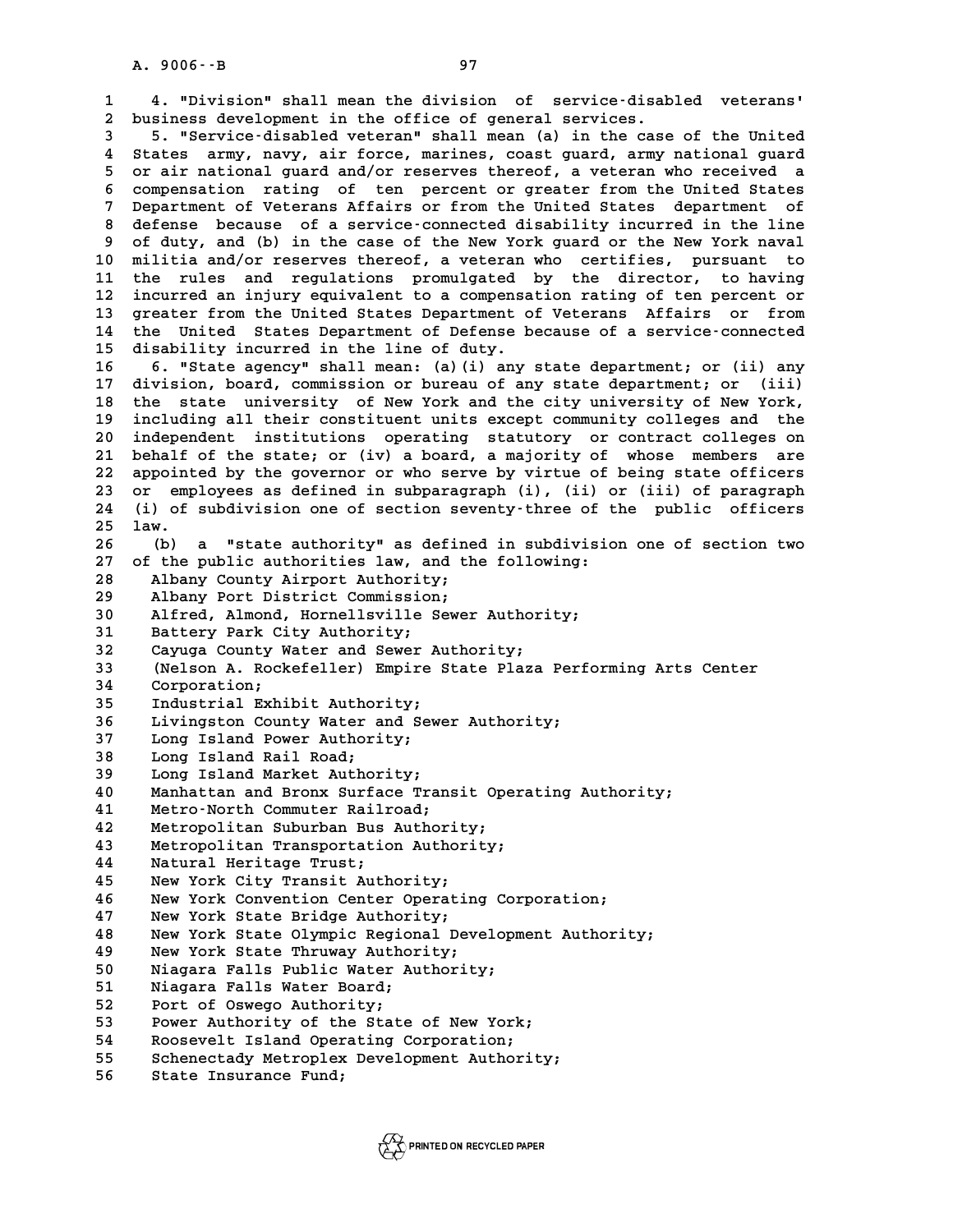**A. 9006--B 98** A. 9006 - B<br>1 Staten Island Rapid Transit Operating Authority;<br><sup>2</sup> State University Construction Fund: **2 Staten Island Rapid Transit Operating**<br>2 State University Construction Fund;<br>3 Syraquee Begional Airport Authority. 3 Staten Island Rapid Transit Operating A<br>
3 State University Construction Fund;<br>
3 Syracuse Regional Airport Authority;<br>
<sup>4</sup> Triborough Pridge and Tunnel Authority. 2 State University Construction Fund;<br>3 Syracuse Regional Airport Authority;<br>4 Triborough Bridge and Tunnel Authority;<br>5 Unner Mehark wallow regional water board; **5 Syracuse Regional Airport Authority;<br>
4 Triborough Bridge and Tunnel Authority;<br>
5 Upper Mohawk valley regional water board;<br>
5 Upper Mohawk wallow regional water finance C 6 Priborough Bridge and Tunnel Authority;<br>
5 Upper Mohawk valley regional water board;<br>
6 Upper Mohawk valley regional water finance authority;<br>
Theor Mohawk valley remorial auditorium authority; 7 Upper Mohawk valley regional water board;<br>
<b>6 Upper Mohawk valley regional water finance authority;**<br> **7 Upper Mohawk valley memorial auditorium authority;**<br> **112000** Urban Development Corporation and its subsidiary ser **8 Upper Mohawk valley regional water finance authority;<br>
The Urban Development Corporation and its subsidiary corporations.**<br>
(c) the following only to the quight of state contrasts ontored Upper Mohawk valley memorial auditorium authority;<br>8 Urban Development Corporation and its subsidiary corporations.<br>9 (c) the following only to the extent of state contracts entered into<br>10 for its own account or for the b 10 **8 8 8 10 for its own account Corporation and its subsidiary corporations.**<br>
10 for its own account or for the benefit of a state agency as defined in<br>
11 paragraph (a) or (b) of this subdivision. 9 (c) the following only to the extent of<br>10 for its own account or for the benefit of a<br>11 paragraph (a) or (b) of this subdivision:<br><sup>12</sup> parmitory Authority of the State of Nov Yo 10 for its own account or for the benefit of a state<br>11 paragraph (a) or (b) of this subdivision:<br>12 Dormitory Authority of the State of New York;<br><sup>13</sup> Facilities Development Corporation: 11 paragraph (a) or (b) of this subdivision:<br>12 Dormitory Authority of the State of New York;<br>13 Facilities Development Corporation;<br>14 New York State Energy Research and Developmen **12** Dormitory Authority of the State of New York;<br> **13** Facilities Development Corporation;<br>
14 New York State Energy Research and Development Authority;<br>
15 New York State Science and Technology Foundation Facilities Development Corporation;<br>
14 New York State Energy Research and Development Autho<br>
15 New York State Science and Technology Foundation.<br>
16 (d) Ustate Science Unball mean (i) a written agr 15 New York State Science and Technology Foundation.<br>16 (d) "state contract" shall mean: (i) a written agreement or purchase<br>17 order instrument, providing for a total expenditure in excess of twen-**15 New York State Science and Technology Foundation.**<br> **16** (d) "state contract" shall mean: (i) a written agreement or purchase<br> **17** order instrument, providing for a total expenditure in excess of twen-<br> **19** ty-five t **16 (d) "state contract" shall mean: (i) a written agreement or purchase**<br>17 order instrument, providing for a total expenditure in excess of twen-<br>18 ty-five thousand dollars, whereby a contracting agency is committed to<br> 17 order instrument, providing for a total expenditure in excess of twen-<br>18 ty-five thousand dollars, whereby a contracting agency is committed to<br>19 expend or does expend funds in return for labor, services including but 18 ty-five thousand dollars, whereby a contracting agency is committed to expend or does expend funds in return for labor, services including but<br>20 not limited to legal, financial and other professional services,<br><sup>21</sup> sup **20 sypend or does expend funds in return for labor, services including but**<br>20 not limited to legal, financial and other professional services,<br>21 supplies, equipment, materials or any combination of the foregoing, to<br>22 20 not limited to legal, financial and other professional services,<br>21 supplies, equipment, materials or any combination of the foregoing, to<br>22 be performed for, or rendered or furnished to the contracting agency;<br><sup>23</sup> (i 21 supplies, equipment, materials or any combination of the foregoing, to<br>22 be performed for, or rendered or furnished to the contracting agency;<br>23 (ii) a written agreement in excess of one hundred thousand dollars<br>24 wh 22 be performed for, or rendered or furnished to the contracting agency;<br>23 (ii) a written agreement in excess of one hundred thousand dollars<br>24 whereby a contracting agency is committed to expend or does expend funds<br>25 23 (ii) a written agreement in excess of one hundred thousand dollars<br>24 whereby a contracting agency is committed to expend or does expend funds<br>25 for the acquisition, construction, demolition, replacement, major repair<br> whereby a contracting agency is committed to expend or does expend funds<br>25 for the acquisition, construction, demolition, replacement, major repair<br>26 or renovation of real property and improvements thereon; and (iii) a<br>2 25 for the acquisition, construction, demolition, replacement, major repair<br>26 or renovation of real property and improvements thereon; and (iii) a<br>27 written agreement in excess of one hundred thousand dollars whereby the 26 or renovation of real property and improvements thereon; and (iii) a<br>27 written agreement in excess of one hundred thousand dollars whereby the<br>28 owner of a state assisted housing project is committed to expend or does 27 written agreement in excess of one hundred thousand dollars whereby the<br>28 owner of a state assisted housing project is committed to expend or does<br>29 expend funds for the acquisition, construction, demolition, replacem 28 owner of a state assisted housing project is committed to expend or does<br>29 expend funds for the acquisition, construction, demolition, replacement,<br>30 major repair or renovation of real property and improvements thereo expend funds for the acquisition, construction, demolition, replacement,<br>30 major repair or renovation of real property and improvements thereon for<br>31 such project.<br>32 7. "Veteran" shall mean a person who served in the Un **30 major repair or renovation of real property and improvements thereon for<br>31 such project.<br>32 7. "Veteran" shall mean a person who served in the United States army,<br>33 navy, air, forge marines, coast guard, and/or reser 31 such project.**<br> **32 7. "Veteran" shall mean a person who served in the United States army,<br>
<b>33 navy, air force, marines, coast guard, and/or reserves thereof, and/or**<br> **34 in the army pational guard, air pational guar 32 7. "Veteran" shall mean a person who served in the United States army,<br>33 navy, air force, marines, coast guard, and/or reserves thereof, and/or<br>34 in the army national guard, air national guard, New York guard and/or<br> 33 navy, air force, marines, coast guard, and/or reserves thereof, and/or**<br>**34 in the army national guard, air national guard, New York guard and/or**<br>**35 the New York naval militia, and who (i) has received an honorable o 34 in the army national guard, air national guard, New York guard and/or**<br>**35 the New York naval militia, and who (i) has received an honorable or<br>36 general discharge from such service, or (ii) has a qualifying condition** 35 the New York naval militia, and who (i) has received an honorable or<br>36 general discharge from such service, or (ii) has a qualifying condition,<br>37 as defined in section one of this chapter, and has received a discharge **36 general discharge from such service, or (ii) has a qualifying condition,**<br>37 as defined in section one of this chapter, and has received a discharge<br>38 other than bad conduct or dishonorable from such service, or (iii) **37** as defined in section one of this chapter, and has received a discharge<br>38 other than bad conduct or dishonorable from such service, or (iii) is a<br>39 discharged LGBT veteran, as defined in section one of this chapter, 38 other than bad conduct or dishonorable from such service, or (iii) is a<br>39 discharged LGBT veteran, as defined in section one of this chapter, and<br>40 has received a discharge other than bad conduct or dishonorable from<br> discharged LGBT veteran, as defined in section one of this chapter, and<br>40 has received a discharge other than bad conduct or dishonorable from<br>41 such service.<br>42 s 41. Division of service-disabled veterans' business deve **42 § 41. Division of service-disabled veterans' business development. 1. 43 The head of the division of service-disabled veterans' business develop-42** § 41. Division of service-disabled veterans' business development. 1.<br>43 The head of the division of service-disabled veterans' business develop-<br>44 ment shall be the director who shall be appointed by the governor an The head of the division of service-disabled veterans' busine<br>44 ment shall be the director who shall be appointed by the g<br>45 who shall hold office at the pleasure of the commissioner.<br><sup>46</sup> 2. The director may appoint suc 44 ment shall be the director who shall be appointed by the governor and<br>45 who shall hold office at the pleasure of the commissioner.<br>46 2. The director may appoint such deputies, assistants, and other<br><sup>47</sup> employees as m who shall hold office at the pleasure of the commissioner.<br>46 2. The director may appoint such deputies, assistants, and other<br>47 employees as may be needed for the performance of the duties prescribed<br>48 herein subject to 2. The director may appoint such deputies, assistants, and other<br>47 employees as may be needed for the performance of the duties prescribed<br>48 herein subject to the provisions of the civil service law and the rules<br>20 and 47 employees as may be needed for the performance of the duties prescribed<br>48 herein subject to the provisions of the civil service law and the rules<br>49 and regulations of the civil service commission. The director may<br>50 As herein subject to the provisions of the civil service law and the rules<br>
49 and regulations of the civil service commission. The director may<br>
50 request and shall receive from any (i) department, division, board,<br>
51 b 49 and regulations of the civil service commission. The director may<br>50 request and shall receive from any (i) department, division, board,<br>51 bureau, or executive commission of the state or (ii) state agency, such<br>52 aggi 50 request and shall receive from any (i) department, division, board,<br>51 bureau, or executive commission of the state or (ii) state agency, such<br>52 assistance as may be necessary to carry out the provisions of this arti-<br> 51 bureau, or executive commission of the state or (ii) state agency, such<br>52 assistance as may be necessary to carry out the provisions of this arti-<br>53 cle.<br>54 3. The director shall have the following powers and duties: 52 assistance as may be necessary to carry out the provisions of this arti-<br>53 cle.<br>54 3. The director shall have the following powers and duties:<br>55 (a) Develop, collect, summarize and disseminate information that will **55 (a) Develop, collect, summarize and disseminate information that will 56 be helpful to persons and organizations throughout the state in under-**

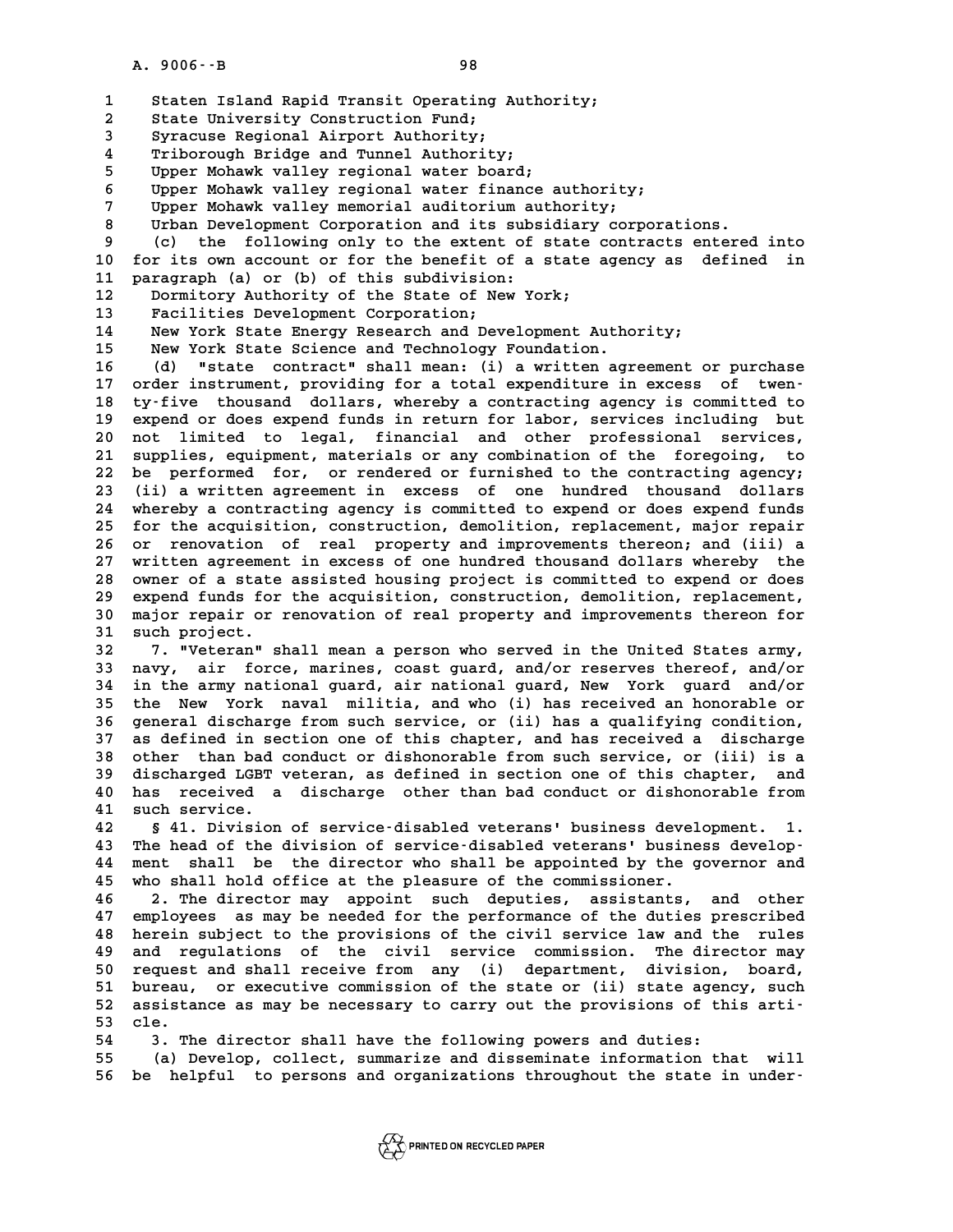**1 taking or promoting the establishment and successful operation of a** 1 taking or promoting the establishment and<br>2 service-disabled veteran-owned business.<br><sup>2</sup> (b) Develop and make available to state a 1 taking or promoting the establishment and successful operation of a<br>
2 service-disabled veteran-owned business.<br>
3 (b) Develop and make available to state agencies a directory of certi-<br>
<sup>4</sup> fied service-disabled veteran

**4 fied service-disabled veteran-owned business.**<br>
4 (b) Develop and make available to state agencies a directory of certi-<br>
4 fied service-disabled veteran-owned business enterprises which shall,<br>
5 whorever praticable be **5 (b) Develop and make available to state agencies a directory of certi-**<br>**4 fied service-disabled veteran-owned business enterprises which shall,**<br>**5 wherever practicable, be divided into categories of labor, services,**<br> 4 fied service-disabled veteran-owned business enterprises which shall,<br>5 wherever practicable, be divided into categories of labor, services,<br>6 supplies, equipment, materials and recognized construction trades and<br>7 which <sup>5</sup> wherever practicable, be divided into categories of labor, services,<br>
<sup>6</sup> supplies, equipment, materials and recognized construction trades and<br>
<sup>7</sup> which shall indicate areas or locations of the state where such enter 8 supplies, equipment, materials and recognized construction trades and<br>7 which shall indicate areas or locations of the state where such enter-<br>8 prises are available to perform services. Such directory shall be posted<br>8 9 which shall indicate areas or locations of the state where such enter-<br>8 prises are available to perform services. Such directory shall be posted<br>9 on the office of general services website.<br>10 (c) Assist state agencies

**10 (c) Assist state agencies in the development of programs to foster and** 9 on the office of general services website.<br>10 (c) Assist state agencies in the development of programs to foster and<br>11 promote the use of service-disabled veteran-owned business enterprises<br><sup>12</sup> on state contracts 10 (c) Assist state age<br>11 promote the use of s<br>12 on state contracts.<br><sup>13</sup> (d) Coordinate the p 11 promote the use of service-disabled veteran-owned business enterprises<br>
12 on state contracts.<br>
13 (d) Coordinate the plans, programs and operations of the state govern-<br>
<sup>14</sup> montivide affect or may contribute to the e

12 on state contracts.<br>13 (d) Coordinate the plans, programs and operations of the state govern-<br>14 ment which affect or may contribute to the establishment, preservation<br>15 and development of corrigo-disebled veterar-erme **13** (d) Coordinate the plans, programs and operations of the state govern-<br>14 ment which affect or may contribute to the establishment, preservation<br>15 and development of service-disabled veteran-owned business enterprise (d) Coordinate the plans, programs and operations of the state govern-<br>14 ment which affect or may contribute to the establishment, preservation<br>15 and development of service-disabled veteran-owned business enterprises.<br>16

**15 and development of service-disabled veteran-owned business enterprises.**<br>16 (e) To appoint independent hearing officers who by contract or terms<br>17 of employment shall preside over adjudicatory hearings pursuant to thi **16 (e) To appoint independent hearing officers who by contract or terms**<br>**17 of employment shall preside over adjudicatory hearings pursuant to this**<br>**18 section for the office and who are assigned no other work by the of** 17 of employment shall preside over adjudicatory hearings pursuant to this<br>18 section for the office and who are assigned no other work by the office.<br>19 (f) In conjunction with the commissioner, develop a comprehensive<br>20 20 statewide plan and operational guidelines to promote service-disabled<br>20 statewide plan and operational guidelines to promote service-disabled<br>21 veteran-owned business enterprises and to assist them in obtaining **21 veteran-owned business enterprises and to assist them in obtaining** 20 statewide plan and operational guidelines to promote service-disabled<br>21 veteran-owned business enterprises and to assist them in obtaining<br>22 opportunities to participate in the procurement of goods and services by<br><sup>23</sup> 21 veteran-owned business enterprises and to assist them in obtaining<br>22 opportunities to participate in the procurement of goods and services by<br>23 the state, including identification of barriers to service-disabled<br>24 up 22 opportunities to participate in the procurement of goods and services by<br>23 the state, including identification of barriers to service-disabled<br>24 veterans' business development and investigation and evaluation of their 23 the state, including identification of barriers to service-disabled<br>24 veterans' business development and investigation and evaluation of their<br>25 impact on achieving the objectives of this article.<br>26 4. The commission 25 impact on achieving the objectives of this article.<br>26 4. The commissioner shall:<br>27 (a) Coordinate training of all procurement per

**27 (a) Coordinate training of all procurement personnel of state agen-26 4. The commissioner shall:**<br> **27** (a) Coordinate training of all procurement personnel of state agencies, emphasizing increased sensitivity and responsiveness to the unique<br> **28** cies, emphasizing increased sensitivity 27 (a) Coordinate training of all procurement personnel of state agen-<br>28 cies, emphasizing increased sensitivity and responsiveness to the unique<br>29 needs and requirements of service-disabled veteran-owned business enter-28 cies, emph.<br>29 needs and<br>30 prises.<br><sup>31</sup> (b) Cond<sup>s</sup> 29 needs and requirements of service-disabled veteran-owned business enter-<br>30 prises.<br>31 (b) Conduct a coordinated review of all existing and proposed state<br>32 training and technical assistance activities in direct suppor

**30 prises.**<br>31 (b) Conduct a coordinated review of all existing and proposed state<br>32 training and technical assistance activities in direct support of the<br>33 service-disebled veterans! business development program to ass 31 (b) Conduct a coordinated review of all existing and proposed state<br>32 training and technical assistance activities in direct support of the<br>33 service-disabled veterans' business development program to assure<br><sup>34</sup> cons 32 training and technical assistance activities in<br>33 service-disabled veterans' business development<br>34 consistency with the objectives of this article.<br>25 (a) Furluite and assess availability of fir 33 service-disabled veterans' business development program to assure<br>34 consistency with the objectives of this article.<br>35 (c) Evaluate and assess availability of firms for the purpose of<br>ingressing participation of quab

34 consistency with the objectives of this article.<br>
35 (c) Evaluate and assess availability of firms for the purpose of<br>
36 increasing participation of such firms in state contracting in consulta-<br>
<sup>27</sup> tion with relevant **35** (c) Evaluate and assess availability of firms for the purpose of increasing participation of such firms in state contracting in consulta-<br>37 tion with relevant state entities including, but not limited to, the New 36 increasing participation of such firms in state contracting in consulta-<br>37 tion with relevant state entities including, but not limited to, the New<br>38 York state department of veterans' services.<br>39 (d) Provide advice 37 tion with relevant state entities including, but not limited to, the New<br>38 York state department of veterans' services.<br>(d) Provide advice and technical assistance to promote service-disa-<br><sup>10</sup> blod veteran-ouned busin

**40 bled veterant of veterans' services.**<br> **40 bled veteran-owned business enterprises' understanding of state procure-**<br> **40 bled veteran-owned business enterprises' understanding of state procure-**<br> **41 ment** laws practi **41 (a) Provide advice and technical assistance to promote service-disa-<br>
40 bled veteran-owned business enterprises' understanding of state procure-<br>
41 ment laws, practices and procedures to facilitate and increase the<br>** 40 bled veteran-owned business enterprises' understanding of state procure-<br>41 ment laws, practices and procedures to facilitate and increase the<br>42 participation of service-disabled veteran-owned business enterprises in<br>4 41 ment laws, practice<br>42 participation of serv<br>43 state procurement.<br>44 (0) Establish reg 42 participation of service-disabled veteran-owned business enterprises in<br>43 state procurement.<br>44 (e) Establish regular performance reporting systems regarding imple-<br><sup>45</sup> mentation of the programs designed to ingresse,

43 state procurement.<br>44 (e) Establish regular performance reporting systems regarding imple-<br>45 mentation of the programs designed to increase service-disabled veter-<br>46 apex med business participation in programment sept **44** (e) Establish regular performance reporting systems regarding imple-<br>45 mentation of the programs designed to increase service-disabled veter-<br>46 an-owned business participation in procurement contracts by state agen-45 mentation of the programs designed to increase service-disabled veter-<br>46 an-owned business participation in procurement contracts by state agen-<br>47 cies.<br>48 (f) Submit a report by the thirty-first of December each year **46 an-owned business participation in procurement contracts by state agen-**<br>47 cies. (f) Submit a report by the thirty-first of December each year, to the<br>48 covernor, the termorary president of the senate the speaker of

<sup>1</sup><br>
49 (f) Submit a report by the thirty-first of December each year, to the<br>
49 governor, the temporary president of the senate, the speaker of the<br>
50 aggombly and the shairpersons of the senate finance and aggombly wav **50 48** (f) Submit a report by the thirty-first of December each year, to the governor, the temporary president of the senate, the speaker of the assembly and the chairpersons of the senate finance and assembly ways<br>and me **50** governor, the temporary president of the senate, the speaker of the assembly and the chairpersons of the senate finance and assembly ways and means committees. Such report shall include information including,<br>  $52 \text{ but$ 50 assembly and the chairpersons of the senate finance and assembly ways<br>51 and means committees. Such report shall include information including,<br>52 but not limited to, the number of contracts entered into pursuant to<br>thi 51 and means committees. Such report shall include information including,<br>52 but not limited to, the number of contracts entered into pursuant to<br>53 this article, the average amount of such contracts, the number of<br>54 serv 52 but not limited to, the number of contracts entered into pursuant to<br>53 this article, the average amount of such contracts, the number of<br>54 service-disabled veteran-owned business enterprises certified, the<br>55 number o 53 this article, the average amount of such contracts, the number of service-disabled veteran-owned business enterprises certified, the number of applications for certification as a service-disabled veteran-<br>
55 number of 54 service-disabled veteran-owned business enterprises certified, the<br>55 number of applications for certification as a service-disabled veteran-<br>56 owned business enterprise, the number of denials for such certification,

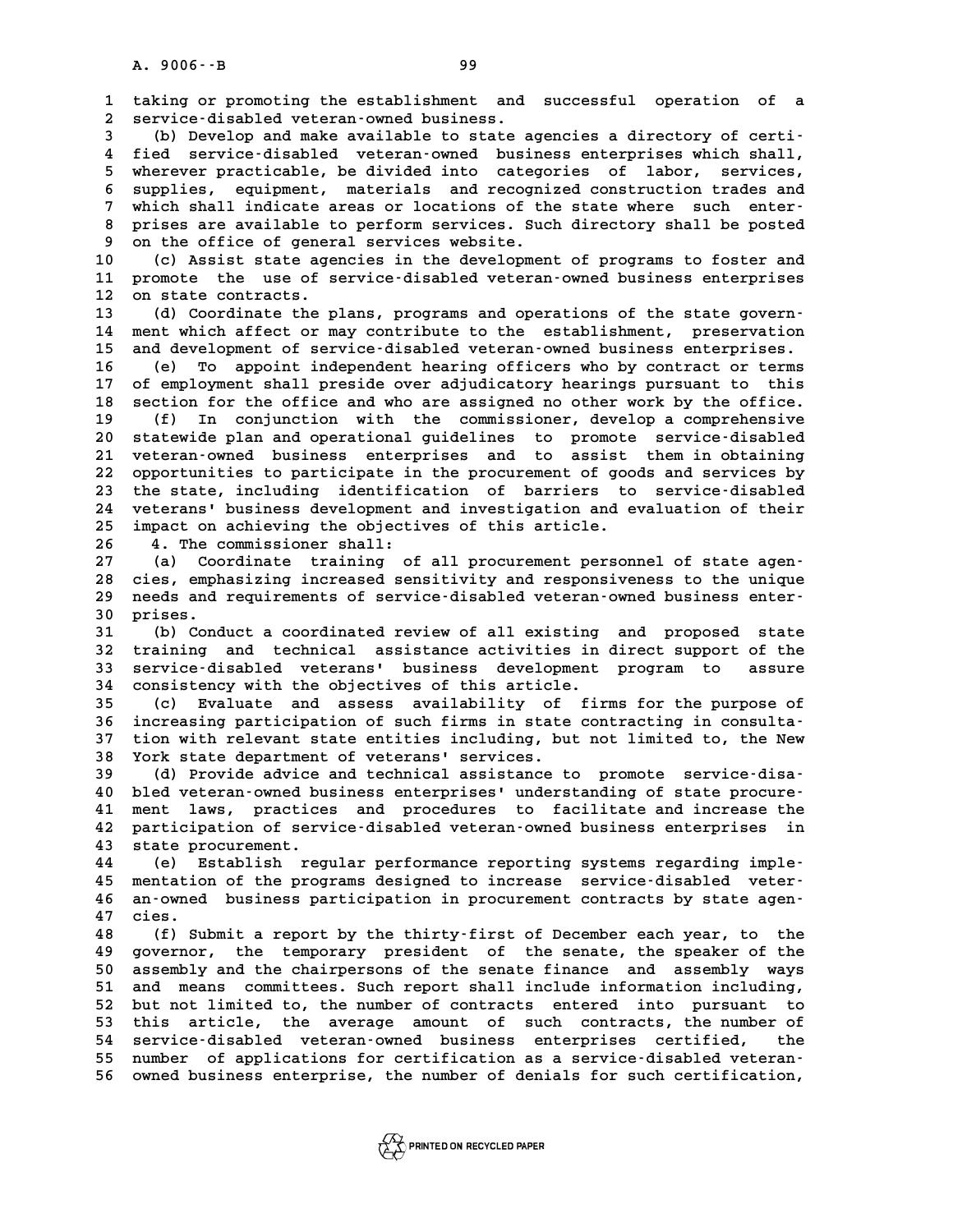A. 9006 --B<br>1 the number of appeals of such denials, and the outcome of such appeals<br>2 and the average time that is required for such sertification to be 1 the number of appeals of such denials, and the outcome of such appeals<br>2 and the average time that is required for such certification to be<br>3 completed Also to be included shall be the lavel of service-disabled 1 the number of appeals of such denials, and the outcome of such appeals<br>2 and the average time that is required for such certification to be<br>3 completed. Also to be included shall be the level of service-disabled<br>4 uptora 2 and the average time that is required for such certification to be completed. Also to be included shall be the level of service-disabled<br>4 veteran-owned businesses participating in each agency's contracts for<br>5 goods and 3 completed. Also to be included shall be the level of service-disabled<br>4 veteran-owned businesses participating in each agency's contracts for<br>5 goods and services and on activities of the division and efforts by each<br>5 c 4 veteran-owned businesses participating in each agency's contracts for<br>
5 goods and services and on activities of the division and efforts by each<br>
6 contracting agency to promote utilization of service-disabled veteran-<br> 5 goods and services and on activities of the division and efforts by each<br>6 contracting agency to promote utilization of service-disabled veteran-<br>7 owned businesses and to promote and increase participation by certified<br> 8 contracting agency to promote utilization of service-disabled veteran-<br>
7 owned businesses and to promote and increase participation by certified<br>
8 service-disabled veteran-owned businesses with respect to state<br>
8 serv 9 owned businesses and to promote and increase participation by certified<br>8 service-disabled veteran-owned businesses with respect to state<br>9 contracts and subcontracts to such businesses. Such report may recommend<br>9 nove 10 11 11 12 new idea of the absence of the directors and subcontracts to such businesses. Such report may recommend<br>
10 new activities and programs to effectuate the purposes of this article.<br>
11 5 Certification (a) The di 9 contracts and subcontracts to such businesses. Such report may recommend<br>10 new activities and programs to effectuate the purposes of this article.<br>11 5. Certification. (a) The director, or in the absence of the director

10 new activities and programs to effectuate the purposes of this article.<br>
11 5. Certification. (a) The director, or in the absence of the director,<br>
12 the commissioner, within ninety days of the effective date of this a 11 5. Certification. (a) The director, or in the absence of the director,<br>
12 the commissioner, within ninety days of the effective date of this arti-<br>
13 cle, shall promulgate rules and regulations providing for the estab 12 the commissioner, within ninety days of the effective date of this arti-<br>
13 cle, shall promulgate rules and regulations providing for the establish-<br>
14 ment of a statewide certification program including rules and reg 13 cle, shall promulgate rules and regulations providing for the establish-<br>14 ment of a statewide certification program including rules and regu-<br>15 lations governing the approval, denial, or revocation of any such<br>16 cer 14 ment of a statewide certification program including rules and regu-<br>15 lations governing the approval, denial, or revocation of any such<br>16 certification. Such rules and regulations shall include, but not be<br>17 limited 15 lations governing the approval, denial, or revocation of any such<br>16 certification. Such rules and regulations shall include, but not be<br>17 limited to, such matters as may be required to ensure that the estab-<br><sup>18</sup> ligh 16 certification. Such rules and regulations shall include, but not be 17 limited to, such matters as may be required to ensure that the estab-<br>18 lished procedures thereunder shall at least be in compliance with the<br>20de 17 limited to, such matters as may be required to ensure that the estab-<br>18 lished procedures thereunder shall at least be in compliance with the<br>19 code of fair procedure set forth in section seventy-three of the civil<br>20 18 lished procedures thereunder shall at least be in compliance with the<br>19 code of fair procedure set forth in section seventy-three of the civil<br>20 rights law.<br>21 (b) The division of service-disabled veterans' business d code of fair procedure set forth in section seventy-three of the civil

<sup>20</sup> rights law.<br>
21 (b) The division of service-disabled veterans' business development<br>
22 shall be responsible for verifying businesses as being owned, operated,<br>
23 and controlled by a service-disabled veterap and for 21 (b) The division of service-disabled veterans' business development<br>22 shall be responsible for verifying businesses as being owned, operated,<br>23 and controlled by a service-disabled veteran and for certifying such<br>24 u 22 shall be responsible for verifying businesses as being owned, operated,<br>23 and controlled by a service-disabled veteran and for certifying such<br>24 verified businesses. Status as a service-disabled veteran pursuant to<br>25 23 and controlled by a service-disabled veteran and for certifying such<br>24 verified businesses. Status as a service-disabled veteran pursuant to<br>25 paragraph (a) of this subdivision shall be documented by a copy of the<br>26 24 verified businesses. Status as a service-disabled veteran pursuant to<br>25 paragraph (a) of this subdivision shall be documented by a copy of the<br>26 veteran's certificate of release or discharge from active duty, includ-<br> 25 paragraph (a) of this subdivision shall be documented by a copy of the<br>26 veteran's certificate of release or discharge from active duty, includ-<br>27 ing but not limited to, a DD-214 form or an honorable service<br>28 certi **26 veteran's certificate of release or discharge from active duty, includ-**<br>27 ing but not limited to, a DD-214 form or an honorable service<br>28 certificate/report of casualty from the Department of Defense, a letter<br>29 of 27 ing but not limited to, a DD-214 form or an honorable service<br>28 certificate/report of casualty from the Department of Defense, a letter<br>29 of certification by the United States Department of Veterans Affairs or<br>20 the **38 certificate/report of casualty from the Department of Defense, a letter**<br>**30 of certification by the United States Department of Veterans Affairs or**<br>**30 the United States Department of Defense and any additional infor** 39 of certification by the United States Department of Veterans Affairs or<br>30 the United States Department of Defense and any additional information<br>31 that may be required by the division of service-disabled veterans' bus 30 the United States Department of Defense and any additional information<br>31 that may be required by the division of service-disabled veterans' busi-<br>32 ness development. In the case of the New York guard or the New York<br>3 31 that may be required by the division of service-disabled veterans' busi-<br>32 ness development. In the case of the New York guard or the New York<br>33 naval militia and/or reserves thereof, status as a service-disabled<br>34 u **32** ness development. In the case of the New York guard or the New York<br>33 naval militia and/or reserves thereof, status as a service-disabled 33 naval militia and/or reserves thereof, status as a service-disabled<br>34 veteran pursuant to this paragraph shall be documented pursuant to rules<br>35 and regulations promulgated by the director, or in the absence of the<br><sup>3</sup> 34 veteran pursuant to this paragraph shall be documented pursuant to rules<br>35 and regulations promulgated by the director, or in the absence of the<br>36 director, the commissioner.<br>37 (c) Following application for certifica **35 and regulations promulgated by the director, or in the absence of the director, the commissioner.**<br>37 (c) Following application for certification pursuant to this section,<br><sup>38</sup> the director shall provide the applicant

**36 director, the commissioner.**<br> **37** (c) Following application for certification pursuant to this section,<br> **38** the director shall provide the applicant with written notice of the<br> **39** status of the application includi **37** (c) Following application for certification pursuant to this section,<br>
38 the director shall provide the applicant with written notice of the<br>
39 status of the application, including notice of any outstanding deficien **40 cies, with the status of the applicant with written notice of the status of the application, including notice of any outstanding deficien-**<br>**40 cies, within thirty days. Within sixty days of submission of a final**<br>21 c 39 status of the application, including notice of any outstanding deficien-<br>40 cies, within thirty days. Within sixty days of submission of a final<br>41 completed application, the director shall provide the applicant with<br>42 **42 written notice of a determination by the director approving or denying** 41 completed application, the director shall provide the applicant with<br>42 written notice of a determination by the director approving or denying<br>43 such certification and, in the event of a denial, a statement setting<br>44 42 written notice of a determination by the director approving or denying<br>43 such certification and, in the event of a denial, a statement setting<br>44 forth the reasons for such denial. Upon a determination denying or<br>15 re 43 such certification and, in the event of a denial, a statement setting<br>44 forth the reasons for such denial. Upon a determination denying or<br>45 revoking certification, the business enterprise for which certification<br>16 h 44 forth the reasons for such denial. Upon a determination denying or<br>45 revoking certification, the business enterprise for which certification<br>46 has been so denied or revoked shall, upon written request made within<br>47 t **45 revoking certification, the business enterprise for which certification**<br>46 has been so denied or revoked shall, upon written request made within<br>47 thirty days from receipt of notice of such determination, be entitled A has been so denied or revoked shall, upon written request made within<br>47 thirty days from receipt of notice of such determination, be entitled to<br>48 a hearing before an independent hearing officer designated for such<br>19 47 thirty days from receipt of notice of such determination, be entitled to<br>48 a hearing before an independent hearing officer designated for such<br>49 purpose by the director. In the event that a request for a hearing is<br>50 48 a hearing before an independent hearing officer designated for such<br>49 purpose by the director. In the event that a request for a hearing is<br>50 not made within such thirty-day period, such determination shall be<br>51 deem 49 purpose by the director. In the event that a request for a hearing is<br>50 not made within such thirty-day period, such determination shall be<br>51 deemed to be final. The independent hearing officer shall conduct a<br>52 begi 50 not made within such thirty-day period, such determination shall be<br>
51 deemed to be final. The independent hearing officer shall conduct a<br>
52 hearing and upon the conclusion of such hearing, issue a written recom-<br>
53 51 deemed to be final. The independent hearing officer shall conduct a<br>
52 hearing and upon the conclusion of such hearing, issue a written recom-<br>
53 mendation to the director to affirm, reverse, or modify such determi-<br> 52 hearing and upon the conclusion of such hearing, issue a written recom-<br>53 mendation to the director to affirm, reverse, or modify such determi-<br>54 nation of the director. Such written recommendation shall be issued to<br> 53 mendation to the director to affirm, reverse, or modify such determi-<br>54 nation of the director. Such written recommendation shall be issued to<br>55 the parties. The director, within thirty days, by order, must accept,<br>56 54 nation of the director. Such written recommendation shall be issued to<br>55 the parties. The director, within thirty days, by order, must accept,<br>56 reject or modify such recommendation of the hearing officer and set

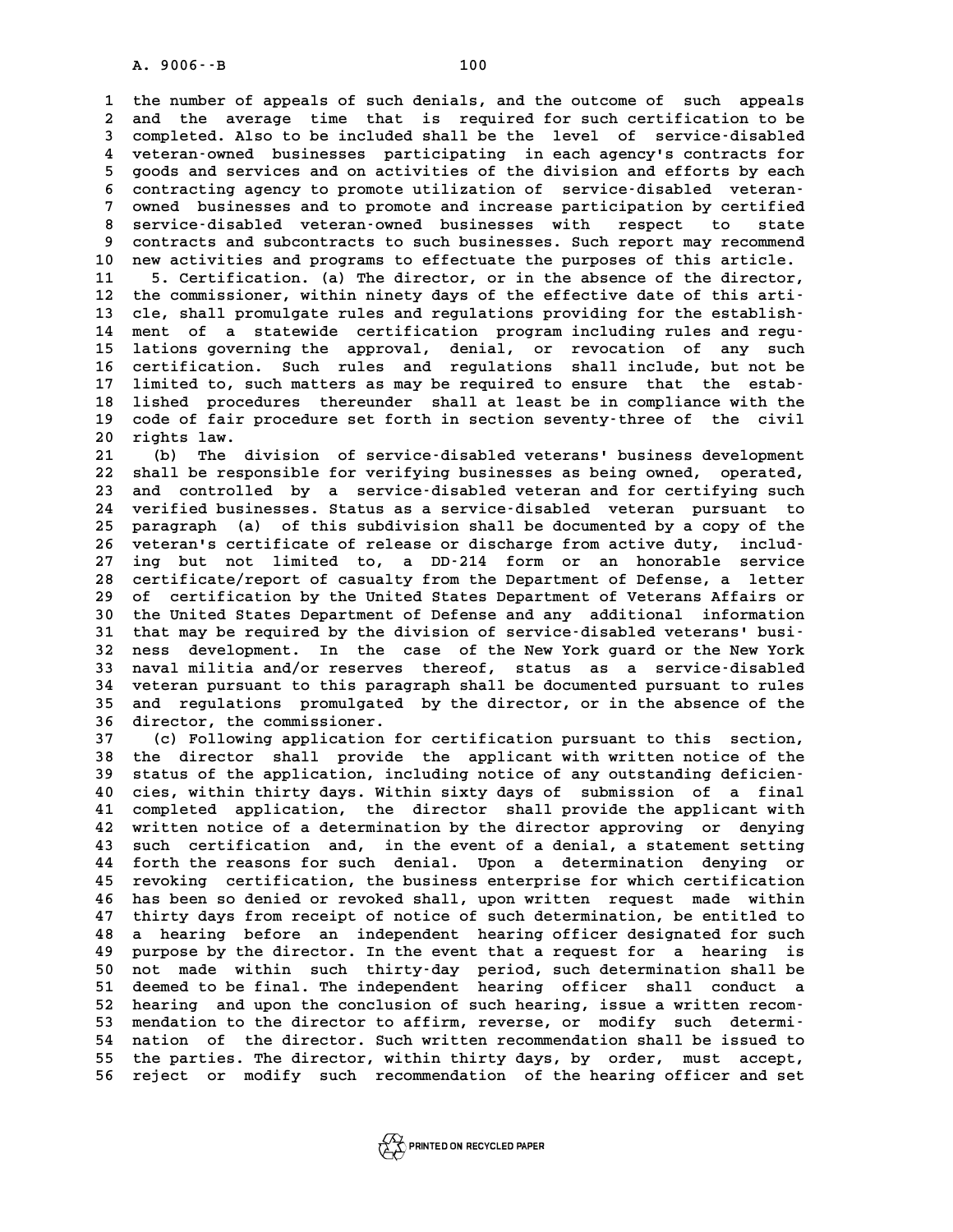**1 forth in writing the reason therefor. The director shall serve a copy of 2** forth in writing the reason therefor. The director shall serve a copy of such order and reasons therefor upon the business enterprise by personal<br>2 service or by certified mail return regaint requested The order of the 1 forth in writing the reason therefor. The director shall serve a copy of<br>2 such order and reasons therefor upon the business enterprise by personal<br>3 service or by certified mail return receipt requested. The order of th 2 such order and reasons therefor upon the business enterprise by personal<br>3 service or by certified mail return receipt requested. The order of the<br>4 director shall be subject to review pursuant to article seventy-eight o 3 service or by certified mail return<br>4 director shall be subject to review<br>5 the civil practice law and rules.<br><sup>6</sup> (d) ll contifications shall be up 4 director shall be subject to review pursuant to article seventy-eight of<br>5 the civil practice law and rules.<br>6 (d) All certifications shall be valid for a period of five years.<br>8 42. Opportunities for certified service-d 5 the civil practice law and rules.<br>
6 (d) All certifications shall be valid for a period of five years.<br>
7 § 42. Opportunities for certified service-disabled veteran-owned busi-<br>
8 noss optornaises a mbo director or in th **8 (d) All certifications shall be valid for a period of five years.**<br>**8 42. Opportunities for certified service-disabled veteran-owned busi-**<br>**8 ness enterprises. 1.** The director, or in the absence of the director,<br>the c **9 42. Opportunities for certified service-disabled veteran-owned busi-**<br> **9 the commissioner, within ninety days of the effective date of this arti-**<br> **9 the commissioner, within ninety days of the effective date of this** 8 ness enterprises. 1. The director, or in the absence of the director,<br>
9 the commissioner, within ninety days of the effective date of this arti-<br>
10 cle shall promulgate rules and regulations for the following purposes: 9 the commissioner, within ninety days of the effective date of this arti-<br>
10 cle shall promulgate rules and regulations for the following purposes:<br>
11 (a) provide measures and procedures to ensure that certified service **10 cle shall promulgate rules and regulations for the following purposes:**<br> **11** (a) provide measures and procedures to ensure that certified service-<br> **12** disabled veteran-owned business enterprises are afforded the opp 11 (a) provide measures and procedures to ensure that certified service-<br>12 disabled veteran-owned business enterprises are afforded the opportunity<br>13 for meaningful participation in the performance of state contracts and 12 disabled veteran-owned business enterprises are afforded the opportunity<br>13 for meaningful participation in the performance of state contracts and<br>14 to assist in state agencies' identification of those state contracts 13 for meaningful participation in the performance of state contracts and<br>14 to assist in state agencies' identification of those state contracts for<br>15 which certified service-disabled veteran-owned business enterprises m 14 to assist in sta<br>15 which certified<br>16 best perform;<br><sup>17</sup> (b) provide f **15 which certified service-disabled veteran-owned business enterprises may**<br>**16 best perform;**<br>**17** (b) provide for measures and procedures that assist state agencies in<br>**18 the identification of state contracts where ser 16 best perform;**<br>
17 (b) provide for measures and procedures that assist state agencies in<br>
18 the identification of state contracts where service-disabled veteran<br>
19 contract sols are practical foasible and appropriate 17 (b) provide for measures and procedures that assist state agencies in<br>18 the identification of state contracts where service-disabled veteran<br>19 contract goals are practical, feasible and appropriate for the purpose<br>20 18 the identification of state contracts where service-disabled veteran<br>19 contract goals are practical, feasible and appropriate for the purpose<br>20 of increasing the utilization of service-disabled veteran-owned business<br> 21 contract goals are practical, feasible and appropriate for the purpose<br>20 of increasing the utilization of service-disabled veteran-owned business<br>21 enterprise participation on state contracts;<br>22 (c) achieve a statewi 20 of increasing the utilization of service-disabled veteran-owned business<br>21 enterprise participation on state contracts;<br>22 (c) achieve a statewide goal for participation on state contracts by<br>23 service-disabled vetera 21 enterprise participation on state contracts;<br>22 (c) achieve a statewide goal for participation on state contracts<br>23 service-disabled veteran-owned business enterprises of six percent;<br>24 (d) provide for prosedures rela 22 (c) achieve a statewide goal for participation on state contracts by<br>23 service-disabled veteran-owned business enterprises of six percent;<br>(d) provide for procedures relating to submission and receipt of<br>25 spoligation 23 service-disabled veteran-owned business enterprises of six percent;<br>24 (d) provide for procedures relating to submission and receipt of<br>25 applications by service-disabled veteran-owned business enterprises for<br>26 appli 24 (d) provide f<br>25 applications by s<br>26 certification;<br><sup>27</sup> (e) provide f 25 applications by service-disabled veteran-owned business enterprises for<br>26 certification;<br>27 (e) provide for the monitoring and compliance of state contracts by<br>28 state contracts with regard to the provisions of this a 26 certification;<br>27 (e) provide for the monitoring and compliance of state contracts by<br>28 state agencies with respect to the provisions of this article;<br>29 (f) provide for the requirement that state agencies submit requl **27** (e) provide for the monitoring and compliance of state contracts by<br> **28** state agencies with respect to the provisions of this article;<br>
(f) provide for the requirement that state agencies submit regular<br> **20** report 30 state agencies with respect to the provisions of this article;<br>
30 (f) provide for the requirement that state agencies submit regular<br>
30 reports, as determined by the director, with respect to their service-<br>
<sup>31</sup> disa 30 reports, as determined by the director, with respect to their service<sup>-</sup><br>31 disabled veteran-owned business enterprise program activity, including<br>32 but not limited to, utilization reporting and state contract monitori **30 reports, as determined by the director, with respect to their service-**<br>31 disabled veteran-owned business enterprise program activity, including<br>32 but not limited to, utilization reporting and state contract monitori 31 disabled veteran-o<sup>32</sup> but not limited to<br>33 and compliance;<br><sup>34</sup> (3) potwithstand 32 but not limited to, utilization reporting and state contract monitoring<br>33 and compliance;<br>(g) notwithstanding any provision of the state finance law, the public<br><sup>35</sup> buildings law, the bighway law, the transportation l **33 and compliance;<br>34 (g) notwithstanding any provision of the state finance law, the public<br>35 buildings law, the highway law, the transportation law or the public<br>26 authorities law to the sentrary provide for the reser** 34 (g) notwithstanding any provision of the state finance law, the public<br>35 buildings law, the highway law, the transportation law or the public<br>36 authorities law to the contrary, provide for the reservation or set-a-<br><sup>3</sup> **35 buildings law, the highway law, the transportation law or the public authorities law to the contrary, provide for the reservation or set-a-**<br>37 side of certain procurements by state agencies in order to achieve the<br>28 **36 authorities law to the contrary, provide for the reservation or set-a-**<br>37 side of certain procurements by state agencies in order to achieve the<br>38 objectives of this article; provided, however, that such procurements 37 side of certain procurements by state agencies in order to achieve the<br>38 objectives of this article; provided, however, that such procurements<br>39 shall remain subject to (i) priority of preferred sources pursuant to<br>20 **40 sections of this article, provided, however, that such procurements**<br> **40 sections one hundred sixty-two and one hundred sixty-three of the state**<br> **40 sections one hundred sixty-two and one hundred sixty-three of the** 39 shall remain subject to (i) priority of preferred sources pursuant to<br>40 sections one hundred sixty-two and one hundred sixty-three of the state<br>41 finance law; (ii) the approval of the comptroller of the state of New<br>4 **42 York pursuant to section one hundred twelve and section one hundred** 41 finance law; (ii) the approval of the comptroller of the state of New<br>42 York pursuant to section one hundred twelve and section one hundred<br>43 sixty-three of the state finance law and section twenty-eight hundred<br>44 se **42 York pursuant to section one hundred twelve and section one hundred**<br>**43 sixty-three of the state finance law and section twenty-eight hundred**<br>**44 seventy-nine-a of the public authorities law; and (iii) the procuremen** 43 sixty-three of the state finance law and section twenty-eight hundred<br>44 seventy-nine-a of the public authorities law; and (iii) the procurement<br>45 record requirements pursuant to paragraph g of subdivision nine of<br>46 s 44 seventy-nine-a of the public authorities law; and (iii) the procurement<br>45 record requirements pursuant to paragraph g of subdivision nine of<br>46 section one hundred sixty-three of the state finance law; and<br>47 (h) provi 45 record requirements pursuant to paragraph g of subdivision nine of<br>46 section one hundred sixty-three of the state finance law; and<br>47 (h) provide for any other purposes to effectuate this article.<br>2. State agencies sha **48 2. State agencies shall administer the rules and regulations promul-**47 (h) provide for any other purposes to effectuate this article.<br>48 2. State agencies shall administer the rules and regulations<br>49 gated by the director for the implementation of this article.<br>50 § 43. Severability. If a 2. State agencies shall administer the rules and regulations promul-<br>49 gated by the director for the implementation of this article.<br>50 § 43. Severability. If any clause, sentence, paragraph, section or<br>51 part of this ar gated by the director for the implementation of this article.<br>
50 § 43. Severability. If any clause, sentence, paragraph, section or<br>
51 part of this article shall be adjudged by any court of competent juris-<br>
52. diction 50 § 43. Severability. If any clause, sentence, paragraph, section or<br>
51 part of this article shall be adjudged by any court of competent juris-<br>
52 diction to be invalid, the judgment shall not affect, impair or invali-<br> 51 part of this article shall be adjudged by any court of competent juris-<br>52 diction to be invalid, the judgment shall not affect, impair or invali-<br>53 date the remainder thereof, but shall be confined in its operation to 52 diction to be invalid, the judgment shall not affect, impair or invali-<br>
53 date the remainder thereof, but shall be confined in its operation to<br>
54 the clause, sentence, paragraph, section or part of this article dire 53 date the remainder thereof, but shall be confined in its operation to<br>54 the clause, sentence, paragraph, section or part of this article direct-<br>55 ly involved in the controversy in which the judgment shall have been 55 ly involved in the controversy in which the judgment shall have been<br>56 rendered.

 $\sum_{i=1}^{n}$  PRINTED ON RECYCLED PAPER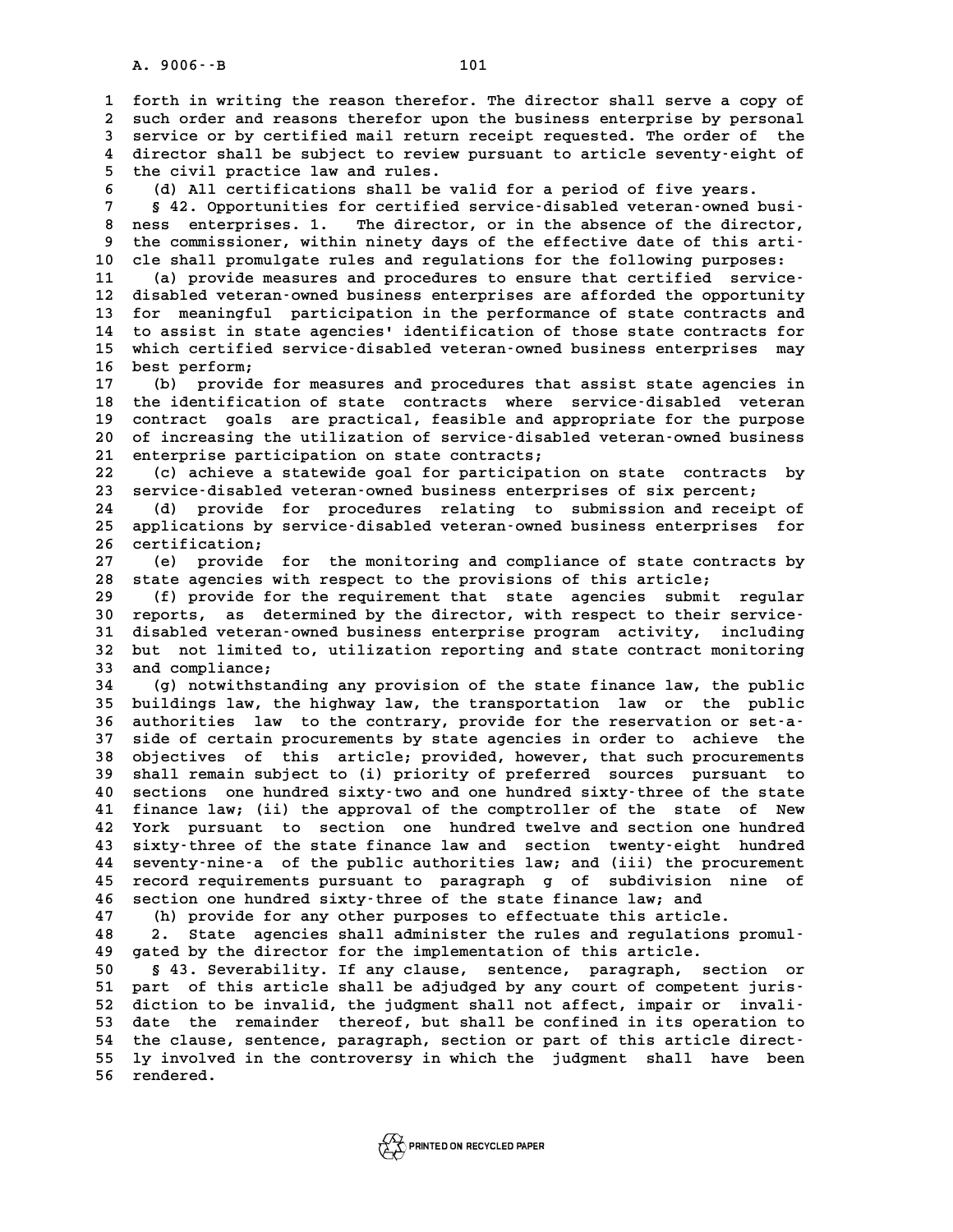**1 § 3. Paragraph a of subdivision 3 of section 14-a of the domestic 2 relations law, as separately amended by section 27 of part AA of chapter 8 3. Paragraph a of subdivision 3 of section 14-a of the domestic<br>
2 relations law, as separately amended by section 27 of part AA of chapter<br>
3 56 and chapter 177 of the laws of 2019, is amended to read as follows:<br>
4 a 4** a. No fee shall be charged by section 27 of part AA of chapter<br> **4** a. No fee shall be charged for any certificate when required by the<br> **4** a. No fee shall be charged for any certificate when required by the<br> **5** Unit

56 and chapter 177 of the laws of 2019, is amended to read as follows:<br>4 a. No fee shall be charged for any certificate when required by the<br>5 United States department of veterans affairs or by the [division] **6 department of veterans affairs or by the [division]**<br>**6 department of veterans affairs or by the [division]**<br>**6 department** of veterans' services of the state of New York to be used in<br>**2** determining the eligibility of 5 United States department of veterans affairs or by the [division]<br>6 <u>department</u> of veterans' services of the state of New York to be used in<br>7 determining the eligibility of any person to participate in the benefits<br>2 m **8 department** of veterans' services of the state of New York to be used in<br>
7 determining the eligibility of any person to participate in the benefits<br>
8 made available by the United States department of veterans affairs 7 determining the eligibility of any person to participate in the benefits<br>8 made available by the United States department of veterans affairs or by<br>9 the state of New York.<br>10 \$ 4. Subdivision 1 of section 19 of the dome 8 made available by the United States department of veterans affairs or by<br>
9 the state of New York.<br>
10 § 4. Subdivision 1 of section 19 of the domestic relations law, as<br>
11 amended by section 28 of part AA of chapter 56

<sup>9</sup> the state of New York.<br>
10 § 4. Subdivision 1 of section 19 of the domestic relations law, as<br>
11 amended by section 28 of part AA of chapter 56 of the laws of 2019, is<br>
<sup>12</sup> amended to read as follows: 10 § 4. Subdivision 1 of section<br>11 amended by section 28 of par<br>12 amended to read as follows:<br><sup>13</sup> <sup>1 Fach town and gity gle</sup> 11 amended by section 28 of part AA of chapter 56 of the laws of 2019, is<br>12 amended to read as follows:<br>13 1. Each town and city clerk hereby empowered to issue marriage<br>14 liganses shall been a book supplied by the state

12 amended to read as follows:<br>13 1. Each town and city clerk hereby empowered to issue marriage<br>14 licenses shall keep a book supplied by the state department of health in<br>15 which such clerk shall recent and index such i 13 1. Each town and city clerk hereby empowered to issue marriage<br>14 licenses shall keep a book supplied by the state department of health in<br>15 which such clerk shall record and index such information as is required<br>16 th 14 licenses shall keep a book supplied by the state department of health in<br>15 which such clerk shall record and index such information as is required<br>16 therein, which book shall be kept and preserved as a part of the pub **15 which such clerk shall record and index such information as is required**<br>**16 therein, which book shall be kept and preserved as a part of the public<br>17 records of his or her office. Whenever an application is made for** 16 therein, which book shall be kept and preserved as a part of the public<br>17 records of his or her office. Whenever an application is made for a<br>18 search of such records the city or town clerk, excepting the city clerk<br>1 17 records of his or her office. Whenever an application is made for a<br>18 search of such records the city or town clerk, excepting the city clerk<br>19 of the city of New York, may make such search and furnish a certificate<br>2 18 search of such records the city or town clerk, excepting the city clerk<br>19 of the city of New York, may make such search and furnish a certificate<br>20 of the result to the applicant upon the payment of a fee of five doll 19 of the city of New York, may make such search and furnish a certificate<br>20 of the result to the applicant upon the payment of a fee of five dollars<br>21 for a search of one year and a further fee of one dollar for the sec 20 of the result to the applicant upon the payment of a fee of five dollars<br>
21 for a search of one year and a further fee of one dollar for the second<br>
22 year for which such search is requested and fifty cents for each a 21 for a search of one year and a further fee of one dollar for the second<br>22 year for which such search is requested and fifty cents for each addi-<br>23 tional year thereafter, which fees shall be paid in advance of such<br>24 22 year for which such search is requested and fifty cents for each addi-<br>23 tional year thereafter, which fees shall be paid in advance of such<br>24 search. Whenever an application is made for a search of such records in<br>25 23 tional year thereafter, which fees shall be paid in advance of such<br>24 search. Whenever an application is made for a search of such records in<br>25 the city of New York, the city clerk of the city of New York may make<br>26 24 search. Whenever an application is made for a search of such records in<br>25 the city of New York, the city clerk of the city of New York may make<br>26 such search and furnish a certificate of the result to the applicant<br>27 25 the city of New York, the city clerk of the city of New York may make<br>26 such search and furnish a certificate of the result to the applicant<br>27 upon the payment of a fee of five dollars for a search of one year and a<br><sup></sup> 26 such search and furnish a certificate of the result to the applicant<br>27 upon the payment of a fee of five dollars for a search of one year and a<br>28 further fee of one dollar for the second year for which search is<br>29 re 27 upon the payment of a fee of five dollars for a search of one year and a<br>28 further fee of one dollar for the second year for which search is<br>29 requested and fifty cents each additional year thereafter. Notwithstand-<br><sup></sup> 28 further fee of one dollar for the second year for which search is<br>29 requested and fifty cents each additional year thereafter. Notwithstand-<br>30 ing any other provision of this article, no fee shall be charged for any<br>3 29 requested and fifty cents each additional year thereafter. Notwithstand-<br>30 ing any other provision of this article, no fee shall be charged for any<br>31 search or certificate when required by the United States department 30 ing any other provision of this article, no fee shall be charged for any<br>31 search or certificate when required by the United States department of<br>32 veterans affairs or by the [division] <u>department</u> of veterans' servi 31 search or certificate when required by the United States department of<br>32 veterans affairs or by the [division] <u>department</u> of veterans' services<br>33 of the state of New York to be used in determining the eligibility of 32 veterans affairs or by the [division] <u>department</u> of veterans' services<br>33 of the state of New York to be used in determining the eligibility of<br>34 any person to participate in the benefits made available by the United 33 of the state of New York to be used in determining the eligibility of<br>34 any person to participate in the benefits made available by the United<br>35 States department of veterans affairs or by the state of New York. All<br>3 **34 any person to participate in the benefits made available by the United States department of veterans affairs or by the state of New York. All such affidavits, statements and consents, immediately upon the taking or<br>27** 35 States department of veterans affairs or by the state of New York. All<br>36 such affidavits, statements and consents, immediately upon the taking or<br>37 receiving of the same by the town or city clerk, shall be recorded an 36 such affidavits, statements and consents, immediately upon the taking or<br>37 receiving of the same by the town or city clerk, shall be recorded and<br>38 indexed as provided herein and shall be public records and open to<br><sup>3</sup> **37 receiving of the same by the town or city clerk, shall be recorded and indexed as provided herein and shall be public records and open to public inspection whenever the same may be necessary or required for 40 indexed as provided herein and shall be public records and open to<br>
40 public inspection whenever the same may be necessary or required for<br>
40 judicial or other proper purposes. At such times as the commissioner<br>
41 s** 39 public inspection whenever the same may be necessary or required for<br>40 judicial or other proper purposes. At such times as the commissioner<br>41 shall direct, the said town or city clerk, excepting the city clerk of<br>42 t **40 judicial or other proper purposes. At such times as the commissioner**<br>**41 shall direct, the said town or city clerk, excepting the city clerk of**<br>**42 the city of New York, shall file in the office of the state departme** 41 shall direct, the said town or city clerk, excepting the city clerk of<br>42 the city of New York, shall file in the office of the state department<br>43 of health the original of each affidavit, statement, consent, order of **44 justice or judge authorizing immediate solemnization of marriage,** 43 of health the original of each affidavit, statement, consent, order of a<br>44 justice or judge authorizing immediate solemnization of marriage,<br>45 license and certificate, filed with or made before such clerk during the<br>4 **44 justice or judge authorizing immediate solemnization of marriage,<br>45 license and certificate, filed with or made before such clerk during the<br>46 preceding month. Such clerk shall not be required to file any of said<br>47 45 license and certificate, filed with or made before such clerk during the preceding month. Such clerk shall not be required to file any of said documents with the state department of health until the license is<br>a return** 46 preceding month. Such clerk shall not be required to file any of said<br>47 documents with the state department of health until the license is<br>48 returned with the certificate showing that the marriage to which they<br>19 ref 47 documents with the state department<br>48 returned with the certificate show<br>49 refer has been actually performed.<br>50 mbo county clocks of the counties G **50 The countificate showing that the marriage to which they**<br> **50 The county clerks of the counties comprising the city of New York**<br> **51 Shall cause all original applications and original ligenses with the** 

**50** refer has been actually performed.<br> **51** shall cause all original applications and original licenses with the<br> **51** shall cause all original applications and original licenses with the<br> **52** marriage colomnization sta The county clerks of the counties comprising the city of New York<br>
51 shall cause all original applications and original licenses with the<br>
52 marriage solemnization statements thereon heretofore filed with each,<br>
53 and a 51 shall cause all original applications and original licenses with the<br>
52 marriage solemnization statements thereon heretofore filed with each,<br>
53 and all papers and records and binders relating to such original docu-<br> 53 and all papers and records and binders relating to such original docu<sup>1</sup><br>54 ments pertaining to marriage licenses issued by said city clerk, in<br>55 their custody and possession to be removed, transferred, and delivered 53 and all papers and records and binders relating to such original docu-<br>54 ments pertaining to marriage licenses issued by said city clerk, in<br>55 their custody and possession to be removed, transferred, and delivered<br>56 54 ments pertaining to marriage licenses issued by said city cler<br>55 their custody and possession to be removed, transferred, and del<br>56 to the borough offices of the city clerk in each of said counties.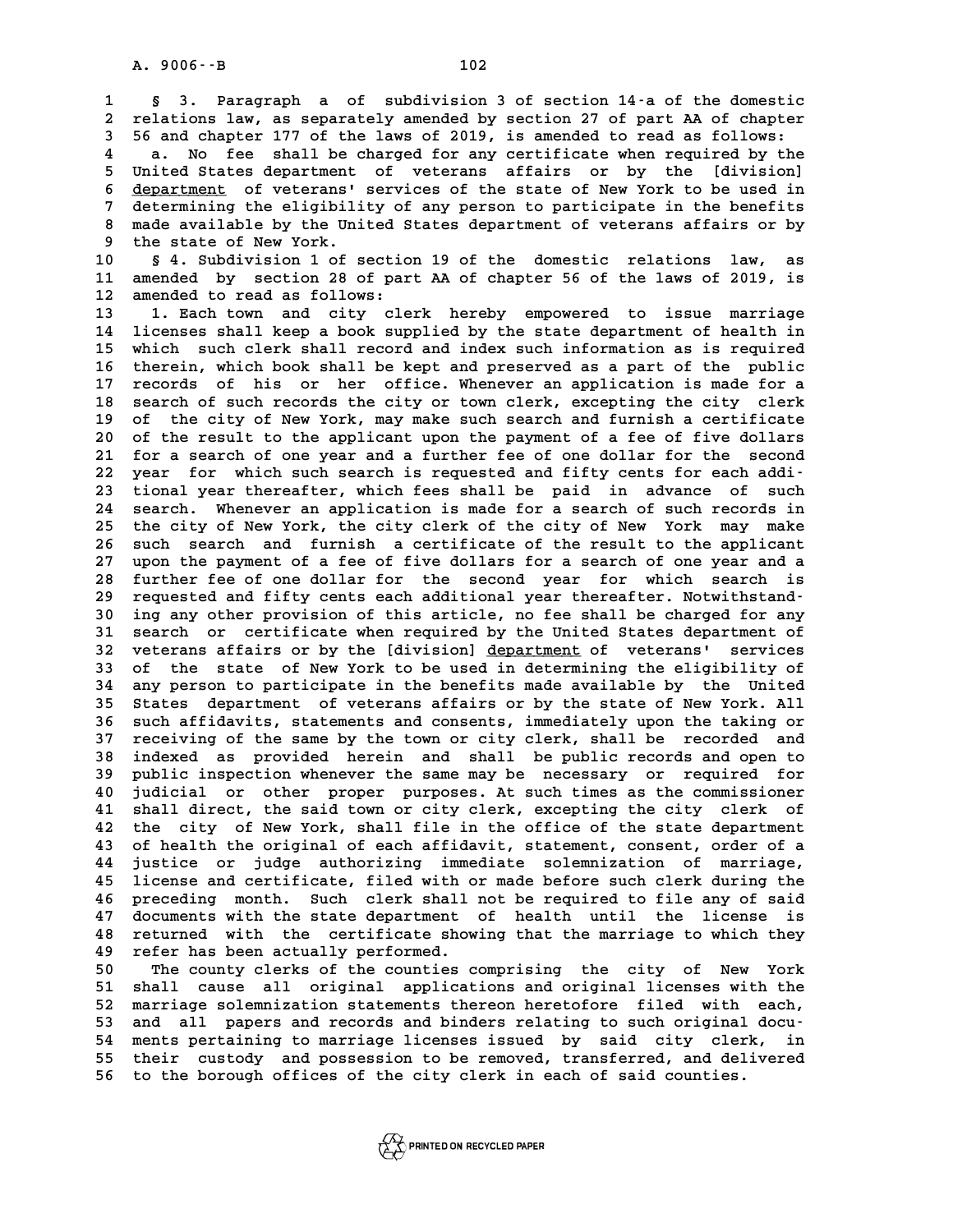A. 9006 - B<br>1 § 5. Subdivision 1 of section 3308 of the education law, as amended by<br>2 section 29 of part AA of chapter 56 of the laws of 2019, is amended to **2 section 29 of part AA of chapter 56 of the laws of 2019, is amended to 3 5.** Subdivision<br>2 section 29 of part<br>3 read as follows:<br>4 **1** Fach member at **4** 1. Each member state shall, through the creation of a state council or<br> **4** 1. Each member state shall, through the creation of a state council or<br> **4** 1. Each member state shall, through the creation of a state counci

5 read as follows:<br>
4 1. Each member state shall, through the creation of a state council or<br>
5 use of an existing body or board, provide for the coordination among its<br>
6 agencies of government, local educational agencies 1. Each member state shall, through the creation of a state council or<br>
5 use of an existing body or board, provide for the coordination among its<br>
6 agencies of government, local educational agencies and military instal-<br> 5 use of an existing body or board, provide for the coordination among its<br>6 agencies of government, local educational agencies and military instal-<br>7 lations concerning the state's participation in, and compliance with,<br>t **8** agencies of government, local educational agencies and military instal-<br> **8 this compact and interstate commission activities. In New York, the**<br> **8 this compact and interstate commission activities. In New York, the** 9 lations concerning the state's participation in, and compliance with,<br>8 this compact and interstate commission activities. In New York, the<br>9 state council shall include the commissioner or his or her designee, the<br>10 [d 8 this compact and interstate commission activities. In New York, the<br>9 state council shall include the commissioner or his or her designee, the<br>10 [director] <u>commissioner</u> of the New York state [division] <u>department</u> of 9 state council shall include the commissioner or his or her designee, the [director] <u>commissioner</u> of the New York state [division] <u>department</u> of veterans' services or his or her designee, the adjutant general of the a 10 [director] <u>commissioner</u> of the New York state [division] <u>department</u> of<br>11 veterans' services or his or her designee, the adjutant general of the<br>12 state of New York or his or her designee, a superintendent of a sch 11 veterans' services or his or her designee, the adjutant general of the<br>12 state of New York or his or her designee, a superintendent of a school<br>13 district with a high concentration of military children appointed by th 12 state of New York or his or her designee, a superintendent of a school<br>13 district with a high concentration of military children appointed by the<br>14 commissioner, a district superintendent of schools of a board of coop 13 district with a high concentration of military children appointed by the<br>14 commissioner, a district superintendent of schools of a board of cooper-<br>15 ative educational services serving an area with a high concentratio 14 commissioner, a district superintendent of schools of a board of cooper-<br>15 ative educational services serving an area with a high concentration of<br>16 military children appointed by the commissioner, a representative fr 15 ative educational services serving an area with a high concentration of<br>16 military children appointed by the commissioner, a representative from a<br>17 military installation appointed by the governor, a representative of 16 military children appointed by the commissioner, a representative from a<br>17 military installation appointed by the governor, a representative of<br>18 military families appointed by the governor, a public member appointed<br> 17 military installation appointed by the governor, a representative of 18 military families appointed by the governor, a public member appointed by the governor and one representative each appointed by the speaker of the 18 military families appointed by the governor, a public member appointed<br>19 by the governor and one representative each appointed by the speaker of<br>20 the assembly, the temporary president of the senate and the governor. by the governor and one representative each appointed by the speaker of<br>20 the assembly, the temporary president of the senate and the governor.<br>21 § 6. Subdivision 1 of section 6505 c of the education law, as amended<br>22 b

20 the assembly, the temporary president of the senate and the governor.<br>21 § 6. Subdivision 1 of section 6505 c of the education law, as amended<br>22 by section 30 of part AA of chapter 56 of the laws of 2019, is amended<br>23 21 § 6. Subdivision 1<br>22 by section 30 of part<br>23 to read as follows:<br><sup>24</sup> <sup>1</sup> The commissioner 22 by section 30 of part AA of chapter 56 of the laws of 2019, is amended<br>23 to read as follows:<br>24 1. The commissioner shall develop, jointly with the [director] <u>commis-</u><br>25 sioner of the [division] department of uptoran

23 to read as follows:<br>24 1. The commissioner shall develop, jointly with the [director] <u>commis-</u><br>25 <u>sioner</u> of the [division] <u>department</u> of veterans' services, a program to<br>26 focilitate articulation between participa 1. The commissioner shall develop, jointly with the [director] <u>commis-</u><br>25 <u>sioner</u> of the [division] <u>department</u> of veterans' services, a program to<br>26 facilitate articulation between participation in the military servi 25 <u>sioner</u> of the [division] <u>department</u> of veterans' services, a program to<br>26 facilitate articulation between participation in the military service of<br>27 the United States or the military service of the state and admis 26 facilitate articulation between participation in the military service of<br>27 the United States or the military service of the state and admission to<br>28 practice of a profession. The commissioner and the [director] <u>commi</u> 27 the United States or the military service of the state and admission to<br>28 practice of a profession. The commissioner and the [director] <u>commis-</u><br>29 sioner of veterans' services shall identify, review and evaluate prof 28 practice of a profession. The commissioner and the [director] <u>commis-</u><br>29 <u>sioner of veterans' services</u> shall identify, review and evaluate profes-<br>30 sional training programs offered through either the military servi <sup>29</sup> sioner of veterans' services shall identify, review and evaluate profes-<br>30 sional training programs offered through either the military service of<br>31 the United States or the military service of the state which may, 30 sional training programs offered through either the military service of<br>31 the United States or the military service of the state which may, where<br>32 applicable, be accepted by the department as equivalent education and 31 the United States or the military service of the state which may, where<br>32 applicable, be accepted by the department as equivalent education and<br>33 training in lieu of all or part of an approved program. Particular<br><sup>34</sup> 32 applicable, be accepted by the department as equivalent education and<br>33 training in lieu of all or part of an approved program. Particular<br>34 emphasis shall be placed on the identification of military programs<br>35 which 33 training in lieu of all or part of an approved program. Particular<br>
34 emphasis shall be placed on the identification of military programs<br>
35 which have previously been deemed acceptable by the department as equiv-<br>
26 34 emphasis shall be placed on the identification of military programs<br>35 which have previously been deemed acceptable by the department as equiv-<br>36 alent education and training, programs which may provide, where applica-35 which have previously been deemed acceptable by the department as equiv-<br>36 alent education and training, programs which may provide, where applica-<br>37 ble, equivalent education and training for those professions which **36 alent education and training, programs which may provide, where applica-**<br>37 ble, equivalent education and training for those professions which are<br>38 critical to public health and safety and programs which may provide 37 ble, equivalent education and training for those professions which are<br>38 critical to public health and safety and programs which may provide,<br>39 where applicable, equivalent education and training for those<br>40 professi 38 critical to public health and safety and programs which may prospect the short of the state of New York.<br>40 professions for which shortages exist in the state of New York.<br><sup>41</sup> 5.7 The opening paragraph of section 5:211

where applicable, equivalent education and training for those<br>40 professions for which shortages exist in the state of New York.<br>41 § 7. The opening paragraph of section 5-211 of the election law, as<br>42 separately amended **40 professions for which shortages exist in the state of New York.**<br>41 § 7. The opening paragraph of section 5-211 of the election law, as<br>42 separately amended by chapters 587 and 672 of the laws of 2019, is<br>43 smonded t 41 § 7. The opening paragraph o<br>42 separately amended by chapt<br>43 amended to read as follows: 42 separately amended by chapters 587 and 672 of the laws of 2019, is<br>43 amended to read as follows:<br>44 Each agency designated as a participating agency under the provisions<br>45 of this sestion shall implement and administe

**43 amended to read as follows:**<br>44 Each agency designated as a participating agency under the provisions<br>45 of this section shall implement and administer a program of distribution<br>46 of this aggior registration forms pur Each agency designated as a participating agency under the provisions<br>45 of this section shall implement and administer a program of distribution<br>46 of voter registration forms pursuant to the provisions of this section.<br><sup></sup> **45 of this section shall implement and administer a program of distribution**<br>46 of voter registration forms pursuant to the provisions of this section.<br>47 The following offices which provide public assistance and/or provi 46 of voter registration forms pursuant to the provisions of this section.<br>47 The following offices which provide public assistance and/or provide<br>48 state funded programs primarily engaged in providing services to persons 47 The following offices which provide public assistance and/or provide<br>48 state funded programs primarily engaged in providing services to persons<br>with disabilities are hereby designated as voter registration agencies:<br><sup>5</sup> **50 designate funded programs primarily engaged in providing services to persons<br>
49 with disabilities are hereby designated as voter registration agencies:<br>
50 designated as the state agencies which provide public assista** with disabilities are hereby designated as voter registration agencies:<br>50 designated as the state agencies which provide public assistance are the<br>51 office of children and family services, the office of temporary and<br>52 50 designated as the state agencies which provide public assistance are the<br>51 office of children and family services, the office of temporary and<br>52 disability assistance and the department of health. Also designated as<br>5 51 office of children and family services, the office of temporary and<br>52 disability assistance and the department of health. Also designated as<br>53 public assistance agencies are all agencies of local government that<br>54 pr 52 disability assistance and the department of health. Also designated as<br>53 public assistance agencies are all agencies of local government that<br>54 provide such assistance. Designated as state agencies that provide<br>55 pro 53 public assistance agencies are all agencies of local government that<br>54 provide such assistance. Designated as state agencies that provide<br>55 programs primarily engaged in providing services to people with disabil-<br>56 i 53 public assistance agencies are all agencies of local government that<br>54 provide such assistance. Designated as state agencies that provide<br>55 programs primarily engaged in providing services to people with disabil-<br>56 i

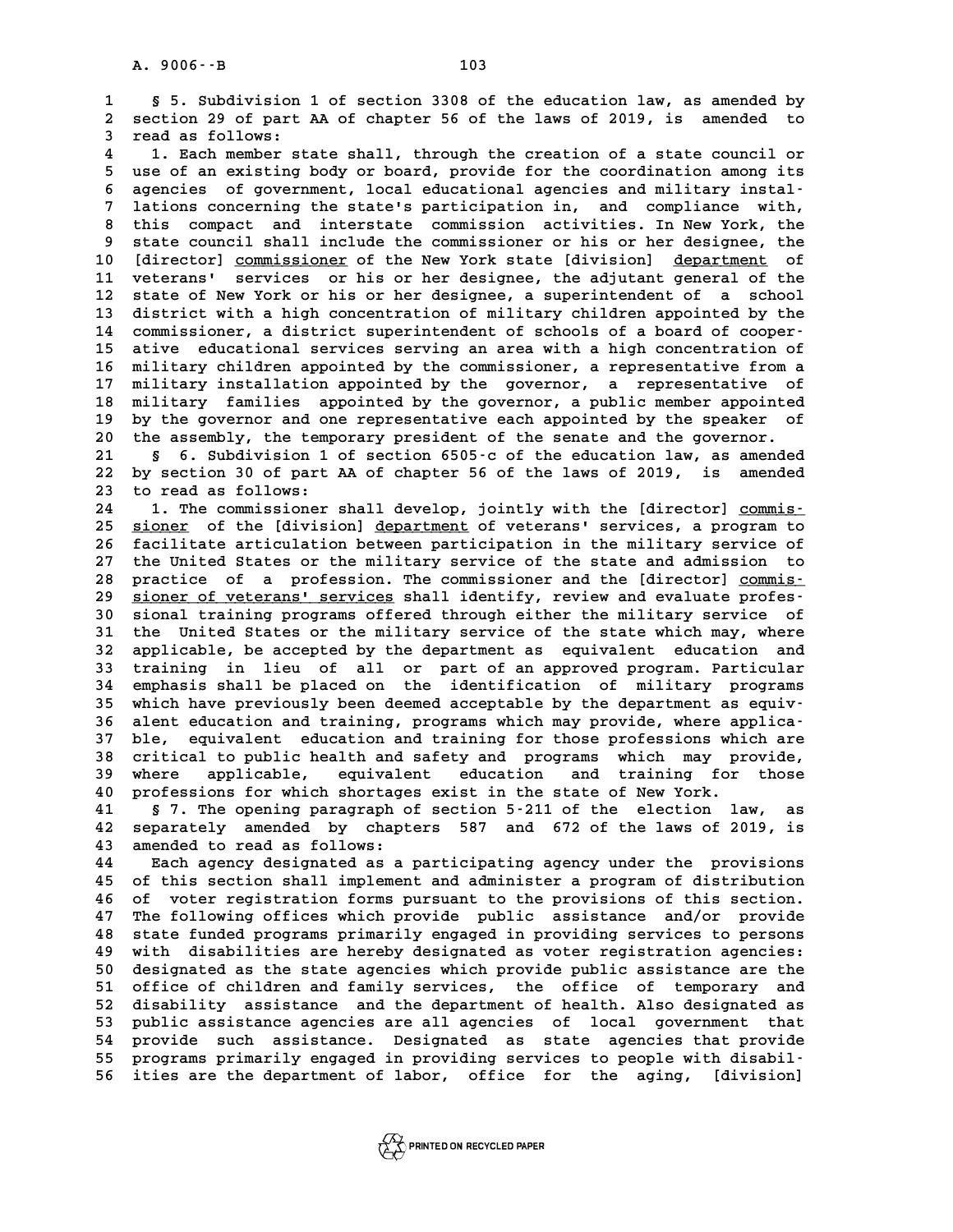**104**<br> **1 department** of veterans' services, office of mental health, office of<br> **1** department of veterans' services, office of mental health, office of 1 <u>department</u> of veterans' services, office of mental health, office of<br>2 vocational and educational services for individuals with disabilities,<br>3 commission on guality of gare for the mentally disabled office for **3** department of veterans' services, office of mental health, office of<br> **3** commission on quality of care for the mentally disabled, office for<br> **3** commission on quality of care for the mentally disabled, office for<br> **1 4 people with disabilities,**<br> **4 people with developmental disabilities, commission for the blind, office for**<br> **4 people with developmental disabilities, commission for the blind, office**<br> **6** people state and substance 3 commission on quality of care for the mentally disabled, office for<br>4 people with developmental disabilities, commission for the blind, office<br>5 of [alcoholism and substance abuse services] <u>addiction services and</u><br>5 sup 4 people with developmental disabilities, commission for the blind, office<br>5 of [alcoholism and substance abuse services] <u>addiction services and</u><br>6 <u>supports</u>, the office of the advocate for the disabled and all offices<br>7 5 of [alcoholism and substance abuse services] <u>addiction services and</u><br>6 <u>supports</u>, the office of the advocate for the disabled and all offices<br>7 which administer programs established or funded by such agencies. Addi-<br><sup>2</sup> 8 supports, the office of the advocate for the disabled and all offices<br>
7 which administer programs established or funded by such agencies. Addi-<br>
8 tional participating agencies designated as voter registration offices<br> which administer programs established or funded by such agencies. Addi-8 tional participating agencies designated as voter registration offices<br>
9 are the department of state and the district offices of the workers'<br>
10 compensation board. Such agencies shall be required to offer voter<br>
11 re 9 are the department of state and the district offices of the workers'<br>10 compensation board. Such agencies shall be required to offer voter<br>11 registration forms to persons upon initial application for services,<br>12 repeat 10 compensation board. Such agencies shall be required to offer voter<br>11 registration forms to persons upon initial application for services,<br>12 relating to such services such agencies shall also be responsible for 11 registration forms to persons upon initial application for services,<br>12 renewal or recertification for services and upon change of address<br>13 relating to such services. Such agencies shall also be responsible for<br>14 pro 12 renewal or recertification for services and upon change of address<br>13 relating to such services. Such agencies shall also be responsible for<br>14 providing assistance to applicants in completing voter registration<br>15 form 13 relating to such services. Such agencies shall also be responsible for<br>14 providing assistance to applicants in completing voter registration<br>15 forms, receiving and transmitting the completed application form from<br>16 a 14 providing assistance to applicants in completing voter registration<br>15 forms, receiving and transmitting the completed application form from<br>16 all applicants who wish to have such form transmitted to the appropriate<br>17 **15 forms, receiving and transmitting the completed application form from**<br>16 all applicants who wish to have such form transmitted to the appropriate<br>17 board of elections. The state board of elections shall, together wit 16 all applicants who wish to have such form transmitted to the appropriate<br>17 board of elections. The state board of elections shall, together with<br>18 representatives of the United States department of defense, develop an 17 board of elections. The state board of elections shall, together with<br>18 representatives of the United States department of defense, develop and<br>19 implement procedures for including recruitment offices of the armed<br>20 18 representatives of the United States department of defense, develop and<br>19 implement procedures for including recruitment offices of the armed<br>20 forces of the United States as voter registration offices when such<br>21 of 19 implement procedures for including recruitment offices of the armed<br>20 forces of the United States as voter registration offices when such<br>21 offices are so designated by federal law. The state board of elections<br><sup>22</sup> s 20 forces of the United States as voter registration offices when such<br>21 offices are so designated by federal law. The state board of elections<br>22 shall also make request of the United States Citizenship and Immigration<br>2 21 offices are so designated by federal law. The state board of elections<br>
22 shall also make request of the United States Citizenship and Immigration<br>
23 Services to include applications for registration by mail with any 22 shall also make request of the United Sta<br>23 Services to include applications for regi<br>24 rials which are given to new citizens.<br>25 September 2013 of Soction 11,0707 23 Services to include applications for registration by mail with any mate-<br>24 rials which are given to new citizens.<br>25 § 8. Subdivision 3 of section 11-0707 of the environmental conserva-<br>26 tion law as appealed by shapt

**24 rials which are given to new citizens.**<br>25 § 8. Subdivision 3 of section 11-0707 of the environmental conserva-<br>26 tion law, as amended by chapter 322 of the laws of 2021, is amended to 25 **S** 8. Subdivisio<br>26 tion law, as amende<br>27 read as follows: 26 tion law, as amended by chapter 322 of the laws of 2021, is amended to read as follows:<br>
28 3. Any person who is a patient at any facility in this state main-<br>
29 tained by the United States Veterans Health Administrati

**29 tained by the United States Veterans Health Administration or at any 30 1. Any person who is a patient at any facility in this state main-**<br> **29 tained by the United States Veterans Health Administration or at any**<br> **30 hospital or sanitorium for treatment of tuberculosis maintained by the** 29 tained by the United States Veterans Health Administration or at any<br>30 hospital or sanitorium for treatment of tuberculosis maintained by the<br>31 state or any municipal corporation thereof or resident patient at any<br>32 **30 hospital or sanitorium for treatment of tuberculosis maintained by the state or any municipal corporation thereof or resident patient at any institution of the department of Mental Hygiene, or resident patient at the r** 31 state or any municipal corporation thereof or resident patient at any<br>32 institution of the department of Mental Hygiene, or resident patient at<br>33 the rehabilitation hospital of the department of Health, or at any rest 32 institution of the department of Mental Hygiene, or resident patient at<br>33 the rehabilitation hospital of the department of Health, or at any rest<br>34 camp maintained by the state through the [Division] <u>Department</u> of V 33 the rehabilitation hospital of the department of Health, or at any rest<br>34 camp maintained by the state through the [Division] <u>Department</u> of Veter-<br>35 ans' Services [in the Executive Department] or any incarcerated in 34 camp maintained by the state through the [Division] <u>Department</u> of Veter-<br>35 ans' Services [in the Executive Department] or any incarcerated individ-<br>36 ual of a conservation work camp within the youth rehabilitation f 35 ans' Services [in the Executive Department] or any incarcerated individ-<br>36 ual of a conservation work camp within the youth rehabilitation facility<br>37 of the department of corrections and community supervision, or any<br> **38 incarcerated individual of a youth opportunity or youth rehabilitation** 37 of the department of corrections and community supervision, or any<br>38 incarcerated individual of a youth opportunity or youth rehabilitation<br>39 center within the Office of Children and Family Services, any resident<br>40 o **40 incarcerated individual of a youth opportunity or youth rehabilitation**<br> **40 of a nursing home or residential health care facility as defined in**<br> **40 of a nursing home or residential health care facility as defined in** 39 center within the Office of Children and Family Services, any resident<br>40 of a nursing home or residential health care facility as defined in<br>41 subdivisions two and three of section twenty-eight hundred one of the<br><sup>42</sup> 40 of a nursing home or residential health care facility as defined in<br>41 subdivisions two and three of section twenty-eight hundred one of the<br>42 public health law, or any staff member or volunteer accompanying or<br>43 assi 41 subdivisions two and three of section twenty-eight hundred one of the<br>42 public health law, or any staff member or volunteer accompanying or<br>43 assisting one or more residents of such nursing home or residential<br>44 boal 42 public health law, or any staff member or volunteer accompanying or<br>43 assisting one or more residents of such nursing home or residential<br>44 health care facility on an outing authorized by the administrator of<br>45 such **43** assisting one or more residents of such nursing home or residential<br>44 health care facility on an outing authorized by the administrator of<br>45 such nursing home or residential health care facility may take fish as<br>46 A health care facility on an outing authorized by the administrator of<br>45 such nursing home or residential health care facility may take fish as<br>46 if he or she held a fishing license, except that he or she may not take<br>47 45 such nursing home or residential health care facility may take fish as<br>46 if he or she held a fishing license, except that he or she may not take<br>47 bait fish by net or trap, if he or she has on his or her person an<br>18 **46 if he or she held a fishing license, except that he or she may not take**<br>**47 bait fish by net or trap, if he or she has on his or her person an**<br>**48 authorization upon a form furnished by the department containing such 47 bait fish by net or trap, if he or she has on his or her person an<br>48 authorization upon a form furnished by the department containing such<br>49 identifying information and data as may be required by it, and signed by<br>50** a authorization upon a form furnished by the department containing such<br>
49 identifying information and data as may be required by it, and signed by<br>
50 the superintendent or other head of such facility, institution, hospi **50 identifying information and data as may be required by it, and signed by**<br>
50 the superintendent or other head of such facility, institution, hospi-<br>
51 tal, sanitarium, nursing home, residential health care facility o 50 the superintendent or other head of such facility, institution, hospi-<br>
51 tal, sanitarium, nursing home, residential health care facility or rest<br>
52 camp, as the case may be, or by a staff physician thereat duly autho 51 tal, sanitarium, nursing home, residential health care facility or rest<br>
52 camp, as the case may be, or by a staff physician thereat duly author-<br>
53 ized so to do by the superintendent or other head thereof. Such auth 52 camp, as the case may be, or by a staff physician thereat duly author-<br>53 ized so to do by the superintendent or other head thereof. Such authori-<br>54 zation with respect to incarcerated individuals of said conservation<br> 53 ized so to do by the superintendent or other head thereof. Such authori-<br>54 zation with respect to incarcerated individuals of said conservation<br>55 work camps shall be limited to areas under the care, custody and contro 55 work camps shall be limited to areas under the care, custody and control 56 of the department.



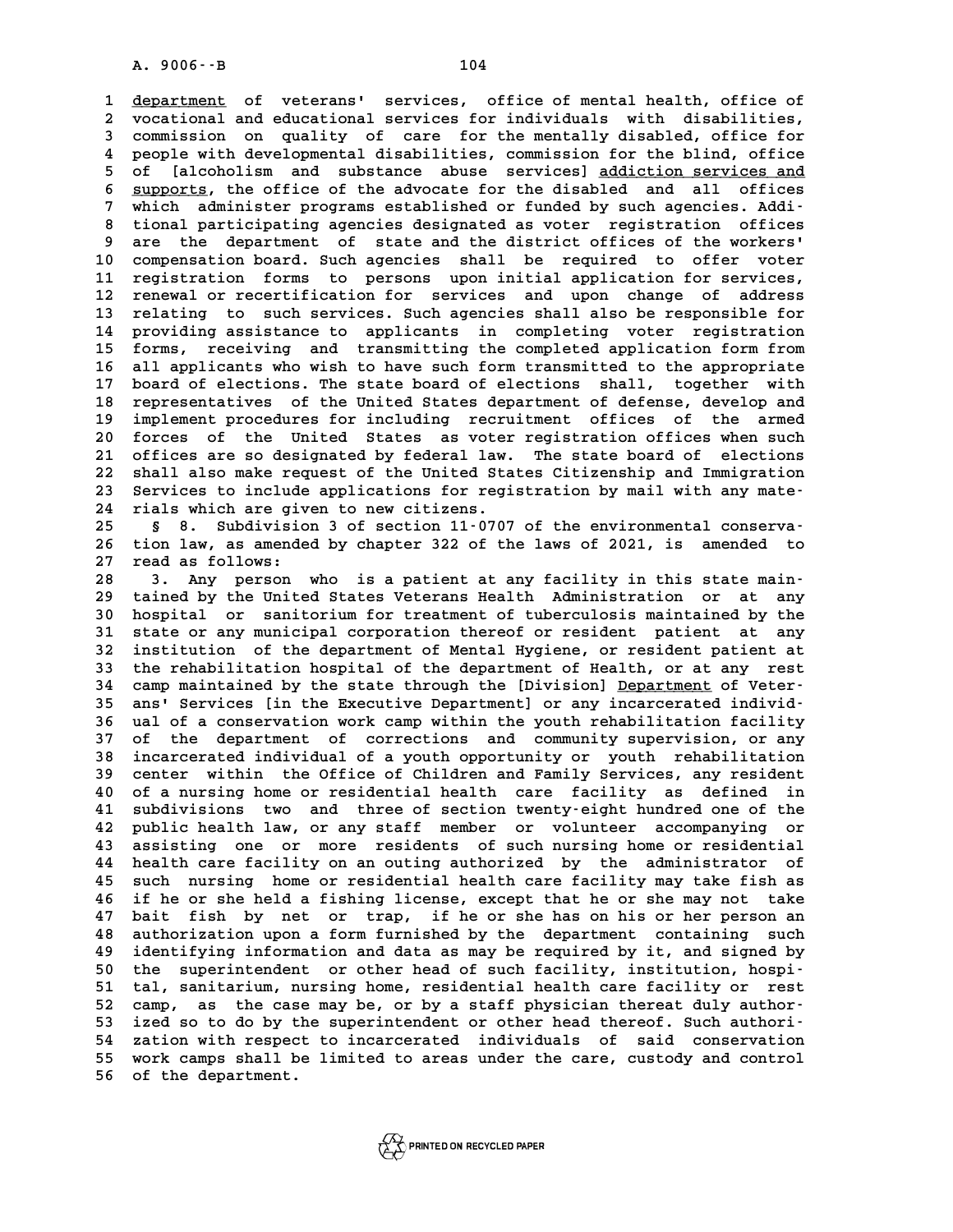**105**<br>**1 6** 9. Subdivisions 8, 9 and 10 of section 31 of the executive law,<br>2 subdivision 8.35 arounded by section 3 of part 3 of chapter 56 of the **2 subdivision 8 as amended by section 2 of part AA of chapter 56 of the 5 9.** Subdivisions 8, 9 and 10 of section 31 of the executive law,<br>
2 subdivision 8 as amended by section 2 of part AA of chapter 56 of the<br>
3 laws of 2019, subdivision 9 as amended by section 106 of subpart B of<br>
4 part 2 subdivision 8 as amended by section 2 of part AA of chapter 56 of the<br>3 laws of 2019, subdivision 9 as amended by section 106 of subpart B of<br>4 part C of chapter 62 of the laws of 2011 and subdivision 10 as amended<br>5 by **5 by section 106 of subpart B of part C of chapter 62 of the laws of 2011 and subdivision 10 as amended by section 8 of part O of chapter 55 of the laws of 2012, are amended to**<br>5 by section 8 of part O of chapter 55 of t 4 part C of chapter 6<br>5 by section 8 of par<br>6 read as follows:<br><sup>7</sup> <sup>6</sup> *I*mbo division 5 by section 8 of part 0 of chapter 55 of the laws of 2012, are amended to<br>6 read as follows:<br>7 8. [The division of veterans' services.<br>8 9.] The division of homeland security and emergency services. **8 9.] The division of homeland security and emergency services. 9 [10.] 9. Office of information technology services. \_\_ 10 § 10. Subdivision 1 of section 191 of the executive law, as amended by** 11 **11 section 3 of fluxe of information technology services.**<br>10 **s** 10. Subdivision 1 of section 191 of the executive law, as amended by<br>11 section 3 of part AA of chapter 56 of the laws of 2019, is amended to 10 **s** 10. Subdivision<br>11 section 3 of par<br>12 read as follows: 11 section 3 of part AA of chapter 56 of the laws of 2019, is amended to<br>12 read as follows:<br>13 1. There is hereby established within the division of military and<br>14 noval official a termorary education committee on the re 12 read as follows:<br>13 1. There is hereby established within the division of military and<br>14 naval affairs a temporary advisory committee on the restoration and<br>15 display of New York state's military battle flags (hereina 13 1. There is hereby established within the division of military and<br>14 naval affairs a temporary advisory committee on the restoration and<br>15 display of New York state's military battle flags (hereinafter referred<br>16 to 14 naval affairs a temporary advisory committee on the restoration and<br>15 display of New York state's military battle flags (hereinafter referred<br>16 to as the "committee"). The committee shall have thirteen members as<br>17 f 15 display of New York state's military battle flags (hereinafter referred<br>16 to as the "committee"). The committee shall have thirteen members as<br>17 follows: the adjutant general, the director of the New York state mili-<br> 16 to as the "committee"). The committee shall have thirteen members as<br>17 follows: the adjutant general, the director of the New York state mili-<br>18 tary heritage museum, the commissioners of education and parks, recre-<br>1 17 follows: the adjutant general, the director of the New York state mili-<br>18 tary heritage museum, the commissioners of education and parks, recre-<br>19 ation and historic preservation and the [director] <u>commissioner</u> of t 18 tary heritage museum, the commissioners of education and parks, recre-<br>19 ation and historic preservation and the [director] <u>commissioner</u> of the<br>20 [division] <u>department</u> of veterans' services, or their designated re 19 ation and historic preservation and the [director] <u>commissioner</u> of the<br>20 [division] <u>department</u> of veterans' services, or their designated repre-<br>21 sentatives, two members appointed each by the governor, speaker of 20 [division] <u>department</u> of veterans' services, or their designated repre-<br>21 sentatives, two members appointed each by the governor, speaker of the<br>22 assembly and majority leader of the senate and one member each appoi 21 sentatives, two members appointed each by the governor, speaker of the<br>22 assembly and majority leader of the senate and one member each appointed<br>23 by the minority leaders of the senate and assembly and shall serve at 22 assembly and majority leader of the senate and one member each appointed<br>23 by the minority leaders of the senate and assembly and shall serve at<br>24 the pleasure of the appointing authority. Appointed members shall<br>25 i 23 by the minority leaders of the senate and assembly and shall serve at<br>24 the pleasure of the appointing authority. Appointed members shall<br>25 include individuals with experience in restoration of historical memora-<br>26 b 24 the pleasure of the appointing authority. Appointed members shall<br>25 include individuals with experience in restoration of historical memora-<br>26 bilia, expertise in military history, or a background in historical<br>27 res **27 restoration or fine arts conservation. No appointed member shall be a 28 member of the executive, legislative or judicial branch of the state** 27 restoration or fine arts conservation. No appointed member shall be a<br>28 member of the executive, legislative or judicial branch of the state<br>29 government at the time of his/her appointment. The advisory committee<br>20 s 28 member of the executive, legislative or judicial branch of the state<br>29 government at the time of his/her appointment. The advisory committee<br>30 shall meet at least four times a year. No members shall receive any<br>31 com 39 government at the time of his/her appointment. The advisory committee<br>30 shall meet at least four times a year. No members shall receive any<br>31 compensation, but members who are not state officials may receive actual<br>32 30 shall meet at least four times a year. No members shall receive any compensation, but members who are not state officials may receive actual 32 and necessary expenses incurred in the performance of their duties.<br>8 11. S 31 compensation, but members who are not state officials may receive actual<br>32 and necessary expenses incurred in the performance of their duties.<br>33 § 11. Subdivision 1 of section 643 of the executive law, as amended by<br>3 32 and necessary expenses incurred in the performance of their duties.<br>33 § 11. Subdivision 1 of section 643 of the executive law, as amended by<br>34 section 14 of part AA of chapter 56 of the laws of 2019, is amended to

**33 5 11. Subdivision**<br>**34** section 14 of part.<br>**35** read as follows: 34 section 14 of part AA of chapter 56 of the laws of 2019, is amended to<br>35 read as follows:<br>36 1. As used in this section, "crime victim-related agency" means any<br>37 agonou of state gouvernment which provided services to **35 read as follows:**<br>36 1. As used in this section, "crime victim-related agency" means any<br>37 agency of state government which provides services to or deals directly<br>28 with grime wisting including (a) the office of shil **1.** As used in this section, "crime victim-related agency" means any agency of state government which provides services to or deals directly with crime victims, including (a) the office of children and family<br> **38** with c

37 agency of state government which provides services to or deals directly<br>38 with crime victims, including (a) the office of children and family<br>39 services, the office for the aging, the [division] <u>department</u> of veter-**40 and 10 and 10 and 10 and 10 and 10 and 10 anstances, the office for the aging, the [division] <u>department</u> of veter-<br>
40 ans' services, the office of probation and correctional alternatives,<br>
41 the department of corre 40** services, the office for the aging, the [division] <u>department</u> of veter-<br>40 ans' services, the office of probation and correctional alternatives,<br>41 the department of corrections and community supervision, the office 40 ans' services, the office of probation and correctional alternatives,<br>41 the department of corrections and community supervision, the office of<br>42 victim services, the department of motor vehicles, the office of voca-<br><sup></sup> 41 the department of corrections and community supervision, the office of<br>42 victim services, the department of motor vehicles, the office of voca-<br>43 tional rehabilitation, the workers' compensation board, the department<br> 42 victim services, the department of motor vehicles, the office of voca-<br>43 tional rehabilitation, the workers' compensation board, the department<br>44 of health, the division of criminal justice services, the office of<br>15 43 tional rehabilitation, the workers' compensation board, the department<br>44 of health, the division of criminal justice services, the office of<br>45 mental health, every transportation authority and the division of state<br>46 44 of health, the division of criminal justice services, the office of<br>45 mental health, every transportation authority and the division of state<br>46 police, and (b) any other agency so designated by the governor within<br>47 45 mental health, every transportation authority and the division of state<br>46 police, and (b) any other agency so designated by the governor within<br>47 ninety days of the effective date of this section.<br>48 § 12. Section 99 police, and (b) any other agency so designated by the governor within<br>47 ninety days of the effective date of this section.<br>48 § 12. Section 99-v of the general municipal law, as amended by section<br>49 25 of part AA of chap

**47 ninety days of the effective date of this section.**<br>48 § 12. Section 99 v of the general municipal law, as amended by section<br>49 25 of part AA of chapter 56 of the laws of 2019, is amended to read as<br>50 follows: 48 **s** 12. Sec<br>49 25 of part.<br>50 follows: **51 § 99-v. Veterans services; display of events. Each county, city, town**

50 follows:<br>**51 § 99–v. Veterans services; display** of events. Each county, city, town<br>52 or village may adopt a local law to provide a bulletin board to be<br>53 conspicuously displayed in such county, city, town or village **53 conspicuously displayed in such county, city, town or village building** 52 or village may adopt a local law to provide a bulletin board to be<br>53 conspicuously displayed in such county, city, town or village building<br>54 holding its local legislative body or municipal offices. Such bulletin<br>55 b 53 conspicuously displayed in such county, city, town or village building<br>
54 holding its local legislative body or municipal offices. Such bulletin<br>
55 board shall be used by veterans organizations, the New York state [di 55 board shall be used by veterans organizations, the New York state [divi<sup>-</sup><br>56 sion] <u>department</u> of veterans' services, the county veterans service

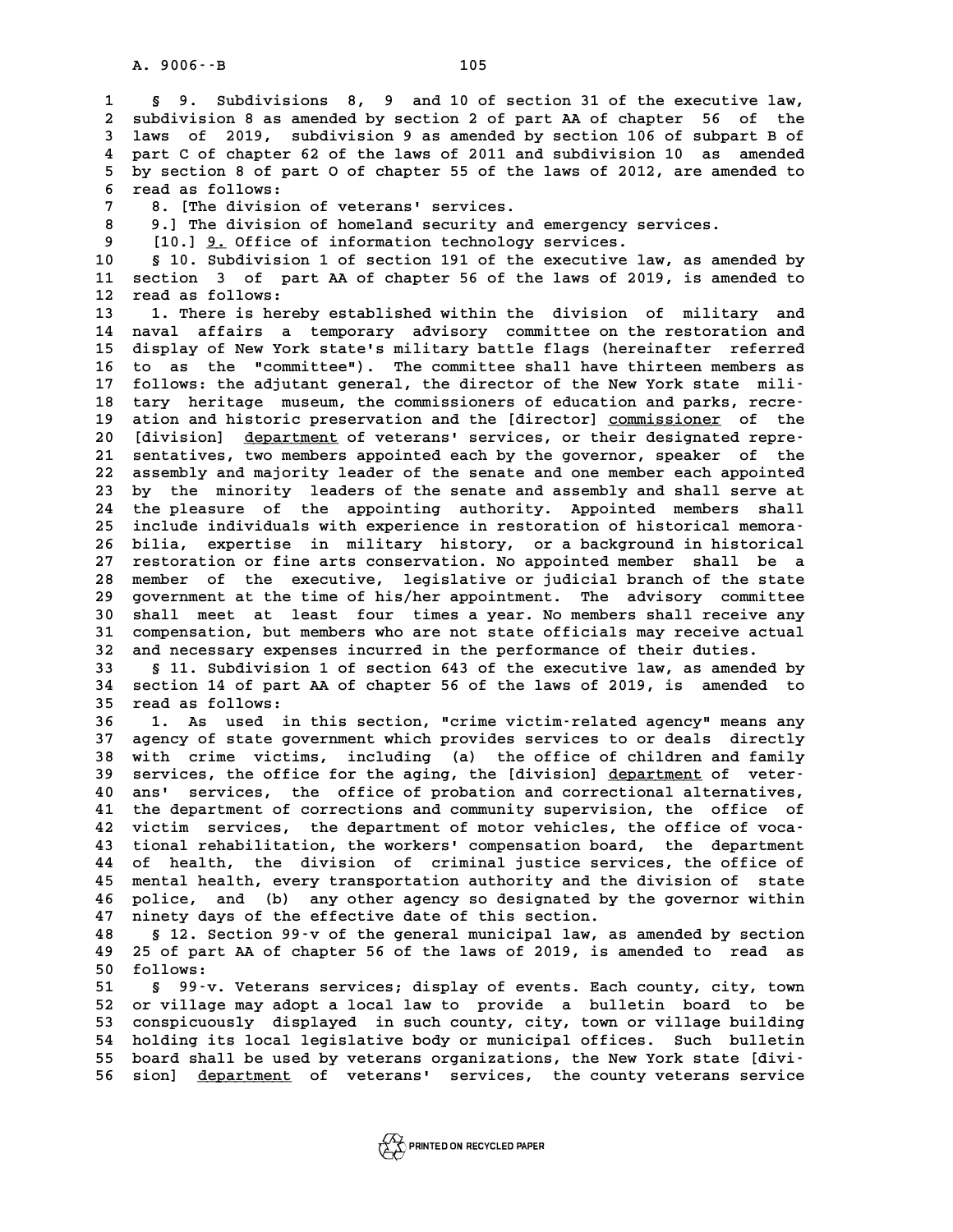**1 agency or city veterans service agency to display information regarding** 1 agency or city veterans service agency to display information regarding<br>2 veterans in such county, city, town or village. Such information may<br>3 include, but not be limited to benefits or uncoming yeterans, related **3** agency or city veterans service agency to display information regarding<br>2 veterans in such county, city, town or village. Such information may<br>3 include, but not be limited to, benefits or upcoming veterans related<br>4 c % 2 veterans in such county, city, town or village. Such information may<br>3 include, but not be limited to, benefits or upcoming veterans related<br>4 events in the community.<br>5 \$ 13. Subdivision 1 of section 168 of the labor 3 include, but not be limited to, benefits or upcoming veterans related<br>4 events in the community.<br>5 § 13. Subdivision 1 of section 168 of the labor law, as amended by<br>6 chapter 322 of the laws of 2021, is amended to read **6 6** 13. Subdivision 1 of section 168 of the labor law, as amended by<br>**6** chapter 322 of the laws of 2021, is amended to read as follows:<br>**7** 1. This section shall apply to all persons employed by the state in <sup>5</sup> \$ 13. Subdivision 1 of section 168 of the labor law, as amended by<br>
<sup>6</sup> chapter 322 of the laws of 2021, is amended to read as follows:<br>
<sup>7</sup> 1. This section shall apply to all persons employed by the state in<br>
<sup>8</sup> the 6 chapter 322 of the laws of 2021, is amended to read as follows:<br>
7 1. This section shall apply to all persons employed by the state in<br>
8 the ward, cottage, colony, kitchen and dining room, and guard service<br>
8 personnel 1. This section shall apply to all persons employed by the state in<br>
8 the ward, cottage, colony, kitchen and dining room, and guard service<br>
9 personnel in any hospital, school, prison, reformatory or other institu-<br>
<sup>1</sup> 8 the ward, cottage, colony, kitchen and dining room, and guard service<br>9 personnel in any hospital, school, prison, reformatory or other institu-<br>10 tion within or subject to the jurisdiction, supervision, control or<br>11 v 9 personnel in any hospital, school, prison, reformatory or other institu-<br>10 tion within or subject to the jurisdiction, supervision, control or<br>11 visitation of the department of corrections and community supervision,<br><sup>1</sup> 10 tion within or subject to the jurisdiction, supervision, control or<br>
11 visitation of the department of corrections and community supervision,<br>
12 the department of health, the department of mental hygiene, the depart-<br> 11 visitation of the department of corrections and community supervision,<br>12 the department of health, the department of mental hygiene, the depart-<br>13 ment of social welfare or the [division] <u>department</u> of veterans'<br>14 **14 services [in the executive department], and engaged in the performance** 13 ment of social welfare or the [division] <u>department</u> of veterans'<br>
14 services [in the executive department], and engaged in the performance<br>
15 of such duties as nursing, guarding or attending the incarcerated indi-<br> 14 services [in the executive department], and engaged in the performance<br>
15 of such duties as nursing, guarding or attending the incarcerated indi-<br>
16 viduals, patients, wards or other persons kept or housed in such ins 15 of such duties as nursing, guarding or attending the incarcerated indi-<br>16 viduals, patients, wards or other persons kept or housed in such insti-<br>17 tutions, or in protecting and guarding the buildings and/or grounds<br>t 16 viduals, patients, wards or other persons kept or ho<br>17 tutions, or in protecting and guarding the buil<br>18 thereof, or in preparing or serving food therein.<br>19 5.14 Paragraph 5 of subdivision (b) of sostion 17 tutions, or in protecting and guarding the buildings and/or grounds<br>18 thereof, or in preparing or serving food therein.<br>19 § 14. Paragraph 5 of subdivision (b) of section 5.06 of the mental<br>20 hydione 12y 23 propeed by **20 13 13 hereof, or in preparing or serving food therein.**<br> **20 5 14. Paragraph 5 of subdivision (b) of section 5.06 of the mental**<br> **20 hygiene law, as amended by chapter 4 of the laws of 2022, is amended to**<br> **21 read a** 20 hygiene law, as amended by chapter 4 of the laws of 2022, is amended to<br>21 read as follows:<br>22 (5) one member appointed on the recommendation of the state [director] **20 hygiene law, as amended by chapter 4 of the laws of 2022, is amended to read as follows:**<br>22 (5) one member appointed on the recommendation of the state [director]<br>23 commissioner of the [division] department of vetera 21 read as follows:<br>22 (5) one member appointed on the recommendation of the state [director]<br>23 <u>commissioner</u> of the [division] <u>department</u> of veterans' services and one<br>24 member appointed on the recommendation of the **22 (5) one member appointed on the recommendation of the state [director]**<br> **23 <u>commissioner</u> of the [division] <u>department</u> of veterans' services and one<br>
<b>24 member appointed on the recommendation of the adjutant gener** 23 <u>commissioner</u> of the [division] <u>department</u> of veterans' services and one<br>24 member appointed on the recommendation of the adjutant general of the<br>25 division of military and naval affairs, at least one of whom shall 24 member appointed on the recommendation of the adjutant general of the<br>25 division of military and naval affairs, at least one of whom shall be a<br>26 current or former consumer of mental health services or substance use<br>2 25 division of military and naval affairs, at least one of whom shall be a<br>26 current or former consumer of mental health services or substance use<br>27 disorder services who is a veteran who has served in a combat theater o 26 current or former consumer of mental health services or substance use<br>27 disorder services who is a veteran who has served in a combat theater or<br>28 combat zone of operations and is a member of a veterans organization;<br> **29 § 14-a. Paragraph 5 of subdivision (b) of section 5.06 of the mental 30 combat zone of operations and is a member of a veterans organization;<br>
<b>30 S 14-a. Paragraph 5 of subdivision (b) of section 5.06 of the mental**<br> **30 hygiene law, as amended by chapter 4 of the laws of 2022, is amended** 29 § 14-a. Paragraph<br>30 hygiene law, as am<br>31 read as follows:<br><sup>22</sup> (5) one member and **30 hygiene law, as amended by chapter 4 of the laws of 2022, is amended to read as follows:**<br>32 (5) one member appointed on the recommendation of the state [director]<br>33 commissioner of the [division] department of vetera 31 read as follows:<br>
32 (5) one member appointed on the recommendation of the state [director]<br>
33 <u>commissioner</u> of the [division] <u>department</u> of veterans' services and one<br>
34 member appointed on the recommendation of t **32** (5) one member appointed on the recommendation of the state [director]<br>**33** <u>commissioner</u> of the [division] <u>department</u> of veterans' services and one<br>**34** member appointed on the recommendation of the adjutant gener **33 <u>commissioner</u> of the [division] <u>department</u> of veterans' services and one<br>34 member appointed on the recommendation of the adjutant general of the<br>35 division of military and naval affairs, at least one of whom shall** 34 member appointed on the recommendation of the adjutant general of the<br>35 division of military and naval affairs, at least one of whom shall be a<br>36 current or former consumer of mental health services or substance use<br><sup></sup> 35 division of military and naval affairs, at least one of whom shall be a<br>36 current or former consumer of mental health services or substance use<br>37 disorder services who is a veteran who has served in a combat theater o 36 current or former consumer of mental health services or substance use<br>37 disorder services who is a veteran who has served in a combat theater or<br>38 combat zone of operations and is a member of a veterans organization;<br> **37 disorder services who is a veteran who has served in a combat theater or**<br>**38 combat zone of operations and is a member of a veterans organization;**<br>**39** § 15. Subdivision (1) of section 7.09 of the mental hygiene law, **40 added by chapter 378 of the laws of a veterans organization;**<br> **40 added by chapter 378 of the laws of 2019, is amended to read as follows:**<br> **40 added by chapter 378 of the laws of 2019, is amended to read as follows:** 8 15. Subdivision (1) of section 7.09 of the mental hygiene law, as<br>40 added by chapter 378 of the laws of 2019, is amended to read as follows:<br>41 (1) Notwithstanding any general or special law to the contrary, the<br>42 comm

**42 commissioner, in conjunction with the commissioner of [alcoholism and** 41 (1) Notwithstanding any general or special law to the contrary, the<br>42 commissioner, in conjunction with the commissioner of [alcoholism and<br>43 substance abuse services] <u>addiction services and supports</u> and the direc-<br> 42 commissioner, in conjunction with the commissioner of [alcoholism and<br>43 substance abuse services] <u>addiction services and supports</u> and the direc-<br>44 tor of the [division] <u>department</u> of veterans' services shall devel 43 substance abuse services] <u>addiction services and supports</u> and the directation of the [division] <u>department</u> of veterans' services shall develop a public education initiative designed to eliminate stigma and misinform 44 tor of the [division] <u>department</u> of veterans' services shall develop a<br>45 public education initiative designed to eliminate stigma and misinforma-<br>46 tion about mental illness and substance use among service members,<br> public education initiative designed to eliminate stigma and misinforma-<br>46 tion about mental illness and substance use among service members,<br>47 veterans, and their families, improve their understanding of mental and<br>18 s **46 tion about mental illness and substance use among service members,**<br>47 veterans, and their families, improve their understanding of mental and<br>48 substance use disorders and the existence of effective treatment, and<br>19 47 veterans, and their families, improve their understanding of mental and<br>48 substance use disorders and the existence of effective treatment, and<br>49 provide information regarding available resources and how to access<br>50 48 substance use disorders and the existence of effective treatment, and<br>49 provide information regarding available resources and how to access<br>50 them. These public education initiatives may include the use of the<br>51 inte 9 provide information regarding available resources and how to access<br>50 them. These public education initiatives may include the use of the<br>51 internet, including the use of social networking sites.<br>52 § 16. Paragraph (g) 50 them. These public education initiatives may include the use of the<br>51 internet, including the use of social networking sites.<br>52 § 16. Paragraph (g) of section 202 of the not-for-profit corporation<br>53 law, as amended b

51 internet, including the use of social networking sites.<br>52 § 16. Paragraph (g) of section 202 of the not-for-profit corporation<br>53 law, as amended by section 33 of part AA of chapter 56 of the laws of<br>54 2019 is amended 52 § 16. Paragraph (g) of section 202<br>53 law, as amended by section 33 of part A<br>54 2019, is amended to read as follows:<br>55 (g) Fuery corporation receiving any k **53 law, as amended by section 33 of part AA of chapter 56 of the laws of 2019, is amended to read as follows:**<br>55 (g) Every corporation receiving any kind of state funding shall ensure<br>56 the provision on any form require

54 2019, is amended to read as follows:<br>55 (g) Every corporation receiving any kind of state funding shall ensure<br>56 the provision on any form required to be completed at application or

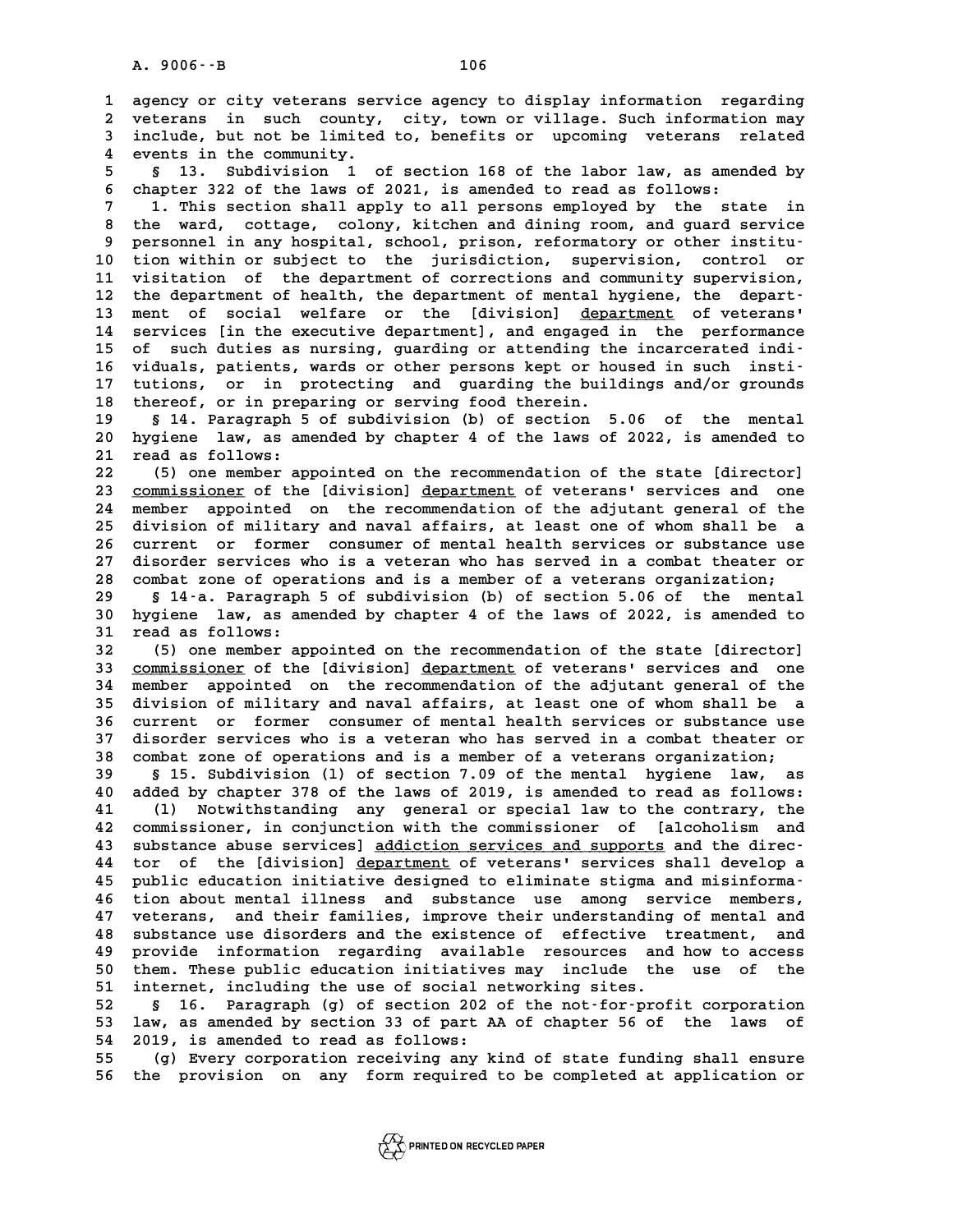A. 9006 -- B<br>1 recertification for the purpose of obtaining financial assistance pursu-<br>2 ant to this shantor, that the application form shall sontain a shocked form **2** ant to this chapter, that the application form shall contain a check-off and to this chapter, that the application form shall contain a check-off and contain a series whether the applicant or regimient or a member of h **3** recertification for the purpose of obtaining financial assistance pursu-<br>2 ant to this chapter, that the application form shall contain a check-off<br>3 question asking whether the applicant or recipient or a member of hi 2 ant to this chapter, that the application form shall contain a check-off<br>3 question asking whether the applicant or recipient or a member of his or<br>4 her family served in the United States military, and an option to answ 3 question asking whether the applicant or recipient or a member of his or<br>4 her family served in the United States military, and an option to answer<br>5 in the affirmative. Where the applicant or recipient answers in the<br>5 4 her family served in the United States military, and an option to answer<br>5 in the affirmative. Where the applicant or recipient answers in the<br>6 affirmative to such question, the not-for-profit corporation shall<br>7 applys 5 in the affirmative. Where the applicant or recipient answers in the<br>6 affirmative to such question, the not-for-profit corporation shall<br>7 ensure that contact information for the state [division] <u>department</u> of<br>8 vetera 6 affirmative to such question, the not-for-profit corporation shall<br>
7 ensure that contact information for the state [division] <u>department</u> of<br>
8 veterans' services is provided to such applicant or recipient in addi-<br>
9 9 that contact information for the state [division] <u>department</u> of<br>**9** veterans' services is provided to such applicant or recipient in addi-<br>**9** tion to any other materials provided.<br>**9** 17. Paragraph (b) of section 1401 8 veterans' services is provided to such applicant or recipient in addi-<br>
9 tion to any other materials provided.<br>
10 § 17. Paragraph (b) of section 1401 of the not-for-profit corporation<br>
11 law as amended by section 34 o

<sup>9</sup> tion to any other materials provided.<br>
10 § 17. Paragraph (b) of section 1401 of the not-for-profit corporation<br>
11 law, as amended by section 34 of part AA of chapter 56 of the laws of<br>
12 2019 is amended to read as f 10 § 17. Paragraph (b) of section 1401<br>11 law, as amended by section 34 of part A<br>12 2019, is amended to read as follows:<br><sup>13</sup> (b) Pemoval of remains from privat 11 law, as amended by section 34 of part AA of chapter 56 of the laws of<br>12 2019, is amended to read as follows:<br>13 (b) Removal of remains from private cemeteries to other cemeteries.<br><sup>14</sup> The supervisor of any term contai

12 2019, is amended to read as follows:<br>
13 (b) Removal of remains from private cemeteries to other cemeteries.<br>
14 The supervisor of any town containing a private cemetery may remove any<br>
15 body interred in such cemetery **15 body interred in such cemetery to any other cemetery within the town, if** The supervisor of any town containing a private cemetery may remove any<br>15 body interred in such cemetery to any other cemetery within the town, if<br>16 the owners of such cemeteries and the next of kin of the deceased<br>27 ce 15 body interred in such cemetery to any other cemetery within the town, if<br>16 the owners of such cemeteries and the next of kin of the deceased<br>17 consent to such removal. The owners of a private cemetery may remove the<br>b 16 the owners of such cemeteries and the next of kin of the deceased<br>17 consent to such removal. The owners of a private cemetery may remove the<br>18 bodies interred therein to any other cemetery within such town, or to<br>19 a 17 consent to such removal. The owners of a private cemetery may remove the bodies interred therein to any other cemetery within such town, or to any cemetery designated by the next of kin of the deceased. Notice of 20 suc 18 bodies interred therein to any other cemetery within such town, or to<br>19 any cemetery designated by the next of kin of the deceased. Notice of<br>20 such removal shall be given within twenty days before such removal<br>21 per any cemetery designated by the next of kin of the deceased. Notice of 20 such removal shall be given within twenty days before such removal<br>21 personally or by certified mail to the next of kin of the deceased if<br>22 known and to the clerk and historian of the county in which such real<br>23 pro 21 personally or by certified mail to the next of kin of the deceased if<br>22 known and to the clerk and historian of the county in which such real<br>23 property is situated and notice shall be given to the New York state<br>24 d 22 known and to the clerk and historian of the county in which such real<br>23 property is situated and notice shall be given to the New York state<br>24 department of state, division of cemeteries. If any of the deceased are<br>25 23 property is situated and notice shall be given to the New York state<br>24 department of state, division of cemeteries. If any of the deceased are<br>25 known to be veterans, the owners shall also notify the [division]<br>26 dep department of state, division of cemeteries. If any of the deceased are<br>25 known to be veterans, the owners shall also notify the [division]<br>26 <u>department</u> of veterans' services. In the absence of the next of kin, the<br>27 25 known to be veterans, the owners shall also notify the [division]<br>26 <u>department</u> of veterans' services. In the absence of the next of kin, the<br>27 county clerk, county historian or the [division] <u>department</u> of veteran 26 <u>department</u> of veterans' services. In the absence of the next of kin, the<br>27 county clerk, county historian or the [division] <u>department</u> of veterans'<br>28 services may act as a guardian to ensure proper reburial.<br>29 s

**29 § 18. Subdivision 2 of section 3802 of the public health law, as 38 services may act as a guardian to ensure proper reburial.**<br> **30 S 18. Subdivision 2 of section 3802 of the public health law, as<br>
30 amended by section 23 of part AA of chapter 56 of the laws of 2019, is<br>
31 amended to** 8 18. Subdivision 2 of section<br>30 amended by section 23 of par<br>31 amended to read as follows: 30 amended by section 23 of part AA of chapter 56 of the laws of 2019, is<br>31 amended to read as follows:<br>32 2. In the exercise of the foregoing powers and duties the commissioner<br>33 shall consult with the [director] commis

31 amended to read as follows:<br>32 2. In the exercise of the foregoing powers and duties the commissioner<br>33 shall consult with the [director] <u>commissioner</u> of the [division] <u>depart-</u><br>24 mont of upterangl services and the **32** 2. In the exercise of the foregoing powers and duties the commissioner<br>33 shall consult with the [director] <u>commissioner</u> of the [division] <u>depart-</u><br>34 <u>ment</u> of veterans' services and the heads of state agencies ch 33 shall consult with the [director] <u>commissioner</u> of the ment of veterans' services and the heads of state age responsibility for manpower and health resources. **34 <u>ment</u> of veterans' services and the heads of state agencies charged with<br>35 responsibility for manpower and health resources.<br>36 § 19. Subdivision 3 of section 3803 of the public health law, as<br>37 propried by section** 

**35** responsibility for manpower and health resources.<br>**36** § 19. Subdivision 3 of section 3803 of the public health law, as<br>37 amended by section 24 of part AA of chapter 56 of the laws of 2019, is<br>38 amended to read as f 36 § 19. Subdivision 3 of<br>37 amended by section 24 of part<br>38 amended to read as follows: **37 amended by section 24 of part AA of chapter 56 of the laws of 2019, is<br>38 amended to read as follows:**<br>39 3. In exercising any of his or her powers under this section, the<br>40 commissioner shall consult with appropriate

**40 commissioner shall consult with appropriate health care professionals,** 39 3. In exercising any of his or her powers under this section, the<br>40 commissioner shall consult with appropriate health care professionals,<br>41 providers, veterans or organizations representing them, the [division]<br>42 de 40 commissioner shall consult with appropriate health care professionals,<br>41 providers, veterans or organizations representing them, the [division]<br>42 <u>department</u> of veterans' services, the United States department of vet 41 providers, veterans or organizations representing them<br>42 <u>department</u> of veterans' services, the United States department.<br>43 ans affairs and the United States defense department. **42** <u>department</u> of veterans' services, the United States department of veter-<br>43 ans affairs and the United States defense department.<br>44 § 20. Paragraph (j) of subdivision 3 of section 20 of the social

**43** ans affairs and the United States defense department.<br> **44** § 20. Paragraph (j) of subdivision 3 of section 20 of the social<br> **45** services law, as amended by section 32 of part AA of chapter 56 of the<br>
16 lays of 201 44 § 20. Paragraph (j) of subdivision 3 of sec<br>45 services law, as amended by section 32 of par<br>46 laws of 2019, is amended to read as follows:<br><sup>47</sup> (i) to ongure the provision on any form row. 45 services law, as amended by section 32 of part AA of chapter 56 of the<br>46 laws of 2019, is amended to read as follows:<br>47 (j) to ensure the provision, on any form required to be completed at<br>28 parliation or recentifica

**46 laws of 2019, is amended to read as follows:**<br> **47** (j) to ensure the provision, on any form required to be completed at<br> **48 application or recertification for the purpose of obtaining financial**<br> **49 aggistance purgu 47** (j) to ensure the provision, on any form required to be completed at application or recertification for the purpose of obtaining financial assistance pursuant to this chapter, the form shall contain a check-off mucric **48 application or recertification for the purpose of obtaining financial**<br>**49 assistance pursuant to this chapter, the form shall contain a check-off**<br>50 question asking whether the applicant or recipient or a member of h 49 assistance pursuant to this chapter, the form shall contain a check-off<br>50 question asking whether the applicant or recipient or a member of his or<br>51 her family served in the United States military, and an option to an 50 question asking whether the applicant or recipient or a member of his or<br>51 her family served in the United States military, and an option to answer<br>52 in the affirmative. Where the applicant or recipient answers in the 51 her family served in the United States military, and an option to answer<br>52 in the affirmative. Where the applicant or recipient answers in the<br>53 affirmative to such question, the office of temporary and disability<br>54 52 in the affirmative. Where the applicant or recipient answers in the<br>
53 affirmative to such question, the office of temporary and disability<br>
54 assistance shall ensure that contact information for the state [divi-<br>
55 53 affirmative to such question, the office of temporary and disability<br>54 assistance shall ensure that contact information for the state [divi-<br>55 sion] <u>department</u> of veterans' services is provided to such applicant or<br> 54 assistance shall ensure that contact information<br>55 sion] <u>department</u> of veterans' services is provided<br>56 recipient addition to any other materials provided.

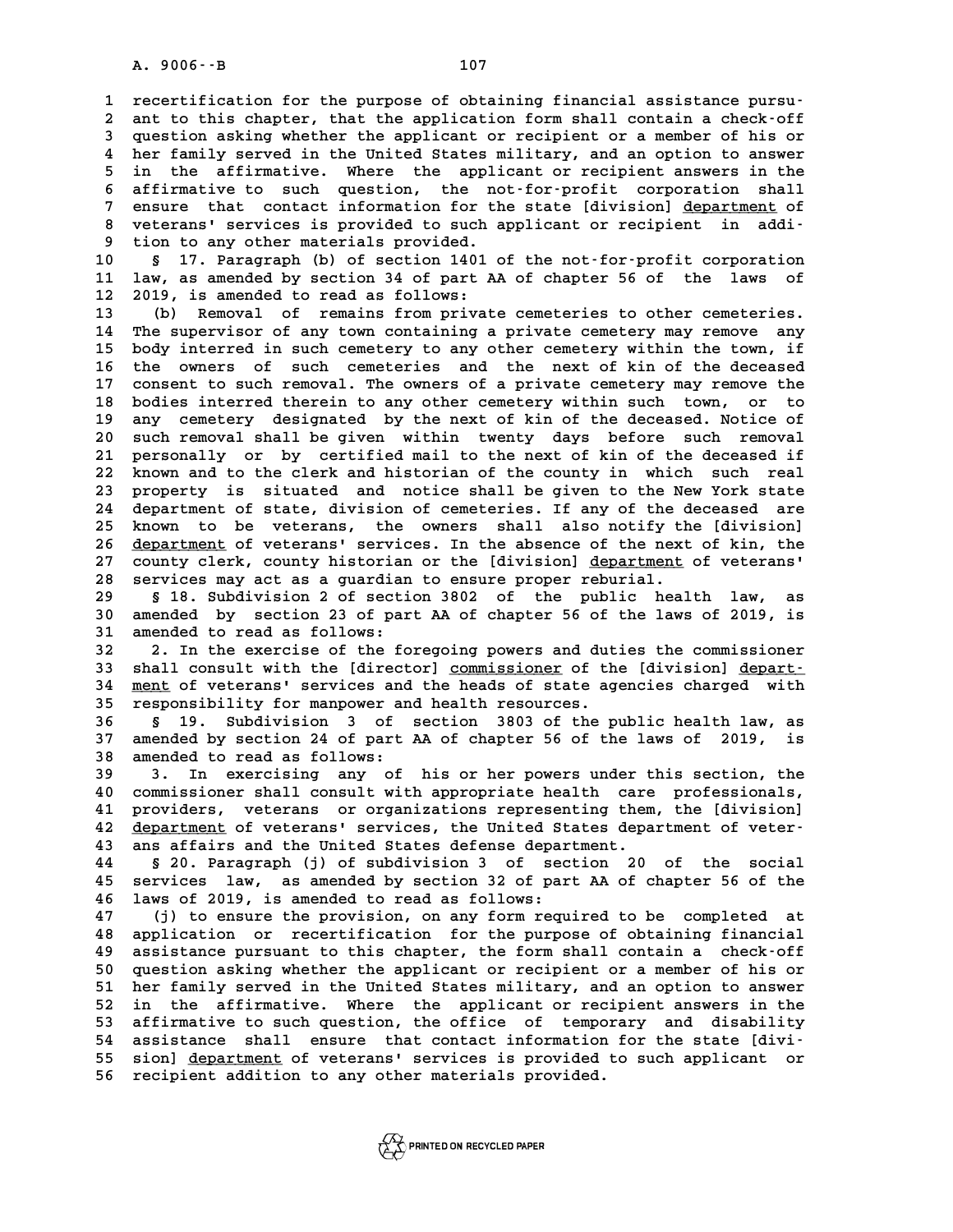A. 9006 - - B<br>1 § 21. Subdivisions 3 and 4 of section 95 - f of the state finance law,<br>2 as amended by section 15 of part AA of chapter 56 of the laws of 2019, **21.** Subdivisions 3 and 4 of section 95-f of the state finance law,<br>2 as amended by section 15 of part AA of chapter 56 of the laws of 2019, **3** 3 and 4 of<br> **3** as amended by section 15 of part A<br> **3** are amended to read as follows: 2 as amended by section 15 of part AA of chapter 56 of the laws of 2019,<br>3 are amended to read as follows:<br>4 3. Monies of the fund shall be expended for the provision of veterans'<br>5 counceling services provided by local ve 3 are amended to read as follows:<br>
4 3. Monies of the fund shall be expended for the provision of veterans'<br>
5 counseling services provided by local veterans' service agencies pursu-<br>
5 ant to soction three burdred fifty s **6 4 3. Monies of the fund shall be expended for the provision of veterans'**<br> **6 counseling services provided by local veterans' service agencies pursu-**<br> **6 ant to section [three hundred fifty-seven]** <u>fourteen</u> of the [e 5 counseling services provided by local veterans' service agencies pursu-<br>6 ant to section [three hundred fifty-seven] <u>fourteen</u> of the [executive]<br>7 <u>veterans' services</u> law under the direction of the [division] <u>departm</u> 6 ant to section [three hun]<br>
7 <u>veterans' services</u> law units of veterans' services. <u>Poterans' services</u> law under the direction of the [division] <u>department</u><br> **9** 4. To the extent practicable, the [director] <u>commissioner</u> of the<br> **1** Idivision] department of veterangl services shall engure that all mon **10 [division] department of veterans' services shall ensure that all monies \_\_\_\_\_\_\_\_\_\_** 9 4. To the extent practicable, the [director] <u>commissioner</u> of the<br>10 [division] <u>department</u> of veterans' services shall ensure that all monies<br>11 received during a fiscal year are expended prior to the end of that 10 [division] <u>depa</u><br>11 received durin<br>12 fiscal year.<br>13 \$ 22 The ope **11 received during a fiscal year are expended prior to the end of that<br>
12 fiscal year.**<br> **13** § 22. The opening paragraph of subdivision 2-a and subdivision 5 of<br>
14 section 07-mmmm of the state finance law as amonded by 12 fiscal year.<br>13 § 22. The opening paragraph of subdivision 2–a and subdivision 5 of<br>14 section 97-mmmm of the state finance law, as amended by section 16 of<br>15 part AA of chapter 56 of the laws of 2019, are amended to r 13 § 22. The opening paragraph of subdivision 2 a and subdivision 5 of<br>14 section 97 mmmm of the state finance law, as amended by section 16 of<br>15 part AA of chapter 56 of the laws of 2019, are amended to read as 14 section 97<br>15 part AA of<br>16 follows:<br><sup>17</sup> OP OF b **17 On or before the first day of February each year, the [director] 16 follows:**<br>17 On or before the first day of February each year, the [director]<br>18 <u>commissioner</u> of the New York state [division] <u>department</u> of veterans'<br>20 services shall provide a written report to the terperary pro 17 on or before the first day of February each year, the [director]<br>18 <u>commissioner</u> of the New York state [division] <u>department</u> of veterans'<br>19 services shall provide a written report to the temporary president of<br>20 t **20 the senate, speaker of the assembly, chair of the senate finance commit-21 tee, chair of the assembly ways and means committee, chair of the senate** 20 the senate, speaker of the assembly, chair of the senate finance commit-<br>21 tee, chair of the assembly ways and means committee, chair of the senate<br>22 committee on veterans, homeland security and military affairs, chai 21 tee, chair of the assembly ways and means committee, chair of the senate<br>22 committee on veterans, homeland security and military affairs, chair of<br>23 the assembly veterans' affairs committee, the state comptroller and 22 committee on veterans, homeland security and military affairs, chair of<br>23 the assembly veterans' affairs committee, the state comptroller and the<br>24 public. Such report shall include how the monies of the fund were<br>25 23 the assembly veterans' affairs committee, the state comptroller and the public. Such report shall include how the monies of the fund were utilized during the preceding calendar year, and shall include:<br>26 5. Moneys shal 24 public. Such report shall include how the monies of the fund were<br>25 utilized during the preceding calendar year, and shall include:<br>26 5. Moneys shall be payable from the fund on the audit and warrant of<br>27 the comptro **25 utilized during the preceding calendar year, and shall include:**<br>26 5. Moneys shall be payable from the fund on the audit and warrant of<br>27 the comptroller on vouchers approved and certified by the [director]<br>28 commis 5. Moneys shall be payable from the fund on the audit and warra:<br>27 the comptroller on vouchers approved and certified by the [dire<br>28 <u>commissioner</u> of the [division] <u>department</u> of veterans' services. 27 the comptroller on vouchers approved and certified by the [director]<br>28 <u>commissioner</u> of the [division] <u>department</u> of veterans' services.<br>39 § 23. The opening paragraph of subdivision 2-a and subdivision 4 of<br>20 Sect **30 section 2018 30 section 10 section 10 section 17 of partners** is expected and subdivision 4 of  $\frac{1}{30}$  section 99-v of the state finance law, as amended by section 17 of part<br>31 A of chapter 56 of the laws of 2019 **31 AA of chapter 56 of the laws of 2019, are amended to read as follows:** 30 section 99 v of the state finance law, as amended by section 17 of part<br>31 AA of chapter 56 of the laws of 2019, are amended to read as follows:<br>32 On or before the first day of February each year, the [director]<br>33 Com 31 AA of chapter 56 of the laws of 2019, are amended to read as follows:<br>32 On or before the first day of February each year, the [director]<br>33 <u>commissioner</u> of the New York state [division] <u>department</u> of veterans'<br>34 s 32 On or before the first day of February each year, the [director]<br>33 <u>commissioner</u> of the New York state [division] <u>department</u> of veterans'<br>34 services shall provide a written report to the temporary president of<br>35 t 33 commissioner of the New York state [division] department of veterans'<br>
34 services shall provide a written report to the temporary president of<br>
35 the senate, speaker of the assembly, chair of the senate finance commit 34 services shall provide a written report to the temporary president of<br>35 the senate, speaker of the assembly, chair of the senate finance commit-<br>36 tee, chair of the assembly ways and means committee, chair of the sena 35 the senate, speaker of the assembly, chair of the senate finance commit-<br>36 tee, chair of the assembly ways and means committee, chair of the senate<br>37 committee on veterans, homeland security and military affairs, chai **36 tee, chair of the assembly ways and means committee, chair of the senate**<br>37 committee on veterans, homeland security and military affairs, chair of<br>38 the assembly veterans' affairs committee, the state comptroller an 37 committee on veterans, homeland security and military affairs, chair of<br>38 the assembly veterans' affairs committee, the state comptroller and the<br>39 public. Such report shall include how the monies of the fund were<br>40 38 the assembly veterans' affairs committee, the state comptroller a<br>39 public. Such report shall include how the monies of the fund<br>40 utilized during the preceding calendar year, and shall include:<br><sup>41</sup> degrades of the f 39 public. Such report shall include how the monies of the fund were<br>40 utilized during the preceding calendar year, and shall include:<br>41 4. Moneys of the fund shall be expended only for the assistance and<br>42 care of home **40** utilized during the preceding calendar year, and shall include:<br>41 4. Moneys of the fund shall be expended only for the assistance and<br>42 care of homeless veterans, for housing and housing-related expenses, as<br>43 dete 41 4. Moneys of the fund shall be expended only for the assista<br>42 care of homeless veterans, for housing and housing-related expens<br>43 determined by the [division] <u>department</u> of veterans' services. 42 care of homeless veterans, for housing and housing-related expenses, as<br>43 determined by the [division] <u>department</u> of veterans' services.<br>44 § 24. Subdivision 1 of section 20 of chapter 784 of the laws of 1951,<br>45 con **43 determined by the [division] <u>department</u> of veterans' services.<br>44 § 24. Subdivision 1 of section 20 of chapter 784 of the laws of 1951,<br>45 constituting the New York state defense emergency act, as amended by**<br>46 sect **44** s 24. Subdivision 1 of section 20 of chapter 784 of the laws of 1951,<br>45 constituting the New York state defense emergency act, as amended by<br>46 section 38 of part AA of chapter 56 of the laws of 2019, is amended to 45 constituting the New York state defense emergency act, as amended by<br>46 section 38 of part AA of chapter 56 of the laws of 2019, is amended to<br>47 read as follows:<br>48 1. There is hereby continued in the division of milit **46 section 38 of part AA of chapter 56 of the laws of 2019, is amended to read as follows:**<br>**48 1. There is hereby continued in the division of military and naval affairs in the executive department a state civil defense 49 affairs in the executive department a state civil defense commission to 50 consist of the same members as the members of the disaster preparedness 49 affairs in the executive department a state civil defense commission to**<br>50 consist of the same members as the members of the disaster preparedness<br>51 commission as established in article two-B of the executive law. In 50 consist of the same members as the members of the disaster preparedness<br>51 commission as established in article two-B of the executive law. In<br>52 addition, the superintendent of financial services, the chairperson of<br>th 51 commission as established in article two-B of the executive law. In<br>52 addition, the superintendent of financial services, the chairperson of<br>53 the workers' compensation board and the [director] <u>commissioner</u> of the<br>5 52 addition, the superintendent of financial services, the chairperson of<br>53 the workers' compensation board and the [director] <u>commissioner</u> of the<br>54 [division] <u>department</u> of veterans' services shall be members. The g 53 the workers' compensation board and the [director] <u>commissioner</u> of the<br>54 [division] <u>department</u> of veterans' services shall be members. The gover-<br>55 nor shall designate one of the members of the commission to be th 53 the workers' compensation board and the [director] commissioner of the [division] <u>department</u> of veterans' services shall be members. The gover-<br>55 nor shall designate one of the members of the commission to be the<br>56

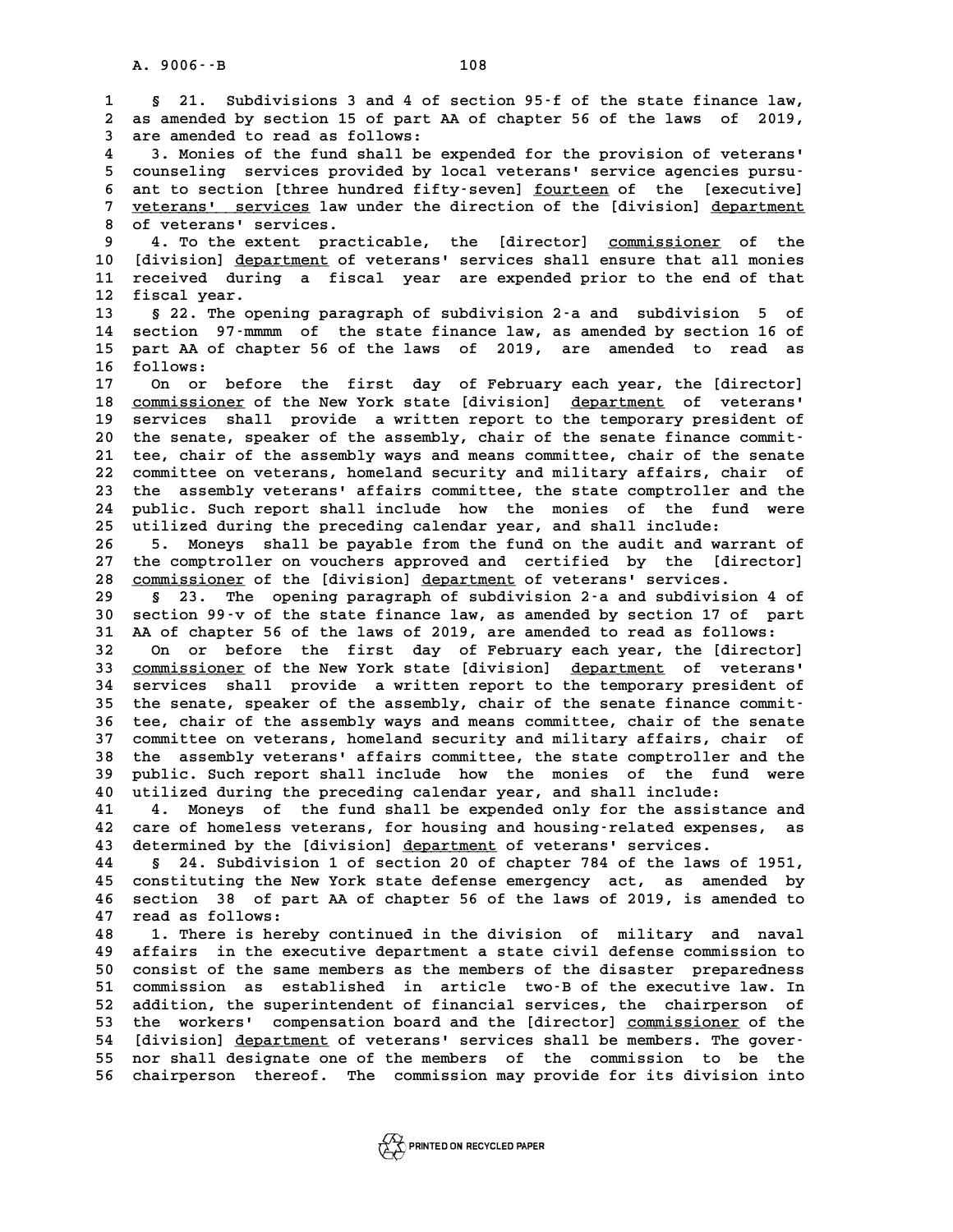**1 subcommittees and for action by such subcommittees with the same force** 1 subcommittees and for action by such subcommittees with the same force<br>2 and effect as action by the full commission. The members of the commis-<br>3 sion except for those who serve ex officio, shall be alloyed their 3 subcommittees and for action by such subcommittees with the same force<br>
3 and effect as action by the full commission. The members of the commis-<br>
3 sion, except for those who serve ex officio, shall be allowed their<br>
<sup>4</sup> 2 and effect as action by the full commission. The members of the commis-<br>3 sion, except for those who serve ex officio, shall be allowed their<br>4 actual and necessary expenses incurred in the performance of their<br>5 duties 5 sion, except for those who serve ex officio, shall be allowed their<br>4 actual and necessary expenses incurred in the performance of their<br>5 duties under this article but shall receive no additional compensation<br>5 for acyv 4 actual and necessary expenses incurred in th<br>5 duties under this article but shall receive no ad<br>6 for services rendered pursuant to this article.<br>7 5 25 Paragraph 2 of subdivision b of soction

5 duties under this article but shall receive no additional compensation<br>
6 for services rendered pursuant to this article.<br>
7 § 25. Paragraph 2 of subdivision b of section 31-102 of the adminis-<br>
8 trative code of the cit **8 for services rendered pursuant to this article.**<br> **8 25. Paragraph 2 of subdivision b of section 31-102 of the adminis-**<br> **8 trative code of the city of New York, as amended by section 39 of part**<br> **8 AA of shantor 56 o 9 9 4 Paragraph 2 of subdivision b of section 31-102 of the adminis<br>
8 trative code of the city of New York, as amended by section 39 of par<br>
9 AA of chapter 56 of the laws of 2019, is amended to read as follows:<br>
2 1inks** 8 trative code of the city of New York, as amended by section 39 of part<br>9 AA of chapter 56 of the laws of 2019, is amended to read as follows:<br>10 2. links to websites describing veteran employment services provided<br>11 by

**11 by the federal government and New York state government, including, but**<br> **11 by the federal government and New York state government, including, but**<br> **11 by the federal government and New York state government, inclu** 10 2. links to websites describing veteran employment services provided<br>11 by the federal government and New York state government, including, but<br>12 not limited to, the websites of the United States department of labor,<br><sup></sup> 11 by the federal government and New York state government, including, but<br>12 not limited to, the websites of the United States department of labor,<br>13 the New York state department of labor, the United States department o 12 not limited to, the websites of the United States department of labor,<br>13 the New York state department of labor, the United States department of<br>14 veterans affairs, and the New York state [division] <u>department</u> of ve 13 the New York state department of labor, the United States department of<br>14 veterans affairs, and the New York state [division] <u>department</u> of veter-<br>15 ans' services; and<br>16 8 26. Subdivision a of section 3102 of the N **14 veterans affairs, and the New York state [division] <u>department</u> of veter-<br>15 ans' services; and<br>16 § 26. Subdivision a of section 3102 of the New York city charter, as<br>17 appended by section 40 of part Ab of shapter 5** 

**15 ans' services; and<br>16 § 26. Subdivision a of section 3102 of the New York city charter, as<br>17 amended by section 40 of part AA of chapter 56 of the laws of 2019, is<br>18 amended to read as follows:** 16 § 26. Subdivision a of sec<br>17 amended by section 40 of part<br>18 amended to read as follows:<br><sup>19</sup> a Frantian Cherrico pr 17 amended by section 40 of part AA of chapter 56 of the laws of 2019, is<br>18 amended to read as follows:<br>19 a. Except as otherwise provided by law, the commissioner shall have<br>20 such powers as provided by the [director] c

**20 such powers as as follows:**<br> **20 such powers as provided by the [director]** commissioner of the state<br> **20 such powers as provided by the [director]** commissioner of the state<br> **21 department** upterans! [service agency **20** a. Except as otherwise provided by law, the commissioner shall have 20 such powers as provided by the [director] <u>commissioner</u> of the state  $\frac{1}{2}$  department veterans' [service agency] services' and shall have the 20 such powers as provided by the [director] <u>commissioner</u> of the state<br>21 <u>department</u> veterans' [service agency] <u>services'</u> and shall have the duty<br>22 to inform military and naval authorities of the United States and a 21 <u>department</u> veterans' [service agency] <u>services'</u> and shall have the duty<br>22 to inform military and naval authorities of the United States and assist<br>23 members of the armed forces and veterans, who are residents of t 22 to inform military and naval authorities of the United States and assist<br>23 members of the armed forces and veterans, who are residents of the city,<br>24 and their families, in relation to: (1) matters pertaining to educa 23 members of the armed forces and veterans, who are residents of the city,<br>24 and their families, in relation to: (1) matters pertaining to educa-<br>25 tional training and retraining services and facilities, (2) health,<br>26 24 and their families, in relation to: (1) matters pertaining to educa-<br>25 tional training and retraining services and facilities, (2) health,<br>26 medical and rehabilitation service and facilities, (3) provisions of<br>27 fode 25 tional training and retraining services and facilities, (2) health,<br>26 medical and rehabilitation service and facilities, (3) provisions of<br>27 federal, state and local laws and regulations affording special rights<br>28 an 26 medical and rehabilitation service and facilities, (3) provisions of<br>27 federal, state and local laws and regulations affording special rights<br>28 and privileges to members of the armed forces and veterans and their<br><sup>29</sup> 27 federal, state and local laws and regulations affording special rights<br>28 and privileges to members of the armed forces and veterans and their<br>29 families, (4) employment and re-employment services, and (5) other<br>20 mat 28 and privileges to members of the armed forces and veterans and their<br>29 families, (4) employment and re-employment services, and (5) other<br>30 matters of similar, related or appropriate nature. The commissioner<br>31 shall **39 families, (4) employment and re-employment services, and (5) other<br>30 matters of similar, related or appropriate nature. The commissioner<br>31 shall also assist families of members of the reserve components of the<br>32 arm** 30 matters of similar, related or appropriate nature. The commissioner<br>31 shall also assist families of members of the reserve components of the<br>32 armed forces and the organized militia ordered into active duty to<br>33 ensu 31 shall also assist families of members of the reserve components of the<br>32 armed forces and the organized militia ordered into active duty to<br>33 ensure that they are made aware of and are receiving all appropriate<br><sup>34</sup> s 32 armed forces and the organized militia ordered into active duty to<br>33 ensure that they are made aware of and are receiving all appropriate<br>34 support available to them. The department also shall perform such other<br>35 du 33 ensure that they are made aware of and are receiving all appropriate<br>34 support available to them. The department also shall perform such other<br>35 duties as may be assigned by the state [director] <u>commissioner</u> of the<br> 34 support available to them. The department also<br>35 duties as may be assigned by the state [dire<br>36 [division] <u>department</u> of veterans' services.<br><sup>27</sup> 5.<sup>27</sup> Subdivision 1 of sostion 142 of the 35 duties as may be assigned by the state [director] commissioner of the<br>36 [division] <u>department</u> of veterans' services.<br>37 § 27. Subdivision 1 of section 143 of the state finance law, as<br>28. aported by chapter 36 of the

**36 [division] <u>department</u> of veterans' services.<br>37 § 27. Subdivision 1 of section 143 of the state finance law, as<br>38 amended by chapter 96 of the laws of 2019, is amended to read as<br>50 follows: 37 \$27.** Sub<br> **38** amended by<br> **39** follows: **40 1. Notwithstanding any inconsistent provision of any general or**<br>**40 1. Notwithstanding any inconsistent provision of any general or**<br>**41 special law the board division department bureau agency officer or** 

1. Notwithstanding any inconsistent provision of any general or<br>41 special law, the board, division, department, bureau, agency, officer or<br>42 commission of the state charged with the duty of preparing plans and **42 commission of the state charged with the duty of preparing plans and** 41 special law, the board, division, department, bureau, agency, officer or<br>42 commission of the state charged with the duty of preparing plans and<br>43 specifications for and awarding or entering into contracts for the<br>44 p 42 commission of the state charged with the duty of preparing plans and<br>43 specifications for and awarding or entering into contracts for the<br>44 performance of public work may require the payment of a fixed sum of<br><sup>45</sup> mon 43 specifications for and awarding or entering into contracts for the<br>44 performance of public work may require the payment of a fixed sum of<br>45 money, not exceeding one hundred dollars, for each copy of such plans<br>46 and **44 performance of public work may require the payment of a fixed sum of money, not exceeding one hundred dollars, for each copy of such plans and specifications, by persons or corporations desiring a copy thereof.**<br> **45 a** money, not exceeding one hundred dollars, for each copy of such plans<br>
46 and specifications, by persons or corporations desiring a copy thereof.<br>
47 Any person or corporation desiring a copy of such plans and specifica-<br> and specifications, by persons or corporations desiring a copy thereof.<br>47 Any person or corporation desiring a copy of such plans and specifica-<br>48 tions and making the deposit required by this section shall be furnished<br> Any person or corporation desiring a copy of such plans and specifica-<br>48 tions and making the deposit required by this section shall be furnished<br>49 with one copy of the plans and specifications. Notwithstanding the fore-48 tions and making the deposit required by this section shall be furnished<br>49 with one copy of the plans and specifications. Notwithstanding the fore-<br>50 going, where payment is required it shall be waived upon request by with one copy of the plans and specifications. Notwithstanding the fore-<br>50 going, where payment is required it shall be waived upon request by<br>51 minority- and women-owned business enterprises certified pursuant to<br>52 art 50 going, where payment is required it shall be waived upon request by<br>
51 minority and women owned business enterprises certified pursuant to<br>
52 article fifteen-A of the executive law or by service-disabled veteran-<br>
53 51 minority and women owned business enterprises certified pursuant to<br>52 article fifteen-A of the executive law or by service-disabled veteran-<br>53 owned business enterprises certified pursuant to article [seventeen-B]<br>54  $three$  of the [executive] veterans' services law. Such payment may also</u> **55 be waived when such plans and specifications are made available and**

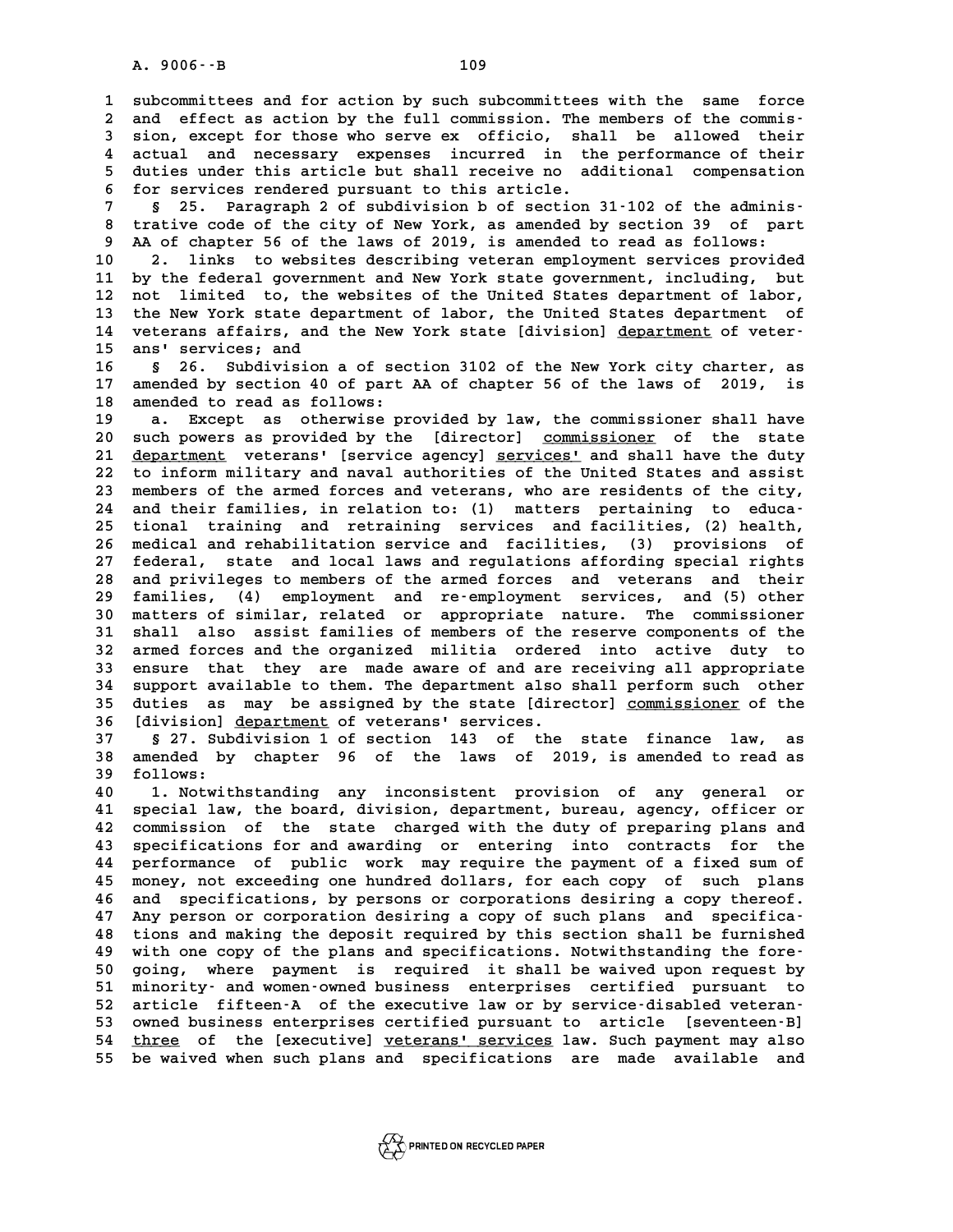A. 9006 · - B<br>
1 obtained electronically or in any non-paper form from the board, divi-<br>
<sup>2</sup> sion department bureau aconou officer or commission of the state **2** obtained electronically or in any non-paper form from the board, divi-<br>2 sion, department, bureau, agency, officer or commission of the state.<br>3 6 28 Paragraph i of subdivision 1 and subdivisions 6 and 6.d of **3 1** obtained electronically or in any non-paper form from the board, division, department, bureau, agency, officer or commission of the state.<br> **3** § 28. Paragraph j of subdivision 1 and subdivisions 6 and 6-d of<br> **1**

2 sion, department, bureau, agency, officer or commission of the state.<br>
5 28. Paragraph j of subdivision 1 and subdivisions 6 and 6-d of<br>
4 section 163 of the state finance law, paragraph j of subdivision 1 as<br>
5 appended **5 28. Paragraph j of subdivision 1 and subdivisions 6 and 6-d of**<br>**4 section 163 of the state finance law, paragraph j of subdivision 1 as<br>5 amended by chapter 569 of the laws of 2015, subdivision 6 as amended by<br>6 abonto 6 4** section 163 of the state finance law, paragraph j of subdivision 1 as<br>
5 amended by chapter 569 of the laws of 2015, subdivision 6 as amended by<br>
6 chapter 257 of the laws of 2021 and subdivision 6-d as added by chap 5 amended by chapter 569 of the laws of 2015, subdivision 6 as amended by<br>6 chapter 257 of the laws of 2021 and subdivision 6-d as added by chapter<br>7 96 of the laws of 2019, are amended to read as follows:<br>**8** j. "Best val 8 chapter 257 of the laws of 2021 and subdivision 6-d as added by chapter<br> **8 j. "Best value" means the basis for awarding contracts for services to**<br> **8 j. "Best value" means the basis for awarding contracts for services** 

**9 the offerer which optimizes quality, cost and efficiency, among respon-**<sup>1</sup> 3 since and responsible offerers and responsible offerers. Such basis shall reflect, wherever possi-<br> **10** sive and responsible offerers. Such basis shall reflect, wherever possi-<br>
<sup>11</sup> ble objective and quantifiable a 9 the offerer which optimizes quality, cost and efficiency, among respon-<br>10 sive and responsible offerers. Such basis shall reflect, wherever possi-<br>11 ble, objective and quantifiable analysis. Such basis may also identif 10 sive and responsible offerers. Such basis shall reflect, wherever possi-<br>11 ble, objective and quantifiable analysis. Such basis may also identify a<br>12 quantitative factor for offerers that are small businesses, certifi 11 ble, objective and quantifiable analysis. Such basis may also identify a<br>12 quantitative factor for offerers that are small businesses, certified<br>13 minority or women-owned business enterprises as defined in subdivision 11 ble, objective and quantifiable analysis. Such basis may also identify a<br>12 quantitative factor for offerers that are small businesses, certified<br>13 minority or women owned business enterprises as defined in subdivision 13 minority or women owned business enterprises as defined in subdivisions<br>14 one, seven, fifteen and twenty of section three hundred ten of the exec-<br>15 utive law or service-disabled veteran-owned business enterprises as<br> 14 one, seven, fifteen and twenty of section three hundred ten of the exec-<br>15 utive law or service-disabled veteran-owned business enterprises as<br>16 defined in subdivision one of section [three hundred sixty-nine-h] <u>fort</u> 15 utive law or service-disabled veteran-owned business enterprises as<br>16 defined in subdivision one of section [three hundred sixty-nine-h] <u>forty</u><br>17 of the [executive] <u>veterans' services</u> law to be used in evaluation o 16 defined in subdivision one of section [three hund<br>17 of the [executive] <u>veterans' services</u> law to be u<br>18 offers for awarding of contracts for services.<br>19 fe Discretionary buying thresholds Burguant to 17 of the [executive] <u>veterans' services</u> law to be used in evaluation of<br>18 offers for awarding of contracts for services.<br>19 6. Discretionary buying thresholds. Pursuant to guidelines established<br>20 by the state procure

18 offers for awarding of contracts for services.<br>19 6. Discretionary buying thresholds. Pursuant to guidelines established<br>20 by the state procurement council: the commissioner may purchase services<br>21 and commodities for 19 6. Discretionary buying thresholds. Pursuant to guidelines established<br>
20 by the state procurement council: the commissioner may purchase services<br>
21 and commodities for the office of general services or its customer 20 by the state procurement council: the commissioner may purchase services<br>21 and commodities for the office of general services or its customer agen-<br>22 cies serviced by the office of general services business services c 21 and commodities for the office of general services or its customer agen-<br>22 cies serviced by the office of general services business services center<br>23 in an amount not exceeding eighty-five thousand dollars without a f 22 cies serviced by the office of general services business services center<br>
23 in an amount not exceeding eighty-five thousand dollars without a formal<br>
24 competitive process; state agencies may purchase services and com 23 in an amount not exceeding eighty-five thousand dollars without a formal<br>24 competitive process; state agencies may purchase services and commod-<br>25 ities in an amount not exceeding fifty thousand dollars without a form 24 competitive process; state agencies may purchase services and commod-<br>25 ities in an amount not exceeding fifty thousand dollars without a formal<br>26 competitive process; and state agencies may purchase commodities or<br>27 25 ities in an amount not exceeding fifty thousand dollars without a formal<br>26 competitive process; and state agencies may purchase commodities or<br>27 services from small business concerns or those certified pursuant to<br>28 26 competitive process; and state agencies may purchase commodities or<br>27 services from small business concerns or those certified pursuant to<br>28 [articles] <u>article</u> fifteen-A [and seventeen-B] of the executive law <u>and</u><br> 27 services from small business concerns or those certified pursuant to<br>28 [articles] <u>article</u> fifteen A [and seventeen B] of the executive law <u>and</u><br>29 <u>article three of the veterans' services law</u>, or commodities or tec 18 [articles] <u>article</u> fifteen A [and seventeen B] of the executive law and<br>
29 <u>article three of the veterans' services law</u>, or commodities or technology<br>
30 gy that are recycled or remanufactured in an amount not excee 29 <u>article three of the veterans' services law</u>, or commodities or technolo-<br>30 gy that are recycled or remanufactured in an amount not exceeding five<br>31 hundred thousand dollars without a formal competitive process and f **30** gy that are recycled or remanufactured in an amount not exceeding five<br>31 hundred thousand dollars without a formal competitive process and for<br>32 commodities that are food, including milk and milk products, grown,<br>33 31 hundred thousand dollars without a formal competitive process and for<br>32 commodities that are food, including milk and milk products, grown,<br>33 produced or harvested in New York state in an amount not to exceed two<br><sup>34</sup> 32 commodities that are food, including milk and milk products,<br>33 produced or harvested in New York state in an amount not to excee<br>34 hundred thousand dollars, without a formal competitive process.<br>35 f.d. Durguant to th 33 produced or harvested in New York state in an amount not to exceed two<br>34 hundred thousand dollars, without a formal competitive process.<br>35 6-d. Pursuant to the authority provided in subdivision six of this<br>26 decise a

**34 hundred thousand dollars, without a formal competitive process.**<br>35 6-d. Pursuant to the authority provided in subdivision six of this<br>36 section, state agencies shall report annually on a fiscal year basis by<br>37 Iuly **35 6-d. Pursuant to the authority provided in subdivision six of this**<br> **36 section, state agencies shall report annually on a fiscal year basis by**<br> **37 July first of the ensuing year to the director of the division of m** 36 section, state agencies shall report annually on a fiscal year basis by<br>37 July first of the ensuing year to the director of the division of minor-<br>38 ity and women-owned business development the total number and total<br> **37 July first of the ensuing year to the director of the division of minor-<br>38 ity and women-owned business development the total number and total<br>39 value of contracts awarded to businesses certified pursuant to article<br> 40 ity and women-owned business development the total number and total**<br>**40 fifteen-A of the executive law, and with respect to contracts awarded to**<br>**41 husinesses certified pursuant to article (seventeen-B) three of the** 39 value of contracts awarded to businesses certified pursuant to article 40 fifteen-A of the executive law, and with respect to contracts awarded to businesses certified pursuant to article [seventeen-B] <u>three</u> of the [e **42** [executive] <u>veterans' services</u> law such information shall be reported to <br>43 the division of service-disabled veteran-owned business enterprises for 41 businesses certified pursuant to article [seventeen-B] <u>three</u> of the<br>42 [executive] <u>veterans' services</u> law such information shall be reported to<br>43 the division of service-disabled veteran-owned business enterprises 42 [executive] <u>veterans' services</u> law such informat<br>43 the division of service-disabled veteran-owned b<br>44 inclusion in their respective annual reports.<br><sup>45</sup> 5.29 Paragraph (f) of subdivision 5.05 postion **43** the division of service-disabled veteran-owned business enterprises for<br>**44** inclusion in their respective annual reports.<br>**45** § 29. Paragraph (f) of subdivision 5 of section 87 of the cannabis law<br>*46* is areaded to

44 inclusion in their respective annual reports.<br>45 § 29. Paragraph (f) of subdivision 5 of section 87 of the cannabis law<br>46 is amended to read as follows:<br>47 (f) "Service-disabled veterans" shall mean persons qualified u 45 § 29. Paragraph (f) of subdivision 5 of section 87 of the cannabis law<br>46 is amended to read as follows:<br>47 (f) "Service-disabled veterans" shall mean persons qualified under<br>48 article [seventeen-B] three of the [execu

**48** article [seventeen-B] <u>three</u> of the [executive] <u>veterans' services</u> law.<br>49 § 30. Subdivision 6 of section 224-d of the labor law, as added **49 § 30. Subdivision 6 of section 224-d of the labor law, as added by 48 article [seventeen-B] <u>three</u> of the [executive] <u>veterans' services</u> law.<br>49 § 30. Subdivision 6 of section 224 of the labor law, as added by<br>50 section 2 of part AA of chapter 56 of the laws of 2021, is amended to<br>51** 49 § 30. Subdivision<br>50 section 2 of par<br>51 read as follows:<br>52 § Fach ounce and 50 section 2 of part AA of chapter 56 of the laws of 2021, is amended to<br>51 read as follows:<br>52 6. Each owner and developer subject to the requirements of this<br>53 section shall comply with the objectives and goals of certi

51 read as follows:<br>52 6. Each owner and developer subject to the requirements of this<br>53 section shall comply with the objectives and goals of certified minority<br>54 and waren.owned business enterprises pursuant to article **52** 6. Each owner and developer subject to the requirements of this<br> **53** section shall comply with the objectives and goals of certified minority<br> **54** and women-owned business enterprises pursuant to article fifteen-A o 53 section shall comply with the objectives and goals of certified minority<br>
54 and women-owned business enterprises pursuant to article fifteen-A of<br>
55 the executive law and certified service-disabled veteran-owned busi-54 and women-owned business enterprises pursuant to article fifteen-A of<br>55 the executive law and certified service-disabled veteran-owned busi-<br>56 nesses pursuant to article [seventeen-B] <u>three</u> of the [executive] <u>veter</u>

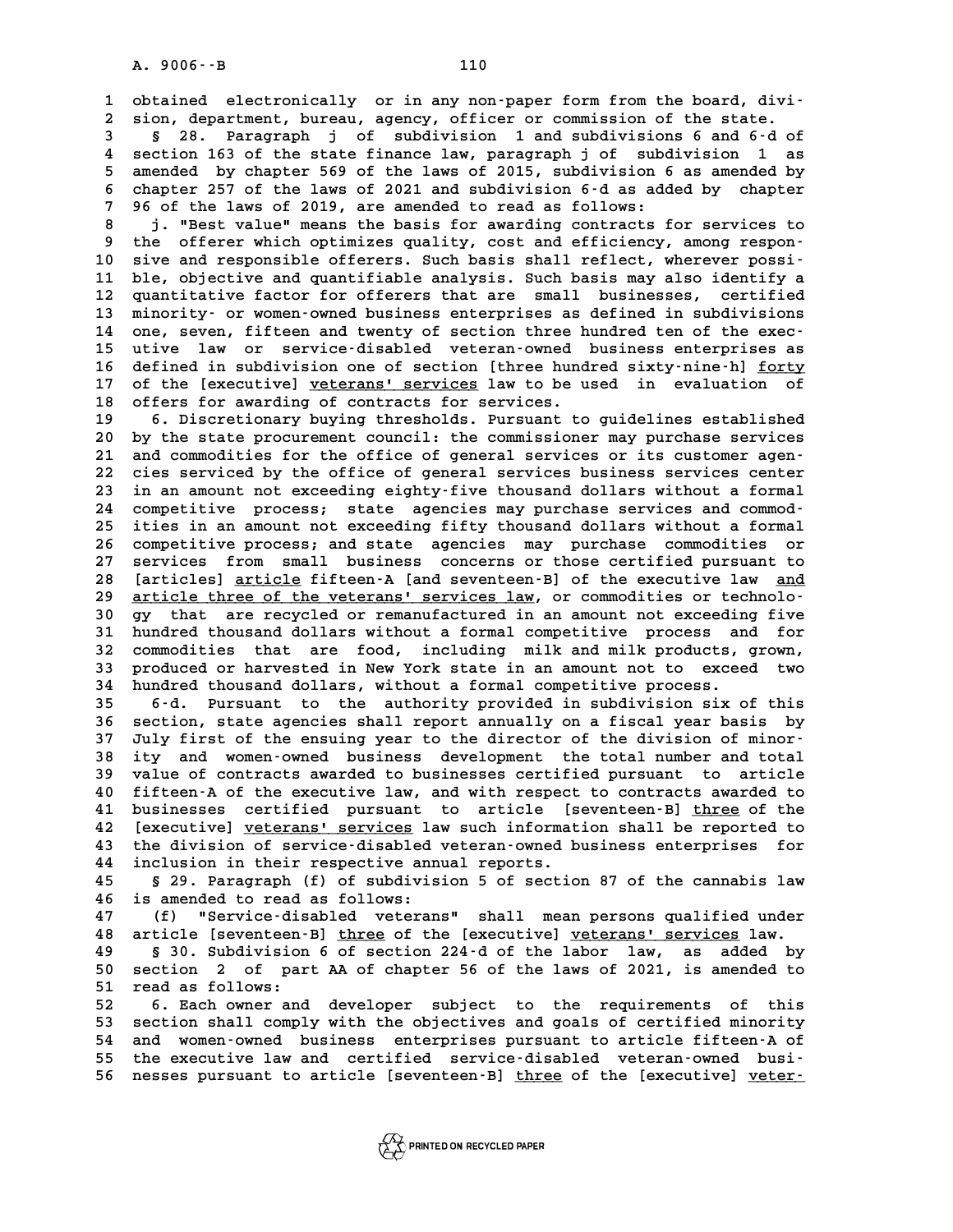A. 9006 · -B<br>1 <u>ans' services</u> law. The department in consultation with the [directors] 1 <u>ans' services</u> law. The department in consultation with the [directors]<br>2 <u>commissioner</u> of the division of minority and women's business develop-<br>3 ment and the director of the division of service-disabled veterans! **3** ans' services law. The department in consultation with the [directors]<br> **2** <u>commissioner</u> of the division of minority and women's business develop-<br> **3** ment and <u>the director</u> of the division of service-disabled vete 2 <u>commissioner</u> of the division of minority and women's business development and <u>the director</u> of the division of service-disabled veterans'<br>4 business development shall make training and resources available to<br>5 againt **5** and the director of the division of service-disabled veterans<sup>1</sup><br>4 business development shall make training and resources available to<br>5 assist minority and women-owned business enterprises and service-disa-<br>blod uptor 4 business development shall make training and resources available to<br>5 assist minority and women-owned business enterprises and service-disa-<br>6 bled veteran-owned business enterprises on covered renewable energy<br>7 sustans 5 assist minority and women-owned business enterprises and service-disa-<br>6 bled veteran-owned business enterprises on covered renewable energy<br>7 systems to achieve and maintain compliance with prevailing wage require-<br>8 mo 8 assist minority and women-owned business enterprises and service-disa-<br>6 bled veteran-owned business enterprises on covered renewable energy<br>7 systems to achieve and maintain compliance with prevailing wage require-<br>8 me **9 systems to achieve and maintain compliance with prevailing wage require-<br>
8 ments. The department shall make such training and resources available**<br> **9 online and shall afford minority and women-owned business enterpris** 8 ments. The department shall make such training and resources available<br>9 online and shall afford minority and women-owned business enterprises<br>10 and service-disabled veteran-owned business enterprises an opportunity<br>11 9 online and shall afford minority and<br>10 and service-disabled veteran-owned busi:<br>11 to submit comments on such training.<br><sup>12</sup> 5<sup>21</sup> Subdivision 3 of sostion 103. **10** and service-disabled veteran-owned business enterprises an opportunity<br>11 to submit comments on such training.<br>12 § 31. Subdivision 3 of section 103-a of the state technology law, as<br>3dded by chanter 427 of the laws o

11 to submit comments on such training.<br>
12 § 31. Subdivision 3 of section 103 a of the state technology law, as<br>
13 added by chapter 427 of the laws of 2017, is amended to read as follows:<br>
14 3. The director shall conduc 12 § 31. Subdivision 3 of section 103 - a of the state technology law, as<br>13 added by chapter 427 of the laws of 2017, is amended to read as follows:<br>14 3. The director shall conduct an outreach campaign informing the<br>15 p added by chapter 427 of the laws of 2017, is amended to read as follows:<br>14 3. The director shall conduct an outreach campaign informing the<br>15 public of the iCenter and shall conduct specific outreach to minority<br>16 and w 14 3. The director shall conduct an outreach campaign informing the<br>15 public of the iCenter and shall conduct specific outreach to minority<br>16 and women-owned business enterprises certified pursuant to article<br><sup>17</sup> fiftee **15 public of the iCenter and shall conduct specific outreach to minority**<br>16 and women-owned business enterprises certified pursuant to article<br>17 fifteen-A of the executive law, small businesses as such term is defined<br>i **16 and women-owned business enterprises certified pursuant to article**<br>17 fifteen-A of the executive law, small businesses as such term is defined<br>18 in section one hundred thirty-one of the economic development law, and<br> 17 fifteen-A of the executive law, small businesses as such term is defined<br>18 in section one hundred thirty-one of the economic development law, and<br>19 service disabled veteran owned business enterprises certified pursuan 18 in section one hundred thirty-one of the economic development law, and<br>19 service disabled veteran owned business enterprises certified pursuant<br>20 to article [seventeen-B] three of the [executive] <u>veterans' services</u> 19 service disabled veteran owned business enterprises<br>20 to article [seventeen-B] <u>three</u> of the [executive] <u>ve</u><br>21 to inform such businesses of iCenter initiatives.<br>22 5 32 Sostion 231 of the sounty law as amonded by 20 to article [seventeen-B] <u>three</u> of the [executive] <u>veterans' services</u> law<br>21 to inform such businesses of iCenter initiatives.<br>22 § 32. Section 831 of the county law, as amended by chapter 490 of the<br>23 laws of 2019,

21 to inform such businesses of iCenter initiative<br>22 § 32. Section 831 of the county law, as amended<br>23 laws of 2019, is amended to read as follows:<br>24 § 831 Soldior burial plats in Dutchess counti **22 § 32. Section 831 of the county law, as amended by chapter 490 of the**<br> **23 laws of 2019, is amended to read as follows:**<br> **24 § 831. Soldier burial plots in Dutchess county. The legislature of the**<br> **25 GOUTALLY OF PU** 

23 laws of 2019, is amended to read as follows:<br>24 § 831. Soldier burial plots in Dutchess county. The legislature of the<br>25 county of Dutchess may authorize the purchase of burial plots and<br>26 provide for marker aptings a 8 24 S 831. Soldier burial plots in Dutchess county. The legislature of the<br>25 county of Dutchess may authorize the purchase of burial plots and<br>26 provide for marker settings and perpetual care and maintenance of such<br>27 25 county of Dutchess may authorize the purchase of burial plots and<br>26 provide for marker settings and perpetual care and maintenance of such<br>27 plots in one or more of the cemeteries of the county of Dutchess for<br>28 dece 26 provide for marker settings and perpetual care and maintenance of such<br>27 plots in one or more of the cemeteries of the county of Dutchess for<br>28 deceased veterans, who, at the time of death, were residents of the<br>29 de Plots in one or more of the cemeteries of the county of Dutchess for<br>28 deceased veterans, who, at the time of death, were residents of the<br>29 county of Dutchess and who (i) were discharged from the armed forces of<br><sup>20</sup> th deceased veterans, who, at the time of death, were residents of the<br>29 county of Dutchess and who (i) were discharged from the armed forces of<br>30 the United States either honorably or under honorable circumstances, or<br><sup>31</sup> **39 county of Dutchess and who (i) were discharged from the armed forces of the United States either honorably or under honorable circumstances, or (ii) had a qualifying condition, as defined in section [three hundred** 30 the United States either honorably or under honorable circumstances, or<br>31 (ii) had a qualifying condition, as defined in section [three hundred<br>32 fifty] <u>one</u> of the [executive] <u>veterans' services</u> law, and received 31 (ii) had a qualifying condition, as defined in section [three hundred<br>32 fifty] <u>one</u> of the [executive] <u>veterans' services</u> law, and received a<br>33 discharge other than bad conduct or dishonorable, or (iii) were a<br>34 d 32 fifty] <u>one</u> of the [executive] <u>veterans' services</u> law, and received a<br>33 discharge other than bad conduct or dishonorable, or (iii) were a 33 discharge other than bad conduct or dishonorable, or (iii) were a<br>34 discharged LGBT veteran, as defined in section [three hundred fifty] <u>one</u><br>35 of the [executive] <u>veterans' services</u> law, and received a discharge<br>26 **34 discharged LGBT veteran, as defined in section [three hundred fifty] <u>one</u><br>35 of the [executive] <u>veterans' services</u> law, and received a discharge<br>36 other than bad conduct or dishonorable. The expense thereof shall b** 35 of the [executive] <u>veterans' services</u> law, and received a discharge<br>36 other than bad conduct or dishonorable. The expense thereof shall be a<br>37 county charge.<br>38 33. Subdivision 6 of section 210 of the economic devel 36 other than bad conduct or dishonorable. The expense thereof shall be a<br>37 county charge.<br>38 § 33. Subdivision 6 of section 210 of the economic development law, as<br>39 amended by chapter 490 of the laws of 2019, is amende

**39 amended by chapter 490 of the laws of 2019, is amended to read as 40 5 33.** Sub<br> **40** follows:<br> **41 6 Weter** and the laws of 2019, is amended to read as<br>40 follows:<br>41 6. "Veteran" shall mean a person who served in the United States army,<br>42 navy air force marines seest ward and/or reserves thereof and/or

**42 navy, air force, marines, coast guard, and/or reserves thereof, and/or 41 6. "Veteran" shall mean a person who served in the United States army,<br>42 navy, air force, marines, coast guard, and/or reserves thereof, and/or<br>43 in the army national guard, air national guard, New York guard and/or<br> 42 navy, air force, marines, coast guard, and/or reserves thereof, and/or**<br>**43 in the army national guard, air national guard, New York guard and/or**<br>**44 New York naval militia and who (a) has received an honorable or gen** 43 in the army national guard, air national guard, New York guard and/or<br>44 New York naval militia and who (a) has received an honorable or general<br>45 discharge from such service, or (b) has a qualifying condition, as<br>46 d New York naval militia and who (a) has received an honorable or general<br>45 discharge from such service, or (b) has a qualifying condition, as<br>46 defined in section [three hundred fifty] <u>one</u> of the [executive] <u>veter-</u><br>47 discharge from such service, or (b) has a qualifying condition, as<br>46 defined in section [three hundred fifty] <u>one</u> of the [executive] <u>veter-</u><br>47 <u>ans' services</u> law, and has received a discharge other than bad conduct<br>4 **46 defined in section [three hundred fifty] <u>one</u> of the [executive] <u>veter-</u><br>47 <u>ans' services</u> law, and has received a discharge other than bad conduct<br>48 or dishonorable from such service, or (c) is a discharged LGBT v 47** <u>ans' services</u> law, and has received a discharge other than bad conduct<br>48 or dishonorable from such service, or (c) is a discharged LGBT veteran,<br>49 as defined in section [three hundred fifty] <u>one</u> of the [executiv 48 or dishonorable from such service, or (c) is a discharged LGBT veteran,<br>49 as defined in section [three hundred fifty] <u>one</u> of the [executive]<br>50 <u>veterans' services</u> law, and has received a discharge other than bad<br>51 49 as defined in section [three hundred fi<br>50 <u>veterans' services</u> law, and has received a<br>51 conduct or dishonorable from such service.<br>52 5 34 Paragraph 1 of subdivision (a) of 5 **50 <u>veterans' services</u> law, and has received a discharge other than bad**<br>51 conduct or dishonorable from such service.<br>52 § 34. Paragraph 1 of subdivision (a) of section 42 of the correction<br>53 law as amended by chante

51 conduct or dishonorable from such service.<br>52 § 34. Paragraph 1 of subdivision (a) of section 42 of the correction<br>53 law, as amended by chapter 322 of the laws of 2021, is amended to read<br>54 35 follows: 52 § 34. Para<br>53 law, as amende<br>54 as follows:<br>55 <sup>1</sup> mbore of **53 law, as amended by chapter 322 of the laws of 2021, is amended to read<br>54 as follows:<br>55 1. There shall be within the commission a citizen's policy and<br>56 commlaint review council it shall consist of nine persons to be** 

54 as follows:<br>55 1. There shall be within the commission a citizen's policy and<br>56 complaint review council. It shall consist of nine persons to be

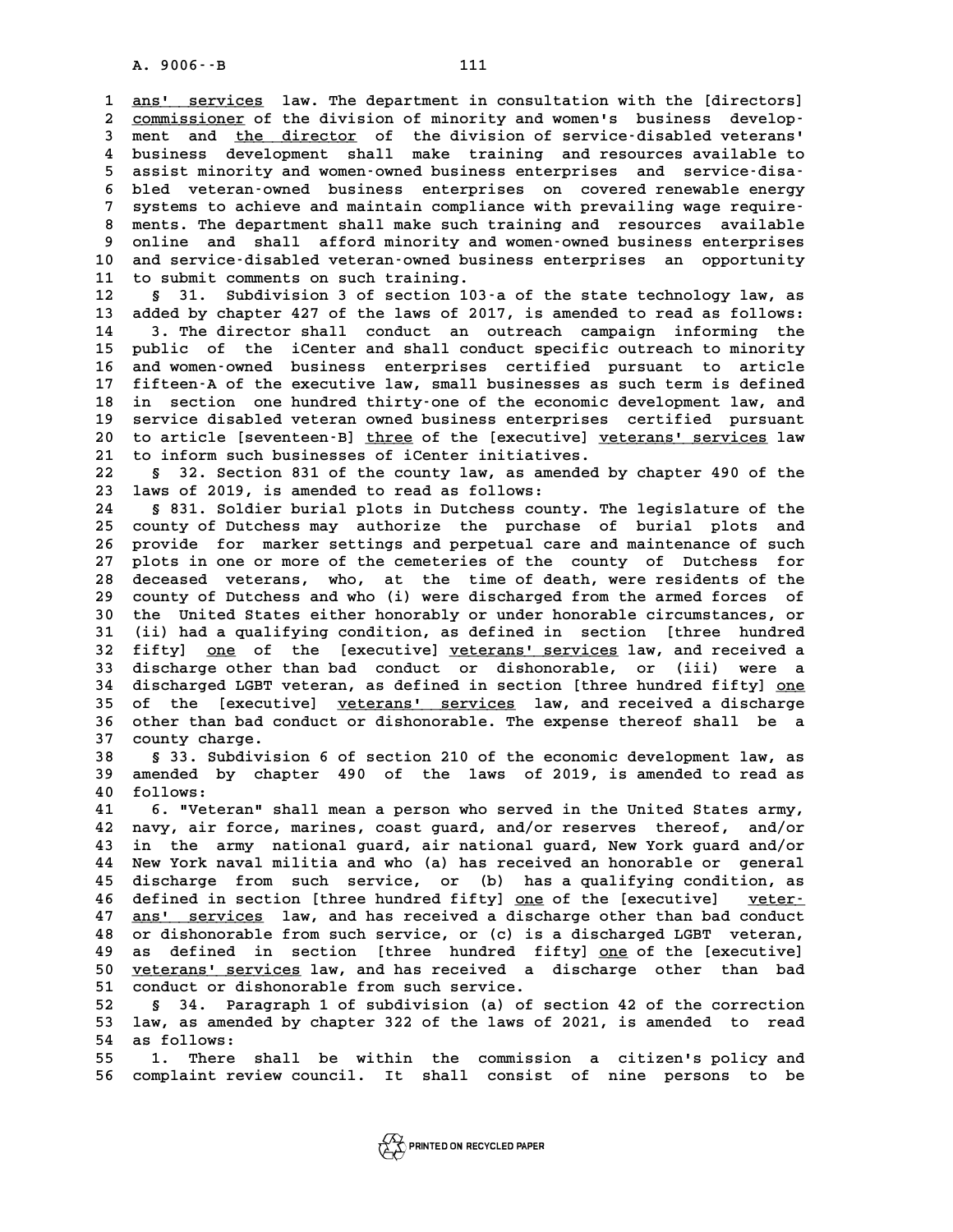**1 appointed by the governor, by and with the advice and consent of the 2** appointed by the governor, by and with the advice and consent of the<br>2 senate. One person so appointed shall have served in the armed forces of<br>3 the United States in any foreign war, confligt or military occupation **3** appointed by the governor, by and with the advice and consent of the senate. One person so appointed shall have served in the armed forces of the United States in any foreign war, conflict or military occupation,<br>  $\frac{$ 2 senate. One person so appointed shall have served in the armed forces of<br>
3 the United States in any foreign war, conflict or military occupation,<br>
4 who (i) was discharged therefrom under other than dishonorable condi-<br> <sup>3</sup> the United States in any foreign war, conflict or military occupation,<br>
4 who (i) was discharged therefrom under other than dishonorable condi-<br>
5 tions, or (ii) has a qualifying condition, as defined in section [three 4 who (i) was discharged therefrom under other than dishonorable conditions, or (ii) has a qualifying condition, as defined in section [three<br>6 hundred fifty] <u>one</u> of the [executive] <u>veterans' services</u> law, and has<br>rece **7 received a discharge other than bad conduct or dishonorable from such** 8 hundred fifty] <u>one</u> of the [executive] <u>veterans' services</u> law, and has<br>7 received a discharge other than bad conduct or dishonorable from such<br>8 service, or (iii) is a discharged LGBT veteran, as defined in section<br>9 [three hundred fifty] one of the [executive] veterans' services law, and 8 service, or (iii) is a discharged LGBT veteran, as defined in section<br>9 [three hundred fifty] <u>one</u> of the [executive] <u>veterans' services</u> law, and<br>10 has received a discharge other than bad conduct or dishonorable from 9 [three hundred fifty] <u>one</u> of the [executive] <u>veterans' services</u> law, and<br>10 has received a discharge other than bad conduct or dishonorable from<br>11 such service, or shall be a duly licensed mental health professional 10 has received a discharge other than bad conduct or dishonorable from<br>11 such service, or shall be a duly licensed mental health professional who<br>12 has professional experience or training with regard to post-traumatic<br>1 11 such service, or shall be a duly licensed mental health professional who<br>12 has professional experience or training with regard to post-traumatic<br>13 stress syndrome. One person so appointed shall be an attorney admitted 12 has professional experience or training with regard to post-traumatic<br>13 stress syndrome. One person so appointed shall be an attorney admitted<br>14 to practice in this state. One person so appointed shall be a former<br>15 13 stress syndrome. One person so appointed shall be an attorney admitted<br>14 to practice in this state. One person so appointed shall be a former<br>15 incarcerated individual of a correctional facility. One person so<br>16 inca 14 to practice in this state. One person so appointed shall be a former<br>15 incarcerated individual of a correctional facility. One person so<br>16 appointed shall be a former correction officer. One person so appointed<br>17 sha 15 incarcerated individual of a correctional facility. One person so<br>16 appointed shall be a former correction officer. One person so appointed<br>17 shall be a former resident of a division for youth secure center or a<br>healt 16 appointed shall be a former correction officer. One person so appointed<br>17 shall be a former resident of a division for youth secure center or a<br>18 health care professional duly licensed to practice in this state. One<br>n **17 shall be a former resident of a division for youth secure center or a**<br>18 health care professional duly licensed to practice in this state. One<br>19 person so appointed shall be a former employee of the office of childre 18 health care professional duly licensed to practice in this state. One<br>
19 person so appointed shall be a former employee of the office of children<br>
20 and family services who has directly supervised youth in a secure re 19 person so appointed shall be a former employee of the office of children<br>20 and family services who has directly supervised youth in a secure resi-<br>21 dential center operated by such office. In addition, the governor sh 20 and family services who has directly supervised youth in a secure resi-<br>21 dential center operated by such office. In addition, the governor shall<br>22 designate one of the full-time members other than the [chairman] <u>cha</u> 21 dential center operated by such office. In addition, the governor shall<br>22 designate one of the full-time members other than the [chairman] <u>chair</u><br>23 of the commission as [chairman] <u>chair</u> of the council to serve as s 22 designate one of the full-time m<br>23 of the commission as [chairman]<br>24 the pleasure of the governor.<br>25 5 25 Paragraph (b) of sui

23 of the commission as [chairman] <u>chair</u> of the council to serve as such at<br>24 the pleasure of the governor.<br>25 § 35. Paragraph (b) of subdivision 5 of section 50 of the civil<br>26 service law, as amended by chapter 490 of 24 the pleasure of the governor.<br>25 § 35. Paragraph (b) of subdivision 5 of section 50 of the civil<br>26 service law, as amended by chapter 490 of the laws of 2019, is amended<br>27 to read as follows: 25 § 35. Paragraph (1)<br>26 service law, as amende<br>27 to read as follows:<br>28 (b) Notwithstanding 26 service law, as amended by chapter 490 of the laws of 2019, is amended<br>
27 to read as follows:<br>
28 (b) Notwithstanding the provisions of paragraph (a) of this subdivi-<br>
29 sion the state sivil service department, subjec

27 to read as follows:<br>
28 (b) Notwithstanding the provisions of paragraph (a) of this subdivi-<br>
29 sion, the state civil service department, subject to the approval of the<br>
20 director of the budget a municipal commission (b) Notwithstanding the provisions of paragraph (a) of this subdivi-<br>29 sion, the state civil service department, subject to the approval of the<br>30 director of the budget, a municipal commission, subject to the approval<br>31 **39 sion, the state civil service department, subject to the approval of the director of the budget, a municipal commission, subject to the approval of the governing board or body of the city or county, as the case may**<br> 30 director of the budget, a municipal commission, subject to the approval<br>31 of the governing board or body of the city or county, as the case may<br>32 be, or a regional commission or personnel officer, pursuant to govern-<br> 31 of the governing board or body of the city or county, as the case may<br>32 be, or a regional commission or personnel officer, pursuant to govern-<br>33 mental agreement, may elect to waive application fees, or to abolish<br><sup>34</sup> 32 be, or a regional commission or personnel officer, pursuant to govern-<br>33 mental agreement, may elect to waive application fees, or to abolish<br>34 fees for specific classes of positions or types of examinations or **35 candidates, or to establish a uniform schedule of reasonable fees 34 fees for specific classes of positions or types of examinations or candidates, or to establish a uniform schedule of reasonable fees different from those prescribed in paragraph (a) of this subdivision, anonifying in q** 35 candidates, or to establish a uniform schedule of reasonable fees<br>36 different from those prescribed in paragraph (a) of this subdivision,<br>37 specifying in such schedule the classes of positions or types of exam-<br>inctio 36 different from those prescribed in paragraph (a) of this subdivision,<br>37 specifying in such schedule the classes of positions or types of exam-<br>38 inations or candidates to which such fees shall apply; provided, howev-<br> 37 specifying in such schedule the classes of positions or types of exam-<br>38 inations or candidates to which such fees shall apply; provided, howev-<br>39 er, that fees shall be waived for candidates who certify to the state<br> 38 inations or candidates to which such fees shall apply; provided, however, that fees shall be waived for candidates who certify to the state civil service department, a municipal commission or a regional commis-<br>
<sup>40</sup> ci **41 signal is that fees shall be waived for candidates who certify to the state**<br>40 civil service department, a municipal commission or a regional commis-<br>41 sion that they are unemployed and primarily responsible for the 40 civil service department, a municipal commission or a regional commis-<br>41 sion that they are unemployed and primarily responsible for the support<br>42 of a household, or are receiving public assistance. Provided further,<br> 41 sion that they are unemployed and primarily responsible for the support<br>42 of a household, or are receiving public assistance. Provided further,<br>43 the state civil service department shall waive the state application fe 42 of a household, or are receiving public assistance. Provided further,<br>43 the state civil service department shall waive the state application fee<br>44 for examinations for original appointment for all veterans. Notwith-<br>4 **43 the state civil service department shall waive the state application fee**<br>**44 for examinations for original appointment for all veterans. Notwith-**<br>**45 standing any other provision of law, for purposes of this section, 44 for examinations for original appointment for all veterans. Notwith-**<br>**45 standing any other provision of law, for purposes of this section, the term "veteran" shall mean a person who has served in the armed forces of<br>** 45 standing any other provision of law, for purposes of this section, the<br>46 term "veteran" shall mean a person who has served in the armed forces of<br>47 the United States or the reserves thereof, or in the army national<br>48 46 term "veteran" shall mean a person who has served in the armed forces of<br>47 the United States or the reserves thereof, or in the army national<br>48 guard, air national guard, New York guard, or the New York naval mili-<br>19 47 the United States or the reserves thereof, or in the army national<br>48 guard, air national guard, New York guard, or the New York naval mili-<br>49 tia, and who (1) has been honorably discharged or released from such<br>50 ger 48 guard, air national guard, New York guard, or the New York naval mili-<br>49 tia, and who (1) has been honorably discharged or released from such<br>50 service under honorable conditions, or (2) has a qualifying condition, **50** tia, and who (1) has been honorably discharged or released from such<br>50 service under honorable conditions, or (2) has a qualifying condition,<br>51 as defined in section [three hundred fifty] <u>one</u> of the [executive]<br>52 50 service under honorable conditions, or (2) has a qualifying condition,<br>51 as defined in section [three hundred fifty] <u>one</u> of the [executive]<br>52 <u>veterans' services</u> law, and has received a discharge other than bad<br>53 51 as defined in section [three hundred fifty] <u>one</u> of the [executive]<br>52 <u>veterans' services</u> law, and has received a discharge other than bad<br>53 conduct or dishonorable from such service, or (3) is a discharged LGBT<br>54 52 <u>veterans' services</u> law, and has received a discharge other than bad<br>53 conduct or dishonorable from such service, or (3) is a discharged LGBT<br>54 veteran, as defined in section [three hundred fifty] <u>one</u> of the [execu 55 tive] veterans' services law, and has received a discharge other than

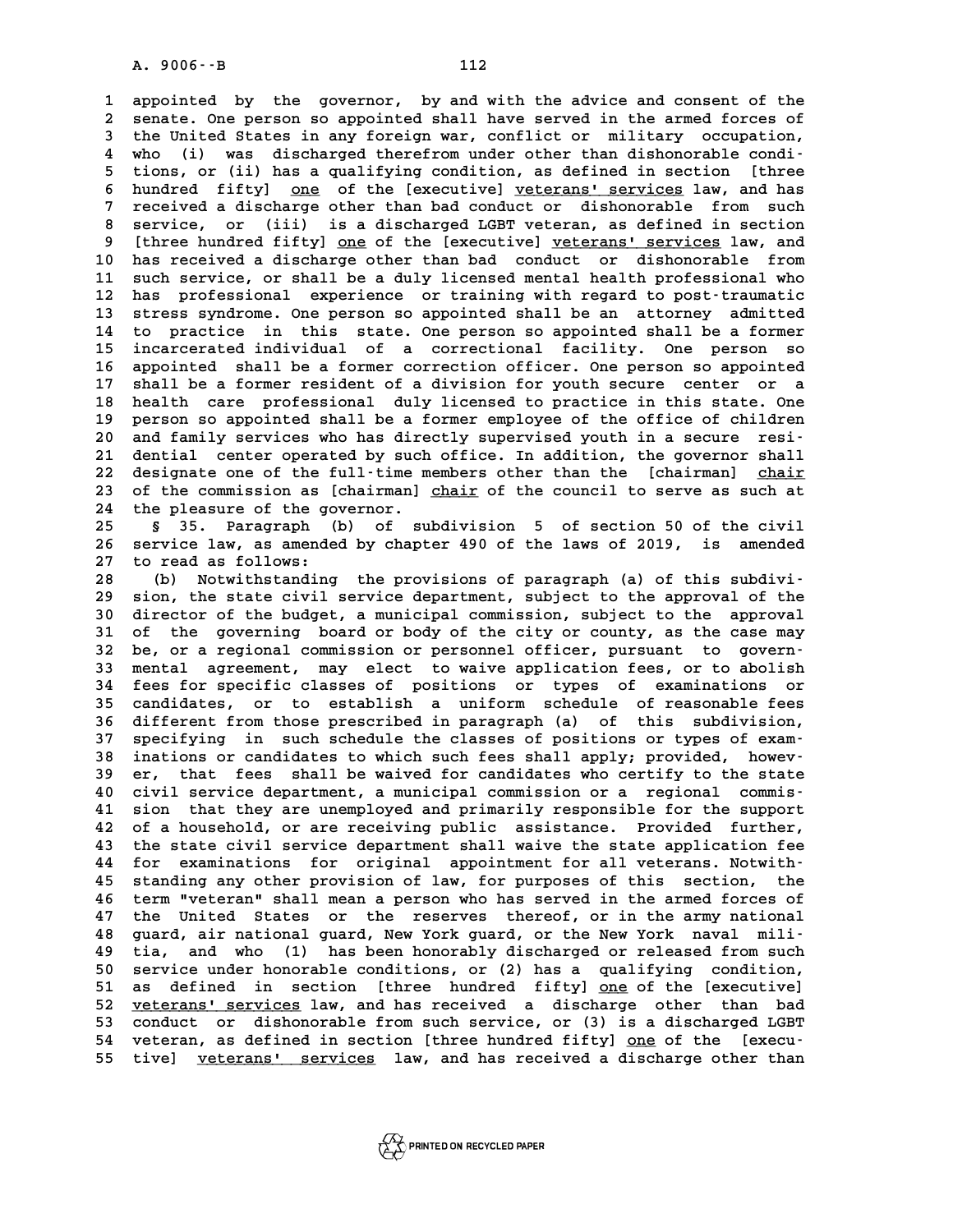**1 bad conduct or dishonorable from such service. The term "armed forces" 2** bad conduct or dishonorable from such service. The term "armed forces<br>2 shall mean the army, navy, air force, marine corps, and coast guard.<br>3 5 36 Persoranh (b) of subdivision 1 of section 75 of the givi

**3 § 36. Paragraph (b) of subdivision 1 of section 75 of the civil** a shall mean the army, navy, air force, marine corps, and coast guard.<br>
4 S 36. Paragraph (b) of subdivision 1 of section 75 of the civil<br>
4 service law, as amended by chapter 490 of the laws of 2019, is amended<br>
5 to road **5 36. Paragraph (1)**<br>**4 service law, as amende**<br>5 to read as follows:<br>(b) a paragraphelding **6 (a) a service law, as amended by chapter 490 of the laws of 2019, is amended**<br> **6 (b) a person holding a position by permanent appointment or employment**<br> **6** (b) a person holding a position by permanent appointment or

<sup>1</sup> **7** in the classified service of the state or in the several cities, coun-<br>
<sup>7</sup> in the classified service of the state or in the several cities, coun-<br>
<sup>2</sup> ties terms or willess thereof or in any other political or siv **8 (b) a person holding a position by permanent appointment or employment**<br> **8 in the classified service of the state or in the several cities, coun-**<br> **8 division of the state or of a municipality or in the public school** I in the classified service of the state or in the several cities, coun-<br>8 ties, towns, or villages thereof, or in any other political or civil<br>9 division of the state or of a municipality, or in the public school<br>0 servic 10 10 8 service, or in a service, or in any other political or civil<br>
10 division of the state or of a municipality, or in the public school<br>
10 service, or in any public or special district, or in the service of any<br>
11 a 9 division of the state or of a municipality, or in the public school<br>10 service, or in any public or special district, or in the service of any<br>11 authority, commission or board, or in any other branch of public<br>12 servic 10 service, or in any public or special district, or in the service of any<br>11 authority, commission or board, or in any other branch of public<br>12 service, who was honorably discharged or released under honorable<br>13 circums 11 authority, commission or board, or in any other branch of public<br>12 service, who was honorably discharged or released under honorable<br>13 circumstances from the armed forces of the United States including (i)<br>14 having a 12 service, who was honorably discharged or released under honorable<br>13 circumstances from the armed forces of the United States including (i)<br>14 having a qualifying condition as defined in section [three hundred<br>15 fiftyl 13 circumstances from the armed forces of the United States including (i)<br>14 having a qualifying condition as defined in section [three hundred<br>15 fifty] <u>one</u> of the [executive] <u>veterans' services</u> law, and receiving a<br>d 14 having a qualifying condition as defined in section [three hundred<br>15 fifty] <u>one</u> of the [executive] <u>veterans' services</u> law, and receiving a<br>16 discharge other than bad conduct or dishonorable from such service, or<br>1 15 fifty] <u>one</u> of the [executive] <u>veterans' services</u> law, and receiving a<br>16 discharge other than bad conduct or dishonorable from such service, or<br>17 (ii) being a discharged LGBT veteran, as defined in section [three<br>h **16 discharge other than bad conduct or dishonorable from such service, or** (ii) being a discharged LGBT veteran, as defined in section [three hundred fifty] <u>one</u> of the [executive] <u>veterans' services</u> law, and<br>no requir 17 (ii) being a discharged LGBT veteran, as defined in section [three<br>18 hundred fifty] <u>one</u> of the [executive] <u>veterans' services</u> law, and<br>19 receiving a discharge other than bad conduct or dishonorable from such<br>20 se 18 hundred fiftyl <u>one</u> of the [executive] <u>veterans' services</u> law, and<br>19 receiving a discharge other than bad conduct or dishonorable from such<br>20 service, having served therein as such member in time of war as defined<br> receiving a discharge other than bad conduct or dishonorable from such 20 service, having served therein as such member in time of war as defined<br>21 in section eighty-five of this chapter, or who is an exempt volunteer<br>22 firefighter as defined in the general municipal law, except when a<br>23 p 21 in section eighty-five of this chapter, or who is an exempt volunteer<br>
22 firefighter as defined in the general municipal law, except when a<br>
23 person described in this paragraph holds the position of private secre-<br>
2 22 firefighter as defined in the general municipal law, exc<br>23 person described in this paragraph holds the position of pr<br>24 tary, cashier or deputy of any official or department, or<br>25 5.27 Personal (a) of subdivision 1 23 person described in this paragraph holds the position of private secre-<br>24 tary, cashier or deputy of any official or department, or<br>25 § 37. Paragraph (a) of subdivision 1 of section 85 of the civil<br>26 service law, as

**24 tary, cashier or deputy of any official or department, or S 37. Paragraph (a) of subdivision 1 of section 85 of the civil as amended by chapter 608 of the laws of 2021, is amended 27 to read as follows:** 25 § 37. Paragraph (a)<br>26 service law, as amen<br>27 to read as follows:<br><sup>29</sup> (a) The terms linetor 26 service law, as amended by chapter 608 of the laws of 2021, is amended<br>27 to read as follows:<br>28 (a) The terms "veteran" and "non-disabled veteran" mean a member of<br>29 the armed forger of the United States who was bener

<sup>27</sup> to read as follows:<br>
28 (a) The terms "veteran" and "non-disabled veteran" mean a member of<br>
29 the armed forces of the United States who was honorably discharged or<br>
20 released under benerable girgumstances from qua **30 (a) The terms "veteran" and "non-disabled veteran" mean a member of the armed forces of the United States who was honorably discharged or released under honorable circumstances from such service including (i)**<br> **31 hav** 29 the armed forces of the United States who was honorably discharged or<br>30 released under honorable circumstances from such service including (i)<br>31 having a qualifying condition as defined in section [three hundred<br><sup>32</sup> 30 released under honorable circumstances from such service including (i)<br>31 having a qualifying condition as defined in section [three hundred<br>32 fifty] <u>one</u> of the [executive] <u>veterans' services</u> law, and receiving a<br>3 **31 having a qualifying condition as defined in section [three hundred**<br>**32 fifty]** <u>one</u> of the [executive] <u>veterans' services</u> law, and receiving a<br>**33 discharge other than bad conduct or dishonorable from such service,** 32 fifty] <u>one</u> of the [executive] <u>veterans' services</u> law, and receiving a<br>33 discharge other than bad conduct or dishonorable from such service, or<br>34 (ii) being a discharged LGBT veteran, as defined in section [three<br>b 33 discharge other than bad conduct or dishonorable from such service, or<br>34 (ii) being a discharged LGBT veteran, as defined in section [three<br>35 hundred fifty] <u>one</u> of the [executive] <u>veterans' services</u> law, and<br>26 re 34 (ii) being a discharged LGBT veteran, as defined in section [three<br>35 hundred fifty] <u>one</u> of the [executive] <u>veterans' services</u> law, and<br>36 receiving a discharge other than bad conduct or dishonorable from such<br>27 co 35 hundred fifty] <u>one</u> of the [executive] <u>veterans' services</u> law, and<br>36 receiving a discharge other than bad conduct or dishonorable from such<br>37 service, who is a citizen of the United States or an alien lawfully<br>28 a 36 receiving a discharge other than bad conduct or dishonorable from such<br>37 service, who is a citizen of the United States or an alien lawfully<br>38 admitted for permanent residence in the United States and who is a resi-<br><sup></sup> 37 service, who is a citizen of the United States or an alien lawfully<br>38 admitted for permanent residence in the United States and who is a resi-<br>39 dent of the state of New York at the time of application for appointment **40 38 admitted for permanent residence in the United States and who is<br>
40 or promotion or at the time of retention, as the case may be.**<br>
41 538 Section 86 of the givil service law as amended by chan dent of the state of New York at the time of application for appointment<br>40 or promotion or at the time of retention, as the case may be.<br>41 § 38. Section 86 of the civil service law, as amended by chapter 490<br>42 of the la

**42 of the laws of 2019, is amended to read as follows:**

**43 § 86. Transfer of veterans or exempt volunteer firefighters upon abol-42** of the laws of 2019, is amended to read as follows:<br> **43** § 86. Transfer of veterans or exempt volunteer firefighters upon abol-<br> **44** ition of positions. If the position in the non-competitive or in the<br> **45** labor g **43 66.** Transfer of veterans or exempt volunteer firefighters upon abol-<br>44 ition of positions. If the position in the non-competitive or in the<br>45 labor class held by any honorably discharged veteran of the armed force **44 ition of positions. If the position in the non-competitive or in the 1abor class held by any honorably discharged veteran of the armed forces of the United States or by any veteran of the armed forces of the United**<br>**4** 45 labor class held by any honorably discharged veteran of the armed forces<br>46 of the United States or by any veteran of the armed forces of the United<br>47 States released under honorable circumstances from such service inc 46 of the United States or by any veteran of the armed forces of the United<br>47 States released under honorable circumstances from such service includ-<br>48 ing (i) having a qualifying condition as defined in section [three<br>h 47 States released under honorable circumstances from such service includ-<br>48 ing (i) having a qualifying condition as defined in section [three<br>49 hundred fifty] <u>one</u> of the [executive] <u>veterans' services</u> law, and<br>50 r **50 finallying a discharge on than 10 reference in the section in the parameter of the [executive] <u>veterans' services</u> law, and receiving a discharge other than bad conduct or dishonorable from such<br>
50 receiving a discha** A sumdred fifty one of the [executive] <u>veterans' services</u> law, and<br>50 receiving a discharge other than bad conduct or dishonorable from such<br>51 service, or (ii) being a discharged LGBT veteran, as defined in section<br>52 t 50 receiving a discharge other than bad conduct or dishonorable from such<br>51 service, or (ii) being a discharged LGBT veteran, as defined in section<br>52 [three hundred fifty] <u>one</u> of the [executive] <u>veterans' services</u> la 51 service, or (ii) being a discharged LGBT veteran, as defined in section<br>52 [three hundred fifty] <u>one</u> of the [executive] <u>veterans' services</u> law, and<br>53 receiving a discharge other than bad conduct or dishonorable fro 52 [three hundred fifty] <u>one</u> of the [executive] <u>veterans' services</u> law, and<br>53 receiving a discharge other than bad conduct or dishonorable from such<br>54 service, who served therein in time of war as defined in section **53 receiving a discharge other than bad conduct or dishonorable from such service, who served therein in time of war as defined in section eight-**<br>55 y-five of this chapter, or by an exempt volunteer firefighter as define 53 receiving a discharge other than bad conduct or dishonorable from such<br>54 service, who served therein in time of war as defined in section eight-<br>55 y-five of this chapter, or by an exempt volunteer firefighter as defin

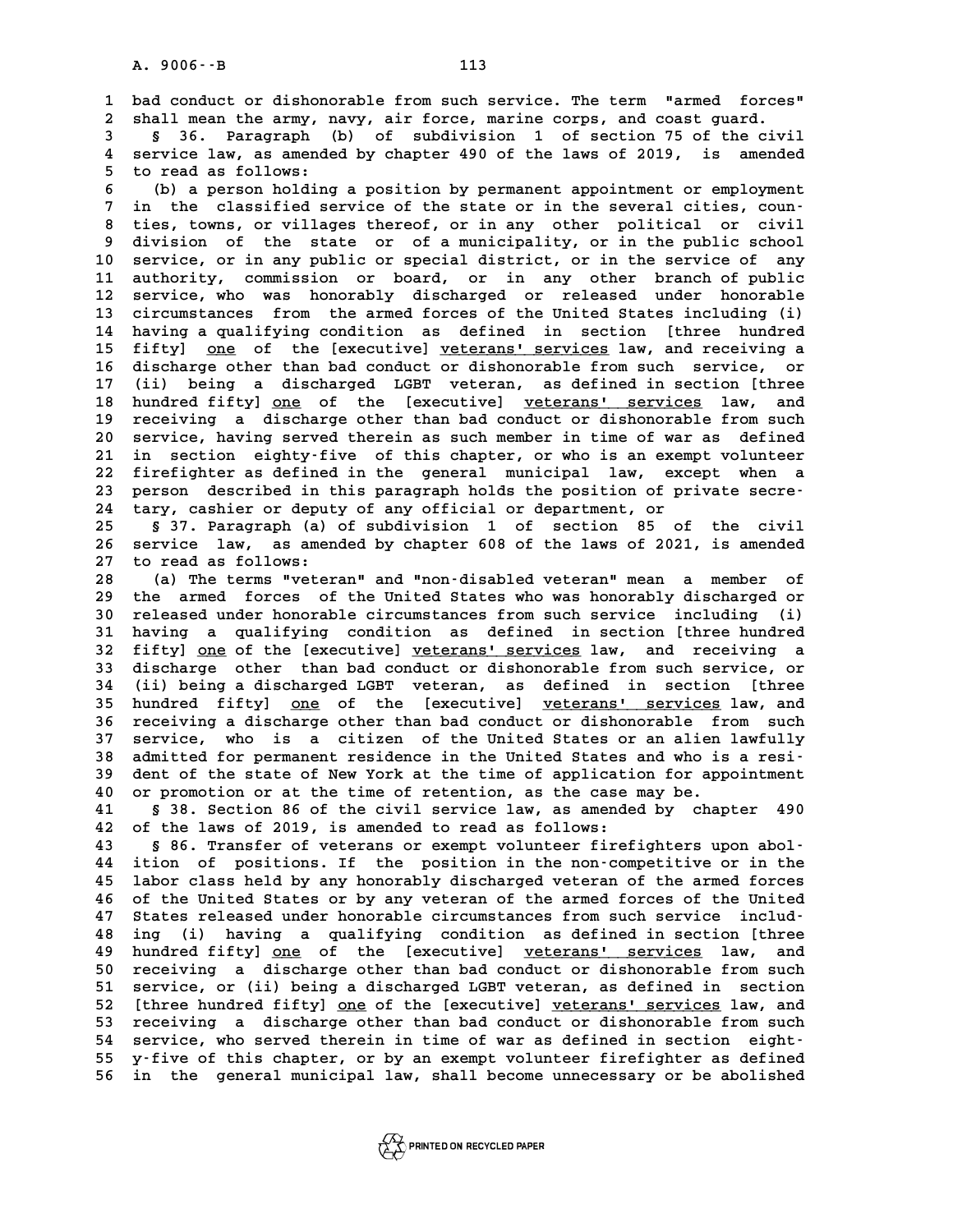**1 for reasons of economy or otherwise, the honorably discharged veteran or** 1 for reasons of economy or otherwise, the honorably discharged veteran or<br>2 exempt volunteer firefighter holding such position shall not be<br>3 discharged from the public service but shall be transferred to a similar 1 for reasons of economy or otherwise, the honorably discharged veteran or<br>2 exempt volunteer firefighter holding such position shall not be<br>3 discharged from the public service but shall be transferred to a similar<br><sup>4</sup> po 2 exempt volunteer firefighter holding such position shall not be<br>3 discharged from the public service but shall be transferred to a similar<br>4 position wherein a vacancy exists, and shall receive the same compen-<br>5 sation 3 discharged from the public service but shall be transferred to a similar<br>4 position wherein a vacancy exists, and shall receive the same compen-<br>5 sation therein. It is hereby made the duty of all persons clothed with<br>th **4 position wherein a vacancy exists, and shall receive the same compensation therein. It is hereby made the duty of all persons clothed with**<br>6 the power of appointment to make such transfer effective. The right to<br>7 tran 5 sation therein. It is hereby made the duty of all persons clothed with<br>6 the power of appointment to make such transfer effective. The right to<br>7 transfer herein conferred shall continue for a period of one year<br>6 follow 8 the power of appointment to make such transfer effective. The right to<br>7 transfer herein conferred shall continue for a period of one year<br>8 following the date of abolition of the position, and may be exercised<br>9 only wh transfer herein conferred shall continue for a period of one year 10 following the date of abolition of the position, and may be exercised<br>
10 may be made at the time of demand for transfer. Where the positions of<br>
11 more than one such weteran or exempt volunteer firefighter are abolish 9 only where a vacancy exists in an appropriate position to which transfer<br>10 may be made at the time of demand for transfer. Where the positions of<br>11 more than one such veteran or exempt volunteer firefighter are abolish 10 may be made at the time of demand for transfer. Where the positions of<br>11 more than one such veteran or exempt volunteer firefighter are abolished<br>12 and a lesser number of vacancies in similar positions exist to which<br> 11 more than one such veteran or exempt volunteer firefighter are abolished<br>12 and a lesser number of vacancies in similar positions exist to which<br>13 transfer may be made, the veterans or exempt volunteer firefighters<br>14 12 and a lesser number of vacancies in similar positions exist to which<br>13 transfer may be made, the veterans or exempt volunteer firefighters<br>14 whose positions are abolished shall be entitled to transfer to such<br>15 upgar 13 transfer may be made, the veterans or exempt volunteer firefighters<br>14 whose positions are abolished shall be entitled to transfer to such<br>15 vacancies in the order of their original appointment in the service.<br>16 Nothi 14 whose positions are abolished shall be entitled to transfer to such<br>15 vacancies in the order of their original appointment in the service.<br>16 Nothing in this section shall be construed to apply to the position of<br>17 pr 16 Nothing in this section shall be construed to apply to the position of<br>17 private secretary, cashier or deputy of any official or department. This<br>18 section shall have no application to persons encompassed by section 16 Nothing in this section shall be construed to apply to the position of<br>17 private secretary, cashier or deputy of any official or department. This<br>18 section shall have no application to persons encompassed by section<br>1 17 private secretary, cashier or deputy of any official or department. This section shall have no application to persons encompassed by section 19 eighty-a of this chapter.<br>20 \$ 39. Section 13-b of the domestic relations l **20 § 10 section shall have no application to persons encompassed by section**<br> **20 § 39. Section 13-b of the domestic relations law, as amended by chap-**<br> **21 ter 306 of the laws of 2021 is amended to read as follows.** 

**21 ter 306 of the laws of 2021, is amended to read as follows:** <sup>20</sup> § <sup>39</sup>. Section 13<sup>-</sup>b of the domestic relations law, as amended by chap-<br>
<sup>21</sup> ter 306 of the laws of 2021, is amended to read as follows:<br>
<sup>22</sup> § 13-b. Time within which marriage may be solemnized. A marriage shall

21 ter 306 of the laws of 2021, is amended to read as follows:<br>22 § 13-b. Time within which marriage may be solemnized. A marriage shall<br>23 not be solemnized within twenty-four hours after the issuance of the<br>24 marriage l 8 13-b. Time within which marriage may be solemnized. A marriage shall<br>23 not be solemnized within twenty-four hours after the issuance of the<br>24 marriage license, unless authorized by an order of a court of record as<br>25 h 23 not be solemnized within twenty-four hours after the issuance of the<br>24 marriage license, unless authorized by an order of a court of record as<br>25 hereinafter provided, nor shall it be solemnized after sixty days from<br>2 24 marriage license, unless authorized by an order of a court of record as<br>25 hereinafter provided, nor shall it be solemnized after sixty days from<br>26 the date of the issuance of the marriage license unless authorized<br>27 25 hereinafter provided, nor shall it be solemnized after sixty days from<br>26 the date of the issuance of the marriage license unless authorized<br>27 pursuant to section [three hundred fifty-four-d] <u>ten</u> of the [executive]<br>2 26 the date of the issuance of the marriage license unless authorized<br>27 pursuant to section [three hundred fifty-four-d] <u>ten</u> of the [executive]<br>28 <u>veterans' services</u> law. Every license to marry hereafter issued by a<br>t 27 pursuant to section [three hundred fifty-four-d] <u>ten</u> of the [executive]<br>28 <u>veterans' services</u> law. Every license to marry hereafter issued by a<br>29 town or city clerk, in addition to other requirements specified by t **30 veterans' services law. Every license to marry hereafter issued by a**<br>29 town or city clerk, in addition to other requirements specified by this<br>30 chapter, must contain a statement of the day and the hour the license 29 town or city clerk, in addition to other requirements specified by this<br>30 chapter, must contain a statement of the day and the hour the license is<br>31 issued and the period during which the marriage may be solemnized. I 30 chapter, must contain a statement of the day and the hour the license is<br>31 issued and the period during which the marriage may be solemnized. It<br>32 shall be the duty of the clergyman or magistrate performing the marria 31 issued and the period during which the marriage may be solemnized. It<br>32 shall be the duty of the clergyman or magistrate performing the marriage<br>33 ceremony, or if the marriage is solemnized by written contract, of the 32 shall be the duty of the clergyman or magistrate performing the marriage<br>33 ceremony, or if the marriage is solemnized by written contract, of the<br>34 judge before whom the contract is acknowledged, to annex to or endors 33 ceremony, or if the marriage is solemnized by written contract, of the<br>34 judge before whom the contract is acknowledged, to annex to or endorse<br>35 upon the marriage license the date and hour the marriage is solemnized. 34 judge before whom the contract is acknowledged, to annex to or endorse<br>35 upon the marriage license the date and hour the marriage is solemnized.<br>36 A judge or justice of the supreme court of this state or the county<br><sup>3</sup> 35 upon the marriage license the date and hour the marriage is solemnized.<br>36 A judge or justice of the supreme court of this state or the county<br>37 judge of the county in which either party to be married resides, or the<br><sup></sup> **36 A** judge or justice of the supreme court of this state or the county<br>37 judge of the county in which either party to be married resides, or the<br>38 judge of the family court of such county, if it shall appear from an<br>29 37 judge of the county in which either party to be married resides, or the<br>38 judge of the family court of such county, if it shall appear from an<br>39 examination of the license and any other proofs submitted by the parties **40 that one of the parties is in danger of imminent death, or by reason of 41 other emergency public interest will be proofs submitted by the parties**<br>40 that one of the parties is in danger of imminent death, or by reason of<br>41 other emergency public interest will be promoted thereby, or that s 40 that one of the parties is in danger of imminent death, or by reason of<br>41 other emergency public interest will be promoted thereby, or that such<br>42 delay will work irreparable injury or great hardship upon the contract 41 other emergency public interest will be promoted thereby, or that such<br>42 delay will work irreparable injury or great hardship upon the contract-<br>43 ing parties, or one of them, may, make an order authorizing the immedi **42 delay will work irreparable injury or great hardship upon the contract-<br>43 ing parties, or one of them, may, make an order authorizing the immedi-<br>44 ate solemnization of the marriage and upon filing such order with th** 43 ing parties, or one of them, may, make an order authorizing the immedi-<br>44 ate solemnization of the marriage and upon filing such order with the<br>45 clergyman or magistrate performing the marriage ceremony, or if the<br>46 44 ate solemnization of the marriage and upon filing such order with the<br>45 clergyman or magistrate performing the marriage ceremony, or if the<br>46 marriage is to be solemnized by written contract, with the judge before<br><sup>47</sup> 45 clergyman or magistrate performing the marriage ceremony, or if the<br>46 marriage is to be solemnized by written contract, with the judge before<br>47 whom the contract is acknowledged, such clergyman or magistrate may<br>48 so 46 marriage is to be solemnized by written contract, with the judge before<br>47 whom the contract is acknowledged, such clergyman or magistrate may<br>48 solemnize such marriage, or such judge may take such acknowledgment as<br>th 47 whom the contract is acknowledged, such clergyman or magistrate may<br>48 solemnize such marriage, or such judge may take such acknowledgment as<br>49 the case may be, without waiting for such three day period and twenty-<br>50 49 the case may be, without waiting for such three day period and twenty-<br>50 four hour period to elapse. The clergyman, magistrate or judge must file<br>51 such order with the town or city clerk who issued the license within 49 the case may be, without waiting for such three day period and twenty-<br>50 four hour period to elapse. The clergyman, magistrate or judge must file<br>51 such order with the town or city clerk who issued the license within 50 four hour period to elapse. The clergyman, magistrate or judge must file<br>51 such order with the town or city clerk who issued the license within<br>52 five days after the marriage is solemnized. Such town or city clerk mus 51 such order with the town or city clerk who issued the license within<br>52 five days after the marriage is solemnized. Such town or city clerk must<br>53 record and index the order in the book required to be kept by him or he 52 five days after the marriage is solemnized. Such town or city clerk must<br>53 record and index the order in the book required to be kept by him or her<br>54 for recording affidavits, statements, consents and licenses, and wh 53 record and index the order in the book required to be kept by him or her<br>54 for recording affidavits, statements, consents and licenses, and when so<br>55 recorded the order shall become a public record and available in an 54 for recording affidavits, statements, consents and licenses, and when so<br>55 recorded the order shall become a public record and available in any<br>56 prosecution under this section. A person who shall solemnize a marriage

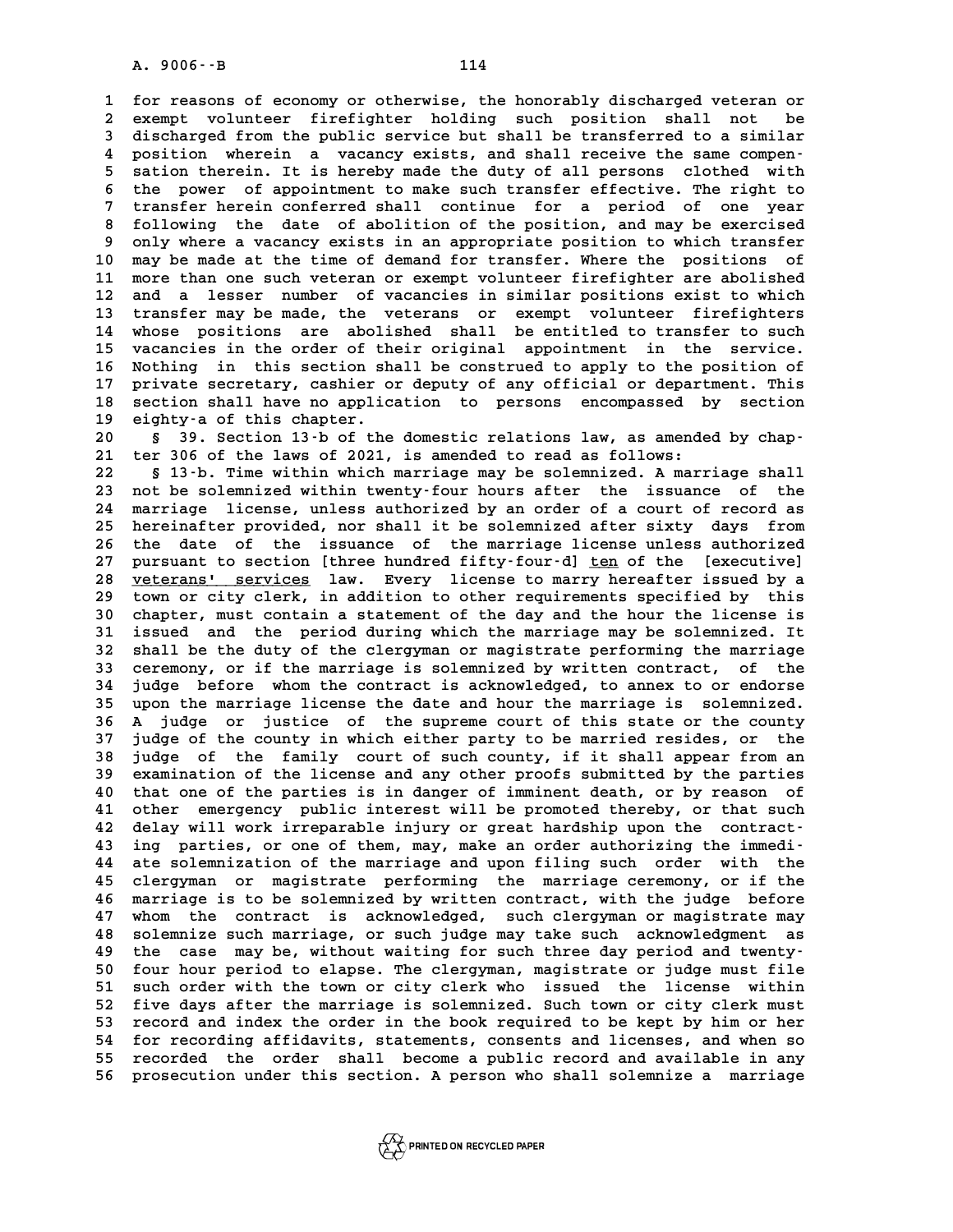A. 9006 --B<br>1 in violation of this section shall be guilty of a misdemeanor and upon<br>2 conviction thereof shall be punished by a fine of fifty dellars for each **2** in violation of this section shall be guilty of a misdemeanor and upon<br>2 conviction thereof shall be punished by a fine of fifty dollars for each<br>3 offense, and in addition thereto, his or her right, to solemnize a 1 in violation of this section shall be guilty of a misdemeanor and upon<br>2 conviction thereof shall be punished by a fine of fifty dollars for each<br>3 offense, and in addition thereto, his or her right to solemnize a<br>4 marr 2 conviction thereof shall be punished by a fine<br>3 offense, and in addition thereto, his or her<br>4 marriage shall be suspended for ninety days.<br>5 5 40 personals a of subdivision 1 of 500 **5 3 offense, and in addition thereto, his or her right to solemnize a<br><b>4** marriage shall be suspended for ninety days.<br>**5 6 40.** Paragraph c of subdivision 1 of section 360 of the education<br>**6 1011** 2012 are app

**6 law, as amended by chapter 490 of the laws of 2019, is amended to read** 5 **5 40. Para**<br>6 law, as amende<br>7 as follows: **8 law, as amended by chapter 490 of the laws of 2019, is amended to read<br>
<b>8 c. Adopt and enforce campus rules and regulations not inconsistent**<br> **8** with the vobiale and traffic law, relating to parking, vobigular and

8 c. Adopt and enforce campus rules and regulations not inconsistent<br>9 with the vehicle and traffic law relating to parking, vehicular and<br>10 pedestrian traffic, and safety. Such rules and regulations may include 10 **10 pedestrian traffic is and regulations not inconsistent**<br>
10 **pedestrian traffic, and safety.** Such rules and regulations may include<br>
11 **provisions** for the disposition of abandoned vehicles removal by towing 9 with the vehicle and traffic law relating to parking, vehicular and<br>10 pedestrian traffic, and safety. Such rules and regulations may include<br>11 provisions for the disposition of abandoned vehicles, removal by towing<br>12 10 pedestrian traffic, and safety. Such rules and regulations may include<br>11 provisions for the disposition of abandoned vehicles, removal by towing<br>12 or otherwise of vehicles parked in violation of such rules at the<br><sup>13</sup> 11 provisions for the disposition of abandoned vehicles, removal by towing<br>
12 or otherwise of vehicles parked in violation of such rules at the<br>
13 expense of the owner, the payment of fees for the registration or park-<br> 12 or otherwise of vehicles parked in violation of such rules at the<br>13 expense of the owner, the payment of fees for the registration or park-<br>14 ing of such vehicles, provided that such campus rules and regulations<br>15 ma **15 may provide that any veteran attending the state university as a student** 14 ing of such vehicles, provided that such campus rules and regulations<br>
15 may provide that any veteran attending the state university as a student<br>
16 shall be exempt from any fees for parking or registering a motor veh 15 may provide that any veteran attending the state university as a student<br>16 shall be exempt from any fees for parking or registering a motor vehi-<br>17 cle, and the assessment of administrative fines upon the owner or ope **16 shall be exempt from any fees for parking or registering a motor vehi-**<br>17 cle, and the assessment of administrative fines upon the owner or opera-<br>18 tor of such vehicles for each violation of the regulations. However 17 cle, and the assessment of administrative fines upon the owner or opera-<br>18 tor of such vehicles for each violation of the regulations. However, no<br>19 such fine may be imposed without a hearing or an opportunity to be h 18 tor of such vehicles for each violation of the regulations. However, no<br>19 such fine may be imposed without a hearing or an opportunity to be heard<br>20 conducted by an officer or board designated by the board of trustees 21 such fine may be imposed without a hearing or an opportunity to be heard<br>20 conducted by an officer or board designated by the board of trustees.<br>21 Such fines, in the case of an officer or employee of state university, 20 conducted by an officer or board designated by the board of trustees.<br>21 Such fines, in the case of an officer or employee of state university,<br>22 may be deducted from the salary or wages of such officer or employee<br>23 21 Such fines, in the case of an officer or employee of state university,<br>22 may be deducted from the salary or wages of such officer or employee<br>23 found in violation of such regulations, or in the case of a student of<br>24 22 may be deducted from the salary or wages of such officer or employee<br>23 found in violation of such regulations, or in the case of a student of<br>24 state university found in violation of such regulations, the university<br>2 23 found in violation of such regulations, or in the case of a student of<br>24 state university found in violation of such regulations, the university<br>25 may withhold his <u>or her</u> grades and transcripts until such time as an 24 state university found in violation of such regulations, the university<br>25 may withhold his <u>or her</u> grades and transcripts until such time as any<br>26 fine is paid. For purposes of this subdivision, the term "veteran" sh 25 may withhold his <u>or her</u> grades and transcripts until such time as any<br>26 fine is paid. For purposes of this subdivision, the term "veteran" shall<br>27 mean a member of the armed forces of the United States who served in **26 fine is paid. For purposes of this subdivision, the term "veteran" shall**<br>27 mean a member of the armed forces of the United States who served in<br>28 such armed forces in time of war and who (i) was honorably discharged 27 mean a member of the armed forces of the United States who served in<br>28 such armed forces in time of war and who (i) was honorably discharged or<br>29 released under honorable circumstances from such service, or (ii) has a such armed forces in time of war and who (i) was honorably discharged or<br>29 released under honorable circumstances from such service, or (ii) has a<br>30 qualifying condition, as defined in section [three hundred fifty] <u>one</u> 29 released under honorable circumstances from such service, or (ii) has a<br>30 qualifying condition, as defined in section [three hundred fifty] <u>one</u> of<br>31 the [executive] <u>veterans' services</u> law, and has received a disch 30 qualifying condition, as defined in section [three hundred fifty] <u>one</u> of<br>31 the [executive] <u>veterans' services</u> law, and has received a discharge<br>32 other than bad conduct or dishonorable from such service, or (iii) 31 the [executive] <u>veterans' services</u> law, and has received a discharge<br>32 other than bad conduct or dishonorable from such service, or (iii) is a<br>33 discharged LGBT veteran, as defined in section [three hundred fifty] <u></u> 32 other than bad conduct or dishonorable from such service, or (iii) is a<br>33 discharged LGBT veteran, as defined in section [three hundred fifty] <u>one</u><br>34 of the [executive] <u>veterans' services</u> law, and has received a di 33 discharged LGBT veteran, as defined in section [three hundred fifty] <u>one</u><br>34 of the [executive] <u>veterans' services</u> law, and has received a discharge<br>35 other than bad conduct or dishonorable from such service.<br>8 41. **34 of the [executive] <u>veterans' services</u> law, and has received a discharge<br>35 other than bad conduct or dishonorable from such service.<br>36 § 41. The opening paragraph of subdivision 6, subdivision 7, paragraph**<br>37 © of

35 other than bad conduct or dishonorable from such service.<br>36 § 41. The opening paragraph of subdivision 6, subdivision 7, paragraph<br>37 c of subdivision 9, and paragraph a of subdivisions 10 and 10-a of<br>38 section 503 of **36 s** 41. The opening paragraph of subdivision 6, subdivision 7, paragraph<br>37 c of subdivision 9, and paragraph a of subdivisions 10 and 10-a of<br>38 section 503 of the education law, as amended by chapter 490 of the laws 37 c of subdivision 9, and paragraph a of sub<br>38 section 503 of the education law, as amend<br>39 of 2019, are amended to read as follows:<br>40 crodit for sorvice in war after world war **40 Section 503 of the education law, as amended by chapter 490 of the laws<br>
39 of 2019, are amended to read as follows:**<br>
40 Credit for service in war after world war I, which shall mean military<br>
41 service during the pe

of 2019, are amended to read as follows:<br>
40 Credit for service in war after world war I, which shall mean military<br>
41 service during the period commencing the first day of July, nineteen<br>
42 hundred forty, and terminatin **40** Credit for service in war after world war I, which shall mean military<br>41 service during the period commencing the first day of July, nineteen<br>42 hundred forty, and terminating the thirtieth day of June, nineteen<br>23 h 41 service during the period commencing the first day of July, nineteen<br>42 hundred forty, and terminating the thirtieth day of June, nineteen<br>43 hundred forty-seven, or during the period commencing the twenty-seventh<br>44 da A2 hundred forty, and terminating the thirtieth day of June, nineteen<br>43 hundred forty-seven, or during the period commencing the twenty-seventh<br>44 day of June, nineteen hundred fifty, and terminating the thirty-first<br>day A hundred forty-seven, or during the period commencing the twenty-seventh<br> **44 day of June, nineteen hundred fifty, and terminating the thirty-first**<br> **45 day of January, nineteen hundred fifty-five, or during both such pe 44 day of June, nineteen hundred fifty, and terminating the thirty-first**<br>45 day of January, nineteen hundred fifty-five, or during both such peri-<br>46 ods, as a member of the armed forces of the United States, of any pers 45 day of January, nineteen hundred fifty-five, or during both such peri-<br>46 ods, as a member of the armed forces of the United States, of any person<br>47 who (i) has been honorably discharged or released under honorable<br>48 **46 ods, as a member of the armed forces of the United States, of any person**<br>**47 who (i) has been honorably discharged or released under honorable**<br>**48 circumstances from such service, or (ii) has a qualifying condition, 47 who (i) has been honorably discharged or released under honorable<br>48 circumstances from such service, or (ii) has a qualifying condition, as<br>49 defined in section [three hundred fifty] <u>one</u> of the [executive] <u>veter-</u>** 48 circumstances from such service, or (ii) has a qualifying condition, as<br>49 defined in section [three hundred fifty] <u>one</u> of the [executive] <u>veter-</u><br>50 <u>ans' services</u> law, and has received a discharge other than bad c defined in section [three hundred fifty] <u>one</u> of the [executive] <u>veter-</u><br>
50 <u>ans' services</u> law, and has received a discharge other than bad conduct<br>
51 or dishonorable from such service, or (iii) is a discharged LGBT v **50** <u>ans' services</u> law, and has received a discharge other than bad conduct<br>
51 or dishonorable from such service, or (iii) is a discharged LGBT veter-<br>
52 an, as defined in section [three hundred fifty] <u>one</u> of the [ex 51 or dishonorable from such service, or (iii) is a discharged LGBT veter-<br>52 an, as defined in section [three hundred fifty] <u>one</u> of the [executive]<br>53 veterans' services law, and has received a discharge other than bad<br> 52 an, as defined in section [three hundred fifty] <u>one</u> of the [executive]<br>53 <u>veterans' services</u> law, and has received a discharge other than bad<br>54 conduct or dishonorable from such service, or service by one who was<br>5 53 <u>veterans' services</u> law, and has received a discharge other than bad<br>
54 conduct or dishonorable from such service, or service by one who was<br>
55 employed by the War Shipping Administration or Office of Defense Trans-54 conduct or dishonorable from such service, or service by one who was<br>55 employed by the War Shipping Administration or Office of Defense Trans-<br>56 portation or their agents as a merchant seaman documented by the United

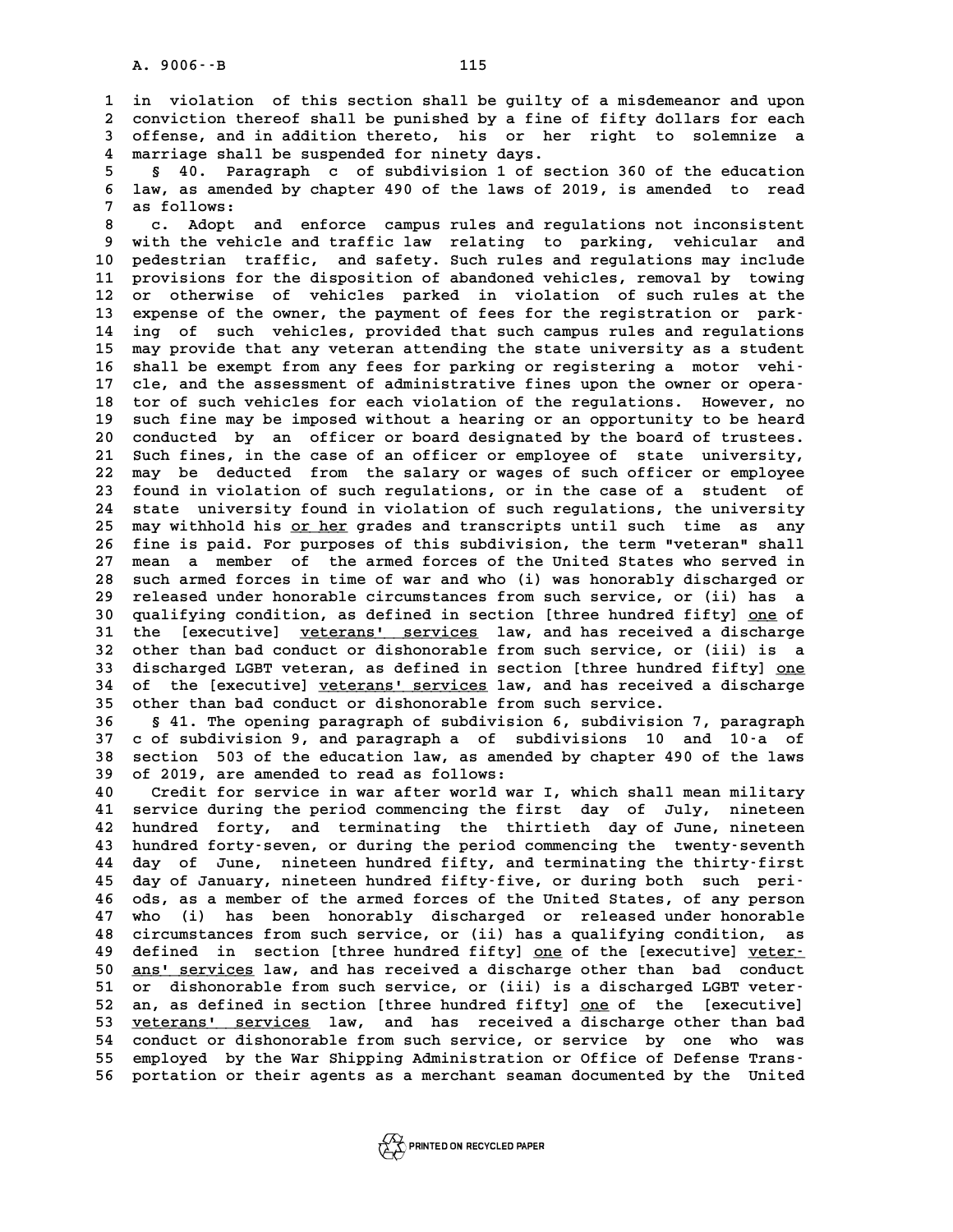**1 States Coast Guard or Department of Commerce, or as a civil servant** 1 States Coast Guard or Department of Commerce, or as a civil servant<br>2 employed by the United States Army Transport Service (later redesignated<br>3 as the United States Army Transportation Corps, Water Division), or the **3 as the United States Army Transport Service (later redesignated as the United States Army Transport Service (later redesignated as the United States Army Transportation Corps, Water Division) or the<br>A Naval Transportati** 2 employed by the United States Army Transport Service (later redesignated<br>3 as the United States Army Transportation Corps, Water Division) or the<br>4 Naval Transportation Service; and who served satisfactorily as a crew<br>5 3 as the United States Army Transportation Corps, Water Division) or the<br>4 Naval Transportation Service; and who served satisfactorily as a crew<br>5 member during the period of armed conflict, December seventh, nineteen<br>5 hu A Naval Transportation Service; and who served satisfactorily as a crew<br>
5 member during the period of armed conflict, December seventh, nineteen<br>
6 hundred forty-one, to August fifteenth, nineteen hundred forty-five,<br>
7 a 5 member during the period of armed conflict, December seventh, nineteen<br>6 hundred forty-one, to August fifteenth, nineteen hundred forty-five,<br>7 aboard merchant vessels in oceangoing, i.e., foreign, intercoastal, or<br>8 coa 8 hundred forty-one, to August fifteenth, nineteen hundred forty-five,<br>
7 aboard merchant vessels in oceangoing, i.e., foreign, intercoastal, or<br>
8 coastwise service as such terms are defined under federal law (46 USCA<br>
8 **9 10301 and merchant vessels in oceangoing, i.e., foreign, intercoastal, or** coastwise service as such terms are defined under federal law (46 USCA 10301 & 10501) and further to include "near foreign" voyages between the<br> 8 coastwise service as such terms are defined under federal law (46 USCA<br>
9 10301 & 10501) and further to include "near foreign" voyages between the<br>
10 United States and Canada, Mexico, or the West Indies via ocean routes 10301 & 10501) and further to include "near foreign" voyages between the<br>10 United States and Canada, Mexico, or the West Indies via ocean routes,<br>11 or public vessels in oceangoing service or foreign waters and who has<br>22 10 United States and Canada, Mexico, or the West Indies via ocean routes,<br>11 or public vessels in oceangoing service or foreign waters and who has<br>12 received a Certificate of Release or Discharge from Active Duty and a<br>13 11 or public vessels in oceangoing service or foreign waters and who has<br>12 received a Certificate of Release or Discharge from Active Duty and a<br>13 discharge certificate, or an Honorable Service Certificate/Report of<br>14 C 12 received a Certificate of Release or Discharge from Active Duty and a<br>13 discharge certificate, or an Honorable Service Certificate/Report of<br>14 Casualty, from the Department of Defense or who served as a United<br>15 Stat 13 discharge certificate, or an Honorable Service Certificate/Report of<br>14 Casualty, from the Department of Defense or who served as a United<br>15 States civilian employed by the American Field Service and served over-<br>16 Se 14 Casualty, from the Department of Defense or who served as a United<br>15 States civilian employed by the American Field Service and served over-<br>16 seas under United States Armies and United States Army Groups in world<br>17 15 States civilian employed by the American Field Service and served over-<br>16 seas under United States Armies and United States Army Groups in world<br>17 war II during the period of armed conflict, December seventh, nineteen **18 hundred forty-one through May eighth, nineteen hundred forty-five, and** 17 war II during the period of armed conflict, December seventh, nineteen<br>
18 hundred forty-one through May eighth, nineteen hundred forty-five, and<br>
19 (iv) who was discharged or released therefrom under honorable condi-<br> 18 hundred forty-one through May eighth, nineteen hundred forty-five, and<br>19 (iv) who was discharged or released therefrom under honorable condi-<br>20 tions, or (v) has a qualifying condition, as defined in section [three<br>21 19 (iv) who was discharged or released therefrom under honorable condi-<br>20 tions, or (v) has a qualifying condition, as defined in section [three<br>21 hundred fifty] <u>one</u> of the [executive] <u>veterans' services</u> law, and has 20 tions, or (v) has a qualifying condition, as defined in section [three<br>21 hundred fifty] <u>one</u> of the [executive] <u>veterans' services</u> law, and has<br>22 received a discharge other than bad conduct or dishonorable from suc 21 hundred fifty] <u>one</u> of the [executive] <u>veterans' services</u> law, and has<br>22 received a discharge other than bad conduct or dishonorable from such<br>23 service, or (vi) is a discharged LGBT veteran, as defined in section<br> 22 received a discharge other than bad conduct or dishonorable from such<br>23 service, or (vi) is a discharged LGBT veteran, as defined in section<br>24 [three hundred fifty] <u>one</u> of the [executive] <u>veterans' services</u> law, a 23 service, or (vi) is a discharged LGBT veteran, as defined in section<br>24 [three hundred fifty] <u>one</u> of the [executive] <u>veterans' services</u> law, and<br>25 has received a discharge other than bad conduct or dishonorable fro 24 [three hundred fifty] <u>one</u> of the [executive] <u>veterans' services</u> law, and<br>25 has received a discharge other than bad conduct or dishonorable from<br>26 such service, or who served as a United States civilian Flight Crew 25 has received a discharge other than bad conduct or dishonorable from<br>26 such service, or who served as a United States civilian Flight Crew and<br>27 Aviation Ground Support Employee of Pan American World Airways or one of 26 such service, or who served as a United States civilian Flight Crew and<br>27 Aviation Ground Support Employee of Pan American World Airways or one of<br>28 its subsidiaries or its affiliates and served overseas as a result o 27 Aviation Ground Support Employee of Pan American World Airways or one of<br>28 its subsidiaries or its affiliates and served overseas as a result of<br>29 Pan American's contract with Air Transport Command or Naval Air Trans-28 its subsidiaries or its affiliates and served overseas as a result of<br>29 Pan American's contract with Air Transport Command or Naval Air Trans-<br>30 port Service during the period of armed conflict, December fourteenth,<br>3 Pan American's contract with Air Transport Command or Naval Air Trans-<br>30 port Service during the period of armed conflict, December fourteenth,<br>31 nineteen hundred forty-one through August fourteenth, nineteen hundred<br>32 30 port Service during the period of armed conflict, December fourteenth,<br>31 nineteen hundred forty-one through August fourteenth, nineteen hundred<br>32 forty-five, and who (vii) was discharged or released therefrom under<br>33 31 nineteen hundred forty-one through August fourteenth, nineteen hundred<br>32 forty-five, and who (vii) was discharged or released therefrom under<br>33 honorable conditions, or (viii) has a qualifying condition, as defined<br><sup>3</sup> 32 forty-five, and who (vii) was discharged or released therefrom under<br>33 honorable conditions, or (viii) has a qualifying condition, as defined<br>34 in section [three hundred fifty] <u>one</u> of the [executive] <u>veterans'</u><br>35 33 honorable conditions, or (viii) has a qualifying condition, as defined<br>34 in section [three hundred fifty] <u>one</u> of the [executive] <u>veterans'</u><br>35 <u>services</u> law, and has received a discharge other than bad conduct or<br>3 **34 in section [three hundred fifty] <u>one</u> of the [executive] <u>veterans'</u><br>35 <u>services</u> law, and has received a discharge other than bad conduct or<br>36 dishonorable from such service, or (ix) is a discharged LGBT veteran, a** 35 <u>services</u> law, and has received a discharge other than bad conduct or<br>36 dishonorable from such service, or (ix) is a discharged LGBT veteran, as<br>37 defined in section [three hundred fifty] <u>one</u> of the [executive] <u>ve</u> **36 dishonorable from such service, or (ix) is a discharged LGBT veteran, as<br>37 defined in section [three hundred fifty] <u>one</u> of the [executive] <u>veter-</u><br>38 <u>ans' services</u> law, and has received a discharge other than bad 37 defined in section [three hundred fifty] <u>one</u> of the [executive] <u>veter-</u><br><b>38 <u>ans' services</u>** law, and has received a discharge other than bad conduct<br>**39 or dishonorable from such service**, and who was a teacher in **40 38 ans' services** law, and has received a discharge other than bad conduct<br> **40 schools** of this state at the time of his <u>or her</u> entrance into the armed<br> **40 schools** of the United States, provided no compensation wa 39 or dishonorable from such service, and who was a teacher in the public<br>40 schools of this state at the time of his <u>or her</u> entrance into the armed<br>41 forces of the United States, provided no compensation was received u 40 schools of this state at the time of his <u>or her</u> entrance into the armed<br>41 forces of the United States, provided no compensation was received under<br>42 the provisions of section two hundred forty-two of the military la 41 forces of the United States, provided no compensation was received under<br>42 the provisions of section two hundred forty-two of the military law, and<br>43 who returned to public school teaching following discharge or compl 42 the provisions of section two hundred forty-two of the military law, and<br>43 who returned to public school teaching following discharge or completion<br>44 of advanced education provided under servicemen's readjustment act 43 who returned to public school teaching following discharge or completion<br>44 of advanced education provided under servicemen's readjustment act of<br>45 nineteen hundred forty-four, or who following such discharge or releas 44 of advanced education provided under servicemen's readjustment act of<br>45 nineteen hundred forty-four, or who following such discharge or release<br>46 entered into a service which would qualify him <u>or her</u> pursuant to<br>47 45 nineteen hundred forty-four, or who following such discharge or release<br>46 entered into a service which would qualify him <u>or her</u> pursuant to<br>47 section forty-three of the retirement and social security law to trans-<br>4 46 entered into a service which would qualify him <u>or her</u> pursuant to<br>47 section forty-three of the retirement and social security law to trans-<br>48 fer his <u>or her</u> membership in the New York state teachers' retirement<br>29 47 section forty-three of the retirement and social security law to trans-<br>48 fer his <u>or her</u> membership in the New York state teachers' retirement<br>49 system, shall be provided as follows, any provisions of section two<br>50 **50 for his <u>or her</u> membership in the New York state teachers' retirement<br>
49 system, shall be provided as follows, any provisions of section two<br>
50 hundred forty-three of the military law to the contrary notwithstanding 50** system, shall be provided as follows, any provisions of section two<br>
50 hundred forty-three of the military law to the contrary notwithstanding.<br>
51 7. A teacher, who was a member of the New York state teachers retire 50 hundred forty-three of the military law to the contrary notwithstanding.<br>51 7. A teacher, who was a member of the New York state teachers retire-<br>52 ment system but who withdrew his <u>or her</u> accumulated contributions im 51 7. A teacher, who was a member of the New York state teachers retire-<br>52 ment system but who withdrew his <u>or her</u> accumulated contributions imme-<br>53 diately prior to his <u>or her</u> entry into, or during his <u>or her</u> serv 52 ment system but who withdrew his <u>or her</u> accumulated contributions imme-<br>53 diately prior to his <u>or her</u> entry into, or during his <u>or her</u> service in<br>54 the armed forces of the United States in war after World War I, 53 diately prior to his <u>or her</u> entry into, or during his <u>or her</u> service in<br>54 the armed forces of the United States in war after World War I, who (i)<br>55 has been honorably discharged or released from service, or (ii) h 53 diately prior to his <u>or her</u> entry into, or during his <u>or her</u> service in<br>54 the armed forces of the United States in war after World War I, who (i)<br>55 has been honorably discharged or released from service, or (ii) h

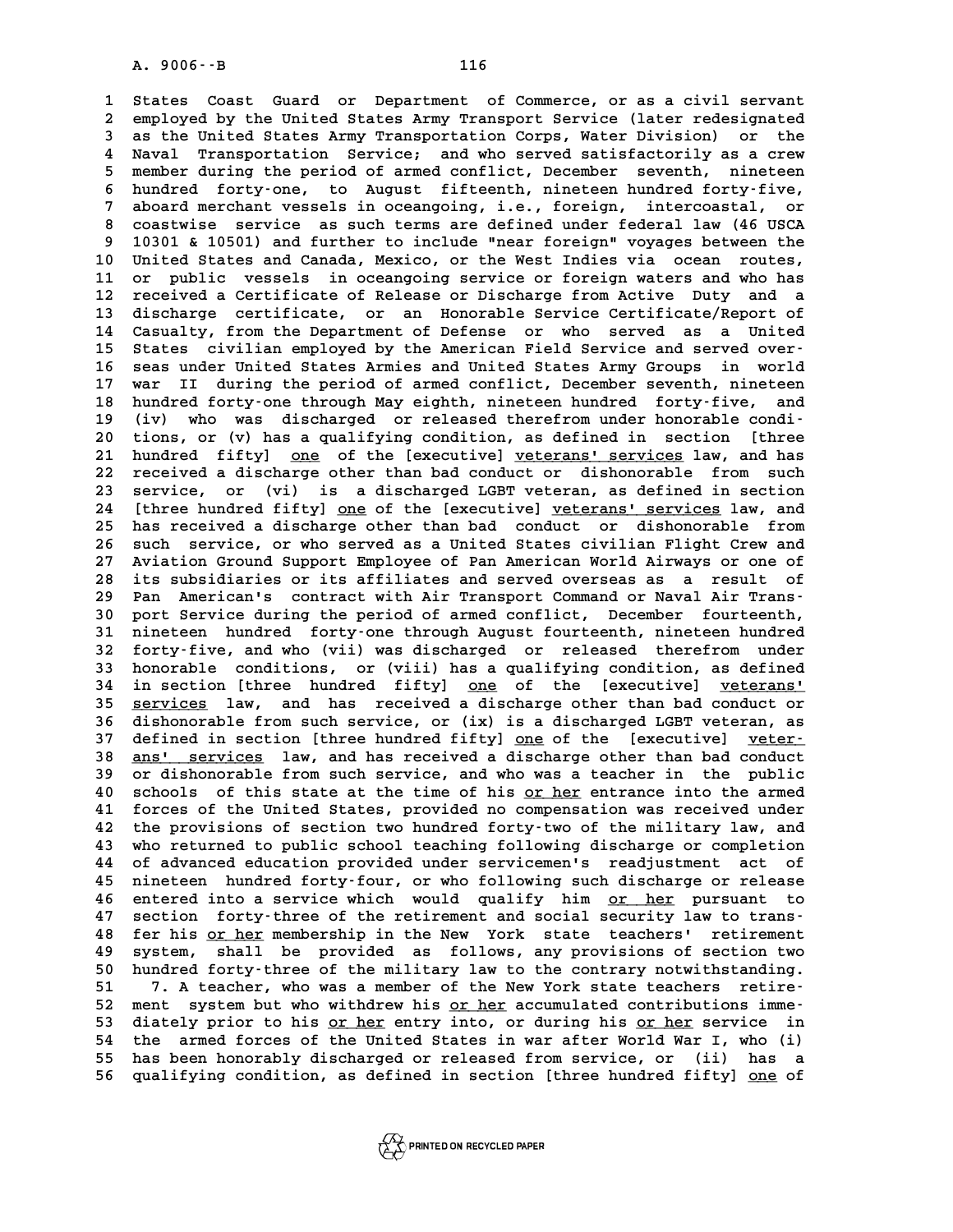A. 9006 · - B<br>117<br>1 the [executive] <u>veterans' services</u> law, and has received a discharge<br>2 other than had conduct or dishenerable from such service or (iii) is **2** the [executive] <u>veterans' services</u> law, and has received a discharge<br>2 other than bad conduct or dishonorable from such service, or (iii) is a<br>3 discharged LGBT veterar, as defined in section [three hundred fifty] on **3** the [executive] <u>veterans' services</u> law, and has received a discharge<br>2 other than bad conduct or dishonorable from such service, or (iii) is a<br>3 discharged LGBT veteran, as defined in section [three hundred fifty] <u>o</u> 2 other than bad conduct or dishonorable from such service, or (iii) is a<br>3 discharged LGBT veteran, as defined in section [three hundred fifty] <u>one</u><br>4 of the [executive] <u>veterans' services</u> law, and has received a disch 3 discharged LGBT veteran, as defined in section [three hundred fifty] <u>one</u><br>4 of the [executive] <u>veterans' services</u> law, and has received a discharge<br>5 other than bad conduct or dishonorable from such service, provided 4 of the [executive] <u>veterans' services</u> law, and has received a discharge<br>5 other than bad conduct or dishonorable from such service, provided no<br>6 compensation was received under the provisions of section two hundred<br>7 5 other than bad conduct or dishonorable from such service, provided no<br>6 compensation was received under the provisions of section two hundred<br>7 forty-two of the military law, and who returned to public school teach-<br>8 in 8 compensation was received under the provisions of section two hundred<br>7 forty-two of the military law, and who returned to public school teach-<br>8 ing in the state of New York following such discharge or release, or<br>9 fol forty-two of the military law, and who returned to public school teach-**10 readjustment act of nineteen hundred forty-four, any provisions of** 9 following completion of advanced education provided under servicemen's<br>10 readjustment act of nineteen hundred forty-four, any provisions of<br>11 section two hundred forty-three of the military law to the contrary<br>12 notwi 10 readjustment act of nineteen hundred forty-four, any provisions of<br>11 section two hundred forty-three of the military law to the contrary<br>12 notwithstanding, will be entitled to credit for service in war after<br><sup>13 Morld</sup> 11 section two hundred forty-three of the military law to the contrary<br>12 notwithstanding, will be entitled to credit for service in war after<br>13 World War I, cost free, provided, however, that such credit will not be<br>14 a 12 notwithstanding, will be entitled to credit for service in war after<br>13 World War I, cost free, provided, however, that such credit will not be<br>14 allowed until he <u>or she</u> claims and pays for all prior teaching service **13 World War I, cost free, provided, however, that such credit will not be allowed until he <u>or she</u> claims and pays for all prior teaching service oredited to him <u>or her</u> at the time of his <u>or her</u> termination of membe** 14 allowed until he <u>or she</u> claims and pays for all prior teaching service<br>15 credited to him <u>or her</u> at the time of his <u>or her</u> termination of member-<br>16 ship in the New York state teachers retirement system, and provi 15 credited to him <u>or her</u> at the time of his <u>or her</u> termination of member-<br>16 ship in the New York state teachers retirement system, and provided<br>17 further that claim for such service in war after World War I shall be 16 ship in the New York state teachers retirement system, and provided<br>17 further that claim for such service in war after World War I shall be<br>18 filed by the member with the retirement board before the first day of<br>19 Iu 17 further that claim for such service in<br>18 filed by the member with the retire:<br>19 July, nineteen hundred sixty-eight.<br>20 a (i) has been benerably dischars

18 filed by the member with the retirement board before the first day of<br>19 July, nineteen hundred sixty-eight.<br>20 c. (i) has been honorably discharged or released under honorable<br>21 circumstances from such service, or (ii **21 circumstances from such service, or (ii) has a qualifying condition, as** 20 c. (i) has been honorably discharged or released under honorable<br>21 circumstances from such service, or (ii) has a qualifying condition, as<br>22 defined in section [three hundred fifty] <u>one</u> of the [executive] <u>veter-</u><br>2 21 circumstances from such service, or (ii) has a qualifying condition, as<br>22 defined in section [three hundred fifty] <u>one</u> of the [executive] <u>veter-</u><br>23 <u>ans' services</u> law, and has received a discharge other than bad c 22 defined in section [three hundred fifty] <u>one</u> of the [executive] <u>veter</u><br>23 <u>ans' services</u> law, and has received a discharge other than bad conduct<br>24 or dishonorable from such service, or (iii) is a discharged LGBT v 23 <u>ans' services</u> law, and has received a discharge other than bad conduct<br>24 or dishonorable from such service, or (iii) is a discharged LGBT veter-<br>25 an, as defined in section [three hundred fifty] <u>one</u> of the [execut 24 or dishonorable from such service, or (iii) is a discharged LGBT veter-<br>25 an, as defined in section [three hundred fifty] <u>one</u> of the [executive]<br>26 veterans' services law, and has received a discharge other than bad<br> 25 an, as defined in section [three hundred fifty]<br>26 <u>veterans' services</u> law, and has received a disc<br>27 conduct or dishonorable from such service, and<br>28 and in addition to gradit for military corrice. **26 <u>veterans' services</u> law, and has received a discharge other than bad<br>27 conduct or dishonorable from such service, and<br>28 a. In addition to credit for military service pursuant to section two<br>29 hundred fortu-three of** 

conduct or dishonorable from such service, and<br>
28 a. In addition to credit for military service pursuant to section two<br>
29 hundred forty-three of the military law and subdivisions six through<br>
20 nine of this section a m **30 a. In addition to credit for military service pursuant to section two**<br>**29 hundred forty-three of the military law and subdivisions six through**<br>**30 nine of this section, a member employed as a full-time teacher by an** 29 hundred forty-three of the military law and subdivisions six through<br>30 nine of this section, a member employed as a full-time teacher by an<br>31 employer as defined in subdivision three of section five hundred one of<br><sup>32</sup> 30 nine of this section, a member employed as a full-time teacher by an amployer as defined in subdivision three of section five hundred one of 32 this article and who joined the retirement system prior to July first, nine this article and who joined the retirement system prior to July first, 32 this article and who joined the retirement system prior to July first,<br>33 nineteen hundred seventy-three, may obtain credit for military service<br>34 not in excess of three years and not otherwise creditable under section 33 nineteen hundred seventy-three, may obtain credit for military service<br>34 not in excess of three years and not otherwise creditable under section<br>35 two hundred forty-three of the military law and subdivisions six throu 34 not in excess of three years and not otherwise creditable under section<br>35 two hundred forty-three of the military law and subdivisions six through<br>36 nine of this section, rendered on active duty in the armed forces of 35 two hundred forty-three of the military law and subdivisions six through<br>36 nine of this section, rendered on active duty in the armed forces of the<br>37 United States during the period commencing July first, nineteen hun 36 nine of this section, rendered on active duty in the armed forces of the<br>37 United States during the period commencing July first, nineteen hundred<br>38 forty, and terminating December thirty-first, nineteen hundred forty 37 United States during the period commencing July first, nineteen hundred<br>38 forty, and terminating December thirty-first, nineteen hundred forty-<br>39 six, or on service by one who was employed by the War Shipping Adminis-**40 forty, and terminating December thirty-first, nineteen hundred forty-**<br> **40 tration or Office of Defense Transportation or their agents as a**<br> **40 tration or Office of Defense Transportation or their agents as a**<br> **41** 39 six, or on service by one who was employed by the War Shipping Adminis-<br>40 tration or Office of Defense Transportation or their agents as a<br>41 merchant seaman documented by the United States Coast Guard or Depart-<br>42 me 40 tration or Office of Defense Transportation or their agents as a<br>41 merchant seaman documented by the United States Coast Guard or Depart-<br>42 ment of Commerce, or as a civil servant employed by the United States<br><sup>43</sup> Ar 41 merchant seaman documented by the United States Coast Guard or Depart-<br>42 ment of Commerce, or as a civil servant employed by the United States<br>43 Army Transport Service (later redesignated as the United States Army<br>44 42 ment of Commerce, or as a civil servant employed by the United States<br>43 Army Transport Service (later redesignated as the United States Army<br>44 Transportation Corps, Water Division) or the Naval Transportation<br>45 Servi A Army Transport Service (later redesignated as the United States Army<br>
44 Transportation Corps, Water Division) or the Naval Transportation<br>
45 Service; and who served satisfactorily as a crew member during the peri-<br>
<sup>16</sup> **44 Transportation Corps, Water Division) or the Naval Transportation**<br>45 Service; and who served satisfactorily as a crew member during the peri-<br>46 od of armed conflict, December seventh, nineteen hundred forty-one, to<br>4 45 Service; and who served satisfactorily as a crew member during the peri-<br>46 od of armed conflict, December seventh, nineteen hundred forty-one, to<br>47 August fifteenth, nineteen hundred forty-five, aboard merchant vessel **46 od of armed conflict, December seventh, nineteen hundred forty-one, to<br>47 August fifteenth, nineteen hundred forty-five, aboard merchant vessels<br>48 in oceangoing, i.e., foreign, intercoastal, or coastwise service as su 47 August fifteenth, nineteen hundred forty-five, aboard merchant vessels**<br>**48 in oceangoing, i.e., foreign, intercoastal, or coastwise service as such<br>49 terms are defined under federal law (46 USCA 10301 & 10501) and fu 50 to include The Wave Tend Tend Tend 10 to the State State State State 10501**<br>**49 terms are defined under federal law (46 USCA 10301 & 10501) and further**<br>50 to include "near foreign" voyages between the United States an **50 terms are defined under federal law (46 USCA 10301 & 10501) and further<br>
50 to include "near foreign" voyages between the United States and Canada,<br>
51 Mexico, or the West Indies via ocean routes, or public vessels in 50 to include "near foreign" voyages between the United States and Canada,<br>51 Mexico, or the West Indies via ocean routes, or public vessels in ocean-<br>52 going service or foreign waters and who has received a Certificate** 51 Mexico, or the West Indies via ocean routes, or public vessels in ocean-<br>52 going service or foreign waters and who has received a Certificate of<br>53 Release or Discharge from Active Duty and a discharge certificate, or **54 Honorable Service Certificate/Report of Casualty, from the Department of** Follow Extends or Discharge from Active Duty and a discharge certificate, or an<br>
54 Honorable Service Certificate/Report of Casualty, from the Department of<br>
55 Defense or on service by one who served as a United States ci 54 Honorable Service Certificate/Report of Casualty, from the Department of<br>55 Defense or on service by one who served as a United States civilian<br>56 employed by the American Field Service and served overseas under United

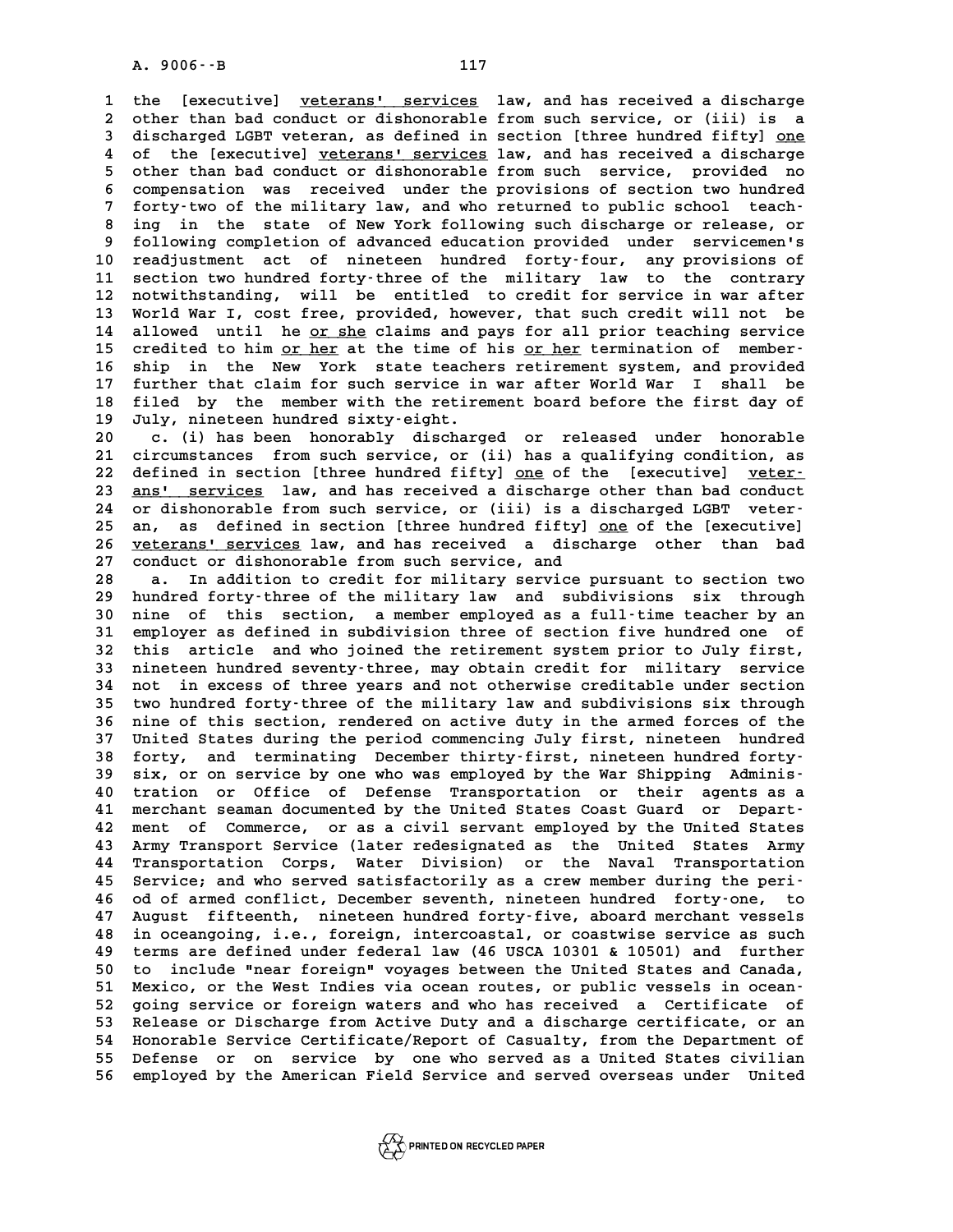**1 States Armies and United States Army Groups in world war II during the** 1 States Armies and United States Army Groups in world war II during the<br>2 period of armed conflict, December seventh, nineteen hundred forty-one<br>3 through May eighth, nineteen hundred forty-five, and who (i) was 1 States Armies and United States Army Groups in world war II during the<br>2 period of armed conflict, December seventh, nineteen hundred forty-one<br>3 through May eighth, nineteen hundred forty-five, and who (i) was<br>4 dischar 2 period of armed conflict, December seventh, nineteen hundred forty-one<br>3 through May eighth, nineteen hundred forty-five, and who (i) was<br>4 discharged or released therefrom under honorable conditions, or (ii) has<br>5 a qua 5 through May eighth, nineteen hundred forty-five, and who (i) was<br>4 discharged or released therefrom under honorable conditions, or (ii) has<br>5 a qualifying condition, as defined in section [three hundred fifty] <u>one</u><br>5 a 4 discharged or released therefrom under honorable conditions, or (ii) has<br>5 a qualifying condition, as defined in section [three hundred fifty] <u>one</u><br>6 of the [executive] <u>veterans' services</u> law, and has received a disch 5 a qualifying condition, as defined in section [three hundred fifty] <u>one</u><br>6 of the [executive] <u>veterans' services</u> law, and has received a discharge<br>7 other than bad conduct or dishonorable from such service, or (iii) i 6 of the [executive] <u>veterans' services</u> law, and has received a discharge<br>7 other than bad conduct or dishonorable from such service, or (iii) is a<br>8 discharged LGBT veteran, as defined in section [three hundred fifty] <u></u> 9 of the [executive] veteran, as defined in section [three hundred fifty] one<br>9 of the [executive] <u>veterans' services</u> law, and has received a discharge<br>9 of the [executive] <u>veterans' services</u> law, and has received a di 10 discharged LGBT veteran, as defined in section [three hundred fifty] one<br>
10 of the [executive] <u>veterans' services</u> law, and has received a discharge<br>
10 other than bad conduct or dishonorable from such service, or on 9 of the [executive] <u>veterans' services</u> law, and has received a discharge<br>10 other than bad conduct or dishonorable from such service, or on service<br>11 by one who served as a United States civilian Flight Crew and Aviati 10 other than bad conduct or dishonorable from such service, or on service<br>11 by one who served as a United States civilian Flight Crew and Aviation<br>12 Ground Support Employee of Pan American World Airways or one of its<br>13 11 by one who served as a United States civilian Flight Crew and Aviation<br>12 Ground Support Employee of Pan American World Airways or one of its<br>13 subsidiaries or its affiliates and served overseas as a result of Pan<br>14 A 12 Ground Support Employee of Pan American World Airways or one of its<br>13 subsidiaries or its affiliates and served overseas as a result of Pan<br>14 American's contract with Air Transport Command or Naval Air Transport<br>15 Se 13 subsidiaries or its affiliates and served overseas as a result of Pan<br>14 American's contract with Air Transport Command or Naval Air Transport<br>15 Service during the period of armed conflict, December fourteenth, nine-<br>1 **16 teen hundred forty-one through August fourteenth, nineteen hundred** 15 Service during the period of armed conflict, December fourteenth, nine-<br>16 teen hundred forty-one through August fourteenth, nineteen hundred<br>17 forty-five, and who (iv) was discharged or released therefrom under<br>hereig 16 teen hundred forty-one through August fourteenth, nineteen hundred<br>17 forty-five, and who (iv) was discharged or released therefrom under<br>18 honorable conditions, or (v) has a qualifying condition, as defined in<br>19 sect 17 forty-five, and who (iv) was discharged or released therefrom under<br>18 honorable conditions, or (v) has a qualifying condition, as defined in<br>19 section [three hundred fifty] <u>one</u> of the [executive] <u>veterans' services</u> 18 honorable conditions, or (v) has a qualifying condition, as defined in<br>19 section [three hundred fifty] <u>one</u> of the [executive] <u>veterans' services</u><br>20 law, and has received a discharge other than bad conduct or dishon **20 section [three hundred fifty] <u>one</u> of the [executive] <u>veterans' services</u><br>
20 law, and has received a discharge other than bad conduct or dishonorable<br>
21 from such service, or (vi) is a discharged LGBT veteran, as d** 10 law, and has received a discharge other than bad conduct or dishonorable<br>
21 from such service, or (vi) is a discharged LGBT veteran, as defined in<br>
22 section [three hundred fifty] <u>one</u> of the [executive] <u>veterans' s</u> 21 from such service, or (vi) is a discharged LGBT veteran, as defined in<br>22 section [three hundred fifty] <u>one</u> of the [executive] <u>veterans' services</u><br>23 law, and has received a discharge other than bad conduct or dishon 22 section [three hundred fifty] <u>one</u> of the [executive] <u>veterans' services</u><br>23 law, and has received a discharge other than bad conduct or dishonorable<br>24 from such service, by a person who was a resident of New York st 23 law, and has received a discharge other than bad conduct or dishonorable<br>24 from such service, by a person who was a resident of New York state at<br>25 the time of entry into such service and at the time of being discharg 24 from such service, by a person who was a resident of New York state at<br>25 the time of entry into such service and at the time of being discharged<br>26 therefrom under honorable circumstances, and who makes the payments<br>27 25 the time of entry into such service and at the time of being disc<sup>26</sup><br>26 therefrom under honorable circumstances, and who makes the paragaired in accordance with the provisions of this subdivision. 26 therefrom under honorable circumstances, and who makes the payments<br>27 required in accordance with the provisions of this subdivision.<br>28 a. In addition to credit for military service pursuant to section two<br>29 hundred

**27 required in accordance with the provisions of this subdivision.**<br> **28 a. In addition to credit for military service pursuant to section two**<br> **29 hundred forty-three of the military law and subdivisions six through<br>
20 30 a.** In addition to credit for military service pursuant to section two<br>29 hundred forty-three of the military law and subdivisions six through<br>30 nine of this section, a member who joined the retirement system prior 29 hundred forty-three of the military law and subdivisions six through<br>30 nine of this section, a member who joined the retirement system prior to<br>31 July first, nineteen hundred seventy-three, and who was not eligible fo 30 nine of this section, a member who joined the retirement system prior to<br>31 July first, nineteen hundred seventy-three, and who was not eligible for<br>32 credit for military service under subdivision ten of this section a 31 July first, nineteen hundred seventy-three, and who was not eligible for<br>32 credit for military service under subdivision ten of this section as a<br>33 result of being on a leave of absence without pay between July twenti 32 credit for military service under subdivision ten of this section as a<br>33 result of being on a leave of absence without pay between July twenti-<br>34 eth, nineteen hundred seventy-six and October fifteenth, nineteen<br>bundr **33 result of being on a leave of absence without pay between July twenti-**<br>**34 eth, nineteen hundred seventy-six and October fifteenth, nineteen**<br>**35 hundred seventy-seven or on leave of absence with less than full pay**<br> **34 eth, nineteen hundred seventy-six and October fifteenth, nineteen**<br>35 hundred seventy-seven or on leave of absence with less than full pay<br>36 between July twentieth, nineteen hundred seventy-six and October<br>37 fifteent 35 hundred seventy-seven or on leave of absence with less than full pay<br>36 between July twentieth, nineteen hundred seventy-six and October<br>37 fifteenth, nineteen hundred seventy-seven, may obtain credit for mili-<br>28 torus 36 between July twentieth, nineteen hundred seventy-six and October<br>37 fifteenth, nineteen hundred seventy-seven, may obtain credit for mili-<br>38 tary service not in excess of three years and not otherwise creditable<br>29 und 37 fifteenth, nineteen hundred seventy-seven, may obtain credit for mili-<br>38 tary service not in excess of three years and not otherwise creditable<br>39 under section two hundred forty-three of the military law and subdivi-<br> **40 10 38 tary service not in excess of three years and not otherwise creditable**<br> **40 sions six through nine of this section, rendered on active duty in the**<br> **41 armed forces of the United States during the period commen** 39 under section two hundred forty-three of the military law and subdivi-<br>40 sions six through nine of this section, rendered on active duty in the<br>41 armed forces of the United States during the period commencing July<br>42 **42 first, nineteen hundred forty, and terminating December thirty-first,** 41 armed forces of the United States during the period commencing July<br>42 first, nineteen hundred forty, and terminating December thirty-first,<br>43 nineteen hundred forty-six, or on service by one who was employed by the<br>44 **42 first, nineteen hundred forty, and terminating December thirty-first,<br>43 nineteen hundred forty-six, or on service by one who was employed by the<br>44 War Shipping Administration or Office of Defense Transportation or th** 43 nineteen hundred forty-six, or on service by one who was employed by the<br>44 War Shipping Administration or Office of Defense Transportation or their<br>45 agents as a merchant seaman documented by the United States Coast G War Shipping Administration or Office of Defense Transportation or their<br>45 agents as a merchant seaman documented by the United States Coast Guard<br>46 or Department of Commerce, or as a civil servant employed by the United 45 agents as a merchant seaman documented by the United States Coast Guard<br>46 or Department of Commerce, or as a civil servant employed by the United<br>47 States Army Transport Service (later redesignated as the United State **46 or Department of Commerce, or as a civil servant employed by the United States Army Transport Service (later redesignated as the United States Army Transportation Corps, Water Division) or the Naval Transportation<br>All** 47 States Army Transport Service (later redesignated as the United States<br>48 Army Transportation Corps, Water Division) or the Naval Transportation<br>49 Service; and who served satisfactorily as a crew member during the peri **50 od of armed conflict, December seventh, nineteen hundred forty-one, to 51 Service; and who served satisfactorily as a crew member during the peri-**<br>
50 od of armed conflict, December seventh, nineteen hundred forty-one, to<br>
51 August fifteenth, nineteen hundred forty-five, aboard merchant ve 50 od of armed conflict, December seventh, nineteen hundred forty-one, to<br>51 August fifteenth, nineteen hundred forty-five, aboard merchant vessels<br>52 in oceangoing, i.e., foreign, intercoastal, or coastwise service as suc **51 August fifteenth, nineteen hundred forty-five, aboard merchant vessels<br>52 in oceangoing, i.e., foreign, intercoastal, or coastwise service as such<br>53 terms are defined under federal law (46 USCA 10301 & 10501) and furt** 52 in oceangoing, i.e., foreign, intercoastal, or coastwise service as such<br>53 terms are defined under federal law (46 USCA 10301 & 10501) and further<br>54 to include "near foreign" voyages between the United States and Cana 53 terms are defined under federal law (46 USCA 10301 & 10501) and further<br>54 to include "near foreign" voyages between the United States and Canada,<br>55 Mexico, or the West Indies via ocean routes, or public vessels in oce 53 terms are defined under federal law (46 USCA 10301 & 10501) and further<br>54 to include "near foreign" voyages between the United States and Canada,<br>55 Mexico, or the West Indies via ocean routes, or public vessels in oce

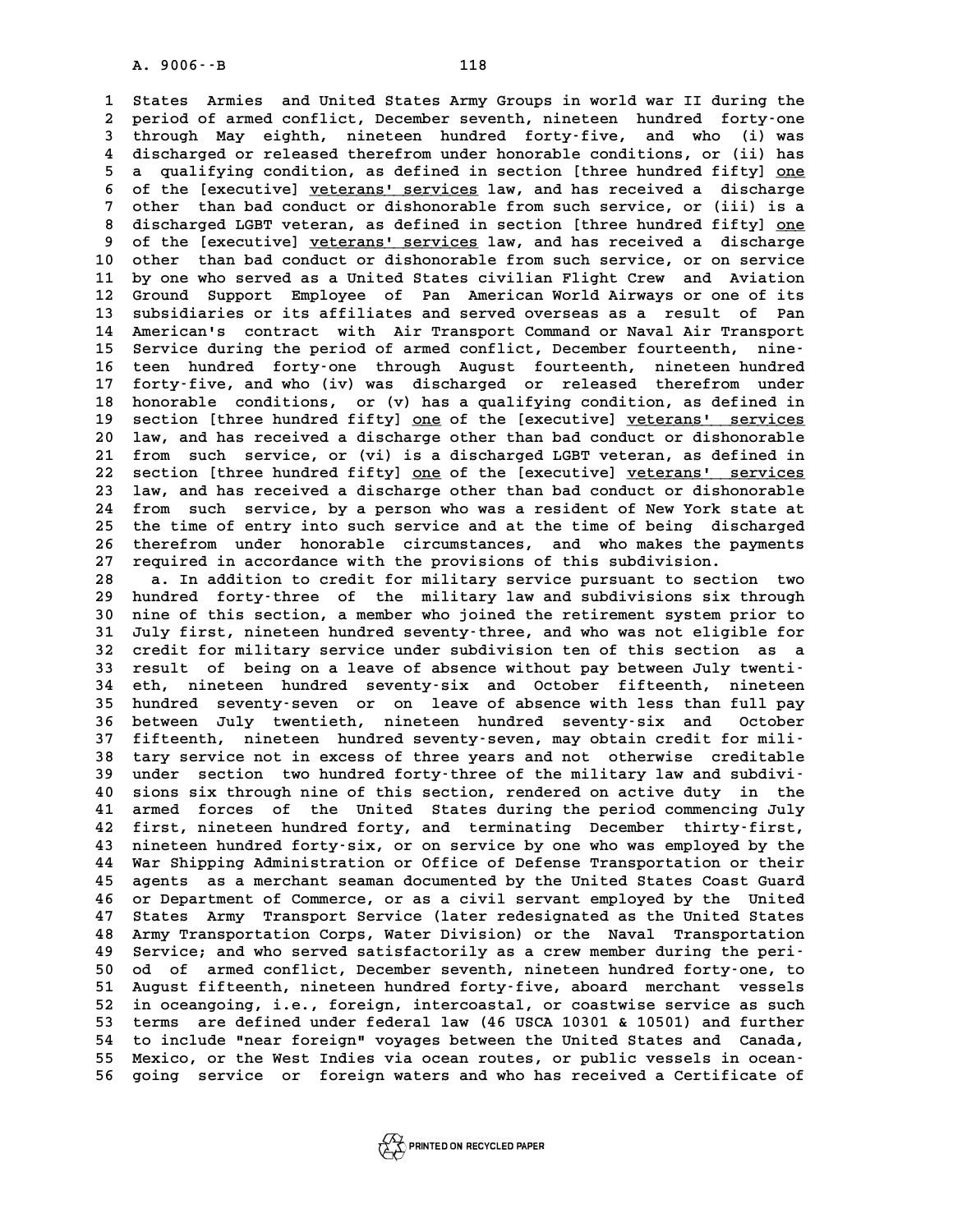**1 Release or Discharge from Active Duty and a discharge certificate, or an 2** Release or Discharge from Active Duty and a discharge certificate, or an<br>2 Honorable Service Certificate/Report of Casualty, from the Department of<br>3 Defense, or on service by one who served as a United States, givilia **3 Release or Discharge from Active Duty and a discharge certificate, or an<br>2 Honorable Service Certificate/Report of Casualty, from the Department of<br>3 Defense, or on service by one who served as a United States civilian<br>** A Honorable Service Certificate/Report of Casualty, from the Department of<br>3 Defense, or on service by one who served as a United States civilian<br>4 employed by the American Field Service and served overseas under United<br>5 **5 Defense, or on service by one who served as a United States civilian**<br>4 employed by the American Field Service and served overseas under United<br>5 States Armies and United States Army Groups in world war II during the<br>5 4 employed by the American Field Service and served overseas under United<br>5 States Armies and United States Army Groups in world war II during the<br>6 period of armed conflict, December seventh, nineteen hundred forty-one<br><sup>7</sup> 5 States Armies and United States Army Groups in world war II during the<br>6 period of armed conflict, December seventh, nineteen hundred forty-one<br>7 through May eighth, nineteen hundred forty-five, and who (i) was<br>discharge 8 period of armed conflict, December seventh, nineteen hundred forty-one<br>7 through May eighth, nineteen hundred forty-five, and who (i) was<br>8 discharged or released therefrom under honorable conditions, or (ii) has<br>2 a qua through May eighth, nineteen hundred forty-five, and who (i) was<br>8 discharged or released therefrom under honorable conditions, or (ii) has<br>9 a qualifying condition, as defined in section [three hundred fifty] <u>one</u><br>0 of t 8 discharged or released therefrom under honorable conditions, or (ii) has<br>9 a qualifying condition, as defined in section [three hundred fifty] <u>one</u><br>10 of the [executive] <u>veterans' services</u> law, and has received a disc 9 a qualifying condition, as defined in section [three hundred fifty] <u>one</u><br>10 of the [executive] <u>veterans' services</u> law, and has received a discharge<br>11 other than bad conduct or dishonorable from such service, or (iii) 10 of the [executive] <u>veterans' services</u> law, and has received a discharge<br>11 other than bad conduct or dishonorable from such service, or (iii) is a<br>12 discharged LGBT veteran, as defined in section [three hundred fifty 11 other than bad conduct or dishonorable from such service, or (iii) is a<br>12 discharged LGBT veteran, as defined in section [three hundred fifty] <u>one</u><br>13 of the [executive] <u>veterans' services</u> law, and has received a di 12 discharged LGBT veteran, as defined in section [three hundred fifty] <u>one</u><br>13 of the [executive] <u>veterans' services</u> law, and has received a discharge<br>14 other than bad conduct or dishonorable from such service, or on 13 of the [executive] <u>veterans' services</u> law, and has received a discharge<br>14 other than bad conduct or dishonorable from such service, or on service<br>15 by one who served as a United States civilian Flight Crew and Aviat 14 other than bad conduct or dishonorable from such service, or on service<br>15 by one who served as a United States civilian Flight Crew and Aviation<br>16 Ground Support Employee of Pan American World Airways or one of its<br>17 **15 by one who served as a United States civilian Flight Crew and Aviation**<br>16 Ground Support Employee of Pan American World Airways or one of its<br>17 subsidiaries or its affiliates and served overseas as a result of Pan<br>18 16 Ground Support Employee of Pan American World Airways or one of its<br>17 subsidiaries or its affiliates and served overseas as a result of Pan<br>18 American's contract with Air Transport Command or Naval Air Transport<br>20 Se 17 subsidiaries or its affiliates and served overseas as a result of Pan<br>
18 American's contract with Air Transport Command or Naval Air Transport<br>
19 Service during the period of armed conflict, December fourteenth, nine-**20 American's contract with Air Transport Command or Naval Air Transport**<br>19 Service during the period of armed conflict, December fourteenth, nine-<br>20 teen hundred forty-one through August fourteenth, nineteen hundred<br>21 **20 Service during the period of armed conflict, December fourteenth, nine-<br>
20 teen hundred forty-one through August fourteenth, nineteen hundred**<br>
21 forty-five, and who (iv) was discharged or released therefrom under<br>
2 20 teen hundred forty-one through August fourteenth, nineteen hundred<br>21 forty-five, and who (iv) was discharged or released therefrom under<br>22 honorable conditions, or (v) has a qualifying condition, as defined in<br>23 sect 21 forty-five, and who (iv) was discharged or released therefrom under<br>22 honorable conditions, or (v) has a qualifying condition, as defined in<br>23 section [three hundred fifty] <u>one</u> of the [executive] <u>veterans' services</u> 22 honorable conditions, or (v) has a qualifying condition, as defined in<br>23 section [three hundred fifty] <u>one</u> of the [executive] <u>veterans' services</u><br>24 law, and has received a discharge other than bad conduct or dishon 23 section [three hundred fifty] <u>one</u> of the [executive] <u>veterans' services</u><br>24 law, and has received a discharge other than bad conduct or dishonorable<br>25 from such service, or (vi) is a discharged LGBT veteran, as defi 24 law, and has received a discharge other than bad conduct or dishonorable<br>25 from such service, or (vi) is a discharged LGBT veteran, as defined in<br>26 section [three hundred fifty] <u>one</u> of the [executive] <u>veterans' ser</u> 25 from such service, or (vi) is a discharged LGBT veteran, as defined in<br>26 section [three hundred fifty] <u>one</u> of the [executive] <u>veterans' services</u><br>27 law, and has received a discharge other than bad conduct or dishon 26 section [three hundred fifty] <u>one</u> of the [executive] <u>veterans' services</u><br>27 law, and has received a discharge other than bad conduct or dishonorable<br>28 from such service, by a person who was a resident of New York st 27 law, and has received a discharge other than bad conduct or dishonorable<br>28 from such service, by a person who was a resident of New York state at<br>29 the time of entry into such service and at the time of being discharg 28 from such service, by a person who was a resident of New York state at<br>29 the time of entry into such service and at the time of being discharged<br>30 therefrom under honorable circumstances, and who makes the payments<br>31 29 the time of entry into such service and at the time of being disc<sup>30</sup><br>30 therefrom under honorable circumstances, and who makes the paragain required in accordance with the provisions of this subdivision. 30 therefrom under honorable circumstances, and who makes the payments<br>31 required in accordance with the provisions of this subdivision.<br>32 § 42. Subdivision 5 of section 605 of the education law, as amended by<br>33 shapter

**31 required in accordance with the provisions of this subdivision.**<br>**32** § 42. Subdivision 5 of section 605 of the education law, as amended by<br>33 chapter 490 of the laws of 2019, is amended to read as follows:<br>5. Regents

**34 5. Regents scholarships for war veterans. Regents scholarships for war** 33 chapter 490 of the laws of 2019, is amended to read as follows:<br>34 5. Regents scholarships for war veterans. Regents scholarships for war<br>35 veterans shall be awarded on a competitive basis, for study beginning<br>36 with **5. Regents scholarships for war veterans. Regents scholarships for war<br>
35 veterans shall be awarded on a competitive basis, for study beginning<br>
36 with the college year nineteen hundred seventy-five--nineteen hundred<br>
3** 35 veterans shall be awarded on a competitive basis, for study beginning<br>36 with the college year nineteen hundred seventy-five--nineteen hundred<br>37 seventy-six. Six hundred such scholarships shall be awarded in such year<br> **36 with the college year nineteen hundred seventy-five--nineteen hundred**<br>37 seventy-six. Six hundred such scholarships shall be awarded in such year<br>38 to veterans of the armed forces of the United States who have served 37 seventy-six. Six hundred such scholarships shall be awarded in such year<br>38 to veterans of the armed forces of the United States who have served on<br>39 active duty (other than for training) between October one, nineteen<br> 40 to veterans of the armed forces of the United States who have served on<br>
40 active duty (other than for training) between October one, nineteen<br>
40 hundred sixty-one and March twenty-nine, nineteen hundred seventy-three active duty (other than for training) between October one, nineteen 40 hundred sixty-one and March twenty-nine, nineteen hundred seventy-three, 41 and who on the date by which applications are required to be submitted (a) **42 (a) have been released from such active duty on conditions not other 43 than honorable, or (b) have a qualifying condition, as defined in** 42 (a) have been released from such active duty on conditions not other<br>43 than honorable, or (b) have a qualifying condition, as defined in<br>44 section [three hundred fifty] <u>one</u> of the [executive] <u>veterans' services</u><br>15 43 than honorable, or (b) have a qualifying condition, as defined in<br>44 section [three hundred fifty] <u>one</u> of the [executive] <u>veterans' services</u><br>45 law, and have received a discharge other than bad conduct or dishonor-<br> **44 section [three hundred fifty] <u>one</u> of the [executive] <u>veterans' services</u><br>45 law, and have received a discharge other than bad conduct or dishonor-<br>46 able from such service, or (c) are discharged LGBT veterans, as d 45 law, and have received a discharge other than bad conduct or dishonor-<br>46 able from such service, or (c) are discharged LGBT veterans, as defined<br>47 in section [three hundred fifty] <u>one</u> of the [executive] veterans'<br>2 46 able from such service, or (c) are discharged LGBT veterans, as defined<br>47 in section [three hundred fifty] <u>one</u> of the [executive] <u>veterans'</u><br>48 <u>services</u> law, and have received a discharge other than bad conduct o** 47 in section [three hundred fifty] <u>one</u> of the [executive] <u>veterans'</u><br>48 <u>services</u> law, and have received a discharge other than bad conduct or<br>49 dishonorable from such service. Such scholarships shall be allocated to **50 SERVICES 1 aw, and have received a discharge other than bad conduct or** dishonorable from such service. Such scholarships shall be allocated to each county in the state in the same ratio that the number of legal<br> **1** r dishonorable from such service. Such scholarships shall be allocated to<br>50 each county in the state in the same ratio that the number of legal<br>51 residents in such county, as determined by the most recent federal<br>52 consus 50 each county in the state in the same ratio that the number of legal<br>51 residents in such county, as determined by the most recent federal<br>52 census, bears to the total number of residents in the state; provided,<br>53 bewe 51 residents in such county, as determined by the most recent federal<br>52 census, bears to the total number of residents in the state; provided,<br>53 however, that no county shall be allocated fewer scholarships than such<br>54 52 census, bears to the total number of residents in the state; provided,<br>53 however, that no county shall be allocated fewer scholarships than such<br>54 county received during the year nineteen hundred sixty-eight--sixty-<br>5 53 howev<br>54 count<br>55 nine.

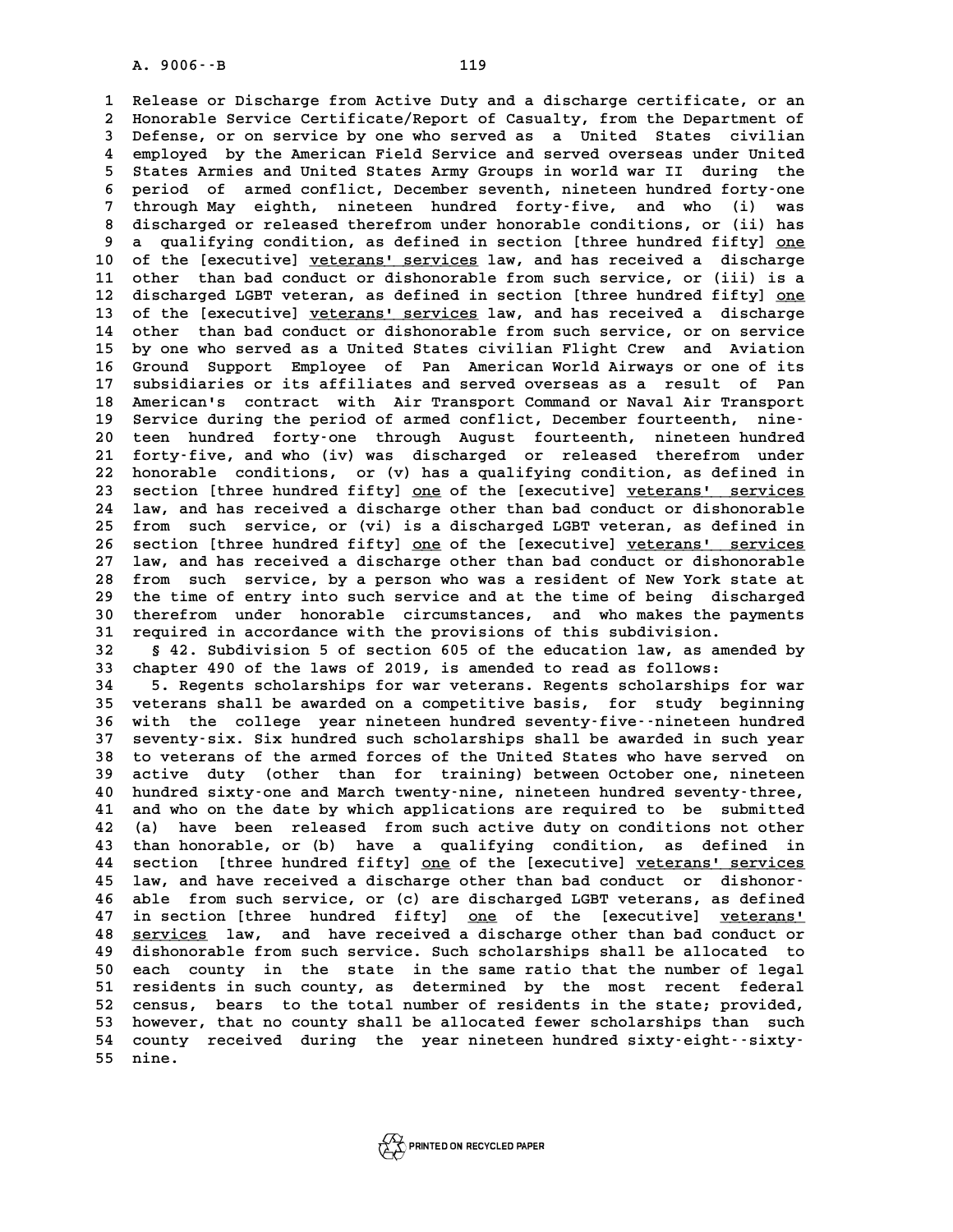**1 § 43. Subparagraph 3 of paragraph b of subdivision 3 of section 663 of 2** 1 S 43. Subparagraph 3 of paragraph b of subdivision 3 of section 663 of<br>2 the education law, as amended by chapter 490 of the laws of 2019, is **3** 43. Subparagraph 3 of para<br>
2 the education law, as amended 3<br>
3 amended to read as follows: 2 the education law, as amended by chapter 490 of the laws of 2019, is<br>3 amended to read as follows:<br>4 (3) The applicant was enlisted in full time active military service in<br>5 the armod forces of the United States and (i)

3 amended to read as follows:<br>4 (3) The applicant was enlisted in full time active military service in<br>5 the armed forces of the United States and (i) has been honorably<br>6 discharged from such acruise ar (ii) has a gualify 4 (3) The applicant was enlisted in full time active military service in<br>5 the armed forces of the United States and (i) has been honorably<br>6 discharged from such service, or (ii) has a qualifying condition, as<br>7 defined i 5 the armed forces of the United States and (i) has been honorably<br>6 discharged from such service, or (ii) has a qualifying condition, as<br>7 defined in section [three hundred fifty] <u>one</u> of the [executive] <u>veter-</u><br>2 and c 6 discharged from such service, or (ii) has a qualifying condition, as<br>7 defined in section [three hundred fifty] <u>one</u> of the [executive] <u>veter-</u><br>8 <u>ans' services</u> law, and has received a discharge other than bad conduct defined in section [three hundred fifty] <u>one</u> of the [executive] <u>veter-</u><br>8 <u>ans' services</u> law, and has received a discharge other than bad conduct<br>9 or dishonorable from such service, or (iii) is a discharged LGBT veter 8 <u>ans' services</u> law, and has received a discharge other than bad conduct<br>
9 or dishonorable from such service, or (iii) is a discharged LGBT veter-<br>
10 an, as defined in section [three hundred fifty] <u>one</u> of the [execut 9 or dishonorable from such service, or (iii) is a discharged LGBT veter-<br>10 an, as defined in section [three hundred fifty] <u>one</u> of the [executive]<br>11 <u>veterans' services</u> law, and has received a discharge other than bad **10 an, as defined in section [three hundred fifty] <u>one</u> of the [executive]<br>11 <u>veterans' services</u> law, and has received a discharge other than bad<br>12 conduct or dishonorable from such service, and, provided, however, th** 11 veterans' services law, and has received a discharge other than bad<br>12 conduct or dishonorable from such service, and, provided, however, that<br>13 the applicant has not and will not be claimed as a dependent by either<br>14 12 conduct or dishonorable from such service, and, provided, how<br>13 the applicant has not and will not be claimed as a dependen<br>14 parent for purposes of either federal or state income tax.<br>15 5.44 Paragraph (b) of subdivi 13 the applicant has not and will not be claimed as a dependent by either<br>14 parent for purposes of either federal or state income tax.<br>15 § 44. Paragraph (b) of subdivisions 1 and 2 of section 668 of the<br>16 education law

14 parent for purposes of either federal or state income tax.<br>15 § 44. Paragraph (b) of subdivisions 1 and 2 of section 668 of the<br>16 education law, as amended by chapter 490 of the laws of 2019, are<br>17 emeraded to read as 15 § 44. Paragraph (b) of subdi<br>16 education law, as amended 17 amended to read as follows:<br><sup>19</sup> (b) December seven pineteen 16 education law, as amended by chapter 490 of the laws of 2019, are<br>17 amended to read as follows:<br>18 (b) December seven, nineteen hundred forty-one to December thirty-one,<br>19 pineteen hundred forty-six or have been emplo

17 amended to read as follows:<br>18 (b) December seven, nineteen hundred forty-one to December thirty-one,<br>19 nineteen hundred forty-six, or have been employed by the War Shipping<br>20 Administration or Office of Defense Trans **20 Administration or Office of Defense Transportation or Office of Defense Transportation or their agents as a**<br>20 Administration or Office of Defense Transportation or their agents as a<br>21 merchant seaman documented by t 19 nineteen hundred forty-six, or have been employed by the War Shipping<br>
20 Administration or Office of Defense Transportation or their agents as a<br>
21 merchant seaman documented by the United States Coast Guard or Depart 20 Administration or Office of Defense Transportation or their agents as a<br>21 merchant seaman documented by the United States Coast Guard or Depart-<br>22 ment of Commerce, or as a civil servant employed by the United States<br> 21 merchant seaman documented by the United States Coast Guard or Depart-<br>22 ment of Commerce, or as a civil servant employed by the United States<br>23 Army Transport Service (later redesignated as the United States Army<br>24 22 ment of Commerce, or as a civil servant employed by the United States<br>23 Army Transport Service (later redesignated as the United States Army<br>24 Transportation Corps, Water Division) or the Naval Transportation<br>25 Servi 23 Army Transport Service (later redesignated as the United States Army<br>24 Transportation Corps, Water Division) or the Naval Transportation<br>25 Service; and who served satisfactorily as a crew member during the peri-<br>26 A 24 Transportation Corps, Water Division) or the Naval Transportation<br>25 Service; and who served satisfactorily as a crew member during the peri-<br>26 od of armed conflict, December seventh, nineteen hundred forty-one, to<br>27 25 Service; and who served satisfactorily as a crew member during the peri-<br>26 od of armed conflict, December seventh, nineteen hundred forty-one, to<br>27 August fifteenth, nineteen hundred forty-five, aboard merchant vessel 26 od of armed conflict, December seventh, nineteen hundred forty-one, to<br>27 August fifteenth, nineteen hundred forty-five, aboard merchant vessels<br>28 in oceangoing, i.e., foreign, intercoastal, or coastwise service as suc **27 August fifteenth, nineteen hundred forty-five, aboard merchant vessels<br>28 in oceangoing, i.e., foreign, intercoastal, or coastwise service as such<br>29 terms are defined under federal law (46 USCA 10301 & 10501) and furt** 28 in oceangoing, i.e., foreign, intercoastal, or coastwise service as such<br>29 terms are defined under federal law (46 USCA 10301 & 10501) and further<br>30 to include "near foreign" voyages between the United States and Cana 29 terms are defined under federal law (46 USCA 10301 & 10501) and further<br>30 to include "near foreign" voyages between the United States and Canada,<br>31 Mexico, or the West Indies via ocean routes, or public vessels in oce **30 to include "near foreign" voyages between the United States and Canada,<br>31 Mexico, or the West Indies via ocean routes, or public vessels in ocean-<br>32 going service or foreign waters and who has received a Certificate 31 Mexico, or the West Indies via ocean routes, or public vessels in ocean-**<br>**32 going service or foreign waters and who has received a Certificate of**<br>**33 Release or Discharge from Active Duty and a discharge certificate 32 going service or foreign waters and who has received a Certificate of Release or Discharge from Active Duty and a discharge certificate, or an Honorable Service Certificate/Report of Casualty, from the Department of \** Release or Discharge from Active Duty and a discharge certificate, or an<br>
34 Honorable Service Certificate/Report of Casualty, from the Department of<br>
35 Defense or have served as a United States civilian employed by the A **34 Honorable Service Certificate/Report of Casualty, from the Department of Defense or have served as a United States civilian employed by the American Field Service and served overseas under United States Armies and<br>27 U 35 Defense or have served as a United States civilian employed by the Amer-**<br>36 ican Field Service and served overseas under United States Armies and<br>37 United States Army Groups in world war II during the period of armed **36 ican Field Service and served overseas under United States Armies and<br>37 United States Army Groups in world war II during the period of armed<br>38 conflict, December seventh, nineteen hundred forty-one through May**<br>29 ci **37 United States Army Groups in world war II during the period of armed conflict, December seventh, nineteen hundred forty-one through May eighth, nineteen hundred forty-five, and who (i) was discharged or released theref** 38 conflict, December seventh, nineteen hundred forty-one through May<br>39 eighth, nineteen hundred forty-five, and who (i) was discharged or<br>40 released therefrom under honorable conditions, or (ii) has a qualifying<br>41 cond 39 eighth, nineteen hundred forty-five, and who (i) was discharged or released therefrom under honorable conditions, or (ii) has a qualifying 41 condition, as defined in section [three hundred fifty] <u>one</u> of the [exec-<br>42 **42** utive] <u>veterans' services</u> law, and has received a discharge other than<br>43 bad conduct or dishonorable from such service, or (iii) is a discharged 41 condition, as defined in section [three hundred fifty] <u>one</u> of the [exec-<br>42 utive] <u>veterans' services</u> law, and has received a discharge other than<br>43 bad conduct or dishonorable from such service, or (iii) is a disc **42 utivel <u>veterans' services</u> law, and has received a discharge other than<br>43 bad conduct or dishonorable from such service, or (iii) is a discharged<br>44 LGBT veteran, as defined in section [three hundred fifty] <u>one</u> of 43 bad conduct or dishonorable from such service, or (iii) is a discharged LGBT veteran, as defined in section [three hundred fifty] <u>one</u> of the [executive] <u>veterans' services</u> law, and has received a discharge other<br><b>4 44 LGBT veteran, as defined in section [three hundred fifty] one of the [executive] <u>veterans' services</u> law, and has received a discharge other 46 than bad conduct or dishonorable from such service, or have served as a 4 45 [executive] <u>veterans' services</u> law, and has received a discharge other<br>46 than bad conduct or dishonorable from such service, or have served as a<br>47 United States civilian Flight Crew and Aviation Ground Support Empl** 46 than bad conduct or dishonorable from such service, or have served as a<br>47 United States civilian Flight Crew and Aviation Ground Support Employee<br>48 of Pan American World Airways or one of its subsidiaries or its affil **47 United States civilian Flight Crew and Aviation Ground Support Employee**<br>48 of Pan American World Airways or one of its subsidiaries or its affil-<br>49 iates and served overseas as a result of Pan American's contract wit **50 AIR AIR ISLAM AIR SERVICE SERVICES AND SERVICE SERVICES AND SERVICE SERVICES AND SERVICE SERVICE SERVICE SERVICE SERVICE SERVICE SERVICE SERVICE SERVICE SERVICE SERVICE SERVICE SERVICE SERVICE SERVICE SERVICE SERVICE S 49 iates and served overseas as a result of Pan American's contract with**<br>50 Air Transport Command or Naval Air Transport Service during the period<br>51 of armed conflict, December fourteenth, nineteen hundred forty-one<br>52 **50 Air Transport Command or Naval Air Transport Service during the period**<br>**51 of armed conflict, December fourteenth, nineteen hundred forty-one**<br>**52 through August fourteenth, nineteen hundred forty-five, and who (iv) w** 51 of armed conflict, December fourteenth, nineteen hundred forty-one<br>52 through August fourteenth, nineteen hundred forty-five, and who (iv) was<br>53 discharged or released therefrom under honorable conditions, or (v) has<br>5 52 through August fourteenth, nineteen hundred forty-five, and who (iv) was<br>53 discharged or released therefrom under honorable conditions, or (v) has<br>54 a qualifying condition, as defined in section [three hundred fifty] 53 discharged or released therefrom under honorable conditions, or (v) has<br>54 a qualifying condition, as defined in section [three hundred fifty] <u>one</u><br>55 of the [executive] <u>veterans' services</u> law, and has received a dis 55 of the [executive] <u>veterans' services</u> law, and has received a discharge<br>56 other than bad conduct or dishonorable from such service, or (vi) is a

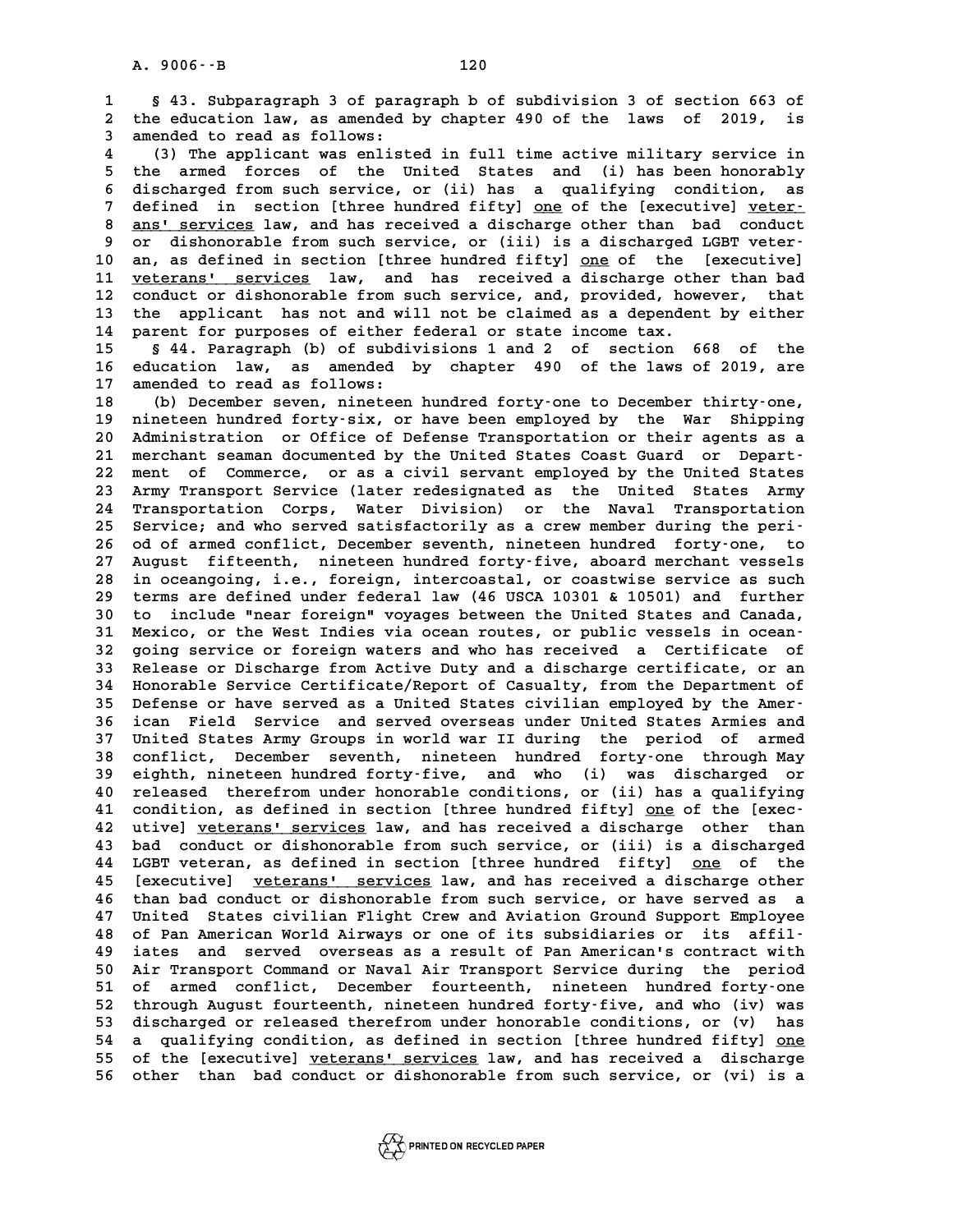A. 9006 · - B<br>1 discharged LGBT veteran, as defined in section [three hundred fifty] <u>one</u><br>2 of the [ovegutive] veterans] services law, and has reseaved a discharge 1 discharged LGBT veteran, as defined in section [three hundred fifty] <u>one</u><br>2 of the [executive] <u>veterans' services</u> law, and has received a discharge<br>3 other than had conduct or disbonorable from such service 1 discharged LGBT veteran, as defined in section [three hundre<br>2 of the [executive] <u>veterans' services</u> law, and has received<br>3 other than bad conduct or dishonorable from such service.<br>(b) (i) is an honorably discharged

2 of the [executive] <u>veterans' services</u> law, and has received a discharge<br>3 other than bad conduct or dishonorable from such service.<br>4 (b) (i) is an honorably discharged veteran of the United States or<br>5 member of the a **5 member of the armed forces of the United States, or (ii) has a qualify-**(b) (i) is an honorably discharged veteran of the United States or<br>
5 member of the armed forces of the United States, or (ii) has a qualify-<br>
6 ing condition, as defined in section [three hundred fifty] <u>one</u> of the<br>
7 [o 5 member of the armed forces of the United States, or (ii) has a qualify-<br>6 ing condition, as defined in section [three hundred fifty] <u>one</u> of the<br>7 [executive] <u>veterans' services</u> law, and has received a discharge other **8 ing condition, as defined in section [three hundred fifty] <u>one</u> of the<br>
7 [executive] <u>veterans' services</u> law, and has received a discharge other<br>
8 than bad conduct or dishonorable from such service, or (iii) is a<br>
d** 9 (executive) <u>veterans' services</u> law, and has received a discharge other<br>8 than bad conduct or dishonorable from such service, or (iii) is a<br>9 discharged LGBT veteran, as defined in section [three hundred fifty] <u>one</u><br>10 8 than bad conduct or dishonorable from such service, or (iii) is a<br>9 discharged LGBT veteran, as defined in section [three hundred fifty] <u>one</u><br>10 of the [executive] <u>veterans' services</u> law, and has received a discharge<br> 9 discharged LGBT veteran, as defined in section [three hundred fifty] <u>one</u><br>10 of the [executive] <u>veterans' services</u> law, and has received a discharge<br>11 other than bad conduct or dishonorable from such service, who is **10** of the [executive] <u>veterans' services</u> law, and has received a discharge<br>11 other than bad conduct or dishonorable from such service, who is a resi-<br>12 dent of the state of New York, and who has a current disability 11 other than bad conduct or dishonorable from such service, who is a resi-<br>12 dent of the state of New York, and who has a current disability of forty<br>13 percent or more as a result of an injury or illness which is incurr 12 dent of the state of New York, and who has a cur<br>13 percent or more as a result of an injury or illn<br>14 was incurred during such military service; or<br>15 feeting file of the 2 13 percent or more as a result of an injury or illness which is incurred or<br>14 was incurred during such military service; or<br>15 § 45. Subdivision 1 of section 668-c of the education law, as amended<br>16 by chapter 606 of the

**14** was incurred during such military service; or<br>15 § 45. Subdivision 1 of section 668-c of the education law, as amen<br>16 by chapter 606 of the laws of 2021, is amended to read as follows:<br>17 1. Fligible students, August 15 § 45. Subdivision 1 of section 668-c of the education law, as amended<br>16 by chapter 606 of the laws of 2021, is amended to read as follows:<br>17 1. Eligible students. Awards shall be made to Vietnam veterans' resi-<br><sup>18</sup> d

**16 by chapter 606 of the laws of 2021, is amended to read as follows:**<br>17 1. Eligible students. Awards shall be made to Vietnam veterans' resi-<br>18 dent children born with Spina Bifida enrolled in approved undergraduate<br>2 17 1. Eligible students. Awards shall be made to Vietnam veterans' resi-<br>18 dent children born with Spina Bifida enrolled in approved undergraduate<br>19 or graduate programs at degree granting institutions. For the purpose o 18 dent children born with Spina Bifida enrolled in approved undergraduate<br>19 or graduate programs at degree granting institutions. For the purpose of<br>20 this section, "Vietnam veteran" shall mean a person who served in In 19 or graduate programs at degree granting institutions. For the purpose of<br>20 this section, "Vietnam veteran" shall mean a person who served in Indo-<br>21 china at any time from the first day of November, nineteen hundred<br>2 20 this section, "Vietnam veteran" shall mean a person who served in Indo-<br>21 china at any time from the first day of November, nineteen hundred<br>22 fifty-five, to and including the seventh day of May, nineteen hundred<br>23 s 21 china at any time from the first day of November, nineteen hundred<br>22 fifty-five, to and including the seventh day of May, nineteen hundred<br>23 seventy-five and (a) was honorably discharged from the armed forces of<br>24 th 22 fifty-five, to and including the seventh day of May, nineteen hundred<br>23 seventy-five and (a) was honorably discharged from the armed forces of<br>24 the United States, or (b) has a qualifying condition, as defined in<br>25 s 23 seventy-five and (a) was honorably discharged from the armed forces of<br>24 the United States, or (b) has a qualifying condition, as defined in<br>25 section [three hundred fifty] <u>one</u> of the [executive] <u>veterans' services</u> 24 the United States, or (b) has a qualifying condition, as defined in<br>25 section [three hundred fifty] <u>one</u> of the [executive] <u>veterans' services</u><br>26 law, and has received a discharge other than bad conduct or dishonora 25 section [three hundred fifty] <u>one</u> of the [executive] <u>veterans' services</u><br>26 law, and has received a discharge other than bad conduct or dishonorable<br>27 from the armed forces of the United States, or (c) is a discharg 28 veteran, as defined in section [three hundred fifty] <u>one</u> of the [execu-<br>29 tive] veterans' services law, and has received a discharge other than 27 from the armed forces of the United States, or (c) is a discharged LGBT<br>28 veteran, as defined in section [three hundred fifty] <u>one</u> of the [execu-<br>29 tive] <u>veterans' services</u> law, and has received a discharge other **30 bad conduct or dishonorable from the armed fifty and the fexecu-**<br>**29 tive yeterans' services law, and has received a** discharge other than<br>**30 bad conduct or dishonorable from the armed forces of the United States;** 29 tive] <u>veterans' services</u> law, and has received a discharge other than<br>30 bad conduct or dishonorable from the armed forces of the United States;<br>31 "born with Spina Bifida" shall mean a diagnosis at birth of such dise **30 bad conduct or dishonorable from the armed forces of the United States;**<br>**31 "born with Spina Bifida" shall mean a diagnosis at birth of such disease**<br>**32 inclusive of all forms, manifestations, complications and assoc 31 "born with Spina Bifida" shall mean a diagnosis at birth of such disease**<br>32 inclusive of all forms, manifestations, complications and associated<br>33 medical conditions thereof, but shall not include Spina Bifida Occult 32 inclusive of all forms, manifestations, complications and associated<br>33 medical conditions thereof, but shall not include Spina Bifida Occulta.<br>34 Such diagnosis shall be in accordance with the provisions of the federal 33 medical conditions thereof, but shall not include Spina Bifida Occulta.<br>34 Such diagnosis shall be in accordance with the provisions of the federal<br>35 Spina Bifida program and shall be documented by the United States Ad 34 Such diagnosis shall be in accorda<br>35 Spina Bifida program and shall be<br>36 istration of Veterans' Affairs.<br><sup>37</sup> 5.46 Baragraphs a but a and d.2 **35 Spina Bifida program and shall be documented by the United States Admin-**<br>**36 istration of Veterans' Affairs.**<br>**37 § 46. Paragraphs a, b, c and d of subdivision 1 of section 669-a of**<br>**38 the education law, paragraph a** 

**38 the education law, paragraph a as amended by chapter 606 of the laws of 59 2021 and paragraphs a, b, c and d of subdivision 1 of section 669-a of**<br> **38 the education law, paragraph a as amended by chapter 606 of the laws of**<br> **2021 and paragraphs b, c and d as amended by chapter 490 of the la 40 2019, are amended to read as follows: 40 2021 and paragraphs b, c and d as amended by chapter 490 of the laws of<br>
40 2019, are amended to read as follows:<br>
<b>41 a. "Vietnam veteran" means (i) a person who is a resident of this**<br>
42 state (ii) who sexued in the

According the amended to read as follows:<br> **41** a. "Vietnam veteran" means (i) a person who is a resident of this<br> **42** state, (ii) who served in the armed forces of the United States in Indo-<br> **43** china at any time from **41 a. "Vietnam veteran" means (i) a person who is a resident of this<br>42 state, (ii) who served in the armed forces of the United States in Indo-<br>43 china at any time from the first day of November, nineteen hundred** 42 state, (ii) who served in the armed forces of the United States in Indo-<br>43 china at any time from the first day of November, nineteen hundred<br>44 fifty-five, to and including the seventh day of May, nineteen hundred<br>45 43 china at any time from the first day of November, nineteen hundred<br>44 fifty-five, to and including the seventh day of May, nineteen hundred<br>45 seventy-five, and (iii) who was either discharged therefrom under honor-<br><sup>16</sup> 44 fifty-five, to and including the seventh day of May, nineteen hundred<br>45 seventy-five, and (iii) who was either discharged therefrom under honor-<br>46 able conditions, including but not limited to honorable discharge,<br>47 45 seventy-five, and (iii) who was either discharged therefrom under honor-<br>46 able conditions, including but not limited to honorable discharge,<br>47 discharge under honorable conditions, or general discharge, or has a<br>48 g 46 able conditions, including but not limited to honorable discharge,<br>47 discharge under honorable conditions, or general discharge, or has a<br>48 qualifying condition, as defined in section [three hundred fifty] <u>one</u> of<br>th discharge under honorable conditions, or general discharge, or has a<br>48 qualifying condition, as defined in section [three hundred fifty] <u>one</u> of<br>49 the [executive] <u>veterans' services</u> law, and has received a discharge<br>5 48 qualifying condition, as defined in section [three hundred fifty] <u>one</u> of<br>49 the [executive] <u>veterans' services</u> law, and has received a discharge<br>50 other than bad conduct or dishonorable from such service, or is a<br>5 49 the [executive] <u>veterans' services</u> law, and has received a discharge<br>50 other than bad conduct or dishonorable from such service, or is a<br>51 discharged LGBT veteran, as defined in section [three hundred fifty] <u>one</u><br>5 50 other than bad conduct or dishonorable from such service, or is a<br>51 discharged LGBT veteran, as defined in section [three hundred fifty] <u>one</u><br>52 of the [executive] <u>veterans' services</u> law, and has received a discharg 51 discharged LGBT veteran, as defined in section [three hundre 52 of the [executive] <u>veterans' services</u> law, and has received 53 other than bad conduct or dishonorable from such service.

52 of the [executive] <u>veterans' services</u> law, and has received a discharge<br>53 other than bad conduct or dishonorable from such service.<br>54 b. "Persian Gulf veteran" means (i) a person who is a resident of this<br>55 state, **55 state, (ii) who served in the armed forces of the United States in the 56 hostilities that occurred in the Persian Gulf from the second day of**

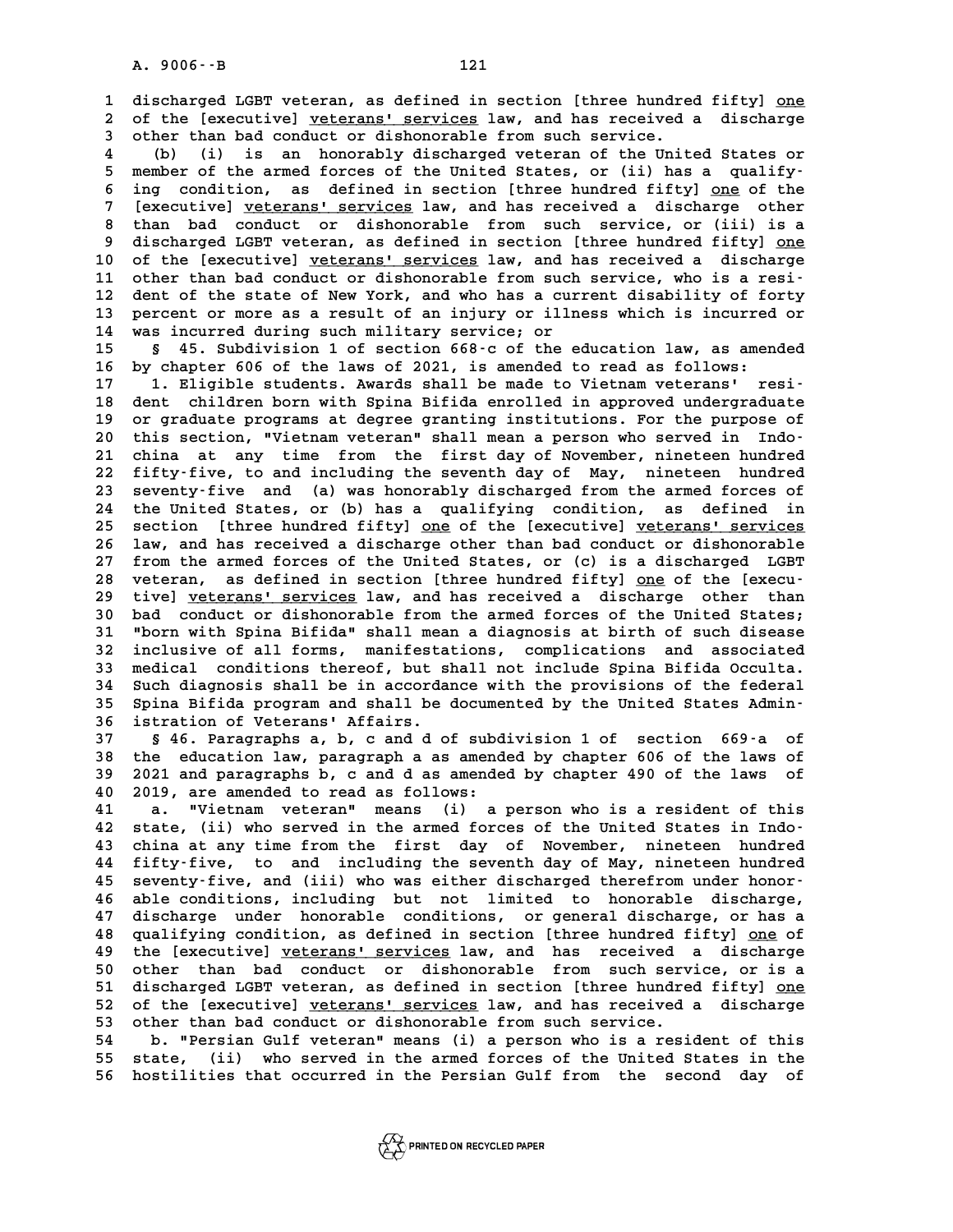A. 9006 -- B<br>1 August, nineteen hundred ninety through the end of such hostilities, and<br>2 (iii) who was oither discharged therefrom under benerable conditions **2** August, nineteen hundred ninety through the end of such hostilities, and<br>2 (iii) who was either discharged therefrom under honorable conditions,<br>3 including but not limited to bonorable discharge discharge under bonor. August, nineteen hundred ninety through the end of such hostilities, and<br>
2 (iii) who was either discharged therefrom under honorable conditions,<br>
3 including but not limited to honorable discharge, discharge under honor-<br> 4 (iii) who was either discharged therefrom under honorable conditions,<br>3 including but not limited to honorable discharge, discharge under honor-<br>4 able conditions, or general discharge, or has a qualifying condition, as<br> including but not limited to honorable discharge, discharge under honor-<br>4 able conditions, or general discharge, or has a qualifying condition, as<br>5 defined in section [three hundred fifty] <u>one</u> of the [executive] <u>veter</u> 4 able conditions, or general discharge, or has a qualifying condition, as<br>5 defined in section [three hundred fifty] <u>one</u> of the [executive] <u>veter-</u><br>6 <u>ans' services</u> law, and has received a discharge other than bad con **7** defined in section [three hundred fifty] <u>one</u> of the [executive] <u>veter-</u><br>6 <u>ans' services</u> law, and has received a discharge other than bad conduct<br>7 or dishonorable from such service, or is a discharged LGBT veteran 8 ans' services law, and has received a discharge other than bad conduct<br>
7 or dishonorable from such service, or is a discharged LGBT veteran, as<br>
8 defined in section [three hundred fifty] <u>one</u> of the [executive] <u>veter</u> or dishonorable from such service, or is a discharged LGBT veteran, as<br>8 defined in section [three hundred fifty] <u>one</u> of the [executive] <u>veter-</u><br>9 <u>ans' services</u> law, and has received a discharge other than bad conduct 8 defined in section [three hundred fif<br>
9 <u>ans' services</u> law, and has received<br>
10 or dishonorable from such service.<br>
11 c "Afghanistan veteran" means (i) **11 c. "Afghanistan veteran" means (i) a person who is a resident of this**<br> **11 c. "Afghanistan veteran" means (i) a person who is a resident of this**<br> **12 state** (ii) who served in the armed forces of the United States in

10 or dishonorable from such service.<br>
11 c. "Afghanistan veteran" means (i) a person who is a resident of this<br>
12 state, (ii) who served in the armed forces of the United States in the<br>
13 hostilities that occurred in Af 11 c. "Afghanistan veteran" means (i) a person who is a resident of this<br>12 state, (ii) who served in the armed forces of the United States in the<br>13 hostilities that occurred in Afghanistan from the eleventh day of<br>14 Sep 12 state, (ii) who served in the armed forces of the United States in the<br>13 hostilities that occurred in Afghanistan from the eleventh day of<br>14 September, two thousand one, to the end of such hostilities, and (iii)<br>15 wh 13 hostilities that occurred in Afghanistan from the eleventh day of<br>14 September, two thousand one, to the end of such hostilities, and (iii)<br>15 who was either discharged therefrom under honorable conditions, includ-<br><sup>16</sup> 14 September, two thousand one, to the end of such hostilities, and (iii)<br>15 who was either discharged therefrom under honorable conditions, includ-<br>16 ing but not limited to honorable discharge, discharge under honorable<br> **15 who was either discharged therefrom under honorable conditions, includ-**<br>**16 ing but not limited to honorable discharge, discharge under honorable**<br>**17 conditions, or general discharge, or has a qualifying condition, a 16** ing but not limited to honorable discharge, discharge under honorable<br>17 conditions, or general discharge, or has a qualifying condition, as<br>18 defined in section [three hundred fifty] <u>one</u> of the [executive] <u>veter</u> 17 conditions, or general discharge, or has a qualifying condition, as<br>18 defined in section [three hundred fifty] <u>one</u> of the [executive] <u>veter-</u><br>19 <u>ans' services</u> law, and has received a discharge other than bad condu **20 18 defined in section [three hundred fifty] <u>one</u> of the [executive] <u>veter-</u><br>
<b>20 or dishonorable from such service, or is a discharged LGBT veteran, as**<br> **21 defined in section [three hundred fifty]** one of the [exec **21 defined in section and has received a discharge other than bad conduct**<br>20 or dishonorable from such service, or is a discharged LGBT veteran, as<br>21 defined in section [three hundred fifty] <u>one</u> of the [executive] <u>ve</u> 20 or dishonorable from such service, or is a discharged LGBT veteran, as<br>21 defined in section [three hundred fifty] <u>one</u> of the [executive] <u>veter-</u><br>22 <u>ans' services</u> law, and has received a discharge other than bad co 21 defined in section [three hundred fif<br>22 <u>ans' services</u> law, and has received<br>23 or dishonorable from such service. **22 <u>ans' services</u> law, and has received a discharge other than bad conduct<br>23 or dishonorable from such service.<br>24 d. "Other eligible combat veteran" means: an individual who (i) is a<br>25 resident of this state (ii) serv** 

23 or dishonorable from such service.<br>24 d. "Other eligible combat veteran" means: an individual who (i) is a<br>25 resident of this state, (ii) served in the armed forces of the United<br>26 States in bostilities that equured o d. "Other eligible combat veteran" means: an individual who (i) is a<br>
25 resident of this state, (ii) served in the armed forces of the United<br>
26 States in hostilities that occurred after February twenty-eighth, nine-<br>
27 25 resident of this state, (ii) served in the armed forces of the United<br>26 States in hostilities that occurred after February twenty-eighth, nine-<br>27 teen hundred sixty-one, as evidenced by their receipt of an Armed Force 26 States in hostilities that occurred after February twenty-eighth, nine-<br>
27 teen hundred sixty-one, as evidenced by their receipt of an Armed Forces<br>
28 Expeditionary Medal, Navy Expeditionary Medal, or Marine Corps Exp 27 teen hundred sixty-one, as evidenced by their receipt of an Armed Forces<br>28 Expeditionary Medal, Navy Expeditionary Medal, or Marine Corps Expedi-<br>29 tionary Medal, and (iii) was either discharged under honorable condi-Expeditionary Medal, Navy Expeditionary Medal, or Marine Corps Expedi-<br>29 tionary Medal, and (iii) was either discharged under honorable condi-<br>30 tions, including but not limited to honorable discharge, discharge under<br>31 30 tions, including but not limited to honorable discharge, discharge under<br>31 honorable conditions, or general discharge, or has a qualifying condi-<br>32 tion, as defined in section [three hundred fifty] <u>one</u> of the [execu 30 tions, including but not limited to honorable discharge, discharge under<br>31 honorable conditions, or general discharge, or has a qualifying condi-<br>32 tion, as defined in section [three hundred fifty] <u>one</u> of the [execu 31 honorable conditions, or general discharge, or has a qualifying condi-<br>32 tion, as defined in section [three hundred fifty] <u>one</u> of the [executive]<br>33 <u>veterans' services</u> law, and has received a discharge other than b 32 tion, as defined in section [three hundred fifty] <u>one</u> of the [executive]<br>33 <u>veterans' services</u> law, and has received a discharge other than bad<br>34 conduct or dishonorable from such service, or is a discharged LGBT<br>2 33 <u>veterans' services</u> law, and has received a discharge other than bad<br>34 conduct or dishonorable from such service, or is a discharged LGBT<br>35 veteran, as defined in section [three hundred fifty] <u>one</u> of the [execu-<br>26 34 conduct or dishonorable from such service, or is a discharged LGBT<br>35 veteran, as defined in section [three hundred fifty] <u>one</u> of the [execu-<br>36 tive] <u>veterans' services</u> law, and has received a discharge other than<br> 35 veteran, as defined in section [three hundred fif<br>36 tive] <u>veterans' services</u> law, and has received<br>37 bad conduct or dishonorable from such service.<br>38 5.47 Subdivision 1 of section 3202 of the odus **36 tive]** <u>veterans' services</u> law, and has received a discharge other than<br>37 bad conduct or dishonorable from such service.<br>38 § 47. Subdivision 1 of section 3202 of the education law, as amended<br>39 by chapter 490 of th

**37 bad conduct or dishonorable from such service.**<br> **38 5** 47. Subdivision 1 of section 3202 of the education law, as amended to read as follows:<br> **39** by chapter 490 of the laws of 2019, is amended to read as follows: **40 1. A person 1 start of section 3202 of the education law, as amended**<br>**40 1. A person over five and under twenty-one years of age who has not**<br>**40 1. A person over five and under twenty-one years of age who has not**<br>**4** 

**41 by chapter 490 of the laws of 2019, is amended to read as follows:**<br>**40 1.** A person over five and under twenty-one years of age who has not<br>**41 received a high school diploma is entitled to attend the public schools**<br> 1. A person over five and under twenty-one years of age who has not<br>41 received a high school diploma is entitled to attend the public schools<br>42 maintained in the district in which such person resides without the<br>43 narme **41 received a high school diploma is entitled to attend the public schools**<br>**42 maintained in the district in which such person resides without the**<br>**43 payment of tuition. Provided further that such person may continue t** 42 maintained in the district in which such person resides without the<br>43 payment of tuition. Provided further that such person may continue to<br>44 attend the public school in such district in the same manner, if tempo-<br><sup>45</sup> 43 payment of tuition. Provided further that such person may continue to<br>44 attend the public school in such district in the same manner, if tempo-<br>45 rarily residing outside the boundaries of the district when relocation<br> **44 attend the public school in such district in the same manner, if tempo-**<br>45 rarily residing outside the boundaries of the district when relocation<br>46 to such temporary residence is a consequence of such person's parent 45 rarily residing outside the boundaries of the district when relocation<br>46 to such temporary residence is a consequence of such person's parent or<br>47 person in parental relationship being called to active military duty,<br> **46 to such temporary residence is a consequence of such person's parent or** person in parental relationship being called to active military duty, <br>48 other than training. Notwithstanding any other provision of law to the<br> 47 person in parental relationship being called to active military duty,<br>48 other than training. Notwithstanding any other provision of law to the<br>49 contrary, the school district shall not be required to provide transpor-**50** the school district shall not be required to provide transportation between a temporary residence located outside of the school district and the school the child attends a veteral of any age who **50 contrary, the school district shall not be required to provide transpor-**<br>50 tation between a temporary residence located outside of the school<br>51 district and the school the child attends. A veteran of any age who<br>52 50 tation between a temporary residence located outside of the school<br>51 district and the school the child attends. A veteran of any age who<br>52 shall have served as a member of the armed forces of the United States<br>53 and 51 district and the school the child attends. A veteran of any age who<br>52 shall have served as a member of the armed forces of the United States<br>53 and who (a) shall have been discharged therefrom under conditions other<br>54 52 shall have served as a member of the armed forces of the United States<br>53 and who (a) shall have been discharged therefrom under conditions other<br>54 than dishonorable, or (b) has a qualifying condition, as defined in<br>55 53 and who (a) shall have been discharged therefrom under conditions other<br>54 than dishonorable, or (b) has a qualifying condition, as defined in<br>55 section [three hundred fifty] <u>one</u> of the [executive] <u>veterans' service</u> 55 section [three hundred fifty] <u>one</u> of the [executive] <u>veterans' services</u><br>56 law, and has received a discharge other than bad conduct or dishonorable

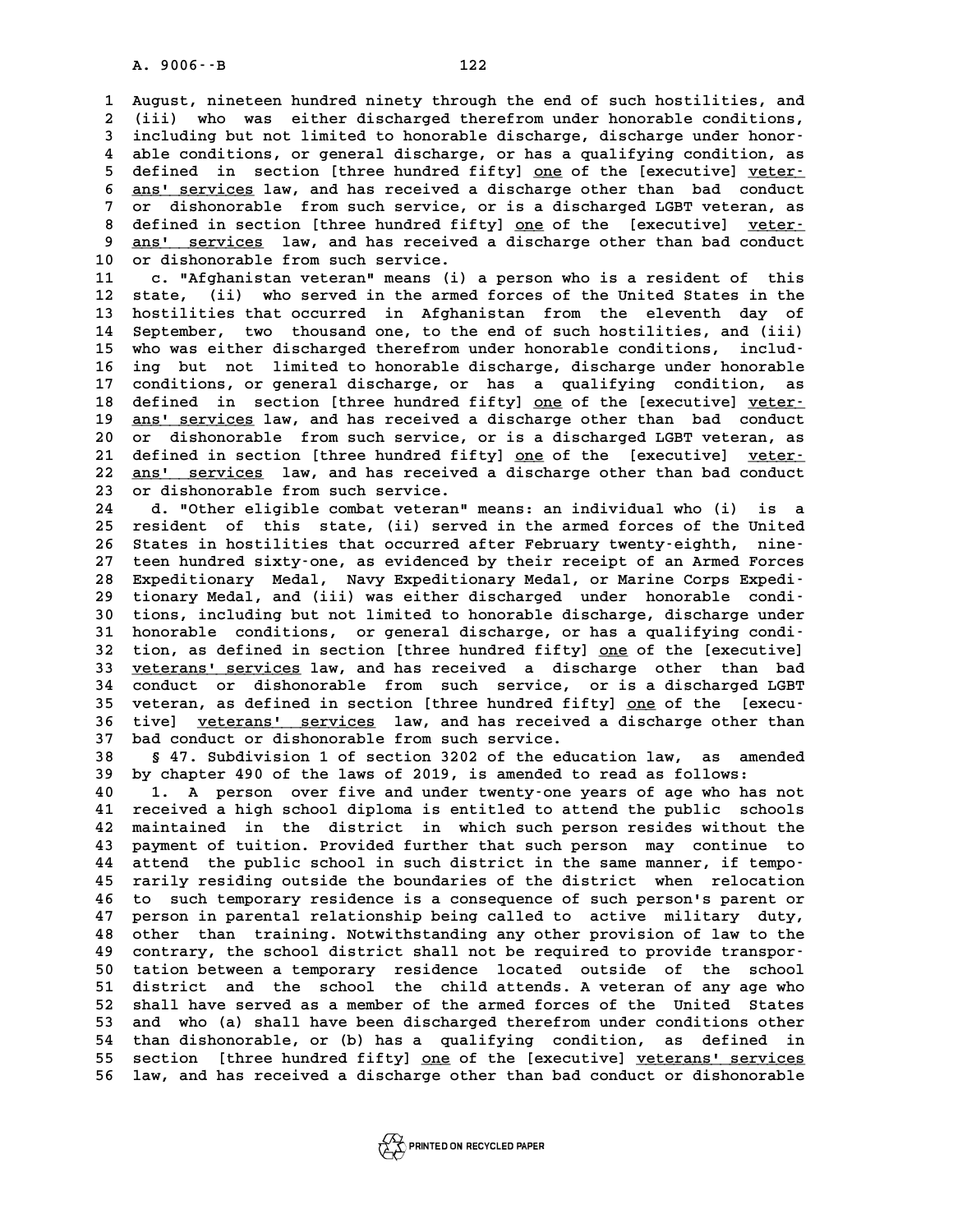**1 from such service, or (c) is a discharged LGBT veteran, as defined in** 1 from such service, or (c) is a discharged LGBT veteran, as defined in<br>2 section [three hundred fifty] <u>one</u> of the [executive] <u>veterans' services</u><br>3 law, and has received a discharge other than had conduct or disbonorab 1 from such service, or (c) is a discharged LGBT veteran, as defined in<br>2 section [three hundred fifty] <u>one</u> of the [executive] <u>veterans' services</u><br>3 law, and has received a discharge other than bad conduct or dishonorab a faction [three hundred fifty] <u>one</u> of the [executive] <u>veterans' services</u><br>3 law, and has received a discharge other than bad conduct or dishonorable<br>4 from such service, may attend any of the public schools of the stat **5 law, and has received a discharge other than bad conduct or dishonorable**<br>**4 from such service, may attend any of the public schools of the state**<br>**5 upon conditions prescribed by the board of education, and such vetera** 4 from such service, may attend any of the public schools of the state<br>
5 upon conditions prescribed by the board of education, and such veterans<br>
6 shall be included in the pupil count for state aid purposes. A nonveter-<br> 5 upon conditions prescribed by the board of education, and such veterans<br>6 shall be included in the pupil count for state aid purposes. A nonveter-<br>7 an under twenty-one years of age who has received a high school diploma 8 shall be included in the pupil count for state aid purposes. A nonveter-<br>
7 an under twenty-one years of age who has received a high school diploma<br>
8 shall be permitted to attend classes in the schools of the district i **9 an under twenty-one years of age who has received a high school diploma**<br> **9 which such person resides or in a school of a board of cooperative**<br> **9 which such person resides or in a school of a board of cooperative**<br> 8 shall be permitted to attend classes in the schools of the district in<br>9 which such person resides or in a school of a board of cooperative<br>10 educational services upon payment of tuition under such terms and condi-<br><sup>11</sup> 9 which such person resides or in a school of a board of cooperative<br>
10 educational services upon payment of tuition under such terms and condi-<br>
11 tions as shall be established in regulations promulgated by the commis-<br> 10 educational services upon payment of tuition under such terms and condi-<br>11 tions as shall be established in regulations promulgated by the commis-<br>12 sioner; provided, however, that a school district may waive the paym 11 tions as shall be established in regulations promulgated by the commis-<br>12 sioner; provided, however, that a school district may waive the payment<br>13 of tuition for such nonveteran, but in any case such a nonveteran who 12 sioner; provided, however, that a school district may waive the payment<br>13 of tuition for such nonveteran, but in any case such a nonveteran who<br>14 has received a high school diploma shall not be counted for any state<br>1 13 of tuition for such nonveteran, but in any case such a nonveteran who<br>14 has received a high school diploma shall not be counted for any state<br>15 aid purposes. Nothing herein contained shall, however, require a board<br>16 14 has received a high school diploma shall not be counted for any state<br>15 aid purposes. Nothing herein contained shall, however, require a board<br>16 of education to admit a child who becomes five years of age after the<br>17 15 aid purposes. Nothing herein contained shall, however, require a board<br>16 of education to admit a child who becomes five years of age after the<br>17 school year has commenced unless his <u>or her</u> birthday occurs on or befo 16 of education to admit<br>17 school year has commenced<br>18 the first of December.<br>19 5 48 Slaupe (b) of sub-17 school year has commenced unless his <u>or her</u> birthday occurs on or before<br>18 the first of December.<br>19 § 48. Clause (h) of subparagraph 3 of paragraph b of subdivision 1 of<br>20 section 4402 of the education law, as amen

**20 18 the first of December.**<br> **20 5 48. Clause (h) of subparagraph 3 of paragraph b of subdivision 1 of section 4402 of the education law, as amended by chapter 652 of the laws<br>
21 of 2007, is amended to read as follows:** 19 § 48. Clause (h) of subparagraph 3 of pa<br>20 section 4402 of the education law, as amended to read as follows:<br>22 (h) Provide the form developed purguant 20 section 4402 of the education law, as amended by chapter 652 of the laws<br>21 of 2007, is amended to read as follows:<br>22 (h) Provide the form developed pursuant to subdivision [fifteen] <u>twen-</u><br>23 tyting of section [three

21 of 2007, is amended to read as follows:<br>
22 (h) Provide the form developed pursuant to subdivision [fifteen] <u>twen</u>-<br>
23 <u>ty-two</u> of section [three hundred fifty-three] <u>four</u> of the [executive]<br>
24 upterangl services l (h) Provide the form developed pursuant to subdivision [fifteen] <u>twen</u><br>23 <u>ty-two</u> of section [three hundred fifty-three] <u>four</u> of the [executive]<br>24 <u>veterans' services</u> law to the parent or person in parental relation 23 ty-two of section [three hundred fifty-three] <u>four</u> of the [executive]<br>24 <u>veterans' services</u> law to the parent or person in parental relation of a<br>25 child designated by the committee as either disabled or emotionall 24 <u>veterans' ser</u><br>25 child designa<br>26 disturbed.<br>27 s 49 subd **25 child designated by the committee as either disabled or emotionally**<br>26 disturbed.<br>27 § 49. Subdivision 15 of section 1-104 of the election law, as amended<br>28 by chapter 420 of the laws of 2019 is amended to read as fo

26 disturbed.<br>
27 § 49. Subdivision 15 of section 1-104 of the election law, as amended<br>
28 by chapter 490 of the laws of 2019, is amended to read as follows:<br>
29 15. The term "veterans' hospital" means any sanitarium, hos

**29 15. The term "veterans' hospital" means any sanitarium, hospital,** by chapter 490 of the laws of 2019, is amended to read as follows:<br>15. The term "veterans' hospital" means any sanitarium, hospital,<br>30 soldiers' and sailors' home, United States Veterans' Administration<br><sup>31</sup> Bospital or o 15. The term "veterans' hospital" means any sanitarium, hospital,<br>30 soldiers' and sailors' home, United States Veterans' Administration<br>31 Hospital, or other home or institution, which is used, operated and<br>32 Sorduated a 30 soldiers' and sailors' home, United States Veterans' Administration<br>31 Hospital, or other home or institution, which is used, operated and<br>32 conducted exclusively for the care, maintenance and treatment of persons<br>33 s 31 Hospital, or other home or institution, which is used, operated and<br>32 conducted exclusively for the care, maintenance and treatment of persons<br>33 serving in the military or naval service or coast guard of the United 32 conducted exclusively for the care, maintenance and treatment of persons<br>33 serving in the military or naval service or coast guard of the United<br>34 States or the state of New York, or persons who (a) were honorably<br>35 33 serving in the military or naval service or coast guard of the United<br>34 States or the state of New York, or persons who (a) were honorably<br>35 discharged from such service, or (b) have a qualifying condition, as<br>36 defi 34 States or the state of New York, or persons who (a) were honorably<br>35 discharged from such service, or (b) have a qualifying condition, as<br>36 defined in section [three hundred fifty] <u>one</u> of the [executive] <u>veter-</u><br>27 35 discharged from such service, or (b) have a qualifying condition, as<br>36 defined in section [three hundred fifty] <u>one</u> of the [executive] <u>veter-</u><br>37 <u>ans' services</u> law, and have received a discharge other than bad con **36 defined in section [three hundred fifty] <u>one</u> of the [executive] <u>veter-</u><br>37 <u>ans' services</u> law, and have received a discharge other than bad conduct<br>38 or dishonorable from such service, or (c) are a discharged LGBT 37** <u>ans' services</u> law, and have received a discharge other than bad conduct<br>38 or dishonorable from such service, or (c) are a discharged LGBT veteran,<br>39 as defined in section [three hundred fifty] <u>one</u> of the [execut 38 or dishonorable from such service, or (c) are a discharged LGBT veteran,<br>39 as defined in section [three hundred fifty] <u>one</u> of the [executive]<br>40 <u>veterans' services</u> law, and have received a discharge other than bad<br> as defined in section [three hundred fifty] <u>one</u> of the [executive]<br>40 <u>veterans' services</u> law, and have received a discharge other than bad<br>41 conduct or dishonorable from such service.<br>42 § 50. Subdivision 4 of section

**42 § 50. Subdivision 4 of section 5-210 of the election law, as amended 43 by chapter 490 of the laws of 2019, is amended to read as follows: 42** § 50. Subdivision 4 of section 5-210 of the election law, as amended<br>43 by chapter 490 of the laws of 2019, is amended to read as follows:<br>44 Any qualified person who has been honorably discharged from the<br>15 military

**43 by chapter 490 of the laws of 2019, is amended to read as follows:**<br>**44 a. Any qualified person who has been honorably discharged from the**<br>**45 military after the twenty-fifth day before a general election, or who**<br>**16 44 4.** Any qualified person who has been honorably discharged from the<br>45 military after the twenty-fifth day before a general election, or who<br>46 has a qualifying condition, as defined in section [three hundred fifty]<br> 45 military after the twenty-fifth day before a general election, or who<br>46 has a qualifying condition, as defined in section [three hundred fifty]<br>47 <u>one</u> of the [executive] <u>veterans' services</u> law, and has received a<br>4 As a qualifying condition, as defined in section [three hundred fifty]<br>47 <u>one</u> of the [executive] <u>veterans' services</u> law, and has received a<br>48 discharge other than bad conduct or dishonorable from the military after<br>th 47 <u>one</u> of the [executive] <u>veterans' services</u> law, and has received a<br>48 discharge other than bad conduct or dishonorable from the military after<br>49 the twenty-fifth day before a general election, or who is a discharged the twenty-fifth day before a general election, or who is a discharged<br>**50 LGBT veteran, as defined in section** [three hundred fifty] <u>one</u> of the<br>51 [executive] veterans' services law, and has received a discharge other the twenty-fifth day before a general election, or who is a discharged<br>
50 LGBT veteran, as defined in section [three hundred fifty] <u>one</u> of the<br>
51 [executive] <u>veterans' services</u> law, and has received a discharge other **50 LGBT veteran, as defined in section [three hundred fifty] <u>one</u> of the [executive] <u>veterans' services</u> law, and has received a discharge other<br>
52 than bad conduct or dishonorable from the military after the twenty-<br>** 51 [executive] <u>veterans' services</u> law, and has received a discharge other<br>52 than bad conduct or dishonorable from the military after the twenty-<br>53 fifth day before a general election, or who has become a naturalized<br>54 52 than bad conduct or dishonorable from the military after the twenty-<br>53 fifth day before a general election, or who has become a naturalized<br>54 citizen after the twenty-fifth day before a general election may<br>55 persona 53 fifth day before a general-election, or who has become a naturalized<br>54 citizen after the twenty-fifth day before a general election may<br>55 personally register at the board of elections in the county of his or

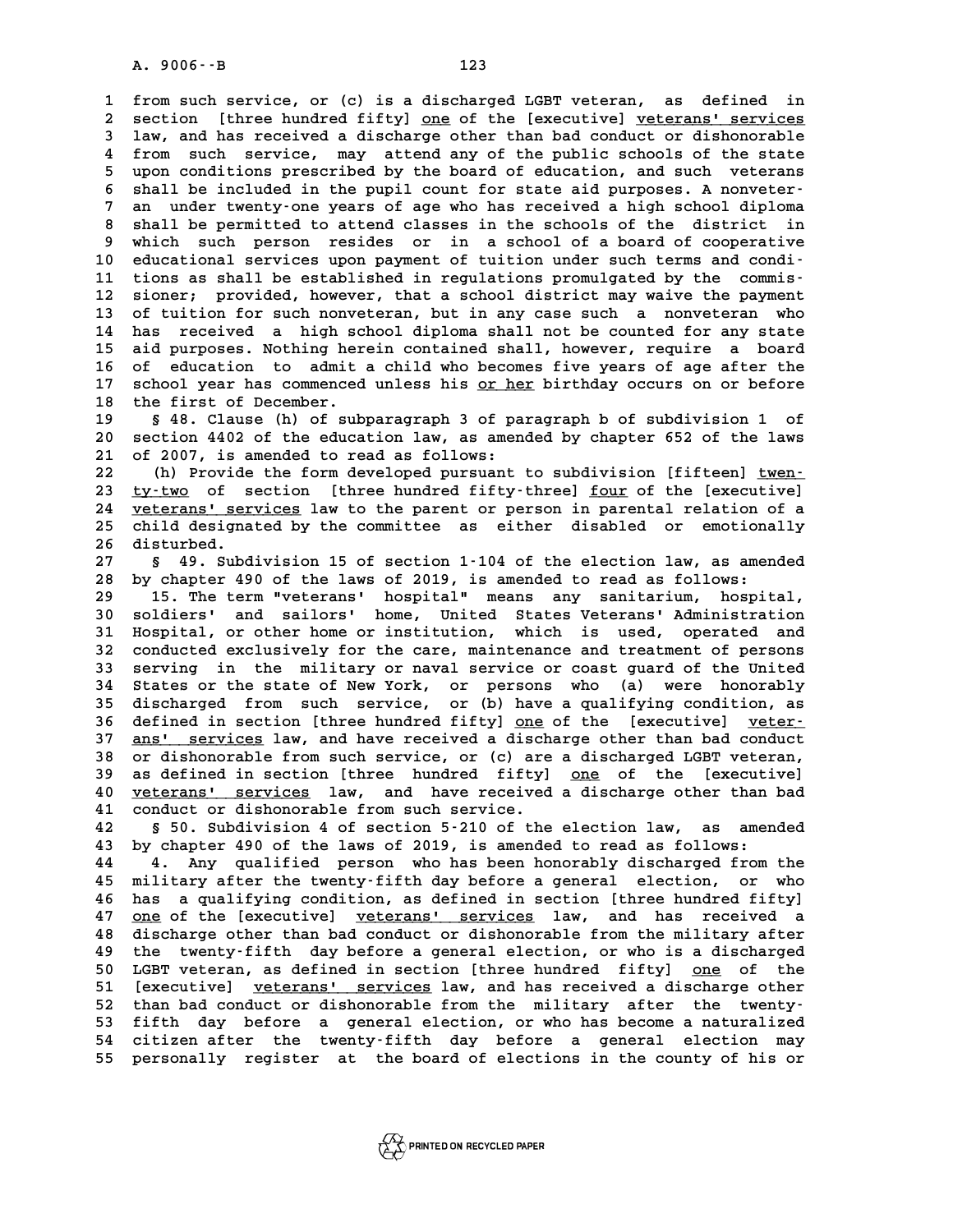**1 her residence and vote in the general election held at least ten days 2** her residence and vote in the after such registration.<br>2 after such registration. 1 her residence and vote in the general election held at least ten days<br>
2 after such registration.<br>
3 § 51. Subdivision 16 of section 11-0305 of the environmental conserva-<br>
<sup>4</sup> tion, law, as amonded by shapter 103 of the

after such registration.<br> **4 s 51. Subdivision 16 of section 11**-0305 of the environmental conserva-<br> **4 tion law, as amended by chapter 103 of the laws of 2012, is amended to**<br> **5 read as follows: 5 51. Subdivision**<br>**4 tion law, as amen**<br>**5 read as follows:**<br>5 16 Notwithstandi **6 16. Notwithstanding any inconsistent provision of law, to authorize**

**7 7 Freed as follows:**<br> **6** 16. Notwithstanding any inconsistent provision of law, to authorize<br> **7** free sport fishing clinics. A free sport fishing clinic shall include,<br>
a but not be limited to instruction provided b **8 16. Notwithstanding any inconsistent provision of law, to authorize<br>
<b>8 but not be limited to, instruction provided by employees of the depart-**<br> **8 but not be limited to, instruction provided by employees of the depart** Free sport fishing clinics. A free sport fishing clinic shall include,<br>
8 but not be limited to, instruction provided by employees of the depart-<br>
9 ment or its designee in recreational angling, including its benefits and<br> 8 but not be limited to, instruction provided by employees of the depart-<br>9 ment or its designee in recreational angling, including its benefits and<br>10 values, and may also include instruction and other information relevan 9 ment or its designee in recreational angling, including its benefits and<br>10 values, and may also include instruction and other information relevant<br>11 to an understanding of fisheries management, ethics and aquatic ecolo 10 values, and may also include instruction and other information relevant<br>11 to an understanding of fisheries management, ethics and aquatic ecology<br>12 and habitat. No license or recreational marine fishing registration i 11 to an understanding of fisheries management, ethics and aquatic ecology<br>12 and habitat. No license or recreational marine fishing registration is<br>13 required to take fish by angling while participating in a fishing clin 12 and habitat. No license or recreational marine fishing registration is<br>13 required to take fish by angling while participating in a fishing clinic<br>14 conducted by the department or its designee that has been designated 12 and habitat. No license or recreational marine fishing registration is<br>13 required to take fish by angling while participating in a fishing clinic<br>14 conducted by the department or its designee that has been designated **16 implemented consistent with department standards and in a manner deter-15 the commissioner as a free sport fishing clinic. Such clinics shall be**<br>**16 implemented consistent with department standards and in a manner deter-**<br>**17 mined by the department to best provide public notice thereof and 16 implemented consistent with department standards and in a manner deter-**<br>17 mined by the department to best provide public notice thereof and to<br>18 maximize public participation therein, so as to promote the recreation 17 mined by the department to best provide public notice thereof and to<br>18 maximize public participation therein, so as to promote the recreational<br>19 opportunities afforded by sport fishing. Further, the commissioner may<br> 18 maximize public participation therein, so as to promote the recreational<br>19 opportunities afforded by sport fishing. Further, the commissioner may<br>20 designate additional fishing events organized through the department<br> 19 opportunities afforded by sport fishing. Further, the commissioner may<br>20 designate additional fishing events organized through the department<br>21 that provide physical or emotional rehabilitation for veterans, as<br>22 def 20 designate additional fishing events organized through the department<br>21 that provide physical or emotional rehabilitation for veterans, as<br>22 defined in subdivision three of section [three hundred fifty] <u>one</u> of the<br><sup>2</sup> 21 that provide physical or emotional rehabilitation for veterans, as<br>22 defined in subdivision three of section [three hundred fifty] <u>one</u> of the<br>23 [executive] <u>veterans' services</u> law, or active duty members of the arm 22 defined in subdivision three of section [three hundred fifty] <u>one</u> of the<br>23 [executive] <u>veterans' services</u> law, or active duty members of the armed<br>24 forces of the United States, as defined in 10 U.S.C. section 101 23 [executive] <u>veterans' services</u> law, or active duty members of the armed<br>24 forces of the United States, as defined in 10 U.S.C. section 101(d)(1).<br>25 No license or recreational marine fishing registration shall be req 24 forces of the United States, as defined in 10 U.S.C. section 101(d)(1).<br>25 No license or recreational marine fishing registration shall be required<br>26 for such veterans or active duty members to take fish by angling whi 25 No license or recreational marine<br>26 for such veterans or active dut<br>27 participating in these events.<br>28 for Subdivision 4 of section

27 participating in these events.<br>28 § 52. Subdivision 4 of section 11–0715 of the environmental conserva-<br>29 tion law, as amended by chapter 490 of the laws of 2019, is amended to **27 participating in these events.**<br>28 § 52. Subdivision 4 of section 11-0715 of the environmental conserva-<br>29 tion law, as amended by chapter 490 of the laws of 2019, is amended to 28 § 52. Subdivision<br>29 tion law, as amen<br>30 read as follows:<br><sup>31</sup> *A* berson resi <sup>29</sup> tion law, as amended by chapter 490 of the laws of 2019, is amended to<br>
30 read as follows:<br>
31 4. A person, resident in the state for at least thirty days immediate-<br>
<sup>32</sup> ly prior to the date of application, who (a)

**30** read as follows:<br> **31** 4. A person, resident in the state for at least thirty days immediate-<br> **32** ly prior to the date of application, who (a) has been honorably<br> **33** discharged from service in the armed forces of **4. A person, resident in the state for at least thirty days immediate-**<br>**32 ly prior to the date of application, who (a) has been honorably**<br>**33 discharged from service in the armed forces of the United States, or (b)**<br>**2** 12 ly prior to the date of application, who (a) has been honorably<br>33 discharged from service in the armed forces of the United States, or (b)<br>34 has a qualifying condition, as defined in section [three hundred fifty]<br>25 a 33 discharged from service in the armed forces of the United States, or (b)<br>34 has a qualifying condition, as defined in section [three hundred fifty]<br>35 <u>one</u> of the [executive] <u>veterans' services</u> law, and has received **34 has a qualifying condition, as defined in section [three hundred fifty]**<br> **35 <u>one</u> of the [executive] <u>veterans' services</u> law, and has received a<br>
36 discharge other than bad conduct or dishonorable from such service** 35 <u>one</u> of the [executive] <u>veterans' services</u> law, and has received a<br>36 discharge other than bad conduct or dishonorable from such service, or<br>37 (c) is a discharged LGBT veteran, as defined in section [three hundred<br>3 36 discharge other than bad conduct or dishonorable from such service, or<br>37 (c) is a discharged LGBT veteran, as defined in section [three hundred<br>38 fifty] <u>one</u> of the [executive] <u>veterans' services</u> law, and has recei **37** (c) is a discharged LGBT veteran, as defined in section [three hundred<br>38 fifty] <u>one</u> of the [executive] <u>veterans' services</u> law, and has received a<br>39 discharge other than bad conduct or dishonorable from such serv **40 10 38 fifty one of the [executive] <u>veterans' services</u> law, and has received a<br>
40 is certified as having a forty percent or greater service-connected**<br>
40 is certified as having a forty percent or greater service-con discharge other than bad conduct or dishonorable from such service, and<br>40 is certified as having a forty percent or greater service-connected<br>41 disability is entitled to receive all licenses, privileges, tags, and<br>22 per **40** is certified as having a forty percent or greater service-connected<br>**41** disability is entitled to receive all licenses, privileges, tags, and<br>**42** permits authorized by this title for which he or she is eligible, exc 41 disability is entitled to receive all licenses, privileges<br>42 permits authorized by this title for which he or she is eligil<br>43 turkey permits, renewable each year for a five dollar fee.<br>44 5.53 Subbarazzanh (iv) of par 42 permits authorized by this title for which he or she is eligible, except<br>43 turkey permits, renewable each year for a five dollar fee.<br>44 § 53. Subparagraph (iv) of paragraph c of subdivision 1 of section<br>45. 13.0328 of

**43 turkey permits, renewable each year for a five dollar fee.**<br>44 § 53. Subparagraph (iv) of paragraph c of subdivision 1 of section<br>45 13.0328 of the environmental conservation law, as amended by chapter 656<br>46 of the la **44** S 53. Subparagraph (iv) of paragraph c of subdivisi-<br> **45** 13.0328 of the environmental conservation law, as amended to read as follows:<br> **46** of the laws of 2021, is amended to read as follows: 13-0328 of the environmental conservation law, as amended by chapter 656<br>46 of the laws of 2021, is amended to read as follows:<br>47 (iv) licenses shall be issued only to persons who demonstrate in a<br>48 manner acceptable to

**46 of the laws of 2021, is amended to read as follows:**<br> **47** (iv) licenses shall be issued only to persons who demonstrate in a<br> **48 manner acceptable to the department that they received an average of at**<br> **19 locat fif 47** (iv) licenses shall be issued only to persons who demonstrate in a<br>48 manner acceptable to the department that they received an average of at<br>49 least fifteen thousand dollars of income over three consecutive years<br>50 A fifteen the department that they received an average of at<br>
49 least fifteen thousand dollars of income over three consecutive years<br>
50 from commercial fishing or fishing, or who successfully complete a<br>
51 commercial f **19 least fifteen thousand dollars of income over three consecutive years**<br>
50 from commercial fishing or fishing, or who successfully complete a<br>
51 commercial food fish apprenticeship pursuant to subdivision seven of<br>
52 50 from commercial fishing or fishing, or who successfully complete a<br>51 commercial food fish apprenticeship pursuant to subdivision seven of<br>52 this section. As used in this subparagraph, "commercial fishing" means<br>53 the 51 commercial food fish apprenticeship pursuant to subdivision seven of this section. As used in this subparagraph, "commercial fishing" means the taking and sale of marine resources including fish, shellfish, crus-<br>54 tac 52 this section. As used in this subparagraph, "commercial fishing" means<br>53 the taking and sale of marine resources including fish, shellfish, crus-<br>54 tacea or other marine biota and "fishing" means commercial fishing an 53 the taking and sale of marine resources including fish, shellfish, crus-<br>54 tacea or other marine biota and "fishing" means commercial fishing and<br>55 carrying fishing passengers for hire. Individuals who wish to qualify 55 carrying fishing passengers for hire. Individuals who wish to qualify<br>56 based on income from "fishing" must hold a valid marine and coastal

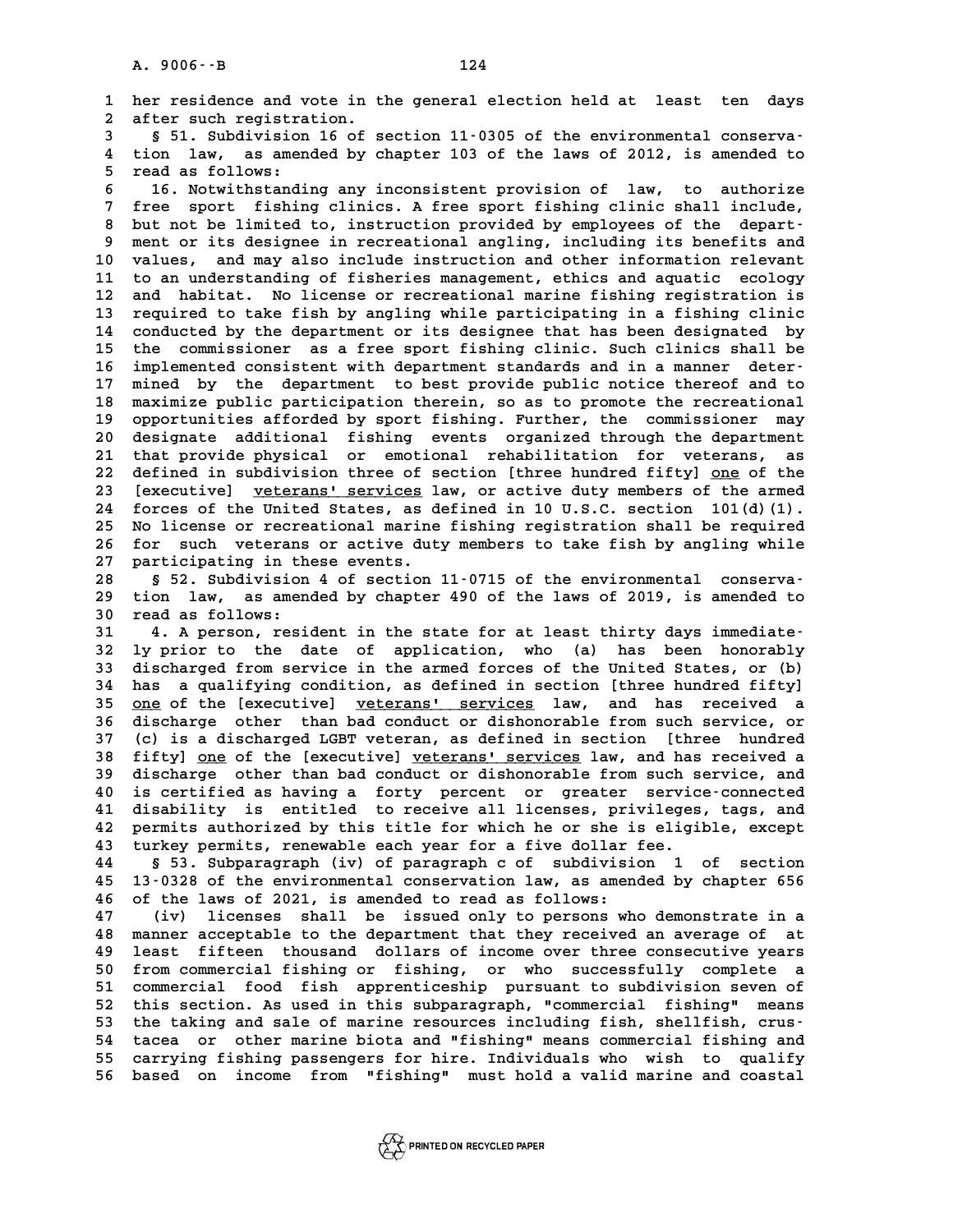**1 district party and charter boat license. No more than ten percent of the 2** district party and charter boat license. No more than ten percent of the<br>2 licenses issued each year based on income eligibility pursuant to this<br>3 paragraph, shall, be issued to applicants who guality based solely upo 1 district party and charter boat license. No more than ten percent of the<br>2 licenses issued each year based on income eligibility pursuant to this<br>3 paragraph shall be issued to applicants who qualify based solely upon<br>in 2 licenses issued each year based on income eligibility pursuant to this<br>3 paragraph shall be issued to applicants who qualify based solely upon<br>4 income derived from operation of or employment by a party or charter<br>best F **5** paragraph shall be issued to applicants who qualify based solely upon<br>4 income derived from operation of or employment by a party or charter<br>5 boat. For the income evaluation of this subdivision, the department may<br>5 c 4 income derived from operation of or employment by a party or charter<br>5 boat. For the income evaluation of this subdivision, the department may<br>6 consider persons who would otherwise be eligible but for having served<br>in t **7** boat. For the income evaluation of this subdivision, the department may<br>6 consider persons who would otherwise be eligible but for having served<br>7 in the United States armed forces on active duty, provided that such<br>in **8 consider persons who would otherwise be eligible but for having served**<br> **8 individual (1) has received an honorable or general discharge, or (2)**<br> **8 individual (1) has received an honorable or general discharge, or (2** 9 in the United States armed forces on active duty, provided that such<br>
8 individual (1) has received an honorable or general discharge, or (2)<br>
9 has a qualifying condition, as defined in section [three hundred fifty]<br>
10 8 individual (1) has received an honorable or general discharge, or (2)<br>9 has a qualifying condition, as defined in section [three hundred fifty]<br>10 <u>one</u> of the [executive] <u>veteran's services</u> law, and has received a<br>11 9 has a qualifying condition, as defined in section [three hundred fifty]<br>10 <u>one</u> of the [executive] <u>veteran's services</u> law, and has received a<br>11 discharge other than bad conduct or dishonorable from such service, or<br>1 10 <u>one</u> of the [executive] <u>veteran's services</u> law, and has received a<br>11 discharge other than bad conduct or dishonorable from such service, or<br>12 (3) is a discharged LGBT veteran, as defined in section [three hundred<br>1 11 discharge other than bad conduct or dishonorable from such service, or<br>12 (3) is a discharged LGBT veteran, as defined in section [three hundred<br>13 fifty] <u>one</u> of the [executive] <u>veteran's services</u> law, and has recei 12 (3) is a discharged LGBT veteran, as defined in section [three hundred<br>13 fifty] <u>one</u> of the [executive] <u>veteran's services</u> law, and has received a<br>14 discharge other than bad conduct or dishonorable from such servic 13 fifty] <u>one</u> of the [executive] <u>vete</u><br>14 discharge other than bad conduct<br>15 shall not be deemed ineligible.

14 discharge other than bad conduct or dishonorable from such service,<br>15 shall not be deemed ineligible.<br>16 § 54. Subdivision 1 of section 130 of the executive law, as amended by<br>17 section 2 of part V of chapter 58 of th **15 shall not be deemed ineligible.<br>16 § 54. Subdivision 1 of section 130 of the executive law, as amended by<br>17 section 2 of part V of chapter 58 of the laws of 2020, is amended to<br>18 read as follows.** 16 **g** 54. Subdivision<br>17 section 2 of par<br>18 read as follows: 17 section 2 of part V of chapter 58 of the laws of 2020, is amended to<br>18 read as follows:<br>19 1. The secretary of state may appoint and commission as many notaries<br>20 public for the state of Nov York 29 in his or her judg

**20 public for the secretary of state may appoint and commission as many notaries**<br>**20 public for the state of New York as in his or her judgment may be deemed**<br>21 best whose jurisdiction, shall be co-extensive with the bo 19 1. The secretary of state may appoint and commission as many notaries<br>20 public for the state of New York as in his or her judgment may be deemed<br>21 best, whose jurisdiction shall be co-extensive with the boundaries of<br> 20 public for the state of New York as in his or her judgment may be deemed<br>21 best, whose jurisdiction shall be co-extensive with the boundaries of<br>22 the state. The appointment of a notary public shall be for a term of<br><sup></sup> 21 best, whose jurisdiction shall be co-extensive with the boundaries of<br>22 the state. The appointment of a notary public shall be for a term of<br>23 four years. An application for an appointment as notary public shall be<br>24 22 the state. The appointment of a notary public shall be for a term of<br>23 four years. An application for an appointment as notary public shall be<br>24 in form and set forth such matters as the secretary of state shall<br>25 pr 23 four years. An application for an appointment as notary public shall be<br>24 in form and set forth such matters as the secretary of state shall<br>25 prescribe. Every person appointed as notary public must, at the time of<br>bi 24 in form and set forth such matters as the secretary of state shall<br>25 prescribe. Every person appointed as notary public must, at the time of<br>26 his or her appointment, be a resident of the state of New York or have<br>27 25 prescribe. Every person appointed as notary public must, at the time of<br>26 his or her appointment, be a resident of the state of New York or have<br>27 an office or place of business in New York state. A notary public who 26 his or her appointment, be a resident of the state of New York or have<br>
27 an office or place of business in New York state. A notary public who is<br>
28 a resident of the state and who moves out of the state but still ma **29 tains a place of business or an office in New York state does not vacate** 28 a resident of the state and who moves out of the state but still main-<br>29 tains a place of business or an office in New York state does not vacate<br>30 his or her office as a notary public. A notary public who is a nonres 29 tains a place of business or an office in New York state does not vacate<br>30 his or her office as a notary public. A notary public who is a nonresi-<br>31 dent and who ceases to have an office or place of business in this<br>3 30 his or her office as a notary public. A notary public who is a nonresi-<br>31 dent and who ceases to have an office or place of business in this<br>32 state, vacates his or her office as a notary public. A notary public who 31 dent and who ceases to have an office or place of business in this<br>32 state, vacates his or her office as a notary public. A notary public who<br>33 is a resident of New York state and moves out of the state and who does<br>3 32 state, vacates his or her office as a notary public. A notary public who<br>33 is a resident of New York state and moves out of the state and who does<br>34 not retain an office or place of business in this state shall vacate 33 is a resident of New York state and moves out of the state and who does<br>34 not retain an office or place of business in this state shall vacate his<br>35 or her office as a notary public. A non-resident who accepts the off 34 not retain an office or place of business in this state shall vacate his<br>35 or her office as a notary public. A non-resident who accepts the office<br>36 of notary public in this state thereby appoints the secretary of sta 35 or her office as a notary public. A non-resident who accepts the office<br>36 of notary public in this state thereby appoints the secretary of state<br>37 as the person upon whom process can be served on his or her behalf.<br>28 36 of notary public in this state thereby appoints the secretary of state<br>37 as the person upon whom process can be served on his or her behalf.<br>38 Before issuing to any applicant a commission as notary public, unless he<br>2 **37 as the person upon whom process can be served on his or her behalf.**<br>**38 Before issuing to any applicant a commission as notary public, unless he**<br>**39 or she be an attorney and counsellor at law duly admitted to practi** Before issuing to any applicant a commission as notary public, unless he<br>applied to this state or a court clerk of the unified court system who has been<br>approximated to such position after taking a civil service promotiona 39 or she be an attorney and counsellor at law duly admitted to practice in 40 this state or a court clerk of the unified court system who has been 41 appointed to such position after taking a civil service promotional exa **42 examination in the court clerk series of titles, the secretary of state** 41 appointed to such position after taking a civil service promotional<br>42 examination in the court clerk series of titles, the secretary of state<br>43 shall satisfy himself or herself that the applicant is of good moral<br>44 s 42 examination in the court clerk series of titles, the secretary of state<br>43 shall satisfy himself or herself that the applicant is of good moral<br>44 character, has the equivalent of a common school education and is famil-43 shall satisfy himself or herself that the applicant is of good moral<br>44 character, has the equivalent of a common school education and is famil-<br>45 iar with the duties and responsibilities of a notary public; provided,<br> 44 character, has the equivalent of a common school education and is famil-<br>45 iar with the duties and responsibilities of a notary public; provided,<br>46 however, that where a notary public applies, before the expiration of **45 iar with the duties and responsibilities of a notary public; provided,<br>46 however, that where a notary public applies, before the expiration of<br>47 his or her term, for reappointment with the county clerk or where a<br>18** A bowever, that where a notary public applies, before the expiration of<br>47 his or her term, for reappointment with the county clerk or where a<br>48 person whose term as notary public shall have expired applies within six<br>19 A person whose term, for reappointment with the county clerk or where a<br>48 person whose term as notary public shall have expired applies within six<br>49 months thereafter for reappointment as a notary public with the county<br> **50 person whose term as notary public shall have expired applies within six**<br>**49 months thereafter for reappointment as a notary public with the county**<br>**50 clerk, such qualifying requirements may be waived by the secreta 50** months thereafter for reappointment as a notary public with the county<br>50 clerk, such qualifying requirements may be waived by the secretary of<br>51 state, and further, where an application for reappointment is filed wi 50 clerk, such qualifying requirements may be waived by the secretary of<br>51 state, and further, where an application for reappointment is filed with<br>52 the county clerk after the expiration of the aforementioned renewal<br>53 51 state, and further, where an application for reappointment is filed with<br>52 the county clerk after the expiration of the aforementioned renewal<br>53 period by a person who failed or was unable to re-apply by reason of his 52 the county clerk after the expiration of the aforementioned renewal<br>53 period by a person who failed or was unable to re-apply by reason of his<br>54 or her induction or enlistment in the armed forces of the United States, 53 period by a person who failed or was unable to re-apply by reason of his<br>54 or her induction or enlistment in the armed forces of the United States,<br>55 such qualifying requirements may also be waived by the secretary of 54 or her induction or enlistment in the armed forces of the United States,<br>55 such qualifying requirements may also be waived by the secretary of<br>56 state, provided such application for reappointment is made within a

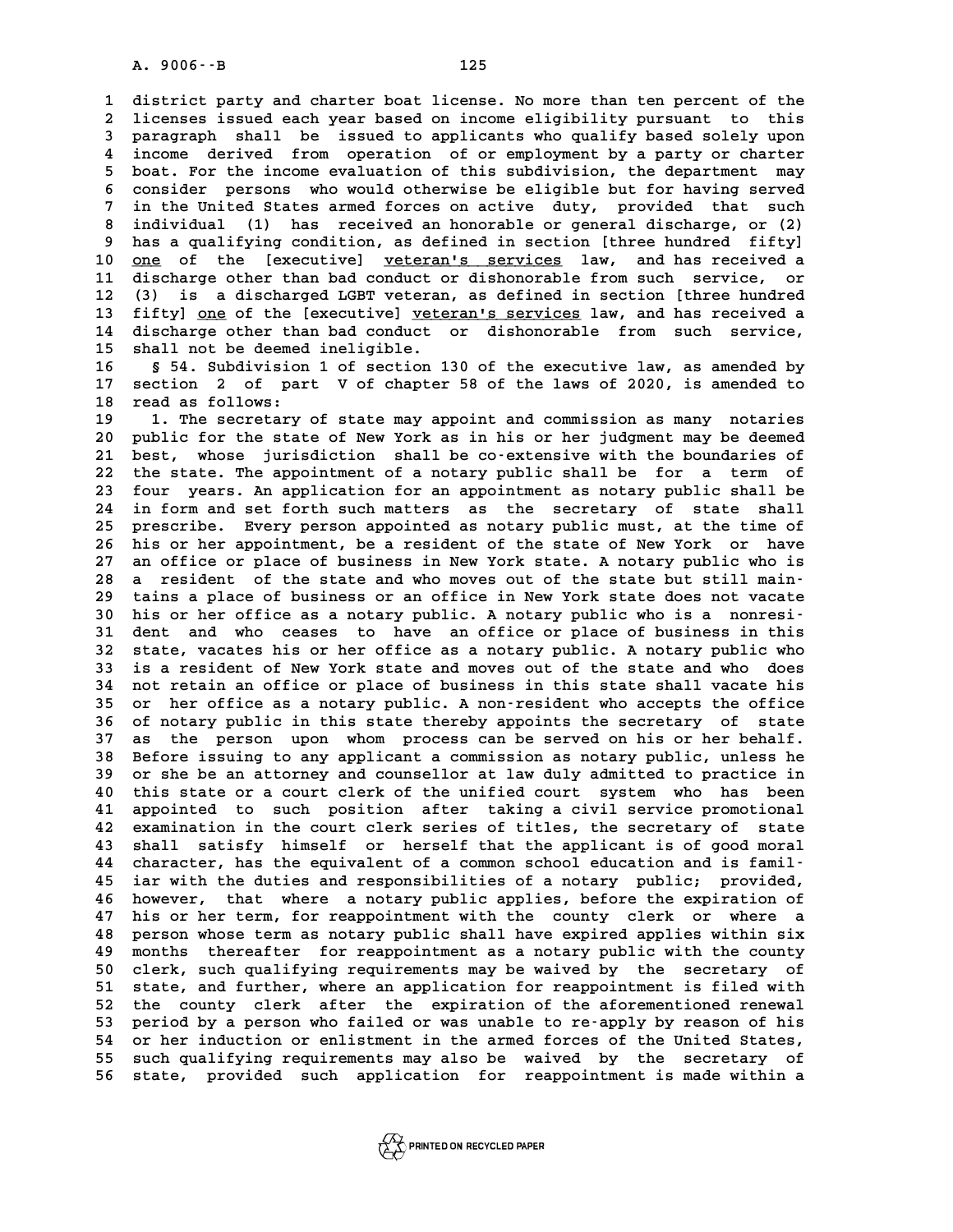A. 9006 --B<br>1 period of one year after the military discharge of the applicant under<br>2 conditions other than disksporable or if the applicant has a gualifying **2** period of one year after the military discharge of the applicant under<br>2 conditions other than dishonorable, or if the applicant has a qualifying<br>3 condition, as defined in section [three bundred fifty of this chanter] 1 period of one year after the military discharge of the applicant under<br>2 conditions other than dishonorable, or if the applicant has a qualifying<br>3 condition, as defined in section [three hundred fifty of this chapter]<br>2 conditions other than dishonorable, or if the applicant has a qualifying<br>3 condition, as defined in section [three hundred fifty of this chapter]<br>4 <u>one of the veterans' services law</u>, within a period of one year after the 3 condition, as defined in section [three hundred fifty of this chapter]<br>
4 <u>one of the veterans' services law</u>, within a period of one year after the<br>
5 applicant has received a discharge other than bad conduct or dishono 4 <u>one of the veterans' services law</u>, within a period of one year after the<br>
5 applicant has received a discharge other than bad conduct or dishonor-<br>
6 able from such service, or if the applicant is a discharged LGBT vet **7** applicant has received a discharge other than bad conduct or dishonor-<br>6 able from such service, or if the applicant is a discharged LGBT veter-<br>7 an, as defined in section [three hundred fifty of this chapter] <u>one of</u> 8 able from such service, or if the applicant is a discharged LGBT veter-<br>7 an, as defined in section [three hundred fifty of this chapter] <u>one of</u><br>8 <u>the veterans' services law</u>, within a period of one year after the app **9 an, as defined in section [three hundred fifty of this chapter] <u>one of</u><br>
<u>the veterans' services law</u>, within a period of one year after the applicant has received a discharge other than bad conduct or dishonorable**<br> 10 **10 form such services 10 m** a period of one year after the appli-<br>
10 from such service. In any case, the appointment or reappointment of any<br>
11 applicant is in the discretion of the secretary of state. The secretary 9 cant has received a discharge other than bad conduct or dishonorable<br>10 from such service. In any case, the appointment or reappointment of any<br>11 applicant is in the discretion of the secretary of state. The secretary<br><sup></sup> 10 from such service. In any case, the appointment or reappointment of any<br>11 applicant is in the discretion of the secretary of state. The secretary<br>12 of state may suspend or remove from office, for misconduct, any notar 11 applicant is in the discretion of the secretary of state. The secretary<br>12 of state may suspend or remove from office, for misconduct, any notary<br>13 public appointed by him or her but no such removal shall be made unles 12 of state may suspend or remove from office, for misconduct, any notary<br>13 public appointed by him or her but no such removal shall be made unless<br>14 the person who is sought to be removed shall have been served with a<br>1 14 the person who is sought to be removed shall have been served with a<br>15 copy of the charges against him or her and have an opportunity of being<br>16 heard. No person shall be appointed as a potary public under this arti-14 the person who is sought to be removed shall have been served with a<br>15 copy of the charges against him or her and have an opportunity of being<br>16 heard. No person shall be appointed as a notary public under this arti-<br> 15 copy of the charges against him or her and have an opportunity of being<br>16 heard. No person shall be appointed as a notary public under this arti-<br>17 cle who has been convicted, in this state or any other state or terri 16 heard. No person shall be appointed as a notary public under this arti-<br>17 cle who has been convicted, in this state or any other state or territo-<br>18 ry, of a crime, unless the secretary makes a finding in conformance 17 cle who has been convicted, in this state or any other state or territo-<br>18 ry, of a crime, unless the secretary makes a finding in conformance with<br>19 all applicable statutory requirements, including those contained in 18 ry, of a crime, unless the secretary makes a finding in conformance with<br>19 all applicable statutory requirements, including those contained in<br>20 article twenty-three-A of the correction law, that such convictions do<br>2 all applicable statutory requirements, including those contained in<br>
20 article twenty-three-A of the correction law, that such convictions do<br>
21 not constitute a bar to appointment.<br>
22 § 55. Subdivision 1 of section 32 20 article twenty-three-A of the correction law, that such convictions do<br>21 not constitute a bar to appointment.<br>22 § 55. Subdivision 1 of section 32 of the general business law, as<br>23 amended by chapter 490 of the laws o

21 not constitute a bar to appointment.<br>22 § 55. Subdivision 1 of section 32 of the general business law, as<br>23 amended by chapter 490 of the laws of 2019, is amended to read as<br>24 follows: 22 § 55. S<br>
23 amended by<br>
24 follows:<br>
25 <sup>1</sup> Exerv 23 amended by chapter 490 of the laws of 2019, is amended to read as<br>24 follows:<br>25 1. Every member of the armed forces of the United States who (a) was<br>26 honorably discharged from such service ar (b) has a gualifying son

24 follows:<br>25 1. Every member of the armed forces of the United States who (a) was<br>26 honorably discharged from such service, or (b) has a qualifying condi-<br>27 tior 23 defined in Section [three burdred fifty] ane of the [ **25 1. Every member of the armed forces of the United States who (a) was<br>26 honorably discharged from such service, or (b) has a qualifying condi-<br>27 tion, as defined in section [three hundred fifty] <u>one</u> of the [executiv** 26 honorably discharged from such service, or (b) has a qualifying condi-<br>27 tion, as defined in section [three hundred fifty] <u>one</u> of the [executive]<br>28 <u>veterans' services</u> law, and has received a discharge other than b 27 tion, as defined in section [three hundred fifty] <u>one</u> of the [executive]<br>28 <u>veterans' services</u> law, and has received a discharge other than bad<br>29 conduct or dishonorable from such service, or (c) is a discharged LG **38 <u>veterans' services</u> law, and has received a discharge other than bad**<br>29 conduct or dishonorable from such service, or (c) is a discharged LGBT<br>30 veteran, as defined in section [three hundred fifty] <u>one</u> of the [exe 29 conduct or dishonorable from such service, or (c) is a discharged LGBT<br>30 veteran, as defined in section [three hundred fifty] <u>one</u> of the [execu-<br>31 tive] <u>veterans' services</u> law, and has received a discharge other t 30 veteran, as defined in section [three hundred fifty] <u>one</u> of the [execu-<br>31 tive] <u>veterans' services</u> law, and has received a discharge other than<br>32 bad conduct or dishonorable from such service, and who is a residen 31 tive] <u>veterans' services</u> law, and has received a discharge other than<br>32 bad conduct or dishonorable from such service, and who is a resident of<br>33 this state and a veteran of any war, or who shall have served in the<br> 32 bad conduct or dishonorable from such service, and who is a resident of<br>33 this state and a veteran of any war, or who shall have served in the<br>34 armed forces of the United States overseas, and the surviving spouse of<br> 33 this state and a veteran of any war, or who shall have served in the<br>34 armed forces of the United States overseas, and the surviving spouse of<br>35 any such veteran, if a resident of the state, shall have the right to<br>26 34 armed forces of the United States overseas, and the surviving spouse of<br>35 any such veteran, if a resident of the state, shall have the right to<br>36 hawk, peddle, vend and sell goods, wares or merchandise or solicit trad **35 any such veteran, if a resident of the state, shall have the right to hawk, peddle, vend and sell goods, wares or merchandise or solicit trade upon the streets and highways within the county of his or her residence, 36 hawk, peddle, vend and sell goods, wares or merchandise or solicit trade**<br>37 upon the streets and highways within the county of his or her residence,<br>38 as the case may be, or if such county is embraced wholly by a cit **37 upon the streets and highways within the county of his or her residence,<br>38 as the case may be, or if such county is embraced wholly by a city,<br>39 within such city, by procuring a license for that purpose to be issued<br> 40 as the case may be, or if such county is embraced wholly by a city,**<br> **40 as herein provided.** No part of the lands or premises under the jurisdic-<br> **41 tion of the division of the state fair in the department of agric** 39 within such city, by procuring a license for that purpose to be issued<br>40 as herein provided. No part of the lands or premises under the jurisdic-<br>41 tion of the division of the state fair in the department of agricultu **40** as herein provided. No part of the lands or premises under the jurisdic-<br>41 tion of the division of the state fair in the department of agriculture<br>42 and markets, shall be deemed a street or highway within the meanin 41 tion of the div<br>42 and markets, sha<br>43 this section.<br><sup>44</sup> 5 55 Section 42 and markets, shall be deemed a street or highway within the meaning of<br>43 this section.<br>44 § 56. Section 35 of the general business law, as amended by chapter<br><sup>45</sup> <sup>490 of the laws of 2019, is amended to read as follows</sup>

43 this section.<br>44 § 56. Section 35 of the general business law, as amended by chapter<br>45 490 of the laws of 2019, is amended to read as follows:<br>46 § 35. Municipal regulations. This article shall not affect the appli-

**46 § 35. Municipal regulations. This article shall not affect the appli-45 490 of the laws of 2019, is amended to read as follows:**<br> **46** § 35. Municipal regulations. This article shall not affect the appli-<br> **47 cation of any ordinance, by-law or regulation of a municipal corporation**<br> **48 P** 8 15. Municipal regulations. This article shall not affect the appli-<br>47 cation of any ordinance, by-law or regulation of a municipal corporation<br>48 relating to hawkers and peddlers within the limits of such corporations,<br> 47 cation of any ordinance, by-law or regulation of a municipal corporation<br>48 relating to hawkers and peddlers within the limits of such corporations,<br>49 but the provisions of this article are to be complied with in addit For the relating to hawkers and peddlers within the limits of such corporations,<br>
49 but the provisions of this article are to be complied with in addition<br>
50 to the requirements of any such ordinance, by-law or regulatio but the provisions of this article are to be complied with in addition<br>50 to the requirements of any such ordinance, by-law or regulation;<br>51 provided, however, that no such by-law, ordinance or regulation shall<br>52 provent 50 to the requirements of any such ordinance, by-law or regulation;<br>51 provided, however, that no such by-law, ordinance or regulation shall<br>52 prevent or in any manner interfere with the hawking or peddling, without<br>53 th 51 provided, however, that no such by-law, ordinance or regulation shall<br>52 prevent or in any manner interfere with the hawking or peddling, without<br>53 the use of any but a hand driven vehicle, in any street, avenue, alley 52 prevent or in any manner interfere with the hawking or peddling, without<br>53 the use of any but a hand driven vehicle, in any street, avenue, alley,<br>54 lane or park of a municipal corporation, by any honorably discharged the use of any but a hand driven vehicle, in any street, avenue, alley,<br>
the arm or park of a municipal corporation, by any honorably discharged<br>
55 member of the armed forces of the United States who (1) was honorably<br>
56 55 member of the armed forces of the United States who (1) was honorably<br>56 discharged from such service, or (2) has a qualifying condition, as

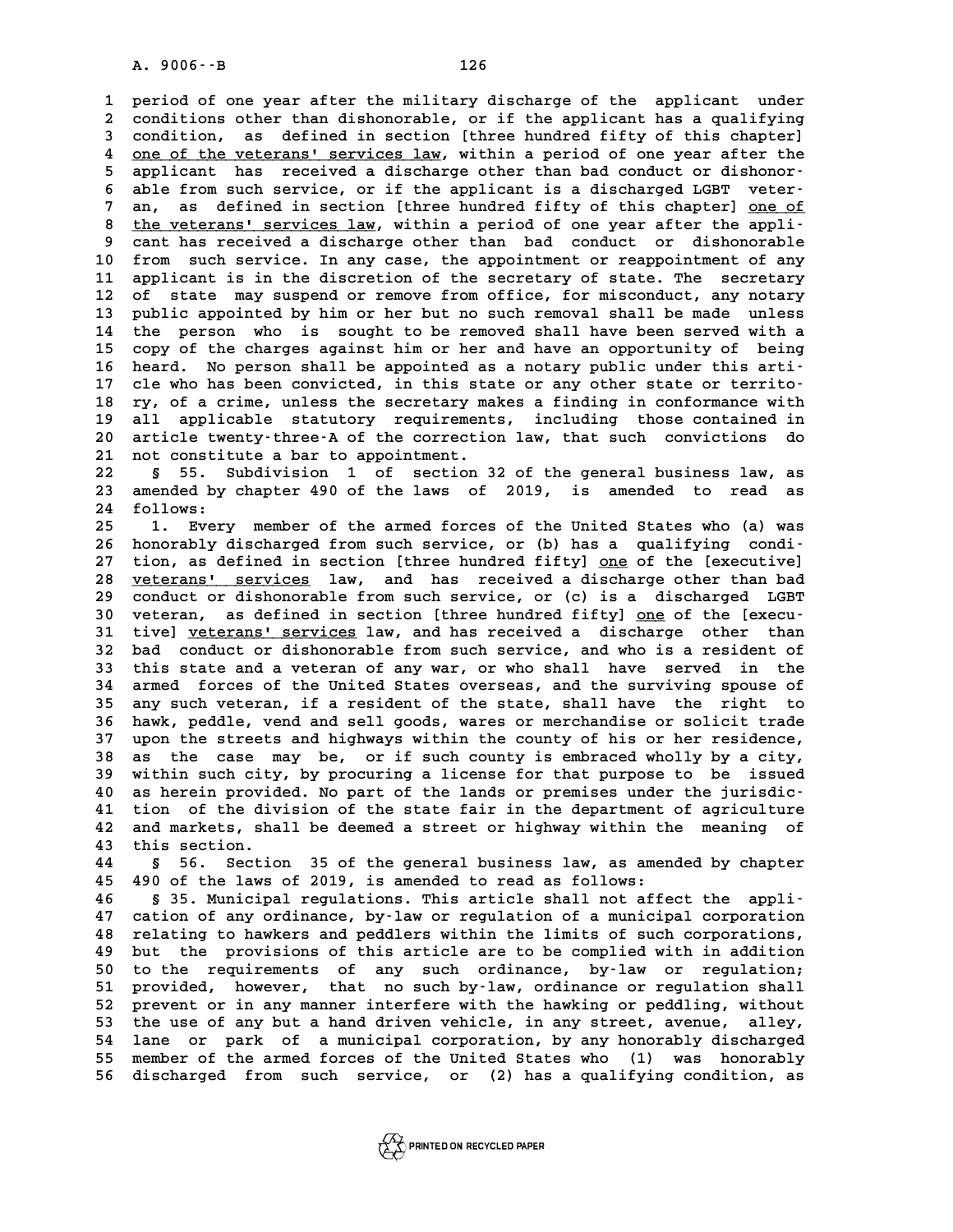**127**<br>**1** defined in section [three hundred fifty] <u>one</u> of the [executive] <u>veter-</u><br>2 angle servises law and bas reseived a dissbarge sther than bad senduate **2** defined in section [three hundred fifty] <u>one</u> of the [executive] <u>veter-</u><br>2 <u>ans' services</u> law, and has received a discharge other than bad conduct<br>3 or disbenerable from such service, or (3) is a discharged LGBT, ve **3** defined in section [three hundred fifty] <u>one</u> of the [executive] <u>veter-</u><br>2 <u>ans' services</u> law, and has received a discharge other than bad conduct<br>3 or dishonorable from such service, or (3) is a discharged LGBT vet **4 ans' services** law, and has received a discharge other than bad conduct<br>
3 or dishonorable from such service, or (3) is a discharged LGBT veteran,<br>
4 as defined in section [three hundred fifty] <u>one</u> of the [executive]<br> 3 or dishonorable from such service, or (3) is a discharged LGBT veteran,<br>4 as defined in section [three hundred fifty] <u>one</u> of the [executive]<br>5 <u>veterans' services</u> law, and has received a discharge other than bad<br>5 ser 4 as defined in section [three hundred fifty] <u>one</u> of the [executive]<br>
5 <u>veterans' services</u> law, and has received a discharge other than bad<br>
6 conduct or dishonorable from such service, and who is physically disa-<br>
<sup>7</sup> 5 **<u>veterans' services</u> law, and has received a discharge other than bad**<br>6 conduct or dishonorable from such service, and who is physically disa-<br>7 bled as a result of injuries received while in the service of said armed<br> 6 conduct or dishonorable from such service, and who is physically disa-<br>
<sup>7</sup> bled as a result of injuries received while in the service of said armed<br>
<sup>8</sup> forces and the holder of a license granted pursuant to section thi 9 bled as a result of inj<br>8 forces and the holder o<br>9 two of this article.<br>0 5 57 **Paragraph** (2

**10 § 57. Paragraph (a) of subdivision 1 of section 35-a of the general** <sup>9</sup> two of this article.<br>
10 § 57. Paragraph (a) of subdivision 1 of section 35-a of the general<br>
11 business law, as amended by chapter 490 of the laws of 2019, is amended<br>
<sup>12</sup> to read as follows: 10 § 57. Paragraph (1<br>11 business law, as amend<br>12 to read as follows:<br><sup>13</sup> (a) In gities baying 11 business law, as amended by chapter 490 of the laws of 2019, is amended<br>12 to read as follows:<br>13 (a) In cities having a population of one million or more, the official<br>14 decimented by a local law or exdigate to issue

12 to read as follows:<br>13 (a) In cities having a population of one million or more, the official<br>14 designated by a local law or ordinance to issue a local license to hawk,<br>15 peddle. vend and sell goods, wares or merchand **15 peddle, vend and sell goods, wares or merchandise or solicit trade upon** 14 designated by a local law or ordinance to issue a local license to hawk,<br>15 peddle, vend and sell goods, wares or merchandise or solicit trade upon<br>16 the streets and highways within such city shall issue specialized ve peddle, vend and sell goods, wares or merchandise or solicit trade upon<br>16 the streets and highways within such city shall issue specialized vend-<br>17 ing licenses to members of the armed forces of the United States who (i) **16** the streets and highways within such city shall issue specialized vend-<br>17 ing licenses to members of the armed forces of the United States who (i)<br>18 were honorably discharged from such service, or (ii) have a qualif 17 ing licenses to members of the armed forces of the United States who (i)<br>18 were honorably discharged from such service, or (ii) have a qualifying<br>19 condition, as defined in section [three hundred fifty] <u>one</u> of the [ **20 18 were honorably discharged from such service, or (ii) have a qualifying<br>
19 condition, as defined in section [three hundred fifty] <u>one</u> of the [exec-<br>
20 utive] <u>veterans' services</u> law, and received a discharge oth** 19 condition, as defined in section [three hundred fifty] <u>one</u> of the [exec-<br>20 utive] <u>veterans' services</u> law, and received a discharge other than bad<br>21 conduct or dishonorable from such service, or (iii) are a dischar 20 utive] <u>veterans' services</u> law, and received a discharge other than bad<br>21 conduct or dishonorable from such service, or (iii) are a discharged<br>22 LGBT veteran, as defined in section [three hundred fifty] <u>one</u> of the<br> 21 conduct or dishonorable from such service, or (iii) are a discharged<br>22 LGBT veteran, as defined in section [three hundred fifty] <u>one</u> of the<br>23 [executive] <u>veterans' services</u> law, and received a discharge other than LGBT veteran, as defined in section [three hundred fifty] <u>one</u> of the<br>23 [executive] <u>veterans' services</u> law, and received a discharge other than<br>24 bad conduct or dishonorable from such service, and who are physically<br>2 23 [executive] <u>veterans' services</u> law, and received a discharge other than<br>24 bad conduct or dishonorable from such service, and who are physically<br>25 disabled as a result of injuries received while in the service of sai 24 bad conduct or dishonorable from such service, and who are physically<br>25 disabled as a result of injuries received while in the service of said<br>26 armed forces and who are eligible to hold licenses granted pursuant to<br>2 25 disabled as a result of injuries received while in the service of said<br>26 armed forces and who are eligible to hold licenses granted pursuant to<br>27 section thirty-two of this article. Such specialized vending licenses<br>2 **28 shall authorize holders thereof to hawk or peddle within such city in** 27 section thirty-two of this article. Such specialized vending licenses<br>28 shall authorize holders thereof to hawk or peddle within such city in<br>29 accordance with the provisions contained in this section. Specialized<br>20 **30 shall authorize holders thereof to hawk or peddle within such city in**<br>29 accordance with the provisions contained in this section. Specialized<br>30 vending licenses issued under this section shall permit the holders<br>31 accordance with the provisions contained in this section. Specialized<br>30 vending licenses issued under this section shall permit the holders<br>31 thereof to vend on any block face, and no licensee authorized under this<br>32 se 30 vending licenses issued under this section shall permit the holders<br>31 thereof to vend on any block face, and no licensee authorized under this<br>32 section shall be restricted in any way from vending in any area, except<br> 31 thereof to vend on any block face, and no licensee authorized under this section shall be restricted in any way from vending in any area, except as provided in this section.<br>34 § 58. Paragraph (b) of subdivision 3 of se **32 section shall be restricted in any way from vending in any area, except**<br>**33 as provided in this section.**<br>**34 § 58. Paragraph (b) of subdivision 3 of section 69-p of the general**<br>**25. huginess law as amended by chante** 

**33 as provided in this section.**<br>**34 § 58. Paragraph (b) of subdivision 3 of section 69-p of the general<br>35 business law, as amended by chapter 490 of the laws of 2019, is amended<br>26 to read as follows: 34 s** 58. Paragraph (b)<br>35 business law, as amen<br>36 to read as follows:<br>37 (b) In the same of D **35 business law, as amended by chapter 490 of the laws of 2019, is amended**<br>36 to read as follows:<br>37 (b) In the case of persons who are or were in the military service and<br>(b) have been ar will be discharged under sendit

**36 to read as follows:**<br> **37** (b) In the case of persons who are or were in the military service and<br> **38** (i) have been or will be discharged under conditions other than<br> **29** discharamable or (ii) have a suplifying sond **37** (b) In the case of persons who are or were in the military service and<br>38 (i) have been or will be discharged under conditions other than<br>39 dishonorable, or (ii) have a qualifying condition, as defined in section<br>40 40 (i) have been or will be discharged under conditions other than<br>
40 dishonorable, or (ii) have a qualifying condition, as defined in section<br>
40 [three hundred fifty] <u>one</u> of the [executive] <u>veterans' services</u> law, a 39 dishonorable, or (ii) have a qualifying condition, as defined in section 40 [three hundred fifty] <u>one</u> of the [executive] <u>veterans' services</u> law, and received a discharge other than bad conduct or dishonorable from s **42 service, or (iii) are discharged LGBT veterans, as defined in section** 41 received a discharge other than bad conduct or dishonorable from such<br>42 service, or (iii) are discharged LGBT veterans, as defined in section<br>43 [three hundred fifty] <u>one</u> of the [executive] <u>veterans' services</u> law, 42 service, or (iii) are discharged LGBT veterans, as defined in section<br>43 [three hundred fifty] <u>one</u> of the [executive] <u>veterans' services</u> law, and<br>44 have received a discharge other than bad conduct or dishonorable f 43 [three hundred fifty] <u>one</u> of the [executive] <u>veterans' services</u> law, and<br>44 have received a discharge other than bad conduct or dishonorable from<br>45 such service, the period of two years specified in subdivision one Ad have received a discharge other than bad conduct or dishonorable from<br>45 such service, the period of two years specified in subdivision one of<br>46 this section need not be continuous. The length of time such person was<br>4 45 such service, the period of two years specified in subdivision one of<br>46 this section need not be continuous. The length of time such person was<br>47 engaged in the business of installing, servicing or maintaining securit **46 this section need not be continuous. The length of time such person was**<br>47 engaged in the business of installing, servicing or maintaining security<br>48 or fire alarm systems before entering the military service may be 47 engaged in the business of installing, servicing or maintaining security<br>48 or fire alarm systems before entering the military service may be added<br>49 to any period of time during which such person was or is engaged in 48 or fire alarm systems before entering the military service may be added<br>49 to any period of time during which such person was or is engaged in the<br>50 business of installing, servicing or maintaining security or fire ala **51 systems after the termination of military service.** 50 business of installing, servicing or maintaining security or fire alarm<br>51 systems after the termination of military service.<br>52 § 59. The closing paragraph of section 435 of the general business<br>53 law as amended by ch

51 systems after the termination of military service.<br>52 § 59. The closing paragraph of section 435 of the general business<br>53 law, as amended by chapter 490 of the laws of 2019, is amended to read<br>54 35 follows: 52 § 59. The<br>53 law, as amende<br>54 as follows:<br>55 The S330 **53 law, as amended by chapter 490 of the laws of 2019, is amended to read<br>54 as follows:**<br>55 In the case of persons who are or were in the military service and (a)<br>56 hours heap or will be discharged under senditions sher

54 as follows:<br>55 In the case of persons who are or were in the military service and (a)<br>56 have been or will be discharged under conditions other than dishonor<sup>.</sup>

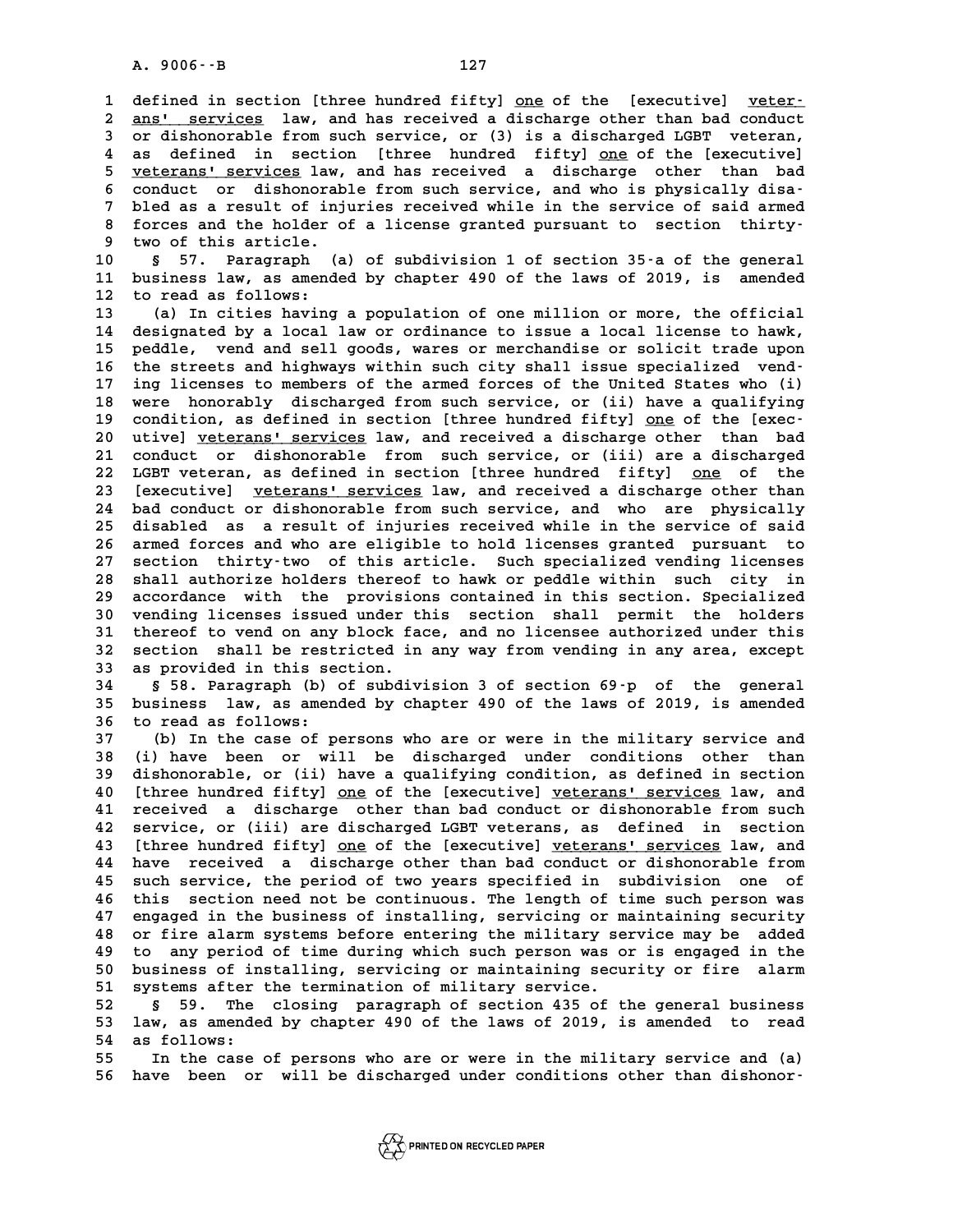**1 able, or (b) have a qualifying condition, as defined in section [three 2** able, or (b) have a qualifying condition, as defined in section [three<br>2 hundred fifty] <u>one</u> of the [executive] <u>veterans' services</u> law, and<br>3 received a discharge other than had conduct or disbonorable from such 2 hundred fifty] <u>one</u> of the [executive] <u>veterans' services</u> law, and<br>3 received a discharge other than bad conduct or dishonorable from such<br>4 service, or (c) are discharged LGBT veterans, as defined in section 2 hundred fifty] <u>one</u> of the [executive] <u>veterans' services</u> law, and<br>3 received a discharge other than bad conduct or dishonorable from such<br>4 service, or (c) are discharged LGBT veterans, as defined in section<br>5 ithree For the discover of the service, or (c) are discharged LGBT veterans, as defined in section<br>4 service, or (c) are discharged LGBT veterans, as defined in section<br>5 [three hundred fifty] <u>one</u> of the [executive] <u>veterans' </u> **6 follow 1 and 1 and 1 and 1 and 1 and 1 and 1 and 1 and 1 and 1 and 1 and 1 and 1 and 1 and 1 and 1 and 1 and 1 and 1 and 1 and 1 and 1 and 1 and 1 and 1 and 1 and 1 and 1 and 1 and 1 and 1 and 1 and 1 and 1 and 1 and 1** <sup>1</sup> 5 (three hundred fifty) <u>one</u> of the [executive] <u>veterans' services</u> law, and<br>
<sup>1</sup> such service, the period of one year specified in subdivision one of<br>
<sup>1</sup> such service, the period of one year specified in subdivisio **8 have received a discharge other than bad conduct or dishonorable from**<br>**8 this section and the period of six months specified in subdivision two**<br>**8 this section and the period of six months specified in subdivision two** 9 such service, the period of one year specified in subdivision one of<br>**9** of this section need not be continuous. The length of time such person<br>10 was engaged in the practice of barbering before entering the military 10 this section and the period of six months specified in subdivision two<br>
10 was engaged in the practice of barbering before entering the military<br>
11 service may be added to any period of time during which such person wa 9 of this section need not be continuous. The length of time such person<br>10 was engaged in the practice of barbering before entering the military<br>11 service may be added to any period of time during which such person was<br>2 10 was engaged in the practice of barbering before entering the military<br>11 service may be added to any period of time during which such person was<br>12 or is engaged in the practice of barbering after the termination of<br><sup>13</sup> 11 service may be added to any period of time during which such person was<br>12 or is engaged in the practice of barbering after the termination of<br>13 military service.<br>14 § 60. Section 13<sup>-</sup>a of the general construction law 12 or is engaged in the practice of barbering after the termination of<br>13 military service.<br>14 § 60. Section 13-a of the general construction law, as amended by<br>15 shantor 480 of the laws of 2018, is amended to read as fol

13 military service.<br>14 § 60. Section 13<sup>-</sup>a of the general construction law, as amend<br>15 chapter 490 of the laws of 2019, is amended to read as follows:<br>16 § 1300 lyred forces of the United States, Wired forces of the

15 chapter 490 of the laws of 2019, is amended to read as follows:<br>16 § 13-a. Armed forces of the United States. "Armed forces of the United<br>17 States" means the army, navy, marine corps, air force and coast quard, **15 chapter 490 of the laws of 2019, is amended to read as follows:**<br>16 § 13-a. Armed forces of the United States. "Armed forces of the United<br>17 States" means the army, navy, marine corps, air force and coast guard,<br>inclu **16 S** 13-a. Armed forces of the United States. "Armed forces of the United<br>17 States" means the army, navy, marine corps, air force and coast guard,<br>18 including all components thereof, and the national guard when in the<br> 17 States" means the army, navy, marine corps, air force and coast guard,<br>18 including all components thereof, and the national guard when in the<br>19 service of the United States pursuant to call as provided by law.<br>20 Burg 18 including all components thereof, and the national guard when in the<br>19 service of the United States pursuant to call as provided by law.<br>20 Pursuant to this definition no person shall be considered a member or<br>21 veter 19 service of the United States pursuant to call as provided by law.<br>20 Pursuant to this definition no person shall be considered a member or<br>21 veteran of the armed forces of the United States unless his or her Pursuant to this definition no person shall be considered a member or<br>21 veteran of the armed forces of the United States unless his or her<br>22 service therein is or was on a full-time active duty basis, other than<br>23 activ 21 veteran of the armed forces of the United States unless his or her<br>22 service therein is or was on a full-time active duty basis, other than<br>23 active duty for training or he or she was employed by the War Shipping<br>24 A 22 service therein is or was on a full-time active duty basis, other than<br>23 active duty for training or he or she was employed by the War Shipping<br>24 Administration or Office of Defense Transportation or their agents as a 23 active duty for training or he or she was employed by the War Shipping<br>
24 Administration or Office of Defense Transportation or their agents as a<br>
25 merchant seaman documented by the United States Coast Guard or Depar 24 Administration or Office of Defense Transportation or their agents as a<br>25 merchant seaman documented by the United States Coast Guard or Depart-<br>26 ment of Commerce, or as a civil servant employed by the United States<br> **27 Army Transport Service (later redesignated as the United States Army 28 Transportation Corps, Water Division) or the Naval Transportation** 27 Army Transport Service (later redesignated as the United States Army<br>28 Transportation Corps, Water Division) or the Naval Transportation<br>29 Service; and who served satisfactorily as a crew member during the peri-<br>20 ed **30 Transportation Corps, Water Division) or the Naval Transportation**<br> **30 Service; and who served satisfactorily as a crew member during the peri-**<br> **30 od of armed conflict, December seventh, nineteen hundred forty-one,** Service; and who served satisfactorily as a crew member during the peri-<br>30 od of armed conflict, December seventh, nineteen hundred forty-one, to<br>31 August fifteenth, nineteen hundred forty-five, aboard merchant vessels<br><sup></sup> 30 od of armed conflict, December seventh, nineteen hundred forty-one, to<br>31 August fifteenth, nineteen hundred forty-five, aboard merchant vessels<br>32 in oceangoing, i.e., foreign, intercoastal, or coastwise service as suc **31 August fifteenth, nineteen hundred forty-five, aboard merchant vessels**<br>32 in oceangoing, i.e., foreign, intercoastal, or coastwise service as such<br>33 terms are defined under federal law (46 USCA 10301 & 10501) and fur 32 in oceangoing, i.e., foreign, intercoastal, or coastwise service as such<br>33 terms are defined under federal law (46 USCA 10301 & 10501) and further<br>34 to include "near foreign" voyages between the United States and Cana 33 terms are defined under federal law (46 USCA 10301 & 10501) and further<br>34 to include "near foreign" voyages between the United States and Canada,<br>35 Mexico, or the West Indies via ocean routes, or public vessels in oce **34 to include "near foreign" voyages between the United States and Canada,<br>35 Mexico, or the West Indies via ocean routes, or public vessels in ocean-<br>36 going service or foreign waters and who has received a Certificate 35 Mexico, or the West Indies via ocean routes, or public vessels in ocean-**<br>36 going service or foreign waters and who has received a Certificate of<br>37 Release or Discharge from Active Duty and a discharge certificate, o **36 going service or foreign waters and who has received a Certificate of Release or Discharge from Active Duty and a discharge certificate, or an Honorable Service Certificate/Report of Casualty, from the Department of \** Release or Discharge from Active Duty and a discharge certificate, or an<br>38 Honorable Service Certificate/Report of Casualty, from the Department of<br>39 Defense or he or she served as a United States civilian employed by th **40 American Field Service Certificate/Report of Casualty, from the Department of Defense or he or she served as a United States civilian employed by the American Field Service and served overseas under United States Armie** 39 Defense or he or she served as a United States civilian employed by the<br>40 American Field Service and served overseas under United States Armies<br>41 and United States Army Groups in world war II during the period of arme **42 conflict, December seventh, nineteen hundred forty-one through May** 41 and United States Army Groups in world war II during the period of armed<br>42 conflict, December seventh, nineteen hundred forty-one through May<br>43 eighth, nineteen hundred forty-five, and (i) was discharged or released<br>4 42 conflict, December seventh, nineteen hundred forty-one through May<br>43 eighth, nineteen hundred forty-five, and (i) was discharged or released<br>44 therefrom under honorable conditions, or (ii) has a qualifying condi-<br><sup>15</sup> 43 eighth, nineteen hundred forty-five, and (i) was discharged or released<br>44 therefrom under honorable conditions, or (ii) has a qualifying condi-<br>45 tion, as defined in section [three hundred fifty] <u>one</u> of the [executi 44 therefrom under honorable conditions, or (ii) has a qualifying condi-<br>45 tion, as defined in section [three hundred fifty] <u>one</u> of the [executive]<br>46 <u>veterans' services</u> law, and has received a discharge other than ba **47 conduct or dishonorable from such service, or (iii) is a discharged LGBT 46 <u>veterans' services</u> law, and has received a discharge other than bad<br>47 conduct or dishonorable from such service, or (iii) is a discharged LGBT<br>48 veteran, as defined in section [three hundred fifty] <u>one</u> of the [ex** conduct or dishonorable from such service, or (iii) is a discharged LGBT<br>48 veteran, as defined in section [three hundred fifty] <u>one</u> of the [execu-<br>49 tive] <u>veterans' services</u> law, and has received a discharge other th **48 veteran, as defined in section [three hundred fifty] <u>one</u> of the [execu-<br>49 tive] <u>veterans' services</u> law, and has received a discharge other than<br>50 bad conduct or dishonorable from such service, or he or she served 51 United States civilian Flight Crew and has received a discharge other than**<br>
50 bad conduct or dishonorable from such service, or he or she served as a<br>
51 United States civilian Flight Crew and Aviation Ground Support 50 bad conduct or dishonorable from such service, or he or she served as a<br>
51 United States civilian Flight Crew and Aviation Ground Support Employee<br>
52 of Pan American World Airways or one of its subsidiaries or its aff 51 United States civilian Flight Crew and Aviation Ground Support Employee<br>52 of Pan American World Airways or one of its subsidiaries or its affil-<br>53 iates and served overseas as a result of Pan American's contract with<br> **54 Air Transport Command or Naval Air Transport Service during the period 55 of armed conflict, December fourteenth, nineteen hundred forty-one 56 through August fourteenth, nineteen hundred forty-five, and (iv) was**

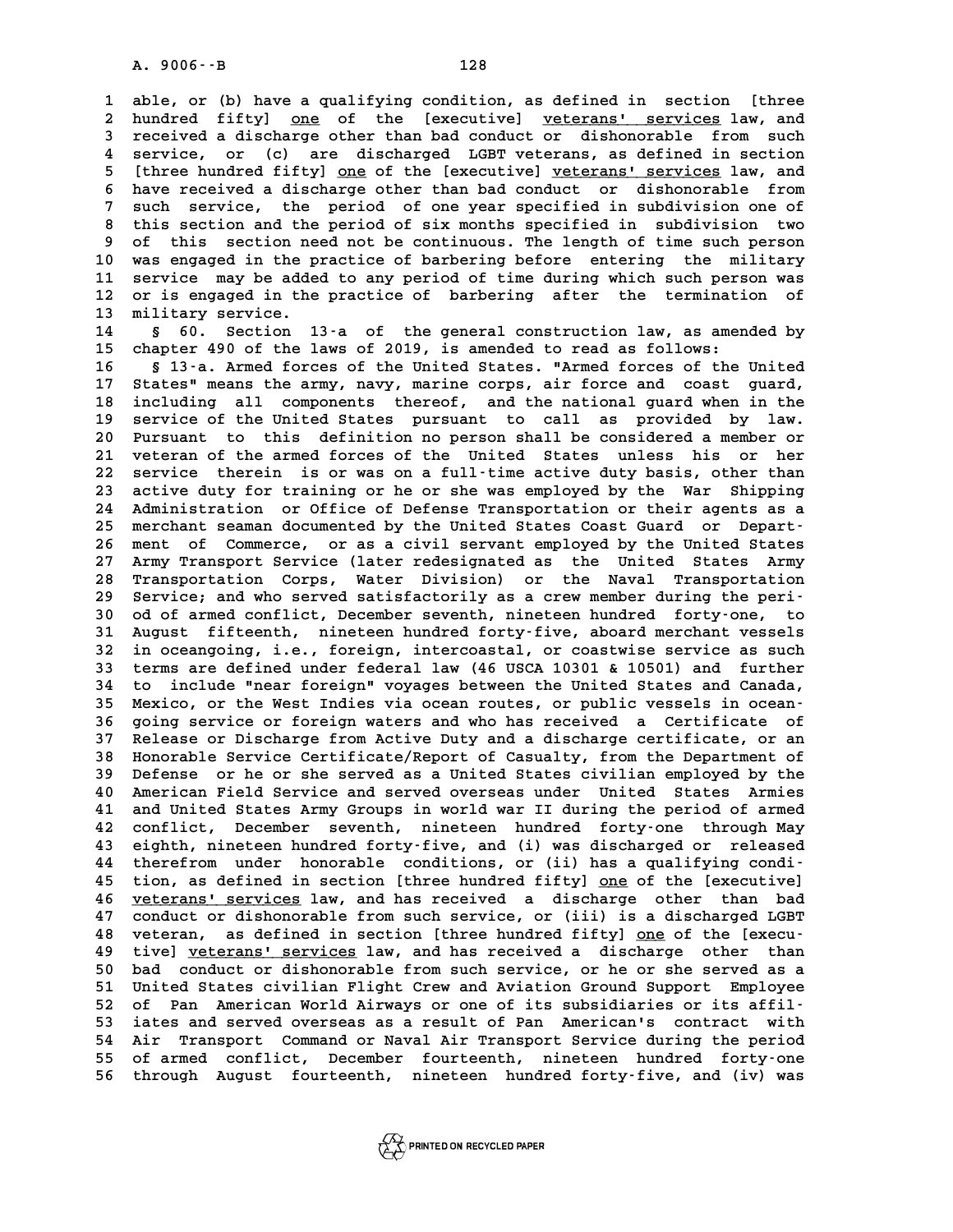**129**<br>**1** discharged or released therefrom under honorable conditions, or (v) has<br>**2** a gualifying condition as defined in section [three hundred fifty] one **2** discharged or released therefrom under honorable conditions, or (v) has<br>2 a qualifying condition, as defined in section [three hundred fifty] <u>one</u><br>3 of the [exequtive] veterans! services law, and has received a discha 1 discharged or released therefrom under honorable conditions, or (v) has<br>2 a qualifying condition, as defined in section [three hundred fifty] <u>one</u><br>3 of the [executive] <u>veterans' services</u> law, and has received a discha 2 a qualifying condition, as defined in section [three hundred fifty] <u>one</u><br>3 of the [executive] <u>veterans' services</u> law, and has received a discharge<br>4 other than bad conduct or dishonorable from such service, or (vi) is 5 of the [executive] <u>veterans' services</u> law, and has received a discharge<br>4 other than bad conduct or dishonorable from such service, or (vi) is a<br>5 discharged LGBT veteran, as defined in section [three hundred fifty] <u>o</u> 4 other than bad conduct or dishonorable from such service, or (vi) is a<br>5 discharged LGBT veteran, as defined in section [three hundred fifty] <u>one</u><br>6 of the [executive] <u>veterans' services</u> law, and has received a discha 5 discharged LGBT veteran, as defined in section [three hundre<br>6 of the [executive] <u>veterans' services</u> law, and has received<br>7 other than bad conduct or dishonorable from such service.<br>8 5 51 Subdivision 1 of section 77 **8 of the [executive] <u>veterans' services</u> law, and has received a discharge<br>
7 other than bad conduct or dishonorable from such service.<br>
8 § 61. Subdivision 1 of section 77 of the general municipal law, as<br>
8 arounded by** 

**9 amended by chapter 490 of the laws of 2019, is amended to read as** 8 **5 61.** S<br>9 amended by<br>10 follows: 9 amended by chapter 490 of the laws of 2019, is amended to read as<br>10 follows:<br>11 1. A municipal corporation may lease, for not exceeding five years, to<br>12 a post or posts of the Crand Army of the Popublic Motorans of For

**10 follows:**<br>**11 1. A municipal corporation may lease, for not exceeding five years, to<br>12 a post or posts of the Grand Army of the Republic, Veterans of Foreign<br>13 Wars of the United States, American Legion, Catholi** 11 1. A municipal corporation may lease, for not exceeding five years, to<br>12 a post or posts of the Grand Army of the Republic, Veterans of Foreign<br>13 Wars of the United States, American Legion, Catholic War Veterans, Inc. 12 a post or posts of the Grand Army of the Republic, Veterans of Foreign<br>13 Wars of the United States, American Legion, Catholic War Veterans, Inc.,<br>14 Disabled American Veterans, the Army and Navy Union, U.S.A., Marine<br>1 13 Wars of the United States, American Legion, Catholic War Veterans, Inc.,<br>14 Disabled American Veterans, the Army and Navy Union, U.S.A., Marine<br>15 Corps League, AMVETS, American Veterans of World War II, Jewish War<br>16 V 13 Wars of the United States, American Legion, Catholic War Veterans, Inc., 14 Disabled American Veterans, the Army and Navy Union, U.S.A., Marine 15 Corps League, AMVETS, American Veterans of World War II, Jewish War 16 V 15 Corps League, AMVETS, American Veterans of World War II, Jewish War<br>16 Veterans of the United States, Inc., Italian American War Veterans of<br>17 the United States, Incorporated, Masonic War Veterans of the State of<br>18 No 16 Veterans of the United States, Inc., Italian American War Veterans of<br>17 the United States, Incorporated, Masonic War Veterans of the State of<br>18 New York, Inc., Veterans of World War I of the United States of America<br>1 **17 the United States, Incorporated, Masonic War Veterans of the State of New York, Inc., Veterans of World War I of the United States of America**<br>19 Department of New York, Inc., Polish-American Veterans of World War II,<br> 18 New York, Inc., Veterans of World War I of the United States of America<br>19 Department of New York, Inc., Polish-American Veterans of World War II,<br>20 Amsterdam, N.Y., Inc., Polish-American Veterans of World War II, Sche 19 Department of New York, Inc., Polish-American Veterans of World War II,<br>20 Amsterdam, N.Y., Inc., Polish-American Veterans of World War II, Sche-<br>21 nectady, N.Y., Inc., Polish Legion of American Veterans, Inc., Vietnam 20 Amsterdam, N.Y., Inc., Polish-American Veterans of World War II, Sche-<br>21 nectady, N.Y., Inc., Polish Legion of American Veterans, Inc., Vietnam<br>22 Veterans of America or other veteran organization of members of the<br><sup>23</sup> 21 nectady, N.Y., Inc., Polish Legion of American Veterans, Inc., Vietnam<br>22 Veterans of America or other veteran organization of members of the<br>23 armed forces of the United States who (a) were honorably discharged from<br>2 22 Veterans of America or other veteran organization of members of the<br>23 armed forces of the United States who (a) were honorably discharged from<br>24 such service or (b) have a qualifying condition, as defined in section<br>2 23 armed forces of the United States who (a) were honorably discharged from<br>24 such service or (b) have a qualifying condition, as defined in section<br>25 [three hundred fifty] <u>one</u> of the [executive] <u>veterans' services</u> l 24 such service or (b) have a qualifying condition, as defined in section<br>25 [three hundred fifty] <u>one</u> of the [executive] <u>veterans' services</u> law, and<br>26 received a discharge other than bad conduct or dishonorable from 25 [three hundred fifty] <u>one</u> of the [executive] <u>veterans' services</u> law, and<br>26 received a discharge other than bad conduct or dishonorable from such<br>27 service, or (c) are discharged LGBT veterans, as defined in sectio 26 received a discharge other than bad conduct or dishonorable from such<br>27 service, or (c) are discharged LGBT veterans, as defined in section<br>28 [three hundred fifty] <u>one</u> of the [executive] <u>veterans' services</u> law, an 27 service, or (c) are discharged LGBT veterans, as defined in section<br>28 [three hundred fifty] <u>one</u> of the [executive] <u>veterans' services</u> law, and<br>29 received a discharge other than bad conduct or dishonorable from suc 18 [three hundred fifty] <u>one</u> of the [executive] <u>veterans' services</u> law, and<br>29 received a discharge other than bad conduct or dishonorable from such<br>30 service, or to an incorporated organization or an association of e 29 received a discharge other than bad conduct or dishonorable from such<br>30 service, or to an incorporated organization or an association of either<br>31 active or exempt volunteer firefighters, a public building or part ther 30 service, or to an incorporated organization or an association of either<br>31 active or exempt volunteer firefighters, a public building or part ther-<br>32 eof, belonging to such municipal corporation, except schoolhouses in **31 active or exempt volunteer firefighters, a public building or part ther-**<br>**32 eof, belonging to such municipal corporation, except schoolhouses in**<br>**33 actual use as such, without expense, or at a nominal rent, fixed b** 32 eof, belonging to such municipal corporation, except schoolhouses in actual use as such, without expense, or at a nominal rent, fixed by the board or council having charge of such buildings and provide furniture and fur 33 actual use as such, without expense, or at a nominal rent, fixed by the<br>34 board or council having charge of such buildings and provide furniture<br>35 and furnishings, and heat, light and janitor service therefor, in like 34 board or c<br>35 and furni<br>36 manner.

**35 and furnishings, and heat, light and janitor service therefor, in like manner.**<br>**37 § 62. Paragraph (a) of subdivision 1 of section 148 of the general**<br>**38 municipal law, as amended by chapter 490 of the laws of 2019, 36 manner.**<br>37 § 62. Paragraph (a) of subdivision 1 of section 148 of the general<br>38 municipal law, as amended by chapter 490 of the laws of 2019, is amended<br>39 to read as follows: **37 562. Paragraph (a)**<br>**38 municipal law, as amen**<br>**39** to read as follows:<br><sup>40</sup> (a) The beard of sup **40 (a) The board of supervisors in each of the laws of 2019, is amended**<br> **40** (a) The board of supervisors in each of the counties, or the board of<br> **41** estimate in the gity of New York, shall designate, some proper per

40 (a) The board of supervisors in each of the counties, or the board of<br>41 estimate in the city of New York, shall designate some proper person,<br>42 association or commission, other than that designated for the care of **42 association or commission, other than that designated for the care of 43 burial of public charges or criminals, who shall cause to be interred** 42 association or commission, other than that designated for the care of<br>43 burial of public charges or criminals, who shall cause to be interred<br>44 the body of any member of the armed forces of the United States who (i)<br>4 A burial of public charges or criminals, who shall cause to be interred<br>
44 the body of any member of the armed forces of the United States who (i)<br>
45 was honorably discharged from such service or (ii) had a qualifying<br>
2 the body of any member of the armed forces of the United States who (i)<br>45 was honorably discharged from such service or (ii) had a qualifying<br>46 condition, as defined in section [three hundred fifty] <u>one</u> of the [exec-<br><sup></sup> **45 was honorably discharged from such service or (ii) had a qualifying<br>46 condition, as defined in section [three hundred fifty] <u>one</u> of the [exec-<br>47 utive] <u>veterans' services</u> law, and received a discharge other than** 46 condition, as defined in section [three hundred fifty] <u>one</u> of the [exec-<br>47 utive] <u>veterans' services</u> law, and received a discharge other than bad<br>48 conduct or dishonorable from such service, or (iii) was a dischar **47 utivel <u>veterans' services</u> law, and received a discharge other than bad<br>48 conduct or dishonorable from such service, or (iii) was a discharged<br>49 LGBT veteran, as defined in section [three hundred fifty] <u>one</u> of the** 48 conduct or dishonorable from such service, or (iii) was a discharged<br>49 LGBT veteran, as defined in section [three hundred fifty] <u>one</u> of the<br>50 [executive] <u>veterans' services</u> law, and received a discharge other than **50 LGBT veteran, as defined in section [three hundred fifty] <u>one</u> of the [executive] <u>veterans' services</u> law, and received a discharge other than bad conduct or dishonorable from such service, or the body of any minor<br>** 50 [executive] <u>veterans' services</u> law, and received a discharge other than<br>51 bad conduct or dishonorable from such service, or the body of any minor<br>52 child or either parent, or the spouse or unremarried surviving spou 51 bad conduct or dishonorable from such service, or the body of any minor<br>52 child or either parent, or the spouse or unremarried surviving spouse of<br>53 any such member of the armed forces of the United States, if such pe 52 child or either parent, or the spouse or unremarried surviving spouse of 53 any such member of the armed forces of the United States, if such person 54 shall hereafter die in a county or in the city of New York without **55 ing sufficient means to defray his or her funeral expenses.**

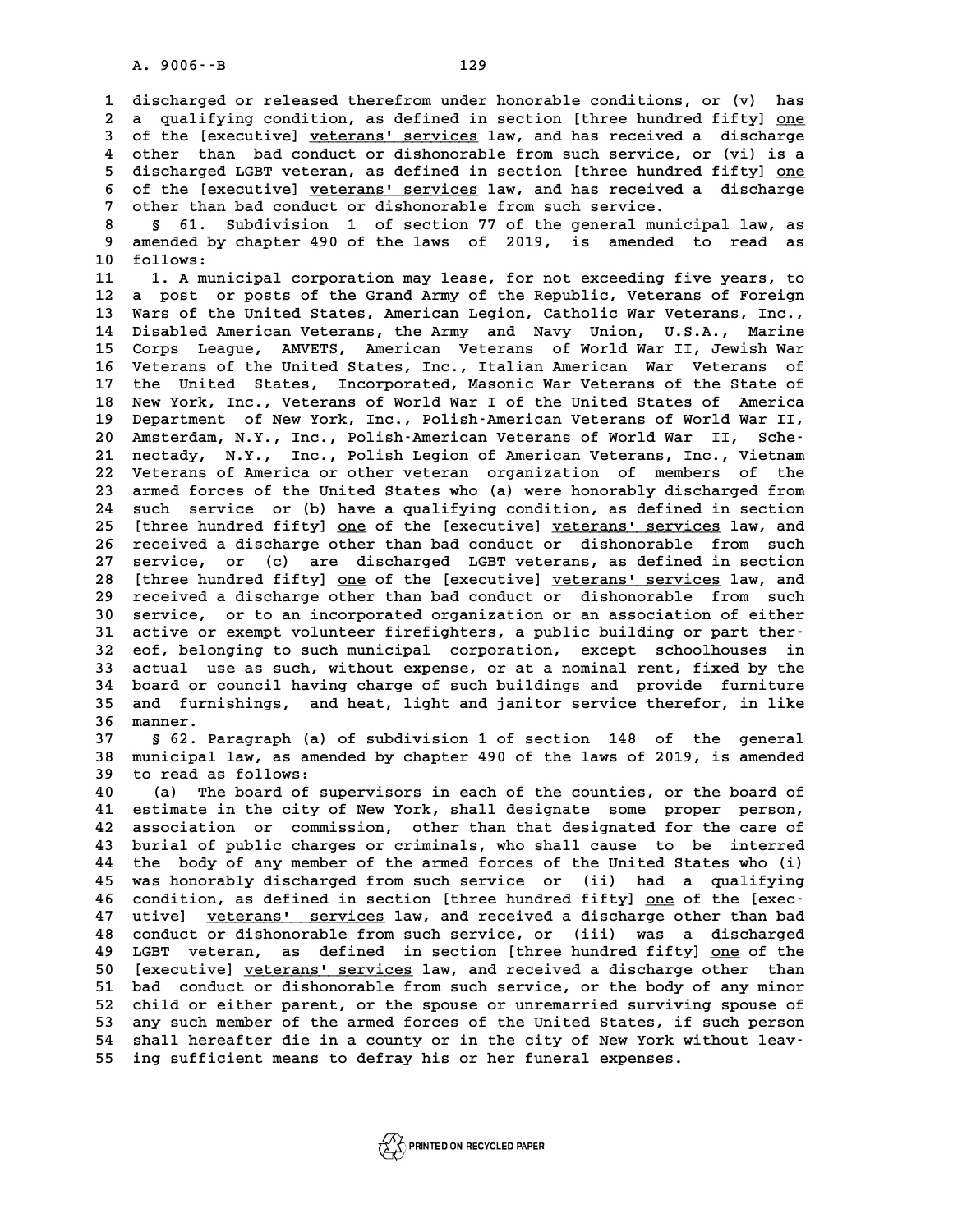**130**<br>**1** § 63. Section 117-c of the highway law, as amended by chapter 490 of<br><sup>2</sup> the law of 2019, is amended to read as follows: **2** 1 S 63. Section 117-c of the highway law, as amended to read as follows:<br>2 the laws of 2019, is amended to read as follows: **8 63. Section 117-c of the highway law, as amended by chapter 490 of<br>
<b>2 the laws of 2019, is amended to read as follows:**<br> **3 8 117-c. Hawking, peddling, vending, sale of goods, wares or merchan-**<br> **4** digo, Frie gount

the laws of 2019, is amended to read as follows:<br> **4 6 117-c.** Hawking, peddling, vending, sale of goods, wares or merchan-<br> **4** dise; Erie county; certain areas. Notwithstanding any law to the contra-<br> **5** ry, except **5 117-c. Hawking, peddling, vending, sale of goods, wares or merchan-**<br>**4 dise; Erie county; certain areas. Notwithstanding any law to the contra-**<br>**5 ry, except section thirty-five of the general business law, the county** 4 dise; Erie county; certain areas. Notwithstanding any law to the contra-<br>
5 ry, except section thirty-five of the general business law, the county<br>
6 of Erie shall have the power to enact a local law prohibiting hawking, **7 per section thirty-five of the general business law, the county<br>
<b>6 G Erie shall have the power to enact a local law prohibiting hawking,<br>
7 peddling, vending and sale of goods, wares or merchandise or solicita-<br>
<sup>1</sup> ti** 8 of Erie shall have the power to enact a local law prohibiting hawking,<br>
8 peddling, vending and sale of goods, wares or merchandise or solicita-<br>
8 tion of trade in the right-of-way of county roads adjacent to arenas,<br>
9 9 peddling, vending and sale of goods, wares or merchandise or solicita-<br>8 tion of trade in the right-of-way of county roads adjacent to arenas,<br>9 stadiums, auditoriums or like facilities, which contain fifty thousand<br>10 o 8 tion of trade in the right-of-way of county roads adjacent to arenas,<br>9 stadiums, auditoriums or like facilities, which contain fifty thousand<br>10 or more seats, which are used for events likely to attract large numbers<br><sup></sup> 9 stadiums, auditoriums or like facilities, which contain fifty thousand<br>10 or more seats, which are used for events likely to attract large numbers<br>11 of spectators, including but not limited to home games of a National<br><sup></sup> 10 or more seats, which are used for events likely to attract large numbers<br>11 of spectators, including but not limited to home games of a National<br>12 Football League franchise. Provided, however, that the power to enact<br>1 11 of spectators, including but not limited to home games of a National<br>12 Football League franchise. Provided, however, that the power to enact<br>13 such local law shall be subject to the requirement that provision be<br>14 ma 12 Football League franchise. Provided, however, that the power to enact<br>13 such local law shall be subject to the requirement that provision be<br>14 made, by lease agreement, regulation or otherwise, for the hawking,<br>15 nod 13 such local law shall be subject to the requirement that provision be<br>14 made, by lease agreement, regulation or otherwise, for the hawking,<br>15 peddling, vending and sales of goods, wares or merchandise or solicita-<br>16 t 14 made, by lease agreement, regulation or otherwise, for the hawking,<br>15 peddling, vending and sales of goods, wares or merchandise or solicita-<br>16 tion of trade in designated vending areas on the ground of county-owned<br>1 15 peddling, vending and sales of goods, wares or merchandise or solicita-<br>16 tion of trade in designated vending areas on the ground of county-owned<br>17 lands leased for use as an arena, stadium or auditorium or like facil 16 tion of trade in designated vending areas on the ground of county-owned<br>17 lands leased for use as an arena, stadium or auditorium or like facility<br>18 which contain fifty thousand or more seats; and further provided tha 17 lands leased for use as an arena, stadium or auditorium or like facility<br>18 which contain fifty thousand or more seats; and further provided that<br>19 members of the armed forces of the United States who (a) were honorabl 18 which contain fifty thousand or more seats; and further provided that<br>19 members of the armed forces of the United States who (a) were honorably<br>20 discharged from such service, or (b) have a qualifying condition, as<br>21 members of the armed forces of the United States who (a) were honorably 20 discharged from such service, or (b) have a qualifying condition, as<br>21 defined in section [three hundred fifty] <u>one</u> of the [executive] <u>veter-</u><br>22 <u>ans' services</u> law, and received a discharge other than bad conduct 21 defined in section [three hundred fifty] <u>one</u> of the [executive] <u>veter-</u><br>22 <u>ans' services</u> law, and received a discharge other than bad conduct or<br>23 dishonorable from such service, or (c) are discharged LGBT veteran 22 <u>ans' services</u> law, and received a discharge other than bad conduct or<br>23 dishonorable from such service, or (c) are discharged LGBT veterans, as<br>24 defined in section [three hundred fifty] <u>one</u> of the [executive] <u>ve</u> dishonorable from such service, or (c) are discharged LGBT veterans, as<br>24 defined in section [three hundred fifty] <u>one</u> of the [executive] <u>veter-</u><br>25 <u>ans' services</u> law, and received a discharge other than bad conduct 24 defined in section [three hundred fifty] <u>one</u> of the [executive] <u>veter-</u><br>25 <u>ans' services</u> law, and received a discharge other than bad conduct or<br>26 dishonorable from such service, and who are entitled to hawk, vend **25 <u>ans' services</u> law, and received a discharge other than bad conduct or dishonorable from such service, and who are entitled to hawk, vend, sell or peddle merchandise in the public right-of-way pursuant to sections**<br>20 26 dishonorable from such service, and who are entitled to hawk, vend, sell<br>27 or peddle merchandise in the public right-of-way pursuant to sections<br>28 thirty-two and thirty-five of the general business law, shall be given 27 or peddle merchandise in the public right-of-way pursuant to sections<br>
28 thirty-two and thirty-five of the general business law, shall be given<br>
29 first preference in any assignment or vending locations or in the allo 28 thirty-two and thirty-five o<br>29 first preference in any ass<br>30 cation of such locations.

**31 \$ 64. Paragraph 11 of subsection (j) of section 2103 of the insurance**<br>**31 \$ 64. Paragraph 11 of subsection (j) of section 2103 of the insurance**<br>**32 law, as amended by chapter 490 of the laws of 2019, is amended to re** 30 cation of such locations.<br>31 § 64. Paragraph 11 of subsection (j) of section 2103 of the insurance<br>32 law, as amended by chapter 490 of the laws of 2019, is amended to read<br><sup>33</sup> <sup>35</sup> follows. **31 5 64. Paragr.**<br> **32 law, as amen.**<br> **33 as follows:**<br> **34** (11) No lige **32 law, as amended by chapter 490 of the laws of 2019, is amended to read<br>33 as follows:**<br>(11) No license fee shall be required of any person who served as a<br>35 member of the armed forces of the United States at any time

**33 as follows:**<br> **34** (11) No license fee shall be required of any person who served as a<br> **35 member of the armed forces of the United States at any time and who (A)**<br> **26 shall bays been discharged therefrom** under sond **34** (11) No license fee shall be required of any person who served as a<br>35 member of the armed forces of the United States at any time and who (A)<br>36 shall have been discharged therefrom, under conditions other than 35 member of the armed forces of the United States at any time and who (A)<br>36 shall have been discharged therefrom, under conditions other than<br>37 dishonorable, or (B) has a qualifying condition, as defined in section<br><sup>38</sup> 36 shall have been discharged therefrom, under conditions other than<br>37 dishonorable, or (B) has a qualifying condition, as defined in section<br>38 [three hundred fifty] <u>one</u> of the [executive] <u>veterans' services</u> law, and **37 dishonorable, or (B) has a qualifying condition, as defined in section**<br>**38 [three hundred fifty]** <u>one</u> of the [executive] <u>veterans' services</u> law, and<br>**39 has received a discharge other than bad conduct or dishonora 40 such service, or (C) is a discharged LGBT veteran, as defined in section** 39 has received a discharge other than bad conduct or dishonorable from<br>40 such service, or (C) is a discharged LGBT veteran, as defined in section<br>41 [three hundred fifty] <u>one</u> of the [executive] <u>veterans' services</u> law 40 such service, or (C) is a discharged LGBT veteran, as defined in section<br>41 [three hundred fifty] <u>one</u> of the [executive] <u>veterans' services</u> law, and<br>42 has received a discharge other than bad conduct or dishonorable 41 [three hundred fifty] <u>one</u> of the [executive] <u>veterans' services</u> law, and<br>42 has received a discharge other than bad conduct or dishonorable from<br>43 such service, in a current licensing period, for the duration of su **42** has recei<br>**43** such servi<br>**44** period.<br>45 65 0 93 such service, in a current licensing period, for the duration of such<br>44 period.<br>**65. Subparagraph (F)** of paragraph 3 of subsection (e) and paragraph<br>46 2 of subsection (f) of section 2104 of the insurance law, as amen

**44 period.**<br>45 § 65. Subparagraph (F) of paragraph 3 of subsection (e) and paragraph<br>46 2 of subsection (f) of section 2104 of the insurance law, as amended by<br>47 shantor 480 of the laws of 2018, are amended to read as fo 45 S 65. Subparagraph (F) of paragraph 3 of subsection (e) and para<br>46 2 of subsection (f) of section 2104 of the insurance law, as amende<br>47 chapter 490 of the laws of 2019, are amended to read as follows:<br><sup>48</sup> (F) sexued

46 2 of subsection (f) of section 2104 of the insurance law, as amended by<br>47 chapter 490 of the laws of 2019, are amended to read as follows:<br>48 (F) served as a member of the armed forces of the United States at any<br>49 ti **49 time, and shall (i) have been discharged under conditions other than 48** (F) served as a member of the armed forces of the United States at any<br>**49 time, and shall (i) have been discharged under conditions other than**<br>50 dishonorable, or (ii) has a qualifying condition, as defined in secti 49 time, and shall (i) have been discharged under conditions other than<br>50 dishonorable, or (ii) has a qualifying condition, as defined in section<br>51 [three hundred fifty] <u>one</u> of the [executive] <u>veterans' services</u> law, 50 dishonorable, or (ii) has a qualifying condition, as defined in section<br>51 [three hundred fifty] <u>one</u> of the [executive] <u>veterans' services</u> law, and<br>52 has received a discharge other than bad conduct or dishonorable 51 [three hundred fifty] <u>one</u> of the [executive] <u>veterans' services</u> law, and<br>52 has received a discharge other than bad conduct or dishonorable from<br>53 such service, or (iii) is a discharged LGBT veteran, as defined in<br> 52 has received a discharge other than bad conduct or dishonorable from<br>53 such service, or (iii) is a discharged LGBT veteran, as defined in<br>54 section [three hundred fifty] <u>one</u> of the [executive] <u>veterans' services</u><br>5 53 such service, or (iii) is a discharged LGBT veteran, as defined in<br>54 section [three hundred fifty] <u>one</u> of the [executive] <u>veterans' services</u><br>55 law, and has received a discharge other than bad conduct or dishonorab 54 section [three hundred fifty] <u>one</u> of the [executive] <u>veterans' services</u><br>55 law, and has received a discharge other than bad conduct or dishonorable<br>56 from such service, and who within three years prior to his <u>or h</u>

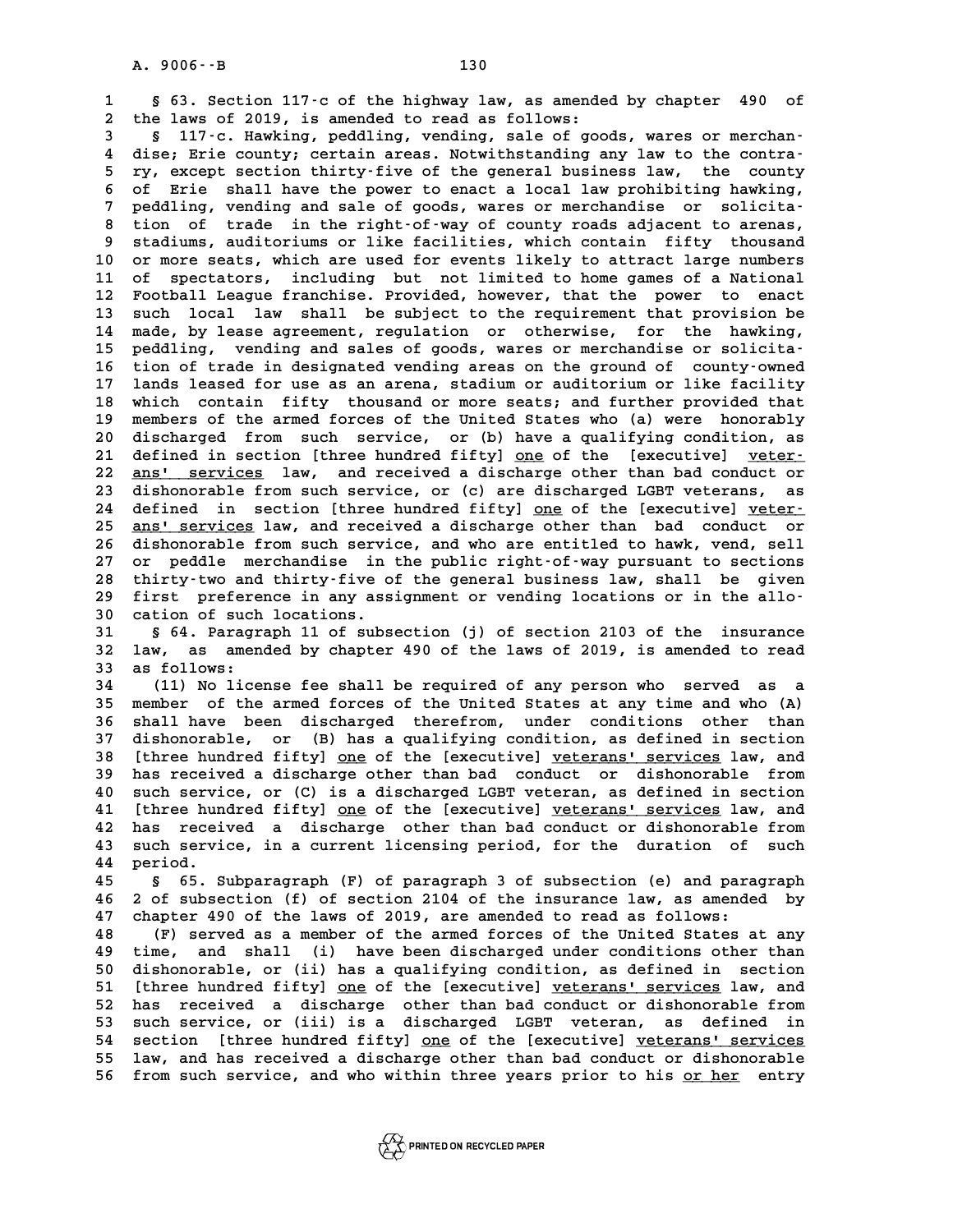**1 into the armed forces held a license as insurance broker for similar** 1 into the armed forces held a license as insurance broker for similar<br>2 lines, provided his <u>or her</u> application for such license is filed before<br>3 one year from the date of final discharge: or 1 into the armed forces held a license as insu<br>2 lines, provided his <u>or her</u> application for such<br>3 one year from the date of final discharge; or<br>4 (2) No ligense for shall be required of any

2 lines, provided his <u>or her</u> application for such license is filed before<br>3 one year from the date of final discharge; or<br>4 (2) No license fee shall be required of any person who served as a<br>5 member of the armed forces **5** one year from the date of final discharge; or<br> **5** member of the armed forces of the United States at any time, and who (A)<br> **5** member of the armed forces of the United States at any time, and who (A) **6 6 shall be required of any person who served as a**<br>**6 shall have been discharged, under conditions other than dishonorable, or**<br>**6 shall have been discharged, under conditions other than dishonorable, or** 5 member of the armed forces of the United States at any time, and who (A)<br>6 shall have been discharged, under conditions other than dishonorable, or<br>7 (B) has a qualifying condition, as defined in section [three hundred<br>6 8 shall have been discharged, under conditions other than dishonorable, or<br>
8 (B) has a qualifying condition, as defined in section [three hundred<br>
8 fifty] <u>one</u> of the [executive] <u>veterans' services</u> law, and has receiv 9 (B) has a qualifying condition, as defined in section [three hundred 8 fifty] <u>one</u> of the [executive] <u>veterans' services</u> law, and has received a discharge other than bad conduct or dishonorable from such service, or ( **10 (C) is a discharged LGBT veteran, as defined in section [three hundred** 9 discharge other than bad conduct or dishonorable from such service, or<br>10 (C) is a discharged LGBT veteran, as defined in section [three hundred<br>11 fifty] <u>one</u> of the [executive] <u>veterans' services</u> law, and has receiv 10 (C) is a discharged LGBT veteran, as defined in section [three hundred<br>11 fifty] <u>one</u> of the [executive] <u>veterans' services</u> law, and has received a<br>12 discharge other than bad conduct or dishonorable from such servic 11 fifty] <u>one</u> of the [executive] <u>veterans' services</u> law, and has received a<br>12 discharge other than bad conduct or dishonorable from such service, in a<br>13 current licensing period, for the duration of such period.<br>14 § 12 discharge other than bad conduct or dishonorable from such service, in a<br>13 current licensing period, for the duration of such period.<br>14 § 66. Paragraph 2 of subsection (i) of section 2108 of the insurance<br>15 law 25 ar

13 current licensing period, for the duration of such period.<br>14 § 66. Paragraph 2 of subsection (i) of section 2108 of the insurance<br>15 law, as amended by chapter 490 of the laws of 2019, is amended to read<br>16 20 follows: **14 § 66. Para**<br>**15 law, as amende**<br>**16 as follows:**<br><sup>17</sup> (2) No lig **15 law, as amended by chapter 490 of the laws of 2019, is amended to read<br>16 as follows:**<br>17 (2) No license fee shall be required of any person who served as a<br>18 member of the armed forces of the United States at any tim

16 as follows:<br>17 (2) No license fee shall be required of any person who served as a<br>18 member of the armed forces of the United States at any time and who (A)<br>19 shall have been discharged, under conditions other than dis **17** (2) No license fee shall be required of any person who served as a<br>18 member of the armed forces of the United States at any time and who (A)<br>19 shall have been discharged, under conditions other than dishonorable, or 18 member of the armed forces of the United States at any time and who (A)<br>19 shall have been discharged, under conditions other than dishonorable, or<br>20 (B) has a qualifying condition, as defined in section [three hundred **20** shall have been discharged, under conditions other than dishonorable, or<br>20 (B) has a qualifying condition, as defined in section [three hundred<br>21 fifty] <u>one</u> of the [executive] <u>veterans' services</u> law, and has rec **20** (B) has a qualifying condition, as defined in section [three hundred<br>21 fifty] <u>one</u> of the [executive] <u>veterans' services</u> law, and has received a<br>22 discharge other than bad conduct or dishonorable from such servic 21 fifty] <u>one</u> of the [executive] <u>veterans' services</u> law, and has received a<br>22 discharge other than bad conduct or dishonorable from such service, or<br>23 (C) is a discharged LGBT veteran, as defined in section [three hu 22 discharge other than bad conduct or dishonorable from such service, or<br>23 (C) is a discharged LGBT veteran, as defined in section [three hundred<br>24 fifty] <u>one</u> of the [executive] <u>veterans' services</u> law, and has recei 23 (C) is a discharged LGBT veteran, as defined in section [three hundred<br>24 fifty] <u>one</u> of the [executive] <u>veterans' services</u> law, and has received a<br>25 discharge other than bad conduct or dishonorable from such servic 24 fifty] <u>one</u> of the [executive] <u>veterans' services</u> law, and has<br>25 discharge other than bad conduct or dishonorable from such se<br>26 current licensing period, for the duration of such period.<br>27 5.57 Personable of subs 25 discharge other than bad conduct or dishonorable from such service, in a<br>26 current licensing period, for the duration of such period.<br>27 § 67. Paragraph 10 of subsection (h) of section 2137 of the insurance<br>28 law, as

26 current licensing period, for the duration of such period.<br>27 § 67. Paragraph 10 of subsection (h) of section 2137 of the insurance<br>28 law, as amended by chapter 490 of the laws of 2019, is amended to read<br>29 35 follows 27 § 67. Paragr<br>28 law, as amen<br>29 as follows:<br><sup>20</sup> (10) No ligo **30 law, as amended by chapter 490 of the laws of 2019, is amended to read<br>29 as follows:**<br>30 (10) No license fee shall be required of any person who served as a<br>31 member of the armed forges of the United States at any ti

**31 member of the armed forces of the United States at any time and who (A) 30** (10) No license fee shall be required of any person who served as a<br>31 member of the armed forces of the United States at any time and who (A)<br>32 shall have been discharged therefrom, under conditions other than<br>33 di 31 member of the armed forces of the United States at any time and who (A)<br>32 shall have been discharged therefrom, under conditions other than<br>33 dishonorable, or (B) has a qualifying condition, as defined in section<br><sup>34</sup> 32 shall have been discharged therefrom, under conditions other than<br>33 dishonorable, or (B) has a qualifying condition, as defined in section<br>34 [three hundred fifty] <u>one</u> of the [executive] <u>veterans' services</u> law, and **33 dishonorable, or (B) has a qualifying condition, as defined in section**<br>**34 [three hundred fifty]** <u>one</u> of the [executive] <u>veterans' services</u> law, and<br>**35 has received a discharge other than bad conduct or dishonora 34 [three hundred fifty] <u>one</u> of the [executive] veterans' services law, and<br>35 has received a discharge other than bad conduct or dishonorable from<br>36 such service, or (C) is a discharged LGBT veteran, as defined in sec 35** has received a discharge other than bad conduct or dishonorable from<br>36 such service, or (C) is a discharged LGBT veteran, as defined in section<br>37 [three hundred fifty] <u>one</u> of the [executive] <u>veterans' services</u> l 36 such service, or (C) is a discharged LGBT veteran, as defined in section<br>37 [three hundred fifty] <u>one</u> of the [executive] <u>veterans' services</u> law, and<br>38 has received a discharge other than bad conduct or dishonorable 37 [three hundred fifty] <u>one</u> of the [executive] <u>veterans' services</u> law, and<br>38 has received a discharge other than bad conduct or dishonorable from<br>39 such service, in a current licensing period, for the duration of su 38 has received a discharge other than bad conduct or dishonorable from<br>39 such service, in a current licensing period, for the duration of such<br>40 period.<br>**41** § 68. Paragraph 11 of subsection (i) of section 2139 of the i

**41 § 68. Paragraph 11 of subsection (i) of section 2139 of the insurance 40 period.**<br>41 § 68. Paragraph 11 of subsection (i) of section 2139 of the insurance<br>42 law, as amended by chapter 490 of the laws of 2019, is amended to read<br>43 as follows: **41** § 68. Parag<br>**42 law, as amende**<br>**43 as follows:**<br>*44* (11) No li **42 law, as amended by chapter 490 of the laws of 2019, is amended to read<br>43 as follows:**<br>44 (11) No license fee shall be required of any person who served as a<br>45 member of the armod forces of the United States at any ti

**43 as follows:**<br>**44** (11) No license fee shall be required of any person who served as a<br>45 member of the armed forces of the United States at any time, and who (A)<br>46 shall bars been discharged therefrom under senditions **44** (11) No license fee shall be required of any person who served as a<br>45 member of the armed forces of the United States at any time, and who (A)<br>46 shall have been discharged therefrom under conditions other than 45 member of the armed forces of the United States at any time, and who (A)<br>46 shall have been discharged therefrom under conditions other than<br>47 dishonorable, or (B) has a qualifying condition, as defined in section<br>18 i 46 shall have been discharged therefrom under conditions other than<br>47 dishonorable, or (B) has a qualifying condition, as defined in section<br>48 [three hundred fifty] <u>one</u> of the [executive] <u>veterans' services</u> law, and<br> **47 dishonorable, or (B) has a qualifying condition, as defined in section**<br>48 [three hundred fifty] <u>one</u> of the [executive] <u>veterans' services</u> law, and<br>49 has received a discharge other than bad conduct or dishonorable 48 [three hundred fifty] <u>one</u> of the [executive] <u>veterans' services</u> law, and<br>49 has received a discharge other than bad conduct or dishonorable from<br>50 such service, or (C) is a discharged LGBT veteran, as defined in se A has received a discharge other than bad conduct or dishonorable from<br>50 such service, or (C) is a discharged LGBT veteran, as defined in section<br>51 [three hundred fifty] <u>one</u> of the [executive] <u>veterans' services</u> law, 50 such service, or (C) is a discharged LGBT veteran, as defined in section<br>51 [three hundred fifty] <u>one</u> of the [executive] <u>veterans' services</u> law, and<br>52 has received a discharge other than bad conduct or dishonorable 51 [three hundred fifty] <u>one</u> of the [executive] <u>veterans' services</u> law, and<br>52 has received a discharge other than bad conduct or dishonorable from<br>53 such service, in a current licensing period for the duration of suc 52 has received a discharge other than bad conduct or dishonorable from<br>53 such service, in a current licensing period for the duration of such<br>54 period.<br>55 \$ 69. Section 466 of the judiciary law, as amended by chapter 49

**55 § 69. Section 466 of the judiciary law, as amended by chapter 490 of 56 the laws of 2019, is amended to read as follows:**

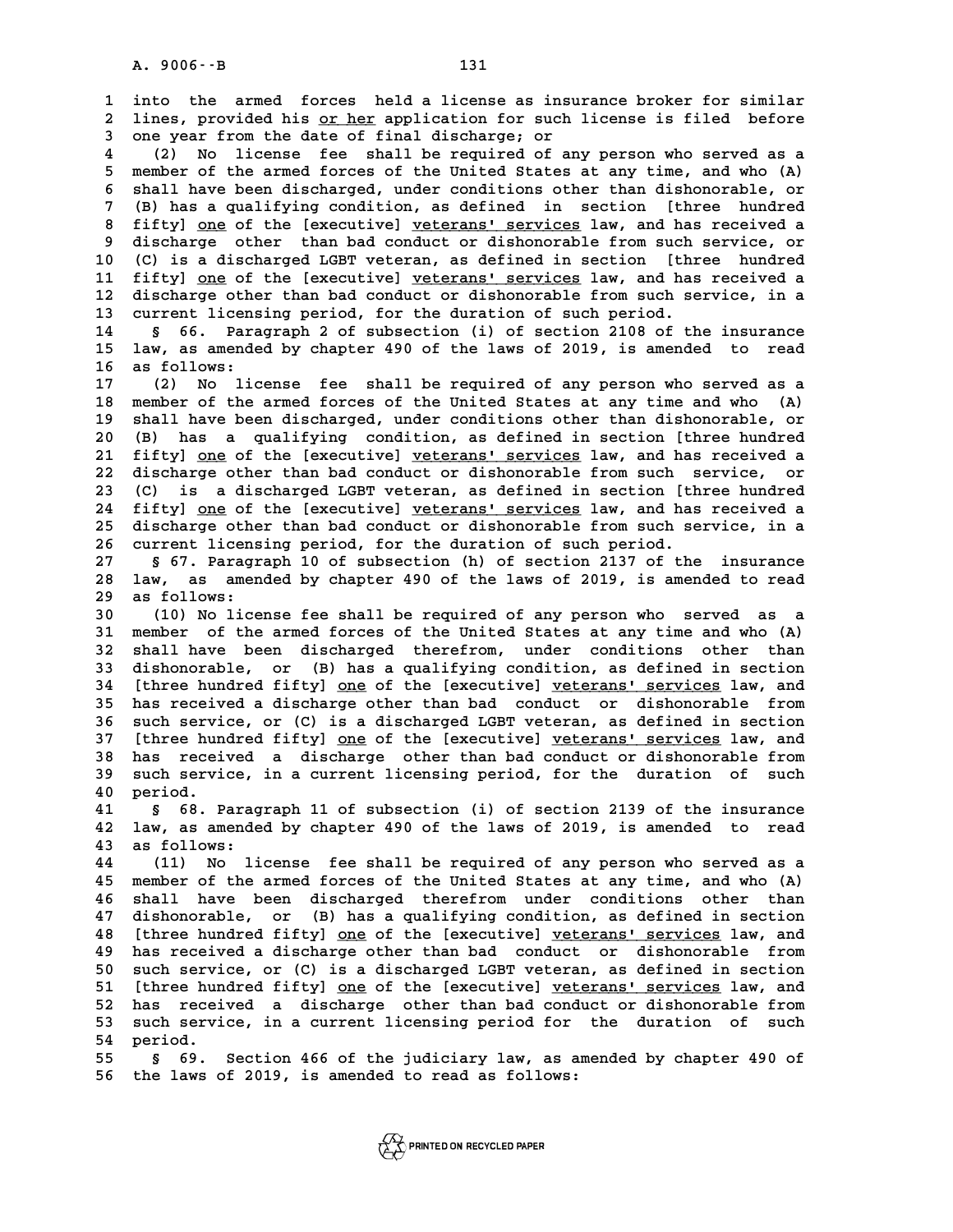**132**<br> **1 § 466. Attorney's oath of office. <u>1.</u> Each person, admitted as<br>
<sup>2</sup> proscribed in this shapter must upon his or ber admission take the 2** 1 5 466. Attorney's oath of office. <u>1.</u> Each person, admitted as<br>2 prescribed in this chapter must, upon his or her admission, take the<br>3 constitutional oath of office in open court, and subscribe the same in a **8 466. Attorney's oath of office. <u>1</u>. Each person, admitted as<br>2 prescribed in this chapter must, upon his or her admission, take the<br>3 constitutional oath of office in open court, and subscribe the same in a<br>4 roll or b** 2 prescribed in this chapter must, upon his or her admission, take the<br>3 constitutional oath of office in open court, and subscribe the same in a<br>4 roll or book, to be kept in the office of the clerk of the appellate<br>5 div 3 constitutional oath of office in open court, and s<br>4 roll or book, to be kept in the office of the cle<br>5 division of the supreme court for that purpose. **6 2. Any person now in actual service of the clerk of the appellate<br>
<b>6 2.** Any person now in actual service in the armed forces of the United<br> **6 2.** Any person now in actual service in the armed forces of the United<br> **8** 

<sup>5</sup> division of the supreme court for that purpose.<br>
<sup>6</sup> 2. Any person now in actual service in the armed forces of the United<br>
<sup>7</sup> States or whose induction or enlistment therein is imminent, or within<br>
<sup>8</sup> sittle days of 8 **8 8 3.** Any person now in actual service in the armed forces of the United<br>
8 sixty days after such person (1) has been honorably discharged, or (2)<br>
8 has resolved a discharge other than had conduct or disbonarable fro 9 **States or whose induction or enlistment therein is imminent, or within**<br>8 sixty days after such person (1) has been honorably discharged, or (2)<br>9 has received a discharge other than bad conduct or dishonorable from<br>9 s 8 sixty days after such person (1) has been honorably discharged, or (2)<br>9 has received a discharge other than bad conduct or dishonorable from<br>10 such service, if such person has a qualifying condition, as defined in<br>11 s 9 has received a discharge other than bad conduct or dishonorable from<br>10 such service, if such person has a qualifying condition, as defined in<br>11 section [three hundred fifty] <u>one</u> of the [executive] <u>veterans' services</u> 10 such service, if such person has a qualifying condition, as defined in<br>
11 section [three hundred fifty] <u>one</u> of the [executive] <u>veterans' services</u><br>
12 law, or (3) has received a discharge other than bad conduct or d 11 section [three hundred fifty] <u>one</u> of the [executive] <u>veterans' services</u><br>12 law, or (3) has received a discharge other than bad conduct or dishonor-<br>13 able from such service, if such person is a discharged LGBT vete 13 able from such service, if such person is a discharged LGBT veteran, as<br>14 defined in section [three hundred fifty] <u>one</u> of the [executive] <u>veter-</u><br>15 ans' services law, if the appellate division of the supreme court **15 <u>ans' services</u> law, if the appellate division of the supreme court in the 16 department in which such person resides is not in session, may subscribe 14 defined in section [three hundred fifty] <u>one</u> of the [executive] <u>veter-</u><br>15 <u>ans' services</u> law, if the appellate division of the supreme court in the<br>16 department in which such person resides is not in session, may 15 ans' services law, if the appellate division of the supreme court in the department in which such person resides is not in session, may subscribe and take the oath before a justice of that court, with the same force**<br>1 **16 department in which such person resides is not in session, may subscribe**<br>17 and take the oath before a justice of that court, with the same force<br>18 and effect as if it were taken in open court, except that in the fir 17 and take the oath before a justice of that court, with the same force 18 and effect as if it were taken in open court, except that in the first department the oath must be taken before the presiding justice or, in his o 20 and effect as if it were taken in open court, except that in the first<br>
20 department the oath must be taken before the presiding justice or, in<br>
20 his or her absence, before the senior justice.<br>
21 § 70. Subdivision 3 **20 department the oath must be taken before the presiding justice or, in**<br>20 his or her absence, before the senior justice.<br>21 § 70. Subdivision 3 of section 20 of the military law, as amended by<br>22 chapter 490 of the law

20 his or her absence, before the senior justice.<br>
21 § 70. Subdivision 3 of section 20 of the military law, as amend<br>
22 chapter 490 of the laws of 2019, is amended to read as follows:<br>
23 <sup>3</sup> Any person who has served as 8 70. Subdivision 3 of section 20 of the military law, as amended by<br>22 chapter 490 of the laws of 2019, is amended to read as follows:<br>23 3. Any person who has served as a commissioned or warrant officer in<br>24 the organiz

22 chapter 490 of the laws of 2019, is amended to read as follows:<br>23 3. Any person who has served as a commissioned or warrant officer in<br>24 the organized militia or in the armed forces of the United States and<br>25 (a) has **23 3. Any person who has served as a commissioned or warrant officer in**<br>24 the organized militia or in the armed forces of the United States and<br>25 (a) has been honorably discharged therefrom, or (b) has a qualifying<br>26 24 the organized militia or in the armed forces of the United States and<br>25 (a) has been honorably discharged therefrom, or (b) has a qualifying<br>26 condition, as defined in section [three hundred fifty] <u>one</u> of the [exec-25 (a) has been honorably discharged therefrom, or (b) has a qualifying<br>26 condition, as defined in section [three hundred fifty] <u>one</u> of the [exec-<br>27 utive] <u>veterans' services</u> law, and has received a discharge other t 26 condition, as defined in section [three hundred fifty] <u>one</u> of the [exec-<br>27 utive] <u>veterans' services</u> law, and has received a discharge other than<br>28 bad conduct or dishonorable from such service, or (c) is a discha 27 utive] <u>veterans' services</u> law, and has received a discharge other than<br>28 bad conduct or dishonorable from such service, or (c) is a discharged<br>29 LGBT veteran, as defined in section [three hundred fifty] <u>one</u> of the **38 bad conduct or dishonorable from such service, or (c) is a discharged<br>
<b>29 LGBT veteran, as defined in section [three hundred fifty]** <u>one</u> of the<br> **30 [executive]** <u>veterans' services</u> law, and has received a discharg **139 LGBT veteran, as defined in section [three hundred fifty] <u>one</u> of the<br>
30 [executive] <u>veterans' services</u> law, and has received a discharge other<br>
31 than bad conduct or dishonorable from such service, may be commis 30 [executive]** <u>veterans' services</u> law, and has received a discharge other<br>31 than bad conduct or dishonorable from such service, may be commissioned<br>32 and placed on the state reserve list in the highest grade previous 31 than bad conduct or dishonorable from such service, may be commissioned<br>32 and placed on the state reserve list in the highest grade previously<br>33 held by him <u>or her</u> after complying with such conditions as may be<br>34 p 32 and placed on the state reserve list in the highest grade previously<br>33 held by him <u>or her</u> after complying with such conditions as may be<br>34 prescribed by regulations issued pursuant to this chapter.<br>35 § 71. Paragrap

**35 § 71. Paragraphs (b) and (c) of subdivision 1 and subparagraphs 1 and 34 prescribed by regulations issued pursuant to this chapter.**<br> **35 § 71. Paragraphs (b) and (c) of subdivision 1 and subparagraphs 1 and**<br> **36 2 of paragraph (a) of subdivision 4-b of section 243 of the military**<br> **37 la 35 5 71. Paragraphs (b) and (c) of subdivision 1 and subparagraphs 1 and 36 2 of paragraph (a) of subdivision 4-b of section 243 of the military 1aw, as amended by chapter 490 of the laws of 2019, are amended to read<br>28 36 2 of paragraph**<br> **37 law, as amend**<br> **38 as follows:**<br> **39** (b) The term **37 law, as amended by chapter 490 of the laws of 2019, are amended to read<br>
<b>38 as follows:**<br>
(b) The term "military duty" shall mean military service in the mili-<br>
10 tary 10 pays) aviation or marino service of the Unite

**40 as follows:**<br> **40 (b) The term "military duty" shall mean military service in the mili-<br>
<b>40 tary, naval, aviation or marine service of the United States subsequent**<br> **41 to July first, pineteen bundred forty, or servi 40** (b) The term "military duty" shall mean military service in the mili-<br>40 tary, naval, aviation or marine service of the United States subsequent<br>41 to July first, nineteen hundred forty, or service under the selective **40 tary, naval, aviation or marine service of the United States subsequent**<br>**41 to July first, nineteen hundred forty, or service under the selective**<br>**42 training and service act of nineteen hundred forty, or the nationa** 41 to July first, nineteen hundred forty, or service under the selective<br>42 training and service act of nineteen hundred forty, or the national<br>43 guard and reserve officers mobilization act of nineteen hundred forty,<br>44 o 42 training and service act of nineteen hundred forty, or the national<br>43 guard and reserve officers mobilization act of nineteen hundred forty,<br>44 or any other act of congress supplementary or amendatory thereto, or any<br>4 43 guard and reserve officers mobilization act of nineteen hundred forty,<br>44 or any other act of congress supplementary or amendatory thereto, or any<br>45 similar act of congress hereafter enacted and irrespective of the fac 44 or any other act of congress supplementary or amendatory thereto, or any<br>45 similar act of congress hereafter enacted and irrespective of the fact<br>46 that such service was entered upon following a voluntary enlistment<br>4 45 similar act of congress hereafter enacted and irrespective of the fact<br>46 that such service was entered upon following a voluntary enlistment<br>47 therefor or was required under one of the foregoing acts of congress, or<br>4 46 that such service was entered upon following a voluntary enlistment<br>47 therefor or was required under one of the foregoing acts of congress, or<br>48 service with the United States public health service as a commissioned<br>4 47 therefor or was required under one of the foregoing acts of congress, or<br>48 service with the United States public health service as a commissioned<br>49 officer, or service with the American Red Cross while with the armed<br> **50 forces of the United States on foreign service, or service with the 51** special service with the American Red Cross while with the armed forces of the United States on foreign service, or service with the special services section of the armed forces of the United States on foreign service 50 forces of the United States on foreign service, or service with the<br>51 special services section of the armed forces of the United States on<br>52 foreign service, or service in the merchant marine which shall consist<br>53 of 51 special services section of the armed forces of the United States on<br>52 foreign service, or service in the merchant marine which shall consist<br>53 of service as an officer or member of the crew on or in connection with<br>5 52 foreign service, or service in the merchant marine which shall consist<br>53 of service as an officer or member of the crew on or in connection with<br>54 a vessel documented under the laws of the United States or a vessel<br>55 53 of service as an officer or member of the crew on or in connection with<br>54 a vessel documented under the laws of the United States or a vessel<br>55 owned by, chartered to, or operated by or for the account or use of the<br>5 54 a vessel documented under the laws of the United States or a vessel<br>55 owned by, chartered to, or operated by or for the account or use of the<br>56 government of the United States, or service by one who was employed by

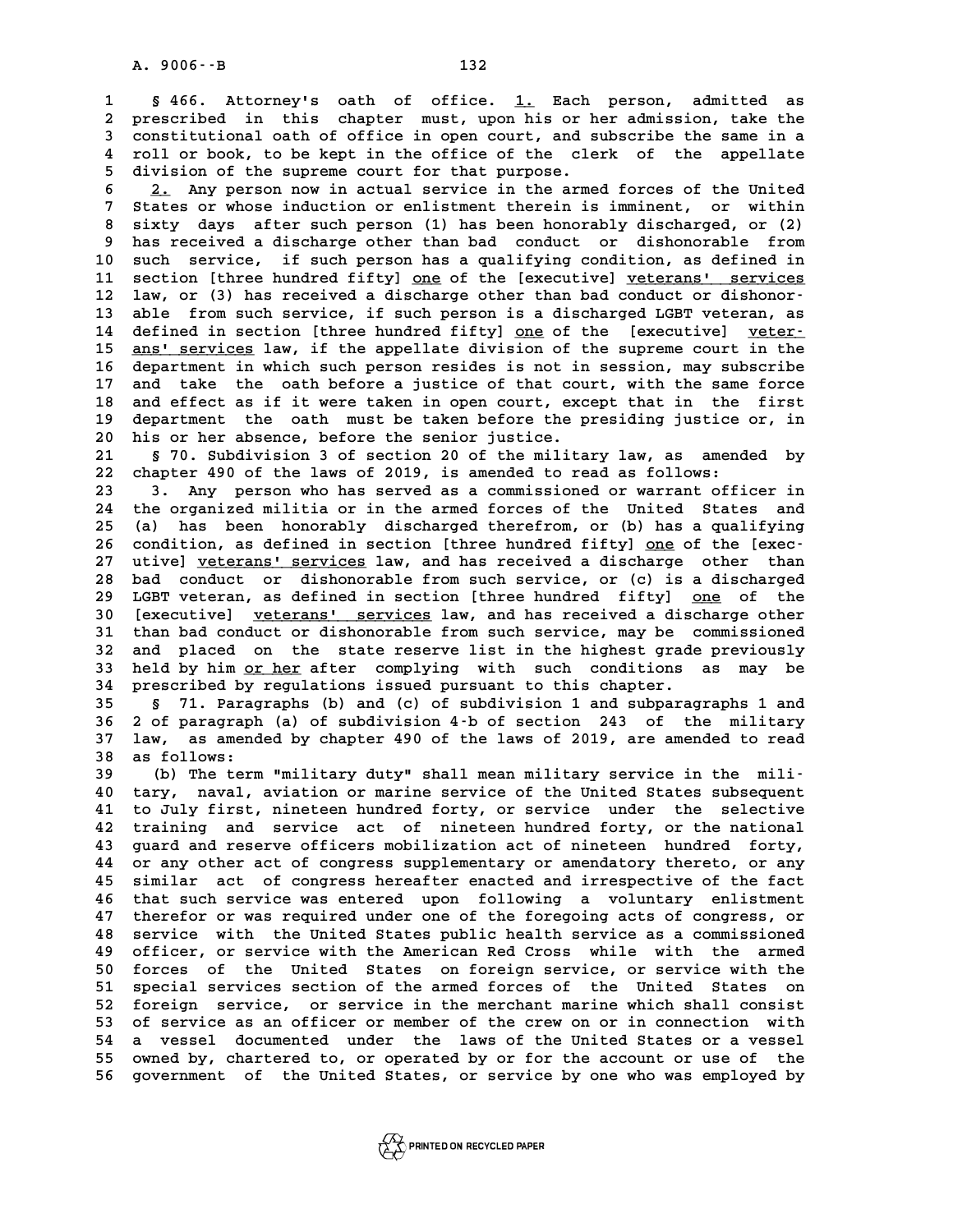**1 the War Shipping Administration or Office of Defense Transportation or** 1 the War Shipping Administration or Office of Defense Transportation or<br>2 their agents as a merchant seaman documented by the United States Coast<br>3 Guard or Pepartment of Commerce or 35 a givil servant employed by the 1 the War Shipping Administration or Office of Defense Transportation or<br>2 their agents as a merchant seaman documented by the United States Coast<br>3 Guard or Department of Commerce, or as a civil servant employed by the<br>4 their agents as a merchant seaman documented by the United States Coast<br>3 Guard or Department of Commerce, or as a civil servant employed by the<br>4 United States Army Transport Service (later redesignated as the United<br>5 St 5 States Coast 3 Guard or Department of Commerce, or as a civil servant employed by the United States Army Transport Service (later redesignated as the United States Army Transport Service (later redesignated as the United 4 United States Army Transport Service (later redesignated as the United<br>5 States Army Transportation Corps, Water Division) or the Naval Transpor-<br>6 tation Service; and who served satisfactorily as a crew member during<br>th **7 the period of armed conflict, December seventh, nineteen hundred forty-**8 tation Service; and who served satisfactorily as a crew member during<br>
8 the period of armed conflict, December seventh, nineteen hundred forty-<br>
8 one, to August fifteenth, nineteen hundred forty-five, aboard merchant<br> **9 vessels in oceangoing, i.e., foreign, intercoastal, or coastwise service** 8 one, to August fifteenth, nineteen hundred forty-five, aboard merchant<br>9 vessels in oceangoing, i.e., foreign, intercoastal, or coastwise service<br>10 as such terms are defined under federal law (46 USCA 10301 & 10501) and 9 vessels in oceangoing, i.e., foreign, intercoastal, or coastwise service<br>10 as such terms are defined under federal law (46 USCA 10301 & 10501) and<br>11 further to include "near foreign" voyages between the United States a **10 as such terms are defined under federal law (46 USCA 10301 & 10501) and<br>11 further to include "near foreign" voyages between the United States and<br>12 Canada, Mexico, or the West Indies via ocean routes, or public vesse** 11 further to include "near foreign" voyages between the United States and<br>
12 Canada, Mexico, or the West Indies via ocean routes, or public vessels<br>
13 in oceangoing service or foreign waters and who has received a Certi 12 Canada, Mexico, or the West Indies via ocean routes, or public vessels<br>
13 in oceangoing service or foreign waters and who has received a Certif-<br>
14 icate of Release or Discharge from Active Duty and a discharge certif 13 in oceangoing service or foreign waters and who has received a Certif-<br>14 icate of Release or Discharge from Active Duty and a discharge certif-<br>15 icate, or an Honorable Service Certificate/Report of Casualty, from the 14 icate of Release or Discharge from Active Duty and a discharge certif-<br>15 icate, or an Honorable Service Certificate/Report of Casualty, from the<br>16 Department of Defense, or who served as a United States civilian<br>27 em 15 icate, or an Honorable Service Certificate/Report of Casualty, from the<br>16 Department of Defense, or who served as a United States civilian<br>17 employed by the American Field Service and served overseas under United<br>18 S 16 Department of Defense, or who served as a United States civilian<br>17 employed by the American Field Service and served overseas under United<br>18 States Armies and United States Army Groups in world war II during the<br>porti 17 employed by the American Field Service and served overseas under United<br>18 States Armies and United States Army Groups in world war II during the<br>19 period of armed conflict, December seventh, nineteen hundred forty-one 18 States Armies and United States Army Groups in world war II during the<br>19 period of armed conflict, December seventh, nineteen hundred forty-one<br>20 through May eighth, nineteen hundred forty-five, and who (i) was<br>21 dis period of armed conflict, December seventh, nineteen hundred forty-one through May eighth, nineteen hundred forty-five, and who (i) was<br>21 discharged or released therefrom under honorable conditions, or (ii) has<br>22 a qualifying condition, as defined in section [three hundred fifty] <u>one</u><br>23 o 21 discharged or released therefrom under honorable conditions, or (ii) has<br>22 a qualifying condition, as defined in section [three hundred fifty] <u>one</u><br>23 of the [executive] <u>veterans' services</u> law, and has received a di 22 a qualifying condition, as defined in section [three hundred fifty] <u>one</u><br>23 of the [executive] <u>veterans' services</u> law, and has received a discharge<br>24 other than bad conduct or dishonorable from such service, or (iii 23 of the [executive] <u>veterans' services</u> law, and has received a discharge<br>24 other than bad conduct or dishonorable from such service, or (iii) is a<br>25 discharged LGBT veteran, as defined in section [three hundred fifty 24 other than bad conduct or dishonorable from such service, or (iii) is a<br>25 discharged LGBT veteran, as defined in section [three hundred fifty] <u>one</u><br>26 of the [executive] <u>veterans' services</u> law, and has received a di 25 discharged LGBT veteran, as defined in section [three hundred fifty] <u>one</u><br>26 of the [executive] <u>veterans' services</u> law, and has received a discharge<br>27 other than bad conduct or dishonorable from such service, or who 26 of the [executive] <u>veterans' services</u> law, and has received a discharge<br>27 other than bad conduct or dishonorable from such service, or who served<br>28 as a United States civilian Flight Crew and Aviation Ground Support 27 other than bad conduct or dishonorable from such service, or who served<br>28 as a United States civilian Flight Crew and Aviation Ground Support<br>29 Employee of Pan American World Airways or one of its subsidiaries or its<br> 28 as a United States civilian Flight Crew and Aviation Ground Support<br>29 Employee of Pan American World Airways or one of its subsidiaries or its<br>30 affiliates and served overseas as a result of Pan American's contract<br>31 **29 Employee of Pan American World Airways or one of its subsidiaries or its<br>30 affiliates and served overseas as a result of Pan American's contract<br>31 with Air Transport Command or Naval Air Transport Service during the<br>** 30 affiliates and served overseas as a result of Pan American's contract<br>
31 with Air Transport Command or Naval Air Transport Service during the<br>
32 period of armed conflict, December fourteenth, nineteen hundred forty-<br> 31 with Air Transport Command or Naval Air Transport Service during the<br>32 period of armed conflict, December fourteenth, nineteen hundred forty-<br>33 one through August fourteenth, nineteen hundred forty-five, and who (iv)<br> 32 period of armed conflict, December fourteenth, nineteen hundred forty-<br>33 one through August fourteenth, nineteen hundred forty-five, and who (iv)<br>34 was discharged or released therefrom under honorable conditions, or ( 33 one through August fourteenth, nineteen hundred forty-five, and who (iv)<br>34 was discharged or released therefrom under honorable conditions, or (v)<br>35 has a qualifying condition, as defined in section [three hundred fif **34 was discharged or released therefrom under honorable conditions, or (v)**<br>35 has a qualifying condition, as defined in section [three hundred fifty]<br>36 <u>one</u> of the [executive] <u>veterans' services</u> law, and has received **35 has a qualifying condition, as defined in section [three hundred fifty]**<br>36 <u>one</u> of the [executive] <u>veterans' services</u> law, and has received a<br>37 discharge other than bad conduct or dishonorable from such service, o **36 <u>one</u> of the [executive] <u>veterans' services</u> law, and has received a<br>37 discharge other than bad conduct or dishonorable from such service, or<br>38 (vi) is a discharged LGBT veteran, as defined in section [three hundred** 37 discharge other than bad conduct or dishonorable from such service, or<br>38 (vi) is a discharged LGBT veteran, as defined in section [three hundred<br>39 fifty] <u>one</u> of the [executive] <u>veterans' services</u> law, and has rece **40 40 discharged CGBT veteran, as defined in section [three hundred**<br>**40 discharge other than bad conduct or dishonorable from such service; or**<br>**40 discharge other than bad conduct or dishonorable from such service; or**<br> 39 fifty] <u>one</u> of the [executive] <u>veterans' services</u> law, and has received a 40 discharge other than bad conduct or dishonorable from such service; or 41 service in police duty on behalf of the United States government **40 discharge other than bad conduct or dishonorable from such service; or service in police duty on behalf of the United States government in a foreign country, if such person is a police officer, as defined by**<br>**42 forei** 41 service in police duty on behalf of the United States government in a<br>42 foreign country, if such person is a police officer, as defined by<br>43 section 1.20 of the criminal procedure law, and if such police officer<br>44 ob 42 foreign country, if such person is a police officer, as defined by<br>43 section 1.20 of the criminal procedure law, and if such police officer<br>44 obtained the prior consent of his or her public employer to absent<br><sup>45</sup> him 43 section 1.20 of the criminal procedure law, and if such police officer<br>44 obtained the prior consent of his or her public employer to absent<br>45 himself or herself from his or her position to engage in the performance<br>46 44 obtained the prior consent of his or her public employer to absent<br>45 himself or herself from his or her position to engage in the performance<br>46 of such service; or as an enrollee in the United States maritime service<br> 45 himself or herself from his or her position to engage in the performance<br>46 of such service; or as an enrollee in the United States maritime service<br>47 on active duty and, to such extent as may be prescribed by or under 46 of such service; or as an enrollee in the United States maritime service<br>47 on active duty and, to such extent as may be prescribed by or under the<br>48 laws of the United States, any period awaiting assignment to such<br>49 47 on active duty and, to such extent as may be prescribed by or under the<br>48 laws of the United States, any period awaiting assignment to such<br>49 service and any period of education or training for such service in any<br>50 18 laws of the United States, any period awaiting assignment to such<br>
49 service and any period of education or training for such service in any<br>
50 school or institution under the jurisdiction of the United States<br>
51 sev **50 service and any period of education or training for such service in any school or institution under the jurisdiction of the United States government, but shall not include temporary and intermittent gratuitous**<br>52 serv 50 school or institution under the jurisdiction of the United States<br>51 government, but shall not include temporary and intermittent gratuitous<br>52 service in any reserve or auxiliary force. It shall include time spent<br>53 i 51 government, but shall not include temporary and intermittent gratuitous<br>52 service in any reserve or auxiliary force. It shall include time spent<br>53 in reporting for and returning from military duty and shall be deemed 52 service in any reserve or auxiliary force. It shall include time spent<br>53 in reporting for and returning from military duty and shall be deemed to<br>54 commence when the public employee leaves his <u>or her</u> position and to 53 in reporting for and returning from military duty and shall be deemed to<br>54 commence when the public employee leaves his <u>or her</u> position and to end<br>55 when he <u>or she</u> is reinstated to his <u>or her</u> position, provided



55 when he <u>or she</u> is reinstated to his <u>or her</u> position, provided such rein-<br>56 statement is within ninety days after the termination of military duty,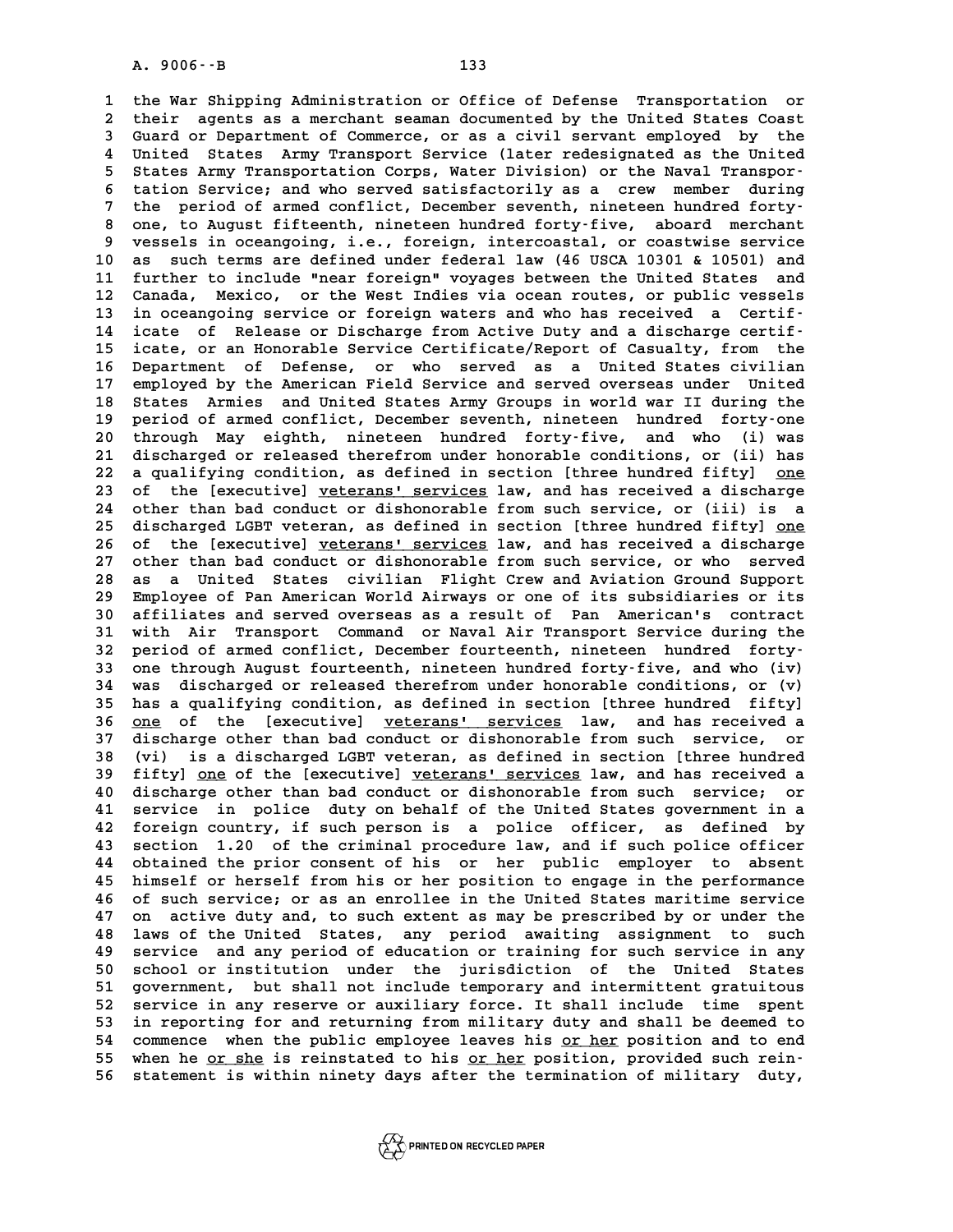**1 as hereinafter defined. Notwithstanding the foregoing provisions of this** 1 as hereinafter defined. Notwithstanding the foregoing provisions of this<br>2 paragraph, the term "military duty" shall not include any of the forego-<br><sup>3</sup> ing services, entered upon voluntarily on or after January first, ni 1 as hereinafter defined. Notwithstanding the foregoing provisions of this<br>2 paragraph, the term "military duty" shall not include any of the forego-<br>3 ing services entered upon voluntarily on or after January first, nine-2 paragraph, the term "military duty" shall not include any of the forego-<br>3 ing services entered upon voluntarily on or after January first, nine-<br>4 teen hundred forty-seven and before June twenty-fifth, nineteen hundred<br> **5 ing services entered upon voluntarily on or after January first, nine-**<br>4 teen hundred forty-seven and before June twenty-fifth, nineteen hundred<br>5 fifty; and, on or after July first, nineteen hundred seventy, the term<br> **6 "military duty" shall not include any voluntary service in excess of** 5 fifty; and, on or after July first, nineteen hundred seventy, the term<br>6 "military duty" shall not include any voluntary service in excess of<br>7 four years performed after that date, or the total of any voluntary<br>8 servic **8 "military duty" shall not include any voluntary service in excess of<br>
7 four years performed after that date, or the total of any voluntary<br>
8 services, additional or otherwise, in excess of four years performed<br>
1 afte** 9 **19 and 19 after that date, or the total of any voluntary**<br>**9 services, additional or otherwise, in excess of four years performed**<br>**9 after that date, shall not exceed five years, if the service in excess**<br>**10 of four y** 8 services, additional or otherwise, in excess of four years performed<br>
9 after that date, shall not exceed five years, if the service in excess<br>
10 of four years is at the request and for the convenience of the federal<br>
1 9 after that date, shall not exceed five years, if the service in excess<br>10 of four years is at the request and for the convenience of the federal<br>11 government, except if such voluntary service is performed during a peri-10 of four years is at the request and for the convenience of the government, except if such voluntary service is performed durimination of the president.<br>12 od of war, or national emergency declared by the president.

11 government, except if such voluntary service is performed during a peri-<br>12 od of war, or national emergency declared by the president.<br>13 (c) The term "termination of military duty" shall mean the date of a<br>14 certific 12 od of war, or national emergency declared by the president.<br>
13 (c) The term "termination of military duty" shall mean the date of a<br>
14 certificate of honorable discharge or a certificate of completion of<br>
15 training 13 (c) The term "termination of military duty" shall mean the date of a<br>14 certificate of honorable discharge or a certificate of completion of<br>15 training and service as set forth in the selective training and service<br>16 14 certificate of honorable discharge or a certificate of completion of<br>15 training and service as set forth in the selective training and service<br>16 act of nineteen hundred forty, and the national guard and reserve offi-<br> 15 training and service as set forth in the selective training and service<br>16 act of nineteen hundred forty, and the national guard and reserve offi-<br>17 cers mobilization act of nineteen hundred forty or, or a certificate 16 act of nineteen hundred forty, and the national guard and reserve offi-<br>17 cers mobilization act of nineteen hundred forty or, or a certificate of<br>18 release or discharge from active duty where an employee (i) has a qua 17 cers mobilization act of nineteen hundred forty or, or a certificate of<br>18 release or discharge from active duty where an employee (i) has a quali-<br>19 fying condition, as defined in section [three hundred fifty] <u>one</u> o 18 release or discharge from active duty where an employee (i) has a quali-<br>19 fying condition, as defined in section [three hundred fifty] <u>one</u> of the<br>20 [executive] <u>veterans' services</u> law, and has received a discharge 19 fying condition, as defined in section [three hundred fifty] <u>one</u> of the<br>20 [executive] <u>veterans' services</u> law, and has received a discharge other<br>21 than bad conduct or dishonorable from such service, or (ii) is a<br>2 It are the section of the section of the section of the section of the section of the section  $22$  discharged LGBT veteran, as defined in section [three hundred fifty] one<br>22 discharged LGBT veteran, as defined in section 21 than bad conduct or dishonorable from such service, or (ii) is a<br>22 discharged LGBT veteran, as defined in section [three hundred fifty] <u>one</u><br>23 of the [executive] <u>veterans' services</u> law, and has received a discharge 22 discharged LGBT veteran, as defined in section [three hundred fifty] <u>one</u><br>23 of the [executive] <u>veterans' services</u> law, and has received a discharge<br>24 other than bad conduct or dishonorable from such service, or in 23 of the [executive] <u>veterans' services</u> law, and has received a discharge<br>24 other than bad conduct or dishonorable from such service, or in the<br>25 event of the incurrence of a temporary disability arising out of and in 24 other than bad conduct or dishonorable from such service, or in the<br>
25 event of the incurrence of a temporary disability arising out of and in<br>
26 the course of such military duty, the date of termination of such disa-25 event of the incurrence of a temporary disability arising out of and in<br>26 the course of such military duty, the date of termination of such disa-<br>27 bility. The existence and termination of such temporary disability, i 26 the course of such military duty, the date of termination of such disa-<br>27 bility. The existence and termination of such temporary disability, in<br>28 the case of a public employee occupying a position in the classified<br>2 27 bility. The existence and termination of such temporary disability, in<br>28 the case of a public employee occupying a position in the classified<br>29 civil service or of a person on an eligible list for a position in such<br>2 28 the case of a public employee occupying a position in the classified<br>29 civil service or of a person on an eligible list for a position in such<br>30 service, shall be determined by the civil service commission having<br><sup>31</sup> 29 civil service or of a person on an eligible list for a position in such<br>30 service, shall be determined by the civil service commission having<br>31 jurisdiction over such position and, in the case of a public employee<br>22 30 service, shall be determined by the civil service commission having<br>31 jurisdiction over such position and, in the case of a public employee<br>32 occupying a position not in the classified civil service, shall be<br>33 deter 31 jurisdiction over such position and, in the case of a public employ occupying a position not in the classified civil service, shall<br>33 determined by the officer or body having the power of appointment.<br><sup>34</sup> (1) Wey York

32 occupying a position not in the classified civil service, shall be<br>33 determined by the officer or body having the power of appointment.<br>34 (1) "New York city veteran of world war II". Any member of the New<br>35 York city 33 determined by the officer or body having the power of appointment.<br>34 (1) "New York city veteran of world war II". Any member of the New<br>35 York city employees' retirement system in city-service who, after his <u>or</u><br>26 h **34** (1) "New York city veteran of world war II". Any member of the New York city employees' retirement system in city-service who, after his <u>or</u> 16 her last membership in such system began, served as a member of the prin **35 York city employees' retirement system in city service who, after his or her last membership in such system began, served as a member of the armed forces of the United States during the period beginning on Decem-<br>
<b>SPA** 36 <u>her</u> last membership in such system began, served as a member of the armed forces of the United States during the period beginning on December seventh, nineteen hundred forty-one and ending on December thirty-<br> **39** fi **37** armed forces of the United States during the period beginning on Decem-<br>38 ber seventh, nineteen hundred forty-one and ending on December thirty-<br>39 first, nineteen hundred forty-six, and (i) was honorably discharged **40 degree 10 released under the metally conditional service conditions in the service, or (ii) has a**<br>40 released under honorable circumstances from such service, or (ii) has a<br>41 gualifying condition as defined in sectio 39 first, nineteen hundred forty-six, and (i) was honorably discharged or<br>40 released under honorable circumstances from such service, or (ii) has a<br>41 qualifying condition, as defined in section [three hundred fifty] <u>one</u> 40 released under honorable circumstances from such service, or (ii) has a<br>41 qualifying condition, as defined in section [three hundred fifty] <u>one</u> of<br>42 the [executive] <u>veterans' services</u> law, and has received a disch 41 qualifying condition, as defined in section [three hundred fifty] <u>one</u> of<br>42 the [executive] <u>veterans' services</u> law, and has received a discharge<br>43 other than bad conduct or dishonorable from such service, or (iii) 42 the [executive] <u>veterans' services</u> law, and has received a discharge<br>43 other than bad conduct or dishonorable from such service, or (iii) is a<br>44 discharged LGBT veteran, as defined in section [three hundred fifty] <u></u> 43 other than bad conduct or dishonorable from such service, or (iii) is a<br>44 discharged LGBT veteran, as defined in section [three hundred fifty] <u>one</u><br>45 of the [executive] veterans' services law, and has received a disc **44 discharged LGBT veteran, as defined in section [three hundre**<br>45 of the [executive] <u>veterans' services</u> law, and has received<br>46 other than bad conduct or dishonorable from such service.<br>47 (2) Wery York gity yeteran 45 of the [executive] <u>veterans' services</u> law, and has received a discharge<br>46 other than bad conduct or dishonorable from such service.<br>47 (2) "New York city veteran of the Korean conflict." Any member of the<br>48 New York

**46 other than bad conduct or dishonorable from such service.**<br> **47** (2) "New York city veteran of the Korean conflict." Any member of the<br> **48 New York city employees' retirement system in city-service who, after**<br> **19 bi** 47 (2) "New York city veteran of the Korean conflict." Any member of the<br>48 New York city employees' retirement system in city-service who, after<br>49 his <u>or her</u> last membership in such system began, served as a member of<br> **50 New York city employees' retirement system in city-service who, after**<br>**49 his <u>or her</u> last membership in such system began, served as a member of<br>50 the armed forces of the United States during the period beginning o** 49 his <u>or her</u> last membership in such system began, served as a member of<br>50 the armed forces of the United States during the period beginning on the<br>51 twenty-seventh of June, nineteen hundred fifty and ending on the th 50 the armed forces of the United States during the period beginning on the thir-<br>51 twenty-seventh of June, nineteen hundred fifty and ending on the thir-<br>52 ty-first day of January, nineteen hundred fifty-five, and (i) w 51 twenty-seventh of June, nineteen hundred fifty and ending on the thir-<br>52 ty-first day of January, nineteen hundred fifty-five, and (i) was honor-<br>53 ably discharged or released under honorable circumstances from such<br>5 52 ty-first day of January, nineteen hundred fifty-five, and (i) was honor-<br>53 ably discharged or released under honorable circumstances from such<br>54 service, or (ii) has a qualifying condition, as defined in section<br>55 it 53 ably discharged or released under honorable circumstances from such<br>54 service, or (ii) has a qualifying condition, as defined in section<br>55 [three hundred fifty] <u>one</u> of the [executive] <u>veterans' services</u> law, and<br>5 54 service, or (ii) has a qualifying condition, as defined in section<br>55 [three hundred fifty] <u>one</u> of the [executive] <u>veterans' services</u> law, and<br>56 has received a discharge other than bad conduct or dishonorable from

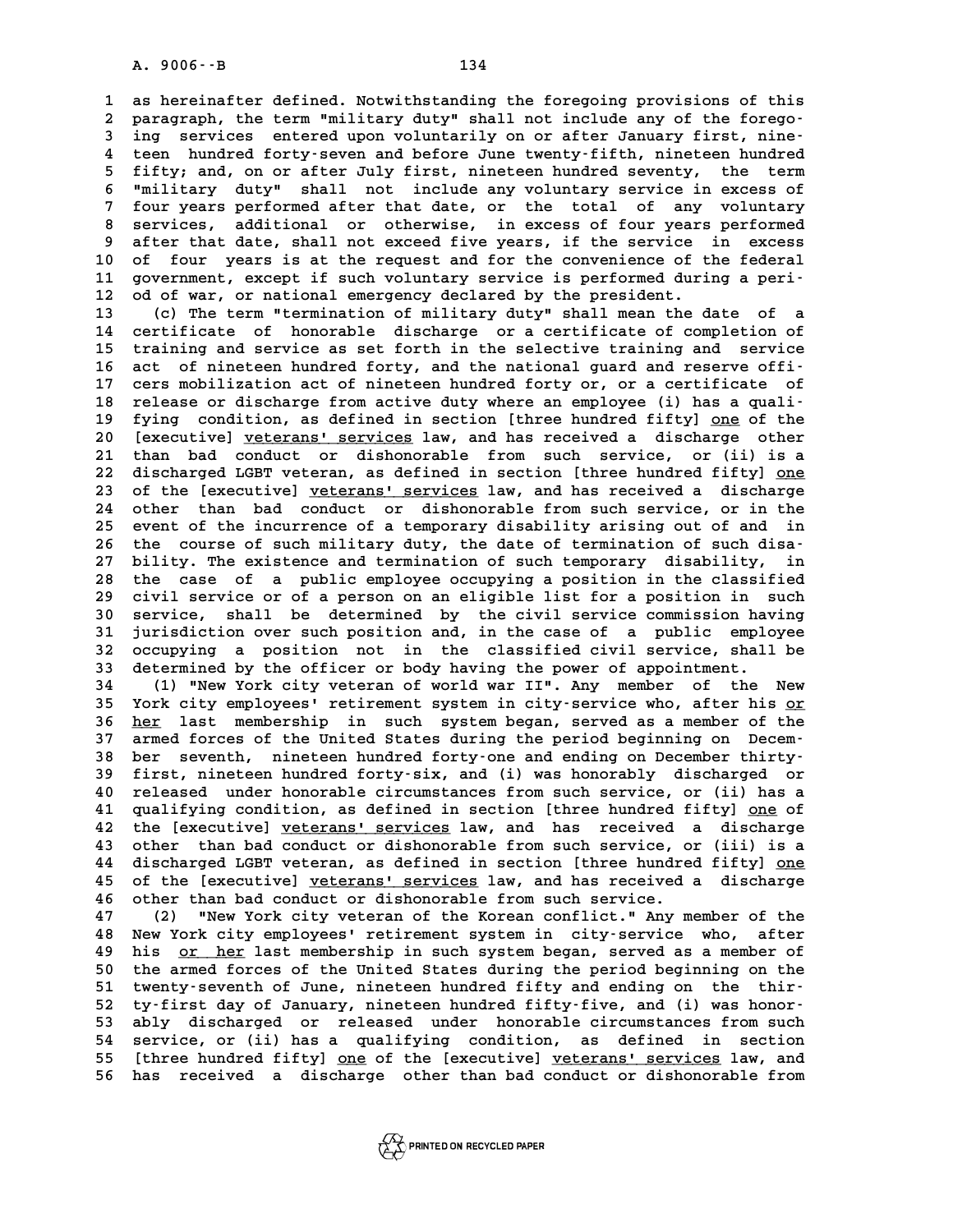**1 such service, or (iii) is a discharged LGBT veteran, as defined in 2** such service, or (iii) is a discharged LGBT veteran, as defined in<br>2 section [three hundred fifty] <u>one</u> of the [executive] <u>veterans' services</u><br>3 law, and has received a discharge other than had conduct or disbonorabl **3** such service, or (iii) is a discharged LGBT veteran, as defined in<br>2 section [three hundred fifty] <u>one</u> of the [executive] <u>veterans' services</u><br>3 law, and has received a discharge other than bad conduct or dishonorabl 2 section [three hundred fifty] <u>one</u> of the [executive] <u>veterans' services</u><br>3 law, and has received a discharge other than bad conduct or dishonorable<br>4 from such service.<br>5 8 72. Section 245 of the military law, as amen

**5 1 aw, and has received a discharge other than bad conduct or dishonorable**<br>**5 § 72.** Section 245 of the military law, as amended by chapter 490 of<br>**6** the laws of 2019, is amended to read as follows: 4 from such service.<br>
5 § 72. Section 245 of the military law, as amen<br>
6 the laws of 2019, is amended to read as follows:<br>
7 § 245 Botirowship llowsness of sertin war weter **8** 72. Section 245 of the military law, as amended by chapter 490 of<br> **6** the laws of 2019, is amended to read as follows:<br> **8** 245. Retirement allowances of certain war veterans. <u>1.</u> Any member<br> **8** 25. Any processes in

8 245. Retirement allowances of certain war veterans. 1. Any member<br>8 of a teachers' retirement system to which the city of New York is<br>9 required by law to make contributions on account of such member who (i) **9 required by law to make contributions on account of such member who (i)** 8 of a teachers' retirement system to which the city of New York is<br>9 required by law to make contributions on account of such member who (i)<br>10 is an honorably discharged member of any branch of the armed forces of<br>11 the 9 required by law to make contributions on account of such member who (i)<br>10 is an honorably discharged member of any branch of the armed forces of<br>11 the United States, or (ii) has a qualifying condition, as defined in<br>12 10 is an honorably discharged member of any branch of the armed forces of<br>11 the United States, or (ii) has a qualifying condition, as defined in<br>12 section [three hundred fifty] <u>one</u> of the [executive] <u>veterans' service</u> 11 the United States, or (ii) has a qualifying condition, as defined in<br>
12 section [three hundred fifty] <u>one</u> of the [executive] <u>veterans' services</u><br>
13 law, and has received a discharge other than bad conduct or dishon 12 section [three hundred fifty] <u>one</u> of the [executive] <u>veterans' services</u><br>13 law, and has received a discharge other than bad conduct or dishonor-<br>14 able, or (iii) is a discharged LGBT veteran, as defined in section<br> **13 law, and has received a discharge other than bad conduct or dishonor-**<br>**14 able, or (iii) is a discharged LGBT veteran, as defined in section**<br>**15 [three hundred fifty]** <u>one</u> of the [executive] veterans' services law, **14 able, or (iii) is a discharged LGBT veteran, as defined in section**<br>15 [three hundred fifty] <u>one</u> of the [executive] <u>veterans' services</u> law, and<br>16 has received a discharge other than bad conduct or dishonorable, ha 15 [three hundred fifty] <u>one</u> of the [executive] <u>veterans' services</u> law, and<br>16 has received a discharge other than bad conduct or dishonorable, having<br>17 served as such during the time of war and who has attained the a **16** has received a discharge other than bad conduct or dishonorable, having<br>17 served as such during the time of war and who has attained the age of<br>18 fifty years, may retire upon his <u>or her</u> own request upon written ap 17 served as such during the time of war and who has attained the age of<br>18 fifty years, may retire upon his <u>or her</u> own request upon written appli-<br>19 cation to the board setting forth at what time not less than thirty d 18 fifty years, may retire upon his <u>or her</u> own request upon written appli-<br>19 cation to the board setting forth at what time not less than thirty days<br>20 subsequent to the execution and filing thereof he <u>or she</u> desires 20 cation to the board setting forth at what time not less than thirty days<br>20 subsequent to the execution and filing thereof he <u>or she</u> desires to be<br>21 retired, provided that such member at the time so specified for his 20 subsequent to the execution and filing thereof he <u>or she</u> desires to be<br>21 retired, provided that such member at the time so specified for his <u>or</u><br>22 <u>her</u> retirement shall have completed at least twenty-five years of 21 retired, provided that such member at the time so specified for his or<br>22 <u>her</u> retirement shall have completed at least twenty-five years of allow-<br>23 able service. Upon retirement such member shall receive an annuity 22 <u>her</u> retirement shall have completed at least twenty-five years of allow-<br>23 able service. Upon retirement such member shall receive an annuity of<br>24 equivalent actuarial value to his <u>or her</u> accumulated deductions, a 23 able service. Upon retirement such member shall receive an annuity of equivalent actuarial value to his <u>or her</u> accumulated deductions, and, in addition, a pension beginning immediately, having a value equal to the pre 24 equivalent actuarial value to his <u>or her</u> accumulated deductions, and, in<br>25 addition, a pension beginning immediately, having a value equal to the<br>26 present value of the pension that would have become payable had he addition, a pension beginning immediately, having a value equal to the<br>26 present value of the pension that would have become payable had he <u>or<br>27 she</u> continued at his <u>or her</u> current salary to the age at which he <u>or s</u> 26 present value of the pension that would have become payable had he <u>or</u><br>27 <u>she</u> continued at his <u>or her</u> current salary to the age at which he <u>or she</u><br>28 would have first become eligible for service retirement, provi 27 <u>she</u> continued at his <u>or her</u> current salary to the age at which he <u>or she</u><br>28 would have first become eligible for service retirement, provided,<br>29 however, that the said member on making application for retirement % 28 would have first become eligible for service retirement, provided,<br>
29 however, that the said member on making application for retirement shall<br>
30 pay into the retirement fund a sum of money which calculated on an ac **39 however, that the said member on making application for retirement shall**<br>30 pay into the retirement fund a sum of money which calculated on an actu-<br>31 arial basis, together with his <u>or her</u> prior contributions and o 30 pay into the retirement fund a sum of money which calculated on an actu-<br>31 arial basis, together with his <u>or her</u> prior contributions and other<br>32 accumulations in said fund then to his <u>or her</u> credit, shall be suffi 31 arial basis, together with his <u>or her</u> prior contributions and other<br>32 accumulations in said fund then to his <u>or her</u> credit, shall be suffi-<br>33 cient to entitle the said member to the same annuity and pension that h 32 accumulations in said fund then to his <u>or her</u> credit, shall be suffi-<br>33 cient to entitle the said member to the same annuity and pension that he<br>34 <u>or she</u> would have received had he <u>or she</u> remained in the service 33 cient to entitle the said member to the same annuity and pension that he<br>34 <u>or she</u> would have received had he <u>or she</u> remained in the service of the<br>35 city until he <u>or she</u> had attained the age at which he <u>or she</u> 34 <u>or she</u> would have received had he <u>or she</u> remained in the s<br>35 city until he <u>or she</u> had attained the age at which he <u>or s</u><br>36 would have first become eligible for service retirement. 35 city until he <u>or she</u> had attained the age at which he <u>or she</u> otherwise<br>36 would have first become eligible for service retirement.<br>37 <u>2.</u> Notwithstanding any other provision of this section or of any<br>28 concept ano

**36 would have first become eligible for service retirement.**<br> **37** <u>2.</u> Notwithstanding any other provision of this section or of any<br> **38 general, special or local law or code to the contrary, a member of any**<br> **39 guch 37 2.** Notwithstanding any other provision of this section or of any<br>38 general, special or local law or code to the contrary, a member of any<br>39 such teachers' retirement system who (i) is separated or discharged<br>40 unde **40 under the conditions from any original server in the server of the such teachers' retirement system who (i) is separated or discharged under honorable conditions from any branch of the armed forces of the<br>All United St** 39 such teachers' retirement system who (i) is separated or discharged<br>40 under honorable conditions from any branch of the armed forces of the<br>41 United States, or (ii) has a qualifying condition, as defined in section<br>42 42 [three hundred fifty] <u>one</u> of the [executive] <u>veterans' services</u> law, and<br>43 has received a discharge other than bad conduct or dishonorable, or 41 United States, or (ii) has a qualifying condition, as defined in section<br>42 [three hundred fifty] <u>one</u> of the [executive] <u>veterans' services</u> law, and<br>43 has received a discharge other than bad conduct or dishonorable 42 [three hundred fifty] <u>one</u> of the [executive] <u>veterans' services</u> law, and<br>43 has received a discharge other than bad conduct or dishonorable, or<br>44 (iii) is a discharged LGBT veteran, as defined in section [three hun As has received a discharge other than bad conduct or dishonorable, or<br>
44 (iii) is a discharged LGBT veteran, as defined in section [three hundred<br>
45 fifty] <u>one</u> of the [executive] <u>veterans' services</u> law, and has rece 44 (iii) is a discharged LGBT veteran, as defined in section [three hundred 45 fifty] <u>one</u> of the [executive] <u>veterans' services</u> law, and has received a discharge other than bad conduct or dishonorable, having served as 45 fifty] <u>one</u> of the [executive] <u>veterans' services</u> law, and has received a<br>46 discharge other than bad conduct or dishonorable, having served as such<br>47 during the time of war and who has attained the age of fifty yea **46 discharge other than bad conduct or dishonorable, having served as such during the time of war and who has attained the age of fifty years, may retire upon his <u>or her</u> own request upon written application to the board** 47 during the time of war and who has attained the age of fifty years, may<br>48 retire upon his <u>or her</u> own request upon written application to the board<br>49 setting forth at what time, not less than thirty days subsequent t for the setting forth at what time, not less than thirty days subsequent to the board<br>49 setting forth at what time, not less than thirty days subsequent to the<br>50 execution and filing thereof, he <u>or she</u> desires to be re **50** setting forth at what time, not less than thirty days subsequent to the execution and filing thereof, he <u>or she</u> desires to be retired, provided that such member at that time so specified for his <u>or her</u> retirement<br> 50 execution and filing thereof, he <u>or she</u> desires to be retired, provided<br>51 that such member at that time so specified for his <u>or her</u> retirement<br>52 shall have completed at least twenty-five years of allowable service 51 that such member at that time so specified for his <u>or her</u> retirement<br>52 shall have completed at least twenty-five years of allowable service.<br>53 Upon reaching his <u>or her</u> previously selected minimum retirement age,<br>5 52 shall have completed at least twenty-five years of allowable service.<br>53 Upon reaching his <u>or her</u> previously selected minimum retirement age,<br>54 such member shall receive an annuity of equivalent actuarial value, at<br>5 53 Upon reaching his <u>or her</u> previously selected minimum retirement age,<br>54 such member shall receive an annuity of equivalent actuarial value, at<br>55 that time, to his <u>or her</u> accumulated deductions, and, in addition, a<br> 55 that time, to his <u>or her</u> accumulated deductions, and, in addition, a<br>56 pension based upon his <u>or her</u> credited years of allowable service, plus

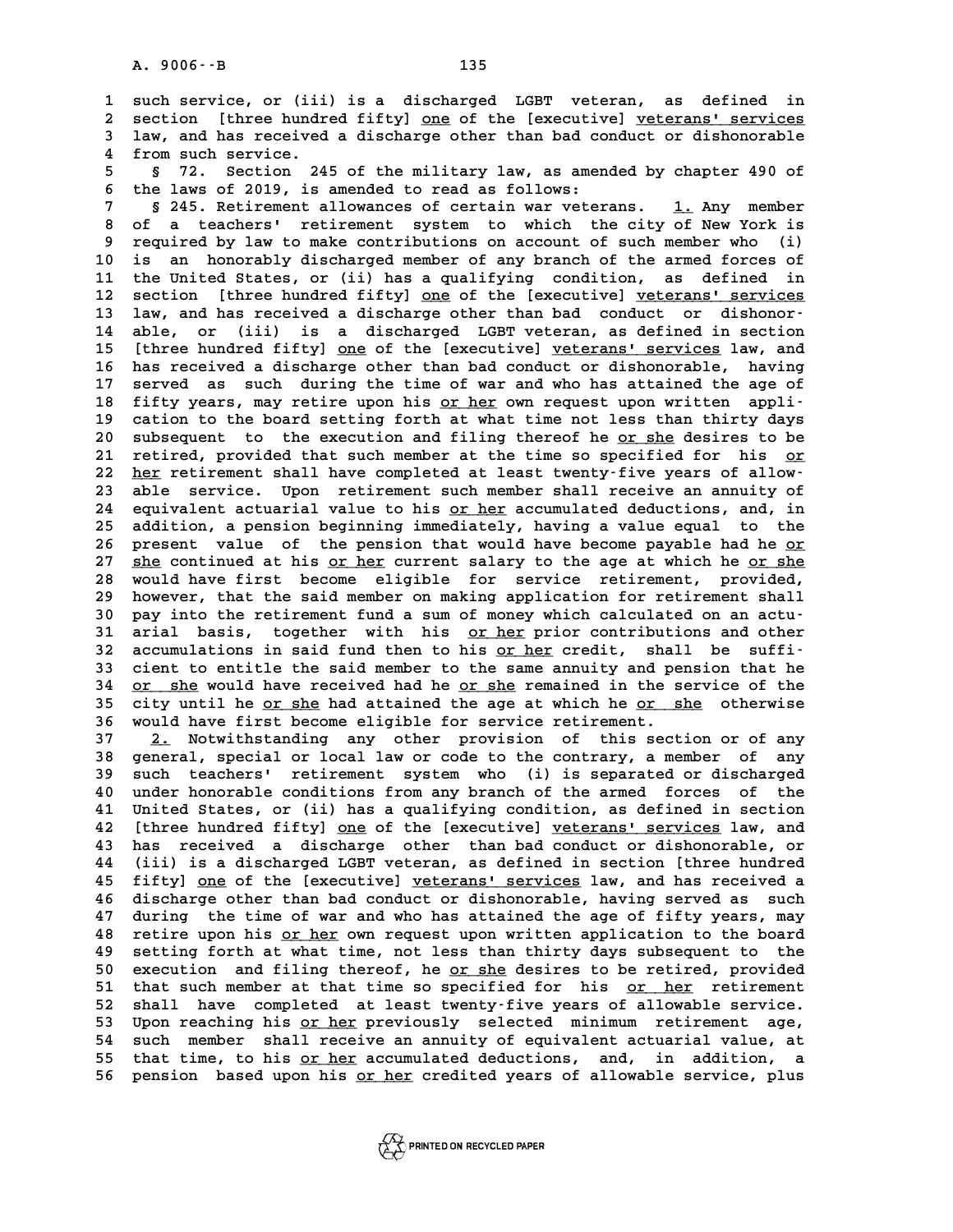**1 the pension-for-increased-take-home-pay, if any. Should such member die** the pension-for-increased-take-home-pay, if any. Should such member die<br>2 before reaching his <u>or her</u> retirement age, then any beneficiary under a<br>3 selected option shall be eligible for benefits under such option at the 1 the pension-for-increased-take-home-pay, if any. Should such member die<br>2 before reaching his <u>or her</u> retirement age, then any beneficiary under a<br>3 selected option shall be eligible for benefits under such option at th before reaching his <u>or her</u> retirement age, then any beneficiary under a<br>3 selected option shall be eligible for benefits under such option at the<br>4 date upon which the member would have reached his <u>or her</u> selected<br>5 re 2 before reaching his <u>or her</u> retirement age, then any beneficiary under a<br>3 selected option shall be eligible for benefits under such option at the<br>4 date upon which the member would have reached his <u>or her</u> selected<br>5 4 date upon which the member would have reached his <u>or her</u> selected<br>5 retirement age.<br>6 § 73. Subdivision 1-b of section 247 of the military law, as amended<br>7 by chapter 490 of the laws of 2019, is amended to read as fol

**7** by chapter and the laws of section 247 of the military law, as amended to read as follows:<br> **1** by chapter 490 of the laws of 2019, is amended to read as follows:<br>
<sup>2</sup> 1.b. The adjutant conoral is bereky authorized to **8 73. Subdivision 1-b of section 247 of the military law, as amended<br>
7 by chapter 490 of the laws of 2019, is amended to read as follows:<br>
1-b. The adjutant general is hereby authorized to present in the name<br>
2. of the** 

**9 of the laws of 2019, is amended to read as follows:**<br>**9 of the legislature of the state of New York, a certificate, to be known**<br>**9 of the legislature of the state of New York, a certificate, to be known**<br>**10 as the "Co** 1-b. The adjutant general is hereby authorized to present in the name<br>9 of the legislature of the state of New York, a certificate, to be known<br>10 as the "Cold War Certificate", bearing a suitable inscription, to any<br>11 pe 9 of the legislature of the state of New York, a certificate, to be known<br>10 as the "Cold War Certificate", bearing a suitable inscription, to any<br>11 person: (i) who is a citizen of the state of New York or (ii) who was a<br> 10 as the "Cold War Certificate", bearing a suitable inscription, to any<br>11 person: (i) who is a citizen of the state of New York or (ii) who was a<br>12 citizen of the state of New York while serving in the armed forces of<br>t 11 person: (i) who is a citizen of the state of New York or (ii) who was a<br>12 citizen of the state of New York while serving in the armed forces of<br>13 the United States; (iii) who served in the United States Armed Forces<br>1 12 citizen of the state of New York while serving in the armed forces of<br>13 the United States; (iii) who served in the United States Armed Forces<br>14 during the period of time from September second, nineteen hundred<br>15 fort 12 citizen of the state of New York while serving in the armed forces of<br>13 the United States; (iii) who served in the United States Armed Forces<br>14 during the period of time from September second, nineteen hundred<br>15 fort 14 during the period of time from September second, nineteen hundred<br>15 forty-five through December twenty-sixth, nineteen hundred ninety-one,<br>16 commonly known as the Cold War Era; and (iv) who was honorably<br>17 discharged **15 forty-five through December twenty-sixth, nineteen hundred ninety-one,<br>16 commonly known as the Cold War Era; and (iv) who was honorably<br>17 discharged or released under honorable circumstances during the Cold War** 16 commonly known as the Cold War Era; and (iv) who was honorably<br>17 discharged or released under honorable circumstances during the Cold War<br>18 Era, or has a qualifying condition, as defined in section [three hundred<br>19 f 17 discharged or released under honorable circumstances during the Cold War<br>18 Era, or has a qualifying condition, as defined in section [three hundred<br>19 fifty] <u>one</u> of the [executive] <u>veterans' services</u> law, and recei 18 Era, or has a qualifying condition, as defined in section [three hundred<br>19 fifty] <u>one</u> of the [executive] <u>veterans' services</u> law, and received a<br>20 discharge other than bad conduct or dishonorable during the Cold Wa 19 fifty] <u>one</u> of the [executive] <u>veterans' services</u> law, and received a<br>20 discharge other than bad conduct or dishonorable during the Cold War<br>21 Era, or is a discharged LGBT veteran, as defined in section [three discharge other than bad conduct or dishonorable during the Cold War<br>21 Era, or is a discharged LGBT veteran, as defined in section [three<br>22 hundred fifty] <u>one</u> of the [executive] <u>veterans' services</u> law, and<br>23 receive 21 Era, or is a discharged LGBT veteran, as defined in section [three<br>22 hundred fifty] <u>one</u> of the [executive] <u>veterans' services</u> law, and<br>23 received a discharge other than bad conduct or dishonorable during the<br>24 Co 22 hundred fifty] <u>one</u> of the [executive] <u>veterans' services</u> law, and<br>23 received a discharge other than bad conduct or dishonorable during the<br>24 Cold War Era. Not more than one Cold War Certificate shall be awarded or 23 received a discharge other than bad conduct or dishonorable during the<br>24 Cold War Era. Not more than one Cold War Certificate shall be awarded or<br>25 presented, under the provisions of this subdivision, to any person wh **26 entire service subsequent to the time of the receipt of such medal shall 27 not have been honorable. In the event of the death of any person during** 26 entire service subsequent to the time of the receipt of such medal shall<br>27 not have been honorable. In the event of the death of any person during<br>28 or subsequent to the receipt of such certificate it shall be present 27 not have been honorable. In the event of the death of any person during<br>28 or subsequent to the receipt of such certificate it shall be presented<br>29 to such representative of the deceased as may be designated. The adju-38 or subsequent to the receipt of such certificate it shall be presented<br>
29 to such representative of the deceased as may be designated. The adju-<br>
30 tant general, in consultation with the [director] <u>commissioner</u> of t 29 to such representative of the deceased as may be designated. The adju-<br>30 tant general, in consultation with the [director] <u>commissioner</u> of the<br>31 [division] <u>department</u> of veterans' services, shall make such rules a 30 tant general, in consultation with the [director] commissioner of the<br>31 [division] <u>department</u> of veterans' services, shall make such rules and<br>32 distribution of the certificate 31 [division] <u>department</u> of veterans<br>32 regulations as may be deemed necess<br>33 distribution of the certificate. **32 regulations as may be deemed necessary for the proper presentation and distribution of the certificate.**<br>**34** § 74. Section 249 of the military law, as amended by chapter 490 of<br>**35** the laws of 2019, is amended to rea

**35 the laws of 2019, is amended to read as follows: 5 74.** Section 249 of the military law, as amended by chapter 490 of<br>35 the laws of 2019, is amended to read as follows:<br>**5 249.** State and municipal officers and employees granted leaves of<br>37 absence on July fourth in c

**37 absence on July fourth in certain cases. Each officer and employee of 36 5** 249. State and municipal officers and employees granted leaves of absence on July fourth in certain cases. Each officer and employee of the state or of a municipal corporation or of any other political subdi-<br> **38 37 absence on July fourth in certain cases. Each officer and employee of the state or of a municipal corporation or of any other political subdi-<br>39 vision thereof who was a member of the national guard or naval militia<br>4 40 or a municipal corporation or of any other political subdi-**<br> **40 or a member of the reserve corps at a time when the United States was**<br> **40 or a member of the reserve corps at a time when the United States was**<br> **41** 39 vision thereof who was a member of the national guard or naval militia<br>40 or a member of the reserve corps at a time when the United States was<br>41 not at war and who (i) has been honorably discharged therefrom, or (ii)<br> **42 has a qualifying condition, as defined in section [three hundred fifty]** 41 not at war and who (i) has been honorably discharged therefrom, or (ii)<br>42 has a qualifying condition, as defined in section [three hundred fifty]<br>43 <u>one</u> of the [executive] <u>veterans' services</u> law, and has received a A2 has a qualifying condition, as defined in section [three hundred fifty]<br>43 <u>one</u> of the [executive] <u>veterans' services</u> law, and has received a<br>44 discharge other than bad conduct or dishonorable from such service, or<br> 43 <u>one</u> of the [executive] <u>veterans' services</u> law, and has received a<br>44 discharge other than bad conduct or dishonorable from such service, or<br>45 (iii) is a discharged LGBT veteran, as defined in section [three hundred 44 discharge other than bad conduct or dishonorable from such service, or<br>45 (iii) is a discharged LGBT veteran, as defined in section [three hundred<br>46 fifty] <u>one</u> of the [executive] <u>veterans' services</u> law, and has rec 45 (iii) is a discharged LGBT veteran, as defined in section [three hundred 46 fifty] <u>one</u> of the [executive] <u>veterans' services</u> law, and has received a discharge other than bad conduct or dishonorable from such service **46 fifty** one of the [executive] <u>veterans' services</u> law, and has received a<br>47 discharge other than bad conduct or dishonorable from such service,<br>48 shall, in so far as practicable, be entitled to absent himself <u>or</u><br>b **47 discharge other than bad conduct or dishonorable from such service,<br>48 shall, in so far as practicable, be entitled to absent himself <u>or</u><br>herself from [his] duties or service, with pay, on July fourth of each<br>so were 50 year.** In so far as practicable, be entitled to absent himself or herself from [his] duties or service, with pay, on July fourth of each year. Notwithstanding the provisions of any general, special or local<br> **130 or th 50 herself from [his] duties or service, with pay, on July fourth of each**<br>50 year. Notwithstanding the provisions of any general, special or local<br>51 law or the provisions of any city charter, no such officer or employee **50 year.** Notwithstanding the provisions of any general, special or local<br>51 law or the provisions of any city charter, no such officer or employee<br>52 shall be subjected by any person whatever directly or indirectly by<br>53 51 law or the provisions of any city charter, no such officer or employee<br>52 shall be subjected by any person whatever directly or indirectly by<br>53 reason of such absence to any loss or diminution of vacation or holiday<br>54 52 shall be subjected by any person whatever directly or indirectly by<br>53 reason of such absence to any loss or diminution of vacation or holiday<br>54 privilege or be prejudiced by reason of such absence with reference to<br>55 53 reason of such absence to any loss or diminution of vacation or holiday<br>54 privilege or be prejudiced by reason of such absence with reference to<br>55 promotion or continuance in office or employment or to reappointment t 54 privilege or be prejudiced by reason of such absence with reference to promotion or continuance in office or employment or to reappointment to office or to re-employment.

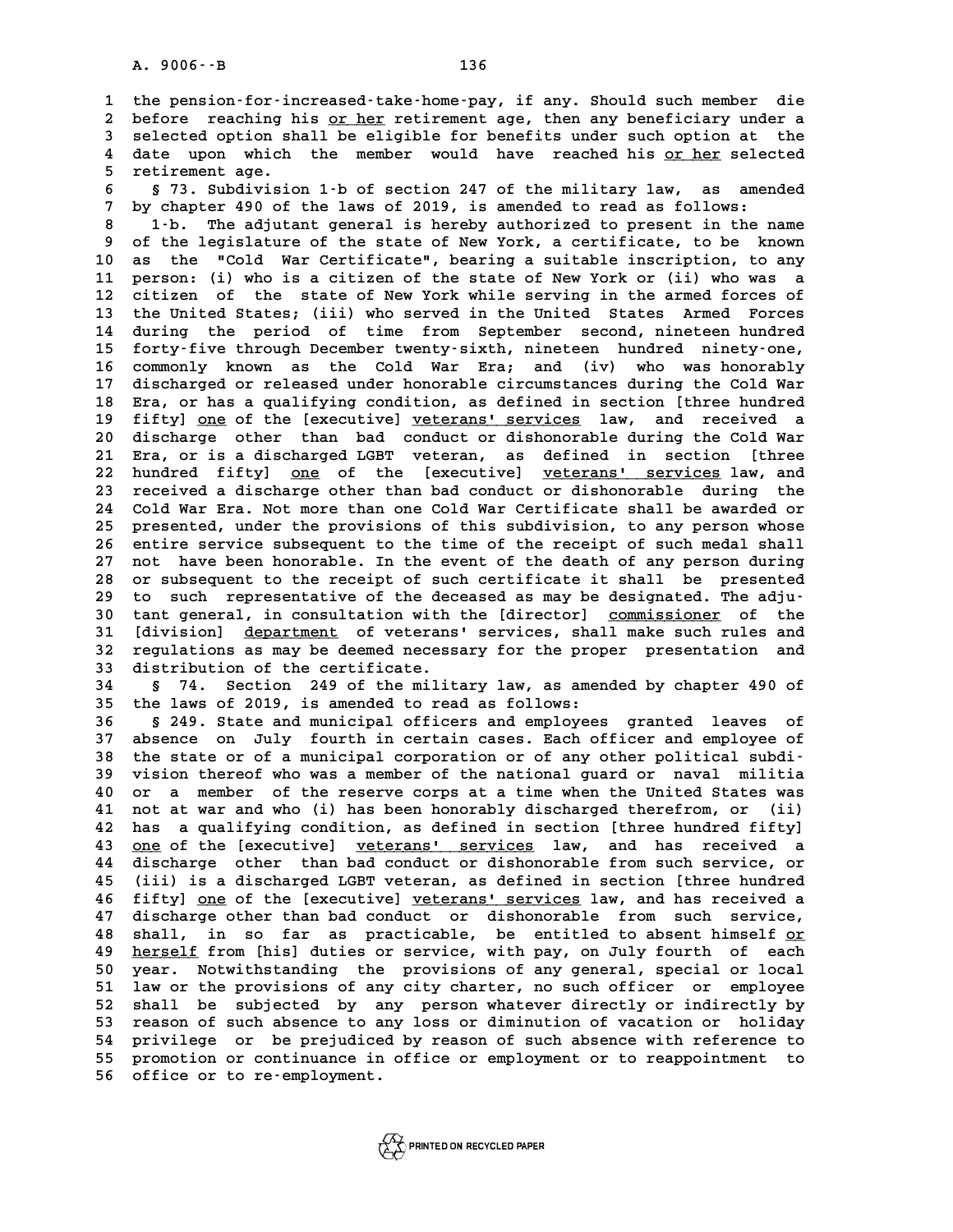**1 § 75. Subparagraph 2 of paragraph b of subdivision 1 of section 156 of 2** 1 S 75. Subparagraph 2 of paragraph b of subdivision 1 of section 156 of<br>2 the public housing law, as amended by chapter 490 of the laws of 2019, **3 3 is americal as is americal as follows:**<br> **3** is amended to read as follows:<br> **4** (2) (i) have been thereafter 2 the public housing law, as amended by chapter 490 of the laws of 2019,<br>3 is amended to read as follows:<br>4 (2) (i) have been thereafter discharged or released therefrom under<br>5 conditions other than disbenezable or (ii) h

**5** is amended to read as follows:<br> **4** (2) (i) have been thereafter discharged or released therefrom under<br> **5** conditions other than dishonorable, or (ii) have a qualifying condition,<br> **6** as defined in section [three hu (2) (i) have been thereafter discharged or released therefrom under<br>
5 conditions other than dishonorable, or (ii) have a qualifying condition,<br>
6 as defined in section [three hundred fifty] <u>one</u> of the [executive]<br>
7 upt 5 conditions other than dishonorable, or (ii) have a qualifying condition,<br>6 as defined in section [three hundred fifty] <u>one</u> of the [executive]<br>7 <u>veterans' services</u> law, and have received a discharge other than bad<br>2 c 8 as defined in section [three hundred fifty] <u>one</u> of the [executive]<br> **8 veterans' services** law, and have received a discharge other than bad<br>
8 conduct or dishonorable from such service, or (iii) are discharged LGBT<br>
2 9 veterans' services law, and have received a discharge other than bad<br>8 conduct or dishonorable from such service, or (iii) are discharged LGBT<br>9 veterans, as defined in section [three hundred fifty] <u>one</u> of the [execu-<br> 8 conduct or dishonorable from such service, or (iii) are discharged LGBT<br>9 veterans, as defined in section [three hundred fifty] <u>one</u> of the [execu-<br>10 tive] <u>veterans' services</u> law, and have received a discharge other 9 veterans, as defined in section [three hundred fifty] <u>one</u> of the [execu-<br>10 tive] <u>veterans' services</u> law, and have received a discharge other than<br>11 bad conduct or dishonorable from such service, or (iv) died in suc 10 tive] <u>veterans' services</u> law, and have received a discharge other than<br>11 bad conduct or dishonorable from such service, or (iv) died in such<br>12 service, not more than five years prior to the time of application for<br>1 11 bad conduct or dishonorable from such service, or (iv) died in such<br>12 service, not more than five years prior to the time of application for<br>13 admission to such project, and<br>14 § 76. The opening paragraph and paragrap

**14 § 76. The opening paragraph and paragraph (d) of subdivision 1 of 13 admission to such project, and<br>14 § 76. The opening paragraph and paragraph (d) of subdivision 1 of<br>15 section 2632 of the public health law, as amended by chapter 490 of the<br>16 laws of 2019, are amended to read as fol** 14 § 76. The opening paragraph and paragraph (d)<br>15 section 2632 of the public health law, as amend<br>16 laws of 2019, are amended to read as follows:<br><sup>17</sup> Fucture 10 the armod forces of the Unite **15 section 2632 of the public health law, as amended by chapter 490 of the laws of 2019, are amended to read as follows:**<br>**17 Every veteran of the armed forces of the United States, who (i) (A)**<br>18 West connected or disch

**16 laws of 2019, are amended to read as follows:**<br> **17 Every veteran of the armed forces of the United States, who (i) (A)**<br> **18 was separated or discharged under honorable conditions after serving on**<br> **19 active duty th** Every veteran of the armed forces of the United States, who (i) (A)<br>18 was separated or discharged under honorable conditions after serving on<br>19 active duty therein for a period of not less than thirty days, or (B)<br>20 has **20 has separated or discharged under honorable conditions after serving on active duty therein for a period of not less than thirty days, or (B)<br>
20 has a qualifying condition, as defined in section [three hundred fifty]** 20 has a qualifying condition, as defined in section [three hundred fifty]<br>21 <u>one</u> of the [executive] <u>veterans' services</u> law, and has received a 20 has a qualifying condition, as defined in section [three hundred fifty]<br>21 <u>one</u> of the [executive] <u>veterans' services</u> law, and has received a<br>22 discharge other than bad conduct or dishonorable after serving on activ 21 <u>one</u> of the [executive] <u>veterans' services</u> law, and has received a<br>22 discharge other than bad conduct or dishonorable after serving on active<br>23 duty therein for a period of not less than thirty days, or (C) is a<br>24 discharge other than bad conduct or dishonorable after serving on active<br>23 duty therein for a period of not less than thirty days, or (C) is a<br>24 discharged LGBT veteran, as defined in section [three hundred fifty] <u>one</u><br> 23 duty therein for a period of not less than thirty days, or (C) is a<br>24 discharged LGBT veteran, as defined in section [three hundred fifty] <u>one</u><br>25 of the [executive] <u>veterans' services</u> law, and has received a discha 24 discharged LGBT veteran, as defined in section [three hundred fifty] <u>one</u><br>25 of the [executive] <u>veterans' services</u> law, and has received a discharge<br>26 other than bad conduct or dishonorable after serving on active d 25 of the [executive] <u>veterans' services</u> law, and has received a discharge<br>26 other than bad conduct or dishonorable after serving on active duty<br>27 therein for a period of not less than thirty days, or (ii) (A) was sepa 26 other than bad conduct or dishonorable after serving on active duty<br>27 therein for a period of not less than thirty days, or (ii) (A) was sepa-<br>28 rated or discharged under honorable conditions after serving on active<br>2 27 therein for a period of not less than thirty days, or (ii) (A) was sepa-<br>28 rated or discharged under honorable conditions after serving on active<br>29 duty therein for a period of not less than thirty days or (B) has a<br>2 28 rated or discharged under honorable conditions after serving on active<br>29 duty therein for a period of not less than thirty days or (B) has a<br>30 qualifying condition, as defined in section [three hundred fifty] <u>one</u> of 39 duty therein for a period of not less than thirty days or (B) has a<br>30 qualifying condition, as defined in section [three hundred fifty] <u>one</u> of<br>31 the [executive] <u>veterans' services</u> law, and has received a discharge **30 qualifying condition, as defined in section [three hundred fifty] <u>one</u> of<br>31 the [executive] <u>veterans' services</u> law, and has received a discharge<br>32 other than bad conduct or dishonorable after serving on active dut** 31 the [executive] <u>veterans' services</u> law, and has received a discharge<br>32 other than bad conduct or dishonorable after serving on active duty<br>33 therein for a period of not less than thirty days, or (C) is a<br>34 discharg 32 other than bad conduct or dishonorable after serving on active duty<br>33 therein for a period of not less than thirty days, or (C) is a<br>34 discharged LGBT veteran, as defined in section [three hundred fifty] <u>one</u><br>25 of t 33 therein for a period of not less than thirty days, or (C) is a<br>34 discharged LGBT veteran, as defined in section [three hundred fifty] <u>one</u><br>35 of the [executive] <u>veterans' services</u> law, and has received a discharge<br>2 **34 discharged LGBT veteran, as defined in section [three hundred fifty] <u>one</u><br>35 of the [executive] <u>veterans' services</u> law, and has received a discharge<br>36 other than bad conduct or dishonorable after serving on active** 35 of the [executive] <u>veterans' services</u> law, and has received a discharge<br>36 other than bad conduct or dishonorable after serving on active duty<br>37 therein for a period of not less than thirty days, and who was a recipi 36 other than bad conduct or dishonorable after serving on active duty<br>37 therein for a period of not less than thirty days, and who was a recipi-<br>38 ent of the armed forces expeditionary medal, navy expeditionary medal or 37 therein for a period of not less than thirty days, and who was a recipi-<br>38 ent of the armed forces expeditionary medal, navy expeditionary medal or<br>39 marine corps expeditionary medal for participation in operations in **40 August 20 Example 10 Lebanon from June forces expeditionary medal, navy expeditionary medal or marine corps expeditionary medal for participation in operations in 40 Lebanon from June first, nineteen hundred eighty-thr** 39 marine corps expeditionary medal for participation in operations in<br>40 Lebanon from June first, nineteen hundred eighty-three to December<br>41 first, nineteen hundred eighty-seven, in Grenada from October twenty-<br><sup>42</sup> thi **40 Lebanon from June first, nineteen hundred eighty-three to December<br>
41 first, nineteen hundred eighty-seven, in Grenada from October twenty-<br>
42 third, nineteen hundred eighty-three to November twenty-first, nineteen<br> 41 first, nineteen hundred eighty-seven, in Grenada from October twenty-**<br> **42 third, nineteen hundred eighty-three to November twenty-first, nineteen**<br> **43 hundred eighty-three, or in Panama from December twentieth, nine 42 third, nineteen hundred eighty-three to November twenty-first, nineteen<br>43 hundred eighty-three, or in Panama from December twentieth, nineteen<br>44 hundred eighty-nine to January thirty-first, nineteen hundred ninety, o** A in Bosnia and Herzgegovina from December twentieth, nineteen<br> **44 hundred eighty-nine to January thirty-first, nineteen hundred ninety, or**<br> **45 in Bosnia and Herzgegovina from November twenty-first, nineteen hundred**<br> 44 hundred eighty-nine to January thirty-first, nineteen hundred ninety, or<br>45 in Bosnia and Herzgegovina from November twenty-first, nineteen hundred<br>46 ninety-five to November first, two thousand seven, or was a recipien **45 in Bosnia and Herzgegovina from November twenty-first, nineteen hundred**<br>46 ninety-five to November first, two thousand seven, or was a recipient of<br>47 the Kosovo campaign medal or (iii) (A) was separated or discharged **46 ninety-five to November first, two thousand seven, or was a recipient of the Kosovo campaign medal or (iii) (A) was separated or discharged under honorable conditions after serving on active duty therein for a period o** 47 the Kosovo campaign medal or (iii) (A) was separated or discharged under<br>48 honorable conditions after serving on active duty therein for a period<br>49 of not less than thirty days or (B) has a qualifying condition, as<br>50 **50 defined in section after serving on active duty therein for a period**<br>**49 of not less than thirty days or** (B) has a qualifying condition, as<br>50 defined in section [three hundred fifty] <u>one</u> of the [executive] <u>veter-</u> **50** of not less than thirty days or (B) has a qualifying condition, as<br>50 defined in section [three hundred fifty] <u>one</u> of the [executive] <u>veter-</u><br>51 <u>ans' services</u> law, and has received a discharge other than bad cond 50 defined in section [three hundred fifty] <u>one</u> of the [executive] <u>veter-</u><br>51 <u>ans' services</u> law, and has received a discharge other than bad conduct<br>52 or dishonorable after serving on active duty therein for a period 51 <u>ans' services</u> law, and has received a discharge other than bad conduct<br>52 or dishonorable after serving on active duty therein for a period of not<br>53 less than thirty days, or (C) is a discharged LGBT veteran, as defi 52 or dishonorable after serving on active duty therein for a period of not<br>53 less than thirty days, or (C) is a discharged LGBT veteran, as defined<br>54 in section [three hundred fifty] <u>one</u> of the [executive] <u>veterans'</u> **53 less than thirty days, or (C) is a discharged LGBT veteran, as defined**<br> **54 in section [three hundred fifty]** <u>one</u> of the [executive] <u>veterans'</u><br> **55 services** law, and has received a discharge other than bad conduc 54 in section [three hundred fifty] <u>one</u> of the [executive] <u>veterans'</u><br>55 <u>services</u> law, and has received a discharge other than bad conduct or<br>56 dishonorable after serving on active duty therein for a period of not

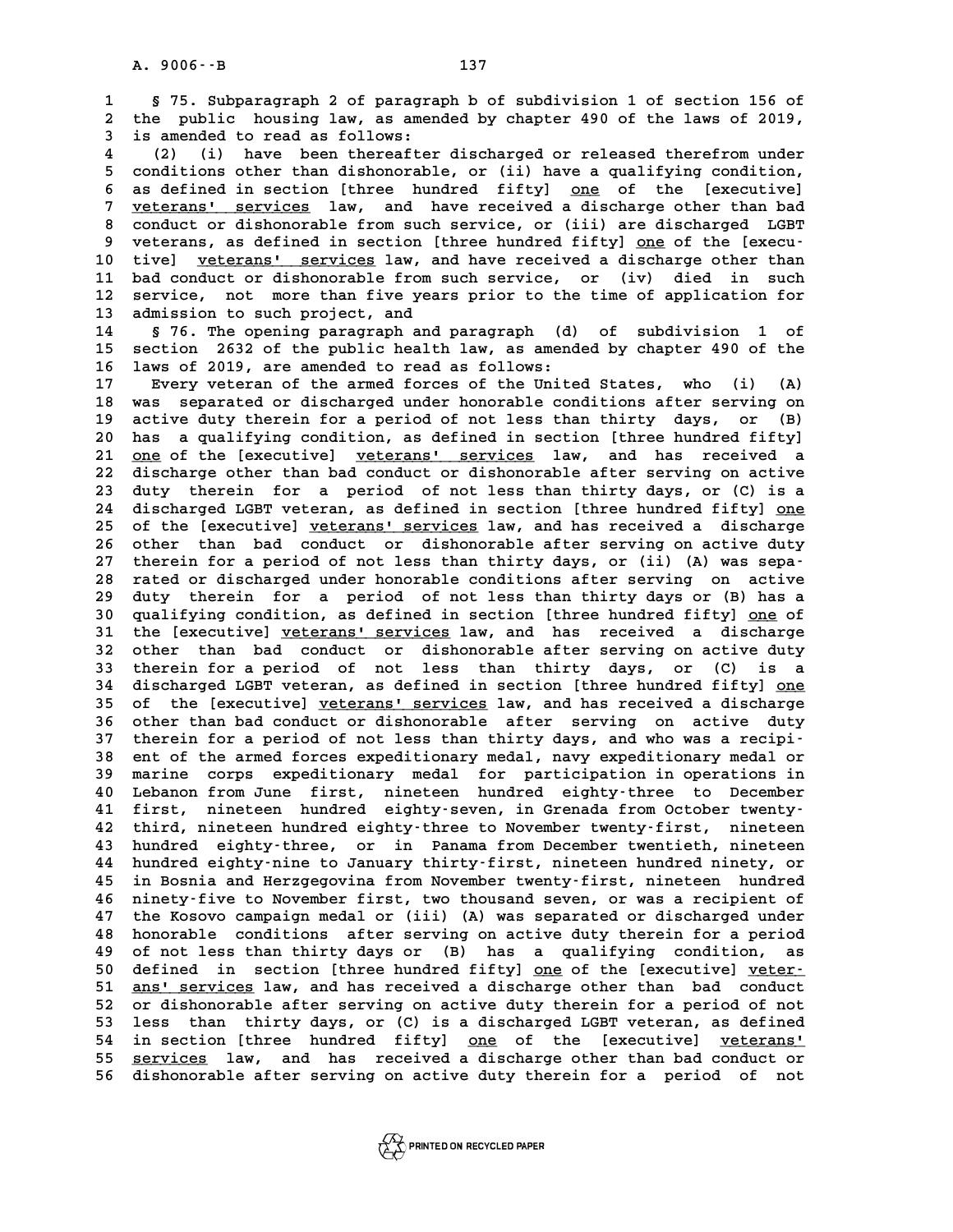**1 less than thirty days, and who served during the period of actual 2** less than thirty days<br>2 hostilities of either<br>3 (d) world war II betw **1 less than thirty days, and who served during the period of actual<br>
2 hostilities of either<br>
3 (d) world war II between December seventh, nineteen hundred forty-one<br>
4 and December thirty-first pineteen hundred forty-gir** 

**4 and December 1 and December 1 and December 1 and December thirty-first, nineteen hundred forty-one**<br>**4 and December thirty-first, nineteen hundred forty-six, both inclusive,**<br>5 and Pecember and Puncil and Puncil and Pun **5 (d) world war II between December seventh, nineteen hundred forty-one**<br>**4 and December thirty-first, nineteen hundred forty-six, both inclusive,**<br>**5 or who was employed by the War Shipping Administration or Office of**<br> 4 and December thirty-first, nineteen hundred forty-six, both inclusive,<br>5 or who was employed by the War Shipping Administration or Office of<br>6 Defense Transportation or their agents as a merchant seaman documented<br>7 by t 5 or who was employed by the War Shipping Administration or Office of<br>6 Defense Transportation or their agents as a merchant seaman documented<br>7 by the United States Coast Guard or Department of Commerce, or as a<br>8 simil s 8 Defense Transportation or their agents as a merchant seaman documented<br> **8 civil servant employed by the United States Army Transport Service**<br> **8 civil servant employed by the United States Army Transport Service**<br>
(lat 9 by the United States Coast Guard or Department of Commerce, or as a<br>8 civil servant employed by the United States Army Transport Service<br>9 (later redesignated as the United States Army Transportation Corps, 8 civil servant employed by the United States Army Transport Service<br>9 (later redesignated as the United States Army Transportation Corps,<br>10 Water Division) or the Naval Transportation Service; and who served<br>11 satisfact 9 (later redesignated as the United States Army Transportation Corps,<br>10 Water Division) or the Naval Transportation Service; and who served<br>11 satisfactorily as a crew member during the period of armed conflict,<br>12 Decemb 10 Water Division) or the Naval Transportation Service; and who served<br>
11 satisfactorily as a crew member during the period of armed conflict,<br>
12 December seventh, nineteen hundred forty-one, to August fifteenth, nine-<br> 11 satisfactorily as a crew member during the period of armed conflict,<br>12 December seventh, nineteen hundred forty-one, to August fifteenth, nine-<br>13 teen hundred forty-five, aboard merchant vessels in oceangoing, i.e.,<br>1 12 December seventh, nineteen hundred forty-one, to August fifteenth, nine-<br>13 teen hundred forty-five, aboard merchant vessels in oceangoing, i.e.,<br>14 foreign, intercoastal, or coastwise service as such terms are defined<br> 13 teen hundred forty-five, aboard merchant vessels in oceangoing, i.e.,<br>14 foreign, intercoastal, or coastwise service as such terms are defined<br>15 under federal law (46 USCA 10301 & 10501) and further to include "near<br>16 14 foreign, intercoastal, or coastwise service as such terms are defined<br>15 under federal law (46 USCA 10301 & 10501) and further to include "near<br>16 foreign" voyages between the United States and Canada, Mexico, or the<br>17 15 under federal law (46 USCA 10301 & 10501) and further to include "near<br>16 foreign" voyages between the United States and Canada, Mexico, or the<br>17 West Indies via ocean routes, or public vessels in oceangoing service or 16 foreign" voyages between the United States and Canada, Mexico, or the<br>17 West Indies via ocean routes, or public vessels in oceangoing service or<br>18 foreign waters and who has received a Certificate of Release or<br>19 Dis 17 West Indies via ocean routes, or public vessels in oceangoing service or 18 foreign waters and who has received a Certificate of Release or 19 Discharge from Active Duty and a discharge certificate, or an Honorable 20 S 18 foreign waters and who has received a Certificate of Release or<br>19 Discharge from Active Duty and a discharge certificate, or an Honorable<br>20 Service Certificate/Report of Casualty, from the Department of Defense,<br>21 or Discharge from Active Duty and a discharge certificate, or an Honorable<br>20 Service Certificate/Report of Casualty, from the Department of Defense,<br>21 or who served as a United States civilian employed by the American Field 20 Service Certificate/Report of Casualty, from the Department of Defense,<br>21 or who served as a United States civilian employed by the American Field<br>22 Service and served overseas under United States Armies and United St 21 or who served as a United States civilian employed by the American Field<br>22 Service and served overseas under United States Armies and United States<br>23 Army Groups in world war II during the period of armed conflict, De 22 Service and served overseas under United States Armies and United States<br>23 Army Groups in world war II during the period of armed conflict, Decem-<br>24 ber seventh, nineteen hundred forty-one through May eighth, nineteen Army Groups in world war II during the period of armed conflict, Decem-<br>24 ber seventh, nineteen hundred forty-one through May eighth, nineteen<br>25 hundred forty-five, and who (i) was discharged or released therefrom<br>26 und 24 ber seventh, nineteen hundred forty-one through May eighth, nineteen<br>25 hundred forty-five, and who (i) was discharged or released therefrom<br>26 under honorable conditions, or (ii) has a qualifying condition, as<br>27 defin 25 hundred forty-five, and who (i) was discharged or released therefrom<br>26 under honorable conditions, or (ii) has a qualifying condition, as<br>27 defined in section [three hundred fifty] <u>one</u> of the [executive] <u>veter-</u><br>28 26 under honorable conditions, or (ii) has a qualifying condition, as<br>27 defined in section [three hundred fifty] <u>one</u> of the [executive] <u>veter-</u><br>28 <u>ans' services</u> law, and has received a discharge other than bad conduc 27 defined in section [three hundred fifty] <u>one</u> of the [executive] <u>veter</u>-<br>28 <u>ans' services</u> law, and has received a discharge other than bad conduct<br>29 or dishonorable from such service, or (iii) is a discharged LGBT **38 <u>ans' services</u> law, and has received a discharge other than bad conduct<br>29 or dishonorable from such service, or (iii) is a discharged LGBT veter-<br>30 an, as defined in section [three hundred fifty] <u>one</u> of the [execu** 39 or dishonorable from such service, or (iii) is a discharged LGBT veter-<br>30 an, as defined in section [three hundred fifty] <u>one</u> of the [executive]<br>31 <u>veterans' services</u> law, and has received a discharge other than ba **30 an, as defined in section [three hundred fifty] <u>one</u> of the [executive]<br>31 <u>veterans' services</u> law, and has received a discharge other than bad<br>32 conduct or dishonorable from such service, or who served as a United<br>** 31 <u>veterans' services</u> law, and has received a discharge other than bad<br>32 conduct or dishonorable from such service, or who served as a United<br>33 States civilian Flight Crew and Aviation Ground Support Employee of Pan<br>34 32 conduct or dishonorable from such service, or who served as a United<br>33 States civilian Flight Crew and Aviation Ground Support Employee of Pan<br>34 American World Airways or one of its subsidiaries or its affiliates and 33 States civilian Flight Crew and Aviation Ground Support Employee of Pan American World Airways or one of its subsidiaries or its affiliates and served overseas as a result of Pan American's contract with Air Trans-<br><sup>26</sup> **34 American World Airways or one of its subsidiaries or its affiliates and<br>35 served overseas as a result of Pan American's contract with Air Trans-<br>36 port Command or Naval Air Transport Service during the period of arme** 35 served overseas as a result of Pan American's contract with Air Trans-<br>36 port Command or Naval Air Transport Service during the period of armed<br>37 conflict, December fourteenth, nineteen hundred forty-one through Augus **36 port Command or Naval Air Transport Service during the period of armed<br>37 conflict, December fourteenth, nineteen hundred forty-one through August<br>38 fourteenth, nineteen hundred forty-five, and who (iv) was discharged 37** conflict, December fourteenth, nineteen hundred forty-one through August<br>38 fourteenth, nineteen hundred forty-five, and who (iv) was discharged or<br>39 released therefrom under honorable conditions, or (v) has a qualif **40 fourteenth, nineteen hundred forty-five, and who (iv) was discharged or<br>
<b>40 condition, as defined in section [three hundred fifty]** <u>one</u> of the [exec-<br> **41 utivel veterans!** services law, and has received a discharge 39 released therefrom under honorable conditions, or (v) has a qualifying<br>40 condition, as defined in section [three hundred fifty] <u>one</u> of the [exec-<br>41 utive] <u>veterans' services</u> law, and has received a discharge other 40 condition, as defined in section [three hundred fifty] <u>one</u> of the [exec-<br>41 utive] <u>veterans' services</u> law, and has received a discharge other than<br>42 bad conduct or dishonorable from such service, or (vi) is a disch **41 utive] <u>veterans' services</u> law, and has received a discharge other than<br>42 bad conduct or dishonorable from such service, or (vi) is a discharged<br>43 LGBT veteran, as defined in section [three hundred fifty] <u>one</u> of t** 42 bad conduct or dishonorable from such service, or (vi) is a discharged<br>43 LGBT veteran, as defined in section [three hundred fifty] <u>one</u> of the<br>44 [executive] <u>veterans' services</u> law, and has received a discharge othe **43 LGBT veteran, as defined in section [three hundred fifty] <u>one</u> of the [executive] <u>veterans' services</u> law, and has received a discharge other than bad conduct or dishonorable from such service; or<br><b>46 8** 77. Subdiv

44 [executive] <u>veterans' services</u> law, and has received a discharge other<br>45 than bad conduct or dishonorable from such service; or<br>46 § 77. Subdivision 5 of section 2805-b of the public health law, as<br>47 amended by sect **47 amended by section 21 of part AA of chapter 56 of the laws of 2019, is** 46 § 77. Subdivision 5 of s<br>47 amended by section 21 of part<br>48 amended to read as follows:<br><sup>49</sup> <sup>E</sup> mbo staff of a conoral **47 amended by section 21 of part AA of chapter 56 of the laws of 2019, is<br>48 amended to read as follows:**<br>5. The staff of a general hospital shall: (a) inquire whether or not<br>50 the person admitted has sexued in the Unite

**48 amended to read as follows:**<br>49 5. The staff of a general hospital shall: (a) inquire whether or not<br>50 the person admitted has served in the United States armed forces. Such<br>51 information shall be listed on the admis 5. The staff of a general hospital shall: (a) inquire whether or not<br>50 the person admitted has served in the United States armed forces. Such<br>51 information shall be listed on the admissions form; (b) notify any<br>52 admitt 50 the person admitted has served in the United States armed forces. Such<br>51 information shall be listed on the admissions form; (b) notify any<br>52 admittee who is a veteran of the possible availability of services at a<br>bos 51 information shall be listed on the admissions form; (b) notify any<br>52 admittee who is a veteran of the possible availability of services at a<br>53 hospital operated by the United States veterans health administration,<br>54 52 admittee who is a veteran of the possible availability of services at a<br>53 hospital operated by the United States veterans health administration,<br>54 and, upon request by the admittee, such staff shall make arrangements<br> 53 hospital operated by the United States veterans health administration,<br>
54 and, upon request by the admittee, such staff shall make arrangements<br>
55 for the individual's transfer to a United States veterans health admin **56 istration hospital, provided, however, that transfers shall be author-**

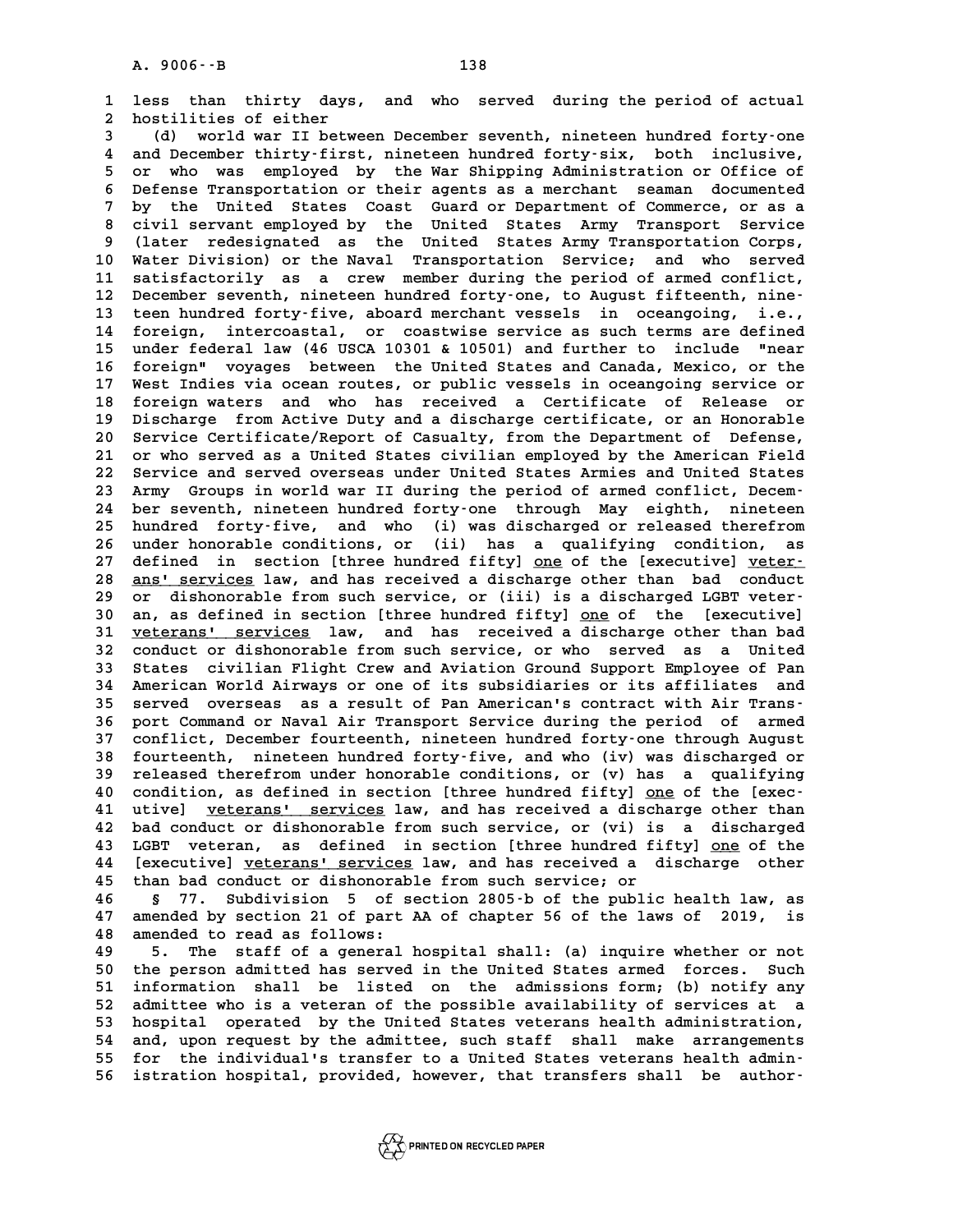**A. 9006--B 139**

A. 9006 - - B<br>1 ized only after it has been determined, according to accepted clinical<br>2 and modical standards, that the patiently condition has stabilized and **2** ized only after it has been determined, according to accepted clinical<br>2 and medical standards, that the patient's condition has stabilized and<br>3 transfer can be accomplished safely and without complication, and (c) ized only after it has been determined, according to accepted clinical<br>
2 and medical standards, that the patient's condition has stabilized and<br>
3 transfer can be accomplished safely and without complication; and (c)<br>
<sup>1</sup> 2 and medical standards, that the patient's condition has stabilized and<br>3 transfer can be accomplished safely and without complication; and (c)<br>4 provide any admittee who has served in the United States armed forces<br>5 wit 3 transfer can be accomplished safely and without complication; and (c)<br>4 provide any admittee who has served in the United States armed forces<br>5 with a copy of the "Information for Veterans concerning Health Care<br>6 Option 4 provide any admittee who has served in the United States armed forces<br>5 with a copy of the "Information for Veterans concerning Health Care<br>6 Options" fact sheet, maintained by the [division] <u>department</u> of veter-<br>7 and **7** with a copy of the "Information for Veterans concerning Health Care<br>6 Options" fact sheet, maintained by the [division] <u>department</u> of veter-<br>7 ans' services pursuant to subdivision [twenty-three] <u>twenty-nine</u> of<br>8 a 6 Options" fact sheet, maintained by the [division] <u>department</u> of veter-<br>7 ans' services pursuant to subdivision [twenty-three] <u>twenty-nine</u> of<br>8 section [three hundred fifty-three] <u>four</u> of the [executive] <u>veterans'</u> **9** ans' services pursuant to subdivision [twenty-three] <u>twenty-nine</u> of<br>8 section [three hundred fifty-three] <u>four</u> of the [executive] <u>veterans'</u><br>9 <u>services</u> law prior to discharging or transferring the patient. The<br>2 8 section [three hundred fifty-three] <u>four</u> of the [executive] <u>veterans'</u><br>9 <u>services</u> law prior to discharging or transferring the patient. The<br>10 commissioner shall promulgate rules and regulations for notifying such<br>1 9 <u>services</u> law prior to discharging or transferring the patient. The commissioner shall promulgate rules and regulations for notifying such<br>11 admittees of possible available services and for arranging a requested<br>12 tra 10 commissioner<br>11 admittees of<br>12 transfer.<br><sup>13 5 79</sup> Sui

**11 admittees of possible available services and for arranging a requested<br>12 transfer.**<br>**13 § 78. Subdivision 2 of section 2805-o of the public health law, as<br>14 amended by chapter 75 of the laws of 2022, is amended to re** 12 transfer.<br>13 § 78. Subdivision 2 of section 2805 o of the public health law, as<br>14 amended by chapter 75 of the laws of 2022, is amended to read as<br>15 follows: 13 § 78. S<br>14 amended by<br>15 follows:<br>16 <sup>2</sup> Execut 14 amended by chapter 75 of the laws of 2022, is amended to read as<br>15 follows:<br>16 2. Every nursing home, residential health care facility and every<br>17 adult game facility ligensed and certified by the department purguant

15 follows:<br>16 2. Every nursing home, residential health care facility and every<br>17 adult care facility licensed and certified by the department pursuant to<br>18 title type of artigle gaves of the social services lay or arti 16 2. Every nursing home, residential health care facility and every<br>
17 adult care facility licensed and certified by the department pursuant to<br>
18 title two of article seven of the social services law or article forty-<br> 17 adult care facility licensed and certified by the department pursuant to<br>18 title two of article seven of the social services law or article forty-<br>19 six-B of this chapter, including all adult homes, enriched housing<br>2 18 title two of article seven of the social services law or article forty-<br>19 six-B of this chapter, including all adult homes, enriched housing<br>20 programs, residences for adults, assisted living programs, and assisted<br>21 19 six-B of this chapter, including all adult homes, enriched housing<br>20 programs, residences for adults, assisted living programs, and assisted<br>21 living residences shall in writing advise all individuals identifying<br>22 t 20 programs, residences for adults, assisted living programs, and assisted<br>21 living residences shall in writing advise all individuals identifying<br>22 themselves as veterans or spouses of veterans that the [division]<br>23 de 21 living residences shall in writing advise all individuals identifying<br>22 themselves as veterans or spouses of veterans that the [division]<br>23 <u>department</u> of veterans' services and local veterans' service agencies<br>24 es 22 themselves as veterans or spouses of veterans that the [division]<br>23 <u>department</u> of veterans' services and local veterans' service agencies<br>24 established pursuant to section [three hundred fifty-seven] <u>fourteen</u> of<br>2 23 <u>department</u> of veterans' services and local veterans' service agencies<br>24 established pursuant to section [three hundred fifty-seven] <u>fourteen</u> of<br>25 the [executive] <u>veterans' services</u> law to provide assistance to v 24 established pursuant to section [three hundred fifty-seven] <u>fourteen</u> of<br>25 the [executive] <u>veterans' services</u> law to provide assistance to veterans<br>26 and their spouses regarding benefits under federal and state law 25 the [executive] <u>veterans' services</u> law to provide assistance to veterans<br>26 and their spouses regarding benefits under federal and state law. Such<br>27 written information shall include the name, address and telephone n 26 and their spouses regarding benefits under federal and state law. Such<br>27 written information shall include the name, address and telephone number<br>28 of the New York state [division] <u>department</u> of veterans' services, 27 written information shall include the name, address and telephone number<br>28 of the New York state [division] <u>department</u> of veterans' services, the<br>29 nearest [division] <u>department</u> of veterans' services office, the n 28 of the New York state [division] <u>department</u> of veterans' services, the<br>29 nearest [division] <u>department</u> of veterans' services office, the nearest<br>30 county or city veterans' service agency and the nearest accredited 29 nearest [division] <u>departmen</u><br>30 county or city veterans' ser<br>31 veterans' service officer.<br><sup>32</sup> 5 <sup>79</sup> Subdivision <sup>3</sup> **30 county or city veterans' service agency and the nearest accredited veterans' service officer.**<br>**32** § 79. Subdivision 3 of section 3422 of the public health law, as<br>**33 amended by chapter 490 of the laws** of 2019, is a

**31 veterans' service officer.**<br>**32 § 79. Subdivision 3 of section 3422 of the public health law, as<br>33 amended by chapter 490 of the laws of 2019, is amended to read as<br><sup>34</sup> follows: 32 §** 79. **S**<br>**33** amended by<br>**34** follows: 33 amended by chapter 490 of the laws of 2019, is amended to read as<br>34 follows:<br>35 3. A candidate who fails to attain a passing grade on his <u>or her</u><br>26 licensing our instituted to a maximum of three re-evaninations:

34 follows:<br>35 3. A candidate who fails to attain a passing grade on his <u>or her</u><br>36 licensing examination is entitled to a maximum of three re-examinations;<br>37 provided, however, that if such candidate fails to attain a p **37 provided, however, that if such candidate fails to attain a passing 36 licensing examination is entitled to a maximum of three re-examinations;**<br>37 provided, however, that if such candidate fails to attain a passing<br>38 grade within three years after completion of his <u>or her</u> training, he 37 provided, however, that if such candidate fails to attain a passing<br>38 grade within three years after completion of his <u>or her</u> training, he <u>or</u><br>39 <u>she</u> must requalify in accordance with the provisions of the public<br> 38 grade within three years after completion of his <u>or her</u> training, he <u>or</u><br>39 <u>she</u> must requalify in accordance with the provisions of the public<br>40 health law and rules and regulations promulgated thereunder existing 39 <u>she</u> must requalify in accordance with the provisions of the public<br>40 health law and rules and regulations promulgated thereunder existing and<br>41 in force as of the date of subsequent application for licensing examina **40** health law and rules and regulations promulgated thereunder existing and<br>41 in force as of the date of subsequent application for licensing examina-<br>42 tion, except that a satisfactorily completed required course of s **41 in force as of the date of subsequent application for licensing examina-**<br>**42 tion, except that a satisfactorily completed required course of study**<br>**43 need not be recompleted. A candidate inducted into the armed forc** 42 tion, except that a satisfactorily completed required course of study<br>43 need not be recompleted. A candidate inducted into the armed forces of<br>44 the United States during or after completion of training may (a) after<br>2 43 need not be recompleted. A candidate inducted into the armed forces of<br>44 the United States during or after completion of training may (a) after<br>45 honorable discharge or (b) after a discharge other than bad conduct or<br> 44 the United States during or after completion of training may (a) after<br>45 honorable discharge or (b) after a discharge other than bad conduct or<br>46 dishonorable where the candidate (i) has a qualifying condition, as<br>47 A bonorable discharge or (b) after a discharge other than bad conduct or<br>46 dishonorable where the candidate (i) has a qualifying condition, as<br>47 defined in section [three hundred fifty] <u>one</u> of the [executive] <u>veter-</u><br> **46 dishonorable where the candidate (i) has a qualifying condition, as<br>47 defined in section [three hundred fifty] <u>one</u> of the [executive] <u>veter-</u><br>48 <u>ans' services</u> law, or (ii) is a discharged LGBT veteran, as defined 47 defined in section [three hundred fifty] <u>one</u> of the [executive] <u>veter-</u><br>48 <u>ans' services</u> law, or (ii) is a discharged LGBT veteran, as defined in<br>50 law and upon propor application as required by the department be** 48 <u>ans' services</u> law, or (ii) is a discharged LGBT veteran, as defined in<br>49 section [three hundred fifty] <u>one</u> of the [executive] <u>veterans' services</u><br>50 law, and upon proper application as required by the department b **50 section [three hundred fifty] <u>one</u> of the [executive] <u>veterans' serv</u><br>50 law, and upon proper application as required by the department be el<br>51 ble for an exemption with respect to time served in such service.<br>52 5 50 law, and upon proper application as required by the department be eligi-**<br> **51 ble for an exemption with respect to time served in such service.**<br> **52** § 80. Section 63 of the public officers law, as amended by chapter

51 ble for an exemption with respect to time served in su<br>52 § 80. Section 63 of the public officers law, as amended<br>53 of the laws of 2021, is amended to read as follows:<br>54 § 53 Jeans of absorse for unterprise an Memoria § 80. Section 63 of the public officers law, as amended by chapter 606<br>53 of the laws of 2021, is amended to read as follows:<br>54 § 63. Leave of absence for veterans on Memorial day and Veterans' day.<br>55 It shall be the dut

**55 It shall be the duty of the head of every public department and of every 56 court of the state of New York, of every superintendent or foreman on**

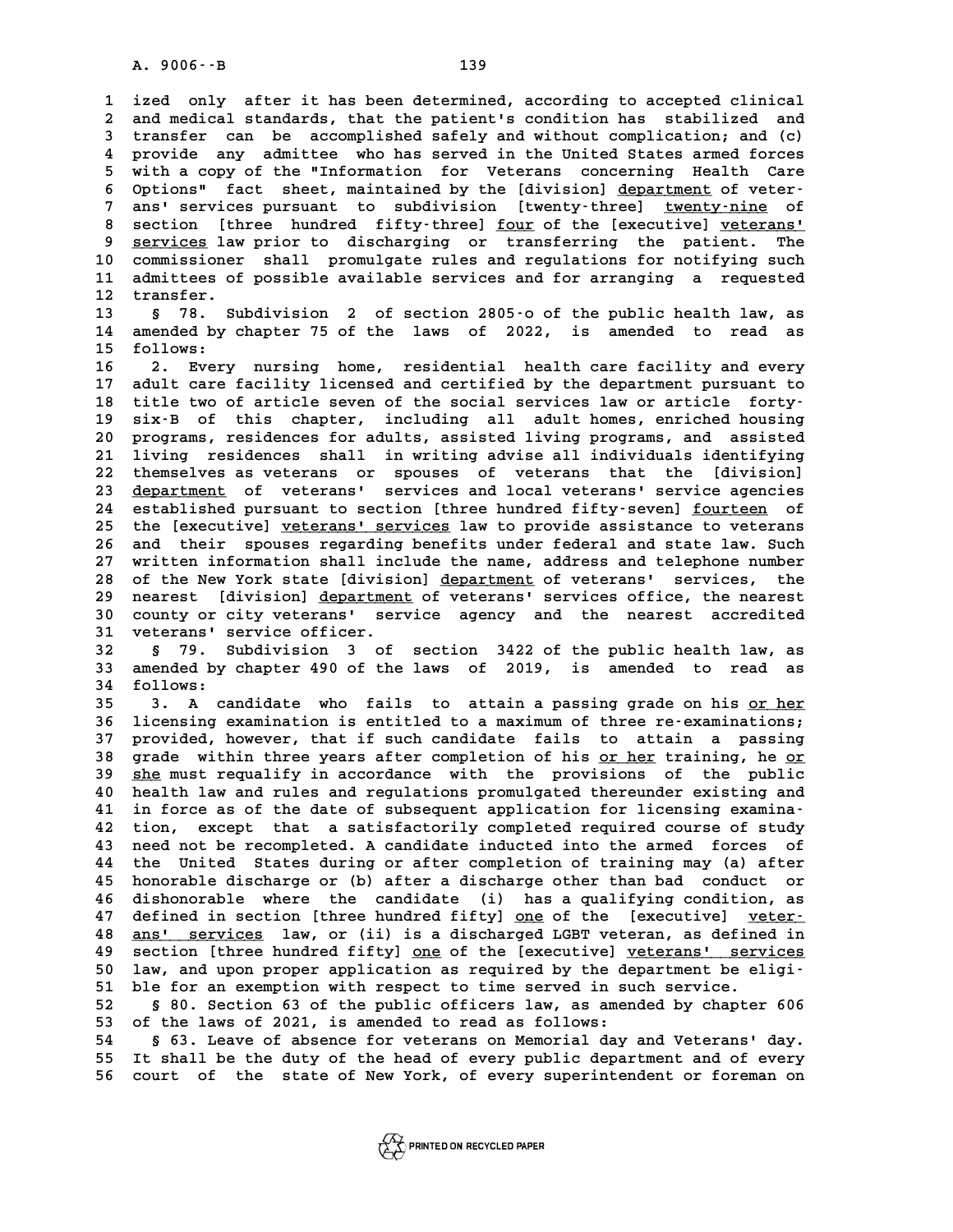**1 the public works of said state, of the county officers of the several** 1 the public works of said state, of the county officers of the several<br>2 counties of said state, of the town officers of the various towns in<br>3 this state of the fire district officers of the various fire districts 1 the public works of said state, of the county officers of the several<br>2 counties of said state, of the town officers of the various towns in<br>3 this state, of the fire district officers of the various fire districts<br>4 in 2 counties of said state, of the town officers of the various towns in<br>3 this state, of the fire district officers of the various fire districts<br>4 in this state, and of the head of every department, bureau and office in<br>5 5 this state, of the fire district officers of the various fire districts<br>4 in this state, and of the head of every department, bureau and office in<br>5 the government of the various cities and villages in this state, and th 4 in this state, and of the head of every department, bureau and office in<br>5 the government of the various cities and villages in this state, and the<br>6 officers of any public benefit corporation or any public authority of<br> <sup>5</sup> the government of the various cities and villages in this state, and the officers of any public benefit corporation or any public authority of this state, or of any public benefit corporation or public authority of  $\sim$ **8 officers of any public benefit corporation or any public authority of**<br> **8 any county or subdivision of this state, to give leave of absence with**<br> **8 any county or subdivision of this state, to give leave of absence wi** 9 this state, or of any public benefit corporation or public authority of any county or subdivision of this state, to give leave of absence with 9 pay for twenty-four hours on the day prescribed by law as a public holi-<br> **10 day for the observance of Memorial day and on the eleventh day of Novem-**9 pay for twenty-four hours on the day prescribed by law as a public holi-<br>10 day for the observance of Memorial day and on the eleventh day of Novem-<br>11 ber, known as Veterans' day, to every person in the service of the<br>1 **10 day for the observance of Memorial day and on the eleventh day of Novem-**<br>11 ber, known as Veterans' day, to every person in the service of the<br>12 state, the county, the town, the fire district, the city or village, th 11 ber, known as Veterans' day, to every person in the service of the<br>12 state, the county, the town, the fire district, the city or village, the<br>13 public benefit corporation or public authority of this state, or any<br>14 p 12 state, the county, the town, the fire district, the city or village, the<br>
13 public benefit corporation or public authority of this state, or any<br>
14 public benefit corporation or public authority of any county or subdi

**15 sion of this state, as the case may be, (i) who served on active duty in 14 public benefit corporation or public authority of any county or subdivi-**<br>15 sion of this state, as the case may be, (i) who served on active duty in<br>16 the armed forces of the United States during world war I or world **15 sion of this state, as the case may be, (i) who served on active duty in**<br>16 the armed forces of the United States during world war I or world war<br>17 II, or who was employed by the War Shipping Administration or Office 16 the armed forces of the United States during world war I or world war<br>17 II, or who was employed by the War Shipping Administration or Office of<br>18 Defense Transportation or their agents as a merchant seaman documented<br> 17 II, or who was employed by the War Shipping Administration or Office of<br>18 Defense Transportation or their agents as a merchant seaman documented<br>19 by the United States Coast Guard or Department of Commerce, or as a<br>20 18 Defense Transportation or their agents as a merchant seaman documented<br>19 by the United States Coast Guard or Department of Commerce, or as a<br>20 civil servant employed by the United States Army Transport Service<br>21 (lat 19 by the United States Coast Guard or Department of Commerce, or as a<br>20 civil servant employed by the United States Army Transport Service<br>21 (later redesignated as the United States Army Transportation Corps, **22 Water Division) or the Naval Transportation Service; and who served** 21 (later redesignated as the United States Army Transportation Corps,<br>22 Water Division) or the Naval Transportation Service; and who served<br>23 satisfactorily as a crew member during the period of armed conflict,<br>24 Decem 22 Water Division) or the Naval Transportation Service; and who served<br>
23 satisfactorily as a crew member during the period of armed conflict,<br>
24 December seventh, nineteen hundred forty-one, to August fifteenth, nine-<br> 23 satisfactorily as a crew member during the period of armed conflict,<br>24 December seventh, nineteen hundred forty-one, to August fifteenth, nine-<br>25 teen hundred forty-five, aboard merchant vessels in oceangoing, i.e.,<br>5 24 December seventh, nineteen hundred forty-one, to August fifteenth, nine-<br>25 teen hundred forty-five, aboard merchant vessels in oceangoing, i.e.,<br>26 foreign, intercoastal, or coastwise service as such terms are defined<br> 25 teen hundred forty-five, aboard merchant vessels in oceangoing, i.e.,<br>26 foreign, intercoastal, or coastwise service as such terms are defined<br>27 under federal law (46 USCA 10301 & 10501) and further to include "near<br>28 26 foreign, intercoastal, or coastwise service as such terms are defined<br>27 under federal law (46 USCA 10301 & 10501) and further to include "near<br>28 foreign" voyages between the United States and Canada, Mexico, or the<br><sup>2</sup> 27 under federal law (46 USCA 10301 & 10501) and further to include "near<br>28 foreign" voyages between the United States and Canada, Mexico, or the<br>29 West Indies via ocean routes, or public vessels in oceangoing service or 28 foreign" voyages between the United States and Canada, Mexico, or the<br>29 West Indies via ocean routes, or public vessels in oceangoing service or<br>30 foreign waters and who has received a Certificate of Release or<br>31 Dis West Indies via ocean routes, or public vessels in oceangoing service or<br>30 foreign waters and who has received a Certificate of Release or<br>31 Discharge from Active Duty and a discharge certificate, or an Honorable<br><sup>32</sup> Se 30 foreign waters and who has received a Certificate of Release or<br>31 Discharge from Active Duty and a discharge certificate, or an Honorable<br>32 Service Certificate/Report of Casualty, from the Department of Defense,<br>33 Or 31 Discharge from Active Duty and a discharge certificate, or an Honorable<br>32 Service Certificate/Report of Casualty, from the Department of Defense,<br>33 or who served as a United States civilian employed by the American Fi 32 Service Certificate/Report of Casualty, from the Department of Defense,<br>33 or who served as a United States civilian employed by the American Field<br>34 Service and served overseas under United States Armies and United St 33 or who served as a United States civilian employed by the American Field<br>34 Service and served overseas under United States Armies and United States<br>35 Army Groups in world war II during the period of armed conflict, De **34 Service and served overseas under United States Armies and United States**<br>**35 Army Groups in world war II during the period of armed conflict, Decem-**<br>**36 ber seventh, nineteen hundred forty-one through May eighth, nin 35 Army Groups in world war II during the period of armed conflict, Decem-**<br>36 ber seventh, nineteen hundred forty-one through May eighth, nineteen<br>37 hundred forty-five, and who (a) was discharged or released therefrom<br>2 **36 ber seventh, nineteen hundred forty-one through May eighth, nineteen**<br>**37 hundred forty-five, and who (a) was discharged or released therefrom**<br>**38 under honorable conditions, or (b) has a qualifying condition, as**<br>**39** 37 hundred forty-five, and who (a) was discharged or released therefrom<br>38 under honorable conditions, or (b) has a qualifying condition, as<br>39 defined in section [three hundred fifty] <u>one</u> of the [executive] <u>veter-</u><br>40 38 under honorable conditions, or (b) has a qualifying condition, as<br>39 defined in section [three hundred fifty] <u>one</u> of the [executive] <u>veter-</u><br>40 <u>ans' services</u> law, and has received a discharge other than bad conduct **40 defined in section [three hundred fifty] <u>one</u> of the [executive] <u>veter</u>-<br>
<b>40 <u>ans' services</u>** law, and has received a discharge other than bad conduct<br> **41 or dishonorable from such service, or (c) is a discharged L 42 as defined in section [three hundred fifty] one of the [executive] \_\_\_** 43 <u>veterans' services</u> law, and has received a discharge other than bad<br>44 conduct or dishonorable from such service or who served as a United 42 as defined in section [three hundred fifty] <u>one</u> of the [executive]<br>43 <u>veterans' services</u> law, and has received a discharge other than bad<br>44 conduct or dishonorable from such service or who served as a United<br>45 Sta **43 <u>veterans' services</u> law, and has received a discharge other than bad<br>44 conduct or dishonorable from such service or who served as a United<br>45 States civilian Flight Crew and Aviation Ground Support Employee of Pan<br>46 44 conduct or dishonorable from such service or who served as a United States civilian Flight Crew and Aviation Ground Support Employee of Pan<br>46 American World Airways or one of its subsidiaries or its affiliates and<br>47** 45 States civilian Flight Crew and Aviation Ground Support Employee of Pan<br>46 American World Airways or one of its subsidiaries or its affiliates and<br>47 served overseas as a result of Pan American's contract with Air Trans A american World Airways or one of its subsidiaries or its affiliates and<br>47 served overseas as a result of Pan American's contract with Air Trans-<br>48 port Command or Naval Air Transport Service during the period of armed<br> **47 served overseas as a result of Pan American's contract with Air Trans-**<br>**48 port Command or Naval Air Transport Service during the period of armed conflict, December fourteenth, nineteen hundred forty-one through Augus 50 fourt Command or Naval Air Transport Service during the period of armed<br>
49 conflict, December fourteenth, nineteen hundred forty-one through August<br>
50 fourteenth, nineteen hundred forty-five, and who (d) was discharg 51** conflict, December fourteenth, nineteen hundred forty-one through August<br>50 fourteenth, nineteen hundred forty-five, and who (d) was discharged or<br>51 released therefrom under honorable conditions, or (e) has a qualify 50 fourteenth, nineteen hundred forty-five, and who (d) was discharged or<br>51 released therefrom under honorable conditions, or (e) has a qualifying<br>52 condition, as defined in section [three hundred fifty] <u>one</u> of the [ex 51 released therefrom under honorable conditions, or (e) has a qualifying<br>52 condition, as defined in section [three hundred fifty] <u>one</u> of the [exec-<br>53 utive] <u>veterans' services</u> law, and has received a discharge other **54 bad conduct or dishonorable from such service, or (f) is a discharged 55 LGBT veteran, as defined in section [three hundred fifty] <u>one</u> of the<br>56 Jexecutivel veterans' services law, and has received a discharge other** [executive] veterans' services law, and has received a discharge other

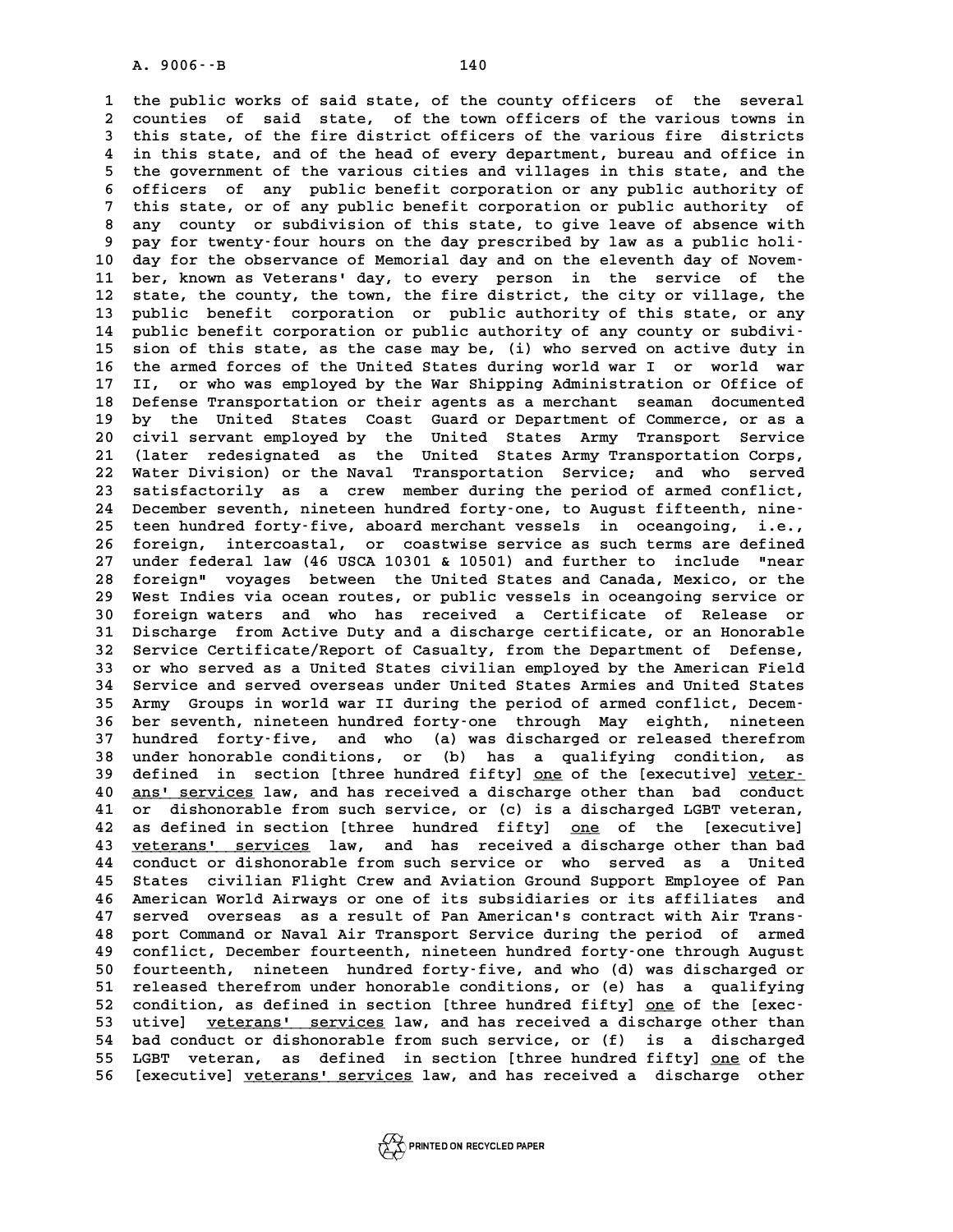**1 than bad conduct or dishonorable from such service or during the period** 1 than bad conduct or dishonorable from such service or during the period<br>2 of the Korean conflict at any time between the dates of June twenty-sev-<br>3 enth nineteen hundred fifty and January thirty-first pineteen, hundred 1 than bad conduct or dishonorable from such service or during the period<br>2 of the Korean conflict at any time between the dates of June twenty-sev-<br>3 enth, nineteen hundred fifty and January thirty-first, nineteen hundred 2 of the Korean conflict at any time between the dates of June twenty-severth, nineteen hundred fifty and January thirty-first, nineteen hundred fifty-five, or during the period of the Vietnam conflict from the twen-<br>
<sup>1</sup> **5** enth, nineteen hundred fifty and January thirty-first, nineteen hundred<br>4 fifty-five, or during the period of the Vietnam conflict from the twen-<br>5 ty-eighth day of February, nineteen hundred sixty-one to the seventh d 4 fifty-five, or during the period of the Vietnam conflict from the twen-<br>5 ty-eighth day of February, nineteen hundred sixty-one to the seventh day<br>6 of May, nineteen hundred seventy-five, or (ii) who served on active dut **5 ty-eighth day of February, nineteen hundred sixty-one to the seventh day<br>6 of May, nineteen hundred seventy-five, or (ii) who served on active duty<br>7 in the armed forces of the United States and who was a recipient of t 8 of May, nineteen hundred seventy-five, or (ii) who served on active duty**<br>7 in the armed forces of the United States and who was a recipient of the<br>8 armed forces expeditionary medal, navy expeditionary medal or marine<br> 7 in the armed forces of the United States and who was a recipient of the<br>8 armed forces expeditionary medal, navy expeditionary medal or marine<br>9 corps expeditionary medal for participation in operations in Lebanon<br>10 fro 8 armed forces expeditionary medal, navy expeditionary medal or marine<br>
9 corps expeditionary medal for participation in operations in Lebanon<br>
10 from June first, nineteen hundred eighty-three to December first, nine-<br>
<sup>1</sup> 9 corps expeditionary medal for participation in operations in Lebanon<br>
10 from June first, nineteen hundred eighty-three to December first, nine-<br>
11 teen hundred eighty-seven, in Grenada from October twenty-third, nine-<br> 10 from June first, nineteen hundred eighty-three to December first, nine-<br>11 teen hundred eighty-seven, in Grenada from October twenty-third, nine-<br>12 teen hundred eighty-three to November twenty-first, nineteen hundred<br>1 11 teen hundred eighty-seven, in Grenada from October twenty-third, nine-<br>12 teen hundred eighty-three to November twenty-first, nineteen hundred<br>13 eighty-three, or in Panama from December twentieth, nineteen hundred<br>14 e 12 teen hundred eighty-three to November twenty-first, nineteen hundred<br>13 eighty-three, or in Panama from December twentieth, nineteen hundred<br>14 eighty-nine to January thirty-first, nineteen hundred ninety, or (iii)<br>15 w 13 eighty-three, or in Panama from December twentieth, nineteen hundred<br>14 eighty-nine to January thirty-first, nineteen hundred ninety, or (iii)<br>15 who served in the armed forces of a foreign country allied with the<br>16 Un 14 eighty-nine to January thirty-first, nineteen hundred ninety, or (iii)<br>15 who served in the armed forces of a foreign country allied with the<br>16 United States during world war I or world war II, or during the period<br>17 **15 who served in the armed forces of a foreign country allied with the United States during world war I or world war II, or during the period 17 of the Korean conflict at any time between June twenty-seventh, nineteen**<br>19 16 United States during world war I or world war II, or during the period<br>17 of the Korean conflict at any time between June twenty-seventh, nineteen<br>18 hundred fifty and January thirty-first, nineteen hundred fifty-five, 17 of the Korean conflict at any time between June twenty-seventh, nineteen<br>18 hundred fifty and January thirty-first, nineteen hundred fifty-five, or<br>19 during the period of the Vietnam conflict from the first day of Nove 18 hundred fifty and January thirty-first, nineteen hundred fifty-five, or<br>19 during the period of the Vietnam conflict from the first day of Novem-<br>20 ber, nineteen hundred fifty-five to the seventh day of May, nineteen<br>2 19 during the period of the Vietnam conflict from the first day of Novem-<br>20 ber, nineteen hundred fifty-five to the seventh day of May, nineteen<br>21 hundred seventy-five, or during the period of the Persian Gulf conflict<br>2 20 ber, nineteen hundred fifty-five to the seventh day of May, nineteen<br>21 hundred seventy-five, or during the period of the Persian Gulf conflict<br>22 from the second day of August, nineteen hundred ninety to the end of<br><sup>23</sup> 21 hundred seventy-five, or during the period of the Persian Gulf conflict<br>22 from the second day of August, nineteen hundred ninety to the end of<br>23 such conflict, or who served on active duty in the army or navy or<br>24 ma 22 from the second day of August, nineteen hundred ninety to the end of<br>23 such conflict, or who served on active duty in the army or navy or<br>24 marine corps or air force or coast guard of the United States, and who<br>25 (a) 23 such conflict, or who served on active duty in the army or navy or 24 marine corps or air force or coast guard of the United States, and who (a) was honorably discharged or separated from such service under honor-<br>26 ab **26 able conditions, or (b) has a qualifying condition, as defined in** 27 section [three hundred fifty] <u>one</u> of the [executive] <u>veterans' services</u><br>28 law, and has received a discharge other than bad conduct or dishonorable **26 able conditions, or (b) has a qualifying condition, as defined in**<br>27 section [three hundred fifty] <u>one</u> of the [executive] <u>veterans' services</u><br>28 law, and has received a discharge other than bad conduct or dishonora 27 section [three hundred fifty] <u>one</u> of the [executive] <u>veterans' services</u><br>28 law, and has received a discharge other than bad conduct or dishonorable<br>29 from such service, or (c) is a discharged LGBT veteran, as defin **38 law, and has received a discharge other than bad conduct or dishonorable**<br>**29 from such service, or (c) is a discharged LGBT veteran, as defined in**<br>**30 section [three hundred fifty]** <u>one</u> of the [executive] <u>veterans</u> 29 from such service, or (c) is a discharged LGBT veteran, as defined in section [three hundred fifty] <u>one</u> of the [executive] <u>veterans' services</u> 31 law, and has received a discharge other than bad conduct or dishonorab 30 section [three hundred fifty] <u>one</u> of the [executive] <u>veterans' services</u><br>31 law, and has received a discharge other than bad conduct or dishonorable<br>32 from such service except where such action would endanger the pu **31 law, and has received a discharge other than bad conduct or dishonorable**<br>**32 from such service except where such action would endanger the public**<br>**33 safety or the safety or health of persons cared for by the state,** 32 from such service except where such action would endanger the public<br>33 safety or the safety or health of persons cared for by the state, in<br>34 which event such persons shall be entitled to leave of absence with pay<br>25 33 safety or the safety or health of persons cared for by the state, in<br>34 which event such persons shall be entitled to leave of absence with pay<br>35 on another day in lieu thereof. All such persons who are compensated on<br> 34 which event such persons shall be entitled to leave of absence with pay<br>35 on another day in lieu thereof. All such persons who are compensated on<br>36 a per diem, hourly, semi-monthly or monthly basis, with or without ma 35 on another day in lieu thereof. All such persons who are compensated on<br>36 a per diem, hourly, semi-monthly or monthly basis, with or without main-<br>37 tenance, shall also be entitled to leave of absence with pay under t **36 a per diem, hourly, semi-monthly or monthly basis, with or without main-**<br>37 tenance, shall also be entitled to leave of absence with pay under the<br>38 provisions of this section and no deduction in vacation allowance o 37 tenance, shall also be entitled to leave of absence with pay under the<br>38 provisions of this section and no deduction in vacation allowance or<br>39 budgetary allowable number of working days shall be made in lieu there-<br><sup></sup> 38 provisions of this section and no deduction in vacation allowance or<br>39 budgetary allowable number of working days shall be made in lieu there-<br>40 of. A refusal to give such leave of absence to one entitled thereto<br>41 s budgetary allowable number of working days shall be made in lieu there-<br>40 of. A refusal to give such leave of absence to one entitled thereto<br>41 shall be neglect of duty.<br>42 s 81. Subdivision 3 of section 1271 of the priv **40 of. A refusal to give such leave of absence to one entitled thereto**<br>**41 shall be neglect of duty.**<br>**42 § 81. Subdivision 3 of section 1271 of the private housing finance**<br>**43 law, as amended by chapter 490 of the laws** 

**41 shall be neglect of duty.**<br>42 § 81. Subdivision 3 of section 1271 of the private housing finance<br>43 law, as amended by chapter 490 of the laws of 2019, is amended to read<br>44 35 follows: **42 s** 81. Subd<br>**43 law, as amende**<br>**44 as follows:**<br><sup>45</sup> <sup>3</sup> "Woterar" **43 law, as amended by chapter 490 of the laws of 2019, is amended to read<br>44 as follows:<br>3. "Veteran" shall mean a resident of this state who (a) has served in<br>46 the United States army, navy marine sarra air forse ar sea** 

44 as follows:<br>45 3. "Veteran" shall mean a resident of this state who (a) has served in<br>46 the United States army, navy, marine corps, air force or coast guard or<br>47 (b) has served on active duty or ordered to active duty **47 (b) has served on active duty or ordered to active duty as defined in 10** 46 the United States army, navy, marine corps, air force or coast guard or<br>47 (b) has served on active duty or ordered to active duty as defined in 10<br>48 USC 101 (d)(1) as a member of the national guard or other reserve co 47 (b) has served on active duty or ordered to active duty as defined in 10<br>48 USC 101 (d) (1) as a member of the national guard or other reserve compo-<br>49 nent of the armed forces of the United States or (c) has served on **50 48 USC 101 (d) (1) as a member of the national guard or other reserve compo-**<br>**49 nent of the armed forces of the United States or (c) has served on**<br>**50 active duty or ordered to active duty for the state, as a member 49 nent of the armed forces of the United States or (c) has served on**<br>50 active duty or ordered to active duty for the state, as a member of the<br>51 state organized militia as defined in subdivision nine of section one of 50 active duty or ordered to active duty for the state, as a member of the<br>51 state organized militia as defined in subdivision nine of section one of<br>52 the military law, and has been released from such service documented 51 state organized militia as defined in subdivision nine of section one of<br>52 the military law, and has been released from such service documented by<br>53 an honorable or general discharge, or has a qualifying condition, as 52 the military law, and has been released from such service documented by<br>53 an honorable or general discharge, or has a qualifying condition, as<br>54 defined in section [three hundred fifty] <u>one</u> of the [executive] <u>veter</u> 53 an honorable or general discharge, or has a qualifying condition, as<br>54 defined in section [three hundred fifty] <u>one</u> of the [executive] <u>veter-</u><br>55 <u>ans' services</u> law, and has received a discharge other than bad cond 54 defined in section [three hundred fifty] <u>one</u> of the [executive] <u>veter-</u><br>55 <u>ans' services</u> law, and has received a discharge other than bad conduct<br>56 or dishonorable from such service, or is a discharged LGBT vetera

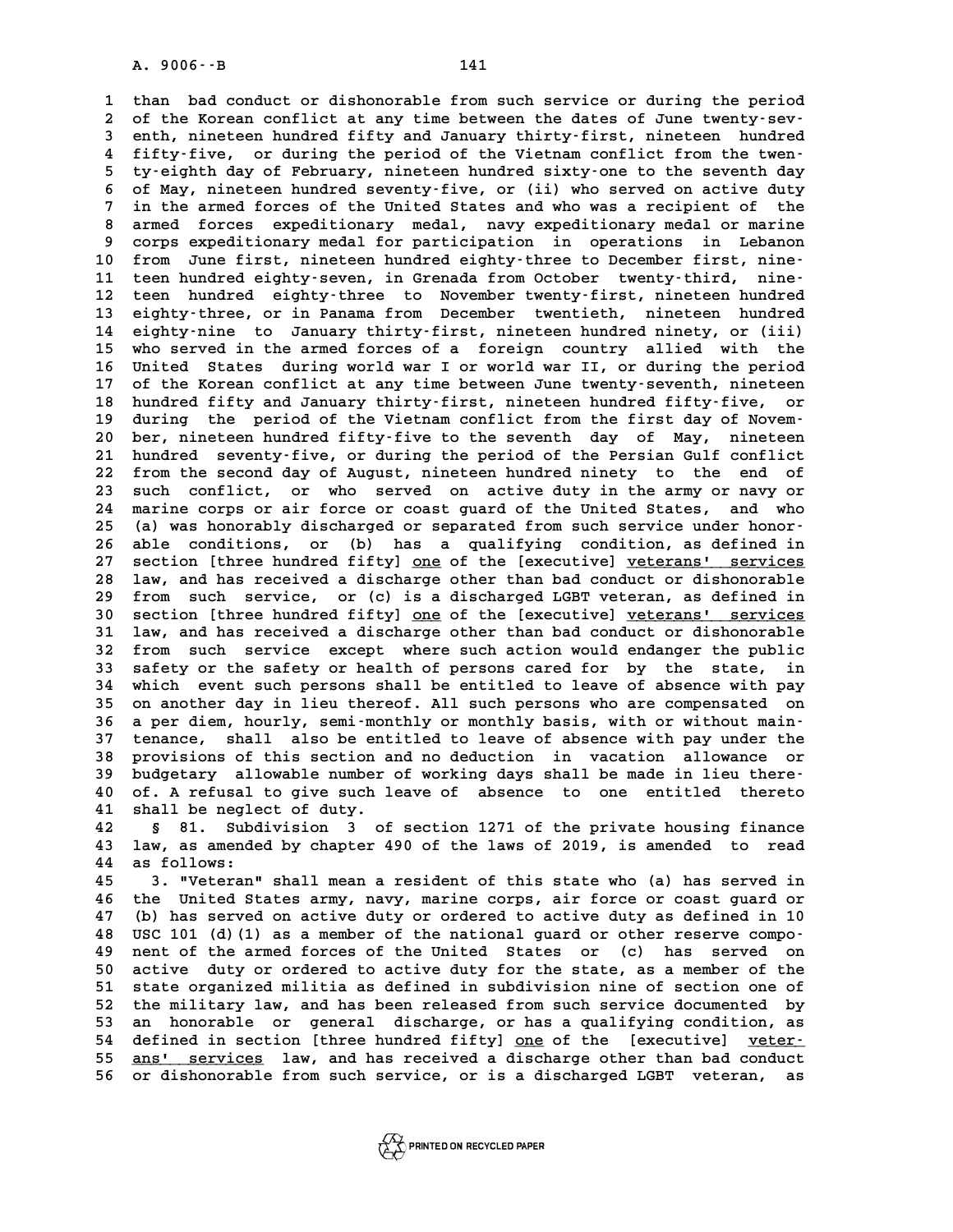**142**<br>**1** defined in section [three hundred fifty] <u>one</u> of the [executive] <u>veter-</u><br>2 angl services law and bas reseived a discharge other than bad senduct 1 defined in section [three hundred fifty] <u>one</u> of the [executive] <u>veter.</u><br>2 <u>ans' services</u> law, and has received a discharge other than bad conduct 1 defined in section [three hundred f<br>2 <u>ans' services</u> law, and has received a<br>3 or dishonorable from such service. **4 ans' services law, and has received a discharge other than bad conduct**<br>3 or dishonorable from such service.<br>4 8 82. Subdivisions 2 and 4-a of section 458 of the real property tax<br>5 law as amonded by chapter 490 of the

**5 law, as amended by chapter 490 of the laws of 2019, are amended to read** 4 § 82. Subd<br>5 law, as amende<br>6 as follows:<br><sup>7</sup> <sup>2</sup> <sup>Boal</sup> 5 law, as amended by chapter 490 of the laws of 2019, are amended to read<br>6 as follows:<br>7 2. Real property purchased with moneys collected by popular<br>8 subscription in portial researching of subscription corrises repeated

8 as follows:<br> **8 subscription in partial recognition of extraordinary services rendered**<br> **8 subscription in partial recognition of extraordinary services rendered**<br> **9 by any veteran of world war one, world war two, or o 9 by any veteran of world war one, world war two, or of the hostilities** 8 subscription in partial recognition of extraordinary services rendered<br>
9 by any veteran of world war one, world war two, or of the hostilities<br>
10 which commenced June twenty-seventh, nineteen hundred fifty, who (a) was 9 by any veteran of world war one, world war two, or of the hostilities<br>
10 which commenced June twenty-seventh, nineteen hundred fifty, who (a) was<br>
11 honorably discharged from such service, or (b) has a qualifying condi which commenced June twenty-seventh, nineteen hundred fifty, who (a) was<br>11 honorably discharged from such service, or (b) has a qualifying condi-<br>12 tion, as defined in section [three hundred fifty] <u>one</u> of the [executiv 13 veterans' services law, and has received a discharge other than bad<br>14 conduct or dishonorable from such service, or (c) is a discharged LGBT 12 tion, as defined in section [three hundred fifty] <u>one</u> of the [executive]<br>13 <u>veterans' services</u> law, and has received a discharge other than bad<br>14 conduct or dishonorable from such service, or (c) is a discharged LG 13 <u>veterans' services</u> law, and has received a discharge other than bad<br>14 conduct or dishonorable from such service, or (c) is a discharged LGBT<br>15 veteran, as defined in section [three hundred fifty] <u>one</u> of the [execu 14 conduct or dishonorable from such service, or (c) is a discharged LGBT<br>15 veteran, as defined in section [three hundred fifty] <u>one</u> of the [execu-<br>16 tive] <u>veterans' services</u> law, and has received a discharge other t 15 veteran, as defined in section [three hundred fifty] <u>one</u> of the [execu-<br>16 tive] <u>veterans' services</u> law, and has received a discharge other than<br>17 bad conduct or dishonorable from such service, and who sustained pe **16 tive** veterans' services law, and has received a discharge other than<br>
17 bad conduct or dishonorable from such service, and who sustained perma-<br>
18 nent disability while on military duty, either total or partial, and 17 bad conduct or dishonorable from such service, and who sustained perma-<br>18 nent disability while on military duty, either total or partial, and<br>19 owned by the person who sustained such injuries, or by his or her spouse 18 nent disability while on military duty, either total or partial, and<br>19 owned by the person who sustained such injuries, or by his or her spouse<br>20 or unremarried surviving spouse, or dependent father or mother, is<br>21 s 19 owned by the person who sustained such injuries, or by his or her spouse<br>20 or unremarried surviving spouse, or dependent father or mother, is<br>21 subject to taxation as herein provided. Such property shall be assessed 20 or unremarried surviving spouse, or dependent father or mother, is<br>21 subject to taxation as herein provided. Such property shall be assessed<br>22 in the same manner as other real property in the tax district. At the<br>23 m 21 subject to taxation as herein provided. Such property shall be assessed<br>22 in the same manner as other real property in the tax district. At the<br>23 meeting of the assessors to hear complaints concerning the assessments, 22 in the same manner as other real property in the tax district. At the<br>23 meeting of the assessors to hear complaints concerning the assessments,<br>24 a verified application for the exemption of such real property from<br>25 23 meeting of the assessors to hear complaints concerning the assessments,<br>24 a verified application for the exemption of such real property from<br>25 taxation may be presented to them by or on behalf of the owner thereof,<br>2 24 a verified application for the exemption of such real property from<br>25 taxation may be presented to them by or on behalf of the owner thereof,<br>26 which application must show the facts on which the exemption is claimed,<br> 25 taxation may be presented to them by or on behalf of the owner thereof,<br>26 which application must show the facts on which the exemption is claimed,<br>27 including the amount of moneys so raised and used in or toward the<br>2 which application must show the facts on which the exemption is claimed,<br>27 including the amount of moneys so raised and used in or toward the<br>28 purchase of such property. No exemption on account of any such gift<br>29 shall 27 including the amount of moneys so raised and used in or toward the<br>28 purchase of such property. No exemption on account of any such gift<br>29 shall be allowed in excess of five thousand dollars. The application for<br>20 pr 28 purchase of such property. No exemption on account of any such gift<br>29 shall be allowed in excess of five thousand dollars. The application for<br>30 exemption shall be presented and action thereon taken in the manner<br>31 p **30** shall be allowed in excess of five thousand dollars. The application for<br>30 exemption shall be presented and action thereon taken in the manner<br>31 provided by subdivision one of this section. If no application for<br>32 30 exemption shall be presented and action thereon taken in the manner<br>31 provided by subdivision one of this section. If no application for<br>32 exemption be granted, the property shall be subject to taxation for all<br>33 pur 31 provided by subdivision one of this section. If no application for<br>32 exemption be granted, the property shall be subject to taxation for all<br>33 purposes. The provisions herein, relating to the assessment and<br>34 exempti 32 exemption be granted, the property shall be subject to taxation for all 33 purposes. The provisions herein, relating to the assessment and<br>34 exemption of property purchased with moneys raised by popular<br>35 subscription, apply and shall be enforced in each municipal corporation 34 exemption of property<br>35 subscription, apply and shal<br>36 authorized to levy taxes. 35 subscription, apply and shall be enforced in each municipal corporation<br>36 authorized to levy taxes.<br>37 4-a. For the purposes of this section, the term "military or naval<br>28 degrees of the planet to also include service

**36 authorized to levy taxes.**<br>37 4-a. For the purposes of this section, the term "military or naval<br>38 services" shall be deemed to also include service: (a) by a person who<br>39 year omnloyed by the War Shinning Administra **4-a. For the purposes of this section, the term "military or naval<br>38 services" shall be deemed to also include service: (a) by a person who<br>39 was employed by the War Shipping Administration or Office of Defense**<br>40 Tran **40 Services" shall be deemed to also include service: (a) by a person who**<br>**40 Transportation or their agents as a merchant seaman documented by the**<br>**40 Transportation or their agents as a merchant seaman documented by t** 39 was employed by the War Shipping Administration or Office of Defense<br>40 Transportation or their agents as a merchant seaman documented by the<br>41 United States Coast Guard or Department of Commerce, or as a civil serv-<br>4 **42 ant employed by the United States Army Transport Service (later redesig-43 nated as the United States Army Transportation Corps, Water Division) or** 42 ant employed by the United States Army Transport Service (later redesig-<br>43 nated as the United States Army Transportation Corps, Water Division) or<br>44 the Naval Transportation Service; and who served satisfactorily as a pated as the United States Army Transportation Corps, Water Division) or<br>
44 the Naval Transportation Service; and who served satisfactorily as a<br>
45 crew member during the period of armed conflict, December seventh, nin 44 the Naval Transportation Service; and who served satisfactorily as a<br>45 crew member during the period of armed conflict, December seventh, nine-<br>46 teen hundred forty-one, to August fifteenth, nineteen hundred forty-<br><sup>4</sup> 45 crew member during the period of armed conflict, December seventh, nine-<br>46 teen hundred forty-one, to August fifteenth, nineteen hundred forty-<br>47 five, aboard merchant vessels in oceangoing, i.e., foreign, inter-<br>28 c **46 teen hundred forty-one, to August fifteenth, nineteen hundred forty-**<br>**47 five, aboard merchant vessels in oceangoing, i.e., foreign, inter-**<br>**48 coastal, or coastwise service as such terms are defined under federal**<br>1 **47 five, aboard merchant vessels in oceangoing, i.e., foreign, inter-**<br>**48 coastal, or coastwise service as such terms are defined under federal**<br>**49 law (46 USCA 10301 & 10501) and further to include "near foreign"**<br>50 v **50 48 coastal, or coastwise service as such terms are defined under federal**<br>**50 voyages between the United States and Canada, Mexico, or the West Indies**<br>**51 via ogean routes or public vessels in ogeangoing service or fo 19 law (46 USCA 10301 & 10501) and further to include "near foreign"**<br>
50 voyages between the United States and Canada, Mexico, or the West Indies<br>
51 via ocean routes, or public vessels in oceangoing service or foreign<br> **50 voyages between the United States and Canada, Mexico, or the West Indies<br>51 via ocean routes, or public vessels in oceangoing service or foreign<br>52 waters and who has received a Certificate of Release or Discharge from** 51 via ocean routes, or public vessels in oceangoing service or foreign<br>52 waters and who has received a Certificate of Release or Discharge from<br>53 Active Duty and a discharge certificate, or an Honorable Service<br>54 Certi 52 waters and who has received a Certificate of Release or Discharge from<br>53 Active Duty and a discharge certificate, or an Honorable Service<br>54 Certificate/Report of Casualty, from the department of defense; (b)<br>55 servic 53 Active Duty and a discharge certificate, or an Honorable Service<br>54 Certificate/Report of Casualty, from the department of defense; (b)<br>55 service by a United States civilian employed by the American Field<br>56 Service th 54 Certificate/Report of Casualty, from the department-of-defense; (b)<br>55 service-by-a-United-States civilian employed by the American Field<br>56 Service-who-served-overseas-under-United-States-Armies-and-United-States

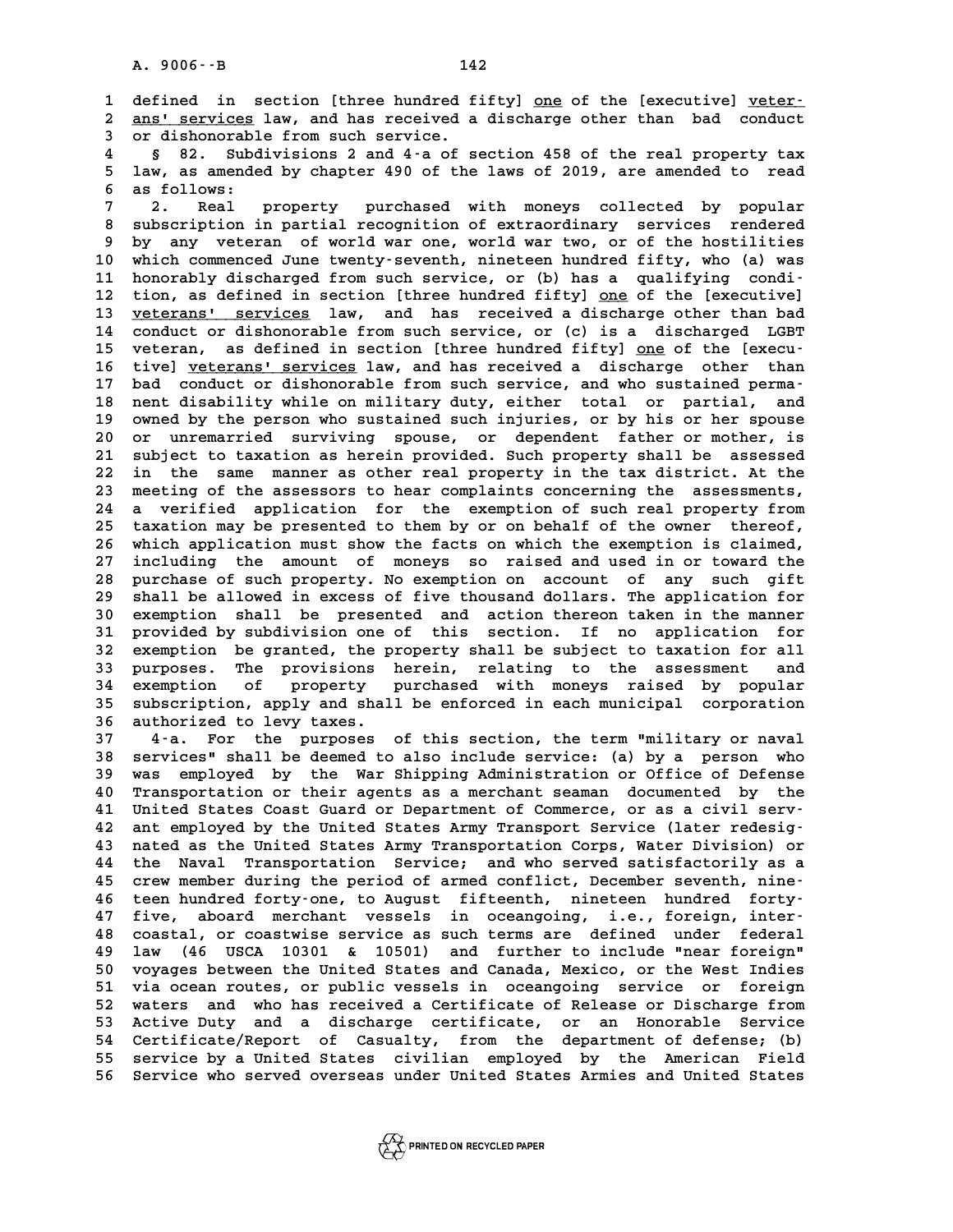A. 9006<sup>--B</sup><br>1 Army Groups in world war II during the period of armed conflict, Decem-<br>2 ber geventh pineteen bundred ferty-one through May eighth pineteen **2** Army Groups in world war II during the period of armed conflict, Decem-<br>2 ber seventh, nineteen hundred forty-one through May eighth, nineteen<br>3 bundred, forty-five, and who (i) was discharged or released therefrom **3 hundred forty-five and war II during the period of armed conflict, Decem-**<br>2 ber seventh, nineteen hundred forty-one through May eighth, nineteen<br>3 hundred forty-five, and who (i) was discharged or released therefrom<br>4 2 ber seventh, nineteen hundred forty-one through May eighth, nineteen<br>3 hundred forty-five, and who (i) was discharged or released therefrom<br>4 under honorable conditions, or (ii) has a qualifying condition, as<br>5 dofined i 3 hundred forty-five, and who (i) was discharged or released therefrom<br>4 under honorable conditions, or (ii) has a qualifying condition, as<br>5 defined in section [three hundred fifty] <u>one</u> of the [executive] <u>veter-</u><br>5 and 4 under honorable conditions, or (ii) has a qualifying condition, as<br>5 defined in section [three hundred fifty] <u>one</u> of the [executive] <u>veter-</u><br>6 <u>ans' services</u> law, and has received a discharge other than bad conduct<br>2 **7** defined in section [three hundred fifty] <u>one</u> of the [executive] <u>veter-</u><br> **6** ans' services law, and has received a discharge other than bad conduct<br> **7** or dishonorable from such service, or (iii) is a discharged LG 8 ans' services law, and has received a discharge other than bad conduct<br>
7 or dishonorable from such service, or (iii) is a discharged LGBT veter-<br>
8 an, as defined in section [three hundred fifty] <u>one</u> of the [executive 9 or dishonorable from such service, or (iii) is a discharged LGBT veter-<br>8 an, as defined in section [three hundred fifty] <u>one</u> of the [executive]<br>9 <u>veterans' services</u> law, and has received a discharge other than bad<br>1 8 an, as defined in section [three hundred fifty] <u>one</u> of the [executive]<br>9 <u>veterans' services</u> law, and has received a discharge other than bad<br>10 conduct or dishonorable from such service; or (c) service by a United<br>11 9 <u>veterans' services</u> law, and has received a discharge other than bad<br>10 conduct or dishonorable from such service; or (c) service by a United<br>11 States civilian Flight Crew and Aviation Ground Support Employee of Pan<br>12 **10** Conduct or dishonorable from such service; or (c) service by a United<br>11 States civilian Flight Crew and Aviation Ground Support Employee of Pan<br>12 American World Airways or one of its subsidiaries or its affiliates w 11 States civilian Flight Crew and Aviation Ground Support Employee of Pan<br>12 American World Airways or one of its subsidiaries or its affiliates who<br>13 served overseas as a result of Pan American's contract with Air Trans 12 American World Airways or one of its subsidiaries or its affiliates who<br>13 served overseas as a result of Pan American's contract with Air Trans-<br>14 port Command or Naval Air Transport Service during the period of armed 13 served overseas as a result of Pan American's contract with Air Trans-<br>14 port Command or Naval Air Transport Service during the period of armed<br>15 conflict, December fourteenth, nineteen hundred forty-one through Augus 14 port Command or Naval Air Transport Service during the period of armed<br>15 conflict, December fourteenth, nineteen hundred forty-one through August<br>16 fourteenth, nineteen hundred forty-five, and who (i) was discharged o **15 conflict, December fourteenth, nineteen hundred forty-one through August**<br>16 fourteenth, nineteen hundred forty-five, and who (i) was discharged or<br>17 released therefrom under honorable conditions, or (ii) has a qualif 16 fourteenth, nineteen hundred forty-five, and who (i) was discharged or<br>17 released therefrom under honorable conditions, or (ii) has a qualifying<br>18 condition, as defined in section [three hundred fifty] <u>one</u> of the [e 17 released therefrom under honorable conditions, or (ii) has a qualifying<br>18 condition, as defined in section [three hundred fifty] <u>one</u> of the [exec-<br>19 utive] <u>veterans' services</u> law, and has received a discharge othe 20 **20 bad condition, as defined in section** [three hundred fifty] <u>one</u> of the [exec-<br>19 utive] <u>veterans' services</u> law, and has received a discharge other than<br>20 bad conduct or dishonorable from such service, or (iii) 19 utive] <u>veterans' services</u> law, and has received a discharge other than<br>20 bad conduct or dishonorable from such service, or (iii) is a discharged<br>21 LGBT veteran, as defined in section [three hundred fifty] <u>one</u> of t 20 bad conduct or dishonorable from such service, or (iii) is a discharged<br>21 LGBT veteran, as defined in section [three hundred fifty] <u>one</u> of the<br>22 [executive] <u>veterans' services</u> law, and has received a discharge oth 21 LGBT veteran, as defined in section [three hundred fi<br>
22 [executive] <u>veterans' services</u> law, and has received<br>
23 than bad conduct or dishonorable from such service.<br>
24 5.23 Paragraph (c) of subdivision 1 and subdiv **22 [executive] <u>veterans' services</u> law, and has received a discharge other<br>
23 than bad conduct or dishonorable from such service.<br>
24 § 83. Paragraph (e) of subdivision 1 and subdivisions 9 and 10 of<br>
25 Section 452:2 o** 

23 than bad conduct or dishonorable from such service.<br>
24 § 83. Paragraph (e) of subdivision 1 and subdivisions 9 and 10 of<br>
25 section 458-a of the real property tax law, paragraph (e) of subdivision<br>
26 1 and subdivisio 8 1 24 24 26 1 and subdivision 1 and subdivisions 9 and 10 of<br>
25 section 458-a of the real property tax law, paragraph (e) of subdivision<br>
26 1 and subdivision 10 as amended by chapter 490 of the laws of 2019,<br>
27 subdivi 25 section 458-a of the real property tax law, paragraph (e) of subdivision<br>26 1 and subdivision 10 as amended by chapter 490 of the laws of 2019,<br>27 subdivision 9 as amended by section 36 of part AA of chapter 56 of the 26 1 and subdivision 10 as amended by chapter 490 of the laws of 2019,<br>27 subdivision 9 as amended by section 36 of part AA of chapter 56 of the<br>28 laws of 2019, are amended to read as follows:<br>29 (e) "Veteran" means a per 27 subdivision 9 as amended by section 36 of part AA of chapter 56 of the<br>28 laws of 2019, are amended to read as follows:<br>29 (e) "Veteran" means a person (i) who served in the active military,<br>30 naval, or air service dur

**30 naval, or air service during a period of war, or who was a recipient of 39** (e) "Veteran" means a person (i) who served in the active military,<br>30 naval, or air service during a period of war, or who was a recipient of<br>31 the armed forces expeditionary medal, navy expeditionary medal, marine<br> **30 naval, or air service during a period of war, or who was a recipient of<br>31 the armed forces expeditionary medal, navy expeditionary medal, marine<br>32 corps expeditionary medal, or global war on terrorism expeditionary<br>3** 31 the armed forces expeditionary medal, navy expeditionary medal, marine<br>32 corps expeditionary medal, or global war on terrorism expeditionary<br>33 medal, and who (1) was discharged or released therefrom under honorable<br>24 32 corps expeditionary medal, or global war on terrorism expeditionary<br>33 medal, and who (1) was discharged or released therefrom under honorable<br>34 conditions, or (2) has a qualifying condition, as defined in section<br>35 [ 35 [three hundred fifty] <u>one</u> of the [executive] <u>veterans' services</u> law, and<br>36 has received a discharge other than bad conduct or dishonorable from 34 conditions, or (2) has a qualifying condition, as defined in section<br>35 [three hundred fifty] <u>one</u> of the [executive] <u>veterans' services</u> law, and<br>36 has received a discharge other than bad conduct or dishonorable fro **35 [three hundred fifty] <u>one</u> of the [executive] veterans' services law, and<br>36 has received a discharge other than bad conduct or dishonorable from<br>37 such service, or (3) is a discharged LGBT veteran, as defined in sec 36 has received a discharge other than bad conduct or dishonorable from<br>37 such service, or (3) is a discharged LGBT veteran, as defined in section<br>38 [three hundred fifty] <u>one</u> of the [executive] <u>veterans' services</u> la** 37 such service, or (3) is a discharged LGBT veteran, as defined in section<br>38 [three hundred fifty] <u>one</u> of the [executive] <u>veterans' services</u> law, and<br>39 has received a discharge other than bad conduct or dishonorable 18 [three hundred fifty] <u>one</u> of the [executive] <u>veterans' services</u> law, and<br>
19 has received a discharge other than bad conduct or dishonorable from<br>
40 such service, (ii) who was employed by the War Shipping Administr All has received a discharge other than bad conduct or dishonorable from<br>40 such service, (ii) who was employed by the War Shipping Administration<br>41 or Office of Defense Transportation or their agents as a merchant seaman **42 documented by the United States Coast Guard or Department of Commerce, 43 or as a civil servant employed by the United States Army Transport 42 documented by the United States Coast Guard or Department of Commerce,<br>43 or as a civil servant employed by the United States Army Transport<br>44 Service (later redesignated as the United States Army Transportation<br>6 Cor 43 or as a civil servant employed by the United States Army Transport**<br>44 Service (later redesignated as the United States Army Transportation<br>45 Corps, Water Division) or the Naval Transportation Service; and who<br>46 Serv **44 Service (later redesignated as the United States Army Transportation**<br>45 Corps, Water Division) or the Naval Transportation Service; and who<br>46 served satisfactorily as a crew member during the period of armed<br>47 serii 45 Corps, Water Division) or the Naval Transportation Service; and who<br>46 served satisfactorily as a crew member during the period of armed<br>47 conflict, December seventh, nineteen hundred forty-one, to August **46 served satisfactorily as a crew member during the period of armed conflict, December seventh, nineteen hundred forty-one, to August 18 fifteenth, nineteen hundred forty-five, aboard merchant vessels in<br>18 connecing i.e** 47 conflict, December seventh, nineteen hundred forty-one, to August<br>48 fifteenth, nineteen hundred forty-five, aboard merchant vessels in<br>49 oceangoing, i.e., foreign, intercoastal, or coastwise service as such<br>50 terms a **50 terms are defined in the set of the set of the set of the set of the set of the set of terms are defined under federal law (46 USCA 10301 & 10501) and further<br>
50 terms are defined under federal law (46 USCA 10301 & 10 51 oceangoing, i.e., foreign, intercoastal, or coastwise service as such terms are defined under federal law (46 USCA 10301 & 10501) and further to include "near foreign" voyages between the United States and Canada,**<br> **1** 50 terms are defined under federal law (46 USCA 10301 & 10501) and further<br>51 to include "near foreign" voyages between the United States and Canada,<br>52 Mexico, or the West Indies via ocean routes, or public vessels in oce 51 to include "near foreign" voyages between the United States and Canada,<br>52 Mexico, or the West Indies via ocean routes, or public vessels in ocean-<br>53 going service or foreign waters and who has received a Certificate o 52 Mexico, or the West Indies via ocean routes, or public vessels in ocean-<br>53 going service or foreign waters and who has received a Certificate of<br>54 Release or Discharge from Active Duty and a discharge certificate, or 53 going service or foreign waters and who has received a Certificate of<br>54 Release or Discharge from Active Duty and a discharge certificate, or an<br>55 Honorable Service Certificate/Report of Casualty, from the department 55 Honorable Service Certificate/Report of Casualty, from the department of<br>56 defense, (iii) who served as a United States civilian employed by the

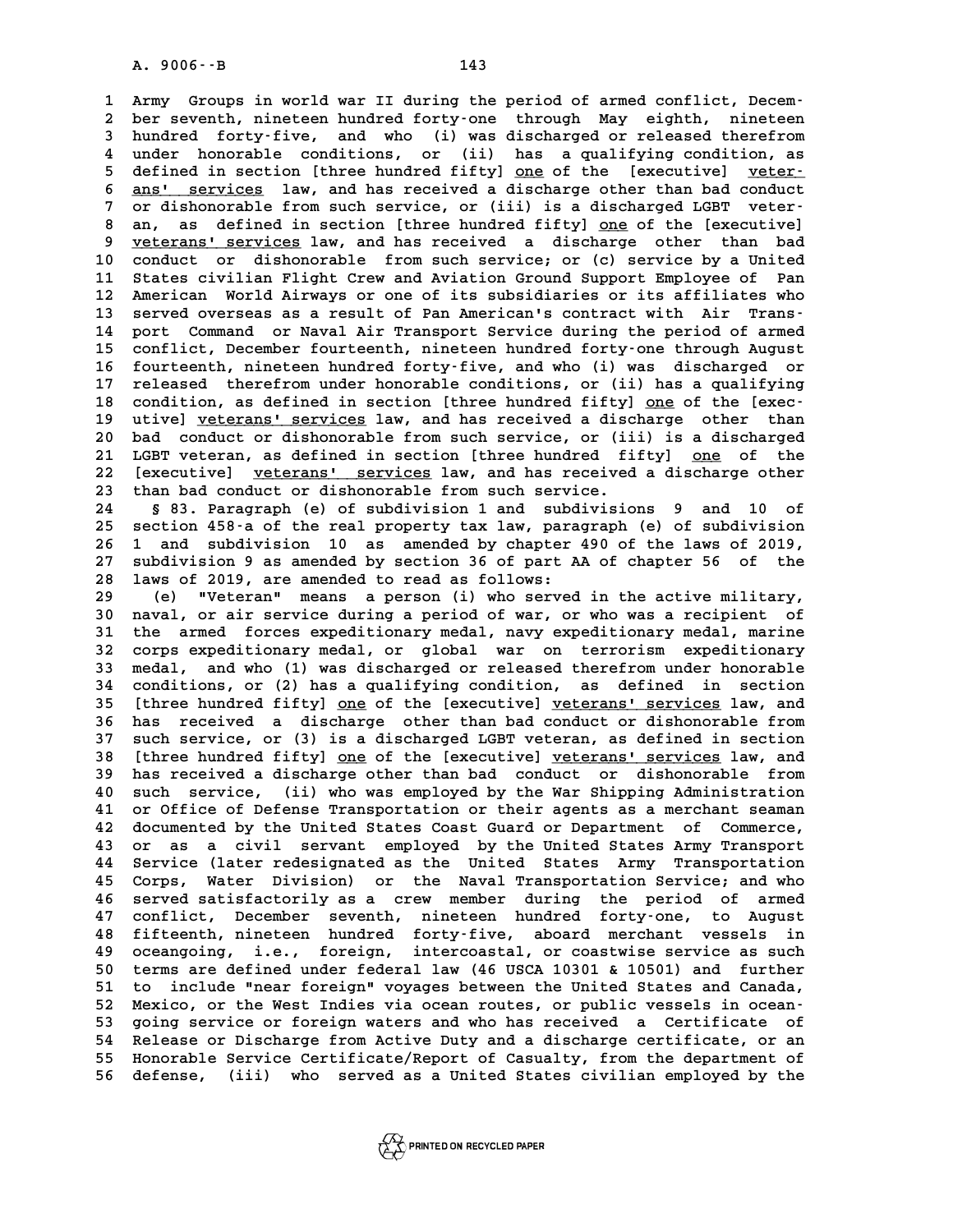**1 American Field Service and served overseas under United States Armies 2** American Field Service and served overseas under United States Armies<br>2 and United States Army Groups in world war II during the period of armed<br>3 conflict - December seventh , nineteen hundred forty.one through May **3** American Field Service and served overseas under United States Armies<br> **3 and United States Army Groups in world war II during the period of armed**<br> **3 conflict, December seventh, nineteen hundred forty-one through May** 2 and United States Army Groups in world war II during the period of armed<br>3 conflict, December seventh, nineteen hundred forty-one through May<br>4 eighth, nineteen hundred forty-five, and who (1) was discharged or<br>5 release 3 conflict, December seventh, nineteen hundred forty-one through May<br>4 eighth, nineteen hundred forty-five, and who (1) was discharged or<br>5 released therefrom under honorable conditions, or (2) has a qualifying<br>5 condition 4 eighth, nineteen hundred forty-five, and who (1) was discharged or<br>5 released therefrom under honorable conditions, or (2) has a qualifying<br>6 condition, as defined in section [three hundred fifty] <u>one</u> of the [exec-<br>7 u 7 released therefrom under honorable conditions, or (2) has a qualifying<br>6 condition, as defined in section [three hundred fifty] <u>one</u> of the [exec-<br>7 utive] <u>veterans' services</u> law, and has received a discharge other th **8** condition, as defined in section [three hundred fifty] <u>one</u> of the [exec-<br>
7 utive] <u>veterans' services</u> law, and has received a discharge other than<br>
8 bad conduct or dishonorable from such service, or (3) is a disch 9 utive] <u>veterans' services</u> law, and has received a discharge other than<br>
8 bad conduct or dishonorable from such service, or (3) is a discharged<br>
9 LGBT veteran, as defined in section [three hundred fifty] <u>one</u> of the<br> 8 bad conduct or dishonorable from such service, or (3) is a discharged<br>9 LGBT veteran, as defined in section [three hundred fifty] <u>one</u> of the<br>10 [executive] <u>veterans' services</u> law, and has received a discharge other<br>1 10 LGBT veteran, as defined in section [three hundred fifty] <u>one</u> of the<br>10 [executive] <u>veterans' services</u> law, and has received a discharge other<br>11 than bad conduct or dishonorable from such service, (iv) who served a 10 [executive] <u>veterans' services</u> law, and has received a discharge other<br>11 than bad conduct or dishonorable from such service, (iv) who served as a<br>12 United States civilian Flight Crew and Aviation Ground Support Empl 11 than bad conduct or dishonorable from such service, (iv) who served as a<br>12 United States civilian Flight Crew and Aviation Ground Support Employee<br>13 of Pan American World Airways or one of its subsidiaries or its affi 12 United States civilian Flight Crew and Aviation Ground Support Employee<br>13 of Pan American World Airways or one of its subsidiaries or its affil-<br>14 iates and served overseas as a result of Pan American's contract with<br> 13 of Pan American World Airways or one of its subsidiaries or its affil-<br>14 iates and served overseas as a result of Pan American's contract with<br>15 Air Transport Command or Naval Air Transport Service during the period<br>1 14 iates and served overseas as a result of Pan American's contract with<br>15 Air Transport Command or Naval Air Transport Service during the period<br>16 of armed conflict, December fourteenth, nineteen hundred forty-one<br>17 th Air Transport Command or Naval Air Transport Service during the period<br>16 of armed conflict, December fourteenth, nineteen hundred forty-one<br>17 through August fourteenth, nineteen hundred forty-five, and who (1) was<br>discha **16 of armed conflict, December fourteenth, nineteen hundred forty-one**<br>17 through August fourteenth, nineteen hundred forty-five, and who (1) was<br>18 discharged or released therefrom under honorable conditions, or (2) has<br> 17 through August fourteenth, nineteen hundred forty-five, and who (1) was<br>18 discharged or released therefrom under honorable conditions, or (2) has<br>19 a qualifying condition, as defined in section [three hundred fifty] <u></u> 18 discharged or released therefrom under honorable conditions, or (2) has<br>19 a qualifying condition, as defined in section [three hundred fifty] <u>one</u><br>20 of the [executive] <u>veterans' services</u> law, and has received a dis **20** a qualifying condition, as defined in section [three hundred fifty] <u>one</u><br>20 of the [executive] <u>veterans' services</u> law, and has received a discharge<br>21 other than bad conduct or dishonorable from such service, or (3 20 of the [executive] <u>veterans' services</u> law, and has received a discharge<br>21 other than bad conduct or dishonorable from such service, or (3) is a<br>22 discharged LGBT veteran, as defined in section [three hundred fifty] 21 other than bad conduct or dishonorable from such service, or (3) is a<br>22 discharged LGBT veteran, as defined in section [three hundred fifty] <u>one</u><br>23 of the [executive] <u>veterans' services</u> law, and has received a disc 22 discharged LGBT veteran, as defined in section [three hundred fifty] <u>one</u><br>23 of the [executive] <u>veterans' services</u> law, and has received a discharge<br>24 other than bad conduct or dishonorable from such service, or (v) 23 of the [executive] <u>veterans' services</u> law, and has received a discharge<br>24 other than bad conduct or dishonorable from such service, or (v)<br>25 notwithstanding any other provision of law to the contrary, who are<br>26 nom 24 other than bad conduct or dishonorable from such service, or (v)<br>25 notwithstanding any other provision of law to the contrary, who are<br>26 members of the reserve components of the armed forces of the United<br>27 States wh 25 notwithstanding any other provision of law to the contrary, who are<br>26 members of the reserve components of the armed forces of the United<br>27 States who (1) received an honorable discharge or release therefrom<br>28 under 26 members of the reserve components of the armed forces of the United 27 States who (1) received an honorable discharge or release therefrom 28 under honorable conditions, or (2) has a qualifying condition, as defined in 27 States who (1) received an honorable discharge or release therefrom<br>28 under honorable conditions, or (2) has a qualifying condition, as<br>29 defined in section [three hundred fifty] <u>one</u> of the [executive] <u>veter-</u><br>20 a and the probable conditions, or (2) has a qualifying condition, as<br>
29 defined in section [three hundred fifty] <u>one</u> of the [executive] <u>veter</u><br>
30 <u>ans' services</u> law, and has received a discharge other than bad conduct<br> **39 defined in section [three hundred fifty] <u>one</u> of the [executive] <u>veter-</u><br>30 <u>ans' services</u> law, and has received a discharge other than bad conduct<br>31 or dishonorable from such service, or (3) is a discharged LGBT v 30** <u>ans' services</u> law, and has received a discharge other than bad conduct<br>31 or dishonorable from such service, or (3) is a discharged LGBT veteran,<br>32 as defined in section [three hundred fifty] <u>one</u> of the [executiv 31 or dishonorable from such service, or (3) is a discharged LGBT veteran,<br>32 as defined in section [three hundred fifty] <u>one</u> of the [executive]<br>33 <u>veterans' services</u> law, and has received a discharge other than bad<br>24 32 as defined in section [three hundred fifty] <u>one</u> of the [executive]<br>33 <u>veterans' services</u> law, and has received a discharge other than bad<br>34 conduct or dishonorable from such service, but are still members of the 33 <u>veterans' services</u> law, and has received a discharge other than bad<br>34 conduct or dishonorable from such service, but are still members of the<br>35 reserve components of the armed forces of the United States provided<br>26 34 conduct or dishonorable from such service, but are still members of the<br>35 reserve components of the armed forces of the United States provided<br>36 that such members meet all other qualifications under the provisions of<br> 35 reserve compone<br>36 that such member<br>37 this section.

that such members meet all other qualifications under the provisions of<br>37 this section.<br>38 9. The commissioner shall develop in consultation with the [director]<br>39 <u>commissioner</u> of the New York state [division] <u>departme</u> <sup>1</sup><br>
37 this section.<br>
38 9. The commissioner shall develop in consultation with the [director]<br>
39 <u>commissioner</u> of the New York state [division] <u>department</u> of veterans'<br>
40 secusions a listing of degunants to be used 9. The commissioner shall develop in consultation with the [director]<br> **40** <u>commissioner</u> of the New York state [division] <u>department</u> of veterans'<br> **40** services a listing of documents to be used to establish eligibilit **41 under this section, including but not limited to a certificate of 40** services a listing of documents to be used to establish eligibility<br>41 under this section, including but not limited to a certificate of<br>42 release or discharge from active duty also known as a DD-214 form or an<br>43 Ho 41 under this section, including but not limited to a certificate of<br>42 release or discharge from active duty also known as a DD-214 form or an<br>43 Honorable Service Certificate/Report of [Causality] <u>Casualty</u> from the<br>44 **42 release or discharge from active duty also known as a DD-214 form or an<br>43 Honorable Service Certificate/Report of [Causality] <u>Casualty</u> from the<br>44 department of defense. Such information shall be made available to e** 43 Honorable Service Certificate/Report of [Causality] Casualty from the<br>44 department of defense. Such information shall be made available to each<br>45 county, city, town or village assessor's office, or congressional char-44 department of defense. Such information shall be made available to each<br>45 county, city, town or village assessor's office, or congressional char-<br>46 tered veterans service officers who request such information. The lis **47 ing of acceptable military records shall be made available on the inter-**46 tered veterans service officers who request such information. The list-<br>47 ing of acceptable military records shall be made available on the inter-<br>48 net websites of the [division] <u>department</u> of veterans' services an **47 ing of acceptable military records shall<br>48 net websites of the [division] <u>departmen</u><br>49 office of real property tax services.<br>50 10 A county sity town willows or 5 50 10. A counting 10. A counting 10. A counting 10. A county, city, town, village or school district may adopt a local<br>
10. A county, city, town, village or school district may adopt a local<br>
11. A county, city, town, vil** 

**50 office of real property tax services.**<br>
50 10. A county, city, town, village or school district may adopt a local<br>
51 law or resolution to include those military personnel who served in the<br>
52 Beserve serpeated fits U **10. A county, city, town, village or school district may adopt a local**<br> **51 law or resolution to include those military personnel who served in the**<br> **52 Reserve component of the United States Armed Forces that were deem** 51 law or resolution to include those military personnel who served in the<br>
52 Reserve component of the United States Armed Forces that were deemed on<br>
53 active duty under Executive Order 11519 signed March twenty-third, **54 teen hundred seventy, 35 Federal Register 5003, dated March twenty-**53 active duty under Executive Order 11519 signed March twenty-third, nine-<br>54 teen hundred seventy, 35 Federal Register 5003, dated March twenty-<br>55 fourth, nineteen hundred seventy and later designated by the United<br>56 S 54 teen hundred seventy, 35 Federal Register 5003, dated March twenty<br>55 fourth, nineteen hundred seventy and later designated by the United<br>56 States Department of Defense as Operation Graphic Hand, if such member

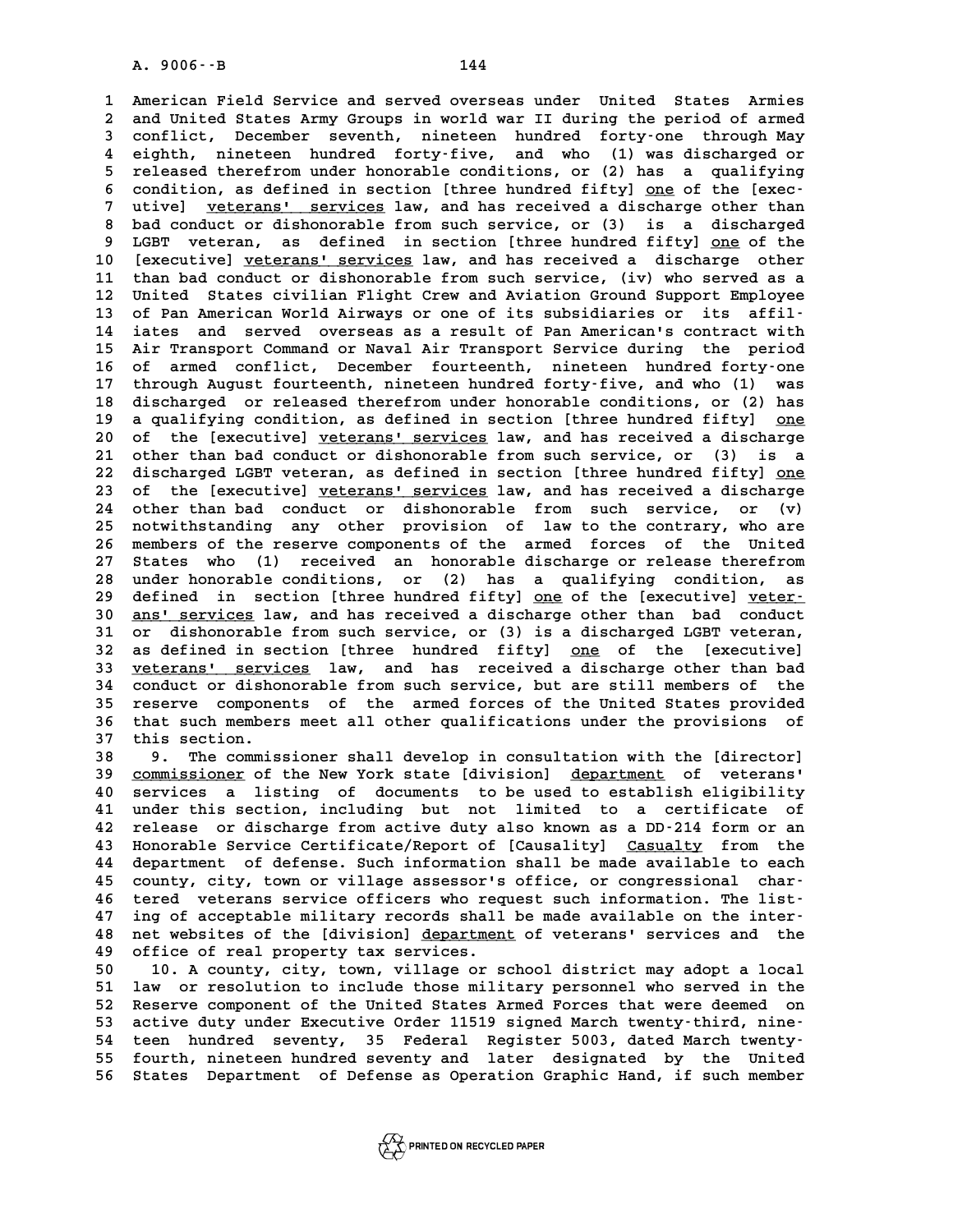**1 (1) was discharged or released therefrom under honorable conditions, or 2 (2) has a qualifying condition, as defined in section [three hundred** 1 (1) was discharged or released therefrom under honorable conditions, or<br>2 (2) has a qualifying condition, as defined in section [three hundred<br>3 fifty] <u>one</u> of the [executive] <u>veterans' services</u> law, and has received 2 (2) has a qualifying condition, as defined in section [three hundred<br>3 fifty] <u>one</u> of the [executive] <u>veterans' services</u> law, and has received a<br>4 discharge other than bad conduct or dishonorable from such service, or **5 fifty one of the [executive] veterans' services law, and has received a**<br>**4 discharge other than bad conduct or dishonorable from such service, or**<br>**5** (3) is a discharged LGBT veteran, as defined in section [three hund 4 discharge other than bad conduct or dishonorable from such service, or<br>
5 (3) is a discharged LGBT veteran, as defined in section [three hundred<br>
6 fifty] <u>one</u> of the [executive] <u>veterans' services</u> law, and has receiv <sup>5</sup> (3) is a discharged LGBT veteran, as defined in section [three hundred<br>6 fifty] <u>one</u> of the [executive] <u>veterans' services</u> law, and has received a<br>7 discharge other than bad conduct or dishonorable from such service **8 fifty** one of the [executive] veterans' services law, and has received a<br>**8 discharge other than bad conduct or dishonorable from such service,<br>8 provided that such veteran meets all other qualifications of this** 7 discharge other than bad conduct or dishonorable from such service,<br>8 provided that such veteran meets all other qualifications of this<br>9 section.<br>10 § 84. Paragraph (a) of subdivision 1 and subdivision 8 of section

**10 § 84. Paragraph (a) of subdivision 1 and subdivision 8 of section 11 458-b of the real property tax law, paragraph (a) of subdivision 1 as 10 5** 84. Paragraph (a) of subdivision 1 and subdivision 8 of section<br>11 458 b of the real property tax law, paragraph (a) of subdivision 1 as<br>12 amended by chapter 490 of the laws of 2019, subdivision 8 as amended by<br>1 11 458 b of the real property tax law, paragraph (a) of subdivision 1 as<br>12 amended by chapter 490 of the laws of 2019, subdivision 8 as amended by<br>13 section 37 of part AA of chapter 56 of the laws of 2019, are amended to 12 amended by chapter<br>13 section 37 of part<br>14 read as follows:<br>15 (a) "Cold War w 13 section 37 of part AA of chapter 56 of the laws of 2019, are amended to<br>14 read as follows:<br>15 (a) "Cold War veteran" means a person, male or female, who served on<br>16 active duty in the United States armed forces, durin

14 read as follows:<br>15 (a) "Cold War veteran" means a person, male or female, who served on<br>16 active duty in the United States armed forces, during the time period<br>17 from Sontember 50000d pineteen hundred fortu-five to D **15** (a) "Cold War veteran" means a person, male or female, who served on active duty in the United States armed forces, during the time period 17 from September second, nineteen hundred forty-five to December twenty-<br> **18** 16 active duty in the United States armed forces, during the time period<br>17 from September second, nineteen hundred forty-five to December twenty-<br>18 sixth, nineteen hundred ninety-one, and (i) was discharged or released<br>t 17 from September second, nineteen hundred forty-five to December twenty-<br>18 sixth, nineteen hundred ninety-one, and (i) was discharged or released<br>19 therefrom under honorable conditions, or (ii) has a qualifying condi-<br>2 18 sixth, nineteen hundred ninety-one, and (i) was discharged or released<br>19 therefrom under honorable conditions, or (ii) has a qualifying condi-<br>20 tion, as defined in section [three hundred fifty] <u>one</u> of the [executiv 19 therefrom under honorable conditions, or (ii) has a qualifying condi-<br>20 tion, as defined in section [three hundred fifty] <u>one</u> of the [executive]<br>21 <u>veterans' services</u> law, and has received a discharge other than ba 20 tion, as defined in section [three hundred fifty] <u>one</u> of the [executive]<br>21 <u>veterans' services</u> law, and has received a discharge other than bad<br>22 conduct or dishonorable from such service, or (iii) is a discharged **21 <u>veterans'</u> services law, and has received a discharge other than bad<br>22 conduct or dishonorable from such service, or (iii) is a discharged LGBT<br>23 veteran, as defined in section [three hundred fifty] <u>one</u> of the [ex** 22 conduct or dishonorable from such service, or (iii) is a discharged LGBT<br>23 veteran, as defined in section [three hundred fifty] <u>one</u> of the [execu-<br>24 tive] <u>veterans' services</u> law, and has received a discharge other 23 veteran, as defined in section [three hundred fi<br>24 tive] <u>veterans' services</u> law, and has received a<br>25 bad conduct or dishonorable from such service.<br>26 <sup>o</sup> mbo commissioner shall develop in separation 24 tive] <u>veterans' services</u> law, and has received a discharge other than<br>25 bad conduct or dishonorable from such service.<br>26 8. The commissioner shall develop in consultation with the [director]<br>27 commissioner of the N

25 bad conduct or dishonorable from such service.<br>
26 8. The commissioner shall develop in consultation with the [director]<br>
27 <u>commissioner</u> of the New York state [division] <u>department</u> of veterans'<br>
28 services a listi **26 8. The commissioner shall develop in consultation with the [director]**<br> **27 <u>commissioner</u> of the New York state [division] <u>department</u> of veterans'<br>
28 services a listing of documents to be used to establish eligibil** 27 <u>commissioner</u> of the New York state [division] <u>department</u> of veterans'<br>28 services a listing of documents to be used to establish eligibility<br>29 under this section, including but not limited to a certificate of<br>20 re **30 services a listing of documents to be used to establish eligibility**<br> **29 under this section, including but not limited to a certificate of**<br> **30 release or discharge from active duty also known as a DD-214 form or an** 29 under this section, including but not limited to a certificate of 30 release or discharge from active duty also known as a DD-214 form or an 31 Honorable Service Certificate/Report of [Causality] Casualty from the depar 30 release or discharge from active duty also known as a DD-214 form or an<br>31 Honorable Service Certificate/Report of [Causality] <u>Casualty</u> from the<br>32 department of defense. Such information shall be made available to ea 31 Honorable Service Certificate/Report of [Causality] Casualty from the<br>32 department of defense. Such information shall be made available to each<br>33 county, city, town or village assessor's office, or congressional char-32 department of defense. Such information shall be made available to each<br>33 county, city, town or village assessor's office, or congressional char-<br>34 tered veterans service officers who request such information. The lis 33 county, city, town or village assessor's office, or congressional char-<br>34 tered veterans service officers who request such information. The list-<br>35 ing of acceptable military records shall be made available on the int 34 tered veterans service officers who request such information. The list-<br>35 ing of acceptable military records shall be made available on the inter-<br>36 net websites of the [division] <u>department</u> of veterans' services an 35 ing of acceptable military records shall be made available on the inter-<br>36 net websites of the [division] <u>department</u> of veterans' services and the<br>37 office of real property tax services.<br>38 \$ 85. Subparagraph (v) of **36 net websites of the [division] <u>department</u> of veterans' services and the<br>37 office of real property tax services.<br>38 § 85. Subparagraph (v) of paragraph (a) of subdivision 1 of section<br>39 122 of the social services la** 

**37 office of real property tax services.**<br> **38 § 85. Subparagraph (v) of paragraph (a) of subdivision 1 of section**<br> **39 122 of the social services law, as amended by chapter 490 of the laws of** 8 85. Subparagraph (v) of paragrap<br> **40 2019, is amended to read as follows:**<br> **40 2019, is amended to read as follows:**<br> **41** (v) any alien lawfully residing in th

122 of the social services law, as amended by chapter 490 of the laws of 40 2019, is amended to read as follows:<br>41 (v) any alien lawfully residing in the state who is on active duty in<br>42 the armed forces (other than acti **42 the armed forces (other than active duty for training) or who (1) has 43 received an honorable discharge (and not on account of alienage) from 44 the armed forces, or (2) has a qualifying condition, as defined in** 43 received an honorable discharge (and not on account of alienage) from<br>44 the armed forces, or (2) has a qualifying condition, as defined in<br>45 section [three hundred fifty] <u>one</u> of the [executive] <u>veterans' services</u><br> 44 the armed forces, or (2) has a qualifying condition, as defined in<br>45 section [three hundred fifty] <u>one</u> of the [executive] <u>veterans' services</u><br>46 law, and has received a discharge other than bad conduct or dishonorab **45 section [three hundred fifty] <u>one</u> of the [executive] <u>veterans' services</u><br>46 law, and has received a discharge other than bad conduct or dishonorable<br>47 (and not on account of alienage) from the armed forces, or (3) 46 law, and has received a discharge other than bad conduct or dishonorable**<br>**47 (and not on account of alienage) from the armed forces, or (3) is a**<br>**48 discharged LGBT veteran, as defined in section [three hundred fifty** 47 (and not on account of alienage) from the armed forces, or (3) is a<br>48 discharged LGBT veteran, as defined in section [three hundred fifty] <u>one</u><br>49 of the [executive] <u>veterans' services</u> law, and has received a discha discharged LGBT veteran, as defined in section [three hundred fifty] <u>one</u><br>49 of the [executive] <u>veterans' services</u> law, and has received a discharge<br>50 other than bad conduct or dishonorable (and not on account of alien **51 from the armed forces, or the spouse, unremarried surviving spouse or** 50 other than bad conduct or dishonorable (and not on account of alienage)<br>51 from the armed forces, or the spouse, unremarried surviving spouse or<br>52 unmarried dependent child of any such alien, if such alien, spouse or<br>5 51 from the armed forces, or the spouse, unremarried surviving spouse or<br>52 unmarried dependent child of any such alien, if such alien, spouse or<br>53 dependent child is a qualified alien as defined in section 431 of the<br>54 52 unmarried dependent child of any such alien, if such alien, spouse or<br>53 dependent child is a qualified alien as defined in section 431 of the<br>54 federal personal responsibility and work opportunity reconciliation act<br>5 **55 of 1996 (8 U.S. Code 1641), as amended;**

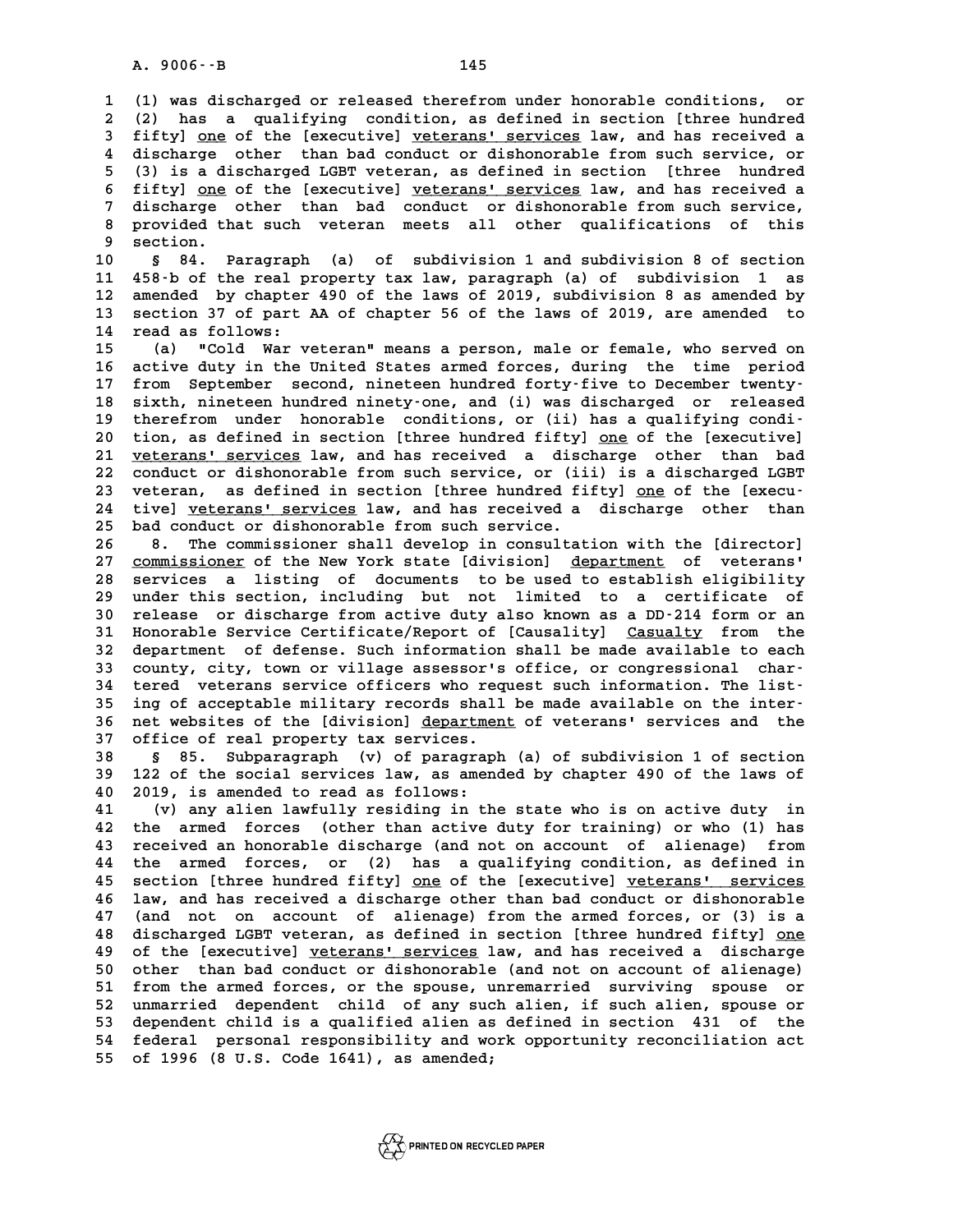**1 § 86. Subdivision 1 and paragraph 5 of subdivision 2 of section 168 of 2** 1 S 86. Subdivision 1 and paragraph 5 of subdivision 2 of section 168 of<br>2 the social services law, as amended by chapter 490 of the laws of 2019, **3 86. Subdivision 1 and paragrap**<br> **2** the social services law, as amended<br> **3** are amended to read as follows: 2 the social services law, as amended by chapter 490 of the laws of 2019,<br>3 are amended to read as follows:<br>4 1. Veteran means a person, male or female, who has served in the armed<br>5 forces of the United States in time of

3 are amended to read as follows:<br>
4 1. Veteran means a person, male or female, who has served in the armed<br>
5 forces of the United States in time of war, or who was a recipient of<br>
6 the armed forces expeditionary medal, **6 the armed forces expeditionary medal, navy expeditionary medal or marine** 5 forces of the United States in time of war, or who was a recipient of<br>6 the armed forces expeditionary medal, navy expeditionary medal or marine<br>7 corps expeditionary medal for participation in operations in Lebanon<br>5 fr 6 the armed forces expeditionary medal, navy expeditionary medal or marine<br>
7 corps expeditionary medal for participation in operations in Lebanon<br>
8 from June first, nineteen hundred eighty-three to December first, nine-<br> P corps expeditionary medal for participation in operations in Lebanon<br>
8 from June first, nineteen hundred eighty-three to December first, nine-<br>
9 teen hundred eighty-seven, in Grenada from October twenty-third, nine-<br>
1 8 from June first, nineteen hundred eighty-three to December first, nine-<br>10 teen hundred eighty-seven, in Grenada from October twenty-third, nine-<br>10 teen hundred eighty-three to November twenty-first, nineteen hundred<br>11 9 teen hundred eighty-seven, in Grenada from October twenty-third, nine-<br>10 teen hundred eighty-three to November twenty-first, nineteen hundred<br>11 eighty-three, or in Panama from December twentieth, nineteen hundred<br>22 ei 10 teen hundred eighty-three to November twenty-first, nineteen hundred<br>11 eighty-three, or in Panama from December twentieth, nineteen hundred<br>12 eighty-nine to January thirty-first, nineteen hundred ninety, and who<br>13 (1 11 eighty-three, or in Panama from December twentieth, nineteen hundred<br>
12 eighty-nine to January thirty-first, nineteen hundred ninety, and who<br>
13 (1) has been honorably discharged or released under honorable circum-<br>
<sup></sup> 12 eighty-nine to January thirty-first, nineteen hundred ninety, and who<br>13 (1) has been honorably discharged or released under honorable circum-<br>14 stances from such service or furloughed to the reserve, or (2) has a<br>15 q 14 stances from such service or furloughed to the reserve, or (2) has a<br>15 qualifying condition, as defined in section [three hundred fifty] <u>one</u> of<br>16 the lexecutivel veterans' services law, and, has, received, a dischar 14 stances from such service or furloughed to the reserve, or (2) has a<br>15 qualifying condition, as defined in section [three hundred fifty] <u>one</u> of<br>16 the [executive] <u>veterans' services</u> law, and has received a discharg qualifying condition, as defined in section [three hundred fifty] <u>one</u> of<br>16 the [executive] <u>veterans' services</u> law, and has received a discharge<br>17 other than bad conduct or dishonorable from such service, or (3) is a<br> **16** the [executive] <u>veterans' services</u> law, and has received a discharge other than bad conduct or dishonorable from such service, or (3) is a discharged LGBT veteran, as defined in section [three hundred fifty] <u>one</u> o 17 other than bad conduct or dishonorable from such service, or (3) is a<br>18 discharged LGBT veteran, as defined in section [three hundred fifty] <u>one</u><br>19 of the [executive] <u>veterans' services</u> law, and has received a disc 18 discharged LGBT veteran, as defined in section [three hundre<br>19 of the [executive] <u>veterans' services</u> law, and has received<br>20 other than bad conduct or dishonorable from such service.<br>21 (5) World war II: from the se

20 of the [executive] <u>veterans' services</u> law, and has received a discharge<br>20 other than bad conduct or dishonorable from such service.<br>21 (5) World war II; from the seventh day of December, nineteen hundred<br>22 forty-one 20 other than bad conduct or dishonorable from such service.<br>
21 (5) World war II; from the seventh day of December, nineteen hundred<br>
22 forty-one to and including the thirty-first day of December, nineteen<br>
23 hundred fo 21 (5) World war II; from the seventh day of December, nineteen hundred<br>
22 forty-one to and including the thirty-first day of December, nineteen<br>
23 hundred forty-six, or who was employed by the War Shipping Adminis-<br>
24 22 forty-one to and including the thirty-first day of December, nineteen<br>23 hundred forty-six, or who was employed by the War Shipping Adminis-<br>24 tration or Office of Defense Transportation or their agents as a<br>25 meraban 23 hundred forty-six, or who was employed by the War Shipping Adminis-<br>24 tration or Office of Defense Transportation or their agents as a<br>25 merchant seaman documented by the United States Coast Guard or Depart-<br>26 mert o 24 tration or Office of Defense Transportation or their agents as a<br>25 merchant seaman documented by the United States Coast Guard or Depart-<br>26 ment of Commerce, or as a civil servant employed by the United States<br>27 Army 25 merchant seaman documented by the United States Coast Guard or Depart-<br>26 ment of Commerce, or as a civil servant employed by the United States<br>27 Army Transport Service (later redesignated as the United States Army<br>28 26 ment of Commerce, or as a civil servant employed by the United States 27 Army Transport Service (later redesignated as the United States Army 28 Transportation Corps, Water Division) or the Naval Transportation 29 Servi 27 Army Transport Service (later redesignated as the United States Army<br>28 Transportation Corps, Water Division) or the Naval Transportation<br>29 Service; and who served satisfactorily as a crew member during the peri-<br>20 ed **30 Transportation Corps, Water Division) or the Naval Transportation**<br> **30 Service; and who served satisfactorily as a crew member during the peri-**<br> **30 od of armed conflict, December seventh, nineteen hundred forty-one,** Service; and who served satisfactorily as a crew member during the peri-<br>30 od of armed conflict, December seventh, nineteen hundred forty-one, to<br>31 August fifteenth, nineteen hundred forty-five, aboard merchant vessels<br><sup></sup> 30 od of armed conflict, December seventh, nineteen hundred forty-one, to<br>31 August fifteenth, nineteen hundred forty-five, aboard merchant vessels<br>32 in oceangoing, i.e., foreign, intercoastal, or coastwise service as suc **31 August fifteenth, nineteen hundred forty-five, aboard merchant vessels<br>32 in oceangoing, i.e., foreign, intercoastal, or coastwise service as such<br>33 terms are defined under federal law (46 USCA 10301 & 10501) and furt** 32 in oceangoing, i.e., foreign, intercoastal, or coastwise service as such<br>33 terms are defined under federal law (46 USCA 10301 & 10501) and further<br>34 to include "near foreign" voyages between the United States and Cana 33 terms are defined under federal law (46 USCA 10301 & 10501) and further<br>34 to include "near foreign" voyages between the United States and Canada,<br>35 Mexico, or the West Indies via ocean routes, or public vessels in oce **34 to include "near foreign" voyages between the United States and Canada,<br>35 Mexico, or the West Indies via ocean routes, or public vessels in ocean-<br>36 going service or foreign waters and who has received a Certificate 35 Mexico, or the West Indies via ocean routes, or public vessels in ocean-**<br>36 going service or foreign waters and who has received a Certificate of<br>37 Release or Discharge from Active Duty and a discharge certificate, o **36 going service or foreign waters and who has received a Certificate of Release or Discharge from Active Duty and a discharge certificate, or an Honorable Service Certificate/Report of Casualty, from the Department of De** Release or Discharge from Active Duty and a discharge certificate, or an<br>
38 Honorable Service Certificate/Report of Casualty, from the Department of<br>
39 Defense or who served as a United States civilian employed by the Am **40 a 30 B and Service Certificate/Report of Casualty, from the Department of Defense or who served as a United States civilian employed by the Ameri-**<br>**40 can Field Service and served overseas under United States Armies a** 19 Defense or who served as a United States civilian employed by the Ameri-<br>
40 can Field Service and served overseas under United States Armies and<br>
41 United States Army Groups in world war II during the period of armed<br> 40 can Field Service and served overseas under United States Armies and<br>41 United States Army Groups in world war II during the period of armed<br>42 conflict, December seventh, nineteen hundred forty-one through May<br>43 eight 41 United States Army Groups in world war II during the period of armed<br>42 conflict, December seventh, nineteen hundred forty-one through May<br>43 eighth, nineteen hundred forty-five, and who (i) was discharged or<br>44 release 42 conflict, December seventh, nineteen hundred forty-one through May<br>43 eighth, nineteen hundred forty-five, and who (i) was discharged or<br>44 released therefrom under honorable conditions, or (ii) has a qualifying<br>25 cond 43 eighth, nineteen hundred forty-five, and who (i) was discharged or<br>44 released therefrom under honorable conditions, or (ii) has a qualifying<br>45 condition, as defined in section [three hundred fifty] <u>one</u> of the [exec-**44 released therefrom under honorable conditions, or (ii) has a qualifying<br>45 condition, as defined in section [three hundred fifty] <u>one</u> of the [exec-<br>46 utive] <u>veterans' services</u> law, and has received a discharge oth** 45 condition, as defined in section [three hundred fifty] <u>one</u> of the [exec-<br>46 utive] <u>veterans' services</u> law, and has received a discharge other than<br>47 bad conduct or dishonorable from such service, or (iii) is a disc **46 utivel <u>veterans' services</u> law, and has received a discharge other than<br>47 bad conduct or dishonorable from such service, or (iii) is a discharged<br>48 LGBT veteran, as defined in section [three hundred fifty] <u>one</u> of** 47 bad conduct or dishonorable from such service, or (iii) is a discharged<br>48 LGBT veteran, as defined in section [three hundred fifty] <u>one</u> of the<br>49 [executive] <u>veterans' services</u> law, and has received a discharge oth **50 than bad conduct or dishonorable from such service, or who served as a 50 [executive] <u>veterans' services</u> law, and has received a discharge other<br>50 than bad conduct or dishonorable from such service, or who served as a<br>51 United States civilian Flight Crew and Aviation Ground Support Emplo** 50 than bad conduct or dishonorable from such service, or who served as a<br>
51 United States civilian Flight Crew and Aviation Ground Support Employee<br>
52 of Pan American World Airways or one of its subsidiaries or its affi 51 United States civilian Flight Crew and Aviation Ground Support Employee<br>52 of Pan American World Airways or one of its subsidiaries or its affil-<br>53 iates and served overseas as a result of Pan American's contract with<br> 52 of Pan American World Airways or one of its subsidiaries or its affil-<br>53 iates and served overseas as a result of Pan American's contract with<br>54 Air Transport Command or Naval Air Transport Service during the period<br>5 53 iates and served overseas as a result of Pan American's contract with<br>54 Air Transport Command or Naval Air Transport Service during the period<br>55 of armed conflict, December fourteenth, nineteen hundred forty-one<br>56 th 54 Air Transport Command or Naval Air Transport Service during the period<br>55 of armed conflict, December fourteenth, nineteen hundred forty-one<br>56 through August fourteenth, nineteen hundred forty-five, and who (iv) was

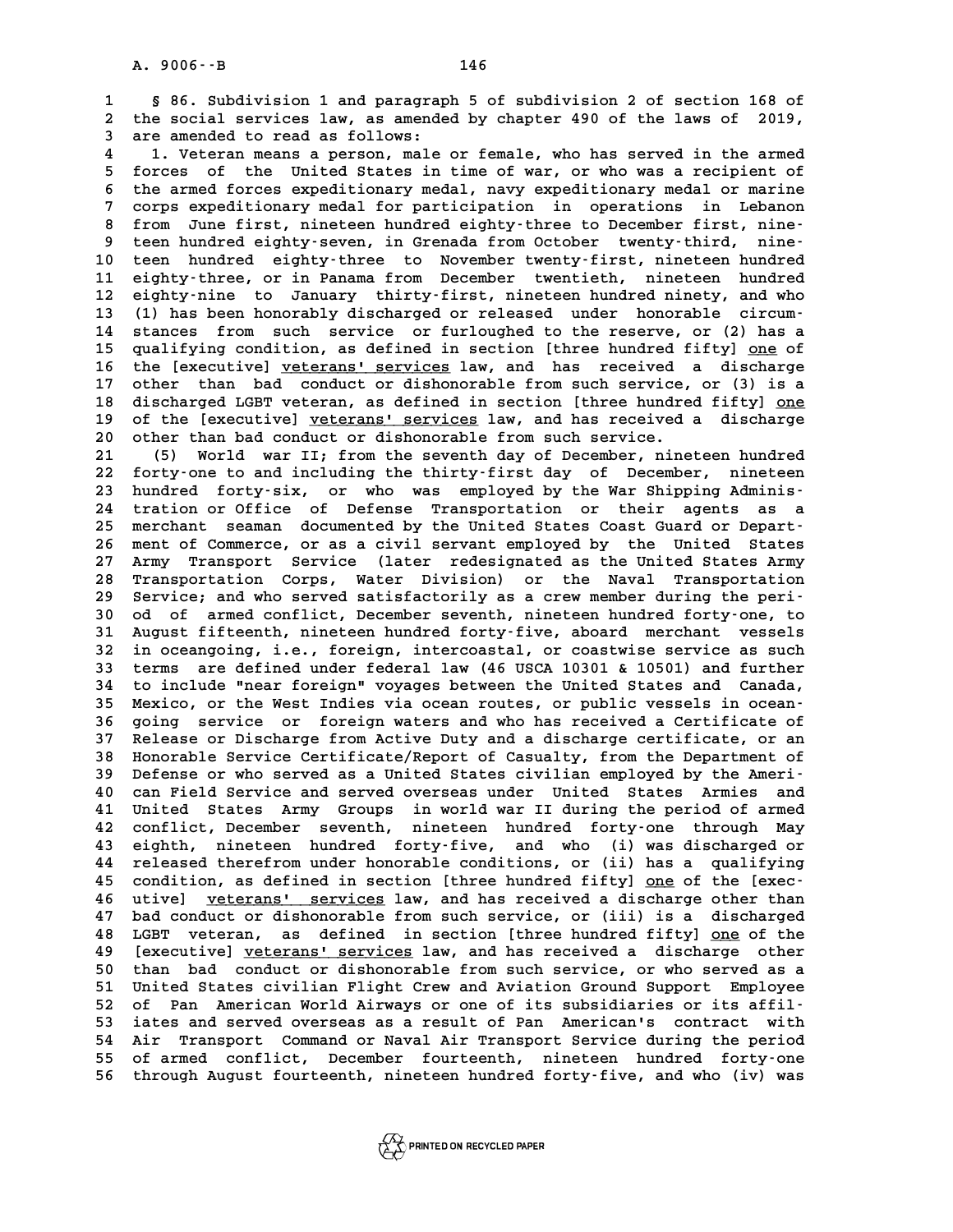**1 discharged or released therefrom under honorable conditions, or (v) has 2** discharged or released therefrom under honorable conditions, or (v) has<br>2 a qualifying condition, as defined in section [three hundred fifty] <u>one</u><br>3 of the lexequiivel veterans' services law, and has received a discha 1 discharged or released therefrom under honorable conditions, or (v) has<br>2 a qualifying condition, as defined in section [three hundred fifty] <u>one</u><br>3 of the [executive] <u>veterans' services</u> law, and has received a discha a qualifying condition, as defined in section [three hundred fifty] <u>one</u><br>3 of the [executive] <u>veterans' services</u> law, and has received a discharge<br>4 other than bad conduct or dishonorable from such service, or (vi) is a 5 of the [executive] <u>veterans' services</u> law, and has received a discharge<br>4 other than bad conduct or dishonorable from such service, or (vi) is a<br>5 discharged LGBT veteran, as defined in section [three hundred fifty] <u>o</u> 4 other than bad conduct or dishonorable from such service, or (vi) is a<br>5 discharged LGBT veteran, as defined in section [three hundred fifty] <u>one</u><br>6 of the [executive] <u>veterans' services</u> law, and has received a discha 5 discharged LGBT veteran, as defined in section [three hundre<br>6 of the [executive] <u>veterans' services</u> law, and has received<br>7 other than bad conduct or dishonorable from such service. **8 of the [executive] <u>veterans' services</u> law, and has received a discharge<br>
7 other than bad conduct or dishonorable from such service.<br>
8 87. Subparagraph 1 of paragraph (b) of subdivision 29 of section<br>
8 210.5 of the** 

9 210-B other than bad conduct or dishonorable from such service.<br>
9 210-B of the tax law, as amended by chapter 490 of the laws of 2019, is<br>
9 2019, is 8 **5 87.** Subparagraph 1 of 1<br>
9 210 B of the tax law, as amend<br>
10 amended to read as follows:<br>
11 (1) who served on active 11 (1) a served on active duty in the United States army, navy, air<br>
11 (1) who served on active duty in the United States army, navy, air<br>
12 force marine corps coast wird or the reserves thereof or who served

10 amended to read as follows:<br>
11 (1) who served on active duty in the United States army, navy, air<br>
12 force, marine corps, coast guard or the reserves thereof, or who served<br>
13 in active military service of the United 11 (1) who served on active duty in the United States army, navy, air<br>12 force, marine corps, coast guard or the reserves thereof, or who served<br>13 in active military service of the United States as a member of the army<br>14 12 force, marine corps, coast guard or the reserves thereof, or who served<br>13 in active military service of the United States as a member of the army<br>14 national guard, air national guard, New York guard or New York naval<br> 13 in active military service of the United States as a member of the army<br>14 national guard, air national guard, New York guard or New York naval<br>15 militia; who (i) was released from active duty by general or honorable<br>1 14 national guard, air national guard, New York guard or New York naval<br>15 militia; who (i) was released from active duty by general or honorable<br>16 discharge after September eleventh, two thousand one, or (ii) has a<br>17 qu 15 militia; who (i) was released from active duty by general or honorable<br>16 discharge after September eleventh, two thousand one, or (ii) has a<br>17 qualifying condition, as defined in section [three hundred fifty] <u>one</u> of 16 discharge after September eleventh, two thousand one, or (ii) has a<br>17 qualifying condition, as defined in section [three hundred fifty] <u>one</u> of<br>18 the [executive] <u>veterans' services</u> law, and has received a discharge 17 qualifying condition, as defined in section [three hundred fifty] <u>one</u> of<br>18 the [executive] <u>veterans' services</u> law, and has received a discharge<br>19 other than bad conduct or dishonorable from such service after Sept 18 the [executive] <u>veterans' services</u> law, and has received a discharge<br>19 other than bad conduct or dishonorable from such service after September<br>20 eleventh, two thousand one, or (iii) is a discharged LGBT veteran, as 21 other than bad conduct or dishonorable from such service after September<br>20 eleventh, two thousand one, or (iii) is a discharged LGBT veteran, as<br>21 defined in section [three hundred fifty] <u>one</u> of the [executive] <u>vet</u> 20 eleventh, two thousand one, or (iii) is a discharged LGBT veteran, as<br>21 defined in section [three hundred fifty] <u>one</u> of the [executive] <u>veter-</u><br>22 <u>ans' services</u> law, and has received a discharge other than bad con 21 defined in section [three hundred fifty] <u>one</u> of the [executive] <u>veter-</u><br>22 <u>ans' services</u> law, and has received a discharge other than bad conduct<br>23 or dishonorable from such service after September eleventh, two t 22 <u>ans'se</u><br>23 or dish<br>24 one;<br><sup>25 s</sup> <sup>99</sup> 23 or dishonorable from such service after September eleventh, two thousand<br>24 one;<br>25 § 88. Subparagraph (A) of paragraph 2 of subsection (a-2) of section<br>26 606 of the tax law, as amended by chapter 490 of the laws of 20

24 one;<br>25 § 88. Subparagraph (A) of paragraph 2 of subsection (a–2) of section<br>26 606 of the tax law, as amended by chapter 490 of the laws of 2019, is<br>27 amended to read as follows: 25 **§ 88. Subparagraph (A) of 26 606 of the tax law, as amended**<br>27 amended to read as follows:<br>28 (A) the serves are astive

**28 (A) who served on active duty in the United States army, navy, air 29 force, marine corps, coast guard or the reserves thereof, or who served 30 in active military service of the United States as a member of the army 39 force, marine corps, coast guard or the reserves thereof, or who served**<br>30 in active military service of the United States as a member of the army<br>31 national guard, air national guard, New York guard or New York nava 30 in active military service of the United States as a member of the army<br>31 national guard, air national guard, New York guard or New York naval<br>32 militia; who (i) was released from active duty by general or honorable<br>3 **31 national guard, air national guard, New York guard or New York naval**<br>**32 militia; who (i) was released from active duty by general or honorable**<br>**33 discharge after September eleventh, two thousand one, or (ii) has a** 32 militia; who (i) was released from active duty by general or honorable<br>33 discharge after September eleventh, two thousand one, or (ii) has a<br>34 qualifying condition, as defined in section [three hundred fifty] <u>one</u> of 33 discharge after September eleventh, two thousand one, or (ii) has a<br>34 qualifying condition, as defined in section [three hundred fifty] <u>one</u> of<br>35 the [executive] <u>veterans' services</u> law, and has received a discharge **34 qualifying condition, as defined in section [three hundred fifty] <u>one</u> of<br>35 the [executive] <u>veterans' services</u> law, and has received a discharge<br>36 other than bad conduct or dishonorable from such service after Sep 35 the [executive] <u>veterans' services</u> law, and has received a discharge other than bad conduct or dishonorable from such service after September eleventh, two thousand one, or (iii) is a discharged LGBT veteran, as defi** 36 other than bad conduct or dishonorable from such service after September<br>37 eleventh, two thousand one, or (iii) is a discharged LGBT veteran, as<br>38 defined in section [three hundred fifty] <u>one</u> of the [executive] <u>vet</u> 37 eleventh, two thousand one, or (iii) is a discharged LGBT veteran, as<br>38 defined in section [three hundred fifty] <u>one</u> of the [executive] <u>veter-</u><br>39 <u>ans' services</u> law, and has received a discharge other than bad con **40 38 defined in section [three hundred fifty] <u>one</u> of the [executive] <u>veter-</u><br><b>40 or dishonorable from such service after September eleventh, two thousand**<br>41 ope: ans' services law, and has received a discharge other than bad conduct<br>40 or dishonorable from such service after September eleventh, two thousand<br>41 one;<br>**8** 89. Paragraph 18-a of subdivision (a) of section 1115 of the ta

**42 § 89. Paragraph 18-a of subdivision (a) of section 1115 of the tax 41 one;<br>42 § 89. Paragraph 18–a of subdivision (a) of section 1115 of the tax<br>43 law, as added by chapter 478 of the laws of 2016, is amended to read as<br>44 follows: 42 6** 89. P<br>**43 law, as add**<br>**44 follows:**<br>45 (19.0) m **43 law, as added by chapter 478 of the laws of 2016, is amended to read as<br>44 follows: (18-a) Tangible personal property manufactured and sold by a veteran,<br>45 and aftined in section, three, hundred, givty-four, twenty-ty** 

44 follows:<br>45 (18.a) Tangible personal property manufactured and sold by a veteran,<br>46 as defined in section [three hundred sixty-four] <u>twenty-two</u> of the<br>47 [executive] veterans' services law, for the benefit of a veter **47** [executive] <u>veterans' services</u> law, for the benefit of a veteran's<br>48 service organization, provided that such person or any member of his or **46 as defined in section [three hundred sixty-four] <u>twenty-two</u> of the [executive] <u>veterans' services</u> law, for the benefit of a veteran's service organization, provided that such person or any member of his or<br>As servi** 47 [executive] <u>veterans' services</u> law, for the benefit of a veteran's<br>48 service organization, provided that such person or any member of his or<br>49 her household does not conduct a trade or business in which similar<br>50 i **50 ideology are sold, the first two thousand five hundred dollars of receipts**<br>**50 items are sold, the first two thousand five hundred dollars of receipts**<br>**51 from such sales in a galendar wear** 49 her household does not conduct a<br>50 items are sold, the first two thousand<br>51 from such sales in a calendar year.<br>52 f 90 Subparagraph (A) of paragraph 50 items are sold, the first two thousand five hundred dollars of receipts<br>51 from such sales in a calendar year.<br>52 § 90. Subparagraph (A) of paragraph 2 of subdivision (g-1) of section<br>53 1511 of the tax law as amended b

51 from such sales in a calendar year.<br>52 § 90. Subparagraph (A) of paragraph 2 of subdivision (g-1) of section<br>53 1511 of the tax law, as amended by chapter 490 of the laws of 2019, is<br>54 amended to read as follows: 52 § 90. Subparagraph (A) of p<br>53 1511 of the tax law, as amende<br>54 amended to read as follows:<br>55 (A) who served ap active 53 1511 of the tax law, as amended by chapter 490 of the laws of 2019, is<br>54 amended to read as follows:<br>55 (A) who served on active duty in the United States army, navy, air<br>56 force marine served acest wird ar the reserv

54 amended to read as follows:<br>55 (A) who served on active duty in the United States army, navy, air<br>56 force, marine corps, coast guard or the reserves thereof, or who served

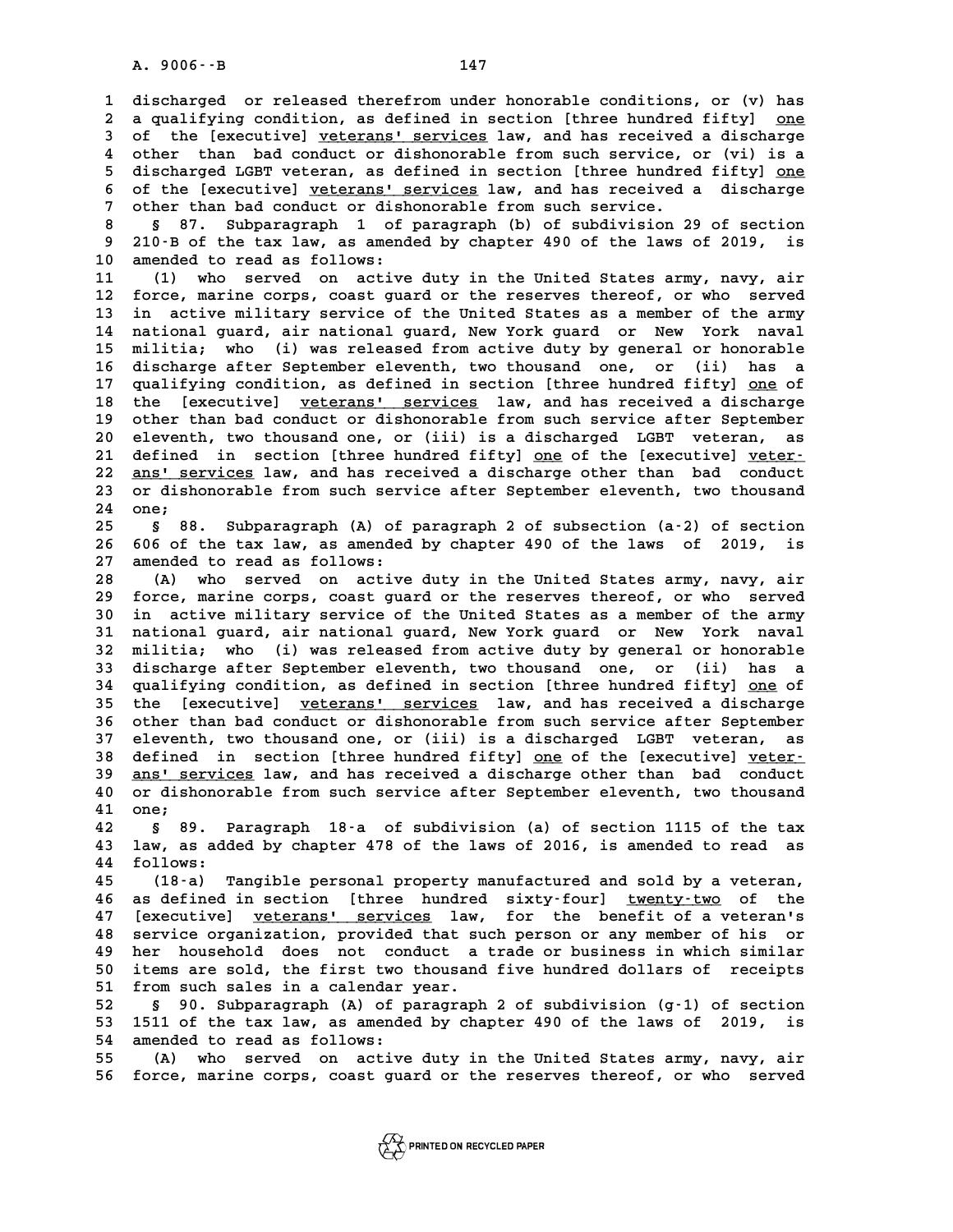**1 in active military service of the United States as a member of the army 2** in active military service of the United States as a member of the army<br>2 national guard, air national guard, New York guard or New York naval<br>3 militia: who (i) was released from active duty by general or bonorable 1 in active military service of the United States as a member of the army<br>2 national guard, air national guard, New York guard or New York naval<br>3 militia; who (i) was released from active duty by general or honorable<br>4 di 2 national guard, air national guard, New York guard or New York naval<br>3 militia; who (i) was released from active duty by general or honorable<br>4 discharge after September eleventh, two thousand one, or (ii) has a<br>5 gualif 5 militia; who (i) was released from active duty by general or honorable<br>4 discharge after September eleventh, two thousand one, or (ii) has a<br>5 qualifying condition, as defined in section [three hundred fifty] <u>one</u> of<br>th 4 discharge after September eleventh, two thousand one, or (ii) has a<br>5 qualifying condition, as defined in section [three hundred fifty] <u>one</u> of<br>6 the [executive] <u>veterans' services</u> law, and has received a discharge<br>7 5 qualifying condition, as defined in section [three hundred fifty] <u>one</u> of<br>6 the [executive] <u>veterans' services</u> law, and has received a discharge<br>7 other than bad conduct or dishonorable from such service after Septemb 8 the [executive] <u>veterans' services</u> law, and has received a discharge<br>7 other than bad conduct or dishonorable from such service after September<br>8 eleventh, two thousand one, or (iii) is a discharged LGBT veteran, as<br>9 9 other than bad conduct or dishonorable from such service after September<br>
8 eleventh, two thousand one, or (iii) is a discharged LGBT veteran, as<br>
9 defined in section [three hundred fifty] <u>one</u> of the [executive] <u>vete</u> 8 eleventh, two thousand one, or (iii) is a discharged LGBT veteran, as<br>9 defined in section [three hundred fifty] <u>one</u> of the [executive] <u>veter-</u><br>10 <u>ans' services</u> law, and has received a discharge other than bad condu 9 defined in section [three hundred fifty] <u>one</u> of the [executive] <u>veter-</u><br>10 <u>ans' services</u> law, and has received a discharge other than bad conduct<br>11 or dishonorable from such service after September eleventh, two th 10 <u>ans' s</u><br>11 or dish<br>12 one;<br><sup>13</sup> 8 91 **11 or dishonorable from such service after September eleventh, two thousand**<br>12 one;<br>**5 91. Section 295 of the town law, as amended by chapter 490 of the**<br>14 laws of 2019, is amended to read as follows:

12 one;<br>13 § 91. Section 295 of the town law, as amended<br>14 laws of 2019, is amended to read as follows:<br>15 § 295 Pemeural of remains of deseased member **13** § 91. Section 295 of the town law, as amended by chapter 490 of the<br>14 laws of 2019, is amended to read as follows:<br>15 § 295. Removal of remains of deceased members of armed forces. Upon a<br>16 uportiod poition processe

**14 laws of 2019, is amended to read as follows:**<br>
15 § 295. Removal of remains of deceased members of armed forces. Upon a<br>
16 verified petition presented to a judge of a court of record by any armed<br>
17 forces! examinati 15 § 295. Removal of remains of deceased members of armed forces. Upon a<br>16 verified petition presented to a judge of a court of record by any armed<br>17 forces' organization in any town or city in this state by a majority o 16 verified petition presented to a judge of a court of record by any armed<br>17 forces' organization in any town or city in this state by a majority of<br>18 its officers, or a majority of any memorial committee in any town or 17 forces' organization in any town or city in this state by a majority of 18 its officers, or a majority of any memorial committee in any town or city where there are two or more veteran armed forces' organizations, or in 18 its officers, or a majority of any memorial committee in any town or<br>
19 city where there are two or more veteran armed forces' organizations, or<br>
20 in towns or cities where there are no veteran armed forces' organiza-20 city where there are two or more veteran armed forces' organizations, or<br>20 in towns or cities where there are no veteran armed forces' organiza-<br>21 tions, upon the petition of five or more veterans of the armed forces, 20 in towns or cities where there are no veteran armed forces' organiza-<br>21 tions, upon the petition of five or more veterans of the armed forces,<br>22 the judge to whom said verified petition is presented shall make an<br>23 o 21 tions, upon the petition of five or more veterans of the armed forces,<br>22 the judge to whom said verified petition is presented shall make an<br>23 order to show cause, returnable before him <u>or her</u> at a time and place<br>24 22 the judge to whom said verified petition is presented shall make an<br>23 order to show cause, returnable before him <u>or her</u> at a time and place<br>24 within the county in not less than fourteen or more than twenty days<br>25 f 23 order to show cause, returnable before him <u>or her</u> at a time and place<br>24 within the county in not less than fourteen or more than twenty days<br>25 from the date of presentation of said petition, why the remains of any<br>2 **26 deceased members of the armed forces buried in potter's field, or in any 27 neglected or abandoned cemeteries, should not be removed to and rein-**26 deceased members of the armed forces buried in potter's field, or in any<br>27 neglected or abandoned cemeteries, should not be removed to and rein-<br>28 terred in a properly kept incorporated cemetery in the same town or ci 27 neglected or abandoned cemeteries, should not be removed to and rein-<br>28 terred in a properly kept incorporated cemetery in the same town or city<br>29 or in a town adjoining the town or city in which the remains of a<br>30 d 28 terred in a properly kept incorporated cemetery in the same town or city<br>29 or in a town adjoining the town or city in which the remains of a<br>30 deceased member of the armed forces are buried, and to fix the amount of<br><sup></sup> 29 or in a town adjoining the town or city in which the remains of a<br>30 deceased member of the armed forces are buried, and to fix the amount of<br>31 the expenses for such removal and reinterment, and the order to show<br>32 ca 30 deceased member of the armed forces are buried, and to fix the amount of<br>31 the expenses for such removal and reinterment, and the order to show<br>32 cause shall provide for its publication in a newspaper, to be designate 31 the expenses for such removal and reinterment, and the order to show<br>32 cause shall provide for its publication in a newspaper, to be designated<br>33 in the order, which is published nearest to the cemetery from which the 32 cause shall provide for its publication in a newspaper, to be designated<br>33 in the order, which is published nearest to the cemetery from which the<br>34 removal is sought to be made, once in each week for two successive<br>3 33 in the order, which is published nearest to the cemetery from which the<br>34 removal is sought to be made, once in each week for two successive<br>35 weeks. The verified petition presented to the judge shall show that the<br>26 34 removal is sought to be made, once in each week for two successive<br>35 weeks. The verified petition presented to the judge shall show that the<br>36 petitioners are a majority of the officers of a veteran armed forces<br>27 ex **35 weeks. The verified petition presented to the judge shall show that the petitioners are a majority of the officers of a veteran armed forces**<br>37 organization, or a majority of a memorial committee in towns or cities<br>38 36 petitioners are a majority of the officers of a veteran armed forces<br>37 organization, or a majority of a memorial committee in towns or cities<br>38 where two or more veteran armed forces organizations exist, or that the<br>2 **37 organization, or a majority of a memorial committee in towns or cities**<br>38 where two or more veteran armed forces organizations exist, or that the<br>39 petitioners are honorably discharged veterans of the armed forces in **40 to 30 where two or more veteran armed forces organizations exist, or that the**<br> **40 towns or cities where no veteran armed forces organization exists, or**<br> **40 towns or cities where no veteran armed forces organization** 39 petitioners are honorably discharged veterans of the armed forces in<br>40 towns or cities where no veteran armed forces organization exists, or<br>41 that the petitioners have a qualifying condition, as defined in section<br>42 40 towns or cities where no veteran armed forces organization exists, or<br>41 that the petitioners have a qualifying condition, as defined in section<br>42 [three hundred fifty] <u>one</u> of the [executive] <u>veterans' services</u> law 41 that the petitioners have a qualifying condition, as defined in section<br>42 [three hundred fifty] <u>one</u> of the [executive] <u>veterans' services</u> law, and<br>43 received a discharge other than bad conduct or dishonorable from 42 [three hundred fifty] <u>one</u> of the [executive] <u>veterans' services</u> law, and<br>43 received a discharge other than bad conduct or dishonorable from such<br>44 service and are in towns or cities where no veteran armed forces o 42 [three hundred fifty] <u>one</u> of the [executive] <u>veterans' services</u> law, and<br>43 received a discharge other than bad conduct or dishonorable from such<br>44 service and are in towns or cities where no veteran armed forces o **44** service and are in towns or cities where no veteran armed forces organ-<br>45 izations exist, or that the petitioners are discharged LGBT veterans, as<br>46 defined in section [three hundred fifty] <u>one</u> of the [executive] **45 izations exist, or that the petitioners are discharged LGBT veterans, as<br>46 defined in section [three hundred fifty] <u>one</u> of the [executive] <u>veter-</u><br>47 <u>ans' services</u> law, and received a discharge other than bad con 46 defined in section [three hundred fifty] <u>one</u> of the [executive] <u>veter-</u><br>47 <u>ans' services</u> law, and received a discharge other than bad conduct or<br>48 dishonorable from such service and are in towns and cities where 47 <u>ans' services</u> law, and received a discharge other than bad conduct or dishonorable from such service and are in towns and cities where no veteran armed forces organizations exist, and (1) the name of the deceased mem** dishonorable from such service and are in towns and cities where no<br>49 veteran armed forces organizations exist, and (1) the name of the<br>50 deceased member or members of the armed forces, whose remains are sought<br>51 to be **50** veteran armed forces organizations exist, and (1) the name of the<br>50 deceased member or members of the armed forces, whose remains are sought<br>51 to be removed, and if known the unit in which he, she or they served;<br>52 **50 deceased member or members of the armed forces, whose remains are sought<br>
51 to be removed, and if known the unit in which he<u>, she</u> or they served;<br>
52 (2) the name and location of the cemetery in which he <u>or she</u> is** 51 to be removed, and if known the unit in which he<u>, she</u> or they served;<br>52 (2) the name and location of the cemetery in which he <u>or she</u> is interred<br>53 and from which removal is asked to be made; (3) the name and locat 52 (2) the name and location of the cemetery in which he <u>or she</u> is interred<br>53 and from which removal is asked to be made; (3) the name and location of<br>54 the incorporated cemetery to which the remains are desired to be 53 and from which removal is asked to be made; (3) the name and location of<br>54 the incorporated cemetery to which the remains are desired to be removed<br>55 and reinterred; (4) the facts showing the reasons for such removal. 55 and reinterred; (4) the facts showing the reasons for such removal. Upon<br>56 the return day of the order to show cause and at the time and place

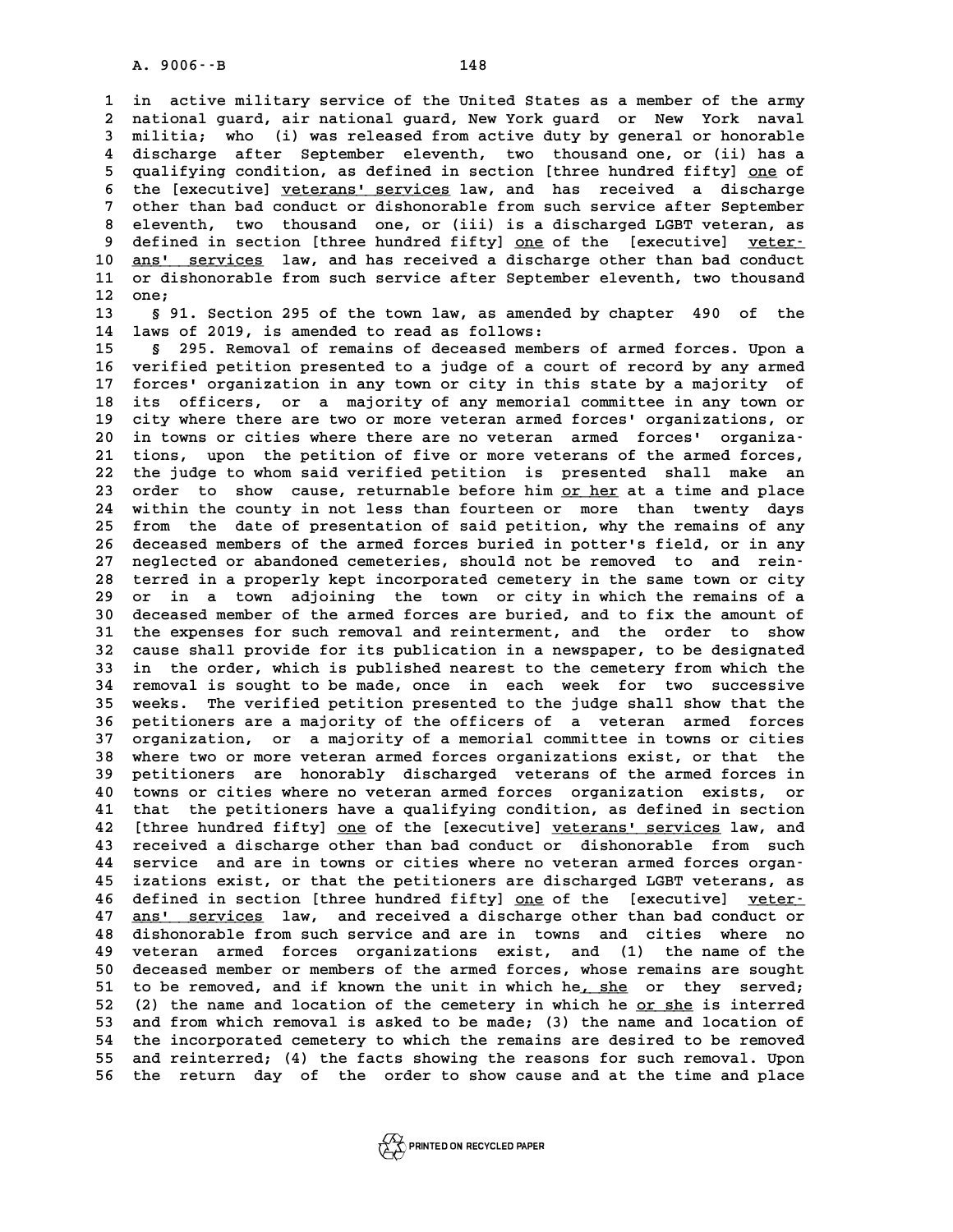**1 fixed in said order, upon filing proof of publication of the order to 2** fixed in said order, upon filing proof of publication of the order to<br>2 show cause with the judge, if no objection is made thereto, he <u>or she</u><br>3 shall make an order directing, the removal of the remains of said 1 fixed in said order, upon filing proof of publication of the order to<br>2 show cause with the judge, if no objection is made thereto, he <u>or she</u><br>3 shall make an order directing the removal of the remains of said<br>4 decease 2 show cause with the judge, if no objection is made thereto, he <u>or she</u><br>
3 shall make an order directing the removal of the remains of said<br>
4 deceased member or members of the armed forces to the cemetery desig-<br>
5 nate 5 shall make an order directing the removal of the remains of said<br>4 deceased member or members of the armed forces to the cemetery desig-<br>5 nated in the petition within the town or city or within a town adjoining<br>the town deceased member or members of the armed forces to the cemetery desig-<br>
5 nated in the petition within the town or city or within a town adjoining<br>
6 the town or city in which the remains are then buried and shall specify<br> 5 nated in the petition within the town or city or within a town adjoining<br>6 the town or city in which the remains are then buried and shall specify<br>7 in the order the amount of the expenses of such removal, which expenses 6 the town or city in which the remains are then buried and shall specify<br>7 in the order the amount of the expenses of such removal, which expenses<br>8 of removal and reinterment, including the expense of the proceeding<br>19 u 9 in the order the amount of the expenses of such removal, which expenses<br>8 of removal and reinterment, including the expense of the proceeding<br>9 under this section, shall be a charge upon the county in which the town<br>10 o 8 of removal and reinterment, including the expense of the proceeding<br>9 under this section, shall be a charge upon the county in which the town<br>10 or city is situated from which the removal is made and such expenses<br><sup>11</sup> s 9 under this section, shall be a charge upon the county in which the town<br>10 or city is situated from which the removal is made and such expenses<br>11 shall be a county charge and audited by the board of supervisors of the<br>2 10 or city is situated from which the removal is made and such expenses<br>11 shall be a county charge and audited by the board of supervisors of the<br>12 county and paid in the same manner as other county charges. On and after 11 shall be a county charge and audited by the board of supervisors of the<br>12 county and paid in the same manner as other county charges. On and after<br>13 the removal and reinterment of the remains of the deceased member or 12 county and paid in the same manner as other county charges. On and after<br>13 the removal and reinterment of the remains of the deceased member or<br>14 members of the armed forces in the armed forces' plot, the expenses for 13 the removal and reinterment of the remains of the deceased member or<br>14 members of the armed forces in the armed forces' plot, the expenses for<br>15 annual care of the grave in the armed forces' burial plot to which the<br>1 14 members of the armed forces in the armed forces' plot, the expenses for<br>15 annual care of the grave in the armed forces' burial plot to which the<br>16 removal is made shall be annually provided by the town or city in whic 15 annual care of the grave in the armed forces' burial plot to which the<br>16 removal is made shall be annually provided by the town or city in which<br>17 the remains were originally buried, at the rate of not to exceed twent 16 removal is made shall be annually provided by the town or city in which<br>17 the remains were originally buried, at the rate of not to exceed twenty<br>18 dollars per grave, and shall be paid annually to the incorporated cem 17 the remains were originally buried, at the rate of not to exceed twenty<br>18 dollars per grave, and shall be paid annually to the incorporated ceme-<br>19 tery association to which the remains of each deceased member of the<br> **20 arms are state in the set of the incorporated ceme-**<br> **20 armed forces may be removed and reinterred. The petition and order shall**<br> **21 be filed in the county clerkly office of the county in which the remains** 19 tery association to which the remains of each deceased member of the 20 armed forces may be removed and reinterred. The petition and order shall 21 be filed in the county clerk's office of the county in which the remain 20 armed forces may be removed and reinterred. The petition and order shall<br>21 be filed in the county clerk's office of the county in which the remains<br>22 of the deceased member of the armed forces were originally interred 21 be filed in the county clerk's office of the county in which the remains<br>22 of the deceased member of the armed forces were originally interred, and<br>23 the service of a certified copy of the final order upon the cemeter 22 of the deceased member of the armed forces were originally interred, and<br>23 the service of a certified copy of the final order upon the cemetery<br>24 association shall be made prior to any removal. Any relative of the<br>25 23 the service of a certified copy of the final order upon the cemetery<br>24 association shall be made prior to any removal. Any relative of the<br>25 deceased member or members of the armed forces, or the officer of any<br>26 cem 24 association shall be made prior to any removal. Any relative of the<br>25 deceased member or members of the armed forces, or the officer of any<br>26 cemetery association in which the remains of the deceased member or<br>27 memb 25 deceased member or members of the armed forces, or the officer of any<br>26 cemetery association in which the remains of the deceased member or<br>27 members of the armed forces were originally interred, or the authorities<br>28 26 cemetery association in which the remains of the deceased member or<br>27 members of the armed forces were originally interred, or the authorities<br>28 of the county in which the member or members of the armed forces were<br>29 27 members of the armed forces were originally interred, or the authorities<br>28 of the county in which the member or members of the armed forces were<br>29 originally buried, may oppose the granting of said order and the judge 28 of the county in which the member or members of the armed forces were<br>29 originally buried, may oppose the granting of said order and the judge<br>30 shall summarily hear the statement of the parties and make such order as 39 originally buried, may oppose the granting of said order and the judge<br>30 shall summarily hear the statement of the parties and make such order as<br>31 the justice and equity of the application shall require. Any headston 30 shall summarily hear the statement of the parties and make such order as<br>31 the justice and equity of the application shall require. Any headstone<br>32 or monument which marks the grave of the deceased member of the armed 31 the justice and equity of the application shall require. Any headstone<br>32 or monument which marks the grave of the deceased member of the armed<br>33 forces shall be removed and reset at the grave in the cemetery in which<br> 32 or monument which marks the grave of the deceased member of the armed<br>33 forces shall be removed and reset at the grave in the cemetery in which<br>34 the removal is permitted to be made and in each case the final order<br>35 33 forces shall be removed and reset at the grave in the cemetery in which<br>34 the removal is permitted to be made and in each case the final order<br>35 shall provide the amount of the expenses of such removals and reinter-<br>3 34 the removal is permitted to be made and in each case the final order<br>35 shall provide the amount of the expenses of such removals and reinter-<br>36 ment and resetting of the headstone or monument, including the expenses<br>3 35 shall provide the amount of the expenses of such removals and reinter-<br>36 ment and resetting of the headstone or monument, including the expenses<br>37 of the proceedings under this section; except that where provision is<br> 36 ment and resetting of the headstone or monument, including the expenses<br>37 of the proceedings under this section; except that where provision is<br>38 otherwise made for the purchase or erection of a new headstone, monumen 37 of the proceedings under this section; except that where provision is<br>38 otherwise made for the purchase or erection of a new headstone, monument<br>39 or marker at the grave in the cemetery to which such removal is permit 38 otherwise made for the purchase or erection of a new headstone, monument<br>39 or marker at the grave in the cemetery to which such removal is permit-<br>40 ted, such old headstone or monument need not be so removed and reset 39 or marker at the grave in the cemetery to which such removal is permit-<br>40 ted, such old headstone or monument need not be so removed and reset, in<br>41 which case such final order shall not provide for the expense of res the ted, such old headstone or monument need not be so removed and reset, in<br>
41 which case such final order shall not provide for the expense of reset-<br>
42 ting. The order shall designate the person or persons having char 41 which case such final order shall not provide for the expense of reset-<br>42 ting. The order shall designate the person or persons having charge of<br>43 the removals and reinterments. Upon completion of the removal, reinter 42 ting. The order shall designate the person or persons having charge of<br>43 the removals and reinterments. Upon completion of the removal, reinter-<br>44 ment and resetting of the headstones or monuments, the person or perso the removals and reinterments. Upon completion of the removal, reinter-<br>44 ment and resetting of the headstones or monuments, the person or persons<br>45 having charge of the same shall make a verified report of the removal,<br> 44 ment and resetting of the headstones or monuments, the person or persons<br>45 having charge of the same shall make a verified report of the removal,<br>46 reinterment and resetting of the headstone or monument and file the<br>4 A provide the same shall make a verified report of the removal,<br>46 reinterment and resetting of the headstone or monument and file the<br>47 report in the clerk's office of the proper county. The words "member of<br>the armed fo 46 reinterment and resetting of the headstone or monument and file the<br>47 report in the clerk's office of the proper county. The words "member of<br>48 the armed forces" shall be construed to mean a member of the armed forc-<br> 47 report in the clerk's office of the proper county. The words "member of<br>48 the armed forces" shall be construed to mean a member of the armed forc-<br>49 es who served in the armed forces of the United States and who (5) w the armed forces" shall be construed to mean a member of the armed forc-<br>
49 es who served in the armed forces of the United States and who (5) was<br>
50 honorably discharged from such service, or (6) has a qualifying condi-**50** es who served in the armed forces of the United States and who (5) was<br>50 honorably discharged from such service, or (6) has a qualifying condi-<br>51 tion, as defined in section [three hundred fifty] <u>one</u> of the [execu 50 honorably discharged from such service, or (6) has a qualifying condi-<br>51 tion, as defined in section [three hundred fifty] <u>one</u> of the [executive]<br>52 <u>veterans' services</u> law, and has received a discharge other than b 51 tion, as defined in section [three hundred fifty] <u>one</u> of the [executive]<br>52 <u>veterans' services</u> law, and has received a discharge other than bad<br>53 conduct or dishonorable from such service, or (7) is a discharged LG 52 <u>veterans' services</u> law, and has received a discharge other than bad<br>53 conduct or dishonorable from such service, or (7) is a discharged LGBT<br>54 veteran, as defined in section [three hundred fifty] <u>one</u> of the [execu 53 conduct or dishonorable from such service, or (7) is a discharged LGBT<br>54 veteran, as defined in section [three hundred fifty] <u>one</u> of the [execu-<br>55 tive] <u>veterans' services</u> law, and has received a discharge other t 54 veteran, as defined in section [three hundred fifty] <u>one</u> of the [execu-<br>55 tive] <u>veterans' services</u> law, and has received a discharge other than<br>56 bad conduct or dishonorable from such service, and the words "armed

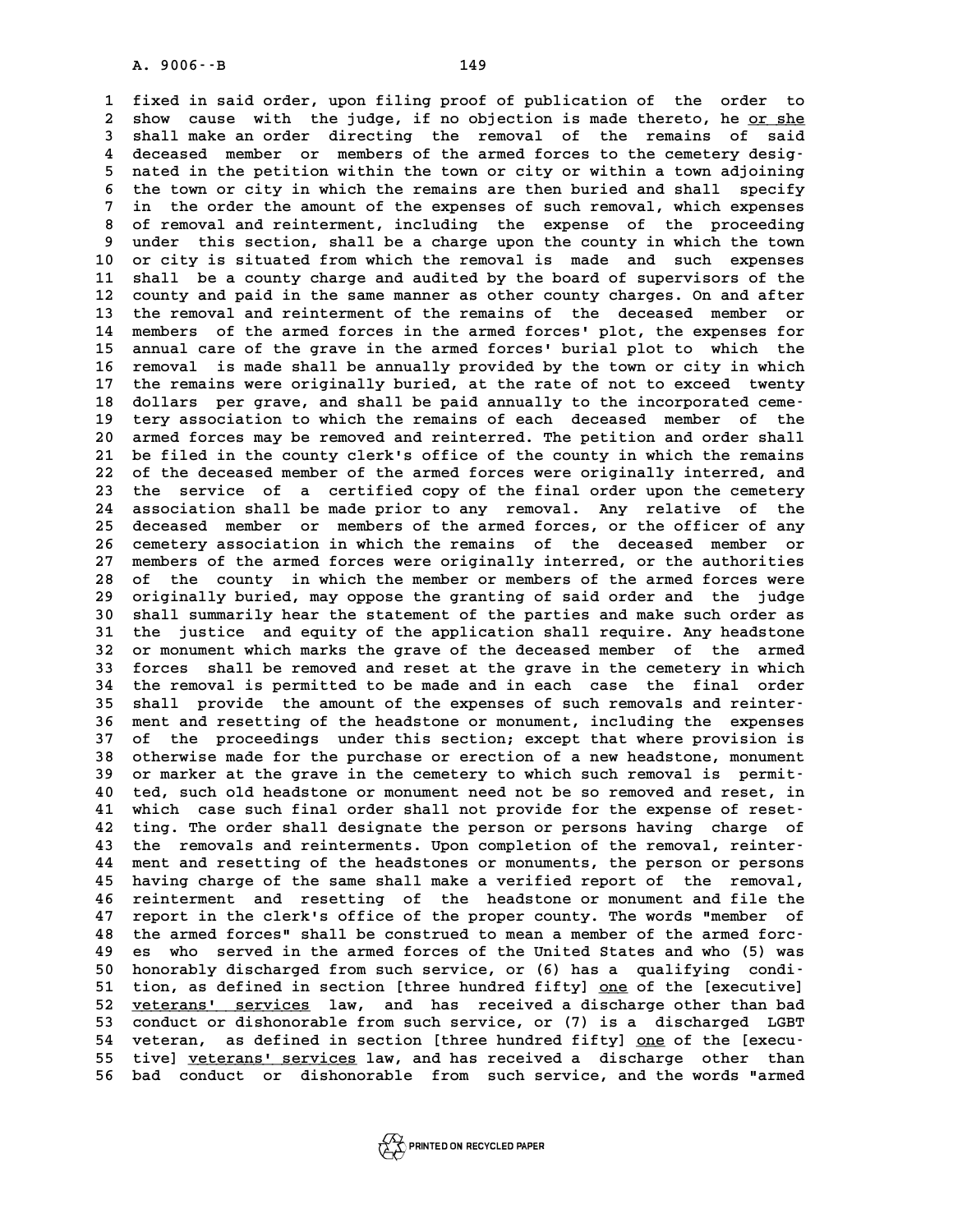A. 9006 · - B<br>150<br>1 forces plot" shall be construed to mean a plot of land in any incorpo-<br>2 rated comptany act anart to be evaluaivaly used as a place for interving **2** forces plot" shall be construed to mean a plot of land in any incorpo-<br>2 rated cemetery set apart to be exclusively used as a place for interring<br>3 the remains of deceased veterans of the armed forces of the United 1 forces plot" shall be construed to mean a plot of land in any incorpo-<br>2 rated cemetery set apart to be exclusively used as a place for interring<br>3 the remains of deceased veterans of the armed forces of the United<br>4 Sta 2 rated ceme<br>3 the remai:<br>4 States. 3 the remains of deceased veterans of the armed forces of the United<br>4 States.<br>5 § 92. Subdivision 2 of section 404-v of the vehicle and traffic law,<br>5 as arounded by sharter 400 of the laws of 2019, is arounded to read as

**4 States.**<br>5 § 92. Subdivision 2 of section 404–v of the vehicle and traffic law,<br>6 as amended by chapter 490 of the laws of 2019, is amended to read as<br>7 follows: **5 8 92. 8**<br>**6** as amended 1<br>**7** follows: **8** as amended by chapter 490 of the laws of 2019, is amended to read as<br> **8** 2. The distinctive plate authorized pursuant to this section shall be<br> **8** issued upon proof satisfactory to the commissioner that the applicant

9 19 100008:<br> **9 2.** The distinctive plate authorized pursuant to this section shall be<br> **9** issued upon proof, satisfactory to the commissioner, that the applicant<br> **10** is a veteran who served in the United States Naval 10 10 10 is a veteran who series are the United States Naval Armed Guard and who<br>
10 is a veteran who served in the United States Naval Armed Guard and who<br>
11 (1) was bonorably discharged from such service or (2) has a gu 9 issued upon proof, satisfactory to the commissioner, that the applicant<br>10 is a veteran who served in the United States Naval Armed Guard and who<br>11 (1) was honorably discharged from such service, or (2) has a qualifying 10 is a veteran who served in the United States Naval Armed Guard and who<br>11 (1) was honorably discharged from such service, or (2) has a qualifying<br>12 condition, as defined in section [three hundred fifty] <u>one</u> of the [e 11 (1) was honorably discharged from such service, or (2) has a qualifying<br>12 condition, as defined in section [three hundred fifty] <u>one</u> of the [exec-<br>13 utive] <u>veterans' services</u> law, and has received a discharge othe **14 bad conduct or dishonorable from such service, or (3) is a discharged** 13 utive] <u>veterans' services</u> law, and has received a discharge other than<br>14 bad conduct or dishonorable from such service, or (3) is a discharged<br>15 LGBT veteran, as defined in section [three hundred fifty] <u>one</u> of the 14 bad conduct or dishonorable from such service, or (3) is a discharged<br>15 LGBT veteran, as defined in section [three hundred fifty] <u>one</u> of the<br>16 [executive] <u>veterans' services</u> law, and has received a discharge other 15 LGBT veteran, as defined in section [three hundred<br>16 [executive] <u>veterans' services</u> law, and has received a<br>17 than bad conduct or dishonorable from such service. 16 [executive] <u>veterans' services</u> law, and has received a discharge other<br>17 than bad conduct or dishonorable from such service.<br>18 § 93. Subdivision 3 of section 404-v of the vehicle and traffic law,<br>19 as amended by se

17 than bad conduct or dishonorable from such service.<br>18 § 93. Subdivision 3 of section 404 v of the vehicle and traffic law,<br>19 as amended by section 19 of part AA of chapter 56 of the laws of 2019,<br>20 is amended to read 18 § 93. Subdivision 3 of section<br>19 as amended by section 19 of part<br>20 is amended to read as follows:<br>21 <sup>3</sup> Adistinative plate issued pr **20 as amended by section 19 of part AA of chapter 56 of the laws of 2019,<br>
20 is amended to read as follows:<br>
21 3. A distinctive plate issued pursuant to this section shall be issued<br>
22 in the same manner as other numbe** 

20 is amended to read as follows:<br>
21 3. A distinctive plate issued pursuant to this section shall be issued<br>
22 in the same manner as other number plates upon the payment of the regu-<br>
23 lar registration fee prescribed b 21 3. A distinctive plate issued pursuant to this section shall be issued<br>22 in the same manner as other number plates upon the payment of the regu-<br>23 lar registration fee prescribed by section four hundred one of this<br>24 22 in the same manner as other number plates upon the payment of the regu-<br>23 lar registration fee prescribed by section four hundred one of this<br>24 article, provided, however, that an additional annual service charge of<br>2 23 lar registration fee prescribed by section four hundred one of this<br>24 article, provided, however, that an additional annual service charge of<br>25 fifteen dollars shall be charged for such plate. Such annual service<br>26 s 24 article, provided, however, that an additional annual service charge of<br>
25 fifteen dollars shall be charged for such plate. Such annual service<br>
26 charge shall be deposited to the credit of the Eighth Air Force Histor 25 fifteen dollars shall be charged for such plate. Such annual service<br>26 charge shall be deposited to the credit of the Eighth Air Force Histor-<br>27 ical Society fund established pursuant to section ninety-five-f of the<br>2 26 charge shall be deposited to the credit of the Eighth Air Force Histor-<br>27 ical Society fund established pursuant to section ninety-five-f of the<br>28 state finance law and shall be used for veterans' counseling services<br> 27 ical Society fund established pursuant to section ninety-five-f of the<br>28 state finance law and shall be used for veterans' counseling services<br>29 provided by local veterans' service agencies pursuant to section [three<br> 38 state finance law and shall be used for veterans' counseling services<br>29 provided by local veterans' service agencies pursuant to section [three<br>30 hundred fifty-seven] <u>fourteen</u> of the [executive] <u>veterans' services</u> 29 provided by local veterans' service agencies pursuant to section [three<br>30 hundred fifty-seven] <u>fourteen</u> of the [executive] <u>veterans' services</u> law<br>31 under the direction of the [division] <u>department</u> of veterans' s 30 hundred fifty-seven] <u>fourteen</u> of the [executive] <u>veterans' services</u> law<br>31 under the direction of the [division] <u>department</u> of veterans' services.<br>32 Provided, however, that one year after the effective date of th 31 under the direction of the [division] <u>department</u> of veterans' services.<br>32 Provided, however, that one year after the effective date of this<br>33 section funds in the amount of five thousand dollars, or so much thereof 32 Provided, however, that one year after the effective date of this<br>33 section funds in the amount of five thousand dollars, or so much thereof<br>34 as may be available, shall be allocated to the department to offset<br>35 sec 33 section funds in the amount of five thousand dollars, or so much thereof<br>34 as may be available, shall be allocated to the department to offset<br>35 costs associated with the production of such license plates.<br>8 94. Parag

**36 § 94. Paragraphs (a) and (b) of subdivision 1 of section 404-w of the 35 costs associated with the production of such license plates.**<br>36 § 94. Paragraphs (a) and (b) of subdivision 1 of section 404 w of the<br>37 vehicle and traffic law, as amended by chapter 490 of the laws of 2019,<br>38 are a **36 5** 94. Paragraphs (a) and (b) of<br>37 vehicle and traffic law, as amended<br>38 are amended to read as follows: **37 vehicle and traffic law, as amended by chapter 490 of the laws of 2019,<br>38 are amended to read as follows:**<br>(a) a person who served in the armed forces of the United States in<br>the bestilities that equinod in the Persia

are amended to read as follows:<br>
40 (a) a person who served in the armed forces of the United States in<br>
40 the hostilities that occurred in the Persian Gulf from the eleventh day<br>
41 of September, two thousand one, to the **41 of September, two thousand one, to the end of such hostilities, who (i) 42 was discharged therefrom under other than dishonorable conditions, or 43 (ii) has a qualifying condition, as defined in section [three hundred 42 was discharged therefrom under other than dishonorable conditions, or**<br>**43** (ii) has a qualifying condition, as defined in section [three hundred<br>**44** fifty] <u>one</u> of the [executive] <u>veterans' services</u> law, and has r **43** (ii) has a qualifying condition, as defined in section [three hundred<br>**44** fifty] <u>one</u> of the [executive] <u>veterans' services</u> law, and has received a<br>45 discharge other than bad conduct or dishonorable from such ser **44 fifty** one of the [executive] <u>veterans' services</u> law, and has received a<br>45 discharge other than bad conduct or dishonorable from such service, or<br>46 (iii) is a discharged LGBT veteran, as defined in section [three h 45 discharge other than bad conduct or dishonorable from such service, or<br>46 (iii) is a discharged LGBT veteran, as defined in section [three hundred<br>47 fifty] <u>one</u> of the [executive] <u>veterans' services</u> law, and has rec **46** (ii) is a discharged LGBT veteran, as defined in section [three hundred<br>**47** fifty] <u>one</u> of the [executive] <u>veterans' services</u> law, and has received a<br>48 discharge other than bad conduct or dishonorable from such s **47 fifty] <u>one</u> of the [executive] <u>veterans' services</u> law, and has received a<br>48 discharge other than bad conduct or dishonorable from such service; or<br>49 (b) a person who served in the armed forces of the United States** 

discharge other than bad conduct or dishonorable from such service; or<br>
49 (b) a person who served in the armed forces of the United States in<br>
50 the hostilities that occurred in Afghanistan from the eleventh day of<br>
51 S **50** (b) a person who served in the armed forces of the United States in<br>50 the hostilities that occurred in Afghanistan from the eleventh day of<br>51 September, two thousand one, to the end of such hostilities, who (i) was<br> 50 the hostilities that occurred in Afghanistan from the eleventh day of<br>51 September, two thousand one, to the end of such hostilities, who (i) was<br>52 discharged therefrom under other than dishonorable conditions, or (ii) 51 September, two thousand one, to the end of such hostilities, who (i) was discharged therefrom under other than dishonorable conditions, or (ii) has a qualifying condition, as defined in section [three hundred fifty] one 54 <u>one</u> of the [executive] <u>veterans' services</u> law, and has received a<br>55 discharge other than bad conduct or dishonorable from such service, or **55 discharge other than bad conduct or dishonorable from such service, or 56 (iii) is a discharged LGBT veteran, as defined in section [three hundred**

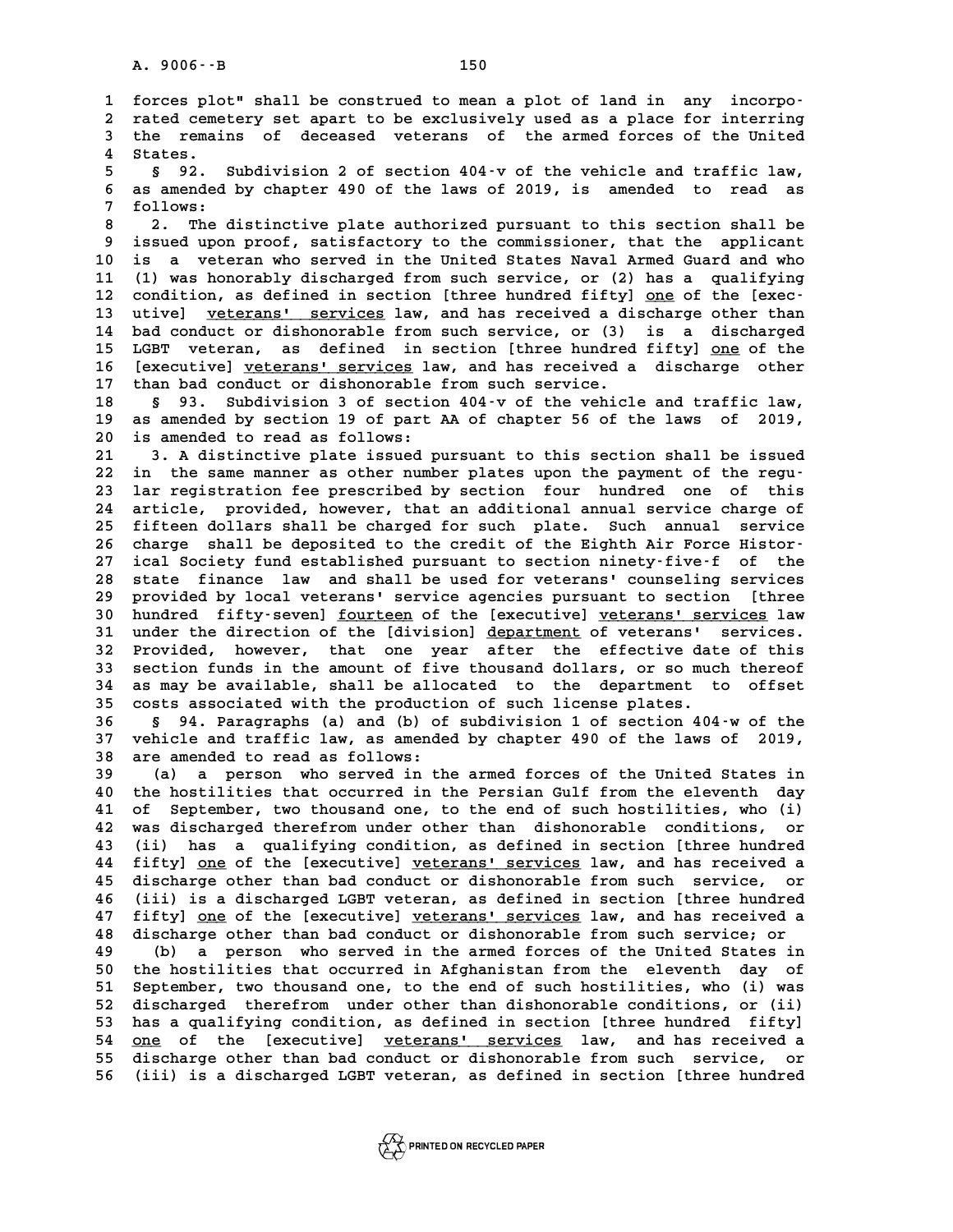A. 9006 · - B<br>1 fifty] <u>one</u> of the [executive] <u>veterans' services</u> law, and has received a<br>2 discharge other than had senduat or diskeperable from such service **2** fifty] <u>one</u> of the [executive] <u>veterans' services</u> law, and has received<br>2 discharge other than bad conduct or dishonorable from such service.<br>3 6 8 Subdivision 3 of section 404.y of the vehicle and traffic lab **3 1 fifty** <u>one</u> of the [executive] <u>veterans' services</u> law, and has received a<br>**3** discharge other than bad conduct or dishonorable from such service.<br>**5** 95. Subdivision 3 of section 404-w of the vehicle and traffi

discharge other than bad conduct or dishonorable from such service.<br> **4 as amended by chapter 490 of the laws of 2019, is amended to read as**<br> **5** follows: **5 5 5 5**<br>**5** follows:<br>**5 follows: 4 as amended by chapter 490 of the laws of 2019, is amended to read as<br>5 follows:<br>6 3. For the purposes of this section, "Persian Gulf veteran" shall mean<br>7 a person who is a resident of this state, who sexued in the arme** 

<sup>5</sup> follows:<br>
<sup>5</sup> 3. For the purposes of this section, "Persian Gulf veteran" shall mean<br>
<sup>7</sup> a person who is a resident of this state, who served in the armed forces<br>
<sup>8</sup> e<sup>fthe United States in the bestilities that essur</sup> **8 3. For the purposes of this section, "Persian Gulf veteran" shall mean**<br> **8 of the United States in the hostilities that occurred in the Persian**<br> **8 Oulf from the second day of August** pipping bundred pipping the the e **9 Gulf from the second day of this state, who served in the armed forces**<br>**9 Gulf from the second day of August, nineteen hundred ninety to the end**<br>**9 Gulf from the second day of August, nineteen hundred ninety to the en** 8 of the United States in the hostilities that occurred in the Persian<br>9 Gulf from the second day of August, nineteen hundred ninety to the end<br>10 of such hostilities, and was (a) honorably discharged from the military,<br>11 9 Gulf from the second day of August, nineteen hundred ninety to the end<br>10 of such hostilities, and was (a) honorably discharged from the military,<br>11 or (b) has a qualifying condition, as defined in section [three hundre 10 of such hostilities, and was (a) honorably discharged from the military,<br>11 or (b) has a qualifying condition, as defined in section [three hundred<br>12 fifty] <u>one</u> of the [executive] <u>veterans' services</u> law, and has re 11 or (b) has a qualifying condition, as defined in section [three hundred<br>12 fifty] <u>one</u> of the [executive] <u>veterans' services</u> law, and has received a<br>13 discharge other than bad conduct or dishonorable from such servi 12 fifty] <u>one</u> of the [executive] <u>veterans' services</u> law, and has received a<br>13 discharge other than bad conduct or dishonorable from such service, or<br>14 (c) is a discharged LGBT veteran, as defined in section [three hu 13 discharge other than bad conduct or dishonorable from such service, or<br>14 (c) is a discharged LGBT veteran, as defined in section [three hundred<br>15 fifty] <u>one</u> of the [executive] <u>veterans' services</u> law, and has recei 14 (c) is a discharged LGBT veteran, as defined in section [three hundr<br>15 fifty] <u>one</u> of the [executive] <u>veterans' services</u> law, and has received<br>16 discharge other than bad conduct or dishonorable from such service.<br>1 **15 fifty]** <u>one</u> of the [executive] <u>veterans' services</u> law, and has received a<br>16 discharge other than bad conduct or dishonorable from such service.<br>17 § 96. Paragraphs (a) and (b) of subdivision 3 of section 404-y of

**16 discharge other than bad conduct or dishonorable from such service.**<br>17 § 96. Paragraphs (a) and (b) of subdivision 3 of section 404 y of the<br>18 vehicle and traffic law, as amended by chapter 490 of the laws of 2019,<br>1 17 § 96. Paragraphs (a) and (b) of<br>18 vehicle and traffic law, as amend<br>19 are amended to read as follows:<br><sup>20</sup> (a) "Veteran of the Iraq War" ab **20 13 (a) 18 (a) 18 (a) 18 (a) 18 (a) 19 are amended to read as follows:**<br> **20** (a) "Veteran of the Iraq War" shall mean a person who is a resident of<br> **21** this state, who served in the armed forces of the United States,

20 **21 13 are amended to read as follows:**<br>
20 **21 this state, who served in the armed forces of the United States in the**<br>
22 hostilities that occurred in Iraq from the sixteenth day of October, two **20** (a) "Veteran of the Iraq War" shall mean a person who is a resident of this state, who served in the armed forces of the United States in the hostilities that occurred in Iraq from the sixteenth day of October, two th 21 this state, who served in the armed forces of the United States in the<br>
22 hostilities that occurred in Iraq from the sixteenth day of October, two<br>
23 thousand two to the end of such hostilities who (i) was discharged 22 hostilities that occurred in Iraq from the sixteenth day of October, two<br>23 thousand two to the end of such hostilities who (i) was discharged ther-<br>24 efrom under other than dishonorable conditions or (ii) has a qualif 23 thousand two to the end of such hostilities who (i) was discharged ther-<br>24 efrom under other than dishonorable conditions or (ii) has a qualifying<br>25 condition, as defined in section [three hundred fifty] <u>one</u> of the 24 efrom under other than dishonorable conditions or (ii) has a qualifying<br>25 condition, as defined in section [three hundred fifty] <u>one</u> of the [exec-<br>26 utive] <u>veterans' services</u> law, and has received a discharge othe 25 condition, as defined in section [three hundred fifty] <u>one</u> of the [exec-<br>26 utive] <u>veterans' services</u> law, and has received a discharge other than<br>27 bad conduct or dishonorable from such service, or (iii) is a disc 26 utive] <u>veterans' services</u> law, and has received a discharge other than<br>27 bad conduct or dishonorable from such service, or (iii) is a discharged<br>28 LGBT veteran, as defined in section [three hundred fifty] <u>one</u> of t 27 bad conduct or dishonorable from such service, or (iii) is a discharged<br>28 LGBT veteran, as defined in section [three hundred fifty] <u>one</u> of the<br>29 [executive] <u>veterans' services</u> law, and has received a discharge oth **1887 veteran, as defined in section [three hundred fifty]**<br> **30 than bad conduct or dishonorable from such service; and**<br> **30 than bad conduct or dishonorable from such service; and**<br> **31** (b) Weteran of the Afghanistan W 29 [executive] <u>veterans' services</u> law, and has received a discharge other<br>30 than bad conduct or dishonorable from such service; and<br>31 (b) "Veteran of the Afghanistan War" shall mean a person who is a<br>32 resident of thi

**30 than bad conduct or dishonorable from such service; and**<br>**31** (b) "Veteran of the Afghanistan War" shall mean a person who is a<br>**32 resident of this state, who served in the armed forces of the United<br><b>33** States in th **31** (b) "Veteran of the Afghanistan War" shall mean a person who is a<br>32 resident of this state, who served in the armed forces of the United<br>33 States in the hostilities that occurred in Afghanistan from the seventh<br>34 d **32 resident of this state, who served in the armed forces of the United States in the hostilities that occurred in Afghanistan from the seventh day of October, two thousand one to the end of such hostilities who (i)**<br>25 w 33 States in the hostilities that occurred in Afghanistan from the seventh<br>34 day of October, two thousand one to the end of such hostilities who (i)<br>35 was discharged therefrom under other than dishonorable conditions or<br> **34 day of October, two thousand one to the end of such hostilities who (i)**<br>35 was discharged therefrom under other than dishonorable conditions or<br>36 (ii) has a qualifying condition, as defined in section [three hundred<br> **35 was discharged therefrom under other than dishonorable conditions or**<br>36 (ii) has a qualifying condition, as defined in section [three hundred<br>37 fifty] <u>one</u> of the [executive] <u>veterans' services</u> law, and has receiv **36 (ii) has a qualifying condition, as defined in section [three hundred**<br>**37 fifty]** <u>one</u> of the [executive] <u>veterans' services</u> law, and has received a<br>**38 discharge other than bad conduct or dishonorable from such se 37 fifty** one of the [executive] <u>veterans' services</u> law, and has received a<br>38 discharge other than bad conduct or dishonorable from such service, or<br>39 (iii) is a discharged LGBT veteran, as defined in section [three h discharge other than bad conduct or dishonorable from such service, or<br>
40 (iii) is a discharged LGBT veteran, as defined in section [three hundred<br>
40 fifty] <u>one</u> of the [executive] <u>veterans' services</u> law, and has rece 40 (iii) is a discharged LGBT veteran, as defined in section [three hundred 40 fifty] <u>one</u> of the [executive] <u>veterans' services</u> law, and has received a discharge other than bad conduct or dishonorable from such service

**42 § 97. Paragraph (b) of subdivision 3 of section 490 of the vehicle and 41 discharge other than bad conduct or dishonorable from such service.**<br> **42** § 97. Paragraph (b) of subdivision 3 of section 490 of the vehicle and<br> **43** traffic law, as amended by chapter 490 of the laws of 2019, is ame **42** § 97. Paragraph (b)<br>**43** traffic law, as amen<br>44 to read as follows:<br><sup>45</sup> (b) The identificati **43 traffic law, as amended by chapter 490 of the laws of 2019, is amended<br>44 to read as follows:**<br>(b) The identification card shall contain a distinguishing number or<br>46 mark and adomate gases were which as anatomical gif

44 to read as follows:<br>
45 (b) The identification card shall contain a distinguishing number or<br>
46 mark and adequate space upon which an anatomical gift, pursuant to arti-<br>
47 cle forty-three of the public health law, by (b) The identification card shall contain a distinguishing number or<br>46 mark and adequate space upon which an anatomical gift, pursuant to arti-<br>47 cle forty-three of the public health law, by the holder may be recorded<br>28 A mark and adequate space upon which an anatomical gift, pursuant to arti-<br>47 cle forty-three of the public health law, by the holder may be recorded<br>48 and shall contain such other information and shall be issued in such<br> 47 cle forty-three of the public health law, by the holder may be recorded<br>48 and shall contain such other information and shall be issued in such<br>49 form as the commissioner shall determine; provided, however, every iden-48 and shall contain such other information and shall be issued in such<br>49 form as the commissioner shall determine; provided, however, every iden-<br>50 tification card or renewal thereof issued to a person under the age of<br> **50 form as the commissioner shall determine; provided, however, every identification card or renewal thereof issued to a person under the age of<br>51 twenty-one years shall have prominently imprinted thereon the statement<br>5** 50 tification card or renewal thereof issued to a person under the age of<br>51 twenty-one years shall have prominently imprinted thereon the statement<br>52 "UNDER 21 YEARS OF AGE" in notably distinctive print or format.<br>53 Pro 51 twenty-one years shall have prominently imprinted thereon the statement<br>52 "UNDER 21 YEARS OF AGE" in notably distinctive print or format.<br>53 Provided, further, however, that every identification card issued to an<br>54 pr **52 "UNDER 21 YEARS OF AGE" in notably distinctive print or format.**<br> **53 Provided, further, however, that every identification card issued to an applicant who was a member of the armed forces of the United States and<br>
<b>54 53 Provided, further, however, that every identification card issued to an applicant who was a member of the armed forces of the United States and (i) received an honorable discharge or was released therefrom under**<br>**55 (** 54 applicant who was a member of the armed forces of the United States and<br>55 (i) received an honorable discharge or was released therefrom under<br>56 honorable conditions, or (ii) has a qualifying condition, as defined in

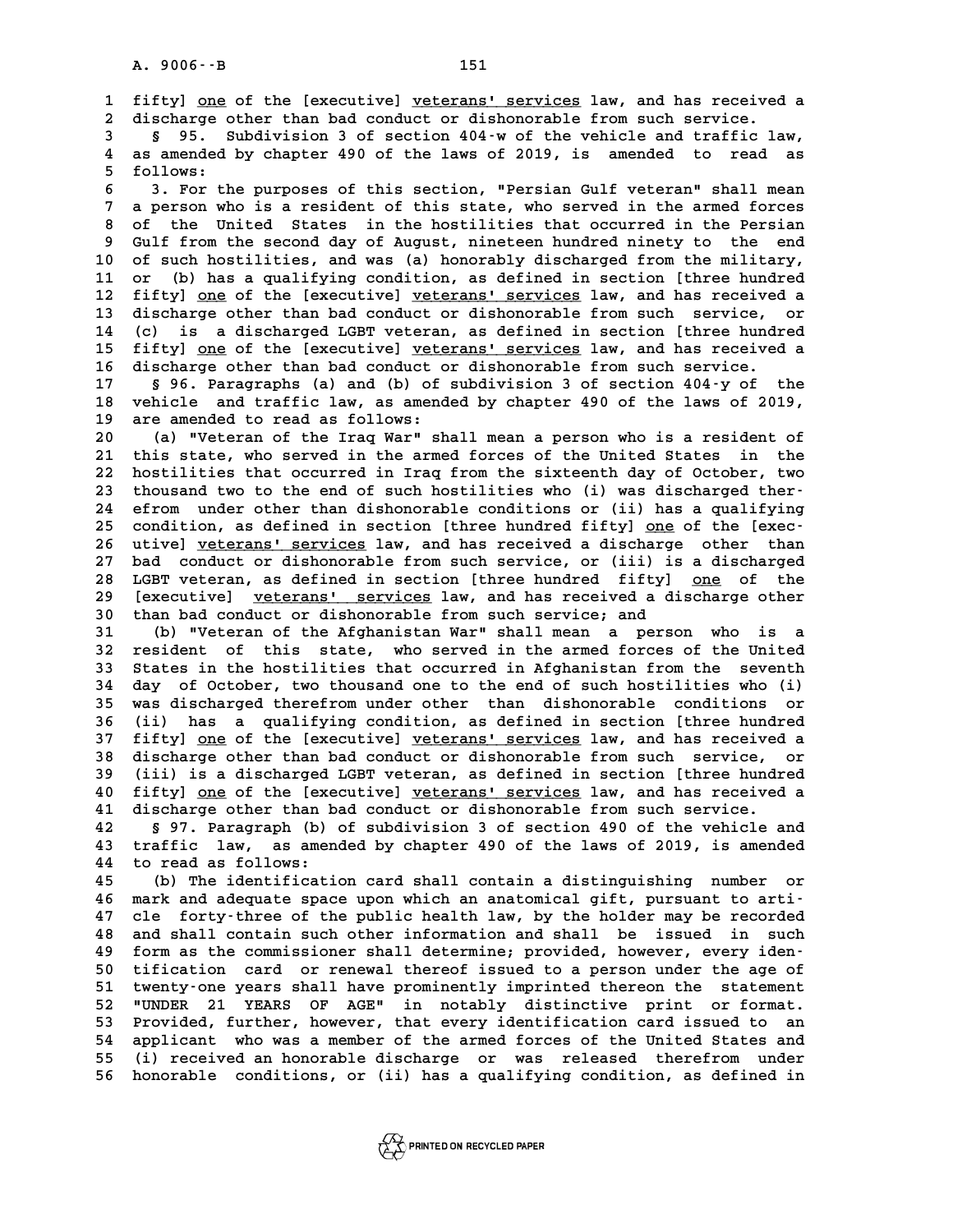**152**<br>**1** section [three hundred fifty] <u>one</u> of the [executive] <u>veterans' services</u><br>2 law and bas reseived a dissbarse other than bad sendust or disbenerable **2** is section [three hundred fifty] <u>one</u> of the [executive] <u>veterans' services</u><br>2 law, and has received a discharge other than bad conduct or dishonorable<br>3 from such service or (iii) is a discharged LCBT veterar as def **3 following 1 following Services**<br> **3 hav, and has received a discharge other than bad conduct or dishonorable**<br> **3 from such service, or (iii) is a discharged LGBT veteran, as defined in**<br> **4** section (three bundred fift 1 aw, and has received a discharge other than bad conduct or dishonorable<br>3 from such service, or (iii) is a discharged LGBT veteran, as defined in<br>4 section [three hundred fifty] <u>one</u> of the [executive] <u>veterans' servic</u> **5 from such service, or (iii) is a discharged LGBT veteran, as defined in<br>
4 section [three hundred fifty] <u>one</u> of the [executive] <u>veterans' services</u><br>
5 law, and has received a discharge other than bad conduct or disho 6 following 4 following Services**<br> **6 from such service, shall, upon his or her request and submission of**<br> **6 from such service, shall, upon his or her request and submission of**<br> **7 proof as set forth herein, contain a 7 law, and has received a discharge other than bad conduct or dishonorable**<br>**6 from such service, shall, upon his or her request and submission of**<br>**7 proof as set forth herein, contain a distinguishing mark, in such form 8 6 as the commission of** the commission of proof as set forth herein, contain a distinguishing mark, in such form<br> **8 as the commissioner shall determine, indicating that he or she is a**<br> **8 upters a** such a proof shall 9 proof as set forth herein, contain a distinguishing mark, in such form<br>8 as the commissioner shall determine, indicating that he or she is a<br>9 veteran. Such proof shall consist of a certificate of release or<br>10 discharge 8 as the commissioner shall determine, indicating that he or she is a<br>9 veteran. Such proof shall consist of a certificate of release or<br>10 discharge from active duty including but not limited to a DD Form 214 or<br>11 other 9 veteran. Such proof shall consist of a certificate of release or<br>10 discharge from active duty including but not limited to a DD Form 214 or<br>11 other proof satisfactory to the commissioner. The commissioner shall not<br>12 10 discharge from active duty including but not limited to a DD Form 214 or<br>11 other proof satisfactory to the commissioner. The commissioner shall not<br>12 require fees for the issuance of such identification cards or renew 11 other proof satisfactory to the commissioner. The commissioner shall not<br>12 require fees for the issuance of such identification cards or renewals<br>13 thereof to persons under twenty-one years of age which are different<br> 12 require fees for the issuance of such identification cards or renewals<br>13 thereof to persons under twenty-one years of age which are different<br>14 from the fees required for the issuance of identification cards or<br>15 ren 13 thereof to persons under twenty-one years of age which are different<br>14 from the fees required for the issuance of identification cards or<br>15 renewals thereof to persons twenty-one years of age or over, nor fees to<br>16 p 14 from the fees required for the issuance of identification cards or<br>15 renewals thereof to persons twenty-one years of age or over, nor fees to<br>16 persons requesting a veteran distinguishing mark which are different<br>17 f 15 renewals thereof to persons twenty-one years of age or over, nor fees to<br>16 persons requesting a veteran distinguishing mark which are different<br>17 from fees that would otherwise be required. Provided, however, that<br>18 16 persons requesting a veteran distinguishing mark which are different<br>17 from fees that would otherwise be required. Provided, however, that<br>18 notwithstanding the provisions of section four hundred ninety-one of<br>this ar 17 from fees that would otherwise be required. Provided, however, that<br>
18 notwithstanding the provisions of section four hundred ninety-one of<br>
19 this article, the commissioner shall not require any fees for the dupli-<br> 18 notwithstanding the provisions of section four hundred ninety-one of<br>19 this article, the commissioner shall not require any fees for the dupli-<br>20 cation or amendment of an identification card prior to its renewal if<br>2 19 this article, the commissioner shall not require any fees for the dupli-<br>20 cation or amendment of an identification card prior to its renewal if<br>21 such duplication or amendment was solely for the purpose of adding a<br>2 20 cation or amendment of an identification card prior to its<br>21 such duplication or amendment was solely for the purpos<br>22 veteran distinguishing mark to such identification card.<br>23 5.98 Paragraph (a.1) of subdivision 1 21 such duplication or amendment was solely for the purpose of adding a<br>22 veteran distinguishing mark to such identification card.<br>23 § 98. Paragraph (a-1) of subdivision 1 of section 504 of the vehicle<br>24 and traffic law

**22 veteran distinguishing mark to such identification card.**<br>23 § 98. Paragraph (a-1) of subdivision 1 of section 504 of the vehicle<br>24 and traffic law, as amended by chapter 490 of the laws of 2019, is<br>25 amended to read 23 § 98. Paragraph (a-1) of sub<br>24 and traffic law, as amende<br>25 amended to read as follows:<br>26 (a<sup>-1)</sup> Firew liseage ar ready 24 and traffic law, as amended by chapter 490 of the laws of 2019, is<br>25 amended to read as follows:<br>26 (a-1) Every license or renewal thereof issued to an applicant who was<br>27 amershop of the armed forces of the United St

25 amended to read as follows:<br>26 (a-1) Every license or renewal thereof issued to an applicant who was<br>27 a member of the armed forces of the United States and who (i) received<br>28 an honorable discharge or was released th **28 an honorable discharge or was released therefrom under honorable condi-29 tions, or (ii) has a qualifying condition, as defined in section [three** 30 hundred fifty] <u>one</u> of the [executive] <u>veterans' services</u> law, and has<br>31 received a discharge other than bad conduct or dishonorable from such 29 tions, or (ii) has a qualifying condition, as defined in section [three<br>30 hundred fifty] <u>one</u> of the [executive] <u>veterans' services</u> law, and has<br>31 received a discharge other than bad conduct or dishonorable from su 30 hundred fifty) <u>one</u> of the [executive] <u>veterans' services</u> law, and has<br>31 received a discharge other than bad conduct or dishonorable from such<br>32 service, or (iii) is a discharged LGBT veteran, as defined in section 31 received a discharge other than bad conduct or dishonorable from such<br>32 service, or (iii) is a discharged LGBT veteran, as defined in section<br>33 [three hundred fifty] <u>one</u> of the [executive] <u>veterans' services</u> law, 32 service, or (iii) is a discharged LGBT veteran, as defined in section<br>33 [three hundred fifty] <u>one</u> of the [executive] <u>veterans' services</u> law, and<br>34 has received a discharge other than bad conduct or dishonorable fr 33 [three hundred fifty] <u>one</u> of the [executive] <u>veterans' services</u> law, and<br>34 has received a discharge other than bad conduct or dishonorable from<br>35 such service, shall, upon his or her request and submission of proo **34 has received a discharge other than bad conduct or dishonorable from**<br>**35 such service, shall, upon his or her request and submission of proof as<br><b>36 set forth herein, contain a distinguishing mark, in such form as the** 35 such service, shall, upon his or her request and submission of proof as<br>36 set forth herein, contain a distinguishing mark, in such form as the<br>37 commissioner shall determine, indicating that he or she is a veteran. 36 set forth herein, contain a distinguishing mark, in such form as the commissioner shall determine, indicating that he or she is a veteran.<br>38 Such proof shall consist of a certificate of release or discharge from<br>39 act 37 commissioner shall determine, indicating that he or she is a veteran.<br>38 Such proof shall consist of a certificate of release or discharge from<br>39 active duty including but not limited to a DD Form 214 or other proof<br>40 38 Such proof shall consist of a certificate of release or discharge from<br>39 active duty including but not limited to a DD Form 214 or other proof<br>40 satisfactory to the commissioner. The commissioner shall not require<br>41 **41 fees for the issuance of such licenses or renewals thereof to persons** 40 satisfactory to the commissioner. The commissioner shall not require<br>41 fees for the issuance of such licenses or renewals thereof to persons<br>42 requesting a veteran distinguishing mark which are different from fees<br>23 41 fees for the issuance of such licenses or renewals thereof to persons<br>42 requesting a veteran distinguishing mark which are different from fees<br>43 otherwise required; provided, however, that notwithstanding the<br>44 provi **44 provisions of this section, the commissioner shall not require fees for** 43 otherwise required; provided, however, that notwithstanding the<br>44 provisions of this section, the commissioner shall not require fees for<br>45 a duplication or amendment of a license prior to its renewal if such<br>46 dupli **44 provisions of this section, the commissioner shall not require fees for<br>45 a duplication or amendment of a license prior to its renewal if such<br>46 duplication or amendment was solely for the purpose of adding a veteran** 45 a duplication or amendment of a license<br>46 duplication or amendment was solely fo<br>47 distinguishing mark to such license.<br>48 5 99 mbs second updosignated subpara distinguishing mark to such license.<br> **48** § 99. The second undesignated subparagraph of paragraph (a) of subdi-<br> **49** vision 8 of section 15 of the workers' compensation law, as amended by

**49 vision 8 of section 15 of the workers' compensation law, as amended by 50 chapter 490 of the laws of 2019, is amended to read as follows: 51** Section 15 of the workers' compensation law, as amended by<br> **51** Second: That any plan which will reasonably, equitably and practically<br> **51** Second: That any plan which will reasonably, equitably and practically<br> **52** 

50 chapter 490 of the laws of 2019, is amended to read as follows:<br>51 Second: That any plan which will reasonably, equitably and practically<br>52 operate to break down hindrances and remove obstacles to the employment<br>53 of 52 operate to break down hindrances and remove obstacles to the employment<br>53 of partially disabled persons who (i) are honorably discharged from our<br>54 armed forces, or (ii) have a qualifying condition, as defined in sect 52 operate to break down hindrances and remove obstacles to the employment<br>53 of partially disabled persons who (i) are honorably discharged from our<br>54 armed forces, or (ii) have a qualifying condition, as defined in sect 53 of partially disabled persons who (i) are honorably discharged from our<br>54 armed forces, or (ii) have a qualifying condition, as defined in section<br>55 [three hundred fifty] <u>one</u> of the [executive] <u>veterans' services</u> 54 armed forces, or (ii) have a qualifying condition, as defined in section<br>55 [three hundred fifty] <u>one</u> of the [executive] <u>veterans' services</u> law, and<br>56 received a discharge other than bad conduct or dishonorable fro

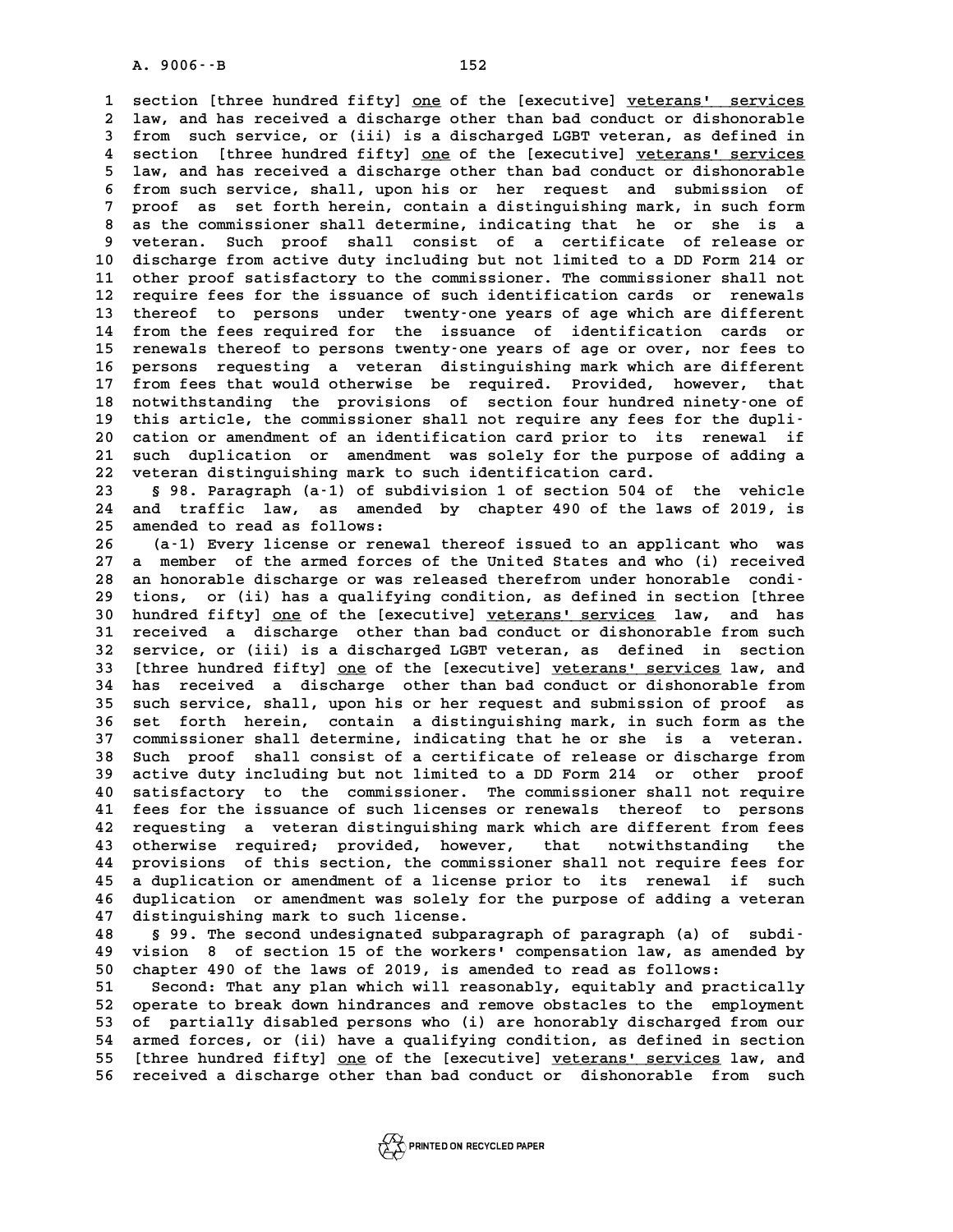**1 service, or (iii) are discharged LGBT veterans, as defined in section 2** service, or (iii) are discharged LGBT veterans, as defined in section<br>2 [three hundred fifty] <u>one</u> of the [executive] <u>veterans' services</u> law, and<br>3 received a discharge other than had conduct or disbonorable from su **3 1 service,** or (iii) are discharged LGBT veterans, as defined in section<br> **2** [three hundred fifty] <u>one</u> of the [executive] <u>veterans' services</u> law, and<br> **3** received a discharge other than bad conduct or dishonor 2 [three hundred fifty] <u>one</u> of the [executive] <u>veterans' services</u> law, and<br>3 received a discharge other than bad conduct or dishonorable from such<br>4 service, or any other physically handicapped persons, is of vital imp 3 received a discharge other than bad conduct or dishonorable from such<br>4 service, or any other physically handicapped persons, is of vital impor-<br>5 tance to the state and its people and is of concern to this legislature;<br> **6 4 Service, or any other physically handicapped persons, is of vital importance to the state and its people and is of concern to this legislature;<br><b>6** § 100. Transfer of powers of the division of veterans' services. The<br> 5 tance to the state and its people and is of concern to this legislature;<br>
5 100. Transfer of powers of the division of veterans' services. The<br>
7 functions and powers possessed by and all of the obligations and duties<br>
2 8 100. Transfer of powers of the division of veterans' services. The<br>
7 functions and powers possessed by and all of the obligations and duties<br>
8 of the division of veterans' services, as established pursuant to arti-<br>
<sup>8</sup> Functions and powers possessed by and all of the obligations and duties<br>8 of the division of veterans' services, as established pursuant to arti-<br>9 cle 17 of the executive law and other laws, shall be transferred and<br>8 aga 8 of the division of veterans' services, as established pursuant to arti-<br>
9 cle 17 of the executive law and other laws, shall be transferred and<br>
10 assigned to, and assumed by and devolved upon, the department of veter-<br> 9 cle 17 of the exe<br>10 assigned to, and<br>11 ans' services.<br><sup>12</sup> 5.101 Abolitic **10** assigned to, and assumed by and devolved upon, the department of veter-<br> **11** ans' services.<br> **12** § 101. Abolition of the division of veterans' services. Upon the<br> **13** transfer pursuant to this act of the functions

**11 ans' services.**<br>
12 § 101. Abolition of the division of veterans' services. Upon the<br>
13 transfer pursuant to this act of the functions and powers possessed by<br>
14 and all of the chligations and duties of the division 12 § 101. Abolition of the division of veterans' services. Upon the<br>13 transfer pursuant to this act of the functions and powers possessed by<br>14 and all of the obligations and duties of the division of veterans'<br>15 service 13 transfer pursuant to this act of the functions and powers possessed by<br>14 and all of the obligations and duties of the division of veterans'<br>15 services, as established pursuant to article 17 of the executive law and<br>16 14 and all of the obligations and duties of the division of veterans'<br>15 services, as established pursuant to article 17 of the executive law and<br>16 other laws, the division of veterans' services shall be abolished.<br>17 § 1

**17 § 102. Continuity of authority of the division of veterans' services. 16 other laws, the division of veterans' services shall be abolished.**<br> **17** § 102. Continuity of authority of the division of veterans' services.<br> **18 Except as herein otherwise provided, upon the transfer pursuant to th** 17 § 102. Continuity of authority of the division of veterans' services.<br>18 Except as herein otherwise provided, upon the transfer pursuant to this<br>19 act of the functions and powers possessed by, and all of the obligation Except as herein otherwise provided, upon the transfer pursuant to this<br>
19 act of the functions and powers possessed by, and all of the obligations<br>
20 and duties of, the division of veterans' services, as established pur 19 act of the functions and powers possessed by, and all of the obligations<br>20 and duties of, the division of veterans' services, as established pursu-<br>21 ant to article 17 of the executive law and other laws, to the depar 20 and duties of, the division of veterans' services, as established pursu-<br>21 ant to article 17 of the executive law and other laws, to the department<br>22 of veterans' services as prescribed by this act, for the purpose of 21 ant to article 17 of the executive law and other laws, to the department<br>
22 of veterans' services as prescribed by this act, for the purpose of<br>
23 succession, all functions, powers, duties and obligations of the depar 22 of veterans' services as prescribed by this act, for the purpose of<br>23 succession, all functions, powers, duties and obligations of the depart-<br>24 ment of veterans' services shall be deemed and be held to constitute the 23 succession, all functions, powers, duties and obligations of the depart-<br>24 ment of veterans' services shall be deemed and be held to constitute the<br>25 continuation of such functions, powers, duties and obligations and 24 ment of veterans' se<br>25 continuation of such<br>26 different agency.<br><sup>27</sup> 5.103 mranafor of **25 continuation of such functions, powers, duties and obligations and not a**<br>26 different agency.<br>27 § 103. Transfer of records of the division of veterans' services. Upon<br>the transfer purguant to this ast of the function

26 different agency.<br>
27 § 103. Transfer of records of the division of veterans' services. Upon<br>
28 the transfer pursuant to this act of the functions and powers possessed<br>
29 by and all of the obligations and duties of th 8 103. Transfer of records of the division of veterans' services. Upon<br>
28 the transfer pursuant to this act of the functions and powers possessed<br>
29 by and all of the obligations and duties of the division of veterans'<br> 28 the transfer pursuant to this act of the functions and powers possessed<br>29 by and all of the obligations and duties of the division of veterans'<br>30 services, as established pursuant to article 17 of the executive law an by and all of the obligations and duties of the division of veterans'<br>30 services, as established pursuant to article 17 of the executive law and<br>31 other laws, to the department of veterans' services as prescribed by<br><sup>32</sup> 30 services, as established pursuant to article 17 of the executive law and<br>31 other laws, to the department of veterans' services as prescribed by<br>32 this act, all books, papers, records and property pertaining to the<br>33 31 other laws, to the department of veterans' services as prescribed by<br>32 this act, all books, papers, records and property pertaining to the<br>33 division of veterans' services shall be transferred to and maintained by<br><sup>34</sup> 32 this act, all books, papers, records and property pertaining to the division of veterans' services shall be transferred to and maintained by the department of veterans' services.<br>35 \$ 104. Completion of unfinished busin division of veterans' services shall be transferred to and maintained by

<sup>34</sup> the department of veterans' services.<br>
35 § 104. Completion of unfinished business of the division of veterans'<br>
36 services. Upon the transfer pursuant to this act of the functions and<br>
<sup>37</sup> powers possessed by and a **35 5** 104. Completion of unfinished business of the division of veterans'<br>
36 services. Upon the transfer pursuant to this act of the functions and<br>
37 powers possessed by and all of the obligations and duties of the di 36 services. Upon the transfer pursuant to this act of the functions and<br>37 powers possessed by and all of the obligations and duties of the divi-<br>38 sion of veterans' services, as established pursuant to article 17 of the 37 powers possessed by and all of the obligations and duties of the divi-<br>38 sion of veterans' services, as established pursuant to article 17 of the<br>39 executive law and other laws, to the department of veterans' services 38 sion of veterans' services, as established pursuant to article 17 of the<br>39 executive law and other laws, to the department of veterans' services as<br>40 prescribed by this act, any business or other matter undertaken or<br> **40** executive law and other laws, to the department of veterans' services as<br>40 prescribed by this act, any business or other matter undertaken or<br>41 commenced by the division of veterans' services pertaining to or<br>42 con 40 prescribed by this act, any business or other matter undertaken or<br>41 commenced by the division of veterans' services pertaining to or<br>42 connected with the functions, powers, obligations and duties so trans-<br><sup>43</sup> ferre 41 commenced by the division of veterans' services pertaining to or<br>42 connected with the functions, powers, obligations and duties so trans-<br>43 ferred and assigned to the department of veterans' services, may be<br>44 conduc 42 connected with the functions, powers, obligations and duties so trans-<br>43 ferred and assigned to the department of veterans' services, may be<br>44 conducted or completed by the department of veterans' services.<br>45 § 105. 43 ferred and assigned to the department of veterans' services, may be<br>44 conducted or completed by the department of veterans' services.<br>45 § 105. Terms occurring in laws, contracts or other documents of or<br>46 pertaining

**46 pertaining to the division of veterans' services. Upon the transfer 45 § 105. Terms occurring in laws, contracts or other documents of or<br>46 pertaining to the division of veterans' services. Upon the transfer<br>47 pursuant to this act of the functions and powers possessed by and all of<br>the 46 pertaining to the division of veterans' services. Upon the transfer<br>47 pursuant to this act of the functions and powers possessed by and all of<br>48 the obligations and duties of the division of veterans' services, as<br>29 47** pursuant to this act of the functions and powers possessed by and all of the obligations and duties of the division of veterans' services, as established pursuant to article 17 of the executive law and other laws, 48 the obligations and duties of the division of veterans' services, as<br>49 established pursuant to article 17 of the executive law and other laws,<br>50 as prescribed by this act, whenever the division of veterans' services<br>5 **49 established pursuant to article 17 of the executive law and other laws,<br>50 as prescribed by this act, whenever the division of veterans' services<br>51 and the commissioner thereof, the functions, powers, obligations and<br>** 50 as prescribed by this act, whenever the division of veterans' services<br>51 and the commissioner thereof, the functions, powers, obligations and<br>52 duties of which are transferred to the department of veterans' services,<br> 51 and the commissioner thereof, the functions, powers, obligations and<br>
52 duties of which are transferred to the department of veterans' services,<br>
53 are referred to or designated in any law, regulation, contract or doc 52 duties of which are transferred to the department of veterans' services,<br>
53 are referred to or designated in any law, regulation, contract or docu-<br>
54 ment pertaining to the functions, powers, obligations and duties t 53 are referred to or designated in any law, regulation, contract or docu-<br>54 ment pertaining to the functions, powers, obligations and duties trans-<br>55 ferred and assigned pursuant to this act, such reference or designati

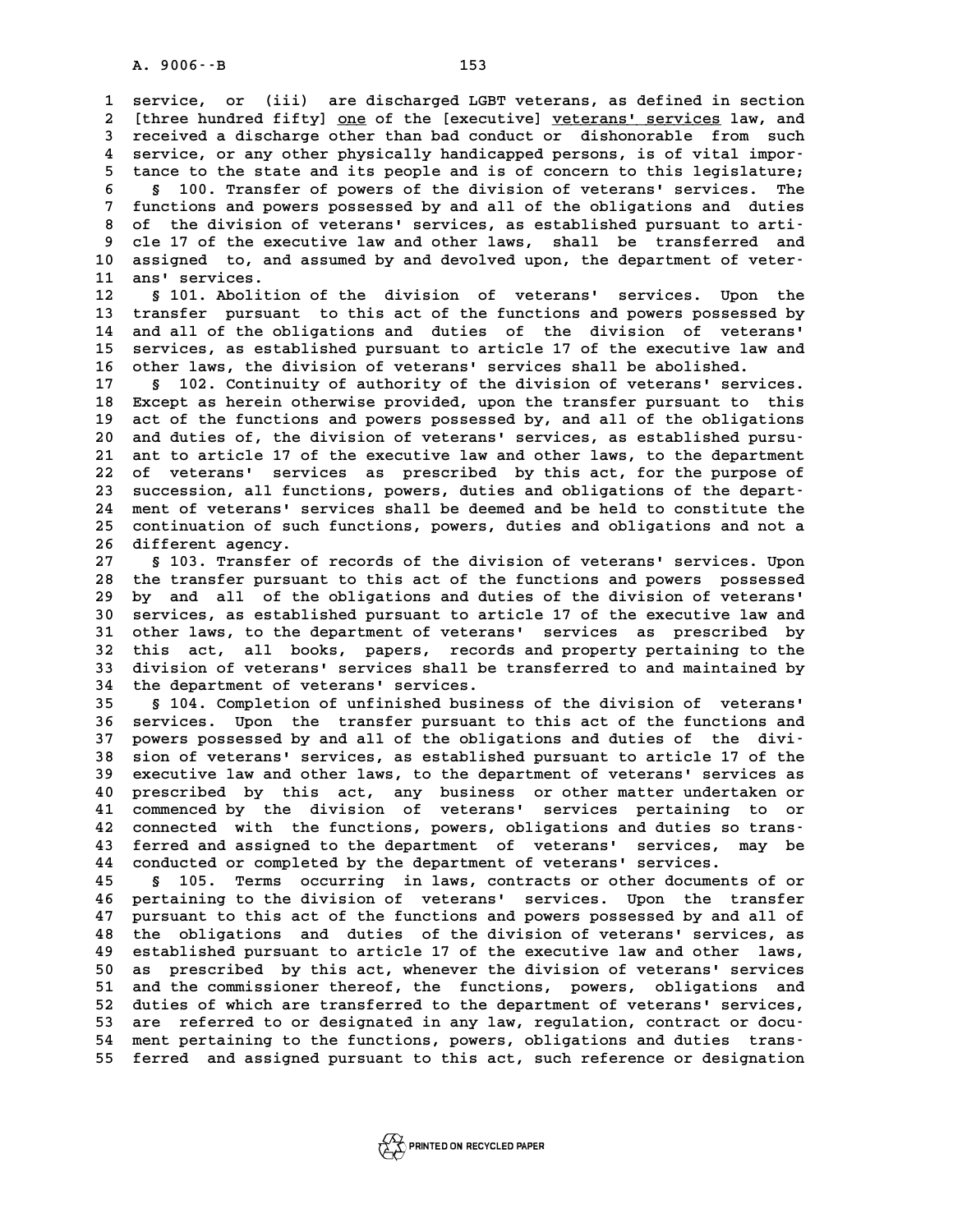**1 shall be deemed to refer to the department of veterans' services and its 2** shall be deemed<br>2 commissioner.<br>3 5 106 (a) Wh **3 \$ 106. (a) Wherever the department of veterans' services and its**<br>**3 \$ 106. (a) Wherever the term "division of veterans' services" appears**<br>**4** in the consolidated or unconsolidated laws of this state, such term is

**4 in the commissioner.**<br>
4 in the consolidated or unconsolidated laws of this state, such term is<br>
4 in the consolidated or unconsolidated laws of this state, such term is<br>
5 horeby shapeed to "department of uptorangl ser 5 106. (a) Wherever the term "division of veterans' s<br>4 in the consolidated or unconsolidated laws of this state<br>5 hereby changed to "department of veterans' services".<br>(b) The logislative hill drafting commission is be 4 in the consolidated or unconsolidated laws of this state, such term is<br>
5 hereby changed to "department of veterans' services".<br>
6 (b) The legislative bill drafting commission is hereby directed to<br>
7 offectuate this pro

**7** hereby changed to "department of veterans' services".<br> **6** (b) The legislative bill drafting commission is hereby directed to<br> **7** effectuate this provision, and shall be guided by a memorandum of<br>
instruction sotting **8 (b)** The legislative bill drafting commission is hereby directed to<br>7 effectuate this provision, and shall be guided by a memorandum of<br>8 instruction setting forth the specific provisions of law to be amended.<br>8 Such me 9 effectuate this provision, and shall be guided by a memorandum of<br>8 instruction setting forth the specific provisions of law to be amended.<br>9 Such memorandum shall be transmitted to the legislative bill drafting<br>20 commi 8 instruction setting forth the specific provisions of law to be amended.<br>
9 Such memorandum shall be transmitted to the legislative bill drafting<br>
10 commission within sixty days of enactment of this provision. Such memo-9 Such memorandum shall be transmitted to the legislative bill drafting<br>10 commission within sixty days of enactment of this provision. Such memo-<br>11 randum shall be issued jointly by the governor, the temporary president<br> 10 commission within sixty days of enactment of this provision. Such memo-<br>11 randum shall be issued jointly by the governor, the temporary president<br>12 of the senate and the speaker of the assembly, or by the delegate of<br> 11 randum shall be issued jointly by the governor, the temporary president<br>12 of the senate and the speaker of the assembly, or by the delegate of<br>13 each.<br>14 8 107. Existing rights and remedies of or pertaining to the div 12 of the senate and the speaker of the assembly, or by the delegate of each.<br>13 each.<br>15 § 107. Existing rights and remedies of or pertaining to the division<br>15 of veterans' services. Upon the transfer pursuant to this ac

14 S 107. Existing rights and remedies of or pertaining to the division<br>15 of veterans' services. Upon the transfer pursuant to this act of the<br>16 functions and powers possessed by and all of the obligations and duties 14 § 107. Existing rights and remedies of or pertaining to the division<br>15 of veterans' services. Upon the transfer pursuant to this act of the<br>16 functions and powers possessed by and all of the obligations and duties<br>17 15 of veterans' services. Upon the transfer pursuant to this act of the functions and powers possessed by and all of the obligations and duties<br>17 of the division of veterans' services, as established pursuant to arti-<br><sup>19</sup> 16 functions and powers possessed by and all of the obligations and duties<br>17 of the division of veterans' services, as established pursuant to arti-<br>18 cle 17 of the executive law and other laws, to the department of vete 17 of the division of veterans' services, as established pursuant to arti-<br>18 cle 17 of the executive law and other laws, to the department of veter-<br>19 ans' services as prescribed by this act, no existing right or remedy 20 the state of the executive law and other laws, to the department of veter-<br>19 ans' services as prescribed by this act, no existing right or remedy of<br>20 the state, including the division of veterans' services, shall be 19 ans' services as prescribed by this act, no expansion of veterans'<br>21 impaired or affected by reason of this act.<br>22 5 108 **Donding actions and proceedings** of 20 the state, including the division of veterans' services, shall be lost,<br>
21 impaired or affected by reason of this act.<br>
22 § 108. Pending actions and proceedings of or pertaining to the divi-<br>
23 sion of veterans' serv

21 impaired or affected by reason of this act.<br>22 § 108. Pending actions and proceedings of or pertaining to the divi-<br>23 sion of veterans' services. Upon the transfer pursuant to this act of<br>24 the functions and powers po **22 s** 108. Pending actions and proceedings of or pertaining to the divi-<br> **23** sion of veterans' services. Upon the transfer pursuant to this act of<br>
24 the functions and powers possessed by and all of the obligations a 23 sion of veterans' services. Upon the transfer pursuant to this act of<br>24 the functions and powers possessed by and all of the obligations and<br>25 duties of the division of veterans' services, as established pursuant to<br>2 24 the functions and powers possessed by and all of the obligations and<br>25 duties of the division of veterans' services, as established pursuant to<br>26 article 17 of the executive law and other laws, to the department of<br>27 25 duties of the division of veterans' services, as established pursuant to<br>26 article 17 of the executive law and other laws, to the department of<br>27 veterans' services as prescribed by this act, no action or proceeding<br>2 26 article 17 of the executive law and other laws, to the department of veterans' services as prescribed by this act, no action or proceeding 28 pending on the effective date of this act, brought by or against the division 27 veterans' services as prescribed by this act, no action or proceeding<br>28 pending on the effective date of this act, brought by or against the<br>29 division of veterans' services or the commissioner thereof shall be<br>20 aff 28 pending on the effective date of this act, brought by or against the<br>29 division of veterans' services or the commissioner thereof shall be<br>30 affected by any provision of this act, but the same may be prosecuted or<br>31 division of veterans' services or the commissioner thereof shall be<br>30 affected by any provision of this act, but the same may be prosecuted or<br>31 defended in the name of the New York state department of veterans'<br><sup>32</sup> ser 30 affected by any provision of this act, but the same may be prosecuted or 31 defended in the name of the New York state department of veterans' services. In all such actions and proceedings, the New York state<br>33 departm 31 defended in the name of the New York state department of veterans'<br>32 services. In all such actions and proceedings, the New York state<br>33 department of veterans' services, upon application to the court, shall 32 services. In all such actions and proceedings, the New York state<br>33 department of veterans' services, upon application to the court, shall<br>34 be substituted as a party.<br>35 § 109. Continuation of rules and regulations o **33 department of veterans' services, upon application to the court, shall**<br> **34 be substituted as a party.**<br> **35** § 109. Continuation of rules and regulations of or pertaining to the<br> **36** division of unterval services. U

**34 be substituted as a party.**<br> **35 § 109. Continuation of rules and regulations of or pertaining to the division of veterans' services. Upon the transfer pursuant to this act**<br> **37 of the functions and powers possessed b 35 § 109. Continuation of rules and regulations of or pertaining to the division of veterans' services. Upon the transfer pursuant to this act of the functions and powers possessed by and all the obligations and<br>20 divise 36 division of veterans' services. Upon the transfer pursuant to this act**<br>37 of the functions and powers possessed by and all the obligations and<br>38 duties of the division of veterans' services, as established pursuant t 37 of the functions and powers possessed by and all the obligations and<br>38 duties of the division of veterans' services, as established pursuant to<br>39 article 17 of the executive law and other laws, to the department of<br>40 **40 veterans' services as prescribed by this act, all rules, regulations,** 39 article 17 of the executive law and other laws, to the department of veterans' services as prescribed by this act, all rules, regulations, 41 acts, orders, determinations, decisions, licenses, registrations and charters 40 veterans' services as prescribed by this act, all rules, regulations,<br>41 acts, orders, determinations, decisions, licenses, registrations and<br>42 charters of the division of veterans' services, pertaining to the func-<br><sup>4</sup> 41 acts, orders, determinations, decisions, licenses, registrations and<br>
42 charters of the division of veterans' services, pertaining to the func-<br>
43 tions transferred and assigned by this act to the department of veter-**44 ans' services, in force at the time of such transfer, assignment,** 43 tions transferred and assigned by this act to the department of veter-<br>44 ans' services, in force at the time of such transfer, assignment,<br>45 assumption or devolution shall continue in force and effect as rules,<br>46 reg 44 ans' services, in force at the time of such transfer, assignment,<br>45 assumption or devolution shall continue in force and effect as rules,<br>46 regulations, acts, determinations and decisions of the department of<br>47 veter 45 assumption or devolution shall continue in force and<br>46 regulations, acts, determinations and decisions of<br>47 veterans' services until duly modified or repealed.<br>48 5 110 Transfor of appropriations bereigenessed to **46 regulations, acts, determinations and decisions of the department of**<br>**47 veterans' services until duly modified or repealed.**<br>**48** § 110. Transfer of appropriations heretofore made to the division of<br>**49 veterans' ser** 

**49 veterans' services. Upon the transfer pursuant to this act of the func-50 tions and powers possessed by and all of the obligations and duties of** 49 veterans' services. Upon the transfer pursuant to this act of the func-<br>50 tions and powers possessed by and all of the obligations and duties of<br>51 the division of veterans' services, as established pursuant to article 50 tions and powers possessed by and all of the obligations and duties of<br>51 the division of veterans' services, as established pursuant to article<br>52 17 of the executive law and other laws, to the department of veterans'<br> 51 the division of veterans' services, as established pursuant to article<br>
52 17 of the executive law and other laws, to the department of veterans'<br>
53 services as prescribed by this act, all appropriations and reappropri 52 17 of the executive law and other laws, to the department of veterans'<br>53 services as prescribed by this act, all appropriations and reappropri-<br>54 ations which shall have been made available as of the date of such<br>55 t 53 services as prescribed by this act, all appropriations and reappropri-<br>54 ations which shall have been made available as of the date of such<br>55 transfer to the division of veterans' services or segregated pursuant to<br>56 53 services as prescribed by this act, all appropriations and reappropri-<br>54 ations which shall have been made available as of the date of such<br>55 transfer to the division of veterans' services or segregated pursuant to<br>56

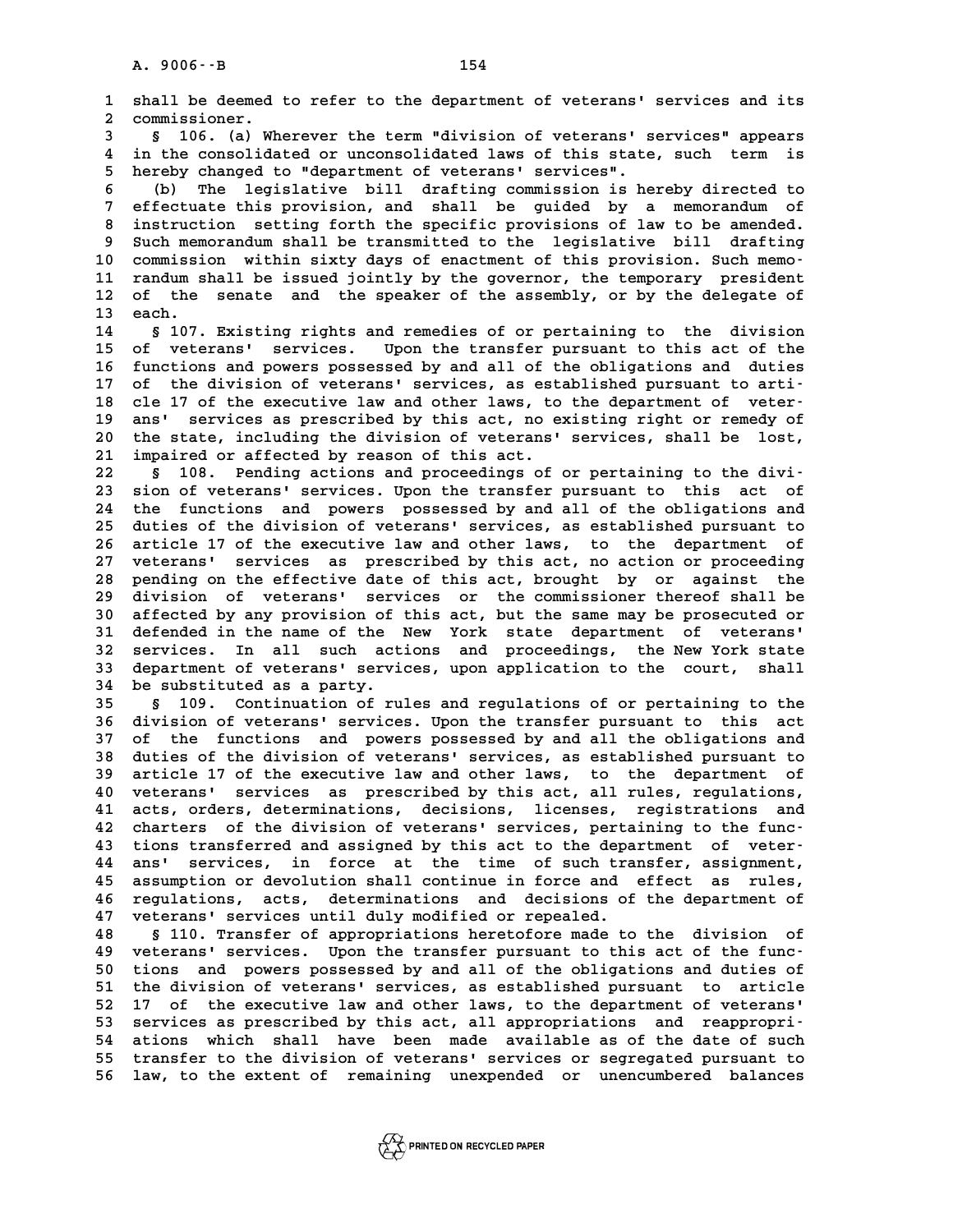A. 9006 -- B<br>1 thereof, whether allocated or unallocated and whether obligated or unob-<br><sup>2</sup> ligated shall be transformed to and made available for use and expendi-1 thereof, whether allocated or unallocated and whether obligated or unob-<br>2 ligated, shall be transferred to and made available for use and expendi-<br><sup>3</sup> ture, by the department of veterans' services and shall be payable o **3 ture by the department of veterans' services and shall be payable on** 1 ligated, shall be transferred to and made available for use and expenditure by the department of veterans' services and shall be payable on<br>4 vouchers certified or approved by the commissioner of taxation and<br>5 finance o 3 ture by the department of veterans' services and shall be payable on<br>4 vouchers certified or approved by the commissioner of taxation and<br>5 finance, on audit and warrant of the comptroller. Payments of liabil-<br>5 itiog fo 4 vouchers certified or approved by the commissioner of taxation and<br>5 finance, on audit and warrant of the comptroller. Payments of liabil-<br>6 ities for expenses of personnel services, maintenance and operation<br>7 which sha 5 finance, on audit and warrant of the comptroller. Payments of liabil-<br>6 ities for expenses of personnel services, maintenance and operation<br>7 which shall have been incurred as of the date of such transfer by the<br><sup>8</sup> divi 8 ities for expenses of personnel services, maintenance and operation<br>7 which shall have been incurred as of the date of such transfer by the<br>8 division of veterans' services, and for liabilities incurred and to be<br>8 incur 7 which shall have been incurred as of the date of such transfer by the<br>8 division of veterans' services, and for liabilities incurred and to be<br>9 incurred in completing its affairs shall also be made on vouchers certi-8 division of veterans' services, and for liabilities incurred and to be<br>9 incurred in completing its affairs shall also be made on vouchers certi-<br>10 fied or approved by the commissioner of veterans' services, on audit an 9 incurred in completing its aff<br>10 fied or approved by the commis<br>11 warrant of the comptroller.<br><sup>12</sup> f<sup>111</sup> Transfor of employees 10 fied or approved by the commissioner of veterans' services, on audit and<br>11 warrant of the comptroller.<br>12 § 111. Transfer of employees. Upon the transfer pursuant to this act<br>13 of the functions and powers possessed by

11 warrant of the comptroller.<br>12 § 111. Transfer of employees. Upon the transfer pursuant to this act<br>13 of the functions and powers possessed by and all of the division of<br>14 upterarel services as established pursuant to 12 § 111. Transfer of employees. Upon the transfer pursuant to this act<br>
13 of the functions and powers possessed by and all of the division of<br>
14 veterans' services, as established pursuant to article 17 of the execu-<br>
1 13 of the functions and powers possessed by and all of the division of<br>14 veterans' services, as established pursuant to article 17 of the execu-<br>15 tive law and other laws, to the department of veterans' services as<br>16 pr 14 veterans' services, as established pursuant to article 17 of the execu-<br>15 tive law and other laws, to the department of veterans' services as<br>16 prescribed by this act, provision shall be made for the transfer of all<br>1 15 tive law and other laws, to the department of veterans' services as<br>16 prescribed by this act, provision shall be made for the transfer of all<br>17 employees from the division of veterans' services into the department of<br> 16 prescribed by this act, provision shall be made for the transfer of all<br>17 employees from the division of veterans' services into the department of<br>18 veterans' services. Employees so transferred shall be transferred wi **17 employees from the division of veterans' services into the department of**<br>18 veterans' services. Employees so transferred shall be transferred with-<br>19 out further examination or qualification to the same or similar ti 18 veterans' services. Employees so transferred shall be transferred with-<br>19 out further examination or qualification to the same or similar titles<br>20 and shall remain in the same collective bargaining units and shall<br>21 20 out further examination or qualification to the same or similar titles<br>20 and shall remain in the same collective bargaining units and shall<br>21 retain their respective civil service classifications, status and rights<br>22 20 and shall remain in the same collective bargaining units and shall<br>21 retain their respective civil service classifications, status and rights<br>22 pursuant to their collective bargaining units and collective bargaining<br>2 21 retain their r<br>22 pursuant to the<br>23 agreements. **22 pursuant to their collective bargaining units and collective bargaining<br>23 agreements.**<br>8 112. Severability. If any clause, sentence, paragraph, section or<br>25 part of this ast shall be adiudeed by any court of compoten

23 agreements.<br>
24 § 112. Severability. If any clause, sentence, paragraph, section or<br>
25 part of this act shall be adjudged by any court of competent jurisdic<br>
26 tion to be invalid, such judgment shall not affect, impai **24** S 112. Severability. If any clause, sentence, paragraph, section or part of this act shall be adjudged by any court of competent jurisdic-<br>26 tion to be invalid, such judgment shall not affect, impair or invalidate<br>27 25 part of this act shall be adjudged by any court of competent jurisdic-<br>26 tion to be invalid, such judgment shall not affect, impair or invalidate<br>27 the remainder thereof, but shall be confined in its operation to the<br> 26 tion to be invalid, such judgment shall not affect, impair or invalidate<br>27 the remainder thereof, but shall be confined in its operation to the<br>28 clause, sentence, paragraph, section or part thereof directly involved<br> 27 the remainder thereof, but shall be confined in its operation to the clause, sentence, paragraph, section or part thereof directly involved in the controversy in which such judgment shall have been rendered. clause, sentence, paragraph, section or part thereof directly involved<br>29 in the controversy in which such judgment shall have been rendered.<br>30 § 113. This act shall take effect April 1, 2023; provided, however,<br>31 that t

19 in the controversy in which such judgment shall have been rendered.<br> **30** § 113. This act shall take effect April 1, 2023; provided, however,<br>
31 that the amendments to subdivision (1) of section 7.09 of the mental **30** § 113. This act shall take effect April 1, 2023; provided, however,<br>31 that the amendments to subdivision (1) of section 7.09 of the mental<br>32 hygiene law made by section fifteen of this act shall not affect the<br>33 re 31 that the amendments to subdivision (1) of section 7.09 of the mental<br>32 hygiene law made by section fifteen of this act shall not affect the<br>33 repeal of such subdivision and shall be deemed repealed therewith; and<br>34 p **32 hygiene law made by section fifteen of this act shall not affect the repeal of such subdivision and shall be deemed repealed therewith; and<br>34 provided further that the amendments to paragraph j of subdivision 1 and<br>35** 33 repeal of such subdivision and shall be deemed repealed therewith; and<br>34 provided further that the amendments to paragraph j of subdivision 1 and<br>35 subdivisions 6 and 6-d of section 163 of the state finance law made b **36 section twenty-eight of this act shall not affect the repeal of such** 35 subdivisions 6 and 6-d of section 163 of the state finance law made by<br>36 section twenty-eight of this act shall not affect the repeal of such<br>37 section and shall be deemed to be repealed therewith; and provided<br><sup>38</sup> f **36 section twenty-eight of this act shall not affect the repeal of such section and shall be deemed to be repealed therewith; and provided further that the amendments to paragraph 5 of subdivision (b) of section<br>38 furthe** 37 section and shall be deemed to be repealed therewith; and provided<br>38 further that the amendments to paragraph 5 of subdivision (b) of section<br>39 5.06 of the mental hygiene law made by section fourteen-a of this act<br>40 40 further that the amendments to paragraph 5 of subdivision (b) of section<br>40 shall take effect on the same date and in the same manner as section two<br>41 of chapter 4 of the laws of 2022, takes effect; and provided furthe **41 of chapter 4 of the laws of 2022, takes effect; and provided further 42 that the amendments to subdivision 3 of section 103-a of the state tech-**41 of chapter 4 of the laws of 2022, takes effect; and provided further<br>42 that the amendments to subdivision 3 of section 103-a of the state tech-<br>43 nology law made by section thirty-one of this act shall not affect the<br> 42 that the amendments to subdivision 3 of section 103-a of the state tech-<br>43 nology law made by section thirty-one of this act shall not affect the<br>44 repeal of such section and shall be deemed to be repealed therewith; A provided further and the section thirty-one of this act shall not affect the<br> **44** repeal of such section and shall be deemed to be repealed therewith; and<br> **45** provided further, that if chapter 609 of the laws of 2021 **44 repeal of such section and shall be deemed to be repealed therewith; and<br>45 provided further, that if chapter 609 of the laws of 2021 shall not<br>46 have taken effect on or before such date, then section seventy-eight of** 45 provided further, that if chapter 609 of the laws of 2021 shall not<br>46 have taken effect on or before such date, then section seventy-eight of<br>47 this act shall take effect on the same date and in the same manner as<br><sup>48</sup> As have taken effect on or before such date, then section seventy-eight of<br>47 this act shall take effect on the same date and in the same manner as<br>48 such chapter of the laws of 2021 takes effect. Effective immediately,<br>t 47 this act shall take effect on the same date and in the same manner as<br>48 such chapter of the laws of 2021 takes effect. Effective immediately,<br>49 the addition, amendment and/or repeal of any rule or regulation neces-<br>50 48 such chapter of the laws of 2021 takes effect. Effective immediately,<br>49 the addition, amendment and/or repeal of any rule or regulation neces-<br>50 sary for the implementation of this act on its effective date are<br>51 aut 49 the addition, amendment and/or repeal of any rule or regulation neces-<br>50 sary for the implementation of this act on its effective date are<br>51 authorized to be made on or before such date. 51 authorized to be made on or before such date.<br>52 PART LL

**53 Section 1. By February 1, 2023, the state university of New York and 54 the city university of New York shall each submit a report to the gover-**

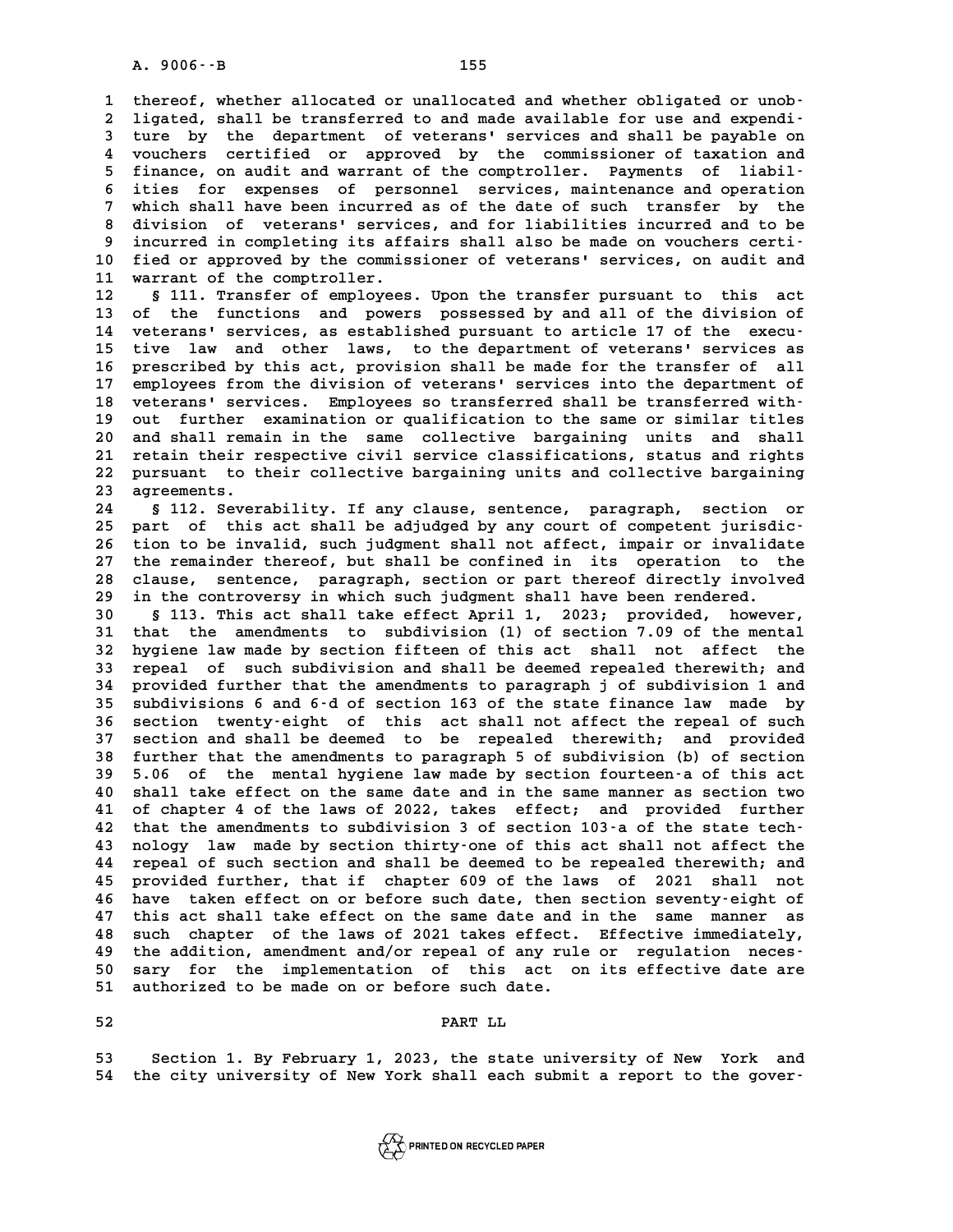**1 nor, the temporary president of the senate, and the speaker of the** 1 nor, the temporary president of the senate, and the speaker of the<br>2 assembly on the hiring of faculty pursuant to any state funding appro-<br>3 priated for such purposes, Such report shall inglude the following 1 nor, the temporary president of the senate, and the speaker of the assembly on the hiring of faculty pursuant to any state funding appro-<br>3 priated for such purposes. Such report shall include the following<br>4 information 2 assembly on the hiring of faculty pursuant to any state funding appro-<br>3 priated for such purposes. Such report shall include the following<br>4 information:<br>5 1. the number of faculty hired, including a breakdown, by campu 3 priated for such purposes. Such report shall include the following<br>4 information:<br>5 1. the number of faculty hired, including a breakdown, by campus, of<br>5 the number of full-time tenuned faculty, full-time tenune-track f Information:<br>
5 1. the number of faculty hired, including a breakdown, by campus, of<br>
6 the number of full-time tenured faculty, full-time tenure-track faculty,<br>
7 full-time pen-tenure track faculty, part-time faculty, adj 1. the number of faculty hired, including a breakdown, by campus, of<br>
6 the number of full-time tenured faculty, full-time tenure-track faculty,<br>
7 full-time non-tenure track faculty, part-time faculty, adjunct faculty,<br>
1 8 the number of full-time tenured faculty, full-time tenure-track faculty,<br>
7 full-time non-tenure track faculty, part-time faculty, adjunct faculty,<br>
8 lecturers, visiting faculty, and any other related position;<br>
9 2. th 9 1011-time non-tenure track faculty, part-time faculty, adjunct faculty,<br>**9** 2. the number of unfilled faculty positions at each campus;<br>10 3. the ratio of full-time faculty to full-time equivalent students at 10 11 3. the number of unfilled faculty positions at each campus;<br>
10 3. the ratio of full-time faculty to full-time equivalent students at<br>
11 each campus: 2. the number of unfilled faculty positions at each campus;<br>10 3. the ratio of full-time faculty to full-time equivalent<br>11 each campus;<br>12 4. the number of credit hours taught by full-time faculty, **10** 3. the ratio of full-time faculty to full-time equivalent students at<br>11 each campus;<br>4. the number of credit hours taught by full-time faculty, per year;<br><sup>13 and</sup> 11 each campus;<br>12 4. the num<br>13 and<br>14 5. the num 12 4. the number of credit hours taught by full-time faculty, per year;<br>13 and<br>14 5. the number of credit hours taught by part-time faculty, per year.<br>15 8.2. This act shall take effect immediately. 5. the number of credit hours taught by part-time faculty, per year. **15** § 2. This act shall take effect immediately.<br>16 **PART MM 17 Section 1. The public housing law is amended by adding a new article 18 15 to read as follows:** 17 Section 1. The public housing law is ame:<br>18 15 to read as follows:<br>19 **ARTICLE 15**<br>20 **DOUSING ACCESS VOUCUED** 18 15 to read as follows:<br> **20 hOUSING ACCESS VOUCHER PROGRAM**<br> **21 Section 700. Legislative findings. 21 Section 700. Legislative findings. \_\_\_\_\_\_\_\_\_\_\_\_\_\_\_\_\_\_\_\_\_\_\_\_\_\_\_\_\_\_\_\_\_\_** 20 <u>HOUSING</u><br>21 <u>Section 700. Legislative fin</u><br>22 701. Definitions.<br>23 702 Housing 200051. 21 <u>Section 700. Legislative findings.</u><br>22 701. Definitions.<br>23 702. Housing access voucher program.<br>24 703 Fligibility. 22 701. Definitions.<br>
23 702. Housing access voucher program.<br>
24 703. Eligibility.<br>
25 704. Funding allocation and distribu 25 704. Funding allocation and distribution.<br>26 705. Payment of housing vouchers. 24 703. Eligibility.<br>
25 704. Funding allocation and distribu<br>
26 705. Payment of housing vouchers.<br>
27 706 Logges and tenangy 25 704. Funding allocation and<br>
26 705. Payment of housing you<br>
27 706. Leases and tenancy. 26 705. Payment of housing vo<sup>1</sup><br>
27 706. Leases and tenancy.<br>
28 707. Rental obligation.<br>
29 708 Monthly assistance pair 27 706. Leases and tenancy.<br>
28 707. Rental obligation.<br>
29 708. Monthly assistance payment.<br>
20 709 Inspection of units. 28 707. Rental obligation.<br> **29 708. Monthly assistance paym**<br> **30** 709. Inspection of units.<br> **31** 710 Pent **29 708. Monthly<br>
<b>30** 709. Inspecti<br> **31** 710. Rent.<br> **22** 711. Vasated **30** 709. Inspection of uni<br> **31** 710. Rent.<br> **32** 711. Vacated units.<br> **33** 712. Logging of units. **33 712. Leasing of units owned by a housing access voucher local \_\_\_\_\_\_\_\_\_\_\_\_\_\_\_\_\_\_\_\_\_\_\_\_\_\_\_\_\_\_\_\_\_\_\_\_\_\_\_\_\_\_\_\_\_\_\_\_\_\_\_\_\_\_\_\_\_\_\_\_\_\_\_\_** 32 **111.** Vacated units.<br>
33 **12. Leasing of units ow.**<br>
34 **administrator.**<br>
35 713 Verification of ind. 33 712. Leasing of units owned by<br>
34 administrator.<br>
35 713. Verification of income.<br>
<sup>26</sup> 714 Division of an aggisted far 34 administrator.<br>
35 713. Verification of income.<br>
36 714. Division of an assisted family.<br>
<sup>27</sup> <sup>715</sup> Maintenance of offert 35 713. Verification of income.<br> **36** 714. Division of an assisted f.<br> **37** 715. Maintenance of effort.<br> **38** 716 Voughors statewide 36 714. Division of an assiste<br>
37 715. Maintenance of effort.<br>
38 716. Vouchers statewide.<br>
39 717 Applicable codes 37 715. Maintenance of effor<br>
38 716. Vouchers statewide.<br>
39 717. Applicable codes.<br>
<sup>719</sup> Housing shoise 38 716. Vouchers statewide<br> **40** 717. Applicable codes.<br> **40** 718. Housing choice. **40 117. Applicable codes.**<br> **40 118. Housing choice.**<br> **41 g** 700. Legislative findings. The legislature finds that it is in the<br> **42** public interest and an ebligation of the state to engure, that individen **40** 718. Housing choice.<br> **41** § 700. Legislative findings. The legislature finds that it is in the<br> **42** public interest and an obligation of the state to ensure that individ-<br> **43** upla and familias are not repeated beg **41** <u>§ 700. Legislative findings. The legislature finds that it is in the public interest and an obligation of the state to ensure that individ-<br>43 <u>uals and families are not rendered homeless because of an inability to</u><br></u> 42 <u>public interest and an obligation of the state to ensure that individ-</u><br>43 <u>uals and families are not rendered homeless because of an inability to</u><br>44 <u>pay the cost of housing, and that the state should aid individuals</u> a take an imaging and tamilies are not rendered homeless because of an inability to<br> **44** pay the cost of housing, and that the state should aid individuals and<br>
<u>families who are homeless or face an imminent loss of housi</u> **44** pay the cost of housing, and that the state should aid individuals and<br>45 <u>families who are homeless or face an imminent loss of housing in obtain-<br>46 ing and maintaining suitable permanent housing in accordance with </u> 45 **<u>families who are homeless or f</u><br>46 <u>ing and maintaining suitabl</u><br>47 <u>provisions of this article.</u><br>48 5 701 Dofinitions Ear the: 46** <u>ing and maintaining suitable permanent housing in accordance with the provisions of this article.<br>48 <u>§ 701. Definitions. For the purposes of this article, the following</u><br>terms shall have the following meanings:</u> **47** provisions of this article.<br> **48** <u>\$ 701. Definitions. For the purposes of the following meanings:</u><br> **49** terms shall have the following meanings:<br> **50.** 1. Wereless means lasking a fixed re-**50 1. Definitions. For the purposes of this article, the following<br>
<u>terms shall have the following meanings:</u><br>
<u>1. "Homeless" means lacking a fixed, regular, and adequate nighttime</u><br>
residence: having a primary nighttime** the statust of the semilog of the semings:<br> **1.** "Homeless" means lacking a fixed, regular, and adequate nighttime<br>
<u>1. Thomeless"</u> means lacking a fixed, regular, and adequate nighttime<br> **private** place not designed for o 1. "Homeless" means lacking a fixed, regular, and adequate nighttime<br>
<u>private</u> place not designed for or ordinarily used as a regular sleeping<br>
private place not designed for or ordinarily used as a regular sleeping<br>
priv 51 <u>residence; having a primary nighttime residence that is a public or</u><br>52 <u>private place not designed for or ordinarily used as a regular sleeping<br>accommodation for human beings, including a car, park, abandoned build-<br>5</u> 53 <u>accommodation for human beings, including a car, park, abandoned build-<br>54 ing, bus or train station, airport, campground, or other place not meant</u>

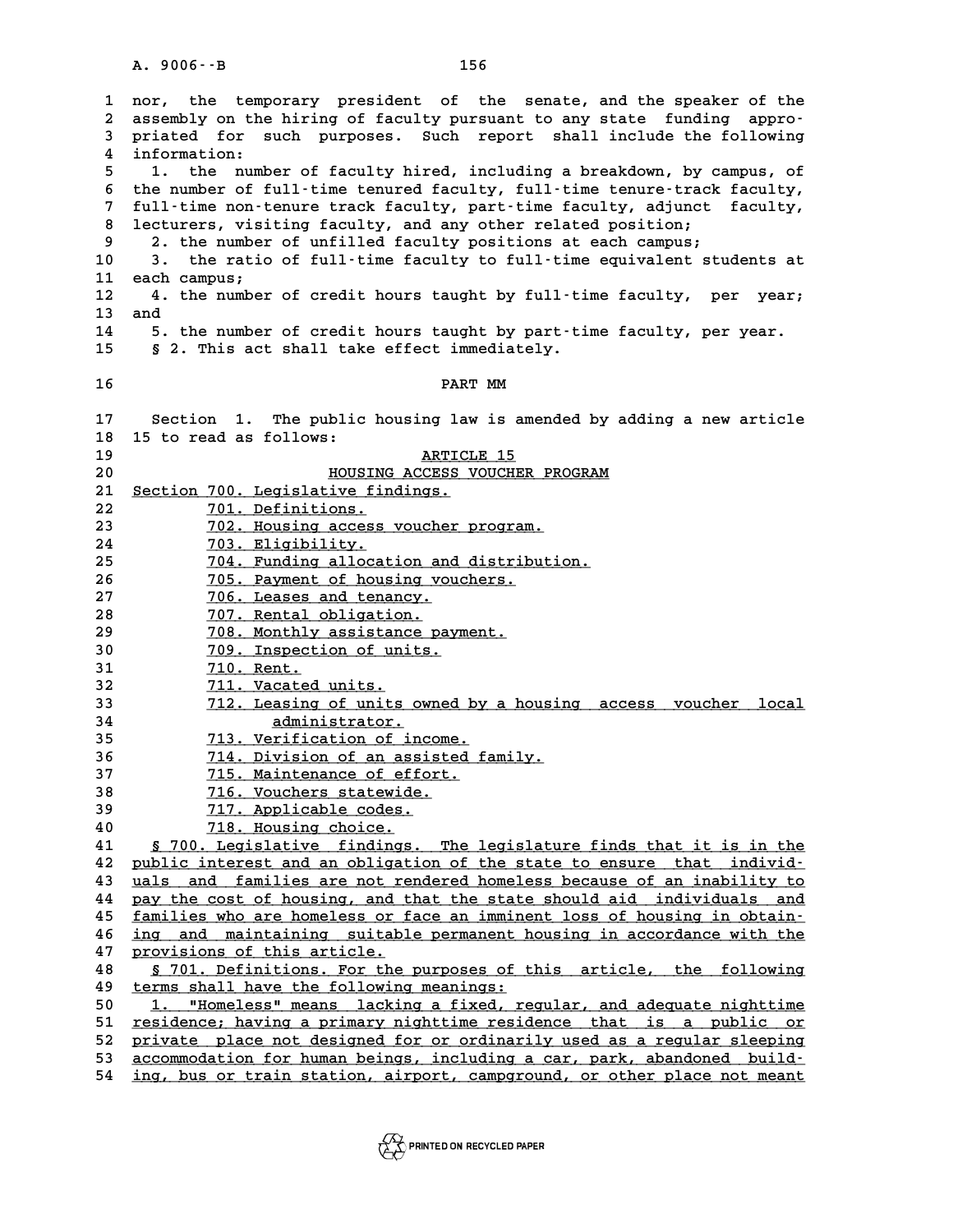A. 9006 · - B<br> **1** for human habitation; living in a supervised publicly or privately oper-<br>
2 ated shelter designated to provide temperary living arrapsements 1 <u>for human habitation; living in a supervised publicly or privately oper-</u><br>2 <u>ated shelter designated to provide temporary living arrangements</u><br>3 (including botels and motels paid for by federal state or logal govern. 1 for human habitation; living in a supervised publicly or privately oper-<br>2 ated shelter designated to provide temporary living arrangements<br>3 (including hotels and motels paid for by federal, state or local govern-<br>4 mon ated shelter designated to provide temporary living arrangements<br>
including hotels and motels paid for by federal, state or local govern-<br>
<u>ment programs for low-income individuals or by charitable organizations,</u><br>
congres 3 (including hotels and motels paid for by federal, state or local govern-<br>
<u>ment programs for low-income individuals or by charitable organizations,</u><br>
<u>congregate shelters, or transitional housing); exiting an institution</u> 4 <u>ment programs for low-income individuals or by charitable organizations,<br>5 congregate shelters, or transitional housing); exiting an institution<br>6 where an individual or family has resided and lacking a regular fixed<br>2 </u> 5 congregate shelters, or transitional housing); exiting an institution<br>
where an individual or family has resided and lacking a regular fixed<br>
7 and adequate nighttime residence upon release or discharge; being a<br>
begales 8 where an individual or family has resided and lacking a regular fixed<br>
<sup>7</sup> and adequate nighttime residence upon release or discharge; being a<br>
<u>homeless family with children or unaccompanied youth defined as homeless</u><br> and adequate nighttime residence upon release or discharge; being a<br>
<u>homeless family with children or unaccompanied youth defined as homeless</u><br>
<u>under 42 U.S.C. § 11302(a); having experienced a long-term period with-</u><br>
ou 8 <u>homeless family with children or unaccompanied youth defined as homeless</u><br>9 <u>under 42 U.S.C. § 11302(a); having experienced</u> a long-term period with-<br>10 <u>out living independently in permanent housing or having experienc</u> 9 under 42 U.S.C. § 11302(a); having experienced a long-term period with-<br>
10 <u>out living independently in permanent housing or having experienced</u><br>
11 persistent instability as measured by frequent moves and being reasonout living independently in permanent housing or having experienced<br>
11 persistent instability as measured by frequent moves and being reason-<br>
12 ably expected to continue in such status for an extended period of time<br>
21 11 <u>persistent instability</u> as measured by frequent moves and being reason-<br>
12 ably expected to continue in such status for an extended period of time<br>
13 because of chronic disabilities, chronic physical health or mental ably expected to continue in such status for an extended period of time<br>
13 <u>because of chronic disabilities, chronic physical health or mental</u><br>
14 <u>health conditions, substance addiction, histories of domestic violence</u><br> 12 <u>ably expected to continue in such status for an extended period of time<br>13 because of chronic disabilities, chronic physical health or mental<br>14 health conditions, substance addiction, histories of domestic violence<br>15</u> 14 <u>health conditions, substance addiction, histories of domestic violence</u><br>15 <u>or childhood abuse, the presence of a child or youth with a disability,</u><br>16 <u>multiple barriers to employment, or other dangerous or life-threa</u> or childhood abuse, the presence of a child or youth with a disability,<br>16 <u>multiple barriers to employment</u>, or other dangerous or life-threatening<br>20 conditions, including conditions that relate to violence against an<br>20 16 <u>multiple barriers to employment,</u><br>17 <u>conditions, including conditions</u><br>18 <u>individual or a family member.</u><br>2 **ILITER** 17 conditions, including conditions that relate to violence against an<br>
18 <u>individual or a family member.</u><br>
19 2. "Imminent loss of housing" means having received a verified rent<br>
20 demand or a petition for eviction; hav **20 18 individual or a family member.**<br> **20 <u>demand or a petition for eviction; having received a court order result-**<br> **20** demand or a petition action that potifies the individual or family, that</u> 2. "Imminent loss of housing" means having received a verified rent<br>
20 <u>demand or a petition for eviction; having received a court order result-</u><br>
21 <u>ing from an eviction action that notifies the individual or family tha</u> 21 <u>ing from an eviction action that notifies the individual or family that</u><br>22 <u>they must leave their housing; facing loss of housing due to a court</u><br>23 <u>order to vacate the premises due to hazardous conditions, which may</u> 21 <u>ing from an eviction action that notifies the individual or family that</u><br>22 <u>they must leave their housing; facing loss of housing due to a court</u><br>23 <u>order to vacate the premises due to hazardous conditions, which may</u> 22 <u>they must leave their housing; facing loss of housing due to a court</u><br>23 <u>order to vacate the premises due</u> to hazardous conditions, which may<br>24 include but not be limited to asbestos, lead exposure, mold, and radon;<br> 23 order to vacate the premises due to hazardous conditions, which may<br>24 <u>include but not be limited to asbestos, lead exposure, mold, and radon;</u><br>25 having a primary nighttime residence that is a room in a hotel or motel include but not be limited to asbestos, lead exposure, mold, and radon;<br>25 having a primary nighttime residence that is a room in a hotel or motel<br>26 and lacking the resources necessary to stay; facing loss of the primary<br> having a primary nighttime residence that is a room in a hotel or motel<br>
26 and lacking the resources necessary to stay; facing loss of the primary<br>
27 nighttime residence, which may include living in the home of another<br> 26 and lacking the resources necessary to stay; facing loss of the primary<br>27 <u>nighttime residence, which may include living in the home of another</u><br>28 <u>household, where the owner or renter of the housing will not allow th</u> a <u>indiptime</u> residence, which may include living in the home of another<br>
28 household, where the owner or renter of the housing will not allow the<br>
29 individual or family to stay, provided further, that an assertion from **28 household, where the owner or renter of the housing will not allow the individual or family to stay, provided further, that an assertion from an individual or family member alleging such loss of housing or home-**<br>**30** individual or family to stay, provided further, that an assertion from<br>30 <u>an individual or family member alleging such loss of housing or home</u><br>31 <u>lessness shall be sufficient to establish eligibility; or fleeing or</u><br>32 30 an individual or family member alleging such loss of housing or home-<br>31 <u>lessness shall be sufficient to establish eligibility; or fleeing or</u><br>32 <u>attempting to flee domestic violence, dating violence, sexual assault,</u> **11** lessness shall be sufficient to establish eligibility; or fleeing or attempting to flee domestic violence, dating violence, sexual assault, stalking, human trafficking or other dangerous or life-threatening conditions 32 <u>attempting to flee domestic violence, dating violence, sexual assault,</u><br>33 <u>stalking, human trafficking or other dangerous or life-threatening</u><br>24 <u>conditions that relate to violence against the individual or a family</u> 33 stalking, human trafficking or other dangerous or life-threatening<br>
34 <u>conditions that relate to violence against the individual or a family</u><br>
35 member, provided further that an assertion from an individual or family<br> 34 <u>conditions that relate to violence against the individual or a family member, provided further that an assertion from an individual or family member alleging such abuse and loss of housing shall be sufficient to actabl</u> 35 member, provided further<br>36 member alleging such a<br>37 establish eligibility. 36 <u>member alleging such abuse and loss of housing shall be sufficient to establish eligibility.<br>38 3. "Public housing agency" means any county, municipality, or other<br>39 governmental entity or public body that is authoriz</u> **37** establish eligibility.<br> **38** <u>3. "Public housing agency" means any county, municipality, or other<br> **39** governmental entity or public body that is authorized to administer any<br>
public bouging program (or an agency or </u> 38 3. "Public housing agency" means any county, municipality, or other<br>
40 <u>public housing program</u> (or an agency or instrumentality of such an enti-<br>
<sup>11</sup> ty) and any other public or private pop, profit entity that admini 40 governmental entity or public body that is authorized to administer any public housing program (or an agency or instrumentality of such an enti-<br>
41 ty), and any other public or private non-profit entity that administer **40** <u>public housing program (or an agency or instrument</u><br> **41** <u>any other public housing program or assistance.</u><br> **42** <u>any other public housing program or assistance.</u><br> **43 4 1** Section 8 local administrator means an **41 (b)**, and any other public or private non-profit entity that administers<br> **42 any other public housing program or assistance.**<br> **43 4. "Section 8 local administrator" means an organization that adminis-**<br> **44** tors t **42 any other public housing program or assistance.**<br> **43 4. "Section 8 local administrator" means an organization that adminis-**<br> **44 ters the Section 8 Housing Choice Vouchers program within a community,**<br> **45 coun** 43 4. "Section 8 local administrator" means an organization that adminis-<br>44 ters the Section 8 Housing Choice Vouchers program within a community,<br><u>county or region, or statewide</u>, on behalf of and under contract with the **44** <u>ters the Section 8 Housing Choic</u><br>45 <u>county or region, or statewide, on</u><br>46 <u>housing trust fund corporation.</u><br>47 **5** Wousing 200000 Wousher local **45** county or region, or statewide, on behalf of and under contract with the<br>46 housing trust fund corporation.<br>47 5. "Housing access voucher local administrator" means a public housing<br>28 access to a defined in subdivisi **48 agency, as defined in subdivision three of this section, or Section 8 \_\_\_\_\_\_\_\_\_\_\_\_\_\_\_\_\_\_\_\_\_\_\_\_\_\_\_\_\_\_\_\_\_\_\_\_\_\_\_\_\_\_\_\_\_\_\_\_\_\_\_\_\_\_\_\_\_\_\_\_\_\_\_\_\_\_\_\_\_\_\_\_** 47 5. "Housing access voucher local administrator" means a public housing<br>48 <u>agency, as defined in subdivision three of this section, or Section 8</u><br><u>10cal administrator designated to administer the housing access voucher</u> **50 agency, as defined in subdivision three of this section, or Section 8**<br> **19 local administrator designated to administer the housing access voucher**<br> **program within a community, county or region, or statewide, on beha 10cal administrator designated to administer the housing acce**<br> **program within a community, county or region, or statewide, on**<br> **and under contract with the housing trust fund corporation.**<br> **52** 6 Wesmily moors a group 50 program within a community, county or region, or statewide, on behalf of<br>51 and under contract with the housing trust fund corporation.<br>52 6. "Family" means a group of persons residing together. Such group<br>53 includes b 51 and under contract with the housing trust fund corporation.<br>52 6. "Family" means a group of persons residing together. Such group<br>53 <u>includes, but is not limited to a family with or without children (a</u><br>54 child who is 52 <u>6. "Family" means a group of persons residing together. Such group</u><br>53 <u>includes, but is not limited to a family with or without children (a<br>child who is temporarily away from the home because of placement in<br>55 foster</u> 53 <u>includes, but is not limited to a family with or without children (a</u><br>54 <u>child who is temporarily away from the home because of placement in</u><br>55 <u>foster care is considered a member of the family) or any remaining</u>

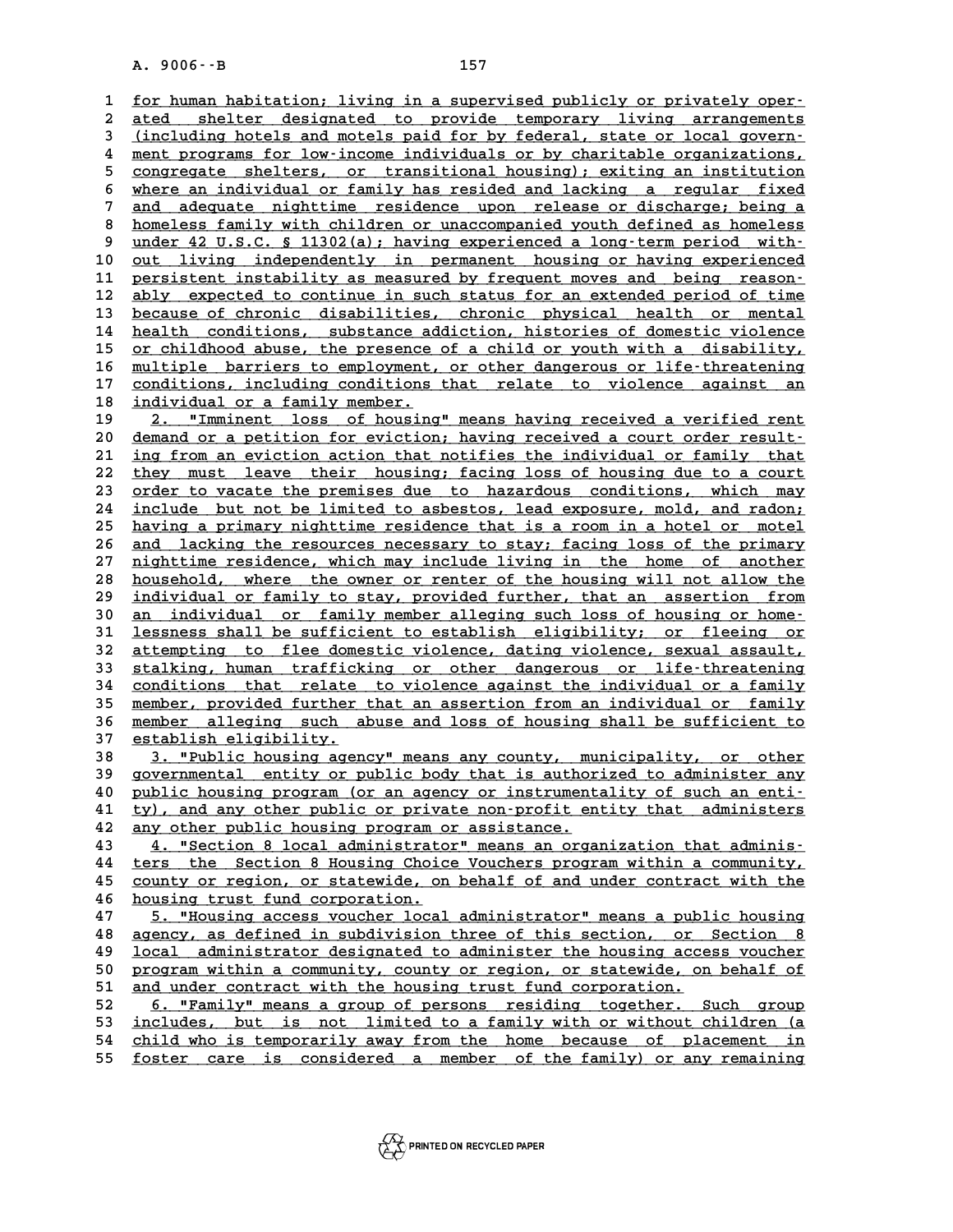|          | A. 9006--B<br>158                                                                                                                                 |
|----------|---------------------------------------------------------------------------------------------------------------------------------------------------|
|          |                                                                                                                                                   |
| 1        | members of a tenant family. The commissioner shall have the discretion                                                                            |
| 2        | to determine if any other group of persons qualifies as a family.                                                                                 |
| 3<br>4   | 7. "Owner" means any private person or any entity, including a cooper-<br>ative, an agency of the federal government, or a public housing agency, |
| 5        | having the legal right to lease or sublease dwelling units.                                                                                       |
| 6        | 8. "Dwelling unit" means a single-family dwelling, including attached                                                                             |
| 7        | structures such as porches and stoops; or a single-family dwelling unit                                                                           |
| 8        | in a structure that contains more than one separate residential dwelling                                                                          |
| 9        | unit, and in which each such unit is used or occupied, or intended to be                                                                          |
| 10       | used or occupied, in whole or in part, as the residence of one or more                                                                            |
| 11       | persons.                                                                                                                                          |
| 12       | 9. "Income" means income from all sources of each member of the house-                                                                            |
| 13       | hold, including all wages, tips, over-time, salary, welfare assistance,                                                                           |
| 14       | social security payments, child support payments, returns on invest-                                                                              |
| 15       | ments, and recurring gifts. The term "income" shall not include:                                                                                  |
| 16       | employment income from children under eighteen years of age, employment                                                                           |
| 17       | income from children eighteen years of age or older who are full-time                                                                             |
| 18       | students, foster care payments, sporadic gifts, groceries provided by                                                                             |
| 19       | persons not living in the household, supplemental nutrition assistance                                                                            |
| 20<br>21 | program (food stamp) benefits, earned income disregard (EID), or the<br>earned income tax credit.                                                 |
| 22       | 10. "Adjusted income" means income minus any deductions allowable by                                                                              |
| 23       | the rules promulgated by the commissioner pursuant to this article.                                                                               |
| 24       | Mandatory deductions shall include:                                                                                                               |
| 25       | (a) four hundred eighty dollars for each dependent;                                                                                               |
| 26       | (b) four hundred dollars for any elderly family member and/or a family                                                                            |
| 27       | member with a disability;                                                                                                                         |
| 28       | (c) any reasonable child care expenses necessary to enable a member of                                                                            |
| 29       | the family to be employed or to further his or her education;                                                                                     |
| 30       | (d) The sum total of unreimbursed medical expenses for each elderly                                                                               |
| 31       | family member and/or family member with a disability plus unreimbursed                                                                            |
| 32       | attendant care and/or medical apparatus expenses for each member of the                                                                           |
| 33       | family with a disability which are necessary for any member of the fami-                                                                          |
| 34       | ly (including the member of the family who is a person with a disabili-                                                                           |
| 35       | ty) to be employed, that is greater than three percent of the annual                                                                              |
| 36       | income; and                                                                                                                                       |
| 37       | (e) expenses related to child support payments due and owing.                                                                                     |
| 38       | 11. "Reasonable rent" means rent not more than the rent charged on                                                                                |
| 39<br>40 | comparable units in the private unassisted market and rent charged for<br>comparable unassisted units in the premises.                            |
| 41       | 12. "Fair market rent" means the fair market rent for each rental area                                                                            |
| 42       | as promulgated annually by the United States department of housing and                                                                            |
| 43       | urban development's office of policy development and research pursuant                                                                            |
| 44       | <u>to 42 U.S.C. 1437f.</u>                                                                                                                        |
| 45       | 13. "Voucher" means a document issued by the housing trust fund corpo-                                                                            |
| 46       | ration pursuant to this article to an individual or family selected for                                                                           |
| 47       | admission to the housing access voucher program, which describes such                                                                             |
| 48       | program and the procedures for approval of a unit selected by the family                                                                          |
| 49       | and states the obligations of the individual or family under the                                                                                  |
| 50       | program.                                                                                                                                          |
| 51       | 14. "Lease" means a written agreement between an owner and a tenant                                                                               |
| 52       | for the leasing of a dwelling unit to the tenant. The lease establishes                                                                           |
| 53       | the conditions for occupancy of the dwelling unit by an individual or                                                                             |
| 54       | family with housing assistance payments under a contract between the                                                                              |
| 55       | owner and the housing access voucher local administrator.                                                                                         |

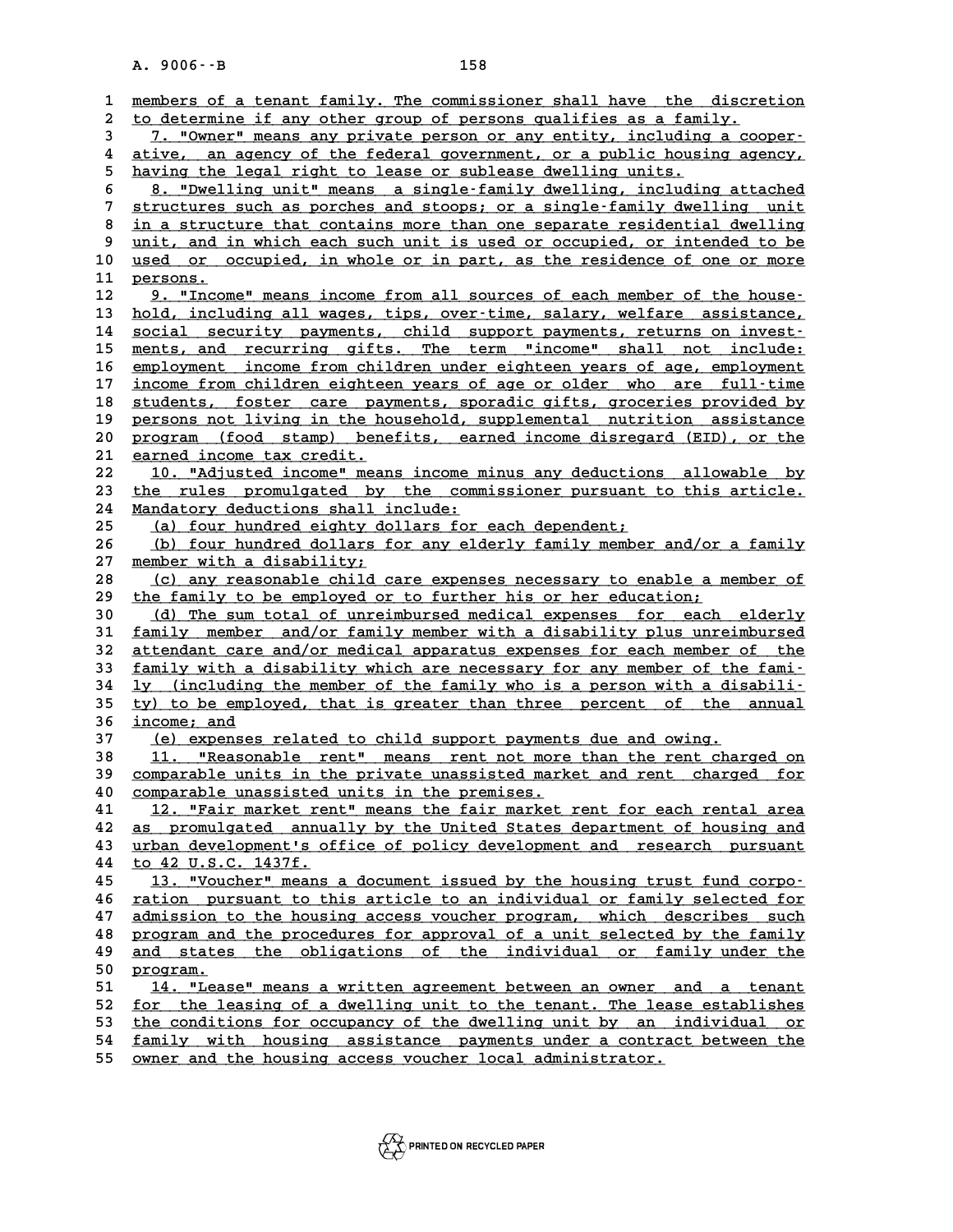|                  | $A. 9006 - B$<br>159                                                                                                       |
|------------------|----------------------------------------------------------------------------------------------------------------------------|
|                  |                                                                                                                            |
| $\mathbf{1}$     | 15. "Dependent" means any member of the family who is neither the head                                                     |
| $\mathbf 2$<br>3 | of household, nor the head of the household's spouse, and who is:                                                          |
|                  | (a) under the age of eighteen;                                                                                             |
| 4<br>5           | (b) a person with a disability; or<br>(c) a full-time student.                                                             |
| 6                | 16. "Elderly" means a person sixty-two years of age or older.                                                              |
| 7                | 17. "Child care expenses" means expenses relating to the care of chil-                                                     |
| 8                | dren under the age of thirteen.                                                                                            |
| 9                | "Severely rent burdened" means those individuals and families who<br>18.                                                   |
| 10               | pay more than fifty percent of their income in rent as defined by the                                                      |
| 11               | United States census bureau.                                                                                               |
| 12               | 19. "Disability" means:                                                                                                    |
| 13               | (a) the inability to engage in any substantial gainful activity by                                                         |
| 14               | reason of any medically determinable physical or mental impairment which                                                   |
| 15               | can be expected to result in death or which has lasted or can be                                                           |
| 16               | expected to last for a continuous period of not less than twelve months;                                                   |
| 17               | or                                                                                                                         |
| 18               | (b) in the case of an individual who has attained the age of fifty-                                                        |
| 19               | five and is blind, the inability by reason of such blindness to engage                                                     |
| 20               | in substantial gainful activity requiring skills or abilities comparable                                                   |
| 21               | to those of any gainful activity in which they have previously engaged                                                     |
| 22               | with some regularity and over a substantial period of time; or                                                             |
| 23               | (c) a physical, mental, or emotional impairment which:<br>(i) is expected to be of long-continued and indefinite duration; |
| 24<br>25         | (ii) substantially impedes his or her ability to live independently;                                                       |
| 26               | and                                                                                                                        |
| 27               | (iii) is of such a nature that such ability could be improved by more                                                      |
| 28               | suitable housing conditions; or                                                                                            |
| 29               | (d) a developmental disability that is a severe, chronic disability of                                                     |
| 30               | <u>an individual that:</u>                                                                                                 |
| 31               | (i) is attributable to a mental or physical impairment or combination                                                      |
| 32               | of mental and physical impairments;                                                                                        |
| 33               | (ii) is manifested before the individual attains age twenty-two;                                                           |
| 34               | (iii) is likely to continue indefinitely;                                                                                  |
| 35               | (iv) results in substantial functional limitations in three or more of                                                     |
| 36               | the following areas of major life activity:                                                                                |
| 37               | (A) self-care;                                                                                                             |
| 38               | (B) receptive and expressive language;                                                                                     |
| 39               | (C) learning;                                                                                                              |
| 40               | (D) mobility;                                                                                                              |
| 41<br>42         | (E) self-direction;<br>(F) capacity for independent living; or                                                             |
| 43               | (G) economic self-sufficiency; and                                                                                         |
| 44               | (v) reflects the individual's need for a combination and sequence of                                                       |
| 45               | special, interdisciplinary, or generic services, individualized                                                            |
| 46               | supports, or other forms of assistance that are of lifelong or extended                                                    |
| 47               | duration and are individually planned and coordinated.                                                                     |
| 48               | § 702. Housing access voucher program. The commissioner, subject to                                                        |
| 49               | the appropriation of funds for this purpose, shall implement a program                                                     |
| 50               | of rental assistance in the form of housing vouchers for eligible indi-                                                    |
| 51               | viduals and families who are homeless or who face an imminent loss of                                                      |
| 52               | housing in accordance with the provisions of this article. The housing                                                     |
| 53               | trust fund corporation shall issue vouchers pursuant to this article,                                                      |
| 54               | subject to appropriation of funds for this purpose, and may contract                                                       |
| 55               | with the division of housing and community renewal to administer any                                                       |
| 56               | aspect of this program in accordance with the provisions of this arti-                                                     |

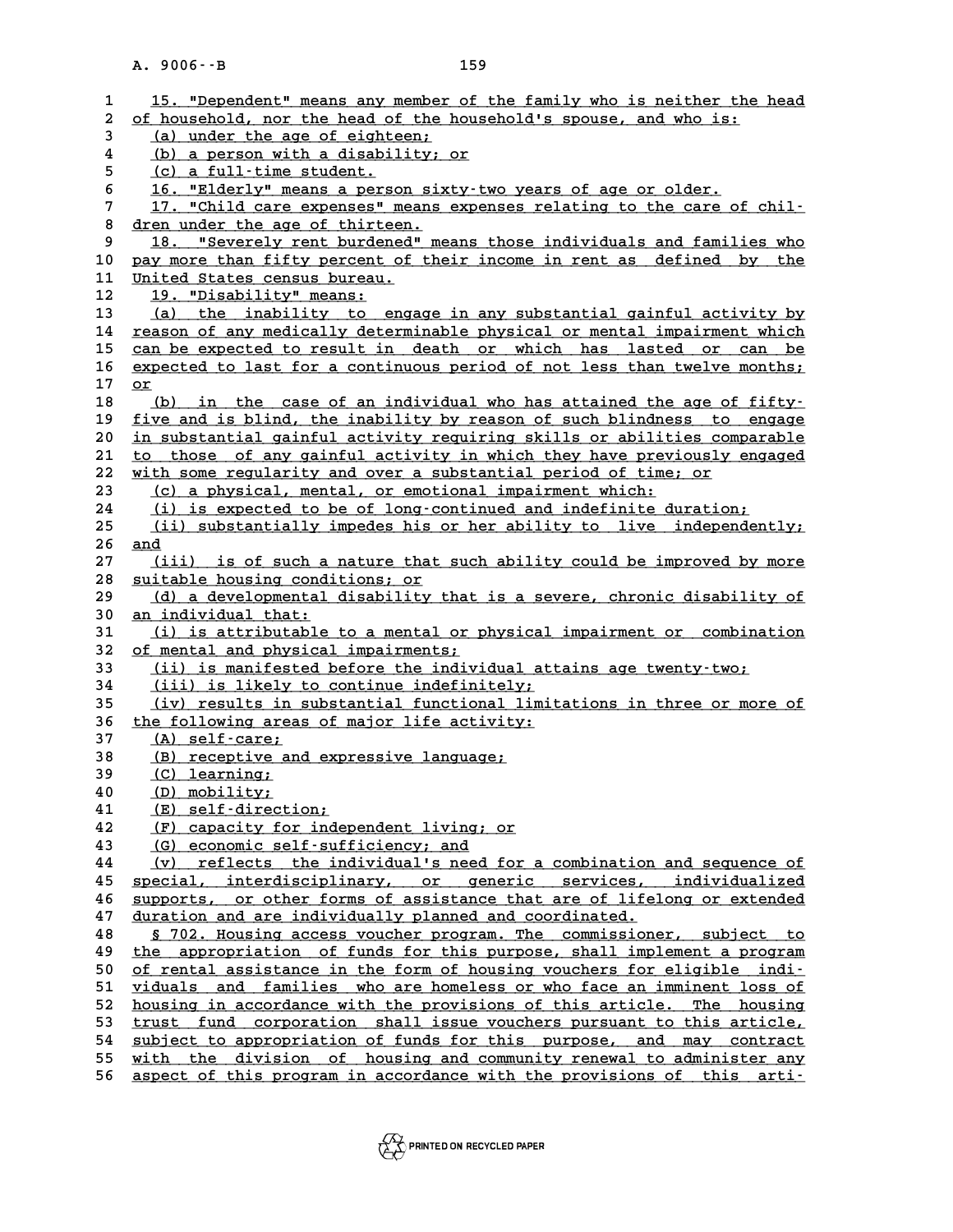A. 9006 · - B<br>
1 cle. The commissioner shall designate housing access voucher local<br>
2 administrators in the state to make vouchers available to such individ-2 <u>administrators in the state to make vouchers available to such individ-</u><br>3 uals and families and to administer other aspects of the program in 2 cle. The commissioner shall designate housing access voucher local<br>
2 administrators in the state to make vouchers available to such individ-<br>
3 uals and families and to administer other aspects of the program in<br>
23 acc administrators in the state to make vouchers available to such individ-<br> **4 accordance with the provisions of this article. In the city of New York,**<br> **4 accordance with the provisions of this article. In the city of New Y** <u>uals and families and to administer other aspects of the program in<br>4 accordance with the provisions of this article. In the city of New York,<br>5 the housing access voucher local administrator shall be the New York<br>5 situ </u> 4 accordance with the provisions of this article. In the city of New York,<br>5 the housing access voucher local administrator shall be the New York<br>6 city department of housing preservation and development, or the New York<br>7 5 the housing access voucher local administrator shall be the New York<br>
6 city department of housing preservation and development, or the New York<br>
7 city housing authority, or both.<br>
8 \$ 703. Eligibility. The commissioner 8 <u>city department of housing preservation and development, or the New York<br>
8 <u>\$ 703. Eligibility, The commissioner shall</u> promulgate standards for<br>
9 determining eligibility for assistance under this program. Individuals</u> 9 <u>determining eligibility for assistance under this program. Individuals</u><br>10 and families who meet the standards shall be eligible regardless of 8 <u>§ 703. Eligibility. The commissioner shall promulgate standards for</u><br>
9 <u>determining eligibility for assistance under this program. Individuals</u><br>
10 <u>and families who meet the standards shall be eligible regardless of</u><br> 9 determining eligibility for assistance under this program. Individuals<br>10 <u>and families who meet the standards shall be eligible regardless of</u><br>11 <u>immigration status. Eligibility shall be limited to individuals and</u><br>fam and families who meet the standards shall be eligible regardless of<br>
11 <u>immigration status. Eligibility shall be limited to individuals and</u><br>
12 <u>families who are homeless or facing imminent loss of housing. Housing</u><br>
200 11 <u>immigration status. Eligibility shall be limited to individuals and</u><br>12 <u>families who are homeless or facing imminent loss of housing. Housing</u><br>13 <u>access voucher local administrators may rely on correspondence from a</u> 14 <u>homeless shelter or similar institution or program to determine whether</u><br>15 an applicant qualifies as a homeless individual or family. **15** <u>an applicant qualifies as a homeless individual or family.</u><br>16 **1.** An individual or family shall be eligible for this pr **14** homeless shelter or similar institution or program to determine whether<br> **15** <u>an applicant qualifies as a homeless individual or family.</u><br> **16** <u>1. An individual or family shall be eligible for this program if they</u><br> an applicant qualifies as a homeless individual or family.<br>
16 1. An individual or family shall be eligible for this program if they<br>
17 <u>are homeless or facing imminent loss of housing and have an income of no</u><br>
18 more t 16 1. An individual or family shall be eligible for this program if they<br>17 <u>are homeless or facing imminent loss of housing and have an income of no<br>18 more than fifty percent of the area median income, as defined by the<br></u> **19 federal department of housing and urban development. \_\_\_\_\_\_\_\_\_\_\_\_\_\_\_\_\_\_\_\_\_\_\_\_\_\_\_\_\_\_\_\_\_\_\_\_\_\_\_\_\_\_\_\_\_\_\_\_\_\_\_\_** 18 <u>more than fifty percent of the area median income, as defined by the federal department of housing and urban development.<br>20 <u>2. An individual or family in receipt of rental assistance pursuant to</u><br>21 this program shal</u> 19 <u>federal department of housing and urban development.</u><br>20 2. An individual or family in receipt of rental assistance pursuant to<br>21 this program shall be no longer financially eligible for such assistance<br>22 under this 20 2. An individual or family in receipt of rental assistance pursuant to<br>
21 this program shall be no longer financially eligible for such assistance<br>
22 under this program when thirty percent of the individual's or famil 21 this program shall be no longer financially eligible for such assistance<br>22 <u>under this program when thirty percent of the individual's or family's<br>23 adjusted income is greater than or equal to the total rent for the<br>2</u> 22 <u>under this prog</u><br>23 <u>adjusted income i</u><br>24 <u>dwelling unit.</u> 23 <u>adjusted income is greater than or equal to the total rent for the</u><br>24 <u>dwelling unit.</u><br>25 <u>3. When an individual or family becomes financially ineligible for</u><br>26 <u>rental assistance under this program pursuant to subdi</u> **24 <u>dwelling unit.</u><br>25 3. When an individual or family becomes financially ineligible for<br>26 rental assistance under this program pursuant to subdivision two of this<br>27 section the individual or family shall retain rental** 3. When an individual or family becomes financially ineligible for<br>
26 <u>rental assistance under this program pursuant to subdivision two of this</u><br>
27 section, the individual or family shall retain rental assistance for a<br> 26 <u>rental assistance under this program pursuant to subdivision two of this<br>27 <u>section, the individual or family shall retain rental assistance for a</u><br>28 period no shorter than one year, subject to appropriation of funds</u> 27 <u>section, the ind</u><br>
28 <u>period no shore</u><br>
29 this purpose. **38 period no shorter than one year, subject to appropriation of funds for<br>
<u>this purpose.</u><br>
<b>30** 4. Income eligibility shall be verified prior to a public housing<br> **31 agency's initial determination to provide rental assi** <sup>29</sup> this purpose.<br>
<sup>30</sup> 4. Income eligibility shall be verified prior to a public housing<br>
31 agency's initial determination to provide rental assistance for this<br>
<sup>32</sup> arecram and upon determination of such eligibility a **4. Income eligibility shall be verified prior to a public housing<br>
<b>32 program and upon determination of such eligibility, an individual or**<br> **32 family shall annually certify their income for the purpose of determin** 31 <u>agency's initial determination to provide rental assistance for this<br>32 program and upon determination of such eligibility, an individual or<br>33 <u>family shall annually certify their income for the purpose of determin-</u><br></u> 32 <u>program and upon determination of such eligibility, an individual or family shall annually certify their income for the purpose of determin-<br>
<u>ing continued eligibility and any adjustments to such rental assistance.</u><br>
</u> **<u>family shall annually certify their income for the purpose of determin-</u><br>
<b>34** <u>ing continued eligibility and any adjustments to such rental assistance.</u><br>
<u>5. The commissioner shall collaborate with the office of tempora</u> **34** <u>ing continued eligibility and any adjustments to such rental assistance.<br>
5. The commissioner shall collaborate with the office of temporary<br> **and disability assistance and other state and city agencies to allow**<br> **a</u>** 35 5. The commissioner shall collaborate with the office of temporary<br>36 <u>and disability</u> assistance and other state and city agencies to allow<br>37 <u>public housing agencies to access income information for the purpose of</u><br>2 36 and disability assistance and other state and city agencies to allow<br>37 <u>public housing agencies to access income information for the purpose of</u><br>38 <u>verifying an individual's or family's income.</u><br><u>5 704. Funding alloca</u> 37 <u>public housing agencies to access income information for the purpose of</u><br>38 <u>verifying an individual's or family's income.</u><br><u>39 § 704. Funding allocation and distribution. 1. Funding shall be allo-</u><br>40 cated by the com 40 <u>cated by the commissioner in each county and the city of New York in</u><br>41 proportion to the number of households in each county or the city of New 41 <u>proportion to the number of households in each county or the city of New</u><br>42 York who are severely rent burdened based on data published by the 40 cated by the commissioner in each county and the city of New York in proportion to the number of households in each county or the city of New York who are severely rent burdened based on data published by the Inited Sta 41 proportion to the number of hou<br>42 <u>York who are severely rent</u><br>43 <u>United States census bureau.</u><br>44 <sup>2</sup> The sermissioner shall be **42** <u>Vork who are severely rent burdened based on data published by the United States census bureau.<br>44 2. The commissioner shall be responsible for distributing the funds<br>21 allocated in each county or the gity of New Yo</u> **43** <u>United States census bureau.</u><br>44 2. The commissioner shall be responsible for distributing the funds<br>45 allocated in each county or the city of New York among housing access<br>46 wougher local administrators exercting **44** 2. The commissioner shall be responsible for distributing the funds<br>45 <u>allocated in each county or the city of New York among housing access</u><br><u>youcher local administrators operating in each county or in the city of</u><br> **45** <u>allocated i</u><br>46 <u>voucher loca</u><br>47 <u>New York.</u><br>2 At lo **46** <u>voucher local administrators operating in each county or in the city of</u><br>47 <u>New York.</u><br>48 3. At least fifty percent of funds distributed in each county or in<br>the gity of New York shall be allocated to individuals or **As the community of New York shall be allocated to individuals or families who**<br> **49** the city of New York shall be allocated to individuals or families who<br> **2008** are bermeloss If a sounty is unable to fully distribute 3. At least fifty percent of funds distributed in each county or in<br>
49 <u>the city of New York shall be allocated to individuals or families who</u><br>
50 <u>are homeless. If a county is unable to fully distribute all funds allo-</u> the city of New York shall be allocated to individuals or families who<br>
50 <u>are homeless. If a county is unable to fully distribute all funds allo-</u><br>
<u>cated pursuant to this program under this section, such county may spen</u> 50 <u>are homeless. If a county is unable to fully distribute all funds allo-</u><br>51 <u>cated pursuant to this program under this section, such county may spend</u><br>52 <u>fewer than fifty percent of its funds for those who are homeles</u> 51 <u>cated pursuant to this program under this section, such county may spend</u><br>52 <u>fewer than fifty percent of its funds for those who are homeless,<br>provided that all eligible applicant individuals or families who are<br>54 ho</u> 52 <u>fewer than fifty percent of</u><br>53 <u>provided that all eligible</u><br>54 <u>homeless have been served.</u><br>55 *4* at locat eighty-five per 54 <u>homeless have been served.</u><br>55 <u>4. At least eighty-five percent of funds distributed in each county or</u><br>56 in the city of New York for individuals or families who are homeless in the city of New York for individuals or families who are homeless

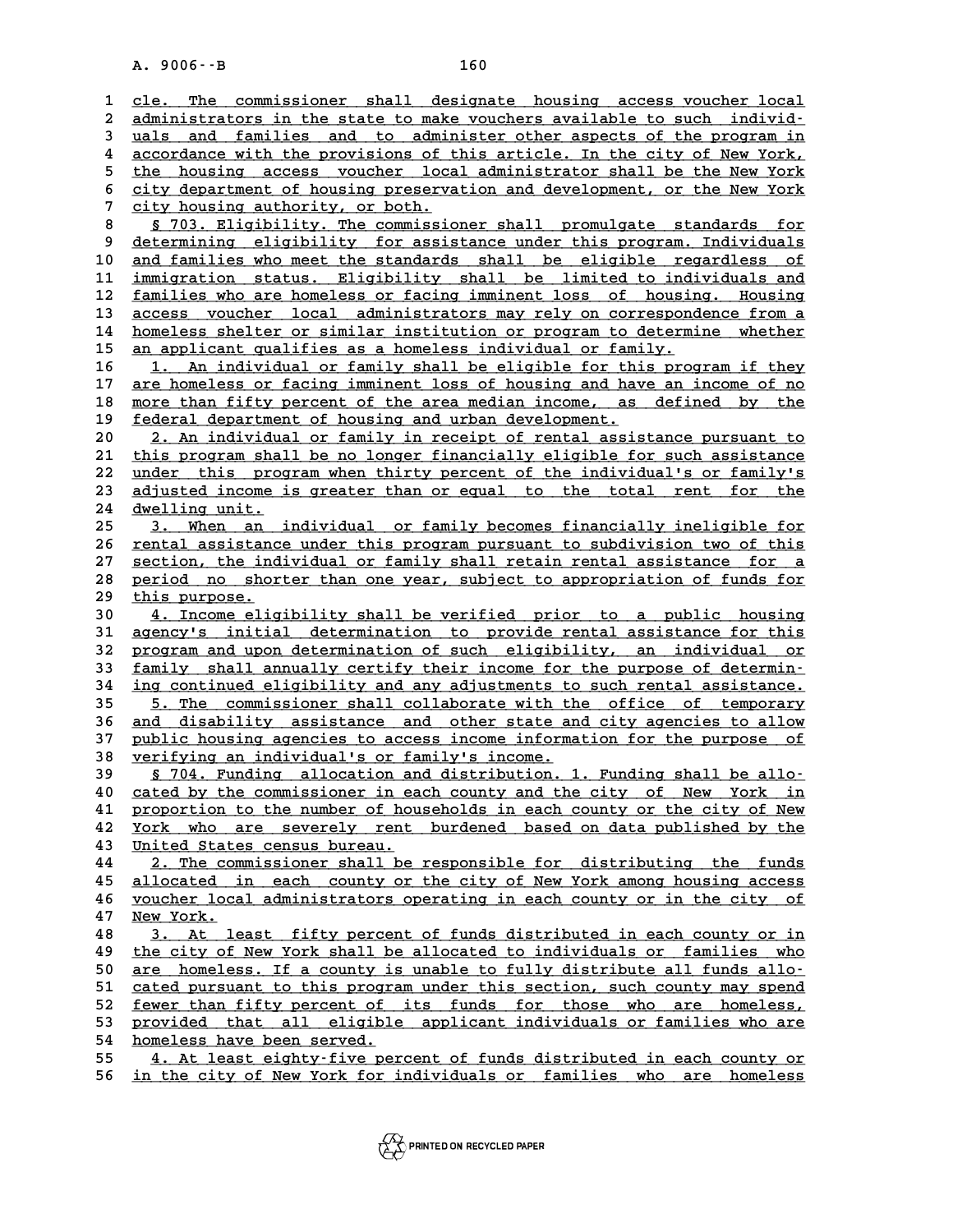|          | $A. 9006 - B$<br>161                                                                                                                 |
|----------|--------------------------------------------------------------------------------------------------------------------------------------|
|          |                                                                                                                                      |
| 1        | pursuant to subdivision three of this section shall be allocated to                                                                  |
| 2<br>3   | individuals and families whose income does not exceed thirty percent of                                                              |
| 4        | the area median income as defined by the federal department of housing                                                               |
| 5        | and urban development.<br>5. Of the funds allocated to individuals and families who face an                                          |
| 6        | imminent loss of housing, priority shall be given to individuals and                                                                 |
| 7        | families who have formerly experienced homelessness, including those who                                                             |
| 8        | have previously received a temporary rental voucher from the state, a                                                                |
| 9        | locality, or a non-profit organization or who currently have a rental                                                                |
| 10       | assistance voucher that is due to expire within six months of applica-                                                               |
| 11       | tion.                                                                                                                                |
| 12       | § 705. Payment of housing vouchers. The housing voucher shall be paid                                                                |
| 13       | directly to any owner under a contract between the owner of the dwelling                                                             |
| 14       | unit to be occupied by the voucher recipient and the appropriate housing                                                             |
| 15       | access voucher local administrator. A housing assistance payment                                                                     |
| 16       | contract entered into pursuant to this section shall establish the maxi-                                                             |
| 17       | mum monthly rent (including utilities and all maintenance and management                                                             |
| 18       | charges) which the owner is entitled to receive for each dwelling unit                                                               |
| 19       | with respect to which such assistance payments are to be made. The maxi-                                                             |
| 20       | mum monthly rent shall not exceed one hundred ten percent nor be less                                                                |
| 21       | than ninety percent of the fair market rent for the rental area in which                                                             |
| 22       | it is located. Fair market rent for a rental area shall be published                                                                 |
| 23       | not less than annually by the commissioner and shall be made available                                                               |
| 24<br>25 | on the website of New York state homes and community renewal.<br>§ 706. Leases and tenancy. Each housing assistance payment contract |
| 26       | entered into by a housing access voucher local administrator and the                                                                 |
| 27       | owner of a dwelling unit shall provide:                                                                                              |
| 28       | 1. that the lease between the tenant and the owner shall be for a term                                                               |
| 29       | of not less than one year, except that the housing access voucher local                                                              |
| 30       | administrator may approve a shorter term for an initial lease between                                                                |
| 31       | the tenant and the dwelling unit owner if the housing access voucher                                                                 |
| 32       | local administrator determines that such shorter term would improve                                                                  |
| 33       | housing opportunities for the tenant and if such shorter term is consid-                                                             |
| 34       | ered to be a prevailing local market practice;                                                                                       |
| 35       | 2. that the dwelling unit owner shall offer leases to tenants assisted                                                               |
| 36       | under this article that:                                                                                                             |
| 37       | (a) are in a standard form used in the locality by the dwelling unit                                                                 |
| 38<br>39 | owner; and                                                                                                                           |
| 40       | (b) contain terms and conditions that:<br>(i) are consistent with state and local law; and                                           |
| 41       | (ii) apply generally to tenants in the property who are not assisted                                                                 |
| 42       | under this article;                                                                                                                  |
| 43       | (c) shall provide that during the term of the lease, the owner shall                                                                 |
| 44       | not terminate the tenancy except for serious or repeated violation of                                                                |
| 45       | the terms and conditions of the lease, for violation of applicable state                                                             |
| 46       | or local law, or for other good cause, and in the case of an owner who                                                               |
| 47       | is an immediate successor in interest pursuant to foreclosure during the                                                             |
| 48       | term of the lease vacating the property prior to sale shall not consti-                                                              |
| 49       | tute other good cause, except that the owner may terminate the tenancy                                                               |
| 50       | effective on the date of transfer of the unit to the owner if the owner:                                                             |
| 51       | (i) will occupy the unit as a primary residence; and                                                                                 |
| 52       | (ii) has provided the tenant a notice to vacate at least ninety days                                                                 |
| 53       | before the effective date of such notice;                                                                                            |
| 54       | (d) shall provide that any termination of tenancy under this section                                                                 |
| 55       | shall be preceded by the provision of written notice by the owner to the                                                             |

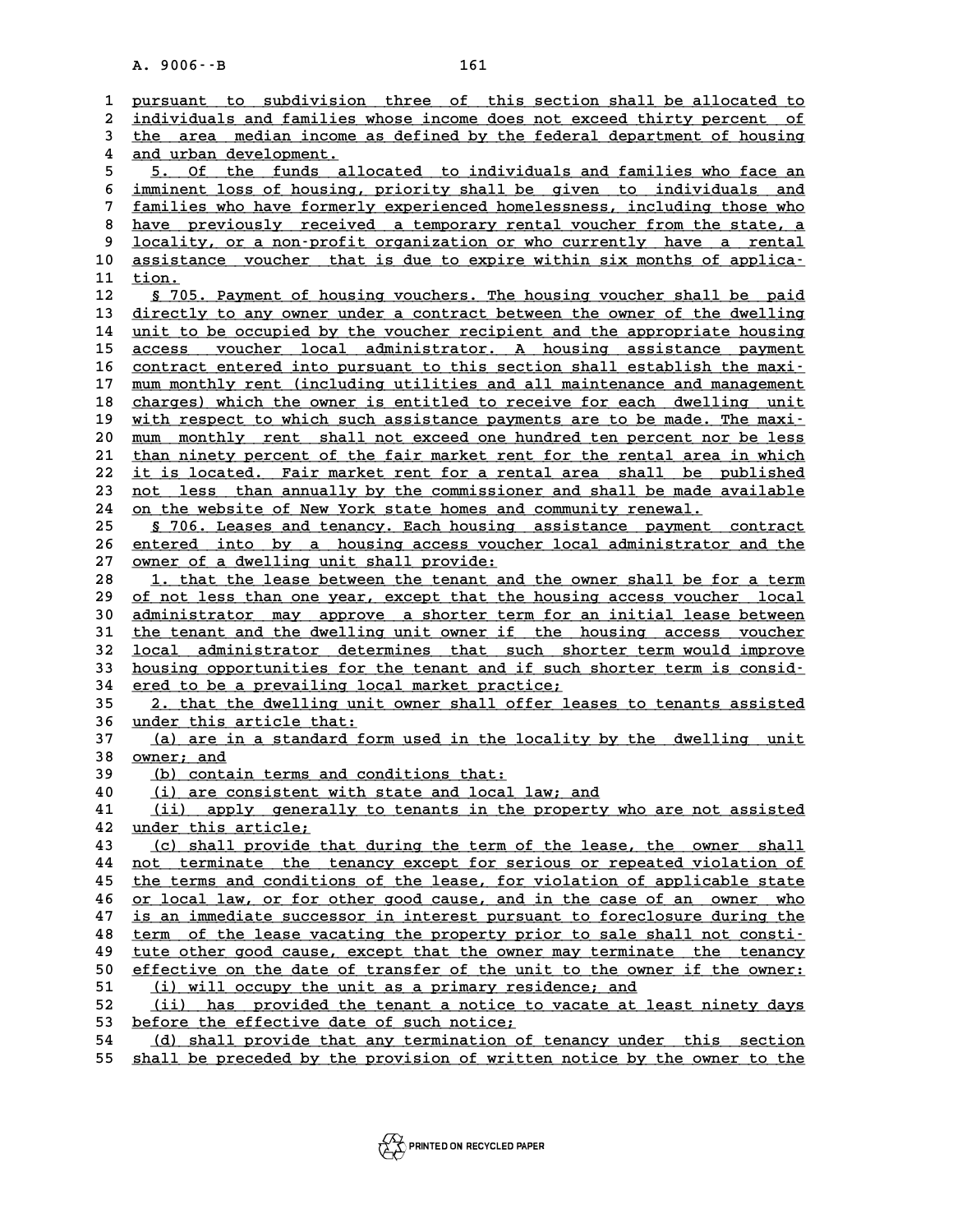|          | $A. 9006 - B$<br>162                                                                                                                                |
|----------|-----------------------------------------------------------------------------------------------------------------------------------------------------|
|          |                                                                                                                                                     |
| 1        | tenant specifying the grounds for that action, and any relief shall be                                                                              |
| 2        | consistent with applicable state and local law;                                                                                                     |
| 3        | 3. that any unit under an assistance contract originated under this                                                                                 |
| 4        | article shall only be occupied by the individual or family designated in                                                                            |
| 5        | said contract and shall be the designated individual or family's primary                                                                            |
| 6<br>7   | residence. Contracts shall not be transferable between units and shall<br>not be transferable between recipients. A family or individual may        |
| 8        | transfer their voucher to a different unit under a new contract pursuant                                                                            |
| 9        | to this article;                                                                                                                                    |
| 10       | 4. that an owner shall not charge more than a reasonable rent as                                                                                    |
| 11       | defined in section seven hundred one of this article.                                                                                               |
| 12       | § 707. Rental obligation. 1. The monthly rental obligation for an                                                                                   |
| 13       | individual or family receiving housing assistance pursuant to the hous-                                                                             |
| 14       | ing access voucher program shall be the greater of:                                                                                                 |
| 15       | (a) thirty percent of the monthly adjusted income of the family or                                                                                  |
| 16       | individual; or                                                                                                                                      |
| 17       | (b) If the family or individual is receiving payments for welfare                                                                                   |
| 18       | assistance from a public agency and a part of those payments, adjusted                                                                              |
| 19       | in accordance with the actual housing costs of the family, is specif-                                                                               |
| 20       | ically designated by that agency to meet the housing costs of the fami-                                                                             |
| 21       | ly, the portion of those payments that is so designated. These payments                                                                             |
| 22       | include, but are not limited to any shelter assistance or housing                                                                                   |
| 23       | assistance administered by any federal, state or local agency.                                                                                      |
| 24       | 2. If the rent for the individual or family (including the amount                                                                                   |
| 25       | allowed for tenant-paid utilities) exceeds the applicable payment stand-                                                                            |
| 26       | ard established under subdivision three of section seven hundred eight                                                                              |
| 27<br>28 | of this article, the monthly assistance payment for the family shall be<br>equal to the amount by which the applicable payment standard exceeds the |
| 29       | greater of amounts under paragraphs (a) and (b) of subdivision one of                                                                               |
| 30       | this section.                                                                                                                                       |
| 31       | § 708. Monthly assistance payment. 1. The amount of the monthly                                                                                     |
| 32       | assistance payment with respect to any dwelling unit shall be the                                                                                   |
| 33       | difference between the maximum monthly rent which the contract provides                                                                             |
| 34       | that the owner is to receive for the unit and the rent the individual or                                                                            |
| 35       | family is required to pay under section seven hundred seven of this                                                                                 |
| 36       | article. Reviews of income shall be made no less frequently than annual-                                                                            |
| 37       | <u>ly.</u>                                                                                                                                          |
| 38       | 2. The commissioner shall establish maximum rent levels for different                                                                               |
| 39       | sized rentals in each rental area in a manner that promotes the use of                                                                              |
| 40       | the program in all localities based on the fair market rental of the                                                                                |
| 41       | rental area. Rental areas shall be delineated by county, excepting that                                                                             |
| 42       | the city of New York shall be considered one rental area. The commis-                                                                               |
| 43       | sioner may rely on data or other information promulgated by any other                                                                               |
| 44       | state or federal agency in determining the rental areas and fair market                                                                             |
| 45<br>46 | rent.<br>3. The payment standard for each size of dwelling unit in a rental                                                                         |
| 47       | area shall not be less than ninety percent and shall not exceed one                                                                                 |
| 48       | hundred ten percent of the fair market rent established in section seven                                                                            |
| 49       | hundred one of this article for the same size of dwelling unit in the                                                                               |
| 50       | same rental area, except that the commissioner shall not be required as                                                                             |
| 51       | a result of a reduction in the fair market rent to reduce the payment                                                                               |
| 52       | standard applied to a family continuing to reside in a unit for which                                                                               |
| 53       | the family was receiving assistance under this article at the time the                                                                              |
| 54       | fair market rent was reduced.                                                                                                                       |
| 55       | § 709. Inspection of units. 1. Initial inspection.                                                                                                  |

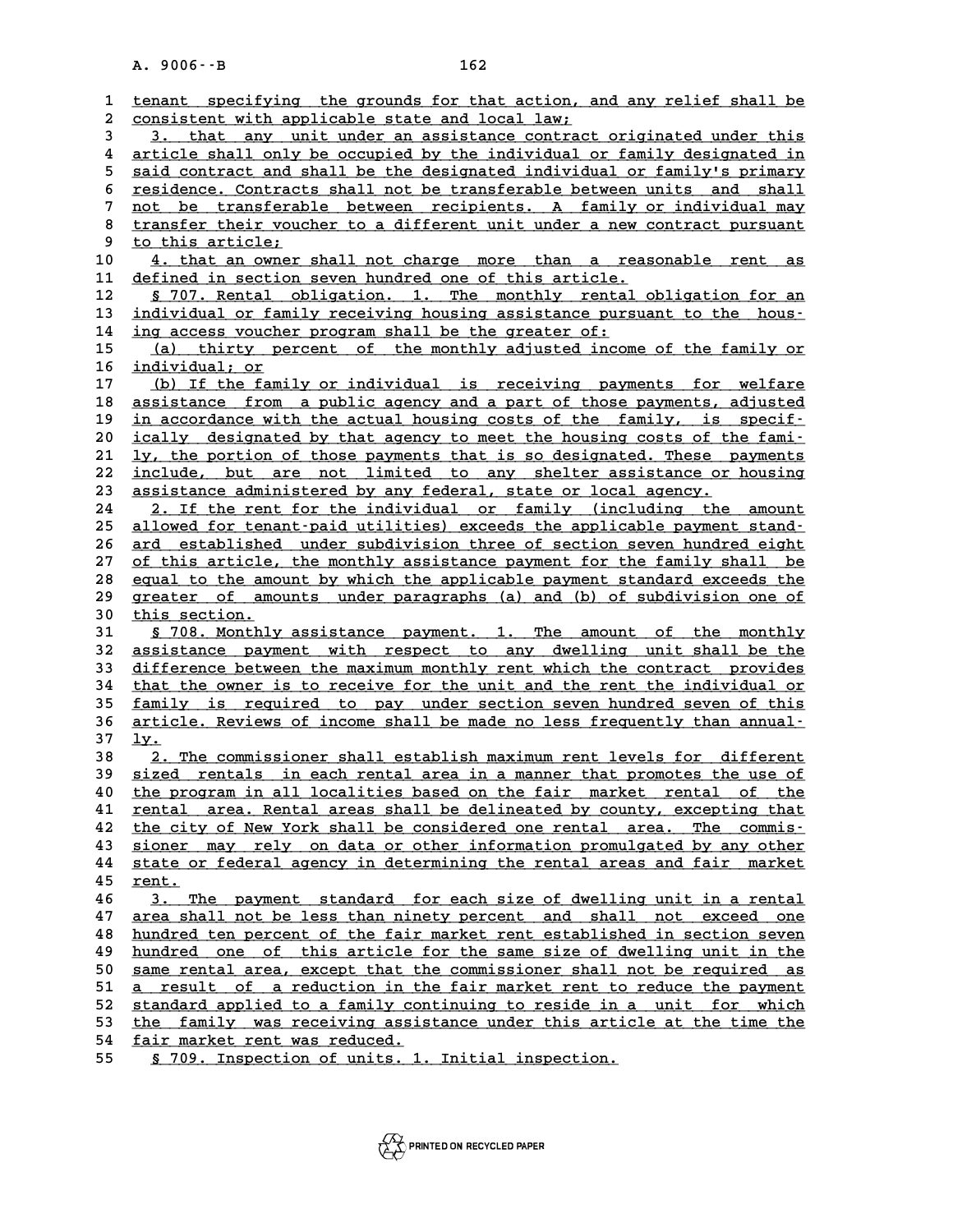A. 9006 · - B<br> **163**<br>
<u>(a) For each dwelling unit for which a housing assistance payment</u><br>
2 contract is established under this article, the bousing assess vousbor <u>(a) For each dwelling unit for which a housing assistance payment</u><br>2 <u>contract is established under this article, the housing access voucher</u><br>3 logal administrator (or other entity pursuant to section, seven, hundred 1 (a) For each dwelling unit for which a housing assistance payment<br>
2 contract is established under this article, the housing access voucher<br>
3 local administrator (or other entity pursuant to section seven hundred<br>
4 twe 2 contract is established under this article, the housing access voucher<br>
1 <u>ocal administrator</u> (or other entity pursuant to section seven hundred<br>
4 <u>twelve of this article</u>) shall inspect the unit before any assistance<br> **5** local administrator (or other entity pursuant to section seven hundred<br> **4** twelve of this article) shall inspect the unit before any assistance<br> **payment is made to determine whether the dwelling unit meets the housin** 4 <u>twelve of this article) shall inspect the unit before any assistance</u><br>5 payment is made to determine whether the dwelling unit meets the housing<br>6 quality standards under subdivision two of this section, except as<br>7 pro 7 payment is made to determine whether the dwelling unit meets the housing<br> **6 quality standards under subdivision two of this section, except as**<br> **7 provided in paragraph (b) or (c) of this subdivision.**<br> **8** (b) In the 8 <u>quality standards under subdivision two of this section, except as</u><br>
8 <u>(b) In the case of any dwelling unit that is determined, pursuant to</u><br>
9 an inspection under paragraph (a) of this subdivision, not to meet the

9 <u>an inspection under paragraph (a) of this subdivision, not to meet the</u><br>10 housing quality standards under subdivision two of this section, assist 10 **10 10 10 the case of any dwelling unit that is determined, pursuant to**<br>
10 <u>an inspection under paragraph</u> (a) of this subdivision, not to meet the<br>
10 housing quality standards under subdivision two of this section, 9 <u>an inspection under paragraph (a) of this subdivision, not to meet the housing quality standards under subdivision two of this section, assist-<br>11 <u>ance payments may be made at the discretion of a housing access voucher</u></u> housing quality standards under subdivision two of this section, assist-<br>
11 ance payments may be made at the discretion of a housing access voucher<br>
12 <u>local administrator</u> for the unit notwithstanding subdivision three 11 ance payments may be made at the discretion of a housing access voucher<br>
12 local administrator for the unit notwithstanding subdivision three of<br>
13 this section if failure to meet such standards is a result only of no **12** <u>local administrator for the unit notwithstanding subdivision three of</u><br> **13** <u>this section if failure to meet such standards is a result only of non-</u><br> **14** <u>life-threatening conditions, as such conditions are establ</u> 12 <u>local administrator for the unit notwithstanding subdivision three of</u><br>this section if failure to meet such standards is a result only of non-<br>14 <u>life-threatening conditions</u>, as such conditions are established by the **16** assistance payments pursuant to this paragraph for a dwelling unit <br>17 shall, thirty days after the beginning of the period for which such **15 commissioner.** A housing access voucher local administrator making<br>16 assistance payments pursuant to this paragraph for a dwelling unit<br>17 shall, thirty days after the beginning of the period for which such<br>20 payment **16** assistance payments pursuant to this paragraph for a dwelling unit shall, thirty days after the beginning of the period for which such payments are made, withhold any assistance payments for the unit if any deficiency 17 shall, thirty days after the beginning of the period for which such<br>18 payments are made, withhold any assistance payments for the unit if any<br><u>deficiency resulting in noncompliance with the housing quality standards</u><br>h 20 hayments are made, withhold any assistance payments for the unit if any<br>
20 <u>has not been corrected by such time. The housing access voucher local</u><br>
21 administrator shall recommence assistance payments when such defici deficiency resulting in noncompliance with the housing quality standards<br>
20 has not been corrected by such time. The housing access voucher local<br>
21 <u>administrator shall recommence assistance payments when such deficienc</u> has not been corrected by such time. The housing access voucher local<br>
21 <u>administrator shall recommence</u> assistance payments when such deficiency<br>
22 has been corrected, and may use any payments withheld to make assistan 21 <u>administrator shall recommence assistance payments when such deficiency</u><br>22 has been corrected, and may use any payments withheld to make assistance<br>23 payments relating to the period during which payments were withhel 22 has been corrected, and may use any payments withheld to make assistance<br>
23 payments relating to the period during which payments were withheld.<br>
24 (c) In the case of any property that within the previous twenty-four<br>

**23 payments relating to the period during which payments were withheld.**<br> **24** (c) In the case of any property that within the previous twenty-four<br> **25** months has met the requirements of an inspection that qualifies as 24 (c) In the case of any property that within the previous twenty-four<br>25 <u>months has met the requirements of an inspection that qualifies as an</u><br>26 <u>alternative inspection method</u> pursuant to subdivision five of this<br>27 25 <u>months has met the requirements of an inspection that qualifies as an alternative inspection method pursuant to subdivision five of this section, a housing access voucher local administrator may authorize component bef</u> 26 <u>alternative inspection method pursuant to subdivision five of this section, a housing access voucher local administrator may authorize occupancy before the inspection under paragraph (a) of this subdivision has been co</u> **27 section, a** housing access voucher local administrator may authorize<br> **28** <u>occupancy before the inspection under paragraph</u> (a) of this subdivision<br> **has been completed, and may make assistance payments retroactive** occupancy before the inspection under paragraph (a) of this subdivision<br> **has been completed, and may make assistance payments retroactive to the**<br> **beginning of the lease term after the unit has been determined pursuant**<br> 29 has been completed, and may make assistance payments retroactive to the<br>30 <u>beginning of the lease term after the unit has been determined pursuant</u><br>31 <u>to an inspection under paragraph</u> (a) of this subdivision to meet beginning of the lease term after the unit has been determined pursuant<br>
31 to an inspection under paragraph (a) of this subdivision to meet the<br>
32 housing quality standards under subdivision two of this section. This<br>
33 31 <u>to an inspection under paragraph (a) of this subdivision to meet the housing quality standards under subdivision two of this section. This paragraph may not be construed to exempt any dwelling unit from compli-<br>
24 app</u> **32 housing quality standards under subdivision two of this section.**<br> **33 paragraph may not be construed to exempt any dwelling unit from c**<br>
<u>ance with the requirements of subdivision four of this section.</u><br> **35** 2 The b 33 paragraph may not be construed to exempt any dwelling unit from compli-<br>34 <u>ance with the requirements of subdivision four of this section.</u><br><u>2. The housing quality standards under this subdivision shall be stan-</u><br>dards

34 ance with the requirements of subdivision four of th<br>35 <u>2. The housing quality standards under this subdiv</u><br>36 <u>dards for safe and habitable housing established:</u><br>27 (a) by the commissioner for nurposes of this subdi-35 2. The housing quality standards under this subdivision shall b<br>36 <u>dards for safe and habitable housing established:</u><br>37 (a) by the commissioner for purposes of this subdivision; or<br>(b) by local bousing esdea ar by esd

**36 dards for safe and habitable housing established:**<br> **37** (a) by the commissioner for purposes of this subdivision; or<br> **(b)** by local housing codes or by codes adopted by the housing access<br> **29** wougher local administ 37 (a) by the commissioner for purpos<br>38 (b) by local housing codes or by c<br>39 <u>voucher local administrator that:</u><br>(i) most ar avased housing guality <u>(b) by local housing codes or by codes adopted by the housing access</u><br>39 <u>voucher local administrator that:</u><br>40 <u>(i) meet or exceed housing quality standards, except that the commis-</u><br>41 sioner may waive the requirement u

**49** <u>voucher local administrator that:</u><br> **40** (i) meet or exceed housing quality standards, except that the commis-<br> **41** sioner may waive the requirement under this subparagraph to significant-<br> **42** ly increase agoogs t 40 (i) meet or exceed housing quality standards, except that the commis-<br>41 sioner may waive the requirement under this subparagraph to significant-<br>42 ly increase access to affordable housing and to expand housing opportu 41 <u>sioner may waive the requirement under this subparagraph to significant-</u><br>42 <u>ly increase access to affordable housing and to expand housing opportu-</u><br><u>aities for families assisted under this article, except where such</u> **42** <u>ly increase access to affordable housing and to expand housing opportu-</u><br>43 <u>mities for families assisted under this article, except where such<br>waiver could adversely affect the health or safety of families assisted<br></u> 43 <u>nities for families ass</u><br>44 <u>waiver could adversely aff</u><br>45 <u>under this article; and</u><br>46 (ii) de not seueraly res <u>waiver could adversely affect the health or safety of families assisted<br>
45 under this article; and<br>
46 (ii) do not severely restrict housing choice.<br>
47 3. The determination required under subdivision one of this section</u>

**47** 3. The determination required under subdivision one of this section<br>**48** shall be made by the housing access voucher local administrator (or **46** (ii) do not severely restrict housing choice.<br> **47** 3. The determination required under subdivision one of this section<br> **48** shall be made by the housing access voucher local administrator (or<br>
ather ontitures provid **47** 3. The determination required under subdivision one of this section<br>48 shall be made by the housing access voucher local administrator (or<br><u>other entity, as provided in section seven hundred twelve of this arti-</u><br> $\frac{$ \$8 shall be made by the housing access voucher local administrator (or other entity, as provided in section seven hundred twelve of this arti-<br>
<u>cle)</u> pursuant to an inspection of the dwelling unit conducted before any<br>
as other entity, as provided in section seven hundred twelve of this arti-<br>
50 <u>cle</u>) pursuant to an inspection of the dwelling unit conducted before any<br>
51 assistance payment is made for the unit. Inspections of dwelling un 50 <u>cle) pursuant to an inspection of the dwelling unit conducted before any assistance payment is made for the unit. Inspections of dwelling units under this subdivision shall be made before the expiration of the fifteen </u> 51 assistance payment is made for the unit. Inspections of dwelling units<br>52 <u>under this subdivision shall be made before the expiration of the</u><br>53 <u>fifteen day period beginning upon a request by the resident or landlord</u><br> 52 <u>under this subdivision shall be made before the expiration of the fifteen day period beginning upon a request by the resident or landlord to the housing access voucher local administrator or, in the case of any housing</u> 53 <u>fifteen day period beginning upon a request by the resident or landlord</u><br>54 <u>to the housing access voucher local administrator or, in the case of any</u><br>55 housing access voucher local administrator that provides assista 54 to the housing access voucher local administrator or, in the case of any<br>55 <u>housing access voucher local administrator that provides assistance</u><br>56 <u>under this article on behalf of more than one thousand two hundred fi</u>

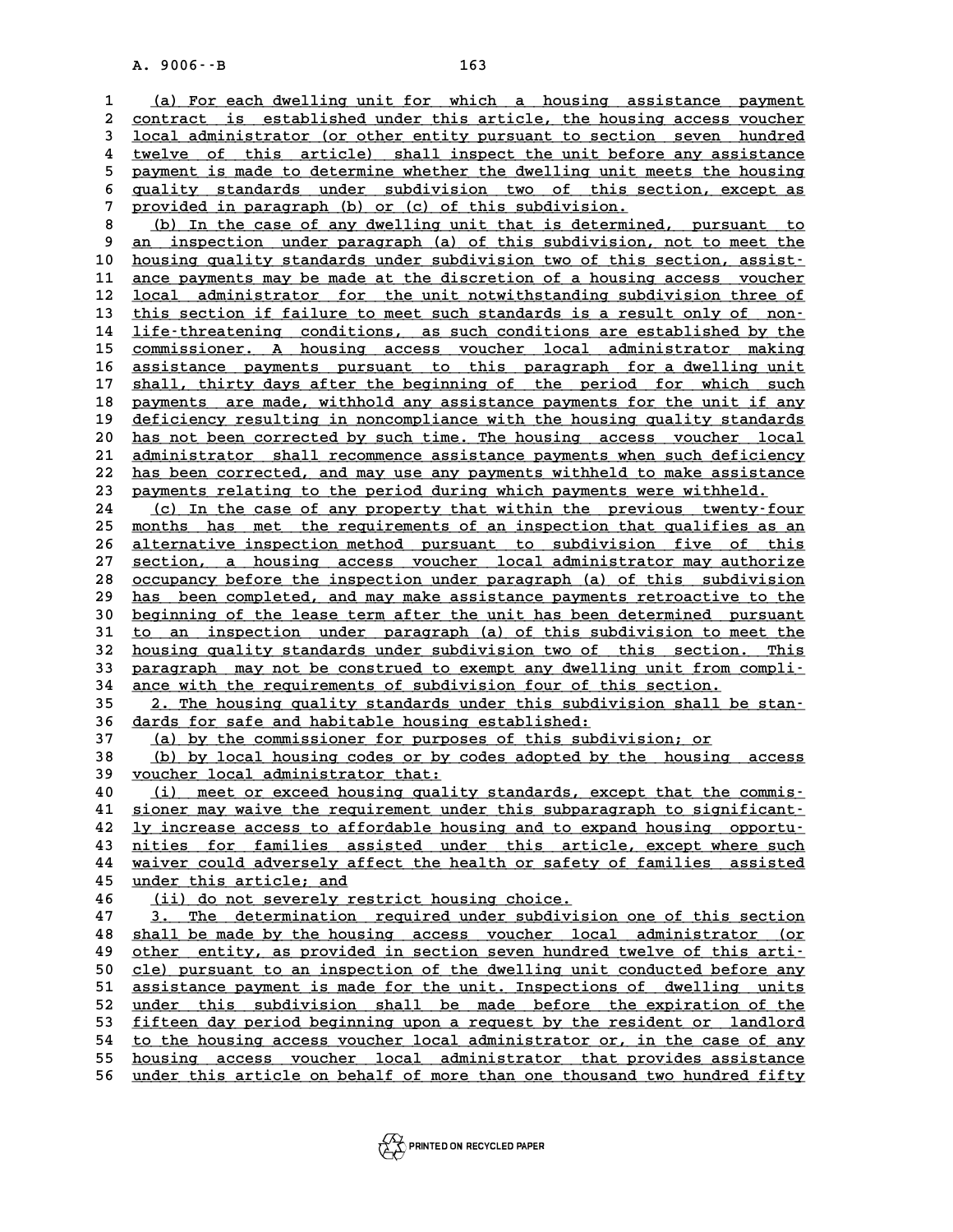|          | $A. 9006 - B$<br>164                                                                                                                                               |
|----------|--------------------------------------------------------------------------------------------------------------------------------------------------------------------|
|          |                                                                                                                                                                    |
| 1        | families, before the expiration of a reasonable period beginning upon                                                                                              |
| 2        | such request. The performance of the housing access voucher local admin-                                                                                           |
| 3<br>4   | istrator in meeting the fifteen-day inspection deadline shall be taken<br>into consideration in assessing the performance of the housing access                    |
| 5        | voucher local administrator.                                                                                                                                       |
| 6        | 4. (a) Each housing access voucher local administrator providing                                                                                                   |
| 7        | assistance under this article (or other entity, as provided in section                                                                                             |
| 8        | seven hundred twelve of this article) shall, for each assisted dwelling                                                                                            |
| 9        | unit, make inspections not less often than annually during the term of                                                                                             |
| 10       | the housing assistance payments contract for the unit to determine                                                                                                 |
| 11       | whether the unit is maintained in accordance with the requirements under                                                                                           |
| 12       | subdivision one of this section.                                                                                                                                   |
| 13       | (b) The requirements under paragraph (a) of this subdivision may be                                                                                                |
| 14       | complied with by use of inspections that qualify as an alternative                                                                                                 |
| 15<br>16 | inspection method pursuant to subdivision five of this section.<br>The housing access voucher local administrator (or other entity)<br>$\left( \mathbf{c} \right)$ |
| 17       | shall retain the records of the inspection for a reasonable time, as                                                                                               |
| 18       | determined by the commissioner.                                                                                                                                    |
| 19       | 5. An inspection of a property shall qualify as an alternative                                                                                                     |
| 20       | inspection method for purposes of this subdivision if:                                                                                                             |
| 21       | (a) the inspection was conducted pursuant to requirements under<br>- a                                                                                             |
| 22       | federal, state, or local housing program; and                                                                                                                      |
| 23       | (b) pursuant to such inspection, the property was determined to meet                                                                                               |
| 24       | the standards or requirements regarding housing quality or safety appli-                                                                                           |
| 25       | cable to properties assisted under such program, and, if a non-state                                                                                               |
| 26       | standard or requirement was used, the housing access voucher local                                                                                                 |
| 27<br>28 | administrator has certified to the commissioner that such standard or<br>requirement provides the same (or greater) protection to occupants of                     |
| 29       | dwelling units meeting such standard or requirement as would the housing                                                                                           |
| 30       | quality standards under subdivision two of this section.                                                                                                           |
| 31       | 6. Upon notification to the housing access voucher local administra-                                                                                               |
| 32       | tor, by an individual or family (on whose behalf tenant-based rental                                                                                               |
| 33       | assistance is provided under this article) or by a government official,                                                                                            |
| 34       | that the dwelling unit for which such assistance is provided does not                                                                                              |
| 35       | comply with the housing quality standards under subdivision two of this                                                                                            |
| 36       | section, the housing access voucher local administrator shall inspect                                                                                              |
| 37       | the dwelling unit:                                                                                                                                                 |
| 38       | (a) in the case of any condition that is life-threatening, within<br>twenty-four hours after the housing access voucher local administrator's                      |
| 39<br>40 | receipt of such notification, unless waived by the commissioner in                                                                                                 |
| 41       | extraordinary circumstances; and                                                                                                                                   |
| 42       | (b) in the case of any condition that is not life-threatening, within                                                                                              |
| 43       | a reasonable time frame, as determined by the commissioner.                                                                                                        |
| 44       | In conducting such an inspection, the housing access voucher local                                                                                                 |
| 45       | administrator may, at its discretion, require evidence from the owner of                                                                                           |
| 46       | the physical condition of a unit, including, but not limited to photo-                                                                                             |
| 47       | graphs, signed work orders, and contractor bills in lieu of the housing                                                                                            |
| 48       | access voucher local administrator conducting a physical inspection.                                                                                               |
| 49       | 7. The commissioner shall establish procedural quidelines and perform-                                                                                             |
| 50       | ance standards to facilitate inspections of dwelling units and conform                                                                                             |
| 51<br>52 | such inspections with practices utilized in the private housing market.<br>Such guidelines and standards shall take into consideration variations                  |
| 53       | in local laws and practices and shall provide flexibility to the housing                                                                                           |
| 54       | access voucher local administrator appropriate to facilitate efficient                                                                                             |
| 55       | provision of assistance under this section.                                                                                                                        |
|          |                                                                                                                                                                    |

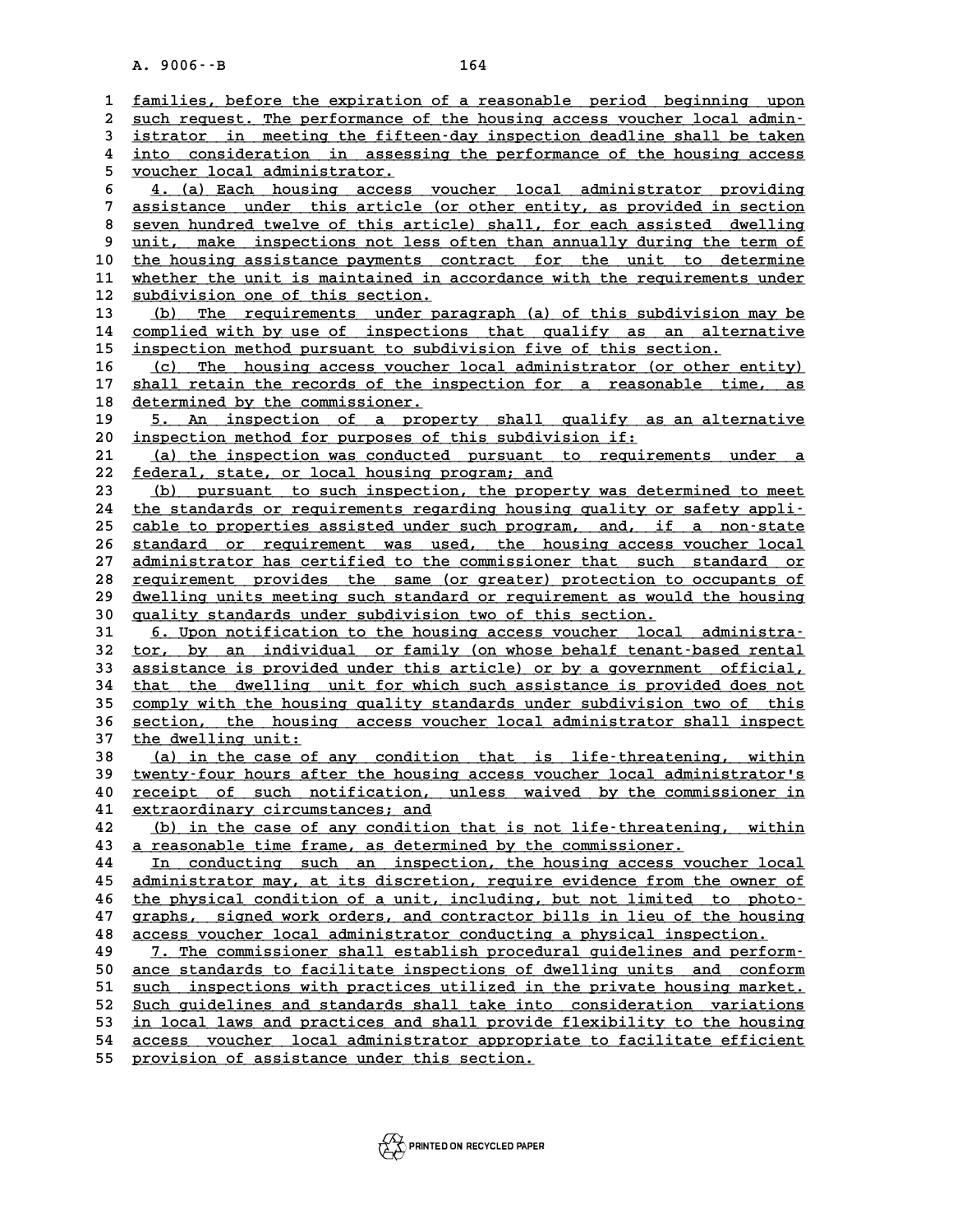|             | $A. 9006 - B$<br>165                                                                                                                      |
|-------------|-------------------------------------------------------------------------------------------------------------------------------------------|
| $\mathbf 1$ | § 710. Rent. 1. The rent for dwelling units for which a housing                                                                           |
| $\mathbf 2$ | assistance payment contract is established under this article shall be                                                                    |
| 3           | reasonable in comparison with rents charged for comparable dwelling                                                                       |
| 4           | units in the private, unassisted local market.                                                                                            |
| 5           | 2. A housing access voucher local administrator (or other entity, as                                                                      |
| 6           | provided in section seven hundred twelve of this article) shall, at the                                                                   |
| 7           | an individual or family receiving tenant-based assistance<br>request of                                                                   |
| 8           | under this article, assist that individual or family in negotiating a                                                                     |
| 9           | reasonable rent with a dwelling unit owner. A housing access voucher                                                                      |
| 10          | local administrator (or other such entity) shall review the rent for a                                                                    |
| 11          | unit under consideration by the individual or family (and all rent                                                                        |
| 12          | increases for units under lease by the individual or family) to deter-                                                                    |
| 13          | mine whether the rent (or rent increase) requested by the owner is                                                                        |
| 14          | reasonable. If a housing access voucher local administrator (or other                                                                     |
| 15          | such entity) determines that the rent (or rent increase) for a dwelling                                                                   |
| 16          | unit is not reasonable, the housing access voucher local administrator                                                                    |
| 17<br>18    | (or other such entity) shall not make housing assistance payments to the<br>owner under this subdivision with respect to that unit.       |
| 19          | 3. If a dwelling unit for which a housing assistance payment contract                                                                     |
| 20          | is established under this article is exempt from local rent control                                                                       |
| 21          | provisions during the term of that contract, the rent for that unit                                                                       |
| 22          | shall be reasonable in comparison with other units in the rental area                                                                     |
| 23          | that are exempt from local rent control provisions.                                                                                       |
| 24          | 4. Each housing access voucher local administrator shall make timely                                                                      |
| 25          | payment of any amounts due to a dwelling unit owner under this section,                                                                   |
| 26          | subject to appropriation of funds for this purpose. The housing assist-                                                                   |
| 27          | ance payment contract between the owner and the housing access voucher                                                                    |
| 28          | administrator may provide for penalties for the late payment of<br>local                                                                  |
| 29          | amounts due under the contract, which shall be imposed on the housing                                                                     |
| 30<br>31    | access voucher local administrator in accordance with generally accepted<br>practices in the local housing market.                        |
| 32          | 5. Unless otherwise authorized by the commissioner, each housing                                                                          |
| 33          | access voucher local administrator shall pay any penalties from adminis-                                                                  |
| 34          | trative fees collected by the housing access voucher local administra-                                                                    |
| 35          | tor, except that no penalty shall be imposed if the late payment is due                                                                   |
| 36          | to factors that the commissioner determines are beyond the control of                                                                     |
| 37          | the housing access voucher local administrator.                                                                                           |
| 38          | § 711. Vacated units. If an assisted family vacates a dwelling unit                                                                       |
| 39          | for which rental assistance is provided under a housing assistance                                                                        |
| 40          | payment contract before the expiration of the term of the lease for the                                                                   |
| 41          | unit, rental assistance pursuant to such contract may not be provided                                                                     |
| 42<br>43    | for the unit after the month during which the unit was vacated.<br>§ 712. Leasing of units owned by a housing access voucher local admin- |
| 44          | istrator. 1. If an eligible individual or family assisted under this                                                                      |
| 45          | article leases a dwelling unit (other than a public housing dwelling                                                                      |
| 46          | unit) that is owned by a housing access voucher local administrator                                                                       |
| 47          | administering assistance to that individual or family under this                                                                          |
| 48          | section, the commissioner shall require the unit of general local                                                                         |
| 49          | government or another entity approved by the commissioner, to make                                                                        |
| 50          | inspections required under section seven hundred nine of this article                                                                     |
| 51          | and rent determinations required under section seven hundred ten of this                                                                  |
| 52          | article. The housing access voucher local administrator shall be respon-                                                                  |
| 53          | sible for any expenses of such inspections and determinations, subject                                                                    |
| 54          | to the appropriation of funds for this purpose.                                                                                           |
| 55          | 2. For purposes of this section, the term "owned by a housing access                                                                      |
| 56          | voucher local administrator" means, with respect to a dwelling unit,                                                                      |

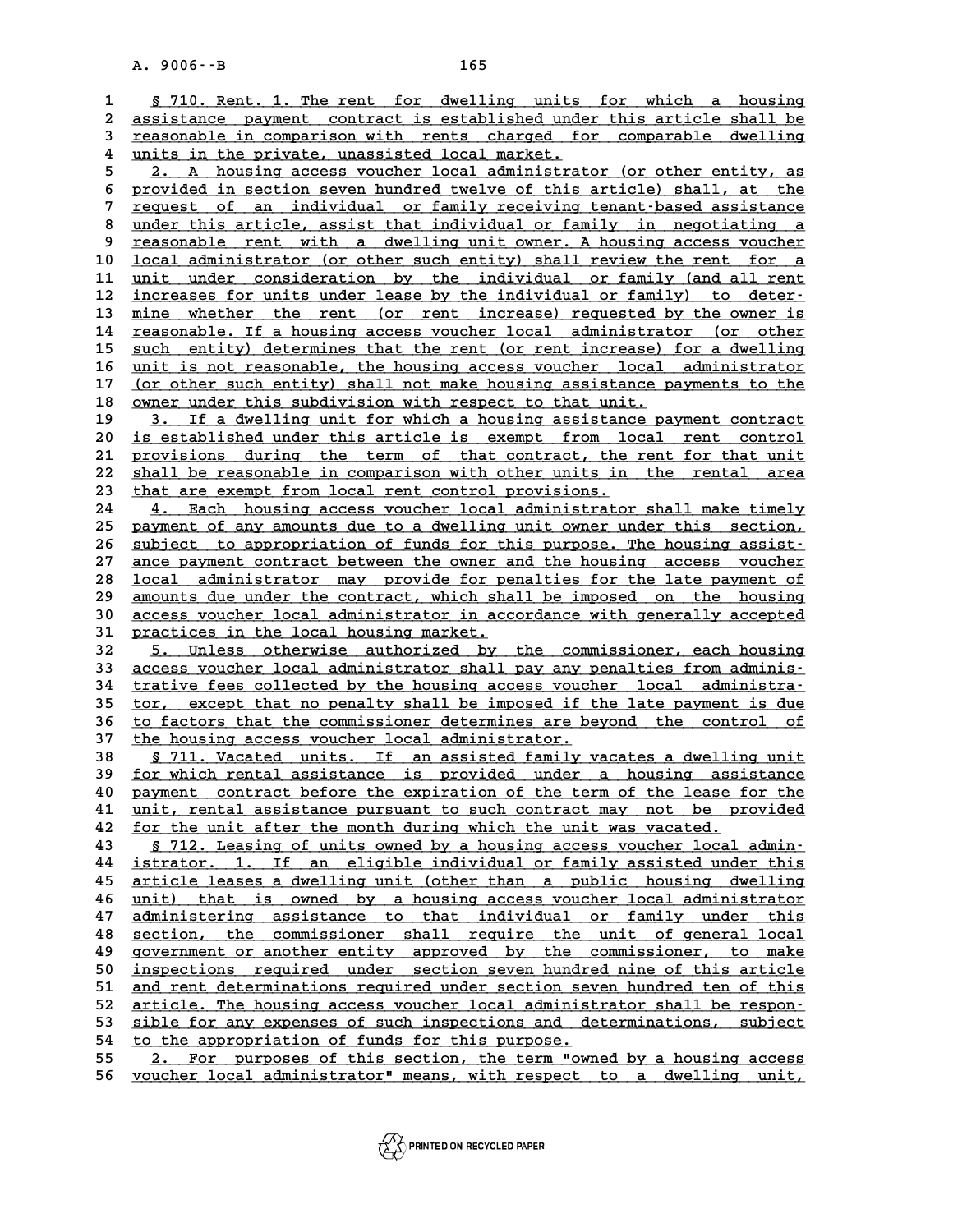A. 9006 · - B<br>166<br>1 <u>that the dwelling unit is in a project that is owned by such administra-</u><br>2 tor, by an entity wholly controlled by such administrator, or by a 2 that the dwelling unit is in a project that is owned by such administra-<br>2 <u>tor, by an entity wholly controlled by such administrator, or by a</u><br>3 limited liability company or limited partnership in which such adminis. 1 that the dwelling unit is in a project that is owned by such administrate<br>
2 tor, by an entity wholly controlled by such administrator, or by a<br>
3 limited liability company or limited partnership in which such adminis-<br> 2 tor, by an entity wholly controlled by such administrator, or by a<br>
4 <u>limited liability company or limited partnership in which such administrator</u><br>
4 trator (or an entity wholly controlled by such administrator) holds 3 <u>limited liability company or limited partnership in which such administrator (or an entity wholly controlled by such administrator) holds a controlling interest in the managing member or general partner. A dwell-<br>  $\frac{1$ 4 trator (or an entity wholly controlled by such administrator) holds a<br>5 <u>controlling interest in the managing member or general partner. A dwell-</u><br>6 <u>ing unit shall not be deemed to be owned by a housing access voucher</u><br> 5 controlling interest in the managing member or general partner. A dwell-<br>ing unit shall not be deemed to be owned by a housing access voucher<br> $\frac{1}{2}$  local administrator for purposes of this section because such admini **8** ing unit shall not be deemed to be owned by a housing access voucher<br> **1** local administrator for purposes of this section because such adminis-<br> **Exact and the property on which**<br> **Exact a** fee interest as ground less **9** local administrator for purposes of this section because such adminis-<br> **B** the unit is situated, holds a security interest under a mortgage or deed<br> **p** of trust on the unit or bolds a pop sentrolling interest in an e 8 <u>trator holds a fee interest as ground lessor in the property on which</u><br>
9 <u>the unit is situated, holds a security interest under a mortgage or deed</u><br>
10 <u>of trust on the unit, or holds a non-controlling interest in an e</u> the unit is situated, holds a security interest under a mortgage or deed<br>
10 of trust on the unit, or holds a non-controlling interest in an entity<br>
11 which owns the unit or in the managing member or general partner of an 10 of trust on the unit, or holds a non-controlling interest in an entity<br>11 which owns the unit or in the managing member or general partner of an<br>12 <u>entity which owns the unit.</u><br>13 § 713. Verification of income. The com which owns the unit or in the managing member or general partner of an<br>
12 <u>entity which owns the unit.</u><br>
13 <u>§ 713. Verification of income. The commissioner shall establish proce-</u><br>
14 dures which are appropriate and poss 12 <u>entity which owns the unit.</u><br>
13 § 713. Verification of income. The commissioner shall establish proce-<br>
14 dures which are appropriate and necessary to assure that income data<br>
15 provided to the bouging 200000 voughe 14 <u>dures which are appropriate and necessary to assure that income data</u><br>15 <u>provided to the housing access voucher local administrator and owners by</u><br>16 individuals and families applying for or receiving assistance under 14 <u>dures which are appropriate and necessary to assure that income data</u><br>15 <u>provided to the housing access voucher local administrator and owners by</u><br>16 <u>individuals and families applying for or receiving assistance unde</u> provided to the housing access voucher local administrator and owners by<br>
16 <u>individuals and families applying for or receiving assistance under this<br>
217 article is complete and accurate. In establishing such procedures,</u> imart individuals and families applying for or receiving assistance under this<br>
17 article is complete and accurate. In establishing such procedures, the<br>
18 <u>commissioner shall randomly, regularly, and periodically select</u> 17 <u>article is complete and accurate. In establishing such procedures, the commissioner shall randomly, regularly, and periodically select a sample of families to authorize the commissioner to obtain information on these f</u> 20 **20 13 20 commissioner shall randomly, regularly, and periodically select a sample**<br>19 of families to authorize the commissioner to obtain information on these<br>20 **families for the purpose of income verification, or t** 19 of families to authorize the commissioner to obtain information on these<br>20 families for the purpose of income verification, or to allow those fami-<br>21 <u>lies to provide such information themselves. Such information may</u> 22 <u>include, but is not limited to, data concerning unemployment compen-</u><br>23 <u>sation and federal income taxation and data relating to benefits made</u> 21 <u>lies to provide such information themselves. Such information may</u><br>22 <u>include, but is not limited to, data concerning unemployment compen-</u><br>23 <u>sation and federal income taxation and data relating to benefits made</u><br>24 22 <u>include, but is not limited to, data concerning unemployment compen-</u><br>23 <u>sation and federal income taxation and data relating to benefits made</u><br>24 <u>available under the social security act, 42 U.S.C. 301 et seq., the f</u> 23 <u>sation and federal income taxation and data relating to benefits made<br>24 available under the social security act, 42 U.S.C. 301 et seq., the food<br>25 and nutrition act of 2008, 7 U.S.C. 2011 et seq., or title 38 of the<br></u> **24** available under the social security act, 42 U.S.C. 301 et seq., the food<br>25 and nutrition act of 2008, 7 U.S.C. 2011 et seq., or title 38 of the<br>26 United State Code. Any such information received pursuant to this<br>27 25 and nutrition act of 2008, 7 U.S.C. 2011 et seq., or title 38 of the United State Code. Any such information received pursuant to this section shall remain confidential and shall be used only for the purpose of registin **26 United State Code. Any such information received pursuant to this**<br> **27 section shall remain confidential and shall be used only for the purpose**<br>
<u>28 of verifying incomes in order to determine eligibility of individua</u> **27** section shall remain confidential and shall be used only for the purpose<br>
<u>of verifying incomes in order to determine eligibility of individuals</u><br>
<u>and families for benefits (and the amount of such benefits, if any)</u><br> 28 <u>of verifying incomes i</u><br>
29 <u>and families for bee</u><br>
30 <u>under this article.</u><br>
31 5 714 Division of a and families for benefits (and the amount of such benefits, if any)<br> **30** <u>under this article.</u><br>
<u>5 714. Division of an assisted family. 1. In those instances where a</u><br> **32** family assisted under this article becomes divid 30 <u>under this article.</u><br>
31 <u>§ 714. Division of an assisted family. 1. In those instances where a</u><br>
32 <u>family assisted under this article becomes divided into two otherwise</u><br>
33 eligible individuals or families due to di **31** § 714. Division of an assisted family. 1. In those instances where a<br>32 <u>family assisted under this article becomes divided into two otherwise</u><br><u>aligible individuals or families due to divorce, legal separation or the</u> **32 <u>family</u> assisted under this article becomes divided into two otherwise<br>33 eligible individuals or families due to divorce, legal separation or the<br>34 division of the family, where the new units cannot agree as to whic** 33 eligible individuals or families due to divorce, legal separation or the division of the family, where the new units cannot agree as to which new unit should continue to receive the assistance, and where there is no det division of the family, where the new units cannot agree as to which new<br>35 <u>unit should continue to receive the assistance, and where there is no</u><br>36 <u>determination by a court, the public housing authority shall consider</u> 35 unit should continue to receive the assistance, and where there is no<br>36 determination by a court, the public housing authority shall consider<br>37 the following factors to determine which of the individuals or families<br>3 36 <u>determination by a court, the public housing authority shall consider<br>37 <u>the following factors to determine which of the individuals or families</u><br>38 <u>will continue to be assisted:</u><br>39 (a) which of the new units has cu</u> 37 the following factors to determine which of the individuals or families<br>38 <u>will continue to be assisted:</u><br><u>(a) which of the new units has custody of dependent children;</u><br>(b) which family member was the head of househol **40** <u>(b) which family member was the head of household when the voucher was</u> <br>**41** initially issued as listed on the initial application; 40 (a) which of the new units has custody of dependent children;<br>
40 (b) which family member was the head of household when the vote<br>
41 <u>initially</u> issued as listed on the initial application;<br>
42 (c) the composition of t 42 <u>(c) the composition of the new units and which unit includes elderly</u><br>43 <u>or disabled members;</u> 41 <u>initially issued as listed on the initial application;</u><br>42 <u>(c) the composition of the new units and which unit</u><br>43 <u>or disabled members;</u><br>44 (d) whether domestic violence was involved in the bre **42** (c) the composition of the new units and which unit includes elderly<br> **43** <u>or disabled members;</u><br> **44** (d) whether domestic violence was involved in the breakup of the fami-<br> **45** ly unit. **43** <u>or disabled</u><br>**44** (d) wheth<br>**45** ly unit; **44 (d) whether domestic violence was involved in the b**<br> **45** <u>**1y unit;** (e) which family members remain in the unit; and<br> **47** (f) recommondations of social service professionals</u> 45 <u>ly unit;</u><br>46 <u>(e) which family members remain in the unit; and<br>47 <u>(f) recommendations of social service professionals.</u><br>48 2. Documentation of these factors will be the respor</u> **48 (e) which family members remain in the unit; and<br>
47 (f) recommendations of social service professionals.<br>
<u>2. Documentation of these factors will be the responsibility of the</u><br>
<b>programments** is not provided the bougi **47** (f) recommendations of social service professionals.<br> **48** 2. Documentation of these factors will be the responsibility of the<br> **2. Documentation of these factors will be provided, the housing access**<br> **2. Documentati** 2. Documentation of these factors will be the responsibility of the<br> **19** requesting parties. If documentation is not provided, the housing access<br> **basis of provide** internation peoples in the post of the basis of<br> **191 19** requesting parties. If documentation is not provided, the housing<br>
50 <u>voucher local administrator will terminate assistance on the ba<br>
<u>failure to provide information necessary for a recertification.</u><br>
52 . 8.715 Mai</u> For section of the basis of the basis of the basis of the basis of the lumination interesting to the section of the section of the section of the section of the section of the section of the section of the section of the s 51 <u>failure to provide information necessary for a recertification.</u><br>52 § 715. Maintenance of effort. Any funds made available pursuant to<br>this article shall not be used to offset or reduce the amount of funds<br>54 proviousl 52 <u>§ 715. Maintenance of effort. Any funds made available pursuant to</u><br>53 <u>this article shall not be used to offset or reduce the amount of funds</u><br>54 previously expended for the same or similar programs in a prior year in this article shall not be used to offset or reduce the amount of funds<br>
previously expended for the same or similar programs in a prior year in<br>
55 <u>any county or in the city of New York, but shall be used to supplement</u><br> 54 <u>previously expended for the same or similar programs in a prior year in</u><br>55 <u>any county or in the city of New York, but shall be used to supplement</u><br>56 <u>any prior year's expenditures</u>. The commissioner may grant an exc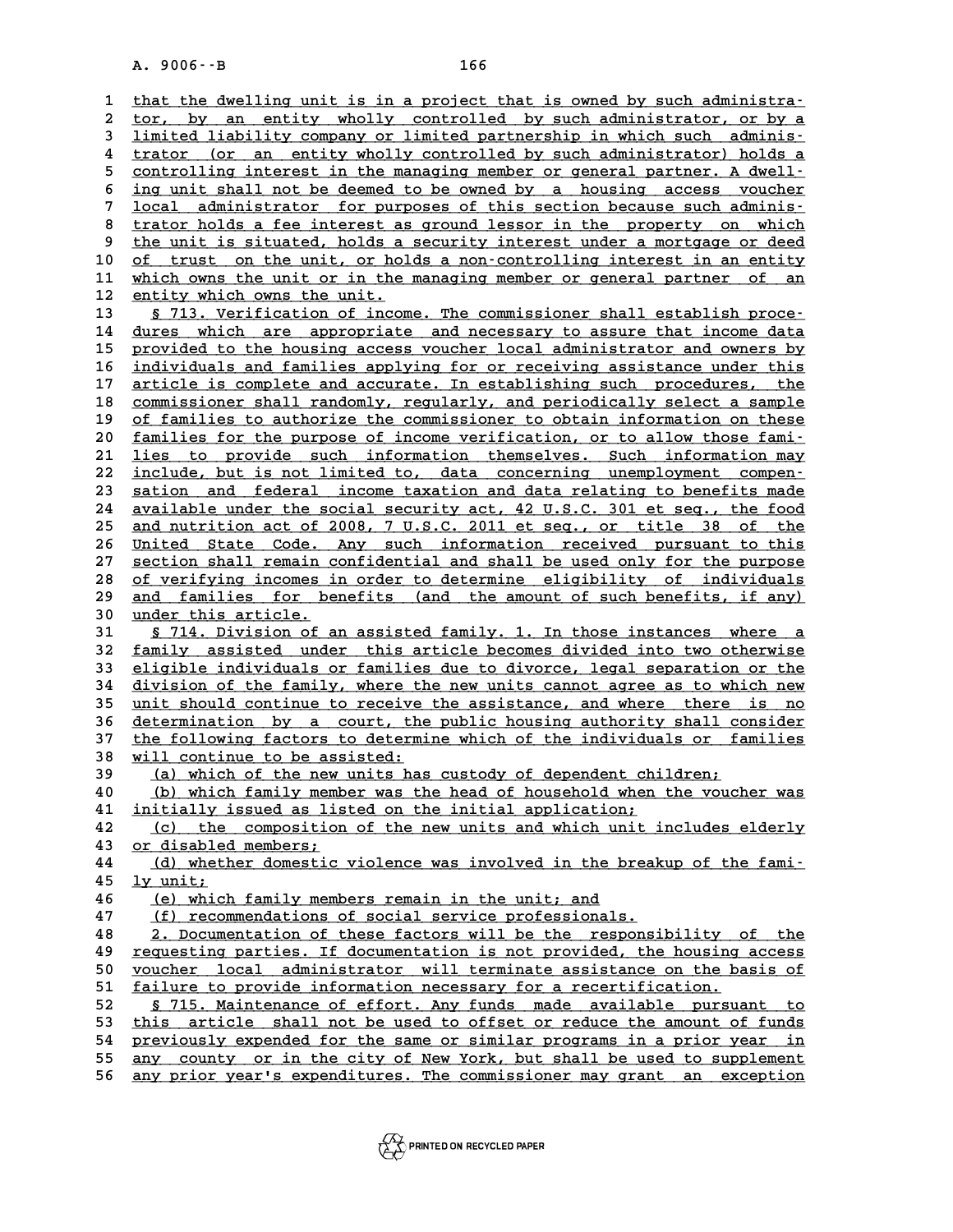A. 9006 · - B<br>
1 to this requirement if any county, municipality, or other governmental<br>
2 ontitu or public body can affirmatively show that such amount of funds 2 <u>to this requirement if any county, municipality, or other governmental</u><br>2 <u>entity or public body can affirmatively show that such amount of funds</u><br>3 previously, expended is in excess of the amount pecessary to provide 1 to this requirement if any county, municipality, or other governmental<br>
2 entity or public body can affirmatively show that such amount of funds<br>
3 previously expended is in excess of the amount necessary to provide<br>
200 2 entity or public body can affirmatively show that such amount of funds<br>3 previously expended is in excess of the amount necessary to provide<br>4 assistance to all individuals and families within the area in which the<br>funds Fundager 1 and the separator of the amount necessary to provide<br> **4** assistance to all individuals and families within the area in which the<br>
<u>funds were previously expended who are homeless or facing an imminent</u><br>  $\frac{1}{2$ 4 <u>assistance to all individuals and families within the area in which the funds were previously expended who are homeless or facing an imminent<br>6 loss of housing.<br>7 § 716. Vouchers statewide. Notwithstanding section seven</u> 5 <u>funds were previously expended who are homeless or facing an imminent<br>
6 loss of housing.<br>
7 <u>§ 716. Vouchers statewide.</u> Notwithstanding section seven hundred six<br>
8 of this article, any voucher issued pursuant to this</u> 8 <u>loss of housing.</u><br>
8 716. Vouchers statewide. Notwithstanding section seven hundred six<br>
8 <u>of this article, any voucher issued pursuant to this article may be used</u><br>
5 for buusing apurabors in the state. The commission **9 16. Vouchers statewide.** Notwithstanding section seven hundred six<br> **8 of this article, any voucher issued pursuant to this article may be used**<br> **19 for housing anywhere in the state. The commissioner shall inform vouc** 8 of this article, any voucher issued pursuant to this article may be used<br>
9 for housing anywhere in the state. The commissioner shall inform voucher<br>
10 holders that a voucher may be used anywhere in the state and, to th **10** for housing anywhere in the state. The commissioner shall inform voucher<br>10 holders that a voucher may be used anywhere in the state and, to the<br>11 extent practicable, the commissioner shall assist voucher holders in<br> 10 holders that a voucher may be used anywhere in<br>
11 <u>extent practicable</u>, the commissioner shall<br>
12 finding housing in the area of their choice.<br>
13 5.717 Applicable codes Housing eligible fo 11 <u>extent practicable, the commissioner shall assist voucher holders in</u><br>12 <u>finding housing in the area of their choice.</u><br>13 § 717. Applicable codes. Housing eligible for participation in the<br>14 housing access voucher pr 14 <u>housing access voucher program shall comply with applicable state and</u><br>15 local health, housing, building and safety codes. 15 **local health, housing, building and safety codes.**<br>16 **8 718. Housing choice. 1. The commissioner shall 14** <u>housing access voucher program shall comply with applicable state and <br>
15 <u>local health, housing, building and safety codes.</u><br>
16 <u>§ 718. Housing choice. 1. The commissioner shall administer the hous-</u><br>
17 ing 20000</u> **15** <u>local health, housing, building and safety codes.</u><br> **16** <u>§ 718. Housing choice. 1. The commissioner shall administer the hous-<br> **17** <u>ing access voucher program under this article to promote housing choice</u><br> **18** fo</u> **16** § 718. Housing choice. 1. The commissioner shall administer the hous-<br>17 <u>ing access voucher program</u> under this article to promote housing choice<br><u>for voucher holders. The commissioner shall affirmatively promote fai</u> 17 ing access voucher program under this article to prom<br>
18 <u>for voucher holders</u>. The commissioner shall affirmati<sup>1</sup><br>
19 housing to the extent possible under this program.<br>
20 **12** Nothing in this article shall lesson o 18 <u>for voucher holders. The commissioner shall affirmatively promote fair</u><br>
20 <u>2. Nothing in this article shall lessen or abridge any fair housing</u><br>
21 obligations promulated by municipalities localities or any other **21** <u>housing to the extent possible under this program.</u><br> **21** <u>2. Nothing in this article shall lessen or abridge any fair housing<br> **21** <u>obligations promulgated by municipalities, localities, or any other</u><br> **22** applica</u> 20 <u>2. Nothing in this art</u><br>
21 <u>obligations promulgated by</u><br>
22 <u>applicable jurisdiction.</u><br>
<sup>23</sup> <sup>8</sup> <sup>2</sup> This 20t shall take 21 <u>obligations promulgated by municipalities, loca</u><br>22 <u>applicable jurisdiction.</u><br>23 § 2. This act shall take effect immediately. 22 <u>applicable jurisdiction.</u><br>23 § 2. This act shall take effect immediately.<br>24 **PART NN** PART NN<br>25 Section 1. Section 22<sup>-</sup>c of the state finance law is amended by adding<br>26 A Roy subdivision <sup>7</sup> to read as follows: **26 a new subdivision 7 to read as follows:** Section 1. Section 22-c of the state finance law is amended by adding<br>
26 a new subdivision 7 to read as follows:<br>
27 <u>7. For the fiscal year beginning on April first, two thousand twenty-</u><br>
28 GOVER 2016 2016 11 Submit 26 a new subdivision 7 to read as follows:<br>
27 1. For the fiscal year beginning on April first, two thousand twenty-<br>
28 <u>seven and every fifth fiscal year thereafter, the governor shall submit</u><br>
29 to the legislature as p **7. For the fiscal year beginning on April first, two thousand twenty-**<br> **28 seven and every fifth fiscal year thereafter, the governor shall submit**<br> **29 to the legislature as part of the annual executive budget, five-yea 38 seven and every fifth fiscal year thereafter, the governor shall submit**<br> **29 to the legislature as part of the annual executive budget, five-year**<br> **21 capital plans for the state university of New York state-operated** to the legislature as part of the annual executive budget, five-year<br>30 <u>capital plans for the state university of New York state-operated</u><br>31 campuses and city university of New York senior colleges. Such plans<br>32 shall p 30 capital plans for the state university of New York state-operated<br>31 campuses and city university of New York senior colleges. Such plans<br>32 shall provide for the annual appropriation of capital funds to cover one<br>33 hu 31 campuses and city university of New York senior colleges. Such plans<br>32 shall provide for the annual appropriation of capital funds to cover one<br>33 hundred percent of the annual critical maintenance needs identified by<br> 32 shall provide for the annual appropriation of capital funds to cover one<br>33 hundred percent of the annual critical maintenance needs identified by<br><u>each university system, and may include funds for new infrastructure</u> o 33 <u>hundred percent of the annual critical maintenance needs identified by<br>34 each university system, and may include funds for new infrastructure or<br>35 other major capital initiatives, provided that such funding for new<br>i</u> 34 each university system, and may include funds for new infrastructure or<br>35 <u>other major capital initiatives, provided that such funding for new</u><br>36 <u>infrastructure or other major capital initiatives shall not count</u><br>27 35 other major capital initiatives, provided that such funding for new<br>36 infrastructure or other major capital initiatives shall not count<br>37 towards meeting the overall critical maintenance requirement. In the<br>28 towards 36 infrastructure or other major capital initiatives shall not count<br>37 <u>towards meeting the overall critical maintenance requirement. In the</u><br>38 <u>event that such plan is unable to fund one hundred percent of the crit-</u><br>39 **38** <u>event that such plan is unable to fund one hundred percent of the crit-</u><br>**39** <u>ical maintenance needs due to the limitation imposed by article five-B</u><br>**40** <u>of this chapter</u>, the director of the budget shall develop **40** of this chapter, the director of the budget shall develop five-year<br>41 capital plans whereby the implementation of each capital plan would ical maintenance needs due to the limitation imposed by article five-B<br>
40 of this chapter, the director of the budget shall develop five-year<br>
41 capital plans whereby the implementation of each capital plan would<br>
22 app of this chapter, the director of the budget shall develop five-year<br> **41** capital plans whereby the implementation of each capital plan would<br> **42** annually reduce the overall facility condition index (FCI) for each<br>
initi **41 capital plans whereby the implementation of each capital plan would**<br>42 annually reduce the overall facility condition index (FCI) for each<br>43 university system. For the purposes of this subdivision, "facility<br>24 annih **42 annually reduce the overall facility condition index (FCI) for each**<br>43 <u>university system. For the purposes of this subdivision, "facility</u><br><u>condition index" shall mean an industry benchmark that measures the</u><br>xiio of 43 <u>university system. For the purposes of this subdivision, "facility</u><br>44 <u>condition index" shall mean an industry benchmark that measures the</u><br>45 ratio of deferred maintenance dollars to replacement dollars for the<br>46 nu condition index" shall mean an industry benchmark that measures the<br> **45** ratio of deferred maintenance dollars to replacement dollars for the<br>
purposes of analyzing the effect of investing in facility improvements.<br>
<sup>47</sup> Fraction of deferred maintenance dollars to replacement dollars for the purposes of analyzing the effect of investing in facility improvements.<br>The apportionment of capital appropriations to each state-operated<br>compute a s A campus or senior the effect of investing in facility improvements.<br>The apportionment of capital appropriations to each state-operated<br>48 campus or senior college shall be based on a methodology to be developed<br>49 by the The apportionment of capital appropriations to each state operated<br>48 campus or senior college shall be based on a methodology to be developed<br>by the director of the budget, in consultation with the state university<br>50 of **50 of New York and city university of New York. \_\_\_\_\_\_\_\_\_\_\_\_\_\_\_\_\_\_\_\_\_\_\_\_\_\_\_\_\_\_\_\_\_\_\_\_\_\_\_\_\_\_\_\_ 51 <u>by the director of the budget, in consultation with the state university**<br> **50 <u>of New York and city university of New York.</u><br>
51 § 2. This act shall take effect immediately.**</u> **52 PART OO**

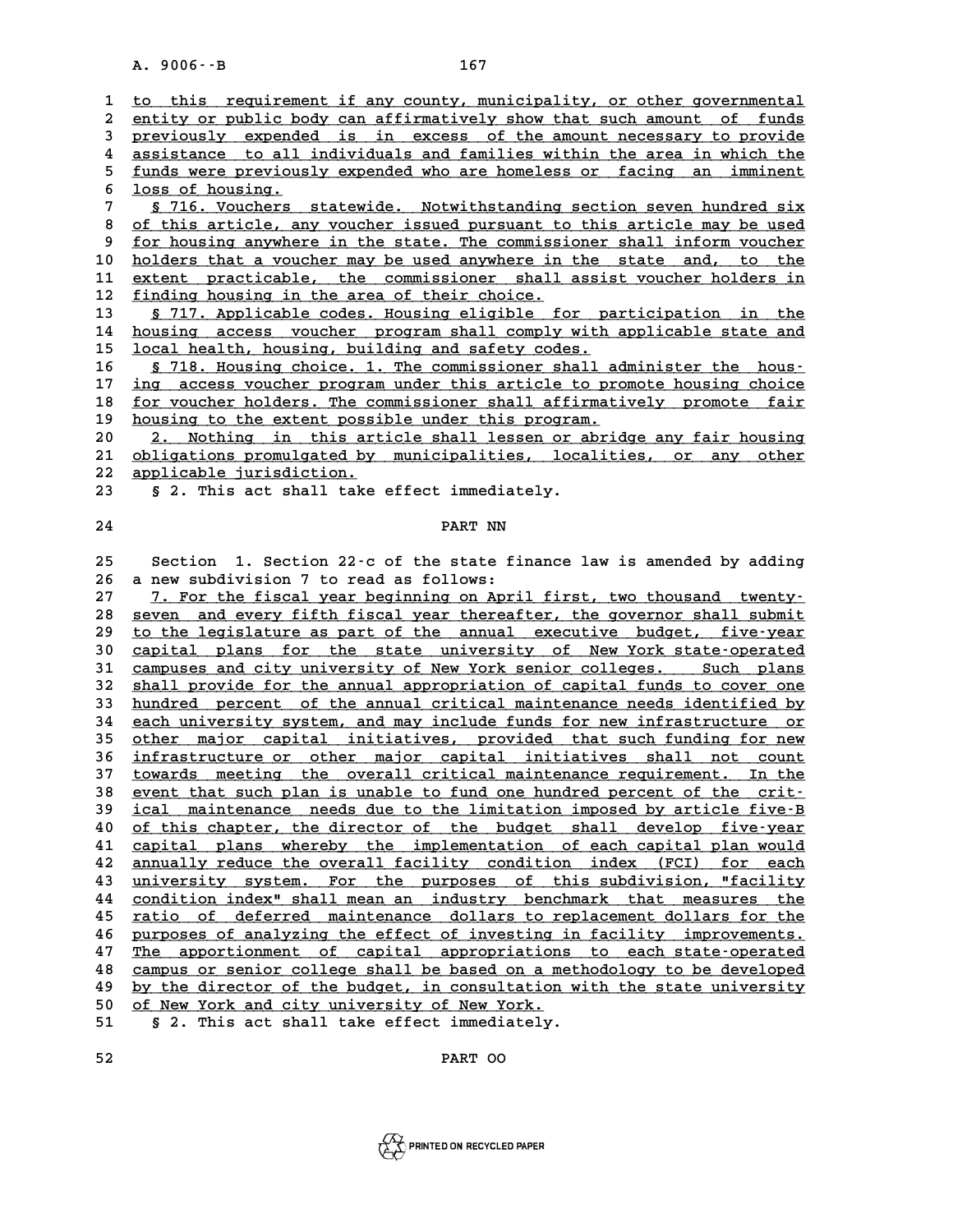**1 Section 1. Clause (vi) of subparagraph 4 of paragraph h of subdivision 2** 2 of section 1. Clause (vi) of subparagraph 4 of paragraph h of subdivision<br>2 2 of section 355 of the education law, as amended by section 1 of part<br>3 JUL of chapter 59 of the laws of 2017, is amended to read as follow **3 1 Section 1. Clause (vi) of subparagraph 4 of paragraph h of subdivision**<br>**2 2 of section 355 of the education law, as amended by section 1 of part**<br>**3 JJJ of chapter 59 of the laws of 2017, is amended to read as follow** 2 2 of section 355 of the education law, as amended by section 1 of part<br>3 JJJ of chapter 59 of the laws of 2017, is amended to read as follows:<br>4 (vi) <u>Beginning in state fiscal year two thousand twenty-three--two</u><br>5 thou **5 JJJ of chapter 59 of the laws of 2017, is amended to read as follows:**<br>
4 (vi) <u>Beginning in state fiscal year two thousand twenty-three--two</u><br>
5 <u>thousand twenty-four and thereafter, the state shall appropriate and</u><br> (vi) <u>Beginning in state fiscal year two thousand twenty-three--two</u><br>
5 <u>thousand twenty-four and thereafter, the state shall appropriate and</u><br>
6 make available general fund operating support and fringe benefits, for<br>
the thousand twenty four and thereafter, the state shall appropriate and<br>  $\frac{make}{nake}$  available general fund operating support and fringe benefits, for<br>  $\frac{m}{n}$  the state university and the state university health science ce 8 <u>make available general fund operating support and fringe benefits, for<br>
7 the state university and the state university health science centers in<br>
8 an amount not less than the amounts separately appropriated and made<br>
</u> the state university and the state university health science centers in<br>an amount not less than the amounts separately appropriated and made<br>available in the prior state fiscal year; provided, further, the state<br>aball appr 8 <u>an amount not less than the amounts separately appropriated and made</u><br>
9 <u>available in the prior state fiscal year; provided, further, the state</u><br>
10 <u>shall appropriate and make available general fund operating support </u> 11 cover all mandatory costs of the state university and the state univer-<br>12 sity health science centers, which shall include, but not be limited to, 12 <u>sity health science centers, which shall include, but not be limited to, in the science contest of the colle<br>13 collective bargaining costs including salary increments, fringe bene-</u> 11 cover all mandatory costs of the state university and the state univer-<br>
12 sity health science centers, which shall include, but not be limited to,<br>
<u>collective bargaining</u> costs including salary increments, fringe ben 12 <u>sity health science centers, which shall include, but not be limited to, collective bargaining costs including salary increments, fringe bene-<br>14 fits, and other non-personal service costs such as utility costs, build-</u> collective bargaining costs including salary increments, fringe bene-<br>
its, and other non-personal service costs such as utility costs, build-<br>
ing rentals and other inflationary expenses incurred by the state<br>
in universi 14 <u>fits, and other non-personal service costs such as utility costs, build-<br>15 <u>ing rentals and other inflationary expenses incurred by the state</u><br>16 <u>university and the state university health science centers; provided,</u></u> ing rentals and other inflationary expenses incurred by the state<br>
16 <u>university and the state university health science centers; provided,</u><br>
17 however, that if the governor declares a fiscal emergency, and communi-<br>
201 I6 <u>university and the state university health science centers; provided,</u><br>17 <u>however, that if the governor declares a fiscal emergency, and communi-</u><br>18 cates such emergency to the temporary president of the senate and t however, that if the governor declares a fiscal emergency, and communi-<br>
18 <u>cates such emergency</u> to the temporary president of the senate and the<br> **properation of the expenses at the**<br>
20 state university and gity univer 20 states such emergency to the temporary president of the senate and the speaker of the assembly, state support for operating expenses at the state university and city university may be reduced in a manner propor-<br>
21 tio 19 speaker of the assembly, state support for operating expenses at the state university and city university may be reduced in a manner propor-<br>21 tionate to one another, and the aforementioned provisions shall not<br>22 appl 21 <u>tionate to one another, and the aforementioned provisions shall not<br>22 <u>apply.</u><br>23 (vii) For the state university fiscal years commencing two thousand</u> 21 tionate to one another, and the aforementioned provisions shall not<br>22 <u>apply.</u><br>23 (vii)</u> For the state university fiscal years commencing two thousand<br>24 eleventive thousand typics and ending two thousand fifteen two t 22 <u>apply.</u><br>23 <u>(vii)</u> For the state university fiscal years commencing two thousand<br>24 eleven--two thousand twelve and ending two thousand fifteen--two thou-<br>25 sand sixteen, each university senter may act aside a pertien 23 <u>(vii)</u> For the state university fiscal years commencing two thousand<br>24 eleven--two thousand twelve and ending two thousand fifteen--two thou-<br>25 sand sixteen, each university center may set aside a portion of its<br>16 t 24 eleven--two thousand twelve and ending two thousand fifteen--two thou-<br>25 sand sixteen, each university center may set aside a portion of its<br>26 tuition revenues derived from tuition increases to provide increased<br>27 fi 25 sand sixteen, each university center may set aside a portion of its<br>26 tuition revenues derived from tuition increases to provide increased<br>27 financial aid for New York state resident undergraduate students whose<br>28 no 26 tuition revenues derived from tuition increases to provide increased<br>27 financial aid for New York state resident undergraduate students whose<br>28 net taxable income is eighty thousand dollars or more subject to the<br>29 a 27 financial aid for New York state resident undergraduate students whose<br>28 net taxable income is eighty thousand dollars or more subject to the<br>29 approval of a NY-SUNY 2020 proposal by the governor and the chancellor<br>20 28 net taxable income is eighty thousand dollars or more subject to the approval of a NY-SUNY 2020 proposal by the governor and the chancellor 30 of the state university of New York. Nothing in this paragraph shall be<br>31 c **39 approval of a NY-SUNY 2020 proposal by the governor and the chancellor**<br>30 of the state university of New York. Nothing in this paragraph shall be<br>31 construed as to authorize that students whose net taxable income is<br> 30 of the state university of New York. Nothing in this paragraph shall be<br>31 construed as to authorize that students whose net taxable income is<br>32 eighty thousand dollars or more are eligible for tuition assistance<br>33 pr 31 construed as to authorize that students whose net taxable income is<br>32 eighty thousand dollars or more are eligible for tuition assistance<br>33 program awards pursuant to section six hundred sixty-seven of this<br><sup>34</sup> [chap 32 eighty thousand dol<br>33 program awards pu<br>34 [chapter] <u>title</u>.<br><sup>25</sup> 5.2 Paragraph (2 33 program awards pursuant to section six hundred sixty-seven of this<br>34 [chapter] <u>title</u>.<br>35 § 2. Paragraph (a) of subdivision 7 of section 6206 of the education<br>26 low is arounded by adding a nov subparagraph (vi) to re **34 [chapter] <u>title</u>.<br>35 § 2. Paragraph (a) of subdivision 7 of section 6206 of the education<br>36 law is amended by adding a new subparagraph (vi) to read as follows:<br>27 (vi) Boginning in state figgal wear two thougand twe 35** § 2. Paragraph (a) of subdivision 7 of section 6206 of the education<br>36 law is amended by adding a new subparagraph (vi) to read as follows:<br>37 (vi) Beginning in state fiscal year two thousand twenty-three--two<br>thousa **36 law is amended by adding a new subparagraph (vi) to read as follows:**<br> **37** (vi) Beginning in state fiscal year two thousand twenty-three--two<br> **38** thousand twenty-four and thereafter, the state shall appropriate and<br> **37** (vi) Beginning in state fiscal year two thousand twenty-three--two<br> **38** thousand twenty-four and thereafter, the state shall appropriate and<br> **make available general fund operating support and fringe benefits, for**<br> thousand twenty-four and thereafter, the state shall appropriate and<br>
39 make available general fund operating support and fringe benefits, for<br>
40 the city university in an amount not less than the amounts separately<br>
41 make available general fund operating support and fringe benefits, for<br>
40 the city university in an amount not less than the amounts separately<br>
41 appropriated and made available in the prior state fiscal year;<br>
12 provi the city university in an amount not less than the amounts separately<br>
41 appropriated and made available in the prior state fiscal year;<br>
42 provided, further, the state shall appropriate and make available gener-<br>
43 al 41 <u>appropriated and made available in the prior state fiscal year;</u><br>42 <u>provided, further, the state shall appropriate and make available gener-</u><br>43 <u>al fund operating support to cover all mandatory costs of the city</u><br>14 **42 provided, further, the state shall appropriate and make available gener-**<br>**43 al fund operating support to cover all mandatory costs of the city**<br>**44 university, which shall include, but not be limited to, collective**<br> **43** al fund operating support to cover all mandatory costs of the city<br>44 university, which shall include, but not be limited to, collective<br>bargaining costs including salary increments, fringe benefits, and other<br>consequ 44 <u>university, which shall include, but not be limited to, collective</u><br>45 <u>bargaining costs including salary increments, fringe benefits, and other</u><br>46 <u>non-personal service costs such as utility costs, building rentals a</u> bargaining costs including salary increments, fringe benefits, and other<br>
46 <u>non-personal service costs such as utility costs, building rentals and</u><br>
47 <u>other inflationary</u> expenses incurred by the city university; provi **48** however, that if the governor declares a fiscal emergency, and communi-<br>49 cates such emergency to the temporary president of the senate and the other inflationary expenses incurred by the city university; provided,<br> **48** however, that if the governor declares a fiscal emergency, and communi-<br>
<u>cates such emergency</u> to the temporary president of the senate and the<br> A speaker, that if the governor declares a fiscal emergency, and communi-<br> **49** cates such emergency to the temporary president of the senate and the<br> **S0** speaker of the assembly, state support for operating expenses at t 39 cates such emergency to the temporary president of the senate and the speaker of the assembly, state support for operating expenses at the state university and city university may be reduced in a manner propor-<br>
51 stat 50 <u>speaker of the assembly, state support for operating expenses at the</u><br>51 <u>state university and city university may be reduced in a manner propor-</u><br>52 <u>tionate to one another, and the aforementioned provisions shall not</u> 51 <u>state un</u><br>52 <u>tionate to</u><br>53 <u>apply.</u><br>54 5 3 mb 52 <u>tionate to one another, and the aforementioned provisions s</u><br>53 <u>apply.</u><br>54 § 3. This act shall take effect immediately provided that:<br>55 (a) the amordments to subparagraph 4 of paragraph h of subd **55 (a) the amendments to subparagraph 4 of paragraph h of subdivision 2 56 of section 355 of the education law made by section one of this act**

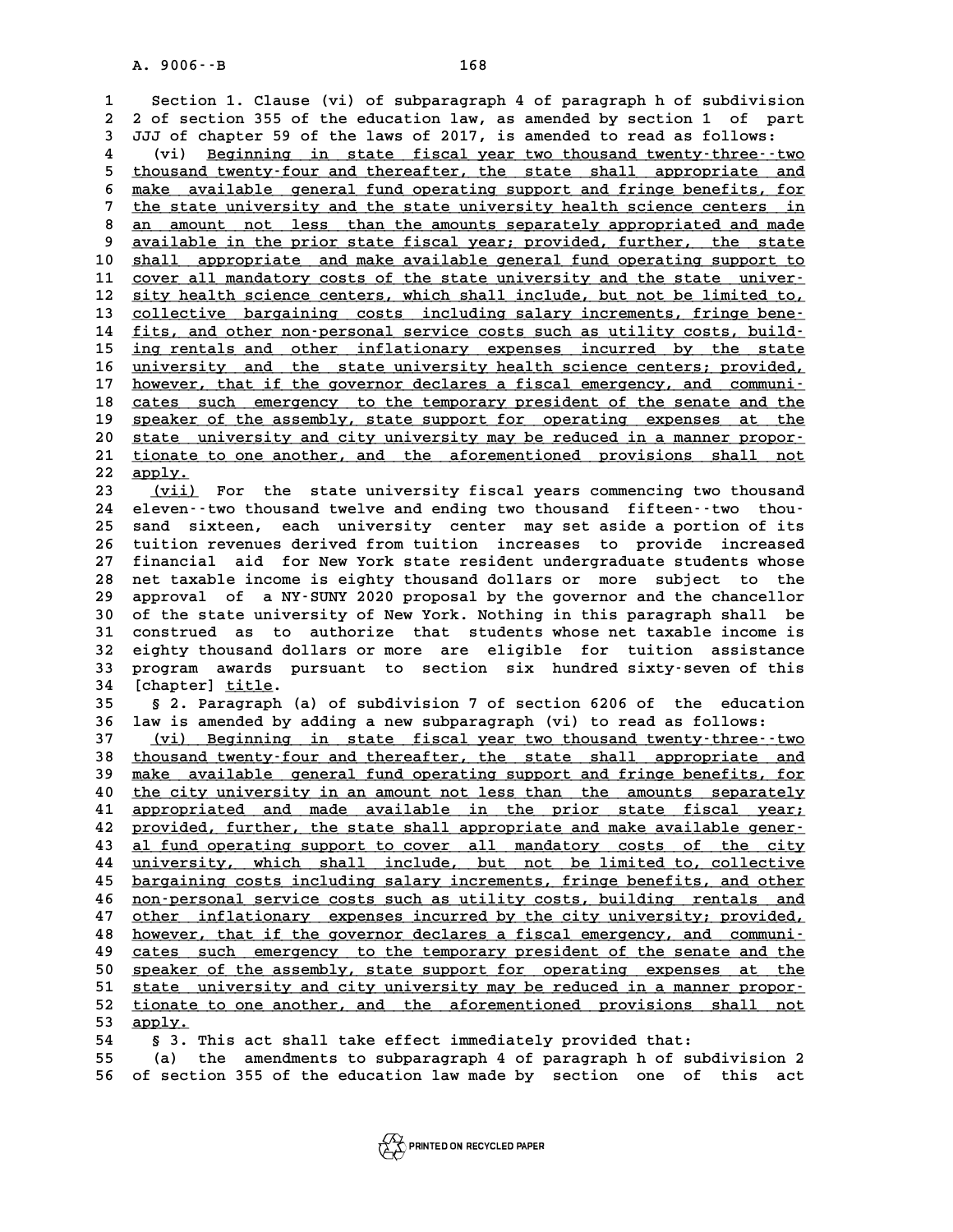**A. 9006--B 169** A. 9006 - B<br>1 shall not affect the expiration and reversion of such subparagraph<br>2 nursuant to chanter 260 of the laws of 2011 25 arror and and shall 1 shall not affect the expiration and reversion-of-such-subparagraph<br>2 pursuant-to-chapter-260 of the-laws of 2011, as amended, and shall 1 shall not affect the<br>2 pursuant to chapter 260<br>3 expire therewith; and<br><sup>4</sup> (b) the amondmonts to 2 pursuant to chapter 260 of the laws of 2011, as amended, and shall<br>3 expire therewith; and<br>4 (b) the amendments to paragraph (a) of subdivision 7 of section 6206<br>5 of the education law made by section two of this act sha **5 of the education law made by section two of this act shall not affect** (b) the amendments to paragraph (a) of subdivision 7 of section 6206<br>5 of the education law made by section two of this act shall not affect<br>6 the expiration and reversion of such paragraph pursuant to chapter 260<br>7 of the 5 of the education law made by section two of this act shall no<br>6 the expiration and reversion of such paragraph pursuant to ch<br>7 of the laws of 2011, as amended, and shall expire therewith. % of the laws of 2011, as amended, and shall expire therewith.<br>8<br>PART PP **9 Section 1. The public housing law is amended by adding a new section<br>Property is amended by adding a new section 9** Section 1. The public hou<br>10 20-a to read as follows:<br>11 8 20-a Affordable bousi Section 1. The public housing law is amended by adding a new section<br>
10 20<sup>-</sup>a to read as follows:<br>
11 <u>§ 20-a. Affordable housing five-year capital plan. 1. For the fiscal</u><br>
12 year commencing on April first, two thousan 12 <u>year commencing on April first, two thousand twenty-seven and every</u><br>13 fifth fiscal year thereafter, the governor shall submit to the legisla-13 <u>fifth fiscal year thereafter, the governor shall submit to the legisla-</u><br>14 ture, as part of the annual executive budget, a statewide comprehensive 14 ture, as part of the annual executive budget, a statewide comprehensive<br>15 five-year capital plan to support the development, preservation and **13** fifth fiscal year thereafter, the governor shall submit to the legisla-<br>14 ture, as part of the annual executive budget, a statewide comprehensive<br>15 five-year capital plan to support the development, preservation and 14 ture, as part of the annual executive budget, a statewide comp<br>
15 <u>five-year capital plan to support the development, preserved<br>
16 capital improvement of affordable housing in New York state.<br>
17 2 The statewide compr</u> 15 <u>five-year capital plan to support the development, preservation and capital improvement of affordable housing in New York state.<br>17 <u>2. The statewide comprehensive five-year capital plan to support the</u><br>dovelopment pre</u> 16 <u>capital improvement of affordable housing in New York state.</u><br>17 2. The statewide comprehensive five-year capital plan to support the<br>18 <u>development, preservation and capital improvement of affordable housing</u><br>in New 17 2. The statewide comprehensive five-year capital plan to support the<br>
18 development, preservation and capital improvement of affordable housing<br>
19 in New York state required pursuant to subdivision one of this section development, preservation and capital improvement of affordable housing<br>
19 <u>in New York state required pursuant to subdivision one of this section</u><br>
20 <u>shall be developed in consultation with any state department, agency</u> in New York state required pursuant to subdivision one of this section<br>
20 shall be developed in consultation with any state department, agency or<br>
21 public authority which administers and/or plans for the development of<br> 20 shall be developed in consultation with any state department, agency or<br>21 public authority which administers and/or plans for the development of<br>22 any program intended to provide suitable housing accommodations which<br> 20 shall be developed in consultation with any state department, agency or public authority which administers and/or plans for the development of any program intended to provide suitable housing accommodations which may fa 22 any program intended to provide suitable housing accommodations which<br>23 <u>may fall under the purview of the capital plan and shall provide for, at</u><br>24 <u>a minimum: the development of supportive housing units; the preserv</u> 23 <u>may fall under the purview of the capital plan and shall provide for, at a minimum: the development of supportive housing units; the preservation and/or capital improvement of public housing units of the New York city </u> 24 <u>a minimum: the development of supportive housing units; the preservation<br>25 and/or capital improvement of public housing units of the New York city<br>26 housing authority and other public housing authorities in the state</u> and/or capital improvement of public housing units of the New York city<br>26 housing authority and other public housing authorities in the state; the<br>27 development and/or rehabilitation of affordable housing targeted to<br>28 **26** <u>housing authority and other public housing authorities in the state; the</u><br>27 <u>development and/or rehabilitation of affordable housing targeted to</u><br>28 <u>low-income seniors; the rehabilitation of site-specific multi-fam</u> development and/or rehabilitation of affordable housing targeted to<br>
28 <u>low-income seniors; the rehabilitation of site-specific multi-family<br>
29 rental housing currently under a regulatory agreement or extended use<br>
20 pe</u> 100 **20 agreement** with the rehabilitation of site-specific multi-family<br>
29 <u>rental housing currently under a regulatory agreement or extended use</u><br>
30 <u>agreement with the division of housing and community renewal or anot</u> 29 <u>rental housing currently under a regulatory agreement or extended use</u><br>30 <u>agreement with the division of housing and community renewal or another</u><br>31 <u>state, federal or local housing agency</u>; the preservation and/or c 30 <u>agreement with the division of housing and community renewal or another<br>31 <u>state, federal or local housing agency</u>; the preservation and/or capital<br>32 <u>improvement of Mitchell-Lama properties; the promotion of home ow</u></u> 33 <u>among families of low- and moderate-income; and the repair and/or</u><br>34 replacement of mobile and manufactured homes. Such plan shall, to the 32 <u>improvement of Mitchell-Lama properties; the promotion of home ownership<br>33 <u>among families of low- and moderate-income; and the repair and/or<br>34 replacement of mobile and manufactured homes. Such plan shall, to the<br>35</u></u> 33 <u>among families of low- and moderate-income; and the repair and/or<br>34 replacement of mobile and manufactured homes. Such plan shall, to the<br>35 greatest extent possible: provide for both rental and homeownership<br>26 great</u> **34 replacement of mobile and manufactured homes. Such plan shall, to the greatest extent possible: provide for both rental and homeownership opportunities affordable to low- and moderate-income households across**<br>the stat 35 <u>greatest extent possible: provide for both rental and homeownership<br>36 opportunities affordable to low- and moderate-income households across<br>37 the state; address areas and populations with critical affordable hous-<br>3</u> 36 opportunities affordable to low- and moderate-income households across<br>37 the state; address areas and populations with critical affordable hous-<br>38 ing needs; and advance the specific housing priorities of New York<br>39 37 <u>the state</u><br>38 <u>ing need</u><br>39 <u>state.</u> ing needs; and advance the specific housing priorities of New York<br>  $\frac{\text{state.}}{3.0}$  or before September first, two thousand twenty-seven and on or<br>  $\frac{1}{2}$  before September first, annually thereafter, and on or before Ma **40** <u>3. On or before September first, two thousand twenty-seven and on or <br>41 <u>before September first annually thereafter, and on or before March</u><br>42 first, two thousand twenty-eight and on or before March first annually</u> 42 <u>first, two thousand twenty-eight and on or before March first annually</u><br>43 thereafter, the governor shall, as part of the statewide comprehensive **41 before September first annually thereafter, and on or before March**<br> **42 first, two thousand twenty-eight and on or before March first annually**<br> **43 thereafter, the governor shall, as part of the statewide comprehensi 42 first, two thousand twenty-eight and on or before March first annually**<br> **43 thereafter, the governor shall, as part of the statewide comprehensive**<br> **44 five-year capital plan to support the development, preservation 43** thereafter, the governor shall, as part of the statewide comprehensive<br>44 five-year capital plan to support the development, preservation and<br>45 capital improvement of affordable housing in New York state required<br>16 **44 <u>five-year capital plan to</u> support the development, preservation and capital improvement of affordable housing in New York state required**<br>46 <u>pursuant to subdivision one of this section and in consultation with the</u><br> detail the subdivision of the section and in consultation with the pursuant to subdivision one of this section and in consultation with the communistioner of housing and community renewal, submit and make publicly availabl **46 pursuant to subdivision one of this section and in consultation with the commissioner of housing and community renewal, submit and make publicly available to the legislature and on the division's website information**<br>4 **47** commissioner of housing and community renewal, submit and make publicly<br> **48** available to the legislature and on the division's website information<br> **49** summarizing the activities undertaken pursuant to the funding available to the legislature and on the division's website information<br> **49** <u>available</u> in the enacted affordable housing capital plan. Such informa-<br> **parally sour-parally and the survey of the such informa-**<br> **parally s** 49 <u>summarizing the activities undertaken pursuant to the funding made</u><br>50 <u>available in the enacted affordable housing capital plan. Such informa-</u><br>51 <u>tion shall be cumulative and shall include an itemized list of each</u><br> **50** available in the enacted affordable housing capital plan. Such informa-<br>51 tion shall be cumulative and shall include an itemized list of each<br>project utilizing funds appropriated by the affordable housing capital<br>pla 51 tion shall be cumulative and shall include an itemized list of each<br>
<u>project utilizing</u> funds appropriated by the affordable housing capital<br>
<u>plan subsequent to the enactment of the capital plan, including a brief</u><br>
d

52 <u>project utilizing funds appropriated by the affordable housing capital</u><br>53 <u>plan subsequent to the enactment of the capital plan, including a brief</u><br>54 <u>description of the project, street address, county, awardee, tota</u>

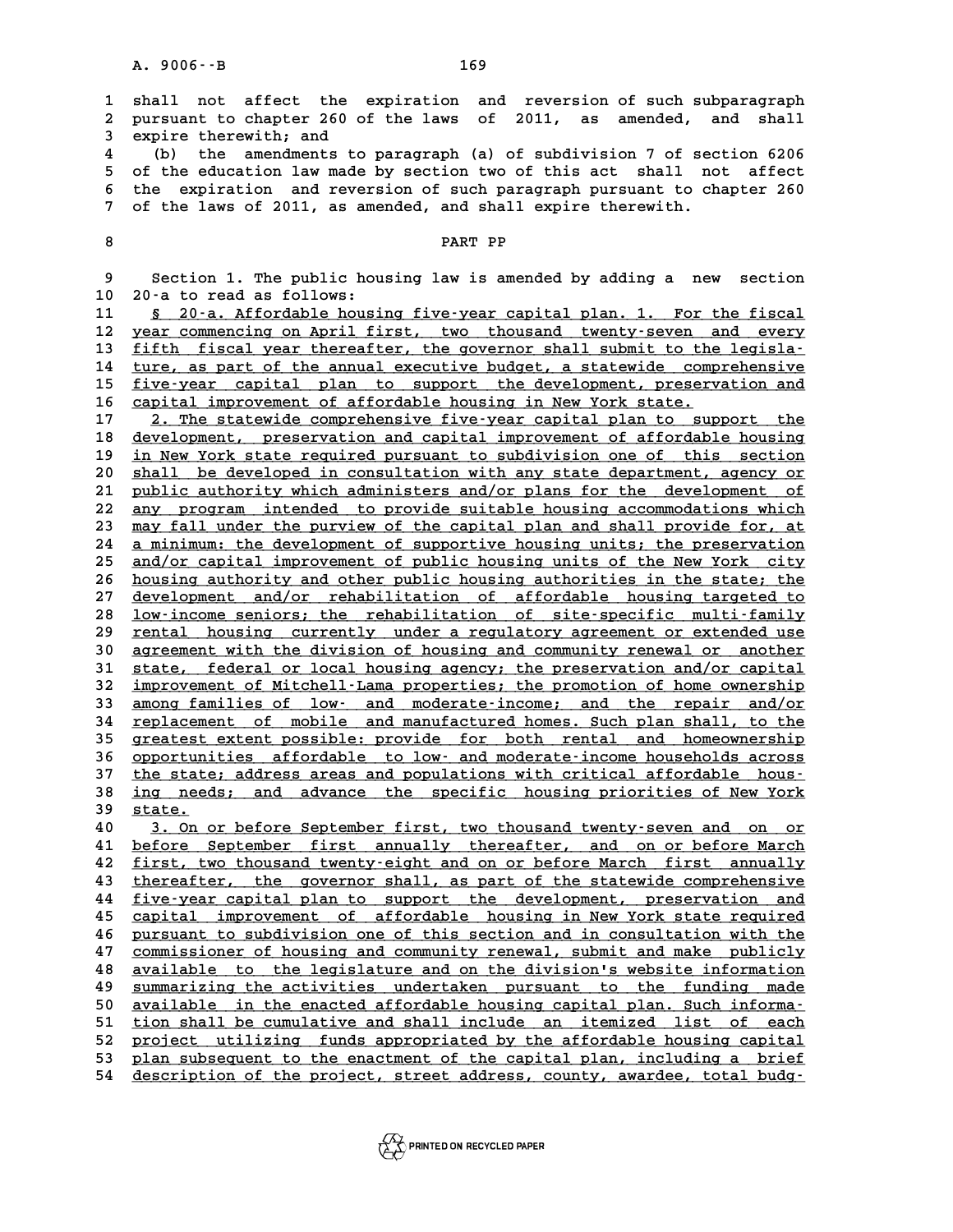**A. 9006--B 170** A. 9006 · · B<br>**1** et, amount of capital subsidy appropriated by the affordable housing

| 1        | et, amount of capital subsidy appropriated by the affordable housing                                                                 |
|----------|--------------------------------------------------------------------------------------------------------------------------------------|
| 2        | capital plan, relevant section of the affordable housing capital plan,                                                               |
| 3        | bonded or cash, amount of each additional public funding source, funding                                                             |
| 4        | program, number of units, area median income requirements if applicable,                                                             |
| 5        | month and year construction will commence, projected date of occupancy,                                                              |
| 6        | and project phase (in development, engineering, construction, complete,                                                              |
| 7        | defunded).                                                                                                                           |
| 8        | § 2. This act shall take effect immediately.                                                                                         |
| 9        | PART QQ                                                                                                                              |
| 10       | Section 1. Section 679 a of the education law, as added by chapter 161                                                               |
| 11       | of the laws of 2005, subdivisions 1 and 3 as amended by section 1 of                                                                 |
| 12       | part V of chapter 56 of the laws of 2014, is amended to read as follows:                                                             |
| 13       | § 679-a. New York state licensed social worker loan<br>forgiveness                                                                   |
| 14       | program. 1. Purpose. The president shall grant student loan forgiveness                                                              |
| 15       | awards for the purpose of increasing the number of social workers<br>serv-                                                           |
| 16       | ing in critical human service areas and colleges and universities in New                                                             |
| 17       | York state. For the purposes of this section, the term "critical human                                                               |
| 18       | service area" shall mean an area in New York state designated by the                                                                 |
| 19       | corporation, in consultation with a committee comprised of one represen-                                                             |
| 20       | tative each from the corporation, the department, the department of                                                                  |
| 21       | health, the department of mental hygiene, and the office of children and                                                             |
| 22       | family services, provided that such areas shall include, but not be                                                                  |
| 23       | limited to, areas with a shortage of social workers in home care,                                                                    |
| 24       | health, mental health, substance abuse, aging, HIV/AIDS and child                                                                    |
| 25       | welfare concerns, or communities with multi-lingual needs.                                                                           |
| 26       | Eligibility. To be eligible for an award pursuant to this subdivi-                                                                   |
| 27       | sion, applicants shall (a) be licensed as a social worker pursuant to                                                                |
| 28       | article one hundred fifty-four of this chapter; (b) comply with [subdi-                                                              |
| 29<br>30 | visions three and] subdivision five of section six hundred sixty-one of<br>this part; and (c) have an outstanding student loan debt. |
| 31       | Priority. Such awards shall be made annually to applicants in the<br>3.                                                              |
| 32       | following priority:                                                                                                                  |
| 33       | (a) First priority shall be given to applicants who have received                                                                    |
| 34       | payment of an award pursuant to this section in a prior year and who, in                                                             |
| 35       | the year prior to application, have provided social work services in (i)                                                             |
| 36       | critical human service area, or (ii) a previously designated critical<br>a -                                                         |
| 37       | human service area, or (iii) a college or university in New York state;                                                              |
| 38       | (b) Second priority shall be given to applicants who have not received                                                               |
| 39       | payment of an award pursuant to this section in a prior year<br>and who                                                              |
| 40       | have provided social work services in a critical human service area or a                                                             |
| 41       | college or university in New York state in the year prior to such appli-                                                             |
| 42       | cation; and                                                                                                                          |
| 43       | (c)<br>Third priority shall be given to applicants who are economically                                                              |
| 44       | disadvantaged as defined by the corporation.                                                                                         |
| 45       | 4. Awards. The corporation shall grant awards<br>in the value of<br>six                                                              |
| 46       | thousand five hundred dollars to individuals who have provided full-time                                                             |
| 47       | social work services in a critical human service area or a college or                                                                |
| 48       | university in New York state in the year prior to such application,                                                                  |
| 49       | provided that no recipient shall receive an award that exceeds the total                                                             |
| 50       | remaining balance of the student loan debt and that no recipient shall                                                               |
| 51       | receive cumulative awards, pursuant to this section, in excess of twen-                                                              |
| 52<br>53 | ty-six thousand dollars. Awards shall be within the amounts appropriated<br>for such purpose and based on availability of funds.     |
|          |                                                                                                                                      |
|          |                                                                                                                                      |

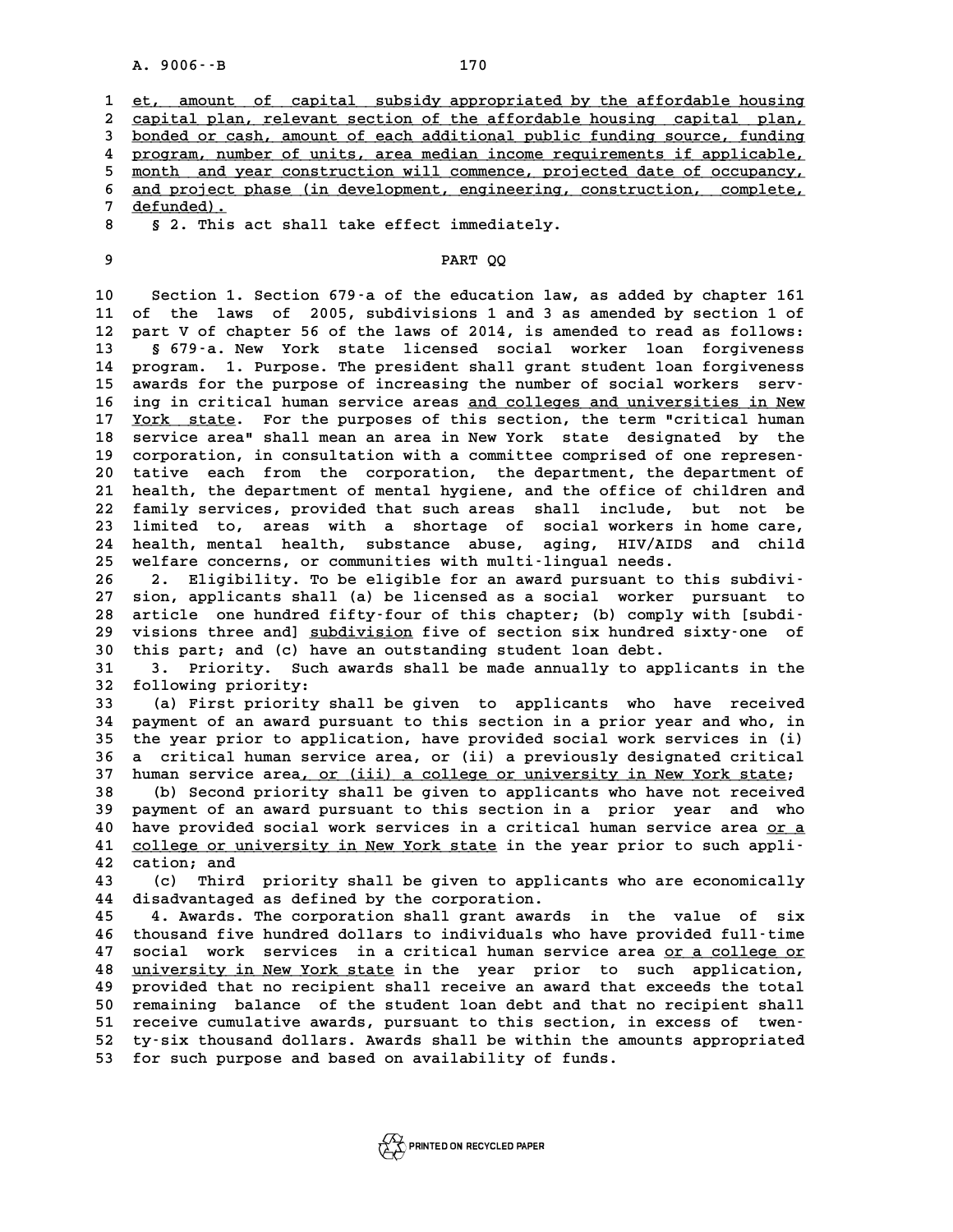**1 5. Rules and regulations. The corporation is authorized to promulgate 2** 1 1 2. Rules and regulations. The corporation is authorized to promulgate<br>2 rules and regulations necessary for the implementation of the provisions<br>3 of this section. In the event that there are more, applicants, who 5. Rules and regulations. The corporation is authorized to promulgate<br>2 rules and regulations necessary for the implementation of the provisions<br>3 of this section. In the event that there are more applicants who have<br>4 the I rules and regulations necessary for the implementation of the provisions<br>3 of this section. In the event that there are more applicants who have<br>4 the same priority, as provided in subdivision three of this section,<br>5 th 3 of this section. In the event that there are more applicants who have<br>
4 the same priority, as provided in subdivision three of this section,<br>
5 than there are remaining awards, the corporation shall provide in regu-<br>
11 4 the same priority, as provided in subdivision three of this section,<br>5 than there are remaining awards, the corporation shall provide in regu-<br>6 lation the method of distributing the remaining number of such awards,<br>7 wh 5 than there are remaining awards, the corporation shall provide in regu-<br>6 lation the method of distributing the remaining number of such awards,<br>7 which may include a lottery or other form of random selection.<br>8 § 2. Thi which may include a lottery or other form of random selection.

8 § 2. This act shall take effect immediately.<br>9 **PART RR** 

**10 Section 1. Clause (A) of subparagraph (i) and subparagraph (vi) of** 10 Section 1. Clause (A) of subparagraph (i) and subparagraph (vi) of<br>11 paragraph a and subparagraph (i) of paragraph b of subdivision 3 of<br>12 Section 557 of the education law glause (A) of subparagraph (i) of **10** Section 1. Clause (A) of subparagraph (i) and subparagraph (vi) of<br> **11** paragraph a and subparagraph (i) of paragraph b of subdivision 3 of<br> **12** section 667 of the education law, clause (A) of subparagraph (i) of<br> 11 paragraph a and subparagraph (i) of paragraph b of subdivision 3 of<br>
12 section 667 of the education law, clause (A) of subparagraph (i) of<br>
13 paragraph a of subdivision 3 as amended by section 1 of part DD of chap-<br>
1 12 section 667 of the education law, clause (A) of subparagraph (i) of<br>
13 paragraph a of subdivision 3 as amended by section 1 of part DD of chap-<br>
14 ter 56 of the laws of 2021, subparagraph (vi) of paragraph a of subdiv 13 paragraph a of subdivision 3 as amended by section 1 of part DD of chap-<br>14 ter 56 of the laws of 2021, subparagraph (vi) of paragraph a of subdivi-<br>15 sion 3 as amended by section 1 of part B of chapter 60 of the laws **14** ter 56 of the laws of 2021, subparagraph (vi) of paragraph a of subdivi-<br>15 sion 3 as amended by section 1 of part B of chapter 60 of the laws of<br>16 2000 and subparagraph (i) of paragraph b of subdivision 3 as amended 15 sion 3 as amended by section 1 of part B of chapter 60 of the laws of<br>16 2000 and subparagraph (i) of paragraph b of subdivision 3 as amended by<br>17 section 2 of part DD of chapter 56 of the laws of 2021, are amended to<br> 16 2000 and subparagr<br>17 section 2 of part D.<br>18 read as follows:<br>19 (0) (1) In the C<sup>3</sup> 17 section 2 of part DD of chapter 56 of the laws of 2021, are amended to<br>18 read as follows:<br>19 (A) (1) In the case of students who have not been granted an exclusion<br>20 of parental income, who have qualified as an orphan

**20 18 of the UPS:**<br> **20 06 parental income, who have qualified as an orphan, foster child, or**<br> **20 of parental income, who have qualified as an orphan, foster child, or**<br> **21 wird of the court for the purposes, of federa 20** (A) (1) In the case of students who have not been granted an exclusion 20 of parental income, who have qualified as an orphan, foster child, or 21 ward of the court for the purposes of federal student financial aid pr 20 of parental income, who have qualified as an orphan, foster child, or<br>21 ward of the court for the purposes of federal student financial aid<br>22 programs authorized by Title IV of the Higher Education Act of 1965, as<br>23 21 ward of the court for the purposes of federal student financial aid<br>22 programs authorized by Title IV of the Higher Education Act of 1965, as<br>23 amended, or had a dependent for income tax purposes during the tax year<br>2 22 programs authorized by Title IV of the Higher Education Act of 1965, as<br>23 amended, or had a dependent for income tax purposes during the tax year<br>24 next preceding the academic year for which application is made, excep 23 amended, or had a dependent for income tax purposes during the tax year<br>24 next preceding the academic year for which application is made, except<br>25 for those students who have been granted exclusion of parental income 25 for those students who have been granted exclusion of parental income<br>26 who have a spouse but no other dependent:<br>27 (a) Five thousand dollars, except starting in two thousand fourteen-

**27 (a) Five thousand dollars, except starting in two thousand fourteen-28 two thousand fifteen such students shall receive five thousand one** 27 (a) Five thousand dollars, except starting in two thousand fourteen-<br>
28 two thousand fifteen such students shall receive five thousand one<br>
29 hundred sixty-five dollars, [and] except starting in two thousand twen-<br>
<sup>2</sup> 28 two thousand fifteen such students shall receive five thousand one<br>29 hundred sixty-five dollars, [and] except starting in two thousand twen-<br>30 ty-one--two thousand twenty-two [and thereafter] such students shall<br>31 re 29 hundred sixty-five dollars, [and] except starting in two thousand twen-<br>30 ty-one--two thousand twenty-two [and thereafter] such students shall<br>31 receive five thousand six hundred sixty-five dollars, except starting in 30 ty-one--two thousand twenty-two [and thereafter] such students shall<br>31 receive five thousand six hundred sixty-five dollars, <u>except starting in</u><br>32 <u>two thousand twenty-two--two thousand twenty-three such students sha</u> 31 receive five thousand six hundred sixty-five dollars, <u>except starting in</u><br>32 <u>two thousand twenty-two--two thousand twenty-three such students shall</u><br>33 <u>receive six thousand three hundred sixty-eight dollars, and exce</u> **32 <u>two thousand twenty-two--two thousand</u> twenty-three such students shall<br>
<b>33** <u>receive six thousand</u> three hundred sixty-eight dollars, and except<br> **34** starting in two thousand twenty-three--two thousand twenty-four Frequive six thousand three hundred sixty-eight dollars, and except<br>
34 starting in two thousand twenty-three--two thousand twenty-four and<br>
35 thereafter such students shall receive seven thousand seventy dollars,<br>
26 pro 34 starting in two thousand twenty-three--two thousand twenty-four and<br>35 <u>thereafter such students shall receive seven thousand seventy dollars,</u><br>36 provided however that nothing herein shall be construed as increasing<br>37 **35 thereafter such students shall receive seven thousand seventy dollars,**<br>36 provided however that nothing herein shall be construed as increasing<br>37 any award made pursuant to this section for [an] <u>any prior</u> academic 36 provided however that nothing herein shall be construed as incr<br>37 any award made pursuant to this section for [an] <u>any prior</u> academi<br>38 [prior to two thousand twenty-one--two thousand twenty-two]; or<br>(b) For undergra **37 any award made pursuant to this section for [an] <u>any prior</u> academic year [prior to two thousand twenty-one--two thousand twenty-two]; or (b) For undergraduate students enrolled in a program of study at a non-public d** 

**40 non-public degree-granting institution that does not offer a program of** 40 (b) For undergraduate students enrolled in a program of study at a<br>
40 non-public degree-granting institution that does not offer a program of<br>
41 study that leads to a baccalaureate degree, or at a registered not-for-<br> 40 non-public degree-granting institution that does not offer a program of<br>41 study that leads to a baccalaureate degree, or at a registered not-for-<br>42 profit business school qualified for tax exemption under section<br>43 5 41 study that leads to a baccalaureate degree, or at a registered not-for-<br>42 profit business school qualified for tax exemption under section<br>43 501(c)(3) of the internal revenue code for federal income tax purposes<br><sup>44</sup> 42 profit business school qualified for tax exemption under section<br>43 501(c)(3) of the internal revenue code for federal income tax purposes<br>44 that does not offer a program of study that leads to a baccalaureate<br>45 dorse 43 501(c)(3) of the internal revenue code for federal income tax purposes<br>44 that does not offer a program of study that leads to a baccalaureate<br>45 degree, four thousand dollars, except starting in two thousand twenty-<br>46 44 that does not offer a program of study that leads to a baccalaureate<br>45 degree, four thousand dollars, except starting in two thousand twenty-<br>46 one--two thousand twenty-two [and thereafter] such students shall<br>17 requ degree, four thousand dollars, except starting in two thousand twenty-<br>46 one--two thousand twenty-two [and thereafter] such students shall<br>47 receive four thousand five hundred dollars<u>, except starting in two thou-</u><br>48 s a terming tweeptrace of thous and time twenty-three such starting in two thouse the sand twenty-two--two thousand<br>The sand twenty-two--two thousand twenty-three such students shall receive<br>Tive thousand two hundred three d Five thousand five hundred dollars, except starting in two thou-<br> **48** <u>sand twenty-two--two thousand twenty-three such students shall receive<br> **19** five thousand two hundred three dollars, and except starting in two<br>
thou</u> \$8 sand twenty-two--two thousand twenty-three such students shall receive<br>  $\frac{five \text{ thousand two hundred three dollars, and except starting in two}}{10000}$ <br>  $\frac{thousand \text{ twenty-three}-two \text{ thousand twenty-four and thereafter such}}{10000}$ <br>  $\frac{full \text{response} - 1}{}$ <br>  $\frac{full \text{response} - 1}{}$ <br>  $\frac{full \text{response} - 1}{}$ five thousand two hundred three dollars, and except starting in two<br>50 <u>thousand twenty-three--two thousand twenty-four and thereafter such<br>51 students shall receive five thousand nine hundred five dollars.<br>52 Provided boy</u> **50** thousand twenty-three-two thousand twenty-four and thereafter such<br>51 students shall receive five thousand nine hundred five dollars.<br>52 Provided, however, that this subitem shall not apply to students<br>53 expected in 51 students shall receive five thousand nine hundred five dollars.<br>52 Provided, however, that this subitem shall not apply to students<br>53 enrolled in a program of study leading to a certificate or degree in<br>54 nursing 51 <u>students shall receive five thousand nine hundred five dollars</u>.<br>52 Provided, however, that this subitem shall not apply to students<br>53 enrolled in a program of study leading to a certificate or degree in<br>54 nursing.

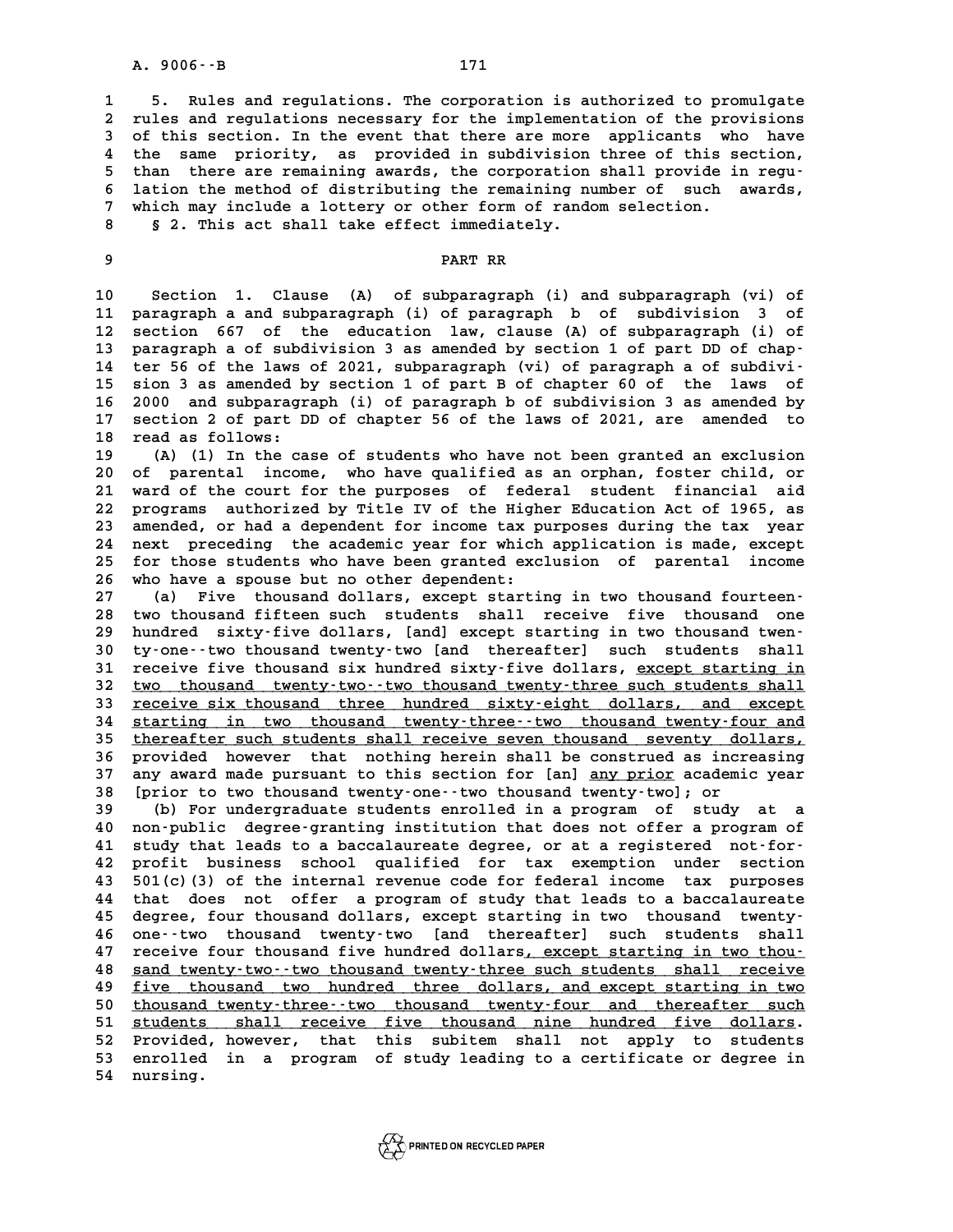**172**<br> **1 (2) In the case of students receiving awards pursuant to subparagraph**<br> **1** (iii) of this paragraph and those students who have been graphed evalu-**2 (2)** In the case of students receiving awards pursuant to subparagraph<br>2 (iii) of this paragraph and those students who have been granted exclu-<br>3 sion of parental income who have a spouse but no other dependent, begin. **3 3 1 3 1 1 1 3 sion of parental income who have students who have been granted exclu-<br>
<b>3 sion of parental income who have a spouse but no other dependent begin-**<br> **4 ning in the two thousand twenty-one--two thousand twe** 4 (iii) of this paragraph and those students who have been granted exclu-<br>3 sion of parental income who have a spouse but no other dependent begin-<br>4 ning in the two thousand twenty-one--two thousand twenty-two academic<br>5 5 sion of parental income who have a spouse but no other dependent begin-<br>4 ning in the two thousand twenty-one--two thousand twenty-two academic<br>5 year [and thereafter], three thousand five hundred twenty-five dollars,<br>5 4 ning in the two-thousand twenty-one--two-thousand twenty-two-academic<br>
5 year [and thereafter], three thousand five hundred twenty-five dollars,<br>
6 except starting in two-thousand twenty-two--two-thousand twenty-three<br>
7 9 year [and thereafter], three thousand five hundred twenty-five dollars,<br>
<u>except starting in two thousand twenty-two--two thousand twenty-three</u><br>
<u>such students shall receive four thousand two hundred twenty-eight</u><br>
doll 8 except starting in two thousand twenty-two--two thousand twenty-three<br>
8 <u>dollars, and except starting in two thousand twenty-three--two thousand</u><br>  $\frac{1}{2}$ <br>  $\frac{1}{2}$ <br>  $\frac{1}{2}$ <br>  $\frac{1}{2}$ <br>  $\frac{1}{2}$ <br>  $\frac{1}{2}$ <br>  $\frac{1}{$ 9 such students shall receive four thousand two hundred twenty-eight<br>
8 dollars, and except starting in two thousand twenty-three--two thousand<br>
9 twenty-four and thereafter such students shall receive four thousand<br>
10 ni 8 dollars, and except starting in two thousand twenty-three--two thousand<br>9 twenty-four and thereafter such students shall receive four thousand<br>10 <u>nine hundred thirty dollars</u>, provided that nothing herein shall be<br>2005 <sup>9</sup> <u>twenty-four and thereafter such students shall receive four thousand<br>
10 <u>nine hundred thirty dollars</u>, provided that nothing herein shall be<br>
11 construed as increasing any award made for any prior academic year; or<br></u> **10** <u>nine hundred thirty dollars</u>, provided that nothing herein shall be<br>11 construed as increasing any award made for any prior academic year; or<br>12 (vi) For the two thousand [two--two thousand three] <u>twenty-two--two</u><br>1 11 construed as increasing any award made for any prior academic year; or<br>12 (vi) For the two thousand [two--two thousand three] <u>twenty-two--two</u><br>13 <u>thousand twenty-three</u> academic year and thereafter, the award shall be (vi) For the two thousand [two--two thousand three] <u>twenty-two--two</u><br>13 <u>thousand twenty-three</u> academic year and thereafter, the award shall be<br>14 the net amount of the base amount determined pursuant to subparagraph<br>15 13 thousand twenty-three academic year and thereafter, the award shall be<br>14 the net amount of the base amount determined pursuant to subparagraph<br>15 (i) of this paragraph reduced pursuant to subparagraph (ii) or (iii) of<br> the net amount of the base amount determined pursuant to subparagraph (i) of this paragraph reduced pursuant to subparagraph (ii) or (iii) of this paragraph but the award shall not be reduced below [five hundred]<br>17 one th 15 (i) of this paragraph re<br>16 this paragraph but the<br>17 <u>one thousand</u> dollars. **16 this paragraph but the award shall not be reduced below [five hundred]**<br>17 <u>one thousand</u> dollars.<br>18 (i) For each year of study, assistance shall be provided as computed<br>19 on the basis of the amount which is the legg **17** <u>one thousand</u> dollars.<br> **18** (i) For each year of study, assistance shall be provided as come<br> **19** on the basis of the amount which is the lesser of the following:<br>
20 (A) (1) [onel for the two thousand two-two-two-(i) For each year of study, assistance shall be provided as computed<br>
19 on the basis of the amount which is the lesser of the following:<br>
20 (A) (1) [one] <u>for the two thousand twenty-two--two thousand twenty-</u><br>
21 three 21 on the basis of the amount which is the lesser of the following:<br>
20 (A) (1) [one] <u>for the two thousand twenty-two--two thousand twenty-</u><br>
21 <u>three academic year, two thousand three dollars, and for the two thou-</u><br>
22 (A) (1) [one] <u>for the two thousand twenty-two--two thousand twenty-</u><br>21 <u>three academic year, two thousand three dollars, and for the two thou-</u><br>22 <u>sand twenty-three--two thousand twenty-four academic year and thereaft-</u> 21 three academic year, two thousand three dollars, and for the same twenty-three--two thousand twenty-four academic year<br>23 <u>er, two</u> thousand [three] <u>seven</u> hundred <u>five</u> dollars, or<br>24 (2) for students receiving away **22 sand twenty-three--two thousand twenty-four academic year and thereaft-**<br> **23 er, two thousand [three] <u>seven</u> hundred <u>five</u> dollars, or<br>
(2) for students receiving awards pursuant to subparagraph (iii) of<br>
this parag 23 er, two thousand [three] <u>seven</u> hundred <u>five</u> dollars, or<br>
24 (2) for students receiving awards pursuant to subparagraph (iii) of<br>
25 this paragraph, <u>for the two thousand twenty-two--two thousand twenty-</u><br>
26 thre** 24 (2) for students receiving awards pursuant to subparagraph (iii) of<br>25 this paragraph, <u>for the two thousand twenty-two--two thousand twenty-</u><br>26 <u>three academic year, one thousand eight hundred forty-three dollars, and</u> this paragraph, <u>for the two thousand twenty-two--two thousand twenty-</u><br>26 <u>three academic year, one thousand eight hundred forty-three dollars, and<br>27 for the two thousand twenty-three--two thousand twenty-four academic<br>2</u> 26 <u>three academic year, one thousand eight hundred forty-three dollars, and for the two thousand twenty-three--two thousand twenty-four academic<br>28 <u>year and thereafter,</u> [one] <u>two</u> thousand [one] <u>five</u> hundred [forty]<br></u> 27 <u>for the two thousand twe</u><br>28 <u>year and thereafter</u>, [<br>29 <u>forty-five</u> dollars; or<br>20 (B) [(1) Ninoty-five po **30 year and thereafter, [one] two thousand [one] <u>five</u> hundred [forty]<br>
<b>30** (B) [(1) Ninety-five percent of the amount of tuition (exclusive of<br> **31** educational fees) charged **30** <u>(B)</u> [(1) Ninety-five percent of the amount of tuition (exclusive of educational fees) charged.<br>**31** educational fees) charged.<br>**32** (2) For the two thousand one--two thousand two academic year and ther-**30** (B) [(1) Ninety-five percent of the amount of tuition (exclusive of educational fees) charged.<br> **32** (2) For the two thousand one--two thousand two academic year and ther-<br> **33** eafterl one hundred percent of the amou **31 educational fees) charged.**<br>32 (2) For the two thousand one--two thousand two academic year and ther-<br>33 eafter] one hundred percent of the amount of tuition (exclusive of<br>34 educational foos) 32 (2) For the two tho<br>33 eafter] one hundred<br>34 educational fees). 33 eafter] one hundred percent of the amount of<br>34 educational fees).<br>35 § 2. This act shall take effect July 1, 2022. **5 5** 2. This act shall take effect July 1, 2022.<br>36 **PART SS 37 Section 1. The private housing finance law is amended by adding a new 37** Section 1. The private housing<br>38 article 32 to read as follows:<br>39 37 Section 1. The private housing finance law<br>38 article 32 to read as follows:<br>39 **ARTICLE 32**<br>40 **DOUNDATIONS FOR FUTURES HOUS** 38 article 32 to read as follows:<br>  $\begin{array}{r} \text{ARTICLE 32} \\ 40 \end{array}$ <br> **EOUNDATIONS FOR FUTURES HOUSING PROGRAM**<br> **41 Section 1290. Foundations for futures housing program. 41** <u>Section 1290. Foundations for futures housing program.</u><br>**42 8** 1290. Foundations for futures housing program. 1. 1 FOUNDATIONS FOR FUTURES HOUSING PROGRAM<br>
41 <u>Section 1290. Foundations for futures housing program.</u><br>
42 <u>§ 1290. Foundations for futures housing program. 1. Program establish.</u><br>
43 mont - Within amounts appropriated or ot **41 Section 1290. Foundations for futures housing program.**<br> **42 g** 1290. Foundations for futures housing program. 1. Program establish-<br> **24 a a a** *n* **a** *n n n n n n n n n* **42** <u>§ 1290. Foundations for futures housing program. 1. Program establish-</u><br>43 <u>ment. Within amounts appropriated or otherwise available therefor, the</u><br>44 <u>division of housing and community renewal shall develop and admi</u> 43 <u>ment. Within amounts appropriated or otherwise available therefor, the</u><br>44 <u>division of housing and community renewal shall develop and administer a</u><br>45 <u>program which shall provide assistance in the form of</u> payments, division of housing and community renewal shall develop and administer a<br>45 <u>program which shall provide assistance in the form of payments, grants</u><br>46 <u>and loans for the formation of limited equity cooperative housing</u><br>17 Frogram which shall provide assistance in the form of payments, grants<br>
46 and loans for the formation of limited equity cooperative housing<br>
47 utilizing funding appropriated for such a purpose as well as any other<br>
fundi and loans for the formation of limited equity cooperative housing<br>47 <u>utilizing funding appropriated for such a purpose as well as any other</u><br>48 <u>funding source or sources which the commissioner may determine is suit-</u><br>49 **47** <u>utilizing funding appropriated for such a purpose as well as any other</u><br>48 <u>funding source or sources which the commissioner may determine is suit-</u><br>able to support such a program. Such program may utilize state owne funding source or sources which the commissioner may determine is suit-<br>
49 able to support such a program. Such program may utilize state owned<br>
50 <u>sites, municipally owned sites, or sites owned by a not-for-profit</u><br>
cor able to support such a program. Such program may utilize state owned<br>
50 <u>sites, municipally owned sites, or sites owned by a not-for-profit</u><br>
51 <u>corporation or community land trust exclusively for the purpose of</u><br>
52 pro 50 <u>sites, municipally owned sites, or sites owned by a not-for-profit</u><br>51 <u>corporation or community land trust exclusively for the purpose of</u><br>52 providing housing pursuant to this section. Real property may be<br>20 acquire 51 corporation or community land trust exclusively for the purpose of<br>52 providing housing pursuant to this section. Real property may be<br>53 <u>acquired for the purpose of such program as authorized pursuant to</u><br>54 section f 52 <u>providing housing pursuant to this section. Real property may-be acquired for the purpose of such program as authorized pursuant to section five hundred seventy-six-a of this chapter. Such program shall</u>